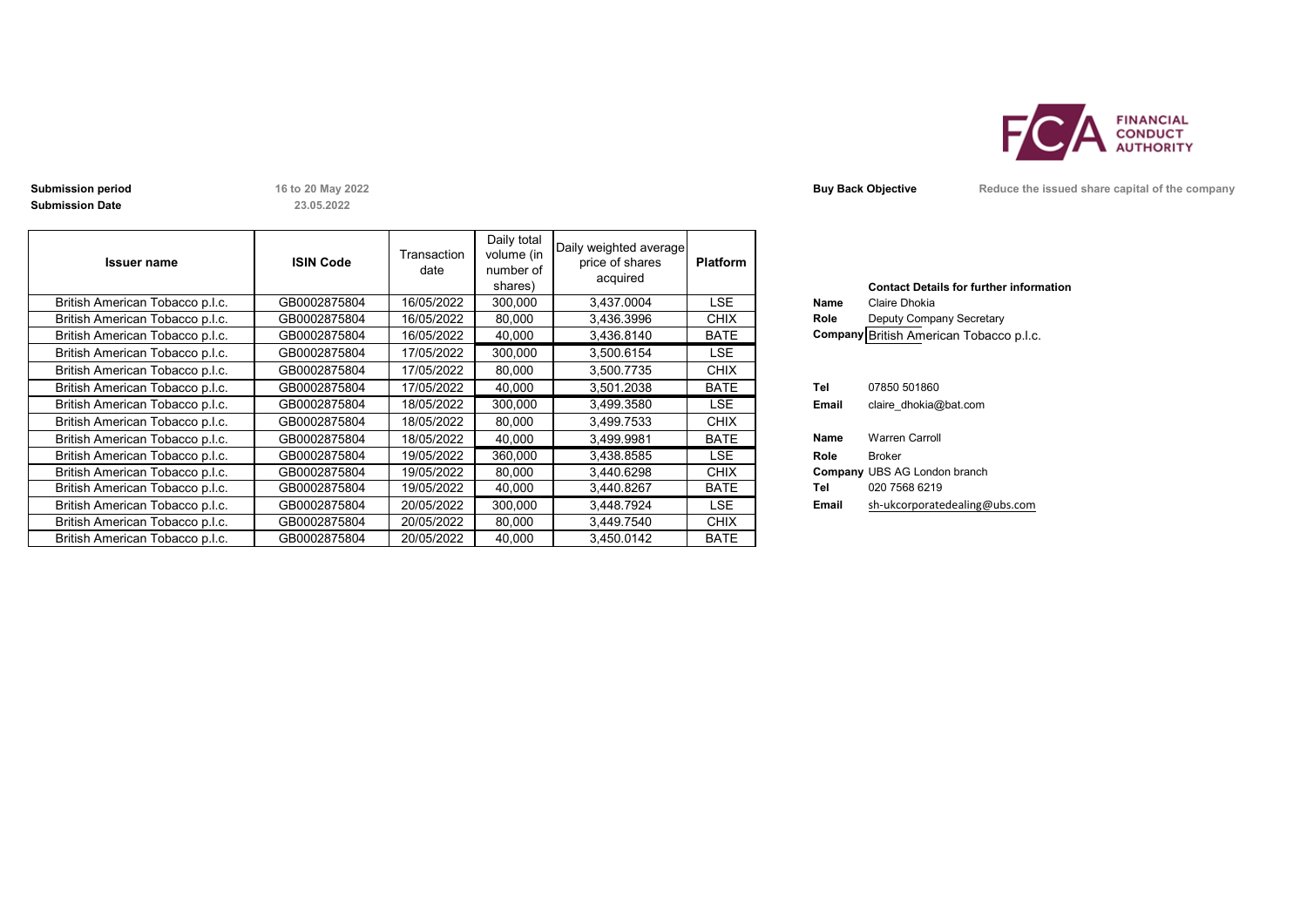

| <b>Issuer name</b>                  | <b>ISIN</b>  | Intermediary name           | <b>Intermediary Code</b> | <b>Transaction Date</b> | <b>Transaction Time</b> | <b>Time Zone</b> | Volume         | Price    | Currency   | <b>Platform</b><br>Code | <b>Transaction reference number</b> |
|-------------------------------------|--------------|-----------------------------|--------------------------|-------------------------|-------------------------|------------------|----------------|----------|------------|-------------------------|-------------------------------------|
| <b>British American Tobacco PLC</b> | GB0002875804 | <b>UBS AG London Branch</b> | UBSWGB2L                 | 16.05.2022              | 16:22:30                | <b>GMT</b>       | 384            | 3,458.50 | <b>GBP</b> | <b>LSE</b>              | G220516000000372                    |
| <b>British American Tobacco PLC</b> | GB0002875804 | <b>UBS AG London Branch</b> | UBSWGB2L                 | 16.05.2022              | 16:21:55                | <b>GMT</b>       | 8              | 3,457.50 | <b>GBP</b> | <b>BATE</b>             | G220516000000372                    |
| <b>British American Tobacco PLC</b> | GB0002875804 | <b>UBS AG London Branch</b> | UBSWGB2L                 | 16.05.2022              | 16:21:55                | <b>GMT</b>       | $\overline{7}$ | 3,457.50 | <b>GBP</b> | <b>BATE</b>             | G220516000000372                    |
| <b>British American Tobacco PLC</b> | GB0002875804 | <b>UBS AG London Branch</b> | UBSWGB2L                 | 16.05.2022              | 16:21:55                | <b>GMT</b>       | 520            | 3,457.50 | <b>GBP</b> | <b>CHIX</b>             | G220516000000372                    |
| <b>British American Tobacco PLC</b> | GB0002875804 | UBS AG London Branch        | UBSWGB2L                 | 16.05.2022              | 16:21:55                | <b>GMT</b>       | 385            | 3,457.50 | GBP        | <b>BATE</b>             | G220516000000372                    |
| <b>British American Tobacco PLC</b> | GB0002875804 | <b>UBS AG London Branch</b> | UBSWGB2L                 | 16.05.2022              | 16:21:55                | <b>GMT</b>       | $\overline{7}$ | 3,457.50 | <b>GBP</b> | <b>BATE</b>             | G220516000000372                    |
| <b>British American Tobacco PLC</b> | GB0002875804 | <b>UBS AG London Branch</b> | UBSWGB2L                 | 16.05.2022              | 16:21:55                | <b>GMT</b>       | $\overline{7}$ | 3,457.50 | GBP        | <b>BATE</b>             | G220516000000372                    |
| <b>British American Tobacco PLC</b> | GB0002875804 | <b>UBS AG London Branch</b> | UBSWGB2L                 | 16.05.2022              | 16:21:55                | <b>GMT</b>       | 8              | 3,457.50 | <b>GBP</b> | <b>BATE</b>             | G220516000000372                    |
| <b>British American Tobacco PLC</b> | GB0002875804 | <b>UBS AG London Branch</b> | UBSWGB2L                 | 16.05.2022              | 16:21:55                | <b>GMT</b>       | 19             | 3,457.50 | <b>GBP</b> | <b>BATE</b>             | G220516000000372                    |
| <b>British American Tobacco PLC</b> | GB0002875804 | <b>UBS AG London Branch</b> | UBSWGB2L                 | 16.05.2022              | 16:21:55                | <b>GMT</b>       | 9              | 3,457.50 | <b>GBP</b> | <b>BATE</b>             | G220516000000372                    |
| <b>British American Tobacco PLC</b> | GB0002875804 | <b>UBS AG London Branch</b> | UBSWGB2L                 | 16.05.2022              | 16:21:55                | <b>GMT</b>       | 100            | 3,457.50 | <b>GBP</b> | LSE                     | G220516000000372                    |
| British American Tobacco PLC        | GB0002875804 | <b>UBS AG London Branch</b> | UBSWGB2L                 | 16.05.2022              | 16:21:55                | <b>GMT</b>       | 17             | 3,457.50 | <b>GBP</b> | <b>BATE</b>             | G220516000000372                    |
| <b>British American Tobacco PLC</b> | GB0002875804 | <b>UBS AG London Branch</b> | UBSWGB2L                 | 16.05.2022              | 16:21:55                | <b>GMT</b>       | 11             | 3,457.50 | GBP        | <b>BATE</b>             | G220516000000372                    |
| <b>British American Tobacco PLC</b> | GB0002875804 | <b>UBS AG London Branch</b> | UBSWGB2L                 | 16.05.2022              | 16:21:55                | <b>GMT</b>       | 100            | 3,457.50 | <b>GBP</b> | LSE                     | G220516000000372                    |
| <b>British American Tobacco PLC</b> | GB0002875804 | <b>UBS AG London Branch</b> | UBSWGB2L                 | 16.05.2022              | 16:21:55                | <b>GMT</b>       | 100            | 3,457.50 | <b>GBP</b> | LSE                     | G220516000000372                    |
| <b>British American Tobacco PLC</b> | GB0002875804 | <b>UBS AG London Branch</b> | UBSWGB2L                 | 16.05.2022              | 16:21:55                | <b>GMT</b>       | 78             | 3,457.50 | <b>GBP</b> | <b>LSE</b>              | G220516000000372                    |
| <b>British American Tobacco PLC</b> | GB0002875804 | <b>UBS AG London Branch</b> | UBSWGB2L                 | 16.05.2022              | 16:21:55                | <b>GMT</b>       | 6              | 3,457.50 | <b>GBP</b> | <b>BATE</b>             | G220516000000372                    |
| <b>British American Tobacco PLC</b> | GB0002875804 | <b>UBS AG London Branch</b> | UBSWGB2L                 | 16.05.2022              | 16:21:55                | <b>GMT</b>       | 15             | 3,457.50 | GBP        | <b>BATE</b>             | G220516000000372                    |
| <b>British American Tobacco PLC</b> | GB0002875804 | <b>UBS AG London Branch</b> | UBSWGB2L                 | 16.05.2022              | 16:21:55                | <b>GMT</b>       | 11             | 3,457.50 | GBP        | <b>BATE</b>             | G220516000000372                    |
| <b>British American Tobacco PLC</b> | GB0002875804 | <b>UBS AG London Branch</b> | UBSWGB2L                 | 16.05.2022              | 16:21:55                | <b>GMT</b>       | 6              | 3,457.50 | <b>GBP</b> | <b>BATE</b>             | G220516000000372                    |
| <b>British American Tobacco PLC</b> | GB0002875804 | <b>UBS AG London Branch</b> | UBSWGB2L                 | 16.05.2022              | 16:21:55                | <b>GMT</b>       | 300            | 3,457.50 | <b>GBP</b> | LSE                     | G220516000000372                    |
| <b>British American Tobacco PLC</b> | GB0002875804 | <b>UBS AG London Branch</b> | UBSWGB2L                 | 16.05.2022              | 16:21:55                | <b>GMT</b>       | 65             | 3,457.50 | <b>GBP</b> | <b>BATE</b>             | G220516000000372                    |
| <b>British American Tobacco PLC</b> | GB0002875804 | <b>UBS AG London Branch</b> | UBSWGB2L                 | 16.05.2022              | 16:21:55                | <b>GMT</b>       | 15             | 3,457.50 | <b>GBP</b> | <b>BATE</b>             | G220516000000372                    |
| British American Tobacco PLC        | GB0002875804 | <b>UBS AG London Branch</b> | UBSWGB2L                 | 16.05.2022              | 16:21:44                | <b>GMT</b>       | 659            | 3,456.50 | <b>GBP</b> | <b>CHIX</b>             | G220516000000372                    |
| <b>British American Tobacco PLC</b> | GB0002875804 | <b>UBS AG London Branch</b> | UBSWGB2L                 | 16.05.2022              | 16:21:44                | <b>GMT</b>       | $\overline{1}$ | 3,456.50 | <b>GBP</b> | <b>CHIX</b>             | G220516000000372                    |
| <b>British American Tobacco PLC</b> | GB0002875804 | <b>UBS AG London Branch</b> | UBSWGB2L                 | 16.05.2022              | 16:21:22                | <b>GMT</b>       | 227            | 3,456.00 | <b>GBP</b> | LSE                     | G220516000000372                    |
| <b>British American Tobacco PLC</b> | GB0002875804 | <b>UBS AG London Branch</b> | UBSWGB2L                 | 16.05.2022              | 16:21:22                | <b>GMT</b>       | 299            | 3,456.00 | <b>GBP</b> | LSE                     | G220516000000372                    |
| <b>British American Tobacco PLC</b> | GB0002875804 | <b>UBS AG London Branch</b> | UBSWGB2L                 | 16.05.2022              | 16:21:04                | <b>GMT</b>       | 400            | 3,456.50 | <b>GBP</b> | LSE                     | G220516000000372                    |
| <b>British American Tobacco PLC</b> | GB0002875804 | <b>UBS AG London Branch</b> | UBSWGB2L                 | 16.05.2022              | 16:21:04                | <b>GMT</b>       | 300            | 3,456.50 | <b>GBP</b> | LSE                     | G220516000000372                    |
| <b>British American Tobacco PLC</b> | GB0002875804 | <b>UBS AG London Branch</b> | UBSWGB2L                 | 16.05.2022              | 16:21:04                | <b>GMT</b>       | 234            | 3,456.50 | <b>GBP</b> | <b>LSE</b>              | G220516000000372                    |
| <b>British American Tobacco PLC</b> | GB0002875804 | <b>UBS AG London Branch</b> | UBSWGB2L                 | 16.05.2022              | 16:20:36                | <b>GMT</b>       | 825            | 3,456.50 | <b>GBP</b> | LSE                     | G220516000000372                    |
| <b>British American Tobacco PLC</b> | GB0002875804 | <b>UBS AG London Branch</b> | UBSWGB2L                 | 16.05.2022              | 16:20:36                | <b>GMT</b>       | 245            | 3,456.50 | <b>GBP</b> | LSE                     | G220516000000372                    |
| <b>British American Tobacco PLC</b> | GB0002875804 | <b>UBS AG London Branch</b> | UBSWGB2L                 | 16.05.2022              | 16:20:36                | <b>GMT</b>       | 135            | 3,456.50 | <b>GBP</b> | LSE                     | G220516000000372                    |
| <b>British American Tobacco PLC</b> | GB0002875804 | <b>UBS AG London Branch</b> | UBSWGB2L                 | 16.05.2022              | 16:20:36                | <b>GMT</b>       | 50             | 3,456.50 | GBP        | LSE                     | G220516000000372                    |
| <b>British American Tobacco PLC</b> | GB0002875804 | <b>UBS AG London Branch</b> | UBSWGB2L                 | 16.05.2022              | 16:20:06                | <b>GMT</b>       | 510            | 3,456.00 | <b>GBP</b> | LSE                     | G220516000000372                    |
| <b>British American Tobacco PLC</b> | GB0002875804 | <b>UBS AG London Branch</b> | UBSWGB2L                 | 16.05.2022              | 16:20:06                | <b>GMT</b>       | 49             | 3,456.00 | <b>GBP</b> | <b>CHIX</b>             | G220516000000372                    |
| <b>British American Tobacco PLC</b> | GB0002875804 | <b>UBS AG London Branch</b> | UBSWGB2L                 | 16.05.2022              | 16:19:48                | <b>GMT</b>       | 506            | 3,456.50 | <b>GBP</b> | LSE                     | G220516000000372                    |
| <b>British American Tobacco PLC</b> | GB0002875804 | <b>UBS AG London Branch</b> | UBSWGB2L                 | 16.05.2022              | 16:19:20                | <b>GMT</b>       | 421            | 3,456.50 | GBP        | <b>CHIX</b>             | G220516000000372                    |
| <b>British American Tobacco PLC</b> | GB0002875804 | <b>UBS AG London Branch</b> | UBSWGB2L                 | 16.05.2022              | 16:19:20                | <b>GMT</b>       | 511            | 3,456.50 | GBP        | LSE                     | G220516000000372                    |
| British American Tobacco PLC        | GB0002875804 | <b>UBS AG London Branch</b> | UBSWGB2L                 | 16.05.2022              | 16:19:20                | <b>GMT</b>       | 179            | 3,456.50 | <b>GBP</b> | <b>CHIX</b>             | G220516000000372                    |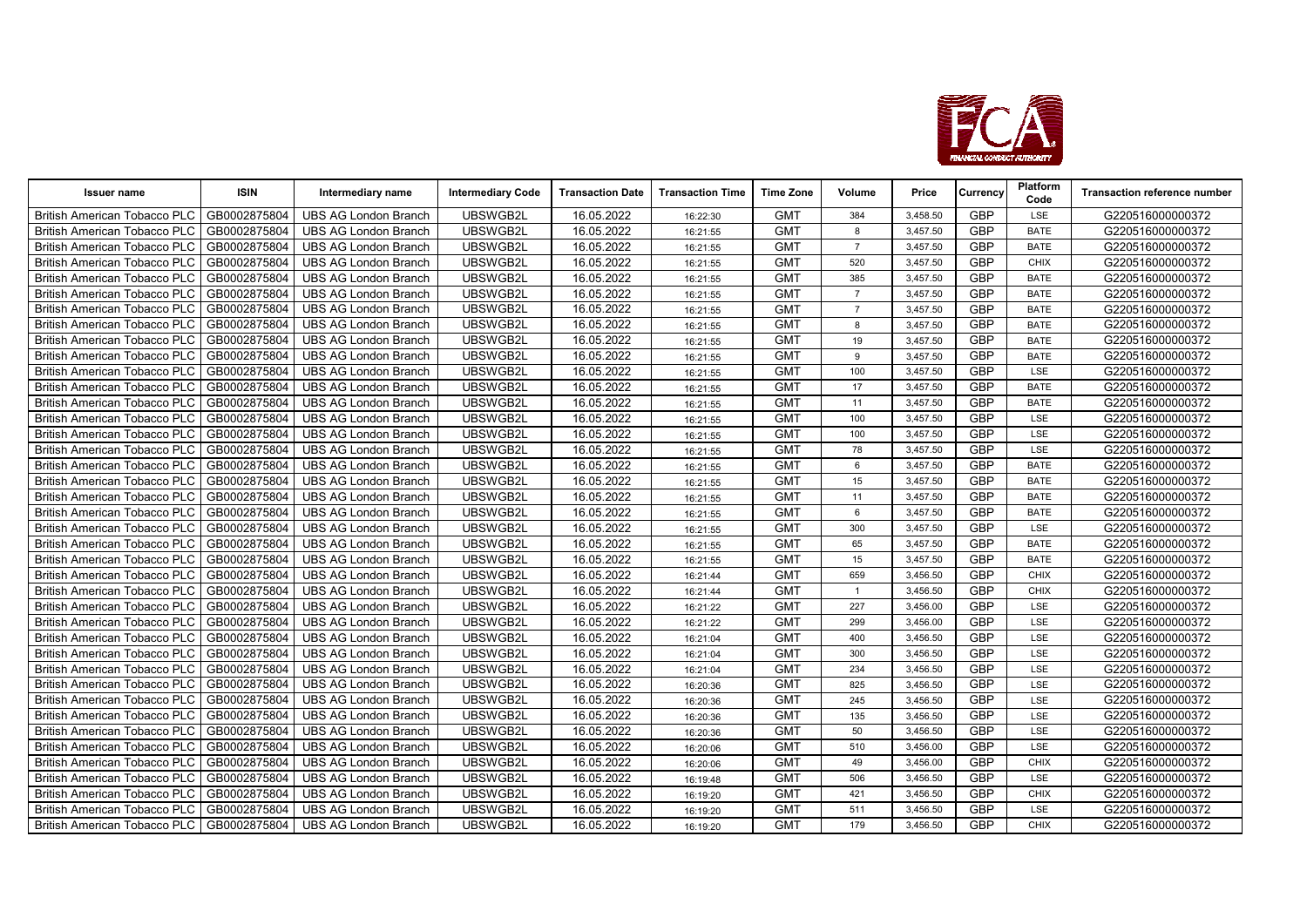| British American Tobacco PLC        | GB0002875804 | <b>UBS AG London Branch</b> | UBSWGB2L | 16.05.2022 | 16:18:24 | <b>GMT</b> | 135            | 3,456.50 | <b>GBP</b> | LSE         | G220516000000372 |
|-------------------------------------|--------------|-----------------------------|----------|------------|----------|------------|----------------|----------|------------|-------------|------------------|
| <b>British American Tobacco PLC</b> | GB0002875804 | <b>UBS AG London Branch</b> | UBSWGB2L | 16.05.2022 | 16:18:24 | <b>GMT</b> | 625            | 3,457.00 | <b>GBP</b> | <b>BATE</b> | G220516000000372 |
| <b>British American Tobacco PLC</b> | GB0002875804 | <b>UBS AG London Branch</b> | UBSWGB2L | 16.05.2022 | 16:18:24 | <b>GMT</b> | $\overline{7}$ | 3,457.00 | <b>GBP</b> | <b>BATE</b> | G220516000000372 |
| British American Tobacco PLC        | GB0002875804 | <b>UBS AG London Branch</b> | UBSWGB2L | 16.05.2022 | 16:18:06 | <b>GMT</b> | 450            | 3,456.50 | <b>GBP</b> | LSE         | G220516000000372 |
| <b>British American Tobacco PLC</b> | GB0002875804 | <b>UBS AG London Branch</b> | UBSWGB2L | 16.05.2022 | 16:18:06 | <b>GMT</b> | 96             | 3,456.50 | <b>GBP</b> | <b>BATE</b> | G220516000000372 |
| British American Tobacco PLC        | GB0002875804 | <b>UBS AG London Branch</b> | UBSWGB2L | 16.05.2022 | 16:18:06 | <b>GMT</b> | 21             | 3,456.50 | <b>GBP</b> | <b>BATE</b> | G220516000000372 |
| <b>British American Tobacco PLC</b> | GB0002875804 | <b>UBS AG London Branch</b> | UBSWGB2L | 16.05.2022 | 16:17:31 | <b>GMT</b> | 26             | 3,456.00 | <b>GBP</b> | <b>CHIX</b> | G220516000000372 |
| British American Tobacco PLC        | GB0002875804 | <b>UBS AG London Branch</b> | UBSWGB2L | 16.05.2022 | 16:17:31 | <b>GMT</b> | 28             | 3,456.00 | <b>GBP</b> | <b>CHIX</b> | G220516000000372 |
| <b>British American Tobacco PLC</b> | GB0002875804 | <b>UBS AG London Branch</b> | UBSWGB2L | 16.05.2022 | 16:17:30 | <b>GMT</b> | 47             | 3,456.00 | <b>GBP</b> | <b>CHIX</b> | G220516000000372 |
| British American Tobacco PLC        | GB0002875804 | <b>UBS AG London Branch</b> | UBSWGB2L | 16.05.2022 | 16:17:30 | <b>GMT</b> | 150            | 3,456.00 | <b>GBP</b> | <b>CHIX</b> | G220516000000372 |
| <b>British American Tobacco PLC</b> | GB0002875804 | <b>UBS AG London Branch</b> | UBSWGB2L | 16.05.2022 | 16:17:30 | <b>GMT</b> | 40             | 3,456.00 | <b>GBP</b> | <b>CHIX</b> | G220516000000372 |
| <b>British American Tobacco PLC</b> | GB0002875804 | <b>UBS AG London Branch</b> | UBSWGB2L | 16.05.2022 | 16:17:30 | <b>GMT</b> | 88             | 3,456.00 | <b>GBP</b> | <b>CHIX</b> | G220516000000372 |
| British American Tobacco PLC        | GB0002875804 | <b>UBS AG London Branch</b> | UBSWGB2L | 16.05.2022 | 16:17:30 | <b>GMT</b> | 62             | 3,456.00 | <b>GBP</b> | <b>CHIX</b> | G220516000000372 |
| British American Tobacco PLC        | GB0002875804 | <b>UBS AG London Branch</b> | UBSWGB2L | 16.05.2022 | 16:17:29 | <b>GMT</b> | 54             | 3,456.00 | <b>GBP</b> | LSE         | G220516000000372 |
| British American Tobacco PLC        | GB0002875804 | <b>UBS AG London Branch</b> | UBSWGB2L | 16.05.2022 | 16:17:29 | <b>GMT</b> | 90             | 3,456.00 | <b>GBP</b> | LSE         | G220516000000372 |
| British American Tobacco PLC        | GB0002875804 | <b>UBS AG London Branch</b> | UBSWGB2L | 16.05.2022 | 16:17:29 | <b>GMT</b> | 329            | 3,456.00 | <b>GBP</b> | LSE         | G220516000000372 |
| British American Tobacco PLC        | GB0002875804 | <b>UBS AG London Branch</b> | UBSWGB2L | 16.05.2022 | 16:17:29 | <b>GMT</b> | 14             | 3,456.00 | <b>GBP</b> | <b>CHIX</b> | G220516000000372 |
| British American Tobacco PLC        | GB0002875804 | <b>UBS AG London Branch</b> | UBSWGB2L | 16.05.2022 | 16:17:29 | <b>GMT</b> | 99             | 3,456.00 | <b>GBP</b> | <b>CHIX</b> | G220516000000372 |
| British American Tobacco PLC        | GB0002875804 | <b>UBS AG London Branch</b> | UBSWGB2L | 16.05.2022 | 16:17:23 | <b>GMT</b> | 567            | 3,456.50 | <b>GBP</b> | LSE         | G220516000000372 |
| British American Tobacco PLC        | GB0002875804 | <b>UBS AG London Branch</b> | UBSWGB2L | 16.05.2022 | 16:17:10 | <b>GMT</b> | 20             | 3,456.00 | <b>GBP</b> | LSE         | G220516000000372 |
| <b>British American Tobacco PLC</b> | GB0002875804 | UBS AG London Branch        | UBSWGB2L | 16.05.2022 | 16:16:36 | <b>GMT</b> | 509            | 3,456.50 | <b>GBP</b> | <b>LSE</b>  | G220516000000372 |
| British American Tobacco PLC        | GB0002875804 | <b>UBS AG London Branch</b> | UBSWGB2L | 16.05.2022 | 16:16:25 | <b>GMT</b> | 170            | 3,457.00 | <b>GBP</b> | LSE         | G220516000000372 |
| British American Tobacco PLC        | GB0002875804 | <b>UBS AG London Branch</b> | UBSWGB2L | 16.05.2022 | 16:15:38 | <b>GMT</b> | 270            | 3,457.00 | GBP        | LSE         | G220516000000372 |
| British American Tobacco PLC        | GB0002875804 | <b>UBS AG London Branch</b> | UBSWGB2L | 16.05.2022 | 16:15:38 | <b>GMT</b> | 228            | 3,457.00 | <b>GBP</b> | LSE         | G220516000000372 |
| British American Tobacco PLC        | GB0002875804 | <b>UBS AG London Branch</b> | UBSWGB2L | 16.05.2022 | 16:15:38 | <b>GMT</b> | 15             | 3,457.00 | <b>GBP</b> | LSE         | G220516000000372 |
| British American Tobacco PLC        | GB0002875804 | <b>UBS AG London Branch</b> | UBSWGB2L | 16.05.2022 | 16:15:21 | <b>GMT</b> | 519            | 3,456.50 | <b>GBP</b> | LSE         | G220516000000372 |
| British American Tobacco PLC        | GB0002875804 | <b>UBS AG London Branch</b> | UBSWGB2L | 16.05.2022 | 16:14:45 | <b>GMT</b> | 220            | 3,455.00 | <b>GBP</b> | LSE         | G220516000000372 |
| British American Tobacco PLC        | GB0002875804 | <b>UBS AG London Branch</b> | UBSWGB2L | 16.05.2022 | 16:14:45 | <b>GMT</b> | 679            | 3,455.00 | <b>GBP</b> | <b>CHIX</b> | G220516000000372 |
| <b>British American Tobacco PLC</b> | GB0002875804 | <b>UBS AG London Branch</b> | UBSWGB2L | 16.05.2022 | 16:14:01 | <b>GMT</b> | 153            | 3,453.50 | <b>GBP</b> | LSE         | G220516000000372 |
| <b>British American Tobacco PLC</b> | GB0002875804 | <b>UBS AG London Branch</b> | UBSWGB2L | 16.05.2022 | 16:14:01 | <b>GMT</b> | 200            | 3,453.00 | <b>GBP</b> | LSE         | G220516000000372 |
| British American Tobacco PLC        | GB0002875804 | <b>UBS AG London Branch</b> | UBSWGB2L | 16.05.2022 | 16:14:01 | <b>GMT</b> | 71             | 3,453.50 | <b>GBP</b> | LSE         | G220516000000372 |
| British American Tobacco PLC        | GB0002875804 | <b>UBS AG London Branch</b> | UBSWGB2L | 16.05.2022 | 16:14:01 | <b>GMT</b> | 152            | 3,453.00 | <b>GBP</b> | LSE         | G220516000000372 |
| British American Tobacco PLC        | GB0002875804 | <b>UBS AG London Branch</b> | UBSWGB2L | 16.05.2022 | 16:14:01 | <b>GMT</b> | 578            | 3,453.50 | <b>GBP</b> | LSE         | G220516000000372 |
| British American Tobacco PLC        | GB0002875804 | <b>UBS AG London Branch</b> | UBSWGB2L | 16.05.2022 | 16:14:01 | <b>GMT</b> | 151            | 3,453.50 | <b>GBP</b> | <b>BATE</b> | G220516000000372 |
| British American Tobacco PLC        | GB0002875804 | <b>UBS AG London Branch</b> | UBSWGB2L | 16.05.2022 | 16:14:01 | <b>GMT</b> | 440            | 3,453.50 | <b>GBP</b> | <b>BATE</b> | G220516000000372 |
| British American Tobacco PLC        | GB0002875804 | <b>UBS AG London Branch</b> | UBSWGB2L | 16.05.2022 | 16:13:33 | <b>GMT</b> | 153            | 3,453.50 | <b>GBP</b> | LSE         | G220516000000372 |
| British American Tobacco PLC        | GB0002875804 | <b>UBS AG London Branch</b> | UBSWGB2L | 16.05.2022 | 16:13:33 | <b>GMT</b> | 543            | 3,453.50 | <b>GBP</b> | LSE         | G220516000000372 |
| <b>British American Tobacco PLC</b> | GB0002875804 | <b>UBS AG London Branch</b> | UBSWGB2L | 16.05.2022 | 16:12:41 | <b>GMT</b> | 545            | 3,453.50 | <b>GBP</b> | <b>CHIX</b> | G220516000000372 |
| British American Tobacco PLC        | GB0002875804 | <b>UBS AG London Branch</b> | UBSWGB2L | 16.05.2022 | 16:12:37 | <b>GMT</b> | 41             | 3,453.50 | <b>GBP</b> | <b>CHIX</b> | G220516000000372 |
| <b>British American Tobacco PLC</b> | GB0002875804 | <b>UBS AG London Branch</b> | UBSWGB2L | 16.05.2022 | 16:12:27 | <b>GMT</b> | 13             | 3,453.50 | <b>GBP</b> | LSE         | G220516000000372 |
| British American Tobacco PLC        | GB0002875804 | UBS AG London Branch        | UBSWGB2L | 16.05.2022 | 16:12:27 | <b>GMT</b> | 413            | 3,453.50 | GBP        | LSE         | G220516000000372 |
| British American Tobacco PLC        | GB0002875804 | <b>UBS AG London Branch</b> | UBSWGB2L | 16.05.2022 | 16:12:27 | <b>GMT</b> | 86             | 3,453.50 | <b>GBP</b> | LSE         | G220516000000372 |
| British American Tobacco PLC        | GB0002875804 | <b>UBS AG London Branch</b> | UBSWGB2L | 16.05.2022 | 16:12:07 | <b>GMT</b> | 562            | 3,454.00 | <b>GBP</b> | LSE         | G220516000000372 |
| British American Tobacco PLC        | GB0002875804 | <b>UBS AG London Branch</b> | UBSWGB2L | 16.05.2022 | 16:11:08 | <b>GMT</b> | 273            | 3,453.50 | <b>GBP</b> | LSE         | G220516000000372 |
| <b>British American Tobacco PLC</b> | GB0002875804 | <b>UBS AG London Branch</b> | UBSWGB2L | 16.05.2022 | 16:11:08 | <b>GMT</b> | 204            | 3,453.50 | <b>GBP</b> | LSE         | G220516000000372 |
| <b>British American Tobacco PLC</b> | GB0002875804 | <b>UBS AG London Branch</b> | UBSWGB2L | 16.05.2022 | 16:11:07 | <b>GMT</b> | 173            | 3,454.50 | <b>GBP</b> | LSE         | G220516000000372 |
| British American Tobacco PLC        | GB0002875804 | <b>UBS AG London Branch</b> | UBSWGB2L | 16.05.2022 | 16:11:07 | <b>GMT</b> | 90             | 3,454.50 | <b>GBP</b> | LSE         | G220516000000372 |
| British American Tobacco PLC        | GB0002875804 | UBS AG London Branch        | UBSWGB2L | 16.05.2022 | 16:11:07 | <b>GMT</b> | 334            | 3,454.50 | <b>GBP</b> | LSE         | G220516000000372 |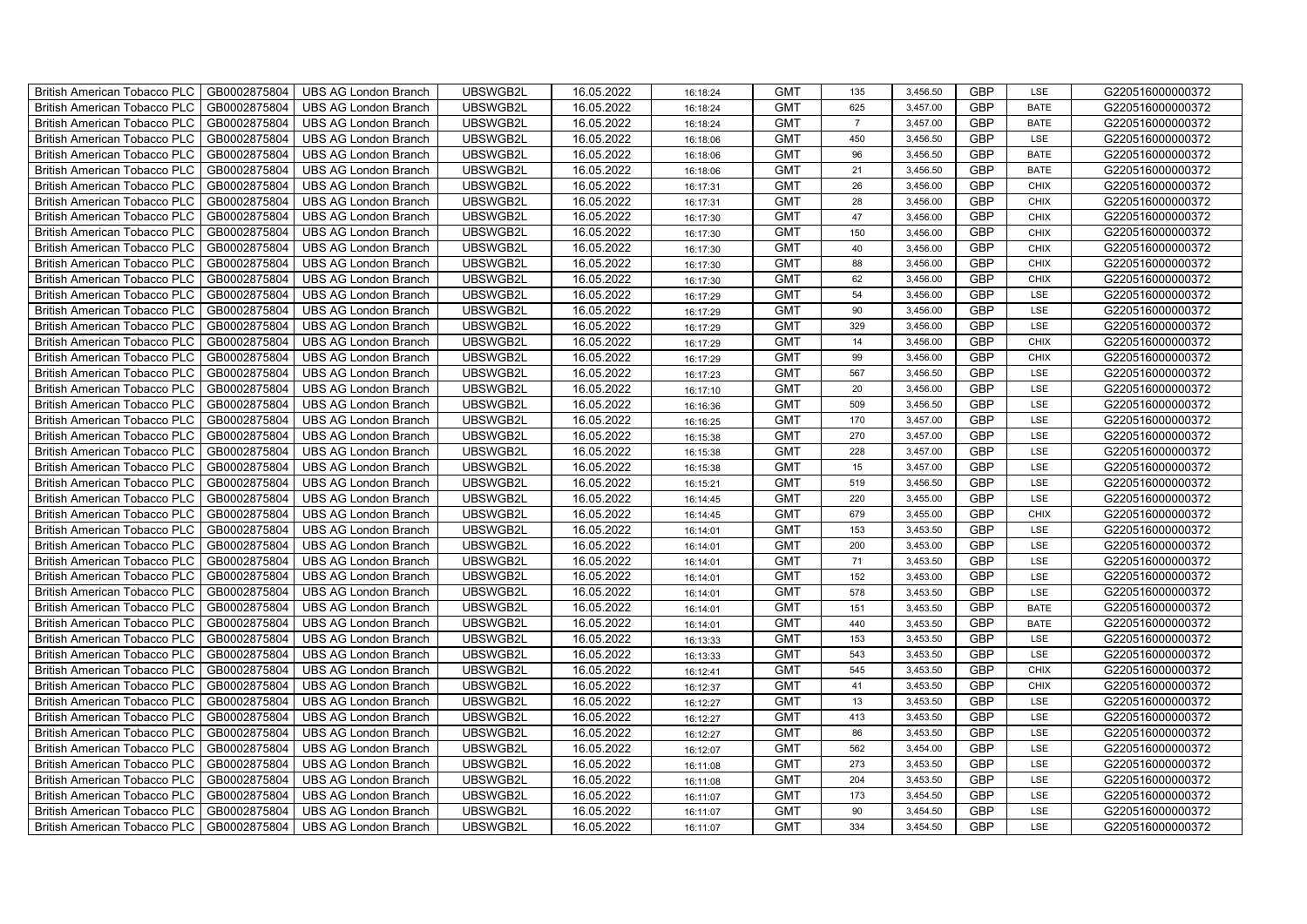| British American Tobacco PLC        | GB0002875804 | <b>UBS AG London Branch</b> | UBSWGB2L | 16.05.2022 | 16:10:51 | <b>GMT</b> | 250            | 3,454.50 | <b>GBP</b> | LSE         | G220516000000372 |
|-------------------------------------|--------------|-----------------------------|----------|------------|----------|------------|----------------|----------|------------|-------------|------------------|
| <b>British American Tobacco PLC</b> | GB0002875804 | <b>UBS AG London Branch</b> | UBSWGB2L | 16.05.2022 | 16:10:00 | <b>GMT</b> | 162            | 3,454.50 | <b>GBP</b> | <b>LSE</b>  | G220516000000372 |
| <b>British American Tobacco PLC</b> | GB0002875804 | <b>UBS AG London Branch</b> | UBSWGB2L | 16.05.2022 | 16:10:00 | <b>GMT</b> | 709            | 3,454.50 | <b>GBP</b> | <b>CHIX</b> | G220516000000372 |
| British American Tobacco PLC        | GB0002875804 | <b>UBS AG London Branch</b> | UBSWGB2L | 16.05.2022 | 16:09:33 | <b>GMT</b> | 405            | 3,454.50 | <b>GBP</b> | LSE         | G220516000000372 |
| <b>British American Tobacco PLC</b> | GB0002875804 | <b>UBS AG London Branch</b> | UBSWGB2L | 16.05.2022 | 16:09:32 | <b>GMT</b> | 553            | 3,455.00 | <b>GBP</b> | LSE         | G220516000000372 |
| British American Tobacco PLC        | GB0002875804 | <b>UBS AG London Branch</b> | UBSWGB2L | 16.05.2022 | 16:09:30 | <b>GMT</b> | 573            | 3,455.50 | <b>GBP</b> | LSE         | G220516000000372 |
| <b>British American Tobacco PLC</b> | GB0002875804 | <b>UBS AG London Branch</b> | UBSWGB2L | 16.05.2022 | 16:09:30 | <b>GMT</b> | 12             | 3,455.50 | <b>GBP</b> | LSE         | G220516000000372 |
| British American Tobacco PLC        | GB0002875804 | <b>UBS AG London Branch</b> | UBSWGB2L | 16.05.2022 | 16:08:26 | <b>GMT</b> | 531            | 3,455.50 | <b>GBP</b> | LSE         | G220516000000372 |
| <b>British American Tobacco PLC</b> | GB0002875804 | <b>UBS AG London Branch</b> | UBSWGB2L | 16.05.2022 | 16:08:26 | <b>GMT</b> | 581            | 3,455.50 | <b>GBP</b> | <b>CHIX</b> | G220516000000372 |
| British American Tobacco PLC        | GB0002875804 | <b>UBS AG London Branch</b> | UBSWGB2L | 16.05.2022 | 16:08:26 | <b>GMT</b> | 572            | 3,455.50 | <b>GBP</b> | <b>BATE</b> | G220516000000372 |
| <b>British American Tobacco PLC</b> | GB0002875804 | <b>UBS AG London Branch</b> | UBSWGB2L | 16.05.2022 | 16:08:26 | <b>GMT</b> | 46             | 3,455.50 | <b>GBP</b> | <b>BATE</b> | G220516000000372 |
| <b>British American Tobacco PLC</b> | GB0002875804 | <b>UBS AG London Branch</b> | UBSWGB2L | 16.05.2022 | 16:08:24 | <b>GMT</b> | 660            | 3,456.00 | <b>GBP</b> | LSE         | G220516000000372 |
| British American Tobacco PLC        | GB0002875804 | <b>UBS AG London Branch</b> | UBSWGB2L | 16.05.2022 | 16:08:24 | <b>GMT</b> | 250            | 3,457.00 | <b>GBP</b> | LSE         | G220516000000372 |
| British American Tobacco PLC        | GB0002875804 | <b>UBS AG London Branch</b> | UBSWGB2L | 16.05.2022 | 16:08:24 | <b>GMT</b> | 37             | 3,457.00 | <b>GBP</b> | LSE         | G220516000000372 |
| British American Tobacco PLC        | GB0002875804 | <b>UBS AG London Branch</b> | UBSWGB2L | 16.05.2022 | 16:08:13 | <b>GMT</b> | 5 <sub>5</sub> | 3,455.50 | <b>GBP</b> | LSE         | G220516000000372 |
| British American Tobacco PLC        | GB0002875804 | <b>UBS AG London Branch</b> | UBSWGB2L | 16.05.2022 | 16:07:51 | <b>GMT</b> | 250            | 3,454.00 | <b>GBP</b> | LSE         | G220516000000372 |
| British American Tobacco PLC        | GB0002875804 | <b>UBS AG London Branch</b> | UBSWGB2L | 16.05.2022 | 16:07:51 | <b>GMT</b> | 704            | 3,454.00 | <b>GBP</b> | LSE         | G220516000000372 |
| British American Tobacco PLC        | GB0002875804 | <b>UBS AG London Branch</b> | UBSWGB2L | 16.05.2022 | 16:06:33 | <b>GMT</b> | 517            | 3,452.50 | <b>GBP</b> | LSE         | G220516000000372 |
| British American Tobacco PLC        | GB0002875804 | <b>UBS AG London Branch</b> | UBSWGB2L | 16.05.2022 | 16:06:32 | <b>GMT</b> | 523            | 3,453.00 | <b>GBP</b> | LSE         | G220516000000372 |
| British American Tobacco PLC        | GB0002875804 | <b>UBS AG London Branch</b> | UBSWGB2L | 16.05.2022 | 16:05:52 | <b>GMT</b> | 558            | 3,452.50 | <b>GBP</b> | LSE         | G220516000000372 |
| <b>British American Tobacco PLC</b> | GB0002875804 | <b>UBS AG London Branch</b> | UBSWGB2L | 16.05.2022 | 16:05:38 | <b>GMT</b> | 250            | 3,452.50 | <b>GBP</b> | <b>LSE</b>  | G220516000000372 |
| British American Tobacco PLC        | GB0002875804 | <b>UBS AG London Branch</b> | UBSWGB2L | 16.05.2022 | 16:05:33 | <b>GMT</b> | 250            | 3,452.50 | <b>GBP</b> | LSE         | G220516000000372 |
| British American Tobacco PLC        | GB0002875804 | <b>UBS AG London Branch</b> | UBSWGB2L | 16.05.2022 | 16:05:32 | <b>GMT</b> | 250            | 3,452.50 | GBP        | LSE         | G220516000000372 |
| British American Tobacco PLC        | GB0002875804 | <b>UBS AG London Branch</b> | UBSWGB2L | 16.05.2022 | 16:05:24 | <b>GMT</b> | 299            | 3,452.50 | <b>GBP</b> | CHIX        | G220516000000372 |
| <b>British American Tobacco PLC</b> | GB0002875804 | <b>UBS AG London Branch</b> | UBSWGB2L | 16.05.2022 | 16:05:24 | <b>GMT</b> | 168            | 3,452.50 | <b>GBP</b> | CHIX        | G220516000000372 |
| British American Tobacco PLC        | GB0002875804 | <b>UBS AG London Branch</b> | UBSWGB2L | 16.05.2022 | 16:05:24 | <b>GMT</b> | 17             | 3,452.50 | <b>GBP</b> | <b>CHIX</b> | G220516000000372 |
| British American Tobacco PLC        | GB0002875804 | <b>UBS AG London Branch</b> | UBSWGB2L | 16.05.2022 | 16:05:24 | <b>GMT</b> | 51             | 3,452.50 | <b>GBP</b> | CHIX        | G220516000000372 |
| British American Tobacco PLC        | GB0002875804 | <b>UBS AG London Branch</b> | UBSWGB2L | 16.05.2022 | 16:05:24 | <b>GMT</b> | 25             | 3,452.50 | <b>GBP</b> | <b>CHIX</b> | G220516000000372 |
| <b>British American Tobacco PLC</b> | GB0002875804 | <b>UBS AG London Branch</b> | UBSWGB2L | 16.05.2022 | 16:05:22 | <b>GMT</b> | 45             | 3,452.50 | <b>GBP</b> | CHIX        | G220516000000372 |
| <b>British American Tobacco PLC</b> | GB0002875804 | <b>UBS AG London Branch</b> | UBSWGB2L | 16.05.2022 | 16:05:22 | <b>GMT</b> | 90             | 3,452.50 | <b>GBP</b> | <b>CHIX</b> | G220516000000372 |
| British American Tobacco PLC        | GB0002875804 | <b>UBS AG London Branch</b> | UBSWGB2L | 16.05.2022 | 16:04:27 | <b>GMT</b> | 569            | 3,453.50 | <b>GBP</b> | LSE         | G220516000000372 |
| British American Tobacco PLC        | GB0002875804 | UBS AG London Branch        | UBSWGB2L | 16.05.2022 | 16:04:04 | <b>GMT</b> | 99             | 3,455.00 | <b>GBP</b> | LSE         | G220516000000372 |
| British American Tobacco PLC        | GB0002875804 | <b>UBS AG London Branch</b> | UBSWGB2L | 16.05.2022 | 16:04:04 | <b>GMT</b> | 487            | 3,455.00 | <b>GBP</b> | LSE         | G220516000000372 |
| British American Tobacco PLC        | GB0002875804 | <b>UBS AG London Branch</b> | UBSWGB2L | 16.05.2022 | 16:03:58 | <b>GMT</b> | 613            | 3,455.50 | <b>GBP</b> | CHIX        | G220516000000372 |
| British American Tobacco PLC        | GB0002875804 | <b>UBS AG London Branch</b> | UBSWGB2L | 16.05.2022 | 16:03:58 | <b>GMT</b> | 423            | 3,455.50 | <b>GBP</b> | <b>BATE</b> | G220516000000372 |
| British American Tobacco PLC        | GB0002875804 | <b>UBS AG London Branch</b> | UBSWGB2L | 16.05.2022 | 16:03:58 | <b>GMT</b> | 13             | 3,455.50 | <b>GBP</b> | <b>BATE</b> | G220516000000372 |
| British American Tobacco PLC        | GB0002875804 | <b>UBS AG London Branch</b> | UBSWGB2L | 16.05.2022 | 16:03:58 | <b>GMT</b> | $\mathbf{3}$   | 3,455.50 | <b>GBP</b> | <b>BATE</b> | G220516000000372 |
| <b>British American Tobacco PLC</b> | GB0002875804 | <b>UBS AG London Branch</b> | UBSWGB2L | 16.05.2022 | 16:03:58 | <b>GMT</b> | 227            | 3,455.50 | <b>GBP</b> | <b>BATE</b> | G220516000000372 |
| British American Tobacco PLC        | GB0002875804 | <b>UBS AG London Branch</b> | UBSWGB2L | 16.05.2022 | 16:03:58 | <b>GMT</b> | 35             | 3,455.50 | <b>GBP</b> | LSE         | G220516000000372 |
| <b>British American Tobacco PLC</b> | GB0002875804 | <b>UBS AG London Branch</b> | UBSWGB2L | 16.05.2022 | 16:03:58 | <b>GMT</b> | 142            | 3,455.50 | <b>GBP</b> | LSE         | G220516000000372 |
| British American Tobacco PLC        | GB0002875804 | UBS AG London Branch        | UBSWGB2L | 16.05.2022 | 16:03:58 | <b>GMT</b> | 392            | 3,455.50 | GBP        | LSE         | G220516000000372 |
| British American Tobacco PLC        | GB0002875804 | <b>UBS AG London Branch</b> | UBSWGB2L | 16.05.2022 | 16:03:18 | <b>GMT</b> | 481            | 3,454.50 | <b>GBP</b> | LSE         | G220516000000372 |
| British American Tobacco PLC        | GB0002875804 | <b>UBS AG London Branch</b> | UBSWGB2L | 16.05.2022 | 16:03:18 | <b>GMT</b> | 19             | 3,454.50 | <b>GBP</b> | LSE         | G220516000000372 |
| <b>British American Tobacco PLC</b> | GB0002875804 | <b>UBS AG London Branch</b> | UBSWGB2L | 16.05.2022 | 16:03:18 | <b>GMT</b> | 551            | 3,454.50 | <b>GBP</b> | LSE         | G220516000000372 |
| <b>British American Tobacco PLC</b> | GB0002875804 | <b>UBS AG London Branch</b> | UBSWGB2L | 16.05.2022 | 16:02:52 | <b>GMT</b> | 585            | 3,454.00 | <b>GBP</b> | LSE         | G220516000000372 |
| <b>British American Tobacco PLC</b> | GB0002875804 | <b>UBS AG London Branch</b> | UBSWGB2L | 16.05.2022 | 16:02:52 | <b>GMT</b> | 10             | 3,454.00 | <b>GBP</b> | LSE         | G220516000000372 |
| <b>British American Tobacco PLC</b> | GB0002875804 | <b>UBS AG London Branch</b> | UBSWGB2L | 16.05.2022 | 16:02:52 | <b>GMT</b> | 588            | 3,454.00 | <b>GBP</b> | <b>CHIX</b> | G220516000000372 |
| British American Tobacco PLC        | GB0002875804 | UBS AG London Branch        | UBSWGB2L | 16.05.2022 | 16:02:33 | <b>GMT</b> | 480            | 3,454.50 | <b>GBP</b> | LSE         | G220516000000372 |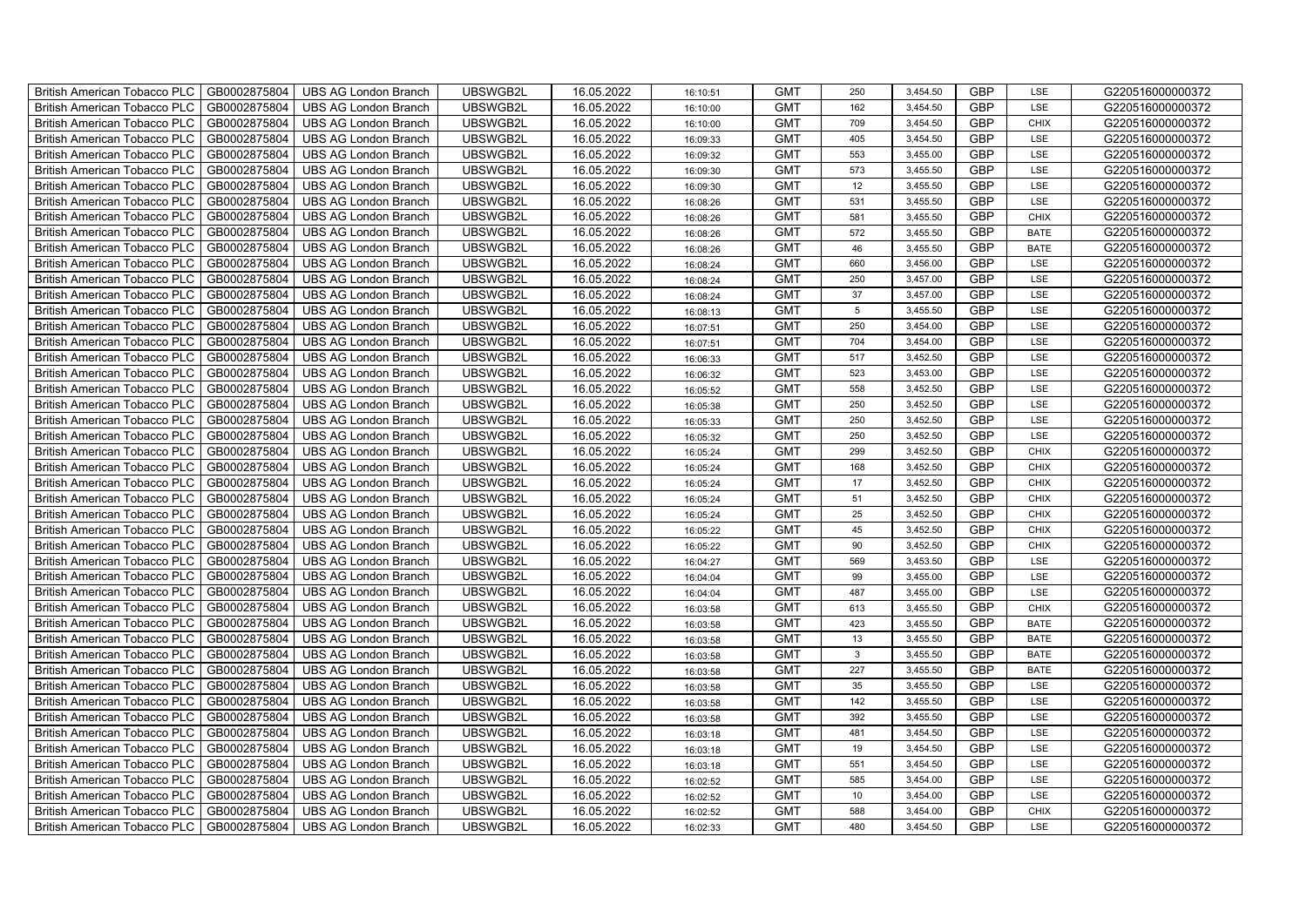| British American Tobacco PLC        | GB0002875804 | <b>UBS AG London Branch</b> | UBSWGB2L | 16.05.2022 | 16:02:20 | <b>GMT</b> | 399 | 3,454.50 | <b>GBP</b> | LSE         | G220516000000372 |
|-------------------------------------|--------------|-----------------------------|----------|------------|----------|------------|-----|----------|------------|-------------|------------------|
| <b>British American Tobacco PLC</b> | GB0002875804 | <b>UBS AG London Branch</b> | UBSWGB2L | 16.05.2022 | 16:02:02 | <b>GMT</b> | 82  | 3,454.00 | <b>GBP</b> | <b>LSE</b>  | G220516000000372 |
| <b>British American Tobacco PLC</b> | GB0002875804 | <b>UBS AG London Branch</b> | UBSWGB2L | 16.05.2022 | 16:02:02 | <b>GMT</b> | 240 | 3,454.00 | <b>GBP</b> | LSE         | G220516000000372 |
| British American Tobacco PLC        | GB0002875804 | <b>UBS AG London Branch</b> | UBSWGB2L | 16.05.2022 | 16:02:02 | <b>GMT</b> | 250 | 3,454.00 | <b>GBP</b> | LSE         | G220516000000372 |
| <b>British American Tobacco PLC</b> | GB0002875804 | UBS AG London Branch        | UBSWGB2L | 16.05.2022 | 16:00:41 | <b>GMT</b> | 512 | 3,448.50 | <b>GBP</b> | LSE         | G220516000000372 |
| British American Tobacco PLC        | GB0002875804 | <b>UBS AG London Branch</b> | UBSWGB2L | 16.05.2022 | 16:00:41 | <b>GMT</b> | 481 | 3,449.00 | <b>GBP</b> | LSE         | G220516000000372 |
| <b>British American Tobacco PLC</b> | GB0002875804 | <b>UBS AG London Branch</b> | UBSWGB2L | 16.05.2022 | 16:00:28 | <b>GMT</b> | 581 | 3,450.00 | <b>GBP</b> | LSE         | G220516000000372 |
| British American Tobacco PLC        | GB0002875804 | <b>UBS AG London Branch</b> | UBSWGB2L | 16.05.2022 | 16:00:17 | <b>GMT</b> | 570 | 3,450.50 | <b>GBP</b> | LSE         | G220516000000372 |
| <b>British American Tobacco PLC</b> | GB0002875804 | <b>UBS AG London Branch</b> | UBSWGB2L | 16.05.2022 | 16:00:17 | <b>GMT</b> | 656 | 3,450.50 | <b>GBP</b> | <b>CHIX</b> | G220516000000372 |
| British American Tobacco PLC        | GB0002875804 | <b>UBS AG London Branch</b> | UBSWGB2L | 16.05.2022 | 16:00:17 | <b>GMT</b> | 648 | 3,450.50 | <b>GBP</b> | <b>BATE</b> | G220516000000372 |
| <b>British American Tobacco PLC</b> | GB0002875804 | <b>UBS AG London Branch</b> | UBSWGB2L | 16.05.2022 | 15:59:42 | <b>GMT</b> | 587 | 3,451.00 | <b>GBP</b> | LSE         | G220516000000372 |
| <b>British American Tobacco PLC</b> | GB0002875804 | <b>UBS AG London Branch</b> | UBSWGB2L | 16.05.2022 | 15:58:59 | <b>GMT</b> | 563 | 3,447.50 | <b>GBP</b> | LSE         | G220516000000372 |
| British American Tobacco PLC        | GB0002875804 | <b>UBS AG London Branch</b> | UBSWGB2L | 16.05.2022 | 15:58:37 | <b>GMT</b> | 523 | 3,448.00 | <b>GBP</b> | LSE         | G220516000000372 |
| British American Tobacco PLC        | GB0002875804 | <b>UBS AG London Branch</b> | UBSWGB2L | 16.05.2022 | 15:58:10 | <b>GMT</b> | 13  | 3,447.00 | <b>GBP</b> | LSE         | G220516000000372 |
| British American Tobacco PLC        | GB0002875804 | <b>UBS AG London Branch</b> | UBSWGB2L | 16.05.2022 | 15:58:10 | <b>GMT</b> | 493 | 3,447.00 | <b>GBP</b> | LSE         | G220516000000372 |
| British American Tobacco PLC        | GB0002875804 | <b>UBS AG London Branch</b> | UBSWGB2L | 16.05.2022 | 15:57:14 | <b>GMT</b> | 538 | 3,445.00 | <b>GBP</b> | LSE         | G220516000000372 |
| British American Tobacco PLC        | GB0002875804 | <b>UBS AG London Branch</b> | UBSWGB2L | 16.05.2022 | 15:57:14 | <b>GMT</b> | 655 | 3,445.00 | <b>GBP</b> | <b>CHIX</b> | G220516000000372 |
| British American Tobacco PLC        | GB0002875804 | <b>UBS AG London Branch</b> | UBSWGB2L | 16.05.2022 | 15:56:29 | <b>GMT</b> | 583 | 3,445.50 | <b>GBP</b> | LSE         | G220516000000372 |
| British American Tobacco PLC        | GB0002875804 | <b>UBS AG London Branch</b> | UBSWGB2L | 16.05.2022 | 15:56:28 | <b>GMT</b> | 676 | 3,446.00 | <b>GBP</b> | LSE         | G220516000000372 |
| British American Tobacco PLC        | GB0002875804 | <b>UBS AG London Branch</b> | UBSWGB2L | 16.05.2022 | 15:55:51 | <b>GMT</b> | 285 | 3,446.50 | <b>GBP</b> | <b>BATE</b> | G220516000000372 |
| <b>British American Tobacco PLC</b> | GB0002875804 | <b>UBS AG London Branch</b> | UBSWGB2L | 16.05.2022 | 15:55:43 | <b>GMT</b> | 105 | 3,446.50 | <b>GBP</b> | <b>BATE</b> | G220516000000372 |
| British American Tobacco PLC        | GB0002875804 | <b>UBS AG London Branch</b> | UBSWGB2L | 16.05.2022 | 15:55:42 | <b>GMT</b> | 22  | 3,446.50 | <b>GBP</b> | <b>BATE</b> | G220516000000372 |
| British American Tobacco PLC        | GB0002875804 | <b>UBS AG London Branch</b> | UBSWGB2L | 16.05.2022 | 15:55:42 | <b>GMT</b> | 16  | 3,446.50 | GBP        | <b>BATE</b> | G220516000000372 |
| British American Tobacco PLC        | GB0002875804 | <b>UBS AG London Branch</b> | UBSWGB2L | 16.05.2022 | 15:55:42 | <b>GMT</b> | 15  | 3,446.50 | <b>GBP</b> | <b>BATE</b> | G220516000000372 |
| <b>British American Tobacco PLC</b> | GB0002875804 | <b>UBS AG London Branch</b> | UBSWGB2L | 16.05.2022 | 15:55:42 | <b>GMT</b> | 8   | 3,446.50 | <b>GBP</b> | <b>BATE</b> | G220516000000372 |
| British American Tobacco PLC        | GB0002875804 | <b>UBS AG London Branch</b> | UBSWGB2L | 16.05.2022 | 15:55:42 | <b>GMT</b> | 547 | 3,446.50 | <b>GBP</b> | LSE         | G220516000000372 |
| British American Tobacco PLC        | GB0002875804 | <b>UBS AG London Branch</b> | UBSWGB2L | 16.05.2022 | 15:55:42 | <b>GMT</b> | 40  | 3,446.50 | <b>GBP</b> | <b>BATE</b> | G220516000000372 |
| British American Tobacco PLC        | GB0002875804 | <b>UBS AG London Branch</b> | UBSWGB2L | 16.05.2022 | 15:55:42 | <b>GMT</b> | 11  | 3,446.50 | GBP        | <b>BATE</b> | G220516000000372 |
| <b>British American Tobacco PLC</b> | GB0002875804 | <b>UBS AG London Branch</b> | UBSWGB2L | 16.05.2022 | 15:55:42 | <b>GMT</b> | 15  | 3,446.50 | <b>GBP</b> | <b>BATE</b> | G220516000000372 |
| <b>British American Tobacco PLC</b> | GB0002875804 | <b>UBS AG London Branch</b> | UBSWGB2L | 16.05.2022 | 15:55:42 | <b>GMT</b> | 14  | 3,446.50 | <b>GBP</b> | <b>BATE</b> | G220516000000372 |
| British American Tobacco PLC        | GB0002875804 | <b>UBS AG London Branch</b> | UBSWGB2L | 16.05.2022 | 15:55:42 | <b>GMT</b> | 13  | 3,446.50 | <b>GBP</b> | <b>BATE</b> | G220516000000372 |
| British American Tobacco PLC        | GB0002875804 | <b>UBS AG London Branch</b> | UBSWGB2L | 16.05.2022 | 15:55:42 | <b>GMT</b> | 65  | 3,446.50 | GBP        | <b>BATE</b> | G220516000000372 |
| British American Tobacco PLC        | GB0002875804 | <b>UBS AG London Branch</b> | UBSWGB2L | 16.05.2022 | 15:55:42 | <b>GMT</b> | 25  | 3,447.00 | <b>GBP</b> | <b>CHIX</b> | G220516000000372 |
| British American Tobacco PLC        | GB0002875804 | <b>UBS AG London Branch</b> | UBSWGB2L | 16.05.2022 | 15:55:42 | <b>GMT</b> | 534 | 3,447.00 | <b>GBP</b> | LSE         | G220516000000372 |
| British American Tobacco PLC        | GB0002875804 | <b>UBS AG London Branch</b> | UBSWGB2L | 16.05.2022 | 15:55:42 | <b>GMT</b> | 600 | 3,447.00 | <b>GBP</b> | CHIX        | G220516000000372 |
| British American Tobacco PLC        | GB0002875804 | <b>UBS AG London Branch</b> | UBSWGB2L | 16.05.2022 | 15:55:04 | <b>GMT</b> | 488 | 3,447.00 | <b>GBP</b> | LSE         | G220516000000372 |
| British American Tobacco PLC        | GB0002875804 | <b>UBS AG London Branch</b> | UBSWGB2L | 16.05.2022 | 15:54:04 | <b>GMT</b> | 560 | 3,447.00 | <b>GBP</b> | LSE         | G220516000000372 |
| <b>British American Tobacco PLC</b> | GB0002875804 | <b>UBS AG London Branch</b> | UBSWGB2L | 16.05.2022 | 15:53:36 | <b>GMT</b> | 308 | 3,447.00 | <b>GBP</b> | LSE         | G220516000000372 |
| British American Tobacco PLC        | GB0002875804 | <b>UBS AG London Branch</b> | UBSWGB2L | 16.05.2022 | 15:53:36 | <b>GMT</b> | 184 | 3,447.00 | <b>GBP</b> | LSE         | G220516000000372 |
| <b>British American Tobacco PLC</b> | GB0002875804 | <b>UBS AG London Branch</b> | UBSWGB2L | 16.05.2022 | 15:53:36 | <b>GMT</b> | 495 | 3,447.00 | <b>GBP</b> | LSE         | G220516000000372 |
| British American Tobacco PLC        | GB0002875804 | UBS AG London Branch        | UBSWGB2L | 16.05.2022 | 15:52:40 | <b>GMT</b> | 78  | 3,447.50 | GBP        | LSE         | G220516000000372 |
| British American Tobacco PLC        | GB0002875804 | <b>UBS AG London Branch</b> | UBSWGB2L | 16.05.2022 | 15:52:40 | <b>GMT</b> | 250 | 3,447.50 | <b>GBP</b> | LSE         | G220516000000372 |
| British American Tobacco PLC        | GB0002875804 | <b>UBS AG London Branch</b> | UBSWGB2L | 16.05.2022 | 15:52:40 | <b>GMT</b> | 184 | 3,447.50 | <b>GBP</b> | LSE         | G220516000000372 |
| <b>British American Tobacco PLC</b> | GB0002875804 | <b>UBS AG London Branch</b> | UBSWGB2L | 16.05.2022 | 15:52:40 | <b>GMT</b> | 523 | 3,447.50 | <b>GBP</b> | LSE         | G220516000000372 |
| <b>British American Tobacco PLC</b> | GB0002875804 | <b>UBS AG London Branch</b> | UBSWGB2L | 16.05.2022 | 15:52:30 | <b>GMT</b> | 607 | 3,448.00 | <b>GBP</b> | <b>CHIX</b> | G220516000000372 |
| <b>British American Tobacco PLC</b> | GB0002875804 | <b>UBS AG London Branch</b> | UBSWGB2L | 16.05.2022 | 15:52:30 | <b>GMT</b> | 573 | 3,448.00 | <b>GBP</b> | LSE         | G220516000000372 |
| British American Tobacco PLC        | GB0002875804 | <b>UBS AG London Branch</b> | UBSWGB2L | 16.05.2022 | 15:51:49 | <b>GMT</b> | 563 | 3,446.50 | <b>GBP</b> | LSE         | G220516000000372 |
| British American Tobacco PLC        | GB0002875804 | UBS AG London Branch        | UBSWGB2L | 16.05.2022 | 15:50:51 | <b>GMT</b> | 65  | 3,444.50 | <b>GBP</b> | <b>BATE</b> | G220516000000372 |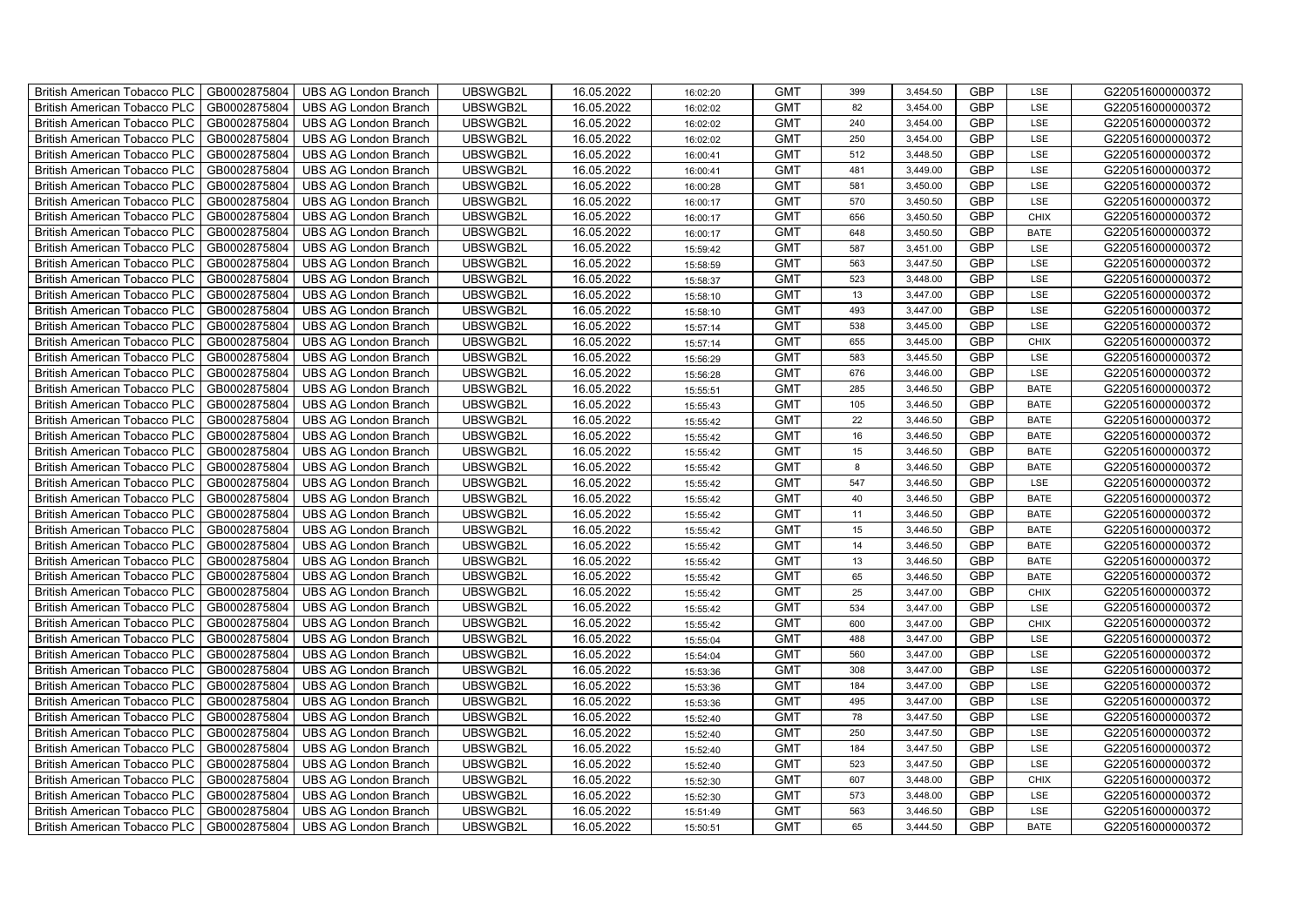| British American Tobacco PLC        | GB0002875804 | <b>UBS AG London Branch</b> | UBSWGB2L | 16.05.2022 | 15:50:51 | <b>GMT</b> | 533            | 3,444.50 | <b>GBP</b> | <b>BATE</b> | G220516000000372 |
|-------------------------------------|--------------|-----------------------------|----------|------------|----------|------------|----------------|----------|------------|-------------|------------------|
| <b>British American Tobacco PLC</b> | GB0002875804 | <b>UBS AG London Branch</b> | UBSWGB2L | 16.05.2022 | 15:50:51 | <b>GMT</b> | 542            | 3.444.50 | <b>GBP</b> | <b>LSE</b>  | G220516000000372 |
| <b>British American Tobacco PLC</b> | GB0002875804 | <b>UBS AG London Branch</b> | UBSWGB2L | 16.05.2022 | 15:50:51 | <b>GMT</b> | 12             | 3,444.50 | <b>GBP</b> | <b>BATE</b> | G220516000000372 |
| British American Tobacco PLC        | GB0002875804 | <b>UBS AG London Branch</b> | UBSWGB2L | 16.05.2022 | 15:50:33 | <b>GMT</b> | 481            | 3,444.50 | <b>GBP</b> | LSE         | G220516000000372 |
| <b>British American Tobacco PLC</b> | GB0002875804 | UBS AG London Branch        | UBSWGB2L | 16.05.2022 | 15:50:09 | <b>GMT</b> | 481            | 3,444.50 | <b>GBP</b> | LSE         | G220516000000372 |
| British American Tobacco PLC        | GB0002875804 | <b>UBS AG London Branch</b> | UBSWGB2L | 16.05.2022 | 15:50:04 | <b>GMT</b> | $\overline{4}$ | 3,444.50 | <b>GBP</b> | LSE         | G220516000000372 |
| <b>British American Tobacco PLC</b> | GB0002875804 | <b>UBS AG London Branch</b> | UBSWGB2L | 16.05.2022 | 15:49:55 | <b>GMT</b> | 474            | 3,445.50 | <b>GBP</b> | <b>CHIX</b> | G220516000000372 |
| British American Tobacco PLC        | GB0002875804 | <b>UBS AG London Branch</b> | UBSWGB2L | 16.05.2022 | 15:49:55 | <b>GMT</b> | 209            | 3,445.50 | <b>GBP</b> | <b>CHIX</b> | G220516000000372 |
| <b>British American Tobacco PLC</b> | GB0002875804 | <b>UBS AG London Branch</b> | UBSWGB2L | 16.05.2022 | 15:49:55 | <b>GMT</b> | 507            | 3,445.50 | <b>GBP</b> | LSE         | G220516000000372 |
| British American Tobacco PLC        | GB0002875804 | <b>UBS AG London Branch</b> | UBSWGB2L | 16.05.2022 | 15:49:55 | <b>GMT</b> | 50             | 3,445.50 | <b>GBP</b> | LSE         | G220516000000372 |
| <b>British American Tobacco PLC</b> | GB0002875804 | <b>UBS AG London Branch</b> | UBSWGB2L | 16.05.2022 | 15:49:44 | <b>GMT</b> | 20             | 3,445.50 | <b>GBP</b> | LSE         | G220516000000372 |
| <b>British American Tobacco PLC</b> | GB0002875804 | <b>UBS AG London Branch</b> | UBSWGB2L | 16.05.2022 | 15:49:15 | <b>GMT</b> | 581            | 3,446.00 | <b>GBP</b> | LSE         | G220516000000372 |
| British American Tobacco PLC        | GB0002875804 | <b>UBS AG London Branch</b> | UBSWGB2L | 16.05.2022 | 15:49:05 | <b>GMT</b> | 500            | 3,446.50 | <b>GBP</b> | LSE         | G220516000000372 |
| British American Tobacco PLC        | GB0002875804 | <b>UBS AG London Branch</b> | UBSWGB2L | 16.05.2022 | 15:48:16 | <b>GMT</b> | 190            | 3,445.50 | <b>GBP</b> | LSE         | G220516000000372 |
| British American Tobacco PLC        | GB0002875804 | <b>UBS AG London Branch</b> | UBSWGB2L | 16.05.2022 | 15:48:16 | <b>GMT</b> | 120            | 3,445.50 | <b>GBP</b> | LSE         | G220516000000372 |
| British American Tobacco PLC        | GB0002875804 | <b>UBS AG London Branch</b> | UBSWGB2L | 16.05.2022 | 15:48:16 | <b>GMT</b> | 120            | 3,445.50 | <b>GBP</b> | LSE         | G220516000000372 |
| British American Tobacco PLC        | GB0002875804 | <b>UBS AG London Branch</b> | UBSWGB2L | 16.05.2022 | 15:48:16 | <b>GMT</b> | 80             | 3,445.50 | <b>GBP</b> | LSE         | G220516000000372 |
| British American Tobacco PLC        | GB0002875804 | <b>UBS AG London Branch</b> | UBSWGB2L | 16.05.2022 | 15:48:16 | <b>GMT</b> | 24             | 3,445.50 | <b>GBP</b> | LSE         | G220516000000372 |
| British American Tobacco PLC        | GB0002875804 | <b>UBS AG London Branch</b> | UBSWGB2L | 16.05.2022 | 15:48:16 | <b>GMT</b> | 141            | 3,445.50 | <b>GBP</b> | LSE         | G220516000000372 |
| British American Tobacco PLC        | GB0002875804 | <b>UBS AG London Branch</b> | UBSWGB2L | 16.05.2022 | 15:47:42 | <b>GMT</b> | 605            | 3,445.00 | GBP        | CHIX        | G220516000000372 |
| <b>British American Tobacco PLC</b> | GB0002875804 | UBS AG London Branch        | UBSWGB2L | 16.05.2022 | 15:47:42 | <b>GMT</b> | 476            | 3,445.00 | <b>GBP</b> | <b>LSE</b>  | G220516000000372 |
| British American Tobacco PLC        | GB0002875804 | <b>UBS AG London Branch</b> | UBSWGB2L | 16.05.2022 | 15:47:04 | <b>GMT</b> | 24             | 3,444.00 | <b>GBP</b> | LSE         | G220516000000372 |
| British American Tobacco PLC        | GB0002875804 | <b>UBS AG London Branch</b> | UBSWGB2L | 16.05.2022 | 15:47:04 | <b>GMT</b> | 282            | 3,444.00 | GBP        | LSE         | G220516000000372 |
| British American Tobacco PLC        | GB0002875804 | <b>UBS AG London Branch</b> | UBSWGB2L | 16.05.2022 | 15:46:57 | <b>GMT</b> | 100            | 3,445.00 | <b>GBP</b> | CHIX        | G220516000000372 |
| <b>British American Tobacco PLC</b> | GB0002875804 | <b>UBS AG London Branch</b> | UBSWGB2L | 16.05.2022 | 15:46:57 | <b>GMT</b> | 523            | 3,445.00 | <b>GBP</b> | LSE         | G220516000000372 |
| British American Tobacco PLC        | GB0002875804 | <b>UBS AG London Branch</b> | UBSWGB2L | 16.05.2022 | 15:46:36 | <b>GMT</b> | 501            | 3,445.50 | <b>GBP</b> | LSE         | G220516000000372 |
| British American Tobacco PLC        | GB0002875804 | <b>UBS AG London Branch</b> | UBSWGB2L | 16.05.2022 | 15:46:01 | <b>GMT</b> | 561            | 3,445.50 | <b>GBP</b> | LSE         | G220516000000372 |
| British American Tobacco PLC        | GB0002875804 | <b>UBS AG London Branch</b> | UBSWGB2L | 16.05.2022 | 15:46:01 | <b>GMT</b> | 354            | 3,445.50 | <b>GBP</b> | <b>BATE</b> | G220516000000372 |
| <b>British American Tobacco PLC</b> | GB0002875804 | <b>UBS AG London Branch</b> | UBSWGB2L | 16.05.2022 | 15:46:01 | <b>GMT</b> | 65             | 3,445.50 | <b>GBP</b> | <b>BATE</b> | G220516000000372 |
| <b>British American Tobacco PLC</b> | GB0002875804 | <b>UBS AG London Branch</b> | UBSWGB2L | 16.05.2022 | 15:46:01 | <b>GMT</b> | 74             | 3,445.50 | <b>GBP</b> | <b>BATE</b> | G220516000000372 |
| British American Tobacco PLC        | GB0002875804 | <b>UBS AG London Branch</b> | UBSWGB2L | 16.05.2022 | 15:46:01 | <b>GMT</b> | 86             | 3,445.50 | <b>GBP</b> | <b>BATE</b> | G220516000000372 |
| British American Tobacco PLC        | GB0002875804 | UBS AG London Branch        | UBSWGB2L | 16.05.2022 | 15:45:36 | <b>GMT</b> | 526            | 3,445.50 | GBP        | LSE         | G220516000000372 |
| British American Tobacco PLC        | GB0002875804 | <b>UBS AG London Branch</b> | UBSWGB2L | 16.05.2022 | 15:45:03 | <b>GMT</b> | 473            | 3,446.00 | <b>GBP</b> | LSE         | G220516000000372 |
| British American Tobacco PLC        | GB0002875804 | <b>UBS AG London Branch</b> | UBSWGB2L | 16.05.2022 | 15:45:03 | <b>GMT</b> | 330            | 3,446.00 | <b>GBP</b> | CHIX        | G220516000000372 |
| British American Tobacco PLC        | GB0002875804 | <b>UBS AG London Branch</b> | UBSWGB2L | 16.05.2022 | 15:45:03 | <b>GMT</b> | 23             | 3,446.00 | <b>GBP</b> | CHIX        | G220516000000372 |
| British American Tobacco PLC        | GB0002875804 | <b>UBS AG London Branch</b> | UBSWGB2L | 16.05.2022 | 15:45:03 | <b>GMT</b> | 300            | 3,446.00 | <b>GBP</b> | CHIX        | G220516000000372 |
| British American Tobacco PLC        | GB0002875804 | <b>UBS AG London Branch</b> | UBSWGB2L | 16.05.2022 | 15:45:03 | <b>GMT</b> | 299            | 3,446.00 | <b>GBP</b> | LSE         | G220516000000372 |
| <b>British American Tobacco PLC</b> | GB0002875804 | <b>UBS AG London Branch</b> | UBSWGB2L | 16.05.2022 | 15:45:03 | <b>GMT</b> | 221            | 3,446.00 | <b>GBP</b> | LSE         | G220516000000372 |
| British American Tobacco PLC        | GB0002875804 | <b>UBS AG London Branch</b> | UBSWGB2L | 16.05.2022 | 15:44:00 | <b>GMT</b> | 560            | 3,446.00 | <b>GBP</b> | LSE         | G220516000000372 |
| British American Tobacco PLC        | GB0002875804 | <b>UBS AG London Branch</b> | UBSWGB2L | 16.05.2022 | 15:44:00 | <b>GMT</b> | 19             | 3,446.00 | <b>GBP</b> | LSE         | G220516000000372 |
| British American Tobacco PLC        | GB0002875804 | UBS AG London Branch        | UBSWGB2L | 16.05.2022 | 15:44:00 | <b>GMT</b> | 511            | 3,446.00 | GBP        | LSE         | G220516000000372 |
| British American Tobacco PLC        | GB0002875804 | <b>UBS AG London Branch</b> | UBSWGB2L | 16.05.2022 | 15:43:37 | <b>GMT</b> | 484            | 3,446.50 | <b>GBP</b> | LSE         | G220516000000372 |
| British American Tobacco PLC        | GB0002875804 | <b>UBS AG London Branch</b> | UBSWGB2L | 16.05.2022 | 15:43:27 | <b>GMT</b> | 359            | 3,446.50 | <b>GBP</b> | LSE         | G220516000000372 |
| British American Tobacco PLC        | GB0002875804 | <b>UBS AG London Branch</b> | UBSWGB2L | 16.05.2022 | 15:43:27 | <b>GMT</b> | 193            | 3,446.50 | <b>GBP</b> | LSE         | G220516000000372 |
| <b>British American Tobacco PLC</b> | GB0002875804 | <b>UBS AG London Branch</b> | UBSWGB2L | 16.05.2022 | 15:43:12 | <b>GMT</b> | 481            | 3,446.50 | <b>GBP</b> | LSE         | G220516000000372 |
| <b>British American Tobacco PLC</b> | GB0002875804 | <b>UBS AG London Branch</b> | UBSWGB2L | 16.05.2022 | 15:42:26 | <b>GMT</b> | 543            | 3,446.00 | <b>GBP</b> | LSE         | G220516000000372 |
| <b>British American Tobacco PLC</b> | GB0002875804 | <b>UBS AG London Branch</b> | UBSWGB2L | 16.05.2022 | 15:42:00 | <b>GMT</b> | 511            | 3,447.00 | <b>GBP</b> | LSE         | G220516000000372 |
| British American Tobacco PLC        | GB0002875804 | UBS AG London Branch        | UBSWGB2L | 16.05.2022 | 15:41:42 | <b>GMT</b> | 134            | 3,448.00 | <b>GBP</b> | <b>CHIX</b> | G220516000000372 |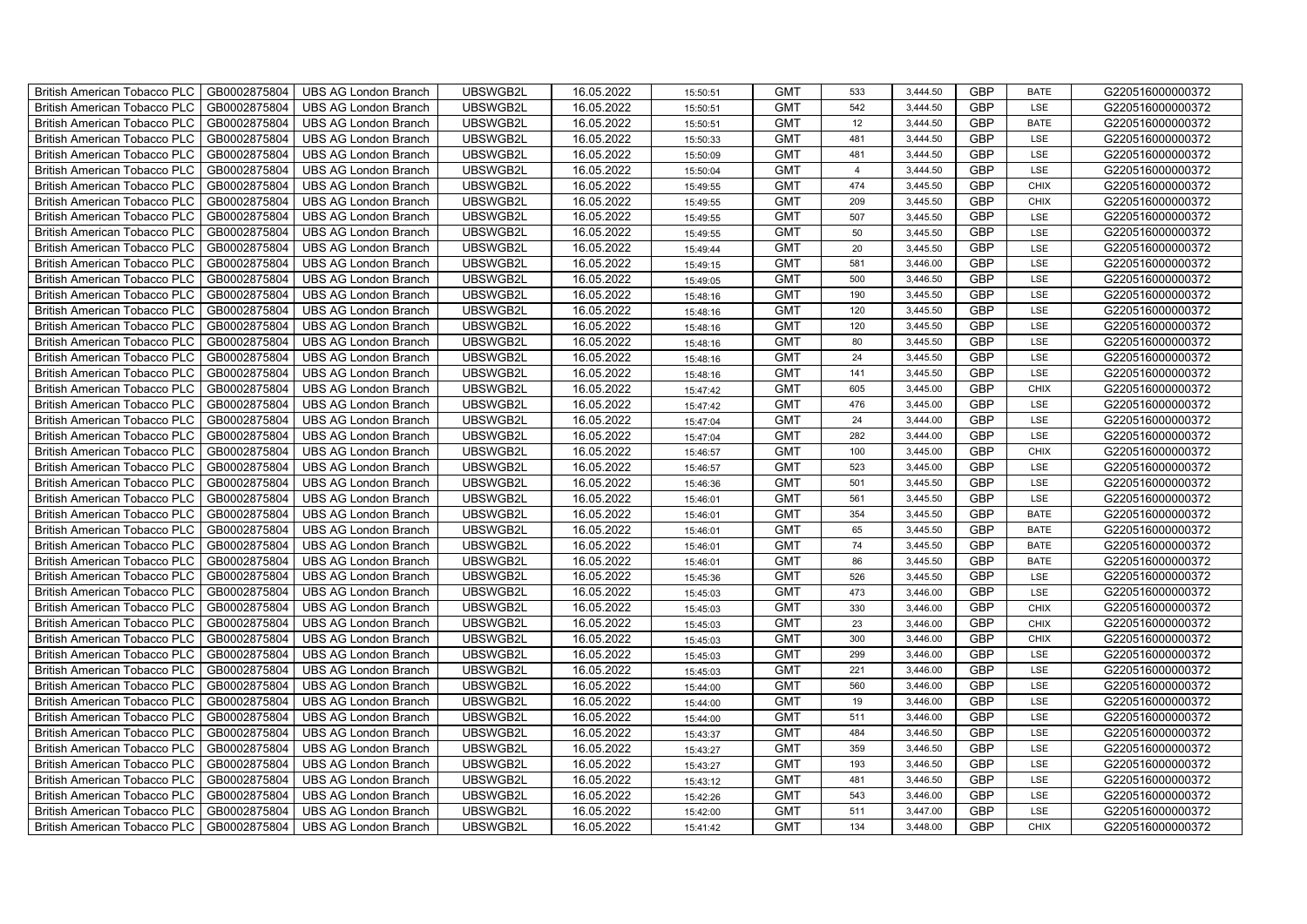| British American Tobacco PLC        | GB0002875804 | <b>UBS AG London Branch</b> | UBSWGB2L | 16.05.2022 | 15:41:42 | <b>GMT</b> | 540 | 3,448.00 | <b>GBP</b> | <b>CHIX</b> | G220516000000372 |
|-------------------------------------|--------------|-----------------------------|----------|------------|----------|------------|-----|----------|------------|-------------|------------------|
| <b>British American Tobacco PLC</b> | GB0002875804 | <b>UBS AG London Branch</b> | UBSWGB2L | 16.05.2022 | 15:41:37 | <b>GMT</b> | 16  | 3,448.50 | <b>GBP</b> | <b>CHIX</b> | G220516000000372 |
| <b>British American Tobacco PLC</b> | GB0002875804 | <b>UBS AG London Branch</b> | UBSWGB2L | 16.05.2022 | 15:41:37 | <b>GMT</b> | 480 | 3,448.50 | <b>GBP</b> | LSE         | G220516000000372 |
| British American Tobacco PLC        | GB0002875804 | <b>UBS AG London Branch</b> | UBSWGB2L | 16.05.2022 | 15:41:37 | <b>GMT</b> | 41  | 3,448.50 | <b>GBP</b> | LSE         | G220516000000372 |
| British American Tobacco PLC        | GB0002875804 | <b>UBS AG London Branch</b> | UBSWGB2L | 16.05.2022 | 15:41:25 | <b>GMT</b> | 469 | 3,448.50 | <b>GBP</b> | LSE         | G220516000000372 |
| British American Tobacco PLC        | GB0002875804 | <b>UBS AG London Branch</b> | UBSWGB2L | 16.05.2022 | 15:41:25 | <b>GMT</b> | 247 | 3,448.50 | <b>GBP</b> | <b>BATE</b> | G220516000000372 |
| British American Tobacco PLC        | GB0002875804 | <b>UBS AG London Branch</b> | UBSWGB2L | 16.05.2022 | 15:41:25 | <b>GMT</b> | 105 | 3,448.50 | <b>GBP</b> | LSE         | G220516000000372 |
| British American Tobacco PLC        | GB0002875804 | <b>UBS AG London Branch</b> | UBSWGB2L | 16.05.2022 | 15:41:25 | <b>GMT</b> | 70  | 3,448.50 | <b>GBP</b> | LSE         | G220516000000372 |
| British American Tobacco PLC        | GB0002875804 | <b>UBS AG London Branch</b> | UBSWGB2L | 16.05.2022 | 15:41:25 | <b>GMT</b> | 123 | 3,448.50 | <b>GBP</b> | <b>BATE</b> | G220516000000372 |
| British American Tobacco PLC        | GB0002875804 | <b>UBS AG London Branch</b> | UBSWGB2L | 16.05.2022 | 15:41:25 | <b>GMT</b> | 234 | 3,448.50 | GBP        | <b>BATE</b> | G220516000000372 |
| <b>British American Tobacco PLC</b> | GB0002875804 | <b>UBS AG London Branch</b> | UBSWGB2L | 16.05.2022 | 15:41:25 | <b>GMT</b> | 205 | 3,449.00 | <b>GBP</b> | LSE         | G220516000000372 |
| <b>British American Tobacco PLC</b> | GB0002875804 | <b>UBS AG London Branch</b> | UBSWGB2L | 16.05.2022 | 15:41:08 | <b>GMT</b> | 141 | 3,449.00 | <b>GBP</b> | LSE         | G220516000000372 |
| British American Tobacco PLC        | GB0002875804 | <b>UBS AG London Branch</b> | UBSWGB2L | 16.05.2022 | 15:41:08 | <b>GMT</b> | 205 | 3,449.00 | <b>GBP</b> | LSE         | G220516000000372 |
| British American Tobacco PLC        | GB0002875804 | <b>UBS AG London Branch</b> | UBSWGB2L | 16.05.2022 | 15:41:08 | <b>GMT</b> | 184 | 3,449.00 | <b>GBP</b> | LSE         | G220516000000372 |
| British American Tobacco PLC        | GB0002875804 | <b>UBS AG London Branch</b> | UBSWGB2L | 16.05.2022 | 15:40:34 | <b>GMT</b> | 344 | 3,449.00 | <b>GBP</b> | LSE         | G220516000000372 |
| British American Tobacco PLC        | GB0002875804 | <b>UBS AG London Branch</b> | UBSWGB2L | 16.05.2022 | 15:40:34 | <b>GMT</b> | 156 | 3,449.00 | <b>GBP</b> | LSE         | G220516000000372 |
| British American Tobacco PLC        | GB0002875804 | <b>UBS AG London Branch</b> | UBSWGB2L | 16.05.2022 | 15:40:01 | <b>GMT</b> | 532 | 3,447.50 | <b>GBP</b> | LSE         | G220516000000372 |
| British American Tobacco PLC        | GB0002875804 | <b>UBS AG London Branch</b> | UBSWGB2L | 16.05.2022 | 15:39:58 | <b>GMT</b> | 516 | 3,448.50 | <b>GBP</b> | LSE         | G220516000000372 |
| British American Tobacco PLC        | GB0002875804 | <b>UBS AG London Branch</b> | UBSWGB2L | 16.05.2022 | 15:39:04 | <b>GMT</b> | 141 | 3,448.00 | <b>GBP</b> | LSE         | G220516000000372 |
| <b>British American Tobacco PLC</b> | GB0002875804 | <b>UBS AG London Branch</b> | UBSWGB2L | 16.05.2022 | 15:39:04 | <b>GMT</b> | 250 | 3,448.00 | <b>GBP</b> | LSE         | G220516000000372 |
| <b>British American Tobacco PLC</b> | GB0002875804 | <b>UBS AG London Branch</b> | UBSWGB2L | 16.05.2022 | 15:39:04 | <b>GMT</b> | 184 | 3,448.00 | <b>GBP</b> | LSE         | G220516000000372 |
| British American Tobacco PLC        | GB0002875804 | <b>UBS AG London Branch</b> | UBSWGB2L | 16.05.2022 | 15:39:04 | <b>GMT</b> | 564 | 3,448.00 | GBP        | LSE         | G220516000000372 |
| British American Tobacco PLC        | GB0002875804 | <b>UBS AG London Branch</b> | UBSWGB2L | 16.05.2022 | 15:39:04 | <b>GMT</b> | 708 | 3,448.00 | GBP        | <b>CHIX</b> | G220516000000372 |
| British American Tobacco PLC        | GB0002875804 | <b>UBS AG London Branch</b> | UBSWGB2L | 16.05.2022 | 15:37:35 | <b>GMT</b> | 581 | 3,446.00 | <b>GBP</b> | LSE         | G220516000000372 |
| British American Tobacco PLC        | GB0002875804 | <b>UBS AG London Branch</b> | UBSWGB2L | 16.05.2022 | 15:37:33 | <b>GMT</b> | 272 | 3,447.00 | <b>GBP</b> | LSE         | G220516000000372 |
| British American Tobacco PLC        | GB0002875804 | <b>UBS AG London Branch</b> | UBSWGB2L | 16.05.2022 | 15:37:33 | <b>GMT</b> | 298 | 3,447.00 | <b>GBP</b> | LSE         | G220516000000372 |
| British American Tobacco PLC        | GB0002875804 | <b>UBS AG London Branch</b> | UBSWGB2L | 16.05.2022 | 15:37:13 | <b>GMT</b> | 585 | 3,447.50 | <b>GBP</b> | LSE         | G220516000000372 |
| British American Tobacco PLC        | GB0002875804 | <b>UBS AG London Branch</b> | UBSWGB2L | 16.05.2022 | 15:36:41 | <b>GMT</b> | 619 | 3,447.50 | <b>GBP</b> | <b>CHIX</b> | G220516000000372 |
| <b>British American Tobacco PLC</b> | GB0002875804 | <b>UBS AG London Branch</b> | UBSWGB2L | 16.05.2022 | 15:36:23 | <b>GMT</b> | 45  | 3,448.00 | <b>GBP</b> | LSE         | G220516000000372 |
| <b>British American Tobacco PLC</b> | GB0002875804 | <b>UBS AG London Branch</b> | UBSWGB2L | 16.05.2022 | 15:36:23 | <b>GMT</b> | 325 | 3,448.00 | <b>GBP</b> | LSE         | G220516000000372 |
| <b>British American Tobacco PLC</b> | GB0002875804 | <b>UBS AG London Branch</b> | UBSWGB2L | 16.05.2022 | 15:36:23 | <b>GMT</b> | 170 | 3,448.00 | <b>GBP</b> | LSE         | G220516000000372 |
| British American Tobacco PLC        | GB0002875804 | UBS AG London Branch        | UBSWGB2L | 16.05.2022 | 15:36:23 | <b>GMT</b> | 393 | 3,448.00 | GBP        | LSE         | G220516000000372 |
| <b>British American Tobacco PLC</b> | GB0002875804 | <b>UBS AG London Branch</b> | UBSWGB2L | 16.05.2022 | 15:36:23 | <b>GMT</b> | 90  | 3,448.00 | <b>GBP</b> | LSE         | G220516000000372 |
| <b>British American Tobacco PLC</b> | GB0002875804 | <b>UBS AG London Branch</b> | UBSWGB2L | 16.05.2022 | 15:35:39 | <b>GMT</b> | 477 | 3,446.50 | <b>GBP</b> | LSE         | G220516000000372 |
| <b>British American Tobacco PLC</b> | GB0002875804 | <b>UBS AG London Branch</b> | UBSWGB2L | 16.05.2022 | 15:35:04 | <b>GMT</b> | 136 | 3,447.50 | <b>GBP</b> | <b>BATE</b> | G220516000000372 |
| British American Tobacco PLC        | GB0002875804 | <b>UBS AG London Branch</b> | UBSWGB2L | 16.05.2022 | 15:35:04 | <b>GMT</b> | 569 | 3,447.50 | <b>GBP</b> | <b>BATE</b> | G220516000000372 |
| British American Tobacco PLC        | GB0002875804 | <b>UBS AG London Branch</b> | UBSWGB2L | 16.05.2022 | 15:35:04 | <b>GMT</b> | 582 | 3,447.50 | <b>GBP</b> | LSE         | G220516000000372 |
| British American Tobacco PLC        | GB0002875804 | <b>UBS AG London Branch</b> | UBSWGB2L | 16.05.2022 | 15:34:31 | <b>GMT</b> | 562 | 3,447.00 | <b>GBP</b> | LSE         | G220516000000372 |
| <b>British American Tobacco PLC</b> | GB0002875804 | <b>UBS AG London Branch</b> | UBSWGB2L | 16.05.2022 | 15:34:19 | <b>GMT</b> | 562 | 3,448.00 | <b>GBP</b> | <b>CHIX</b> | G220516000000372 |
| British American Tobacco PLC        | GB0002875804 | <b>UBS AG London Branch</b> | UBSWGB2L | 16.05.2022 | 15:34:17 | <b>GMT</b> | 11  | 3,448.00 | <b>GBP</b> | <b>CHIX</b> | G220516000000372 |
| British American Tobacco PLC        | GB0002875804 | <b>UBS AG London Branch</b> | UBSWGB2L | 16.05.2022 | 15:34:15 | <b>GMT</b> | 542 | 3,448.50 | GBP        | LSE         | G220516000000372 |
| British American Tobacco PLC        | GB0002875804 | <b>UBS AG London Branch</b> | UBSWGB2L | 16.05.2022 | 15:34:06 | <b>GMT</b> | 536 | 3,448.50 | <b>GBP</b> | LSE         | G220516000000372 |
| British American Tobacco PLC        | GB0002875804 | <b>UBS AG London Branch</b> | UBSWGB2L | 16.05.2022 | 15:33:35 | <b>GMT</b> | 520 | 3,447.00 | <b>GBP</b> | LSE         | G220516000000372 |
| British American Tobacco PLC        | GB0002875804 | <b>UBS AG London Branch</b> | UBSWGB2L | 16.05.2022 | 15:33:02 | <b>GMT</b> | 83  | 3,446.00 | <b>GBP</b> | LSE         | G220516000000372 |
| British American Tobacco PLC        | GB0002875804 | <b>UBS AG London Branch</b> | UBSWGB2L | 16.05.2022 | 15:33:02 | <b>GMT</b> | 184 | 3,446.00 | GBP        | LSE         | G220516000000372 |
| British American Tobacco PLC        | GB0002875804 | <b>UBS AG London Branch</b> | UBSWGB2L | 16.05.2022 | 15:33:02 | <b>GMT</b> | 205 | 3,446.00 | <b>GBP</b> | LSE         | G220516000000372 |
| <b>British American Tobacco PLC</b> | GB0002875804 | <b>UBS AG London Branch</b> | UBSWGB2L | 16.05.2022 | 15:33:02 | <b>GMT</b> | 514 | 3,446.00 | <b>GBP</b> | LSE         | G220516000000372 |
| <b>British American Tobacco PLC</b> | GB0002875804 | <b>UBS AG London Branch</b> | UBSWGB2L | 16.05.2022 | 15:33:00 | <b>GMT</b> | 184 | 3,446.50 | <b>GBP</b> | LSE         | G220516000000372 |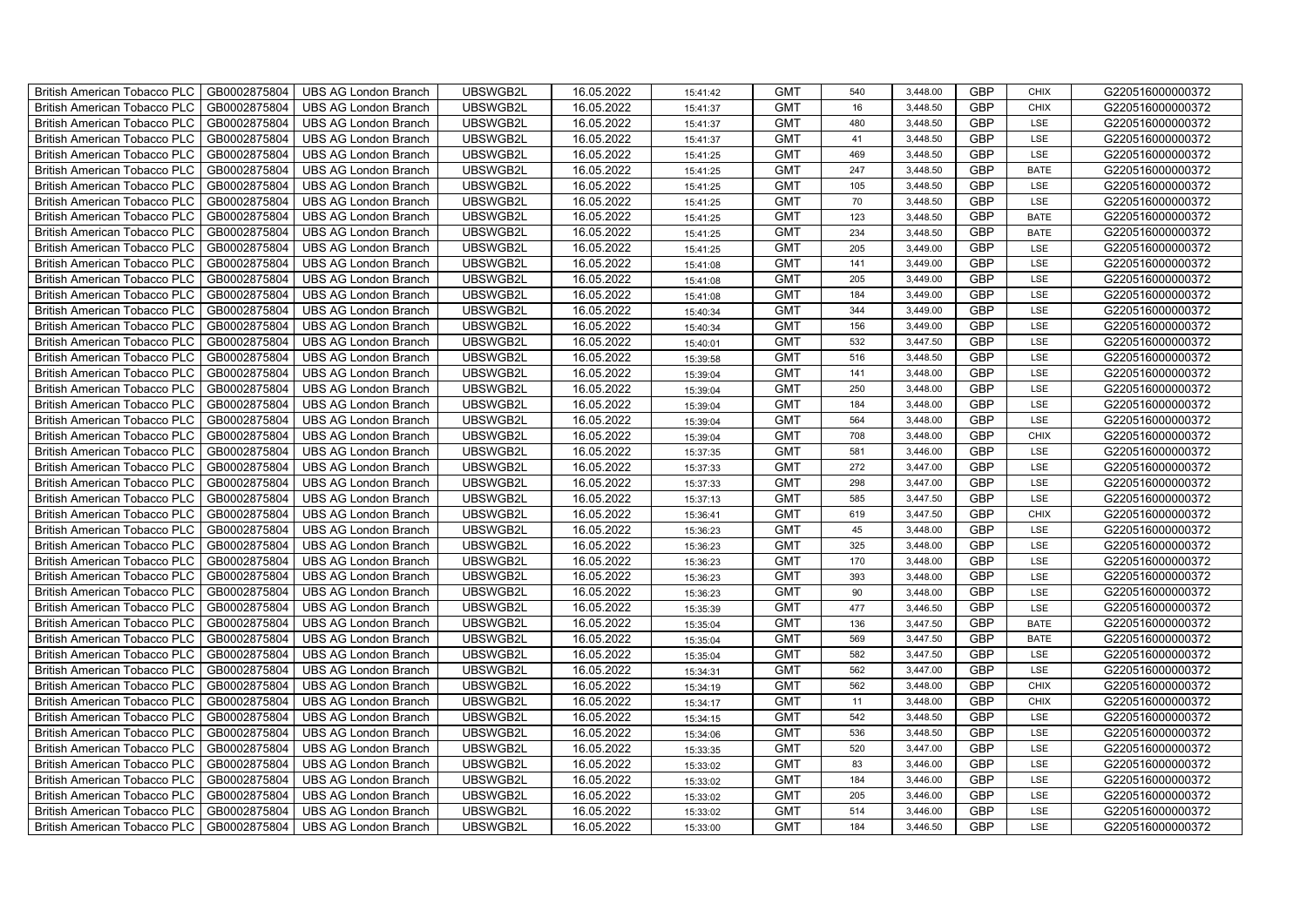| British American Tobacco PLC        | GB0002875804 | <b>UBS AG London Branch</b> | UBSWGB2L | 16.05.2022 | 15:33:00 | <b>GMT</b> | 205            | 3,446.50 | <b>GBP</b> | LSE         | G220516000000372 |
|-------------------------------------|--------------|-----------------------------|----------|------------|----------|------------|----------------|----------|------------|-------------|------------------|
| <b>British American Tobacco PLC</b> | GB0002875804 | <b>UBS AG London Branch</b> | UBSWGB2L | 16.05.2022 | 15:32:50 | <b>GMT</b> | 112            | 3,446.00 | <b>GBP</b> | <b>LSE</b>  | G220516000000372 |
| <b>British American Tobacco PLC</b> | GB0002875804 | UBS AG London Branch        | UBSWGB2L | 16.05.2022 | 15:32:50 | <b>GMT</b> | 389            | 3,446.00 | <b>GBP</b> | LSE         | G220516000000372 |
| British American Tobacco PLC        | GB0002875804 | <b>UBS AG London Branch</b> | UBSWGB2L | 16.05.2022 | 15:31:22 | <b>GMT</b> | 582            | 3,445.00 | <b>GBP</b> | LSE         | G220516000000372 |
| <b>British American Tobacco PLC</b> | GB0002875804 | UBS AG London Branch        | UBSWGB2L | 16.05.2022 | 15:31:22 | <b>GMT</b> | 636            | 3,445.00 | <b>GBP</b> | <b>CHIX</b> | G220516000000372 |
| British American Tobacco PLC        | GB0002875804 | <b>UBS AG London Branch</b> | UBSWGB2L | 16.05.2022 | 15:31:20 | <b>GMT</b> | 223            | 3,445.50 | <b>GBP</b> | LSE         | G220516000000372 |
| <b>British American Tobacco PLC</b> | GB0002875804 | <b>UBS AG London Branch</b> | UBSWGB2L | 16.05.2022 | 15:31:20 | <b>GMT</b> | 64             | 3,445.50 | <b>GBP</b> | LSE         | G220516000000372 |
| British American Tobacco PLC        | GB0002875804 | <b>UBS AG London Branch</b> | UBSWGB2L | 16.05.2022 | 15:31:20 | <b>GMT</b> | 23             | 3,445.50 | <b>GBP</b> | LSE         | G220516000000372 |
| <b>British American Tobacco PLC</b> | GB0002875804 | <b>UBS AG London Branch</b> | UBSWGB2L | 16.05.2022 | 15:31:20 | <b>GMT</b> | 213            | 3,445.50 | <b>GBP</b> | LSE         | G220516000000372 |
| British American Tobacco PLC        | GB0002875804 | <b>UBS AG London Branch</b> | UBSWGB2L | 16.05.2022 | 15:30:30 | <b>GMT</b> | 479            | 3,445.50 | <b>GBP</b> | LSE         | G220516000000372 |
| <b>British American Tobacco PLC</b> | GB0002875804 | <b>UBS AG London Branch</b> | UBSWGB2L | 16.05.2022 | 15:29:59 | <b>GMT</b> | 50             | 3,445.50 | <b>GBP</b> | <b>BATE</b> | G220516000000372 |
| <b>British American Tobacco PLC</b> | GB0002875804 | <b>UBS AG London Branch</b> | UBSWGB2L | 16.05.2022 | 15:29:59 | <b>GMT</b> | 8              | 3,445.50 | <b>GBP</b> | <b>BATE</b> | G220516000000372 |
| British American Tobacco PLC        | GB0002875804 | <b>UBS AG London Branch</b> | UBSWGB2L | 16.05.2022 | 15:29:59 | <b>GMT</b> | 108            | 3,445.50 | <b>GBP</b> | <b>BATE</b> | G220516000000372 |
| British American Tobacco PLC        | GB0002875804 | <b>UBS AG London Branch</b> | UBSWGB2L | 16.05.2022 | 15:29:59 | <b>GMT</b> | 376            | 3,445.50 | <b>GBP</b> | <b>BATE</b> | G220516000000372 |
| British American Tobacco PLC        | GB0002875804 | <b>UBS AG London Branch</b> | UBSWGB2L | 16.05.2022 | 15:29:59 | <b>GMT</b> | 129            | 3,445.50 | <b>GBP</b> | <b>BATE</b> | G220516000000372 |
| British American Tobacco PLC        | GB0002875804 | <b>UBS AG London Branch</b> | UBSWGB2L | 16.05.2022 | 15:29:59 | <b>GMT</b> | 521            | 3,446.00 | <b>GBP</b> | LSE         | G220516000000372 |
| British American Tobacco PLC        | GB0002875804 | <b>UBS AG London Branch</b> | UBSWGB2L | 16.05.2022 | 15:29:59 | <b>GMT</b> | 99             | 3,446.00 | <b>GBP</b> | LSE         | G220516000000372 |
| British American Tobacco PLC        | GB0002875804 | <b>UBS AG London Branch</b> | UBSWGB2L | 16.05.2022 | 15:29:59 | <b>GMT</b> | 342            | 3,446.00 | <b>GBP</b> | LSE         | G220516000000372 |
| British American Tobacco PLC        | GB0002875804 | <b>UBS AG London Branch</b> | UBSWGB2L | 16.05.2022 | 15:29:59 | <b>GMT</b> | 99             | 3,446.00 | <b>GBP</b> | LSE         | G220516000000372 |
| British American Tobacco PLC        | GB0002875804 | <b>UBS AG London Branch</b> | UBSWGB2L | 16.05.2022 | 15:29:50 | <b>GMT</b> | 472            | 3,446.50 | <b>GBP</b> | LSE         | G220516000000372 |
| <b>British American Tobacco PLC</b> | GB0002875804 | <b>UBS AG London Branch</b> | UBSWGB2L | 16.05.2022 | 15:29:50 | <b>GMT</b> | 687            | 3,446.50 | <b>GBP</b> | <b>CHIX</b> | G220516000000372 |
| British American Tobacco PLC        | GB0002875804 | <b>UBS AG London Branch</b> | UBSWGB2L | 16.05.2022 | 15:29:46 | <b>GMT</b> | 134            | 3,447.00 | GBP        | LSE         | G220516000000372 |
| British American Tobacco PLC        | GB0002875804 | <b>UBS AG London Branch</b> | UBSWGB2L | 16.05.2022 | 15:29:46 | <b>GMT</b> | 418            | 3,447.00 | GBP        | LSE         | G220516000000372 |
| British American Tobacco PLC        | GB0002875804 | <b>UBS AG London Branch</b> | UBSWGB2L | 16.05.2022 | 15:28:42 | <b>GMT</b> | 24             | 3,445.00 | <b>GBP</b> | LSE         | G220516000000372 |
| <b>British American Tobacco PLC</b> | GB0002875804 | <b>UBS AG London Branch</b> | UBSWGB2L | 16.05.2022 | 15:28:40 | <b>GMT</b> | 32             | 3,445.00 | <b>GBP</b> | LSE         | G220516000000372 |
| British American Tobacco PLC        | GB0002875804 | <b>UBS AG London Branch</b> | UBSWGB2L | 16.05.2022 | 15:27:48 | <b>GMT</b> | 498            | 3,445.00 | <b>GBP</b> | LSE         | G220516000000372 |
| British American Tobacco PLC        | GB0002875804 | <b>UBS AG London Branch</b> | UBSWGB2L | 16.05.2022 | 15:27:42 | <b>GMT</b> | 474            | 3,445.50 | <b>GBP</b> | LSE         | G220516000000372 |
| British American Tobacco PLC        | GB0002875804 | <b>UBS AG London Branch</b> | UBSWGB2L | 16.05.2022 | 15:27:42 | <b>GMT</b> | 20             | 3,445.50 | <b>GBP</b> | LSE         | G220516000000372 |
| <b>British American Tobacco PLC</b> | GB0002875804 | <b>UBS AG London Branch</b> | UBSWGB2L | 16.05.2022 | 15:27:42 | <b>GMT</b> | 24             | 3,445.50 | <b>GBP</b> | LSE         | G220516000000372 |
| <b>British American Tobacco PLC</b> | GB0002875804 | <b>UBS AG London Branch</b> | UBSWGB2L | 16.05.2022 | 15:27:42 | <b>GMT</b> | 517            | 3,445.50 | <b>GBP</b> | LSE         | G220516000000372 |
| British American Tobacco PLC        | GB0002875804 | <b>UBS AG London Branch</b> | UBSWGB2L | 16.05.2022 | 15:26:58 | <b>GMT</b> | 641            | 3,444.00 | <b>GBP</b> | LSE         | G220516000000372 |
| British American Tobacco PLC        | GB0002875804 | UBS AG London Branch        | UBSWGB2L | 16.05.2022 | 15:26:58 | <b>GMT</b> | 13             | 3,444.00 | <b>GBP</b> | CHIX        | G220516000000372 |
| British American Tobacco PLC        | GB0002875804 | <b>UBS AG London Branch</b> | UBSWGB2L | 16.05.2022 | 15:26:58 | <b>GMT</b> | 600            | 3,444.00 | <b>GBP</b> | CHIX        | G220516000000372 |
| British American Tobacco PLC        | GB0002875804 | <b>UBS AG London Branch</b> | UBSWGB2L | 16.05.2022 | 15:26:50 | <b>GMT</b> | 23             | 3,444.50 | <b>GBP</b> | LSE         | G220516000000372 |
| British American Tobacco PLC        | GB0002875804 | <b>UBS AG London Branch</b> | UBSWGB2L | 16.05.2022 | 15:26:50 | <b>GMT</b> | 508            | 3,444.50 | <b>GBP</b> | LSE         | G220516000000372 |
| British American Tobacco PLC        | GB0002875804 | <b>UBS AG London Branch</b> | UBSWGB2L | 16.05.2022 | 15:26:50 | <b>GMT</b> | 659            | 3,444.50 | <b>GBP</b> | LSE         | G220516000000372 |
| British American Tobacco PLC        | GB0002875804 | <b>UBS AG London Branch</b> | UBSWGB2L | 16.05.2022 | 15:24:16 | <b>GMT</b> | 705            | 3,440.50 | <b>GBP</b> | <b>BATE</b> | G220516000000372 |
| <b>British American Tobacco PLC</b> | GB0002875804 | <b>UBS AG London Branch</b> | UBSWGB2L | 16.05.2022 | 15:24:16 | <b>GMT</b> | 376            | 3,440.50 | <b>GBP</b> | LSE         | G220516000000372 |
| British American Tobacco PLC        | GB0002875804 | <b>UBS AG London Branch</b> | UBSWGB2L | 16.05.2022 | 15:24:16 | <b>GMT</b> | 10             | 3,440.50 | <b>GBP</b> | LSE         | G220516000000372 |
| <b>British American Tobacco PLC</b> | GB0002875804 | <b>UBS AG London Branch</b> | UBSWGB2L | 16.05.2022 | 15:24:16 | <b>GMT</b> | 13             | 3,440.50 | <b>GBP</b> | LSE         | G220516000000372 |
| British American Tobacco PLC        | GB0002875804 | UBS AG London Branch        | UBSWGB2L | 16.05.2022 | 15:24:16 | <b>GMT</b> | 68             | 3,440.50 | GBP        | LSE         | G220516000000372 |
| British American Tobacco PLC        | GB0002875804 | <b>UBS AG London Branch</b> | UBSWGB2L | 16.05.2022 | 15:24:16 | <b>GMT</b> | $\overline{4}$ | 3,440.50 | <b>GBP</b> | LSE         | G220516000000372 |
| British American Tobacco PLC        | GB0002875804 | <b>UBS AG London Branch</b> | UBSWGB2L | 16.05.2022 | 15:24:14 | <b>GMT</b> | 525            | 3,441.00 | <b>GBP</b> | LSE         | G220516000000372 |
| <b>British American Tobacco PLC</b> | GB0002875804 | <b>UBS AG London Branch</b> | UBSWGB2L | 16.05.2022 | 15:24:08 | <b>GMT</b> | 592            | 3,441.50 | <b>GBP</b> | <b>CHIX</b> | G220516000000372 |
| <b>British American Tobacco PLC</b> | GB0002875804 | <b>UBS AG London Branch</b> | UBSWGB2L | 16.05.2022 | 15:24:04 | <b>GMT</b> | 428            | 3,441.50 | <b>GBP</b> | LSE         | G220516000000372 |
| <b>British American Tobacco PLC</b> | GB0002875804 | <b>UBS AG London Branch</b> | UBSWGB2L | 16.05.2022 | 15:24:04 | <b>GMT</b> | 118            | 3,441.50 | <b>GBP</b> | LSE         | G220516000000372 |
| British American Tobacco PLC        | GB0002875804 | <b>UBS AG London Branch</b> | UBSWGB2L | 16.05.2022 | 15:24:04 | <b>GMT</b> | 10             | 3,441.50 | <b>GBP</b> | <b>CHIX</b> | G220516000000372 |
| British American Tobacco PLC        | GB0002875804 | UBS AG London Branch        | UBSWGB2L | 16.05.2022 | 15:23:02 | <b>GMT</b> | 534            | 3,441.50 | <b>GBP</b> | LSE         | G220516000000372 |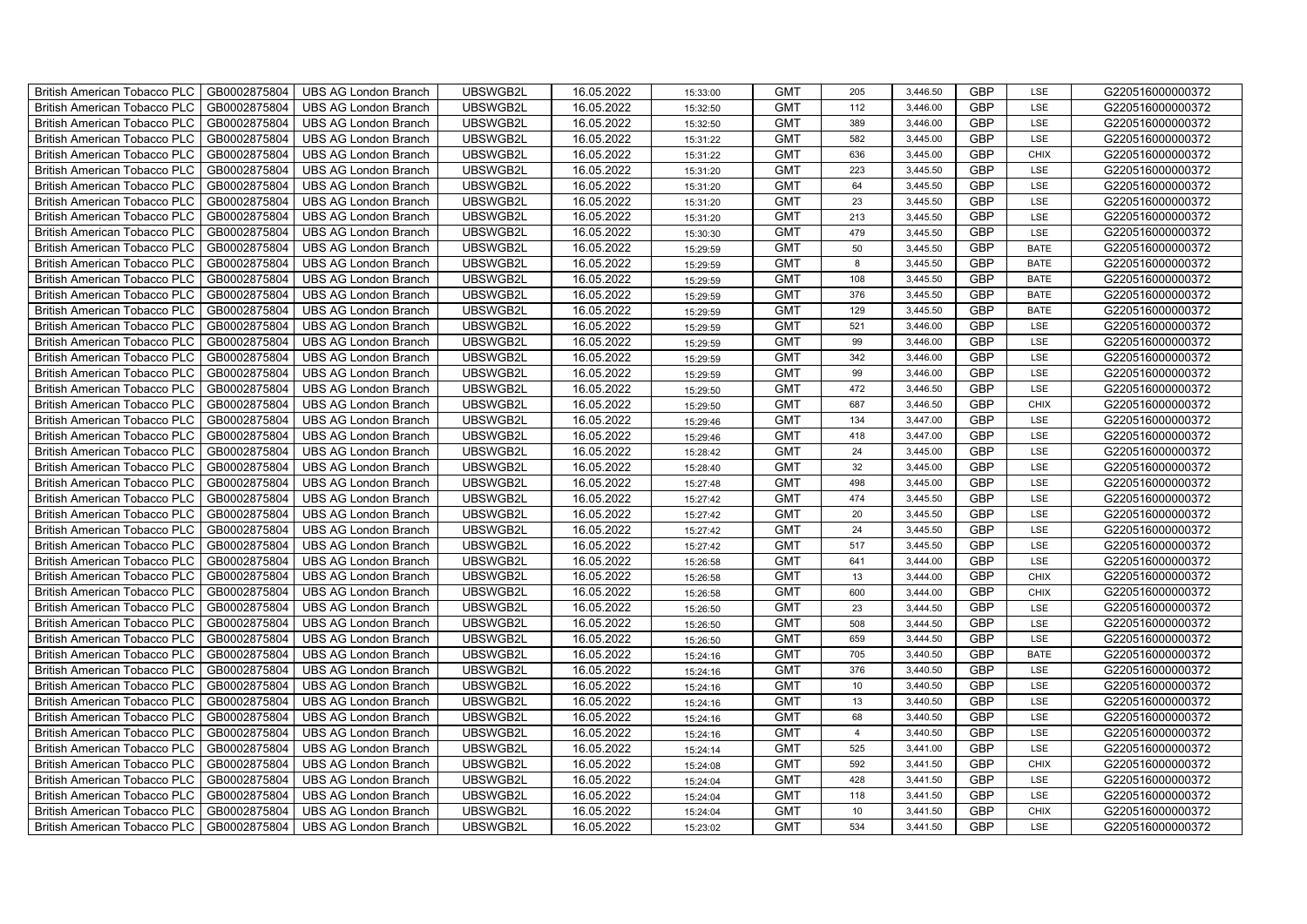| British American Tobacco PLC        | GB0002875804 | <b>UBS AG London Branch</b> | UBSWGB2L | 16.05.2022 | 15:22:14 | <b>GMT</b> | 532             | 3,441.50 | <b>GBP</b> | LSE         | G220516000000372 |
|-------------------------------------|--------------|-----------------------------|----------|------------|----------|------------|-----------------|----------|------------|-------------|------------------|
| <b>British American Tobacco PLC</b> | GB0002875804 | <b>UBS AG London Branch</b> | UBSWGB2L | 16.05.2022 | 15:22:08 | <b>GMT</b> | 10 <sup>1</sup> | 3,441.50 | <b>GBP</b> | <b>LSE</b>  | G220516000000372 |
| <b>British American Tobacco PLC</b> | GB0002875804 | <b>UBS AG London Branch</b> | UBSWGB2L | 16.05.2022 | 15:21:44 | <b>GMT</b> | 548             | 3,442.00 | <b>GBP</b> | LSE         | G220516000000372 |
| British American Tobacco PLC        | GB0002875804 | <b>UBS AG London Branch</b> | UBSWGB2L | 16.05.2022 | 15:21:44 | <b>GMT</b> | 689             | 3,442.00 | <b>GBP</b> | <b>CHIX</b> | G220516000000372 |
| <b>British American Tobacco PLC</b> | GB0002875804 | <b>UBS AG London Branch</b> | UBSWGB2L | 16.05.2022 | 15:20:49 | <b>GMT</b> | 14              | 3,440.00 | <b>GBP</b> | <b>CHIX</b> | G220516000000372 |
| British American Tobacco PLC        | GB0002875804 | <b>UBS AG London Branch</b> | UBSWGB2L | 16.05.2022 | 15:20:49 | <b>GMT</b> | 567             | 3,440.00 | <b>GBP</b> | LSE         | G220516000000372 |
| <b>British American Tobacco PLC</b> | GB0002875804 | <b>UBS AG London Branch</b> | UBSWGB2L | 16.05.2022 | 15:20:49 | <b>GMT</b> | 52              | 3,440.00 | <b>GBP</b> | <b>CHIX</b> | G220516000000372 |
| British American Tobacco PLC        | GB0002875804 | <b>UBS AG London Branch</b> | UBSWGB2L | 16.05.2022 | 15:20:49 | <b>GMT</b> | 34              | 3,440.00 | <b>GBP</b> | <b>CHIX</b> | G220516000000372 |
| <b>British American Tobacco PLC</b> | GB0002875804 | <b>UBS AG London Branch</b> | UBSWGB2L | 16.05.2022 | 15:20:11 | <b>GMT</b> | 503             | 3,442.00 | <b>GBP</b> | LSE         | G220516000000372 |
| British American Tobacco PLC        | GB0002875804 | <b>UBS AG London Branch</b> | UBSWGB2L | 16.05.2022 | 15:19:37 | <b>GMT</b> | 514             | 3,441.50 | <b>GBP</b> | LSE         | G220516000000372 |
| <b>British American Tobacco PLC</b> | GB0002875804 | <b>UBS AG London Branch</b> | UBSWGB2L | 16.05.2022 | 15:19:37 | <b>GMT</b> | 501             | 3,442.00 | <b>GBP</b> | LSE         | G220516000000372 |
| <b>British American Tobacco PLC</b> | GB0002875804 | <b>UBS AG London Branch</b> | UBSWGB2L | 16.05.2022 | 15:19:37 | <b>GMT</b> | 62              | 3,442.00 | <b>GBP</b> | LSE         | G220516000000372 |
| British American Tobacco PLC        | GB0002875804 | <b>UBS AG London Branch</b> | UBSWGB2L | 16.05.2022 | 15:19:37 | <b>GMT</b> | 491             | 3,442.00 | <b>GBP</b> | LSE         | G220516000000372 |
| British American Tobacco PLC        | GB0002875804 | <b>UBS AG London Branch</b> | UBSWGB2L | 16.05.2022 | 15:19:33 | <b>GMT</b> | 205             | 3,442.50 | <b>GBP</b> | LSE         | G220516000000372 |
| British American Tobacco PLC        | GB0002875804 | <b>UBS AG London Branch</b> | UBSWGB2L | 16.05.2022 | 15:19:33 | <b>GMT</b> | 73              | 3,442.50 | <b>GBP</b> | LSE         | G220516000000372 |
| British American Tobacco PLC        | GB0002875804 | <b>UBS AG London Branch</b> | UBSWGB2L | 16.05.2022 | 15:19:33 | <b>GMT</b> | 146             | 3,442.50 | <b>GBP</b> | LSE         | G220516000000372 |
| British American Tobacco PLC        | GB0002875804 | <b>UBS AG London Branch</b> | UBSWGB2L | 16.05.2022 | 15:18:40 | <b>GMT</b> | 112             | 3,441.50 | <b>GBP</b> | <b>BATE</b> | G220516000000372 |
| British American Tobacco PLC        | GB0002875804 | <b>UBS AG London Branch</b> | UBSWGB2L | 16.05.2022 | 15:18:38 | <b>GMT</b> | 190             | 3,441.50 | <b>GBP</b> | <b>BATE</b> | G220516000000372 |
| British American Tobacco PLC        | GB0002875804 | <b>UBS AG London Branch</b> | UBSWGB2L | 16.05.2022 | 15:18:38 | <b>GMT</b> | 13              | 3,441.50 | <b>GBP</b> | <b>BATE</b> | G220516000000372 |
| British American Tobacco PLC        | GB0002875804 | <b>UBS AG London Branch</b> | UBSWGB2L | 16.05.2022 | 15:18:38 | <b>GMT</b> | 18              | 3,441.50 | <b>GBP</b> | <b>BATE</b> | G220516000000372 |
| <b>British American Tobacco PLC</b> | GB0002875804 | <b>UBS AG London Branch</b> | UBSWGB2L | 16.05.2022 | 15:18:38 | <b>GMT</b> | $\overline{7}$  | 3,441.50 | <b>GBP</b> | <b>BATE</b> | G220516000000372 |
| British American Tobacco PLC        | GB0002875804 | <b>UBS AG London Branch</b> | UBSWGB2L | 16.05.2022 | 15:18:38 | <b>GMT</b> | 63              | 3,441.50 | <b>GBP</b> | <b>BATE</b> | G220516000000372 |
| British American Tobacco PLC        | GB0002875804 | <b>UBS AG London Branch</b> | UBSWGB2L | 16.05.2022 | 15:18:38 | <b>GMT</b> | 295             | 3,441.50 | GBP        | <b>BATE</b> | G220516000000372 |
| British American Tobacco PLC        | GB0002875804 | <b>UBS AG London Branch</b> | UBSWGB2L | 16.05.2022 | 15:18:38 | <b>GMT</b> | 13              | 3,441.50 | <b>GBP</b> | <b>BATE</b> | G220516000000372 |
| <b>British American Tobacco PLC</b> | GB0002875804 | <b>UBS AG London Branch</b> | UBSWGB2L | 16.05.2022 | 15:18:38 | <b>GMT</b> | 502             | 3,442.00 | <b>GBP</b> | LSE         | G220516000000372 |
| British American Tobacco PLC        | GB0002875804 | <b>UBS AG London Branch</b> | UBSWGB2L | 16.05.2022 | 15:18:38 | <b>GMT</b> | 527             | 3,442.00 | <b>GBP</b> | LSE         | G220516000000372 |
| British American Tobacco PLC        | GB0002875804 | <b>UBS AG London Branch</b> | UBSWGB2L | 16.05.2022 | 15:18:38 | <b>GMT</b> | 629             | 3,442.00 | <b>GBP</b> | CHIX        | G220516000000372 |
| British American Tobacco PLC        | GB0002875804 | <b>UBS AG London Branch</b> | UBSWGB2L | 16.05.2022 | 15:18:28 | <b>GMT</b> | 579             | 3,442.50 | <b>GBP</b> | LSE         | G220516000000372 |
| <b>British American Tobacco PLC</b> | GB0002875804 | <b>UBS AG London Branch</b> | UBSWGB2L | 16.05.2022 | 15:16:16 | <b>GMT</b> | 585             | 3,440.00 | <b>GBP</b> | LSE         | G220516000000372 |
| <b>British American Tobacco PLC</b> | GB0002875804 | <b>UBS AG London Branch</b> | UBSWGB2L | 16.05.2022 | 15:15:59 | <b>GMT</b> | 146             | 3,441.00 | <b>GBP</b> | LSE         | G220516000000372 |
| British American Tobacco PLC        | GB0002875804 | <b>UBS AG London Branch</b> | UBSWGB2L | 16.05.2022 | 15:15:59 | <b>GMT</b> | 250             | 3,441.00 | <b>GBP</b> | LSE         | G220516000000372 |
| British American Tobacco PLC        | GB0002875804 | <b>UBS AG London Branch</b> | UBSWGB2L | 16.05.2022 | 15:15:59 | <b>GMT</b> | 377             | 3,441.00 | <b>GBP</b> | LSE         | G220516000000372 |
| British American Tobacco PLC        | GB0002875804 | <b>UBS AG London Branch</b> | UBSWGB2L | 16.05.2022 | 15:15:59 | <b>GMT</b> | 85              | 3,441.00 | <b>GBP</b> | LSE         | G220516000000372 |
| British American Tobacco PLC        | GB0002875804 | <b>UBS AG London Branch</b> | UBSWGB2L | 16.05.2022 | 15:15:59 | <b>GMT</b> | 30              | 3,441.00 | <b>GBP</b> | LSE         | G220516000000372 |
| British American Tobacco PLC        | GB0002875804 | <b>UBS AG London Branch</b> | UBSWGB2L | 16.05.2022 | 15:15:59 | <b>GMT</b> | 504             | 3,441.00 | <b>GBP</b> | CHIX        | G220516000000372 |
| British American Tobacco PLC        | GB0002875804 | <b>UBS AG London Branch</b> | UBSWGB2L | 16.05.2022 | 15:15:59 | <b>GMT</b> | 122             | 3,441.00 | <b>GBP</b> | CHIX        | G220516000000372 |
| British American Tobacco PLC        | GB0002875804 | <b>UBS AG London Branch</b> | UBSWGB2L | 16.05.2022 | 15:15:59 | <b>GMT</b> | 18              | 3,441.00 | <b>GBP</b> | <b>CHIX</b> | G220516000000372 |
| <b>British American Tobacco PLC</b> | GB0002875804 | <b>UBS AG London Branch</b> | UBSWGB2L | 16.05.2022 | 15:15:59 | <b>GMT</b> | 24              | 3,441.00 | <b>GBP</b> | <b>CHIX</b> | G220516000000372 |
| British American Tobacco PLC        | GB0002875804 | <b>UBS AG London Branch</b> | UBSWGB2L | 16.05.2022 | 15:15:59 | <b>GMT</b> | 35              | 3,441.00 | <b>GBP</b> | <b>CHIX</b> | G220516000000372 |
| British American Tobacco PLC        | GB0002875804 | <b>UBS AG London Branch</b> | UBSWGB2L | 16.05.2022 | 15:15:08 | <b>GMT</b> | 534             | 3,439.00 | <b>GBP</b> | LSE         | G220516000000372 |
| British American Tobacco PLC        | GB0002875804 | UBS AG London Branch        | UBSWGB2L | 16.05.2022 | 15:15:08 | <b>GMT</b> | 10 <sub>1</sub> | 3,439.00 | GBP        | <b>CHIX</b> | G220516000000372 |
| British American Tobacco PLC        | GB0002875804 | <b>UBS AG London Branch</b> | UBSWGB2L | 16.05.2022 | 15:15:08 | <b>GMT</b> | 249             | 3,439.00 | <b>GBP</b> | <b>CHIX</b> | G220516000000372 |
| British American Tobacco PLC        | GB0002875804 | <b>UBS AG London Branch</b> | UBSWGB2L | 16.05.2022 | 15:14:11 | <b>GMT</b> | 264             | 3,437.00 | <b>GBP</b> | LSE         | G220516000000372 |
| British American Tobacco PLC        | GB0002875804 | <b>UBS AG London Branch</b> | UBSWGB2L | 16.05.2022 | 15:14:11 | <b>GMT</b> | 216             | 3,437.00 | <b>GBP</b> | LSE         | G220516000000372 |
| <b>British American Tobacco PLC</b> | GB0002875804 | <b>UBS AG London Branch</b> | UBSWGB2L | 16.05.2022 | 15:13:51 | <b>GMT</b> | 204             | 3,438.50 | <b>GBP</b> | LSE         | G220516000000372 |
| <b>British American Tobacco PLC</b> | GB0002875804 | <b>UBS AG London Branch</b> | UBSWGB2L | 16.05.2022 | 15:13:51 | <b>GMT</b> | 301             | 3,438.50 | <b>GBP</b> | LSE         | G220516000000372 |
| British American Tobacco PLC        | GB0002875804 | <b>UBS AG London Branch</b> | UBSWGB2L | 16.05.2022 | 15:13:35 | <b>GMT</b> | 703             | 3,439.50 | <b>GBP</b> | <b>BATE</b> | G220516000000372 |
| British American Tobacco PLC        | GB0002875804 | UBS AG London Branch        | UBSWGB2L | 16.05.2022 | 15:13:35 | <b>GMT</b> | 513             | 3,439.50 | <b>GBP</b> | LSE         | G220516000000372 |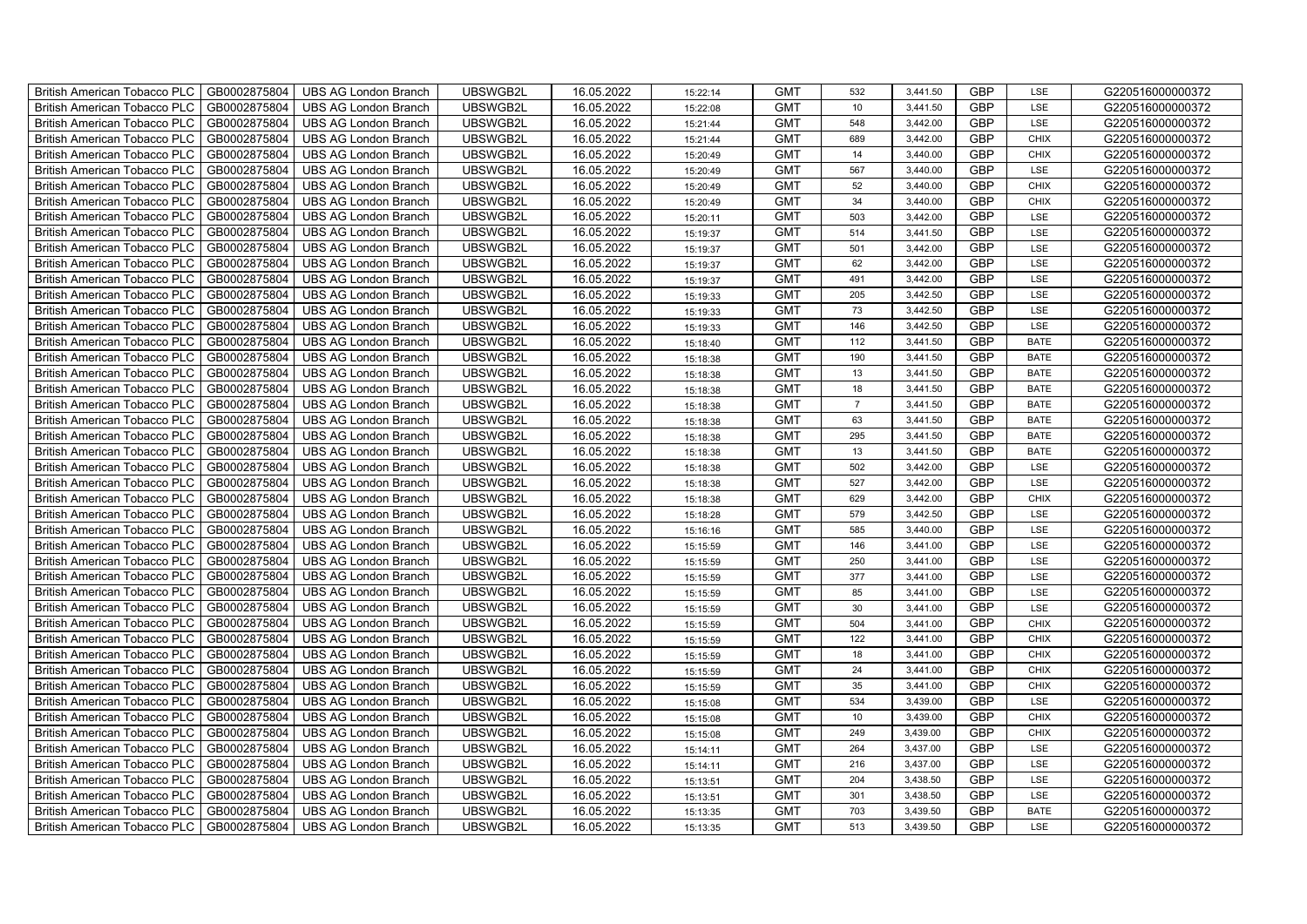| British American Tobacco PLC        | GB0002875804 | <b>UBS AG London Branch</b> | UBSWGB2L | 16.05.2022 | 15:13:35 | <b>GMT</b> | 51  | 3,439.50 | <b>GBP</b> | LSE         | G220516000000372 |
|-------------------------------------|--------------|-----------------------------|----------|------------|----------|------------|-----|----------|------------|-------------|------------------|
| <b>British American Tobacco PLC</b> | GB0002875804 | <b>UBS AG London Branch</b> | UBSWGB2L | 16.05.2022 | 15:13:12 | <b>GMT</b> | 180 | 3,440.00 | <b>GBP</b> | <b>LSE</b>  | G220516000000372 |
| <b>British American Tobacco PLC</b> | GB0002875804 | <b>UBS AG London Branch</b> | UBSWGB2L | 16.05.2022 | 15:13:12 | <b>GMT</b> | 250 | 3,440.00 | <b>GBP</b> | LSE         | G220516000000372 |
| British American Tobacco PLC        | GB0002875804 | <b>UBS AG London Branch</b> | UBSWGB2L | 16.05.2022 | 15:13:12 | <b>GMT</b> | 144 | 3,440.00 | <b>GBP</b> | LSE         | G220516000000372 |
| <b>British American Tobacco PLC</b> | GB0002875804 | <b>UBS AG London Branch</b> | UBSWGB2L | 16.05.2022 | 15:13:12 | <b>GMT</b> | 474 | 3,440.00 | <b>GBP</b> | LSE         | G220516000000372 |
| British American Tobacco PLC        | GB0002875804 | <b>UBS AG London Branch</b> | UBSWGB2L | 16.05.2022 | 15:12:51 | <b>GMT</b> | 287 | 3,439.00 | <b>GBP</b> | LSE         | G220516000000372 |
| <b>British American Tobacco PLC</b> | GB0002875804 | <b>UBS AG London Branch</b> | UBSWGB2L | 16.05.2022 | 15:12:51 | <b>GMT</b> | 164 | 3,439.00 | <b>GBP</b> | LSE         | G220516000000372 |
| British American Tobacco PLC        | GB0002875804 | <b>UBS AG London Branch</b> | UBSWGB2L | 16.05.2022 | 15:12:51 | <b>GMT</b> | 45  | 3,439.00 | <b>GBP</b> | LSE         | G220516000000372 |
| <b>British American Tobacco PLC</b> | GB0002875804 | <b>UBS AG London Branch</b> | UBSWGB2L | 16.05.2022 | 15:11:51 | <b>GMT</b> | 642 | 3,437.00 | <b>GBP</b> | <b>CHIX</b> | G220516000000372 |
| British American Tobacco PLC        | GB0002875804 | <b>UBS AG London Branch</b> | UBSWGB2L | 16.05.2022 | 15:11:51 | <b>GMT</b> | 10  | 3,437.00 | <b>GBP</b> | <b>CHIX</b> | G220516000000372 |
| <b>British American Tobacco PLC</b> | GB0002875804 | <b>UBS AG London Branch</b> | UBSWGB2L | 16.05.2022 | 15:11:51 | <b>GMT</b> | 445 | 3,437.00 | <b>GBP</b> | LSE         | G220516000000372 |
| <b>British American Tobacco PLC</b> | GB0002875804 | <b>UBS AG London Branch</b> | UBSWGB2L | 16.05.2022 | 15:11:51 | <b>GMT</b> | 45  | 3,437.00 | <b>GBP</b> | <b>CHIX</b> | G220516000000372 |
| British American Tobacco PLC        | GB0002875804 | <b>UBS AG London Branch</b> | UBSWGB2L | 16.05.2022 | 15:11:36 | <b>GMT</b> | 50  | 3,437.00 | <b>GBP</b> | LSE         | G220516000000372 |
| British American Tobacco PLC        | GB0002875804 | <b>UBS AG London Branch</b> | UBSWGB2L | 16.05.2022 | 15:11:26 | <b>GMT</b> | 521 | 3,437.50 | <b>GBP</b> | LSE         | G220516000000372 |
| British American Tobacco PLC        | GB0002875804 | <b>UBS AG London Branch</b> | UBSWGB2L | 16.05.2022 | 15:11:26 | <b>GMT</b> | 479 | 3,437.50 | <b>GBP</b> | LSE         | G220516000000372 |
| British American Tobacco PLC        | GB0002875804 | <b>UBS AG London Branch</b> | UBSWGB2L | 16.05.2022 | 15:10:40 | <b>GMT</b> | 308 | 3,434.00 | <b>GBP</b> | LSE         | G220516000000372 |
| British American Tobacco PLC        | GB0002875804 | <b>UBS AG London Branch</b> | UBSWGB2L | 16.05.2022 | 15:10:40 | <b>GMT</b> | 190 | 3,434.00 | <b>GBP</b> | LSE         | G220516000000372 |
| British American Tobacco PLC        | GB0002875804 | <b>UBS AG London Branch</b> | UBSWGB2L | 16.05.2022 | 15:10:40 | <b>GMT</b> | 353 | 3,434.00 | <b>GBP</b> | <b>CHIX</b> | G220516000000372 |
| British American Tobacco PLC        | GB0002875804 | <b>UBS AG London Branch</b> | UBSWGB2L | 16.05.2022 | 15:10:40 | <b>GMT</b> | 317 | 3,434.00 | <b>GBP</b> | <b>CHIX</b> | G220516000000372 |
| British American Tobacco PLC        | GB0002875804 | <b>UBS AG London Branch</b> | UBSWGB2L | 16.05.2022 | 15:10:14 | <b>GMT</b> | 163 | 3,433.00 | <b>GBP</b> | LSE         | G220516000000372 |
| <b>British American Tobacco PLC</b> | GB0002875804 | <b>UBS AG London Branch</b> | UBSWGB2L | 16.05.2022 | 15:10:14 | <b>GMT</b> | 146 | 3,433.00 | <b>GBP</b> | <b>LSE</b>  | G220516000000372 |
| British American Tobacco PLC        | GB0002875804 | <b>UBS AG London Branch</b> | UBSWGB2L | 16.05.2022 | 15:10:14 | <b>GMT</b> | 169 | 3,433.00 | GBP        | LSE         | G220516000000372 |
| British American Tobacco PLC        | GB0002875804 | UBS AG London Branch        | UBSWGB2L | 16.05.2022 | 15:10:14 | <b>GMT</b> | 16  | 3,433.00 | GBP        | LSE         | G220516000000372 |
| British American Tobacco PLC        | GB0002875804 | <b>UBS AG London Branch</b> | UBSWGB2L | 16.05.2022 | 15:10:14 | <b>GMT</b> | 491 | 3,433.00 | <b>GBP</b> | LSE         | G220516000000372 |
| <b>British American Tobacco PLC</b> | GB0002875804 | <b>UBS AG London Branch</b> | UBSWGB2L | 16.05.2022 | 15:10:11 | <b>GMT</b> | 26  | 3,433.00 | <b>GBP</b> | LSE         | G220516000000372 |
| British American Tobacco PLC        | GB0002875804 | <b>UBS AG London Branch</b> | UBSWGB2L | 16.05.2022 | 15:09:04 | <b>GMT</b> | 462 | 3,433.50 | <b>GBP</b> | LSE         | G220516000000372 |
| British American Tobacco PLC        | GB0002875804 | <b>UBS AG London Branch</b> | UBSWGB2L | 16.05.2022 | 15:09:02 | <b>GMT</b> | 47  | 3,433.50 | <b>GBP</b> | LSE         | G220516000000372 |
| British American Tobacco PLC        | GB0002875804 | <b>UBS AG London Branch</b> | UBSWGB2L | 16.05.2022 | 15:09:00 | <b>GMT</b> | 517 | 3,434.00 | <b>GBP</b> | LSE         | G220516000000372 |
| <b>British American Tobacco PLC</b> | GB0002875804 | <b>UBS AG London Branch</b> | UBSWGB2L | 16.05.2022 | 15:08:24 | <b>GMT</b> | 453 | 3,435.00 | <b>GBP</b> | <b>BATE</b> | G220516000000372 |
| <b>British American Tobacco PLC</b> | GB0002875804 | <b>UBS AG London Branch</b> | UBSWGB2L | 16.05.2022 | 15:08:22 | <b>GMT</b> | 16  | 3,435.00 | <b>GBP</b> | <b>BATE</b> | G220516000000372 |
| British American Tobacco PLC        | GB0002875804 | <b>UBS AG London Branch</b> | UBSWGB2L | 16.05.2022 | 15:08:22 | <b>GMT</b> | 51  | 3,435.00 | <b>GBP</b> | <b>BATE</b> | G220516000000372 |
| British American Tobacco PLC        | GB0002875804 | UBS AG London Branch        | UBSWGB2L | 16.05.2022 | 15:08:22 | <b>GMT</b> | 12  | 3,435.00 | <b>GBP</b> | <b>BATE</b> | G220516000000372 |
| British American Tobacco PLC        | GB0002875804 | <b>UBS AG London Branch</b> | UBSWGB2L | 16.05.2022 | 15:08:22 | <b>GMT</b> | 69  | 3,435.00 | <b>GBP</b> | <b>BATE</b> | G220516000000372 |
| British American Tobacco PLC        | GB0002875804 | <b>UBS AG London Branch</b> | UBSWGB2L | 16.05.2022 | 15:08:22 | <b>GMT</b> | 15  | 3,435.00 | <b>GBP</b> | <b>BATE</b> | G220516000000372 |
| British American Tobacco PLC        | GB0002875804 | <b>UBS AG London Branch</b> | UBSWGB2L | 16.05.2022 | 15:08:22 | <b>GMT</b> | 18  | 3,435.00 | <b>GBP</b> | <b>BATE</b> | G220516000000372 |
| British American Tobacco PLC        | GB0002875804 | <b>UBS AG London Branch</b> | UBSWGB2L | 16.05.2022 | 15:08:22 | <b>GMT</b> | 377 | 3,435.50 | <b>GBP</b> | LSE         | G220516000000372 |
| British American Tobacco PLC        | GB0002875804 | <b>UBS AG London Branch</b> | UBSWGB2L | 16.05.2022 | 15:08:22 | <b>GMT</b> | 145 | 3,435.50 | <b>GBP</b> | LSE         | G220516000000372 |
| <b>British American Tobacco PLC</b> | GB0002875804 | <b>UBS AG London Branch</b> | UBSWGB2L | 16.05.2022 | 15:07:44 | <b>GMT</b> | 544 | 3,434.50 | <b>GBP</b> | LSE         | G220516000000372 |
| British American Tobacco PLC        | GB0002875804 | <b>UBS AG London Branch</b> | UBSWGB2L | 16.05.2022 | 15:07:44 | <b>GMT</b> | 14  | 3,434.50 | <b>GBP</b> | LSE         | G220516000000372 |
| <b>British American Tobacco PLC</b> | GB0002875804 | <b>UBS AG London Branch</b> | UBSWGB2L | 16.05.2022 | 15:07:33 | <b>GMT</b> | 270 | 3,435.50 | <b>GBP</b> | <b>CHIX</b> | G220516000000372 |
| British American Tobacco PLC        | GB0002875804 | UBS AG London Branch        | UBSWGB2L | 16.05.2022 | 15:07:33 | <b>GMT</b> | 200 | 3,435.50 | GBP        | <b>CHIX</b> | G220516000000372 |
| British American Tobacco PLC        | GB0002875804 | <b>UBS AG London Branch</b> | UBSWGB2L | 16.05.2022 | 15:07:33 | <b>GMT</b> | 107 | 3,435.50 | <b>GBP</b> | <b>CHIX</b> | G220516000000372 |
| British American Tobacco PLC        | GB0002875804 | <b>UBS AG London Branch</b> | UBSWGB2L | 16.05.2022 | 15:07:22 | <b>GMT</b> | 474 | 3,435.50 | <b>GBP</b> | LSE         | G220516000000372 |
| <b>British American Tobacco PLC</b> | GB0002875804 | <b>UBS AG London Branch</b> | UBSWGB2L | 16.05.2022 | 15:07:01 | <b>GMT</b> | 573 | 3,436.00 | <b>GBP</b> | LSE         | G220516000000372 |
| <b>British American Tobacco PLC</b> | GB0002875804 | <b>UBS AG London Branch</b> | UBSWGB2L | 16.05.2022 | 15:06:20 | <b>GMT</b> | 484 | 3,435.50 | <b>GBP</b> | LSE         | G220516000000372 |
| <b>British American Tobacco PLC</b> | GB0002875804 | <b>UBS AG London Branch</b> | UBSWGB2L | 16.05.2022 | 15:06:00 | <b>GMT</b> | 74  | 3,436.50 | <b>GBP</b> | LSE         | G220516000000372 |
| <b>British American Tobacco PLC</b> | GB0002875804 | <b>UBS AG London Branch</b> | UBSWGB2L | 16.05.2022 | 15:06:00 | <b>GMT</b> | 422 | 3,436.50 | <b>GBP</b> | LSE         | G220516000000372 |
| British American Tobacco PLC        | GB0002875804 | UBS AG London Branch        | UBSWGB2L | 16.05.2022 | 15:06:00 | <b>GMT</b> | 70  | 3,436.50 | <b>GBP</b> | LSE         | G220516000000372 |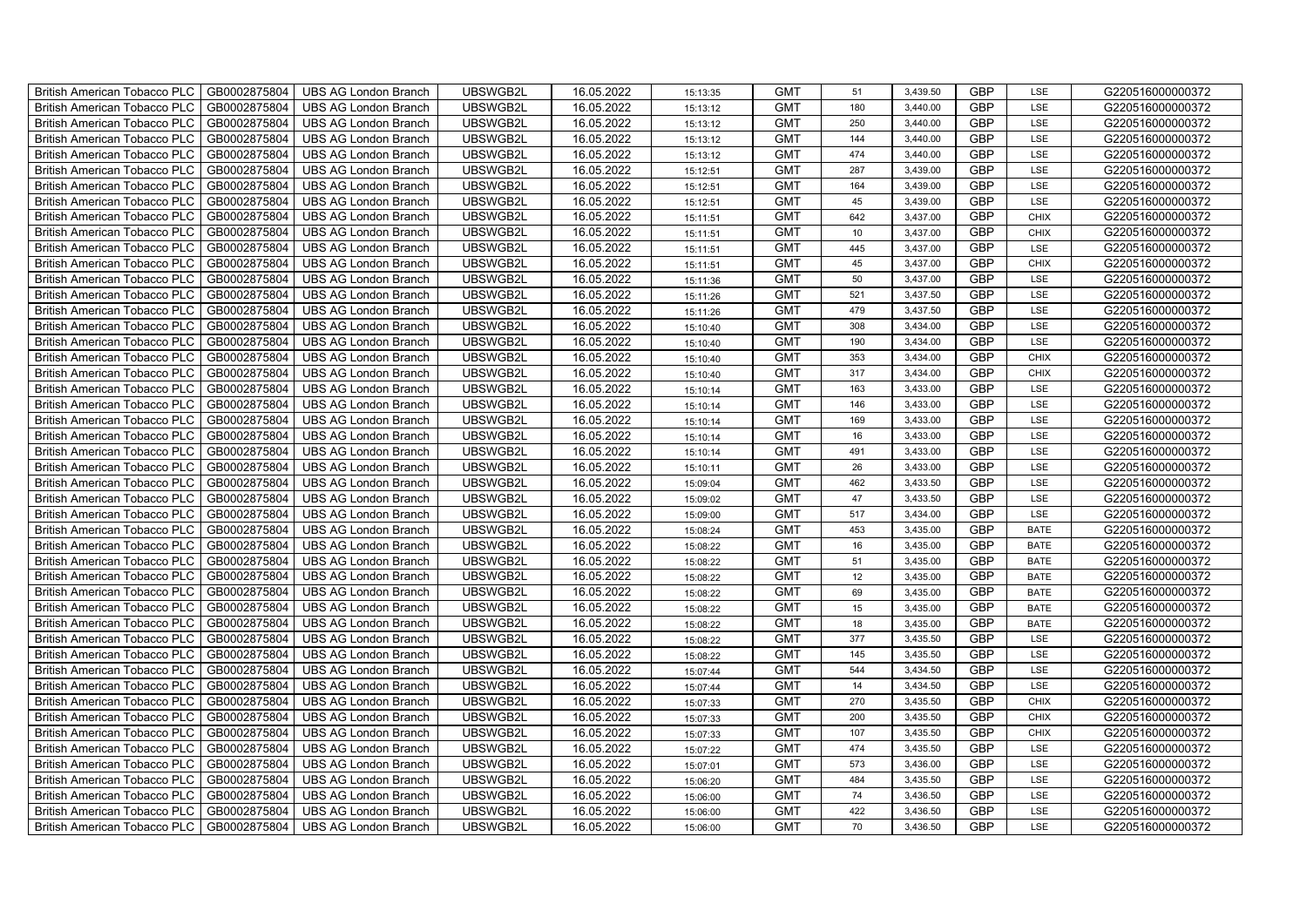| British American Tobacco PLC        | GB0002875804 | <b>UBS AG London Branch</b> | UBSWGB2L | 16.05.2022 | 15:05:10 | <b>GMT</b> | 152          | 3,438.00 | <b>GBP</b> | <b>CHIX</b> | G220516000000372 |
|-------------------------------------|--------------|-----------------------------|----------|------------|----------|------------|--------------|----------|------------|-------------|------------------|
| <b>British American Tobacco PLC</b> | GB0002875804 | <b>UBS AG London Branch</b> | UBSWGB2L | 16.05.2022 | 15:05:10 | <b>GMT</b> | 430          | 3,438.00 | <b>GBP</b> | <b>CHIX</b> | G220516000000372 |
| <b>British American Tobacco PLC</b> | GB0002875804 | <b>UBS AG London Branch</b> | UBSWGB2L | 16.05.2022 | 15:05:07 | <b>GMT</b> | 511          | 3,438.50 | <b>GBP</b> | LSE         | G220516000000372 |
| British American Tobacco PLC        | GB0002875804 | <b>UBS AG London Branch</b> | UBSWGB2L | 16.05.2022 | 15:05:07 | <b>GMT</b> | 62           | 3,438.50 | <b>GBP</b> | LSE         | G220516000000372 |
| <b>British American Tobacco PLC</b> | GB0002875804 | <b>UBS AG London Branch</b> | UBSWGB2L | 16.05.2022 | 15:05:07 | <b>GMT</b> | 11           | 3,438.50 | <b>GBP</b> | LSE         | G220516000000372 |
| British American Tobacco PLC        | GB0002875804 | <b>UBS AG London Branch</b> | UBSWGB2L | 16.05.2022 | 15:05:07 | <b>GMT</b> | 34           | 3,438.50 | <b>GBP</b> | LSE         | G220516000000372 |
| <b>British American Tobacco PLC</b> | GB0002875804 | <b>UBS AG London Branch</b> | UBSWGB2L | 16.05.2022 | 15:05:07 | <b>GMT</b> | 31           | 3,438.50 | <b>GBP</b> | LSE         | G220516000000372 |
| British American Tobacco PLC        | GB0002875804 | <b>UBS AG London Branch</b> | UBSWGB2L | 16.05.2022 | 15:05:07 | <b>GMT</b> | 117          | 3,438.50 | <b>GBP</b> | LSE         | G220516000000372 |
| <b>British American Tobacco PLC</b> | GB0002875804 | <b>UBS AG London Branch</b> | UBSWGB2L | 16.05.2022 | 15:04:55 | <b>GMT</b> | 372          | 3,438.50 | <b>GBP</b> | LSE         | G220516000000372 |
| British American Tobacco PLC        | GB0002875804 | <b>UBS AG London Branch</b> | UBSWGB2L | 16.05.2022 | 15:04:45 | <b>GMT</b> | 151          | 3,439.50 | <b>GBP</b> | LSE         | G220516000000372 |
| <b>British American Tobacco PLC</b> | GB0002875804 | <b>UBS AG London Branch</b> | UBSWGB2L | 16.05.2022 | 15:04:45 | <b>GMT</b> | 129          | 3,439.50 | <b>GBP</b> | LSE         | G220516000000372 |
| <b>British American Tobacco PLC</b> | GB0002875804 | <b>UBS AG London Branch</b> | UBSWGB2L | 16.05.2022 | 15:04:45 | <b>GMT</b> | 276          | 3,439.50 | <b>GBP</b> | LSE         | G220516000000372 |
| British American Tobacco PLC        | GB0002875804 | <b>UBS AG London Branch</b> | UBSWGB2L | 16.05.2022 | 15:04:40 | <b>GMT</b> | $\mathbf{3}$ | 3,439.50 | <b>GBP</b> | LSE         | G220516000000372 |
| British American Tobacco PLC        | GB0002875804 | <b>UBS AG London Branch</b> | UBSWGB2L | 16.05.2022 | 15:04:10 | <b>GMT</b> | 478          | 3,439.50 | <b>GBP</b> | LSE         | G220516000000372 |
| British American Tobacco PLC        | GB0002875804 | <b>UBS AG London Branch</b> | UBSWGB2L | 16.05.2022 | 15:04:10 | <b>GMT</b> | 13           | 3,439.50 | <b>GBP</b> | LSE         | G220516000000372 |
| British American Tobacco PLC        | GB0002875804 | <b>UBS AG London Branch</b> | UBSWGB2L | 16.05.2022 | 15:04:10 | <b>GMT</b> | 178          | 3,440.00 | <b>GBP</b> | <b>BATE</b> | G220516000000372 |
| British American Tobacco PLC        | GB0002875804 | <b>UBS AG London Branch</b> | UBSWGB2L | 16.05.2022 | 15:04:10 | <b>GMT</b> | 74           | 3,440.00 | <b>GBP</b> | <b>BATE</b> | G220516000000372 |
| British American Tobacco PLC        | GB0002875804 | <b>UBS AG London Branch</b> | UBSWGB2L | 16.05.2022 | 15:04:03 | <b>GMT</b> | 22           | 3,440.00 | <b>GBP</b> | <b>BATE</b> | G220516000000372 |
| British American Tobacco PLC        | GB0002875804 | <b>UBS AG London Branch</b> | UBSWGB2L | 16.05.2022 | 15:04:03 | <b>GMT</b> | 30           | 3,440.00 | <b>GBP</b> | <b>BATE</b> | G220516000000372 |
| British American Tobacco PLC        | GB0002875804 | <b>UBS AG London Branch</b> | UBSWGB2L | 16.05.2022 | 15:04:03 | <b>GMT</b> | 13           | 3,440.00 | <b>GBP</b> | <b>BATE</b> | G220516000000372 |
| <b>British American Tobacco PLC</b> | GB0002875804 | <b>UBS AG London Branch</b> | UBSWGB2L | 16.05.2022 | 15:04:02 | <b>GMT</b> | 130          | 3,440.00 | <b>GBP</b> | <b>BATE</b> | G220516000000372 |
| British American Tobacco PLC        | GB0002875804 | <b>UBS AG London Branch</b> | UBSWGB2L | 16.05.2022 | 15:04:02 | <b>GMT</b> | 135          | 3,440.00 | GBP        | <b>BATE</b> | G220516000000372 |
| British American Tobacco PLC        | GB0002875804 | UBS AG London Branch        | UBSWGB2L | 16.05.2022 | 15:03:54 | <b>GMT</b> | 410          | 3,441.50 | GBP        | LSE         | G220516000000372 |
| British American Tobacco PLC        | GB0002875804 | <b>UBS AG London Branch</b> | UBSWGB2L | 16.05.2022 | 15:03:50 | <b>GMT</b> | 169          | 3,441.50 | <b>GBP</b> | LSE         | G220516000000372 |
| <b>British American Tobacco PLC</b> | GB0002875804 | <b>UBS AG London Branch</b> | UBSWGB2L | 16.05.2022 | 15:03:38 | <b>GMT</b> | 31           | 3,442.00 | <b>GBP</b> | CHIX        | G220516000000372 |
| British American Tobacco PLC        | GB0002875804 | <b>UBS AG London Branch</b> | UBSWGB2L | 16.05.2022 | 15:03:38 | <b>GMT</b> | 85           | 3,442.00 | <b>GBP</b> | LSE         | G220516000000372 |
| British American Tobacco PLC        | GB0002875804 | <b>UBS AG London Branch</b> | UBSWGB2L | 16.05.2022 | 15:03:38 | <b>GMT</b> | 40           | 3,442.00 | <b>GBP</b> | LSE         | G220516000000372 |
| British American Tobacco PLC        | GB0002875804 | <b>UBS AG London Branch</b> | UBSWGB2L | 16.05.2022 | 15:03:38 | <b>GMT</b> | 443          | 3,442.00 | <b>GBP</b> | LSE         | G220516000000372 |
| <b>British American Tobacco PLC</b> | GB0002875804 | <b>UBS AG London Branch</b> | UBSWGB2L | 16.05.2022 | 15:03:38 | <b>GMT</b> | 40           | 3,442.00 | <b>GBP</b> | LSE         | G220516000000372 |
| <b>British American Tobacco PLC</b> | GB0002875804 | <b>UBS AG London Branch</b> | UBSWGB2L | 16.05.2022 | 15:03:36 | <b>GMT</b> | 20           | 3,442.00 | <b>GBP</b> | LSE         | G220516000000372 |
| British American Tobacco PLC        | GB0002875804 | <b>UBS AG London Branch</b> | UBSWGB2L | 16.05.2022 | 15:03:36 | <b>GMT</b> | 440          | 3,442.00 | <b>GBP</b> | LSE         | G220516000000372 |
| British American Tobacco PLC        | GB0002875804 | UBS AG London Branch        | UBSWGB2L | 16.05.2022 | 15:03:36 | <b>GMT</b> | 428          | 3,442.00 | <b>GBP</b> | CHIX        | G220516000000372 |
| British American Tobacco PLC        | GB0002875804 | <b>UBS AG London Branch</b> | UBSWGB2L | 16.05.2022 | 15:03:34 | <b>GMT</b> | 85           | 3,442.00 | <b>GBP</b> | CHIX        | G220516000000372 |
| British American Tobacco PLC        | GB0002875804 | <b>UBS AG London Branch</b> | UBSWGB2L | 16.05.2022 | 15:03:33 | <b>GMT</b> | 35           | 3,442.00 | <b>GBP</b> | CHIX        | G220516000000372 |
| British American Tobacco PLC        | GB0002875804 | <b>UBS AG London Branch</b> | UBSWGB2L | 16.05.2022 | 15:03:05 | <b>GMT</b> | 162          | 3,440.50 | <b>GBP</b> | LSE         | G220516000000372 |
| British American Tobacco PLC        | GB0002875804 | <b>UBS AG London Branch</b> | UBSWGB2L | 16.05.2022 | 15:02:33 | <b>GMT</b> | 516          | 3,441.50 | <b>GBP</b> | LSE         | G220516000000372 |
| British American Tobacco PLC        | GB0002875804 | <b>UBS AG London Branch</b> | UBSWGB2L | 16.05.2022 | 15:02:33 | <b>GMT</b> | 74           | 3,442.00 | <b>GBP</b> | LSE         | G220516000000372 |
| <b>British American Tobacco PLC</b> | GB0002875804 | <b>UBS AG London Branch</b> | UBSWGB2L | 16.05.2022 | 15:02:33 | <b>GMT</b> | 250          | 3,442.00 | <b>GBP</b> | LSE         | G220516000000372 |
| British American Tobacco PLC        | GB0002875804 | <b>UBS AG London Branch</b> | UBSWGB2L | 16.05.2022 | 15:02:33 | <b>GMT</b> | 146          | 3,442.00 | <b>GBP</b> | LSE         | G220516000000372 |
| British American Tobacco PLC        | GB0002875804 | <b>UBS AG London Branch</b> | UBSWGB2L | 16.05.2022 | 15:02:21 | <b>GMT</b> | 424          | 3,441.50 | <b>GBP</b> | LSE         | G220516000000372 |
| British American Tobacco PLC        | GB0002875804 | UBS AG London Branch        | UBSWGB2L | 16.05.2022 | 15:01:53 | <b>GMT</b> | 493          | 3,445.00 | GBP        | LSE         | G220516000000372 |
| British American Tobacco PLC        | GB0002875804 | <b>UBS AG London Branch</b> | UBSWGB2L | 16.05.2022 | 15:01:50 | <b>GMT</b> | 434          | 3,445.50 | <b>GBP</b> | LSE         | G220516000000372 |
| British American Tobacco PLC        | GB0002875804 | <b>UBS AG London Branch</b> | UBSWGB2L | 16.05.2022 | 15:01:47 | <b>GMT</b> | 61           | 3,445.50 | <b>GBP</b> | LSE         | G220516000000372 |
| British American Tobacco PLC        | GB0002875804 | <b>UBS AG London Branch</b> | UBSWGB2L | 16.05.2022 | 15:01:27 | <b>GMT</b> | 668          | 3,445.50 | <b>GBP</b> | <b>CHIX</b> | G220516000000372 |
| <b>British American Tobacco PLC</b> | GB0002875804 | <b>UBS AG London Branch</b> | UBSWGB2L | 16.05.2022 | 15:01:13 | <b>GMT</b> | 498          | 3,447.50 | <b>GBP</b> | LSE         | G220516000000372 |
| <b>British American Tobacco PLC</b> | GB0002875804 | <b>UBS AG London Branch</b> | UBSWGB2L | 16.05.2022 | 15:01:12 | <b>GMT</b> | 419          | 3,448.00 | <b>GBP</b> | LSE         | G220516000000372 |
| <b>British American Tobacco PLC</b> | GB0002875804 | <b>UBS AG London Branch</b> | UBSWGB2L | 16.05.2022 | 15:01:12 | <b>GMT</b> | 131          | 3,448.00 | <b>GBP</b> | LSE         | G220516000000372 |
| British American Tobacco PLC        | GB0002875804 | UBS AG London Branch        | UBSWGB2L | 16.05.2022 | 15:01:03 | <b>GMT</b> | 89           | 3,448.50 | <b>GBP</b> | <b>BATE</b> | G220516000000372 |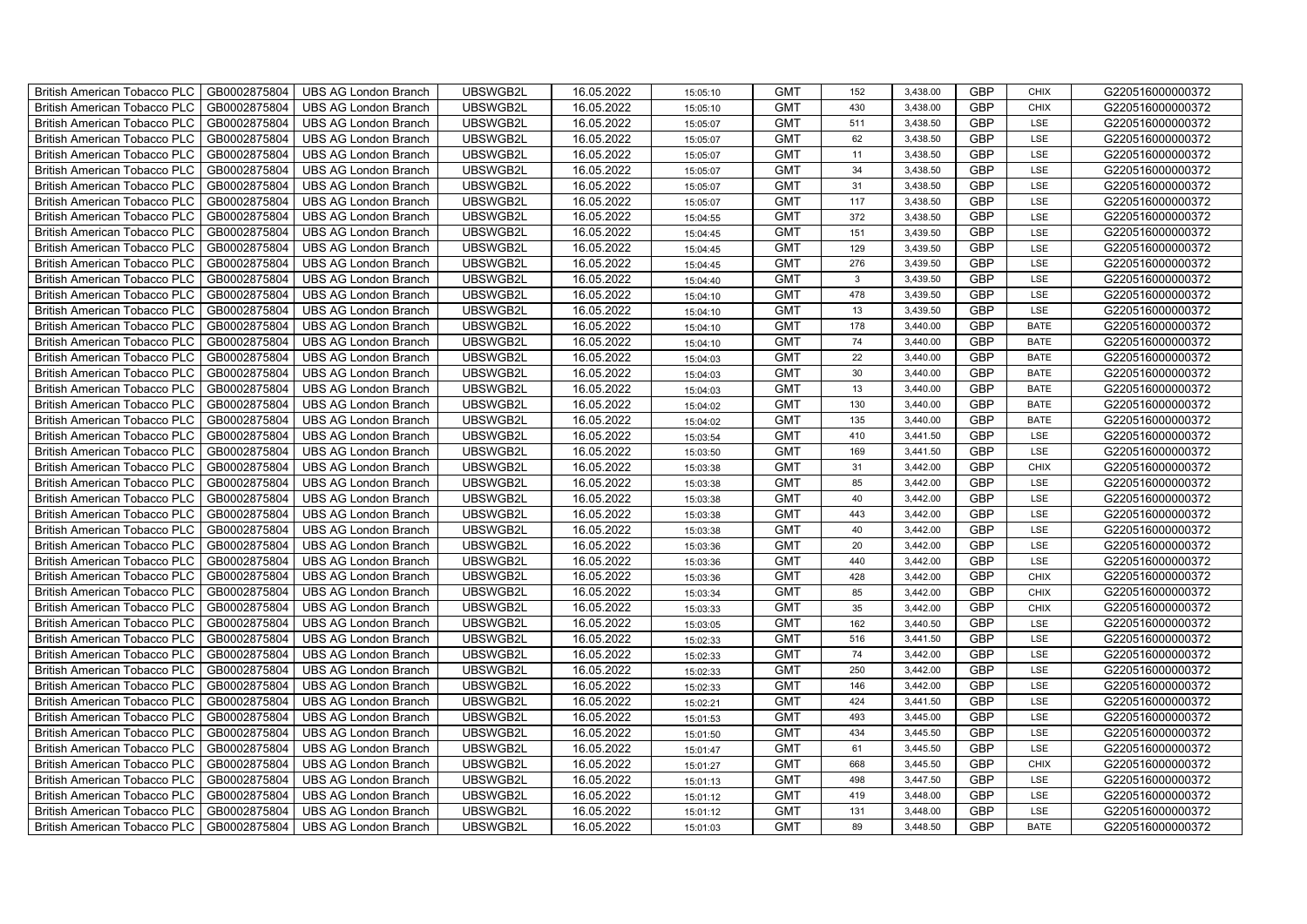| British American Tobacco PLC        | GB0002875804 | <b>UBS AG London Branch</b> | UBSWGB2L | 16.05.2022 | 15:01:03 | <b>GMT</b> | 100 | 3,448.50 | <b>GBP</b> | <b>BATE</b> | G220516000000372 |
|-------------------------------------|--------------|-----------------------------|----------|------------|----------|------------|-----|----------|------------|-------------|------------------|
| <b>British American Tobacco PLC</b> | GB0002875804 | <b>UBS AG London Branch</b> | UBSWGB2L | 16.05.2022 | 15:01:03 | <b>GMT</b> | 432 | 3,448.50 | <b>GBP</b> | <b>BATE</b> | G220516000000372 |
| <b>British American Tobacco PLC</b> | GB0002875804 | <b>UBS AG London Branch</b> | UBSWGB2L | 16.05.2022 | 15:01:03 | <b>GMT</b> | 575 | 3,448.50 | <b>GBP</b> | LSE         | G220516000000372 |
| British American Tobacco PLC        | GB0002875804 | <b>UBS AG London Branch</b> | UBSWGB2L | 16.05.2022 | 15:00:54 | <b>GMT</b> | 163 | 3,449.50 | <b>GBP</b> | LSE         | G220516000000372 |
| <b>British American Tobacco PLC</b> | GB0002875804 | <b>UBS AG London Branch</b> | UBSWGB2L | 16.05.2022 | 15:00:54 | <b>GMT</b> | 146 | 3,449.50 | <b>GBP</b> | LSE         | G220516000000372 |
| British American Tobacco PLC        | GB0002875804 | <b>UBS AG London Branch</b> | UBSWGB2L | 16.05.2022 | 15:00:54 | <b>GMT</b> | 250 | 3,449.50 | <b>GBP</b> | LSE         | G220516000000372 |
| <b>British American Tobacco PLC</b> | GB0002875804 | <b>UBS AG London Branch</b> | UBSWGB2L | 16.05.2022 | 15:00:34 | <b>GMT</b> | 479 | 3,448.50 | <b>GBP</b> | LSE         | G220516000000372 |
| British American Tobacco PLC        | GB0002875804 | <b>UBS AG London Branch</b> | UBSWGB2L | 16.05.2022 | 14:59:57 | <b>GMT</b> | 211 | 3,447.00 | <b>GBP</b> | LSE         | G220516000000372 |
| <b>British American Tobacco PLC</b> | GB0002875804 | <b>UBS AG London Branch</b> | UBSWGB2L | 16.05.2022 | 14:59:57 | <b>GMT</b> | 347 | 3,447.00 | <b>GBP</b> | LSE         | G220516000000372 |
| British American Tobacco PLC        | GB0002875804 | <b>UBS AG London Branch</b> | UBSWGB2L | 16.05.2022 | 14:59:36 | <b>GMT</b> | 582 | 3,448.00 | <b>GBP</b> | LSE         | G220516000000372 |
| <b>British American Tobacco PLC</b> | GB0002875804 | <b>UBS AG London Branch</b> | UBSWGB2L | 16.05.2022 | 14:59:36 | <b>GMT</b> | 606 | 3,448.00 | <b>GBP</b> | <b>CHIX</b> | G220516000000372 |
| <b>British American Tobacco PLC</b> | GB0002875804 | <b>UBS AG London Branch</b> | UBSWGB2L | 16.05.2022 | 14:59:33 | <b>GMT</b> | 475 | 3,448.50 | <b>GBP</b> | LSE         | G220516000000372 |
| British American Tobacco PLC        | GB0002875804 | <b>UBS AG London Branch</b> | UBSWGB2L | 16.05.2022 | 14:59:09 | <b>GMT</b> | 149 | 3,449.00 | <b>GBP</b> | LSE         | G220516000000372 |
| British American Tobacco PLC        | GB0002875804 | <b>UBS AG London Branch</b> | UBSWGB2L | 16.05.2022 | 14:59:09 | <b>GMT</b> | 381 | 3,449.00 | <b>GBP</b> | LSE         | G220516000000372 |
| British American Tobacco PLC        | GB0002875804 | <b>UBS AG London Branch</b> | UBSWGB2L | 16.05.2022 | 14:58:58 | <b>GMT</b> | 146 | 3,449.50 | <b>GBP</b> | LSE         | G220516000000372 |
| British American Tobacco PLC        | GB0002875804 | <b>UBS AG London Branch</b> | UBSWGB2L | 16.05.2022 | 14:58:58 | <b>GMT</b> | 163 | 3,449.50 | <b>GBP</b> | LSE         | G220516000000372 |
| British American Tobacco PLC        | GB0002875804 | <b>UBS AG London Branch</b> | UBSWGB2L | 16.05.2022 | 14:58:50 | <b>GMT</b> | 570 | 3,449.50 | <b>GBP</b> | LSE         | G220516000000372 |
| British American Tobacco PLC        | GB0002875804 | <b>UBS AG London Branch</b> | UBSWGB2L | 16.05.2022 | 14:58:10 | <b>GMT</b> | 27  | 3,449.00 | <b>GBP</b> | LSE         | G220516000000372 |
| British American Tobacco PLC        | GB0002875804 | <b>UBS AG London Branch</b> | UBSWGB2L | 16.05.2022 | 14:57:50 | <b>GMT</b> | 86  | 3,449.50 | <b>GBP</b> | <b>CHIX</b> | G220516000000372 |
| British American Tobacco PLC        | GB0002875804 | <b>UBS AG London Branch</b> | UBSWGB2L | 16.05.2022 | 14:57:50 | <b>GMT</b> | 411 | 3,449.50 | <b>GBP</b> | LSE         | G220516000000372 |
| <b>British American Tobacco PLC</b> | GB0002875804 | <b>UBS AG London Branch</b> | UBSWGB2L | 16.05.2022 | 14:57:50 | <b>GMT</b> | 338 | 3,449.50 | <b>GBP</b> | <b>CHIX</b> | G220516000000372 |
| British American Tobacco PLC        | GB0002875804 | <b>UBS AG London Branch</b> | UBSWGB2L | 16.05.2022 | 14:57:50 | <b>GMT</b> | 150 | 3,449.50 | GBP        | LSE         | G220516000000372 |
| British American Tobacco PLC        | GB0002875804 | <b>UBS AG London Branch</b> | UBSWGB2L | 16.05.2022 | 14:57:50 | <b>GMT</b> | 163 | 3,449.50 | GBP        | CHIX        | G220516000000372 |
| British American Tobacco PLC        | GB0002875804 | <b>UBS AG London Branch</b> | UBSWGB2L | 16.05.2022 | 14:57:49 | <b>GMT</b> | 393 | 3,450.00 | <b>GBP</b> | LSE         | G220516000000372 |
| <b>British American Tobacco PLC</b> | GB0002875804 | <b>UBS AG London Branch</b> | UBSWGB2L | 16.05.2022 | 14:57:49 | <b>GMT</b> | 85  | 3,450.00 | <b>GBP</b> | LSE         | G220516000000372 |
| British American Tobacco PLC        | GB0002875804 | <b>UBS AG London Branch</b> | UBSWGB2L | 16.05.2022 | 14:57:13 | <b>GMT</b> | 525 | 3,451.00 | <b>GBP</b> | LSE         | G220516000000372 |
| British American Tobacco PLC        | GB0002875804 | <b>UBS AG London Branch</b> | UBSWGB2L | 16.05.2022 | 14:57:11 | <b>GMT</b> | 500 | 3,451.50 | <b>GBP</b> | LSE         | G220516000000372 |
| British American Tobacco PLC        | GB0002875804 | <b>UBS AG London Branch</b> | UBSWGB2L | 16.05.2022 | 14:56:58 | <b>GMT</b> | 543 | 3,452.00 | <b>GBP</b> | LSE         | G220516000000372 |
| <b>British American Tobacco PLC</b> | GB0002875804 | <b>UBS AG London Branch</b> | UBSWGB2L | 16.05.2022 | 14:56:35 | <b>GMT</b> | 492 | 3,452.00 | <b>GBP</b> | LSE         | G220516000000372 |
| <b>British American Tobacco PLC</b> | GB0002875804 | <b>UBS AG London Branch</b> | UBSWGB2L | 16.05.2022 | 14:56:35 | <b>GMT</b> | 14  | 3,452.00 | <b>GBP</b> | LSE         | G220516000000372 |
| British American Tobacco PLC        | GB0002875804 | <b>UBS AG London Branch</b> | UBSWGB2L | 16.05.2022 | 14:56:35 | <b>GMT</b> | 644 | 3,452.00 | <b>GBP</b> | CHIX        | G220516000000372 |
| British American Tobacco PLC        | GB0002875804 | UBS AG London Branch        | UBSWGB2L | 16.05.2022 | 14:56:31 | <b>GMT</b> | 677 | 3,452.50 | <b>GBP</b> | <b>BATE</b> | G220516000000372 |
| British American Tobacco PLC        | GB0002875804 | <b>UBS AG London Branch</b> | UBSWGB2L | 16.05.2022 | 14:56:31 | <b>GMT</b> | 690 | 3,452.50 | <b>GBP</b> | LSE         | G220516000000372 |
| British American Tobacco PLC        | GB0002875804 | <b>UBS AG London Branch</b> | UBSWGB2L | 16.05.2022 | 14:56:23 | <b>GMT</b> | 18  | 3,453.00 | <b>GBP</b> | LSE         | G220516000000372 |
| British American Tobacco PLC        | GB0002875804 | <b>UBS AG London Branch</b> | UBSWGB2L | 16.05.2022 | 14:56:23 | <b>GMT</b> | 573 | 3,453.00 | <b>GBP</b> | LSE         | G220516000000372 |
| British American Tobacco PLC        | GB0002875804 | <b>UBS AG London Branch</b> | UBSWGB2L | 16.05.2022 | 14:56:10 | <b>GMT</b> | 578 | 3,453.00 | <b>GBP</b> | LSE         | G220516000000372 |
| British American Tobacco PLC        | GB0002875804 | <b>UBS AG London Branch</b> | UBSWGB2L | 16.05.2022 | 14:56:06 | <b>GMT</b> | 494 | 3,453.00 | <b>GBP</b> | LSE         | G220516000000372 |
| <b>British American Tobacco PLC</b> | GB0002875804 | <b>UBS AG London Branch</b> | UBSWGB2L | 16.05.2022 | 14:55:42 | <b>GMT</b> | 12  | 3,450.50 | <b>GBP</b> | LSE         | G220516000000372 |
| British American Tobacco PLC        | GB0002875804 | <b>UBS AG London Branch</b> | UBSWGB2L | 16.05.2022 | 14:55:33 | <b>GMT</b> | 505 | 3,450.50 | <b>GBP</b> | LSE         | G220516000000372 |
| British American Tobacco PLC        | GB0002875804 | <b>UBS AG London Branch</b> | UBSWGB2L | 16.05.2022 | 14:55:33 | <b>GMT</b> | 672 | 3,450.50 | <b>GBP</b> | LSE         | G220516000000372 |
| British American Tobacco PLC        | GB0002875804 | UBS AG London Branch        | UBSWGB2L | 16.05.2022 | 14:55:28 | <b>GMT</b> | 163 | 3,451.00 | GBP        | LSE         | G220516000000372 |
| British American Tobacco PLC        | GB0002875804 | <b>UBS AG London Branch</b> | UBSWGB2L | 16.05.2022 | 14:55:28 | <b>GMT</b> | 250 | 3,451.00 | <b>GBP</b> | LSE         | G220516000000372 |
| British American Tobacco PLC        | GB0002875804 | <b>UBS AG London Branch</b> | UBSWGB2L | 16.05.2022 | 14:55:28 | <b>GMT</b> | 99  | 3,451.00 | <b>GBP</b> | LSE         | G220516000000372 |
| British American Tobacco PLC        | GB0002875804 | <b>UBS AG London Branch</b> | UBSWGB2L | 16.05.2022 | 14:54:46 | <b>GMT</b> | 235 | 3,448.50 | <b>GBP</b> | <b>BATE</b> | G220516000000372 |
| <b>British American Tobacco PLC</b> | GB0002875804 | <b>UBS AG London Branch</b> | UBSWGB2L | 16.05.2022 | 14:54:38 | <b>GMT</b> | 84  | 3,448.50 | <b>GBP</b> | <b>BATE</b> | G220516000000372 |
| <b>British American Tobacco PLC</b> | GB0002875804 | <b>UBS AG London Branch</b> | UBSWGB2L | 16.05.2022 | 14:54:38 | <b>GMT</b> | 473 | 3,448.50 | <b>GBP</b> | LSE         | G220516000000372 |
| <b>British American Tobacco PLC</b> | GB0002875804 | <b>UBS AG London Branch</b> | UBSWGB2L | 16.05.2022 | 14:54:38 | <b>GMT</b> | 306 | 3,448.50 | <b>GBP</b> | <b>BATE</b> | G220516000000372 |
| British American Tobacco PLC        | GB0002875804 | UBS AG London Branch        | UBSWGB2L | 16.05.2022 | 14:54:09 | <b>GMT</b> | 508 | 3,448.50 | <b>GBP</b> | LSE         | G220516000000372 |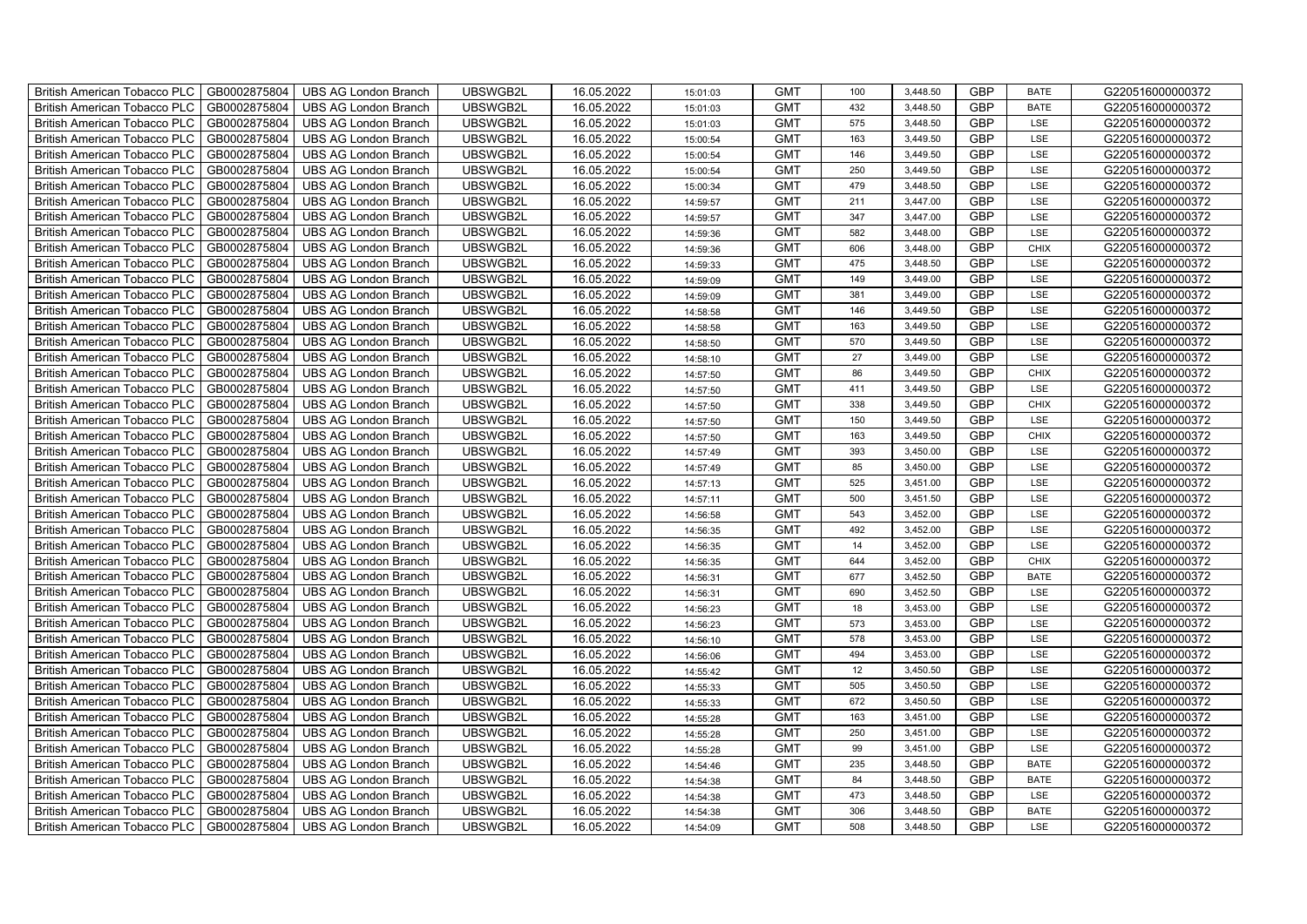| British American Tobacco PLC        | GB0002875804 | <b>UBS AG London Branch</b> | UBSWGB2L | 16.05.2022 | 14:53:52 | <b>GMT</b> | 119 | 3,448.50 | <b>GBP</b> | LSE         | G220516000000372 |
|-------------------------------------|--------------|-----------------------------|----------|------------|----------|------------|-----|----------|------------|-------------|------------------|
| <b>British American Tobacco PLC</b> | GB0002875804 | <b>UBS AG London Branch</b> | UBSWGB2L | 16.05.2022 | 14:53:52 | <b>GMT</b> | 180 | 3,448.50 | <b>GBP</b> | <b>LSE</b>  | G220516000000372 |
| <b>British American Tobacco PLC</b> | GB0002875804 | <b>UBS AG London Branch</b> | UBSWGB2L | 16.05.2022 | 14:53:52 | <b>GMT</b> | 117 | 3,448.50 | <b>GBP</b> | LSE         | G220516000000372 |
| British American Tobacco PLC        | GB0002875804 | <b>UBS AG London Branch</b> | UBSWGB2L | 16.05.2022 | 14:53:52 | <b>GMT</b> | 130 | 3,448.50 | <b>GBP</b> | LSE         | G220516000000372 |
| <b>British American Tobacco PLC</b> | GB0002875804 | <b>UBS AG London Branch</b> | UBSWGB2L | 16.05.2022 | 14:53:52 | <b>GMT</b> | 705 | 3,448.50 | <b>GBP</b> | <b>CHIX</b> | G220516000000372 |
| British American Tobacco PLC        | GB0002875804 | UBS AG London Branch        | UBSWGB2L | 16.05.2022 | 14:53:52 | <b>GMT</b> | 517 | 3,448.50 | <b>GBP</b> | LSE         | G220516000000372 |
| <b>British American Tobacco PLC</b> | GB0002875804 | <b>UBS AG London Branch</b> | UBSWGB2L | 16.05.2022 | 14:53:06 | <b>GMT</b> | 49  | 3,447.00 | <b>GBP</b> | LSE         | G220516000000372 |
| British American Tobacco PLC        | GB0002875804 | <b>UBS AG London Branch</b> | UBSWGB2L | 16.05.2022 | 14:53:06 | <b>GMT</b> | 181 | 3,447.00 | <b>GBP</b> | LSE         | G220516000000372 |
| <b>British American Tobacco PLC</b> | GB0002875804 | <b>UBS AG London Branch</b> | UBSWGB2L | 16.05.2022 | 14:53:05 | <b>GMT</b> | 130 | 3,447.00 | <b>GBP</b> | LSE         | G220516000000372 |
| British American Tobacco PLC        | GB0002875804 | <b>UBS AG London Branch</b> | UBSWGB2L | 16.05.2022 | 14:53:05 | <b>GMT</b> | 117 | 3,447.00 | <b>GBP</b> | LSE         | G220516000000372 |
| <b>British American Tobacco PLC</b> | GB0002875804 | <b>UBS AG London Branch</b> | UBSWGB2L | 16.05.2022 | 14:53:05 | <b>GMT</b> | 545 | 3,447.00 | <b>GBP</b> | LSE         | G220516000000372 |
| <b>British American Tobacco PLC</b> | GB0002875804 | <b>UBS AG London Branch</b> | UBSWGB2L | 16.05.2022 | 14:52:23 | <b>GMT</b> | 119 | 3,446.00 | <b>GBP</b> | LSE         | G220516000000372 |
| British American Tobacco PLC        | GB0002875804 | <b>UBS AG London Branch</b> | UBSWGB2L | 16.05.2022 | 14:52:23 | <b>GMT</b> | 117 | 3,446.00 | <b>GBP</b> | LSE         | G220516000000372 |
| British American Tobacco PLC        | GB0002875804 | <b>UBS AG London Branch</b> | UBSWGB2L | 16.05.2022 | 14:52:23 | <b>GMT</b> | 130 | 3,446.00 | <b>GBP</b> | LSE         | G220516000000372 |
| British American Tobacco PLC        | GB0002875804 | <b>UBS AG London Branch</b> | UBSWGB2L | 16.05.2022 | 14:52:23 | <b>GMT</b> | 477 | 3,446.00 | <b>GBP</b> | LSE         | G220516000000372 |
| British American Tobacco PLC        | GB0002875804 | <b>UBS AG London Branch</b> | UBSWGB2L | 16.05.2022 | 14:51:07 | <b>GMT</b> | 246 | 3,443.00 | <b>GBP</b> | <b>CHIX</b> | G220516000000372 |
| British American Tobacco PLC        | GB0002875804 | <b>UBS AG London Branch</b> | UBSWGB2L | 16.05.2022 | 14:51:07 | <b>GMT</b> | 12  | 3,443.00 | <b>GBP</b> | <b>CHIX</b> | G220516000000372 |
| British American Tobacco PLC        | GB0002875804 | <b>UBS AG London Branch</b> | UBSWGB2L | 16.05.2022 | 14:51:07 | <b>GMT</b> | 12  | 3,443.00 | <b>GBP</b> | <b>CHIX</b> | G220516000000372 |
| British American Tobacco PLC        | GB0002875804 | <b>UBS AG London Branch</b> | UBSWGB2L | 16.05.2022 | 14:51:07 | <b>GMT</b> | 240 | 3,443.00 | <b>GBP</b> | <b>CHIX</b> | G220516000000372 |
| British American Tobacco PLC        | GB0002875804 | <b>UBS AG London Branch</b> | UBSWGB2L | 16.05.2022 | 14:51:06 | <b>GMT</b> | 30  | 3,443.00 | <b>GBP</b> | CHIX        | G220516000000372 |
| <b>British American Tobacco PLC</b> | GB0002875804 | <b>UBS AG London Branch</b> | UBSWGB2L | 16.05.2022 | 14:51:06 | <b>GMT</b> | 154 | 3,443.00 | <b>GBP</b> | <b>CHIX</b> | G220516000000372 |
| British American Tobacco PLC        | GB0002875804 | <b>UBS AG London Branch</b> | UBSWGB2L | 16.05.2022 | 14:51:06 | <b>GMT</b> | 529 | 3,443.50 | GBP        | LSE         | G220516000000372 |
| British American Tobacco PLC        | GB0002875804 | UBS AG London Branch        | UBSWGB2L | 16.05.2022 | 14:50:45 | <b>GMT</b> | 531 | 3,443.00 | GBP        | LSE         | G220516000000372 |
| British American Tobacco PLC        | GB0002875804 | <b>UBS AG London Branch</b> | UBSWGB2L | 16.05.2022 | 14:50:23 | <b>GMT</b> | 178 | 3,444.00 | <b>GBP</b> | LSE         | G220516000000372 |
| <b>British American Tobacco PLC</b> | GB0002875804 | <b>UBS AG London Branch</b> | UBSWGB2L | 16.05.2022 | 14:50:23 | <b>GMT</b> | 363 | 3,444.00 | <b>GBP</b> | LSE         | G220516000000372 |
| British American Tobacco PLC        | GB0002875804 | <b>UBS AG London Branch</b> | UBSWGB2L | 16.05.2022 | 14:50:05 | <b>GMT</b> | 541 | 3,444.00 | <b>GBP</b> | LSE         | G220516000000372 |
| British American Tobacco PLC        | GB0002875804 | <b>UBS AG London Branch</b> | UBSWGB2L | 16.05.2022 | 14:49:36 | <b>GMT</b> | 563 | 3,444.50 | <b>GBP</b> | LSE         | G220516000000372 |
| British American Tobacco PLC        | GB0002875804 | <b>UBS AG London Branch</b> | UBSWGB2L | 16.05.2022 | 14:49:36 | <b>GMT</b> | 507 | 3,444.50 | GBP        | <b>BATE</b> | G220516000000372 |
| <b>British American Tobacco PLC</b> | GB0002875804 | <b>UBS AG London Branch</b> | UBSWGB2L | 16.05.2022 | 14:49:36 | <b>GMT</b> | 112 | 3,444.50 | <b>GBP</b> | <b>BATE</b> | G220516000000372 |
| <b>British American Tobacco PLC</b> | GB0002875804 | <b>UBS AG London Branch</b> | UBSWGB2L | 16.05.2022 | 14:49:36 | <b>GMT</b> | 19  | 3,444.50 | <b>GBP</b> | <b>BATE</b> | G220516000000372 |
| British American Tobacco PLC        | GB0002875804 | <b>UBS AG London Branch</b> | UBSWGB2L | 16.05.2022 | 14:49:33 | <b>GMT</b> | 650 | 3,445.00 | <b>GBP</b> | <b>CHIX</b> | G220516000000372 |
| British American Tobacco PLC        | GB0002875804 | UBS AG London Branch        | UBSWGB2L | 16.05.2022 | 14:49:14 | <b>GMT</b> | 535 | 3,443.50 | GBP        | LSE         | G220516000000372 |
| British American Tobacco PLC        | GB0002875804 | <b>UBS AG London Branch</b> | UBSWGB2L | 16.05.2022 | 14:48:47 | <b>GMT</b> | 551 | 3,442.00 | <b>GBP</b> | LSE         | G220516000000372 |
| British American Tobacco PLC        | GB0002875804 | <b>UBS AG London Branch</b> | UBSWGB2L | 16.05.2022 | 14:48:16 | <b>GMT</b> | 117 | 3,441.50 | <b>GBP</b> | LSE         | G220516000000372 |
| British American Tobacco PLC        | GB0002875804 | <b>UBS AG London Branch</b> | UBSWGB2L | 16.05.2022 | 14:48:16 | <b>GMT</b> | 567 | 3,441.50 | <b>GBP</b> | LSE         | G220516000000372 |
| British American Tobacco PLC        | GB0002875804 | <b>UBS AG London Branch</b> | UBSWGB2L | 16.05.2022 | 14:48:16 | <b>GMT</b> | 575 | 3,441.50 | <b>GBP</b> | CHIX        | G220516000000372 |
| British American Tobacco PLC        | GB0002875804 | <b>UBS AG London Branch</b> | UBSWGB2L | 16.05.2022 | 14:47:50 | <b>GMT</b> | 210 | 3,442.50 | <b>GBP</b> | LSE         | G220516000000372 |
| <b>British American Tobacco PLC</b> | GB0002875804 | <b>UBS AG London Branch</b> | UBSWGB2L | 16.05.2022 | 14:47:50 | <b>GMT</b> | 320 | 3,442.50 | <b>GBP</b> | LSE         | G220516000000372 |
| British American Tobacco PLC        | GB0002875804 | <b>UBS AG London Branch</b> | UBSWGB2L | 16.05.2022 | 14:47:27 | <b>GMT</b> | 17  | 3,442.00 | <b>GBP</b> | LSE         | G220516000000372 |
| <b>British American Tobacco PLC</b> | GB0002875804 | <b>UBS AG London Branch</b> | UBSWGB2L | 16.05.2022 | 14:47:27 | <b>GMT</b> | 48  | 3,442.00 | <b>GBP</b> | LSE         | G220516000000372 |
| British American Tobacco PLC        | GB0002875804 | UBS AG London Branch        | UBSWGB2L | 16.05.2022 | 14:46:15 | <b>GMT</b> | 500 | 3,441.00 | GBP        | LSE         | G220516000000372 |
| British American Tobacco PLC        | GB0002875804 | <b>UBS AG London Branch</b> | UBSWGB2L | 16.05.2022 | 14:45:48 | <b>GMT</b> | 38  | 3,442.50 | <b>GBP</b> | <b>CHIX</b> | G220516000000372 |
| British American Tobacco PLC        | GB0002875804 | <b>UBS AG London Branch</b> | UBSWGB2L | 16.05.2022 | 14:45:48 | <b>GMT</b> | 231 | 3,442.50 | <b>GBP</b> | <b>CHIX</b> | G220516000000372 |
| British American Tobacco PLC        | GB0002875804 | <b>UBS AG London Branch</b> | UBSWGB2L | 16.05.2022 | 14:45:48 | <b>GMT</b> | 436 | 3,442.50 | <b>GBP</b> | <b>CHIX</b> | G220516000000372 |
| <b>British American Tobacco PLC</b> | GB0002875804 | <b>UBS AG London Branch</b> | UBSWGB2L | 16.05.2022 | 14:45:48 | <b>GMT</b> | 561 | 3,442.50 | <b>GBP</b> | LSE         | G220516000000372 |
| <b>British American Tobacco PLC</b> | GB0002875804 | <b>UBS AG London Branch</b> | UBSWGB2L | 16.05.2022 | 14:45:46 | <b>GMT</b> | 43  | 3,443.00 | <b>GBP</b> | LSE         | G220516000000372 |
| <b>British American Tobacco PLC</b> | GB0002875804 | <b>UBS AG London Branch</b> | UBSWGB2L | 16.05.2022 | 14:45:46 | <b>GMT</b> | 536 | 3,443.00 | <b>GBP</b> | LSE         | G220516000000372 |
| British American Tobacco PLC        | GB0002875804 | UBS AG London Branch        | UBSWGB2L | 16.05.2022 | 14:44:54 | <b>GMT</b> | 553 | 3,443.50 | <b>GBP</b> | LSE         | G220516000000372 |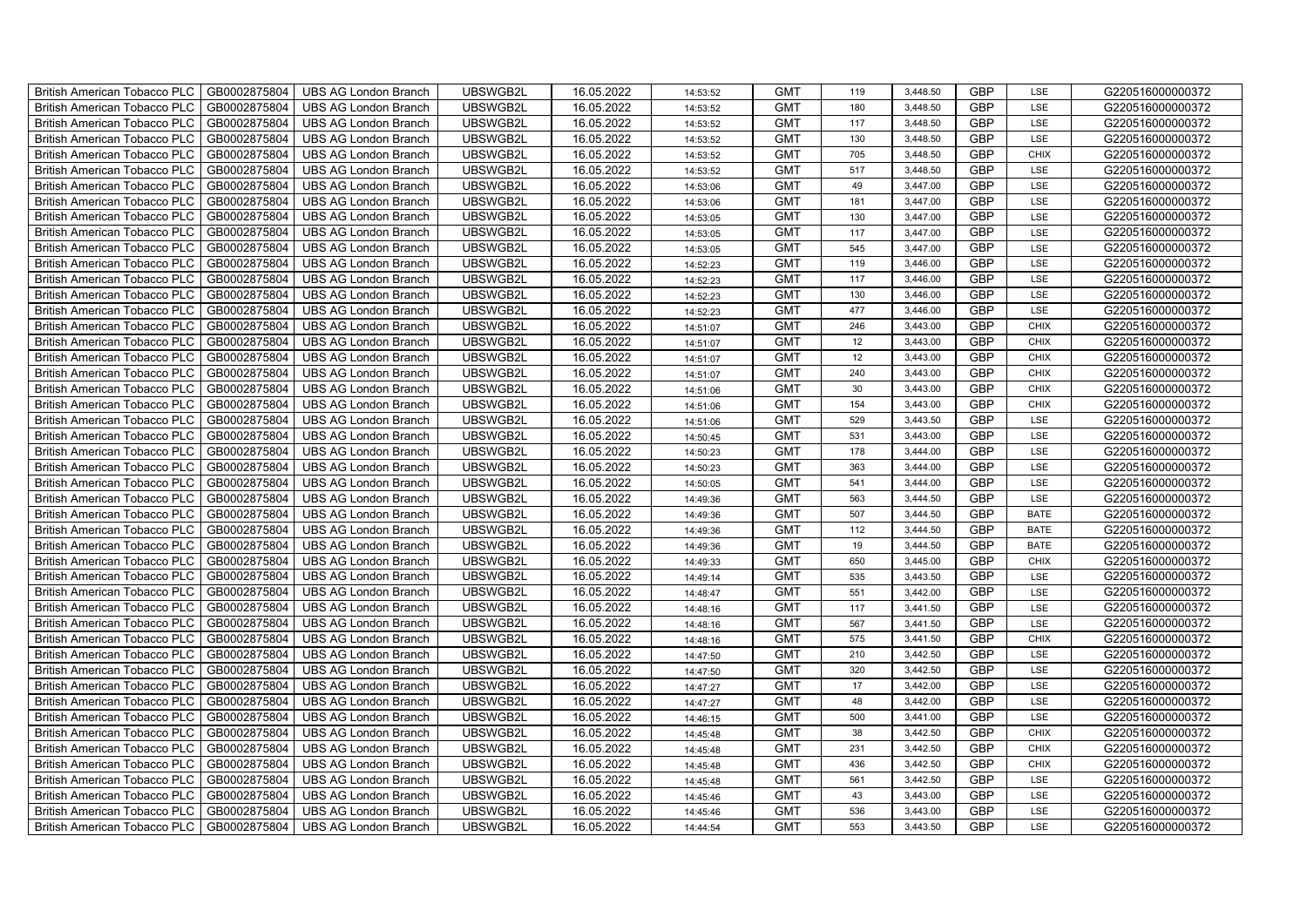| British American Tobacco PLC        | GB0002875804 | <b>UBS AG London Branch</b> | UBSWGB2L | 16.05.2022 | 14:44:50 | <b>GMT</b> | 439 | 3,444.00 | <b>GBP</b> | <b>BATE</b> | G220516000000372 |
|-------------------------------------|--------------|-----------------------------|----------|------------|----------|------------|-----|----------|------------|-------------|------------------|
| <b>British American Tobacco PLC</b> | GB0002875804 | <b>UBS AG London Branch</b> | UBSWGB2L | 16.05.2022 | 14:44:50 | <b>GMT</b> | 11  | 3.444.00 | <b>GBP</b> | <b>BATE</b> | G220516000000372 |
| <b>British American Tobacco PLC</b> | GB0002875804 | <b>UBS AG London Branch</b> | UBSWGB2L | 16.05.2022 | 14:44:46 | <b>GMT</b> | 500 | 3,444.00 | <b>GBP</b> | LSE         | G220516000000372 |
| British American Tobacco PLC        | GB0002875804 | <b>UBS AG London Branch</b> | UBSWGB2L | 16.05.2022 | 14:44:46 | <b>GMT</b> | 112 | 3,444.00 | <b>GBP</b> | <b>BATE</b> | G220516000000372 |
| <b>British American Tobacco PLC</b> | GB0002875804 | UBS AG London Branch        | UBSWGB2L | 16.05.2022 | 14:44:46 | <b>GMT</b> | 9   | 3,444.00 | <b>GBP</b> | <b>BATE</b> | G220516000000372 |
| British American Tobacco PLC        | GB0002875804 | <b>UBS AG London Branch</b> | UBSWGB2L | 16.05.2022 | 14:44:43 | <b>GMT</b> | 56  | 3,444.00 | <b>GBP</b> | <b>BATE</b> | G220516000000372 |
| <b>British American Tobacco PLC</b> | GB0002875804 | <b>UBS AG London Branch</b> | UBSWGB2L | 16.05.2022 | 14:44:43 | <b>GMT</b> | 10  | 3,444.00 | <b>GBP</b> | <b>BATE</b> | G220516000000372 |
| British American Tobacco PLC        | GB0002875804 | <b>UBS AG London Branch</b> | UBSWGB2L | 16.05.2022 | 14:44:42 | <b>GMT</b> | 563 | 3,444.50 | <b>GBP</b> | LSE         | G220516000000372 |
| <b>British American Tobacco PLC</b> | GB0002875804 | <b>UBS AG London Branch</b> | UBSWGB2L | 16.05.2022 | 14:44:42 | <b>GMT</b> | 618 | 3,444.50 | <b>GBP</b> | <b>CHIX</b> | G220516000000372 |
| British American Tobacco PLC        | GB0002875804 | <b>UBS AG London Branch</b> | UBSWGB2L | 16.05.2022 | 14:44:24 | <b>GMT</b> | 485 | 3,445.00 | <b>GBP</b> | LSE         | G220516000000372 |
| <b>British American Tobacco PLC</b> | GB0002875804 | <b>UBS AG London Branch</b> | UBSWGB2L | 16.05.2022 | 14:44:24 | <b>GMT</b> | 204 | 3,445.00 | <b>GBP</b> | LSE         | G220516000000372 |
| <b>British American Tobacco PLC</b> | GB0002875804 | <b>UBS AG London Branch</b> | UBSWGB2L | 16.05.2022 | 14:44:24 | <b>GMT</b> | 336 | 3,445.00 | <b>GBP</b> | LSE         | G220516000000372 |
| British American Tobacco PLC        | GB0002875804 | <b>UBS AG London Branch</b> | UBSWGB2L | 16.05.2022 | 14:44:24 | <b>GMT</b> | 623 | 3,445.00 | <b>GBP</b> | <b>CHIX</b> | G220516000000372 |
| British American Tobacco PLC        | GB0002875804 | <b>UBS AG London Branch</b> | UBSWGB2L | 16.05.2022 | 14:43:17 | <b>GMT</b> | 29  | 3,442.50 | <b>GBP</b> | LSE         | G220516000000372 |
| British American Tobacco PLC        | GB0002875804 | <b>UBS AG London Branch</b> | UBSWGB2L | 16.05.2022 | 14:43:17 | <b>GMT</b> | 499 | 3,442.50 | <b>GBP</b> | LSE         | G220516000000372 |
| British American Tobacco PLC        | GB0002875804 | <b>UBS AG London Branch</b> | UBSWGB2L | 16.05.2022 | 14:43:17 | <b>GMT</b> | 29  | 3,442.50 | <b>GBP</b> | LSE         | G220516000000372 |
| British American Tobacco PLC        | GB0002875804 | <b>UBS AG London Branch</b> | UBSWGB2L | 16.05.2022 | 14:42:41 | <b>GMT</b> | 503 | 3,442.00 | <b>GBP</b> | LSE         | G220516000000372 |
| British American Tobacco PLC        | GB0002875804 | <b>UBS AG London Branch</b> | UBSWGB2L | 16.05.2022 | 14:42:04 | <b>GMT</b> | 425 | 3,443.00 | <b>GBP</b> | LSE         | G220516000000372 |
| British American Tobacco PLC        | GB0002875804 | <b>UBS AG London Branch</b> | UBSWGB2L | 16.05.2022 | 14:42:04 | <b>GMT</b> | 71  | 3,443.00 | <b>GBP</b> | <b>BATE</b> | G220516000000372 |
| British American Tobacco PLC        | GB0002875804 | <b>UBS AG London Branch</b> | UBSWGB2L | 16.05.2022 | 14:42:04 | <b>GMT</b> | 600 | 3,443.00 | <b>GBP</b> | <b>BATE</b> | G220516000000372 |
| <b>British American Tobacco PLC</b> | GB0002875804 | <b>UBS AG London Branch</b> | UBSWGB2L | 16.05.2022 | 14:42:04 | <b>GMT</b> | 150 | 3,443.00 | <b>GBP</b> | <b>LSE</b>  | G220516000000372 |
| British American Tobacco PLC        | GB0002875804 | <b>UBS AG London Branch</b> | UBSWGB2L | 16.05.2022 | 14:42:00 | <b>GMT</b> | 133 | 3,444.00 | GBP        | LSE         | G220516000000372 |
| British American Tobacco PLC        | GB0002875804 | <b>UBS AG London Branch</b> | UBSWGB2L | 16.05.2022 | 14:42:00 | <b>GMT</b> | 250 | 3,444.00 | GBP        | LSE         | G220516000000372 |
| British American Tobacco PLC        | GB0002875804 | <b>UBS AG London Branch</b> | UBSWGB2L | 16.05.2022 | 14:42:00 | <b>GMT</b> | 130 | 3,444.00 | <b>GBP</b> | LSE         | G220516000000372 |
| <b>British American Tobacco PLC</b> | GB0002875804 | <b>UBS AG London Branch</b> | UBSWGB2L | 16.05.2022 | 14:42:00 | <b>GMT</b> | 536 | 3,444.00 | <b>GBP</b> | LSE         | G220516000000372 |
| British American Tobacco PLC        | GB0002875804 | <b>UBS AG London Branch</b> | UBSWGB2L | 16.05.2022 | 14:41:15 | <b>GMT</b> | 118 | 3,443.50 | <b>GBP</b> | LSE         | G220516000000372 |
| British American Tobacco PLC        | GB0002875804 | <b>UBS AG London Branch</b> | UBSWGB2L | 16.05.2022 | 14:41:12 | <b>GMT</b> | 623 | 3,444.00 | <b>GBP</b> | CHIX        | G220516000000372 |
| British American Tobacco PLC        | GB0002875804 | <b>UBS AG London Branch</b> | UBSWGB2L | 16.05.2022 | 14:41:12 | <b>GMT</b> | 331 | 3,444.00 | <b>GBP</b> | LSE         | G220516000000372 |
| <b>British American Tobacco PLC</b> | GB0002875804 | <b>UBS AG London Branch</b> | UBSWGB2L | 16.05.2022 | 14:41:12 | <b>GMT</b> | 237 | 3,444.00 | <b>GBP</b> | LSE         | G220516000000372 |
| <b>British American Tobacco PLC</b> | GB0002875804 | <b>UBS AG London Branch</b> | UBSWGB2L | 16.05.2022 | 14:40:25 | <b>GMT</b> | 539 | 3,445.00 | <b>GBP</b> | LSE         | G220516000000372 |
| British American Tobacco PLC        | GB0002875804 | <b>UBS AG London Branch</b> | UBSWGB2L | 16.05.2022 | 14:40:02 | <b>GMT</b> | 357 | 3,446.50 | <b>GBP</b> | LSE         | G220516000000372 |
| British American Tobacco PLC        | GB0002875804 | <b>UBS AG London Branch</b> | UBSWGB2L | 16.05.2022 | 14:40:02 | <b>GMT</b> | 86  | 3,446.50 | GBP        | LSE         | G220516000000372 |
| British American Tobacco PLC        | GB0002875804 | <b>UBS AG London Branch</b> | UBSWGB2L | 16.05.2022 | 14:40:02 | <b>GMT</b> | 130 | 3,446.50 | <b>GBP</b> | LSE         | G220516000000372 |
| British American Tobacco PLC        | GB0002875804 | <b>UBS AG London Branch</b> | UBSWGB2L | 16.05.2022 | 14:39:32 | <b>GMT</b> | 462 | 3,446.50 | <b>GBP</b> | LSE         | G220516000000372 |
| British American Tobacco PLC        | GB0002875804 | <b>UBS AG London Branch</b> | UBSWGB2L | 16.05.2022 | 14:39:32 | <b>GMT</b> | 68  | 3,446.50 | <b>GBP</b> | LSE         | G220516000000372 |
| British American Tobacco PLC        | GB0002875804 | <b>UBS AG London Branch</b> | UBSWGB2L | 16.05.2022 | 14:39:32 | <b>GMT</b> | 530 | 3,446.50 | <b>GBP</b> | CHIX        | G220516000000372 |
| British American Tobacco PLC        | GB0002875804 | <b>UBS AG London Branch</b> | UBSWGB2L | 16.05.2022 | 14:39:32 | <b>GMT</b> | 115 | 3,446.50 | <b>GBP</b> | <b>CHIX</b> | G220516000000372 |
| <b>British American Tobacco PLC</b> | GB0002875804 | <b>UBS AG London Branch</b> | UBSWGB2L | 16.05.2022 | 14:39:27 | <b>GMT</b> | 471 | 3,447.00 | <b>GBP</b> | LSE         | G220516000000372 |
| British American Tobacco PLC        | GB0002875804 | <b>UBS AG London Branch</b> | UBSWGB2L | 16.05.2022 | 14:38:58 | <b>GMT</b> | 547 | 3,446.50 | <b>GBP</b> | LSE         | G220516000000372 |
| British American Tobacco PLC        | GB0002875804 | <b>UBS AG London Branch</b> | UBSWGB2L | 16.05.2022 | 14:38:38 | <b>GMT</b> | 238 | 3,447.50 | <b>GBP</b> | <b>BATE</b> | G220516000000372 |
| British American Tobacco PLC        | GB0002875804 | UBS AG London Branch        | UBSWGB2L | 16.05.2022 | 14:38:38 | <b>GMT</b> | 23  | 3,447.50 | GBP        | <b>BATE</b> | G220516000000372 |
| British American Tobacco PLC        | GB0002875804 | <b>UBS AG London Branch</b> | UBSWGB2L | 16.05.2022 | 14:38:38 | <b>GMT</b> | 224 | 3,447.50 | <b>GBP</b> | LSE         | G220516000000372 |
| British American Tobacco PLC        | GB0002875804 | <b>UBS AG London Branch</b> | UBSWGB2L | 16.05.2022 | 14:38:38 | <b>GMT</b> | 151 | 3,447.50 | <b>GBP</b> | LSE         | G220516000000372 |
| British American Tobacco PLC        | GB0002875804 | <b>UBS AG London Branch</b> | UBSWGB2L | 16.05.2022 | 14:38:38 | <b>GMT</b> | 162 | 3,447.50 | <b>GBP</b> | <b>BATE</b> | G220516000000372 |
| <b>British American Tobacco PLC</b> | GB0002875804 | <b>UBS AG London Branch</b> | UBSWGB2L | 16.05.2022 | 14:38:38 | <b>GMT</b> | 21  | 3,447.50 | <b>GBP</b> | <b>BATE</b> | G220516000000372 |
| <b>British American Tobacco PLC</b> | GB0002875804 | <b>UBS AG London Branch</b> | UBSWGB2L | 16.05.2022 | 14:38:38 | <b>GMT</b> | 216 | 3,447.50 | <b>GBP</b> | <b>BATE</b> | G220516000000372 |
| <b>British American Tobacco PLC</b> | GB0002875804 | <b>UBS AG London Branch</b> | UBSWGB2L | 16.05.2022 | 14:38:38 | <b>GMT</b> | 105 | 3,447.50 | <b>GBP</b> | LSE         | G220516000000372 |
| British American Tobacco PLC        | GB0002875804 | UBS AG London Branch        | UBSWGB2L | 16.05.2022 | 14:38:36 | <b>GMT</b> | 571 | 3,448.00 | <b>GBP</b> | LSE         | G220516000000372 |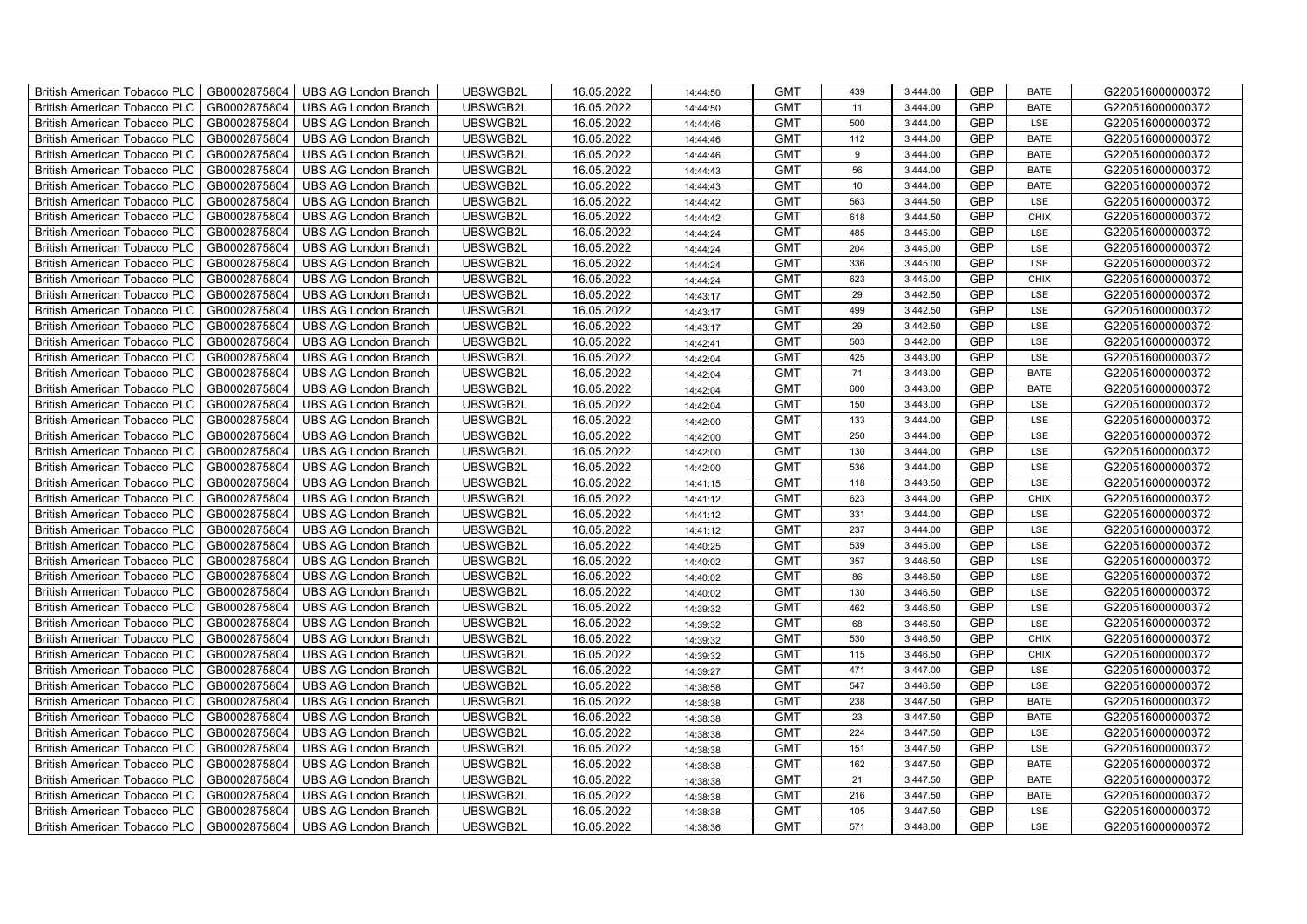| British American Tobacco PLC        | GB0002875804 | <b>UBS AG London Branch</b> | UBSWGB2L | 16.05.2022 | 14:38:18 | <b>GMT</b> | 471          | 3,448.00 | <b>GBP</b> | LSE         | G220516000000372 |
|-------------------------------------|--------------|-----------------------------|----------|------------|----------|------------|--------------|----------|------------|-------------|------------------|
| <b>British American Tobacco PLC</b> | GB0002875804 | <b>UBS AG London Branch</b> | UBSWGB2L | 16.05.2022 | 14:38:18 | <b>GMT</b> | 52           | 3,448.00 | <b>GBP</b> | <b>LSE</b>  | G220516000000372 |
| <b>British American Tobacco PLC</b> | GB0002875804 | <b>UBS AG London Branch</b> | UBSWGB2L | 16.05.2022 | 14:38:18 | <b>GMT</b> | 437          | 3,448.00 | <b>GBP</b> | LSE         | G220516000000372 |
| British American Tobacco PLC        | GB0002875804 | <b>UBS AG London Branch</b> | UBSWGB2L | 16.05.2022 | 14:38:18 | <b>GMT</b> | 594          | 3,448.00 | <b>GBP</b> | <b>CHIX</b> | G220516000000372 |
| <b>British American Tobacco PLC</b> | GB0002875804 | UBS AG London Branch        | UBSWGB2L | 16.05.2022 | 14:38:18 | <b>GMT</b> | 72           | 3,448.00 | <b>GBP</b> | LSE         | G220516000000372 |
| British American Tobacco PLC        | GB0002875804 | <b>UBS AG London Branch</b> | UBSWGB2L | 16.05.2022 | 14:37:39 | <b>GMT</b> | 238          | 3,446.00 | <b>GBP</b> | LSE         | G220516000000372 |
| <b>British American Tobacco PLC</b> | GB0002875804 | <b>UBS AG London Branch</b> | UBSWGB2L | 16.05.2022 | 14:37:39 | <b>GMT</b> | 20           | 3,446.00 | <b>GBP</b> | LSE         | G220516000000372 |
| British American Tobacco PLC        | GB0002875804 | <b>UBS AG London Branch</b> | UBSWGB2L | 16.05.2022 | 14:37:39 | <b>GMT</b> | 117          | 3,446.00 | <b>GBP</b> | LSE         | G220516000000372 |
| <b>British American Tobacco PLC</b> | GB0002875804 | <b>UBS AG London Branch</b> | UBSWGB2L | 16.05.2022 | 14:37:39 | <b>GMT</b> | 130          | 3,446.00 | <b>GBP</b> | LSE         | G220516000000372 |
| British American Tobacco PLC        | GB0002875804 | <b>UBS AG London Branch</b> | UBSWGB2L | 16.05.2022 | 14:37:39 | <b>GMT</b> | 578          | 3,446.00 | <b>GBP</b> | LSE         | G220516000000372 |
| <b>British American Tobacco PLC</b> | GB0002875804 | <b>UBS AG London Branch</b> | UBSWGB2L | 16.05.2022 | 14:37:21 | <b>GMT</b> | 506          | 3,446.50 | <b>GBP</b> | LSE         | G220516000000372 |
| <b>British American Tobacco PLC</b> | GB0002875804 | <b>UBS AG London Branch</b> | UBSWGB2L | 16.05.2022 | 14:37:21 | <b>GMT</b> | 162          | 3,446.50 | <b>GBP</b> | LSE         | G220516000000372 |
| British American Tobacco PLC        | GB0002875804 | <b>UBS AG London Branch</b> | UBSWGB2L | 16.05.2022 | 14:37:21 | <b>GMT</b> | 18           | 3,446.50 | <b>GBP</b> | LSE         | G220516000000372 |
| British American Tobacco PLC        | GB0002875804 | <b>UBS AG London Branch</b> | UBSWGB2L | 16.05.2022 | 14:37:04 | <b>GMT</b> | 706          | 3,448.00 | <b>GBP</b> | <b>BATE</b> | G220516000000372 |
| British American Tobacco PLC        | GB0002875804 | <b>UBS AG London Branch</b> | UBSWGB2L | 16.05.2022 | 14:37:04 | <b>GMT</b> | 538          | 3,448.00 | <b>GBP</b> | LSE         | G220516000000372 |
| British American Tobacco PLC        | GB0002875804 | <b>UBS AG London Branch</b> | UBSWGB2L | 16.05.2022 | 14:37:04 | <b>GMT</b> | 515          | 3,448.00 | <b>GBP</b> | LSE         | G220516000000372 |
| British American Tobacco PLC        | GB0002875804 | <b>UBS AG London Branch</b> | UBSWGB2L | 16.05.2022 | 14:37:04 | <b>GMT</b> | 608          | 3,448.00 | <b>GBP</b> | <b>CHIX</b> | G220516000000372 |
| British American Tobacco PLC        | GB0002875804 | <b>UBS AG London Branch</b> | UBSWGB2L | 16.05.2022 | 14:36:18 | <b>GMT</b> | 537          | 3,447.00 | <b>GBP</b> | LSE         | G220516000000372 |
| British American Tobacco PLC        | GB0002875804 | <b>UBS AG London Branch</b> | UBSWGB2L | 16.05.2022 | 14:36:01 | <b>GMT</b> | 67           | 3,447.50 | <b>GBP</b> | <b>CHIX</b> | G220516000000372 |
| British American Tobacco PLC        | GB0002875804 | <b>UBS AG London Branch</b> | UBSWGB2L | 16.05.2022 | 14:36:01 | <b>GMT</b> | 557          | 3,447.50 | <b>GBP</b> | CHIX        | G220516000000372 |
| <b>British American Tobacco PLC</b> | GB0002875804 | <b>UBS AG London Branch</b> | UBSWGB2L | 16.05.2022 | 14:36:00 | <b>GMT</b> | 337          | 3,448.00 | <b>GBP</b> | <b>LSE</b>  | G220516000000372 |
| British American Tobacco PLC        | GB0002875804 | <b>UBS AG London Branch</b> | UBSWGB2L | 16.05.2022 | 14:36:00 | <b>GMT</b> | 483          | 3,448.00 | GBP        | LSE         | G220516000000372 |
| British American Tobacco PLC        | GB0002875804 | UBS AG London Branch        | UBSWGB2L | 16.05.2022 | 14:36:00 | <b>GMT</b> | 63           | 3,448.00 | GBP        | LSE         | G220516000000372 |
| British American Tobacco PLC        | GB0002875804 | <b>UBS AG London Branch</b> | UBSWGB2L | 16.05.2022 | 14:36:00 | <b>GMT</b> | 100          | 3,448.00 | <b>GBP</b> | LSE         | G220516000000372 |
| <b>British American Tobacco PLC</b> | GB0002875804 | <b>UBS AG London Branch</b> | UBSWGB2L | 16.05.2022 | 14:35:40 | <b>GMT</b> | 530          | 3,448.00 | <b>GBP</b> | LSE         | G220516000000372 |
| British American Tobacco PLC        | GB0002875804 | <b>UBS AG London Branch</b> | UBSWGB2L | 16.05.2022 | 14:35:32 | <b>GMT</b> | 197          | 3,448.00 | <b>GBP</b> | LSE         | G220516000000372 |
| British American Tobacco PLC        | GB0002875804 | <b>UBS AG London Branch</b> | UBSWGB2L | 16.05.2022 | 14:35:32 | <b>GMT</b> | 106          | 3,448.00 | <b>GBP</b> | LSE         | G220516000000372 |
| British American Tobacco PLC        | GB0002875804 | <b>UBS AG London Branch</b> | UBSWGB2L | 16.05.2022 | 14:35:32 | <b>GMT</b> | 121          | 3,448.00 | GBP        | LSE         | G220516000000372 |
| <b>British American Tobacco PLC</b> | GB0002875804 | <b>UBS AG London Branch</b> | UBSWGB2L | 16.05.2022 | 14:35:32 | <b>GMT</b> | 62           | 3,448.00 | <b>GBP</b> | LSE         | G220516000000372 |
| <b>British American Tobacco PLC</b> | GB0002875804 | <b>UBS AG London Branch</b> | UBSWGB2L | 16.05.2022 | 14:35:32 | <b>GMT</b> | 197          | 3,448.00 | <b>GBP</b> | LSE         | G220516000000372 |
| British American Tobacco PLC        | GB0002875804 | <b>UBS AG London Branch</b> | UBSWGB2L | 16.05.2022 | 14:34:36 | <b>GMT</b> | 546          | 3,444.50 | <b>GBP</b> | LSE         | G220516000000372 |
| British American Tobacco PLC        | GB0002875804 | UBS AG London Branch        | UBSWGB2L | 16.05.2022 | 14:34:36 | <b>GMT</b> | 18           | 3,444.50 | <b>GBP</b> | LSE         | G220516000000372 |
| British American Tobacco PLC        | GB0002875804 | <b>UBS AG London Branch</b> | UBSWGB2L | 16.05.2022 | 14:34:35 | <b>GMT</b> | 236          | 3,445.00 | <b>GBP</b> | CHIX        | G220516000000372 |
| British American Tobacco PLC        | GB0002875804 | <b>UBS AG London Branch</b> | UBSWGB2L | 16.05.2022 | 14:34:35 | <b>GMT</b> | 436          | 3,445.00 | <b>GBP</b> | CHIX        | G220516000000372 |
| British American Tobacco PLC        | GB0002875804 | <b>UBS AG London Branch</b> | UBSWGB2L | 16.05.2022 | 14:34:20 | <b>GMT</b> | $\mathbf{3}$ | 3,445.50 | <b>GBP</b> | CHIX        | G220516000000372 |
| British American Tobacco PLC        | GB0002875804 | <b>UBS AG London Branch</b> | UBSWGB2L | 16.05.2022 | 14:34:19 | <b>GMT</b> | 514          | 3,445.50 | <b>GBP</b> | LSE         | G220516000000372 |
| British American Tobacco PLC        | GB0002875804 | <b>UBS AG London Branch</b> | UBSWGB2L | 16.05.2022 | 14:34:19 | <b>GMT</b> | 372          | 3,445.50 | <b>GBP</b> | <b>BATE</b> | G220516000000372 |
| <b>British American Tobacco PLC</b> | GB0002875804 | <b>UBS AG London Branch</b> | UBSWGB2L | 16.05.2022 | 14:34:19 | <b>GMT</b> | 178          | 3,445.50 | <b>GBP</b> | LSE         | G220516000000372 |
| British American Tobacco PLC        | GB0002875804 | <b>UBS AG London Branch</b> | UBSWGB2L | 16.05.2022 | 14:34:19 | <b>GMT</b> | 273          | 3,445.50 | <b>GBP</b> | LSE         | G220516000000372 |
| <b>British American Tobacco PLC</b> | GB0002875804 | <b>UBS AG London Branch</b> | UBSWGB2L | 16.05.2022 | 14:34:19 | <b>GMT</b> | 551          | 3,445.50 | <b>GBP</b> | <b>CHIX</b> | G220516000000372 |
| British American Tobacco PLC        | GB0002875804 | UBS AG London Branch        | UBSWGB2L | 16.05.2022 | 14:34:19 | <b>GMT</b> | 200          | 3,445.50 | GBP        | <b>BATE</b> | G220516000000372 |
| British American Tobacco PLC        | GB0002875804 | <b>UBS AG London Branch</b> | UBSWGB2L | 16.05.2022 | 14:34:19 | <b>GMT</b> | 98           | 3,445.50 | <b>GBP</b> | <b>CHIX</b> | G220516000000372 |
| British American Tobacco PLC        | GB0002875804 | <b>UBS AG London Branch</b> | UBSWGB2L | 16.05.2022 | 14:34:19 | <b>GMT</b> | 10           | 3,445.50 | <b>GBP</b> | <b>BATE</b> | G220516000000372 |
| <b>British American Tobacco PLC</b> | GB0002875804 | <b>UBS AG London Branch</b> | UBSWGB2L | 16.05.2022 | 14:34:19 | <b>GMT</b> | 500          | 3,446.00 | <b>GBP</b> | LSE         | G220516000000372 |
| <b>British American Tobacco PLC</b> | GB0002875804 | <b>UBS AG London Branch</b> | UBSWGB2L | 16.05.2022 | 14:34:14 | <b>GMT</b> | 130          | 3,446.00 | <b>GBP</b> | LSE         | G220516000000372 |
| <b>British American Tobacco PLC</b> | GB0002875804 | <b>UBS AG London Branch</b> | UBSWGB2L | 16.05.2022 | 14:34:14 | <b>GMT</b> | 117          | 3,446.00 | <b>GBP</b> | LSE         | G220516000000372 |
| British American Tobacco PLC        | GB0002875804 | <b>UBS AG London Branch</b> | UBSWGB2L | 16.05.2022 | 14:33:50 | <b>GMT</b> | 434          | 3,446.00 | <b>GBP</b> | LSE         | G220516000000372 |
| British American Tobacco PLC        | GB0002875804 | UBS AG London Branch        | UBSWGB2L | 16.05.2022 | 14:33:50 | <b>GMT</b> | 119          | 3,446.00 | <b>GBP</b> | LSE         | G220516000000372 |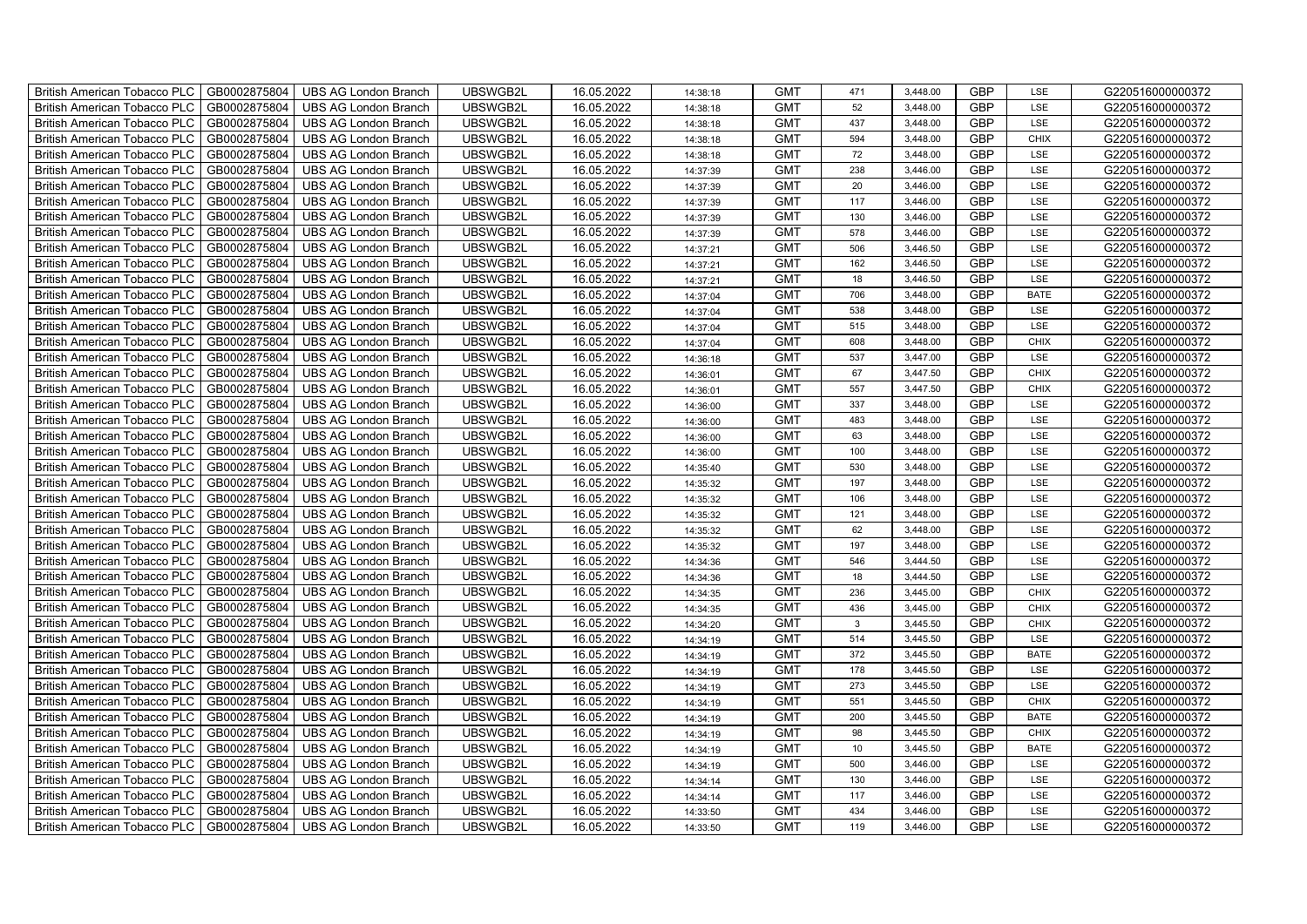| British American Tobacco PLC        | GB0002875804 | <b>UBS AG London Branch</b> | UBSWGB2L | 16.05.2022 | 14:33:44 | <b>GMT</b> | 208            | 3,445.50 | <b>GBP</b> | LSE         | G220516000000372 |
|-------------------------------------|--------------|-----------------------------|----------|------------|----------|------------|----------------|----------|------------|-------------|------------------|
| <b>British American Tobacco PLC</b> | GB0002875804 | <b>UBS AG London Branch</b> | UBSWGB2L | 16.05.2022 | 14:33:15 | <b>GMT</b> | 524            | 3,445.50 | <b>GBP</b> | <b>LSE</b>  | G220516000000372 |
| <b>British American Tobacco PLC</b> | GB0002875804 | <b>UBS AG London Branch</b> | UBSWGB2L | 16.05.2022 | 14:32:57 | <b>GMT</b> | 527            | 3,443.50 | <b>GBP</b> | LSE         | G220516000000372 |
| British American Tobacco PLC        | GB0002875804 | <b>UBS AG London Branch</b> | UBSWGB2L | 16.05.2022 | 14:32:57 | <b>GMT</b> | 491            | 3,443.50 | <b>GBP</b> | LSE         | G220516000000372 |
| <b>British American Tobacco PLC</b> | GB0002875804 | <b>UBS AG London Branch</b> | UBSWGB2L | 16.05.2022 | 14:32:57 | <b>GMT</b> | 283            | 3,443.50 | <b>GBP</b> | <b>BATE</b> | G220516000000372 |
| British American Tobacco PLC        | GB0002875804 | <b>UBS AG London Branch</b> | UBSWGB2L | 16.05.2022 | 14:32:57 | <b>GMT</b> | 417            | 3,443.50 | <b>GBP</b> | <b>BATE</b> | G220516000000372 |
| <b>British American Tobacco PLC</b> | GB0002875804 | <b>UBS AG London Branch</b> | UBSWGB2L | 16.05.2022 | 14:32:54 | <b>GMT</b> | 408            | 3,444.00 | <b>GBP</b> | LSE         | G220516000000372 |
| British American Tobacco PLC        | GB0002875804 | <b>UBS AG London Branch</b> | UBSWGB2L | 16.05.2022 | 14:32:40 | <b>GMT</b> | 170            | 3,443.00 | <b>GBP</b> | <b>CHIX</b> | G220516000000372 |
| <b>British American Tobacco PLC</b> | GB0002875804 | <b>UBS AG London Branch</b> | UBSWGB2L | 16.05.2022 | 14:32:40 | <b>GMT</b> | 229            | 3,443.00 | <b>GBP</b> | <b>CHIX</b> | G220516000000372 |
| British American Tobacco PLC        | GB0002875804 | <b>UBS AG London Branch</b> | UBSWGB2L | 16.05.2022 | 14:32:40 | <b>GMT</b> | 296            | 3,443.00 | <b>GBP</b> | <b>CHIX</b> | G220516000000372 |
| <b>British American Tobacco PLC</b> | GB0002875804 | <b>UBS AG London Branch</b> | UBSWGB2L | 16.05.2022 | 14:32:40 | <b>GMT</b> | 192            | 3,443.00 | <b>GBP</b> | <b>CHIX</b> | G220516000000372 |
| <b>British American Tobacco PLC</b> | GB0002875804 | <b>UBS AG London Branch</b> | UBSWGB2L | 16.05.2022 | 14:32:40 | <b>GMT</b> | 450            | 3,443.00 | <b>GBP</b> | LSE         | G220516000000372 |
| British American Tobacco PLC        | GB0002875804 | <b>UBS AG London Branch</b> | UBSWGB2L | 16.05.2022 | 14:32:40 | <b>GMT</b> | 489            | 3,443.00 | <b>GBP</b> | LSE         | G220516000000372 |
| British American Tobacco PLC        | GB0002875804 | <b>UBS AG London Branch</b> | UBSWGB2L | 16.05.2022 | 14:32:40 | <b>GMT</b> | 116            | 3,443.00 | <b>GBP</b> | LSE         | G220516000000372 |
| British American Tobacco PLC        | GB0002875804 | <b>UBS AG London Branch</b> | UBSWGB2L | 16.05.2022 | 14:32:40 | <b>GMT</b> | 82             | 3,443.00 | <b>GBP</b> | <b>CHIX</b> | G220516000000372 |
| British American Tobacco PLC        | GB0002875804 | <b>UBS AG London Branch</b> | UBSWGB2L | 16.05.2022 | 14:32:37 | <b>GMT</b> | 489            | 3,443.50 | <b>GBP</b> | LSE         | G220516000000372 |
| British American Tobacco PLC        | GB0002875804 | <b>UBS AG London Branch</b> | UBSWGB2L | 16.05.2022 | 14:31:59 | <b>GMT</b> | 134            | 3,439.00 | <b>GBP</b> | LSE         | G220516000000372 |
| British American Tobacco PLC        | GB0002875804 | <b>UBS AG London Branch</b> | UBSWGB2L | 16.05.2022 | 14:31:59 | <b>GMT</b> | 447            | 3,439.00 | <b>GBP</b> | LSE         | G220516000000372 |
| British American Tobacco PLC        | GB0002875804 | <b>UBS AG London Branch</b> | UBSWGB2L | 16.05.2022 | 14:31:59 | <b>GMT</b> | 471            | 3,439.00 | <b>GBP</b> | LSE         | G220516000000372 |
| British American Tobacco PLC        | GB0002875804 | <b>UBS AG London Branch</b> | UBSWGB2L | 16.05.2022 | 14:31:59 | <b>GMT</b> | $77\,$         | 3,439.00 | <b>GBP</b> | LSE         | G220516000000372 |
| <b>British American Tobacco PLC</b> | GB0002875804 | <b>UBS AG London Branch</b> | UBSWGB2L | 16.05.2022 | 14:31:39 | <b>GMT</b> | $\overline{7}$ | 3,437.50 | <b>GBP</b> | <b>BATE</b> | G220516000000372 |
| British American Tobacco PLC        | GB0002875804 | <b>UBS AG London Branch</b> | UBSWGB2L | 16.05.2022 | 14:30:45 | <b>GMT</b> | 544            | 3,438.50 | GBP        | LSE         | G220516000000372 |
| British American Tobacco PLC        | GB0002875804 | <b>UBS AG London Branch</b> | UBSWGB2L | 16.05.2022 | 14:30:45 | <b>GMT</b> | 287            | 3,438.50 | GBP        | CHIX        | G220516000000372 |
| British American Tobacco PLC        | GB0002875804 | <b>UBS AG London Branch</b> | UBSWGB2L | 16.05.2022 | 14:30:45 | <b>GMT</b> | 374            | 3,438.50 | <b>GBP</b> | CHIX        | G220516000000372 |
| <b>British American Tobacco PLC</b> | GB0002875804 | <b>UBS AG London Branch</b> | UBSWGB2L | 16.05.2022 | 14:30:38 | <b>GMT</b> | 116            | 3,439.50 | <b>GBP</b> | <b>BATE</b> | G220516000000372 |
| British American Tobacco PLC        | GB0002875804 | <b>UBS AG London Branch</b> | UBSWGB2L | 16.05.2022 | 14:30:38 | <b>GMT</b> | 53             | 3,439.50 | <b>GBP</b> | <b>BATE</b> | G220516000000372 |
| British American Tobacco PLC        | GB0002875804 | <b>UBS AG London Branch</b> | UBSWGB2L | 16.05.2022 | 14:30:36 | <b>GMT</b> | 96             | 3,439.50 | <b>GBP</b> | <b>BATE</b> | G220516000000372 |
| British American Tobacco PLC        | GB0002875804 | <b>UBS AG London Branch</b> | UBSWGB2L | 16.05.2022 | 14:30:36 | <b>GMT</b> | 192            | 3,439.50 | <b>GBP</b> | <b>CHIX</b> | G220516000000372 |
| <b>British American Tobacco PLC</b> | GB0002875804 | <b>UBS AG London Branch</b> | UBSWGB2L | 16.05.2022 | 14:30:36 | <b>GMT</b> | 40             | 3,439.50 | <b>GBP</b> | <b>BATE</b> | G220516000000372 |
| <b>British American Tobacco PLC</b> | GB0002875804 | <b>UBS AG London Branch</b> | UBSWGB2L | 16.05.2022 | 14:30:36 | <b>GMT</b> | 298            | 3,439.50 | <b>GBP</b> | <b>BATE</b> | G220516000000372 |
| British American Tobacco PLC        | GB0002875804 | <b>UBS AG London Branch</b> | UBSWGB2L | 16.05.2022 | 14:30:36 | <b>GMT</b> | 118            | 3,439.50 | <b>GBP</b> | LSE         | G220516000000372 |
| British American Tobacco PLC        | GB0002875804 | <b>UBS AG London Branch</b> | UBSWGB2L | 16.05.2022 | 14:30:36 | <b>GMT</b> | 386            | 3,439.50 | <b>GBP</b> | LSE         | G220516000000372 |
| British American Tobacco PLC        | GB0002875804 | <b>UBS AG London Branch</b> | UBSWGB2L | 16.05.2022 | 14:30:36 | <b>GMT</b> | 20             | 3,439.50 | <b>GBP</b> | <b>BATE</b> | G220516000000372 |
| British American Tobacco PLC        | GB0002875804 | <b>UBS AG London Branch</b> | UBSWGB2L | 16.05.2022 | 14:30:36 | <b>GMT</b> | 473            | 3,439.50 | <b>GBP</b> | CHIX        | G220516000000372 |
| British American Tobacco PLC        | GB0002875804 | <b>UBS AG London Branch</b> | UBSWGB2L | 16.05.2022 | 14:30:36 | <b>GMT</b> | 156            | 3,440.00 | <b>GBP</b> | LSE         | G220516000000372 |
| British American Tobacco PLC        | GB0002875804 | <b>UBS AG London Branch</b> | UBSWGB2L | 16.05.2022 | 14:30:36 | <b>GMT</b> | 354            | 3,440.00 | <b>GBP</b> | LSE         | G220516000000372 |
| British American Tobacco PLC        | GB0002875804 | <b>UBS AG London Branch</b> | UBSWGB2L | 16.05.2022 | 14:30:36 | <b>GMT</b> | 568            | 3,440.50 | <b>GBP</b> | LSE         | G220516000000372 |
| <b>British American Tobacco PLC</b> | GB0002875804 | <b>UBS AG London Branch</b> | UBSWGB2L | 16.05.2022 | 14:30:36 | <b>GMT</b> | 130            | 3,441.00 | <b>GBP</b> | LSE         | G220516000000372 |
| British American Tobacco PLC        | GB0002875804 | <b>UBS AG London Branch</b> | UBSWGB2L | 16.05.2022 | 14:30:36 | <b>GMT</b> | 250            | 3,441.00 | <b>GBP</b> | LSE         | G220516000000372 |
| British American Tobacco PLC        | GB0002875804 | <b>UBS AG London Branch</b> | UBSWGB2L | 16.05.2022 | 14:30:34 | <b>GMT</b> | 250            | 3,441.00 | <b>GBP</b> | LSE         | G220516000000372 |
| British American Tobacco PLC        | GB0002875804 | UBS AG London Branch        | UBSWGB2L | 16.05.2022 | 14:30:34 | <b>GMT</b> | 117            | 3,441.00 | GBP        | LSE         | G220516000000372 |
| British American Tobacco PLC        | GB0002875804 | <b>UBS AG London Branch</b> | UBSWGB2L | 16.05.2022 | 14:30:30 | <b>GMT</b> | 8              | 3,440.50 | <b>GBP</b> | LSE         | G220516000000372 |
| British American Tobacco PLC        | GB0002875804 | <b>UBS AG London Branch</b> | UBSWGB2L | 16.05.2022 | 14:30:17 | <b>GMT</b> | 519            | 3,438.50 | <b>GBP</b> | LSE         | G220516000000372 |
| British American Tobacco PLC        | GB0002875804 | <b>UBS AG London Branch</b> | UBSWGB2L | 16.05.2022 | 14:30:17 | <b>GMT</b> | 58             | 3,438.50 | <b>GBP</b> | LSE         | G220516000000372 |
| <b>British American Tobacco PLC</b> | GB0002875804 | <b>UBS AG London Branch</b> | UBSWGB2L | 16.05.2022 | 14:30:17 | <b>GMT</b> | 511            | 3,438.50 | <b>GBP</b> | LSE         | G220516000000372 |
| <b>British American Tobacco PLC</b> | GB0002875804 | <b>UBS AG London Branch</b> | UBSWGB2L | 16.05.2022 | 14:30:10 | <b>GMT</b> | 523            | 3,438.50 | <b>GBP</b> | LSE         | G220516000000372 |
| British American Tobacco PLC        | GB0002875804 | <b>UBS AG London Branch</b> | UBSWGB2L | 16.05.2022 | 14:30:10 | <b>GMT</b> | 11             | 3,438.50 | <b>GBP</b> | LSE         | G220516000000372 |
| British American Tobacco PLC        | GB0002875804 | UBS AG London Branch        | UBSWGB2L | 16.05.2022 | 14:30:08 | <b>GMT</b> | 130            | 3,438.50 | <b>GBP</b> | LSE         | G220516000000372 |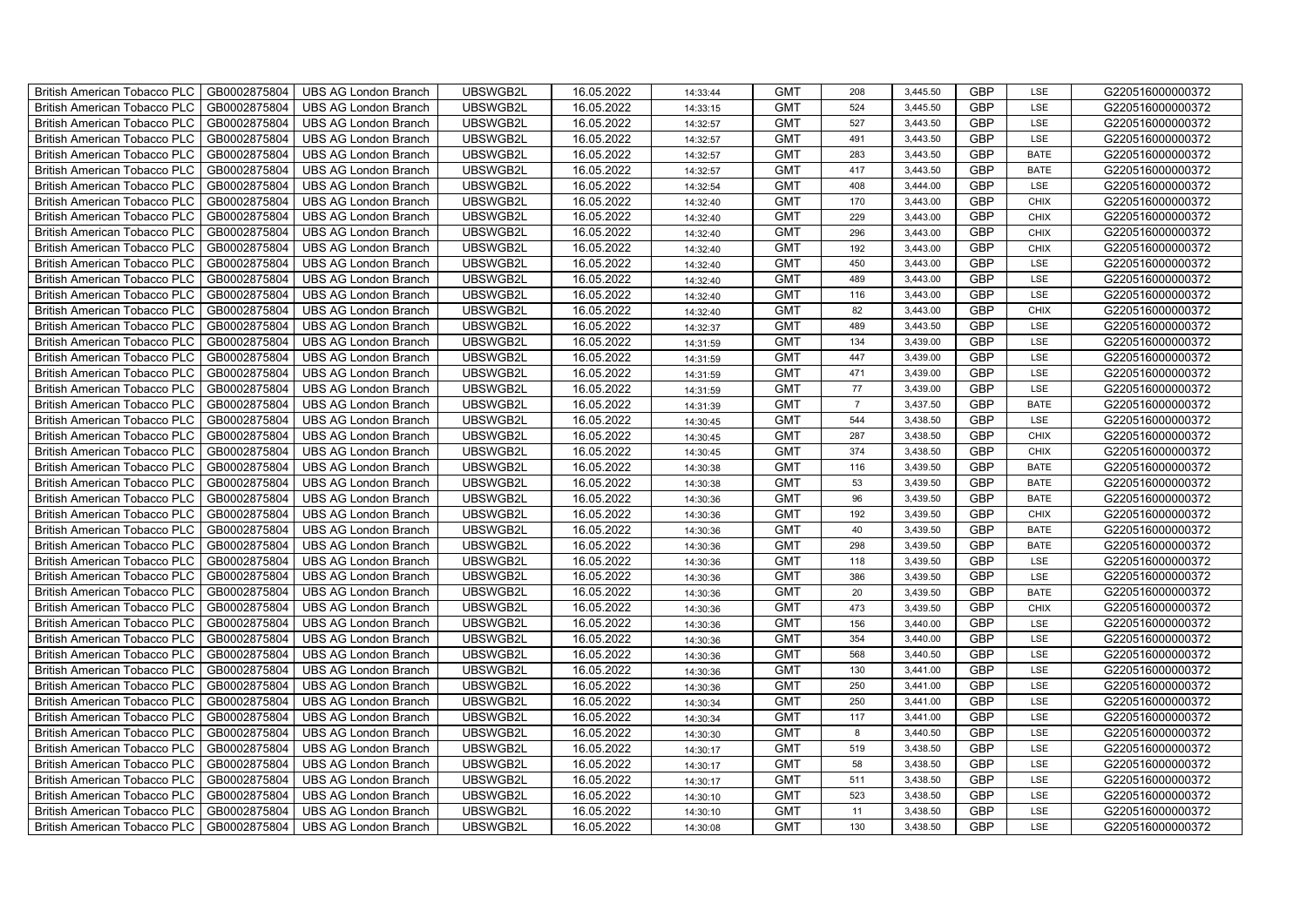| British American Tobacco PLC        | GB0002875804 | <b>UBS AG London Branch</b> | UBSWGB2L | 16.05.2022 | 14:30:08 | <b>GMT</b> | 117    | 3,438.50 | <b>GBP</b> | LSE         | G220516000000372 |
|-------------------------------------|--------------|-----------------------------|----------|------------|----------|------------|--------|----------|------------|-------------|------------------|
| <b>British American Tobacco PLC</b> | GB0002875804 | <b>UBS AG London Branch</b> | UBSWGB2L | 16.05.2022 | 14:30:08 | <b>GMT</b> | 150    | 3,438.50 | <b>GBP</b> | <b>LSE</b>  | G220516000000372 |
| <b>British American Tobacco PLC</b> | GB0002875804 | <b>UBS AG London Branch</b> | UBSWGB2L | 16.05.2022 | 14:30:08 | <b>GMT</b> | 60     | 3,438.50 | <b>GBP</b> | LSE         | G220516000000372 |
| British American Tobacco PLC        | GB0002875804 | <b>UBS AG London Branch</b> | UBSWGB2L | 16.05.2022 | 14:28:45 | <b>GMT</b> | 20     | 3,432.00 | <b>GBP</b> | LSE         | G220516000000372 |
| <b>British American Tobacco PLC</b> | GB0002875804 | <b>UBS AG London Branch</b> | UBSWGB2L | 16.05.2022 | 14:28:45 | <b>GMT</b> | 202    | 3,432.00 | <b>GBP</b> | LSE         | G220516000000372 |
| British American Tobacco PLC        | GB0002875804 | <b>UBS AG London Branch</b> | UBSWGB2L | 16.05.2022 | 14:28:45 | <b>GMT</b> | 75     | 3,432.00 | <b>GBP</b> | LSE         | G220516000000372 |
| <b>British American Tobacco PLC</b> | GB0002875804 | <b>UBS AG London Branch</b> | UBSWGB2L | 16.05.2022 | 14:28:45 | <b>GMT</b> | 351    | 3,432.00 | <b>GBP</b> | LSE         | G220516000000372 |
| British American Tobacco PLC        | GB0002875804 | <b>UBS AG London Branch</b> | UBSWGB2L | 16.05.2022 | 14:28:28 | <b>GMT</b> | 675    | 3,432.50 | <b>GBP</b> | <b>CHIX</b> | G220516000000372 |
| <b>British American Tobacco PLC</b> | GB0002875804 | <b>UBS AG London Branch</b> | UBSWGB2L | 16.05.2022 | 14:28:28 | <b>GMT</b> | 745    | 3,432.50 | <b>GBP</b> | LSE         | G220516000000372 |
| British American Tobacco PLC        | GB0002875804 | <b>UBS AG London Branch</b> | UBSWGB2L | 16.05.2022 | 14:26:16 | <b>GMT</b> | 580    | 3,432.00 | <b>GBP</b> | LSE         | G220516000000372 |
| <b>British American Tobacco PLC</b> | GB0002875804 | <b>UBS AG London Branch</b> | UBSWGB2L | 16.05.2022 | 14:25:59 | <b>GMT</b> | 413    | 3,432.50 | <b>GBP</b> | LSE         | G220516000000372 |
| <b>British American Tobacco PLC</b> | GB0002875804 | <b>UBS AG London Branch</b> | UBSWGB2L | 16.05.2022 | 14:25:59 | <b>GMT</b> | 137    | 3,432.50 | <b>GBP</b> | LSE         | G220516000000372 |
| British American Tobacco PLC        | GB0002875804 | <b>UBS AG London Branch</b> | UBSWGB2L | 16.05.2022 | 14:24:54 | <b>GMT</b> | 519    | 3,431.50 | <b>GBP</b> | LSE         | G220516000000372 |
| British American Tobacco PLC        | GB0002875804 | <b>UBS AG London Branch</b> | UBSWGB2L | 16.05.2022 | 14:24:54 | <b>GMT</b> | 673    | 3,431.50 | <b>GBP</b> | LSE         | G220516000000372 |
| British American Tobacco PLC        | GB0002875804 | <b>UBS AG London Branch</b> | UBSWGB2L | 16.05.2022 | 14:24:54 | <b>GMT</b> | 230    | 3,431.50 | <b>GBP</b> | <b>BATE</b> | G220516000000372 |
| British American Tobacco PLC        | GB0002875804 | <b>UBS AG London Branch</b> | UBSWGB2L | 16.05.2022 | 14:24:54 | <b>GMT</b> | 163    | 3,431.50 | <b>GBP</b> | <b>BATE</b> | G220516000000372 |
| British American Tobacco PLC        | GB0002875804 | <b>UBS AG London Branch</b> | UBSWGB2L | 16.05.2022 | 14:24:54 | <b>GMT</b> | 300    | 3,431.50 | <b>GBP</b> | <b>BATE</b> | G220516000000372 |
| British American Tobacco PLC        | GB0002875804 | <b>UBS AG London Branch</b> | UBSWGB2L | 16.05.2022 | 14:24:54 | <b>GMT</b> | 10     | 3,431.50 | <b>GBP</b> | <b>BATE</b> | G220516000000372 |
| British American Tobacco PLC        | GB0002875804 | <b>UBS AG London Branch</b> | UBSWGB2L | 16.05.2022 | 14:24:54 | <b>GMT</b> | 491    | 3,431.50 | <b>GBP</b> | LSE         | G220516000000372 |
| British American Tobacco PLC        | GB0002875804 | <b>UBS AG London Branch</b> | UBSWGB2L | 16.05.2022 | 14:24:54 | <b>GMT</b> | 276    | 3,431.50 | <b>GBP</b> | LSE         | G220516000000372 |
| <b>British American Tobacco PLC</b> | GB0002875804 | <b>UBS AG London Branch</b> | UBSWGB2L | 16.05.2022 | 14:24:54 | <b>GMT</b> | 675    | 3,431.50 | <b>GBP</b> | <b>CHIX</b> | G220516000000372 |
| British American Tobacco PLC        | GB0002875804 | <b>UBS AG London Branch</b> | UBSWGB2L | 16.05.2022 | 14:20:55 | <b>GMT</b> | 557    | 3,430.50 | GBP        | LSE         | G220516000000372 |
| British American Tobacco PLC        | GB0002875804 | UBS AG London Branch        | UBSWGB2L | 16.05.2022 | 14:20:22 | <b>GMT</b> | 593    | 3,431.00 | GBP        | CHIX        | G220516000000372 |
| British American Tobacco PLC        | GB0002875804 | <b>UBS AG London Branch</b> | UBSWGB2L | 16.05.2022 | 14:20:22 | <b>GMT</b> | 517    | 3,431.00 | <b>GBP</b> | LSE         | G220516000000372 |
| <b>British American Tobacco PLC</b> | GB0002875804 | <b>UBS AG London Branch</b> | UBSWGB2L | 16.05.2022 | 14:18:58 | <b>GMT</b> | 514    | 3,430.00 | <b>GBP</b> | LSE         | G220516000000372 |
| British American Tobacco PLC        | GB0002875804 | <b>UBS AG London Branch</b> | UBSWGB2L | 16.05.2022 | 14:16:56 | <b>GMT</b> | 553    | 3,431.00 | <b>GBP</b> | LSE         | G220516000000372 |
| British American Tobacco PLC        | GB0002875804 | <b>UBS AG London Branch</b> | UBSWGB2L | 16.05.2022 | 14:16:52 | <b>GMT</b> | 522    | 3,432.00 | <b>GBP</b> | LSE         | G220516000000372 |
| British American Tobacco PLC        | GB0002875804 | <b>UBS AG London Branch</b> | UBSWGB2L | 16.05.2022 | 14:16:11 | <b>GMT</b> | 410    | 3,432.50 | <b>GBP</b> | LSE         | G220516000000372 |
| <b>British American Tobacco PLC</b> | GB0002875804 | <b>UBS AG London Branch</b> | UBSWGB2L | 16.05.2022 | 14:16:11 | <b>GMT</b> | $77\,$ | 3,432.50 | <b>GBP</b> | LSE         | G220516000000372 |
| <b>British American Tobacco PLC</b> | GB0002875804 | <b>UBS AG London Branch</b> | UBSWGB2L | 16.05.2022 | 14:16:10 | <b>GMT</b> | 37     | 3,432.50 | <b>GBP</b> | LSE         | G220516000000372 |
| British American Tobacco PLC        | GB0002875804 | <b>UBS AG London Branch</b> | UBSWGB2L | 16.05.2022 | 14:15:43 | <b>GMT</b> | 385    | 3,431.00 | <b>GBP</b> | LSE         | G220516000000372 |
| British American Tobacco PLC        | GB0002875804 | UBS AG London Branch        | UBSWGB2L | 16.05.2022 | 14:15:43 | <b>GMT</b> | 236    | 3,431.00 | GBP        | LSE         | G220516000000372 |
| British American Tobacco PLC        | GB0002875804 | <b>UBS AG London Branch</b> | UBSWGB2L | 16.05.2022 | 14:15:43 | <b>GMT</b> | 120    | 3,431.00 | <b>GBP</b> | LSE         | G220516000000372 |
| British American Tobacco PLC        | GB0002875804 | <b>UBS AG London Branch</b> | UBSWGB2L | 16.05.2022 | 14:15:43 | <b>GMT</b> | 189    | 3,431.00 | <b>GBP</b> | LSE         | G220516000000372 |
| British American Tobacco PLC        | GB0002875804 | <b>UBS AG London Branch</b> | UBSWGB2L | 16.05.2022 | 14:15:43 | <b>GMT</b> | 582    | 3,431.00 | <b>GBP</b> | <b>BATE</b> | G220516000000372 |
| British American Tobacco PLC        | GB0002875804 | <b>UBS AG London Branch</b> | UBSWGB2L | 16.05.2022 | 14:15:43 | <b>GMT</b> | 664    | 3,431.00 | <b>GBP</b> | CHIX        | G220516000000372 |
| British American Tobacco PLC        | GB0002875804 | <b>UBS AG London Branch</b> | UBSWGB2L | 16.05.2022 | 14:14:21 | <b>GMT</b> | 48     | 3,431.00 | <b>GBP</b> | LSE         | G220516000000372 |
| <b>British American Tobacco PLC</b> | GB0002875804 | <b>UBS AG London Branch</b> | UBSWGB2L | 16.05.2022 | 14:12:33 | <b>GMT</b> | 15     | 3,431.00 | <b>GBP</b> | LSE         | G220516000000372 |
| British American Tobacco PLC        | GB0002875804 | <b>UBS AG London Branch</b> | UBSWGB2L | 16.05.2022 | 14:10:58 | <b>GMT</b> | 578    | 3,431.50 | <b>GBP</b> | <b>CHIX</b> | G220516000000372 |
| <b>British American Tobacco PLC</b> | GB0002875804 | <b>UBS AG London Branch</b> | UBSWGB2L | 16.05.2022 | 14:10:58 | <b>GMT</b> | 480    | 3,431.50 | <b>GBP</b> | LSE         | G220516000000372 |
| British American Tobacco PLC        | GB0002875804 | UBS AG London Branch        | UBSWGB2L | 16.05.2022 | 14:10:01 | <b>GMT</b> | 498    | 3,432.00 | GBP        | LSE         | G220516000000372 |
| British American Tobacco PLC        | GB0002875804 | <b>UBS AG London Branch</b> | UBSWGB2L | 16.05.2022 | 14:09:50 | <b>GMT</b> | 26     | 3,432.00 | <b>GBP</b> | LSE         | G220516000000372 |
| British American Tobacco PLC        | GB0002875804 | <b>UBS AG London Branch</b> | UBSWGB2L | 16.05.2022 | 14:07:13 | <b>GMT</b> | 541    | 3,431.50 | <b>GBP</b> | LSE         | G220516000000372 |
| <b>British American Tobacco PLC</b> | GB0002875804 | <b>UBS AG London Branch</b> | UBSWGB2L | 16.05.2022 | 14:06:32 | <b>GMT</b> | 527    | 3,432.00 | <b>GBP</b> | LSE         | G220516000000372 |
| <b>British American Tobacco PLC</b> | GB0002875804 | <b>UBS AG London Branch</b> | UBSWGB2L | 16.05.2022 | 14:06:32 | <b>GMT</b> | 30     | 3,432.00 | <b>GBP</b> | LSE         | G220516000000372 |
| <b>British American Tobacco PLC</b> | GB0002875804 | <b>UBS AG London Branch</b> | UBSWGB2L | 16.05.2022 | 14:04:39 | <b>GMT</b> | 542    | 3,433.00 | <b>GBP</b> | LSE         | G220516000000372 |
| British American Tobacco PLC        | GB0002875804 | <b>UBS AG London Branch</b> | UBSWGB2L | 16.05.2022 | 14:04:39 | <b>GMT</b> | 553    | 3,433.00 | <b>GBP</b> | <b>CHIX</b> | G220516000000372 |
| British American Tobacco PLC        | GB0002875804 | UBS AG London Branch        | UBSWGB2L | 16.05.2022 | 14:04:39 | <b>GMT</b> | 114    | 3,433.00 | <b>GBP</b> | <b>CHIX</b> | G220516000000372 |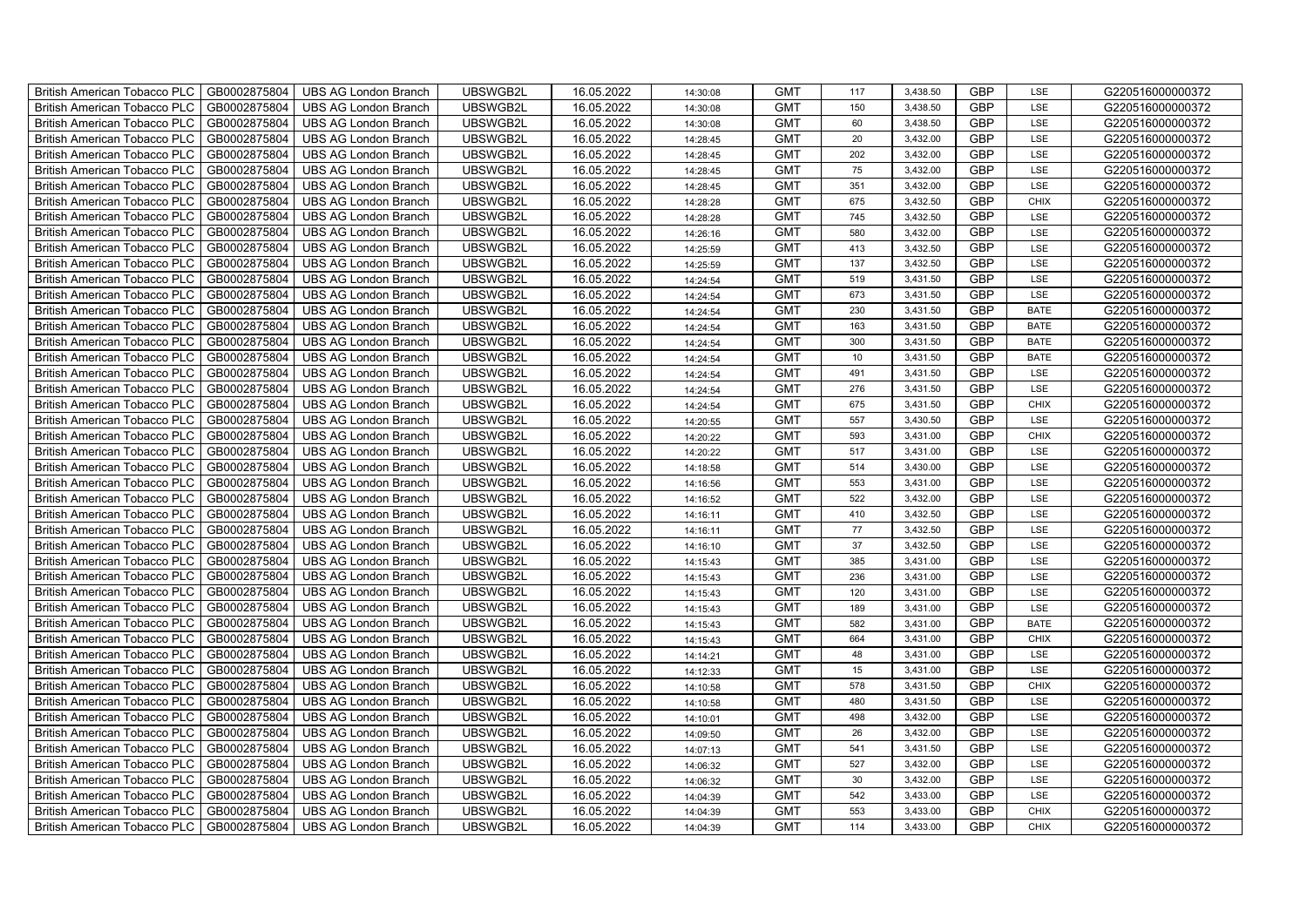| British American Tobacco PLC        | GB0002875804 | <b>UBS AG London Branch</b> | UBSWGB2L | 16.05.2022 | 14:04:39 | <b>GMT</b> | 486             | 3,433.00 | <b>GBP</b> | <b>BATE</b> | G220516000000372 |
|-------------------------------------|--------------|-----------------------------|----------|------------|----------|------------|-----------------|----------|------------|-------------|------------------|
| <b>British American Tobacco PLC</b> | GB0002875804 | <b>UBS AG London Branch</b> | UBSWGB2L | 16.05.2022 | 14:04:39 | <b>GMT</b> | 121             | 3,433.00 | <b>GBP</b> | <b>BATE</b> | G220516000000372 |
| <b>British American Tobacco PLC</b> | GB0002875804 | <b>UBS AG London Branch</b> | UBSWGB2L | 16.05.2022 | 14:03:34 | <b>GMT</b> | 447             | 3,433.00 | <b>GBP</b> | LSE         | G220516000000372 |
| British American Tobacco PLC        | GB0002875804 | <b>UBS AG London Branch</b> | UBSWGB2L | 16.05.2022 | 14:03:34 | <b>GMT</b> | 53              | 3,433.00 | <b>GBP</b> | LSE         | G220516000000372 |
| <b>British American Tobacco PLC</b> | GB0002875804 | <b>UBS AG London Branch</b> | UBSWGB2L | 16.05.2022 | 14:02:44 | <b>GMT</b> | 502             | 3,432.50 | <b>GBP</b> | LSE         | G220516000000372 |
| British American Tobacco PLC        | GB0002875804 | <b>UBS AG London Branch</b> | UBSWGB2L | 16.05.2022 | 14:02:44 | <b>GMT</b> | 73              | 3,432.50 | <b>GBP</b> | LSE         | G220516000000372 |
| <b>British American Tobacco PLC</b> | GB0002875804 | <b>UBS AG London Branch</b> | UBSWGB2L | 16.05.2022 | 14:01:02 | <b>GMT</b> | 108             | 3,431.00 | <b>GBP</b> | LSE         | G220516000000372 |
| British American Tobacco PLC        | GB0002875804 | <b>UBS AG London Branch</b> | UBSWGB2L | 16.05.2022 | 14:01:02 | <b>GMT</b> | 434             | 3,431.00 | <b>GBP</b> | LSE         | G220516000000372 |
| <b>British American Tobacco PLC</b> | GB0002875804 | <b>UBS AG London Branch</b> | UBSWGB2L | 16.05.2022 | 13:59:06 | <b>GMT</b> | 598             | 3,432.00 | <b>GBP</b> | <b>CHIX</b> | G220516000000372 |
| British American Tobacco PLC        | GB0002875804 | <b>UBS AG London Branch</b> | UBSWGB2L | 16.05.2022 | 13:59:06 | <b>GMT</b> | 77              | 3,432.00 | <b>GBP</b> | <b>CHIX</b> | G220516000000372 |
| <b>British American Tobacco PLC</b> | GB0002875804 | <b>UBS AG London Branch</b> | UBSWGB2L | 16.05.2022 | 13:59:05 | <b>GMT</b> | 73              | 3,432.50 | <b>GBP</b> | LSE         | G220516000000372 |
| <b>British American Tobacco PLC</b> | GB0002875804 | <b>UBS AG London Branch</b> | UBSWGB2L | 16.05.2022 | 13:59:05 | <b>GMT</b> | 479             | 3,432.50 | <b>GBP</b> | LSE         | G220516000000372 |
| British American Tobacco PLC        | GB0002875804 | <b>UBS AG London Branch</b> | UBSWGB2L | 16.05.2022 | 13:57:25 | <b>GMT</b> | 370             | 3,433.50 | <b>GBP</b> | LSE         | G220516000000372 |
| British American Tobacco PLC        | GB0002875804 | <b>UBS AG London Branch</b> | UBSWGB2L | 16.05.2022 | 13:57:25 | <b>GMT</b> | 129             | 3,433.50 | <b>GBP</b> | LSE         | G220516000000372 |
| British American Tobacco PLC        | GB0002875804 | <b>UBS AG London Branch</b> | UBSWGB2L | 16.05.2022 | 13:56:55 | <b>GMT</b> | 472             | 3,434.50 | <b>GBP</b> | LSE         | G220516000000372 |
| British American Tobacco PLC        | GB0002875804 | <b>UBS AG London Branch</b> | UBSWGB2L | 16.05.2022 | 13:54:40 | <b>GMT</b> | 476             | 3,431.00 | <b>GBP</b> | LSE         | G220516000000372 |
| British American Tobacco PLC        | GB0002875804 | <b>UBS AG London Branch</b> | UBSWGB2L | 16.05.2022 | 13:54:24 | <b>GMT</b> | 8               | 3,431.50 | <b>GBP</b> | <b>CHIX</b> | G220516000000372 |
| British American Tobacco PLC        | GB0002875804 | <b>UBS AG London Branch</b> | UBSWGB2L | 16.05.2022 | 13:53:55 | <b>GMT</b> | 427             | 3,431.50 | <b>GBP</b> | <b>CHIX</b> | G220516000000372 |
| British American Tobacco PLC        | GB0002875804 | <b>UBS AG London Branch</b> | UBSWGB2L | 16.05.2022 | 13:53:55 | <b>GMT</b> | 192             | 3,431.50 | <b>GBP</b> | <b>CHIX</b> | G220516000000372 |
| British American Tobacco PLC        | GB0002875804 | <b>UBS AG London Branch</b> | UBSWGB2L | 16.05.2022 | 13:53:03 | <b>GMT</b> | 562             | 3,433.00 | <b>GBP</b> | LSE         | G220516000000372 |
| <b>British American Tobacco PLC</b> | GB0002875804 | <b>UBS AG London Branch</b> | UBSWGB2L | 16.05.2022 | 13:52:03 | <b>GMT</b> | 528             | 3,434.50 | <b>GBP</b> | <b>LSE</b>  | G220516000000372 |
| British American Tobacco PLC        | GB0002875804 | <b>UBS AG London Branch</b> | UBSWGB2L | 16.05.2022 | 13:52:03 | <b>GMT</b> | $6\phantom{.}6$ | 3,434.50 | GBP        | <b>BATE</b> | G220516000000372 |
| British American Tobacco PLC        | GB0002875804 | <b>UBS AG London Branch</b> | UBSWGB2L | 16.05.2022 | 13:52:03 | <b>GMT</b> | 29              | 3,434.50 | GBP        | <b>BATE</b> | G220516000000372 |
| British American Tobacco PLC        | GB0002875804 | <b>UBS AG London Branch</b> | UBSWGB2L | 16.05.2022 | 13:52:03 | <b>GMT</b> | 69              | 3,434.50 | <b>GBP</b> | <b>BATE</b> | G220516000000372 |
| <b>British American Tobacco PLC</b> | GB0002875804 | <b>UBS AG London Branch</b> | UBSWGB2L | 16.05.2022 | 13:52:03 | <b>GMT</b> | 600             | 3,434.50 | <b>GBP</b> | <b>BATE</b> | G220516000000372 |
| British American Tobacco PLC        | GB0002875804 | <b>UBS AG London Branch</b> | UBSWGB2L | 16.05.2022 | 13:52:02 | <b>GMT</b> | 531             | 3,435.00 | <b>GBP</b> | LSE         | G220516000000372 |
| British American Tobacco PLC        | GB0002875804 | <b>UBS AG London Branch</b> | UBSWGB2L | 16.05.2022 | 13:50:02 | <b>GMT</b> | 185             | 3,433.00 | <b>GBP</b> | LSE         | G220516000000372 |
| British American Tobacco PLC        | GB0002875804 | <b>UBS AG London Branch</b> | UBSWGB2L | 16.05.2022 | 13:50:02 | <b>GMT</b> | 16              | 3,433.00 | <b>GBP</b> | LSE         | G220516000000372 |
| <b>British American Tobacco PLC</b> | GB0002875804 | <b>UBS AG London Branch</b> | UBSWGB2L | 16.05.2022 | 13:50:02 | <b>GMT</b> | 86              | 3,433.00 | <b>GBP</b> | LSE         | G220516000000372 |
| <b>British American Tobacco PLC</b> | GB0002875804 | <b>UBS AG London Branch</b> | UBSWGB2L | 16.05.2022 | 13:50:02 | <b>GMT</b> | 52              | 3,433.00 | <b>GBP</b> | LSE         | G220516000000372 |
| British American Tobacco PLC        | GB0002875804 | <b>UBS AG London Branch</b> | UBSWGB2L | 16.05.2022 | 13:50:02 | <b>GMT</b> | 76              | 3,433.00 | <b>GBP</b> | LSE         | G220516000000372 |
| British American Tobacco PLC        | GB0002875804 | <b>UBS AG London Branch</b> | UBSWGB2L | 16.05.2022 | 13:50:02 | <b>GMT</b> | 77              | 3,433.00 | <b>GBP</b> | LSE         | G220516000000372 |
| British American Tobacco PLC        | GB0002875804 | <b>UBS AG London Branch</b> | UBSWGB2L | 16.05.2022 | 13:49:58 | <b>GMT</b> | 540             | 3,433.50 | <b>GBP</b> | LSE         | G220516000000372 |
| British American Tobacco PLC        | GB0002875804 | <b>UBS AG London Branch</b> | UBSWGB2L | 16.05.2022 | 13:49:58 | <b>GMT</b> | 133             | 3,433.50 | <b>GBP</b> | CHIX        | G220516000000372 |
| British American Tobacco PLC        | GB0002875804 | <b>UBS AG London Branch</b> | UBSWGB2L | 16.05.2022 | 13:49:58 | <b>GMT</b> | 506             | 3,433.50 | <b>GBP</b> | CHIX        | G220516000000372 |
| British American Tobacco PLC        | GB0002875804 | <b>UBS AG London Branch</b> | UBSWGB2L | 16.05.2022 | 13:46:32 | <b>GMT</b> | 535             | 3,431.50 | <b>GBP</b> | LSE         | G220516000000372 |
| British American Tobacco PLC        | GB0002875804 | <b>UBS AG London Branch</b> | UBSWGB2L | 16.05.2022 | 13:46:25 | <b>GMT</b> | 322             | 3,432.00 | <b>GBP</b> | LSE         | G220516000000372 |
| <b>British American Tobacco PLC</b> | GB0002875804 | <b>UBS AG London Branch</b> | UBSWGB2L | 16.05.2022 | 13:46:25 | <b>GMT</b> | 136             | 3,432.00 | <b>GBP</b> | LSE         | G220516000000372 |
| British American Tobacco PLC        | GB0002875804 | <b>UBS AG London Branch</b> | UBSWGB2L | 16.05.2022 | 13:46:25 | <b>GMT</b> | 20              | 3,432.00 | <b>GBP</b> | LSE         | G220516000000372 |
| British American Tobacco PLC        | GB0002875804 | <b>UBS AG London Branch</b> | UBSWGB2L | 16.05.2022 | 13:45:52 | <b>GMT</b> | $\overline{4}$  | 3,430.00 | <b>GBP</b> | LSE         | G220516000000372 |
| British American Tobacco PLC        | GB0002875804 | UBS AG London Branch        | UBSWGB2L | 16.05.2022 | 13:44:23 | <b>GMT</b> | 518             | 3,433.00 | GBP        | LSE         | G220516000000372 |
| British American Tobacco PLC        | GB0002875804 | <b>UBS AG London Branch</b> | UBSWGB2L | 16.05.2022 | 13:43:26 | <b>GMT</b> | 61              | 3,432.00 | <b>GBP</b> | <b>CHIX</b> | G220516000000372 |
| British American Tobacco PLC        | GB0002875804 | <b>UBS AG London Branch</b> | UBSWGB2L | 16.05.2022 | 13:43:26 | <b>GMT</b> | 45              | 3,432.00 | <b>GBP</b> | <b>CHIX</b> | G220516000000372 |
| British American Tobacco PLC        | GB0002875804 | <b>UBS AG London Branch</b> | UBSWGB2L | 16.05.2022 | 13:43:26 | <b>GMT</b> | 107             | 3,432.00 | <b>GBP</b> | <b>CHIX</b> | G220516000000372 |
| <b>British American Tobacco PLC</b> | GB0002875804 | <b>UBS AG London Branch</b> | UBSWGB2L | 16.05.2022 | 13:43:26 | <b>GMT</b> | 232             | 3,432.00 | <b>GBP</b> | <b>CHIX</b> | G220516000000372 |
| <b>British American Tobacco PLC</b> | GB0002875804 | <b>UBS AG London Branch</b> | UBSWGB2L | 16.05.2022 | 13:43:23 | <b>GMT</b> | 134             | 3,432.00 | <b>GBP</b> | <b>CHIX</b> | G220516000000372 |
| British American Tobacco PLC        | GB0002875804 | <b>UBS AG London Branch</b> | UBSWGB2L | 16.05.2022 | 13:42:25 | <b>GMT</b> | 390             | 3,432.50 | <b>GBP</b> | <b>BATE</b> | G220516000000372 |
| British American Tobacco PLC        | GB0002875804 | UBS AG London Branch        | UBSWGB2L | 16.05.2022 | 13:42:25 | <b>GMT</b> | 259             | 3,432.50 | <b>GBP</b> | <b>BATE</b> | G220516000000372 |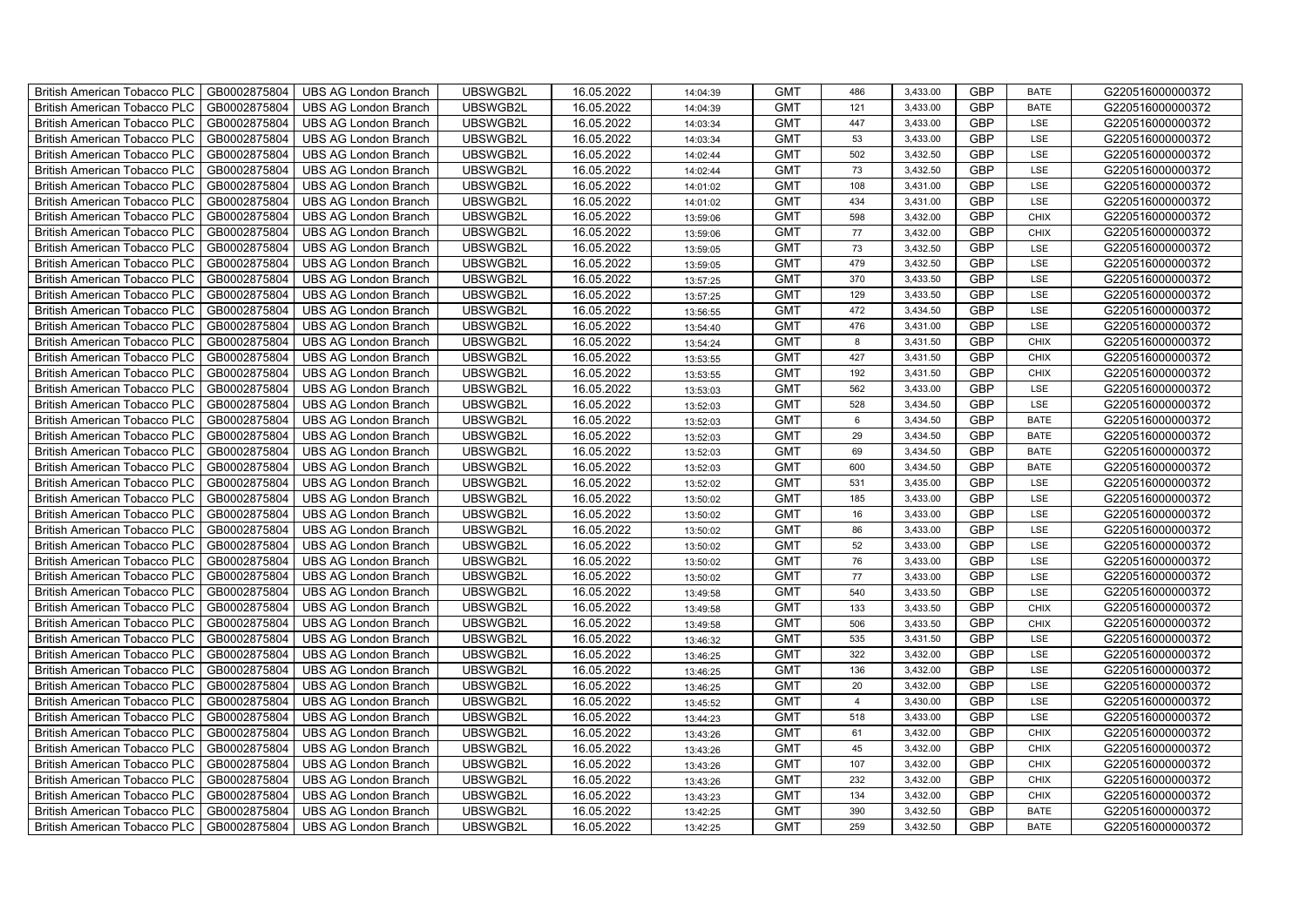| British American Tobacco PLC        | GB0002875804 | <b>UBS AG London Branch</b> | UBSWGB2L | 16.05.2022 | 13:42:25 | <b>GMT</b> | 122             | 3,433.00 | <b>GBP</b> | LSE         | G220516000000372 |
|-------------------------------------|--------------|-----------------------------|----------|------------|----------|------------|-----------------|----------|------------|-------------|------------------|
| <b>British American Tobacco PLC</b> | GB0002875804 | <b>UBS AG London Branch</b> | UBSWGB2L | 16.05.2022 | 13:42:25 | <b>GMT</b> | 399             | 3,433.00 | <b>GBP</b> | <b>LSE</b>  | G220516000000372 |
| <b>British American Tobacco PLC</b> | GB0002875804 | <b>UBS AG London Branch</b> | UBSWGB2L | 16.05.2022 | 13:40:16 | <b>GMT</b> | 552             | 3,433.00 | <b>GBP</b> | LSE         | G220516000000372 |
| British American Tobacco PLC        | GB0002875804 | <b>UBS AG London Branch</b> | UBSWGB2L | 16.05.2022 | 13:39:49 | <b>GMT</b> | 388             | 3,434.00 | <b>GBP</b> | <b>CHIX</b> | G220516000000372 |
| <b>British American Tobacco PLC</b> | GB0002875804 | <b>UBS AG London Branch</b> | UBSWGB2L | 16.05.2022 | 13:39:49 | <b>GMT</b> | 303             | 3,434.00 | <b>GBP</b> | <b>CHIX</b> | G220516000000372 |
| British American Tobacco PLC        | GB0002875804 | <b>UBS AG London Branch</b> | UBSWGB2L | 16.05.2022 | 13:39:49 | <b>GMT</b> | 10              | 3,434.00 | <b>GBP</b> | <b>CHIX</b> | G220516000000372 |
| <b>British American Tobacco PLC</b> | GB0002875804 | <b>UBS AG London Branch</b> | UBSWGB2L | 16.05.2022 | 13:39:06 | <b>GMT</b> | 477             | 3,434.50 | <b>GBP</b> | LSE         | G220516000000372 |
| British American Tobacco PLC        | GB0002875804 | <b>UBS AG London Branch</b> | UBSWGB2L | 16.05.2022 | 13:37:20 | <b>GMT</b> | 300             | 3,434.00 | <b>GBP</b> | LSE         | G220516000000372 |
| <b>British American Tobacco PLC</b> | GB0002875804 | <b>UBS AG London Branch</b> | UBSWGB2L | 16.05.2022 | 13:34:15 | <b>GMT</b> | 525             | 3,435.50 | <b>GBP</b> | LSE         | G220516000000372 |
| British American Tobacco PLC        | GB0002875804 | <b>UBS AG London Branch</b> | UBSWGB2L | 16.05.2022 | 13:34:15 | <b>GMT</b> | 399             | 3,435.50 | <b>GBP</b> | <b>CHIX</b> | G220516000000372 |
| <b>British American Tobacco PLC</b> | GB0002875804 | <b>UBS AG London Branch</b> | UBSWGB2L | 16.05.2022 | 13:34:15 | <b>GMT</b> | 31              | 3,435.50 | <b>GBP</b> | <b>CHIX</b> | G220516000000372 |
| <b>British American Tobacco PLC</b> | GB0002875804 | <b>UBS AG London Branch</b> | UBSWGB2L | 16.05.2022 | 13:34:15 | <b>GMT</b> | 183             | 3,435.50 | <b>GBP</b> | <b>CHIX</b> | G220516000000372 |
| British American Tobacco PLC        | GB0002875804 | <b>UBS AG London Branch</b> | UBSWGB2L | 16.05.2022 | 13:33:46 | <b>GMT</b> | 195             | 3,436.00 | <b>GBP</b> | LSE         | G220516000000372 |
| British American Tobacco PLC        | GB0002875804 | <b>UBS AG London Branch</b> | UBSWGB2L | 16.05.2022 | 13:33:46 | <b>GMT</b> | 10 <sup>1</sup> | 3,436.00 | <b>GBP</b> | LSE         | G220516000000372 |
| British American Tobacco PLC        | GB0002875804 | <b>UBS AG London Branch</b> | UBSWGB2L | 16.05.2022 | 13:33:44 | <b>GMT</b> | 366             | 3,436.00 | <b>GBP</b> | LSE         | G220516000000372 |
| British American Tobacco PLC        | GB0002875804 | <b>UBS AG London Branch</b> | UBSWGB2L | 16.05.2022 | 13:32:13 | <b>GMT</b> | 396             | 3,434.50 | <b>GBP</b> | <b>BATE</b> | G220516000000372 |
| British American Tobacco PLC        | GB0002875804 | <b>UBS AG London Branch</b> | UBSWGB2L | 16.05.2022 | 13:32:12 | <b>GMT</b> | 137             | 3,434.50 | <b>GBP</b> | <b>BATE</b> | G220516000000372 |
| British American Tobacco PLC        | GB0002875804 | <b>UBS AG London Branch</b> | UBSWGB2L | 16.05.2022 | 13:32:12 | <b>GMT</b> | 105             | 3,434.50 | <b>GBP</b> | <b>BATE</b> | G220516000000372 |
| British American Tobacco PLC        | GB0002875804 | <b>UBS AG London Branch</b> | UBSWGB2L | 16.05.2022 | 13:32:11 | <b>GMT</b> | 46              | 3,434.50 | <b>GBP</b> | <b>BATE</b> | G220516000000372 |
| British American Tobacco PLC        | GB0002875804 | <b>UBS AG London Branch</b> | UBSWGB2L | 16.05.2022 | 13:32:11 | <b>GMT</b> | 11              | 3,434.50 | <b>GBP</b> | <b>BATE</b> | G220516000000372 |
| <b>British American Tobacco PLC</b> | GB0002875804 | <b>UBS AG London Branch</b> | UBSWGB2L | 16.05.2022 | 13:32:11 | <b>GMT</b> | 501             | 3,435.00 | <b>GBP</b> | <b>LSE</b>  | G220516000000372 |
| British American Tobacco PLC        | GB0002875804 | <b>UBS AG London Branch</b> | UBSWGB2L | 16.05.2022 | 13:30:18 | <b>GMT</b> | 457             | 3,435.00 | GBP        | CHIX        | G220516000000372 |
| British American Tobacco PLC        | GB0002875804 | UBS AG London Branch        | UBSWGB2L | 16.05.2022 | 13:30:18 | <b>GMT</b> | 52              | 3,435.00 | GBP        | CHIX        | G220516000000372 |
| British American Tobacco PLC        | GB0002875804 | <b>UBS AG London Branch</b> | UBSWGB2L | 16.05.2022 | 13:30:18 | <b>GMT</b> | 571             | 3,435.00 | <b>GBP</b> | LSE         | G220516000000372 |
| <b>British American Tobacco PLC</b> | GB0002875804 | <b>UBS AG London Branch</b> | UBSWGB2L | 16.05.2022 | 13:30:18 | <b>GMT</b> | 91              | 3,435.00 | <b>GBP</b> | <b>CHIX</b> | G220516000000372 |
| British American Tobacco PLC        | GB0002875804 | <b>UBS AG London Branch</b> | UBSWGB2L | 16.05.2022 | 13:27:50 | <b>GMT</b> | 504             | 3,435.50 | <b>GBP</b> | LSE         | G220516000000372 |
| British American Tobacco PLC        | GB0002875804 | <b>UBS AG London Branch</b> | UBSWGB2L | 16.05.2022 | 13:25:37 | <b>GMT</b> | 220             | 3,436.00 | <b>GBP</b> | LSE         | G220516000000372 |
| British American Tobacco PLC        | GB0002875804 | <b>UBS AG London Branch</b> | UBSWGB2L | 16.05.2022 | 13:25:37 | <b>GMT</b> | 316             | 3,436.00 | <b>GBP</b> | LSE         | G220516000000372 |
| <b>British American Tobacco PLC</b> | GB0002875804 | <b>UBS AG London Branch</b> | UBSWGB2L | 16.05.2022 | 13:24:13 | <b>GMT</b> | 475             | 3,436.50 | <b>GBP</b> | LSE         | G220516000000372 |
| <b>British American Tobacco PLC</b> | GB0002875804 | <b>UBS AG London Branch</b> | UBSWGB2L | 16.05.2022 | 13:24:13 | <b>GMT</b> | 38              | 3,436.50 | <b>GBP</b> | LSE         | G220516000000372 |
| British American Tobacco PLC        | GB0002875804 | <b>UBS AG London Branch</b> | UBSWGB2L | 16.05.2022 | 13:22:02 | <b>GMT</b> | 72              | 3,437.00 | <b>GBP</b> | CHIX        | G220516000000372 |
| British American Tobacco PLC        | GB0002875804 | UBS AG London Branch        | UBSWGB2L | 16.05.2022 | 13:22:02 | <b>GMT</b> | 51              | 3,437.00 | <b>GBP</b> | <b>CHIX</b> | G220516000000372 |
| British American Tobacco PLC        | GB0002875804 | <b>UBS AG London Branch</b> | UBSWGB2L | 16.05.2022 | 13:22:02 | <b>GMT</b> | 18              | 3,437.00 | <b>GBP</b> | CHIX        | G220516000000372 |
| British American Tobacco PLC        | GB0002875804 | <b>UBS AG London Branch</b> | UBSWGB2L | 16.05.2022 | 13:22:02 | <b>GMT</b> | 524             | 3,437.00 | <b>GBP</b> | CHIX        | G220516000000372 |
| British American Tobacco PLC        | GB0002875804 | <b>UBS AG London Branch</b> | UBSWGB2L | 16.05.2022 | 13:21:33 | <b>GMT</b> | 531             | 3,436.00 | <b>GBP</b> | LSE         | G220516000000372 |
| British American Tobacco PLC        | GB0002875804 | <b>UBS AG London Branch</b> | UBSWGB2L | 16.05.2022 | 13:19:56 | <b>GMT</b> | 509             | 3,438.00 | <b>GBP</b> | LSE         | G220516000000372 |
| British American Tobacco PLC        | GB0002875804 | <b>UBS AG London Branch</b> | UBSWGB2L | 16.05.2022 | 13:18:33 | <b>GMT</b> | 482             | 3,438.50 | <b>GBP</b> | LSE         | G220516000000372 |
| <b>British American Tobacco PLC</b> | GB0002875804 | <b>UBS AG London Branch</b> | UBSWGB2L | 16.05.2022 | 13:16:07 | <b>GMT</b> | 561             | 3,437.50 | <b>GBP</b> | LSE         | G220516000000372 |
| British American Tobacco PLC        | GB0002875804 | <b>UBS AG London Branch</b> | UBSWGB2L | 16.05.2022 | 13:16:07 | <b>GMT</b> | 684             | 3,437.50 | <b>GBP</b> | <b>BATE</b> | G220516000000372 |
| British American Tobacco PLC        | GB0002875804 | <b>UBS AG London Branch</b> | UBSWGB2L | 16.05.2022 | 13:15:23 | <b>GMT</b> | 553             | 3,438.00 | <b>GBP</b> | LSE         | G220516000000372 |
| British American Tobacco PLC        | GB0002875804 | UBS AG London Branch        | UBSWGB2L | 16.05.2022 | 13:15:23 | <b>GMT</b> | 634             | 3,438.00 | GBP        | <b>CHIX</b> | G220516000000372 |
| British American Tobacco PLC        | GB0002875804 | <b>UBS AG London Branch</b> | UBSWGB2L | 16.05.2022 | 13:12:54 | <b>GMT</b> | 458             | 3,435.00 | <b>GBP</b> | LSE         | G220516000000372 |
| British American Tobacco PLC        | GB0002875804 | <b>UBS AG London Branch</b> | UBSWGB2L | 16.05.2022 | 13:12:54 | <b>GMT</b> | 30              | 3,435.00 | <b>GBP</b> | LSE         | G220516000000372 |
| British American Tobacco PLC        | GB0002875804 | <b>UBS AG London Branch</b> | UBSWGB2L | 16.05.2022 | 13:12:24 | <b>GMT</b> | 265             | 3,435.50 | <b>GBP</b> | LSE         | G220516000000372 |
| <b>British American Tobacco PLC</b> | GB0002875804 | <b>UBS AG London Branch</b> | UBSWGB2L | 16.05.2022 | 13:12:24 | <b>GMT</b> | 210             | 3,435.50 | <b>GBP</b> | LSE         | G220516000000372 |
| <b>British American Tobacco PLC</b> | GB0002875804 | <b>UBS AG London Branch</b> | UBSWGB2L | 16.05.2022 | 13:09:58 | <b>GMT</b> | 541             | 3,435.00 | <b>GBP</b> | LSE         | G220516000000372 |
| British American Tobacco PLC        | GB0002875804 | <b>UBS AG London Branch</b> | UBSWGB2L | 16.05.2022 | 13:08:36 | <b>GMT</b> | 240             | 3,434.00 | <b>GBP</b> | LSE         | G220516000000372 |
| British American Tobacco PLC        | GB0002875804 | UBS AG London Branch        | UBSWGB2L | 16.05.2022 | 13:08:36 | <b>GMT</b> | 311             | 3,434.00 | <b>GBP</b> | LSE         | G220516000000372 |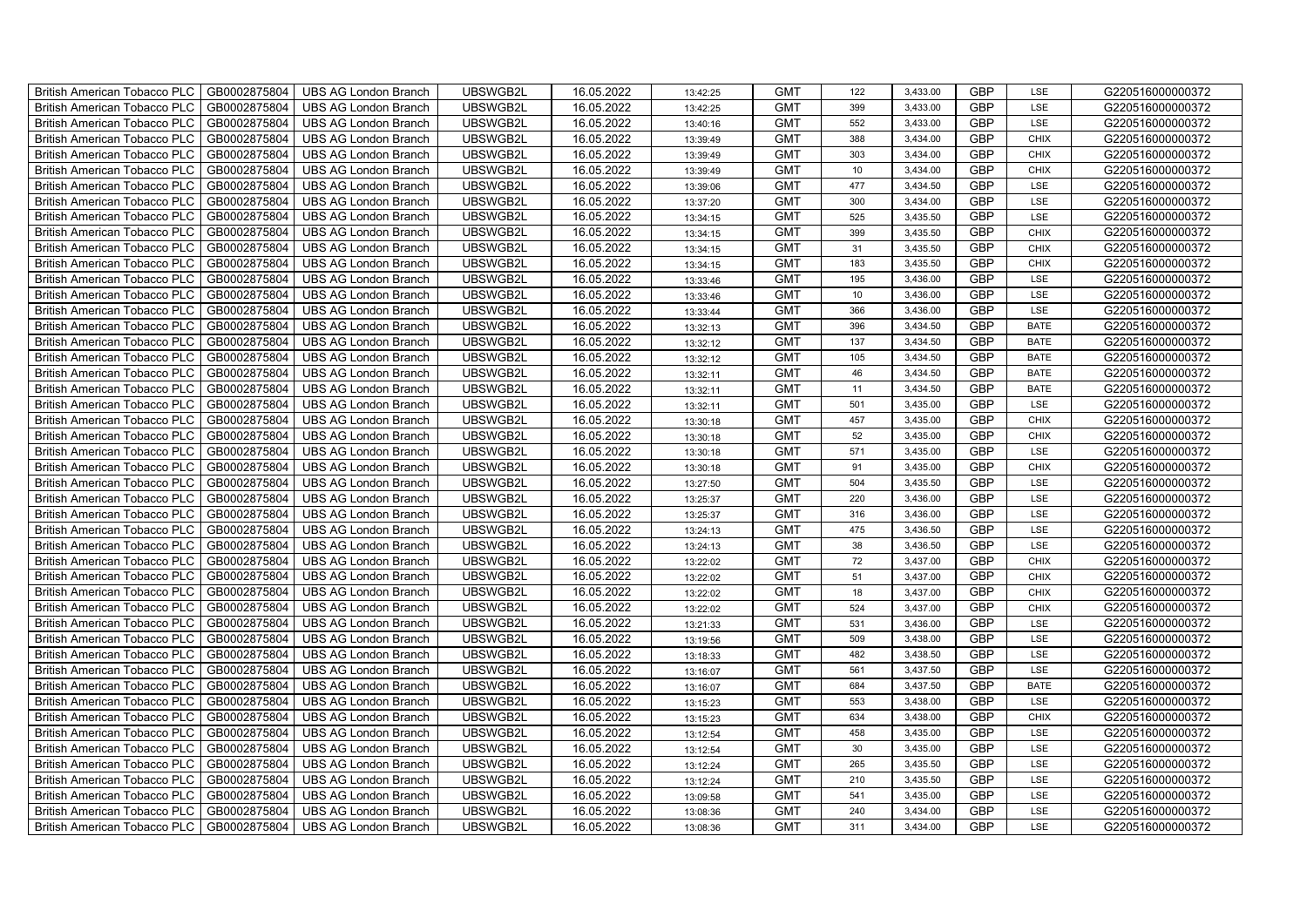| British American Tobacco PLC        | GB0002875804 | <b>UBS AG London Branch</b> | UBSWGB2L | 16.05.2022 | 13:08:36 | <b>GMT</b> | 549 | 3,434.00 | <b>GBP</b> | LSE         | G220516000000372 |
|-------------------------------------|--------------|-----------------------------|----------|------------|----------|------------|-----|----------|------------|-------------|------------------|
| <b>British American Tobacco PLC</b> | GB0002875804 | <b>UBS AG London Branch</b> | UBSWGB2L | 16.05.2022 | 13:08:36 | <b>GMT</b> | 637 | 3,434.00 | <b>GBP</b> | <b>CHIX</b> | G220516000000372 |
| <b>British American Tobacco PLC</b> | GB0002875804 | <b>UBS AG London Branch</b> | UBSWGB2L | 16.05.2022 | 13:05:44 | <b>GMT</b> | 391 | 3,432.00 | <b>GBP</b> | LSE         | G220516000000372 |
| British American Tobacco PLC        | GB0002875804 | <b>UBS AG London Branch</b> | UBSWGB2L | 16.05.2022 | 13:05:44 | <b>GMT</b> | 119 | 3,432.00 | <b>GBP</b> | LSE         | G220516000000372 |
| <b>British American Tobacco PLC</b> | GB0002875804 | <b>UBS AG London Branch</b> | UBSWGB2L | 16.05.2022 | 13:02:26 | <b>GMT</b> | 587 | 3,431.00 | <b>GBP</b> | LSE         | G220516000000372 |
| British American Tobacco PLC        | GB0002875804 | <b>UBS AG London Branch</b> | UBSWGB2L | 16.05.2022 | 13:01:24 | <b>GMT</b> | 484 | 3,433.00 | <b>GBP</b> | LSE         | G220516000000372 |
| <b>British American Tobacco PLC</b> | GB0002875804 | <b>UBS AG London Branch</b> | UBSWGB2L | 16.05.2022 | 13:01:09 | <b>GMT</b> | 579 | 3,433.50 | <b>GBP</b> | <b>BATE</b> | G220516000000372 |
| British American Tobacco PLC        | GB0002875804 | <b>UBS AG London Branch</b> | UBSWGB2L | 16.05.2022 | 13:00:41 | <b>GMT</b> | 13  | 3,433.50 | <b>GBP</b> | <b>BATE</b> | G220516000000372 |
| <b>British American Tobacco PLC</b> | GB0002875804 | <b>UBS AG London Branch</b> | UBSWGB2L | 16.05.2022 | 13:00:41 | <b>GMT</b> | 35  | 3,433.50 | <b>GBP</b> | <b>BATE</b> | G220516000000372 |
| British American Tobacco PLC        | GB0002875804 | <b>UBS AG London Branch</b> | UBSWGB2L | 16.05.2022 | 13:00:41 | <b>GMT</b> | 20  | 3,433.50 | <b>GBP</b> | <b>BATE</b> | G220516000000372 |
| <b>British American Tobacco PLC</b> | GB0002875804 | <b>UBS AG London Branch</b> | UBSWGB2L | 16.05.2022 | 13:00:41 | <b>GMT</b> | 451 | 3,433.50 | <b>GBP</b> | LSE         | G220516000000372 |
| <b>British American Tobacco PLC</b> | GB0002875804 | <b>UBS AG London Branch</b> | UBSWGB2L | 16.05.2022 | 13:00:41 | <b>GMT</b> | 50  | 3,433.50 | <b>GBP</b> | <b>BATE</b> | G220516000000372 |
| British American Tobacco PLC        | GB0002875804 | <b>UBS AG London Branch</b> | UBSWGB2L | 16.05.2022 | 13:00:41 | <b>GMT</b> | 129 | 3,433.50 | <b>GBP</b> | LSE         | G220516000000372 |
| British American Tobacco PLC        | GB0002875804 | <b>UBS AG London Branch</b> | UBSWGB2L | 16.05.2022 | 12:59:45 | <b>GMT</b> | 491 | 3,434.50 | <b>GBP</b> | LSE         | G220516000000372 |
| British American Tobacco PLC        | GB0002875804 | <b>UBS AG London Branch</b> | UBSWGB2L | 16.05.2022 | 12:59:45 | <b>GMT</b> | 442 | 3,434.50 | <b>GBP</b> | <b>CHIX</b> | G220516000000372 |
| British American Tobacco PLC        | GB0002875804 | <b>UBS AG London Branch</b> | UBSWGB2L | 16.05.2022 | 12:59:45 | <b>GMT</b> | 240 | 3,434.50 | <b>GBP</b> | <b>CHIX</b> | G220516000000372 |
| British American Tobacco PLC        | GB0002875804 | <b>UBS AG London Branch</b> | UBSWGB2L | 16.05.2022 | 12:58:19 | <b>GMT</b> | 236 | 3,433.50 | <b>GBP</b> | LSE         | G220516000000372 |
| British American Tobacco PLC        | GB0002875804 | <b>UBS AG London Branch</b> | UBSWGB2L | 16.05.2022 | 12:58:19 | <b>GMT</b> | 240 | 3,433.50 | <b>GBP</b> | LSE         | G220516000000372 |
| British American Tobacco PLC        | GB0002875804 | <b>UBS AG London Branch</b> | UBSWGB2L | 16.05.2022 | 12:55:10 | <b>GMT</b> | 538 | 3,432.00 | <b>GBP</b> | LSE         | G220516000000372 |
| British American Tobacco PLC        | GB0002875804 | <b>UBS AG London Branch</b> | UBSWGB2L | 16.05.2022 | 12:54:39 | <b>GMT</b> | 250 | 3,432.50 | <b>GBP</b> | LSE         | G220516000000372 |
| <b>British American Tobacco PLC</b> | GB0002875804 | <b>UBS AG London Branch</b> | UBSWGB2L | 16.05.2022 | 12:54:39 | <b>GMT</b> | 125 | 3,432.50 | <b>GBP</b> | <b>LSE</b>  | G220516000000372 |
| British American Tobacco PLC        | GB0002875804 | <b>UBS AG London Branch</b> | UBSWGB2L | 16.05.2022 | 12:53:34 | <b>GMT</b> | 515 | 3,431.50 | GBP        | LSE         | G220516000000372 |
| British American Tobacco PLC        | GB0002875804 | UBS AG London Branch        | UBSWGB2L | 16.05.2022 | 12:50:02 | <b>GMT</b> | 581 | 3,431.00 | GBP        | LSE         | G220516000000372 |
| British American Tobacco PLC        | GB0002875804 | <b>UBS AG London Branch</b> | UBSWGB2L | 16.05.2022 | 12:49:22 | <b>GMT</b> | 706 | 3,431.50 | <b>GBP</b> | CHIX        | G220516000000372 |
| <b>British American Tobacco PLC</b> | GB0002875804 | <b>UBS AG London Branch</b> | UBSWGB2L | 16.05.2022 | 12:47:55 | <b>GMT</b> | 487 | 3,432.50 | <b>GBP</b> | LSE         | G220516000000372 |
| British American Tobacco PLC        | GB0002875804 | <b>UBS AG London Branch</b> | UBSWGB2L | 16.05.2022 | 12:46:29 | <b>GMT</b> | 42  | 3,433.00 | <b>GBP</b> | LSE         | G220516000000372 |
| British American Tobacco PLC        | GB0002875804 | <b>UBS AG London Branch</b> | UBSWGB2L | 16.05.2022 | 12:46:29 | <b>GMT</b> | 535 | 3,433.00 | <b>GBP</b> | LSE         | G220516000000372 |
| British American Tobacco PLC        | GB0002875804 | <b>UBS AG London Branch</b> | UBSWGB2L | 16.05.2022 | 12:46:29 | <b>GMT</b> | 581 | 3,433.00 | <b>GBP</b> | <b>BATE</b> | G220516000000372 |
| <b>British American Tobacco PLC</b> | GB0002875804 | <b>UBS AG London Branch</b> | UBSWGB2L | 16.05.2022 | 12:44:18 | <b>GMT</b> | 560 | 3,434.00 | <b>GBP</b> | LSE         | G220516000000372 |
| <b>British American Tobacco PLC</b> | GB0002875804 | <b>UBS AG London Branch</b> | UBSWGB2L | 16.05.2022 | 12:44:12 | <b>GMT</b> | 626 | 3,434.50 | <b>GBP</b> | <b>CHIX</b> | G220516000000372 |
| British American Tobacco PLC        | GB0002875804 | <b>UBS AG London Branch</b> | UBSWGB2L | 16.05.2022 | 12:44:12 | <b>GMT</b> | 580 | 3,434.50 | <b>GBP</b> | LSE         | G220516000000372 |
| British American Tobacco PLC        | GB0002875804 | <b>UBS AG London Branch</b> | UBSWGB2L | 16.05.2022 | 12:42:47 | <b>GMT</b> | 587 | 3,433.00 | GBP        | LSE         | G220516000000372 |
| British American Tobacco PLC        | GB0002875804 | <b>UBS AG London Branch</b> | UBSWGB2L | 16.05.2022 | 12:40:30 | <b>GMT</b> | 66  | 3,430.00 | <b>GBP</b> | LSE         | G220516000000372 |
| British American Tobacco PLC        | GB0002875804 | <b>UBS AG London Branch</b> | UBSWGB2L | 16.05.2022 | 12:40:30 | <b>GMT</b> | 512 | 3,430.00 | <b>GBP</b> | LSE         | G220516000000372 |
| British American Tobacco PLC        | GB0002875804 | <b>UBS AG London Branch</b> | UBSWGB2L | 16.05.2022 | 12:40:05 | <b>GMT</b> | 517 | 3,431.00 | <b>GBP</b> | LSE         | G220516000000372 |
| British American Tobacco PLC        | GB0002875804 | <b>UBS AG London Branch</b> | UBSWGB2L | 16.05.2022 | 12:37:40 | <b>GMT</b> | 488 | 3,429.50 | <b>GBP</b> | LSE         | G220516000000372 |
| British American Tobacco PLC        | GB0002875804 | <b>UBS AG London Branch</b> | UBSWGB2L | 16.05.2022 | 12:37:40 | <b>GMT</b> | 10  | 3,429.50 | <b>GBP</b> | LSE         | G220516000000372 |
| <b>British American Tobacco PLC</b> | GB0002875804 | <b>UBS AG London Branch</b> | UBSWGB2L | 16.05.2022 | 12:36:44 | <b>GMT</b> | 328 | 3,430.50 | <b>GBP</b> | <b>CHIX</b> | G220516000000372 |
| British American Tobacco PLC        | GB0002875804 | <b>UBS AG London Branch</b> | UBSWGB2L | 16.05.2022 | 12:36:44 | <b>GMT</b> | 257 | 3,430.50 | <b>GBP</b> | <b>CHIX</b> | G220516000000372 |
| <b>British American Tobacco PLC</b> | GB0002875804 | <b>UBS AG London Branch</b> | UBSWGB2L | 16.05.2022 | 12:36:44 | <b>GMT</b> | 697 | 3,430.50 | <b>GBP</b> | <b>BATE</b> | G220516000000372 |
| British American Tobacco PLC        | GB0002875804 | UBS AG London Branch        | UBSWGB2L | 16.05.2022 | 12:36:44 | <b>GMT</b> | 574 | 3,430.50 | GBP        | LSE         | G220516000000372 |
| British American Tobacco PLC        | GB0002875804 | <b>UBS AG London Branch</b> | UBSWGB2L | 16.05.2022 | 12:36:44 | <b>GMT</b> | 551 | 3,430.50 | <b>GBP</b> | LSE         | G220516000000372 |
| British American Tobacco PLC        | GB0002875804 | <b>UBS AG London Branch</b> | UBSWGB2L | 16.05.2022 | 12:29:05 | <b>GMT</b> | 516 | 3,427.00 | <b>GBP</b> | LSE         | G220516000000372 |
| <b>British American Tobacco PLC</b> | GB0002875804 | <b>UBS AG London Branch</b> | UBSWGB2L | 16.05.2022 | 12:28:10 | <b>GMT</b> | 546 | 3,427.50 | <b>GBP</b> | LSE         | G220516000000372 |
| <b>British American Tobacco PLC</b> | GB0002875804 | <b>UBS AG London Branch</b> | UBSWGB2L | 16.05.2022 | 12:28:10 | <b>GMT</b> | 662 | 3,427.50 | <b>GBP</b> | <b>CHIX</b> | G220516000000372 |
| <b>British American Tobacco PLC</b> | GB0002875804 | <b>UBS AG London Branch</b> | UBSWGB2L | 16.05.2022 | 12:26:44 | <b>GMT</b> | 530 | 3,427.50 | <b>GBP</b> | LSE         | G220516000000372 |
| <b>British American Tobacco PLC</b> | GB0002875804 | <b>UBS AG London Branch</b> | UBSWGB2L | 16.05.2022 | 12:22:33 | <b>GMT</b> | 540 | 3,426.00 | <b>GBP</b> | LSE         | G220516000000372 |
| British American Tobacco PLC        | GB0002875804 | UBS AG London Branch        | UBSWGB2L | 16.05.2022 | 12:20:13 | <b>GMT</b> | 711 | 3,425.50 | <b>GBP</b> | <b>CHIX</b> | G220516000000372 |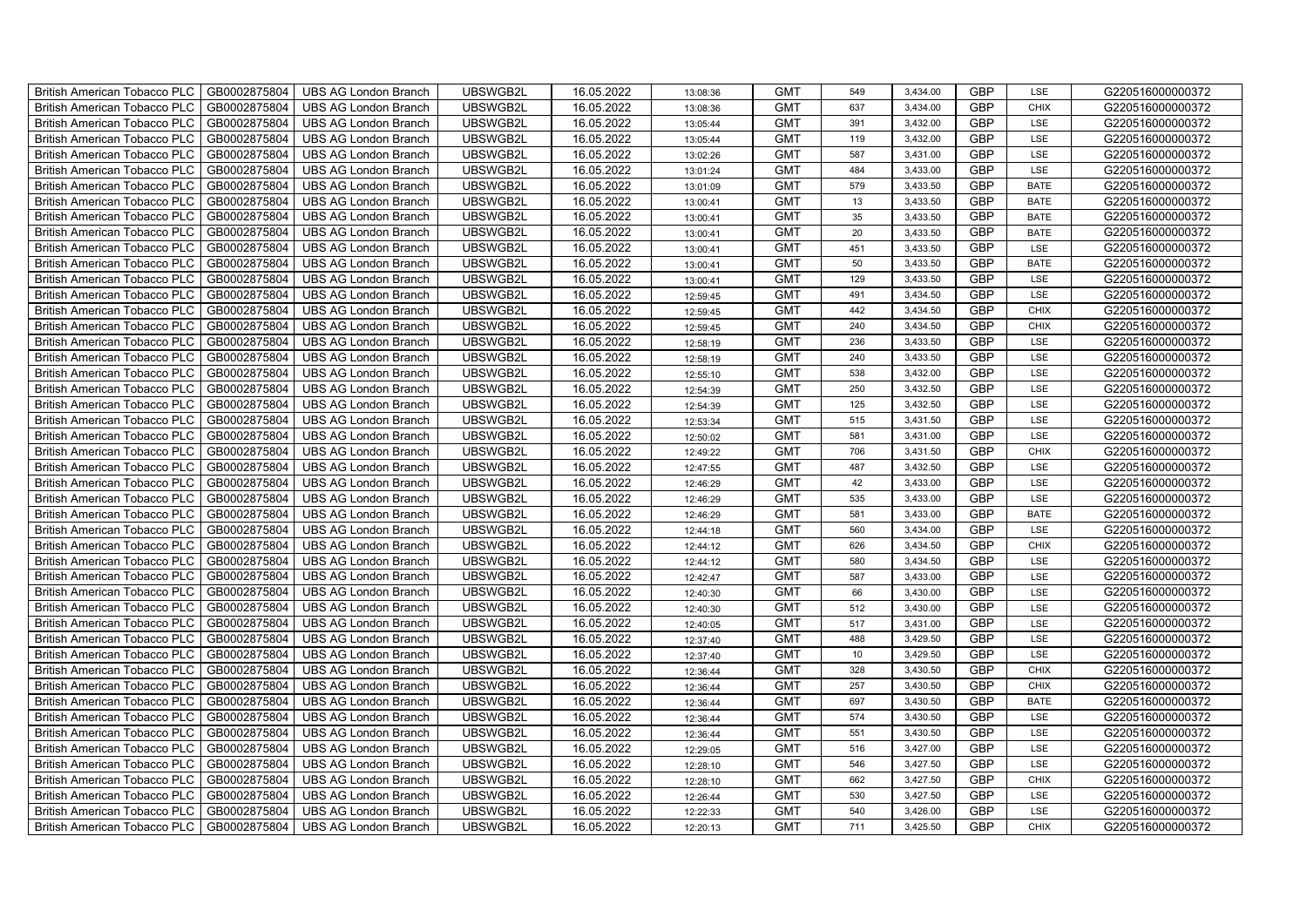| British American Tobacco PLC        | GB0002875804 | <b>UBS AG London Branch</b> | UBSWGB2L | 16.05.2022 | 12:20:13 | <b>GMT</b> | 512     | 3,425.50 | <b>GBP</b> | LSE         | G220516000000372 |
|-------------------------------------|--------------|-----------------------------|----------|------------|----------|------------|---------|----------|------------|-------------|------------------|
| <b>British American Tobacco PLC</b> | GB0002875804 | <b>UBS AG London Branch</b> | UBSWGB2L | 16.05.2022 | 12:19:21 | <b>GMT</b> | 484     | 3,426.00 | <b>GBP</b> | <b>LSE</b>  | G220516000000372 |
| <b>British American Tobacco PLC</b> | GB0002875804 | <b>UBS AG London Branch</b> | UBSWGB2L | 16.05.2022 | 12:17:44 | <b>GMT</b> | 87      | 3,424.00 | <b>GBP</b> | LSE         | G220516000000372 |
| British American Tobacco PLC        | GB0002875804 | <b>UBS AG London Branch</b> | UBSWGB2L | 16.05.2022 | 12:17:44 | <b>GMT</b> | 146     | 3,424.00 | <b>GBP</b> | LSE         | G220516000000372 |
| <b>British American Tobacco PLC</b> | GB0002875804 | <b>UBS AG London Branch</b> | UBSWGB2L | 16.05.2022 | 12:17:44 | <b>GMT</b> | 171     | 3,424.00 | <b>GBP</b> | LSE         | G220516000000372 |
| British American Tobacco PLC        | GB0002875804 | <b>UBS AG London Branch</b> | UBSWGB2L | 16.05.2022 | 12:17:44 | <b>GMT</b> | 313     | 3,424.00 | <b>GBP</b> | LSE         | G220516000000372 |
| <b>British American Tobacco PLC</b> | GB0002875804 | <b>UBS AG London Branch</b> | UBSWGB2L | 16.05.2022 | 12:17:26 | <b>GMT</b> | 305     | 3,424.00 | <b>GBP</b> | LSE         | G220516000000372 |
| British American Tobacco PLC        | GB0002875804 | <b>UBS AG London Branch</b> | UBSWGB2L | 16.05.2022 | 12:14:34 | <b>GMT</b> | 649     | 3,424.00 | <b>GBP</b> | <b>BATE</b> | G220516000000372 |
| <b>British American Tobacco PLC</b> | GB0002875804 | <b>UBS AG London Branch</b> | UBSWGB2L | 16.05.2022 | 12:14:34 | <b>GMT</b> | 10      | 3,424.00 | <b>GBP</b> | <b>BATE</b> | G220516000000372 |
| British American Tobacco PLC        | GB0002875804 | <b>UBS AG London Branch</b> | UBSWGB2L | 16.05.2022 | 12:14:19 | <b>GMT</b> | 559     | 3,424.50 | <b>GBP</b> | LSE         | G220516000000372 |
| <b>British American Tobacco PLC</b> | GB0002875804 | <b>UBS AG London Branch</b> | UBSWGB2L | 16.05.2022 | 12:13:38 | <b>GMT</b> | 15      | 3,423.50 | <b>GBP</b> | <b>BATE</b> | G220516000000372 |
| <b>British American Tobacco PLC</b> | GB0002875804 | <b>UBS AG London Branch</b> | UBSWGB2L | 16.05.2022 | 12:12:01 | <b>GMT</b> | 564     | 3,425.00 | <b>GBP</b> | LSE         | G220516000000372 |
| British American Tobacco PLC        | GB0002875804 | <b>UBS AG London Branch</b> | UBSWGB2L | 16.05.2022 | 12:12:01 | <b>GMT</b> | 616     | 3,425.00 | <b>GBP</b> | <b>CHIX</b> | G220516000000372 |
| British American Tobacco PLC        | GB0002875804 | <b>UBS AG London Branch</b> | UBSWGB2L | 16.05.2022 | 12:09:27 | <b>GMT</b> | 542     | 3,422.00 | <b>GBP</b> | LSE         | G220516000000372 |
| British American Tobacco PLC        | GB0002875804 | <b>UBS AG London Branch</b> | UBSWGB2L | 16.05.2022 | 12:08:43 | <b>GMT</b> | 19      | 3,422.50 | <b>GBP</b> | LSE         | G220516000000372 |
| British American Tobacco PLC        | GB0002875804 | <b>UBS AG London Branch</b> | UBSWGB2L | 16.05.2022 | 12:08:43 | <b>GMT</b> | 511     | 3,422.50 | <b>GBP</b> | LSE         | G220516000000372 |
| British American Tobacco PLC        | GB0002875804 | <b>UBS AG London Branch</b> | UBSWGB2L | 16.05.2022 | 12:07:39 | <b>GMT</b> | 377     | 3,422.50 | <b>GBP</b> | <b>CHIX</b> | G220516000000372 |
| British American Tobacco PLC        | GB0002875804 | <b>UBS AG London Branch</b> | UBSWGB2L | 16.05.2022 | 12:07:39 | <b>GMT</b> | 240     | 3,422.50 | <b>GBP</b> | <b>CHIX</b> | G220516000000372 |
| British American Tobacco PLC        | GB0002875804 | <b>UBS AG London Branch</b> | UBSWGB2L | 16.05.2022 | 12:07:38 | <b>GMT</b> | 341     | 3,422.50 | <b>GBP</b> | LSE         | G220516000000372 |
| British American Tobacco PLC        | GB0002875804 | <b>UBS AG London Branch</b> | UBSWGB2L | 16.05.2022 | 12:07:38 | <b>GMT</b> | 311     | 3,422.50 | <b>GBP</b> | LSE         | G220516000000372 |
| <b>British American Tobacco PLC</b> | GB0002875804 | <b>UBS AG London Branch</b> | UBSWGB2L | 16.05.2022 | 12:04:30 | <b>GMT</b> | 540     | 3,419.50 | <b>GBP</b> | <b>LSE</b>  | G220516000000372 |
| British American Tobacco PLC        | GB0002875804 | <b>UBS AG London Branch</b> | UBSWGB2L | 16.05.2022 | 12:02:02 | <b>GMT</b> | 576     | 3,421.00 | GBP        | LSE         | G220516000000372 |
| British American Tobacco PLC        | GB0002875804 | <b>UBS AG London Branch</b> | UBSWGB2L | 16.05.2022 | 12:01:37 | <b>GMT</b> | 594     | 3,421.50 | GBP        | CHIX        | G220516000000372 |
| British American Tobacco PLC        | GB0002875804 | <b>UBS AG London Branch</b> | UBSWGB2L | 16.05.2022 | 12:00:56 | <b>GMT</b> | 88      | 3,422.00 | <b>GBP</b> | <b>BATE</b> | G220516000000372 |
| <b>British American Tobacco PLC</b> | GB0002875804 | <b>UBS AG London Branch</b> | UBSWGB2L | 16.05.2022 | 12:00:56 | <b>GMT</b> | 600     | 3,422.00 | <b>GBP</b> | <b>BATE</b> | G220516000000372 |
| British American Tobacco PLC        | GB0002875804 | <b>UBS AG London Branch</b> | UBSWGB2L | 16.05.2022 | 12:00:56 | <b>GMT</b> | 534     | 3,422.00 | <b>GBP</b> | LSE         | G220516000000372 |
| British American Tobacco PLC        | GB0002875804 | <b>UBS AG London Branch</b> | UBSWGB2L | 16.05.2022 | 11:59:55 | <b>GMT</b> | 31      | 3,421.00 | <b>GBP</b> | <b>BATE</b> | G220516000000372 |
| British American Tobacco PLC        | GB0002875804 | <b>UBS AG London Branch</b> | UBSWGB2L | 16.05.2022 | 11:59:29 | <b>GMT</b> | 475     | 3,421.50 | <b>GBP</b> | LSE         | G220516000000372 |
| <b>British American Tobacco PLC</b> | GB0002875804 | <b>UBS AG London Branch</b> | UBSWGB2L | 16.05.2022 | 11:57:51 | <b>GMT</b> | 534     | 3,420.50 | <b>GBP</b> | LSE         | G220516000000372 |
| <b>British American Tobacco PLC</b> | GB0002875804 | <b>UBS AG London Branch</b> | UBSWGB2L | 16.05.2022 | 11:56:55 | <b>GMT</b> | 580     | 3,422.00 | <b>GBP</b> | LSE         | G220516000000372 |
| British American Tobacco PLC        | GB0002875804 | <b>UBS AG London Branch</b> | UBSWGB2L | 16.05.2022 | 11:55:48 | <b>GMT</b> | 532     | 3,423.00 | <b>GBP</b> | LSE         | G220516000000372 |
| British American Tobacco PLC        | GB0002875804 | <b>UBS AG London Branch</b> | UBSWGB2L | 16.05.2022 | 11:55:18 | <b>GMT</b> | 74      | 3,423.50 | <b>GBP</b> | LSE         | G220516000000372 |
| British American Tobacco PLC        | GB0002875804 | <b>UBS AG London Branch</b> | UBSWGB2L | 16.05.2022 | 11:55:18 | <b>GMT</b> | 388     | 3,423.50 | <b>GBP</b> | LSE         | G220516000000372 |
| British American Tobacco PLC        | GB0002875804 | UBS AG London Branch        | UBSWGB2L | 16.05.2022 | 11:55:18 | <b>GMT</b> | 680     | 3,423.50 | <b>GBP</b> | CHIX        | G220516000000372 |
| British American Tobacco PLC        | GB0002875804 | <b>UBS AG London Branch</b> | UBSWGB2L | 16.05.2022 | 11:55:18 | <b>GMT</b> | 74      | 3,423.50 | <b>GBP</b> | LSE         | G220516000000372 |
| British American Tobacco PLC        | GB0002875804 | <b>UBS AG London Branch</b> | UBSWGB2L | 16.05.2022 | 11:51:57 | <b>GMT</b> | 473     | 3,422.50 | <b>GBP</b> | LSE         | G220516000000372 |
| British American Tobacco PLC        | GB0002875804 | <b>UBS AG London Branch</b> | UBSWGB2L | 16.05.2022 | 11:49:56 | <b>GMT</b> | 488     | 3,424.50 | <b>GBP</b> | LSE         | G220516000000372 |
| <b>British American Tobacco PLC</b> | GB0002875804 | <b>UBS AG London Branch</b> | UBSWGB2L | 16.05.2022 | 11:49:24 | <b>GMT</b> | 473     | 3,424.50 | <b>GBP</b> | LSE         | G220516000000372 |
| British American Tobacco PLC        | GB0002875804 | <b>UBS AG London Branch</b> | UBSWGB2L | 16.05.2022 | 11:49:24 | <b>GMT</b> | 29      | 3,424.50 | <b>GBP</b> | LSE         | G220516000000372 |
| British American Tobacco PLC        | GB0002875804 | UBS AG London Branch        | UBSWGB2L | 16.05.2022 | 11:48:01 | <b>GMT</b> | 554     | 3,425.00 | <b>GBP</b> | LSE         | G220516000000372 |
| British American Tobacco PLC        | GB0002875804 | UBS AG London Branch        | UBSWGB2L | 16.05.2022 | 11:48:01 | <b>GMT</b> | 362     | 3,425.00 | GBP        | <b>CHIX</b> | G220516000000372 |
| British American Tobacco PLC        | GB0002875804 | <b>UBS AG London Branch</b> | UBSWGB2L | 16.05.2022 | 11:48:01 | <b>GMT</b> | 29      | 3,425.00 | <b>GBP</b> | <b>CHIX</b> | G220516000000372 |
| British American Tobacco PLC        | GB0002875804 | UBS AG London Branch        | UBSWGB2L | 16.05.2022 | 11:48:01 | <b>GMT</b> | 181     | 3,425.00 | <b>GBP</b> | <b>CHIX</b> | G220516000000372 |
| British American Tobacco PLC        | GB0002875804 | <b>UBS AG London Branch</b> | UBSWGB2L | 16.05.2022 | 11:45:11 | <b>GMT</b> | 624     | 3,424.50 | <b>GBP</b> | <b>BATE</b> | G220516000000372 |
| <b>British American Tobacco PLC</b> | GB0002875804 | <b>UBS AG London Branch</b> | UBSWGB2L | 16.05.2022 | 11:43:58 | <b>GMT</b> | $\,6\,$ | 3,425.00 | <b>GBP</b> | LSE         | G220516000000372 |
| <b>British American Tobacco PLC</b> | GB0002875804 | <b>UBS AG London Branch</b> | UBSWGB2L | 16.05.2022 | 11:43:58 | <b>GMT</b> | 478     | 3,425.00 | <b>GBP</b> | LSE         | G220516000000372 |
| British American Tobacco PLC        | GB0002875804 | <b>UBS AG London Branch</b> | UBSWGB2L | 16.05.2022 | 11:40:48 | <b>GMT</b> | 104     | 3,424.00 | <b>GBP</b> | LSE         | G220516000000372 |
| British American Tobacco PLC        | GB0002875804 | UBS AG London Branch        | UBSWGB2L | 16.05.2022 | 11:40:48 | <b>GMT</b> | 111     | 3,424.00 | <b>GBP</b> | LSE         | G220516000000372 |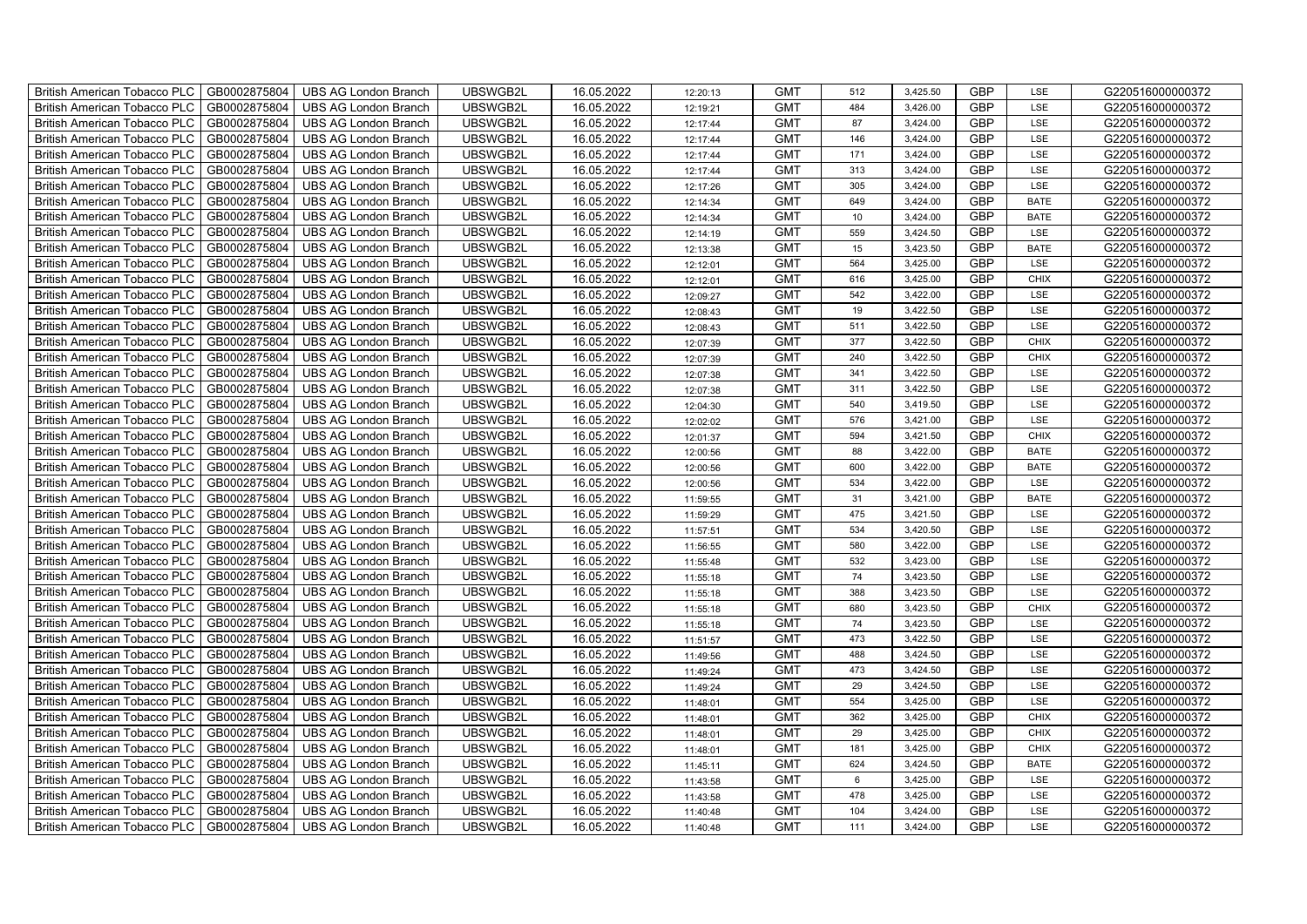| British American Tobacco PLC        | GB0002875804 | <b>UBS AG London Branch</b> | UBSWGB2L | 16.05.2022 | 11:40:48 | <b>GMT</b> | 180            | 3,424.00 | <b>GBP</b> | LSE         | G220516000000372 |
|-------------------------------------|--------------|-----------------------------|----------|------------|----------|------------|----------------|----------|------------|-------------|------------------|
| <b>British American Tobacco PLC</b> | GB0002875804 | <b>UBS AG London Branch</b> | UBSWGB2L | 16.05.2022 | 11:40:48 | <b>GMT</b> | 119            | 3,424.00 | <b>GBP</b> | <b>LSE</b>  | G220516000000372 |
| <b>British American Tobacco PLC</b> | GB0002875804 | <b>UBS AG London Branch</b> | UBSWGB2L | 16.05.2022 | 11:39:09 | <b>GMT</b> | 577            | 3,424.50 | <b>GBP</b> | LSE         | G220516000000372 |
| British American Tobacco PLC        | GB0002875804 | <b>UBS AG London Branch</b> | UBSWGB2L | 16.05.2022 | 11:39:09 | <b>GMT</b> | $\overline{1}$ | 3,424.50 | <b>GBP</b> | <b>CHIX</b> | G220516000000372 |
| <b>British American Tobacco PLC</b> | GB0002875804 | <b>UBS AG London Branch</b> | UBSWGB2L | 16.05.2022 | 11:39:09 | <b>GMT</b> | 663            | 3,424.50 | <b>GBP</b> | <b>CHIX</b> | G220516000000372 |
| British American Tobacco PLC        | GB0002875804 | <b>UBS AG London Branch</b> | UBSWGB2L | 16.05.2022 | 11:35:36 | <b>GMT</b> | 567            | 3,422.50 | <b>GBP</b> | LSE         | G220516000000372 |
| <b>British American Tobacco PLC</b> | GB0002875804 | <b>UBS AG London Branch</b> | UBSWGB2L | 16.05.2022 | 11:35:02 | <b>GMT</b> | 545            | 3,424.50 | <b>GBP</b> | LSE         | G220516000000372 |
| British American Tobacco PLC        | GB0002875804 | <b>UBS AG London Branch</b> | UBSWGB2L | 16.05.2022 | 11:33:31 | <b>GMT</b> | 562            | 3,424.00 | <b>GBP</b> | LSE         | G220516000000372 |
| <b>British American Tobacco PLC</b> | GB0002875804 | <b>UBS AG London Branch</b> | UBSWGB2L | 16.05.2022 | 11:32:06 | <b>GMT</b> | 506            | 3,424.00 | <b>GBP</b> | LSE         | G220516000000372 |
| British American Tobacco PLC        | GB0002875804 | <b>UBS AG London Branch</b> | UBSWGB2L | 16.05.2022 | 11:30:43 | <b>GMT</b> | 638            | 3,423.00 | <b>GBP</b> | <b>CHIX</b> | G220516000000372 |
| <b>British American Tobacco PLC</b> | GB0002875804 | <b>UBS AG London Branch</b> | UBSWGB2L | 16.05.2022 | 11:30:43 | <b>GMT</b> | 496            | 3,423.00 | <b>GBP</b> | LSE         | G220516000000372 |
| <b>British American Tobacco PLC</b> | GB0002875804 | <b>UBS AG London Branch</b> | UBSWGB2L | 16.05.2022 | 11:29:44 | <b>GMT</b> | 495            | 3,423.50 | <b>GBP</b> | LSE         | G220516000000372 |
| British American Tobacco PLC        | GB0002875804 | <b>UBS AG London Branch</b> | UBSWGB2L | 16.05.2022 | 11:29:27 | <b>GMT</b> | 471            | 3,424.50 | <b>GBP</b> | LSE         | G220516000000372 |
| British American Tobacco PLC        | GB0002875804 | <b>UBS AG London Branch</b> | UBSWGB2L | 16.05.2022 | 11:29:26 | <b>GMT</b> | 589            | 3,425.00 | <b>GBP</b> | <b>BATE</b> | G220516000000372 |
| British American Tobacco PLC        | GB0002875804 | <b>UBS AG London Branch</b> | UBSWGB2L | 16.05.2022 | 11:29:19 | <b>GMT</b> | 41             | 3,425.00 | <b>GBP</b> | <b>BATE</b> | G220516000000372 |
| British American Tobacco PLC        | GB0002875804 | <b>UBS AG London Branch</b> | UBSWGB2L | 16.05.2022 | 11:29:19 | <b>GMT</b> | 17             | 3,425.00 | <b>GBP</b> | <b>BATE</b> | G220516000000372 |
| British American Tobacco PLC        | GB0002875804 | <b>UBS AG London Branch</b> | UBSWGB2L | 16.05.2022 | 11:29:19 | <b>GMT</b> | 10             | 3,425.00 | <b>GBP</b> | <b>BATE</b> | G220516000000372 |
| British American Tobacco PLC        | GB0002875804 | <b>UBS AG London Branch</b> | UBSWGB2L | 16.05.2022 | 11:29:16 | <b>GMT</b> | 10             | 3,425.00 | <b>GBP</b> | <b>BATE</b> | G220516000000372 |
| British American Tobacco PLC        | GB0002875804 | <b>UBS AG London Branch</b> | UBSWGB2L | 16.05.2022 | 11:28:34 | <b>GMT</b> | 27             | 3,424.50 | <b>GBP</b> | LSE         | G220516000000372 |
| British American Tobacco PLC        | GB0002875804 | <b>UBS AG London Branch</b> | UBSWGB2L | 16.05.2022 | 11:26:03 | <b>GMT</b> | 527            | 3,424.50 | <b>GBP</b> | LSE         | G220516000000372 |
| <b>British American Tobacco PLC</b> | GB0002875804 | <b>UBS AG London Branch</b> | UBSWGB2L | 16.05.2022 | 11:24:13 | <b>GMT</b> | 488            | 3,424.50 | <b>GBP</b> | <b>LSE</b>  | G220516000000372 |
| British American Tobacco PLC        | GB0002875804 | <b>UBS AG London Branch</b> | UBSWGB2L | 16.05.2022 | 11:23:51 | <b>GMT</b> | 17             | 3,424.00 | <b>GBP</b> | CHIX        | G220516000000372 |
| British American Tobacco PLC        | GB0002875804 | <b>UBS AG London Branch</b> | UBSWGB2L | 16.05.2022 | 11:23:51 | <b>GMT</b> | 70             | 3,424.00 | GBP        | CHIX        | G220516000000372 |
| British American Tobacco PLC        | GB0002875804 | <b>UBS AG London Branch</b> | UBSWGB2L | 16.05.2022 | 11:23:51 | <b>GMT</b> | 417            | 3,424.00 | <b>GBP</b> | CHIX        | G220516000000372 |
| British American Tobacco PLC        | GB0002875804 | <b>UBS AG London Branch</b> | UBSWGB2L | 16.05.2022 | 11:23:51 | <b>GMT</b> | 108            | 3,424.00 | <b>GBP</b> | <b>CHIX</b> | G220516000000372 |
| British American Tobacco PLC        | GB0002875804 | <b>UBS AG London Branch</b> | UBSWGB2L | 16.05.2022 | 11:23:51 | <b>GMT</b> | 19             | 3,424.00 | <b>GBP</b> | <b>CHIX</b> | G220516000000372 |
| British American Tobacco PLC        | GB0002875804 | <b>UBS AG London Branch</b> | UBSWGB2L | 16.05.2022 | 11:22:10 | <b>GMT</b> | 116            | 3,425.50 | <b>GBP</b> | LSE         | G220516000000372 |
| British American Tobacco PLC        | GB0002875804 | <b>UBS AG London Branch</b> | UBSWGB2L | 16.05.2022 | 11:22:10 | <b>GMT</b> | 375            | 3,425.50 | <b>GBP</b> | LSE         | G220516000000372 |
| <b>British American Tobacco PLC</b> | GB0002875804 | <b>UBS AG London Branch</b> | UBSWGB2L | 16.05.2022 | 11:21:26 | <b>GMT</b> | 533            | 3,424.00 | <b>GBP</b> | LSE         | G220516000000372 |
| <b>British American Tobacco PLC</b> | GB0002875804 | <b>UBS AG London Branch</b> | UBSWGB2L | 16.05.2022 | 11:21:11 | <b>GMT</b> | 648            | 3,424.50 | <b>GBP</b> | LSE         | G220516000000372 |
| British American Tobacco PLC        | GB0002875804 | <b>UBS AG London Branch</b> | UBSWGB2L | 16.05.2022 | 11:21:11 | <b>GMT</b> | 110            | 3,424.50 | <b>GBP</b> | LSE         | G220516000000372 |
| British American Tobacco PLC        | GB0002875804 | <b>UBS AG London Branch</b> | UBSWGB2L | 16.05.2022 | 11:20:25 | <b>GMT</b> | 524            | 3,425.50 | <b>GBP</b> | LSE         | G220516000000372 |
| British American Tobacco PLC        | GB0002875804 | <b>UBS AG London Branch</b> | UBSWGB2L | 16.05.2022 | 11:17:22 | <b>GMT</b> | 94             | 3,424.50 | <b>GBP</b> | LSE         | G220516000000372 |
| British American Tobacco PLC        | GB0002875804 | <b>UBS AG London Branch</b> | UBSWGB2L | 16.05.2022 | 11:17:22 | <b>GMT</b> | 343            | 3,424.50 | <b>GBP</b> | LSE         | G220516000000372 |
| British American Tobacco PLC        | GB0002875804 | <b>UBS AG London Branch</b> | UBSWGB2L | 16.05.2022 | 11:16:44 | <b>GMT</b> | 42             | 3,424.50 | <b>GBP</b> | LSE         | G220516000000372 |
| British American Tobacco PLC        | GB0002875804 | <b>UBS AG London Branch</b> | UBSWGB2L | 16.05.2022 | 11:16:38 | <b>GMT</b> | 381            | 3,425.00 | <b>GBP</b> | <b>BATE</b> | G220516000000372 |
| British American Tobacco PLC        | GB0002875804 | <b>UBS AG London Branch</b> | UBSWGB2L | 16.05.2022 | 11:16:38 | <b>GMT</b> | 25             | 3,425.00 | <b>GBP</b> | <b>BATE</b> | G220516000000372 |
| <b>British American Tobacco PLC</b> | GB0002875804 | <b>UBS AG London Branch</b> | UBSWGB2L | 16.05.2022 | 11:16:38 | <b>GMT</b> | 15             | 3,425.00 | <b>GBP</b> | <b>BATE</b> | G220516000000372 |
| British American Tobacco PLC        | GB0002875804 | <b>UBS AG London Branch</b> | UBSWGB2L | 16.05.2022 | 11:16:38 | <b>GMT</b> | 9              | 3,425.00 | <b>GBP</b> | <b>BATE</b> | G220516000000372 |
| <b>British American Tobacco PLC</b> | GB0002875804 | <b>UBS AG London Branch</b> | UBSWGB2L | 16.05.2022 | 11:16:38 | <b>GMT</b> | 16             | 3,425.00 | <b>GBP</b> | <b>BATE</b> | G220516000000372 |
| British American Tobacco PLC        | GB0002875804 | UBS AG London Branch        | UBSWGB2L | 16.05.2022 | 11:16:38 | <b>GMT</b> | 152            | 3,425.00 | GBP        | <b>BATE</b> | G220516000000372 |
| British American Tobacco PLC        | GB0002875804 | <b>UBS AG London Branch</b> | UBSWGB2L | 16.05.2022 | 11:16:38 | <b>GMT</b> | 318            | 3,425.00 | <b>GBP</b> | LSE         | G220516000000372 |
| British American Tobacco PLC        | GB0002875804 | <b>UBS AG London Branch</b> | UBSWGB2L | 16.05.2022 | 11:16:37 | <b>GMT</b> | 220            | 3,425.00 | <b>GBP</b> | LSE         | G220516000000372 |
| British American Tobacco PLC        | GB0002875804 | <b>UBS AG London Branch</b> | UBSWGB2L | 16.05.2022 | 11:16:37 | <b>GMT</b> | 92             | 3,425.00 | <b>GBP</b> | <b>BATE</b> | G220516000000372 |
| <b>British American Tobacco PLC</b> | GB0002875804 | <b>UBS AG London Branch</b> | UBSWGB2L | 16.05.2022 | 11:16:35 | <b>GMT</b> | 215            | 3,425.50 | <b>GBP</b> | <b>CHIX</b> | G220516000000372 |
| <b>British American Tobacco PLC</b> | GB0002875804 | <b>UBS AG London Branch</b> | UBSWGB2L | 16.05.2022 | 11:16:35 | <b>GMT</b> | 158            | 3,425.50 | <b>GBP</b> | <b>CHIX</b> | G220516000000372 |
| British American Tobacco PLC        | GB0002875804 | <b>UBS AG London Branch</b> | UBSWGB2L | 16.05.2022 | 11:16:34 | <b>GMT</b> | 239            | 3,425.50 | <b>GBP</b> | <b>CHIX</b> | G220516000000372 |
| British American Tobacco PLC        | GB0002875804 | UBS AG London Branch        | UBSWGB2L | 16.05.2022 | 11:13:26 | <b>GMT</b> | 539            | 3,425.50 | <b>GBP</b> | LSE         | G220516000000372 |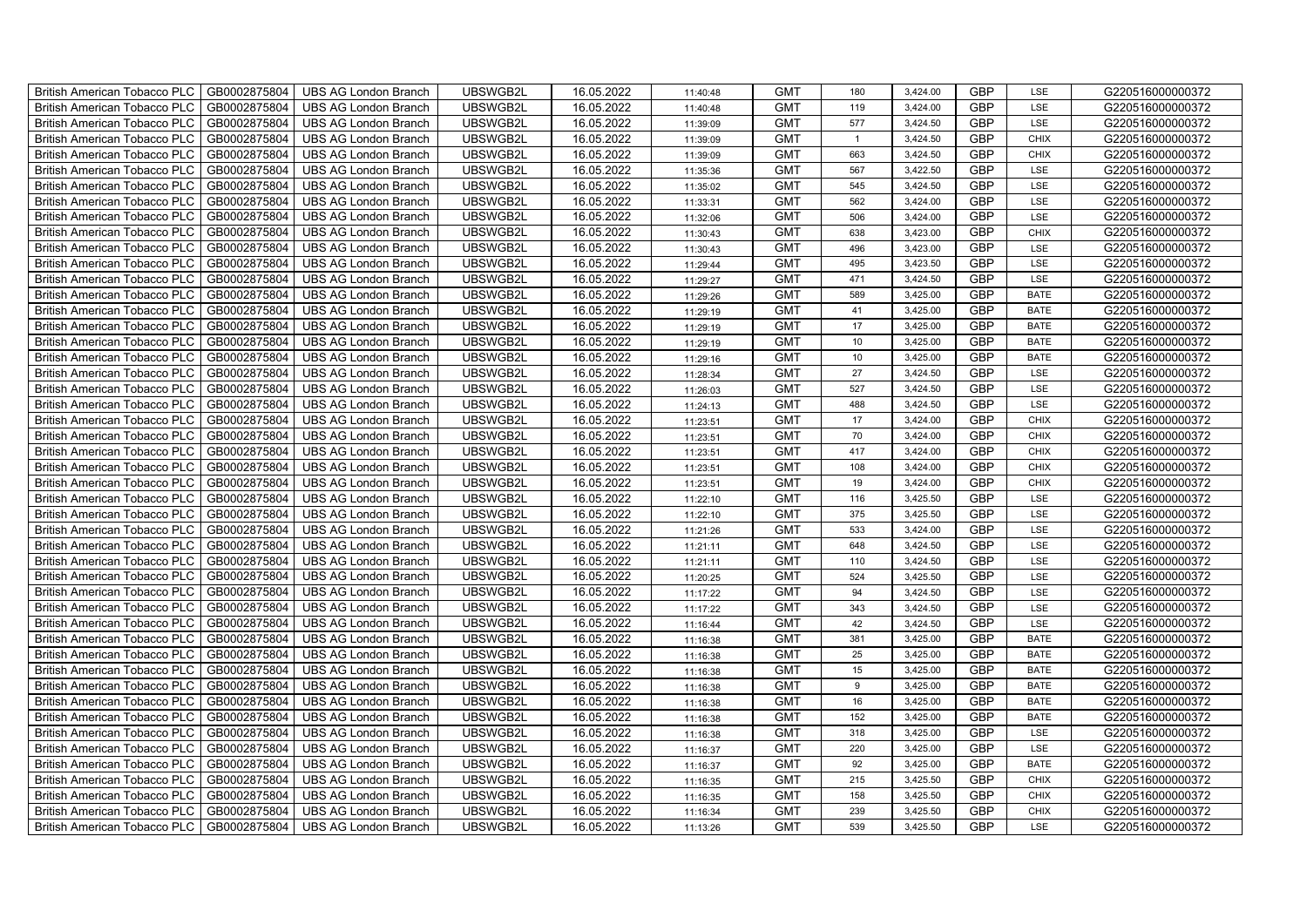| British American Tobacco PLC        | GB0002875804 | <b>UBS AG London Branch</b> | UBSWGB2L | 16.05.2022 | 11:11:46 | <b>GMT</b> | 530 | 3,427.00 | <b>GBP</b> | LSE         | G220516000000372 |
|-------------------------------------|--------------|-----------------------------|----------|------------|----------|------------|-----|----------|------------|-------------|------------------|
| <b>British American Tobacco PLC</b> | GB0002875804 | <b>UBS AG London Branch</b> | UBSWGB2L | 16.05.2022 | 11:11:04 | <b>GMT</b> | 2   | 3,427.50 | <b>GBP</b> | <b>CHIX</b> | G220516000000372 |
| <b>British American Tobacco PLC</b> | GB0002875804 | <b>UBS AG London Branch</b> | UBSWGB2L | 16.05.2022 | 11:11:03 | <b>GMT</b> | 685 | 3,427.50 | <b>GBP</b> | <b>CHIX</b> | G220516000000372 |
| British American Tobacco PLC        | GB0002875804 | <b>UBS AG London Branch</b> | UBSWGB2L | 16.05.2022 | 11:10:36 | <b>GMT</b> | 491 | 3,428.00 | <b>GBP</b> | LSE         | G220516000000372 |
| <b>British American Tobacco PLC</b> | GB0002875804 | <b>UBS AG London Branch</b> | UBSWGB2L | 16.05.2022 | 11:10:32 | <b>GMT</b> | 20  | 3,428.50 | <b>GBP</b> | <b>CHIX</b> | G220516000000372 |
| British American Tobacco PLC        | GB0002875804 | <b>UBS AG London Branch</b> | UBSWGB2L | 16.05.2022 | 11:09:51 | <b>GMT</b> | 490 | 3,427.50 | <b>GBP</b> | LSE         | G220516000000372 |
| <b>British American Tobacco PLC</b> | GB0002875804 | <b>UBS AG London Branch</b> | UBSWGB2L | 16.05.2022 | 11:07:00 | <b>GMT</b> | 346 | 3,424.50 | <b>GBP</b> | LSE         | G220516000000372 |
| British American Tobacco PLC        | GB0002875804 | <b>UBS AG London Branch</b> | UBSWGB2L | 16.05.2022 | 11:07:00 | <b>GMT</b> | 212 | 3,424.50 | <b>GBP</b> | LSE         | G220516000000372 |
| <b>British American Tobacco PLC</b> | GB0002875804 | <b>UBS AG London Branch</b> | UBSWGB2L | 16.05.2022 | 11:05:40 | <b>GMT</b> | 170 | 3,426.00 | <b>GBP</b> | LSE         | G220516000000372 |
| British American Tobacco PLC        | GB0002875804 | <b>UBS AG London Branch</b> | UBSWGB2L | 16.05.2022 | 11:05:40 | <b>GMT</b> | 100 | 3,426.00 | <b>GBP</b> | LSE         | G220516000000372 |
| <b>British American Tobacco PLC</b> | GB0002875804 | <b>UBS AG London Branch</b> | UBSWGB2L | 16.05.2022 | 11:05:40 | <b>GMT</b> | 272 | 3,426.00 | <b>GBP</b> | LSE         | G220516000000372 |
| <b>British American Tobacco PLC</b> | GB0002875804 | <b>UBS AG London Branch</b> | UBSWGB2L | 16.05.2022 | 11:03:50 | <b>GMT</b> | 260 | 3,421.50 | <b>GBP</b> | LSE         | G220516000000372 |
| British American Tobacco PLC        | GB0002875804 | <b>UBS AG London Branch</b> | UBSWGB2L | 16.05.2022 | 11:03:50 | <b>GMT</b> | 111 | 3,421.50 | <b>GBP</b> | LSE         | G220516000000372 |
| British American Tobacco PLC        | GB0002875804 | <b>UBS AG London Branch</b> | UBSWGB2L | 16.05.2022 | 11:03:50 | <b>GMT</b> | 106 | 3,421.50 | <b>GBP</b> | LSE         | G220516000000372 |
| British American Tobacco PLC        | GB0002875804 | <b>UBS AG London Branch</b> | UBSWGB2L | 16.05.2022 | 11:03:50 | <b>GMT</b> | 218 | 3,421.50 | <b>GBP</b> | LSE         | G220516000000372 |
| British American Tobacco PLC        | GB0002875804 | <b>UBS AG London Branch</b> | UBSWGB2L | 16.05.2022 | 11:03:50 | <b>GMT</b> | 402 | 3,421.50 | <b>GBP</b> | <b>CHIX</b> | G220516000000372 |
| British American Tobacco PLC        | GB0002875804 | <b>UBS AG London Branch</b> | UBSWGB2L | 16.05.2022 | 11:03:43 | <b>GMT</b> | 127 | 3,421.50 | <b>GBP</b> | <b>CHIX</b> | G220516000000372 |
| British American Tobacco PLC        | GB0002875804 | <b>UBS AG London Branch</b> | UBSWGB2L | 16.05.2022 | 11:03:36 | <b>GMT</b> | 254 | 3,421.50 | <b>GBP</b> | LSE         | G220516000000372 |
| British American Tobacco PLC        | GB0002875804 | <b>UBS AG London Branch</b> | UBSWGB2L | 16.05.2022 | 11:03:26 | <b>GMT</b> | 65  | 3,421.50 | <b>GBP</b> | <b>CHIX</b> | G220516000000372 |
| British American Tobacco PLC        | GB0002875804 | <b>UBS AG London Branch</b> | UBSWGB2L | 16.05.2022 | 11:01:26 | <b>GMT</b> | 540 | 3,421.50 | <b>GBP</b> | LSE         | G220516000000372 |
| <b>British American Tobacco PLC</b> | GB0002875804 | <b>UBS AG London Branch</b> | UBSWGB2L | 16.05.2022 | 11:01:26 | <b>GMT</b> | 465 | 3,421.50 | <b>GBP</b> | <b>BATE</b> | G220516000000372 |
| British American Tobacco PLC        | GB0002875804 | <b>UBS AG London Branch</b> | UBSWGB2L | 16.05.2022 | 11:01:26 | <b>GMT</b> | 123 | 3,421.50 | <b>GBP</b> | <b>BATE</b> | G220516000000372 |
| British American Tobacco PLC        | GB0002875804 | <b>UBS AG London Branch</b> | UBSWGB2L | 16.05.2022 | 11:01:06 | <b>GMT</b> | 190 | 3,422.00 | GBP        | LSE         | G220516000000372 |
| British American Tobacco PLC        | GB0002875804 | <b>UBS AG London Branch</b> | UBSWGB2L | 16.05.2022 | 11:00:59 | <b>GMT</b> | 238 | 3,422.00 | <b>GBP</b> | LSE         | G220516000000372 |
| <b>British American Tobacco PLC</b> | GB0002875804 | <b>UBS AG London Branch</b> | UBSWGB2L | 16.05.2022 | 11:00:49 | <b>GMT</b> | 119 | 3,422.00 | <b>GBP</b> | LSE         | G220516000000372 |
| British American Tobacco PLC        | GB0002875804 | <b>UBS AG London Branch</b> | UBSWGB2L | 16.05.2022 | 11:00:20 | <b>GMT</b> | 256 | 3,421.00 | <b>GBP</b> | LSE         | G220516000000372 |
| British American Tobacco PLC        | GB0002875804 | <b>UBS AG London Branch</b> | UBSWGB2L | 16.05.2022 | 10:59:32 | <b>GMT</b> | 203 | 3,421.00 | <b>GBP</b> | LSE         | G220516000000372 |
| British American Tobacco PLC        | GB0002875804 | <b>UBS AG London Branch</b> | UBSWGB2L | 16.05.2022 | 10:58:45 | <b>GMT</b> | 279 | 3,423.50 | <b>GBP</b> | LSE         | G220516000000372 |
| <b>British American Tobacco PLC</b> | GB0002875804 | <b>UBS AG London Branch</b> | UBSWGB2L | 16.05.2022 | 10:58:45 | <b>GMT</b> | 244 | 3,423.50 | <b>GBP</b> | LSE         | G220516000000372 |
| <b>British American Tobacco PLC</b> | GB0002875804 | <b>UBS AG London Branch</b> | UBSWGB2L | 16.05.2022 | 10:57:50 | <b>GMT</b> | 254 | 3,421.00 | <b>GBP</b> | <b>CHIX</b> | G220516000000372 |
| British American Tobacco PLC        | GB0002875804 | <b>UBS AG London Branch</b> | UBSWGB2L | 16.05.2022 | 10:57:50 | <b>GMT</b> | 137 | 3,421.00 | <b>GBP</b> | <b>CHIX</b> | G220516000000372 |
| British American Tobacco PLC        | GB0002875804 | <b>UBS AG London Branch</b> | UBSWGB2L | 16.05.2022 | 10:57:48 | <b>GMT</b> | 199 | 3,421.00 | <b>GBP</b> | CHIX        | G220516000000372 |
| British American Tobacco PLC        | GB0002875804 | <b>UBS AG London Branch</b> | UBSWGB2L | 16.05.2022 | 10:57:13 | <b>GMT</b> | 534 | 3,421.50 | <b>GBP</b> | LSE         | G220516000000372 |
| British American Tobacco PLC        | GB0002875804 | UBS AG London Branch        | UBSWGB2L | 16.05.2022 | 10:55:04 | <b>GMT</b> | 326 | 3,420.50 | <b>GBP</b> | LSE         | G220516000000372 |
| British American Tobacco PLC        | GB0002875804 | <b>UBS AG London Branch</b> | UBSWGB2L | 16.05.2022 | 10:53:59 | <b>GMT</b> | 13  | 3,420.00 | <b>GBP</b> | LSE         | G220516000000372 |
| British American Tobacco PLC        | GB0002875804 | <b>UBS AG London Branch</b> | UBSWGB2L | 16.05.2022 | 10:53:59 | <b>GMT</b> | 338 | 3,420.00 | <b>GBP</b> | LSE         | G220516000000372 |
| British American Tobacco PLC        | GB0002875804 | <b>UBS AG London Branch</b> | UBSWGB2L | 16.05.2022 | 10:53:25 | <b>GMT</b> | 160 | 3,420.00 | <b>GBP</b> | LSE         | G220516000000372 |
| <b>British American Tobacco PLC</b> | GB0002875804 | <b>UBS AG London Branch</b> | UBSWGB2L | 16.05.2022 | 10:52:15 | <b>GMT</b> | 337 | 3,422.00 | <b>GBP</b> | LSE         | G220516000000372 |
| British American Tobacco PLC        | GB0002875804 | <b>UBS AG London Branch</b> | UBSWGB2L | 16.05.2022 | 10:52:10 | <b>GMT</b> | 242 | 3,422.00 | <b>GBP</b> | LSE         | G220516000000372 |
| British American Tobacco PLC        | GB0002875804 | UBS AG London Branch        | UBSWGB2L | 16.05.2022 | 10:51:20 | <b>GMT</b> | 14  | 3,423.50 | <b>GBP</b> | LSE         | G220516000000372 |
| British American Tobacco PLC        | GB0002875804 | UBS AG London Branch        | UBSWGB2L | 16.05.2022 | 10:51:18 | <b>GMT</b> | 119 | 3,423.50 | GBP        | LSE         | G220516000000372 |
| British American Tobacco PLC        | GB0002875804 | <b>UBS AG London Branch</b> | UBSWGB2L | 16.05.2022 | 10:51:11 | <b>GMT</b> | 241 | 3,423.50 | <b>GBP</b> | LSE         | G220516000000372 |
| British American Tobacco PLC        | GB0002875804 | UBS AG London Branch        | UBSWGB2L | 16.05.2022 | 10:51:00 | <b>GMT</b> | 123 | 3,423.50 | <b>GBP</b> | LSE         | G220516000000372 |
| British American Tobacco PLC        | GB0002875804 | <b>UBS AG London Branch</b> | UBSWGB2L | 16.05.2022 | 10:50:51 | <b>GMT</b> | 15  | 3,423.50 | <b>GBP</b> | LSE         | G220516000000372 |
| <b>British American Tobacco PLC</b> | GB0002875804 | <b>UBS AG London Branch</b> | UBSWGB2L | 16.05.2022 | 10:49:17 | <b>GMT</b> | 553 | 3,428.00 | <b>GBP</b> | LSE         | G220516000000372 |
| <b>British American Tobacco PLC</b> | GB0002875804 | <b>UBS AG London Branch</b> | UBSWGB2L | 16.05.2022 | 10:49:17 | <b>GMT</b> | 204 | 3,428.00 | <b>GBP</b> | <b>CHIX</b> | G220516000000372 |
| British American Tobacco PLC        | GB0002875804 | <b>UBS AG London Branch</b> | UBSWGB2L | 16.05.2022 | 10:49:17 | <b>GMT</b> | 443 | 3,428.00 | <b>GBP</b> | <b>CHIX</b> | G220516000000372 |
| British American Tobacco PLC        | GB0002875804 | UBS AG London Branch        | UBSWGB2L | 16.05.2022 | 10:48:52 | <b>GMT</b> | 8   | 3,430.00 | <b>GBP</b> | LSE         | G220516000000372 |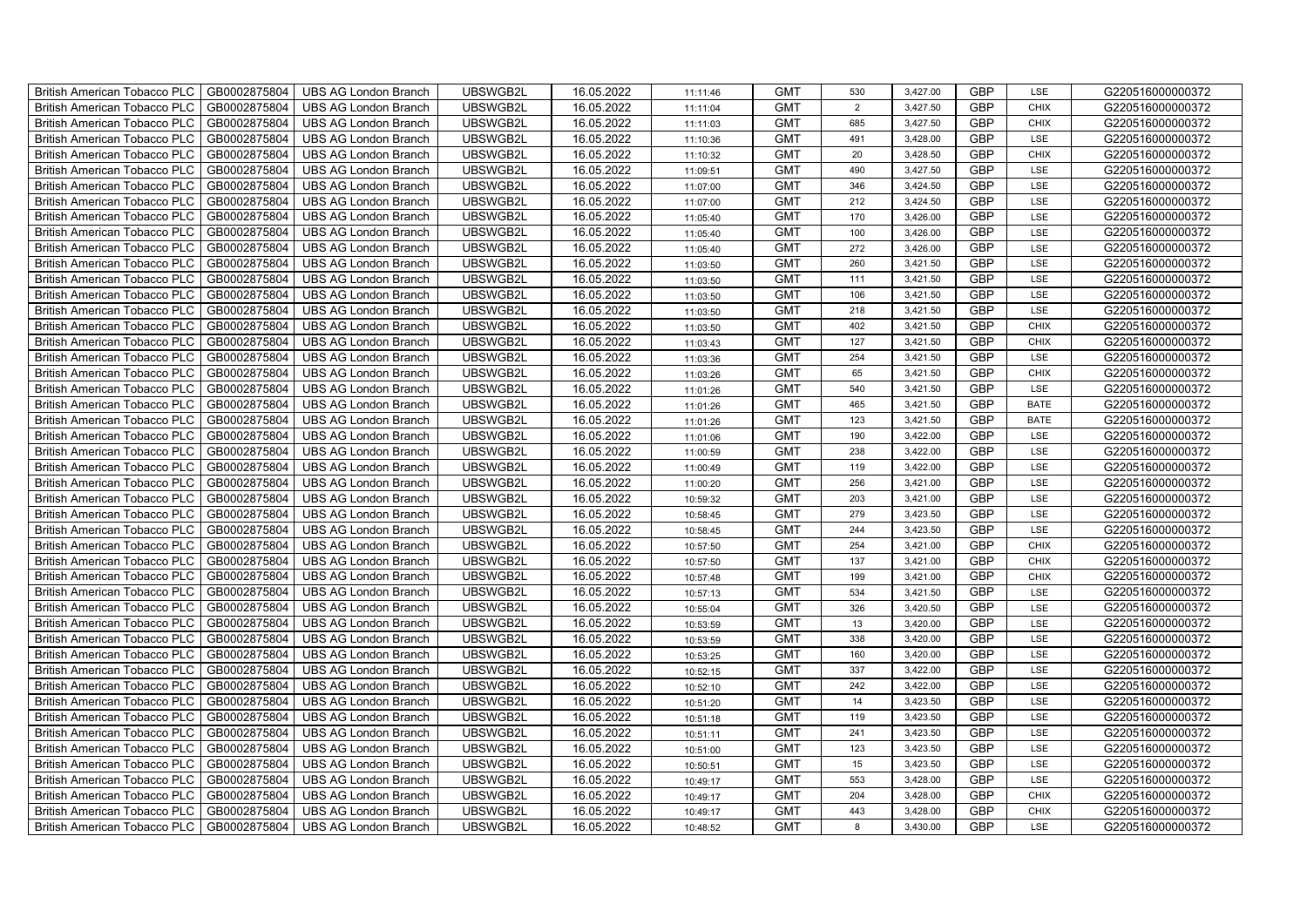| <b>British American Tobacco PLC</b><br>GB0002875804 | <b>UBS AG London Branch</b> | UBSWGB2L | 16.05.2022 | 10:48:52 | <b>GMT</b> | 59              | 3,430.00 | <b>GBP</b> | LSE         | G220516000000372 |
|-----------------------------------------------------|-----------------------------|----------|------------|----------|------------|-----------------|----------|------------|-------------|------------------|
| GB0002875804<br><b>British American Tobacco PLC</b> | <b>UBS AG London Branch</b> | UBSWGB2L | 16.05.2022 | 10:48:52 | <b>GMT</b> | 270             | 3,430.00 | <b>GBP</b> | LSE         | G220516000000372 |
| GB0002875804<br><b>British American Tobacco PLC</b> | <b>UBS AG London Branch</b> | UBSWGB2L | 16.05.2022 | 10:48:52 | <b>GMT</b> | 50              | 3,430.00 | <b>GBP</b> | LSE         | G220516000000372 |
| GB0002875804<br><b>British American Tobacco PLC</b> | <b>UBS AG London Branch</b> | UBSWGB2L | 16.05.2022 | 10:48:52 | <b>GMT</b> | 180             | 3,430.00 | <b>GBP</b> | LSE         | G220516000000372 |
| GB0002875804<br><b>British American Tobacco PLC</b> | <b>UBS AG London Branch</b> | UBSWGB2L | 16.05.2022 | 10:47:12 | <b>GMT</b> | 45              | 3,430.00 | <b>GBP</b> | <b>BATE</b> | G220516000000372 |
| GB0002875804<br><b>British American Tobacco PLC</b> | <b>UBS AG London Branch</b> | UBSWGB2L | 16.05.2022 | 10:47:08 | <b>GMT</b> | 31              | 3,430.00 | <b>GBP</b> | <b>BATE</b> | G220516000000372 |
| GB0002875804<br><b>British American Tobacco PLC</b> | <b>UBS AG London Branch</b> | UBSWGB2L | 16.05.2022 | 10:47:08 | <b>GMT</b> | 16              | 3,430.00 | <b>GBP</b> | <b>BATE</b> | G220516000000372 |
| <b>British American Tobacco PLC</b><br>GB0002875804 | <b>UBS AG London Branch</b> | UBSWGB2L | 16.05.2022 | 10:47:08 | <b>GMT</b> | 6               | 3,430.00 | <b>GBP</b> | <b>BATE</b> | G220516000000372 |
| GB0002875804<br><b>British American Tobacco PLC</b> | <b>UBS AG London Branch</b> | UBSWGB2L | 16.05.2022 | 10:47:08 | <b>GMT</b> | 10 <sup>1</sup> | 3,430.00 | <b>GBP</b> | <b>BATE</b> | G220516000000372 |
| GB0002875804<br><b>British American Tobacco PLC</b> | <b>UBS AG London Branch</b> | UBSWGB2L | 16.05.2022 | 10:47:08 | <b>GMT</b> | 13              | 3,430.00 | <b>GBP</b> | <b>BATE</b> | G220516000000372 |
| GB0002875804<br><b>British American Tobacco PLC</b> | <b>UBS AG London Branch</b> | UBSWGB2L | 16.05.2022 | 10:47:08 | <b>GMT</b> | 12              | 3,430.00 | <b>GBP</b> | <b>BATE</b> | G220516000000372 |
| GB0002875804<br>British American Tobacco PLC        | <b>UBS AG London Branch</b> | UBSWGB2L | 16.05.2022 | 10:47:08 | <b>GMT</b> | $\overline{7}$  | 3,430.00 | <b>GBP</b> | <b>BATE</b> | G220516000000372 |
| GB0002875804<br><b>British American Tobacco PLC</b> | <b>UBS AG London Branch</b> | UBSWGB2L | 16.05.2022 | 10:47:08 | <b>GMT</b> | 6               | 3,430.00 | <b>GBP</b> | <b>BATE</b> | G220516000000372 |
| GB0002875804<br><b>British American Tobacco PLC</b> | <b>UBS AG London Branch</b> | UBSWGB2L | 16.05.2022 | 10:47:08 | <b>GMT</b> | $6\phantom{.}6$ | 3,430.00 | <b>GBP</b> | <b>BATE</b> | G220516000000372 |
| GB0002875804<br><b>British American Tobacco PLC</b> | <b>UBS AG London Branch</b> | UBSWGB2L | 16.05.2022 | 10:47:08 | <b>GMT</b> | 18              | 3,430.00 | <b>GBP</b> | <b>BATE</b> | G220516000000372 |
| GB0002875804<br><b>British American Tobacco PLC</b> | <b>UBS AG London Branch</b> | UBSWGB2L | 16.05.2022 | 10:47:08 | <b>GMT</b> | 190             | 3,430.00 | <b>GBP</b> | <b>BATE</b> | G220516000000372 |
| <b>British American Tobacco PLC</b><br>GB0002875804 | <b>UBS AG London Branch</b> | UBSWGB2L | 16.05.2022 | 10:47:08 | <b>GMT</b> | 17              | 3,430.00 | <b>GBP</b> | <b>BATE</b> | G220516000000372 |
| GB0002875804<br><b>British American Tobacco PLC</b> | <b>UBS AG London Branch</b> | UBSWGB2L | 16.05.2022 | 10:47:08 | <b>GMT</b> | 23              | 3,430.00 | <b>GBP</b> | <b>BATE</b> | G220516000000372 |
| GB0002875804<br><b>British American Tobacco PLC</b> | <b>UBS AG London Branch</b> | UBSWGB2L | 16.05.2022 | 10:47:08 | <b>GMT</b> | 12              | 3,430.00 | <b>GBP</b> | <b>BATE</b> | G220516000000372 |
| GB0002875804<br><b>British American Tobacco PLC</b> | <b>UBS AG London Branch</b> | UBSWGB2L | 16.05.2022 | 10:47:08 | <b>GMT</b> | 12              | 3,430.00 | <b>GBP</b> | <b>BATE</b> | G220516000000372 |
| GB0002875804<br>British American Tobacco PLC        | <b>UBS AG London Branch</b> | UBSWGB2L | 16.05.2022 | 10:47:08 | <b>GMT</b> | 148             | 3,430.00 | <b>GBP</b> | <b>BATE</b> | G220516000000372 |
| GB0002875804<br><b>British American Tobacco PLC</b> | <b>UBS AG London Branch</b> | UBSWGB2L | 16.05.2022 | 10:47:08 | <b>GMT</b> | 69              | 3,430.00 | <b>GBP</b> | <b>BATE</b> | G220516000000372 |
| GB0002875804<br><b>British American Tobacco PLC</b> | <b>UBS AG London Branch</b> | UBSWGB2L | 16.05.2022 | 10:47:07 | <b>GMT</b> | 21              | 3,430.00 | <b>GBP</b> | <b>BATE</b> | G220516000000372 |
| British American Tobacco PLC<br>GB0002875804        | <b>UBS AG London Branch</b> | UBSWGB2L | 16.05.2022 | 10:47:07 | <b>GMT</b> | 527             | 3,430.50 | <b>GBP</b> | LSE         | G220516000000372 |
| GB0002875804<br><b>British American Tobacco PLC</b> | <b>UBS AG London Branch</b> | UBSWGB2L | 16.05.2022 | 10:43:32 | <b>GMT</b> | 516             | 3,431.50 | <b>GBP</b> | LSE         | G220516000000372 |
| GB0002875804<br><b>British American Tobacco PLC</b> | <b>UBS AG London Branch</b> | UBSWGB2L | 16.05.2022 | 10:43:06 | <b>GMT</b> | 82              | 3,432.00 | GBP        | LSE         | G220516000000372 |
| GB0002875804<br><b>British American Tobacco PLC</b> | <b>UBS AG London Branch</b> | UBSWGB2L | 16.05.2022 | 10:43:06 | <b>GMT</b> | 638             | 3,432.00 | GBP        | <b>CHIX</b> | G220516000000372 |
| GB0002875804<br><b>British American Tobacco PLC</b> | <b>UBS AG London Branch</b> | UBSWGB2L | 16.05.2022 | 10:43:06 | <b>GMT</b> | 458             | 3,432.00 | <b>GBP</b> | LSE         | G220516000000372 |
| <b>British American Tobacco PLC</b><br>GB0002875804 | <b>UBS AG London Branch</b> | UBSWGB2L | 16.05.2022 | 10:40:14 | <b>GMT</b> | 570             | 3,431.50 | <b>GBP</b> | LSE         | G220516000000372 |
| GB0002875804<br>British American Tobacco PLC        | <b>UBS AG London Branch</b> | UBSWGB2L | 16.05.2022 | 10:38:22 | <b>GMT</b> | 322             | 3,431.00 | <b>GBP</b> | LSE         | G220516000000372 |
| GB0002875804<br><b>British American Tobacco PLC</b> | <b>UBS AG London Branch</b> | UBSWGB2L | 16.05.2022 | 10:38:22 | <b>GMT</b> | 197             | 3,431.00 | <b>GBP</b> | LSE         | G220516000000372 |
| British American Tobacco PLC<br>GB0002875804        | <b>UBS AG London Branch</b> | UBSWGB2L | 16.05.2022 | 10:37:05 | <b>GMT</b> | 548             | 3,431.00 | <b>GBP</b> | LSE         | G220516000000372 |
| British American Tobacco PLC<br>GB0002875804        | <b>UBS AG London Branch</b> | UBSWGB2L | 16.05.2022 | 10:36:22 | <b>GMT</b> | 189             | 3,432.00 | <b>GBP</b> | LSE         | G220516000000372 |
| British American Tobacco PLC<br>GB0002875804        | <b>UBS AG London Branch</b> | UBSWGB2L | 16.05.2022 | 10:36:22 | <b>GMT</b> | 381             | 3,432.00 | <b>GBP</b> | LSE         | G220516000000372 |
| GB0002875804<br><b>British American Tobacco PLC</b> | <b>UBS AG London Branch</b> | UBSWGB2L | 16.05.2022 | 10:36:22 | <b>GMT</b> | 653             | 3,432.00 | <b>GBP</b> | <b>CHIX</b> | G220516000000372 |
| GB0002875804<br><b>British American Tobacco PLC</b> | <b>UBS AG London Branch</b> | UBSWGB2L | 16.05.2022 | 10:35:08 | <b>GMT</b> | 200             | 3,432.50 | GBP        | LSE         | G220516000000372 |
| GB0002875804<br><b>British American Tobacco PLC</b> | <b>UBS AG London Branch</b> | UBSWGB2L | 16.05.2022 | 10:35:08 | <b>GMT</b> | 574             | 3,432.50 | GBP        | LSE         | G220516000000372 |
| <b>British American Tobacco PLC</b><br>GB0002875804 | <b>UBS AG London Branch</b> | UBSWGB2L | 16.05.2022 | 10:35:08 | <b>GMT</b> | 744             | 3,432.50 | <b>GBP</b> | LSE         | G220516000000372 |
| British American Tobacco PLC<br>GB0002875804        | <b>UBS AG London Branch</b> | UBSWGB2L | 16.05.2022 | 10:35:08 | <b>GMT</b> | 635             | 3,432.50 | <b>GBP</b> | <b>BATE</b> | G220516000000372 |
| <b>British American Tobacco PLC</b><br>GB0002875804 | <b>UBS AG London Branch</b> | UBSWGB2L | 16.05.2022 | 10:30:46 | <b>GMT</b> | 566             | 3,429.00 | <b>GBP</b> | <b>CHIX</b> | G220516000000372 |
| British American Tobacco PLC<br>GB0002875804        | <b>UBS AG London Branch</b> | UBSWGB2L | 16.05.2022 | 10:30:46 | <b>GMT</b> | 481             | 3,429.00 | <b>GBP</b> | LSE         | G220516000000372 |
| <b>British American Tobacco PLC</b><br>GB0002875804 | <b>UBS AG London Branch</b> | UBSWGB2L | 16.05.2022 | 10:30:46 | <b>GMT</b> | 63              | 3,429.00 | GBP        | <b>CHIX</b> | G220516000000372 |
| <b>British American Tobacco PLC</b><br>GB0002875804 | <b>UBS AG London Branch</b> | UBSWGB2L | 16.05.2022 | 10:29:52 | <b>GMT</b> | 59              | 3,428.50 | <b>GBP</b> | LSE         | G220516000000372 |
| GB0002875804<br><b>British American Tobacco PLC</b> | <b>UBS AG London Branch</b> | UBSWGB2L | 16.05.2022 | 10:29:15 | <b>GMT</b> | 137             | 3,428.50 | <b>GBP</b> | LSE         | G220516000000372 |
| GB0002875804<br><b>British American Tobacco PLC</b> | <b>UBS AG London Branch</b> | UBSWGB2L | 16.05.2022 | 10:29:15 | <b>GMT</b> | 297             | 3,428.50 | GBP        | LSE         | G220516000000372 |
| GB0002875804<br><b>British American Tobacco PLC</b> | <b>UBS AG London Branch</b> | UBSWGB2L | 16.05.2022 | 10:28:43 | <b>GMT</b> | 124             | 3,428.50 | GBP        | <b>BATE</b> | G220516000000372 |
| <b>British American Tobacco PLC</b><br>GB0002875804 | <b>UBS AG London Branch</b> | UBSWGB2L | 16.05.2022 | 10:28:43 | <b>GMT</b> | 68              | 3,428.50 | <b>GBP</b> | <b>BATE</b> | G220516000000372 |
| GB0002875804<br><b>British American Tobacco PLC</b> | <b>UBS AG London Branch</b> | UBSWGB2L | 16.05.2022 | 10:26:52 | <b>GMT</b> | 544             | 3,428.50 | <b>GBP</b> | LSE         | G220516000000372 |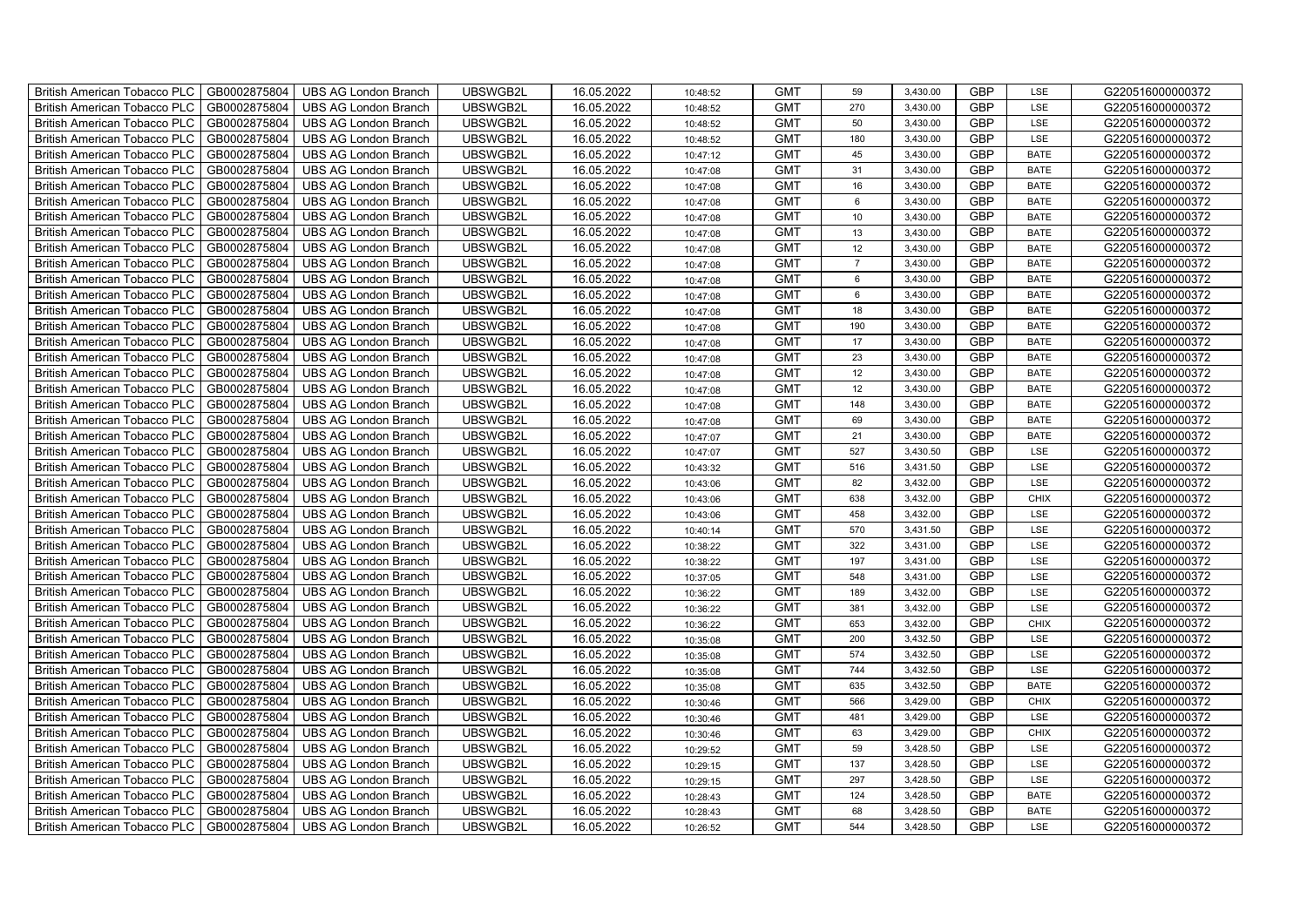| British American Tobacco PLC        | GB0002875804 | <b>UBS AG London Branch</b> | UBSWGB2L | 16.05.2022 | 10:26:49 | <b>GMT</b> | 52             | 3,429.00 | <b>GBP</b> | <b>BATE</b> | G220516000000372 |
|-------------------------------------|--------------|-----------------------------|----------|------------|----------|------------|----------------|----------|------------|-------------|------------------|
| <b>British American Tobacco PLC</b> | GB0002875804 | <b>UBS AG London Branch</b> | UBSWGB2L | 16.05.2022 | 10:26:15 | <b>GMT</b> | 585            | 3,428.00 | <b>GBP</b> | LSE         | G220516000000372 |
| <b>British American Tobacco PLC</b> | GB0002875804 | UBS AG London Branch        | UBSWGB2L | 16.05.2022 | 10:22:13 | <b>GMT</b> | 486            | 3,426.50 | <b>GBP</b> | <b>LSE</b>  | G220516000000372 |
| <b>British American Tobacco PLC</b> | GB0002875804 | <b>UBS AG London Branch</b> | UBSWGB2L | 16.05.2022 | 10:21:24 | <b>GMT</b> | $\overline{1}$ | 3,429.50 | <b>GBP</b> | <b>CHIX</b> | G220516000000372 |
| British American Tobacco PLC        | GB0002875804 | <b>UBS AG London Branch</b> | UBSWGB2L | 16.05.2022 | 10:21:22 | <b>GMT</b> | 568            | 3,429.50 | <b>GBP</b> | <b>LSE</b>  | G220516000000372 |
| <b>British American Tobacco PLC</b> | GB0002875804 | <b>UBS AG London Branch</b> | UBSWGB2L | 16.05.2022 | 10:21:22 | <b>GMT</b> | 630            | 3,429.50 | <b>GBP</b> | <b>CHIX</b> | G220516000000372 |
| British American Tobacco PLC        | GB0002875804 | <b>UBS AG London Branch</b> | UBSWGB2L | 16.05.2022 | 10:18:45 | <b>GMT</b> | 526            | 3,428.50 | <b>GBP</b> | LSE         | G220516000000372 |
| <b>British American Tobacco PLC</b> | GB0002875804 | <b>UBS AG London Branch</b> | UBSWGB2L | 16.05.2022 | 10:17:05 | <b>GMT</b> | 500            | 3,428.00 | <b>GBP</b> | LSE         | G220516000000372 |
| <b>British American Tobacco PLC</b> | GB0002875804 | <b>UBS AG London Branch</b> | UBSWGB2L | 16.05.2022 | 10:16:20 | <b>GMT</b> | 658            | 3,428.00 | <b>GBP</b> | <b>BATE</b> | G220516000000372 |
| British American Tobacco PLC        | GB0002875804 | <b>UBS AG London Branch</b> | UBSWGB2L | 16.05.2022 | 10:16:20 | <b>GMT</b> | 631            | 3,428.00 | <b>GBP</b> | <b>CHIX</b> | G220516000000372 |
| <b>British American Tobacco PLC</b> | GB0002875804 | <b>UBS AG London Branch</b> | UBSWGB2L | 16.05.2022 | 10:16:06 | <b>GMT</b> | 501            | 3,428.50 | <b>GBP</b> | LSE         | G220516000000372 |
| <b>British American Tobacco PLC</b> | GB0002875804 | <b>UBS AG London Branch</b> | UBSWGB2L | 16.05.2022 | 10:15:06 | <b>GMT</b> | 510            | 3,428.50 | <b>GBP</b> | <b>LSE</b>  | G220516000000372 |
| <b>British American Tobacco PLC</b> | GB0002875804 | <b>UBS AG London Branch</b> | UBSWGB2L | 16.05.2022 | 10:13:06 | <b>GMT</b> | 513            | 3,430.00 | <b>GBP</b> | LSE         | G220516000000372 |
| British American Tobacco PLC        | GB0002875804 | <b>UBS AG London Branch</b> | UBSWGB2L | 16.05.2022 | 10:13:06 | <b>GMT</b> | 473            | 3,430.00 | <b>GBP</b> | LSE         | G220516000000372 |
| <b>British American Tobacco PLC</b> | GB0002875804 | <b>UBS AG London Branch</b> | UBSWGB2L | 16.05.2022 | 10:13:06 | <b>GMT</b> | 28             | 3,430.00 | <b>GBP</b> | LSE         | G220516000000372 |
| British American Tobacco PLC        | GB0002875804 | <b>UBS AG London Branch</b> | UBSWGB2L | 16.05.2022 | 10:11:25 | <b>GMT</b> | 558            | 3,431.00 | <b>GBP</b> | LSE         | G220516000000372 |
| <b>British American Tobacco PLC</b> | GB0002875804 | <b>UBS AG London Branch</b> | UBSWGB2L | 16.05.2022 | 10:11:25 | <b>GMT</b> | 13             | 3,431.00 | <b>GBP</b> | LSE         | G220516000000372 |
| <b>British American Tobacco PLC</b> | GB0002875804 | <b>UBS AG London Branch</b> | UBSWGB2L | 16.05.2022 | 10:10:56 | <b>GMT</b> | 579            | 3,429.00 | <b>GBP</b> | LSE         | G220516000000372 |
| British American Tobacco PLC        | GB0002875804 | <b>UBS AG London Branch</b> | UBSWGB2L | 16.05.2022 | 10:10:56 | <b>GMT</b> | 22             | 3,429.00 | <b>GBP</b> | <b>CHIX</b> | G220516000000372 |
| <b>British American Tobacco PLC</b> | GB0002875804 | <b>UBS AG London Branch</b> | UBSWGB2L | 16.05.2022 | 10:10:56 | <b>GMT</b> | 12             | 3,429.00 | <b>GBP</b> | <b>CHIX</b> | G220516000000372 |
| <b>British American Tobacco PLC</b> | GB0002875804 | <b>UBS AG London Branch</b> | UBSWGB2L | 16.05.2022 | 10:10:56 | <b>GMT</b> | 572            | 3,429.00 | <b>GBP</b> | <b>CHIX</b> | G220516000000372 |
| British American Tobacco PLC        | GB0002875804 | <b>UBS AG London Branch</b> | UBSWGB2L | 16.05.2022 | 10:06:56 | <b>GMT</b> | 353            | 3,425.50 | <b>GBP</b> | LSE         | G220516000000372 |
| British American Tobacco PLC        | GB0002875804 | UBS AG London Branch        | UBSWGB2L | 16.05.2022 | 10:06:56 | <b>GMT</b> | 150            | 3,425.50 | GBP        | LSE         | G220516000000372 |
| <b>British American Tobacco PLC</b> | GB0002875804 | <b>UBS AG London Branch</b> | UBSWGB2L | 16.05.2022 | 10:05:21 | <b>GMT</b> | 476            | 3,427.50 | <b>GBP</b> | LSE         | G220516000000372 |
| <b>British American Tobacco PLC</b> | GB0002875804 | <b>UBS AG London Branch</b> | UBSWGB2L | 16.05.2022 | 10:03:49 | <b>GMT</b> | 211            | 3,427.50 | <b>GBP</b> | <b>BATE</b> | G220516000000372 |
| <b>British American Tobacco PLC</b> | GB0002875804 | <b>UBS AG London Branch</b> | UBSWGB2L | 16.05.2022 | 10:03:49 | <b>GMT</b> | 80             | 3,427.50 | <b>GBP</b> | <b>BATE</b> | G220516000000372 |
| <b>British American Tobacco PLC</b> | GB0002875804 | <b>UBS AG London Branch</b> | UBSWGB2L | 16.05.2022 | 10:03:49 | <b>GMT</b> | 50             | 3,427.50 | <b>GBP</b> | <b>BATE</b> | G220516000000372 |
| British American Tobacco PLC        | GB0002875804 | <b>UBS AG London Branch</b> | UBSWGB2L | 16.05.2022 | 10:03:48 | <b>GMT</b> | 10             | 3,427.50 | <b>GBP</b> | <b>BATE</b> | G220516000000372 |
| <b>British American Tobacco PLC</b> | GB0002875804 | <b>UBS AG London Branch</b> | UBSWGB2L | 16.05.2022 | 10:03:48 | <b>GMT</b> | 86             | 3,427.50 | <b>GBP</b> | <b>BATE</b> | G220516000000372 |
| <b>British American Tobacco PLC</b> | GB0002875804 | <b>UBS AG London Branch</b> | UBSWGB2L | 16.05.2022 | 10:03:48 | <b>GMT</b> | 146            | 3,427.50 | <b>GBP</b> | <b>BATE</b> | G220516000000372 |
| British American Tobacco PLC        | GB0002875804 | <b>UBS AG London Branch</b> | UBSWGB2L | 16.05.2022 | 10:03:48 | <b>GMT</b> | 402            | 3,428.00 | <b>GBP</b> | <b>CHIX</b> | G220516000000372 |
| British American Tobacco PLC        | GB0002875804 | UBS AG London Branch        | UBSWGB2L | 16.05.2022 | 10:03:48 | <b>GMT</b> | 251            | 3,428.00 | GBP        | <b>CHIX</b> | G220516000000372 |
| <b>British American Tobacco PLC</b> | GB0002875804 | <b>UBS AG London Branch</b> | UBSWGB2L | 16.05.2022 | 10:03:48 | <b>GMT</b> | 534            | 3,428.00 | <b>GBP</b> | LSE         | G220516000000372 |
| British American Tobacco PLC        | GB0002875804 | <b>UBS AG London Branch</b> | UBSWGB2L | 16.05.2022 | 10:01:06 | <b>GMT</b> | 200            | 3,424.00 | <b>GBP</b> | LSE         | G220516000000372 |
| <b>British American Tobacco PLC</b> | GB0002875804 | <b>UBS AG London Branch</b> | UBSWGB2L | 16.05.2022 | 10:01:06 | <b>GMT</b> | 241            | 3,424.00 | <b>GBP</b> | LSE         | G220516000000372 |
| <b>British American Tobacco PLC</b> | GB0002875804 | <b>UBS AG London Branch</b> | UBSWGB2L | 16.05.2022 | 10:01:06 | <b>GMT</b> | 99             | 3,424.00 | <b>GBP</b> | LSE         | G220516000000372 |
| <b>British American Tobacco PLC</b> | GB0002875804 | <b>UBS AG London Branch</b> | UBSWGB2L | 16.05.2022 | 09:59:41 | <b>GMT</b> | 516            | 3,425.00 | <b>GBP</b> | LSE         | G220516000000372 |
| <b>British American Tobacco PLC</b> | GB0002875804 | <b>UBS AG London Branch</b> | UBSWGB2L | 16.05.2022 | 09:59:41 | <b>GMT</b> | 44             | 3,425.00 | <b>GBP</b> | LSE         | G220516000000372 |
| <b>British American Tobacco PLC</b> | GB0002875804 | <b>UBS AG London Branch</b> | UBSWGB2L | 16.05.2022 | 09:57:51 | <b>GMT</b> | 365            | 3,429.50 | <b>GBP</b> | LSE         | G220516000000372 |
| <b>British American Tobacco PLC</b> | GB0002875804 | <b>UBS AG London Branch</b> | UBSWGB2L | 16.05.2022 | 09:57:51 | <b>GMT</b> | 144            | 3,429.50 | GBP        | LSE         | G220516000000372 |
| British American Tobacco PLC        | GB0002875804 | UBS AG London Branch        | UBSWGB2L | 16.05.2022 | 09:57:38 | <b>GMT</b> | 502            | 3,430.00 | GBP        | <b>CHIX</b> | G220516000000372 |
| <b>British American Tobacco PLC</b> | GB0002875804 | <b>UBS AG London Branch</b> | UBSWGB2L | 16.05.2022 | 09:57:38 | <b>GMT</b> | 132            | 3,430.00 | <b>GBP</b> | <b>CHIX</b> | G220516000000372 |
| British American Tobacco PLC        | GB0002875804 | UBS AG London Branch        | UBSWGB2L | 16.05.2022 | 09:56:48 | <b>GMT</b> | 76             | 3,431.00 | <b>GBP</b> | <b>CHIX</b> | G220516000000372 |
| <b>British American Tobacco PLC</b> | GB0002875804 | <b>UBS AG London Branch</b> | UBSWGB2L | 16.05.2022 | 09:56:48 | <b>GMT</b> | 81             | 3,431.00 | <b>GBP</b> | LSE         | G220516000000372 |
| <b>British American Tobacco PLC</b> | GB0002875804 | <b>UBS AG London Branch</b> | UBSWGB2L | 16.05.2022 | 09:56:48 | <b>GMT</b> | 11             | 3,431.00 | <b>GBP</b> | <b>CHIX</b> | G220516000000372 |
| <b>British American Tobacco PLC</b> | GB0002875804 | <b>UBS AG London Branch</b> | UBSWGB2L | 16.05.2022 | 09:56:48 | <b>GMT</b> | 454            | 3,431.00 | GBP        | LSE         | G220516000000372 |
| <b>British American Tobacco PLC</b> | GB0002875804 | <b>UBS AG London Branch</b> | UBSWGB2L | 16.05.2022 | 09:56:30 | <b>GMT</b> | 210            | 3,431.00 | <b>GBP</b> | LSE         | G220516000000372 |
| British American Tobacco PLC        | GB0002875804 | UBS AG London Branch        | UBSWGB2L | 16.05.2022 | 09:56:30 | <b>GMT</b> | 363            | 3,431.00 | <b>GBP</b> | <b>LSE</b>  | G220516000000372 |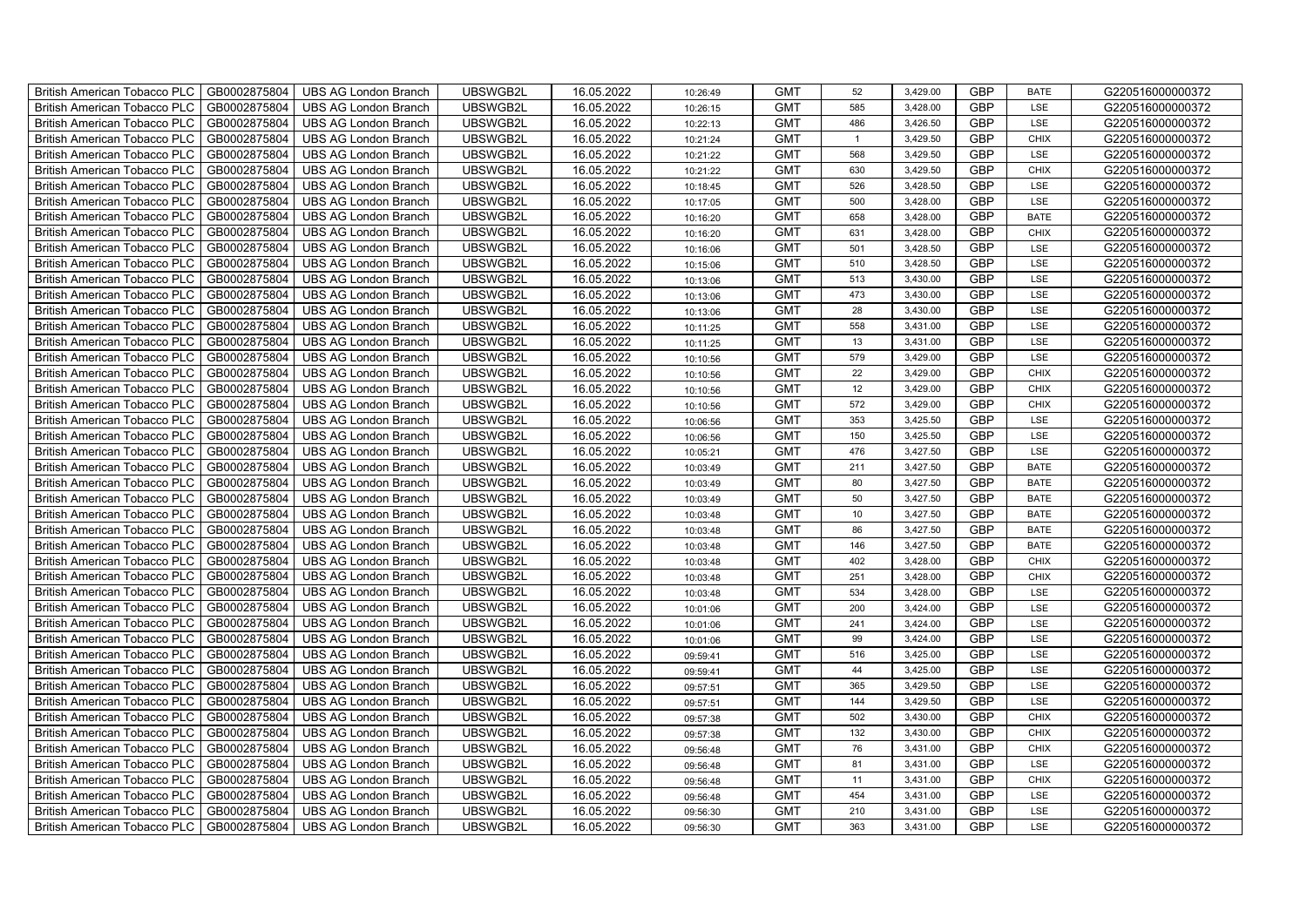| British American Tobacco PLC        | GB0002875804 | <b>UBS AG London Branch</b> | UBSWGB2L | 16.05.2022 | 09:54:08 | <b>GMT</b> | 217 | 3,427.00 | <b>GBP</b> | LSE         | G220516000000372 |
|-------------------------------------|--------------|-----------------------------|----------|------------|----------|------------|-----|----------|------------|-------------|------------------|
| <b>British American Tobacco PLC</b> | GB0002875804 | <b>UBS AG London Branch</b> | UBSWGB2L | 16.05.2022 | 09:54:08 | <b>GMT</b> | 351 | 3,427.00 | <b>GBP</b> | <b>LSE</b>  | G220516000000372 |
| <b>British American Tobacco PLC</b> | GB0002875804 | <b>UBS AG London Branch</b> | UBSWGB2L | 16.05.2022 | 09:53:35 | <b>GMT</b> | 585 | 3,428.50 | <b>GBP</b> | LSE         | G220516000000372 |
| British American Tobacco PLC        | GB0002875804 | <b>UBS AG London Branch</b> | UBSWGB2L | 16.05.2022 | 09:51:32 | <b>GMT</b> | 8   | 3,428.00 | <b>GBP</b> | <b>BATE</b> | G220516000000372 |
| <b>British American Tobacco PLC</b> | GB0002875804 | <b>UBS AG London Branch</b> | UBSWGB2L | 16.05.2022 | 09:51:32 | <b>GMT</b> | 160 | 3,428.00 | <b>GBP</b> | <b>BATE</b> | G220516000000372 |
| British American Tobacco PLC        | GB0002875804 | <b>UBS AG London Branch</b> | UBSWGB2L | 16.05.2022 | 09:51:32 | <b>GMT</b> | 6   | 3,428.00 | <b>GBP</b> | <b>BATE</b> | G220516000000372 |
| <b>British American Tobacco PLC</b> | GB0002875804 | <b>UBS AG London Branch</b> | UBSWGB2L | 16.05.2022 | 09:51:32 | <b>GMT</b> | 128 | 3,428.00 | <b>GBP</b> | <b>BATE</b> | G220516000000372 |
| British American Tobacco PLC        | GB0002875804 | <b>UBS AG London Branch</b> | UBSWGB2L | 16.05.2022 | 09:51:32 | <b>GMT</b> | 350 | 3,428.00 | <b>GBP</b> | <b>BATE</b> | G220516000000372 |
| <b>British American Tobacco PLC</b> | GB0002875804 | <b>UBS AG London Branch</b> | UBSWGB2L | 16.05.2022 | 09:51:32 | <b>GMT</b> | 477 | 3,428.00 | <b>GBP</b> | LSE         | G220516000000372 |
| British American Tobacco PLC        | GB0002875804 | <b>UBS AG London Branch</b> | UBSWGB2L | 16.05.2022 | 09:50:44 | <b>GMT</b> | 625 | 3,428.50 | <b>GBP</b> | <b>CHIX</b> | G220516000000372 |
| <b>British American Tobacco PLC</b> | GB0002875804 | <b>UBS AG London Branch</b> | UBSWGB2L | 16.05.2022 | 09:47:14 | <b>GMT</b> | 586 | 3,426.00 | <b>GBP</b> | LSE         | G220516000000372 |
| <b>British American Tobacco PLC</b> | GB0002875804 | <b>UBS AG London Branch</b> | UBSWGB2L | 16.05.2022 | 09:45:34 | <b>GMT</b> | 339 | 3,426.00 | <b>GBP</b> | LSE         | G220516000000372 |
| British American Tobacco PLC        | GB0002875804 | <b>UBS AG London Branch</b> | UBSWGB2L | 16.05.2022 | 09:45:34 | <b>GMT</b> | 211 | 3,426.00 | <b>GBP</b> | LSE         | G220516000000372 |
| British American Tobacco PLC        | GB0002875804 | <b>UBS AG London Branch</b> | UBSWGB2L | 16.05.2022 | 09:44:00 | <b>GMT</b> | 72  | 3,427.00 | <b>GBP</b> | LSE         | G220516000000372 |
| British American Tobacco PLC        | GB0002875804 | <b>UBS AG London Branch</b> | UBSWGB2L | 16.05.2022 | 09:44:00 | <b>GMT</b> | 143 | 3,427.00 | <b>GBP</b> | LSE         | G220516000000372 |
| British American Tobacco PLC        | GB0002875804 | <b>UBS AG London Branch</b> | UBSWGB2L | 16.05.2022 | 09:44:00 | <b>GMT</b> | 120 | 3,427.00 | <b>GBP</b> | LSE         | G220516000000372 |
| British American Tobacco PLC        | GB0002875804 | <b>UBS AG London Branch</b> | UBSWGB2L | 16.05.2022 | 09:44:00 | <b>GMT</b> | 110 | 3,427.00 | <b>GBP</b> | LSE         | G220516000000372 |
| British American Tobacco PLC        | GB0002875804 | <b>UBS AG London Branch</b> | UBSWGB2L | 16.05.2022 | 09:44:00 | <b>GMT</b> | 26  | 3,427.00 | <b>GBP</b> | LSE         | G220516000000372 |
| British American Tobacco PLC        | GB0002875804 | <b>UBS AG London Branch</b> | UBSWGB2L | 16.05.2022 | 09:44:00 | <b>GMT</b> | 18  | 3,427.00 | <b>GBP</b> | <b>CHIX</b> | G220516000000372 |
| British American Tobacco PLC        | GB0002875804 | <b>UBS AG London Branch</b> | UBSWGB2L | 16.05.2022 | 09:44:00 | <b>GMT</b> | 589 | 3,427.00 | <b>GBP</b> | CHIX        | G220516000000372 |
| <b>British American Tobacco PLC</b> | GB0002875804 | <b>UBS AG London Branch</b> | UBSWGB2L | 16.05.2022 | 09:42:30 | <b>GMT</b> | 580 | 3,428.00 | <b>GBP</b> | <b>LSE</b>  | G220516000000372 |
| British American Tobacco PLC        | GB0002875804 | <b>UBS AG London Branch</b> | UBSWGB2L | 16.05.2022 | 09:42:16 | <b>GMT</b> | 520 | 3,429.50 | GBP        | LSE         | G220516000000372 |
| British American Tobacco PLC        | GB0002875804 | <b>UBS AG London Branch</b> | UBSWGB2L | 16.05.2022 | 09:38:11 | <b>GMT</b> | 498 | 3,430.00 | GBP        | LSE         | G220516000000372 |
| British American Tobacco PLC        | GB0002875804 | <b>UBS AG London Branch</b> | UBSWGB2L | 16.05.2022 | 09:38:11 | <b>GMT</b> | 42  | 3,430.00 | <b>GBP</b> | LSE         | G220516000000372 |
| <b>British American Tobacco PLC</b> | GB0002875804 | <b>UBS AG London Branch</b> | UBSWGB2L | 16.05.2022 | 09:37:17 | <b>GMT</b> | 584 | 3,431.00 | <b>GBP</b> | CHIX        | G220516000000372 |
| British American Tobacco PLC        | GB0002875804 | <b>UBS AG London Branch</b> | UBSWGB2L | 16.05.2022 | 09:35:19 | <b>GMT</b> | 552 | 3,434.00 | <b>GBP</b> | <b>BATE</b> | G220516000000372 |
| British American Tobacco PLC        | GB0002875804 | <b>UBS AG London Branch</b> | UBSWGB2L | 16.05.2022 | 09:35:09 | <b>GMT</b> | 125 | 3,434.00 | <b>GBP</b> | <b>BATE</b> | G220516000000372 |
| British American Tobacco PLC        | GB0002875804 | <b>UBS AG London Branch</b> | UBSWGB2L | 16.05.2022 | 09:35:09 | <b>GMT</b> | 537 | 3,434.50 | <b>GBP</b> | LSE         | G220516000000372 |
| <b>British American Tobacco PLC</b> | GB0002875804 | <b>UBS AG London Branch</b> | UBSWGB2L | 16.05.2022 | 09:33:33 | <b>GMT</b> | 477 | 3,433.00 | <b>GBP</b> | LSE         | G220516000000372 |
| <b>British American Tobacco PLC</b> | GB0002875804 | <b>UBS AG London Branch</b> | UBSWGB2L | 16.05.2022 | 09:33:33 | <b>GMT</b> | 493 | 3,434.00 | <b>GBP</b> | LSE         | G220516000000372 |
| British American Tobacco PLC        | GB0002875804 | <b>UBS AG London Branch</b> | UBSWGB2L | 16.05.2022 | 09:32:18 | <b>GMT</b> | 282 | 3,433.00 | <b>GBP</b> | LSE         | G220516000000372 |
| British American Tobacco PLC        | GB0002875804 | <b>UBS AG London Branch</b> | UBSWGB2L | 16.05.2022 | 09:32:18 | <b>GMT</b> | 258 | 3,433.00 | <b>GBP</b> | LSE         | G220516000000372 |
| British American Tobacco PLC        | GB0002875804 | <b>UBS AG London Branch</b> | UBSWGB2L | 16.05.2022 | 09:32:18 | <b>GMT</b> | 82  | 3,433.00 | <b>GBP</b> | CHIX        | G220516000000372 |
| British American Tobacco PLC        | GB0002875804 | UBS AG London Branch        | UBSWGB2L | 16.05.2022 | 09:32:18 | <b>GMT</b> | 249 | 3,433.00 | <b>GBP</b> | CHIX        | G220516000000372 |
| British American Tobacco PLC        | GB0002875804 | <b>UBS AG London Branch</b> | UBSWGB2L | 16.05.2022 | 09:32:18 | <b>GMT</b> | 358 | 3,433.00 | <b>GBP</b> | CHIX        | G220516000000372 |
| British American Tobacco PLC        | GB0002875804 | <b>UBS AG London Branch</b> | UBSWGB2L | 16.05.2022 | 09:31:25 | <b>GMT</b> | 477 | 3,432.00 | <b>GBP</b> | LSE         | G220516000000372 |
| British American Tobacco PLC        | GB0002875804 | <b>UBS AG London Branch</b> | UBSWGB2L | 16.05.2022 | 09:29:08 | <b>GMT</b> | 551 | 3,429.50 | <b>GBP</b> | LSE         | G220516000000372 |
| <b>British American Tobacco PLC</b> | GB0002875804 | <b>UBS AG London Branch</b> | UBSWGB2L | 16.05.2022 | 09:26:30 | <b>GMT</b> | 25  | 3,433.00 | <b>GBP</b> | LSE         | G220516000000372 |
| British American Tobacco PLC        | GB0002875804 | <b>UBS AG London Branch</b> | UBSWGB2L | 16.05.2022 | 09:26:30 | <b>GMT</b> | 499 | 3,433.00 | <b>GBP</b> | LSE         | G220516000000372 |
| <b>British American Tobacco PLC</b> | GB0002875804 | UBS AG London Branch        | UBSWGB2L | 16.05.2022 | 09:25:41 | <b>GMT</b> | 484 | 3,435.00 | <b>GBP</b> | LSE         | G220516000000372 |
| British American Tobacco PLC        | GB0002875804 | UBS AG London Branch        | UBSWGB2L | 16.05.2022 | 09:24:42 | <b>GMT</b> | 56  | 3,434.00 | GBP        | <b>CHIX</b> | G220516000000372 |
| British American Tobacco PLC        | GB0002875804 | <b>UBS AG London Branch</b> | UBSWGB2L | 16.05.2022 | 09:24:42 | <b>GMT</b> | 591 | 3,434.00 | <b>GBP</b> | <b>CHIX</b> | G220516000000372 |
| British American Tobacco PLC        | GB0002875804 | UBS AG London Branch        | UBSWGB2L | 16.05.2022 | 09:24:27 | <b>GMT</b> | 121 | 3,434.50 | <b>GBP</b> | <b>BATE</b> | G220516000000372 |
| <b>British American Tobacco PLC</b> | GB0002875804 | <b>UBS AG London Branch</b> | UBSWGB2L | 16.05.2022 | 09:24:27 | <b>GMT</b> | 569 | 3,434.50 | <b>GBP</b> | LSE         | G220516000000372 |
| <b>British American Tobacco PLC</b> | GB0002875804 | <b>UBS AG London Branch</b> | UBSWGB2L | 16.05.2022 | 09:24:27 | <b>GMT</b> | 487 | 3,434.50 | <b>GBP</b> | <b>BATE</b> | G220516000000372 |
| <b>British American Tobacco PLC</b> | GB0002875804 | <b>UBS AG London Branch</b> | UBSWGB2L | 16.05.2022 | 09:23:01 | <b>GMT</b> | 568 | 3,436.00 | <b>GBP</b> | LSE         | G220516000000372 |
| <b>British American Tobacco PLC</b> | GB0002875804 | <b>UBS AG London Branch</b> | UBSWGB2L | 16.05.2022 | 09:20:28 | <b>GMT</b> | 337 | 3,438.00 | <b>GBP</b> | LSE         | G220516000000372 |
| British American Tobacco PLC        | GB0002875804 | UBS AG London Branch        | UBSWGB2L | 16.05.2022 | 09:20:28 | <b>GMT</b> | 14  | 3,438.00 | <b>GBP</b> | LSE         | G220516000000372 |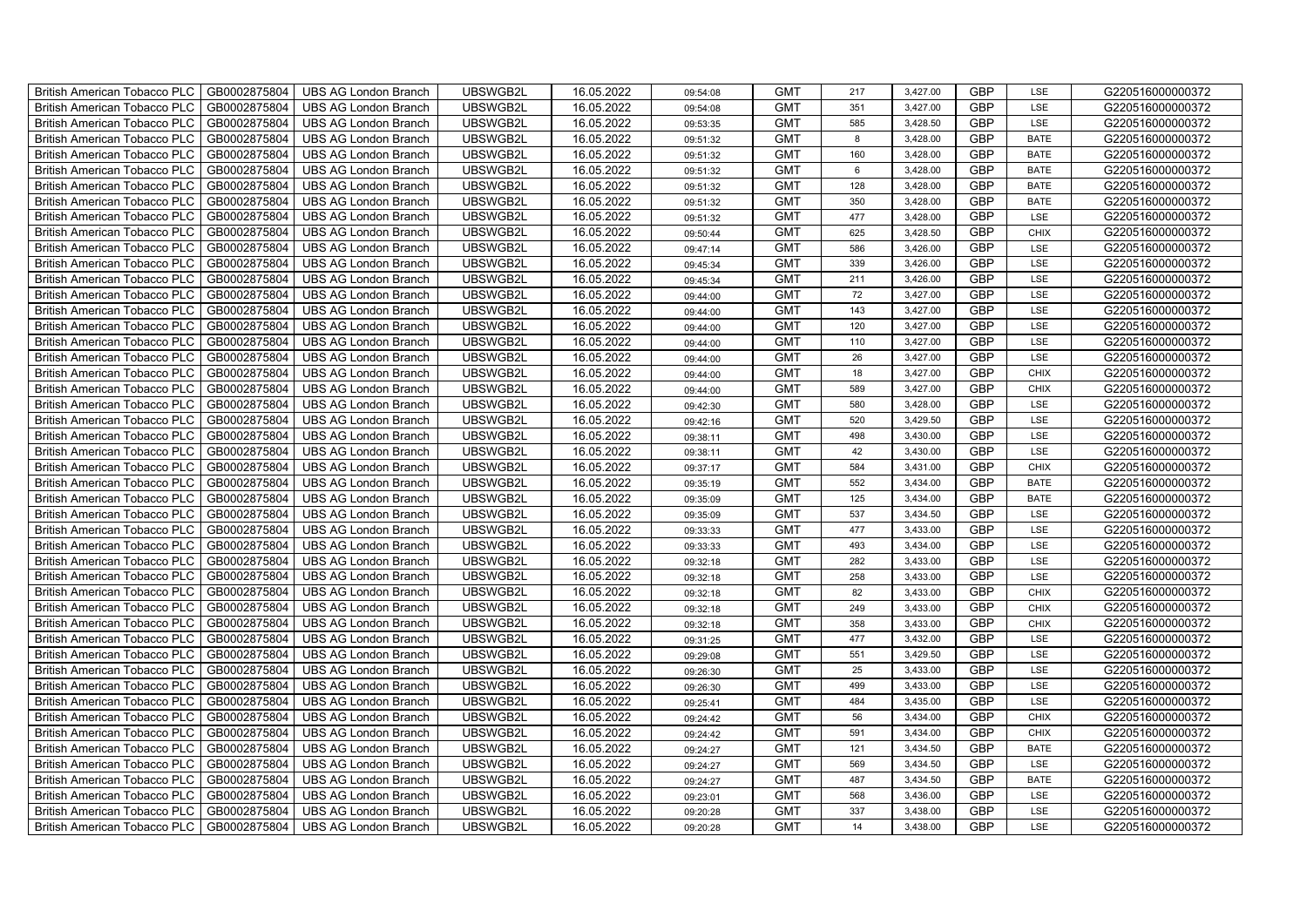| British American Tobacco PLC        | GB0002875804 | <b>UBS AG London Branch</b> | UBSWGB2L | 16.05.2022 | 09:20:28 | <b>GMT</b> | 153            | 3,438.00 | <b>GBP</b> | LSE         | G220516000000372 |
|-------------------------------------|--------------|-----------------------------|----------|------------|----------|------------|----------------|----------|------------|-------------|------------------|
| <b>British American Tobacco PLC</b> | GB0002875804 | <b>UBS AG London Branch</b> | UBSWGB2L | 16.05.2022 | 09:20:25 | <b>GMT</b> | 487            | 3,439.00 | <b>GBP</b> | <b>LSE</b>  | G220516000000372 |
| <b>British American Tobacco PLC</b> | GB0002875804 | <b>UBS AG London Branch</b> | UBSWGB2L | 16.05.2022 | 09:20:00 | <b>GMT</b> | 667            | 3,439.50 | <b>GBP</b> | <b>CHIX</b> | G220516000000372 |
| British American Tobacco PLC        | GB0002875804 | <b>UBS AG London Branch</b> | UBSWGB2L | 16.05.2022 | 09:20:00 | <b>GMT</b> | 512            | 3,440.00 | <b>GBP</b> | LSE         | G220516000000372 |
| <b>British American Tobacco PLC</b> | GB0002875804 | <b>UBS AG London Branch</b> | UBSWGB2L | 16.05.2022 | 09:17:16 | <b>GMT</b> | 105            | 3,435.50 | <b>GBP</b> | LSE         | G220516000000372 |
| British American Tobacco PLC        | GB0002875804 | <b>UBS AG London Branch</b> | UBSWGB2L | 16.05.2022 | 09:17:16 | <b>GMT</b> | 372            | 3,435.50 | <b>GBP</b> | LSE         | G220516000000372 |
| <b>British American Tobacco PLC</b> | GB0002875804 | <b>UBS AG London Branch</b> | UBSWGB2L | 16.05.2022 | 09:15:07 | <b>GMT</b> | 11             | 3,438.50 | <b>GBP</b> | LSE         | G220516000000372 |
| British American Tobacco PLC        | GB0002875804 | <b>UBS AG London Branch</b> | UBSWGB2L | 16.05.2022 | 09:15:07 | <b>GMT</b> | 469            | 3,438.50 | <b>GBP</b> | LSE         | G220516000000372 |
| <b>British American Tobacco PLC</b> | GB0002875804 | <b>UBS AG London Branch</b> | UBSWGB2L | 16.05.2022 | 09:14:42 | <b>GMT</b> | 601            | 3,439.50 | <b>GBP</b> | <b>CHIX</b> | G220516000000372 |
| British American Tobacco PLC        | GB0002875804 | <b>UBS AG London Branch</b> | UBSWGB2L | 16.05.2022 | 09:14:42 | <b>GMT</b> | 585            | 3,439.50 | <b>GBP</b> | <b>BATE</b> | G220516000000372 |
| <b>British American Tobacco PLC</b> | GB0002875804 | <b>UBS AG London Branch</b> | UBSWGB2L | 16.05.2022 | 09:14:42 | <b>GMT</b> | 499            | 3,439.50 | <b>GBP</b> | LSE         | G220516000000372 |
| <b>British American Tobacco PLC</b> | GB0002875804 | <b>UBS AG London Branch</b> | UBSWGB2L | 16.05.2022 | 09:12:50 | <b>GMT</b> | 539            | 3,436.50 | <b>GBP</b> | LSE         | G220516000000372 |
| British American Tobacco PLC        | GB0002875804 | <b>UBS AG London Branch</b> | UBSWGB2L | 16.05.2022 | 09:12:11 | <b>GMT</b> | 51             | 3,434.50 | <b>GBP</b> | <b>BATE</b> | G220516000000372 |
| British American Tobacco PLC        | GB0002875804 | <b>UBS AG London Branch</b> | UBSWGB2L | 16.05.2022 | 09:12:11 | <b>GMT</b> | 494            | 3,435.00 | <b>GBP</b> | LSE         | G220516000000372 |
| British American Tobacco PLC        | GB0002875804 | <b>UBS AG London Branch</b> | UBSWGB2L | 16.05.2022 | 09:10:51 | <b>GMT</b> | 481            | 3,436.00 | <b>GBP</b> | LSE         | G220516000000372 |
| British American Tobacco PLC        | GB0002875804 | <b>UBS AG London Branch</b> | UBSWGB2L | 16.05.2022 | 09:10:44 | <b>GMT</b> | 43             | 3,436.50 | <b>GBP</b> | <b>CHIX</b> | G220516000000372 |
| British American Tobacco PLC        | GB0002875804 | <b>UBS AG London Branch</b> | UBSWGB2L | 16.05.2022 | 09:10:44 | <b>GMT</b> | 37             | 3,436.50 | <b>GBP</b> | <b>CHIX</b> | G220516000000372 |
| British American Tobacco PLC        | GB0002875804 | <b>UBS AG London Branch</b> | UBSWGB2L | 16.05.2022 | 09:10:44 | <b>GMT</b> | 524            | 3,436.50 | <b>GBP</b> | <b>CHIX</b> | G220516000000372 |
| British American Tobacco PLC        | GB0002875804 | <b>UBS AG London Branch</b> | UBSWGB2L | 16.05.2022 | 09:10:44 | <b>GMT</b> | 290            | 3,436.50 | <b>GBP</b> | LSE         | G220516000000372 |
| British American Tobacco PLC        | GB0002875804 | <b>UBS AG London Branch</b> | UBSWGB2L | 16.05.2022 | 09:10:44 | <b>GMT</b> | 242            | 3,436.50 | <b>GBP</b> | LSE         | G220516000000372 |
| <b>British American Tobacco PLC</b> | GB0002875804 | <b>UBS AG London Branch</b> | UBSWGB2L | 16.05.2022 | 09:10:44 | <b>GMT</b> | 61             | 3,436.50 | <b>GBP</b> | <b>LSE</b>  | G220516000000372 |
| British American Tobacco PLC        | GB0002875804 | <b>UBS AG London Branch</b> | UBSWGB2L | 16.05.2022 | 09:08:55 | <b>GMT</b> | 537            | 3,436.50 | GBP        | LSE         | G220516000000372 |
| British American Tobacco PLC        | GB0002875804 | <b>UBS AG London Branch</b> | UBSWGB2L | 16.05.2022 | 09:08:35 | <b>GMT</b> | 201            | 3,436.50 | GBP        | LSE         | G220516000000372 |
| British American Tobacco PLC        | GB0002875804 | <b>UBS AG London Branch</b> | UBSWGB2L | 16.05.2022 | 09:08:35 | <b>GMT</b> | 21             | 3,436.50 | <b>GBP</b> | LSE         | G220516000000372 |
| <b>British American Tobacco PLC</b> | GB0002875804 | <b>UBS AG London Branch</b> | UBSWGB2L | 16.05.2022 | 09:08:35 | <b>GMT</b> | 118            | 3,436.50 | <b>GBP</b> | LSE         | G220516000000372 |
| British American Tobacco PLC        | GB0002875804 | <b>UBS AG London Branch</b> | UBSWGB2L | 16.05.2022 | 09:08:35 | <b>GMT</b> | 200            | 3,436.50 | <b>GBP</b> | LSE         | G220516000000372 |
| British American Tobacco PLC        | GB0002875804 | <b>UBS AG London Branch</b> | UBSWGB2L | 16.05.2022 | 09:07:37 | <b>GMT</b> | 608            | 3,434.50 | <b>GBP</b> | LSE         | G220516000000372 |
| British American Tobacco PLC        | GB0002875804 | <b>UBS AG London Branch</b> | UBSWGB2L | 16.05.2022 | 09:07:37 | <b>GMT</b> | 31             | 3,434.50 | <b>GBP</b> | LSE         | G220516000000372 |
| <b>British American Tobacco PLC</b> | GB0002875804 | <b>UBS AG London Branch</b> | UBSWGB2L | 16.05.2022 | 09:05:23 | <b>GMT</b> | 270            | 3,431.50 | <b>GBP</b> | LSE         | G220516000000372 |
| <b>British American Tobacco PLC</b> | GB0002875804 | <b>UBS AG London Branch</b> | UBSWGB2L | 16.05.2022 | 09:05:23 | <b>GMT</b> | 235            | 3,431.50 | <b>GBP</b> | LSE         | G220516000000372 |
| British American Tobacco PLC        | GB0002875804 | <b>UBS AG London Branch</b> | UBSWGB2L | 16.05.2022 | 09:05:18 | <b>GMT</b> | 216            | 3,432.00 | <b>GBP</b> | <b>BATE</b> | G220516000000372 |
| British American Tobacco PLC        | GB0002875804 | <b>UBS AG London Branch</b> | UBSWGB2L | 16.05.2022 | 09:05:18 | <b>GMT</b> | 37             | 3,432.00 | <b>GBP</b> | <b>BATE</b> | G220516000000372 |
| British American Tobacco PLC        | GB0002875804 | <b>UBS AG London Branch</b> | UBSWGB2L | 16.05.2022 | 09:05:18 | <b>GMT</b> | 12             | 3,432.00 | <b>GBP</b> | <b>BATE</b> | G220516000000372 |
| British American Tobacco PLC        | GB0002875804 | UBS AG London Branch        | UBSWGB2L | 16.05.2022 | 09:05:18 | <b>GMT</b> | 21             | 3,432.00 | <b>GBP</b> | <b>BATE</b> | G220516000000372 |
| British American Tobacco PLC        | GB0002875804 | <b>UBS AG London Branch</b> | UBSWGB2L | 16.05.2022 | 09:05:18 | <b>GMT</b> | 11             | 3,432.00 | <b>GBP</b> | <b>BATE</b> | G220516000000372 |
| British American Tobacco PLC        | GB0002875804 | <b>UBS AG London Branch</b> | UBSWGB2L | 16.05.2022 | 09:05:18 | <b>GMT</b> | 240            | 3,432.00 | <b>GBP</b> | <b>BATE</b> | G220516000000372 |
| British American Tobacco PLC        | GB0002875804 | <b>UBS AG London Branch</b> | UBSWGB2L | 16.05.2022 | 09:05:18 | <b>GMT</b> | 647            | 3,432.00 | <b>GBP</b> | <b>CHIX</b> | G220516000000372 |
| <b>British American Tobacco PLC</b> | GB0002875804 | <b>UBS AG London Branch</b> | UBSWGB2L | 16.05.2022 | 09:05:18 | <b>GMT</b> | 38             | 3,432.00 | <b>GBP</b> | <b>BATE</b> | G220516000000372 |
| British American Tobacco PLC        | GB0002875804 | <b>UBS AG London Branch</b> | UBSWGB2L | 16.05.2022 | 09:05:18 | <b>GMT</b> | 28             | 3,432.00 | <b>GBP</b> | <b>BATE</b> | G220516000000372 |
| <b>British American Tobacco PLC</b> | GB0002875804 | UBS AG London Branch        | UBSWGB2L | 16.05.2022 | 09:05:18 | <b>GMT</b> | 484            | 3,432.00 | <b>GBP</b> | LSE         | G220516000000372 |
| British American Tobacco PLC        | GB0002875804 | UBS AG London Branch        | UBSWGB2L | 16.05.2022 | 09:05:18 | <b>GMT</b> | 11             | 3,432.00 | GBP        | <b>BATE</b> | G220516000000372 |
| British American Tobacco PLC        | GB0002875804 | <b>UBS AG London Branch</b> | UBSWGB2L | 16.05.2022 | 09:05:18 | <b>GMT</b> | 25             | 3,432.00 | <b>GBP</b> | <b>BATE</b> | G220516000000372 |
| British American Tobacco PLC        | GB0002875804 | UBS AG London Branch        | UBSWGB2L | 16.05.2022 | 09:05:18 | <b>GMT</b> | $\overline{7}$ | 3,432.00 | <b>GBP</b> | <b>BATE</b> | G220516000000372 |
| British American Tobacco PLC        | GB0002875804 | <b>UBS AG London Branch</b> | UBSWGB2L | 16.05.2022 | 09:04:40 | <b>GMT</b> | 543            | 3,431.00 | <b>GBP</b> | LSE         | G220516000000372 |
| <b>British American Tobacco PLC</b> | GB0002875804 | <b>UBS AG London Branch</b> | UBSWGB2L | 16.05.2022 | 09:04:00 | <b>GMT</b> | 415            | 3,426.50 | <b>GBP</b> | LSE         | G220516000000372 |
| <b>British American Tobacco PLC</b> | GB0002875804 | <b>UBS AG London Branch</b> | UBSWGB2L | 16.05.2022 | 09:03:59 | <b>GMT</b> | 183            | 3,426.50 | <b>GBP</b> | LSE         | G220516000000372 |
| <b>British American Tobacco PLC</b> | GB0002875804 | <b>UBS AG London Branch</b> | UBSWGB2L | 16.05.2022 | 09:03:59 | <b>GMT</b> | 352            | 3,426.50 | <b>GBP</b> | LSE         | G220516000000372 |
| British American Tobacco PLC        | GB0002875804 | UBS AG London Branch        | UBSWGB2L | 16.05.2022 | 09:03:59 | <b>GMT</b> | 80             | 3,426.50 | <b>GBP</b> | LSE         | G220516000000372 |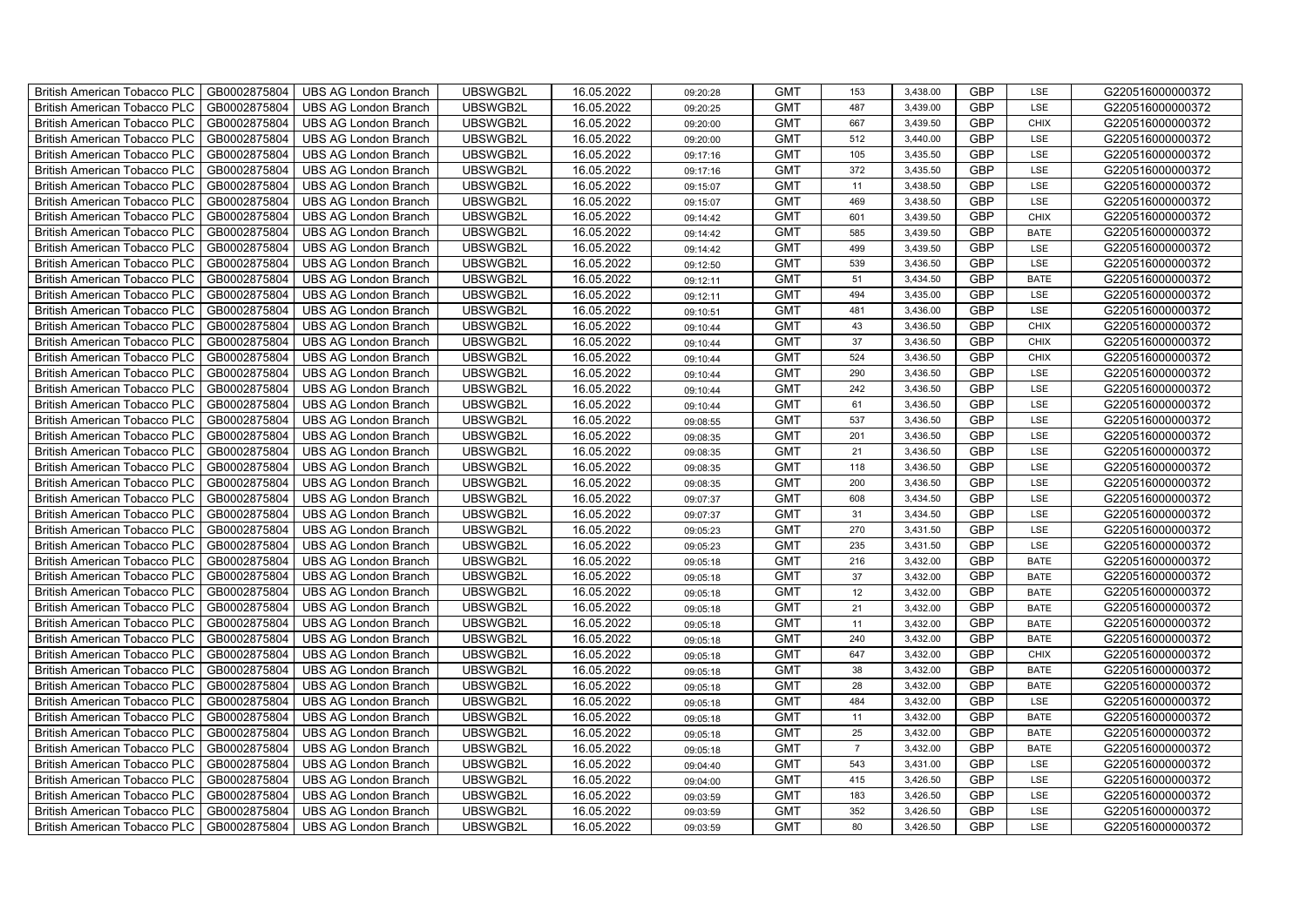| British American Tobacco PLC        | GB0002875804 | <b>UBS AG London Branch</b> | UBSWGB2L | 16.05.2022 | 09:03:59 | <b>GMT</b> | 167            | 3,426.50 | <b>GBP</b> | LSE         | G220516000000372 |
|-------------------------------------|--------------|-----------------------------|----------|------------|----------|------------|----------------|----------|------------|-------------|------------------|
| <b>British American Tobacco PLC</b> | GB0002875804 | <b>UBS AG London Branch</b> | UBSWGB2L | 16.05.2022 | 09:03:59 | <b>GMT</b> | 183            | 3,426.50 | <b>GBP</b> | <b>LSE</b>  | G220516000000372 |
| <b>British American Tobacco PLC</b> | GB0002875804 | <b>UBS AG London Branch</b> | UBSWGB2L | 16.05.2022 | 09:03:59 | <b>GMT</b> | 15             | 3,426.50 | <b>GBP</b> | LSE         | G220516000000372 |
| British American Tobacco PLC        | GB0002875804 | <b>UBS AG London Branch</b> | UBSWGB2L | 16.05.2022 | 09:03:59 | <b>GMT</b> | 68             | 3,426.50 | <b>GBP</b> | LSE         | G220516000000372 |
| <b>British American Tobacco PLC</b> | GB0002875804 | <b>UBS AG London Branch</b> | UBSWGB2L | 16.05.2022 | 09:02:24 | <b>GMT</b> | 115            | 3,425.50 | <b>GBP</b> | LSE         | G220516000000372 |
| British American Tobacco PLC        | GB0002875804 | <b>UBS AG London Branch</b> | UBSWGB2L | 16.05.2022 | 09:02:24 | <b>GMT</b> | 288            | 3,425.50 | <b>GBP</b> | LSE         | G220516000000372 |
| <b>British American Tobacco PLC</b> | GB0002875804 | <b>UBS AG London Branch</b> | UBSWGB2L | 16.05.2022 | 09:02:24 | <b>GMT</b> | 115            | 3,425.50 | <b>GBP</b> | LSE         | G220516000000372 |
| British American Tobacco PLC        | GB0002875804 | <b>UBS AG London Branch</b> | UBSWGB2L | 16.05.2022 | 09:01:32 | <b>GMT</b> | 558            | 3,426.50 | <b>GBP</b> | LSE         | G220516000000372 |
| <b>British American Tobacco PLC</b> | GB0002875804 | <b>UBS AG London Branch</b> | UBSWGB2L | 16.05.2022 | 08:59:24 | <b>GMT</b> | 553            | 3,425.00 | <b>GBP</b> | LSE         | G220516000000372 |
| British American Tobacco PLC        | GB0002875804 | <b>UBS AG London Branch</b> | UBSWGB2L | 16.05.2022 | 08:59:24 | <b>GMT</b> | 679            | 3,425.00 | <b>GBP</b> | <b>CHIX</b> | G220516000000372 |
| <b>British American Tobacco PLC</b> | GB0002875804 | <b>UBS AG London Branch</b> | UBSWGB2L | 16.05.2022 | 08:59:02 | <b>GMT</b> | 511            | 3,425.00 | <b>GBP</b> | LSE         | G220516000000372 |
| <b>British American Tobacco PLC</b> | GB0002875804 | <b>UBS AG London Branch</b> | UBSWGB2L | 16.05.2022 | 08:59:02 | <b>GMT</b> | 17             | 3,425.00 | <b>GBP</b> | LSE         | G220516000000372 |
| British American Tobacco PLC        | GB0002875804 | <b>UBS AG London Branch</b> | UBSWGB2L | 16.05.2022 | 08:57:46 | <b>GMT</b> | 386            | 3,426.50 | <b>GBP</b> | LSE         | G220516000000372 |
| British American Tobacco PLC        | GB0002875804 | <b>UBS AG London Branch</b> | UBSWGB2L | 16.05.2022 | 08:57:46 | <b>GMT</b> | 146            | 3,426.50 | <b>GBP</b> | LSE         | G220516000000372 |
| British American Tobacco PLC        | GB0002875804 | <b>UBS AG London Branch</b> | UBSWGB2L | 16.05.2022 | 08:55:32 | <b>GMT</b> | 92             | 3,425.50 | <b>GBP</b> | LSE         | G220516000000372 |
| British American Tobacco PLC        | GB0002875804 | <b>UBS AG London Branch</b> | UBSWGB2L | 16.05.2022 | 08:55:32 | <b>GMT</b> | 250            | 3,425.50 | <b>GBP</b> | LSE         | G220516000000372 |
| British American Tobacco PLC        | GB0002875804 | <b>UBS AG London Branch</b> | UBSWGB2L | 16.05.2022 | 08:55:32 | <b>GMT</b> | 106            | 3,425.50 | <b>GBP</b> | LSE         | G220516000000372 |
| British American Tobacco PLC        | GB0002875804 | <b>UBS AG London Branch</b> | UBSWGB2L | 16.05.2022 | 08:55:32 | <b>GMT</b> | 106            | 3,425.00 | <b>GBP</b> | LSE         | G220516000000372 |
| British American Tobacco PLC        | GB0002875804 | <b>UBS AG London Branch</b> | UBSWGB2L | 16.05.2022 | 08:55:32 | <b>GMT</b> | 358            | 3,426.50 | <b>GBP</b> | LSE         | G220516000000372 |
| British American Tobacco PLC        | GB0002875804 | <b>UBS AG London Branch</b> | UBSWGB2L | 16.05.2022 | 08:55:32 | <b>GMT</b> | 160            | 3,426.50 | <b>GBP</b> | LSE         | G220516000000372 |
| <b>British American Tobacco PLC</b> | GB0002875804 | <b>UBS AG London Branch</b> | UBSWGB2L | 16.05.2022 | 08:55:32 | <b>GMT</b> | 676            | 3,427.00 | <b>GBP</b> | <b>BATE</b> | G220516000000372 |
| British American Tobacco PLC        | GB0002875804 | <b>UBS AG London Branch</b> | UBSWGB2L | 16.05.2022 | 08:55:32 | <b>GMT</b> | 837            | 3,427.50 | GBP        | LSE         | G220516000000372 |
| British American Tobacco PLC        | GB0002875804 | <b>UBS AG London Branch</b> | UBSWGB2L | 16.05.2022 | 08:55:32 | <b>GMT</b> | 297            | 3,427.50 | GBP        | LSE         | G220516000000372 |
| British American Tobacco PLC        | GB0002875804 | <b>UBS AG London Branch</b> | UBSWGB2L | 16.05.2022 | 08:55:32 | <b>GMT</b> | 377            | 3,427.50 | <b>GBP</b> | CHIX        | G220516000000372 |
| <b>British American Tobacco PLC</b> | GB0002875804 | <b>UBS AG London Branch</b> | UBSWGB2L | 16.05.2022 | 08:55:32 | <b>GMT</b> | 27             | 3,427.50 | <b>GBP</b> | CHIX        | G220516000000372 |
| British American Tobacco PLC        | GB0002875804 | <b>UBS AG London Branch</b> | UBSWGB2L | 16.05.2022 | 08:55:32 | <b>GMT</b> | 19             | 3,427.50 | <b>GBP</b> | LSE         | G220516000000372 |
| British American Tobacco PLC        | GB0002875804 | <b>UBS AG London Branch</b> | UBSWGB2L | 16.05.2022 | 08:55:32 | <b>GMT</b> | 211            | 3,427.50 | <b>GBP</b> | LSE         | G220516000000372 |
| British American Tobacco PLC        | GB0002875804 | <b>UBS AG London Branch</b> | UBSWGB2L | 16.05.2022 | 08:55:32 | <b>GMT</b> | 196            | 3,427.50 | <b>GBP</b> | <b>CHIX</b> | G220516000000372 |
| <b>British American Tobacco PLC</b> | GB0002875804 | <b>UBS AG London Branch</b> | UBSWGB2L | 16.05.2022 | 08:51:41 | <b>GMT</b> | 100            | 3,422.50 | <b>GBP</b> | LSE         | G220516000000372 |
| <b>British American Tobacco PLC</b> | GB0002875804 | <b>UBS AG London Branch</b> | UBSWGB2L | 16.05.2022 | 08:50:12 | <b>GMT</b> | $\overline{1}$ | 3,423.00 | <b>GBP</b> | <b>CHIX</b> | G220516000000372 |
| British American Tobacco PLC        | GB0002875804 | <b>UBS AG London Branch</b> | UBSWGB2L | 16.05.2022 | 08:49:43 | <b>GMT</b> | 577            | 3,423.00 | <b>GBP</b> | <b>CHIX</b> | G220516000000372 |
| British American Tobacco PLC        | GB0002875804 | <b>UBS AG London Branch</b> | UBSWGB2L | 16.05.2022 | 08:49:29 | <b>GMT</b> | 419            | 3,423.50 | <b>GBP</b> | LSE         | G220516000000372 |
| British American Tobacco PLC        | GB0002875804 | <b>UBS AG London Branch</b> | UBSWGB2L | 16.05.2022 | 08:49:26 | <b>GMT</b> | 10             | 3,423.50 | <b>GBP</b> | LSE         | G220516000000372 |
| British American Tobacco PLC        | GB0002875804 | <b>UBS AG London Branch</b> | UBSWGB2L | 16.05.2022 | 08:49:07 | <b>GMT</b> | 73             | 3,423.50 | <b>GBP</b> | LSE         | G220516000000372 |
| British American Tobacco PLC        | GB0002875804 | <b>UBS AG London Branch</b> | UBSWGB2L | 16.05.2022 | 08:48:16 | <b>GMT</b> | 386            | 3,423.00 | <b>GBP</b> | LSE         | G220516000000372 |
| British American Tobacco PLC        | GB0002875804 | <b>UBS AG London Branch</b> | UBSWGB2L | 16.05.2022 | 08:48:14 | <b>GMT</b> | 190            | 3,423.00 | <b>GBP</b> | LSE         | G220516000000372 |
| British American Tobacco PLC        | GB0002875804 | <b>UBS AG London Branch</b> | UBSWGB2L | 16.05.2022 | 08:47:42 | <b>GMT</b> | 152            | 3,424.00 | <b>GBP</b> | LSE         | G220516000000372 |
| <b>British American Tobacco PLC</b> | GB0002875804 | <b>UBS AG London Branch</b> | UBSWGB2L | 16.05.2022 | 08:47:42 | <b>GMT</b> | 119            | 3,424.00 | <b>GBP</b> | LSE         | G220516000000372 |
| British American Tobacco PLC        | GB0002875804 | <b>UBS AG London Branch</b> | UBSWGB2L | 16.05.2022 | 08:47:42 | <b>GMT</b> | 250            | 3,424.00 | <b>GBP</b> | LSE         | G220516000000372 |
| <b>British American Tobacco PLC</b> | GB0002875804 | UBS AG London Branch        | UBSWGB2L | 16.05.2022 | 08:47:23 | <b>GMT</b> | 349            | 3,425.00 | <b>GBP</b> | LSE         | G220516000000372 |
| British American Tobacco PLC        | GB0002875804 | UBS AG London Branch        | UBSWGB2L | 16.05.2022 | 08:47:23 | <b>GMT</b> | 193            | 3,425.00 | GBP        | LSE         | G220516000000372 |
| British American Tobacco PLC        | GB0002875804 | <b>UBS AG London Branch</b> | UBSWGB2L | 16.05.2022 | 08:46:11 | <b>GMT</b> | 214            | 3,423.50 | <b>GBP</b> | LSE         | G220516000000372 |
| British American Tobacco PLC        | GB0002875804 | UBS AG London Branch        | UBSWGB2L | 16.05.2022 | 08:46:11 | <b>GMT</b> | 10             | 3,423.50 | <b>GBP</b> | LSE         | G220516000000372 |
| British American Tobacco PLC        | GB0002875804 | <b>UBS AG London Branch</b> | UBSWGB2L | 16.05.2022 | 08:46:08 | <b>GMT</b> | 295            | 3,423.50 | <b>GBP</b> | LSE         | G220516000000372 |
| <b>British American Tobacco PLC</b> | GB0002875804 | <b>UBS AG London Branch</b> | UBSWGB2L | 16.05.2022 | 08:45:38 | <b>GMT</b> | 503            | 3,424.50 | <b>GBP</b> | LSE         | G220516000000372 |
| <b>British American Tobacco PLC</b> | GB0002875804 | <b>UBS AG London Branch</b> | UBSWGB2L | 16.05.2022 | 08:44:07 | <b>GMT</b> | 679            | 3,422.50 | <b>GBP</b> | <b>CHIX</b> | G220516000000372 |
| <b>British American Tobacco PLC</b> | GB0002875804 | <b>UBS AG London Branch</b> | UBSWGB2L | 16.05.2022 | 08:44:07 | <b>GMT</b> | 607            | 3,422.50 | <b>GBP</b> | <b>BATE</b> | G220516000000372 |
| British American Tobacco PLC        | GB0002875804 | UBS AG London Branch        | UBSWGB2L | 16.05.2022 | 08:44:06 | <b>GMT</b> | 64             | 3,422.50 | <b>GBP</b> | <b>BATE</b> | G220516000000372 |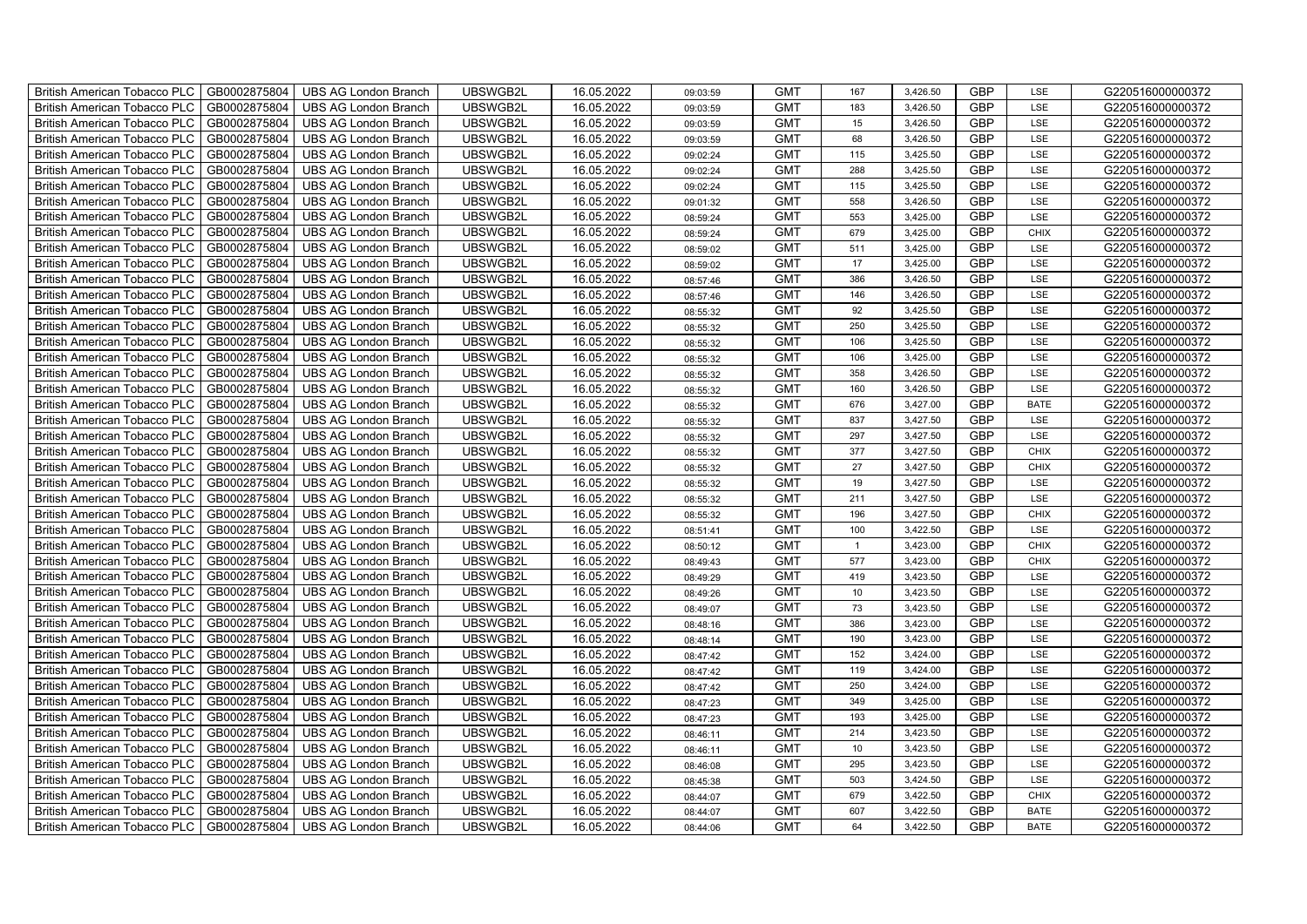| British American Tobacco PLC        | GB0002875804 | <b>UBS AG London Branch</b> | UBSWGB2L | 16.05.2022 | 08:44:04 | <b>GMT</b> | 490            | 3,423.00 | <b>GBP</b> | LSE         | G220516000000372 |
|-------------------------------------|--------------|-----------------------------|----------|------------|----------|------------|----------------|----------|------------|-------------|------------------|
| <b>British American Tobacco PLC</b> | GB0002875804 | <b>UBS AG London Branch</b> | UBSWGB2L | 16.05.2022 | 08:44:04 | <b>GMT</b> | 65             | 3,423.00 | <b>GBP</b> | LSE         | G220516000000372 |
| <b>British American Tobacco PLC</b> | GB0002875804 | UBS AG London Branch        | UBSWGB2L | 16.05.2022 | 08:42:01 | <b>GMT</b> | 236            | 3,421.50 | <b>GBP</b> | <b>LSE</b>  | G220516000000372 |
| <b>British American Tobacco PLC</b> | GB0002875804 | <b>UBS AG London Branch</b> | UBSWGB2L | 16.05.2022 | 08:42:01 | <b>GMT</b> | 324            | 3,421.50 | <b>GBP</b> | LSE         | G220516000000372 |
| British American Tobacco PLC        | GB0002875804 | <b>UBS AG London Branch</b> | UBSWGB2L | 16.05.2022 | 08:41:28 | <b>GMT</b> | 409            | 3,421.50 | <b>GBP</b> | LSE         | G220516000000372 |
| <b>British American Tobacco PLC</b> | GB0002875804 | <b>UBS AG London Branch</b> | UBSWGB2L | 16.05.2022 | 08:41:21 | <b>GMT</b> | 165            | 3,421.50 | <b>GBP</b> | LSE         | G220516000000372 |
| British American Tobacco PLC        | GB0002875804 | <b>UBS AG London Branch</b> | UBSWGB2L | 16.05.2022 | 08:40:29 | <b>GMT</b> | 534            | 3,422.00 | <b>GBP</b> | LSE         | G220516000000372 |
| <b>British American Tobacco PLC</b> | GB0002875804 | <b>UBS AG London Branch</b> | UBSWGB2L | 16.05.2022 | 08:40:11 | <b>GMT</b> | 474            | 3,421.50 | <b>GBP</b> | LSE         | G220516000000372 |
| <b>British American Tobacco PLC</b> | GB0002875804 | <b>UBS AG London Branch</b> | UBSWGB2L | 16.05.2022 | 08:40:11 | <b>GMT</b> | 575            | 3,421.50 | <b>GBP</b> | <b>CHIX</b> | G220516000000372 |
| British American Tobacco PLC        | GB0002875804 | <b>UBS AG London Branch</b> | UBSWGB2L | 16.05.2022 | 08:38:39 | <b>GMT</b> | 522            | 3,424.00 | <b>GBP</b> | LSE         | G220516000000372 |
| <b>British American Tobacco PLC</b> | GB0002875804 | <b>UBS AG London Branch</b> | UBSWGB2L | 16.05.2022 | 08:37:13 | <b>GMT</b> | 514            | 3,422.00 | <b>GBP</b> | LSE         | G220516000000372 |
| <b>British American Tobacco PLC</b> | GB0002875804 | <b>UBS AG London Branch</b> | UBSWGB2L | 16.05.2022 | 08:37:13 | <b>GMT</b> | 25             | 3,422.00 | <b>GBP</b> | <b>LSE</b>  | G220516000000372 |
| <b>British American Tobacco PLC</b> | GB0002875804 | <b>UBS AG London Branch</b> | UBSWGB2L | 16.05.2022 | 08:36:11 | <b>GMT</b> | 586            | 3,424.00 | <b>GBP</b> | LSE         | G220516000000372 |
| British American Tobacco PLC        | GB0002875804 | <b>UBS AG London Branch</b> | UBSWGB2L | 16.05.2022 | 08:36:11 | <b>GMT</b> | 51             | 3,424.50 | <b>GBP</b> | <b>CHIX</b> | G220516000000372 |
| <b>British American Tobacco PLC</b> | GB0002875804 | <b>UBS AG London Branch</b> | UBSWGB2L | 16.05.2022 | 08:36:11 | <b>GMT</b> | 570            | 3,424.50 | <b>GBP</b> | <b>CHIX</b> | G220516000000372 |
| British American Tobacco PLC        | GB0002875804 | <b>UBS AG London Branch</b> | UBSWGB2L | 16.05.2022 | 08:35:15 | <b>GMT</b> | 11             | 3,423.00 | <b>GBP</b> | <b>CHIX</b> | G220516000000372 |
| <b>British American Tobacco PLC</b> | GB0002875804 | <b>UBS AG London Branch</b> | UBSWGB2L | 16.05.2022 | 08:35:15 | <b>GMT</b> | 535            | 3,423.00 | <b>GBP</b> | LSE         | G220516000000372 |
| <b>British American Tobacco PLC</b> | GB0002875804 | <b>UBS AG London Branch</b> | UBSWGB2L | 16.05.2022 | 08:34:40 | <b>GMT</b> | 443            | 3,426.50 | <b>GBP</b> | LSE         | G220516000000372 |
| British American Tobacco PLC        | GB0002875804 | <b>UBS AG London Branch</b> | UBSWGB2L | 16.05.2022 | 08:34:40 | <b>GMT</b> | 110            | 3,426.50 | <b>GBP</b> | LSE         | G220516000000372 |
| <b>British American Tobacco PLC</b> | GB0002875804 | <b>UBS AG London Branch</b> | UBSWGB2L | 16.05.2022 | 08:33:46 | <b>GMT</b> | 493            | 3,423.50 | <b>GBP</b> | LSE         | G220516000000372 |
| <b>British American Tobacco PLC</b> | GB0002875804 | <b>UBS AG London Branch</b> | UBSWGB2L | 16.05.2022 | 08:32:25 | <b>GMT</b> | 132            | 3,422.50 | <b>GBP</b> | LSE         | G220516000000372 |
| British American Tobacco PLC        | GB0002875804 | <b>UBS AG London Branch</b> | UBSWGB2L | 16.05.2022 | 08:32:25 | <b>GMT</b> | 355            | 3,422.50 | <b>GBP</b> | LSE         | G220516000000372 |
| British American Tobacco PLC        | GB0002875804 | UBS AG London Branch        | UBSWGB2L | 16.05.2022 | 08:32:16 | <b>GMT</b> | 546            | 3,423.50 | GBP        | LSE         | G220516000000372 |
| <b>British American Tobacco PLC</b> | GB0002875804 | <b>UBS AG London Branch</b> | UBSWGB2L | 16.05.2022 | 08:32:16 | <b>GMT</b> | 600            | 3,423.50 | <b>GBP</b> | <b>CHIX</b> | G220516000000372 |
| <b>British American Tobacco PLC</b> | GB0002875804 | <b>UBS AG London Branch</b> | UBSWGB2L | 16.05.2022 | 08:32:16 | <b>GMT</b> | 682            | 3,423.50 | <b>GBP</b> | <b>BATE</b> | G220516000000372 |
| <b>British American Tobacco PLC</b> | GB0002875804 | <b>UBS AG London Branch</b> | UBSWGB2L | 16.05.2022 | 08:30:19 | <b>GMT</b> | 52             | 3,423.50 | <b>GBP</b> | LSE         | G220516000000372 |
| <b>British American Tobacco PLC</b> | GB0002875804 | <b>UBS AG London Branch</b> | UBSWGB2L | 16.05.2022 | 08:30:19 | <b>GMT</b> | 229            | 3,423.50 | <b>GBP</b> | LSE         | G220516000000372 |
| British American Tobacco PLC        | GB0002875804 | <b>UBS AG London Branch</b> | UBSWGB2L | 16.05.2022 | 08:30:19 | <b>GMT</b> | 151            | 3,423.50 | <b>GBP</b> | LSE         | G220516000000372 |
| <b>British American Tobacco PLC</b> | GB0002875804 | <b>UBS AG London Branch</b> | UBSWGB2L | 16.05.2022 | 08:30:19 | <b>GMT</b> | 70             | 3,423.50 | <b>GBP</b> | LSE         | G220516000000372 |
| <b>British American Tobacco PLC</b> | GB0002875804 | <b>UBS AG London Branch</b> | UBSWGB2L | 16.05.2022 | 08:29:21 | <b>GMT</b> | 492            | 3,425.00 | <b>GBP</b> | LSE         | G220516000000372 |
| British American Tobacco PLC        | GB0002875804 | <b>UBS AG London Branch</b> | UBSWGB2L | 16.05.2022 | 08:29:21 | <b>GMT</b> | 73             | 3,425.00 | <b>GBP</b> | LSE         | G220516000000372 |
| British American Tobacco PLC        | GB0002875804 | UBS AG London Branch        | UBSWGB2L | 16.05.2022 | 08:29:17 | <b>GMT</b> | 352            | 3,426.00 | GBP        | LSE         | G220516000000372 |
| <b>British American Tobacco PLC</b> | GB0002875804 | <b>UBS AG London Branch</b> | UBSWGB2L | 16.05.2022 | 08:29:17 | <b>GMT</b> | 230            | 3,426.00 | <b>GBP</b> | LSE         | G220516000000372 |
| British American Tobacco PLC        | GB0002875804 | <b>UBS AG London Branch</b> | UBSWGB2L | 16.05.2022 | 08:27:01 | <b>GMT</b> | 526            | 3,426.50 | <b>GBP</b> | <b>CHIX</b> | G220516000000372 |
| <b>British American Tobacco PLC</b> | GB0002875804 | <b>UBS AG London Branch</b> | UBSWGB2L | 16.05.2022 | 08:27:01 | <b>GMT</b> | 132            | 3,426.50 | <b>GBP</b> | <b>CHIX</b> | G220516000000372 |
| <b>British American Tobacco PLC</b> | GB0002875804 | <b>UBS AG London Branch</b> | UBSWGB2L | 16.05.2022 | 08:27:01 | <b>GMT</b> | 601            | 3,427.00 | <b>GBP</b> | <b>CHIX</b> | G220516000000372 |
| <b>British American Tobacco PLC</b> | GB0002875804 | <b>UBS AG London Branch</b> | UBSWGB2L | 16.05.2022 | 08:27:01 | <b>GMT</b> | 476            | 3,427.00 | GBP        | LSE         | G220516000000372 |
| <b>British American Tobacco PLC</b> | GB0002875804 | <b>UBS AG London Branch</b> | UBSWGB2L | 16.05.2022 | 08:26:53 | <b>GMT</b> | 562            | 3,427.50 | <b>GBP</b> | LSE         | G220516000000372 |
| <b>British American Tobacco PLC</b> | GB0002875804 | <b>UBS AG London Branch</b> | UBSWGB2L | 16.05.2022 | 08:26:53 | <b>GMT</b> | 514            | 3,427.50 | <b>GBP</b> | <b>BATE</b> | G220516000000372 |
| <b>British American Tobacco PLC</b> | GB0002875804 | <b>UBS AG London Branch</b> | UBSWGB2L | 16.05.2022 | 08:26:53 | <b>GMT</b> | $\overline{7}$ | 3,427.50 | GBP        | <b>BATE</b> | G220516000000372 |
| British American Tobacco PLC        | GB0002875804 | UBS AG London Branch        | UBSWGB2L | 16.05.2022 | 08:26:53 | <b>GMT</b> | 32             | 3,427.50 | GBP        | <b>BATE</b> | G220516000000372 |
| <b>British American Tobacco PLC</b> | GB0002875804 | <b>UBS AG London Branch</b> | UBSWGB2L | 16.05.2022 | 08:26:53 | <b>GMT</b> | 44             | 3,427.50 | <b>GBP</b> | <b>BATE</b> | G220516000000372 |
| British American Tobacco PLC        | GB0002875804 | UBS AG London Branch        | UBSWGB2L | 16.05.2022 | 08:26:53 | <b>GMT</b> | 14             | 3,427.50 | <b>GBP</b> | <b>BATE</b> | G220516000000372 |
| <b>British American Tobacco PLC</b> | GB0002875804 | <b>UBS AG London Branch</b> | UBSWGB2L | 16.05.2022 | 08:25:28 | <b>GMT</b> | 174            | 3,424.00 | <b>GBP</b> | <b>CHIX</b> | G220516000000372 |
| <b>British American Tobacco PLC</b> | GB0002875804 | <b>UBS AG London Branch</b> | UBSWGB2L | 16.05.2022 | 08:25:28 | <b>GMT</b> | $\overline{4}$ | 3,424.00 | <b>GBP</b> | <b>CHIX</b> | G220516000000372 |
| <b>British American Tobacco PLC</b> | GB0002875804 | <b>UBS AG London Branch</b> | UBSWGB2L | 16.05.2022 | 08:25:25 | <b>GMT</b> | 106            | 3,424.50 | <b>GBP</b> | LSE         | G220516000000372 |
| <b>British American Tobacco PLC</b> | GB0002875804 | <b>UBS AG London Branch</b> | UBSWGB2L | 16.05.2022 | 08:25:25 | <b>GMT</b> | 106            | 3,424.50 | <b>GBP</b> | LSE         | G220516000000372 |
| British American Tobacco PLC        | GB0002875804 | UBS AG London Branch        | UBSWGB2L | 16.05.2022 | 08:25:25 | <b>GMT</b> | 104            | 3,424.50 | <b>GBP</b> | LSE         | G220516000000372 |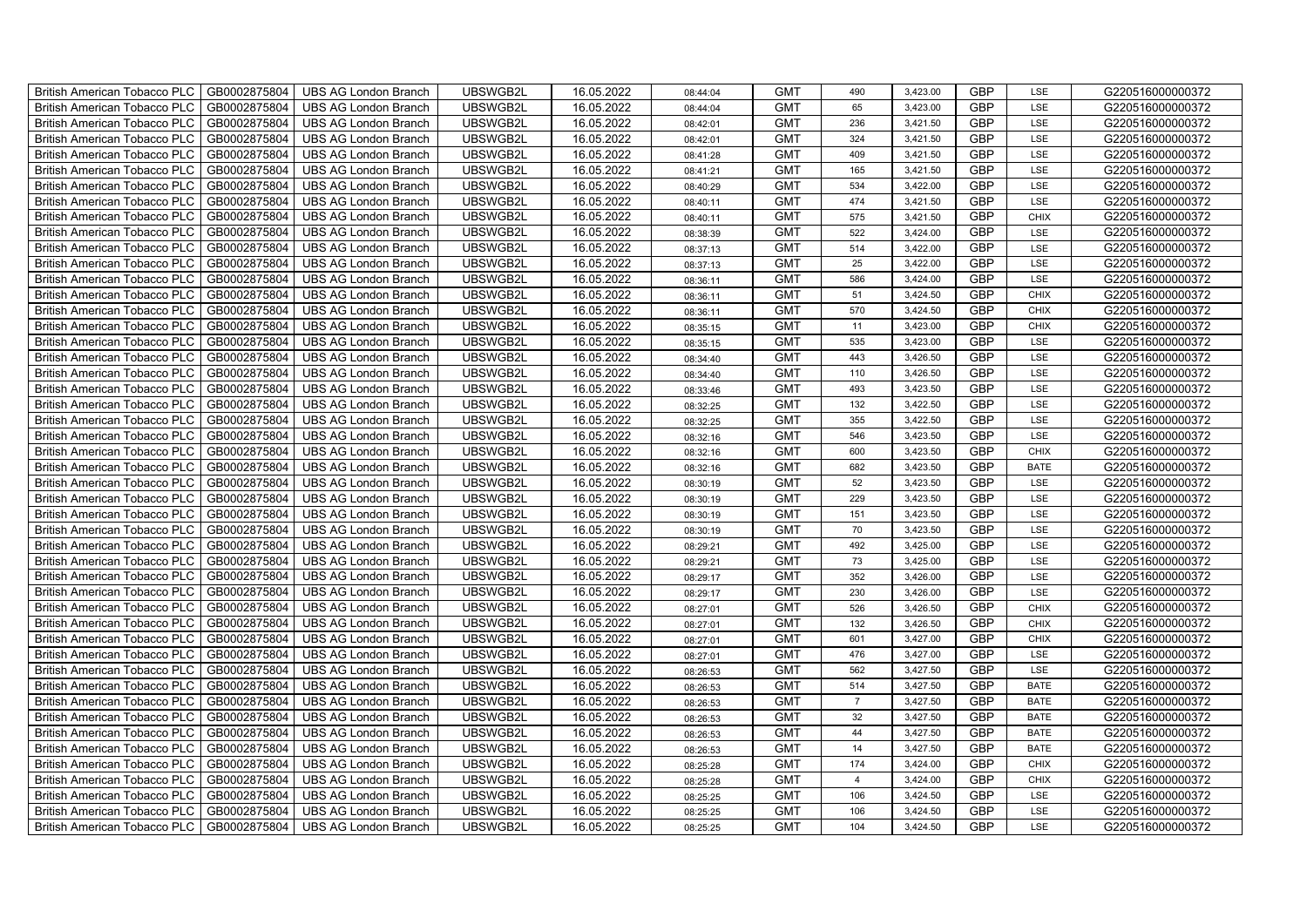| British American Tobacco PLC        | GB0002875804 | <b>UBS AG London Branch</b> | UBSWGB2L | 16.05.2022 | 08:25:25 | <b>GMT</b> | 513 | 3,424.50 | <b>GBP</b> | LSE         | G220516000000372 |
|-------------------------------------|--------------|-----------------------------|----------|------------|----------|------------|-----|----------|------------|-------------|------------------|
| <b>British American Tobacco PLC</b> | GB0002875804 | <b>UBS AG London Branch</b> | UBSWGB2L | 16.05.2022 | 08:24:38 | <b>GMT</b> | 503 | 3,423.00 | <b>GBP</b> | <b>LSE</b>  | G220516000000372 |
| <b>British American Tobacco PLC</b> | GB0002875804 | <b>UBS AG London Branch</b> | UBSWGB2L | 16.05.2022 | 08:23:58 | <b>GMT</b> | 41  | 3,421.50 | <b>GBP</b> | LSE         | G220516000000372 |
| British American Tobacco PLC        | GB0002875804 | <b>UBS AG London Branch</b> | UBSWGB2L | 16.05.2022 | 08:23:58 | <b>GMT</b> | 250 | 3,421.50 | <b>GBP</b> | LSE         | G220516000000372 |
| <b>British American Tobacco PLC</b> | GB0002875804 | <b>UBS AG London Branch</b> | UBSWGB2L | 16.05.2022 | 08:23:58 | <b>GMT</b> | 104 | 3,421.50 | <b>GBP</b> | LSE         | G220516000000372 |
| British American Tobacco PLC        | GB0002875804 | <b>UBS AG London Branch</b> | UBSWGB2L | 16.05.2022 | 08:23:58 | <b>GMT</b> | 106 | 3,421.50 | <b>GBP</b> | LSE         | G220516000000372 |
| <b>British American Tobacco PLC</b> | GB0002875804 | <b>UBS AG London Branch</b> | UBSWGB2L | 16.05.2022 | 08:23:57 | <b>GMT</b> | 647 | 3,421.00 | <b>GBP</b> | LSE         | G220516000000372 |
| British American Tobacco PLC        | GB0002875804 | <b>UBS AG London Branch</b> | UBSWGB2L | 16.05.2022 | 08:19:54 | <b>GMT</b> | 41  | 3,406.00 | <b>GBP</b> | LSE         | G220516000000372 |
| <b>British American Tobacco PLC</b> | GB0002875804 | <b>UBS AG London Branch</b> | UBSWGB2L | 16.05.2022 | 08:19:54 | <b>GMT</b> | 468 | 3,406.00 | <b>GBP</b> | LSE         | G220516000000372 |
| British American Tobacco PLC        | GB0002875804 | <b>UBS AG London Branch</b> | UBSWGB2L | 16.05.2022 | 08:19:53 | <b>GMT</b> | 12  | 3,406.00 | <b>GBP</b> | LSE         | G220516000000372 |
| <b>British American Tobacco PLC</b> | GB0002875804 | <b>UBS AG London Branch</b> | UBSWGB2L | 16.05.2022 | 08:18:21 | <b>GMT</b> | 567 | 3,408.00 | <b>GBP</b> | <b>CHIX</b> | G220516000000372 |
| <b>British American Tobacco PLC</b> | GB0002875804 | <b>UBS AG London Branch</b> | UBSWGB2L | 16.05.2022 | 08:18:20 | <b>GMT</b> | 10  | 3,408.00 | <b>GBP</b> | <b>CHIX</b> | G220516000000372 |
| British American Tobacco PLC        | GB0002875804 | <b>UBS AG London Branch</b> | UBSWGB2L | 16.05.2022 | 08:18:16 | <b>GMT</b> | 555 | 3,409.00 | <b>GBP</b> | LSE         | G220516000000372 |
| British American Tobacco PLC        | GB0002875804 | <b>UBS AG London Branch</b> | UBSWGB2L | 16.05.2022 | 08:18:16 | <b>GMT</b> | 482 | 3,410.00 | <b>GBP</b> | LSE         | G220516000000372 |
| British American Tobacco PLC        | GB0002875804 | <b>UBS AG London Branch</b> | UBSWGB2L | 16.05.2022 | 08:17:03 | <b>GMT</b> | 511 | 3,412.50 | <b>GBP</b> | <b>BATE</b> | G220516000000372 |
| British American Tobacco PLC        | GB0002875804 | <b>UBS AG London Branch</b> | UBSWGB2L | 16.05.2022 | 08:17:03 | <b>GMT</b> | 583 | 3,412.50 | <b>GBP</b> | LSE         | G220516000000372 |
| British American Tobacco PLC        | GB0002875804 | <b>UBS AG London Branch</b> | UBSWGB2L | 16.05.2022 | 08:16:00 | <b>GMT</b> | 31  | 3,412.50 | <b>GBP</b> | <b>BATE</b> | G220516000000372 |
| British American Tobacco PLC        | GB0002875804 | <b>UBS AG London Branch</b> | UBSWGB2L | 16.05.2022 | 08:16:00 | <b>GMT</b> | 19  | 3,412.50 | <b>GBP</b> | <b>BATE</b> | G220516000000372 |
| British American Tobacco PLC        | GB0002875804 | <b>UBS AG London Branch</b> | UBSWGB2L | 16.05.2022 | 08:16:00 | <b>GMT</b> | 35  | 3,412.50 | <b>GBP</b> | <b>BATE</b> | G220516000000372 |
| British American Tobacco PLC        | GB0002875804 | <b>UBS AG London Branch</b> | UBSWGB2L | 16.05.2022 | 08:16:00 | <b>GMT</b> | 22  | 3,412.50 | <b>GBP</b> | <b>BATE</b> | G220516000000372 |
| <b>British American Tobacco PLC</b> | GB0002875804 | <b>UBS AG London Branch</b> | UBSWGB2L | 16.05.2022 | 08:16:00 | <b>GMT</b> | 56  | 3,412.50 | <b>GBP</b> | <b>BATE</b> | G220516000000372 |
| British American Tobacco PLC        | GB0002875804 | <b>UBS AG London Branch</b> | UBSWGB2L | 16.05.2022 | 08:16:00 | <b>GMT</b> | 10  | 3,412.50 | GBP        | <b>BATE</b> | G220516000000372 |
| British American Tobacco PLC        | GB0002875804 | <b>UBS AG London Branch</b> | UBSWGB2L | 16.05.2022 | 08:16:00 | <b>GMT</b> | 12  | 3,412.50 | GBP        | <b>BATE</b> | G220516000000372 |
| British American Tobacco PLC        | GB0002875804 | <b>UBS AG London Branch</b> | UBSWGB2L | 16.05.2022 | 08:15:30 | <b>GMT</b> | 461 | 3,413.50 | <b>GBP</b> | LSE         | G220516000000372 |
| <b>British American Tobacco PLC</b> | GB0002875804 | <b>UBS AG London Branch</b> | UBSWGB2L | 16.05.2022 | 08:15:30 | <b>GMT</b> | 54  | 3,413.50 | <b>GBP</b> | LSE         | G220516000000372 |
| British American Tobacco PLC        | GB0002875804 | <b>UBS AG London Branch</b> | UBSWGB2L | 16.05.2022 | 08:15:27 | <b>GMT</b> | 711 | 3,414.00 | <b>GBP</b> | <b>CHIX</b> | G220516000000372 |
| British American Tobacco PLC        | GB0002875804 | <b>UBS AG London Branch</b> | UBSWGB2L | 16.05.2022 | 08:15:27 | <b>GMT</b> | 529 | 3,414.50 | <b>GBP</b> | LSE         | G220516000000372 |
| British American Tobacco PLC        | GB0002875804 | <b>UBS AG London Branch</b> | UBSWGB2L | 16.05.2022 | 08:13:34 | <b>GMT</b> | 559 | 3,414.50 | <b>GBP</b> | LSE         | G220516000000372 |
| <b>British American Tobacco PLC</b> | GB0002875804 | <b>UBS AG London Branch</b> | UBSWGB2L | 16.05.2022 | 08:13:24 | <b>GMT</b> | 479 | 3,415.50 | <b>GBP</b> | LSE         | G220516000000372 |
| <b>British American Tobacco PLC</b> | GB0002875804 | <b>UBS AG London Branch</b> | UBSWGB2L | 16.05.2022 | 08:13:24 | <b>GMT</b> | 98  | 3,415.50 | <b>GBP</b> | LSE         | G220516000000372 |
| British American Tobacco PLC        | GB0002875804 | <b>UBS AG London Branch</b> | UBSWGB2L | 16.05.2022 | 08:13:18 | <b>GMT</b> | 502 | 3,417.50 | <b>GBP</b> | LSE         | G220516000000372 |
| British American Tobacco PLC        | GB0002875804 | <b>UBS AG London Branch</b> | UBSWGB2L | 16.05.2022 | 08:13:18 | <b>GMT</b> | 488 | 3,417.50 | <b>GBP</b> | <b>BATE</b> | G220516000000372 |
| British American Tobacco PLC        | GB0002875804 | <b>UBS AG London Branch</b> | UBSWGB2L | 16.05.2022 | 08:13:18 | <b>GMT</b> | 22  | 3,417.50 | <b>GBP</b> | <b>BATE</b> | G220516000000372 |
| British American Tobacco PLC        | GB0002875804 | <b>UBS AG London Branch</b> | UBSWGB2L | 16.05.2022 | 08:13:18 | <b>GMT</b> | 175 | 3,417.50 | <b>GBP</b> | <b>BATE</b> | G220516000000372 |
| British American Tobacco PLC        | GB0002875804 | <b>UBS AG London Branch</b> | UBSWGB2L | 16.05.2022 | 08:13:18 | <b>GMT</b> | 749 | 3,418.00 | <b>GBP</b> | LSE         | G220516000000372 |
| British American Tobacco PLC        | GB0002875804 | <b>UBS AG London Branch</b> | UBSWGB2L | 16.05.2022 | 08:12:49 | <b>GMT</b> | 385 | 3,417.50 | <b>GBP</b> | LSE         | G220516000000372 |
| British American Tobacco PLC        | GB0002875804 | <b>UBS AG London Branch</b> | UBSWGB2L | 16.05.2022 | 08:12:49 | <b>GMT</b> | 187 | 3,417.50 | <b>GBP</b> | LSE         | G220516000000372 |
| <b>British American Tobacco PLC</b> | GB0002875804 | <b>UBS AG London Branch</b> | UBSWGB2L | 16.05.2022 | 08:12:25 | <b>GMT</b> | 196 | 3,416.00 | <b>GBP</b> | <b>CHIX</b> | G220516000000372 |
| British American Tobacco PLC        | GB0002875804 | <b>UBS AG London Branch</b> | UBSWGB2L | 16.05.2022 | 08:12:25 | <b>GMT</b> | 200 | 3,416.00 | <b>GBP</b> | <b>CHIX</b> | G220516000000372 |
| <b>British American Tobacco PLC</b> | GB0002875804 | <b>UBS AG London Branch</b> | UBSWGB2L | 16.05.2022 | 08:12:25 | <b>GMT</b> | 83  | 3,416.00 | <b>GBP</b> | <b>CHIX</b> | G220516000000372 |
| British American Tobacco PLC        | GB0002875804 | UBS AG London Branch        | UBSWGB2L | 16.05.2022 | 08:12:25 | <b>GMT</b> | 229 | 3,416.00 | GBP        | <b>CHIX</b> | G220516000000372 |
| British American Tobacco PLC        | GB0002875804 | <b>UBS AG London Branch</b> | UBSWGB2L | 16.05.2022 | 08:12:25 | <b>GMT</b> | 496 | 3,416.00 | <b>GBP</b> | LSE         | G220516000000372 |
| British American Tobacco PLC        | GB0002875804 | <b>UBS AG London Branch</b> | UBSWGB2L | 16.05.2022 | 08:11:54 | <b>GMT</b> | 231 | 3,415.50 | <b>GBP</b> | LSE         | G220516000000372 |
| <b>British American Tobacco PLC</b> | GB0002875804 | <b>UBS AG London Branch</b> | UBSWGB2L | 16.05.2022 | 08:11:54 | <b>GMT</b> | 233 | 3,415.50 | <b>GBP</b> | LSE         | G220516000000372 |
| <b>British American Tobacco PLC</b> | GB0002875804 | <b>UBS AG London Branch</b> | UBSWGB2L | 16.05.2022 | 08:11:53 | <b>GMT</b> | 42  | 3,415.50 | <b>GBP</b> | LSE         | G220516000000372 |
| <b>British American Tobacco PLC</b> | GB0002875804 | <b>UBS AG London Branch</b> | UBSWGB2L | 16.05.2022 | 08:11:01 | <b>GMT</b> | 543 | 3,415.00 | <b>GBP</b> | LSE         | G220516000000372 |
| <b>British American Tobacco PLC</b> | GB0002875804 | <b>UBS AG London Branch</b> | UBSWGB2L | 16.05.2022 | 08:11:01 | <b>GMT</b> | 582 | 3,415.00 | <b>GBP</b> | <b>CHIX</b> | G220516000000372 |
| British American Tobacco PLC        | GB0002875804 | UBS AG London Branch        | UBSWGB2L | 16.05.2022 | 08:10:54 | <b>GMT</b> | 76  | 3,416.00 | <b>GBP</b> | LSE         | G220516000000372 |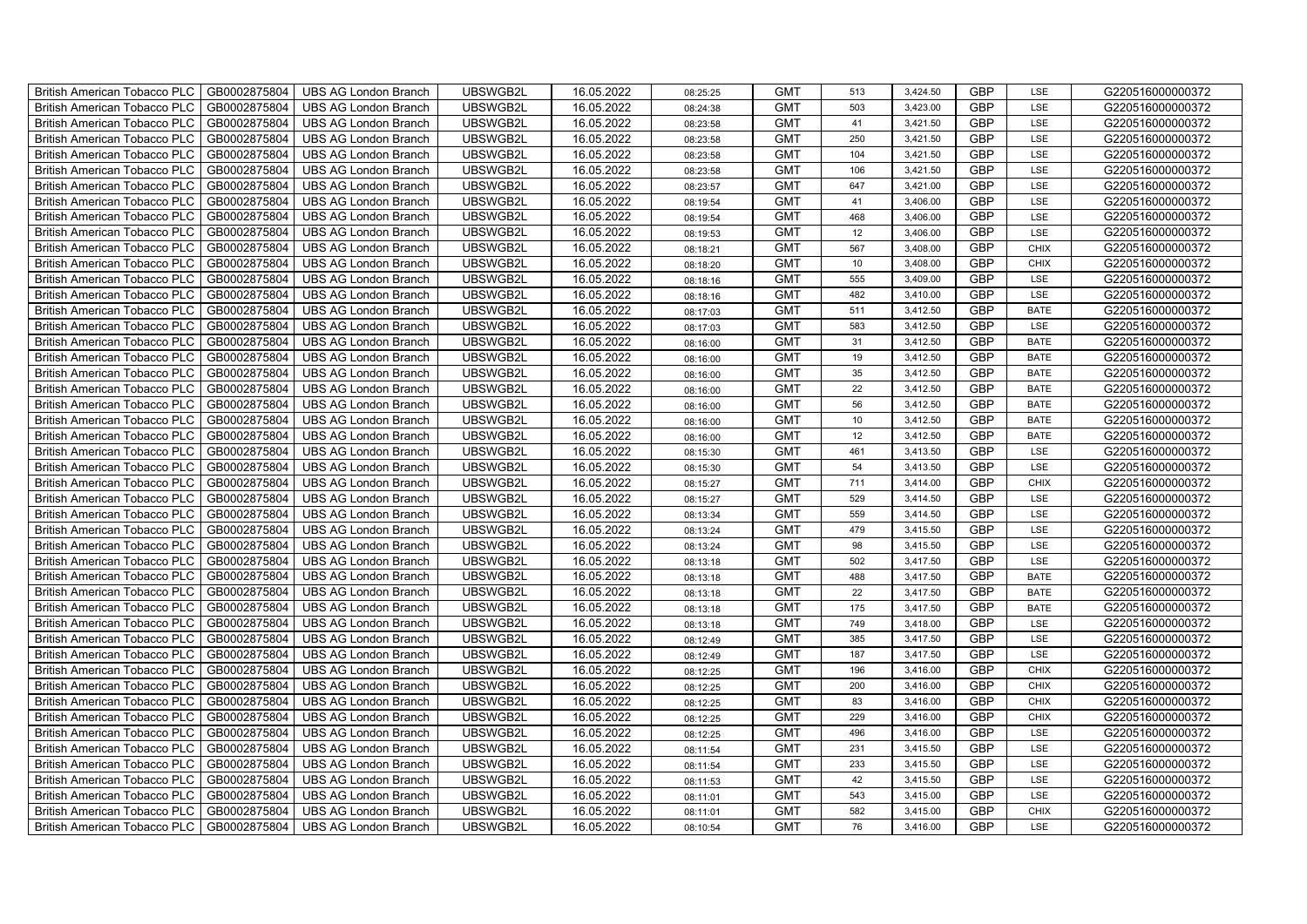| British American Tobacco PLC        | GB0002875804 | <b>UBS AG London Branch</b> | UBSWGB2L | 16.05.2022 | 08:10:54 | <b>GMT</b> | 200  | 3,416.00 | <b>GBP</b> | LSE         | G220516000000372 |
|-------------------------------------|--------------|-----------------------------|----------|------------|----------|------------|------|----------|------------|-------------|------------------|
| <b>British American Tobacco PLC</b> | GB0002875804 | <b>UBS AG London Branch</b> | UBSWGB2L | 16.05.2022 | 08:10:54 | <b>GMT</b> | 200  | 3,416.00 | <b>GBP</b> | <b>LSE</b>  | G220516000000372 |
| <b>British American Tobacco PLC</b> | GB0002875804 | <b>UBS AG London Branch</b> | UBSWGB2L | 16.05.2022 | 08:10:54 | <b>GMT</b> | 85   | 3,416.00 | <b>GBP</b> | LSE         | G220516000000372 |
| British American Tobacco PLC        | GB0002875804 | <b>UBS AG London Branch</b> | UBSWGB2L | 16.05.2022 | 08:10:46 | <b>GMT</b> | 49   | 3,415.50 | <b>GBP</b> | LSE         | G220516000000372 |
| <b>British American Tobacco PLC</b> | GB0002875804 | <b>UBS AG London Branch</b> | UBSWGB2L | 16.05.2022 | 08:10:46 | <b>GMT</b> | 14   | 3,415.50 | <b>GBP</b> | LSE         | G220516000000372 |
| British American Tobacco PLC        | GB0002875804 | <b>UBS AG London Branch</b> | UBSWGB2L | 16.05.2022 | 08:10:46 | <b>GMT</b> | 473  | 3,416.00 | <b>GBP</b> | LSE         | G220516000000372 |
| <b>British American Tobacco PLC</b> | GB0002875804 | <b>UBS AG London Branch</b> | UBSWGB2L | 16.05.2022 | 08:10:46 | <b>GMT</b> | 591  | 3,415.50 | <b>GBP</b> | LSE         | G220516000000372 |
| British American Tobacco PLC        | GB0002875804 | <b>UBS AG London Branch</b> | UBSWGB2L | 16.05.2022 | 08:10:46 | <b>GMT</b> | 47   | 3,415.50 | <b>GBP</b> | LSE         | G220516000000372 |
| <b>British American Tobacco PLC</b> | GB0002875804 | <b>UBS AG London Branch</b> | UBSWGB2L | 16.05.2022 | 08:09:18 | <b>GMT</b> | 520  | 3,411.00 | <b>GBP</b> | LSE         | G220516000000372 |
| British American Tobacco PLC        | GB0002875804 | <b>UBS AG London Branch</b> | UBSWGB2L | 16.05.2022 | 08:08:28 | <b>GMT</b> | 503  | 3,409.00 | <b>GBP</b> | LSE         | G220516000000372 |
| <b>British American Tobacco PLC</b> | GB0002875804 | <b>UBS AG London Branch</b> | UBSWGB2L | 16.05.2022 | 08:07:15 | <b>GMT</b> | 500  | 3,410.00 | <b>GBP</b> | LSE         | G220516000000372 |
| <b>British American Tobacco PLC</b> | GB0002875804 | <b>UBS AG London Branch</b> | UBSWGB2L | 16.05.2022 | 08:06:55 | <b>GMT</b> | 293  | 3,415.50 | <b>GBP</b> | LSE         | G220516000000372 |
| British American Tobacco PLC        | GB0002875804 | <b>UBS AG London Branch</b> | UBSWGB2L | 16.05.2022 | 08:06:55 | <b>GMT</b> | 294  | 3,415.50 | <b>GBP</b> | LSE         | G220516000000372 |
| British American Tobacco PLC        | GB0002875804 | <b>UBS AG London Branch</b> | UBSWGB2L | 16.05.2022 | 08:06:29 | <b>GMT</b> | 484  | 3,416.50 | <b>GBP</b> | LSE         | G220516000000372 |
| British American Tobacco PLC        | GB0002875804 | <b>UBS AG London Branch</b> | UBSWGB2L | 16.05.2022 | 08:06:20 | <b>GMT</b> | 692  | 3,418.00 | <b>GBP</b> | LSE         | G220516000000372 |
| British American Tobacco PLC        | GB0002875804 | <b>UBS AG London Branch</b> | UBSWGB2L | 16.05.2022 | 08:06:13 | <b>GMT</b> | 37   | 3,420.50 | <b>GBP</b> | <b>CHIX</b> | G220516000000372 |
| British American Tobacco PLC        | GB0002875804 | <b>UBS AG London Branch</b> | UBSWGB2L | 16.05.2022 | 08:06:13 | <b>GMT</b> | 623  | 3,420.50 | <b>GBP</b> | LSE         | G220516000000372 |
| British American Tobacco PLC        | GB0002875804 | <b>UBS AG London Branch</b> | UBSWGB2L | 16.05.2022 | 08:06:13 | <b>GMT</b> | 330  | 3,420.50 | <b>GBP</b> | <b>CHIX</b> | G220516000000372 |
| British American Tobacco PLC        | GB0002875804 | <b>UBS AG London Branch</b> | UBSWGB2L | 16.05.2022 | 08:06:13 | <b>GMT</b> | 210  | 3,420.50 | <b>GBP</b> | <b>CHIX</b> | G220516000000372 |
| British American Tobacco PLC        | GB0002875804 | <b>UBS AG London Branch</b> | UBSWGB2L | 16.05.2022 | 08:06:13 | <b>GMT</b> | 109  | 3,420.50 | <b>GBP</b> | CHIX        | G220516000000372 |
| <b>British American Tobacco PLC</b> | GB0002875804 | <b>UBS AG London Branch</b> | UBSWGB2L | 16.05.2022 | 08:04:55 | <b>GMT</b> | 679  | 3,417.00 | <b>GBP</b> | <b>BATE</b> | G220516000000372 |
| British American Tobacco PLC        | GB0002875804 | <b>UBS AG London Branch</b> | UBSWGB2L | 16.05.2022 | 08:03:31 | <b>GMT</b> | 21   | 3,417.50 | <b>GBP</b> | <b>CHIX</b> | G220516000000372 |
| British American Tobacco PLC        | GB0002875804 | <b>UBS AG London Branch</b> | UBSWGB2L | 16.05.2022 | 08:03:31 | <b>GMT</b> | 600  | 3,417.50 | GBP        | CHIX        | G220516000000372 |
| British American Tobacco PLC        | GB0002875804 | <b>UBS AG London Branch</b> | UBSWGB2L | 16.05.2022 | 08:03:21 | <b>GMT</b> | 561  | 3,420.50 | <b>GBP</b> | LSE         | G220516000000372 |
| <b>British American Tobacco PLC</b> | GB0002875804 | <b>UBS AG London Branch</b> | UBSWGB2L | 16.05.2022 | 08:03:21 | <b>GMT</b> | 5    | 3,420.50 | <b>GBP</b> | LSE         | G220516000000372 |
| British American Tobacco PLC        | GB0002875804 | <b>UBS AG London Branch</b> | UBSWGB2L | 16.05.2022 | 08:03:21 | <b>GMT</b> | 61   | 3,420.50 | <b>GBP</b> | LSE         | G220516000000372 |
| British American Tobacco PLC        | GB0002875804 | <b>UBS AG London Branch</b> | UBSWGB2L | 16.05.2022 | 08:03:21 | <b>GMT</b> | 434  | 3,420.50 | <b>GBP</b> | LSE         | G220516000000372 |
| British American Tobacco PLC        | GB0002875804 | <b>UBS AG London Branch</b> | UBSWGB2L | 16.05.2022 | 08:03:06 | <b>GMT</b> | 62   | 3,421.50 | <b>GBP</b> | LSE         | G220516000000372 |
| <b>British American Tobacco PLC</b> | GB0002875804 | <b>UBS AG London Branch</b> | UBSWGB2L | 16.05.2022 | 08:03:06 | <b>GMT</b> | 453  | 3,421.50 | <b>GBP</b> | LSE         | G220516000000372 |
| <b>British American Tobacco PLC</b> | GB0002875804 | <b>UBS AG London Branch</b> | UBSWGB2L | 16.05.2022 | 08:02:01 | <b>GMT</b> | 504  | 3,425.00 | <b>GBP</b> | LSE         | G220516000000372 |
| British American Tobacco PLC        | GB0002875804 | <b>UBS AG London Branch</b> | UBSWGB2L | 16.05.2022 | 08:01:56 | <b>GMT</b> | 250  | 3,428.00 | <b>GBP</b> | LSE         | G220516000000372 |
| British American Tobacco PLC        | GB0002875804 | <b>UBS AG London Branch</b> | UBSWGB2L | 16.05.2022 | 08:01:56 | <b>GMT</b> | 232  | 3,428.00 | <b>GBP</b> | LSE         | G220516000000372 |
| British American Tobacco PLC        | GB0002875804 | <b>UBS AG London Branch</b> | UBSWGB2L | 16.05.2022 | 08:01:16 | <b>GMT</b> | 685  | 3,428.00 | <b>GBP</b> | CHIX        | G220516000000372 |
| British American Tobacco PLC        | GB0002875804 | UBS AG London Branch        | UBSWGB2L | 16.05.2022 | 08:01:16 | <b>GMT</b> | 20   | 3,428.00 | <b>GBP</b> | CHIX        | G220516000000372 |
| British American Tobacco PLC        | GB0002875804 | <b>UBS AG London Branch</b> | UBSWGB2L | 16.05.2022 | 08:01:16 | <b>GMT</b> | 572  | 3,429.50 | <b>GBP</b> | LSE         | G220516000000372 |
| British American Tobacco PLC        | GB0002875804 | <b>UBS AG London Branch</b> | UBSWGB2L | 16.05.2022 | 08:01:00 | <b>GMT</b> | 522  | 3,438.00 | <b>GBP</b> | LSE         | G220516000000372 |
| British American Tobacco PLC        | GB0002875804 | <b>UBS AG London Branch</b> | UBSWGB2L | 16.05.2022 | 08:01:00 | <b>GMT</b> | 491  | 3,440.00 | <b>GBP</b> | LSE         | G220516000000372 |
| <b>British American Tobacco PLC</b> | GB0002875804 | <b>UBS AG London Branch</b> | UBSWGB2L | 16.05.2022 | 08:00:26 | <b>GMT</b> | 409  | 3,440.00 | <b>GBP</b> | LSE         | G220516000000372 |
| British American Tobacco PLC        | GB0002875804 | <b>UBS AG London Branch</b> | UBSWGB2L | 16.05.2022 | 08:00:21 | <b>GMT</b> | 33   | 3,440.00 | <b>GBP</b> | LSE         | G220516000000372 |
| British American Tobacco PLC        | GB0002875804 | UBS AG London Branch        | UBSWGB2L | 16.05.2022 | 08:00:21 | <b>GMT</b> | 108  | 3,440.00 | <b>GBP</b> | LSE         | G220516000000372 |
| British American Tobacco PLC        | GB0002875804 | UBS AG London Branch        | UBSWGB2L | 16.05.2022 | 08:00:21 | <b>GMT</b> | 21   | 3,440.00 | GBP        | LSE         | G220516000000372 |
| British American Tobacco PLC        | GB0002875804 | <b>UBS AG London Branch</b> | UBSWGB2L | 16.05.2022 | 08:00:21 | <b>GMT</b> | 930  | 3,440.00 | <b>GBP</b> | LSE         | G220516000000372 |
| British American Tobacco PLC        | GB0002875804 | UBS AG London Branch        | UBSWGB2L | 16.05.2022 | 08:00:21 | <b>GMT</b> | 622  | 3,440.00 | <b>GBP</b> | <b>CHIX</b> | G220516000000372 |
| British American Tobacco PLC        | GB0002875804 | <b>UBS AG London Branch</b> | UBSWGB2L | 16.05.2022 | 08:00:21 | <b>GMT</b> | 610  | 3,440.00 | <b>GBP</b> | <b>BATE</b> | G220516000000372 |
| <b>British American Tobacco PLC</b> | GB0002875804 | <b>UBS AG London Branch</b> | UBSWGB2L | 16.05.2022 | 08:00:21 | <b>GMT</b> | 529  | 3,441.00 | <b>GBP</b> | LSE         | G220516000000372 |
| <b>British American Tobacco PLC</b> | GB0002875804 | <b>UBS AG London Branch</b> | UBSWGB2L | 16.05.2022 | 08:00:19 | <b>GMT</b> | 493  | 3,441.50 | <b>GBP</b> | LSE         | G220516000000372 |
| <b>British American Tobacco PLC</b> | GB0002875804 | <b>UBS AG London Branch</b> | UBSWGB2L | 16.05.2022 | 08:00:15 | <b>GMT</b> | 2887 | 3,441.50 | <b>GBP</b> | LSE         | G220516000000372 |
| British American Tobacco PLC        | GB0002875804 | UBS AG London Branch        | UBSWGB2L | 16.05.2022 | 08:00:15 | <b>GMT</b> | 878  | 3,441.50 | <b>GBP</b> | LSE         | G220516000000372 |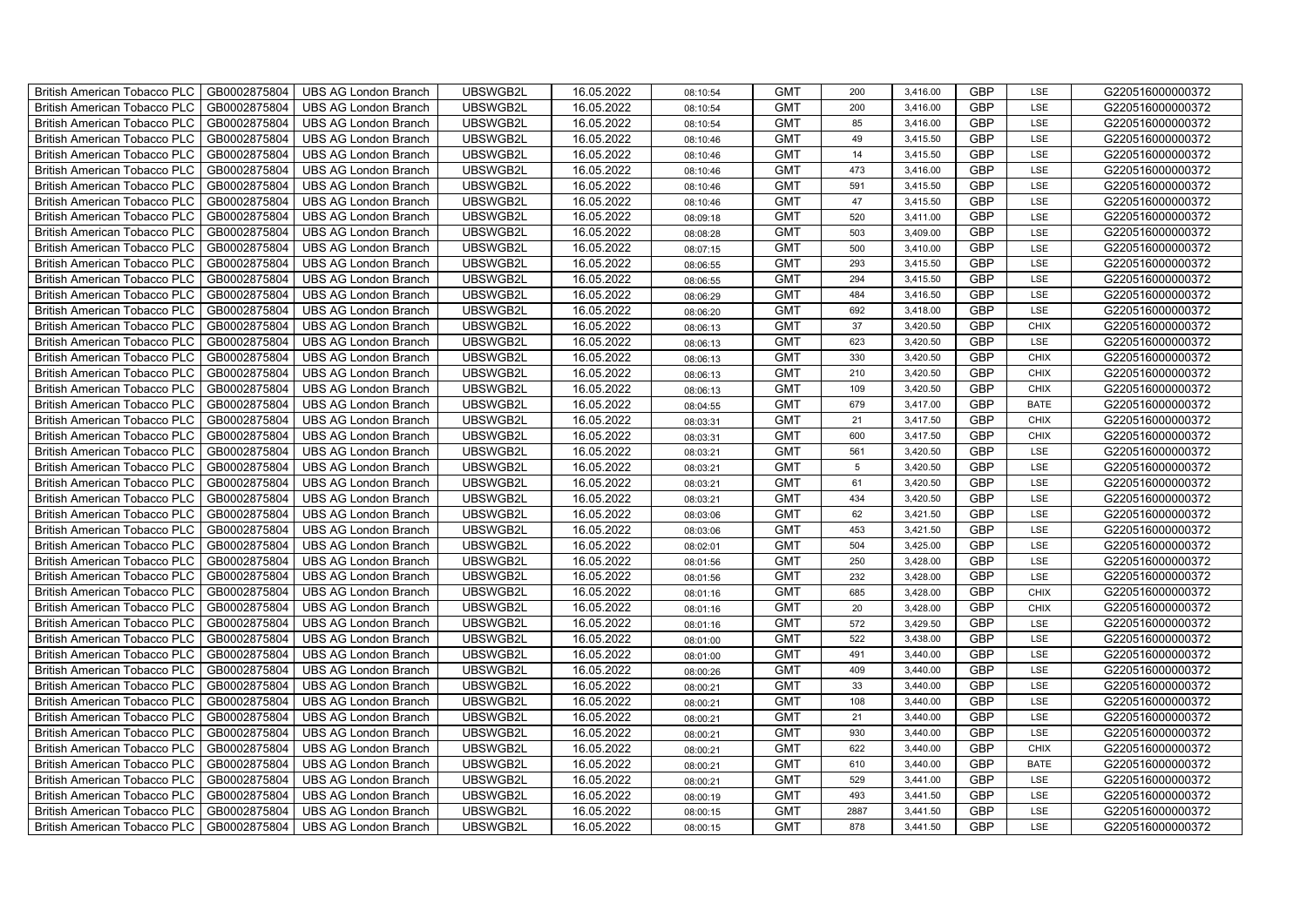| British American Tobacco PLC        | GB0002875804 | <b>UBS AG London Branch</b> | UBSWGB2L | 17.05.2022 | 16:24:07 | <b>GMT</b> | 105 | 3,499.00 | <b>GBP</b> | LSE         | G220517000000475 |
|-------------------------------------|--------------|-----------------------------|----------|------------|----------|------------|-----|----------|------------|-------------|------------------|
| <b>British American Tobacco PLC</b> | GB0002875804 | <b>UBS AG London Branch</b> | UBSWGB2L | 17.05.2022 | 16:24:07 | <b>GMT</b> | 250 | 3,499.00 | <b>GBP</b> | <b>LSE</b>  | G220517000000475 |
| <b>British American Tobacco PLC</b> | GB0002875804 | <b>UBS AG London Branch</b> | UBSWGB2L | 17.05.2022 | 16:23:38 | <b>GMT</b> | 38  | 3,500.00 | <b>GBP</b> | LSE         | G220517000000475 |
| British American Tobacco PLC        | GB0002875804 | <b>UBS AG London Branch</b> | UBSWGB2L | 17.05.2022 | 16:23:38 | <b>GMT</b> | 500 | 3,500.00 | <b>GBP</b> | LSE         | G220517000000475 |
| <b>British American Tobacco PLC</b> | GB0002875804 | <b>UBS AG London Branch</b> | UBSWGB2L | 17.05.2022 | 16:23:05 | <b>GMT</b> | 149 | 3,501.50 | <b>GBP</b> | LSE         | G220517000000475 |
| British American Tobacco PLC        | GB0002875804 | <b>UBS AG London Branch</b> | UBSWGB2L | 17.05.2022 | 16:23:05 | <b>GMT</b> | 233 | 3,501.50 | <b>GBP</b> | LSE         | G220517000000475 |
| <b>British American Tobacco PLC</b> | GB0002875804 | <b>UBS AG London Branch</b> | UBSWGB2L | 17.05.2022 | 16:23:05 | <b>GMT</b> | 101 | 3,501.50 | <b>GBP</b> | LSE         | G220517000000475 |
| British American Tobacco PLC        | GB0002875804 | <b>UBS AG London Branch</b> | UBSWGB2L | 17.05.2022 | 16:23:01 | <b>GMT</b> | 146 | 3,501.50 | <b>GBP</b> | <b>BATE</b> | G220517000000475 |
| <b>British American Tobacco PLC</b> | GB0002875804 | <b>UBS AG London Branch</b> | UBSWGB2L | 17.05.2022 | 16:23:01 | <b>GMT</b> | 86  | 3,501.50 | <b>GBP</b> | <b>BATE</b> | G220517000000475 |
| British American Tobacco PLC        | GB0002875804 | <b>UBS AG London Branch</b> | UBSWGB2L | 17.05.2022 | 16:23:01 | <b>GMT</b> | 132 | 3,501.50 | <b>GBP</b> | <b>BATE</b> | G220517000000475 |
| <b>British American Tobacco PLC</b> | GB0002875804 | <b>UBS AG London Branch</b> | UBSWGB2L | 17.05.2022 | 16:23:01 | <b>GMT</b> | 80  | 3,501.50 | <b>GBP</b> | <b>BATE</b> | G220517000000475 |
| <b>British American Tobacco PLC</b> | GB0002875804 | <b>UBS AG London Branch</b> | UBSWGB2L | 17.05.2022 | 16:22:53 | <b>GMT</b> | 483 | 3,502.00 | <b>GBP</b> | <b>CHIX</b> | G220517000000475 |
| British American Tobacco PLC        | GB0002875804 | <b>UBS AG London Branch</b> | UBSWGB2L | 17.05.2022 | 16:22:50 | <b>GMT</b> | 697 | 3,502.00 | <b>GBP</b> | LSE         | G220517000000475 |
| British American Tobacco PLC        | GB0002875804 | <b>UBS AG London Branch</b> | UBSWGB2L | 17.05.2022 | 16:22:50 | <b>GMT</b> | 103 | 3,502.00 | <b>GBP</b> | LSE         | G220517000000475 |
| British American Tobacco PLC        | GB0002875804 | <b>UBS AG London Branch</b> | UBSWGB2L | 17.05.2022 | 16:22:50 | <b>GMT</b> | 230 | 3,502.00 | <b>GBP</b> | LSE         | G220517000000475 |
| British American Tobacco PLC        | GB0002875804 | <b>UBS AG London Branch</b> | UBSWGB2L | 17.05.2022 | 16:22:49 | <b>GMT</b> | 376 | 3,501.50 | <b>GBP</b> | <b>CHIX</b> | G220517000000475 |
| British American Tobacco PLC        | GB0002875804 | <b>UBS AG London Branch</b> | UBSWGB2L | 17.05.2022 | 16:22:26 | <b>GMT</b> | 100 | 3,502.00 | <b>GBP</b> | <b>BATE</b> | G220517000000475 |
| British American Tobacco PLC        | GB0002875804 | <b>UBS AG London Branch</b> | UBSWGB2L | 17.05.2022 | 16:22:08 | <b>GMT</b> | 343 | 3,503.00 | <b>GBP</b> | LSE         | G220517000000475 |
| British American Tobacco PLC        | GB0002875804 | <b>UBS AG London Branch</b> | UBSWGB2L | 17.05.2022 | 16:22:08 | <b>GMT</b> | 184 | 3,503.00 | <b>GBP</b> | LSE         | G220517000000475 |
| <b>British American Tobacco PLC</b> | GB0002875804 | <b>UBS AG London Branch</b> | UBSWGB2L | 17.05.2022 | 16:21:39 | <b>GMT</b> | 481 | 3,503.50 | <b>GBP</b> | LSE         | G220517000000475 |
| <b>British American Tobacco PLC</b> | GB0002875804 | <b>UBS AG London Branch</b> | UBSWGB2L | 17.05.2022 | 16:21:21 | <b>GMT</b> | 640 | 3,504.00 | <b>GBP</b> | <b>CHIX</b> | G220517000000475 |
| British American Tobacco PLC        | GB0002875804 | <b>UBS AG London Branch</b> | UBSWGB2L | 17.05.2022 | 16:21:17 | <b>GMT</b> | 516 | 3,504.00 | <b>GBP</b> | LSE         | G220517000000475 |
| British American Tobacco PLC        | GB0002875804 | <b>UBS AG London Branch</b> | UBSWGB2L | 17.05.2022 | 16:21:02 | <b>GMT</b> | 118 | 3,504.00 | GBP        | LSE         | G220517000000475 |
| British American Tobacco PLC        | GB0002875804 | <b>UBS AG London Branch</b> | UBSWGB2L | 17.05.2022 | 16:21:02 | <b>GMT</b> | 342 | 3,504.00 | <b>GBP</b> | LSE         | G220517000000475 |
| British American Tobacco PLC        | GB0002875804 | <b>UBS AG London Branch</b> | UBSWGB2L | 17.05.2022 | 16:20:02 | <b>GMT</b> | 100 | 3,502.00 | <b>GBP</b> | LSE         | G220517000000475 |
| British American Tobacco PLC        | GB0002875804 | <b>UBS AG London Branch</b> | UBSWGB2L | 17.05.2022 | 16:20:02 | <b>GMT</b> | 340 | 3,502.00 | <b>GBP</b> | LSE         | G220517000000475 |
| British American Tobacco PLC        | GB0002875804 | <b>UBS AG London Branch</b> | UBSWGB2L | 17.05.2022 | 16:20:01 | <b>GMT</b> | 100 | 3,502.00 | <b>GBP</b> | LSE         | G220517000000475 |
| British American Tobacco PLC        | GB0002875804 | <b>UBS AG London Branch</b> | UBSWGB2L | 17.05.2022 | 16:19:49 | <b>GMT</b> | 612 | 3,503.00 | <b>GBP</b> | <b>BATE</b> | G220517000000475 |
| <b>British American Tobacco PLC</b> | GB0002875804 | <b>UBS AG London Branch</b> | UBSWGB2L | 17.05.2022 | 16:19:44 | <b>GMT</b> | 382 | 3,503.50 | <b>GBP</b> | LSE         | G220517000000475 |
| <b>British American Tobacco PLC</b> | GB0002875804 | <b>UBS AG London Branch</b> | UBSWGB2L | 17.05.2022 | 16:19:44 | <b>GMT</b> | 86  | 3,503.50 | <b>GBP</b> | LSE         | G220517000000475 |
| British American Tobacco PLC        | GB0002875804 | <b>UBS AG London Branch</b> | UBSWGB2L | 17.05.2022 | 16:19:35 | <b>GMT</b> | 520 | 3,503.50 | <b>GBP</b> | LSE         | G220517000000475 |
| British American Tobacco PLC        | GB0002875804 | <b>UBS AG London Branch</b> | UBSWGB2L | 17.05.2022 | 16:18:40 | <b>GMT</b> | 178 | 3,503.00 | <b>GBP</b> | <b>CHIX</b> | G220517000000475 |
| British American Tobacco PLC        | GB0002875804 | <b>UBS AG London Branch</b> | UBSWGB2L | 17.05.2022 | 16:18:40 | <b>GMT</b> | 45  | 3,503.00 | <b>GBP</b> | CHIX        | G220517000000475 |
| British American Tobacco PLC        | GB0002875804 | UBS AG London Branch        | UBSWGB2L | 17.05.2022 | 16:18:39 | <b>GMT</b> | 423 | 3,503.00 | <b>GBP</b> | CHIX        | G220517000000475 |
| British American Tobacco PLC        | GB0002875804 | <b>UBS AG London Branch</b> | UBSWGB2L | 17.05.2022 | 16:18:39 | <b>GMT</b> | 320 | 3,503.00 | <b>GBP</b> | LSE         | G220517000000475 |
| British American Tobacco PLC        | GB0002875804 | <b>UBS AG London Branch</b> | UBSWGB2L | 17.05.2022 | 16:18:39 | <b>GMT</b> | 195 | 3,503.00 | <b>GBP</b> | LSE         | G220517000000475 |
| British American Tobacco PLC        | GB0002875804 | <b>UBS AG London Branch</b> | UBSWGB2L | 17.05.2022 | 16:18:39 | <b>GMT</b> | 39  | 3,503.00 | <b>GBP</b> | <b>CHIX</b> | G220517000000475 |
| <b>British American Tobacco PLC</b> | GB0002875804 | <b>UBS AG London Branch</b> | UBSWGB2L | 17.05.2022 | 16:18:17 | <b>GMT</b> | 447 | 3,504.00 | <b>GBP</b> | LSE         | G220517000000475 |
| British American Tobacco PLC        | GB0002875804 | <b>UBS AG London Branch</b> | UBSWGB2L | 17.05.2022 | 16:17:53 | <b>GMT</b> | 466 | 3,503.50 | <b>GBP</b> | LSE         | G220517000000475 |
| British American Tobacco PLC        | GB0002875804 | UBS AG London Branch        | UBSWGB2L | 17.05.2022 | 16:17:53 | <b>GMT</b> | 614 | 3,503.50 | <b>GBP</b> | <b>CHIX</b> | G220517000000475 |
| British American Tobacco PLC        | GB0002875804 | UBS AG London Branch        | UBSWGB2L | 17.05.2022 | 16:17:23 | <b>GMT</b> | 495 | 3,502.50 | GBP        | LSE         | G220517000000475 |
| British American Tobacco PLC        | GB0002875804 | <b>UBS AG London Branch</b> | UBSWGB2L | 17.05.2022 | 16:17:02 | <b>GMT</b> | 408 | 3,503.00 | <b>GBP</b> | LSE         | G220517000000475 |
| British American Tobacco PLC        | GB0002875804 | <b>UBS AG London Branch</b> | UBSWGB2L | 17.05.2022 | 16:17:02 | <b>GMT</b> | 90  | 3,503.00 | <b>GBP</b> | LSE         | G220517000000475 |
| British American Tobacco PLC        | GB0002875804 | <b>UBS AG London Branch</b> | UBSWGB2L | 17.05.2022 | 16:16:38 | <b>GMT</b> | 523 | 3,501.50 | <b>GBP</b> | LSE         | G220517000000475 |
| <b>British American Tobacco PLC</b> | GB0002875804 | <b>UBS AG London Branch</b> | UBSWGB2L | 17.05.2022 | 16:15:26 | <b>GMT</b> | 550 | 3,501.50 | <b>GBP</b> | LSE         | G220517000000475 |
| <b>British American Tobacco PLC</b> | GB0002875804 | <b>UBS AG London Branch</b> | UBSWGB2L | 17.05.2022 | 16:15:07 | <b>GMT</b> | 77  | 3,502.50 | <b>GBP</b> | <b>BATE</b> | G220517000000475 |
| British American Tobacco PLC        | GB0002875804 | <b>UBS AG London Branch</b> | UBSWGB2L | 17.05.2022 | 16:15:07 | <b>GMT</b> | 99  | 3,502.50 | <b>GBP</b> | <b>BATE</b> | G220517000000475 |
| British American Tobacco PLC        | GB0002875804 | UBS AG London Branch        | UBSWGB2L | 17.05.2022 | 16:15:06 | <b>GMT</b> | 105 | 3,502.50 | <b>GBP</b> | <b>BATE</b> | G220517000000475 |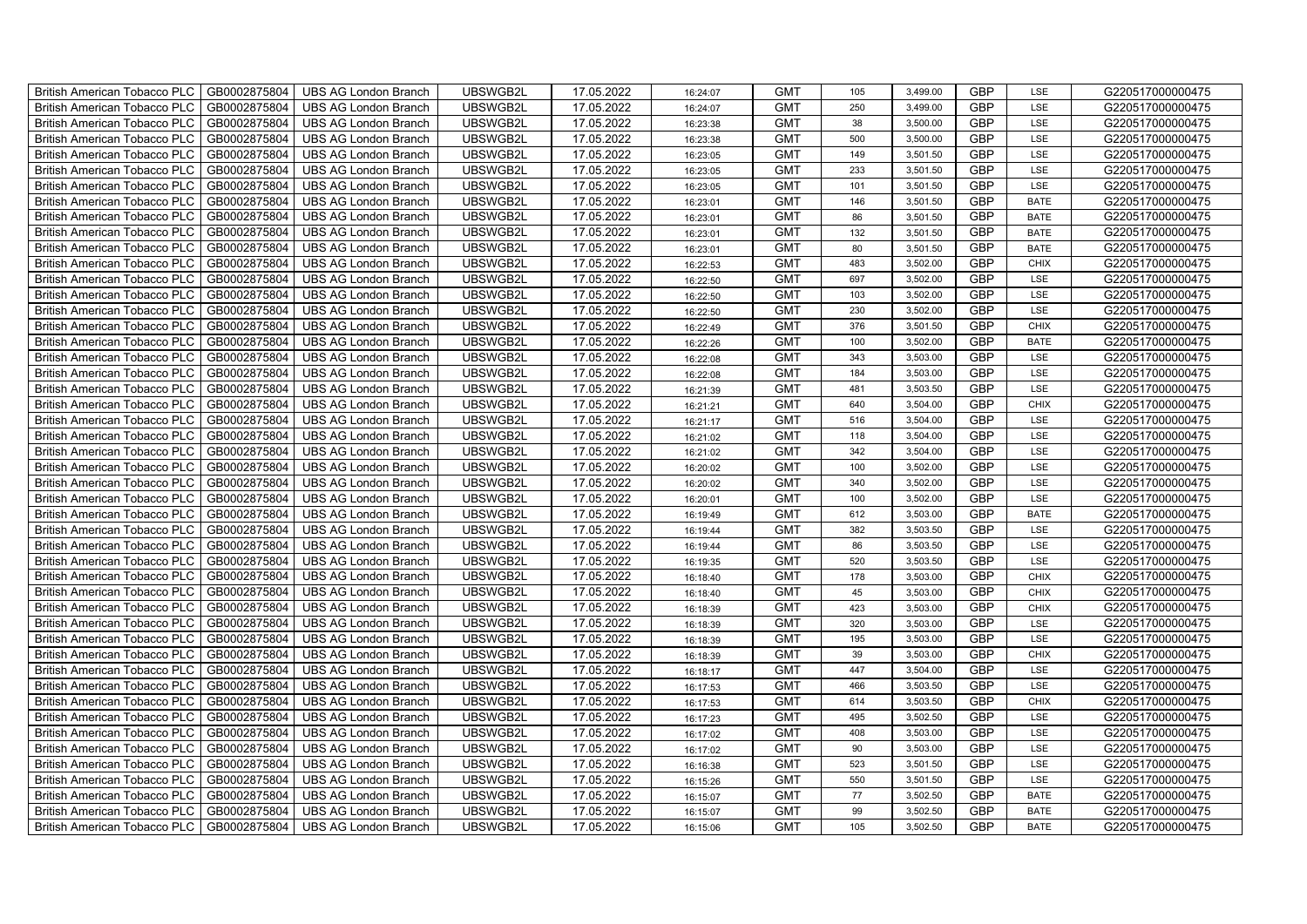| British American Tobacco PLC        | GB0002875804 | <b>UBS AG London Branch</b> | UBSWGB2L | 17.05.2022 | 16:15:06 | <b>GMT</b> | 200             | 3,502.50 | <b>GBP</b> | <b>BATE</b> | G220517000000475 |
|-------------------------------------|--------------|-----------------------------|----------|------------|----------|------------|-----------------|----------|------------|-------------|------------------|
| <b>British American Tobacco PLC</b> | GB0002875804 | <b>UBS AG London Branch</b> | UBSWGB2L | 17.05.2022 | 16:15:05 | <b>GMT</b> | 135             | 3,502.50 | <b>GBP</b> | <b>BATE</b> | G220517000000475 |
| <b>British American Tobacco PLC</b> | GB0002875804 | <b>UBS AG London Branch</b> | UBSWGB2L | 17.05.2022 | 16:14:58 | <b>GMT</b> | 509             | 3,503.00 | <b>GBP</b> | LSE         | G220517000000475 |
| British American Tobacco PLC        | GB0002875804 | <b>UBS AG London Branch</b> | UBSWGB2L | 17.05.2022 | 16:14:58 | <b>GMT</b> | 591             | 3,503.00 | <b>GBP</b> | <b>CHIX</b> | G220517000000475 |
| <b>British American Tobacco PLC</b> | GB0002875804 | <b>UBS AG London Branch</b> | UBSWGB2L | 17.05.2022 | 16:14:14 | <b>GMT</b> | 520             | 3,505.00 | <b>GBP</b> | LSE         | G220517000000475 |
| British American Tobacco PLC        | GB0002875804 | <b>UBS AG London Branch</b> | UBSWGB2L | 17.05.2022 | 16:14:09 | <b>GMT</b> | 446             | 3,505.50 | <b>GBP</b> | LSE         | G220517000000475 |
| <b>British American Tobacco PLC</b> | GB0002875804 | <b>UBS AG London Branch</b> | UBSWGB2L | 17.05.2022 | 16:13:19 | <b>GMT</b> | 532             | 3,505.50 | <b>GBP</b> | LSE         | G220517000000475 |
| British American Tobacco PLC        | GB0002875804 | <b>UBS AG London Branch</b> | UBSWGB2L | 17.05.2022 | 16:12:35 | <b>GMT</b> | 115             | 3,506.00 | <b>GBP</b> | LSE         | G220517000000475 |
| <b>British American Tobacco PLC</b> | GB0002875804 | <b>UBS AG London Branch</b> | UBSWGB2L | 17.05.2022 | 16:12:35 | <b>GMT</b> | 157             | 3,506.00 | <b>GBP</b> | LSE         | G220517000000475 |
| British American Tobacco PLC        | GB0002875804 | <b>UBS AG London Branch</b> | UBSWGB2L | 17.05.2022 | 16:12:35 | <b>GMT</b> | 217             | 3,506.00 | <b>GBP</b> | LSE         | G220517000000475 |
| <b>British American Tobacco PLC</b> | GB0002875804 | <b>UBS AG London Branch</b> | UBSWGB2L | 17.05.2022 | 16:12:30 | <b>GMT</b> | 10 <sup>1</sup> | 3,506.50 | <b>GBP</b> | <b>CHIX</b> | G220517000000475 |
| <b>British American Tobacco PLC</b> | GB0002875804 | <b>UBS AG London Branch</b> | UBSWGB2L | 17.05.2022 | 16:12:30 | <b>GMT</b> | 53              | 3,506.50 | <b>GBP</b> | <b>CHIX</b> | G220517000000475 |
| British American Tobacco PLC        | GB0002875804 | <b>UBS AG London Branch</b> | UBSWGB2L | 17.05.2022 | 16:12:30 | <b>GMT</b> | 584             | 3,506.50 | <b>GBP</b> | <b>CHIX</b> | G220517000000475 |
| British American Tobacco PLC        | GB0002875804 | <b>UBS AG London Branch</b> | UBSWGB2L | 17.05.2022 | 16:12:29 | <b>GMT</b> | 20              | 3,506.50 | <b>GBP</b> | LSE         | G220517000000475 |
| British American Tobacco PLC        | GB0002875804 | <b>UBS AG London Branch</b> | UBSWGB2L | 17.05.2022 | 16:12:29 | <b>GMT</b> | 647             | 3,506.50 | <b>GBP</b> | LSE         | G220517000000475 |
| British American Tobacco PLC        | GB0002875804 | <b>UBS AG London Branch</b> | UBSWGB2L | 17.05.2022 | 16:10:56 | <b>GMT</b> | 518             | 3,503.00 | <b>GBP</b> | LSE         | G220517000000475 |
| British American Tobacco PLC        | GB0002875804 | <b>UBS AG London Branch</b> | UBSWGB2L | 17.05.2022 | 16:10:39 | <b>GMT</b> | 61              | 3,503.50 | <b>GBP</b> | LSE         | G220517000000475 |
| British American Tobacco PLC        | GB0002875804 | <b>UBS AG London Branch</b> | UBSWGB2L | 17.05.2022 | 16:10:39 | <b>GMT</b> | 381             | 3,503.50 | <b>GBP</b> | LSE         | G220517000000475 |
| British American Tobacco PLC        | GB0002875804 | <b>UBS AG London Branch</b> | UBSWGB2L | 17.05.2022 | 16:10:39 | <b>GMT</b> | 53              | 3,503.50 | <b>GBP</b> | LSE         | G220517000000475 |
| <b>British American Tobacco PLC</b> | GB0002875804 | <b>UBS AG London Branch</b> | UBSWGB2L | 17.05.2022 | 16:09:58 | <b>GMT</b> | 472             | 3,504.50 | <b>GBP</b> | <b>BATE</b> | G220517000000475 |
| <b>British American Tobacco PLC</b> | GB0002875804 | <b>UBS AG London Branch</b> | UBSWGB2L | 17.05.2022 | 16:09:58 | <b>GMT</b> | 169             | 3,504.50 | <b>GBP</b> | <b>BATE</b> | G220517000000475 |
| British American Tobacco PLC        | GB0002875804 | <b>UBS AG London Branch</b> | UBSWGB2L | 17.05.2022 | 16:09:58 | <b>GMT</b> | 619             | 3,504.50 | <b>GBP</b> | <b>CHIX</b> | G220517000000475 |
| British American Tobacco PLC        | GB0002875804 | <b>UBS AG London Branch</b> | UBSWGB2L | 17.05.2022 | 16:09:58 | <b>GMT</b> | 446             | 3,504.50 | GBP        | LSE         | G220517000000475 |
| British American Tobacco PLC        | GB0002875804 | <b>UBS AG London Branch</b> | UBSWGB2L | 17.05.2022 | 16:09:51 | <b>GMT</b> | 252             | 3,505.00 | <b>GBP</b> | LSE         | G220517000000475 |
| British American Tobacco PLC        | GB0002875804 | <b>UBS AG London Branch</b> | UBSWGB2L | 17.05.2022 | 16:09:51 | <b>GMT</b> | 358             | 3,505.00 | <b>GBP</b> | LSE         | G220517000000475 |
| British American Tobacco PLC        | GB0002875804 | <b>UBS AG London Branch</b> | UBSWGB2L | 17.05.2022 | 16:09:35 | <b>GMT</b> | 16              | 3,504.50 | <b>GBP</b> | LSE         | G220517000000475 |
| British American Tobacco PLC        | GB0002875804 | <b>UBS AG London Branch</b> | UBSWGB2L | 17.05.2022 | 16:09:34 | <b>GMT</b> | 542             | 3,505.00 | <b>GBP</b> | LSE         | G220517000000475 |
| British American Tobacco PLC        | GB0002875804 | <b>UBS AG London Branch</b> | UBSWGB2L | 17.05.2022 | 16:08:03 | <b>GMT</b> | 390             | 3,503.50 | <b>GBP</b> | <b>CHIX</b> | G220517000000475 |
| <b>British American Tobacco PLC</b> | GB0002875804 | <b>UBS AG London Branch</b> | UBSWGB2L | 17.05.2022 | 16:08:03 | <b>GMT</b> | 10              | 3,503.50 | <b>GBP</b> | <b>CHIX</b> | G220517000000475 |
| <b>British American Tobacco PLC</b> | GB0002875804 | <b>UBS AG London Branch</b> | UBSWGB2L | 17.05.2022 | 16:08:03 | <b>GMT</b> | 174             | 3,503.50 | <b>GBP</b> | <b>CHIX</b> | G220517000000475 |
| British American Tobacco PLC        | GB0002875804 | <b>UBS AG London Branch</b> | UBSWGB2L | 17.05.2022 | 16:08:03 | <b>GMT</b> | 531             | 3,503.50 | <b>GBP</b> | LSE         | G220517000000475 |
| British American Tobacco PLC        | GB0002875804 | <b>UBS AG London Branch</b> | UBSWGB2L | 17.05.2022 | 16:08:01 | <b>GMT</b> | 450             | 3,504.00 | <b>GBP</b> | LSE         | G220517000000475 |
| British American Tobacco PLC        | GB0002875804 | <b>UBS AG London Branch</b> | UBSWGB2L | 17.05.2022 | 16:07:06 | <b>GMT</b> | 486             | 3,503.00 | <b>GBP</b> | LSE         | G220517000000475 |
| British American Tobacco PLC        | GB0002875804 | <b>UBS AG London Branch</b> | UBSWGB2L | 17.05.2022 | 16:06:33 | <b>GMT</b> | 504             | 3,503.00 | <b>GBP</b> | LSE         | G220517000000475 |
| British American Tobacco PLC        | GB0002875804 | <b>UBS AG London Branch</b> | UBSWGB2L | 17.05.2022 | 16:06:25 | <b>GMT</b> | 576             | 3,503.50 | <b>GBP</b> | <b>BATE</b> | G220517000000475 |
| British American Tobacco PLC        | GB0002875804 | <b>UBS AG London Branch</b> | UBSWGB2L | 17.05.2022 | 16:06:25 | <b>GMT</b> | 525             | 3,503.50 | <b>GBP</b> | LSE         | G220517000000475 |
| British American Tobacco PLC        | GB0002875804 | <b>UBS AG London Branch</b> | UBSWGB2L | 17.05.2022 | 16:06:03 | <b>GMT</b> | 447             | 3,504.00 | <b>GBP</b> | LSE         | G220517000000475 |
| <b>British American Tobacco PLC</b> | GB0002875804 | <b>UBS AG London Branch</b> | UBSWGB2L | 17.05.2022 | 16:06:03 | <b>GMT</b> | 422             | 3,504.00 | <b>GBP</b> | <b>CHIX</b> | G220517000000475 |
| British American Tobacco PLC        | GB0002875804 | <b>UBS AG London Branch</b> | UBSWGB2L | 17.05.2022 | 16:06:03 | <b>GMT</b> | 99              | 3,504.00 | <b>GBP</b> | <b>CHIX</b> | G220517000000475 |
| <b>British American Tobacco PLC</b> | GB0002875804 | <b>UBS AG London Branch</b> | UBSWGB2L | 17.05.2022 | 16:06:03 | <b>GMT</b> | 80              | 3,504.00 | <b>GBP</b> | <b>CHIX</b> | G220517000000475 |
| British American Tobacco PLC        | GB0002875804 | UBS AG London Branch        | UBSWGB2L | 17.05.2022 | 16:05:15 | <b>GMT</b> | 459             | 3,502.00 | <b>GBP</b> | LSE         | G220517000000475 |
| British American Tobacco PLC        | GB0002875804 | <b>UBS AG London Branch</b> | UBSWGB2L | 17.05.2022 | 16:05:02 | <b>GMT</b> | 449             | 3,502.00 | <b>GBP</b> | LSE         | G220517000000475 |
| British American Tobacco PLC        | GB0002875804 | <b>UBS AG London Branch</b> | UBSWGB2L | 17.05.2022 | 16:05:02 | <b>GMT</b> | 54              | 3,502.00 | <b>GBP</b> | LSE         | G220517000000475 |
| <b>British American Tobacco PLC</b> | GB0002875804 | <b>UBS AG London Branch</b> | UBSWGB2L | 17.05.2022 | 16:04:43 | <b>GMT</b> | 623             | 3,502.50 | <b>GBP</b> | LSE         | G220517000000475 |
| <b>British American Tobacco PLC</b> | GB0002875804 | <b>UBS AG London Branch</b> | UBSWGB2L | 17.05.2022 | 16:04:43 | <b>GMT</b> | 214             | 3,502.50 | <b>GBP</b> | <b>CHIX</b> | G220517000000475 |
| <b>British American Tobacco PLC</b> | GB0002875804 | <b>UBS AG London Branch</b> | UBSWGB2L | 17.05.2022 | 16:04:43 | <b>GMT</b> | 382             | 3,502.50 | <b>GBP</b> | <b>CHIX</b> | G220517000000475 |
| British American Tobacco PLC        | GB0002875804 | <b>UBS AG London Branch</b> | UBSWGB2L | 17.05.2022 | 16:03:22 | <b>GMT</b> | 122             | 3,500.00 | <b>GBP</b> | LSE         | G220517000000475 |
| British American Tobacco PLC        | GB0002875804 | UBS AG London Branch        | UBSWGB2L | 17.05.2022 | 16:03:22 | <b>GMT</b> | 45              | 3,500.00 | <b>GBP</b> | LSE         | G220517000000475 |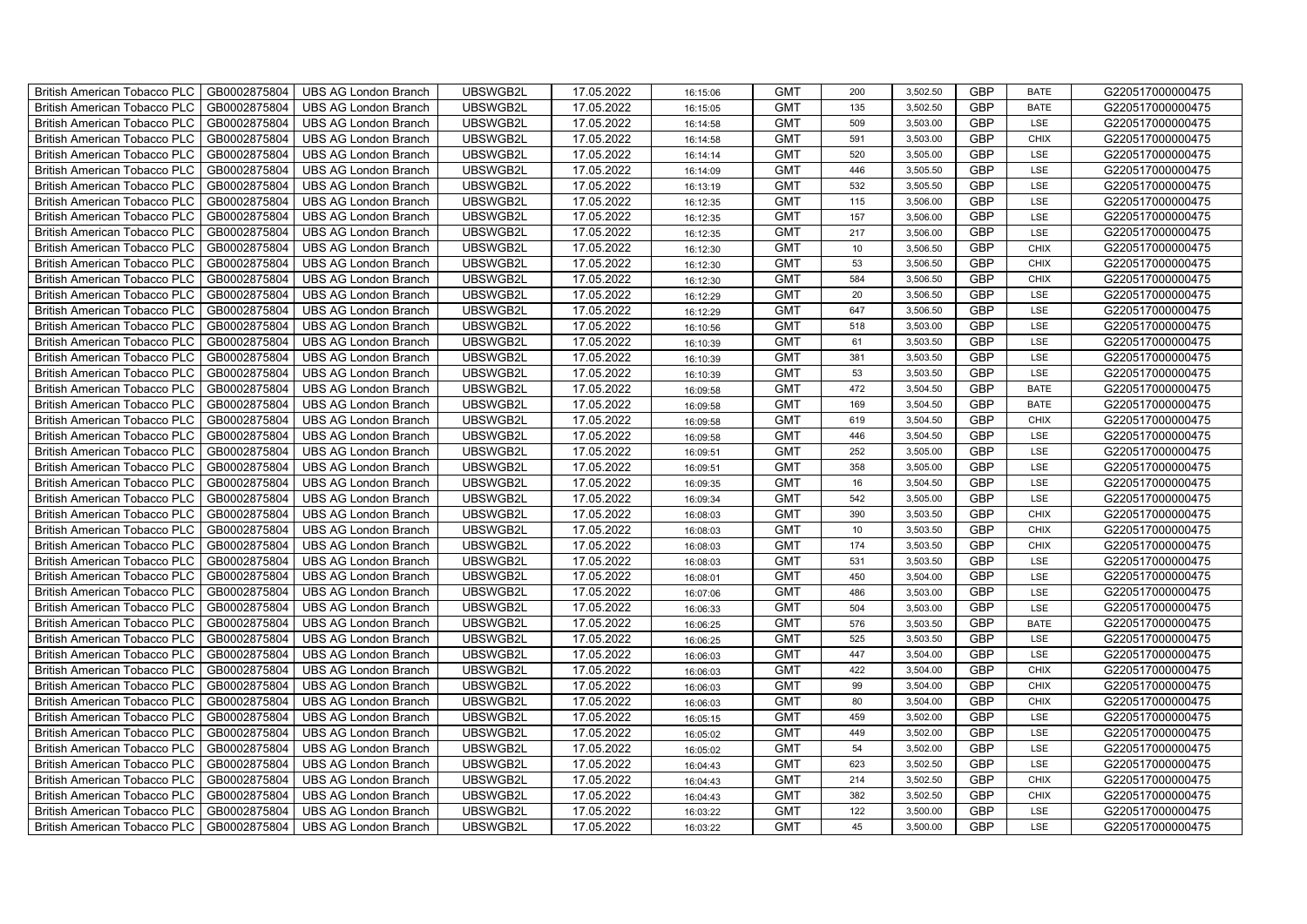| British American Tobacco PLC        | GB0002875804 | <b>UBS AG London Branch</b> | UBSWGB2L | 17.05.2022 | 16:03:22 | <b>GMT</b> | 362 | 3,500.00 | <b>GBP</b> | LSE         | G220517000000475 |
|-------------------------------------|--------------|-----------------------------|----------|------------|----------|------------|-----|----------|------------|-------------|------------------|
| <b>British American Tobacco PLC</b> | GB0002875804 | <b>UBS AG London Branch</b> | UBSWGB2L | 17.05.2022 | 16:03:19 | <b>GMT</b> | 499 | 3,500.50 | <b>GBP</b> | <b>LSE</b>  | G220517000000475 |
| <b>British American Tobacco PLC</b> | GB0002875804 | <b>UBS AG London Branch</b> | UBSWGB2L | 17.05.2022 | 16:02:10 | <b>GMT</b> | 451 | 3,499.50 | <b>GBP</b> | LSE         | G220517000000475 |
| British American Tobacco PLC        | GB0002875804 | <b>UBS AG London Branch</b> | UBSWGB2L | 17.05.2022 | 16:01:53 | <b>GMT</b> | 449 | 3,500.50 | <b>GBP</b> | LSE         | G220517000000475 |
| <b>British American Tobacco PLC</b> | GB0002875804 | <b>UBS AG London Branch</b> | UBSWGB2L | 17.05.2022 | 16:01:45 | <b>GMT</b> | 392 | 3,501.00 | <b>GBP</b> | <b>BATE</b> | G220517000000475 |
| British American Tobacco PLC        | GB0002875804 | <b>UBS AG London Branch</b> | UBSWGB2L | 17.05.2022 | 16:01:45 | <b>GMT</b> | 366 | 3,501.00 | <b>GBP</b> | <b>CHIX</b> | G220517000000475 |
| <b>British American Tobacco PLC</b> | GB0002875804 | <b>UBS AG London Branch</b> | UBSWGB2L | 17.05.2022 | 16:01:36 | <b>GMT</b> | 91  | 3,501.00 | <b>GBP</b> | <b>BATE</b> | G220517000000475 |
| British American Tobacco PLC        | GB0002875804 | <b>UBS AG London Branch</b> | UBSWGB2L | 17.05.2022 | 16:01:36 | <b>GMT</b> | 186 | 3,501.00 | <b>GBP</b> | <b>BATE</b> | G220517000000475 |
| <b>British American Tobacco PLC</b> | GB0002875804 | <b>UBS AG London Branch</b> | UBSWGB2L | 17.05.2022 | 16:01:36 | <b>GMT</b> | 238 | 3,501.00 | <b>GBP</b> | <b>CHIX</b> | G220517000000475 |
| British American Tobacco PLC        | GB0002875804 | <b>UBS AG London Branch</b> | UBSWGB2L | 17.05.2022 | 16:01:24 | <b>GMT</b> | 503 | 3,501.50 | <b>GBP</b> | LSE         | G220517000000475 |
| <b>British American Tobacco PLC</b> | GB0002875804 | <b>UBS AG London Branch</b> | UBSWGB2L | 17.05.2022 | 16:00:40 | <b>GMT</b> | 442 | 3,503.50 | <b>GBP</b> | LSE         | G220517000000475 |
| <b>British American Tobacco PLC</b> | GB0002875804 | <b>UBS AG London Branch</b> | UBSWGB2L | 17.05.2022 | 16:00:30 | <b>GMT</b> | 540 | 3,504.50 | <b>GBP</b> | LSE         | G220517000000475 |
| British American Tobacco PLC        | GB0002875804 | <b>UBS AG London Branch</b> | UBSWGB2L | 17.05.2022 | 15:59:32 | <b>GMT</b> | 93  | 3,502.50 | <b>GBP</b> | LSE         | G220517000000475 |
| British American Tobacco PLC        | GB0002875804 | <b>UBS AG London Branch</b> | UBSWGB2L | 17.05.2022 | 15:59:32 | <b>GMT</b> | 212 | 3,502.50 | <b>GBP</b> | LSE         | G220517000000475 |
| British American Tobacco PLC        | GB0002875804 | <b>UBS AG London Branch</b> | UBSWGB2L | 17.05.2022 | 15:59:32 | <b>GMT</b> | 147 | 3,502.50 | <b>GBP</b> | LSE         | G220517000000475 |
| British American Tobacco PLC        | GB0002875804 | <b>UBS AG London Branch</b> | UBSWGB2L | 17.05.2022 | 15:59:30 | <b>GMT</b> | 263 | 3,504.50 | <b>GBP</b> | LSE         | G220517000000475 |
| British American Tobacco PLC        | GB0002875804 | <b>UBS AG London Branch</b> | UBSWGB2L | 17.05.2022 | 15:59:30 | <b>GMT</b> | 254 | 3,504.50 | <b>GBP</b> | LSE         | G220517000000475 |
| British American Tobacco PLC        | GB0002875804 | <b>UBS AG London Branch</b> | UBSWGB2L | 17.05.2022 | 15:59:24 | <b>GMT</b> | 103 | 3,505.00 | <b>GBP</b> | <b>CHIX</b> | G220517000000475 |
| British American Tobacco PLC        | GB0002875804 | <b>UBS AG London Branch</b> | UBSWGB2L | 17.05.2022 | 15:59:24 | <b>GMT</b> | 300 | 3,505.00 | <b>GBP</b> | <b>CHIX</b> | G220517000000475 |
| <b>British American Tobacco PLC</b> | GB0002875804 | <b>UBS AG London Branch</b> | UBSWGB2L | 17.05.2022 | 15:59:24 | <b>GMT</b> | 210 | 3,505.00 | <b>GBP</b> | CHIX        | G220517000000475 |
| <b>British American Tobacco PLC</b> | GB0002875804 | <b>UBS AG London Branch</b> | UBSWGB2L | 17.05.2022 | 15:59:24 | <b>GMT</b> | 522 | 3,505.00 | <b>GBP</b> | <b>LSE</b>  | G220517000000475 |
| British American Tobacco PLC        | GB0002875804 | <b>UBS AG London Branch</b> | UBSWGB2L | 17.05.2022 | 15:58:04 | <b>GMT</b> | 464 | 3,506.00 | GBP        | CHIX        | G220517000000475 |
| British American Tobacco PLC        | GB0002875804 | <b>UBS AG London Branch</b> | UBSWGB2L | 17.05.2022 | 15:58:04 | <b>GMT</b> | 497 | 3,506.00 | GBP        | LSE         | G220517000000475 |
| British American Tobacco PLC        | GB0002875804 | <b>UBS AG London Branch</b> | UBSWGB2L | 17.05.2022 | 15:58:04 | <b>GMT</b> | 10  | 3,506.00 | <b>GBP</b> | CHIX        | G220517000000475 |
| British American Tobacco PLC        | GB0002875804 | <b>UBS AG London Branch</b> | UBSWGB2L | 17.05.2022 | 15:58:02 | <b>GMT</b> | 105 | 3,506.00 | <b>GBP</b> | CHIX        | G220517000000475 |
| British American Tobacco PLC        | GB0002875804 | <b>UBS AG London Branch</b> | UBSWGB2L | 17.05.2022 | 15:58:02 | <b>GMT</b> | 515 | 3,506.50 | <b>GBP</b> | LSE         | G220517000000475 |
| British American Tobacco PLC        | GB0002875804 | <b>UBS AG London Branch</b> | UBSWGB2L | 17.05.2022 | 15:58:02 | <b>GMT</b> | 228 | 3,507.00 | <b>GBP</b> | LSE         | G220517000000475 |
| British American Tobacco PLC        | GB0002875804 | <b>UBS AG London Branch</b> | UBSWGB2L | 17.05.2022 | 15:58:02 | <b>GMT</b> | 21  | 3,507.00 | <b>GBP</b> | LSE         | G220517000000475 |
| <b>British American Tobacco PLC</b> | GB0002875804 | <b>UBS AG London Branch</b> | UBSWGB2L | 17.05.2022 | 15:58:02 | <b>GMT</b> | 250 | 3,507.00 | <b>GBP</b> | LSE         | G220517000000475 |
| <b>British American Tobacco PLC</b> | GB0002875804 | <b>UBS AG London Branch</b> | UBSWGB2L | 17.05.2022 | 15:57:06 | <b>GMT</b> | 463 | 3,506.00 | <b>GBP</b> | <b>BATE</b> | G220517000000475 |
| British American Tobacco PLC        | GB0002875804 | <b>UBS AG London Branch</b> | UBSWGB2L | 17.05.2022 | 15:57:06 | <b>GMT</b> | 73  | 3,506.00 | <b>GBP</b> | <b>BATE</b> | G220517000000475 |
| British American Tobacco PLC        | GB0002875804 | <b>UBS AG London Branch</b> | UBSWGB2L | 17.05.2022 | 15:57:06 | <b>GMT</b> | 9   | 3,506.00 | <b>GBP</b> | <b>BATE</b> | G220517000000475 |
| British American Tobacco PLC        | GB0002875804 | <b>UBS AG London Branch</b> | UBSWGB2L | 17.05.2022 | 15:57:06 | <b>GMT</b> | 99  | 3,506.00 | <b>GBP</b> | <b>BATE</b> | G220517000000475 |
| British American Tobacco PLC        | GB0002875804 | <b>UBS AG London Branch</b> | UBSWGB2L | 17.05.2022 | 15:57:00 | <b>GMT</b> | 502 | 3,506.00 | <b>GBP</b> | LSE         | G220517000000475 |
| British American Tobacco PLC        | GB0002875804 | <b>UBS AG London Branch</b> | UBSWGB2L | 17.05.2022 | 15:56:01 | <b>GMT</b> | 472 | 3,500.50 | <b>GBP</b> | LSE         | G220517000000475 |
| British American Tobacco PLC        | GB0002875804 | <b>UBS AG London Branch</b> | UBSWGB2L | 17.05.2022 | 15:55:34 | <b>GMT</b> | 478 | 3,500.00 | <b>GBP</b> | LSE         | G220517000000475 |
| British American Tobacco PLC        | GB0002875804 | <b>UBS AG London Branch</b> | UBSWGB2L | 17.05.2022 | 15:55:33 | <b>GMT</b> | 332 | 3,500.50 | <b>GBP</b> | LSE         | G220517000000475 |
| <b>British American Tobacco PLC</b> | GB0002875804 | <b>UBS AG London Branch</b> | UBSWGB2L | 17.05.2022 | 15:55:33 | <b>GMT</b> | 619 | 3,500.50 | <b>GBP</b> | <b>CHIX</b> | G220517000000475 |
| British American Tobacco PLC        | GB0002875804 | <b>UBS AG London Branch</b> | UBSWGB2L | 17.05.2022 | 15:55:32 | <b>GMT</b> | 61  | 3,500.50 | <b>GBP</b> | LSE         | G220517000000475 |
| British American Tobacco PLC        | GB0002875804 | <b>UBS AG London Branch</b> | UBSWGB2L | 17.05.2022 | 15:55:32 | <b>GMT</b> | 97  | 3,500.50 | <b>GBP</b> | LSE         | G220517000000475 |
| British American Tobacco PLC        | GB0002875804 | UBS AG London Branch        | UBSWGB2L | 17.05.2022 | 15:55:27 | <b>GMT</b> | 690 | 3,500.50 | GBP        | LSE         | G220517000000475 |
| British American Tobacco PLC        | GB0002875804 | <b>UBS AG London Branch</b> | UBSWGB2L | 17.05.2022 | 15:55:00 | <b>GMT</b> | 14  | 3,500.00 | <b>GBP</b> | LSE         | G220517000000475 |
| British American Tobacco PLC        | GB0002875804 | <b>UBS AG London Branch</b> | UBSWGB2L | 17.05.2022 | 15:54:50 | <b>GMT</b> | 413 | 3,500.00 | <b>GBP</b> | LSE         | G220517000000475 |
| British American Tobacco PLC        | GB0002875804 | <b>UBS AG London Branch</b> | UBSWGB2L | 17.05.2022 | 15:54:50 | <b>GMT</b> | 39  | 3,500.00 | <b>GBP</b> | LSE         | G220517000000475 |
| <b>British American Tobacco PLC</b> | GB0002875804 | <b>UBS AG London Branch</b> | UBSWGB2L | 17.05.2022 | 15:53:21 | <b>GMT</b> | 68  | 3,497.00 | <b>GBP</b> | <b>BATE</b> | G220517000000475 |
| <b>British American Tobacco PLC</b> | GB0002875804 | <b>UBS AG London Branch</b> | UBSWGB2L | 17.05.2022 | 15:53:21 | <b>GMT</b> | 699 | 3,497.00 | <b>GBP</b> | <b>CHIX</b> | G220517000000475 |
| British American Tobacco PLC        | GB0002875804 | <b>UBS AG London Branch</b> | UBSWGB2L | 17.05.2022 | 15:53:19 | <b>GMT</b> | 483 | 3,497.00 | <b>GBP</b> | LSE         | G220517000000475 |
| British American Tobacco PLC        | GB0002875804 | UBS AG London Branch        | UBSWGB2L | 17.05.2022 | 15:53:19 | <b>GMT</b> | 428 | 3,497.00 | <b>GBP</b> | <b>BATE</b> | G220517000000475 |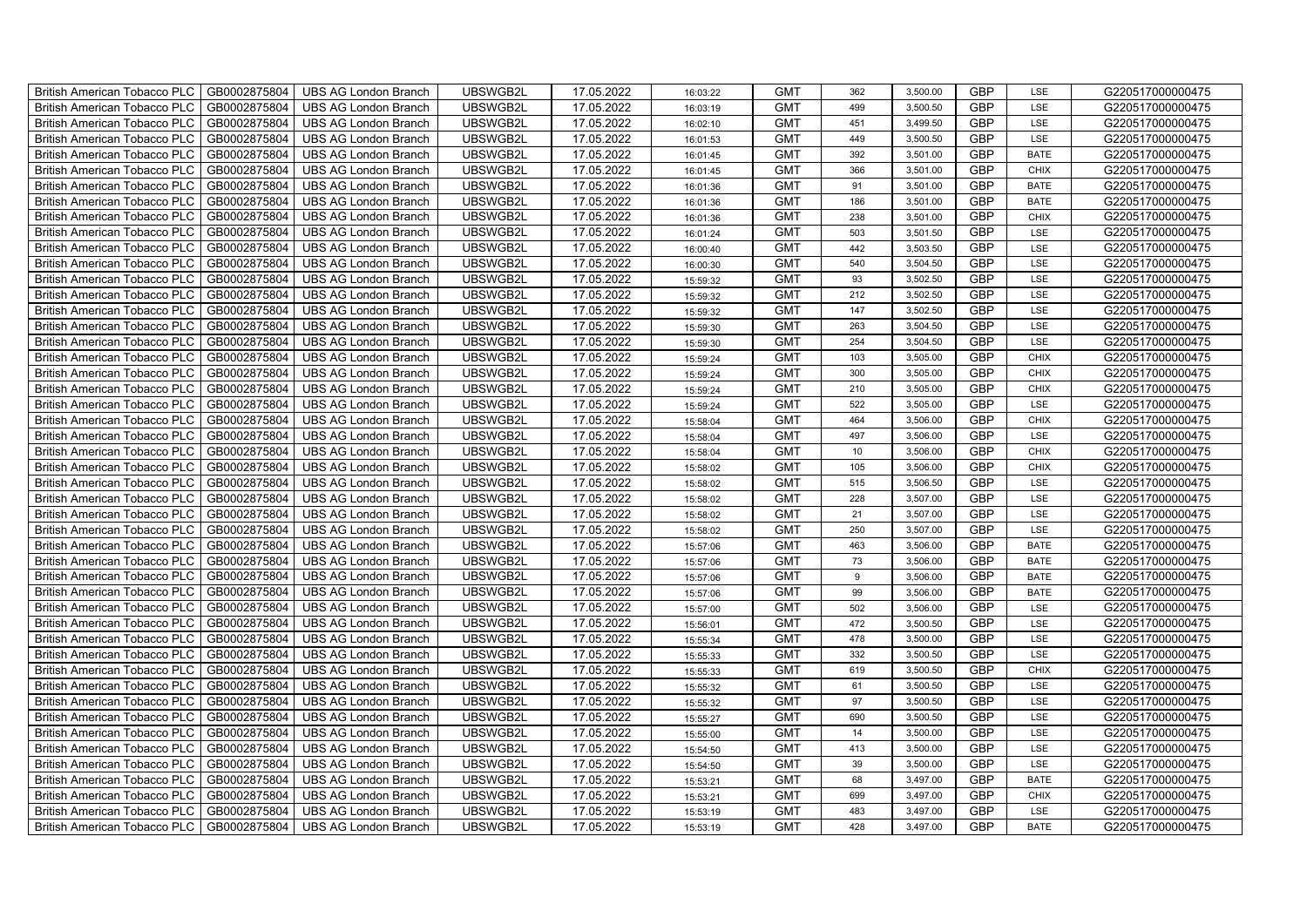| British American Tobacco PLC        | GB0002875804 | <b>UBS AG London Branch</b> | UBSWGB2L | 17.05.2022 | 15:53:17 | <b>GMT</b> | 100 | 3,497.00 | <b>GBP</b> | <b>BATE</b> | G220517000000475 |
|-------------------------------------|--------------|-----------------------------|----------|------------|----------|------------|-----|----------|------------|-------------|------------------|
| <b>British American Tobacco PLC</b> | GB0002875804 | <b>UBS AG London Branch</b> | UBSWGB2L | 17.05.2022 | 15:53:17 | <b>GMT</b> | 91  | 3,497.00 | <b>GBP</b> | <b>BATE</b> | G220517000000475 |
| <b>British American Tobacco PLC</b> | GB0002875804 | <b>UBS AG London Branch</b> | UBSWGB2L | 17.05.2022 | 15:52:45 | <b>GMT</b> | 103 | 3,496.50 | <b>GBP</b> | LSE         | G220517000000475 |
| British American Tobacco PLC        | GB0002875804 | <b>UBS AG London Branch</b> | UBSWGB2L | 17.05.2022 | 15:52:45 | <b>GMT</b> | 385 | 3,496.50 | <b>GBP</b> | LSE         | G220517000000475 |
| <b>British American Tobacco PLC</b> | GB0002875804 | <b>UBS AG London Branch</b> | UBSWGB2L | 17.05.2022 | 15:52:29 | <b>GMT</b> | 217 | 3,497.00 | <b>GBP</b> | LSE         | G220517000000475 |
| British American Tobacco PLC        | GB0002875804 | <b>UBS AG London Branch</b> | UBSWGB2L | 17.05.2022 | 15:52:29 | <b>GMT</b> | 289 | 3,497.00 | <b>GBP</b> | LSE         | G220517000000475 |
| <b>British American Tobacco PLC</b> | GB0002875804 | <b>UBS AG London Branch</b> | UBSWGB2L | 17.05.2022 | 15:52:02 | <b>GMT</b> | 5   | 3,497.00 | <b>GBP</b> | LSE         | G220517000000475 |
| British American Tobacco PLC        | GB0002875804 | <b>UBS AG London Branch</b> | UBSWGB2L | 17.05.2022 | 15:52:02 | <b>GMT</b> | 300 | 3,497.00 | <b>GBP</b> | LSE         | G220517000000475 |
| <b>British American Tobacco PLC</b> | GB0002875804 | <b>UBS AG London Branch</b> | UBSWGB2L | 17.05.2022 | 15:52:00 | <b>GMT</b> | 36  | 3,497.00 | <b>GBP</b> | LSE         | G220517000000475 |
| British American Tobacco PLC        | GB0002875804 | <b>UBS AG London Branch</b> | UBSWGB2L | 17.05.2022 | 15:52:00 | <b>GMT</b> | 105 | 3,497.00 | <b>GBP</b> | LSE         | G220517000000475 |
| <b>British American Tobacco PLC</b> | GB0002875804 | <b>UBS AG London Branch</b> | UBSWGB2L | 17.05.2022 | 15:51:42 | <b>GMT</b> | 433 | 3,497.00 | <b>GBP</b> | LSE         | G220517000000475 |
| <b>British American Tobacco PLC</b> | GB0002875804 | <b>UBS AG London Branch</b> | UBSWGB2L | 17.05.2022 | 15:51:30 | <b>GMT</b> | 14  | 3,497.00 | <b>GBP</b> | LSE         | G220517000000475 |
| British American Tobacco PLC        | GB0002875804 | <b>UBS AG London Branch</b> | UBSWGB2L | 17.05.2022 | 15:51:00 | <b>GMT</b> | 500 | 3,497.00 | <b>GBP</b> | LSE         | G220517000000475 |
| British American Tobacco PLC        | GB0002875804 | <b>UBS AG London Branch</b> | UBSWGB2L | 17.05.2022 | 15:50:42 | <b>GMT</b> | 360 | 3,497.50 | <b>GBP</b> | <b>CHIX</b> | G220517000000475 |
| British American Tobacco PLC        | GB0002875804 | <b>UBS AG London Branch</b> | UBSWGB2L | 17.05.2022 | 15:50:40 | <b>GMT</b> | 100 | 3,497.50 | <b>GBP</b> | <b>CHIX</b> | G220517000000475 |
| British American Tobacco PLC        | GB0002875804 | <b>UBS AG London Branch</b> | UBSWGB2L | 17.05.2022 | 15:50:40 | <b>GMT</b> | 100 | 3,497.50 | <b>GBP</b> | <b>CHIX</b> | G220517000000475 |
| British American Tobacco PLC        | GB0002875804 | <b>UBS AG London Branch</b> | UBSWGB2L | 17.05.2022 | 15:50:40 | <b>GMT</b> | 54  | 3,497.50 | <b>GBP</b> | <b>CHIX</b> | G220517000000475 |
| British American Tobacco PLC        | GB0002875804 | <b>UBS AG London Branch</b> | UBSWGB2L | 17.05.2022 | 15:50:14 | <b>GMT</b> | 492 | 3,498.00 | <b>GBP</b> | LSE         | G220517000000475 |
| British American Tobacco PLC        | GB0002875804 | <b>UBS AG London Branch</b> | UBSWGB2L | 17.05.2022 | 15:49:31 | <b>GMT</b> | 298 | 3,497.00 | <b>GBP</b> | LSE         | G220517000000475 |
| <b>British American Tobacco PLC</b> | GB0002875804 | <b>UBS AG London Branch</b> | UBSWGB2L | 17.05.2022 | 15:49:31 | <b>GMT</b> | 125 | 3,497.00 | <b>GBP</b> | LSE         | G220517000000475 |
| <b>British American Tobacco PLC</b> | GB0002875804 | <b>UBS AG London Branch</b> | UBSWGB2L | 17.05.2022 | 15:49:31 | <b>GMT</b> | 14  | 3,497.00 | <b>GBP</b> | <b>LSE</b>  | G220517000000475 |
| British American Tobacco PLC        | GB0002875804 | <b>UBS AG London Branch</b> | UBSWGB2L | 17.05.2022 | 15:49:31 | <b>GMT</b> | 43  | 3,497.00 | <b>GBP</b> | LSE         | G220517000000475 |
| British American Tobacco PLC        | GB0002875804 | <b>UBS AG London Branch</b> | UBSWGB2L | 17.05.2022 | 15:49:01 | <b>GMT</b> | 460 | 3,498.00 | GBP        | LSE         | G220517000000475 |
| British American Tobacco PLC        | GB0002875804 | <b>UBS AG London Branch</b> | UBSWGB2L | 17.05.2022 | 15:48:11 | <b>GMT</b> | 409 | 3,497.00 | <b>GBP</b> | CHIX        | G220517000000475 |
| British American Tobacco PLC        | GB0002875804 | <b>UBS AG London Branch</b> | UBSWGB2L | 17.05.2022 | 15:48:11 | <b>GMT</b> | 180 | 3,497.00 | <b>GBP</b> | CHIX        | G220517000000475 |
| British American Tobacco PLC        | GB0002875804 | <b>UBS AG London Branch</b> | UBSWGB2L | 17.05.2022 | 15:48:11 | <b>GMT</b> | 521 | 3,497.00 | <b>GBP</b> | LSE         | G220517000000475 |
| British American Tobacco PLC        | GB0002875804 | <b>UBS AG London Branch</b> | UBSWGB2L | 17.05.2022 | 15:48:06 | <b>GMT</b> | 450 | 3,497.50 | <b>GBP</b> | LSE         | G220517000000475 |
| British American Tobacco PLC        | GB0002875804 | <b>UBS AG London Branch</b> | UBSWGB2L | 17.05.2022 | 15:48:06 | <b>GMT</b> | 599 | 3,497.50 | <b>GBP</b> | <b>BATE</b> | G220517000000475 |
| <b>British American Tobacco PLC</b> | GB0002875804 | <b>UBS AG London Branch</b> | UBSWGB2L | 17.05.2022 | 15:47:47 | <b>GMT</b> | 368 | 3,498.00 | <b>GBP</b> | LSE         | G220517000000475 |
| <b>British American Tobacco PLC</b> | GB0002875804 | <b>UBS AG London Branch</b> | UBSWGB2L | 17.05.2022 | 15:47:47 | <b>GMT</b> | 216 | 3,498.00 | <b>GBP</b> | LSE         | G220517000000475 |
| British American Tobacco PLC        | GB0002875804 | <b>UBS AG London Branch</b> | UBSWGB2L | 17.05.2022 | 15:47:46 | <b>GMT</b> | 10  | 3,498.00 | <b>GBP</b> | LSE         | G220517000000475 |
| British American Tobacco PLC        | GB0002875804 | <b>UBS AG London Branch</b> | UBSWGB2L | 17.05.2022 | 15:47:38 | <b>GMT</b> | 147 | 3,498.50 | <b>GBP</b> | LSE         | G220517000000475 |
| British American Tobacco PLC        | GB0002875804 | <b>UBS AG London Branch</b> | UBSWGB2L | 17.05.2022 | 15:47:38 | <b>GMT</b> | 220 | 3,498.50 | <b>GBP</b> | LSE         | G220517000000475 |
| British American Tobacco PLC        | GB0002875804 | UBS AG London Branch        | UBSWGB2L | 17.05.2022 | 15:47:31 | <b>GMT</b> | 39  | 3,498.50 | <b>GBP</b> | LSE         | G220517000000475 |
| British American Tobacco PLC        | GB0002875804 | <b>UBS AG London Branch</b> | UBSWGB2L | 17.05.2022 | 15:47:31 | <b>GMT</b> | 494 | 3,498.50 | <b>GBP</b> | LSE         | G220517000000475 |
| British American Tobacco PLC        | GB0002875804 | <b>UBS AG London Branch</b> | UBSWGB2L | 17.05.2022 | 15:45:57 | <b>GMT</b> | 15  | 3,492.50 | <b>GBP</b> | LSE         | G220517000000475 |
| British American Tobacco PLC        | GB0002875804 | <b>UBS AG London Branch</b> | UBSWGB2L | 17.05.2022 | 15:45:54 | <b>GMT</b> | 495 | 3,493.00 | <b>GBP</b> | <b>CHIX</b> | G220517000000475 |
| <b>British American Tobacco PLC</b> | GB0002875804 | <b>UBS AG London Branch</b> | UBSWGB2L | 17.05.2022 | 15:45:54 | <b>GMT</b> | 178 | 3,493.00 | <b>GBP</b> | LSE         | G220517000000475 |
| British American Tobacco PLC        | GB0002875804 | <b>UBS AG London Branch</b> | UBSWGB2L | 17.05.2022 | 15:45:54 | <b>GMT</b> | 325 | 3,493.00 | <b>GBP</b> | LSE         | G220517000000475 |
| British American Tobacco PLC        | GB0002875804 | UBS AG London Branch        | UBSWGB2L | 17.05.2022 | 15:45:47 | <b>GMT</b> | 433 | 3,493.00 | <b>GBP</b> | LSE         | G220517000000475 |
| British American Tobacco PLC        | GB0002875804 | UBS AG London Branch        | UBSWGB2L | 17.05.2022 | 15:45:47 | <b>GMT</b> | 51  | 3,493.00 | <b>GBP</b> | LSE         | G220517000000475 |
| British American Tobacco PLC        | GB0002875804 | <b>UBS AG London Branch</b> | UBSWGB2L | 17.05.2022 | 15:45:47 | <b>GMT</b> | 49  | 3,493.00 | <b>GBP</b> | <b>CHIX</b> | G220517000000475 |
| British American Tobacco PLC        | GB0002875804 | UBS AG London Branch        | UBSWGB2L | 17.05.2022 | 15:45:47 | <b>GMT</b> | 147 | 3,493.00 | <b>GBP</b> | <b>CHIX</b> | G220517000000475 |
| British American Tobacco PLC        | GB0002875804 | <b>UBS AG London Branch</b> | UBSWGB2L | 17.05.2022 | 15:45:21 | <b>GMT</b> | 10  | 3,493.00 | <b>GBP</b> | LSE         | G220517000000475 |
| <b>British American Tobacco PLC</b> | GB0002875804 | <b>UBS AG London Branch</b> | UBSWGB2L | 17.05.2022 | 15:45:11 | <b>GMT</b> | 11  | 3,493.50 | <b>GBP</b> | LSE         | G220517000000475 |
| <b>British American Tobacco PLC</b> | GB0002875804 | <b>UBS AG London Branch</b> | UBSWGB2L | 17.05.2022 | 15:44:47 | <b>GMT</b> | 475 | 3,493.00 | <b>GBP</b> | LSE         | G220517000000475 |
| British American Tobacco PLC        | GB0002875804 | <b>UBS AG London Branch</b> | UBSWGB2L | 17.05.2022 | 15:43:52 | <b>GMT</b> | 356 | 3,494.50 | <b>GBP</b> | LSE         | G220517000000475 |
| British American Tobacco PLC        | GB0002875804 | UBS AG London Branch        | UBSWGB2L | 17.05.2022 | 15:43:46 | <b>GMT</b> | 96  | 3,494.50 | <b>GBP</b> | LSE         | G220517000000475 |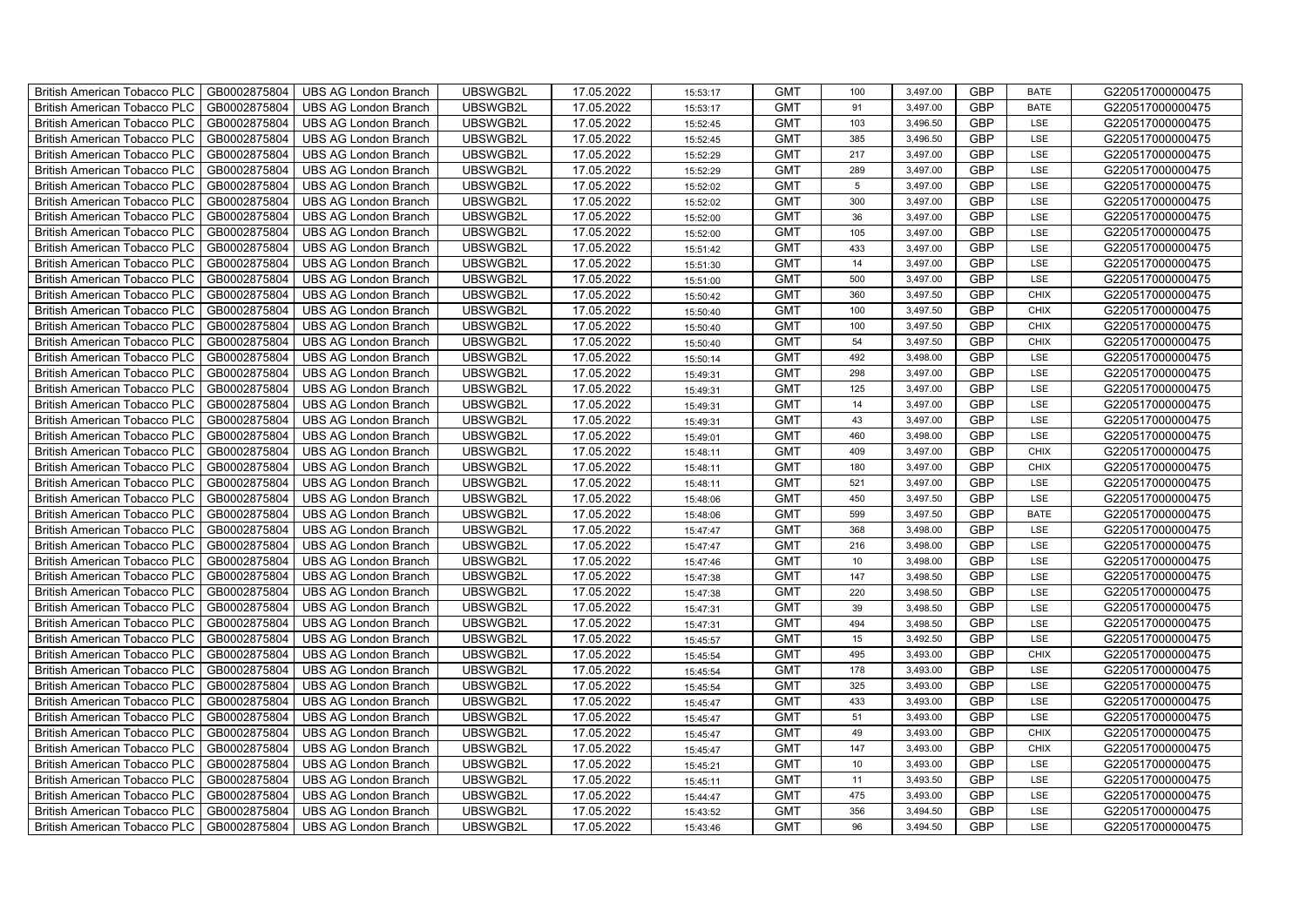| <b>British American Tobacco PLC</b><br>GB0002875804 | <b>UBS AG London Branch</b> | UBSWGB2L | 17.05.2022 | 15:43:20 | <b>GMT</b> | 542            | 3,495.50 | <b>GBP</b> | LSE         | G220517000000475 |
|-----------------------------------------------------|-----------------------------|----------|------------|----------|------------|----------------|----------|------------|-------------|------------------|
| GB0002875804<br><b>British American Tobacco PLC</b> | <b>UBS AG London Branch</b> | UBSWGB2L | 17.05.2022 | 15:42:52 | <b>GMT</b> | 92             | 3,495.00 | <b>GBP</b> | LSE         | G220517000000475 |
| GB0002875804<br><b>British American Tobacco PLC</b> | <b>UBS AG London Branch</b> | UBSWGB2L | 17.05.2022 | 15:42:52 | <b>GMT</b> | 100            | 3,495.00 | <b>GBP</b> | LSE         | G220517000000475 |
| GB0002875804<br><b>British American Tobacco PLC</b> | <b>UBS AG London Branch</b> | UBSWGB2L | 17.05.2022 | 15:42:52 | <b>GMT</b> | 282            | 3,495.00 | <b>GBP</b> | <b>CHIX</b> | G220517000000475 |
| GB0002875804<br><b>British American Tobacco PLC</b> | <b>UBS AG London Branch</b> | UBSWGB2L | 17.05.2022 | 15:42:52 | <b>GMT</b> | 19             | 3,495.00 | <b>GBP</b> | <b>CHIX</b> | G220517000000475 |
| GB0002875804<br><b>British American Tobacco PLC</b> | <b>UBS AG London Branch</b> | UBSWGB2L | 17.05.2022 | 15:42:52 | <b>GMT</b> | 336            | 3,495.00 | <b>GBP</b> | <b>CHIX</b> | G220517000000475 |
| GB0002875804<br><b>British American Tobacco PLC</b> | <b>UBS AG London Branch</b> | UBSWGB2L | 17.05.2022 | 15:42:45 | <b>GMT</b> | 495            | 3,495.50 | <b>GBP</b> | LSE         | G220517000000475 |
| <b>British American Tobacco PLC</b><br>GB0002875804 | <b>UBS AG London Branch</b> | UBSWGB2L | 17.05.2022 | 15:42:45 | <b>GMT</b> | 574            | 3,495.50 | <b>GBP</b> | <b>BATE</b> | G220517000000475 |
| <b>British American Tobacco PLC</b><br>GB0002875804 | <b>UBS AG London Branch</b> | UBSWGB2L | 17.05.2022 | 15:42:13 | <b>GMT</b> | 168            | 3,497.00 | <b>GBP</b> | LSE         | G220517000000475 |
| GB0002875804<br><b>British American Tobacco PLC</b> | <b>UBS AG London Branch</b> | UBSWGB2L | 17.05.2022 | 15:42:12 | <b>GMT</b> | 348            | 3,497.00 | <b>GBP</b> | LSE         | G220517000000475 |
| GB0002875804<br><b>British American Tobacco PLC</b> | <b>UBS AG London Branch</b> | UBSWGB2L | 17.05.2022 | 15:41:42 | <b>GMT</b> | 50             | 3,498.50 | <b>GBP</b> | LSE         | G220517000000475 |
| GB0002875804<br><b>British American Tobacco PLC</b> | <b>UBS AG London Branch</b> | UBSWGB2L | 17.05.2022 | 15:41:42 | <b>GMT</b> | 383            | 3,498.50 | <b>GBP</b> | LSE         | G220517000000475 |
| GB0002875804<br><b>British American Tobacco PLC</b> | <b>UBS AG London Branch</b> | UBSWGB2L | 17.05.2022 | 15:41:42 | <b>GMT</b> | 27             | 3,498.50 | <b>GBP</b> | LSE         | G220517000000475 |
| GB0002875804<br><b>British American Tobacco PLC</b> | <b>UBS AG London Branch</b> | UBSWGB2L | 17.05.2022 | 15:41:42 | <b>GMT</b> | 58             | 3,498.50 | <b>GBP</b> | LSE         | G220517000000475 |
| GB0002875804<br><b>British American Tobacco PLC</b> | <b>UBS AG London Branch</b> | UBSWGB2L | 17.05.2022 | 15:41:42 | <b>GMT</b> | 10             | 3,498.50 | <b>GBP</b> | LSE         | G220517000000475 |
| <b>British American Tobacco PLC</b><br>GB0002875804 | <b>UBS AG London Branch</b> | UBSWGB2L | 17.05.2022 | 15:41:05 | <b>GMT</b> | 148            | 3,497.00 | <b>GBP</b> | LSE         | G220517000000475 |
| <b>British American Tobacco PLC</b><br>GB0002875804 | <b>UBS AG London Branch</b> | UBSWGB2L | 17.05.2022 | 15:41:05 | <b>GMT</b> | 296            | 3,497.00 | <b>GBP</b> | LSE         | G220517000000475 |
| <b>British American Tobacco PLC</b><br>GB0002875804 | <b>UBS AG London Branch</b> | UBSWGB2L | 17.05.2022 | 15:41:05 | <b>GMT</b> | 645            | 3,497.00 | GBP        | <b>CHIX</b> | G220517000000475 |
| <b>British American Tobacco PLC</b><br>GB0002875804 | <b>UBS AG London Branch</b> | UBSWGB2L | 17.05.2022 | 15:40:07 | <b>GMT</b> | 490            | 3,496.00 | <b>GBP</b> | LSE         | G220517000000475 |
| GB0002875804<br><b>British American Tobacco PLC</b> | <b>UBS AG London Branch</b> | UBSWGB2L | 17.05.2022 | 15:40:02 | <b>GMT</b> | 475            | 3,496.50 | <b>GBP</b> | LSE         | G220517000000475 |
| GB0002875804<br>British American Tobacco PLC        | <b>UBS AG London Branch</b> | UBSWGB2L | 17.05.2022 | 15:39:43 | <b>GMT</b> | 579            | 3,496.50 | <b>GBP</b> | LSE         | G220517000000475 |
| GB0002875804<br><b>British American Tobacco PLC</b> | <b>UBS AG London Branch</b> | UBSWGB2L | 17.05.2022 | 15:39:31 | <b>GMT</b> | 164            | 3,497.00 | <b>GBP</b> | LSE         | G220517000000475 |
| <b>British American Tobacco PLC</b><br>GB0002875804 | <b>UBS AG London Branch</b> | UBSWGB2L | 17.05.2022 | 15:39:31 | <b>GMT</b> | 287            | 3,497.00 | <b>GBP</b> | LSE         | G220517000000475 |
| <b>British American Tobacco PLC</b><br>GB0002875804 | <b>UBS AG London Branch</b> | UBSWGB2L | 17.05.2022 | 15:38:20 | <b>GMT</b> | 18             | 3,494.00 | <b>GBP</b> | LSE         | G220517000000475 |
| <b>British American Tobacco PLC</b><br>GB0002875804 | <b>UBS AG London Branch</b> | UBSWGB2L | 17.05.2022 | 15:38:20 | <b>GMT</b> | 513            | 3,494.00 | <b>GBP</b> | LSE         | G220517000000475 |
| <b>British American Tobacco PLC</b><br>GB0002875804 | <b>UBS AG London Branch</b> | UBSWGB2L | 17.05.2022 | 15:37:56 | <b>GMT</b> | 636            | 3,494.00 | <b>GBP</b> | <b>CHIX</b> | G220517000000475 |
| <b>British American Tobacco PLC</b><br>GB0002875804 | <b>UBS AG London Branch</b> | UBSWGB2L | 17.05.2022 | 15:37:56 | <b>GMT</b> | 143            | 3,494.50 | <b>GBP</b> | LSE         | G220517000000475 |
| <b>British American Tobacco PLC</b><br>GB0002875804 | <b>UBS AG London Branch</b> | UBSWGB2L | 17.05.2022 | 15:37:56 | <b>GMT</b> | 71             | 3,494.50 | <b>GBP</b> | LSE         | G220517000000475 |
| <b>British American Tobacco PLC</b><br>GB0002875804 | <b>UBS AG London Branch</b> | UBSWGB2L | 17.05.2022 | 15:37:56 | <b>GMT</b> | 100            | 3,494.50 | <b>GBP</b> | LSE         | G220517000000475 |
| <b>British American Tobacco PLC</b><br>GB0002875804 | <b>UBS AG London Branch</b> | UBSWGB2L | 17.05.2022 | 15:37:56 | <b>GMT</b> | 27             | 3,494.50 | <b>GBP</b> | <b>BATE</b> | G220517000000475 |
| <b>British American Tobacco PLC</b><br>GB0002875804 | <b>UBS AG London Branch</b> | UBSWGB2L | 17.05.2022 | 15:37:56 | <b>GMT</b> | 100            | 3,494.50 | <b>GBP</b> | LSE         | G220517000000475 |
| <b>British American Tobacco PLC</b><br>GB0002875804 | <b>UBS AG London Branch</b> | UBSWGB2L | 17.05.2022 | 15:37:56 | <b>GMT</b> | 34             | 3,494.50 | <b>GBP</b> | LSE         | G220517000000475 |
| <b>British American Tobacco PLC</b><br>GB0002875804 | <b>UBS AG London Branch</b> | UBSWGB2L | 17.05.2022 | 15:37:56 | <b>GMT</b> | 37             | 3,494.50 | <b>GBP</b> | <b>BATE</b> | G220517000000475 |
| British American Tobacco PLC<br>GB0002875804        | <b>UBS AG London Branch</b> | UBSWGB2L | 17.05.2022 | 15:37:56 | <b>GMT</b> | 17             | 3,494.50 | <b>GBP</b> | <b>BATE</b> | G220517000000475 |
| <b>British American Tobacco PLC</b><br>GB0002875804 | <b>UBS AG London Branch</b> | UBSWGB2L | 17.05.2022 | 15:37:56 | <b>GMT</b> | 39             | 3,494.50 | <b>GBP</b> | <b>BATE</b> | G220517000000475 |
| <b>British American Tobacco PLC</b><br>GB0002875804 | <b>UBS AG London Branch</b> | UBSWGB2L | 17.05.2022 | 15:37:56 | <b>GMT</b> | 24             | 3,494.50 | <b>GBP</b> | <b>BATE</b> | G220517000000475 |
| British American Tobacco PLC<br>GB0002875804        | <b>UBS AG London Branch</b> | UBSWGB2L | 17.05.2022 | 15:37:56 | <b>GMT</b> | $\overline{7}$ | 3,494.50 | <b>GBP</b> | <b>BATE</b> | G220517000000475 |
| GB0002875804<br><b>British American Tobacco PLC</b> | <b>UBS AG London Branch</b> | UBSWGB2L | 17.05.2022 | 15:37:56 | <b>GMT</b> | 81             | 3,494.50 | <b>GBP</b> | <b>BATE</b> | G220517000000475 |
| British American Tobacco PLC<br>GB0002875804        | <b>UBS AG London Branch</b> | UBSWGB2L | 17.05.2022 | 15:37:56 | <b>GMT</b> | 53             | 3,494.50 | <b>GBP</b> | <b>BATE</b> | G220517000000475 |
| GB0002875804<br><b>British American Tobacco PLC</b> | <b>UBS AG London Branch</b> | UBSWGB2L | 17.05.2022 | 15:37:56 | <b>GMT</b> | 16             | 3,494.50 | GBP        | LSE         | G220517000000475 |
| British American Tobacco PLC<br>GB0002875804        | <b>UBS AG London Branch</b> | UBSWGB2L | 17.05.2022 | 15:37:56 | <b>GMT</b> | 22             | 3,494.50 | <b>GBP</b> | LSE         | G220517000000475 |
| British American Tobacco PLC<br>GB0002875804        | <b>UBS AG London Branch</b> | UBSWGB2L | 17.05.2022 | 15:37:56 | <b>GMT</b> | 21             | 3,494.50 | <b>GBP</b> | <b>BATE</b> | G220517000000475 |
| GB0002875804<br><b>British American Tobacco PLC</b> | <b>UBS AG London Branch</b> | UBSWGB2L | 17.05.2022 | 15:37:56 | <b>GMT</b> | 454            | 3,494.50 | <b>GBP</b> | LSE         | G220517000000475 |
| British American Tobacco PLC<br>GB0002875804        | <b>UBS AG London Branch</b> | UBSWGB2L | 17.05.2022 | 15:37:56 | <b>GMT</b> | 31             | 3,494.50 | <b>GBP</b> | <b>BATE</b> | G220517000000475 |
| British American Tobacco PLC<br>GB0002875804        | <b>UBS AG London Branch</b> | UBSWGB2L | 17.05.2022 | 15:37:56 | <b>GMT</b> | 59             | 3,494.50 | <b>GBP</b> | <b>BATE</b> | G220517000000475 |
| GB0002875804<br><b>British American Tobacco PLC</b> | <b>UBS AG London Branch</b> | UBSWGB2L | 17.05.2022 | 15:37:56 | <b>GMT</b> | 81             | 3,494.50 | <b>GBP</b> | <b>BATE</b> | G220517000000475 |
| <b>British American Tobacco PLC</b><br>GB0002875804 | <b>UBS AG London Branch</b> | UBSWGB2L | 17.05.2022 | 15:37:56 | <b>GMT</b> | 11             | 3,494.50 | <b>GBP</b> | <b>BATE</b> | G220517000000475 |
| <b>British American Tobacco PLC</b><br>GB0002875804 | <b>UBS AG London Branch</b> | UBSWGB2L | 17.05.2022 | 15:37:56 | <b>GMT</b> | 35             | 3,494.50 | <b>GBP</b> | <b>BATE</b> | G220517000000475 |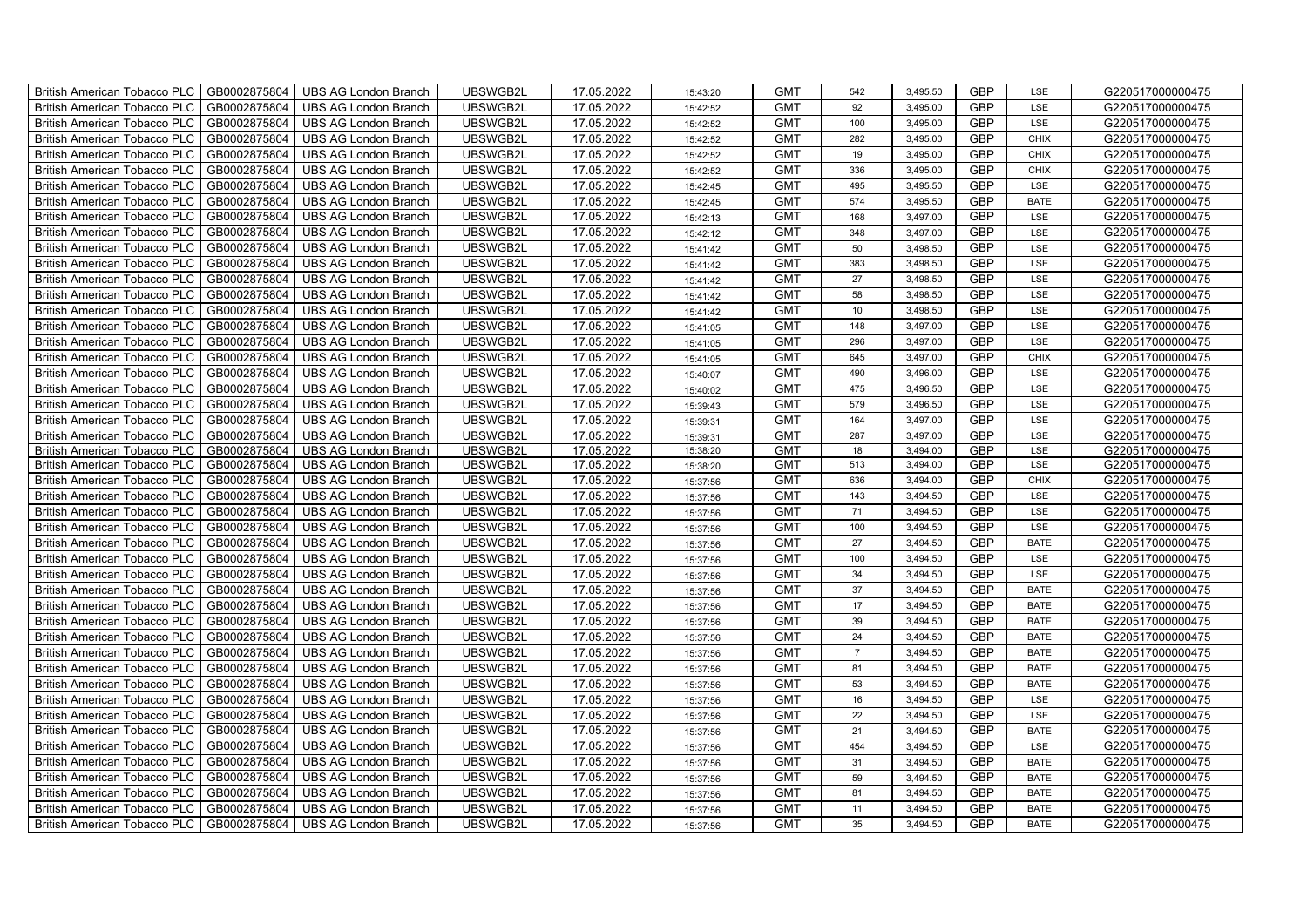| GB0002875804<br>UBSWGB2L<br>17.05.2022<br><b>GMT</b><br><b>GBP</b><br>G220517000000475<br><b>British American Tobacco PLC</b><br><b>UBS AG London Branch</b><br>107<br>3.494.00<br><b>LSE</b><br>15:36:55<br>UBSWGB2L<br><b>GBP</b><br>GB0002875804<br><b>UBS AG London Branch</b><br>17.05.2022<br><b>GMT</b><br><b>British American Tobacco PLC</b><br>190<br>3,494.00<br>LSE<br>G220517000000475<br>15:36:55<br>GB0002875804<br>17.05.2022<br><b>GMT</b><br>250<br><b>GBP</b><br>G220517000000475<br>British American Tobacco PLC<br><b>UBS AG London Branch</b><br>UBSWGB2L<br>3,494.00<br>LSE<br>15:36:55<br>GB0002875804<br>UBSWGB2L<br>17.05.2022<br><b>GMT</b><br>525<br>3,494.00<br><b>GBP</b><br>LSE<br>G220517000000475<br><b>British American Tobacco PLC</b><br><b>UBS AG London Branch</b><br>15:36:55<br><b>GBP</b><br>GB0002875804<br>UBSWGB2L<br>17.05.2022<br><b>GMT</b><br>525<br>3,493.50<br>LSE<br>G220517000000475<br>British American Tobacco PLC<br><b>UBS AG London Branch</b><br>15:35:51<br><b>GBP</b><br>GB0002875804<br>17.05.2022<br>505<br>3,493.50<br>LSE<br><b>British American Tobacco PLC</b><br><b>UBS AG London Branch</b><br>UBSWGB2L<br><b>GMT</b><br>G220517000000475<br>15:35:19<br><b>GBP</b><br>British American Tobacco PLC<br>GB0002875804<br>UBSWGB2L<br>17.05.2022<br><b>GMT</b><br>449<br>3,494.50<br>G220517000000475<br><b>UBS AG London Branch</b><br><b>CHIX</b><br>15:34:46<br><b>GBP</b><br>GB0002875804<br>UBSWGB2L<br>17.05.2022<br><b>GMT</b><br>14<br>G220517000000475<br><b>British American Tobacco PLC</b><br><b>UBS AG London Branch</b><br>3,494.50<br><b>CHIX</b><br>15:34:46<br>GB0002875804<br>UBSWGB2L<br>17.05.2022<br><b>GMT</b><br><b>GBP</b><br>G220517000000475<br>British American Tobacco PLC<br><b>UBS AG London Branch</b><br>215<br>3,494.50<br><b>CHIX</b><br>15:34:46<br><b>British American Tobacco PLC</b><br>GB0002875804<br>UBSWGB2L<br>17.05.2022<br><b>GMT</b><br>459<br><b>GBP</b><br>G220517000000475<br><b>UBS AG London Branch</b><br>3,495.00<br>LSE<br>15:34:46<br><b>GBP</b><br>GB0002875804<br>UBSWGB2L<br>17.05.2022<br><b>GMT</b><br>150<br><b>British American Tobacco PLC</b><br><b>UBS AG London Branch</b><br>3,494.50<br>LSE<br>G220517000000475<br>15:34:16<br>GB0002875804<br>17.05.2022<br><b>GMT</b><br><b>GBP</b><br>British American Tobacco PLC<br><b>UBS AG London Branch</b><br>UBSWGB2L<br>275<br>3,494.50<br>LSE<br>G220517000000475<br>15:34:16<br>GB0002875804<br>UBSWGB2L<br>17.05.2022<br><b>GMT</b><br><b>GBP</b><br>G220517000000475<br>British American Tobacco PLC<br><b>UBS AG London Branch</b><br>100<br>3,494.50<br>LSE<br>15:34:16<br><b>GBP</b><br>GB0002875804<br>UBSWGB2L<br>17.05.2022<br><b>GMT</b><br>503<br>3,495.00<br>LSE<br>G220517000000475<br>British American Tobacco PLC<br><b>UBS AG London Branch</b><br>15:34:13<br><b>GBP</b><br>GB0002875804<br>17.05.2022<br>188<br>3,494.50<br>British American Tobacco PLC<br><b>UBS AG London Branch</b><br>UBSWGB2L<br><b>GMT</b><br>LSE<br>G220517000000475<br>15:33:47<br><b>GBP</b><br><b>GMT</b><br>British American Tobacco PLC<br>GB0002875804<br>UBSWGB2L<br>17.05.2022<br>293<br>3,494.50<br>LSE<br>G220517000000475<br><b>UBS AG London Branch</b><br>15:33:47<br><b>GBP</b><br>GB0002875804<br>UBSWGB2L<br>17.05.2022<br><b>GMT</b><br>529<br>G220517000000475<br>British American Tobacco PLC<br><b>UBS AG London Branch</b><br>3,495.00<br><b>CHIX</b><br>15:33:22<br>GB0002875804<br>UBSWGB2L<br>17.05.2022<br><b>GMT</b><br>12<br><b>GBP</b><br>G220517000000475<br>British American Tobacco PLC<br><b>UBS AG London Branch</b><br>3,495.00<br><b>CHIX</b><br>15:33:21<br><b>British American Tobacco PLC</b><br>GB0002875804<br><b>UBS AG London Branch</b><br>UBSWGB2L<br>17.05.2022<br><b>GMT</b><br><b>GBP</b><br>G220517000000475<br>54<br>3,495.00<br>CHIX<br>15:33:21<br><b>GBP</b><br>GB0002875804<br><b>UBS AG London Branch</b><br>UBSWGB2L<br>17.05.2022<br><b>GMT</b><br>342<br><b>British American Tobacco PLC</b><br>3,495.00<br>G220517000000475<br><b>BATE</b><br>15:33:21<br><b>GBP</b><br>GB0002875804<br>UBSWGB2L<br>17.05.2022<br><b>GMT</b><br>British American Tobacco PLC<br><b>UBS AG London Branch</b><br>454<br>3,495.00<br>LSE<br>G220517000000475<br>15:33:13<br>GB0002875804<br>UBSWGB2L<br>17.05.2022<br><b>GMT</b><br>505<br>GBP<br>G220517000000475<br>British American Tobacco PLC<br><b>UBS AG London Branch</b><br>3,495.00<br>LSE<br>15:33:13<br><b>GBP</b><br>GB0002875804<br>UBSWGB2L<br>17.05.2022<br><b>GMT</b><br>12<br>3,495.00<br><b>BATE</b><br>G220517000000475<br>British American Tobacco PLC<br><b>UBS AG London Branch</b><br>15:33:13<br><b>GBP</b><br>GB0002875804<br>UBSWGB2L<br>17.05.2022<br><b>GMT</b><br>197<br>3,495.00<br><b>BATE</b><br>G220517000000475<br>British American Tobacco PLC<br><b>UBS AG London Branch</b><br>15:33:13<br>128<br><b>GBP</b><br>GB0002875804<br>UBSWGB2L<br>17.05.2022<br><b>GMT</b><br>3,495.00<br><b>BATE</b><br>British American Tobacco PLC<br><b>UBS AG London Branch</b><br>G220517000000475<br>15:33:13<br><b>GBP</b><br>GB0002875804<br>UBSWGB2L<br>17.05.2022<br><b>GMT</b><br>272<br>G220517000000475<br>British American Tobacco PLC<br><b>UBS AG London Branch</b><br>3,495.50<br>CHIX<br>15:33:12<br><b>GBP</b><br>GB0002875804<br>UBSWGB2L<br>17.05.2022<br><b>GMT</b><br>298<br>G220517000000475<br>British American Tobacco PLC<br><b>UBS AG London Branch</b><br>3,495.50<br><b>CHIX</b><br>15:33:12<br><b>GBP</b><br><b>British American Tobacco PLC</b><br>GB0002875804<br><b>UBS AG London Branch</b><br>UBSWGB2L<br>17.05.2022<br><b>GMT</b><br>G220517000000475<br>471<br>3,493.50<br>LSE<br>15:32:08<br><b>GBP</b><br>GB0002875804<br><b>UBS AG London Branch</b><br>UBSWGB2L<br>17.05.2022<br><b>GMT</b><br>498<br>G220517000000475<br><b>British American Tobacco PLC</b><br>3,494.00<br>LSE<br>15:31:55<br><b>GBP</b><br>GB0002875804<br>UBSWGB2L<br>17.05.2022<br><b>GMT</b><br>G220517000000475<br>British American Tobacco PLC<br><b>UBS AG London Branch</b><br>228<br>3,493.00<br>LSE<br>15:31:12<br><b>GBP</b><br>GB0002875804<br>UBSWGB2L<br>17.05.2022<br><b>GMT</b><br>G220517000000475<br>British American Tobacco PLC<br><b>UBS AG London Branch</b><br>218<br>3,493.00<br>LSE<br>15:31:12<br><b>GBP</b><br>British American Tobacco PLC<br>GB0002875804<br><b>UBS AG London Branch</b><br>UBSWGB2L<br>17.05.2022<br><b>GMT</b><br>514<br>3,492.00<br>LSE<br>G220517000000475<br>15:29:53<br><b>GBP</b><br>British American Tobacco PLC<br>GB0002875804<br>UBSWGB2L<br>17.05.2022<br><b>GMT</b><br>441<br>3,495.00<br>LSE<br>G220517000000475<br><b>UBS AG London Branch</b><br>15:29:27<br>472<br><b>GBP</b><br>GB0002875804<br>UBSWGB2L<br>17.05.2022<br><b>GMT</b><br>3,495.00<br>LSE<br>British American Tobacco PLC<br><b>UBS AG London Branch</b><br>G220517000000475<br>15:28:43<br><b>GBP</b><br>GB0002875804<br>UBSWGB2L<br>17.05.2022<br><b>GMT</b><br>638<br>G220517000000475<br>British American Tobacco PLC<br><b>UBS AG London Branch</b><br>3,495.50<br>CHIX<br>15:28:43<br><b>GBP</b><br>GB0002875804<br>UBSWGB2L<br>17.05.2022<br><b>GMT</b><br>517<br>3,495.50<br>LSE<br>G220517000000475<br>British American Tobacco PLC<br><b>UBS AG London Branch</b><br>15:28:34<br><b>GBP</b><br><b>British American Tobacco PLC</b><br>GB0002875804<br><b>UBS AG London Branch</b><br>UBSWGB2L<br>17.05.2022<br><b>GMT</b><br><b>BATE</b><br>G220517000000475<br>131<br>3,496.00<br>15:28:34<br>UBSWGB2L<br><b>GBP</b><br>GB0002875804<br><b>UBS AG London Branch</b><br>17.05.2022<br><b>GMT</b><br>G220517000000475<br>British American Tobacco PLC<br>10<br>3,496.00<br><b>BATE</b><br>15:28:34<br><b>GMT</b><br><b>GBP</b><br>GB0002875804<br>UBSWGB2L<br>17.05.2022<br>15<br>G220517000000475<br>British American Tobacco PLC<br><b>UBS AG London Branch</b><br>3,496.00<br><b>BATE</b><br>15:28:34<br>British American Tobacco PLC<br>GB0002875804<br>UBSWGB2L<br>17.05.2022<br><b>GMT</b><br>76<br>GBP<br>G220517000000475<br>UBS AG London Branch<br>3,496.00<br><b>BATE</b><br>15:28:34<br><b>GBP</b><br>British American Tobacco PLC<br>GB0002875804<br><b>UBS AG London Branch</b><br>UBSWGB2L<br>17.05.2022<br><b>GMT</b><br>11<br>G220517000000475<br>3,496.00<br><b>BATE</b><br>15:28:34<br>430<br>3,496.00<br><b>GBP</b><br>British American Tobacco PLC<br>GB0002875804<br>UBSWGB2L<br>17.05.2022<br><b>GMT</b><br>LSE<br>G220517000000475<br><b>UBS AG London Branch</b><br>15:28:33<br>12<br>3,496.00<br><b>GBP</b><br>GB0002875804<br>UBSWGB2L<br>17.05.2022<br><b>GMT</b><br><b>BATE</b><br>British American Tobacco PLC<br><b>UBS AG London Branch</b><br>G220517000000475<br>15:28:33<br><b>GBP</b><br>GB0002875804<br>UBSWGB2L<br>17.05.2022<br><b>GMT</b><br>180<br>G220517000000475<br><b>British American Tobacco PLC</b><br><b>UBS AG London Branch</b><br>3,496.00<br><b>BATE</b><br>15:28:33<br><b>GBP</b><br>GB0002875804<br>UBSWGB2L<br>17.05.2022<br><b>GMT</b><br>151<br>G220517000000475<br><b>British American Tobacco PLC</b><br><b>UBS AG London Branch</b><br>3,496.00<br><b>BATE</b><br>15:28:33<br>UBSWGB2L<br>17.05.2022<br><b>GBP</b><br>British American Tobacco PLC<br>GB0002875804<br><b>UBS AG London Branch</b><br><b>GMT</b><br>15<br>3,496.00<br>LSE<br>G220517000000475<br>15:28:20<br>UBSWGB2L<br><b>GMT</b><br><b>GBP</b><br>British American Tobacco PLC<br>GB0002875804<br>UBS AG London Branch<br>17.05.2022<br>539<br>G220517000000475<br>3,496.00<br>LSE<br>15:27:37 | British American Tobacco PLC | GB0002875804 | <b>UBS AG London Branch</b> | UBSWGB2L | 17.05.2022 | 15:37:56 | <b>GMT</b> | 189 | 3,494.50 | <b>GBP</b> | <b>BATE</b> | G220517000000475 |
|---------------------------------------------------------------------------------------------------------------------------------------------------------------------------------------------------------------------------------------------------------------------------------------------------------------------------------------------------------------------------------------------------------------------------------------------------------------------------------------------------------------------------------------------------------------------------------------------------------------------------------------------------------------------------------------------------------------------------------------------------------------------------------------------------------------------------------------------------------------------------------------------------------------------------------------------------------------------------------------------------------------------------------------------------------------------------------------------------------------------------------------------------------------------------------------------------------------------------------------------------------------------------------------------------------------------------------------------------------------------------------------------------------------------------------------------------------------------------------------------------------------------------------------------------------------------------------------------------------------------------------------------------------------------------------------------------------------------------------------------------------------------------------------------------------------------------------------------------------------------------------------------------------------------------------------------------------------------------------------------------------------------------------------------------------------------------------------------------------------------------------------------------------------------------------------------------------------------------------------------------------------------------------------------------------------------------------------------------------------------------------------------------------------------------------------------------------------------------------------------------------------------------------------------------------------------------------------------------------------------------------------------------------------------------------------------------------------------------------------------------------------------------------------------------------------------------------------------------------------------------------------------------------------------------------------------------------------------------------------------------------------------------------------------------------------------------------------------------------------------------------------------------------------------------------------------------------------------------------------------------------------------------------------------------------------------------------------------------------------------------------------------------------------------------------------------------------------------------------------------------------------------------------------------------------------------------------------------------------------------------------------------------------------------------------------------------------------------------------------------------------------------------------------------------------------------------------------------------------------------------------------------------------------------------------------------------------------------------------------------------------------------------------------------------------------------------------------------------------------------------------------------------------------------------------------------------------------------------------------------------------------------------------------------------------------------------------------------------------------------------------------------------------------------------------------------------------------------------------------------------------------------------------------------------------------------------------------------------------------------------------------------------------------------------------------------------------------------------------------------------------------------------------------------------------------------------------------------------------------------------------------------------------------------------------------------------------------------------------------------------------------------------------------------------------------------------------------------------------------------------------------------------------------------------------------------------------------------------------------------------------------------------------------------------------------------------------------------------------------------------------------------------------------------------------------------------------------------------------------------------------------------------------------------------------------------------------------------------------------------------------------------------------------------------------------------------------------------------------------------------------------------------------------------------------------------------------------------------------------------------------------------------------------------------------------------------------------------------------------------------------------------------------------------------------------------------------------------------------------------------------------------------------------------------------------------------------------------------------------------------------------------------------------------------------------------------------------------------------------------------------------------------------------------------------------------------------------------------------------------------------------------------------------------------------------------------------------------------------------------------------------------------------------------------------------------------------------------------------------------------------------------------------------------------------------------------------------------------------------------------------------------------------------------------------------------------------------------------------------------------------------------------------------------------------------------------------------------------------------------------------------------------------------------------------------------------------------------------------------------------------------------------------------------------------------------------------------------------------------------------------------------------------------------------------------------------------------------------------------------------------------------------------------------------------------------------------------------------------------------------------------------------------------------------------------------------------------------------------------------------------------------------------------------------------------------------------------------------------------------------------------------------------------------------------------------------------------------------------------------------------------------------------------------------------------------------------------------------------------------------------------------------------------------------------------------------------------------------------------------------------------------------------------------------------------------------------------------------------------------------------------------------------------------------------------------------------------------------------------------------------------------------------------------------------------------------------------------------------------------------------------------------------------------------------------------------------------------------------------------------------------------------------------------------------------------------------------------------------------------------------------------------------------------------------------------------------------------------------------------------------------------------------------------------------------------------------------------------------------------------------------------------------------------------------------------------------------------------------------------------------------------------------------------------------------------------------------------------------------------------------------------------------------------------------------------------------------------------------------------------------------------------------------------------------------------|------------------------------|--------------|-----------------------------|----------|------------|----------|------------|-----|----------|------------|-------------|------------------|
|                                                                                                                                                                                                                                                                                                                                                                                                                                                                                                                                                                                                                                                                                                                                                                                                                                                                                                                                                                                                                                                                                                                                                                                                                                                                                                                                                                                                                                                                                                                                                                                                                                                                                                                                                                                                                                                                                                                                                                                                                                                                                                                                                                                                                                                                                                                                                                                                                                                                                                                                                                                                                                                                                                                                                                                                                                                                                                                                                                                                                                                                                                                                                                                                                                                                                                                                                                                                                                                                                                                                                                                                                                                                                                                                                                                                                                                                                                                                                                                                                                                                                                                                                                                                                                                                                                                                                                                                                                                                                                                                                                                                                                                                                                                                                                                                                                                                                                                                                                                                                                                                                                                                                                                                                                                                                                                                                                                                                                                                                                                                                                                                                                                                                                                                                                                                                                                                                                                                                                                                                                                                                                                                                                                                                                                                                                                                                                                                                                                                                                                                                                                                                                                                                                                                                                                                                                                                                                                                                                                                                                                                                                                                                                                                                                                                                                                                                                                                                                                                                                                                                                                                                                                                                                                                                                                                                                                                                                                                                                                                                                                                                                                                                                                                                                                                                                                                                                                                                                                                                                                                                                                                                                                                                                                                                                                                                                                                                                                                                                                                                                                                                                                                                                                                                                                                                                                                                                                                                                                                                                                                                                     |                              |              |                             |          |            |          |            |     |          |            |             |                  |
|                                                                                                                                                                                                                                                                                                                                                                                                                                                                                                                                                                                                                                                                                                                                                                                                                                                                                                                                                                                                                                                                                                                                                                                                                                                                                                                                                                                                                                                                                                                                                                                                                                                                                                                                                                                                                                                                                                                                                                                                                                                                                                                                                                                                                                                                                                                                                                                                                                                                                                                                                                                                                                                                                                                                                                                                                                                                                                                                                                                                                                                                                                                                                                                                                                                                                                                                                                                                                                                                                                                                                                                                                                                                                                                                                                                                                                                                                                                                                                                                                                                                                                                                                                                                                                                                                                                                                                                                                                                                                                                                                                                                                                                                                                                                                                                                                                                                                                                                                                                                                                                                                                                                                                                                                                                                                                                                                                                                                                                                                                                                                                                                                                                                                                                                                                                                                                                                                                                                                                                                                                                                                                                                                                                                                                                                                                                                                                                                                                                                                                                                                                                                                                                                                                                                                                                                                                                                                                                                                                                                                                                                                                                                                                                                                                                                                                                                                                                                                                                                                                                                                                                                                                                                                                                                                                                                                                                                                                                                                                                                                                                                                                                                                                                                                                                                                                                                                                                                                                                                                                                                                                                                                                                                                                                                                                                                                                                                                                                                                                                                                                                                                                                                                                                                                                                                                                                                                                                                                                                                                                                                                                     |                              |              |                             |          |            |          |            |     |          |            |             |                  |
|                                                                                                                                                                                                                                                                                                                                                                                                                                                                                                                                                                                                                                                                                                                                                                                                                                                                                                                                                                                                                                                                                                                                                                                                                                                                                                                                                                                                                                                                                                                                                                                                                                                                                                                                                                                                                                                                                                                                                                                                                                                                                                                                                                                                                                                                                                                                                                                                                                                                                                                                                                                                                                                                                                                                                                                                                                                                                                                                                                                                                                                                                                                                                                                                                                                                                                                                                                                                                                                                                                                                                                                                                                                                                                                                                                                                                                                                                                                                                                                                                                                                                                                                                                                                                                                                                                                                                                                                                                                                                                                                                                                                                                                                                                                                                                                                                                                                                                                                                                                                                                                                                                                                                                                                                                                                                                                                                                                                                                                                                                                                                                                                                                                                                                                                                                                                                                                                                                                                                                                                                                                                                                                                                                                                                                                                                                                                                                                                                                                                                                                                                                                                                                                                                                                                                                                                                                                                                                                                                                                                                                                                                                                                                                                                                                                                                                                                                                                                                                                                                                                                                                                                                                                                                                                                                                                                                                                                                                                                                                                                                                                                                                                                                                                                                                                                                                                                                                                                                                                                                                                                                                                                                                                                                                                                                                                                                                                                                                                                                                                                                                                                                                                                                                                                                                                                                                                                                                                                                                                                                                                                                                     |                              |              |                             |          |            |          |            |     |          |            |             |                  |
|                                                                                                                                                                                                                                                                                                                                                                                                                                                                                                                                                                                                                                                                                                                                                                                                                                                                                                                                                                                                                                                                                                                                                                                                                                                                                                                                                                                                                                                                                                                                                                                                                                                                                                                                                                                                                                                                                                                                                                                                                                                                                                                                                                                                                                                                                                                                                                                                                                                                                                                                                                                                                                                                                                                                                                                                                                                                                                                                                                                                                                                                                                                                                                                                                                                                                                                                                                                                                                                                                                                                                                                                                                                                                                                                                                                                                                                                                                                                                                                                                                                                                                                                                                                                                                                                                                                                                                                                                                                                                                                                                                                                                                                                                                                                                                                                                                                                                                                                                                                                                                                                                                                                                                                                                                                                                                                                                                                                                                                                                                                                                                                                                                                                                                                                                                                                                                                                                                                                                                                                                                                                                                                                                                                                                                                                                                                                                                                                                                                                                                                                                                                                                                                                                                                                                                                                                                                                                                                                                                                                                                                                                                                                                                                                                                                                                                                                                                                                                                                                                                                                                                                                                                                                                                                                                                                                                                                                                                                                                                                                                                                                                                                                                                                                                                                                                                                                                                                                                                                                                                                                                                                                                                                                                                                                                                                                                                                                                                                                                                                                                                                                                                                                                                                                                                                                                                                                                                                                                                                                                                                                                                     |                              |              |                             |          |            |          |            |     |          |            |             |                  |
|                                                                                                                                                                                                                                                                                                                                                                                                                                                                                                                                                                                                                                                                                                                                                                                                                                                                                                                                                                                                                                                                                                                                                                                                                                                                                                                                                                                                                                                                                                                                                                                                                                                                                                                                                                                                                                                                                                                                                                                                                                                                                                                                                                                                                                                                                                                                                                                                                                                                                                                                                                                                                                                                                                                                                                                                                                                                                                                                                                                                                                                                                                                                                                                                                                                                                                                                                                                                                                                                                                                                                                                                                                                                                                                                                                                                                                                                                                                                                                                                                                                                                                                                                                                                                                                                                                                                                                                                                                                                                                                                                                                                                                                                                                                                                                                                                                                                                                                                                                                                                                                                                                                                                                                                                                                                                                                                                                                                                                                                                                                                                                                                                                                                                                                                                                                                                                                                                                                                                                                                                                                                                                                                                                                                                                                                                                                                                                                                                                                                                                                                                                                                                                                                                                                                                                                                                                                                                                                                                                                                                                                                                                                                                                                                                                                                                                                                                                                                                                                                                                                                                                                                                                                                                                                                                                                                                                                                                                                                                                                                                                                                                                                                                                                                                                                                                                                                                                                                                                                                                                                                                                                                                                                                                                                                                                                                                                                                                                                                                                                                                                                                                                                                                                                                                                                                                                                                                                                                                                                                                                                                                                     |                              |              |                             |          |            |          |            |     |          |            |             |                  |
|                                                                                                                                                                                                                                                                                                                                                                                                                                                                                                                                                                                                                                                                                                                                                                                                                                                                                                                                                                                                                                                                                                                                                                                                                                                                                                                                                                                                                                                                                                                                                                                                                                                                                                                                                                                                                                                                                                                                                                                                                                                                                                                                                                                                                                                                                                                                                                                                                                                                                                                                                                                                                                                                                                                                                                                                                                                                                                                                                                                                                                                                                                                                                                                                                                                                                                                                                                                                                                                                                                                                                                                                                                                                                                                                                                                                                                                                                                                                                                                                                                                                                                                                                                                                                                                                                                                                                                                                                                                                                                                                                                                                                                                                                                                                                                                                                                                                                                                                                                                                                                                                                                                                                                                                                                                                                                                                                                                                                                                                                                                                                                                                                                                                                                                                                                                                                                                                                                                                                                                                                                                                                                                                                                                                                                                                                                                                                                                                                                                                                                                                                                                                                                                                                                                                                                                                                                                                                                                                                                                                                                                                                                                                                                                                                                                                                                                                                                                                                                                                                                                                                                                                                                                                                                                                                                                                                                                                                                                                                                                                                                                                                                                                                                                                                                                                                                                                                                                                                                                                                                                                                                                                                                                                                                                                                                                                                                                                                                                                                                                                                                                                                                                                                                                                                                                                                                                                                                                                                                                                                                                                                                     |                              |              |                             |          |            |          |            |     |          |            |             |                  |
|                                                                                                                                                                                                                                                                                                                                                                                                                                                                                                                                                                                                                                                                                                                                                                                                                                                                                                                                                                                                                                                                                                                                                                                                                                                                                                                                                                                                                                                                                                                                                                                                                                                                                                                                                                                                                                                                                                                                                                                                                                                                                                                                                                                                                                                                                                                                                                                                                                                                                                                                                                                                                                                                                                                                                                                                                                                                                                                                                                                                                                                                                                                                                                                                                                                                                                                                                                                                                                                                                                                                                                                                                                                                                                                                                                                                                                                                                                                                                                                                                                                                                                                                                                                                                                                                                                                                                                                                                                                                                                                                                                                                                                                                                                                                                                                                                                                                                                                                                                                                                                                                                                                                                                                                                                                                                                                                                                                                                                                                                                                                                                                                                                                                                                                                                                                                                                                                                                                                                                                                                                                                                                                                                                                                                                                                                                                                                                                                                                                                                                                                                                                                                                                                                                                                                                                                                                                                                                                                                                                                                                                                                                                                                                                                                                                                                                                                                                                                                                                                                                                                                                                                                                                                                                                                                                                                                                                                                                                                                                                                                                                                                                                                                                                                                                                                                                                                                                                                                                                                                                                                                                                                                                                                                                                                                                                                                                                                                                                                                                                                                                                                                                                                                                                                                                                                                                                                                                                                                                                                                                                                                                     |                              |              |                             |          |            |          |            |     |          |            |             |                  |
|                                                                                                                                                                                                                                                                                                                                                                                                                                                                                                                                                                                                                                                                                                                                                                                                                                                                                                                                                                                                                                                                                                                                                                                                                                                                                                                                                                                                                                                                                                                                                                                                                                                                                                                                                                                                                                                                                                                                                                                                                                                                                                                                                                                                                                                                                                                                                                                                                                                                                                                                                                                                                                                                                                                                                                                                                                                                                                                                                                                                                                                                                                                                                                                                                                                                                                                                                                                                                                                                                                                                                                                                                                                                                                                                                                                                                                                                                                                                                                                                                                                                                                                                                                                                                                                                                                                                                                                                                                                                                                                                                                                                                                                                                                                                                                                                                                                                                                                                                                                                                                                                                                                                                                                                                                                                                                                                                                                                                                                                                                                                                                                                                                                                                                                                                                                                                                                                                                                                                                                                                                                                                                                                                                                                                                                                                                                                                                                                                                                                                                                                                                                                                                                                                                                                                                                                                                                                                                                                                                                                                                                                                                                                                                                                                                                                                                                                                                                                                                                                                                                                                                                                                                                                                                                                                                                                                                                                                                                                                                                                                                                                                                                                                                                                                                                                                                                                                                                                                                                                                                                                                                                                                                                                                                                                                                                                                                                                                                                                                                                                                                                                                                                                                                                                                                                                                                                                                                                                                                                                                                                                                                     |                              |              |                             |          |            |          |            |     |          |            |             |                  |
|                                                                                                                                                                                                                                                                                                                                                                                                                                                                                                                                                                                                                                                                                                                                                                                                                                                                                                                                                                                                                                                                                                                                                                                                                                                                                                                                                                                                                                                                                                                                                                                                                                                                                                                                                                                                                                                                                                                                                                                                                                                                                                                                                                                                                                                                                                                                                                                                                                                                                                                                                                                                                                                                                                                                                                                                                                                                                                                                                                                                                                                                                                                                                                                                                                                                                                                                                                                                                                                                                                                                                                                                                                                                                                                                                                                                                                                                                                                                                                                                                                                                                                                                                                                                                                                                                                                                                                                                                                                                                                                                                                                                                                                                                                                                                                                                                                                                                                                                                                                                                                                                                                                                                                                                                                                                                                                                                                                                                                                                                                                                                                                                                                                                                                                                                                                                                                                                                                                                                                                                                                                                                                                                                                                                                                                                                                                                                                                                                                                                                                                                                                                                                                                                                                                                                                                                                                                                                                                                                                                                                                                                                                                                                                                                                                                                                                                                                                                                                                                                                                                                                                                                                                                                                                                                                                                                                                                                                                                                                                                                                                                                                                                                                                                                                                                                                                                                                                                                                                                                                                                                                                                                                                                                                                                                                                                                                                                                                                                                                                                                                                                                                                                                                                                                                                                                                                                                                                                                                                                                                                                                                                     |                              |              |                             |          |            |          |            |     |          |            |             |                  |
|                                                                                                                                                                                                                                                                                                                                                                                                                                                                                                                                                                                                                                                                                                                                                                                                                                                                                                                                                                                                                                                                                                                                                                                                                                                                                                                                                                                                                                                                                                                                                                                                                                                                                                                                                                                                                                                                                                                                                                                                                                                                                                                                                                                                                                                                                                                                                                                                                                                                                                                                                                                                                                                                                                                                                                                                                                                                                                                                                                                                                                                                                                                                                                                                                                                                                                                                                                                                                                                                                                                                                                                                                                                                                                                                                                                                                                                                                                                                                                                                                                                                                                                                                                                                                                                                                                                                                                                                                                                                                                                                                                                                                                                                                                                                                                                                                                                                                                                                                                                                                                                                                                                                                                                                                                                                                                                                                                                                                                                                                                                                                                                                                                                                                                                                                                                                                                                                                                                                                                                                                                                                                                                                                                                                                                                                                                                                                                                                                                                                                                                                                                                                                                                                                                                                                                                                                                                                                                                                                                                                                                                                                                                                                                                                                                                                                                                                                                                                                                                                                                                                                                                                                                                                                                                                                                                                                                                                                                                                                                                                                                                                                                                                                                                                                                                                                                                                                                                                                                                                                                                                                                                                                                                                                                                                                                                                                                                                                                                                                                                                                                                                                                                                                                                                                                                                                                                                                                                                                                                                                                                                                                     |                              |              |                             |          |            |          |            |     |          |            |             |                  |
|                                                                                                                                                                                                                                                                                                                                                                                                                                                                                                                                                                                                                                                                                                                                                                                                                                                                                                                                                                                                                                                                                                                                                                                                                                                                                                                                                                                                                                                                                                                                                                                                                                                                                                                                                                                                                                                                                                                                                                                                                                                                                                                                                                                                                                                                                                                                                                                                                                                                                                                                                                                                                                                                                                                                                                                                                                                                                                                                                                                                                                                                                                                                                                                                                                                                                                                                                                                                                                                                                                                                                                                                                                                                                                                                                                                                                                                                                                                                                                                                                                                                                                                                                                                                                                                                                                                                                                                                                                                                                                                                                                                                                                                                                                                                                                                                                                                                                                                                                                                                                                                                                                                                                                                                                                                                                                                                                                                                                                                                                                                                                                                                                                                                                                                                                                                                                                                                                                                                                                                                                                                                                                                                                                                                                                                                                                                                                                                                                                                                                                                                                                                                                                                                                                                                                                                                                                                                                                                                                                                                                                                                                                                                                                                                                                                                                                                                                                                                                                                                                                                                                                                                                                                                                                                                                                                                                                                                                                                                                                                                                                                                                                                                                                                                                                                                                                                                                                                                                                                                                                                                                                                                                                                                                                                                                                                                                                                                                                                                                                                                                                                                                                                                                                                                                                                                                                                                                                                                                                                                                                                                                                     |                              |              |                             |          |            |          |            |     |          |            |             |                  |
|                                                                                                                                                                                                                                                                                                                                                                                                                                                                                                                                                                                                                                                                                                                                                                                                                                                                                                                                                                                                                                                                                                                                                                                                                                                                                                                                                                                                                                                                                                                                                                                                                                                                                                                                                                                                                                                                                                                                                                                                                                                                                                                                                                                                                                                                                                                                                                                                                                                                                                                                                                                                                                                                                                                                                                                                                                                                                                                                                                                                                                                                                                                                                                                                                                                                                                                                                                                                                                                                                                                                                                                                                                                                                                                                                                                                                                                                                                                                                                                                                                                                                                                                                                                                                                                                                                                                                                                                                                                                                                                                                                                                                                                                                                                                                                                                                                                                                                                                                                                                                                                                                                                                                                                                                                                                                                                                                                                                                                                                                                                                                                                                                                                                                                                                                                                                                                                                                                                                                                                                                                                                                                                                                                                                                                                                                                                                                                                                                                                                                                                                                                                                                                                                                                                                                                                                                                                                                                                                                                                                                                                                                                                                                                                                                                                                                                                                                                                                                                                                                                                                                                                                                                                                                                                                                                                                                                                                                                                                                                                                                                                                                                                                                                                                                                                                                                                                                                                                                                                                                                                                                                                                                                                                                                                                                                                                                                                                                                                                                                                                                                                                                                                                                                                                                                                                                                                                                                                                                                                                                                                                                                     |                              |              |                             |          |            |          |            |     |          |            |             |                  |
|                                                                                                                                                                                                                                                                                                                                                                                                                                                                                                                                                                                                                                                                                                                                                                                                                                                                                                                                                                                                                                                                                                                                                                                                                                                                                                                                                                                                                                                                                                                                                                                                                                                                                                                                                                                                                                                                                                                                                                                                                                                                                                                                                                                                                                                                                                                                                                                                                                                                                                                                                                                                                                                                                                                                                                                                                                                                                                                                                                                                                                                                                                                                                                                                                                                                                                                                                                                                                                                                                                                                                                                                                                                                                                                                                                                                                                                                                                                                                                                                                                                                                                                                                                                                                                                                                                                                                                                                                                                                                                                                                                                                                                                                                                                                                                                                                                                                                                                                                                                                                                                                                                                                                                                                                                                                                                                                                                                                                                                                                                                                                                                                                                                                                                                                                                                                                                                                                                                                                                                                                                                                                                                                                                                                                                                                                                                                                                                                                                                                                                                                                                                                                                                                                                                                                                                                                                                                                                                                                                                                                                                                                                                                                                                                                                                                                                                                                                                                                                                                                                                                                                                                                                                                                                                                                                                                                                                                                                                                                                                                                                                                                                                                                                                                                                                                                                                                                                                                                                                                                                                                                                                                                                                                                                                                                                                                                                                                                                                                                                                                                                                                                                                                                                                                                                                                                                                                                                                                                                                                                                                                                                     |                              |              |                             |          |            |          |            |     |          |            |             |                  |
|                                                                                                                                                                                                                                                                                                                                                                                                                                                                                                                                                                                                                                                                                                                                                                                                                                                                                                                                                                                                                                                                                                                                                                                                                                                                                                                                                                                                                                                                                                                                                                                                                                                                                                                                                                                                                                                                                                                                                                                                                                                                                                                                                                                                                                                                                                                                                                                                                                                                                                                                                                                                                                                                                                                                                                                                                                                                                                                                                                                                                                                                                                                                                                                                                                                                                                                                                                                                                                                                                                                                                                                                                                                                                                                                                                                                                                                                                                                                                                                                                                                                                                                                                                                                                                                                                                                                                                                                                                                                                                                                                                                                                                                                                                                                                                                                                                                                                                                                                                                                                                                                                                                                                                                                                                                                                                                                                                                                                                                                                                                                                                                                                                                                                                                                                                                                                                                                                                                                                                                                                                                                                                                                                                                                                                                                                                                                                                                                                                                                                                                                                                                                                                                                                                                                                                                                                                                                                                                                                                                                                                                                                                                                                                                                                                                                                                                                                                                                                                                                                                                                                                                                                                                                                                                                                                                                                                                                                                                                                                                                                                                                                                                                                                                                                                                                                                                                                                                                                                                                                                                                                                                                                                                                                                                                                                                                                                                                                                                                                                                                                                                                                                                                                                                                                                                                                                                                                                                                                                                                                                                                                                     |                              |              |                             |          |            |          |            |     |          |            |             |                  |
|                                                                                                                                                                                                                                                                                                                                                                                                                                                                                                                                                                                                                                                                                                                                                                                                                                                                                                                                                                                                                                                                                                                                                                                                                                                                                                                                                                                                                                                                                                                                                                                                                                                                                                                                                                                                                                                                                                                                                                                                                                                                                                                                                                                                                                                                                                                                                                                                                                                                                                                                                                                                                                                                                                                                                                                                                                                                                                                                                                                                                                                                                                                                                                                                                                                                                                                                                                                                                                                                                                                                                                                                                                                                                                                                                                                                                                                                                                                                                                                                                                                                                                                                                                                                                                                                                                                                                                                                                                                                                                                                                                                                                                                                                                                                                                                                                                                                                                                                                                                                                                                                                                                                                                                                                                                                                                                                                                                                                                                                                                                                                                                                                                                                                                                                                                                                                                                                                                                                                                                                                                                                                                                                                                                                                                                                                                                                                                                                                                                                                                                                                                                                                                                                                                                                                                                                                                                                                                                                                                                                                                                                                                                                                                                                                                                                                                                                                                                                                                                                                                                                                                                                                                                                                                                                                                                                                                                                                                                                                                                                                                                                                                                                                                                                                                                                                                                                                                                                                                                                                                                                                                                                                                                                                                                                                                                                                                                                                                                                                                                                                                                                                                                                                                                                                                                                                                                                                                                                                                                                                                                                                                     |                              |              |                             |          |            |          |            |     |          |            |             |                  |
|                                                                                                                                                                                                                                                                                                                                                                                                                                                                                                                                                                                                                                                                                                                                                                                                                                                                                                                                                                                                                                                                                                                                                                                                                                                                                                                                                                                                                                                                                                                                                                                                                                                                                                                                                                                                                                                                                                                                                                                                                                                                                                                                                                                                                                                                                                                                                                                                                                                                                                                                                                                                                                                                                                                                                                                                                                                                                                                                                                                                                                                                                                                                                                                                                                                                                                                                                                                                                                                                                                                                                                                                                                                                                                                                                                                                                                                                                                                                                                                                                                                                                                                                                                                                                                                                                                                                                                                                                                                                                                                                                                                                                                                                                                                                                                                                                                                                                                                                                                                                                                                                                                                                                                                                                                                                                                                                                                                                                                                                                                                                                                                                                                                                                                                                                                                                                                                                                                                                                                                                                                                                                                                                                                                                                                                                                                                                                                                                                                                                                                                                                                                                                                                                                                                                                                                                                                                                                                                                                                                                                                                                                                                                                                                                                                                                                                                                                                                                                                                                                                                                                                                                                                                                                                                                                                                                                                                                                                                                                                                                                                                                                                                                                                                                                                                                                                                                                                                                                                                                                                                                                                                                                                                                                                                                                                                                                                                                                                                                                                                                                                                                                                                                                                                                                                                                                                                                                                                                                                                                                                                                                                     |                              |              |                             |          |            |          |            |     |          |            |             |                  |
|                                                                                                                                                                                                                                                                                                                                                                                                                                                                                                                                                                                                                                                                                                                                                                                                                                                                                                                                                                                                                                                                                                                                                                                                                                                                                                                                                                                                                                                                                                                                                                                                                                                                                                                                                                                                                                                                                                                                                                                                                                                                                                                                                                                                                                                                                                                                                                                                                                                                                                                                                                                                                                                                                                                                                                                                                                                                                                                                                                                                                                                                                                                                                                                                                                                                                                                                                                                                                                                                                                                                                                                                                                                                                                                                                                                                                                                                                                                                                                                                                                                                                                                                                                                                                                                                                                                                                                                                                                                                                                                                                                                                                                                                                                                                                                                                                                                                                                                                                                                                                                                                                                                                                                                                                                                                                                                                                                                                                                                                                                                                                                                                                                                                                                                                                                                                                                                                                                                                                                                                                                                                                                                                                                                                                                                                                                                                                                                                                                                                                                                                                                                                                                                                                                                                                                                                                                                                                                                                                                                                                                                                                                                                                                                                                                                                                                                                                                                                                                                                                                                                                                                                                                                                                                                                                                                                                                                                                                                                                                                                                                                                                                                                                                                                                                                                                                                                                                                                                                                                                                                                                                                                                                                                                                                                                                                                                                                                                                                                                                                                                                                                                                                                                                                                                                                                                                                                                                                                                                                                                                                                                                     |                              |              |                             |          |            |          |            |     |          |            |             |                  |
|                                                                                                                                                                                                                                                                                                                                                                                                                                                                                                                                                                                                                                                                                                                                                                                                                                                                                                                                                                                                                                                                                                                                                                                                                                                                                                                                                                                                                                                                                                                                                                                                                                                                                                                                                                                                                                                                                                                                                                                                                                                                                                                                                                                                                                                                                                                                                                                                                                                                                                                                                                                                                                                                                                                                                                                                                                                                                                                                                                                                                                                                                                                                                                                                                                                                                                                                                                                                                                                                                                                                                                                                                                                                                                                                                                                                                                                                                                                                                                                                                                                                                                                                                                                                                                                                                                                                                                                                                                                                                                                                                                                                                                                                                                                                                                                                                                                                                                                                                                                                                                                                                                                                                                                                                                                                                                                                                                                                                                                                                                                                                                                                                                                                                                                                                                                                                                                                                                                                                                                                                                                                                                                                                                                                                                                                                                                                                                                                                                                                                                                                                                                                                                                                                                                                                                                                                                                                                                                                                                                                                                                                                                                                                                                                                                                                                                                                                                                                                                                                                                                                                                                                                                                                                                                                                                                                                                                                                                                                                                                                                                                                                                                                                                                                                                                                                                                                                                                                                                                                                                                                                                                                                                                                                                                                                                                                                                                                                                                                                                                                                                                                                                                                                                                                                                                                                                                                                                                                                                                                                                                                                                     |                              |              |                             |          |            |          |            |     |          |            |             |                  |
|                                                                                                                                                                                                                                                                                                                                                                                                                                                                                                                                                                                                                                                                                                                                                                                                                                                                                                                                                                                                                                                                                                                                                                                                                                                                                                                                                                                                                                                                                                                                                                                                                                                                                                                                                                                                                                                                                                                                                                                                                                                                                                                                                                                                                                                                                                                                                                                                                                                                                                                                                                                                                                                                                                                                                                                                                                                                                                                                                                                                                                                                                                                                                                                                                                                                                                                                                                                                                                                                                                                                                                                                                                                                                                                                                                                                                                                                                                                                                                                                                                                                                                                                                                                                                                                                                                                                                                                                                                                                                                                                                                                                                                                                                                                                                                                                                                                                                                                                                                                                                                                                                                                                                                                                                                                                                                                                                                                                                                                                                                                                                                                                                                                                                                                                                                                                                                                                                                                                                                                                                                                                                                                                                                                                                                                                                                                                                                                                                                                                                                                                                                                                                                                                                                                                                                                                                                                                                                                                                                                                                                                                                                                                                                                                                                                                                                                                                                                                                                                                                                                                                                                                                                                                                                                                                                                                                                                                                                                                                                                                                                                                                                                                                                                                                                                                                                                                                                                                                                                                                                                                                                                                                                                                                                                                                                                                                                                                                                                                                                                                                                                                                                                                                                                                                                                                                                                                                                                                                                                                                                                                                                     |                              |              |                             |          |            |          |            |     |          |            |             |                  |
|                                                                                                                                                                                                                                                                                                                                                                                                                                                                                                                                                                                                                                                                                                                                                                                                                                                                                                                                                                                                                                                                                                                                                                                                                                                                                                                                                                                                                                                                                                                                                                                                                                                                                                                                                                                                                                                                                                                                                                                                                                                                                                                                                                                                                                                                                                                                                                                                                                                                                                                                                                                                                                                                                                                                                                                                                                                                                                                                                                                                                                                                                                                                                                                                                                                                                                                                                                                                                                                                                                                                                                                                                                                                                                                                                                                                                                                                                                                                                                                                                                                                                                                                                                                                                                                                                                                                                                                                                                                                                                                                                                                                                                                                                                                                                                                                                                                                                                                                                                                                                                                                                                                                                                                                                                                                                                                                                                                                                                                                                                                                                                                                                                                                                                                                                                                                                                                                                                                                                                                                                                                                                                                                                                                                                                                                                                                                                                                                                                                                                                                                                                                                                                                                                                                                                                                                                                                                                                                                                                                                                                                                                                                                                                                                                                                                                                                                                                                                                                                                                                                                                                                                                                                                                                                                                                                                                                                                                                                                                                                                                                                                                                                                                                                                                                                                                                                                                                                                                                                                                                                                                                                                                                                                                                                                                                                                                                                                                                                                                                                                                                                                                                                                                                                                                                                                                                                                                                                                                                                                                                                                                                     |                              |              |                             |          |            |          |            |     |          |            |             |                  |
|                                                                                                                                                                                                                                                                                                                                                                                                                                                                                                                                                                                                                                                                                                                                                                                                                                                                                                                                                                                                                                                                                                                                                                                                                                                                                                                                                                                                                                                                                                                                                                                                                                                                                                                                                                                                                                                                                                                                                                                                                                                                                                                                                                                                                                                                                                                                                                                                                                                                                                                                                                                                                                                                                                                                                                                                                                                                                                                                                                                                                                                                                                                                                                                                                                                                                                                                                                                                                                                                                                                                                                                                                                                                                                                                                                                                                                                                                                                                                                                                                                                                                                                                                                                                                                                                                                                                                                                                                                                                                                                                                                                                                                                                                                                                                                                                                                                                                                                                                                                                                                                                                                                                                                                                                                                                                                                                                                                                                                                                                                                                                                                                                                                                                                                                                                                                                                                                                                                                                                                                                                                                                                                                                                                                                                                                                                                                                                                                                                                                                                                                                                                                                                                                                                                                                                                                                                                                                                                                                                                                                                                                                                                                                                                                                                                                                                                                                                                                                                                                                                                                                                                                                                                                                                                                                                                                                                                                                                                                                                                                                                                                                                                                                                                                                                                                                                                                                                                                                                                                                                                                                                                                                                                                                                                                                                                                                                                                                                                                                                                                                                                                                                                                                                                                                                                                                                                                                                                                                                                                                                                                                                     |                              |              |                             |          |            |          |            |     |          |            |             |                  |
|                                                                                                                                                                                                                                                                                                                                                                                                                                                                                                                                                                                                                                                                                                                                                                                                                                                                                                                                                                                                                                                                                                                                                                                                                                                                                                                                                                                                                                                                                                                                                                                                                                                                                                                                                                                                                                                                                                                                                                                                                                                                                                                                                                                                                                                                                                                                                                                                                                                                                                                                                                                                                                                                                                                                                                                                                                                                                                                                                                                                                                                                                                                                                                                                                                                                                                                                                                                                                                                                                                                                                                                                                                                                                                                                                                                                                                                                                                                                                                                                                                                                                                                                                                                                                                                                                                                                                                                                                                                                                                                                                                                                                                                                                                                                                                                                                                                                                                                                                                                                                                                                                                                                                                                                                                                                                                                                                                                                                                                                                                                                                                                                                                                                                                                                                                                                                                                                                                                                                                                                                                                                                                                                                                                                                                                                                                                                                                                                                                                                                                                                                                                                                                                                                                                                                                                                                                                                                                                                                                                                                                                                                                                                                                                                                                                                                                                                                                                                                                                                                                                                                                                                                                                                                                                                                                                                                                                                                                                                                                                                                                                                                                                                                                                                                                                                                                                                                                                                                                                                                                                                                                                                                                                                                                                                                                                                                                                                                                                                                                                                                                                                                                                                                                                                                                                                                                                                                                                                                                                                                                                                                                     |                              |              |                             |          |            |          |            |     |          |            |             |                  |
|                                                                                                                                                                                                                                                                                                                                                                                                                                                                                                                                                                                                                                                                                                                                                                                                                                                                                                                                                                                                                                                                                                                                                                                                                                                                                                                                                                                                                                                                                                                                                                                                                                                                                                                                                                                                                                                                                                                                                                                                                                                                                                                                                                                                                                                                                                                                                                                                                                                                                                                                                                                                                                                                                                                                                                                                                                                                                                                                                                                                                                                                                                                                                                                                                                                                                                                                                                                                                                                                                                                                                                                                                                                                                                                                                                                                                                                                                                                                                                                                                                                                                                                                                                                                                                                                                                                                                                                                                                                                                                                                                                                                                                                                                                                                                                                                                                                                                                                                                                                                                                                                                                                                                                                                                                                                                                                                                                                                                                                                                                                                                                                                                                                                                                                                                                                                                                                                                                                                                                                                                                                                                                                                                                                                                                                                                                                                                                                                                                                                                                                                                                                                                                                                                                                                                                                                                                                                                                                                                                                                                                                                                                                                                                                                                                                                                                                                                                                                                                                                                                                                                                                                                                                                                                                                                                                                                                                                                                                                                                                                                                                                                                                                                                                                                                                                                                                                                                                                                                                                                                                                                                                                                                                                                                                                                                                                                                                                                                                                                                                                                                                                                                                                                                                                                                                                                                                                                                                                                                                                                                                                                                     |                              |              |                             |          |            |          |            |     |          |            |             |                  |
|                                                                                                                                                                                                                                                                                                                                                                                                                                                                                                                                                                                                                                                                                                                                                                                                                                                                                                                                                                                                                                                                                                                                                                                                                                                                                                                                                                                                                                                                                                                                                                                                                                                                                                                                                                                                                                                                                                                                                                                                                                                                                                                                                                                                                                                                                                                                                                                                                                                                                                                                                                                                                                                                                                                                                                                                                                                                                                                                                                                                                                                                                                                                                                                                                                                                                                                                                                                                                                                                                                                                                                                                                                                                                                                                                                                                                                                                                                                                                                                                                                                                                                                                                                                                                                                                                                                                                                                                                                                                                                                                                                                                                                                                                                                                                                                                                                                                                                                                                                                                                                                                                                                                                                                                                                                                                                                                                                                                                                                                                                                                                                                                                                                                                                                                                                                                                                                                                                                                                                                                                                                                                                                                                                                                                                                                                                                                                                                                                                                                                                                                                                                                                                                                                                                                                                                                                                                                                                                                                                                                                                                                                                                                                                                                                                                                                                                                                                                                                                                                                                                                                                                                                                                                                                                                                                                                                                                                                                                                                                                                                                                                                                                                                                                                                                                                                                                                                                                                                                                                                                                                                                                                                                                                                                                                                                                                                                                                                                                                                                                                                                                                                                                                                                                                                                                                                                                                                                                                                                                                                                                                                                     |                              |              |                             |          |            |          |            |     |          |            |             |                  |
|                                                                                                                                                                                                                                                                                                                                                                                                                                                                                                                                                                                                                                                                                                                                                                                                                                                                                                                                                                                                                                                                                                                                                                                                                                                                                                                                                                                                                                                                                                                                                                                                                                                                                                                                                                                                                                                                                                                                                                                                                                                                                                                                                                                                                                                                                                                                                                                                                                                                                                                                                                                                                                                                                                                                                                                                                                                                                                                                                                                                                                                                                                                                                                                                                                                                                                                                                                                                                                                                                                                                                                                                                                                                                                                                                                                                                                                                                                                                                                                                                                                                                                                                                                                                                                                                                                                                                                                                                                                                                                                                                                                                                                                                                                                                                                                                                                                                                                                                                                                                                                                                                                                                                                                                                                                                                                                                                                                                                                                                                                                                                                                                                                                                                                                                                                                                                                                                                                                                                                                                                                                                                                                                                                                                                                                                                                                                                                                                                                                                                                                                                                                                                                                                                                                                                                                                                                                                                                                                                                                                                                                                                                                                                                                                                                                                                                                                                                                                                                                                                                                                                                                                                                                                                                                                                                                                                                                                                                                                                                                                                                                                                                                                                                                                                                                                                                                                                                                                                                                                                                                                                                                                                                                                                                                                                                                                                                                                                                                                                                                                                                                                                                                                                                                                                                                                                                                                                                                                                                                                                                                                                                     |                              |              |                             |          |            |          |            |     |          |            |             |                  |
|                                                                                                                                                                                                                                                                                                                                                                                                                                                                                                                                                                                                                                                                                                                                                                                                                                                                                                                                                                                                                                                                                                                                                                                                                                                                                                                                                                                                                                                                                                                                                                                                                                                                                                                                                                                                                                                                                                                                                                                                                                                                                                                                                                                                                                                                                                                                                                                                                                                                                                                                                                                                                                                                                                                                                                                                                                                                                                                                                                                                                                                                                                                                                                                                                                                                                                                                                                                                                                                                                                                                                                                                                                                                                                                                                                                                                                                                                                                                                                                                                                                                                                                                                                                                                                                                                                                                                                                                                                                                                                                                                                                                                                                                                                                                                                                                                                                                                                                                                                                                                                                                                                                                                                                                                                                                                                                                                                                                                                                                                                                                                                                                                                                                                                                                                                                                                                                                                                                                                                                                                                                                                                                                                                                                                                                                                                                                                                                                                                                                                                                                                                                                                                                                                                                                                                                                                                                                                                                                                                                                                                                                                                                                                                                                                                                                                                                                                                                                                                                                                                                                                                                                                                                                                                                                                                                                                                                                                                                                                                                                                                                                                                                                                                                                                                                                                                                                                                                                                                                                                                                                                                                                                                                                                                                                                                                                                                                                                                                                                                                                                                                                                                                                                                                                                                                                                                                                                                                                                                                                                                                                                                     |                              |              |                             |          |            |          |            |     |          |            |             |                  |
|                                                                                                                                                                                                                                                                                                                                                                                                                                                                                                                                                                                                                                                                                                                                                                                                                                                                                                                                                                                                                                                                                                                                                                                                                                                                                                                                                                                                                                                                                                                                                                                                                                                                                                                                                                                                                                                                                                                                                                                                                                                                                                                                                                                                                                                                                                                                                                                                                                                                                                                                                                                                                                                                                                                                                                                                                                                                                                                                                                                                                                                                                                                                                                                                                                                                                                                                                                                                                                                                                                                                                                                                                                                                                                                                                                                                                                                                                                                                                                                                                                                                                                                                                                                                                                                                                                                                                                                                                                                                                                                                                                                                                                                                                                                                                                                                                                                                                                                                                                                                                                                                                                                                                                                                                                                                                                                                                                                                                                                                                                                                                                                                                                                                                                                                                                                                                                                                                                                                                                                                                                                                                                                                                                                                                                                                                                                                                                                                                                                                                                                                                                                                                                                                                                                                                                                                                                                                                                                                                                                                                                                                                                                                                                                                                                                                                                                                                                                                                                                                                                                                                                                                                                                                                                                                                                                                                                                                                                                                                                                                                                                                                                                                                                                                                                                                                                                                                                                                                                                                                                                                                                                                                                                                                                                                                                                                                                                                                                                                                                                                                                                                                                                                                                                                                                                                                                                                                                                                                                                                                                                                                                     |                              |              |                             |          |            |          |            |     |          |            |             |                  |
|                                                                                                                                                                                                                                                                                                                                                                                                                                                                                                                                                                                                                                                                                                                                                                                                                                                                                                                                                                                                                                                                                                                                                                                                                                                                                                                                                                                                                                                                                                                                                                                                                                                                                                                                                                                                                                                                                                                                                                                                                                                                                                                                                                                                                                                                                                                                                                                                                                                                                                                                                                                                                                                                                                                                                                                                                                                                                                                                                                                                                                                                                                                                                                                                                                                                                                                                                                                                                                                                                                                                                                                                                                                                                                                                                                                                                                                                                                                                                                                                                                                                                                                                                                                                                                                                                                                                                                                                                                                                                                                                                                                                                                                                                                                                                                                                                                                                                                                                                                                                                                                                                                                                                                                                                                                                                                                                                                                                                                                                                                                                                                                                                                                                                                                                                                                                                                                                                                                                                                                                                                                                                                                                                                                                                                                                                                                                                                                                                                                                                                                                                                                                                                                                                                                                                                                                                                                                                                                                                                                                                                                                                                                                                                                                                                                                                                                                                                                                                                                                                                                                                                                                                                                                                                                                                                                                                                                                                                                                                                                                                                                                                                                                                                                                                                                                                                                                                                                                                                                                                                                                                                                                                                                                                                                                                                                                                                                                                                                                                                                                                                                                                                                                                                                                                                                                                                                                                                                                                                                                                                                                                                     |                              |              |                             |          |            |          |            |     |          |            |             |                  |
|                                                                                                                                                                                                                                                                                                                                                                                                                                                                                                                                                                                                                                                                                                                                                                                                                                                                                                                                                                                                                                                                                                                                                                                                                                                                                                                                                                                                                                                                                                                                                                                                                                                                                                                                                                                                                                                                                                                                                                                                                                                                                                                                                                                                                                                                                                                                                                                                                                                                                                                                                                                                                                                                                                                                                                                                                                                                                                                                                                                                                                                                                                                                                                                                                                                                                                                                                                                                                                                                                                                                                                                                                                                                                                                                                                                                                                                                                                                                                                                                                                                                                                                                                                                                                                                                                                                                                                                                                                                                                                                                                                                                                                                                                                                                                                                                                                                                                                                                                                                                                                                                                                                                                                                                                                                                                                                                                                                                                                                                                                                                                                                                                                                                                                                                                                                                                                                                                                                                                                                                                                                                                                                                                                                                                                                                                                                                                                                                                                                                                                                                                                                                                                                                                                                                                                                                                                                                                                                                                                                                                                                                                                                                                                                                                                                                                                                                                                                                                                                                                                                                                                                                                                                                                                                                                                                                                                                                                                                                                                                                                                                                                                                                                                                                                                                                                                                                                                                                                                                                                                                                                                                                                                                                                                                                                                                                                                                                                                                                                                                                                                                                                                                                                                                                                                                                                                                                                                                                                                                                                                                                                                     |                              |              |                             |          |            |          |            |     |          |            |             |                  |
|                                                                                                                                                                                                                                                                                                                                                                                                                                                                                                                                                                                                                                                                                                                                                                                                                                                                                                                                                                                                                                                                                                                                                                                                                                                                                                                                                                                                                                                                                                                                                                                                                                                                                                                                                                                                                                                                                                                                                                                                                                                                                                                                                                                                                                                                                                                                                                                                                                                                                                                                                                                                                                                                                                                                                                                                                                                                                                                                                                                                                                                                                                                                                                                                                                                                                                                                                                                                                                                                                                                                                                                                                                                                                                                                                                                                                                                                                                                                                                                                                                                                                                                                                                                                                                                                                                                                                                                                                                                                                                                                                                                                                                                                                                                                                                                                                                                                                                                                                                                                                                                                                                                                                                                                                                                                                                                                                                                                                                                                                                                                                                                                                                                                                                                                                                                                                                                                                                                                                                                                                                                                                                                                                                                                                                                                                                                                                                                                                                                                                                                                                                                                                                                                                                                                                                                                                                                                                                                                                                                                                                                                                                                                                                                                                                                                                                                                                                                                                                                                                                                                                                                                                                                                                                                                                                                                                                                                                                                                                                                                                                                                                                                                                                                                                                                                                                                                                                                                                                                                                                                                                                                                                                                                                                                                                                                                                                                                                                                                                                                                                                                                                                                                                                                                                                                                                                                                                                                                                                                                                                                                                                     |                              |              |                             |          |            |          |            |     |          |            |             |                  |
|                                                                                                                                                                                                                                                                                                                                                                                                                                                                                                                                                                                                                                                                                                                                                                                                                                                                                                                                                                                                                                                                                                                                                                                                                                                                                                                                                                                                                                                                                                                                                                                                                                                                                                                                                                                                                                                                                                                                                                                                                                                                                                                                                                                                                                                                                                                                                                                                                                                                                                                                                                                                                                                                                                                                                                                                                                                                                                                                                                                                                                                                                                                                                                                                                                                                                                                                                                                                                                                                                                                                                                                                                                                                                                                                                                                                                                                                                                                                                                                                                                                                                                                                                                                                                                                                                                                                                                                                                                                                                                                                                                                                                                                                                                                                                                                                                                                                                                                                                                                                                                                                                                                                                                                                                                                                                                                                                                                                                                                                                                                                                                                                                                                                                                                                                                                                                                                                                                                                                                                                                                                                                                                                                                                                                                                                                                                                                                                                                                                                                                                                                                                                                                                                                                                                                                                                                                                                                                                                                                                                                                                                                                                                                                                                                                                                                                                                                                                                                                                                                                                                                                                                                                                                                                                                                                                                                                                                                                                                                                                                                                                                                                                                                                                                                                                                                                                                                                                                                                                                                                                                                                                                                                                                                                                                                                                                                                                                                                                                                                                                                                                                                                                                                                                                                                                                                                                                                                                                                                                                                                                                                                     |                              |              |                             |          |            |          |            |     |          |            |             |                  |
|                                                                                                                                                                                                                                                                                                                                                                                                                                                                                                                                                                                                                                                                                                                                                                                                                                                                                                                                                                                                                                                                                                                                                                                                                                                                                                                                                                                                                                                                                                                                                                                                                                                                                                                                                                                                                                                                                                                                                                                                                                                                                                                                                                                                                                                                                                                                                                                                                                                                                                                                                                                                                                                                                                                                                                                                                                                                                                                                                                                                                                                                                                                                                                                                                                                                                                                                                                                                                                                                                                                                                                                                                                                                                                                                                                                                                                                                                                                                                                                                                                                                                                                                                                                                                                                                                                                                                                                                                                                                                                                                                                                                                                                                                                                                                                                                                                                                                                                                                                                                                                                                                                                                                                                                                                                                                                                                                                                                                                                                                                                                                                                                                                                                                                                                                                                                                                                                                                                                                                                                                                                                                                                                                                                                                                                                                                                                                                                                                                                                                                                                                                                                                                                                                                                                                                                                                                                                                                                                                                                                                                                                                                                                                                                                                                                                                                                                                                                                                                                                                                                                                                                                                                                                                                                                                                                                                                                                                                                                                                                                                                                                                                                                                                                                                                                                                                                                                                                                                                                                                                                                                                                                                                                                                                                                                                                                                                                                                                                                                                                                                                                                                                                                                                                                                                                                                                                                                                                                                                                                                                                                                                     |                              |              |                             |          |            |          |            |     |          |            |             |                  |
|                                                                                                                                                                                                                                                                                                                                                                                                                                                                                                                                                                                                                                                                                                                                                                                                                                                                                                                                                                                                                                                                                                                                                                                                                                                                                                                                                                                                                                                                                                                                                                                                                                                                                                                                                                                                                                                                                                                                                                                                                                                                                                                                                                                                                                                                                                                                                                                                                                                                                                                                                                                                                                                                                                                                                                                                                                                                                                                                                                                                                                                                                                                                                                                                                                                                                                                                                                                                                                                                                                                                                                                                                                                                                                                                                                                                                                                                                                                                                                                                                                                                                                                                                                                                                                                                                                                                                                                                                                                                                                                                                                                                                                                                                                                                                                                                                                                                                                                                                                                                                                                                                                                                                                                                                                                                                                                                                                                                                                                                                                                                                                                                                                                                                                                                                                                                                                                                                                                                                                                                                                                                                                                                                                                                                                                                                                                                                                                                                                                                                                                                                                                                                                                                                                                                                                                                                                                                                                                                                                                                                                                                                                                                                                                                                                                                                                                                                                                                                                                                                                                                                                                                                                                                                                                                                                                                                                                                                                                                                                                                                                                                                                                                                                                                                                                                                                                                                                                                                                                                                                                                                                                                                                                                                                                                                                                                                                                                                                                                                                                                                                                                                                                                                                                                                                                                                                                                                                                                                                                                                                                                                                     |                              |              |                             |          |            |          |            |     |          |            |             |                  |
|                                                                                                                                                                                                                                                                                                                                                                                                                                                                                                                                                                                                                                                                                                                                                                                                                                                                                                                                                                                                                                                                                                                                                                                                                                                                                                                                                                                                                                                                                                                                                                                                                                                                                                                                                                                                                                                                                                                                                                                                                                                                                                                                                                                                                                                                                                                                                                                                                                                                                                                                                                                                                                                                                                                                                                                                                                                                                                                                                                                                                                                                                                                                                                                                                                                                                                                                                                                                                                                                                                                                                                                                                                                                                                                                                                                                                                                                                                                                                                                                                                                                                                                                                                                                                                                                                                                                                                                                                                                                                                                                                                                                                                                                                                                                                                                                                                                                                                                                                                                                                                                                                                                                                                                                                                                                                                                                                                                                                                                                                                                                                                                                                                                                                                                                                                                                                                                                                                                                                                                                                                                                                                                                                                                                                                                                                                                                                                                                                                                                                                                                                                                                                                                                                                                                                                                                                                                                                                                                                                                                                                                                                                                                                                                                                                                                                                                                                                                                                                                                                                                                                                                                                                                                                                                                                                                                                                                                                                                                                                                                                                                                                                                                                                                                                                                                                                                                                                                                                                                                                                                                                                                                                                                                                                                                                                                                                                                                                                                                                                                                                                                                                                                                                                                                                                                                                                                                                                                                                                                                                                                                                                     |                              |              |                             |          |            |          |            |     |          |            |             |                  |
|                                                                                                                                                                                                                                                                                                                                                                                                                                                                                                                                                                                                                                                                                                                                                                                                                                                                                                                                                                                                                                                                                                                                                                                                                                                                                                                                                                                                                                                                                                                                                                                                                                                                                                                                                                                                                                                                                                                                                                                                                                                                                                                                                                                                                                                                                                                                                                                                                                                                                                                                                                                                                                                                                                                                                                                                                                                                                                                                                                                                                                                                                                                                                                                                                                                                                                                                                                                                                                                                                                                                                                                                                                                                                                                                                                                                                                                                                                                                                                                                                                                                                                                                                                                                                                                                                                                                                                                                                                                                                                                                                                                                                                                                                                                                                                                                                                                                                                                                                                                                                                                                                                                                                                                                                                                                                                                                                                                                                                                                                                                                                                                                                                                                                                                                                                                                                                                                                                                                                                                                                                                                                                                                                                                                                                                                                                                                                                                                                                                                                                                                                                                                                                                                                                                                                                                                                                                                                                                                                                                                                                                                                                                                                                                                                                                                                                                                                                                                                                                                                                                                                                                                                                                                                                                                                                                                                                                                                                                                                                                                                                                                                                                                                                                                                                                                                                                                                                                                                                                                                                                                                                                                                                                                                                                                                                                                                                                                                                                                                                                                                                                                                                                                                                                                                                                                                                                                                                                                                                                                                                                                                                     |                              |              |                             |          |            |          |            |     |          |            |             |                  |
|                                                                                                                                                                                                                                                                                                                                                                                                                                                                                                                                                                                                                                                                                                                                                                                                                                                                                                                                                                                                                                                                                                                                                                                                                                                                                                                                                                                                                                                                                                                                                                                                                                                                                                                                                                                                                                                                                                                                                                                                                                                                                                                                                                                                                                                                                                                                                                                                                                                                                                                                                                                                                                                                                                                                                                                                                                                                                                                                                                                                                                                                                                                                                                                                                                                                                                                                                                                                                                                                                                                                                                                                                                                                                                                                                                                                                                                                                                                                                                                                                                                                                                                                                                                                                                                                                                                                                                                                                                                                                                                                                                                                                                                                                                                                                                                                                                                                                                                                                                                                                                                                                                                                                                                                                                                                                                                                                                                                                                                                                                                                                                                                                                                                                                                                                                                                                                                                                                                                                                                                                                                                                                                                                                                                                                                                                                                                                                                                                                                                                                                                                                                                                                                                                                                                                                                                                                                                                                                                                                                                                                                                                                                                                                                                                                                                                                                                                                                                                                                                                                                                                                                                                                                                                                                                                                                                                                                                                                                                                                                                                                                                                                                                                                                                                                                                                                                                                                                                                                                                                                                                                                                                                                                                                                                                                                                                                                                                                                                                                                                                                                                                                                                                                                                                                                                                                                                                                                                                                                                                                                                                                                     |                              |              |                             |          |            |          |            |     |          |            |             |                  |
|                                                                                                                                                                                                                                                                                                                                                                                                                                                                                                                                                                                                                                                                                                                                                                                                                                                                                                                                                                                                                                                                                                                                                                                                                                                                                                                                                                                                                                                                                                                                                                                                                                                                                                                                                                                                                                                                                                                                                                                                                                                                                                                                                                                                                                                                                                                                                                                                                                                                                                                                                                                                                                                                                                                                                                                                                                                                                                                                                                                                                                                                                                                                                                                                                                                                                                                                                                                                                                                                                                                                                                                                                                                                                                                                                                                                                                                                                                                                                                                                                                                                                                                                                                                                                                                                                                                                                                                                                                                                                                                                                                                                                                                                                                                                                                                                                                                                                                                                                                                                                                                                                                                                                                                                                                                                                                                                                                                                                                                                                                                                                                                                                                                                                                                                                                                                                                                                                                                                                                                                                                                                                                                                                                                                                                                                                                                                                                                                                                                                                                                                                                                                                                                                                                                                                                                                                                                                                                                                                                                                                                                                                                                                                                                                                                                                                                                                                                                                                                                                                                                                                                                                                                                                                                                                                                                                                                                                                                                                                                                                                                                                                                                                                                                                                                                                                                                                                                                                                                                                                                                                                                                                                                                                                                                                                                                                                                                                                                                                                                                                                                                                                                                                                                                                                                                                                                                                                                                                                                                                                                                                                                     |                              |              |                             |          |            |          |            |     |          |            |             |                  |
|                                                                                                                                                                                                                                                                                                                                                                                                                                                                                                                                                                                                                                                                                                                                                                                                                                                                                                                                                                                                                                                                                                                                                                                                                                                                                                                                                                                                                                                                                                                                                                                                                                                                                                                                                                                                                                                                                                                                                                                                                                                                                                                                                                                                                                                                                                                                                                                                                                                                                                                                                                                                                                                                                                                                                                                                                                                                                                                                                                                                                                                                                                                                                                                                                                                                                                                                                                                                                                                                                                                                                                                                                                                                                                                                                                                                                                                                                                                                                                                                                                                                                                                                                                                                                                                                                                                                                                                                                                                                                                                                                                                                                                                                                                                                                                                                                                                                                                                                                                                                                                                                                                                                                                                                                                                                                                                                                                                                                                                                                                                                                                                                                                                                                                                                                                                                                                                                                                                                                                                                                                                                                                                                                                                                                                                                                                                                                                                                                                                                                                                                                                                                                                                                                                                                                                                                                                                                                                                                                                                                                                                                                                                                                                                                                                                                                                                                                                                                                                                                                                                                                                                                                                                                                                                                                                                                                                                                                                                                                                                                                                                                                                                                                                                                                                                                                                                                                                                                                                                                                                                                                                                                                                                                                                                                                                                                                                                                                                                                                                                                                                                                                                                                                                                                                                                                                                                                                                                                                                                                                                                                                                     |                              |              |                             |          |            |          |            |     |          |            |             |                  |
|                                                                                                                                                                                                                                                                                                                                                                                                                                                                                                                                                                                                                                                                                                                                                                                                                                                                                                                                                                                                                                                                                                                                                                                                                                                                                                                                                                                                                                                                                                                                                                                                                                                                                                                                                                                                                                                                                                                                                                                                                                                                                                                                                                                                                                                                                                                                                                                                                                                                                                                                                                                                                                                                                                                                                                                                                                                                                                                                                                                                                                                                                                                                                                                                                                                                                                                                                                                                                                                                                                                                                                                                                                                                                                                                                                                                                                                                                                                                                                                                                                                                                                                                                                                                                                                                                                                                                                                                                                                                                                                                                                                                                                                                                                                                                                                                                                                                                                                                                                                                                                                                                                                                                                                                                                                                                                                                                                                                                                                                                                                                                                                                                                                                                                                                                                                                                                                                                                                                                                                                                                                                                                                                                                                                                                                                                                                                                                                                                                                                                                                                                                                                                                                                                                                                                                                                                                                                                                                                                                                                                                                                                                                                                                                                                                                                                                                                                                                                                                                                                                                                                                                                                                                                                                                                                                                                                                                                                                                                                                                                                                                                                                                                                                                                                                                                                                                                                                                                                                                                                                                                                                                                                                                                                                                                                                                                                                                                                                                                                                                                                                                                                                                                                                                                                                                                                                                                                                                                                                                                                                                                                                     |                              |              |                             |          |            |          |            |     |          |            |             |                  |
|                                                                                                                                                                                                                                                                                                                                                                                                                                                                                                                                                                                                                                                                                                                                                                                                                                                                                                                                                                                                                                                                                                                                                                                                                                                                                                                                                                                                                                                                                                                                                                                                                                                                                                                                                                                                                                                                                                                                                                                                                                                                                                                                                                                                                                                                                                                                                                                                                                                                                                                                                                                                                                                                                                                                                                                                                                                                                                                                                                                                                                                                                                                                                                                                                                                                                                                                                                                                                                                                                                                                                                                                                                                                                                                                                                                                                                                                                                                                                                                                                                                                                                                                                                                                                                                                                                                                                                                                                                                                                                                                                                                                                                                                                                                                                                                                                                                                                                                                                                                                                                                                                                                                                                                                                                                                                                                                                                                                                                                                                                                                                                                                                                                                                                                                                                                                                                                                                                                                                                                                                                                                                                                                                                                                                                                                                                                                                                                                                                                                                                                                                                                                                                                                                                                                                                                                                                                                                                                                                                                                                                                                                                                                                                                                                                                                                                                                                                                                                                                                                                                                                                                                                                                                                                                                                                                                                                                                                                                                                                                                                                                                                                                                                                                                                                                                                                                                                                                                                                                                                                                                                                                                                                                                                                                                                                                                                                                                                                                                                                                                                                                                                                                                                                                                                                                                                                                                                                                                                                                                                                                                                                     |                              |              |                             |          |            |          |            |     |          |            |             |                  |
|                                                                                                                                                                                                                                                                                                                                                                                                                                                                                                                                                                                                                                                                                                                                                                                                                                                                                                                                                                                                                                                                                                                                                                                                                                                                                                                                                                                                                                                                                                                                                                                                                                                                                                                                                                                                                                                                                                                                                                                                                                                                                                                                                                                                                                                                                                                                                                                                                                                                                                                                                                                                                                                                                                                                                                                                                                                                                                                                                                                                                                                                                                                                                                                                                                                                                                                                                                                                                                                                                                                                                                                                                                                                                                                                                                                                                                                                                                                                                                                                                                                                                                                                                                                                                                                                                                                                                                                                                                                                                                                                                                                                                                                                                                                                                                                                                                                                                                                                                                                                                                                                                                                                                                                                                                                                                                                                                                                                                                                                                                                                                                                                                                                                                                                                                                                                                                                                                                                                                                                                                                                                                                                                                                                                                                                                                                                                                                                                                                                                                                                                                                                                                                                                                                                                                                                                                                                                                                                                                                                                                                                                                                                                                                                                                                                                                                                                                                                                                                                                                                                                                                                                                                                                                                                                                                                                                                                                                                                                                                                                                                                                                                                                                                                                                                                                                                                                                                                                                                                                                                                                                                                                                                                                                                                                                                                                                                                                                                                                                                                                                                                                                                                                                                                                                                                                                                                                                                                                                                                                                                                                                                     |                              |              |                             |          |            |          |            |     |          |            |             |                  |
|                                                                                                                                                                                                                                                                                                                                                                                                                                                                                                                                                                                                                                                                                                                                                                                                                                                                                                                                                                                                                                                                                                                                                                                                                                                                                                                                                                                                                                                                                                                                                                                                                                                                                                                                                                                                                                                                                                                                                                                                                                                                                                                                                                                                                                                                                                                                                                                                                                                                                                                                                                                                                                                                                                                                                                                                                                                                                                                                                                                                                                                                                                                                                                                                                                                                                                                                                                                                                                                                                                                                                                                                                                                                                                                                                                                                                                                                                                                                                                                                                                                                                                                                                                                                                                                                                                                                                                                                                                                                                                                                                                                                                                                                                                                                                                                                                                                                                                                                                                                                                                                                                                                                                                                                                                                                                                                                                                                                                                                                                                                                                                                                                                                                                                                                                                                                                                                                                                                                                                                                                                                                                                                                                                                                                                                                                                                                                                                                                                                                                                                                                                                                                                                                                                                                                                                                                                                                                                                                                                                                                                                                                                                                                                                                                                                                                                                                                                                                                                                                                                                                                                                                                                                                                                                                                                                                                                                                                                                                                                                                                                                                                                                                                                                                                                                                                                                                                                                                                                                                                                                                                                                                                                                                                                                                                                                                                                                                                                                                                                                                                                                                                                                                                                                                                                                                                                                                                                                                                                                                                                                                                                     |                              |              |                             |          |            |          |            |     |          |            |             |                  |
|                                                                                                                                                                                                                                                                                                                                                                                                                                                                                                                                                                                                                                                                                                                                                                                                                                                                                                                                                                                                                                                                                                                                                                                                                                                                                                                                                                                                                                                                                                                                                                                                                                                                                                                                                                                                                                                                                                                                                                                                                                                                                                                                                                                                                                                                                                                                                                                                                                                                                                                                                                                                                                                                                                                                                                                                                                                                                                                                                                                                                                                                                                                                                                                                                                                                                                                                                                                                                                                                                                                                                                                                                                                                                                                                                                                                                                                                                                                                                                                                                                                                                                                                                                                                                                                                                                                                                                                                                                                                                                                                                                                                                                                                                                                                                                                                                                                                                                                                                                                                                                                                                                                                                                                                                                                                                                                                                                                                                                                                                                                                                                                                                                                                                                                                                                                                                                                                                                                                                                                                                                                                                                                                                                                                                                                                                                                                                                                                                                                                                                                                                                                                                                                                                                                                                                                                                                                                                                                                                                                                                                                                                                                                                                                                                                                                                                                                                                                                                                                                                                                                                                                                                                                                                                                                                                                                                                                                                                                                                                                                                                                                                                                                                                                                                                                                                                                                                                                                                                                                                                                                                                                                                                                                                                                                                                                                                                                                                                                                                                                                                                                                                                                                                                                                                                                                                                                                                                                                                                                                                                                                                                     |                              |              |                             |          |            |          |            |     |          |            |             |                  |
|                                                                                                                                                                                                                                                                                                                                                                                                                                                                                                                                                                                                                                                                                                                                                                                                                                                                                                                                                                                                                                                                                                                                                                                                                                                                                                                                                                                                                                                                                                                                                                                                                                                                                                                                                                                                                                                                                                                                                                                                                                                                                                                                                                                                                                                                                                                                                                                                                                                                                                                                                                                                                                                                                                                                                                                                                                                                                                                                                                                                                                                                                                                                                                                                                                                                                                                                                                                                                                                                                                                                                                                                                                                                                                                                                                                                                                                                                                                                                                                                                                                                                                                                                                                                                                                                                                                                                                                                                                                                                                                                                                                                                                                                                                                                                                                                                                                                                                                                                                                                                                                                                                                                                                                                                                                                                                                                                                                                                                                                                                                                                                                                                                                                                                                                                                                                                                                                                                                                                                                                                                                                                                                                                                                                                                                                                                                                                                                                                                                                                                                                                                                                                                                                                                                                                                                                                                                                                                                                                                                                                                                                                                                                                                                                                                                                                                                                                                                                                                                                                                                                                                                                                                                                                                                                                                                                                                                                                                                                                                                                                                                                                                                                                                                                                                                                                                                                                                                                                                                                                                                                                                                                                                                                                                                                                                                                                                                                                                                                                                                                                                                                                                                                                                                                                                                                                                                                                                                                                                                                                                                                                                     |                              |              |                             |          |            |          |            |     |          |            |             |                  |
|                                                                                                                                                                                                                                                                                                                                                                                                                                                                                                                                                                                                                                                                                                                                                                                                                                                                                                                                                                                                                                                                                                                                                                                                                                                                                                                                                                                                                                                                                                                                                                                                                                                                                                                                                                                                                                                                                                                                                                                                                                                                                                                                                                                                                                                                                                                                                                                                                                                                                                                                                                                                                                                                                                                                                                                                                                                                                                                                                                                                                                                                                                                                                                                                                                                                                                                                                                                                                                                                                                                                                                                                                                                                                                                                                                                                                                                                                                                                                                                                                                                                                                                                                                                                                                                                                                                                                                                                                                                                                                                                                                                                                                                                                                                                                                                                                                                                                                                                                                                                                                                                                                                                                                                                                                                                                                                                                                                                                                                                                                                                                                                                                                                                                                                                                                                                                                                                                                                                                                                                                                                                                                                                                                                                                                                                                                                                                                                                                                                                                                                                                                                                                                                                                                                                                                                                                                                                                                                                                                                                                                                                                                                                                                                                                                                                                                                                                                                                                                                                                                                                                                                                                                                                                                                                                                                                                                                                                                                                                                                                                                                                                                                                                                                                                                                                                                                                                                                                                                                                                                                                                                                                                                                                                                                                                                                                                                                                                                                                                                                                                                                                                                                                                                                                                                                                                                                                                                                                                                                                                                                                                                     |                              |              |                             |          |            |          |            |     |          |            |             |                  |
|                                                                                                                                                                                                                                                                                                                                                                                                                                                                                                                                                                                                                                                                                                                                                                                                                                                                                                                                                                                                                                                                                                                                                                                                                                                                                                                                                                                                                                                                                                                                                                                                                                                                                                                                                                                                                                                                                                                                                                                                                                                                                                                                                                                                                                                                                                                                                                                                                                                                                                                                                                                                                                                                                                                                                                                                                                                                                                                                                                                                                                                                                                                                                                                                                                                                                                                                                                                                                                                                                                                                                                                                                                                                                                                                                                                                                                                                                                                                                                                                                                                                                                                                                                                                                                                                                                                                                                                                                                                                                                                                                                                                                                                                                                                                                                                                                                                                                                                                                                                                                                                                                                                                                                                                                                                                                                                                                                                                                                                                                                                                                                                                                                                                                                                                                                                                                                                                                                                                                                                                                                                                                                                                                                                                                                                                                                                                                                                                                                                                                                                                                                                                                                                                                                                                                                                                                                                                                                                                                                                                                                                                                                                                                                                                                                                                                                                                                                                                                                                                                                                                                                                                                                                                                                                                                                                                                                                                                                                                                                                                                                                                                                                                                                                                                                                                                                                                                                                                                                                                                                                                                                                                                                                                                                                                                                                                                                                                                                                                                                                                                                                                                                                                                                                                                                                                                                                                                                                                                                                                                                                                                                     |                              |              |                             |          |            |          |            |     |          |            |             |                  |
|                                                                                                                                                                                                                                                                                                                                                                                                                                                                                                                                                                                                                                                                                                                                                                                                                                                                                                                                                                                                                                                                                                                                                                                                                                                                                                                                                                                                                                                                                                                                                                                                                                                                                                                                                                                                                                                                                                                                                                                                                                                                                                                                                                                                                                                                                                                                                                                                                                                                                                                                                                                                                                                                                                                                                                                                                                                                                                                                                                                                                                                                                                                                                                                                                                                                                                                                                                                                                                                                                                                                                                                                                                                                                                                                                                                                                                                                                                                                                                                                                                                                                                                                                                                                                                                                                                                                                                                                                                                                                                                                                                                                                                                                                                                                                                                                                                                                                                                                                                                                                                                                                                                                                                                                                                                                                                                                                                                                                                                                                                                                                                                                                                                                                                                                                                                                                                                                                                                                                                                                                                                                                                                                                                                                                                                                                                                                                                                                                                                                                                                                                                                                                                                                                                                                                                                                                                                                                                                                                                                                                                                                                                                                                                                                                                                                                                                                                                                                                                                                                                                                                                                                                                                                                                                                                                                                                                                                                                                                                                                                                                                                                                                                                                                                                                                                                                                                                                                                                                                                                                                                                                                                                                                                                                                                                                                                                                                                                                                                                                                                                                                                                                                                                                                                                                                                                                                                                                                                                                                                                                                                                                     |                              |              |                             |          |            |          |            |     |          |            |             |                  |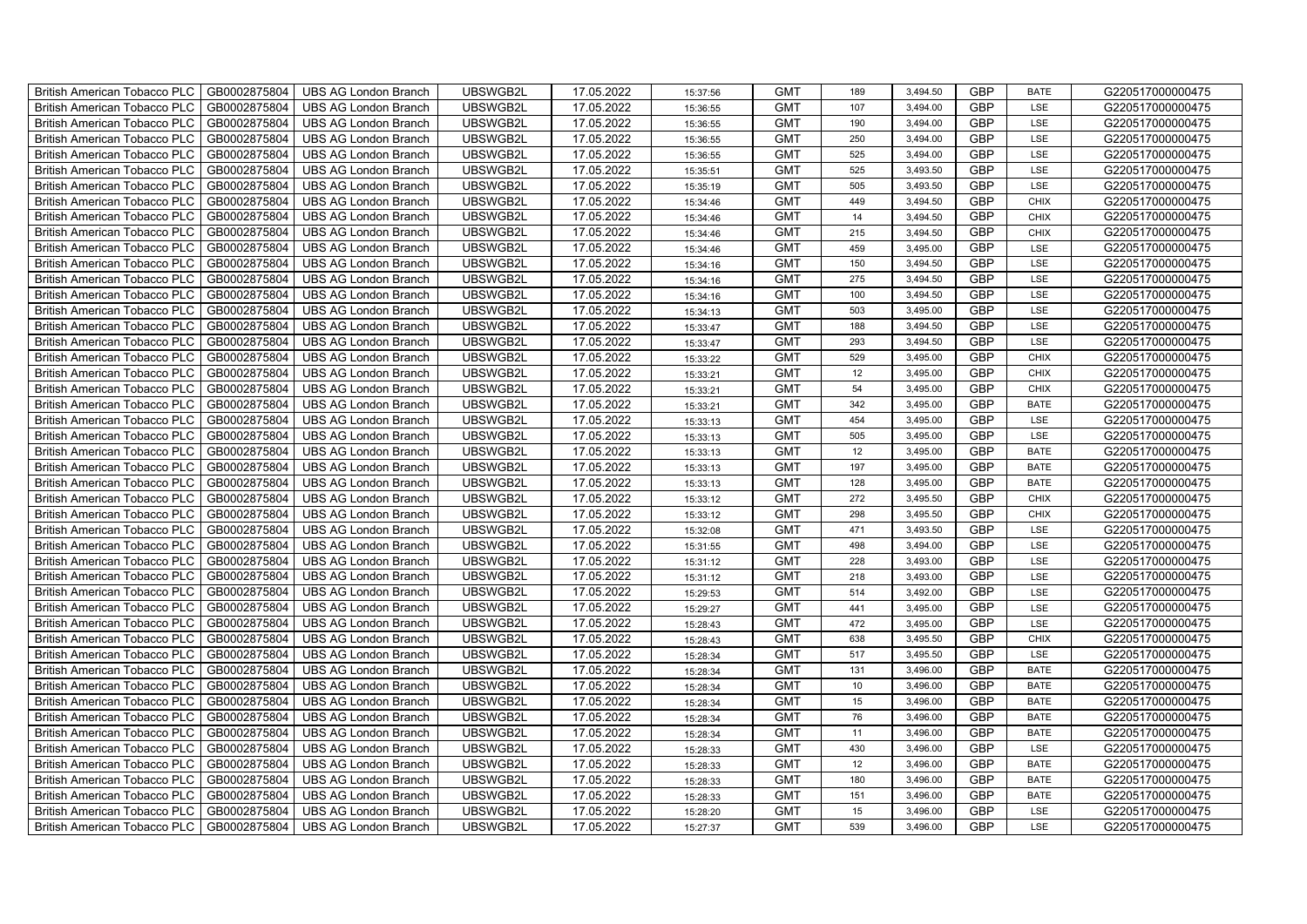| British American Tobacco PLC        | GB0002875804 | <b>UBS AG London Branch</b> | UBSWGB2L | 17.05.2022 | 15:26:46 | <b>GMT</b> | 452            | 3,496.00 | <b>GBP</b> | LSE         | G220517000000475 |
|-------------------------------------|--------------|-----------------------------|----------|------------|----------|------------|----------------|----------|------------|-------------|------------------|
| <b>British American Tobacco PLC</b> | GB0002875804 | <b>UBS AG London Branch</b> | UBSWGB2L | 17.05.2022 | 15:26:41 | <b>GMT</b> | 198            | 3,496.50 | <b>GBP</b> | <b>CHIX</b> | G220517000000475 |
| <b>British American Tobacco PLC</b> | GB0002875804 | <b>UBS AG London Branch</b> | UBSWGB2L | 17.05.2022 | 15:26:33 | <b>GMT</b> | 101            | 3,496.50 | <b>GBP</b> | <b>CHIX</b> | G220517000000475 |
| British American Tobacco PLC        | GB0002875804 | <b>UBS AG London Branch</b> | UBSWGB2L | 17.05.2022 | 15:26:33 | <b>GMT</b> | 477            | 3,496.50 | <b>GBP</b> | LSE         | G220517000000475 |
| British American Tobacco PLC        | GB0002875804 | <b>UBS AG London Branch</b> | UBSWGB2L | 17.05.2022 | 15:26:33 | <b>GMT</b> | 114            | 3,496.50 | <b>GBP</b> | <b>CHIX</b> | G220517000000475 |
| British American Tobacco PLC        | GB0002875804 | <b>UBS AG London Branch</b> | UBSWGB2L | 17.05.2022 | 15:26:33 | <b>GMT</b> | 201            | 3,496.50 | <b>GBP</b> | <b>CHIX</b> | G220517000000475 |
| British American Tobacco PLC        | GB0002875804 | <b>UBS AG London Branch</b> | UBSWGB2L | 17.05.2022 | 15:26:18 | <b>GMT</b> | 522            | 3,496.00 | <b>GBP</b> | LSE         | G220517000000475 |
| British American Tobacco PLC        | GB0002875804 | <b>UBS AG London Branch</b> | UBSWGB2L | 17.05.2022 | 15:26:08 | <b>GMT</b> | 250            | 3,496.50 | <b>GBP</b> | LSE         | G220517000000475 |
| British American Tobacco PLC        | GB0002875804 | <b>UBS AG London Branch</b> | UBSWGB2L | 17.05.2022 | 15:25:08 | <b>GMT</b> | 468            | 3,494.50 | <b>GBP</b> | LSE         | G220517000000475 |
| British American Tobacco PLC        | GB0002875804 | <b>UBS AG London Branch</b> | UBSWGB2L | 17.05.2022 | 15:24:48 | <b>GMT</b> | 15             | 3,494.00 | GBP        | <b>BATE</b> | G220517000000475 |
| <b>British American Tobacco PLC</b> | GB0002875804 | <b>UBS AG London Branch</b> | UBSWGB2L | 17.05.2022 | 15:24:48 | <b>GMT</b> | 85             | 3,494.00 | <b>GBP</b> | <b>BATE</b> | G220517000000475 |
| <b>British American Tobacco PLC</b> | GB0002875804 | <b>UBS AG London Branch</b> | UBSWGB2L | 17.05.2022 | 15:24:48 | <b>GMT</b> | 56             | 3,494.00 | <b>GBP</b> | <b>BATE</b> | G220517000000475 |
| British American Tobacco PLC        | GB0002875804 | <b>UBS AG London Branch</b> | UBSWGB2L | 17.05.2022 | 15:24:48 | <b>GMT</b> | 579            | 3,494.00 | <b>GBP</b> | LSE         | G220517000000475 |
| British American Tobacco PLC        | GB0002875804 | <b>UBS AG London Branch</b> | UBSWGB2L | 17.05.2022 | 15:24:48 | <b>GMT</b> | 25             | 3,494.00 | <b>GBP</b> | <b>BATE</b> | G220517000000475 |
| <b>British American Tobacco PLC</b> | GB0002875804 | <b>UBS AG London Branch</b> | UBSWGB2L | 17.05.2022 | 15:24:48 | <b>GMT</b> | 63             | 3,494.00 | <b>GBP</b> | LSE         | G220517000000475 |
| British American Tobacco PLC        | GB0002875804 | <b>UBS AG London Branch</b> | UBSWGB2L | 17.05.2022 | 15:24:36 | <b>GMT</b> | 117            | 3,494.50 | <b>GBP</b> | LSE         | G220517000000475 |
| British American Tobacco PLC        | GB0002875804 | <b>UBS AG London Branch</b> | UBSWGB2L | 17.05.2022 | 15:23:56 | <b>GMT</b> | 200            | 3,494.00 | <b>GBP</b> | <b>BATE</b> | G220517000000475 |
| British American Tobacco PLC        | GB0002875804 | <b>UBS AG London Branch</b> | UBSWGB2L | 17.05.2022 | 15:23:33 | <b>GMT</b> | 500            | 3,495.00 | <b>GBP</b> | LSE         | G220517000000475 |
| British American Tobacco PLC        | GB0002875804 | <b>UBS AG London Branch</b> | UBSWGB2L | 17.05.2022 | 15:22:53 | <b>GMT</b> | 102            | 3,495.00 | <b>GBP</b> | <b>CHIX</b> | G220517000000475 |
| <b>British American Tobacco PLC</b> | GB0002875804 | <b>UBS AG London Branch</b> | UBSWGB2L | 17.05.2022 | 15:22:53 | <b>GMT</b> | 83             | 3,495.00 | <b>GBP</b> | <b>CHIX</b> | G220517000000475 |
| <b>British American Tobacco PLC</b> | GB0002875804 | <b>UBS AG London Branch</b> | UBSWGB2L | 17.05.2022 | 15:22:53 | <b>GMT</b> | 317            | 3,495.00 | <b>GBP</b> | <b>CHIX</b> | G220517000000475 |
| British American Tobacco PLC        | GB0002875804 | <b>UBS AG London Branch</b> | UBSWGB2L | 17.05.2022 | 15:22:52 | <b>GMT</b> | 100            | 3,495.00 | GBP        | <b>CHIX</b> | G220517000000475 |
| British American Tobacco PLC        | GB0002875804 | <b>UBS AG London Branch</b> | UBSWGB2L | 17.05.2022 | 15:22:52 | <b>GMT</b> | $\overline{4}$ | 3,495.00 | GBP        | <b>CHIX</b> | G220517000000475 |
| <b>British American Tobacco PLC</b> | GB0002875804 | <b>UBS AG London Branch</b> | UBSWGB2L | 17.05.2022 | 15:22:45 | <b>GMT</b> | 480            | 3,495.00 | <b>GBP</b> | LSE         | G220517000000475 |
| British American Tobacco PLC        | GB0002875804 | <b>UBS AG London Branch</b> | UBSWGB2L | 17.05.2022 | 15:22:33 | <b>GMT</b> | 448            | 3,496.50 | <b>GBP</b> | LSE         | G220517000000475 |
| British American Tobacco PLC        | GB0002875804 | <b>UBS AG London Branch</b> | UBSWGB2L | 17.05.2022 | 15:22:03 | <b>GMT</b> | 537            | 3,496.50 | <b>GBP</b> | LSE         | G220517000000475 |
| British American Tobacco PLC        | GB0002875804 | <b>UBS AG London Branch</b> | UBSWGB2L | 17.05.2022 | 15:21:39 | <b>GMT</b> | 459            | 3,495.50 | <b>GBP</b> | LSE         | G220517000000475 |
| British American Tobacco PLC        | GB0002875804 | <b>UBS AG London Branch</b> | UBSWGB2L | 17.05.2022 | 15:20:35 | <b>GMT</b> | 540            | 3,494.50 | <b>GBP</b> | LSE         | G220517000000475 |
| <b>British American Tobacco PLC</b> | GB0002875804 | <b>UBS AG London Branch</b> | UBSWGB2L | 17.05.2022 | 15:20:35 | <b>GMT</b> | 633            | 3,494.50 | <b>GBP</b> | <b>CHIX</b> | G220517000000475 |
| <b>British American Tobacco PLC</b> | GB0002875804 | <b>UBS AG London Branch</b> | UBSWGB2L | 17.05.2022 | 15:20:35 | <b>GMT</b> | 237            | 3,495.00 | <b>GBP</b> | LSE         | G220517000000475 |
| <b>British American Tobacco PLC</b> | GB0002875804 | <b>UBS AG London Branch</b> | UBSWGB2L | 17.05.2022 | 15:20:35 | <b>GMT</b> | 245            | 3,495.00 | <b>GBP</b> | LSE         | G220517000000475 |
| British American Tobacco PLC        | GB0002875804 | <b>UBS AG London Branch</b> | UBSWGB2L | 17.05.2022 | 15:20:08 | <b>GMT</b> | 350            | 3,493.00 | GBP        | LSE         | G220517000000475 |
| <b>British American Tobacco PLC</b> | GB0002875804 | <b>UBS AG London Branch</b> | UBSWGB2L | 17.05.2022 | 15:20:08 | <b>GMT</b> | 150            | 3,493.00 | <b>GBP</b> | LSE         | G220517000000475 |
| <b>British American Tobacco PLC</b> | GB0002875804 | <b>UBS AG London Branch</b> | UBSWGB2L | 17.05.2022 | 15:19:20 | <b>GMT</b> | 574            | 3,492.00 | <b>GBP</b> | <b>BATE</b> | G220517000000475 |
| <b>British American Tobacco PLC</b> | GB0002875804 | <b>UBS AG London Branch</b> | UBSWGB2L | 17.05.2022 | 15:19:20 | <b>GMT</b> | 476            | 3,492.50 | <b>GBP</b> | LSE         | G220517000000475 |
| British American Tobacco PLC        | GB0002875804 | <b>UBS AG London Branch</b> | UBSWGB2L | 17.05.2022 | 15:19:20 | <b>GMT</b> | 481            | 3,493.00 | <b>GBP</b> | LSE         | G220517000000475 |
| British American Tobacco PLC        | GB0002875804 | <b>UBS AG London Branch</b> | UBSWGB2L | 17.05.2022 | 15:18:30 | <b>GMT</b> | 95             | 3,492.50 | <b>GBP</b> | LSE         | G220517000000475 |
| British American Tobacco PLC        | GB0002875804 | <b>UBS AG London Branch</b> | UBSWGB2L | 17.05.2022 | 15:18:30 | <b>GMT</b> | 300            | 3,492.50 | <b>GBP</b> | LSE         | G220517000000475 |
| <b>British American Tobacco PLC</b> | GB0002875804 | <b>UBS AG London Branch</b> | UBSWGB2L | 17.05.2022 | 15:18:30 | <b>GMT</b> | 50             | 3,492.50 | <b>GBP</b> | LSE         | G220517000000475 |
| British American Tobacco PLC        | GB0002875804 | <b>UBS AG London Branch</b> | UBSWGB2L | 17.05.2022 | 15:18:06 | <b>GMT</b> | 46             | 3,492.50 | <b>GBP</b> | LSE         | G220517000000475 |
| British American Tobacco PLC        | GB0002875804 | <b>UBS AG London Branch</b> | UBSWGB2L | 17.05.2022 | 15:18:06 | <b>GMT</b> | 416            | 3,492.50 | GBP        | LSE         | G220517000000475 |
| British American Tobacco PLC        | GB0002875804 | <b>UBS AG London Branch</b> | UBSWGB2L | 17.05.2022 | 15:17:46 | <b>GMT</b> | 310            | 3,492.00 | <b>GBP</b> | LSE         | G220517000000475 |
| British American Tobacco PLC        | GB0002875804 | <b>UBS AG London Branch</b> | UBSWGB2L | 17.05.2022 | 15:17:46 | <b>GMT</b> | 159            | 3,492.00 | <b>GBP</b> | LSE         | G220517000000475 |
| British American Tobacco PLC        | GB0002875804 | <b>UBS AG London Branch</b> | UBSWGB2L | 17.05.2022 | 15:17:33 | <b>GMT</b> | 712            | 3,492.00 | <b>GBP</b> | CHIX        | G220517000000475 |
| British American Tobacco PLC        | GB0002875804 | <b>UBS AG London Branch</b> | UBSWGB2L | 17.05.2022 | 15:16:41 | <b>GMT</b> | 547            | 3,493.00 | GBP        | LSE         | G220517000000475 |
| British American Tobacco PLC        | GB0002875804 | <b>UBS AG London Branch</b> | UBSWGB2L | 17.05.2022 | 15:16:39 | <b>GMT</b> | 444            | 3,494.00 | <b>GBP</b> | LSE         | G220517000000475 |
| <b>British American Tobacco PLC</b> | GB0002875804 | <b>UBS AG London Branch</b> | UBSWGB2L | 17.05.2022 | 15:16:31 | <b>GMT</b> | 100            | 3,494.00 | <b>GBP</b> | LSE         | G220517000000475 |
| <b>British American Tobacco PLC</b> | GB0002875804 | <b>UBS AG London Branch</b> | UBSWGB2L | 17.05.2022 | 15:16:30 | <b>GMT</b> | 572            | 3,494.50 | <b>GBP</b> | LSE         | G220517000000475 |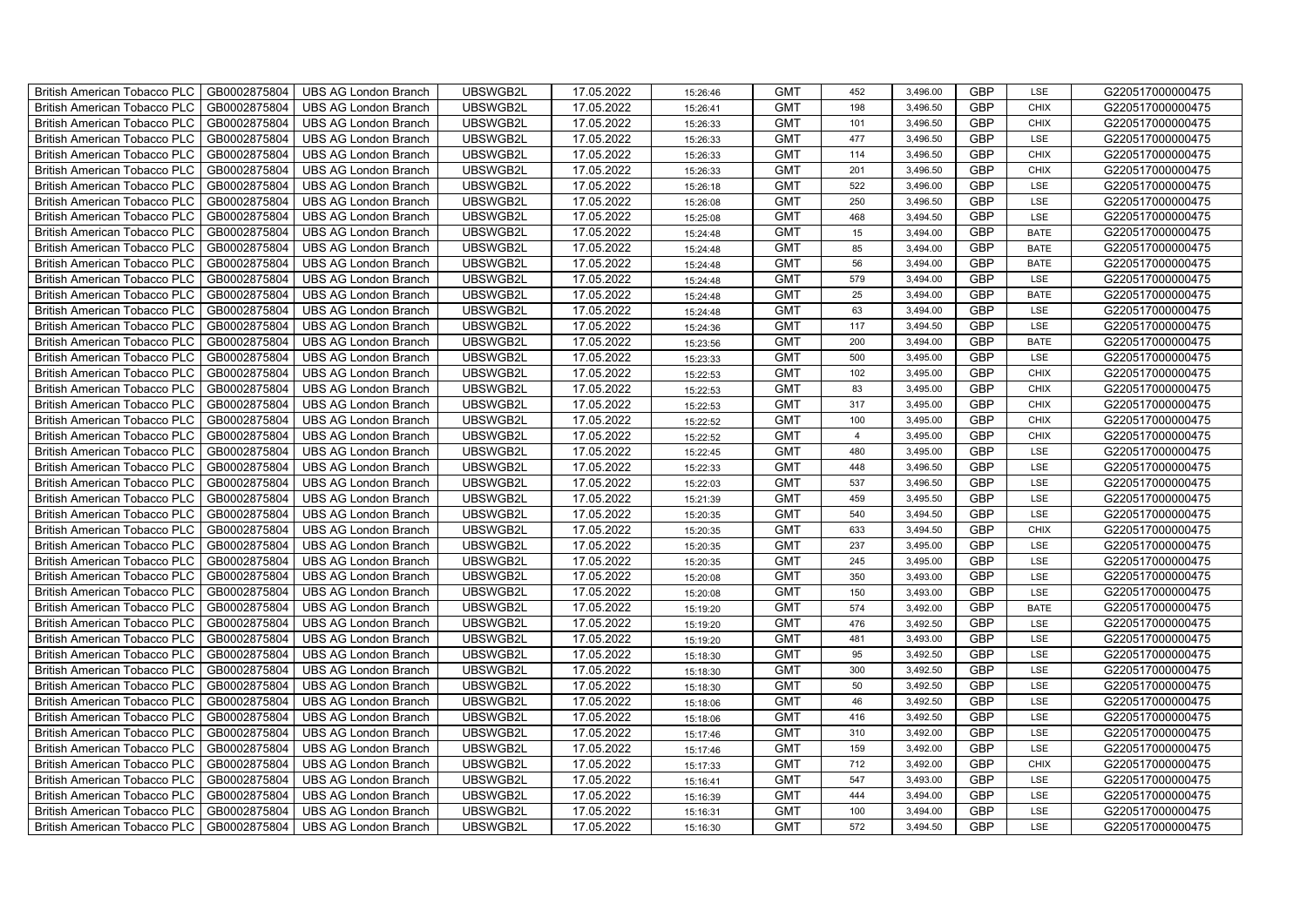| British American Tobacco PLC        | GB0002875804 | <b>UBS AG London Branch</b> | UBSWGB2L | 17.05.2022 | 15:16:16 | <b>GMT</b> | 45  | 3,495.00 | <b>GBP</b> | LSE         | G220517000000475 |
|-------------------------------------|--------------|-----------------------------|----------|------------|----------|------------|-----|----------|------------|-------------|------------------|
| <b>British American Tobacco PLC</b> | GB0002875804 | <b>UBS AG London Branch</b> | UBSWGB2L | 17.05.2022 | 15:15:01 | <b>GMT</b> | 257 | 3,494.50 | <b>GBP</b> | <b>LSE</b>  | G220517000000475 |
| <b>British American Tobacco PLC</b> | GB0002875804 | <b>UBS AG London Branch</b> | UBSWGB2L | 17.05.2022 | 15:15:01 | <b>GMT</b> | 237 | 3,494.50 | <b>GBP</b> | LSE         | G220517000000475 |
| British American Tobacco PLC        | GB0002875804 | <b>UBS AG London Branch</b> | UBSWGB2L | 17.05.2022 | 15:15:01 | <b>GMT</b> | 42  | 3,494.50 | <b>GBP</b> | LSE         | G220517000000475 |
| <b>British American Tobacco PLC</b> | GB0002875804 | <b>UBS AG London Branch</b> | UBSWGB2L | 17.05.2022 | 15:14:55 | <b>GMT</b> | 138 | 3,495.50 | <b>GBP</b> | <b>CHIX</b> | G220517000000475 |
| British American Tobacco PLC        | GB0002875804 | <b>UBS AG London Branch</b> | UBSWGB2L | 17.05.2022 | 15:14:55 | <b>GMT</b> | 227 | 3,495.50 | <b>GBP</b> | <b>CHIX</b> | G220517000000475 |
| <b>British American Tobacco PLC</b> | GB0002875804 | <b>UBS AG London Branch</b> | UBSWGB2L | 17.05.2022 | 15:14:55 | <b>GMT</b> | 333 | 3,495.50 | <b>GBP</b> | <b>CHIX</b> | G220517000000475 |
| British American Tobacco PLC        | GB0002875804 | <b>UBS AG London Branch</b> | UBSWGB2L | 17.05.2022 | 15:14:24 | <b>GMT</b> | 622 | 3,495.50 | <b>GBP</b> | <b>BATE</b> | G220517000000475 |
| <b>British American Tobacco PLC</b> | GB0002875804 | <b>UBS AG London Branch</b> | UBSWGB2L | 17.05.2022 | 15:14:23 | <b>GMT</b> | 12  | 3,495.50 | <b>GBP</b> | <b>BATE</b> | G220517000000475 |
| British American Tobacco PLC        | GB0002875804 | <b>UBS AG London Branch</b> | UBSWGB2L | 17.05.2022 | 15:14:23 | <b>GMT</b> | 28  | 3,495.50 | <b>GBP</b> | <b>BATE</b> | G220517000000475 |
| <b>British American Tobacco PLC</b> | GB0002875804 | <b>UBS AG London Branch</b> | UBSWGB2L | 17.05.2022 | 15:14:23 | <b>GMT</b> | 133 | 3,496.00 | <b>GBP</b> | LSE         | G220517000000475 |
| <b>British American Tobacco PLC</b> | GB0002875804 | <b>UBS AG London Branch</b> | UBSWGB2L | 17.05.2022 | 15:14:23 | <b>GMT</b> | 388 | 3,496.00 | <b>GBP</b> | LSE         | G220517000000475 |
| British American Tobacco PLC        | GB0002875804 | <b>UBS AG London Branch</b> | UBSWGB2L | 17.05.2022 | 15:13:59 | <b>GMT</b> | 463 | 3,496.50 | <b>GBP</b> | LSE         | G220517000000475 |
| British American Tobacco PLC        | GB0002875804 | <b>UBS AG London Branch</b> | UBSWGB2L | 17.05.2022 | 15:13:37 | <b>GMT</b> | 94  | 3,497.50 | <b>GBP</b> | LSE         | G220517000000475 |
| British American Tobacco PLC        | GB0002875804 | <b>UBS AG London Branch</b> | UBSWGB2L | 17.05.2022 | 15:13:37 | <b>GMT</b> | 152 | 3,497.50 | <b>GBP</b> | LSE         | G220517000000475 |
| British American Tobacco PLC        | GB0002875804 | <b>UBS AG London Branch</b> | UBSWGB2L | 17.05.2022 | 15:13:37 | <b>GMT</b> | 53  | 3,497.50 | <b>GBP</b> | LSE         | G220517000000475 |
| British American Tobacco PLC        | GB0002875804 | <b>UBS AG London Branch</b> | UBSWGB2L | 17.05.2022 | 15:13:37 | <b>GMT</b> | 19  | 3,497.50 | <b>GBP</b> | LSE         | G220517000000475 |
| British American Tobacco PLC        | GB0002875804 | <b>UBS AG London Branch</b> | UBSWGB2L | 17.05.2022 | 15:13:37 | <b>GMT</b> | 94  | 3,497.50 | <b>GBP</b> | LSE         | G220517000000475 |
| British American Tobacco PLC        | GB0002875804 | <b>UBS AG London Branch</b> | UBSWGB2L | 17.05.2022 | 15:13:37 | <b>GMT</b> | 31  | 3,497.50 | <b>GBP</b> | LSE         | G220517000000475 |
| <b>British American Tobacco PLC</b> | GB0002875804 | <b>UBS AG London Branch</b> | UBSWGB2L | 17.05.2022 | 15:13:13 | <b>GMT</b> | 517 | 3,498.00 | <b>GBP</b> | LSE         | G220517000000475 |
| <b>British American Tobacco PLC</b> | GB0002875804 | <b>UBS AG London Branch</b> | UBSWGB2L | 17.05.2022 | 15:12:25 | <b>GMT</b> | 446 | 3,499.50 | <b>GBP</b> | <b>LSE</b>  | G220517000000475 |
| British American Tobacco PLC        | GB0002875804 | <b>UBS AG London Branch</b> | UBSWGB2L | 17.05.2022 | 15:12:18 | <b>GMT</b> | 541 | 3,500.00 | <b>GBP</b> | LSE         | G220517000000475 |
| British American Tobacco PLC        | GB0002875804 | <b>UBS AG London Branch</b> | UBSWGB2L | 17.05.2022 | 15:12:18 | <b>GMT</b> | 540 | 3,500.00 | GBP        | CHIX        | G220517000000475 |
| British American Tobacco PLC        | GB0002875804 | <b>UBS AG London Branch</b> | UBSWGB2L | 17.05.2022 | 15:12:18 | <b>GMT</b> | 85  | 3,500.00 | <b>GBP</b> | CHIX        | G220517000000475 |
| British American Tobacco PLC        | GB0002875804 | <b>UBS AG London Branch</b> | UBSWGB2L | 17.05.2022 | 15:12:18 | <b>GMT</b> | 635 | 3,500.50 | <b>GBP</b> | LSE         | G220517000000475 |
| British American Tobacco PLC        | GB0002875804 | <b>UBS AG London Branch</b> | UBSWGB2L | 17.05.2022 | 15:11:26 | <b>GMT</b> | 521 | 3,500.00 | <b>GBP</b> | LSE         | G220517000000475 |
| British American Tobacco PLC        | GB0002875804 | <b>UBS AG London Branch</b> | UBSWGB2L | 17.05.2022 | 15:10:11 | <b>GMT</b> | 157 | 3,497.00 | <b>GBP</b> | LSE         | G220517000000475 |
| British American Tobacco PLC        | GB0002875804 | <b>UBS AG London Branch</b> | UBSWGB2L | 17.05.2022 | 15:10:11 | <b>GMT</b> | 123 | 3,497.00 | <b>GBP</b> | <b>CHIX</b> | G220517000000475 |
| <b>British American Tobacco PLC</b> | GB0002875804 | <b>UBS AG London Branch</b> | UBSWGB2L | 17.05.2022 | 15:10:11 | <b>GMT</b> | 463 | 3,497.00 | <b>GBP</b> | CHIX        | G220517000000475 |
| <b>British American Tobacco PLC</b> | GB0002875804 | <b>UBS AG London Branch</b> | UBSWGB2L | 17.05.2022 | 15:10:10 | <b>GMT</b> | 301 | 3,497.00 | <b>GBP</b> | LSE         | G220517000000475 |
| British American Tobacco PLC        | GB0002875804 | <b>UBS AG London Branch</b> | UBSWGB2L | 17.05.2022 | 15:10:08 | <b>GMT</b> | 574 | 3,498.00 | <b>GBP</b> | <b>BATE</b> | G220517000000475 |
| British American Tobacco PLC        | GB0002875804 | <b>UBS AG London Branch</b> | UBSWGB2L | 17.05.2022 | 15:10:08 | <b>GMT</b> | 39  | 3,498.00 | <b>GBP</b> | <b>BATE</b> | G220517000000475 |
| British American Tobacco PLC        | GB0002875804 | <b>UBS AG London Branch</b> | UBSWGB2L | 17.05.2022 | 15:10:08 | <b>GMT</b> | 461 | 3,498.00 | <b>GBP</b> | LSE         | G220517000000475 |
| British American Tobacco PLC        | GB0002875804 | <b>UBS AG London Branch</b> | UBSWGB2L | 17.05.2022 | 15:09:24 | <b>GMT</b> | 104 | 3,495.50 | <b>GBP</b> | LSE         | G220517000000475 |
| British American Tobacco PLC        | GB0002875804 | <b>UBS AG London Branch</b> | UBSWGB2L | 17.05.2022 | 15:09:24 | <b>GMT</b> | 365 | 3,495.50 | <b>GBP</b> | LSE         | G220517000000475 |
| British American Tobacco PLC        | GB0002875804 | <b>UBS AG London Branch</b> | UBSWGB2L | 17.05.2022 | 15:08:25 | <b>GMT</b> | 149 | 3,494.50 | <b>GBP</b> | LSE         | G220517000000475 |
| British American Tobacco PLC        | GB0002875804 | <b>UBS AG London Branch</b> | UBSWGB2L | 17.05.2022 | 15:08:25 | <b>GMT</b> | 100 | 3,494.50 | <b>GBP</b> | LSE         | G220517000000475 |
| <b>British American Tobacco PLC</b> | GB0002875804 | <b>UBS AG London Branch</b> | UBSWGB2L | 17.05.2022 | 15:08:22 | <b>GMT</b> | 36  | 3,494.50 | <b>GBP</b> | LSE         | G220517000000475 |
| British American Tobacco PLC        | GB0002875804 | <b>UBS AG London Branch</b> | UBSWGB2L | 17.05.2022 | 15:08:22 | <b>GMT</b> | 188 | 3,494.50 | <b>GBP</b> | LSE         | G220517000000475 |
| British American Tobacco PLC        | GB0002875804 | <b>UBS AG London Branch</b> | UBSWGB2L | 17.05.2022 | 15:08:15 | <b>GMT</b> | 131 | 3,497.50 | <b>GBP</b> | <b>CHIX</b> | G220517000000475 |
| British American Tobacco PLC        | GB0002875804 | UBS AG London Branch        | UBSWGB2L | 17.05.2022 | 15:08:15 | <b>GMT</b> | 113 | 3,497.50 | GBP        | <b>CHIX</b> | G220517000000475 |
| British American Tobacco PLC        | GB0002875804 | <b>UBS AG London Branch</b> | UBSWGB2L | 17.05.2022 | 15:08:15 | <b>GMT</b> | 375 | 3,497.50 | <b>GBP</b> | <b>CHIX</b> | G220517000000475 |
| British American Tobacco PLC        | GB0002875804 | <b>UBS AG London Branch</b> | UBSWGB2L | 17.05.2022 | 15:08:15 | <b>GMT</b> | 355 | 3,497.50 | <b>GBP</b> | LSE         | G220517000000475 |
| British American Tobacco PLC        | GB0002875804 | <b>UBS AG London Branch</b> | UBSWGB2L | 17.05.2022 | 15:08:15 | <b>GMT</b> | 115 | 3,497.50 | <b>GBP</b> | LSE         | G220517000000475 |
| <b>British American Tobacco PLC</b> | GB0002875804 | <b>UBS AG London Branch</b> | UBSWGB2L | 17.05.2022 | 15:08:12 | <b>GMT</b> | 265 | 3,498.00 | <b>GBP</b> | LSE         | G220517000000475 |
| <b>British American Tobacco PLC</b> | GB0002875804 | <b>UBS AG London Branch</b> | UBSWGB2L | 17.05.2022 | 15:08:12 | <b>GMT</b> | 14  | 3,498.00 | <b>GBP</b> | LSE         | G220517000000475 |
| British American Tobacco PLC        | GB0002875804 | <b>UBS AG London Branch</b> | UBSWGB2L | 17.05.2022 | 15:08:12 | <b>GMT</b> | 95  | 3,498.00 | <b>GBP</b> | LSE         | G220517000000475 |
| British American Tobacco PLC        | GB0002875804 | UBS AG London Branch        | UBSWGB2L | 17.05.2022 | 15:08:12 | <b>GMT</b> | 105 | 3,498.00 | <b>GBP</b> | LSE         | G220517000000475 |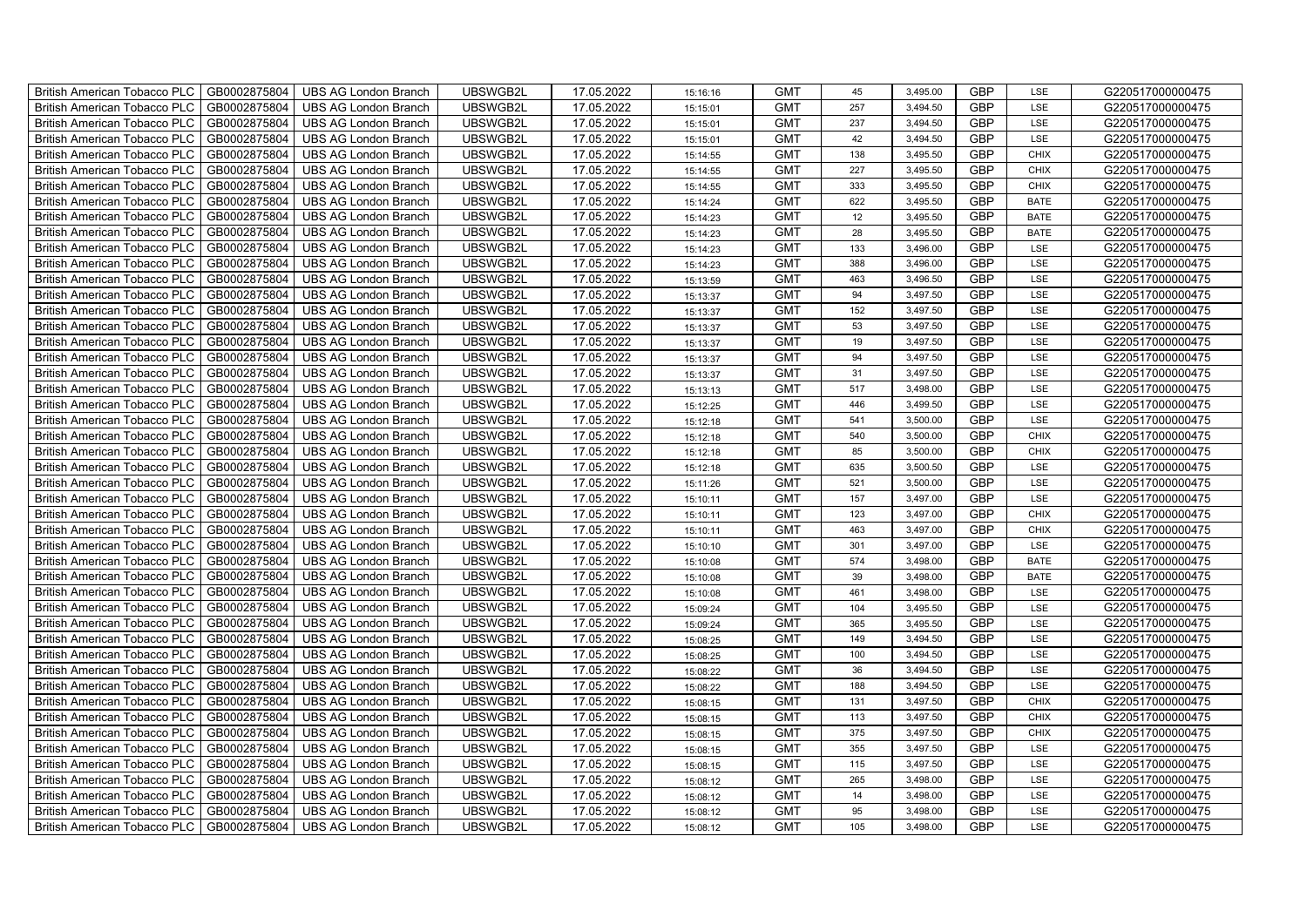| British American Tobacco PLC        | GB0002875804 | <b>UBS AG London Branch</b> | UBSWGB2L | 17.05.2022 | 15:07:22 | <b>GMT</b> | 461          | 3,495.00 | <b>GBP</b> | LSE         | G220517000000475 |
|-------------------------------------|--------------|-----------------------------|----------|------------|----------|------------|--------------|----------|------------|-------------|------------------|
| <b>British American Tobacco PLC</b> | GB0002875804 | <b>UBS AG London Branch</b> | UBSWGB2L | 17.05.2022 | 15:06:53 | <b>GMT</b> | 258          | 3,495.00 | <b>GBP</b> | <b>LSE</b>  | G220517000000475 |
| <b>British American Tobacco PLC</b> | GB0002875804 | <b>UBS AG London Branch</b> | UBSWGB2L | 17.05.2022 | 15:06:53 | <b>GMT</b> | 78           | 3,495.00 | <b>GBP</b> | LSE         | G220517000000475 |
| British American Tobacco PLC        | GB0002875804 | <b>UBS AG London Branch</b> | UBSWGB2L | 17.05.2022 | 15:06:53 | <b>GMT</b> | 18           | 3,495.00 | GBP        | LSE         | G220517000000475 |
| British American Tobacco PLC        | GB0002875804 | <b>UBS AG London Branch</b> | UBSWGB2L | 17.05.2022 | 15:06:50 | <b>GMT</b> | 99           | 3,495.00 | GBP        | LSE         | G220517000000475 |
| British American Tobacco PLC        | GB0002875804 | <b>UBS AG London Branch</b> | UBSWGB2L | 17.05.2022 | 15:06:04 | <b>GMT</b> | 526          | 3,493.50 | <b>GBP</b> | LSE         | G220517000000475 |
| British American Tobacco PLC        | GB0002875804 | <b>UBS AG London Branch</b> | UBSWGB2L | 17.05.2022 | 15:05:56 | <b>GMT</b> | 472          | 3,497.00 | <b>GBP</b> | LSE         | G220517000000475 |
| British American Tobacco PLC        | GB0002875804 | <b>UBS AG London Branch</b> | UBSWGB2L | 17.05.2022 | 15:05:55 | <b>GMT</b> | 615          | 3,497.50 | <b>GBP</b> | CHIX        | G220517000000475 |
| British American Tobacco PLC        | GB0002875804 | <b>UBS AG London Branch</b> | UBSWGB2L | 17.05.2022 | 15:05:25 | <b>GMT</b> | 60           | 3,497.50 | <b>GBP</b> | LSE         | G220517000000475 |
| <b>British American Tobacco PLC</b> | GB0002875804 | <b>UBS AG London Branch</b> | UBSWGB2L | 17.05.2022 | 15:05:25 | <b>GMT</b> | 484          | 3,497.50 | <b>GBP</b> | LSE         | G220517000000475 |
| <b>British American Tobacco PLC</b> | GB0002875804 | <b>UBS AG London Branch</b> | UBSWGB2L | 17.05.2022 | 15:05:21 | <b>GMT</b> | 534          | 3,498.50 | <b>GBP</b> | LSE         | G220517000000475 |
| <b>British American Tobacco PLC</b> | GB0002875804 | <b>UBS AG London Branch</b> | UBSWGB2L | 17.05.2022 | 15:05:07 | <b>GMT</b> | 488          | 3,499.00 | <b>GBP</b> | LSE         | G220517000000475 |
| <b>British American Tobacco PLC</b> | GB0002875804 | <b>UBS AG London Branch</b> | UBSWGB2L | 17.05.2022 | 15:04:36 | <b>GMT</b> | 458          | 3,498.00 | GBP        | LSE         | G220517000000475 |
| British American Tobacco PLC        | GB0002875804 | <b>UBS AG London Branch</b> | UBSWGB2L | 17.05.2022 | 15:04:36 | <b>GMT</b> | 807          | 3,498.00 | <b>GBP</b> | LSE         | G220517000000475 |
| <b>British American Tobacco PLC</b> | GB0002875804 | <b>UBS AG London Branch</b> | UBSWGB2L | 17.05.2022 | 15:03:58 | <b>GMT</b> | 790          | 3,497.50 | <b>GBP</b> | LSE         | G220517000000475 |
| British American Tobacco PLC        | GB0002875804 | <b>UBS AG London Branch</b> | UBSWGB2L | 17.05.2022 | 15:03:58 | <b>GMT</b> | 616          | 3,497.50 | <b>GBP</b> | <b>CHIX</b> | G220517000000475 |
| British American Tobacco PLC        | GB0002875804 | <b>UBS AG London Branch</b> | UBSWGB2L | 17.05.2022 | 15:03:58 | <b>GMT</b> | 708          | 3,497.50 | <b>GBP</b> | BATE        | G220517000000475 |
| <b>British American Tobacco PLC</b> | GB0002875804 | <b>UBS AG London Branch</b> | UBSWGB2L | 17.05.2022 | 15:03:41 | <b>GMT</b> | 16           | 3,497.50 | <b>GBP</b> | <b>CHIX</b> | G220517000000475 |
| British American Tobacco PLC        | GB0002875804 | <b>UBS AG London Branch</b> | UBSWGB2L | 17.05.2022 | 15:02:25 | <b>GMT</b> | 509          | 3,496.00 | <b>GBP</b> | LSE         | G220517000000475 |
| <b>British American Tobacco PLC</b> | GB0002875804 | <b>UBS AG London Branch</b> | UBSWGB2L | 17.05.2022 | 15:02:25 | <b>GMT</b> | 31           | 3,496.00 | <b>GBP</b> | LSE         | G220517000000475 |
| <b>British American Tobacco PLC</b> | GB0002875804 | <b>UBS AG London Branch</b> | UBSWGB2L | 17.05.2022 | 15:02:01 | <b>GMT</b> | 209          | 3,499.50 | <b>GBP</b> | LSE         | G220517000000475 |
| <b>British American Tobacco PLC</b> | GB0002875804 | <b>UBS AG London Branch</b> | UBSWGB2L | 17.05.2022 | 15:02:01 | <b>GMT</b> | 295          | 3,499.50 | <b>GBP</b> | LSE         | G220517000000475 |
| British American Tobacco PLC        | GB0002875804 | UBS AG London Branch        | UBSWGB2L | 17.05.2022 | 15:02:01 | <b>GMT</b> | 554          | 3,499.50 | GBP        | LSE         | G220517000000475 |
| British American Tobacco PLC        | GB0002875804 | <b>UBS AG London Branch</b> | UBSWGB2L | 17.05.2022 | 15:02:01 | <b>GMT</b> | 399          | 3,500.00 | <b>GBP</b> | <b>CHIX</b> | G220517000000475 |
| British American Tobacco PLC        | GB0002875804 | <b>UBS AG London Branch</b> | UBSWGB2L | 17.05.2022 | 15:02:01 | <b>GMT</b> | 238          | 3,500.00 | GBP        | <b>CHIX</b> | G220517000000475 |
| <b>British American Tobacco PLC</b> | GB0002875804 | <b>UBS AG London Branch</b> | UBSWGB2L | 17.05.2022 | 15:02:01 | <b>GMT</b> | 418          | 3,500.00 | <b>GBP</b> | LSE         | G220517000000475 |
| British American Tobacco PLC        | GB0002875804 | <b>UBS AG London Branch</b> | UBSWGB2L | 17.05.2022 | 15:01:45 | <b>GMT</b> | $\mathbf{1}$ | 3,500.00 | <b>GBP</b> | LSE         | G220517000000475 |
| British American Tobacco PLC        | GB0002875804 | <b>UBS AG London Branch</b> | UBSWGB2L | 17.05.2022 | 15:01:38 | <b>GMT</b> | 188          | 3,500.00 | <b>GBP</b> | LSE         | G220517000000475 |
| <b>British American Tobacco PLC</b> | GB0002875804 | <b>UBS AG London Branch</b> | UBSWGB2L | 17.05.2022 | 15:01:37 | <b>GMT</b> | 391          | 3,500.50 | <b>GBP</b> | LSE         | G220517000000475 |
| British American Tobacco PLC        | GB0002875804 | <b>UBS AG London Branch</b> | UBSWGB2L | 17.05.2022 | 15:01:37 | <b>GMT</b> | 147          | 3,500.50 | <b>GBP</b> | LSE         | G220517000000475 |
| <b>British American Tobacco PLC</b> | GB0002875804 | <b>UBS AG London Branch</b> | UBSWGB2L | 17.05.2022 | 15:00:29 | <b>GMT</b> | 478          | 3,500.50 | <b>GBP</b> | LSE         | G220517000000475 |
| British American Tobacco PLC        | GB0002875804 | <b>UBS AG London Branch</b> | UBSWGB2L | 17.05.2022 | 15:00:29 | <b>GMT</b> | 539          | 3,501.00 | GBP        | <b>CHIX</b> | G220517000000475 |
| <b>British American Tobacco PLC</b> | GB0002875804 | <b>UBS AG London Branch</b> | UBSWGB2L | 17.05.2022 | 15:00:29 | <b>GMT</b> | 135          | 3,501.00 | <b>GBP</b> | <b>CHIX</b> | G220517000000475 |
| British American Tobacco PLC        | GB0002875804 | <b>UBS AG London Branch</b> | UBSWGB2L | 17.05.2022 | 15:00:20 | <b>GMT</b> | 302          | 3,501.50 | <b>GBP</b> | <b>BATE</b> | G220517000000475 |
| <b>British American Tobacco PLC</b> | GB0002875804 | <b>UBS AG London Branch</b> | UBSWGB2L | 17.05.2022 | 15:00:20 | <b>GMT</b> | 506          | 3,501.50 | <b>GBP</b> | LSE         | G220517000000475 |
| <b>British American Tobacco PLC</b> | GB0002875804 | <b>UBS AG London Branch</b> | UBSWGB2L | 17.05.2022 | 15:00:20 | <b>GMT</b> | 137          | 3,501.50 | <b>GBP</b> | <b>BATE</b> | G220517000000475 |
| British American Tobacco PLC        | GB0002875804 | <b>UBS AG London Branch</b> | UBSWGB2L | 17.05.2022 | 15:00:20 | <b>GMT</b> | 21           | 3,501.50 | <b>GBP</b> | <b>BATE</b> | G220517000000475 |
| <b>British American Tobacco PLC</b> | GB0002875804 | <b>UBS AG London Branch</b> | UBSWGB2L | 17.05.2022 | 15:00:20 | <b>GMT</b> | 182          | 3,501.50 | <b>GBP</b> | <b>BATE</b> | G220517000000475 |
| <b>British American Tobacco PLC</b> | GB0002875804 | <b>UBS AG London Branch</b> | UBSWGB2L | 17.05.2022 | 14:59:31 | <b>GMT</b> | 474          | 3,501.50 | <b>GBP</b> | LSE         | G220517000000475 |
| <b>British American Tobacco PLC</b> | GB0002875804 | <b>UBS AG London Branch</b> | UBSWGB2L | 17.05.2022 | 14:59:05 | <b>GMT</b> | 503          | 3,501.50 | <b>GBP</b> | LSE         | G220517000000475 |
| <b>British American Tobacco PLC</b> | GB0002875804 | <b>UBS AG London Branch</b> | UBSWGB2L | 17.05.2022 | 14:59:05 | <b>GMT</b> | 513          | 3,502.00 | <b>GBP</b> | LSE         | G220517000000475 |
| <b>British American Tobacco PLC</b> | GB0002875804 | <b>UBS AG London Branch</b> | UBSWGB2L | 17.05.2022 | 14:59:05 | <b>GMT</b> | 376          | 3,502.00 | <b>GBP</b> | LSE         | G220517000000475 |
| British American Tobacco PLC        | GB0002875804 | UBS AG London Branch        | UBSWGB2L | 17.05.2022 | 14:59:05 | <b>GMT</b> | 142          | 3,502.00 | <b>GBP</b> | LSE         | G220517000000475 |
| British American Tobacco PLC        | GB0002875804 | <b>UBS AG London Branch</b> | UBSWGB2L | 17.05.2022 | 14:58:19 | <b>GMT</b> | 694          | 3,501.00 | <b>GBP</b> | <b>CHIX</b> | G220517000000475 |
| British American Tobacco PLC        | GB0002875804 | <b>UBS AG London Branch</b> | UBSWGB2L | 17.05.2022 | 14:58:19 | <b>GMT</b> | 478          | 3,501.00 | <b>GBP</b> | LSE         | G220517000000475 |
| British American Tobacco PLC        | GB0002875804 | <b>UBS AG London Branch</b> | UBSWGB2L | 17.05.2022 | 14:57:47 | <b>GMT</b> | 25           | 3,500.00 | <b>GBP</b> | LSE         | G220517000000475 |
| <b>British American Tobacco PLC</b> | GB0002875804 | <b>UBS AG London Branch</b> | UBSWGB2L | 17.05.2022 | 14:57:47 | <b>GMT</b> | 45           | 3,500.00 | <b>GBP</b> | LSE         | G220517000000475 |
| <b>British American Tobacco PLC</b> | GB0002875804 | <b>UBS AG London Branch</b> | UBSWGB2L | 17.05.2022 | 14:57:44 | <b>GMT</b> | 100          | 3,500.00 | <b>GBP</b> | LSE         | G220517000000475 |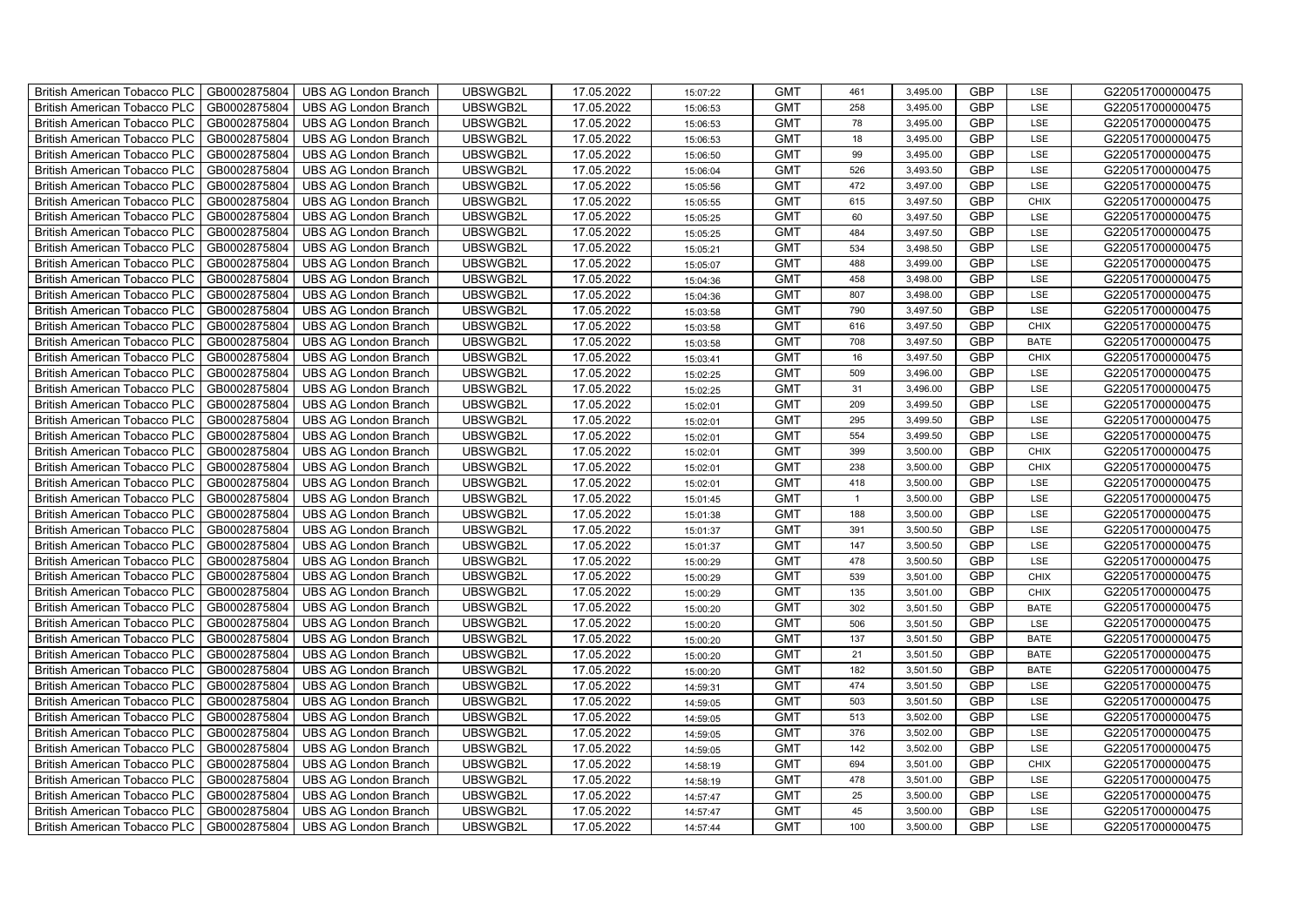| British American Tobacco PLC        | GB0002875804 | <b>UBS AG London Branch</b> | UBSWGB2L | 17.05.2022 | 14:57:44 | <b>GMT</b> | 100 | 3,500.00 | <b>GBP</b> | LSE         | G220517000000475 |
|-------------------------------------|--------------|-----------------------------|----------|------------|----------|------------|-----|----------|------------|-------------|------------------|
| <b>British American Tobacco PLC</b> | GB0002875804 | <b>UBS AG London Branch</b> | UBSWGB2L | 17.05.2022 | 14:57:44 | <b>GMT</b> | 49  | 3,500.00 | <b>GBP</b> | <b>LSE</b>  | G220517000000475 |
| <b>British American Tobacco PLC</b> | GB0002875804 | <b>UBS AG London Branch</b> | UBSWGB2L | 17.05.2022 | 14:57:44 | <b>GMT</b> | 100 | 3,500.00 | <b>GBP</b> | LSE         | G220517000000475 |
| British American Tobacco PLC        | GB0002875804 | <b>UBS AG London Branch</b> | UBSWGB2L | 17.05.2022 | 14:57:44 | <b>GMT</b> | 100 | 3,500.00 | <b>GBP</b> | LSE         | G220517000000475 |
| <b>British American Tobacco PLC</b> | GB0002875804 | <b>UBS AG London Branch</b> | UBSWGB2L | 17.05.2022 | 14:57:44 | <b>GMT</b> | 494 | 3,500.50 | <b>GBP</b> | LSE         | G220517000000475 |
| British American Tobacco PLC        | GB0002875804 | <b>UBS AG London Branch</b> | UBSWGB2L | 17.05.2022 | 14:56:35 | <b>GMT</b> | 648 | 3,496.50 | <b>GBP</b> | <b>BATE</b> | G220517000000475 |
| <b>British American Tobacco PLC</b> | GB0002875804 | <b>UBS AG London Branch</b> | UBSWGB2L | 17.05.2022 | 14:56:35 | <b>GMT</b> | 29  | 3,496.50 | <b>GBP</b> | LSE         | G220517000000475 |
| British American Tobacco PLC        | GB0002875804 | <b>UBS AG London Branch</b> | UBSWGB2L | 17.05.2022 | 14:56:35 | <b>GMT</b> | 518 | 3,496.50 | <b>GBP</b> | LSE         | G220517000000475 |
| <b>British American Tobacco PLC</b> | GB0002875804 | <b>UBS AG London Branch</b> | UBSWGB2L | 17.05.2022 | 14:56:29 | <b>GMT</b> | 497 | 3,497.00 | <b>GBP</b> | LSE         | G220517000000475 |
| British American Tobacco PLC        | GB0002875804 | <b>UBS AG London Branch</b> | UBSWGB2L | 17.05.2022 | 14:56:25 | <b>GMT</b> | 580 | 3,497.50 | <b>GBP</b> | LSE         | G220517000000475 |
| <b>British American Tobacco PLC</b> | GB0002875804 | <b>UBS AG London Branch</b> | UBSWGB2L | 17.05.2022 | 14:56:00 | <b>GMT</b> | 478 | 3,498.00 | <b>GBP</b> | LSE         | G220517000000475 |
| <b>British American Tobacco PLC</b> | GB0002875804 | <b>UBS AG London Branch</b> | UBSWGB2L | 17.05.2022 | 14:55:25 | <b>GMT</b> | 52  | 3,496.50 | <b>GBP</b> | LSE         | G220517000000475 |
| British American Tobacco PLC        | GB0002875804 | <b>UBS AG London Branch</b> | UBSWGB2L | 17.05.2022 | 14:55:25 | <b>GMT</b> | 100 | 3,496.50 | <b>GBP</b> | LSE         | G220517000000475 |
| British American Tobacco PLC        | GB0002875804 | <b>UBS AG London Branch</b> | UBSWGB2L | 17.05.2022 | 14:55:25 | <b>GMT</b> | 300 | 3,496.50 | <b>GBP</b> | LSE         | G220517000000475 |
| British American Tobacco PLC        | GB0002875804 | <b>UBS AG London Branch</b> | UBSWGB2L | 17.05.2022 | 14:55:24 | <b>GMT</b> | 704 | 3,497.50 | <b>GBP</b> | <b>CHIX</b> | G220517000000475 |
| British American Tobacco PLC        | GB0002875804 | <b>UBS AG London Branch</b> | UBSWGB2L | 17.05.2022 | 14:55:24 | <b>GMT</b> | 549 | 3,498.00 | <b>GBP</b> | LSE         | G220517000000475 |
| British American Tobacco PLC        | GB0002875804 | <b>UBS AG London Branch</b> | UBSWGB2L | 17.05.2022 | 14:55:10 | <b>GMT</b> | 10  | 3,497.50 | <b>GBP</b> | LSE         | G220517000000475 |
| British American Tobacco PLC        | GB0002875804 | <b>UBS AG London Branch</b> | UBSWGB2L | 17.05.2022 | 14:54:59 | <b>GMT</b> | 14  | 3,497.50 | <b>GBP</b> | LSE         | G220517000000475 |
| British American Tobacco PLC        | GB0002875804 | <b>UBS AG London Branch</b> | UBSWGB2L | 17.05.2022 | 14:54:31 | <b>GMT</b> | 455 | 3,496.50 | <b>GBP</b> | LSE         | G220517000000475 |
| <b>British American Tobacco PLC</b> | GB0002875804 | <b>UBS AG London Branch</b> | UBSWGB2L | 17.05.2022 | 14:53:47 | <b>GMT</b> | 455 | 3,497.50 | <b>GBP</b> | LSE         | G220517000000475 |
| <b>British American Tobacco PLC</b> | GB0002875804 | UBS AG London Branch        | UBSWGB2L | 17.05.2022 | 14:53:47 | <b>GMT</b> | 301 | 3,497.50 | <b>GBP</b> | <b>CHIX</b> | G220517000000475 |
| British American Tobacco PLC        | GB0002875804 | <b>UBS AG London Branch</b> | UBSWGB2L | 17.05.2022 | 14:53:47 | <b>GMT</b> | 32  | 3,497.50 | GBP        | <b>CHIX</b> | G220517000000475 |
| British American Tobacco PLC        | GB0002875804 | <b>UBS AG London Branch</b> | UBSWGB2L | 17.05.2022 | 14:53:47 | <b>GMT</b> | 465 | 3,497.50 | GBP        | LSE         | G220517000000475 |
| British American Tobacco PLC        | GB0002875804 | <b>UBS AG London Branch</b> | UBSWGB2L | 17.05.2022 | 14:53:47 | <b>GMT</b> | 99  | 3,497.50 | <b>GBP</b> | CHIX        | G220517000000475 |
| British American Tobacco PLC        | GB0002875804 | <b>UBS AG London Branch</b> | UBSWGB2L | 17.05.2022 | 14:53:47 | <b>GMT</b> | 159 | 3,497.50 | <b>GBP</b> | CHIX        | G220517000000475 |
| British American Tobacco PLC        | GB0002875804 | <b>UBS AG London Branch</b> | UBSWGB2L | 17.05.2022 | 14:52:54 | <b>GMT</b> | 52  | 3,496.00 | <b>GBP</b> | LSE         | G220517000000475 |
| British American Tobacco PLC        | GB0002875804 | <b>UBS AG London Branch</b> | UBSWGB2L | 17.05.2022 | 14:52:54 | <b>GMT</b> | 400 | 3,496.00 | <b>GBP</b> | LSE         | G220517000000475 |
| British American Tobacco PLC        | GB0002875804 | <b>UBS AG London Branch</b> | UBSWGB2L | 17.05.2022 | 14:52:54 | <b>GMT</b> | 583 | 3,495.50 | <b>GBP</b> | <b>BATE</b> | G220517000000475 |
| <b>British American Tobacco PLC</b> | GB0002875804 | <b>UBS AG London Branch</b> | UBSWGB2L | 17.05.2022 | 14:52:21 | <b>GMT</b> | 504 | 3,495.50 | <b>GBP</b> | LSE         | G220517000000475 |
| <b>British American Tobacco PLC</b> | GB0002875804 | <b>UBS AG London Branch</b> | UBSWGB2L | 17.05.2022 | 14:52:20 | <b>GMT</b> | 157 | 3,496.00 | <b>GBP</b> | LSE         | G220517000000475 |
| British American Tobacco PLC        | GB0002875804 | <b>UBS AG London Branch</b> | UBSWGB2L | 17.05.2022 | 14:52:20 | <b>GMT</b> | 297 | 3,496.00 | <b>GBP</b> | LSE         | G220517000000475 |
| British American Tobacco PLC        | GB0002875804 | <b>UBS AG London Branch</b> | UBSWGB2L | 17.05.2022 | 14:51:40 | <b>GMT</b> | 253 | 3,494.50 | GBP        | LSE         | G220517000000475 |
| British American Tobacco PLC        | GB0002875804 | <b>UBS AG London Branch</b> | UBSWGB2L | 17.05.2022 | 14:51:40 | <b>GMT</b> | 23  | 3,494.50 | <b>GBP</b> | LSE         | G220517000000475 |
| British American Tobacco PLC        | GB0002875804 | <b>UBS AG London Branch</b> | UBSWGB2L | 17.05.2022 | 14:51:40 | <b>GMT</b> | 271 | 3,494.50 | <b>GBP</b> | LSE         | G220517000000475 |
| British American Tobacco PLC        | GB0002875804 | <b>UBS AG London Branch</b> | UBSWGB2L | 17.05.2022 | 14:51:36 | <b>GMT</b> | 598 | 3,495.00 | <b>GBP</b> | CHIX        | G220517000000475 |
| British American Tobacco PLC        | GB0002875804 | <b>UBS AG London Branch</b> | UBSWGB2L | 17.05.2022 | 14:51:09 | <b>GMT</b> | 420 | 3,494.00 | <b>GBP</b> | LSE         | G220517000000475 |
| British American Tobacco PLC        | GB0002875804 | <b>UBS AG London Branch</b> | UBSWGB2L | 17.05.2022 | 14:51:05 | <b>GMT</b> | 21  | 3,497.00 | <b>GBP</b> | LSE         | G220517000000475 |
| <b>British American Tobacco PLC</b> | GB0002875804 | <b>UBS AG London Branch</b> | UBSWGB2L | 17.05.2022 | 14:51:04 | <b>GMT</b> | 489 | 3,497.00 | <b>GBP</b> | LSE         | G220517000000475 |
| British American Tobacco PLC        | GB0002875804 | <b>UBS AG London Branch</b> | UBSWGB2L | 17.05.2022 | 14:51:03 | <b>GMT</b> | 276 | 3,498.00 | <b>GBP</b> | LSE         | G220517000000475 |
| British American Tobacco PLC        | GB0002875804 | <b>UBS AG London Branch</b> | UBSWGB2L | 17.05.2022 | 14:51:03 | <b>GMT</b> | 275 | 3,498.00 | <b>GBP</b> | LSE         | G220517000000475 |
| British American Tobacco PLC        | GB0002875804 | UBS AG London Branch        | UBSWGB2L | 17.05.2022 | 14:50:30 | <b>GMT</b> | 472 | 3,495.50 | GBP        | LSE         | G220517000000475 |
| British American Tobacco PLC        | GB0002875804 | <b>UBS AG London Branch</b> | UBSWGB2L | 17.05.2022 | 14:49:23 | <b>GMT</b> | 435 | 3,495.00 | <b>GBP</b> | LSE         | G220517000000475 |
| British American Tobacco PLC        | GB0002875804 | <b>UBS AG London Branch</b> | UBSWGB2L | 17.05.2022 | 14:49:22 | <b>GMT</b> | 109 | 3,495.00 | <b>GBP</b> | LSE         | G220517000000475 |
| British American Tobacco PLC        | GB0002875804 | <b>UBS AG London Branch</b> | UBSWGB2L | 17.05.2022 | 14:49:22 | <b>GMT</b> | 453 | 3,495.50 | <b>GBP</b> | <b>BATE</b> | G220517000000475 |
| <b>British American Tobacco PLC</b> | GB0002875804 | <b>UBS AG London Branch</b> | UBSWGB2L | 17.05.2022 | 14:49:22 | <b>GMT</b> | 98  | 3,495.50 | <b>GBP</b> | <b>BATE</b> | G220517000000475 |
| <b>British American Tobacco PLC</b> | GB0002875804 | <b>UBS AG London Branch</b> | UBSWGB2L | 17.05.2022 | 14:49:22 | <b>GMT</b> | 470 | 3,495.50 | <b>GBP</b> | LSE         | G220517000000475 |
| British American Tobacco PLC        | GB0002875804 | <b>UBS AG London Branch</b> | UBSWGB2L | 17.05.2022 | 14:49:22 | <b>GMT</b> | 44  | 3,495.50 | <b>GBP</b> | <b>BATE</b> | G220517000000475 |
| British American Tobacco PLC        | GB0002875804 | UBS AG London Branch        | UBSWGB2L | 17.05.2022 | 14:49:22 | <b>GMT</b> | 16  | 3,495.50 | <b>GBP</b> | <b>BATE</b> | G220517000000475 |
|                                     |              |                             |          |            |          |            |     |          |            |             |                  |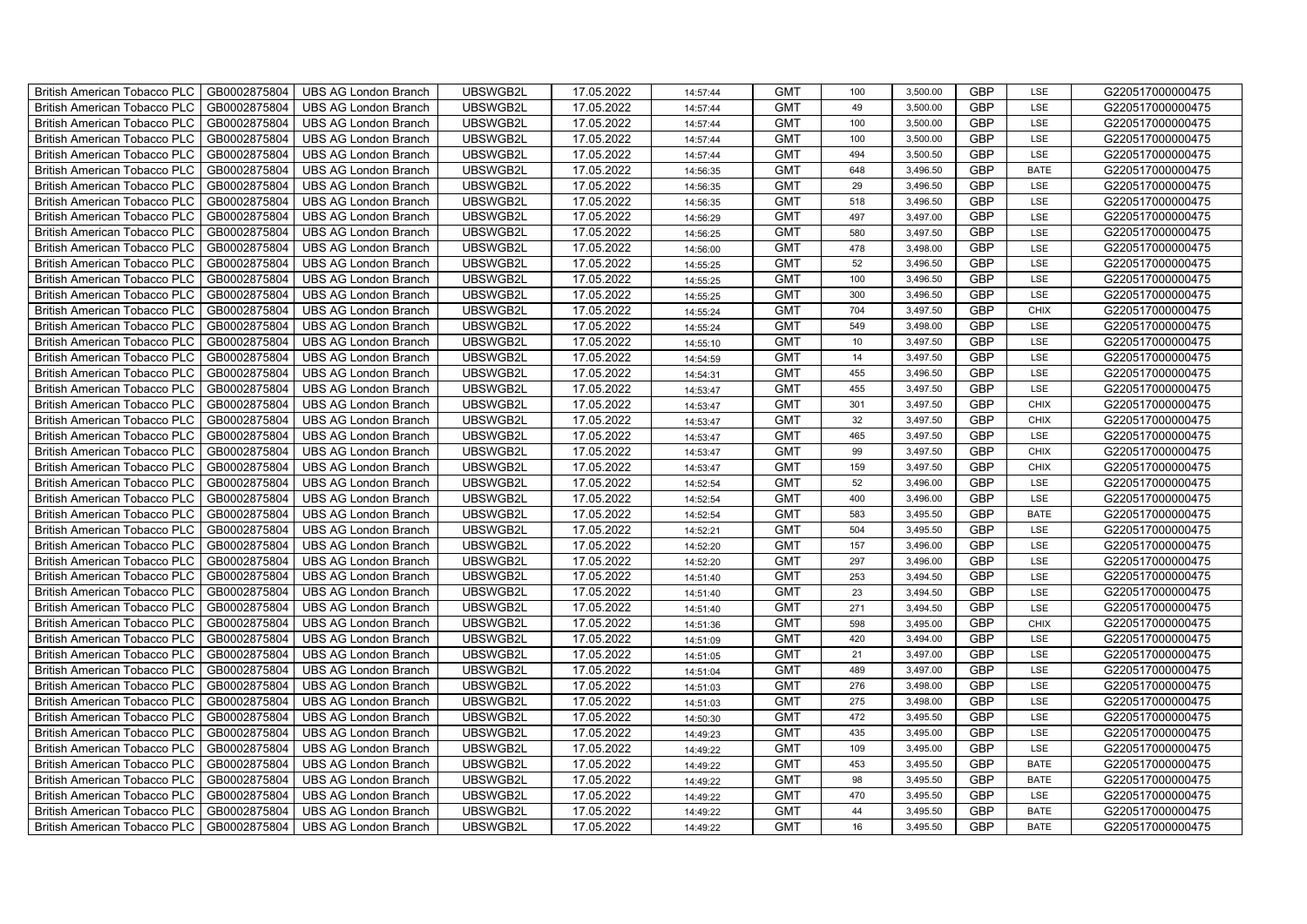| British American Tobacco PLC        | GB0002875804 | <b>UBS AG London Branch</b> | UBSWGB2L | 17.05.2022 | 14:49:22 | <b>GMT</b> | 11               | 3,495.50 | <b>GBP</b> | <b>BATE</b> | G220517000000475 |
|-------------------------------------|--------------|-----------------------------|----------|------------|----------|------------|------------------|----------|------------|-------------|------------------|
| <b>British American Tobacco PLC</b> | GB0002875804 | <b>UBS AG London Branch</b> | UBSWGB2L | 17.05.2022 | 14:49:22 | <b>GMT</b> | 700              | 3,495.50 | <b>GBP</b> | <b>CHIX</b> | G220517000000475 |
| <b>British American Tobacco PLC</b> | GB0002875804 | <b>UBS AG London Branch</b> | UBSWGB2L | 17.05.2022 | 14:49:22 | <b>GMT</b> | 281              | 3,496.00 | <b>GBP</b> | LSE         | G220517000000475 |
| British American Tobacco PLC        | GB0002875804 | <b>UBS AG London Branch</b> | UBSWGB2L | 17.05.2022 | 14:49:22 | <b>GMT</b> | 219              | 3,496.00 | <b>GBP</b> | LSE         | G220517000000475 |
| <b>British American Tobacco PLC</b> | GB0002875804 | <b>UBS AG London Branch</b> | UBSWGB2L | 17.05.2022 | 14:48:39 | <b>GMT</b> | 495              | 3,493.00 | <b>GBP</b> | LSE         | G220517000000475 |
| British American Tobacco PLC        | GB0002875804 | <b>UBS AG London Branch</b> | UBSWGB2L | 17.05.2022 | 14:48:37 | <b>GMT</b> | 528              | 3,493.50 | <b>GBP</b> | LSE         | G220517000000475 |
| <b>British American Tobacco PLC</b> | GB0002875804 | <b>UBS AG London Branch</b> | UBSWGB2L | 17.05.2022 | 14:47:40 | <b>GMT</b> | 432              | 3,493.00 | <b>GBP</b> | <b>CHIX</b> | G220517000000475 |
| British American Tobacco PLC        | GB0002875804 | <b>UBS AG London Branch</b> | UBSWGB2L | 17.05.2022 | 14:47:40 | <b>GMT</b> | 201              | 3,493.00 | <b>GBP</b> | <b>CHIX</b> | G220517000000475 |
| <b>British American Tobacco PLC</b> | GB0002875804 | <b>UBS AG London Branch</b> | UBSWGB2L | 17.05.2022 | 14:47:39 | <b>GMT</b> | 451              | 3,493.50 | <b>GBP</b> | LSE         | G220517000000475 |
| British American Tobacco PLC        | GB0002875804 | <b>UBS AG London Branch</b> | UBSWGB2L | 17.05.2022 | 14:47:39 | <b>GMT</b> | 21               | 3,493.50 | <b>GBP</b> | LSE         | G220517000000475 |
| <b>British American Tobacco PLC</b> | GB0002875804 | <b>UBS AG London Branch</b> | UBSWGB2L | 17.05.2022 | 14:47:39 | <b>GMT</b> | 19               | 3,493.50 | <b>GBP</b> | LSE         | G220517000000475 |
| <b>British American Tobacco PLC</b> | GB0002875804 | <b>UBS AG London Branch</b> | UBSWGB2L | 17.05.2022 | 14:47:39 | <b>GMT</b> | 10               | 3,493.50 | <b>GBP</b> | LSE         | G220517000000475 |
| British American Tobacco PLC        | GB0002875804 | <b>UBS AG London Branch</b> | UBSWGB2L | 17.05.2022 | 14:47:19 | <b>GMT</b> | 517              | 3,493.50 | <b>GBP</b> | LSE         | G220517000000475 |
| British American Tobacco PLC        | GB0002875804 | <b>UBS AG London Branch</b> | UBSWGB2L | 17.05.2022 | 14:47:19 | <b>GMT</b> | 10               | 3,493.50 | <b>GBP</b> | LSE         | G220517000000475 |
| British American Tobacco PLC        | GB0002875804 | <b>UBS AG London Branch</b> | UBSWGB2L | 17.05.2022 | 14:46:54 | <b>GMT</b> | 119              | 3,497.00 | <b>GBP</b> | LSE         | G220517000000475 |
| British American Tobacco PLC        | GB0002875804 | <b>UBS AG London Branch</b> | UBSWGB2L | 17.05.2022 | 14:46:54 | <b>GMT</b> | 300              | 3,497.00 | <b>GBP</b> | LSE         | G220517000000475 |
| British American Tobacco PLC        | GB0002875804 | <b>UBS AG London Branch</b> | UBSWGB2L | 17.05.2022 | 14:46:53 | <b>GMT</b> | 100              | 3,497.00 | <b>GBP</b> | LSE         | G220517000000475 |
| British American Tobacco PLC        | GB0002875804 | <b>UBS AG London Branch</b> | UBSWGB2L | 17.05.2022 | 14:46:52 | <b>GMT</b> | 10               | 3,497.00 | <b>GBP</b> | LSE         | G220517000000475 |
| British American Tobacco PLC        | GB0002875804 | <b>UBS AG London Branch</b> | UBSWGB2L | 17.05.2022 | 14:46:52 | <b>GMT</b> | 10 <sup>10</sup> | 3,497.00 | <b>GBP</b> | LSE         | G220517000000475 |
| <b>British American Tobacco PLC</b> | GB0002875804 | <b>UBS AG London Branch</b> | UBSWGB2L | 17.05.2022 | 14:46:47 | <b>GMT</b> | 544              | 3,497.50 | <b>GBP</b> | LSE         | G220517000000475 |
| <b>British American Tobacco PLC</b> | GB0002875804 | <b>UBS AG London Branch</b> | UBSWGB2L | 17.05.2022 | 14:46:46 | <b>GMT</b> | 79               | 3,498.00 | <b>GBP</b> | <b>CHIX</b> | G220517000000475 |
| British American Tobacco PLC        | GB0002875804 | <b>UBS AG London Branch</b> | UBSWGB2L | 17.05.2022 | 14:46:46 | <b>GMT</b> | 100              | 3,498.00 | GBP        | CHIX        | G220517000000475 |
| British American Tobacco PLC        | GB0002875804 | <b>UBS AG London Branch</b> | UBSWGB2L | 17.05.2022 | 14:46:46 | <b>GMT</b> | 456              | 3,498.00 | GBP        | CHIX        | G220517000000475 |
| British American Tobacco PLC        | GB0002875804 | <b>UBS AG London Branch</b> | UBSWGB2L | 17.05.2022 | 14:46:43 | <b>GMT</b> | 127              | 3,498.00 | <b>GBP</b> | <b>BATE</b> | G220517000000475 |
| British American Tobacco PLC        | GB0002875804 | <b>UBS AG London Branch</b> | UBSWGB2L | 17.05.2022 | 14:46:43 | <b>GMT</b> | 479              | 3,498.00 | <b>GBP</b> | LSE         | G220517000000475 |
| British American Tobacco PLC        | GB0002875804 | <b>UBS AG London Branch</b> | UBSWGB2L | 17.05.2022 | 14:46:43 | <b>GMT</b> | 451              | 3,498.00 | <b>GBP</b> | <b>BATE</b> | G220517000000475 |
| British American Tobacco PLC        | GB0002875804 | <b>UBS AG London Branch</b> | UBSWGB2L | 17.05.2022 | 14:46:02 | <b>GMT</b> | 500              | 3,496.00 | <b>GBP</b> | LSE         | G220517000000475 |
| British American Tobacco PLC        | GB0002875804 | <b>UBS AG London Branch</b> | UBSWGB2L | 17.05.2022 | 14:45:14 | <b>GMT</b> | 453              | 3,496.00 | <b>GBP</b> | LSE         | G220517000000475 |
| <b>British American Tobacco PLC</b> | GB0002875804 | <b>UBS AG London Branch</b> | UBSWGB2L | 17.05.2022 | 14:44:46 | <b>GMT</b> | 461              | 3,492.50 | <b>GBP</b> | LSE         | G220517000000475 |
| <b>British American Tobacco PLC</b> | GB0002875804 | <b>UBS AG London Branch</b> | UBSWGB2L | 17.05.2022 | 14:44:32 | <b>GMT</b> | 480              | 3,496.50 | <b>GBP</b> | LSE         | G220517000000475 |
| British American Tobacco PLC        | GB0002875804 | <b>UBS AG London Branch</b> | UBSWGB2L | 17.05.2022 | 14:44:32 | <b>GMT</b> | 475              | 3,496.50 | <b>GBP</b> | LSE         | G220517000000475 |
| British American Tobacco PLC        | GB0002875804 | <b>UBS AG London Branch</b> | UBSWGB2L | 17.05.2022 | 14:44:10 | <b>GMT</b> | 472              | 3,495.50 | <b>GBP</b> | LSE         | G220517000000475 |
| British American Tobacco PLC        | GB0002875804 | <b>UBS AG London Branch</b> | UBSWGB2L | 17.05.2022 | 14:44:05 | <b>GMT</b> | 589              | 3,496.50 | <b>GBP</b> | CHIX        | G220517000000475 |
| British American Tobacco PLC        | GB0002875804 | <b>UBS AG London Branch</b> | UBSWGB2L | 17.05.2022 | 14:44:05 | <b>GMT</b> | 67               | 3,496.50 | <b>GBP</b> | CHIX        | G220517000000475 |
| British American Tobacco PLC        | GB0002875804 | <b>UBS AG London Branch</b> | UBSWGB2L | 17.05.2022 | 14:44:05 | <b>GMT</b> | 519              | 3,496.50 | <b>GBP</b> | LSE         | G220517000000475 |
| British American Tobacco PLC        | GB0002875804 | <b>UBS AG London Branch</b> | UBSWGB2L | 17.05.2022 | 14:43:44 | <b>GMT</b> | 171              | 3,495.50 | <b>GBP</b> | <b>BATE</b> | G220517000000475 |
| British American Tobacco PLC        | GB0002875804 | <b>UBS AG London Branch</b> | UBSWGB2L | 17.05.2022 | 14:43:44 | <b>GMT</b> | 13               | 3,495.50 | <b>GBP</b> | <b>BATE</b> | G220517000000475 |
| <b>British American Tobacco PLC</b> | GB0002875804 | <b>UBS AG London Branch</b> | UBSWGB2L | 17.05.2022 | 14:43:44 | <b>GMT</b> | 506              | 3,495.50 | <b>GBP</b> | LSE         | G220517000000475 |
| British American Tobacco PLC        | GB0002875804 | <b>UBS AG London Branch</b> | UBSWGB2L | 17.05.2022 | 14:43:44 | <b>GMT</b> | 27               | 3,495.50 | <b>GBP</b> | <b>BATE</b> | G220517000000475 |
| <b>British American Tobacco PLC</b> | GB0002875804 | <b>UBS AG London Branch</b> | UBSWGB2L | 17.05.2022 | 14:43:44 | <b>GMT</b> | 179              | 3,495.50 | <b>GBP</b> | <b>BATE</b> | G220517000000475 |
| British American Tobacco PLC        | GB0002875804 | UBS AG London Branch        | UBSWGB2L | 17.05.2022 | 14:43:44 | <b>GMT</b> | 200              | 3,495.50 | GBP        | <b>BATE</b> | G220517000000475 |
| British American Tobacco PLC        | GB0002875804 | <b>UBS AG London Branch</b> | UBSWGB2L | 17.05.2022 | 14:43:06 | <b>GMT</b> | 115              | 3,494.00 | <b>GBP</b> | <b>CHIX</b> | G220517000000475 |
| British American Tobacco PLC        | GB0002875804 | <b>UBS AG London Branch</b> | UBSWGB2L | 17.05.2022 | 14:43:06 | <b>GMT</b> | 301              | 3,494.00 | <b>GBP</b> | LSE         | G220517000000475 |
| British American Tobacco PLC        | GB0002875804 | <b>UBS AG London Branch</b> | UBSWGB2L | 17.05.2022 | 14:43:06 | <b>GMT</b> | 88               | 3,494.00 | <b>GBP</b> | LSE         | G220517000000475 |
| <b>British American Tobacco PLC</b> | GB0002875804 | <b>UBS AG London Branch</b> | UBSWGB2L | 17.05.2022 | 14:43:06 | <b>GMT</b> | 449              | 3,494.00 | <b>GBP</b> | <b>CHIX</b> | G220517000000475 |
| <b>British American Tobacco PLC</b> | GB0002875804 | <b>UBS AG London Branch</b> | UBSWGB2L | 17.05.2022 | 14:43:06 | <b>GMT</b> | 9                | 3,494.00 | <b>GBP</b> | <b>CHIX</b> | G220517000000475 |
| <b>British American Tobacco PLC</b> | GB0002875804 | <b>UBS AG London Branch</b> | UBSWGB2L | 17.05.2022 | 14:43:06 | <b>GMT</b> | 10               | 3,494.00 | <b>GBP</b> | LSE         | G220517000000475 |
| British American Tobacco PLC        | GB0002875804 | UBS AG London Branch        | UBSWGB2L | 17.05.2022 | 14:43:06 | <b>GMT</b> | 50               | 3,494.00 | <b>GBP</b> | LSE         | G220517000000475 |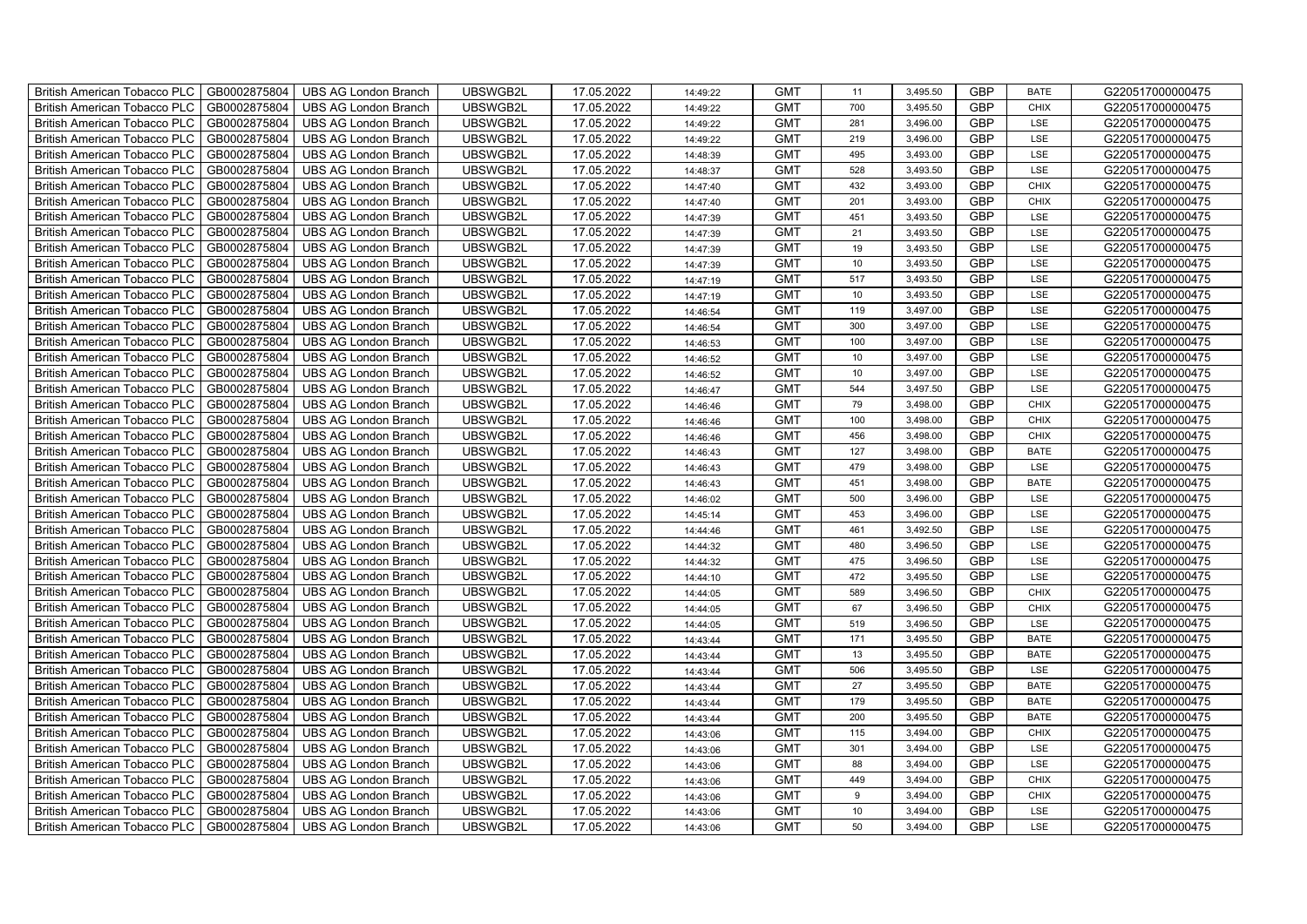| British American Tobacco PLC        | GB0002875804 | <b>UBS AG London Branch</b> | UBSWGB2L | 17.05.2022 | 14:42:32 | <b>GMT</b> | 181 | 3,492.50 | <b>GBP</b> | LSE         | G220517000000475 |
|-------------------------------------|--------------|-----------------------------|----------|------------|----------|------------|-----|----------|------------|-------------|------------------|
| <b>British American Tobacco PLC</b> | GB0002875804 | <b>UBS AG London Branch</b> | UBSWGB2L | 17.05.2022 | 14:42:32 | <b>GMT</b> | 351 | 3,492.50 | <b>GBP</b> | <b>LSE</b>  | G220517000000475 |
| <b>British American Tobacco PLC</b> | GB0002875804 | <b>UBS AG London Branch</b> | UBSWGB2L | 17.05.2022 | 14:42:32 | <b>GMT</b> | 525 | 3,493.00 | <b>GBP</b> | LSE         | G220517000000475 |
| British American Tobacco PLC        | GB0002875804 | <b>UBS AG London Branch</b> | UBSWGB2L | 17.05.2022 | 14:41:51 | <b>GMT</b> | 13  | 3,484.50 | <b>GBP</b> | <b>BATE</b> | G220517000000475 |
| <b>British American Tobacco PLC</b> | GB0002875804 | <b>UBS AG London Branch</b> | UBSWGB2L | 17.05.2022 | 14:41:51 | <b>GMT</b> | 11  | 3,484.50 | <b>GBP</b> | <b>BATE</b> | G220517000000475 |
| British American Tobacco PLC        | GB0002875804 | <b>UBS AG London Branch</b> | UBSWGB2L | 17.05.2022 | 14:41:45 | <b>GMT</b> | 526 | 3,486.50 | <b>GBP</b> | LSE         | G220517000000475 |
| <b>British American Tobacco PLC</b> | GB0002875804 | <b>UBS AG London Branch</b> | UBSWGB2L | 17.05.2022 | 14:41:14 | <b>GMT</b> | 227 | 3,487.50 | <b>GBP</b> | LSE         | G220517000000475 |
| British American Tobacco PLC        | GB0002875804 | <b>UBS AG London Branch</b> | UBSWGB2L | 17.05.2022 | 14:41:14 | <b>GMT</b> | 300 | 3,487.50 | <b>GBP</b> | LSE         | G220517000000475 |
| <b>British American Tobacco PLC</b> | GB0002875804 | <b>UBS AG London Branch</b> | UBSWGB2L | 17.05.2022 | 14:41:03 | <b>GMT</b> | 78  | 3,488.50 | <b>GBP</b> | LSE         | G220517000000475 |
| British American Tobacco PLC        | GB0002875804 | <b>UBS AG London Branch</b> | UBSWGB2L | 17.05.2022 | 14:41:03 | <b>GMT</b> | 300 | 3,488.50 | <b>GBP</b> | LSE         | G220517000000475 |
| <b>British American Tobacco PLC</b> | GB0002875804 | <b>UBS AG London Branch</b> | UBSWGB2L | 17.05.2022 | 14:41:03 | <b>GMT</b> | 574 | 3,488.50 | <b>GBP</b> | <b>CHIX</b> | G220517000000475 |
| <b>British American Tobacco PLC</b> | GB0002875804 | <b>UBS AG London Branch</b> | UBSWGB2L | 17.05.2022 | 14:41:03 | <b>GMT</b> | 125 | 3,488.50 | <b>GBP</b> | LSE         | G220517000000475 |
| British American Tobacco PLC        | GB0002875804 | <b>UBS AG London Branch</b> | UBSWGB2L | 17.05.2022 | 14:41:00 | <b>GMT</b> | 354 | 3,489.50 | <b>GBP</b> | LSE         | G220517000000475 |
| British American Tobacco PLC        | GB0002875804 | <b>UBS AG London Branch</b> | UBSWGB2L | 17.05.2022 | 14:41:00 | <b>GMT</b> | 79  | 3,489.50 | <b>GBP</b> | LSE         | G220517000000475 |
| British American Tobacco PLC        | GB0002875804 | <b>UBS AG London Branch</b> | UBSWGB2L | 17.05.2022 | 14:41:00 | <b>GMT</b> | 15  | 3,489.50 | <b>GBP</b> | LSE         | G220517000000475 |
| British American Tobacco PLC        | GB0002875804 | <b>UBS AG London Branch</b> | UBSWGB2L | 17.05.2022 | 14:41:00 | <b>GMT</b> | 78  | 3,489.50 | <b>GBP</b> | LSE         | G220517000000475 |
| British American Tobacco PLC        | GB0002875804 | <b>UBS AG London Branch</b> | UBSWGB2L | 17.05.2022 | 14:40:57 | <b>GMT</b> | 510 | 3,490.00 | <b>GBP</b> | LSE         | G220517000000475 |
| British American Tobacco PLC        | GB0002875804 | <b>UBS AG London Branch</b> | UBSWGB2L | 17.05.2022 | 14:40:08 | <b>GMT</b> | 79  | 3,484.50 | <b>GBP</b> | <b>BATE</b> | G220517000000475 |
| British American Tobacco PLC        | GB0002875804 | <b>UBS AG London Branch</b> | UBSWGB2L | 17.05.2022 | 14:40:08 | <b>GMT</b> | 152 | 3,484.50 | <b>GBP</b> | <b>BATE</b> | G220517000000475 |
| <b>British American Tobacco PLC</b> | GB0002875804 | <b>UBS AG London Branch</b> | UBSWGB2L | 17.05.2022 | 14:40:07 | <b>GMT</b> | 489 | 3,484.50 | <b>GBP</b> | LSE         | G220517000000475 |
| <b>British American Tobacco PLC</b> | GB0002875804 | <b>UBS AG London Branch</b> | UBSWGB2L | 17.05.2022 | 14:40:07 | <b>GMT</b> | 122 | 3,484.50 | <b>GBP</b> | <b>BATE</b> | G220517000000475 |
| British American Tobacco PLC        | GB0002875804 | <b>UBS AG London Branch</b> | UBSWGB2L | 17.05.2022 | 14:40:07 | <b>GMT</b> | 155 | 3,484.50 | <b>GBP</b> | <b>BATE</b> | G220517000000475 |
| British American Tobacco PLC        | GB0002875804 | <b>UBS AG London Branch</b> | UBSWGB2L | 17.05.2022 | 14:40:06 | <b>GMT</b> | 445 | 3,485.50 | GBP        | LSE         | G220517000000475 |
| British American Tobacco PLC        | GB0002875804 | <b>UBS AG London Branch</b> | UBSWGB2L | 17.05.2022 | 14:39:21 | <b>GMT</b> | 671 | 3,484.00 | <b>GBP</b> | CHIX        | G220517000000475 |
| British American Tobacco PLC        | GB0002875804 | <b>UBS AG London Branch</b> | UBSWGB2L | 17.05.2022 | 14:39:17 | <b>GMT</b> | 32  | 3,485.00 | <b>GBP</b> | LSE         | G220517000000475 |
| British American Tobacco PLC        | GB0002875804 | <b>UBS AG London Branch</b> | UBSWGB2L | 17.05.2022 | 14:39:17 | <b>GMT</b> | 150 | 3,485.00 | <b>GBP</b> | LSE         | G220517000000475 |
| British American Tobacco PLC        | GB0002875804 | <b>UBS AG London Branch</b> | UBSWGB2L | 17.05.2022 | 14:39:17 | <b>GMT</b> | 151 | 3,485.00 | <b>GBP</b> | LSE         | G220517000000475 |
| British American Tobacco PLC        | GB0002875804 | <b>UBS AG London Branch</b> | UBSWGB2L | 17.05.2022 | 14:39:15 | <b>GMT</b> | 102 | 3,485.00 | <b>GBP</b> | LSE         | G220517000000475 |
| <b>British American Tobacco PLC</b> | GB0002875804 | <b>UBS AG London Branch</b> | UBSWGB2L | 17.05.2022 | 14:39:15 | <b>GMT</b> | 102 | 3,485.00 | <b>GBP</b> | LSE         | G220517000000475 |
| <b>British American Tobacco PLC</b> | GB0002875804 | <b>UBS AG London Branch</b> | UBSWGB2L | 17.05.2022 | 14:39:13 | <b>GMT</b> | 470 | 3,486.00 | <b>GBP</b> | LSE         | G220517000000475 |
| British American Tobacco PLC        | GB0002875804 | <b>UBS AG London Branch</b> | UBSWGB2L | 17.05.2022 | 14:39:11 | <b>GMT</b> | 275 | 3,486.50 | <b>GBP</b> | LSE         | G220517000000475 |
| British American Tobacco PLC        | GB0002875804 | <b>UBS AG London Branch</b> | UBSWGB2L | 17.05.2022 | 14:39:07 | <b>GMT</b> | 100 | 3,486.50 | <b>GBP</b> | LSE         | G220517000000475 |
| British American Tobacco PLC        | GB0002875804 | <b>UBS AG London Branch</b> | UBSWGB2L | 17.05.2022 | 14:38:56 | <b>GMT</b> | 89  | 3,486.50 | <b>GBP</b> | LSE         | G220517000000475 |
| British American Tobacco PLC        | GB0002875804 | <b>UBS AG London Branch</b> | UBSWGB2L | 17.05.2022 | 14:38:54 | <b>GMT</b> | 15  | 3,486.50 | <b>GBP</b> | LSE         | G220517000000475 |
| British American Tobacco PLC        | GB0002875804 | <b>UBS AG London Branch</b> | UBSWGB2L | 17.05.2022 | 14:38:54 | <b>GMT</b> | 79  | 3,487.50 | <b>GBP</b> | LSE         | G220517000000475 |
| British American Tobacco PLC        | GB0002875804 | <b>UBS AG London Branch</b> | UBSWGB2L | 17.05.2022 | 14:38:54 | <b>GMT</b> | 100 | 3,487.50 | <b>GBP</b> | LSE         | G220517000000475 |
| British American Tobacco PLC        | GB0002875804 | <b>UBS AG London Branch</b> | UBSWGB2L | 17.05.2022 | 14:38:54 | <b>GMT</b> | 100 | 3,487.50 | <b>GBP</b> | LSE         | G220517000000475 |
| <b>British American Tobacco PLC</b> | GB0002875804 | <b>UBS AG London Branch</b> | UBSWGB2L | 17.05.2022 | 14:38:54 | <b>GMT</b> | 100 | 3,487.50 | <b>GBP</b> | LSE         | G220517000000475 |
| British American Tobacco PLC        | GB0002875804 | <b>UBS AG London Branch</b> | UBSWGB2L | 17.05.2022 | 14:38:52 | <b>GMT</b> | 72  | 3,487.50 | <b>GBP</b> | LSE         | G220517000000475 |
| British American Tobacco PLC        | GB0002875804 | <b>UBS AG London Branch</b> | UBSWGB2L | 17.05.2022 | 14:38:31 | <b>GMT</b> | 40  | 3,484.50 | <b>GBP</b> | LSE         | G220517000000475 |
| British American Tobacco PLC        | GB0002875804 | UBS AG London Branch        | UBSWGB2L | 17.05.2022 | 14:38:07 | <b>GMT</b> | 39  | 3,484.00 | GBP        | LSE         | G220517000000475 |
| British American Tobacco PLC        | GB0002875804 | <b>UBS AG London Branch</b> | UBSWGB2L | 17.05.2022 | 14:38:07 | <b>GMT</b> | 100 | 3,484.00 | <b>GBP</b> | LSE         | G220517000000475 |
| British American Tobacco PLC        | GB0002875804 | <b>UBS AG London Branch</b> | UBSWGB2L | 17.05.2022 | 14:38:07 | <b>GMT</b> | 100 | 3,484.00 | <b>GBP</b> | LSE         | G220517000000475 |
| British American Tobacco PLC        | GB0002875804 | <b>UBS AG London Branch</b> | UBSWGB2L | 17.05.2022 | 14:38:07 | <b>GMT</b> | 100 | 3,484.00 | <b>GBP</b> | LSE         | G220517000000475 |
| <b>British American Tobacco PLC</b> | GB0002875804 | <b>UBS AG London Branch</b> | UBSWGB2L | 17.05.2022 | 14:38:07 | <b>GMT</b> | 100 | 3,484.00 | <b>GBP</b> | LSE         | G220517000000475 |
| <b>British American Tobacco PLC</b> | GB0002875804 | <b>UBS AG London Branch</b> | UBSWGB2L | 17.05.2022 | 14:38:06 | <b>GMT</b> | 29  | 3,484.00 | <b>GBP</b> | LSE         | G220517000000475 |
| British American Tobacco PLC        | GB0002875804 | <b>UBS AG London Branch</b> | UBSWGB2L | 17.05.2022 | 14:38:06 | <b>GMT</b> | 223 | 3,484.50 | <b>GBP</b> | LSE         | G220517000000475 |
| British American Tobacco PLC        | GB0002875804 | UBS AG London Branch        | UBSWGB2L | 17.05.2022 | 14:38:06 | <b>GMT</b> | 271 | 3,484.50 | <b>GBP</b> | LSE         | G220517000000475 |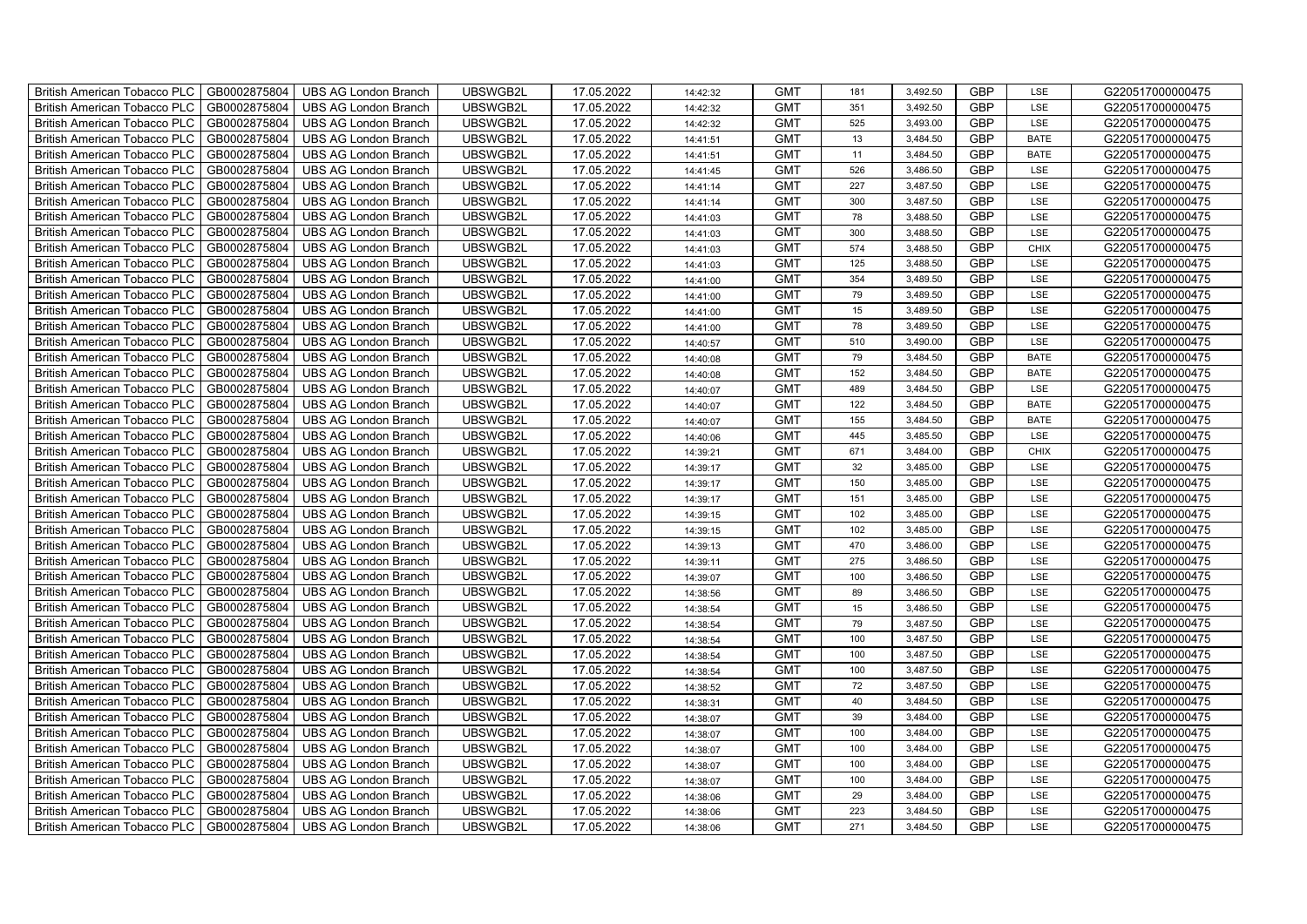| British American Tobacco PLC        | GB0002875804 | <b>UBS AG London Branch</b> | UBSWGB2L | 17.05.2022 | 14:37:58 | <b>GMT</b> | 73  | 3,485.00 | <b>GBP</b> | LSE         | G220517000000475 |
|-------------------------------------|--------------|-----------------------------|----------|------------|----------|------------|-----|----------|------------|-------------|------------------|
| <b>British American Tobacco PLC</b> | GB0002875804 | <b>UBS AG London Branch</b> | UBSWGB2L | 17.05.2022 | 14:37:58 | <b>GMT</b> | 449 | 3,485.00 | <b>GBP</b> | <b>CHIX</b> | G220517000000475 |
| <b>British American Tobacco PLC</b> | GB0002875804 | <b>UBS AG London Branch</b> | UBSWGB2L | 17.05.2022 | 14:37:58 | <b>GMT</b> | 38  | 3,485.00 | <b>GBP</b> | LSE         | G220517000000475 |
| British American Tobacco PLC        | GB0002875804 | <b>UBS AG London Branch</b> | UBSWGB2L | 17.05.2022 | 14:37:58 | <b>GMT</b> | 96  | 3,485.00 | <b>GBP</b> | LSE         | G220517000000475 |
| <b>British American Tobacco PLC</b> | GB0002875804 | <b>UBS AG London Branch</b> | UBSWGB2L | 17.05.2022 | 14:37:58 | <b>GMT</b> | 451 | 3,485.00 | <b>GBP</b> | LSE         | G220517000000475 |
| British American Tobacco PLC        | GB0002875804 | <b>UBS AG London Branch</b> | UBSWGB2L | 17.05.2022 | 14:37:58 | <b>GMT</b> | 491 | 3,485.00 | <b>GBP</b> | <b>BATE</b> | G220517000000475 |
| <b>British American Tobacco PLC</b> | GB0002875804 | <b>UBS AG London Branch</b> | UBSWGB2L | 17.05.2022 | 14:37:58 | <b>GMT</b> | 48  | 3,485.00 | <b>GBP</b> | LSE         | G220517000000475 |
| British American Tobacco PLC        | GB0002875804 | <b>UBS AG London Branch</b> | UBSWGB2L | 17.05.2022 | 14:37:58 | <b>GMT</b> | 21  | 3,485.00 | <b>GBP</b> | <b>BATE</b> | G220517000000475 |
| <b>British American Tobacco PLC</b> | GB0002875804 | <b>UBS AG London Branch</b> | UBSWGB2L | 17.05.2022 | 14:37:58 | <b>GMT</b> | 65  | 3,485.00 | <b>GBP</b> | <b>CHIX</b> | G220517000000475 |
| British American Tobacco PLC        | GB0002875804 | <b>UBS AG London Branch</b> | UBSWGB2L | 17.05.2022 | 14:37:58 | <b>GMT</b> | 144 | 3,485.00 | <b>GBP</b> | <b>CHIX</b> | G220517000000475 |
| <b>British American Tobacco PLC</b> | GB0002875804 | <b>UBS AG London Branch</b> | UBSWGB2L | 17.05.2022 | 14:37:58 | <b>GMT</b> | 9   | 3,485.00 | <b>GBP</b> | <b>CHIX</b> | G220517000000475 |
| <b>British American Tobacco PLC</b> | GB0002875804 | <b>UBS AG London Branch</b> | UBSWGB2L | 17.05.2022 | 14:37:58 | <b>GMT</b> | 126 | 3,485.00 | <b>GBP</b> | <b>BATE</b> | G220517000000475 |
| British American Tobacco PLC        | GB0002875804 | <b>UBS AG London Branch</b> | UBSWGB2L | 17.05.2022 | 14:37:50 | <b>GMT</b> | 206 | 3,485.00 | <b>GBP</b> | LSE         | G220517000000475 |
| British American Tobacco PLC        | GB0002875804 | <b>UBS AG London Branch</b> | UBSWGB2L | 17.05.2022 | 14:37:43 | <b>GMT</b> | 31  | 3,485.00 | <b>GBP</b> | LSE         | G220517000000475 |
| British American Tobacco PLC        | GB0002875804 | <b>UBS AG London Branch</b> | UBSWGB2L | 17.05.2022 | 14:37:19 | <b>GMT</b> | 448 | 3,485.00 | <b>GBP</b> | LSE         | G220517000000475 |
| British American Tobacco PLC        | GB0002875804 | <b>UBS AG London Branch</b> | UBSWGB2L | 17.05.2022 | 14:37:18 | <b>GMT</b> | 100 | 3,485.00 | <b>GBP</b> | LSE         | G220517000000475 |
| British American Tobacco PLC        | GB0002875804 | <b>UBS AG London Branch</b> | UBSWGB2L | 17.05.2022 | 14:37:02 | <b>GMT</b> | 550 | 3,484.50 | <b>GBP</b> | LSE         | G220517000000475 |
| British American Tobacco PLC        | GB0002875804 | <b>UBS AG London Branch</b> | UBSWGB2L | 17.05.2022 | 14:37:02 | <b>GMT</b> | 380 | 3,484.50 | <b>GBP</b> | <b>CHIX</b> | G220517000000475 |
| British American Tobacco PLC        | GB0002875804 | <b>UBS AG London Branch</b> | UBSWGB2L | 17.05.2022 | 14:37:02 | <b>GMT</b> | 157 | 3,484.50 | <b>GBP</b> | LSE         | G220517000000475 |
| <b>British American Tobacco PLC</b> | GB0002875804 | <b>UBS AG London Branch</b> | UBSWGB2L | 17.05.2022 | 14:37:02 | <b>GMT</b> | 317 | 3,484.50 | <b>GBP</b> | CHIX        | G220517000000475 |
| <b>British American Tobacco PLC</b> | GB0002875804 | <b>UBS AG London Branch</b> | UBSWGB2L | 17.05.2022 | 14:37:02 | <b>GMT</b> | 100 | 3,484.50 | <b>GBP</b> | <b>LSE</b>  | G220517000000475 |
| British American Tobacco PLC        | GB0002875804 | <b>UBS AG London Branch</b> | UBSWGB2L | 17.05.2022 | 14:37:02 | <b>GMT</b> | 100 | 3,484.50 | <b>GBP</b> | LSE         | G220517000000475 |
| British American Tobacco PLC        | GB0002875804 | <b>UBS AG London Branch</b> | UBSWGB2L | 17.05.2022 | 14:37:02 | <b>GMT</b> | 100 | 3,484.50 | GBP        | LSE         | G220517000000475 |
| British American Tobacco PLC        | GB0002875804 | <b>UBS AG London Branch</b> | UBSWGB2L | 17.05.2022 | 14:37:02 | <b>GMT</b> | 75  | 3,484.50 | <b>GBP</b> | LSE         | G220517000000475 |
| British American Tobacco PLC        | GB0002875804 | <b>UBS AG London Branch</b> | UBSWGB2L | 17.05.2022 | 14:36:57 | <b>GMT</b> | 449 | 3,485.00 | <b>GBP</b> | LSE         | G220517000000475 |
| British American Tobacco PLC        | GB0002875804 | <b>UBS AG London Branch</b> | UBSWGB2L | 17.05.2022 | 14:35:48 | <b>GMT</b> | 526 | 3,473.00 | <b>GBP</b> | LSE         | G220517000000475 |
| British American Tobacco PLC        | GB0002875804 | <b>UBS AG London Branch</b> | UBSWGB2L | 17.05.2022 | 14:35:26 | <b>GMT</b> | 543 | 3,476.00 | <b>GBP</b> | LSE         | G220517000000475 |
| British American Tobacco PLC        | GB0002875804 | <b>UBS AG London Branch</b> | UBSWGB2L | 17.05.2022 | 14:35:26 | <b>GMT</b> | 409 | 3,477.00 | <b>GBP</b> | LSE         | G220517000000475 |
| <b>British American Tobacco PLC</b> | GB0002875804 | <b>UBS AG London Branch</b> | UBSWGB2L | 17.05.2022 | 14:35:26 | <b>GMT</b> | 72  | 3,477.00 | <b>GBP</b> | LSE         | G220517000000475 |
| <b>British American Tobacco PLC</b> | GB0002875804 | <b>UBS AG London Branch</b> | UBSWGB2L | 17.05.2022 | 14:35:26 | <b>GMT</b> | 673 | 3,477.00 | <b>GBP</b> | <b>CHIX</b> | G220517000000475 |
| British American Tobacco PLC        | GB0002875804 | <b>UBS AG London Branch</b> | UBSWGB2L | 17.05.2022 | 14:35:18 | <b>GMT</b> | 169 | 3,477.50 | <b>GBP</b> | LSE         | G220517000000475 |
| British American Tobacco PLC        | GB0002875804 | <b>UBS AG London Branch</b> | UBSWGB2L | 17.05.2022 | 14:35:18 | <b>GMT</b> | 300 | 3,477.50 | GBP        | LSE         | G220517000000475 |
| British American Tobacco PLC        | GB0002875804 | <b>UBS AG London Branch</b> | UBSWGB2L | 17.05.2022 | 14:34:36 | <b>GMT</b> | 286 | 3,477.00 | <b>GBP</b> | LSE         | G220517000000475 |
| British American Tobacco PLC        | GB0002875804 | <b>UBS AG London Branch</b> | UBSWGB2L | 17.05.2022 | 14:34:36 | <b>GMT</b> | 210 | 3,477.00 | <b>GBP</b> | LSE         | G220517000000475 |
| British American Tobacco PLC        | GB0002875804 | <b>UBS AG London Branch</b> | UBSWGB2L | 17.05.2022 | 14:34:35 | <b>GMT</b> | 291 | 3,477.50 | <b>GBP</b> | LSE         | G220517000000475 |
| British American Tobacco PLC        | GB0002875804 | <b>UBS AG London Branch</b> | UBSWGB2L | 17.05.2022 | 14:34:35 | <b>GMT</b> | 181 | 3,477.50 | <b>GBP</b> | LSE         | G220517000000475 |
| British American Tobacco PLC        | GB0002875804 | <b>UBS AG London Branch</b> | UBSWGB2L | 17.05.2022 | 14:34:19 | <b>GMT</b> | 545 | 3,478.50 | <b>GBP</b> | LSE         | G220517000000475 |
| <b>British American Tobacco PLC</b> | GB0002875804 | <b>UBS AG London Branch</b> | UBSWGB2L | 17.05.2022 | 14:34:09 | <b>GMT</b> | 49  | 3,479.00 | <b>GBP</b> | LSE         | G220517000000475 |
| British American Tobacco PLC        | GB0002875804 | <b>UBS AG London Branch</b> | UBSWGB2L | 17.05.2022 | 14:34:09 | <b>GMT</b> | 200 | 3,479.00 | <b>GBP</b> | LSE         | G220517000000475 |
| British American Tobacco PLC        | GB0002875804 | <b>UBS AG London Branch</b> | UBSWGB2L | 17.05.2022 | 14:34:09 | <b>GMT</b> | 288 | 3,479.00 | <b>GBP</b> | LSE         | G220517000000475 |
| British American Tobacco PLC        | GB0002875804 | UBS AG London Branch        | UBSWGB2L | 17.05.2022 | 14:34:09 | <b>GMT</b> | 454 | 3,480.00 | GBP        | <b>BATE</b> | G220517000000475 |
| British American Tobacco PLC        | GB0002875804 | <b>UBS AG London Branch</b> | UBSWGB2L | 17.05.2022 | 14:34:09 | <b>GMT</b> | 80  | 3,480.00 | <b>GBP</b> | <b>BATE</b> | G220517000000475 |
| British American Tobacco PLC        | GB0002875804 | <b>UBS AG London Branch</b> | UBSWGB2L | 17.05.2022 | 14:34:09 | <b>GMT</b> | 15  | 3,480.00 | <b>GBP</b> | <b>BATE</b> | G220517000000475 |
| British American Tobacco PLC        | GB0002875804 | <b>UBS AG London Branch</b> | UBSWGB2L | 17.05.2022 | 14:34:09 | <b>GMT</b> | 17  | 3,480.00 | <b>GBP</b> | <b>BATE</b> | G220517000000475 |
| <b>British American Tobacco PLC</b> | GB0002875804 | <b>UBS AG London Branch</b> | UBSWGB2L | 17.05.2022 | 14:34:09 | <b>GMT</b> | 99  | 3,480.00 | <b>GBP</b> | <b>BATE</b> | G220517000000475 |
| <b>British American Tobacco PLC</b> | GB0002875804 | <b>UBS AG London Branch</b> | UBSWGB2L | 17.05.2022 | 14:34:09 | <b>GMT</b> | 545 | 3,480.50 | <b>GBP</b> | LSE         | G220517000000475 |
| British American Tobacco PLC        | GB0002875804 | <b>UBS AG London Branch</b> | UBSWGB2L | 17.05.2022 | 14:34:09 | <b>GMT</b> | 447 | 3,481.00 | <b>GBP</b> | <b>CHIX</b> | G220517000000475 |
| British American Tobacco PLC        | GB0002875804 | UBS AG London Branch        | UBSWGB2L | 17.05.2022 | 14:34:07 | <b>GMT</b> | 115 | 3,481.00 | <b>GBP</b> | <b>CHIX</b> | G220517000000475 |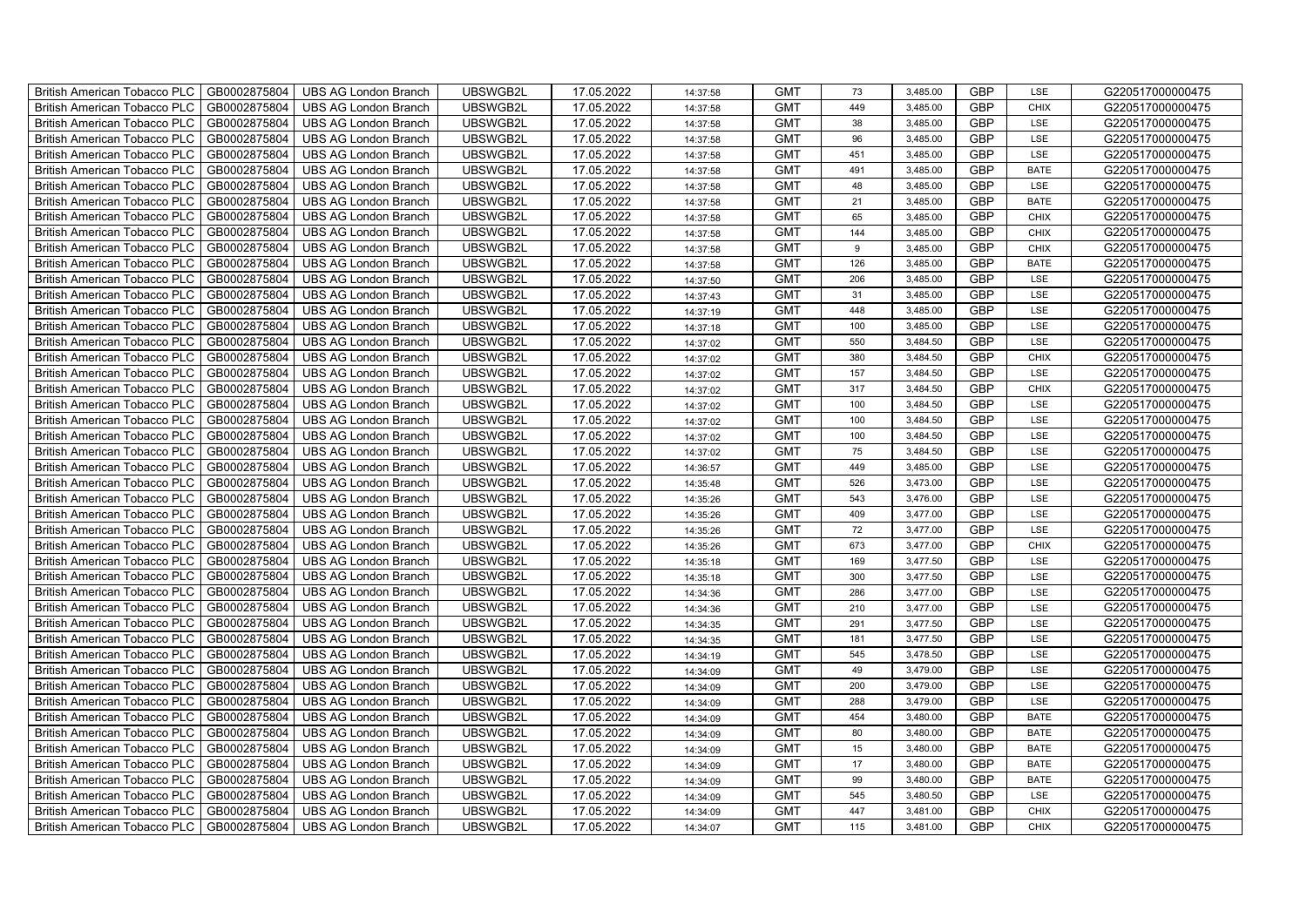| British American Tobacco PLC<br>GB0002875804        | <b>UBS AG London Branch</b> | UBSWGB2L | 17.05.2022 | 14:34:07             | <b>GMT</b> | 80             | 3,481.00 | <b>GBP</b> | <b>CHIX</b> | G220517000000475 |
|-----------------------------------------------------|-----------------------------|----------|------------|----------------------|------------|----------------|----------|------------|-------------|------------------|
| GB0002875804<br><b>British American Tobacco PLC</b> | <b>UBS AG London Branch</b> | UBSWGB2L | 17.05.2022 | 14:34:07             | <b>GMT</b> | 195            | 3,481.00 | <b>GBP</b> | <b>LSE</b>  | G220517000000475 |
| GB0002875804<br><b>British American Tobacco PLC</b> | <b>UBS AG London Branch</b> | UBSWGB2L | 17.05.2022 | 14:34:07             | <b>GMT</b> | 305            | 3,481.00 | <b>GBP</b> | LSE         | G220517000000475 |
| GB0002875804<br>British American Tobacco PLC        | <b>UBS AG London Branch</b> | UBSWGB2L | 17.05.2022 | 14:34:01             | <b>GMT</b> | 486            | 3,481.50 | <b>GBP</b> | LSE         | G220517000000475 |
| GB0002875804<br><b>British American Tobacco PLC</b> | <b>UBS AG London Branch</b> | UBSWGB2L | 17.05.2022 | 14:33:12             | <b>GMT</b> | 305            | 3,482.50 | <b>GBP</b> | LSE         | G220517000000475 |
| GB0002875804<br>British American Tobacco PLC        | <b>UBS AG London Branch</b> | UBSWGB2L | 17.05.2022 | 14:33:12             | <b>GMT</b> | 200            | 3,482.50 | <b>GBP</b> | LSE         | G220517000000475 |
| GB0002875804<br><b>British American Tobacco PLC</b> | <b>UBS AG London Branch</b> | UBSWGB2L | 17.05.2022 | 14:33:08             | <b>GMT</b> | 473            | 3,483.50 | <b>GBP</b> | LSE         | G220517000000475 |
| British American Tobacco PLC<br>GB0002875804        | <b>UBS AG London Branch</b> | UBSWGB2L | 17.05.2022 | 14:33:08             | <b>GMT</b> | 381            | 3,484.00 | <b>GBP</b> | LSE         | G220517000000475 |
| GB0002875804<br><b>British American Tobacco PLC</b> | <b>UBS AG London Branch</b> | UBSWGB2L | 17.05.2022 | 14:33:08             | <b>GMT</b> | 102            | 3,484.00 | <b>GBP</b> | LSE         | G220517000000475 |
| GB0002875804<br>British American Tobacco PLC        | <b>UBS AG London Branch</b> | UBSWGB2L | 17.05.2022 | 14:32:39             | <b>GMT</b> | 200            | 3,484.50 | <b>GBP</b> | LSE         | G220517000000475 |
| <b>British American Tobacco PLC</b><br>GB0002875804 | <b>UBS AG London Branch</b> | UBSWGB2L | 17.05.2022 | 14:32:39             | <b>GMT</b> | 65             | 3,484.50 | <b>GBP</b> | LSE         | G220517000000475 |
| GB0002875804<br><b>British American Tobacco PLC</b> | <b>UBS AG London Branch</b> | UBSWGB2L | 17.05.2022 | 14:32:39             | <b>GMT</b> | 150            | 3,484.50 | <b>GBP</b> | LSE         | G220517000000475 |
| GB0002875804<br>British American Tobacco PLC        | <b>UBS AG London Branch</b> | UBSWGB2L | 17.05.2022 | 14:32:39             | <b>GMT</b> | 100            | 3,484.50 | <b>GBP</b> | <b>CHIX</b> | G220517000000475 |
| GB0002875804<br>British American Tobacco PLC        | <b>UBS AG London Branch</b> | UBSWGB2L | 17.05.2022 | 14:32:39             | <b>GMT</b> | 34             | 3,484.50 | <b>GBP</b> | LSE         | G220517000000475 |
| GB0002875804<br>British American Tobacco PLC        | <b>UBS AG London Branch</b> | UBSWGB2L | 17.05.2022 | 14:32:39             | <b>GMT</b> | 100            | 3,484.50 | <b>GBP</b> | <b>CHIX</b> | G220517000000475 |
| GB0002875804<br>British American Tobacco PLC        | <b>UBS AG London Branch</b> | UBSWGB2L | 17.05.2022 | 14:32:39             | <b>GMT</b> | 150            | 3,484.50 | <b>GBP</b> | <b>CHIX</b> | G220517000000475 |
| British American Tobacco PLC<br>GB0002875804        | <b>UBS AG London Branch</b> | UBSWGB2L | 17.05.2022 | 14:32:39             | <b>GMT</b> | 280            | 3,484.50 | <b>GBP</b> | <b>CHIX</b> | G220517000000475 |
| GB0002875804<br>British American Tobacco PLC        | <b>UBS AG London Branch</b> | UBSWGB2L | 17.05.2022 | 14:32:39             | <b>GMT</b> | 64             | 3,484.50 | <b>GBP</b> | <b>CHIX</b> | G220517000000475 |
| GB0002875804<br>British American Tobacco PLC        | <b>UBS AG London Branch</b> | UBSWGB2L | 17.05.2022 | 14:32:39             | <b>GMT</b> | 43             | 3,485.50 | <b>GBP</b> | LSE         | G220517000000475 |
| <b>British American Tobacco PLC</b><br>GB0002875804 | <b>UBS AG London Branch</b> | UBSWGB2L | 17.05.2022 | 14:32:39             | <b>GMT</b> | 42             | 3,485.50 | <b>GBP</b> | LSE         | G220517000000475 |
| GB0002875804<br><b>British American Tobacco PLC</b> | <b>UBS AG London Branch</b> | UBSWGB2L | 17.05.2022 | 14:32:39             | <b>GMT</b> | 300            | 3,485.50 | <b>GBP</b> | <b>LSE</b>  | G220517000000475 |
| GB0002875804<br>British American Tobacco PLC        | <b>UBS AG London Branch</b> | UBSWGB2L | 17.05.2022 | 14:32:39             | <b>GMT</b> | 150            | 3,485.50 | GBP        | LSE         | G220517000000475 |
| GB0002875804<br>British American Tobacco PLC        | <b>UBS AG London Branch</b> | UBSWGB2L | 17.05.2022 | 14:32:18             | <b>GMT</b> | 200            | 3,486.00 | GBP        | LSE         | G220517000000475 |
| GB0002875804<br>British American Tobacco PLC        | <b>UBS AG London Branch</b> | UBSWGB2L | 17.05.2022 | 14:32:18             | <b>GMT</b> | 200            | 3,486.00 | <b>GBP</b> | LSE         | G220517000000475 |
| GB0002875804<br>British American Tobacco PLC        | <b>UBS AG London Branch</b> | UBSWGB2L | 17.05.2022 | 14:32:18             | <b>GMT</b> | 137            | 3,486.00 | <b>GBP</b> | LSE         | G220517000000475 |
| GB0002875804<br>British American Tobacco PLC        | <b>UBS AG London Branch</b> | UBSWGB2L | 17.05.2022 | 14:32:12             | <b>GMT</b> | $\overline{2}$ | 3,486.00 | <b>GBP</b> | LSE         | G220517000000475 |
| GB0002875804<br>British American Tobacco PLC        | <b>UBS AG London Branch</b> | UBSWGB2L | 17.05.2022 | 14:32:12             | <b>GMT</b> | 200            | 3,486.00 | <b>GBP</b> | LSE         | G220517000000475 |
| GB0002875804<br>British American Tobacco PLC        | <b>UBS AG London Branch</b> | UBSWGB2L | 17.05.2022 | 14:32:12             | <b>GMT</b> | 150            | 3,486.00 | <b>GBP</b> | LSE         | G220517000000475 |
| <b>British American Tobacco PLC</b><br>GB0002875804 | <b>UBS AG London Branch</b> | UBSWGB2L | 17.05.2022 | 14:32:12             | <b>GMT</b> | 41             | 3,486.00 | <b>GBP</b> | LSE         | G220517000000475 |
| GB0002875804<br><b>British American Tobacco PLC</b> | <b>UBS AG London Branch</b> | UBSWGB2L | 17.05.2022 | 14:32:12             | <b>GMT</b> | 90             | 3,486.00 | <b>GBP</b> | LSE         | G220517000000475 |
| GB0002875804<br>British American Tobacco PLC        | <b>UBS AG London Branch</b> | UBSWGB2L | 17.05.2022 | 14:32:05             | <b>GMT</b> | 520            | 3,486.50 | <b>GBP</b> | <b>BATE</b> | G220517000000475 |
| GB0002875804<br>British American Tobacco PLC        | <b>UBS AG London Branch</b> | UBSWGB2L | 17.05.2022 | 14:32:05             | <b>GMT</b> | 60             | 3,486.50 | <b>GBP</b> | <b>BATE</b> | G220517000000475 |
| British American Tobacco PLC<br>GB0002875804        | <b>UBS AG London Branch</b> | UBSWGB2L | 17.05.2022 | 14:32:05             | <b>GMT</b> | 157            | 3,486.50 | <b>GBP</b> | LSE         | G220517000000475 |
| British American Tobacco PLC<br>GB0002875804        | <b>UBS AG London Branch</b> | UBSWGB2L | 17.05.2022 | 14:32:05             | <b>GMT</b> | 40             | 3,486.50 | <b>GBP</b> | <b>BATE</b> | G220517000000475 |
| GB0002875804<br>British American Tobacco PLC        | <b>UBS AG London Branch</b> | UBSWGB2L | 17.05.2022 | 14:32:05             | <b>GMT</b> | 150            | 3,486.50 | <b>GBP</b> | LSE         | G220517000000475 |
| GB0002875804<br>British American Tobacco PLC        | <b>UBS AG London Branch</b> | UBSWGB2L | 17.05.2022 | 14:32:05             | <b>GMT</b> | 99             | 3,486.50 | <b>GBP</b> | LSE         | G220517000000475 |
| GB0002875804<br>British American Tobacco PLC        | <b>UBS AG London Branch</b> | UBSWGB2L | 17.05.2022 | 14:32:04             | <b>GMT</b> | 40             | 3,486.50 | <b>GBP</b> | LSE         | G220517000000475 |
| <b>British American Tobacco PLC</b><br>GB0002875804 | <b>UBS AG London Branch</b> | UBSWGB2L | 17.05.2022 | 14:32:04             | <b>GMT</b> | 258            | 3,487.50 | <b>GBP</b> | LSE         | G220517000000475 |
| GB0002875804<br>British American Tobacco PLC        | <b>UBS AG London Branch</b> | UBSWGB2L | 17.05.2022 | 14:32:04             | <b>GMT</b> | 150            | 3,487.50 | <b>GBP</b> | LSE         | G220517000000475 |
| GB0002875804<br>British American Tobacco PLC        | <b>UBS AG London Branch</b> | UBSWGB2L | 17.05.2022 | 14:32:04             | <b>GMT</b> | 50             | 3,487.50 | <b>GBP</b> | LSE         | G220517000000475 |
| British American Tobacco PLC<br>GB0002875804        | UBS AG London Branch        | UBSWGB2L | 17.05.2022 | 14:32:04             | <b>GMT</b> | $77\,$         | 3,487.50 | <b>GBP</b> | LSE         | G220517000000475 |
| British American Tobacco PLC<br>GB0002875804        | <b>UBS AG London Branch</b> | UBSWGB2L | 17.05.2022 | 14:31:37             | <b>GMT</b> | 540            | 3,485.50 | <b>GBP</b> | <b>CHIX</b> | G220517000000475 |
| British American Tobacco PLC<br>GB0002875804        | <b>UBS AG London Branch</b> | UBSWGB2L | 17.05.2022 | 14:31:36             | <b>GMT</b> | 165            | 3,485.50 | <b>GBP</b> | <b>CHIX</b> | G220517000000475 |
| GB0002875804<br>British American Tobacco PLC        | <b>UBS AG London Branch</b> | UBSWGB2L | 17.05.2022 | 14:31:36             | <b>GMT</b> | 511            | 3,486.00 | <b>GBP</b> | LSE         | G220517000000475 |
| GB0002875804<br><b>British American Tobacco PLC</b> |                             |          |            |                      |            | 26             |          | <b>GBP</b> | LSE         |                  |
|                                                     | <b>UBS AG London Branch</b> | UBSWGB2L | 17.05.2022 |                      | <b>GMT</b> |                | 3,486.00 |            |             | G220517000000475 |
| GB0002875804<br><b>British American Tobacco PLC</b> | <b>UBS AG London Branch</b> | UBSWGB2L | 17.05.2022 | 14:31:36<br>14:31:36 | <b>GMT</b> | 490            | 3,486.00 | <b>GBP</b> | LSE         | G220517000000475 |
| British American Tobacco PLC<br>GB0002875804        | <b>UBS AG London Branch</b> | UBSWGB2L | 17.05.2022 | 14:31:04             | <b>GMT</b> | 495            | 3,488.00 | <b>GBP</b> | LSE         | G220517000000475 |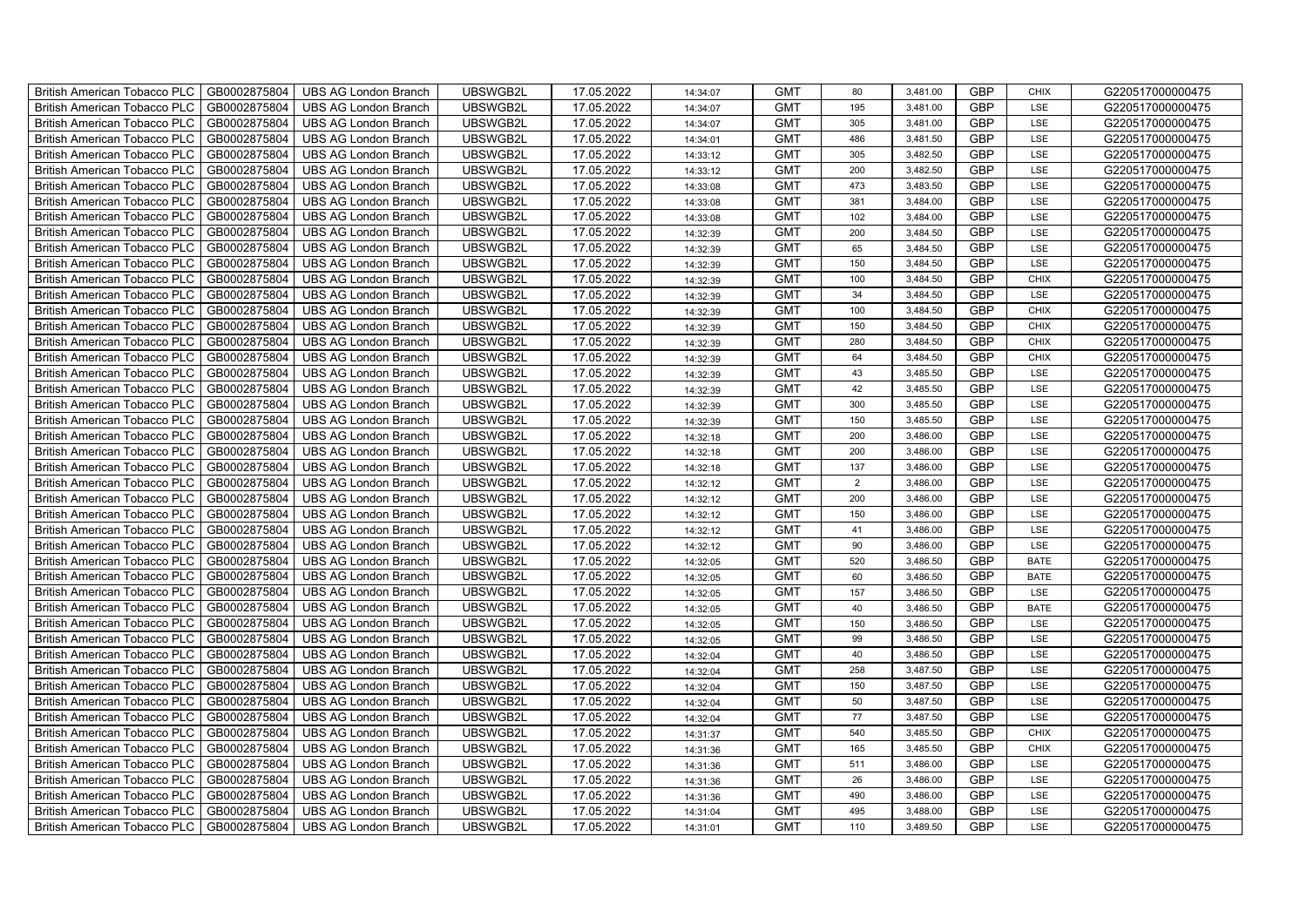| British American Tobacco PLC        | GB0002875804 | <b>UBS AG London Branch</b> | UBSWGB2L | 17.05.2022 | 14:31:01 | <b>GMT</b> | 200 | 3,489.50 | <b>GBP</b> | LSE         | G220517000000475 |
|-------------------------------------|--------------|-----------------------------|----------|------------|----------|------------|-----|----------|------------|-------------|------------------|
| <b>British American Tobacco PLC</b> | GB0002875804 | <b>UBS AG London Branch</b> | UBSWGB2L | 17.05.2022 | 14:31:01 | <b>GMT</b> | 148 | 3,489.50 | <b>GBP</b> | <b>LSE</b>  | G220517000000475 |
| <b>British American Tobacco PLC</b> | GB0002875804 | <b>UBS AG London Branch</b> | UBSWGB2L | 17.05.2022 | 14:31:01 | <b>GMT</b> | 376 | 3,490.00 | <b>GBP</b> | LSE         | G220517000000475 |
| British American Tobacco PLC        | GB0002875804 | <b>UBS AG London Branch</b> | UBSWGB2L | 17.05.2022 | 14:31:01 | <b>GMT</b> | 81  | 3,490.00 | <b>GBP</b> | LSE         | G220517000000475 |
| <b>British American Tobacco PLC</b> | GB0002875804 | <b>UBS AG London Branch</b> | UBSWGB2L | 17.05.2022 | 14:30:36 | <b>GMT</b> | 524 | 3,494.00 | <b>GBP</b> | LSE         | G220517000000475 |
| British American Tobacco PLC        | GB0002875804 | <b>UBS AG London Branch</b> | UBSWGB2L | 17.05.2022 | 14:30:36 | <b>GMT</b> | 25  | 3,494.00 | <b>GBP</b> | LSE         | G220517000000475 |
| <b>British American Tobacco PLC</b> | GB0002875804 | <b>UBS AG London Branch</b> | UBSWGB2L | 17.05.2022 | 14:30:35 | <b>GMT</b> | 656 | 3,494.50 | <b>GBP</b> | <b>CHIX</b> | G220517000000475 |
| British American Tobacco PLC        | GB0002875804 | <b>UBS AG London Branch</b> | UBSWGB2L | 17.05.2022 | 14:30:28 | <b>GMT</b> | 241 | 3,497.00 | <b>GBP</b> | LSE         | G220517000000475 |
| <b>British American Tobacco PLC</b> | GB0002875804 | <b>UBS AG London Branch</b> | UBSWGB2L | 17.05.2022 | 14:30:28 | <b>GMT</b> | 117 | 3,497.00 | <b>GBP</b> | LSE         | G220517000000475 |
| British American Tobacco PLC        | GB0002875804 | <b>UBS AG London Branch</b> | UBSWGB2L | 17.05.2022 | 14:30:28 | <b>GMT</b> | 127 | 3,497.00 | <b>GBP</b> | LSE         | G220517000000475 |
| <b>British American Tobacco PLC</b> | GB0002875804 | <b>UBS AG London Branch</b> | UBSWGB2L | 17.05.2022 | 14:30:28 | <b>GMT</b> | 9   | 3,497.00 | <b>GBP</b> | LSE         | G220517000000475 |
| <b>British American Tobacco PLC</b> | GB0002875804 | <b>UBS AG London Branch</b> | UBSWGB2L | 17.05.2022 | 14:30:28 | <b>GMT</b> | 401 | 3,497.00 | <b>GBP</b> | LSE         | G220517000000475 |
| British American Tobacco PLC        | GB0002875804 | <b>UBS AG London Branch</b> | UBSWGB2L | 17.05.2022 | 14:30:28 | <b>GMT</b> | 79  | 3,497.00 | <b>GBP</b> | LSE         | G220517000000475 |
| British American Tobacco PLC        | GB0002875804 | <b>UBS AG London Branch</b> | UBSWGB2L | 17.05.2022 | 14:30:04 | <b>GMT</b> | 48  | 3,498.50 | <b>GBP</b> | LSE         | G220517000000475 |
| British American Tobacco PLC        | GB0002875804 | <b>UBS AG London Branch</b> | UBSWGB2L | 17.05.2022 | 14:30:04 | <b>GMT</b> | 100 | 3,498.50 | <b>GBP</b> | LSE         | G220517000000475 |
| British American Tobacco PLC        | GB0002875804 | <b>UBS AG London Branch</b> | UBSWGB2L | 17.05.2022 | 14:30:03 | <b>GMT</b> | 295 | 3,498.50 | <b>GBP</b> | LSE         | G220517000000475 |
| British American Tobacco PLC        | GB0002875804 | <b>UBS AG London Branch</b> | UBSWGB2L | 17.05.2022 | 14:29:59 | <b>GMT</b> | 55  | 3,504.50 | <b>GBP</b> | LSE         | G220517000000475 |
| British American Tobacco PLC        | GB0002875804 | <b>UBS AG London Branch</b> | UBSWGB2L | 17.05.2022 | 14:29:59 | <b>GMT</b> | 100 | 3,504.50 | <b>GBP</b> | LSE         | G220517000000475 |
| British American Tobacco PLC        | GB0002875804 | <b>UBS AG London Branch</b> | UBSWGB2L | 17.05.2022 | 14:29:59 | <b>GMT</b> | 50  | 3,504.50 | <b>GBP</b> | LSE         | G220517000000475 |
| <b>British American Tobacco PLC</b> | GB0002875804 | <b>UBS AG London Branch</b> | UBSWGB2L | 17.05.2022 | 14:29:59 | <b>GMT</b> | 300 | 3,504.50 | <b>GBP</b> | LSE         | G220517000000475 |
| <b>British American Tobacco PLC</b> | GB0002875804 | <b>UBS AG London Branch</b> | UBSWGB2L | 17.05.2022 | 14:29:59 | <b>GMT</b> | 457 | 3,505.00 | <b>GBP</b> | <b>BATE</b> | G220517000000475 |
| British American Tobacco PLC        | GB0002875804 | <b>UBS AG London Branch</b> | UBSWGB2L | 17.05.2022 | 14:29:59 | <b>GMT</b> | 114 | 3,505.00 | GBP        | CHIX        | G220517000000475 |
| British American Tobacco PLC        | GB0002875804 | <b>UBS AG London Branch</b> | UBSWGB2L | 17.05.2022 | 14:29:59 | <b>GMT</b> | 186 | 3,505.00 | GBP        | <b>BATE</b> | G220517000000475 |
| British American Tobacco PLC        | GB0002875804 | <b>UBS AG London Branch</b> | UBSWGB2L | 17.05.2022 | 14:29:58 | <b>GMT</b> | 50  | 3,505.00 | <b>GBP</b> | <b>BATE</b> | G220517000000475 |
| British American Tobacco PLC        | GB0002875804 | <b>UBS AG London Branch</b> | UBSWGB2L | 17.05.2022 | 14:29:58 | <b>GMT</b> | 120 | 3,505.00 | <b>GBP</b> | <b>CHIX</b> | G220517000000475 |
| British American Tobacco PLC        | GB0002875804 | <b>UBS AG London Branch</b> | UBSWGB2L | 17.05.2022 | 14:29:58 | <b>GMT</b> | 290 | 3,505.00 | <b>GBP</b> | <b>CHIX</b> | G220517000000475 |
| British American Tobacco PLC        | GB0002875804 | <b>UBS AG London Branch</b> | UBSWGB2L | 17.05.2022 | 14:29:58 | <b>GMT</b> | 180 | 3,505.00 | <b>GBP</b> | CHIX        | G220517000000475 |
| British American Tobacco PLC        | GB0002875804 | <b>UBS AG London Branch</b> | UBSWGB2L | 17.05.2022 | 14:29:49 | <b>GMT</b> | 524 | 3,505.00 | <b>GBP</b> | LSE         | G220517000000475 |
| <b>British American Tobacco PLC</b> | GB0002875804 | <b>UBS AG London Branch</b> | UBSWGB2L | 17.05.2022 | 14:29:14 | <b>GMT</b> | 517 | 3,505.50 | <b>GBP</b> | LSE         | G220517000000475 |
| <b>British American Tobacco PLC</b> | GB0002875804 | <b>UBS AG London Branch</b> | UBSWGB2L | 17.05.2022 | 14:28:46 | <b>GMT</b> | 485 | 3,505.50 | <b>GBP</b> | LSE         | G220517000000475 |
| British American Tobacco PLC        | GB0002875804 | <b>UBS AG London Branch</b> | UBSWGB2L | 17.05.2022 | 14:27:45 | <b>GMT</b> | 347 | 3,505.00 | <b>GBP</b> | LSE         | G220517000000475 |
| British American Tobacco PLC        | GB0002875804 | <b>UBS AG London Branch</b> | UBSWGB2L | 17.05.2022 | 14:27:45 | <b>GMT</b> | 197 | 3,505.00 | <b>GBP</b> | LSE         | G220517000000475 |
| British American Tobacco PLC        | GB0002875804 | <b>UBS AG London Branch</b> | UBSWGB2L | 17.05.2022 | 14:27:35 | <b>GMT</b> | 457 | 3,505.50 | <b>GBP</b> | LSE         | G220517000000475 |
| British American Tobacco PLC        | GB0002875804 | <b>UBS AG London Branch</b> | UBSWGB2L | 17.05.2022 | 14:27:20 | <b>GMT</b> | 650 | 3,506.00 | <b>GBP</b> | CHIX        | G220517000000475 |
| British American Tobacco PLC        | GB0002875804 | <b>UBS AG London Branch</b> | UBSWGB2L | 17.05.2022 | 14:27:20 | <b>GMT</b> | 521 | 3,506.00 | <b>GBP</b> | LSE         | G220517000000475 |
| British American Tobacco PLC        | GB0002875804 | <b>UBS AG London Branch</b> | UBSWGB2L | 17.05.2022 | 14:27:20 | <b>GMT</b> | 670 | 3,506.00 | <b>GBP</b> | <b>BATE</b> | G220517000000475 |
| British American Tobacco PLC        | GB0002875804 | <b>UBS AG London Branch</b> | UBSWGB2L | 17.05.2022 | 14:27:20 | <b>GMT</b> | 501 | 3,506.00 | <b>GBP</b> | LSE         | G220517000000475 |
| <b>British American Tobacco PLC</b> | GB0002875804 | <b>UBS AG London Branch</b> | UBSWGB2L | 17.05.2022 | 14:25:36 | <b>GMT</b> | 620 | 3,503.50 | <b>GBP</b> | <b>CHIX</b> | G220517000000475 |
| British American Tobacco PLC        | GB0002875804 | <b>UBS AG London Branch</b> | UBSWGB2L | 17.05.2022 | 14:25:36 | <b>GMT</b> | 13  | 3,503.50 | <b>GBP</b> | LSE         | G220517000000475 |
| <b>British American Tobacco PLC</b> | GB0002875804 | <b>UBS AG London Branch</b> | UBSWGB2L | 17.05.2022 | 14:25:36 | <b>GMT</b> | 467 | 3,503.50 | <b>GBP</b> | LSE         | G220517000000475 |
| British American Tobacco PLC        | GB0002875804 | UBS AG London Branch        | UBSWGB2L | 17.05.2022 | 14:25:26 | <b>GMT</b> | 531 | 3,503.50 | GBP        | LSE         | G220517000000475 |
| British American Tobacco PLC        | GB0002875804 | <b>UBS AG London Branch</b> | UBSWGB2L | 17.05.2022 | 14:23:55 | <b>GMT</b> | 531 | 3,502.00 | <b>GBP</b> | LSE         | G220517000000475 |
| British American Tobacco PLC        | GB0002875804 | <b>UBS AG London Branch</b> | UBSWGB2L | 17.05.2022 | 14:23:54 | <b>GMT</b> | 83  | 3,502.50 | <b>GBP</b> | LSE         | G220517000000475 |
| <b>British American Tobacco PLC</b> | GB0002875804 | <b>UBS AG London Branch</b> | UBSWGB2L | 17.05.2022 | 14:23:54 | <b>GMT</b> | 425 | 3,502.50 | <b>GBP</b> | LSE         | G220517000000475 |
| <b>British American Tobacco PLC</b> | GB0002875804 | <b>UBS AG London Branch</b> | UBSWGB2L | 17.05.2022 | 14:22:25 | <b>GMT</b> | 131 | 3,502.00 | <b>GBP</b> | LSE         | G220517000000475 |
| <b>British American Tobacco PLC</b> | GB0002875804 | <b>UBS AG London Branch</b> | UBSWGB2L | 17.05.2022 | 14:22:25 | <b>GMT</b> | 452 | 3,502.00 | <b>GBP</b> | <b>CHIX</b> | G220517000000475 |
| British American Tobacco PLC        | GB0002875804 | <b>UBS AG London Branch</b> | UBSWGB2L | 17.05.2022 | 14:22:25 | <b>GMT</b> | 300 | 3,502.00 | <b>GBP</b> | LSE         | G220517000000475 |
| British American Tobacco PLC        | GB0002875804 | UBS AG London Branch        | UBSWGB2L | 17.05.2022 | 14:22:25 | <b>GMT</b> | 126 | 3,502.00 | <b>GBP</b> | <b>CHIX</b> | G220517000000475 |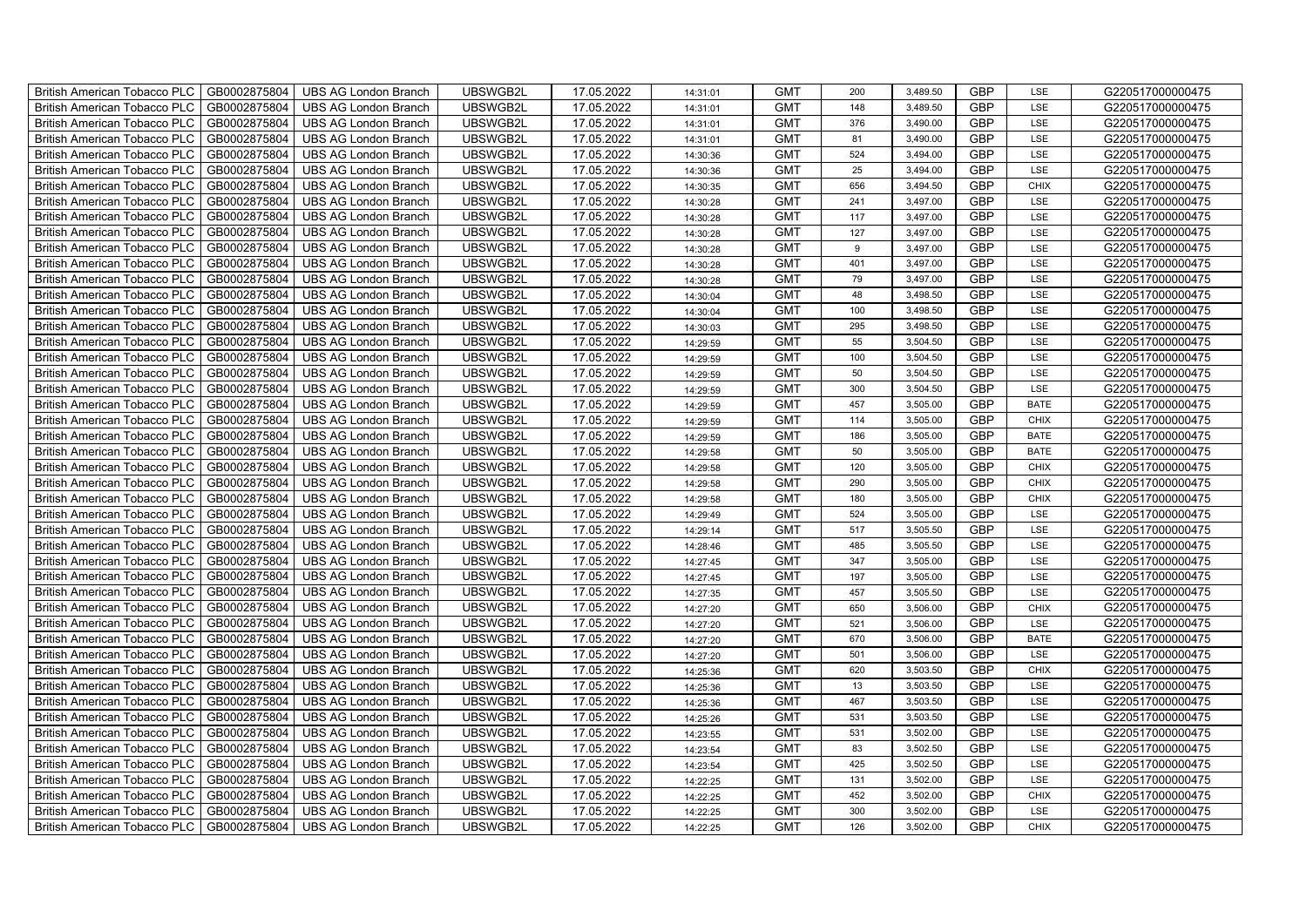| British American Tobacco PLC        | GB0002875804 | <b>UBS AG London Branch</b> | UBSWGB2L | 17.05.2022 | 14:22:25 | <b>GMT</b> | 30               | 3,502.00 | <b>GBP</b> | LSE         | G220517000000475 |
|-------------------------------------|--------------|-----------------------------|----------|------------|----------|------------|------------------|----------|------------|-------------|------------------|
| <b>British American Tobacco PLC</b> | GB0002875804 | <b>UBS AG London Branch</b> | UBSWGB2L | 17.05.2022 | 14:20:55 | <b>GMT</b> | 491              | 3,500.00 | <b>GBP</b> | <b>LSE</b>  | G220517000000475 |
| <b>British American Tobacco PLC</b> | GB0002875804 | <b>UBS AG London Branch</b> | UBSWGB2L | 17.05.2022 | 14:20:13 | <b>GMT</b> | 462              | 3,500.50 | <b>GBP</b> | LSE         | G220517000000475 |
| British American Tobacco PLC        | GB0002875804 | <b>UBS AG London Branch</b> | UBSWGB2L | 17.05.2022 | 14:19:05 | <b>GMT</b> | 65               | 3,505.00 | <b>GBP</b> | <b>BATE</b> | G220517000000475 |
| <b>British American Tobacco PLC</b> | GB0002875804 | <b>UBS AG London Branch</b> | UBSWGB2L | 17.05.2022 | 14:19:05 | <b>GMT</b> | 600              | 3,505.00 | <b>GBP</b> | <b>BATE</b> | G220517000000475 |
| British American Tobacco PLC        | GB0002875804 | <b>UBS AG London Branch</b> | UBSWGB2L | 17.05.2022 | 14:19:02 | <b>GMT</b> | 149              | 3,505.50 | <b>GBP</b> | LSE         | G220517000000475 |
| <b>British American Tobacco PLC</b> | GB0002875804 | <b>UBS AG London Branch</b> | UBSWGB2L | 17.05.2022 | 14:19:02 | <b>GMT</b> | 105              | 3,505.50 | <b>GBP</b> | LSE         | G220517000000475 |
| British American Tobacco PLC        | GB0002875804 | <b>UBS AG London Branch</b> | UBSWGB2L | 17.05.2022 | 14:19:02 | <b>GMT</b> | 240              | 3,505.50 | <b>GBP</b> | LSE         | G220517000000475 |
| <b>British American Tobacco PLC</b> | GB0002875804 | <b>UBS AG London Branch</b> | UBSWGB2L | 17.05.2022 | 14:18:01 | <b>GMT</b> | 509              | 3,505.50 | <b>GBP</b> | LSE         | G220517000000475 |
| British American Tobacco PLC        | GB0002875804 | <b>UBS AG London Branch</b> | UBSWGB2L | 17.05.2022 | 14:17:42 | <b>GMT</b> | 470              | 3,506.00 | <b>GBP</b> | LSE         | G220517000000475 |
| <b>British American Tobacco PLC</b> | GB0002875804 | <b>UBS AG London Branch</b> | UBSWGB2L | 17.05.2022 | 14:16:22 | <b>GMT</b> | 110              | 3,505.00 | <b>GBP</b> | <b>CHIX</b> | G220517000000475 |
| <b>British American Tobacco PLC</b> | GB0002875804 | <b>UBS AG London Branch</b> | UBSWGB2L | 17.05.2022 | 14:16:22 | <b>GMT</b> | 100              | 3,505.00 | <b>GBP</b> | <b>CHIX</b> | G220517000000475 |
| British American Tobacco PLC        | GB0002875804 | <b>UBS AG London Branch</b> | UBSWGB2L | 17.05.2022 | 14:16:22 | <b>GMT</b> | 200              | 3,505.00 | <b>GBP</b> | <b>CHIX</b> | G220517000000475 |
| British American Tobacco PLC        | GB0002875804 | <b>UBS AG London Branch</b> | UBSWGB2L | 17.05.2022 | 14:16:22 | <b>GMT</b> | 186              | 3,505.00 | <b>GBP</b> | <b>CHIX</b> | G220517000000475 |
| British American Tobacco PLC        | GB0002875804 | <b>UBS AG London Branch</b> | UBSWGB2L | 17.05.2022 | 14:16:07 | <b>GMT</b> | 245              | 3,506.00 | <b>GBP</b> | LSE         | G220517000000475 |
| British American Tobacco PLC        | GB0002875804 | <b>UBS AG London Branch</b> | UBSWGB2L | 17.05.2022 | 14:16:07 | <b>GMT</b> | 230              | 3,506.00 | <b>GBP</b> | LSE         | G220517000000475 |
| British American Tobacco PLC        | GB0002875804 | <b>UBS AG London Branch</b> | UBSWGB2L | 17.05.2022 | 14:16:07 | <b>GMT</b> | 23               | 3,506.00 | <b>GBP</b> | LSE         | G220517000000475 |
| British American Tobacco PLC        | GB0002875804 | <b>UBS AG London Branch</b> | UBSWGB2L | 17.05.2022 | 14:16:07 | <b>GMT</b> | 413              | 3,506.00 | <b>GBP</b> | LSE         | G220517000000475 |
| British American Tobacco PLC        | GB0002875804 | <b>UBS AG London Branch</b> | UBSWGB2L | 17.05.2022 | 14:16:07 | <b>GMT</b> | 10 <sup>10</sup> | 3,506.00 | <b>GBP</b> | LSE         | G220517000000475 |
| <b>British American Tobacco PLC</b> | GB0002875804 | <b>UBS AG London Branch</b> | UBSWGB2L | 17.05.2022 | 14:16:07 | <b>GMT</b> | 63               | 3,506.00 | GBP        | LSE         | G220517000000475 |
| <b>British American Tobacco PLC</b> | GB0002875804 | <b>UBS AG London Branch</b> | UBSWGB2L | 17.05.2022 | 14:16:07 | <b>GMT</b> | 609              | 3,506.00 | <b>GBP</b> | <b>LSE</b>  | G220517000000475 |
| British American Tobacco PLC        | GB0002875804 | <b>UBS AG London Branch</b> | UBSWGB2L | 17.05.2022 | 14:14:01 | <b>GMT</b> | 447              | 3,505.00 | GBP        | LSE         | G220517000000475 |
| British American Tobacco PLC        | GB0002875804 | <b>UBS AG London Branch</b> | UBSWGB2L | 17.05.2022 | 14:11:56 | <b>GMT</b> | 457              | 3,504.50 | GBP        | LSE         | G220517000000475 |
| British American Tobacco PLC        | GB0002875804 | <b>UBS AG London Branch</b> | UBSWGB2L | 17.05.2022 | 14:11:56 | <b>GMT</b> | 665              | 3,504.50 | <b>GBP</b> | CHIX        | G220517000000475 |
| British American Tobacco PLC        | GB0002875804 | <b>UBS AG London Branch</b> | UBSWGB2L | 17.05.2022 | 14:11:27 | <b>GMT</b> | 457              | 3,504.50 | <b>GBP</b> | LSE         | G220517000000475 |
| British American Tobacco PLC        | GB0002875804 | <b>UBS AG London Branch</b> | UBSWGB2L | 17.05.2022 | 14:09:47 | <b>GMT</b> | 444              | 3,504.50 | <b>GBP</b> | LSE         | G220517000000475 |
| British American Tobacco PLC        | GB0002875804 | <b>UBS AG London Branch</b> | UBSWGB2L | 17.05.2022 | 14:08:25 | <b>GMT</b> | 535              | 3,505.00 | <b>GBP</b> | LSE         | G220517000000475 |
| British American Tobacco PLC        | GB0002875804 | <b>UBS AG London Branch</b> | UBSWGB2L | 17.05.2022 | 14:08:11 | <b>GMT</b> | 505              | 3,506.00 | <b>GBP</b> | LSE         | G220517000000475 |
| <b>British American Tobacco PLC</b> | GB0002875804 | <b>UBS AG London Branch</b> | UBSWGB2L | 17.05.2022 | 14:08:11 | <b>GMT</b> | 627              | 3,506.00 | <b>GBP</b> | <b>BATE</b> | G220517000000475 |
| <b>British American Tobacco PLC</b> | GB0002875804 | <b>UBS AG London Branch</b> | UBSWGB2L | 17.05.2022 | 14:06:49 | <b>GMT</b> | 380              | 3,505.00 | <b>GBP</b> | LSE         | G220517000000475 |
| British American Tobacco PLC        | GB0002875804 | <b>UBS AG London Branch</b> | UBSWGB2L | 17.05.2022 | 14:06:49 | <b>GMT</b> | 101              | 3,505.00 | <b>GBP</b> | LSE         | G220517000000475 |
| British American Tobacco PLC        | GB0002875804 | <b>UBS AG London Branch</b> | UBSWGB2L | 17.05.2022 | 14:06:17 | <b>GMT</b> | 464              | 3,503.00 | <b>GBP</b> | LSE         | G220517000000475 |
| British American Tobacco PLC        | GB0002875804 | <b>UBS AG London Branch</b> | UBSWGB2L | 17.05.2022 | 14:06:17 | <b>GMT</b> | 673              | 3,503.00 | <b>GBP</b> | CHIX        | G220517000000475 |
| British American Tobacco PLC        | GB0002875804 | <b>UBS AG London Branch</b> | UBSWGB2L | 17.05.2022 | 14:04:03 | <b>GMT</b> | 78               | 3,501.00 | <b>GBP</b> | LSE         | G220517000000475 |
| British American Tobacco PLC        | GB0002875804 | <b>UBS AG London Branch</b> | UBSWGB2L | 17.05.2022 | 14:04:01 | <b>GMT</b> | 180              | 3,501.00 | <b>GBP</b> | LSE         | G220517000000475 |
| British American Tobacco PLC        | GB0002875804 | <b>UBS AG London Branch</b> | UBSWGB2L | 17.05.2022 | 14:03:59 | <b>GMT</b> | 258              | 3,501.00 | <b>GBP</b> | LSE         | G220517000000475 |
| British American Tobacco PLC        | GB0002875804 | <b>UBS AG London Branch</b> | UBSWGB2L | 17.05.2022 | 14:03:58 | <b>GMT</b> | 527              | 3,501.50 | <b>GBP</b> | LSE         | G220517000000475 |
| <b>British American Tobacco PLC</b> | GB0002875804 | <b>UBS AG London Branch</b> | UBSWGB2L | 17.05.2022 | 14:03:53 | <b>GMT</b> | $\overline{1}$   | 3,502.00 | <b>GBP</b> | LSE         | G220517000000475 |
| British American Tobacco PLC        | GB0002875804 | <b>UBS AG London Branch</b> | UBSWGB2L | 17.05.2022 | 14:03:53 | <b>GMT</b> | 476              | 3,502.00 | <b>GBP</b> | LSE         | G220517000000475 |
| British American Tobacco PLC        | GB0002875804 | <b>UBS AG London Branch</b> | UBSWGB2L | 17.05.2022 | 14:03:53 | <b>GMT</b> | 462              | 3,502.00 | <b>GBP</b> | LSE         | G220517000000475 |
| British American Tobacco PLC        | GB0002875804 | UBS AG London Branch        | UBSWGB2L | 17.05.2022 | 14:01:07 | <b>GMT</b> | 444              | 3,500.50 | <b>GBP</b> | LSE         | G220517000000475 |
| British American Tobacco PLC        | GB0002875804 | <b>UBS AG London Branch</b> | UBSWGB2L | 17.05.2022 | 14:01:07 | <b>GMT</b> | 457              | 3,501.50 | <b>GBP</b> | LSE         | G220517000000475 |
| British American Tobacco PLC        | GB0002875804 | <b>UBS AG London Branch</b> | UBSWGB2L | 17.05.2022 | 14:01:07 | <b>GMT</b> | 687              | 3,501.50 | <b>GBP</b> | <b>CHIX</b> | G220517000000475 |
| British American Tobacco PLC        | GB0002875804 | <b>UBS AG London Branch</b> | UBSWGB2L | 17.05.2022 | 13:58:57 | <b>GMT</b> | 432              | 3,500.50 | <b>GBP</b> | LSE         | G220517000000475 |
| <b>British American Tobacco PLC</b> | GB0002875804 | <b>UBS AG London Branch</b> | UBSWGB2L | 17.05.2022 | 13:58:57 | <b>GMT</b> | $10$             | 3,500.50 | <b>GBP</b> | LSE         | G220517000000475 |
| <b>British American Tobacco PLC</b> | GB0002875804 | <b>UBS AG London Branch</b> | UBSWGB2L | 17.05.2022 | 13:57:34 | <b>GMT</b> | 339              | 3,503.00 | <b>GBP</b> | <b>BATE</b> | G220517000000475 |
| British American Tobacco PLC        | GB0002875804 | <b>UBS AG London Branch</b> | UBSWGB2L | 17.05.2022 | 13:57:34 | <b>GMT</b> | 264              | 3,503.00 | <b>GBP</b> | <b>BATE</b> | G220517000000475 |
| British American Tobacco PLC        | GB0002875804 | UBS AG London Branch        | UBSWGB2L | 17.05.2022 | 13:57:33 | <b>GMT</b> | 272              | 3,503.50 | <b>GBP</b> | LSE         | G220517000000475 |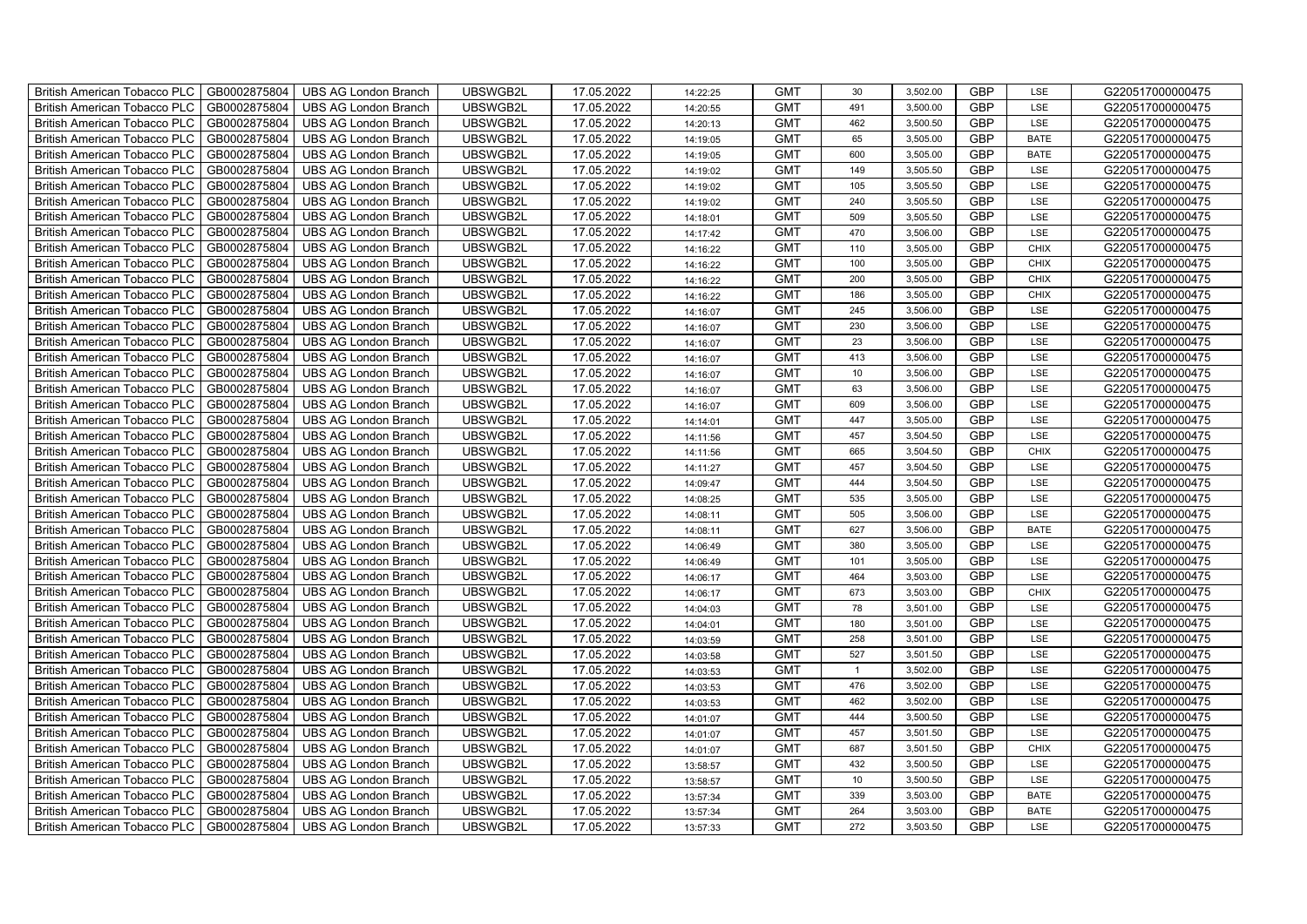| British American Tobacco PLC        | GB0002875804 | <b>UBS AG London Branch</b> | UBSWGB2L | 17.05.2022 | 13:57:33 | <b>GMT</b> | 229 | 3,503.50 | <b>GBP</b> | LSE         | G220517000000475 |
|-------------------------------------|--------------|-----------------------------|----------|------------|----------|------------|-----|----------|------------|-------------|------------------|
| <b>British American Tobacco PLC</b> | GB0002875804 | <b>UBS AG London Branch</b> | UBSWGB2L | 17.05.2022 | 13:57:32 | <b>GMT</b> | 487 | 3,504.00 | <b>GBP</b> | <b>LSE</b>  | G220517000000475 |
| <b>British American Tobacco PLC</b> | GB0002875804 | <b>UBS AG London Branch</b> | UBSWGB2L | 17.05.2022 | 13:55:08 | <b>GMT</b> | 480 | 3,504.00 | <b>GBP</b> | LSE         | G220517000000475 |
| British American Tobacco PLC        | GB0002875804 | <b>UBS AG London Branch</b> | UBSWGB2L | 17.05.2022 | 13:55:05 | <b>GMT</b> | 483 | 3,504.50 | <b>GBP</b> | LSE         | G220517000000475 |
| <b>British American Tobacco PLC</b> | GB0002875804 | <b>UBS AG London Branch</b> | UBSWGB2L | 17.05.2022 | 13:55:05 | <b>GMT</b> | 227 | 3,505.00 | <b>GBP</b> | <b>CHIX</b> | G220517000000475 |
| British American Tobacco PLC        | GB0002875804 | <b>UBS AG London Branch</b> | UBSWGB2L | 17.05.2022 | 13:55:05 | <b>GMT</b> | 377 | 3,505.00 | <b>GBP</b> | <b>CHIX</b> | G220517000000475 |
| <b>British American Tobacco PLC</b> | GB0002875804 | <b>UBS AG London Branch</b> | UBSWGB2L | 17.05.2022 | 13:53:38 | <b>GMT</b> | 481 | 3,504.50 | <b>GBP</b> | LSE         | G220517000000475 |
| British American Tobacco PLC        | GB0002875804 | <b>UBS AG London Branch</b> | UBSWGB2L | 17.05.2022 | 13:53:13 | <b>GMT</b> | 474 | 3,505.00 | <b>GBP</b> | LSE         | G220517000000475 |
| <b>British American Tobacco PLC</b> | GB0002875804 | <b>UBS AG London Branch</b> | UBSWGB2L | 17.05.2022 | 13:52:31 | <b>GMT</b> | 302 | 3,505.50 | <b>GBP</b> | LSE         | G220517000000475 |
| British American Tobacco PLC        | GB0002875804 | <b>UBS AG London Branch</b> | UBSWGB2L | 17.05.2022 | 13:52:31 | <b>GMT</b> | 279 | 3,505.50 | <b>GBP</b> | LSE         | G220517000000475 |
| <b>British American Tobacco PLC</b> | GB0002875804 | <b>UBS AG London Branch</b> | UBSWGB2L | 17.05.2022 | 13:49:20 | <b>GMT</b> | 403 | 3,505.00 | <b>GBP</b> | <b>CHIX</b> | G220517000000475 |
| <b>British American Tobacco PLC</b> | GB0002875804 | <b>UBS AG London Branch</b> | UBSWGB2L | 17.05.2022 | 13:49:20 | <b>GMT</b> | 100 | 3,505.00 | <b>GBP</b> | <b>CHIX</b> | G220517000000475 |
| British American Tobacco PLC        | GB0002875804 | <b>UBS AG London Branch</b> | UBSWGB2L | 17.05.2022 | 13:49:20 | <b>GMT</b> | 80  | 3,505.00 | <b>GBP</b> | <b>CHIX</b> | G220517000000475 |
| British American Tobacco PLC        | GB0002875804 | <b>UBS AG London Branch</b> | UBSWGB2L | 17.05.2022 | 13:49:20 | <b>GMT</b> | 257 | 3,505.00 | <b>GBP</b> | LSE         | G220517000000475 |
| British American Tobacco PLC        | GB0002875804 | <b>UBS AG London Branch</b> | UBSWGB2L | 17.05.2022 | 13:49:20 | <b>GMT</b> | 189 | 3,505.00 | <b>GBP</b> | LSE         | G220517000000475 |
| British American Tobacco PLC        | GB0002875804 | <b>UBS AG London Branch</b> | UBSWGB2L | 17.05.2022 | 13:47:46 | <b>GMT</b> | 461 | 3,507.00 | <b>GBP</b> | LSE         | G220517000000475 |
| British American Tobacco PLC        | GB0002875804 | <b>UBS AG London Branch</b> | UBSWGB2L | 17.05.2022 | 13:47:15 | <b>GMT</b> | 20  | 3,507.00 | <b>GBP</b> | LSE         | G220517000000475 |
| British American Tobacco PLC        | GB0002875804 | <b>UBS AG London Branch</b> | UBSWGB2L | 17.05.2022 | 13:47:15 | <b>GMT</b> | 178 | 3,507.00 | <b>GBP</b> | LSE         | G220517000000475 |
| British American Tobacco PLC        | GB0002875804 | <b>UBS AG London Branch</b> | UBSWGB2L | 17.05.2022 | 13:47:15 | <b>GMT</b> | 287 | 3,507.00 | <b>GBP</b> | LSE         | G220517000000475 |
| <b>British American Tobacco PLC</b> | GB0002875804 | <b>UBS AG London Branch</b> | UBSWGB2L | 17.05.2022 | 13:45:31 | <b>GMT</b> | 701 | 3,506.50 | <b>GBP</b> | <b>BATE</b> | G220517000000475 |
| <b>British American Tobacco PLC</b> | GB0002875804 | <b>UBS AG London Branch</b> | UBSWGB2L | 17.05.2022 | 13:45:28 | <b>GMT</b> | 542 | 3,508.00 | <b>GBP</b> | <b>LSE</b>  | G220517000000475 |
| British American Tobacco PLC        | GB0002875804 | <b>UBS AG London Branch</b> | UBSWGB2L | 17.05.2022 | 13:45:28 | <b>GMT</b> | 621 | 3,508.00 | GBP        | CHIX        | G220517000000475 |
| British American Tobacco PLC        | GB0002875804 | <b>UBS AG London Branch</b> | UBSWGB2L | 17.05.2022 | 13:43:01 | <b>GMT</b> | 446 | 3,506.00 | GBP        | LSE         | G220517000000475 |
| British American Tobacco PLC        | GB0002875804 | <b>UBS AG London Branch</b> | UBSWGB2L | 17.05.2022 | 13:42:30 | <b>GMT</b> | 434 | 3,508.00 | <b>GBP</b> | LSE         | G220517000000475 |
| British American Tobacco PLC        | GB0002875804 | <b>UBS AG London Branch</b> | UBSWGB2L | 17.05.2022 | 13:42:30 | <b>GMT</b> | 24  | 3,508.00 | <b>GBP</b> | LSE         | G220517000000475 |
| British American Tobacco PLC        | GB0002875804 | <b>UBS AG London Branch</b> | UBSWGB2L | 17.05.2022 | 13:40:35 | <b>GMT</b> | 89  | 3,508.00 | <b>GBP</b> | LSE         | G220517000000475 |
| British American Tobacco PLC        | GB0002875804 | <b>UBS AG London Branch</b> | UBSWGB2L | 17.05.2022 | 13:40:35 | <b>GMT</b> | 460 | 3,508.00 | <b>GBP</b> | LSE         | G220517000000475 |
| British American Tobacco PLC        | GB0002875804 | <b>UBS AG London Branch</b> | UBSWGB2L | 17.05.2022 | 13:39:35 | <b>GMT</b> | 455 | 3,508.50 | <b>GBP</b> | LSE         | G220517000000475 |
| <b>British American Tobacco PLC</b> | GB0002875804 | <b>UBS AG London Branch</b> | UBSWGB2L | 17.05.2022 | 13:39:35 | <b>GMT</b> | 186 | 3,508.50 | <b>GBP</b> | CHIX        | G220517000000475 |
| <b>British American Tobacco PLC</b> | GB0002875804 | <b>UBS AG London Branch</b> | UBSWGB2L | 17.05.2022 | 13:39:35 | <b>GMT</b> | 505 | 3,508.50 | <b>GBP</b> | <b>CHIX</b> | G220517000000475 |
| British American Tobacco PLC        | GB0002875804 | <b>UBS AG London Branch</b> | UBSWGB2L | 17.05.2022 | 13:37:53 | <b>GMT</b> | 537 | 3,508.50 | <b>GBP</b> | LSE         | G220517000000475 |
| British American Tobacco PLC        | GB0002875804 | <b>UBS AG London Branch</b> | UBSWGB2L | 17.05.2022 | 13:36:58 | <b>GMT</b> | 443 | 3,508.00 | <b>GBP</b> | LSE         | G220517000000475 |
| British American Tobacco PLC        | GB0002875804 | <b>UBS AG London Branch</b> | UBSWGB2L | 17.05.2022 | 13:36:03 | <b>GMT</b> | 515 | 3,507.50 | <b>GBP</b> | LSE         | G220517000000475 |
| British American Tobacco PLC        | GB0002875804 | <b>UBS AG London Branch</b> | UBSWGB2L | 17.05.2022 | 13:35:58 | <b>GMT</b> | 261 | 3,508.00 | <b>GBP</b> | LSE         | G220517000000475 |
| British American Tobacco PLC        | GB0002875804 | <b>UBS AG London Branch</b> | UBSWGB2L | 17.05.2022 | 13:35:58 | <b>GMT</b> | 268 | 3,508.00 | <b>GBP</b> | LSE         | G220517000000475 |
| British American Tobacco PLC        | GB0002875804 | <b>UBS AG London Branch</b> | UBSWGB2L | 17.05.2022 | 13:35:58 | <b>GMT</b> | 605 | 3,508.00 | <b>GBP</b> | <b>BATE</b> | G220517000000475 |
| British American Tobacco PLC        | GB0002875804 | <b>UBS AG London Branch</b> | UBSWGB2L | 17.05.2022 | 13:33:44 | <b>GMT</b> | 515 | 3,508.50 | <b>GBP</b> | LSE         | G220517000000475 |
| <b>British American Tobacco PLC</b> | GB0002875804 | <b>UBS AG London Branch</b> | UBSWGB2L | 17.05.2022 | 13:33:44 | <b>GMT</b> | 632 | 3,509.00 | <b>GBP</b> | <b>CHIX</b> | G220517000000475 |
| British American Tobacco PLC        | GB0002875804 | <b>UBS AG London Branch</b> | UBSWGB2L | 17.05.2022 | 13:32:42 | <b>GMT</b> | 499 | 3,507.50 | <b>GBP</b> | LSE         | G220517000000475 |
| <b>British American Tobacco PLC</b> | GB0002875804 | <b>UBS AG London Branch</b> | UBSWGB2L | 17.05.2022 | 13:31:59 | <b>GMT</b> | 539 | 3,507.50 | <b>GBP</b> | LSE         | G220517000000475 |
| British American Tobacco PLC        | GB0002875804 | UBS AG London Branch        | UBSWGB2L | 17.05.2022 | 13:31:11 | <b>GMT</b> | 538 | 3,506.50 | GBP        | LSE         | G220517000000475 |
| British American Tobacco PLC        | GB0002875804 | <b>UBS AG London Branch</b> | UBSWGB2L | 17.05.2022 | 13:30:11 | <b>GMT</b> | 119 | 3,507.50 | <b>GBP</b> | LSE         | G220517000000475 |
| British American Tobacco PLC        | GB0002875804 | <b>UBS AG London Branch</b> | UBSWGB2L | 17.05.2022 | 13:30:11 | <b>GMT</b> | 327 | 3,507.50 | <b>GBP</b> | LSE         | G220517000000475 |
| <b>British American Tobacco PLC</b> | GB0002875804 | <b>UBS AG London Branch</b> | UBSWGB2L | 17.05.2022 | 13:30:10 | <b>GMT</b> | 392 | 3,509.00 | <b>GBP</b> | <b>CHIX</b> | G220517000000475 |
| <b>British American Tobacco PLC</b> | GB0002875804 | <b>UBS AG London Branch</b> | UBSWGB2L | 17.05.2022 | 13:30:10 | <b>GMT</b> | 179 | 3,509.00 | <b>GBP</b> | <b>CHIX</b> | G220517000000475 |
| <b>British American Tobacco PLC</b> | GB0002875804 | <b>UBS AG London Branch</b> | UBSWGB2L | 17.05.2022 | 13:30:10 | <b>GMT</b> | 456 | 3,509.00 | <b>GBP</b> | LSE         | G220517000000475 |
| British American Tobacco PLC        | GB0002875804 | <b>UBS AG London Branch</b> | UBSWGB2L | 17.05.2022 | 13:28:12 | <b>GMT</b> | 444 | 3,507.50 | <b>GBP</b> | LSE         | G220517000000475 |
| British American Tobacco PLC        | GB0002875804 | UBS AG London Branch        | UBSWGB2L | 17.05.2022 | 13:26:54 | <b>GMT</b> | 448 | 3,508.00 | <b>GBP</b> | LSE         | G220517000000475 |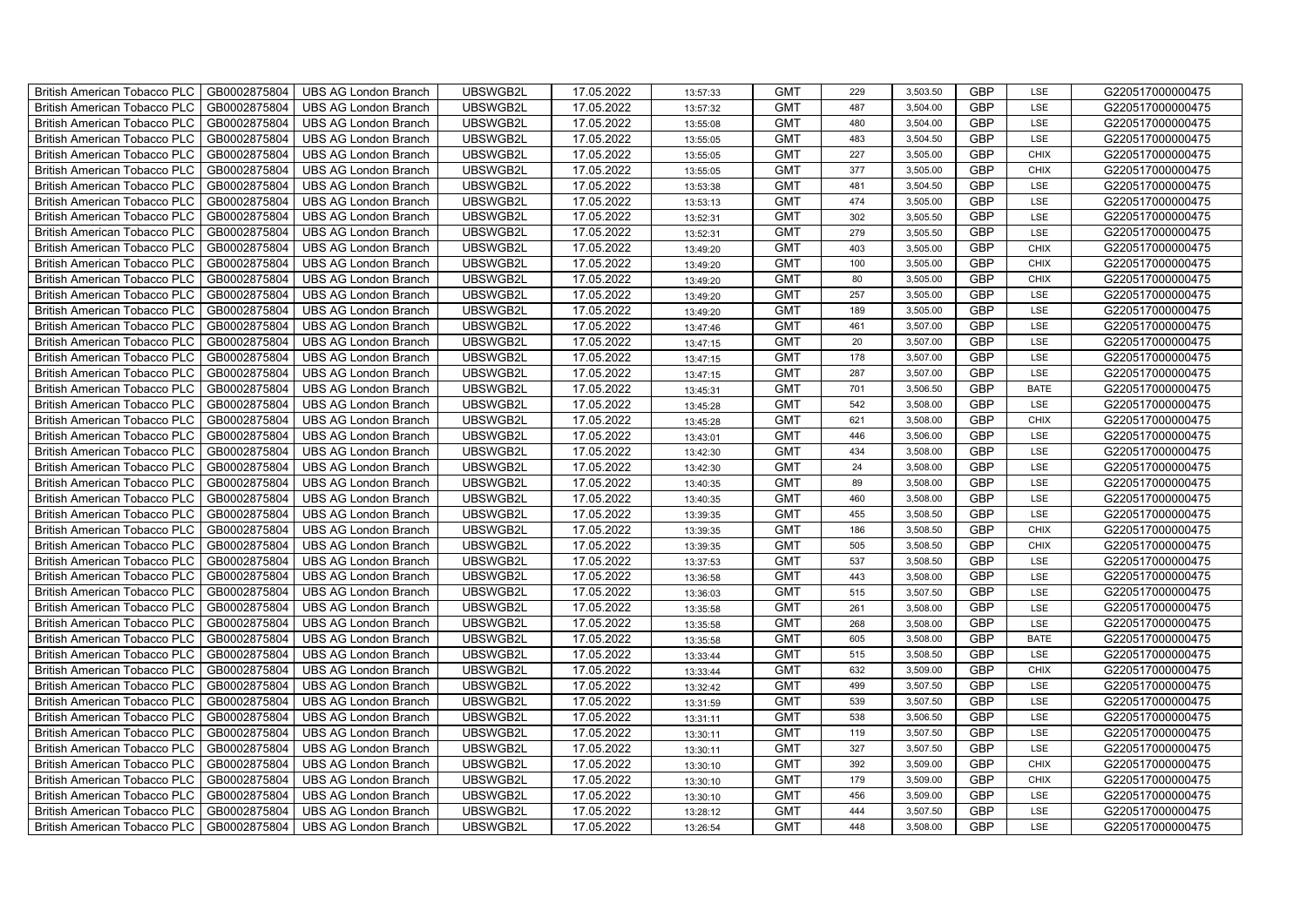| British American Tobacco PLC        | GB0002875804 | <b>UBS AG London Branch</b> | UBSWGB2L | 17.05.2022 | 13:26:54 | <b>GMT</b> | 652             | 3,508.00 | <b>GBP</b> | <b>BATE</b> | G220517000000475 |
|-------------------------------------|--------------|-----------------------------|----------|------------|----------|------------|-----------------|----------|------------|-------------|------------------|
| <b>British American Tobacco PLC</b> | GB0002875804 | <b>UBS AG London Branch</b> | UBSWGB2L | 17.05.2022 | 13:25:52 | <b>GMT</b> | 525             | 3,508.00 | <b>GBP</b> | <b>LSE</b>  | G220517000000475 |
| <b>British American Tobacco PLC</b> | GB0002875804 | <b>UBS AG London Branch</b> | UBSWGB2L | 17.05.2022 | 13:25:43 | <b>GMT</b> | 507             | 3,508.50 | <b>GBP</b> | LSE         | G220517000000475 |
| British American Tobacco PLC        | GB0002875804 | <b>UBS AG London Branch</b> | UBSWGB2L | 17.05.2022 | 13:25:43 | <b>GMT</b> | 592             | 3,508.50 | <b>GBP</b> | <b>CHIX</b> | G220517000000475 |
| <b>British American Tobacco PLC</b> | GB0002875804 | <b>UBS AG London Branch</b> | UBSWGB2L | 17.05.2022 | 13:22:26 | <b>GMT</b> | 10 <sup>1</sup> | 3,506.00 | <b>GBP</b> | <b>CHIX</b> | G220517000000475 |
| British American Tobacco PLC        | GB0002875804 | <b>UBS AG London Branch</b> | UBSWGB2L | 17.05.2022 | 13:22:26 | <b>GMT</b> | 533             | 3,506.00 | <b>GBP</b> | LSE         | G220517000000475 |
| <b>British American Tobacco PLC</b> | GB0002875804 | <b>UBS AG London Branch</b> | UBSWGB2L | 17.05.2022 | 13:22:26 | <b>GMT</b> | 63              | 3,506.00 | <b>GBP</b> | <b>CHIX</b> | G220517000000475 |
| British American Tobacco PLC        | GB0002875804 | <b>UBS AG London Branch</b> | UBSWGB2L | 17.05.2022 | 13:22:26 | <b>GMT</b> | 51              | 3,506.00 | <b>GBP</b> | <b>CHIX</b> | G220517000000475 |
| <b>British American Tobacco PLC</b> | GB0002875804 | <b>UBS AG London Branch</b> | UBSWGB2L | 17.05.2022 | 13:22:26 | <b>GMT</b> | 187             | 3,506.00 | <b>GBP</b> | <b>CHIX</b> | G220517000000475 |
| British American Tobacco PLC        | GB0002875804 | <b>UBS AG London Branch</b> | UBSWGB2L | 17.05.2022 | 13:19:28 | <b>GMT</b> | 521             | 3,503.00 | <b>GBP</b> | LSE         | G220517000000475 |
| <b>British American Tobacco PLC</b> | GB0002875804 | <b>UBS AG London Branch</b> | UBSWGB2L | 17.05.2022 | 13:18:57 | <b>GMT</b> | 470             | 3,501.50 | <b>GBP</b> | LSE         | G220517000000475 |
| <b>British American Tobacco PLC</b> | GB0002875804 | <b>UBS AG London Branch</b> | UBSWGB2L | 17.05.2022 | 13:16:48 | <b>GMT</b> | 537             | 3,502.00 | <b>GBP</b> | LSE         | G220517000000475 |
| British American Tobacco PLC        | GB0002875804 | <b>UBS AG London Branch</b> | UBSWGB2L | 17.05.2022 | 13:16:17 | <b>GMT</b> | 118             | 3,501.50 | <b>GBP</b> | LSE         | G220517000000475 |
| British American Tobacco PLC        | GB0002875804 | <b>UBS AG London Branch</b> | UBSWGB2L | 17.05.2022 | 13:16:17 | <b>GMT</b> | 135             | 3,501.50 | <b>GBP</b> | LSE         | G220517000000475 |
| British American Tobacco PLC        | GB0002875804 | <b>UBS AG London Branch</b> | UBSWGB2L | 17.05.2022 | 13:16:17 | <b>GMT</b> | 44              | 3,501.50 | <b>GBP</b> | LSE         | G220517000000475 |
| British American Tobacco PLC        | GB0002875804 | <b>UBS AG London Branch</b> | UBSWGB2L | 17.05.2022 | 13:16:17 | <b>GMT</b> | 40              | 3,501.50 | <b>GBP</b> | LSE         | G220517000000475 |
| British American Tobacco PLC        | GB0002875804 | <b>UBS AG London Branch</b> | UBSWGB2L | 17.05.2022 | 13:16:17 | <b>GMT</b> | 161             | 3,501.50 | <b>GBP</b> | LSE         | G220517000000475 |
| British American Tobacco PLC        | GB0002875804 | <b>UBS AG London Branch</b> | UBSWGB2L | 17.05.2022 | 13:14:03 | <b>GMT</b> | 141             | 3,502.50 | <b>GBP</b> | <b>BATE</b> | G220517000000475 |
| British American Tobacco PLC        | GB0002875804 | <b>UBS AG London Branch</b> | UBSWGB2L | 17.05.2022 | 13:14:03 | <b>GMT</b> | 308             | 3,502.50 | <b>GBP</b> | <b>BATE</b> | G220517000000475 |
| <b>British American Tobacco PLC</b> | GB0002875804 | <b>UBS AG London Branch</b> | UBSWGB2L | 17.05.2022 | 13:14:03 | <b>GMT</b> | 13              | 3,502.50 | <b>GBP</b> | <b>BATE</b> | G220517000000475 |
| <b>British American Tobacco PLC</b> | GB0002875804 | <b>UBS AG London Branch</b> | UBSWGB2L | 17.05.2022 | 13:14:03 | <b>GMT</b> | $\overline{7}$  | 3,502.50 | <b>GBP</b> | <b>BATE</b> | G220517000000475 |
| British American Tobacco PLC        | GB0002875804 | <b>UBS AG London Branch</b> | UBSWGB2L | 17.05.2022 | 13:14:03 | <b>GMT</b> | 15              | 3,502.50 | <b>GBP</b> | <b>BATE</b> | G220517000000475 |
| British American Tobacco PLC        | GB0002875804 | <b>UBS AG London Branch</b> | UBSWGB2L | 17.05.2022 | 13:14:03 | <b>GMT</b> | 18              | 3,502.50 | GBP        | <b>BATE</b> | G220517000000475 |
| British American Tobacco PLC        | GB0002875804 | <b>UBS AG London Branch</b> | UBSWGB2L | 17.05.2022 | 13:14:03 | <b>GMT</b> | 15              | 3,502.50 | <b>GBP</b> | <b>BATE</b> | G220517000000475 |
| British American Tobacco PLC        | GB0002875804 | <b>UBS AG London Branch</b> | UBSWGB2L | 17.05.2022 | 13:14:03 | <b>GMT</b> | 25              | 3,502.50 | <b>GBP</b> | <b>BATE</b> | G220517000000475 |
| British American Tobacco PLC        | GB0002875804 | <b>UBS AG London Branch</b> | UBSWGB2L | 17.05.2022 | 13:14:03 | <b>GMT</b> | 357             | 3,502.50 | <b>GBP</b> | LSE         | G220517000000475 |
| British American Tobacco PLC        | GB0002875804 | <b>UBS AG London Branch</b> | UBSWGB2L | 17.05.2022 | 13:14:03 | <b>GMT</b> | 77              | 3,502.50 | <b>GBP</b> | CHIX        | G220517000000475 |
| British American Tobacco PLC        | GB0002875804 | <b>UBS AG London Branch</b> | UBSWGB2L | 17.05.2022 | 13:14:03 | <b>GMT</b> | 20              | 3,502.50 | <b>GBP</b> | <b>CHIX</b> | G220517000000475 |
| <b>British American Tobacco PLC</b> | GB0002875804 | <b>UBS AG London Branch</b> | UBSWGB2L | 17.05.2022 | 13:14:03 | <b>GMT</b> | 11              | 3,502.50 | <b>GBP</b> | <b>BATE</b> | G220517000000475 |
| <b>British American Tobacco PLC</b> | GB0002875804 | <b>UBS AG London Branch</b> | UBSWGB2L | 17.05.2022 | 13:14:03 | <b>GMT</b> | 100             | 3,502.50 | <b>GBP</b> | LSE         | G220517000000475 |
| British American Tobacco PLC        | GB0002875804 | <b>UBS AG London Branch</b> | UBSWGB2L | 17.05.2022 | 13:14:03 | <b>GMT</b> | 10              | 3,502.50 | <b>GBP</b> | <b>BATE</b> | G220517000000475 |
| British American Tobacco PLC        | GB0002875804 | <b>UBS AG London Branch</b> | UBSWGB2L | 17.05.2022 | 13:14:03 | <b>GMT</b> | 19              | 3,502.50 | <b>GBP</b> | <b>BATE</b> | G220517000000475 |
| British American Tobacco PLC        | GB0002875804 | <b>UBS AG London Branch</b> | UBSWGB2L | 17.05.2022 | 13:14:03 | <b>GMT</b> | 25              | 3,502.50 | <b>GBP</b> | <b>BATE</b> | G220517000000475 |
| British American Tobacco PLC        | GB0002875804 | <b>UBS AG London Branch</b> | UBSWGB2L | 17.05.2022 | 13:14:03 | <b>GMT</b> | 586             | 3,502.50 | <b>GBP</b> | CHIX        | G220517000000475 |
| British American Tobacco PLC        | GB0002875804 | <b>UBS AG London Branch</b> | UBSWGB2L | 17.05.2022 | 13:11:46 | <b>GMT</b> | $\overline{1}$  | 3,501.50 | <b>GBP</b> | LSE         | G220517000000475 |
| British American Tobacco PLC        | GB0002875804 | <b>UBS AG London Branch</b> | UBSWGB2L | 17.05.2022 | 13:11:46 | <b>GMT</b> | 477             | 3,501.50 | <b>GBP</b> | LSE         | G220517000000475 |
| British American Tobacco PLC        | GB0002875804 | <b>UBS AG London Branch</b> | UBSWGB2L | 17.05.2022 | 13:10:08 | <b>GMT</b> | 487             | 3,501.50 | <b>GBP</b> | LSE         | G220517000000475 |
| <b>British American Tobacco PLC</b> | GB0002875804 | <b>UBS AG London Branch</b> | UBSWGB2L | 17.05.2022 | 13:08:43 | <b>GMT</b> | 548             | 3,503.00 | <b>GBP</b> | LSE         | G220517000000475 |
| British American Tobacco PLC        | GB0002875804 | <b>UBS AG London Branch</b> | UBSWGB2L | 17.05.2022 | 13:07:04 | <b>GMT</b> | 136             | 3,502.50 | <b>GBP</b> | LSE         | G220517000000475 |
| <b>British American Tobacco PLC</b> | GB0002875804 | <b>UBS AG London Branch</b> | UBSWGB2L | 17.05.2022 | 13:07:04 | <b>GMT</b> | 178             | 3,502.50 | <b>GBP</b> | LSE         | G220517000000475 |
| British American Tobacco PLC        | GB0002875804 | UBS AG London Branch        | UBSWGB2L | 17.05.2022 | 13:06:59 | <b>GMT</b> | 236             | 3,502.50 | <b>GBP</b> | LSE         | G220517000000475 |
| British American Tobacco PLC        | GB0002875804 | <b>UBS AG London Branch</b> | UBSWGB2L | 17.05.2022 | 13:06:05 | <b>GMT</b> | 29              | 3,504.00 | <b>GBP</b> | LSE         | G220517000000475 |
| British American Tobacco PLC        | GB0002875804 | <b>UBS AG London Branch</b> | UBSWGB2L | 17.05.2022 | 13:06:05 | <b>GMT</b> | 505             | 3,504.00 | <b>GBP</b> | LSE         | G220517000000475 |
| British American Tobacco PLC        | GB0002875804 | <b>UBS AG London Branch</b> | UBSWGB2L | 17.05.2022 | 13:05:59 | <b>GMT</b> | 63              | 3,504.50 | <b>GBP</b> | <b>CHIX</b> | G220517000000475 |
| <b>British American Tobacco PLC</b> | GB0002875804 | <b>UBS AG London Branch</b> | UBSWGB2L | 17.05.2022 | 13:05:59 | <b>GMT</b> | 529             | 3,504.50 | <b>GBP</b> | <b>CHIX</b> | G220517000000475 |
| <b>British American Tobacco PLC</b> | GB0002875804 | <b>UBS AG London Branch</b> | UBSWGB2L | 17.05.2022 | 13:03:13 | <b>GMT</b> | 164             | 3,502.50 | <b>GBP</b> | LSE         | G220517000000475 |
| British American Tobacco PLC        | GB0002875804 | <b>UBS AG London Branch</b> | UBSWGB2L | 17.05.2022 | 13:03:13 | <b>GMT</b> | 279             | 3,502.50 | <b>GBP</b> | LSE         | G220517000000475 |
| British American Tobacco PLC        | GB0002875804 | UBS AG London Branch        | UBSWGB2L | 17.05.2022 | 13:01:29 | <b>GMT</b> | 174             | 3,506.50 | <b>GBP</b> | LSE         | G220517000000475 |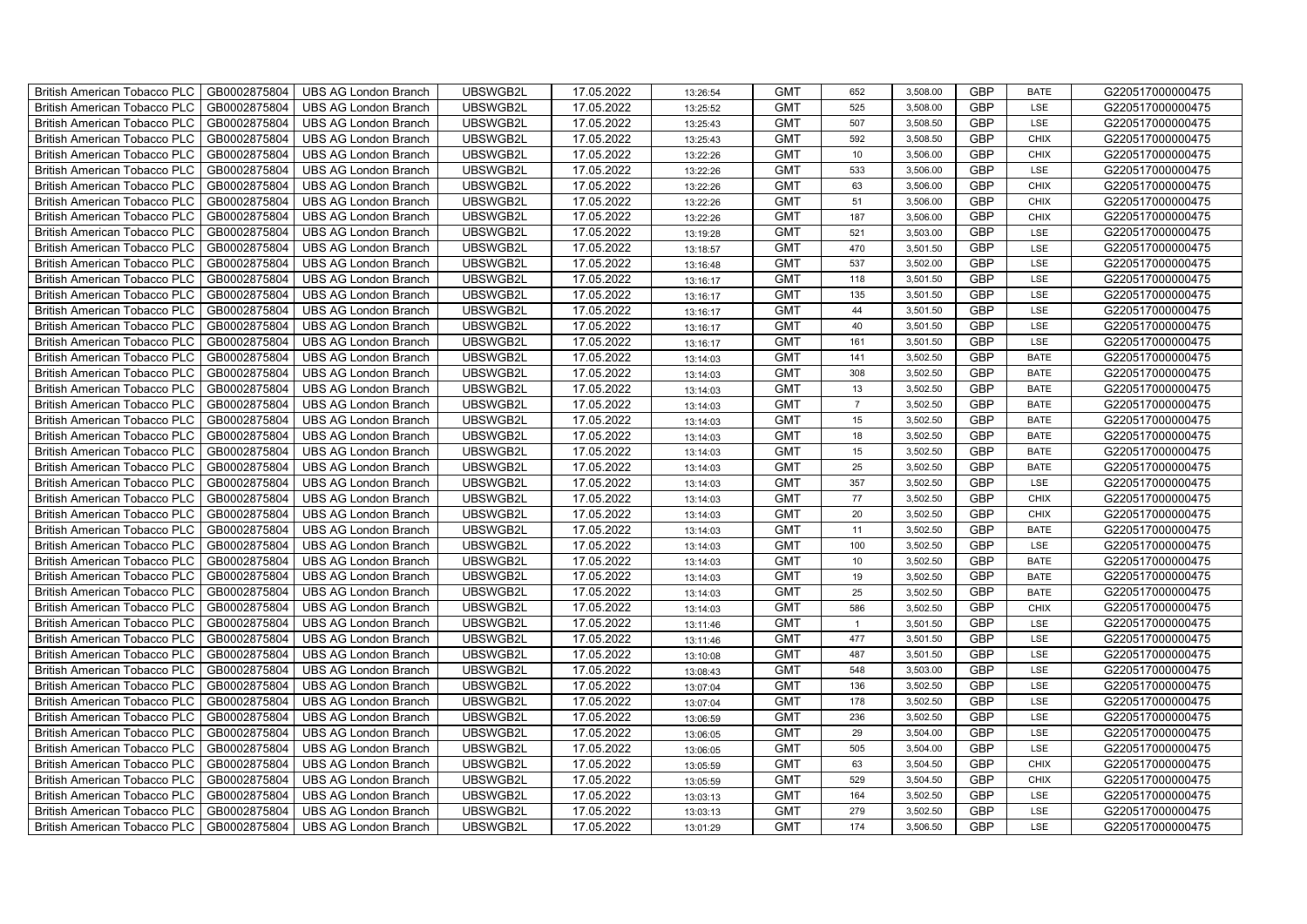| British American Tobacco PLC        | GB0002875804 | <b>UBS AG London Branch</b> | UBSWGB2L | 17.05.2022 | 13:01:29 | <b>GMT</b> | 278            | 3,506.50 | <b>GBP</b> | LSE         | G220517000000475 |
|-------------------------------------|--------------|-----------------------------|----------|------------|----------|------------|----------------|----------|------------|-------------|------------------|
| <b>British American Tobacco PLC</b> | GB0002875804 | <b>UBS AG London Branch</b> | UBSWGB2L | 17.05.2022 | 13:00:59 | <b>GMT</b> | 200            | 3,507.00 | <b>GBP</b> | LSE         | G220517000000475 |
| British American Tobacco PLC        | GB0002875804 | <b>UBS AG London Branch</b> | UBSWGB2L | 17.05.2022 | 12:59:31 | <b>GMT</b> | 353            | 3,505.00 | <b>GBP</b> | <b>LSE</b>  | G220517000000475 |
| <b>British American Tobacco PLC</b> | GB0002875804 | <b>UBS AG London Branch</b> | UBSWGB2L | 17.05.2022 | 12:59:31 | <b>GMT</b> | 126            | 3,505.00 | <b>GBP</b> | LSE         | G220517000000475 |
| British American Tobacco PLC        | GB0002875804 | <b>UBS AG London Branch</b> | UBSWGB2L | 17.05.2022 | 12:58:13 | <b>GMT</b> | $\overline{1}$ | 3,506.00 | <b>GBP</b> | <b>LSE</b>  | G220517000000475 |
| <b>British American Tobacco PLC</b> | GB0002875804 | <b>UBS AG London Branch</b> | UBSWGB2L | 17.05.2022 | 12:58:13 | <b>GMT</b> | 473            | 3,506.00 | <b>GBP</b> | LSE         | G220517000000475 |
| British American Tobacco PLC        | GB0002875804 | <b>UBS AG London Branch</b> | UBSWGB2L | 17.05.2022 | 12:58:13 | <b>GMT</b> | 574            | 3,506.00 | <b>GBP</b> | <b>CHIX</b> | G220517000000475 |
| <b>British American Tobacco PLC</b> | GB0002875804 | <b>UBS AG London Branch</b> | UBSWGB2L | 17.05.2022 | 12:55:17 | <b>GMT</b> | 554            | 3,504.00 | <b>GBP</b> | <b>BATE</b> | G220517000000475 |
| <b>British American Tobacco PLC</b> | GB0002875804 | <b>UBS AG London Branch</b> | UBSWGB2L | 17.05.2022 | 12:55:17 | <b>GMT</b> | 59             | 3,504.00 | <b>GBP</b> | <b>BATE</b> | G220517000000475 |
| British American Tobacco PLC        | GB0002875804 | <b>UBS AG London Branch</b> | UBSWGB2L | 17.05.2022 | 12:55:17 | <b>GMT</b> | 28             | 3,504.00 | <b>GBP</b> | <b>BATE</b> | G220517000000475 |
| <b>British American Tobacco PLC</b> | GB0002875804 | <b>UBS AG London Branch</b> | UBSWGB2L | 17.05.2022 | 12:55:17 | <b>GMT</b> | 19             | 3,504.00 | <b>GBP</b> | <b>BATE</b> | G220517000000475 |
| <b>British American Tobacco PLC</b> | GB0002875804 | <b>UBS AG London Branch</b> | UBSWGB2L | 17.05.2022 | 12:55:15 | <b>GMT</b> | 510            | 3,505.00 | <b>GBP</b> | <b>LSE</b>  | G220517000000475 |
| <b>British American Tobacco PLC</b> | GB0002875804 | <b>UBS AG London Branch</b> | UBSWGB2L | 17.05.2022 | 12:53:45 | <b>GMT</b> | 405            | 3,503.50 | <b>GBP</b> | LSE         | G220517000000475 |
| British American Tobacco PLC        | GB0002875804 | <b>UBS AG London Branch</b> | UBSWGB2L | 17.05.2022 | 12:53:45 | <b>GMT</b> | 133            | 3,503.50 | <b>GBP</b> | LSE         | G220517000000475 |
| <b>British American Tobacco PLC</b> | GB0002875804 | <b>UBS AG London Branch</b> | UBSWGB2L | 17.05.2022 | 12:52:03 | <b>GMT</b> | 229            | 3,502.50 | <b>GBP</b> | LSE         | G220517000000475 |
| British American Tobacco PLC        | GB0002875804 | <b>UBS AG London Branch</b> | UBSWGB2L | 17.05.2022 | 12:50:39 | <b>GMT</b> | 547            | 3,500.00 | <b>GBP</b> | LSE         | G220517000000475 |
| <b>British American Tobacco PLC</b> | GB0002875804 | <b>UBS AG London Branch</b> | UBSWGB2L | 17.05.2022 | 12:50:17 | <b>GMT</b> | 400            | 3,500.50 | <b>GBP</b> | LSE         | G220517000000475 |
| <b>British American Tobacco PLC</b> | GB0002875804 | <b>UBS AG London Branch</b> | UBSWGB2L | 17.05.2022 | 12:50:17 | <b>GMT</b> | 132            | 3,500.50 | <b>GBP</b> | LSE         | G220517000000475 |
| British American Tobacco PLC        | GB0002875804 | <b>UBS AG London Branch</b> | UBSWGB2L | 17.05.2022 | 12:50:17 | <b>GMT</b> | 704            | 3,500.50 | <b>GBP</b> | <b>CHIX</b> | G220517000000475 |
| <b>British American Tobacco PLC</b> | GB0002875804 | <b>UBS AG London Branch</b> | UBSWGB2L | 17.05.2022 | 12:46:50 | <b>GMT</b> | 512            | 3,500.50 | <b>GBP</b> | LSE         | G220517000000475 |
| British American Tobacco PLC        | GB0002875804 | <b>UBS AG London Branch</b> | UBSWGB2L | 17.05.2022 | 12:46:16 | <b>GMT</b> | 508            | 3,501.50 | <b>GBP</b> | <b>LSE</b>  | G220517000000475 |
| British American Tobacco PLC        | GB0002875804 | <b>UBS AG London Branch</b> | UBSWGB2L | 17.05.2022 | 12:45:06 | <b>GMT</b> | 477            | 3,500.50 | <b>GBP</b> | <b>LSE</b>  | G220517000000475 |
| British American Tobacco PLC        | GB0002875804 | <b>UBS AG London Branch</b> | UBSWGB2L | 17.05.2022 | 12:43:03 | <b>GMT</b> | 173            | 3,500.50 | <b>GBP</b> | <b>CHIX</b> | G220517000000475 |
| British American Tobacco PLC        | GB0002875804 | <b>UBS AG London Branch</b> | UBSWGB2L | 17.05.2022 | 12:43:03 | <b>GMT</b> | 98             | 3,500.50 | <b>GBP</b> | <b>CHIX</b> | G220517000000475 |
| British American Tobacco PLC        | GB0002875804 | <b>UBS AG London Branch</b> | UBSWGB2L | 17.05.2022 | 12:43:03 | <b>GMT</b> | 15             | 3,500.50 | GBP        | <b>CHIX</b> | G220517000000475 |
| British American Tobacco PLC        | GB0002875804 | <b>UBS AG London Branch</b> | UBSWGB2L | 17.05.2022 | 12:43:01 | <b>GMT</b> | 76             | 3,500.50 | <b>GBP</b> | <b>CHIX</b> | G220517000000475 |
| British American Tobacco PLC        | GB0002875804 | <b>UBS AG London Branch</b> | UBSWGB2L | 17.05.2022 | 12:43:01 | <b>GMT</b> | 156            | 3,500.50 | <b>GBP</b> | <b>CHIX</b> | G220517000000475 |
| British American Tobacco PLC        | GB0002875804 | <b>UBS AG London Branch</b> | UBSWGB2L | 17.05.2022 | 12:42:42 | <b>GMT</b> | 451            | 3,500.50 | <b>GBP</b> | LSE         | G220517000000475 |
| <b>British American Tobacco PLC</b> | GB0002875804 | <b>UBS AG London Branch</b> | UBSWGB2L | 17.05.2022 | 12:42:37 | <b>GMT</b> | 114            | 3,500.50 | GBP        | CHIX        | G220517000000475 |
| British American Tobacco PLC        | GB0002875804 | <b>UBS AG London Branch</b> | UBSWGB2L | 17.05.2022 | 12:40:45 | <b>GMT</b> | 626            | 3,498.50 | <b>GBP</b> | <b>BATE</b> | G220517000000475 |
| British American Tobacco PLC        | GB0002875804 | <b>UBS AG London Branch</b> | UBSWGB2L | 17.05.2022 | 12:40:45 | <b>GMT</b> | 496            | 3,498.50 | <b>GBP</b> | <b>LSE</b>  | G220517000000475 |
| British American Tobacco PLC        | GB0002875804 | <b>UBS AG London Branch</b> | UBSWGB2L | 17.05.2022 | 12:39:54 | <b>GMT</b> | 496            | 3,501.00 | GBP        | LSE         | G220517000000475 |
| British American Tobacco PLC        | GB0002875804 | <b>UBS AG London Branch</b> | UBSWGB2L | 17.05.2022 | 12:36:41 | <b>GMT</b> | 90             | 3,501.00 | <b>GBP</b> | LSE         | G220517000000475 |
| British American Tobacco PLC        | GB0002875804 | <b>UBS AG London Branch</b> | UBSWGB2L | 17.05.2022 | 12:36:41 | <b>GMT</b> | 399            | 3,501.00 | <b>GBP</b> | LSE         | G220517000000475 |
| British American Tobacco PLC        | GB0002875804 | <b>UBS AG London Branch</b> | UBSWGB2L | 17.05.2022 | 12:34:53 | <b>GMT</b> | 539            | 3,501.50 | <b>GBP</b> | LSE         | G220517000000475 |
| British American Tobacco PLC        | GB0002875804 | <b>UBS AG London Branch</b> | UBSWGB2L | 17.05.2022 | 12:34:53 | <b>GMT</b> | 665            | 3,501.50 | <b>GBP</b> | CHIX        | G220517000000475 |
| British American Tobacco PLC        | GB0002875804 | <b>UBS AG London Branch</b> | UBSWGB2L | 17.05.2022 | 12:32:40 | <b>GMT</b> | 250            | 3,503.50 | <b>GBP</b> | LSE         | G220517000000475 |
| <b>British American Tobacco PLC</b> | GB0002875804 | <b>UBS AG London Branch</b> | UBSWGB2L | 17.05.2022 | 12:32:40 | <b>GMT</b> | 155            | 3,503.50 | GBP        | LSE         | G220517000000475 |
| British American Tobacco PLC        | GB0002875804 | <b>UBS AG London Branch</b> | UBSWGB2L | 17.05.2022 | 12:32:40 | <b>GMT</b> | 141            | 3,503.50 | <b>GBP</b> | LSE         | G220517000000475 |
| British American Tobacco PLC        | GB0002875804 | <b>UBS AG London Branch</b> | UBSWGB2L | 17.05.2022 | 12:31:37 | <b>GMT</b> | 424            | 3,503.50 | <b>GBP</b> | LSE         | G220517000000475 |
| British American Tobacco PLC        | GB0002875804 | <b>UBS AG London Branch</b> | UBSWGB2L | 17.05.2022 | 12:31:37 | <b>GMT</b> | 24             | 3,503.50 | <b>GBP</b> | LSE         | G220517000000475 |
| British American Tobacco PLC        | GB0002875804 | <b>UBS AG London Branch</b> | UBSWGB2L | 17.05.2022 | 12:29:13 | <b>GMT</b> | 474            | 3,503.50 | <b>GBP</b> | LSE         | G220517000000475 |
| British American Tobacco PLC        | GB0002875804 | <b>UBS AG London Branch</b> | UBSWGB2L | 17.05.2022 | 12:29:09 | <b>GMT</b> | 504            | 3,505.00 | <b>GBP</b> | LSE         | G220517000000475 |
| <b>British American Tobacco PLC</b> | GB0002875804 | <b>UBS AG London Branch</b> | UBSWGB2L | 17.05.2022 | 12:27:26 | <b>GMT</b> | 507            | 3,506.00 | <b>GBP</b> | LSE         | G220517000000475 |
| British American Tobacco PLC        | GB0002875804 | <b>UBS AG London Branch</b> | UBSWGB2L | 17.05.2022 | 12:26:49 | <b>GMT</b> | 635            | 3,505.00 | <b>GBP</b> | CHIX        | G220517000000475 |
| <b>British American Tobacco PLC</b> | GB0002875804 | <b>UBS AG London Branch</b> | UBSWGB2L | 17.05.2022 | 12:26:49 | <b>GMT</b> | 594            | 3,505.00 | <b>GBP</b> | <b>BATE</b> | G220517000000475 |
| <b>British American Tobacco PLC</b> | GB0002875804 | <b>UBS AG London Branch</b> | UBSWGB2L | 17.05.2022 | 12:26:49 | <b>GMT</b> | 43             | 3,505.00 | <b>GBP</b> | <b>BATE</b> | G220517000000475 |
| <b>British American Tobacco PLC</b> | GB0002875804 | <b>UBS AG London Branch</b> | UBSWGB2L | 17.05.2022 | 12:26:49 | <b>GMT</b> | 535            | 3,505.00 | <b>GBP</b> | LSE         | G220517000000475 |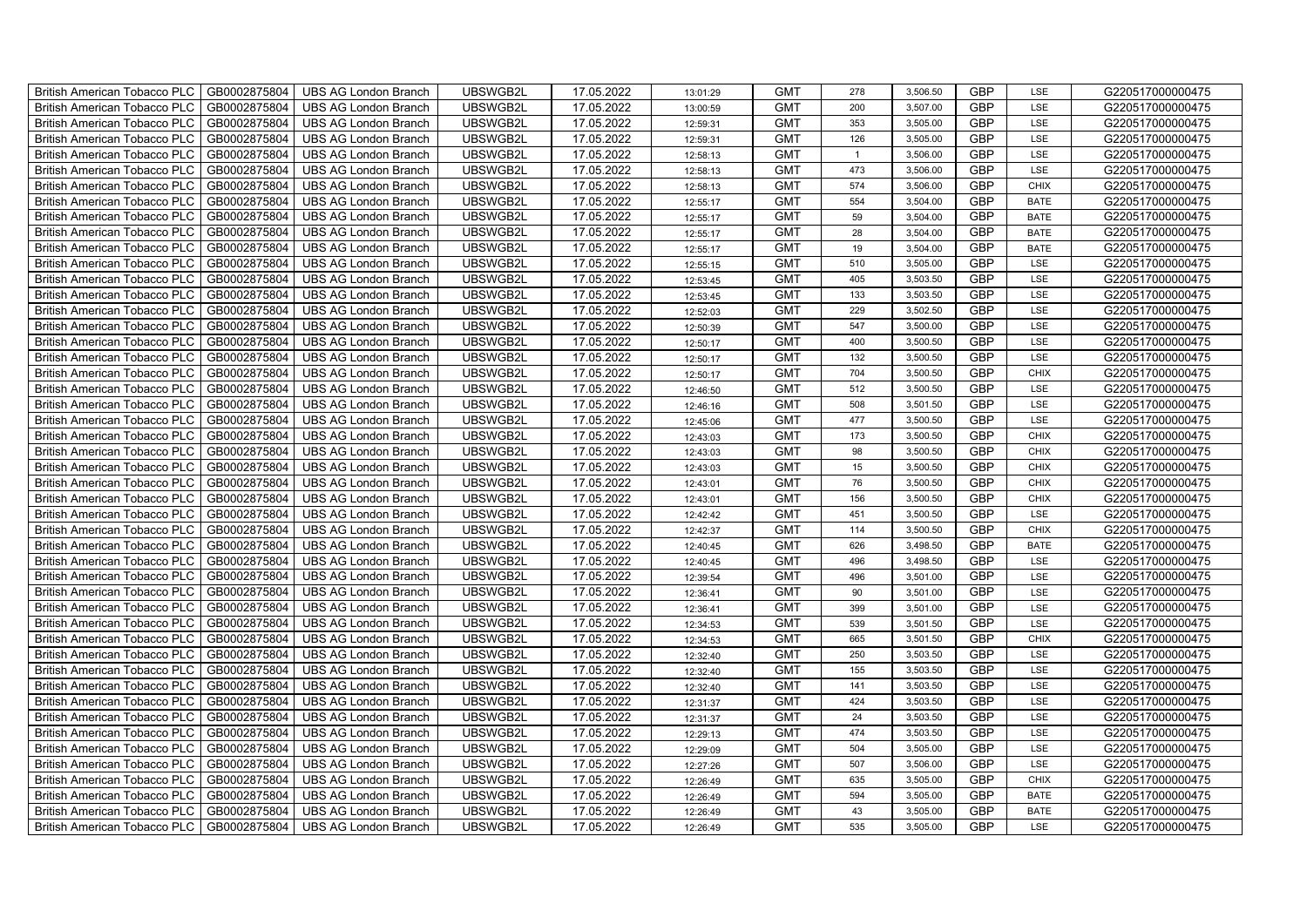| British American Tobacco PLC        | GB0002875804 | <b>UBS AG London Branch</b> | UBSWGB2L | 17.05.2022 | 12:25:20 | <b>GMT</b> | 519            | 3,504.50 | <b>GBP</b> | LSE         | G220517000000475 |
|-------------------------------------|--------------|-----------------------------|----------|------------|----------|------------|----------------|----------|------------|-------------|------------------|
| <b>British American Tobacco PLC</b> | GB0002875804 | <b>UBS AG London Branch</b> | UBSWGB2L | 17.05.2022 | 12:21:39 | <b>GMT</b> | 510            | 3,504.00 | <b>GBP</b> | <b>LSE</b>  | G220517000000475 |
| <b>British American Tobacco PLC</b> | GB0002875804 | <b>UBS AG London Branch</b> | UBSWGB2L | 17.05.2022 | 12:20:32 | <b>GMT</b> | 418            | 3,507.50 | <b>GBP</b> | LSE         | G220517000000475 |
| British American Tobacco PLC        | GB0002875804 | <b>UBS AG London Branch</b> | UBSWGB2L | 17.05.2022 | 12:20:32 | <b>GMT</b> | 95             | 3,507.50 | <b>GBP</b> | LSE         | G220517000000475 |
| <b>British American Tobacco PLC</b> | GB0002875804 | <b>UBS AG London Branch</b> | UBSWGB2L | 17.05.2022 | 12:19:56 | <b>GMT</b> | 177            | 3,506.00 | <b>GBP</b> | <b>CHIX</b> | G220517000000475 |
| British American Tobacco PLC        | GB0002875804 | <b>UBS AG London Branch</b> | UBSWGB2L | 17.05.2022 | 12:19:56 | <b>GMT</b> | 60             | 3,506.00 | <b>GBP</b> | LSE         | G220517000000475 |
| <b>British American Tobacco PLC</b> | GB0002875804 | <b>UBS AG London Branch</b> | UBSWGB2L | 17.05.2022 | 12:19:56 | <b>GMT</b> | 383            | 3,506.00 | <b>GBP</b> | LSE         | G220517000000475 |
| British American Tobacco PLC        | GB0002875804 | <b>UBS AG London Branch</b> | UBSWGB2L | 17.05.2022 | 12:19:56 | <b>GMT</b> | 305            | 3,506.00 | <b>GBP</b> | <b>CHIX</b> | G220517000000475 |
| <b>British American Tobacco PLC</b> | GB0002875804 | <b>UBS AG London Branch</b> | UBSWGB2L | 17.05.2022 | 12:19:56 | <b>GMT</b> | 40             | 3,506.00 | <b>GBP</b> | <b>CHIX</b> | G220517000000475 |
| British American Tobacco PLC        | GB0002875804 | <b>UBS AG London Branch</b> | UBSWGB2L | 17.05.2022 | 12:19:56 | <b>GMT</b> | 21             | 3,506.00 | <b>GBP</b> | <b>CHIX</b> | G220517000000475 |
| <b>British American Tobacco PLC</b> | GB0002875804 | <b>UBS AG London Branch</b> | UBSWGB2L | 17.05.2022 | 12:19:56 | <b>GMT</b> | 100            | 3,506.00 | <b>GBP</b> | <b>CHIX</b> | G220517000000475 |
| <b>British American Tobacco PLC</b> | GB0002875804 | <b>UBS AG London Branch</b> | UBSWGB2L | 17.05.2022 | 12:18:08 | <b>GMT</b> | 477            | 3,505.00 | <b>GBP</b> | LSE         | G220517000000475 |
| British American Tobacco PLC        | GB0002875804 | <b>UBS AG London Branch</b> | UBSWGB2L | 17.05.2022 | 12:18:08 | <b>GMT</b> | 514            | 3,505.50 | <b>GBP</b> | LSE         | G220517000000475 |
| British American Tobacco PLC        | GB0002875804 | <b>UBS AG London Branch</b> | UBSWGB2L | 17.05.2022 | 12:18:08 | <b>GMT</b> | 45             | 3,505.50 | <b>GBP</b> | LSE         | G220517000000475 |
| British American Tobacco PLC        | GB0002875804 | <b>UBS AG London Branch</b> | UBSWGB2L | 17.05.2022 | 12:18:03 | <b>GMT</b> | 582            | 3,506.50 | <b>GBP</b> | LSE         | G220517000000475 |
| British American Tobacco PLC        | GB0002875804 | <b>UBS AG London Branch</b> | UBSWGB2L | 17.05.2022 | 12:14:54 | <b>GMT</b> | 258            | 3,501.50 | <b>GBP</b> | LSE         | G220517000000475 |
| British American Tobacco PLC        | GB0002875804 | <b>UBS AG London Branch</b> | UBSWGB2L | 17.05.2022 | 12:14:54 | <b>GMT</b> | 228            | 3,501.50 | <b>GBP</b> | LSE         | G220517000000475 |
| British American Tobacco PLC        | GB0002875804 | <b>UBS AG London Branch</b> | UBSWGB2L | 17.05.2022 | 12:13:09 | <b>GMT</b> | 530            | 3,502.00 | <b>GBP</b> | LSE         | G220517000000475 |
| British American Tobacco PLC        | GB0002875804 | <b>UBS AG London Branch</b> | UBSWGB2L | 17.05.2022 | 12:11:27 | <b>GMT</b> | 462            | 3,504.00 | <b>GBP</b> | LSE         | G220517000000475 |
| <b>British American Tobacco PLC</b> | GB0002875804 | <b>UBS AG London Branch</b> | UBSWGB2L | 17.05.2022 | 12:11:27 | <b>GMT</b> | 49             | 3,504.00 | <b>GBP</b> | <b>BATE</b> | G220517000000475 |
| <b>British American Tobacco PLC</b> | GB0002875804 | <b>UBS AG London Branch</b> | UBSWGB2L | 17.05.2022 | 12:11:27 | <b>GMT</b> | 568            | 3,504.00 | <b>GBP</b> | <b>BATE</b> | G220517000000475 |
| British American Tobacco PLC        | GB0002875804 | <b>UBS AG London Branch</b> | UBSWGB2L | 17.05.2022 | 12:11:27 | <b>GMT</b> | 75             | 3,504.00 | <b>GBP</b> | <b>CHIX</b> | G220517000000475 |
| British American Tobacco PLC        | GB0002875804 | <b>UBS AG London Branch</b> | UBSWGB2L | 17.05.2022 | 12:11:27 | <b>GMT</b> | 629            | 3,504.00 | GBP        | CHIX        | G220517000000475 |
| British American Tobacco PLC        | GB0002875804 | <b>UBS AG London Branch</b> | UBSWGB2L | 17.05.2022 | 12:09:41 | <b>GMT</b> | 457            | 3,502.50 | <b>GBP</b> | LSE         | G220517000000475 |
| British American Tobacco PLC        | GB0002875804 | <b>UBS AG London Branch</b> | UBSWGB2L | 17.05.2022 | 12:08:23 | <b>GMT</b> | 222            | 3,502.50 | <b>GBP</b> | LSE         | G220517000000475 |
| British American Tobacco PLC        | GB0002875804 | <b>UBS AG London Branch</b> | UBSWGB2L | 17.05.2022 | 12:08:23 | <b>GMT</b> | 294            | 3,502.50 | <b>GBP</b> | LSE         | G220517000000475 |
| British American Tobacco PLC        | GB0002875804 | <b>UBS AG London Branch</b> | UBSWGB2L | 17.05.2022 | 12:06:19 | <b>GMT</b> | 524            | 3,501.00 | <b>GBP</b> | LSE         | G220517000000475 |
| British American Tobacco PLC        | GB0002875804 | <b>UBS AG London Branch</b> | UBSWGB2L | 17.05.2022 | 12:04:47 | <b>GMT</b> | 504            | 3,506.50 | <b>GBP</b> | LSE         | G220517000000475 |
| <b>British American Tobacco PLC</b> | GB0002875804 | <b>UBS AG London Branch</b> | UBSWGB2L | 17.05.2022 | 12:03:50 | <b>GMT</b> | 549            | 3,507.50 | <b>GBP</b> | LSE         | G220517000000475 |
| <b>British American Tobacco PLC</b> | GB0002875804 | <b>UBS AG London Branch</b> | UBSWGB2L | 17.05.2022 | 12:03:20 | <b>GMT</b> | 449            | 3,507.00 | <b>GBP</b> | LSE         | G220517000000475 |
| British American Tobacco PLC        | GB0002875804 | <b>UBS AG London Branch</b> | UBSWGB2L | 17.05.2022 | 12:03:20 | <b>GMT</b> | 16             | 3,507.00 | <b>GBP</b> | LSE         | G220517000000475 |
| British American Tobacco PLC        | GB0002875804 | <b>UBS AG London Branch</b> | UBSWGB2L | 17.05.2022 | 12:03:20 | <b>GMT</b> | 660            | 3,507.50 | <b>GBP</b> | CHIX        | G220517000000475 |
| British American Tobacco PLC        | GB0002875804 | <b>UBS AG London Branch</b> | UBSWGB2L | 17.05.2022 | 12:02:00 | <b>GMT</b> | 442            | 3,508.00 | <b>GBP</b> | LSE         | G220517000000475 |
| British American Tobacco PLC        | GB0002875804 | <b>UBS AG London Branch</b> | UBSWGB2L | 17.05.2022 | 12:02:00 | <b>GMT</b> | $\overline{1}$ | 3,508.00 | <b>GBP</b> | LSE         | G220517000000475 |
| British American Tobacco PLC        | GB0002875804 | <b>UBS AG London Branch</b> | UBSWGB2L | 17.05.2022 | 12:01:26 | <b>GMT</b> | 526            | 3,510.50 | <b>GBP</b> | LSE         | G220517000000475 |
| British American Tobacco PLC        | GB0002875804 | <b>UBS AG London Branch</b> | UBSWGB2L | 17.05.2022 | 12:00:07 | <b>GMT</b> | 412            | 3,515.00 | <b>GBP</b> | LSE         | G220517000000475 |
| British American Tobacco PLC        | GB0002875804 | <b>UBS AG London Branch</b> | UBSWGB2L | 17.05.2022 | 12:00:00 | <b>GMT</b> | 59             | 3,515.00 | <b>GBP</b> | LSE         | G220517000000475 |
| <b>British American Tobacco PLC</b> | GB0002875804 | <b>UBS AG London Branch</b> | UBSWGB2L | 17.05.2022 | 11:58:43 | <b>GMT</b> | 381            | 3,516.00 | <b>GBP</b> | LSE         | G220517000000475 |
| British American Tobacco PLC        | GB0002875804 | <b>UBS AG London Branch</b> | UBSWGB2L | 17.05.2022 | 11:58:43 | <b>GMT</b> | 60             | 3,516.00 | <b>GBP</b> | LSE         | G220517000000475 |
| British American Tobacco PLC        | GB0002875804 | <b>UBS AG London Branch</b> | UBSWGB2L | 17.05.2022 | 11:58:43 | <b>GMT</b> | 311            | 3,516.00 | <b>GBP</b> | <b>CHIX</b> | G220517000000475 |
| British American Tobacco PLC        | GB0002875804 | UBS AG London Branch        | UBSWGB2L | 17.05.2022 | 11:58:43 | <b>GMT</b> | 325            | 3,516.00 | <b>GBP</b> | <b>CHIX</b> | G220517000000475 |
| British American Tobacco PLC        | GB0002875804 | <b>UBS AG London Branch</b> | UBSWGB2L | 17.05.2022 | 11:57:20 | <b>GMT</b> | 673            | 3,516.00 | <b>GBP</b> | <b>BATE</b> | G220517000000475 |
| British American Tobacco PLC        | GB0002875804 | <b>UBS AG London Branch</b> | UBSWGB2L | 17.05.2022 | 11:57:20 | <b>GMT</b> | 32             | 3,516.00 | <b>GBP</b> | <b>BATE</b> | G220517000000475 |
| British American Tobacco PLC        | GB0002875804 | <b>UBS AG London Branch</b> | UBSWGB2L | 17.05.2022 | 11:57:12 | <b>GMT</b> | 218            | 3,516.50 | <b>GBP</b> | LSE         | G220517000000475 |
| <b>British American Tobacco PLC</b> | GB0002875804 | <b>UBS AG London Branch</b> | UBSWGB2L | 17.05.2022 | 11:57:12 | <b>GMT</b> | 270            | 3,516.50 | <b>GBP</b> | LSE         | G220517000000475 |
| <b>British American Tobacco PLC</b> | GB0002875804 | <b>UBS AG London Branch</b> | UBSWGB2L | 17.05.2022 | 11:55:13 | <b>GMT</b> | 115            | 3,519.00 | <b>GBP</b> | LSE         | G220517000000475 |
| British American Tobacco PLC        | GB0002875804 | <b>UBS AG London Branch</b> | UBSWGB2L | 17.05.2022 | 11:55:13 | <b>GMT</b> | 344            | 3,519.00 | <b>GBP</b> | LSE         | G220517000000475 |
| British American Tobacco PLC        | GB0002875804 | UBS AG London Branch        | UBSWGB2L | 17.05.2022 | 11:53:43 | <b>GMT</b> | 477            | 3,517.50 | <b>GBP</b> | LSE         | G220517000000475 |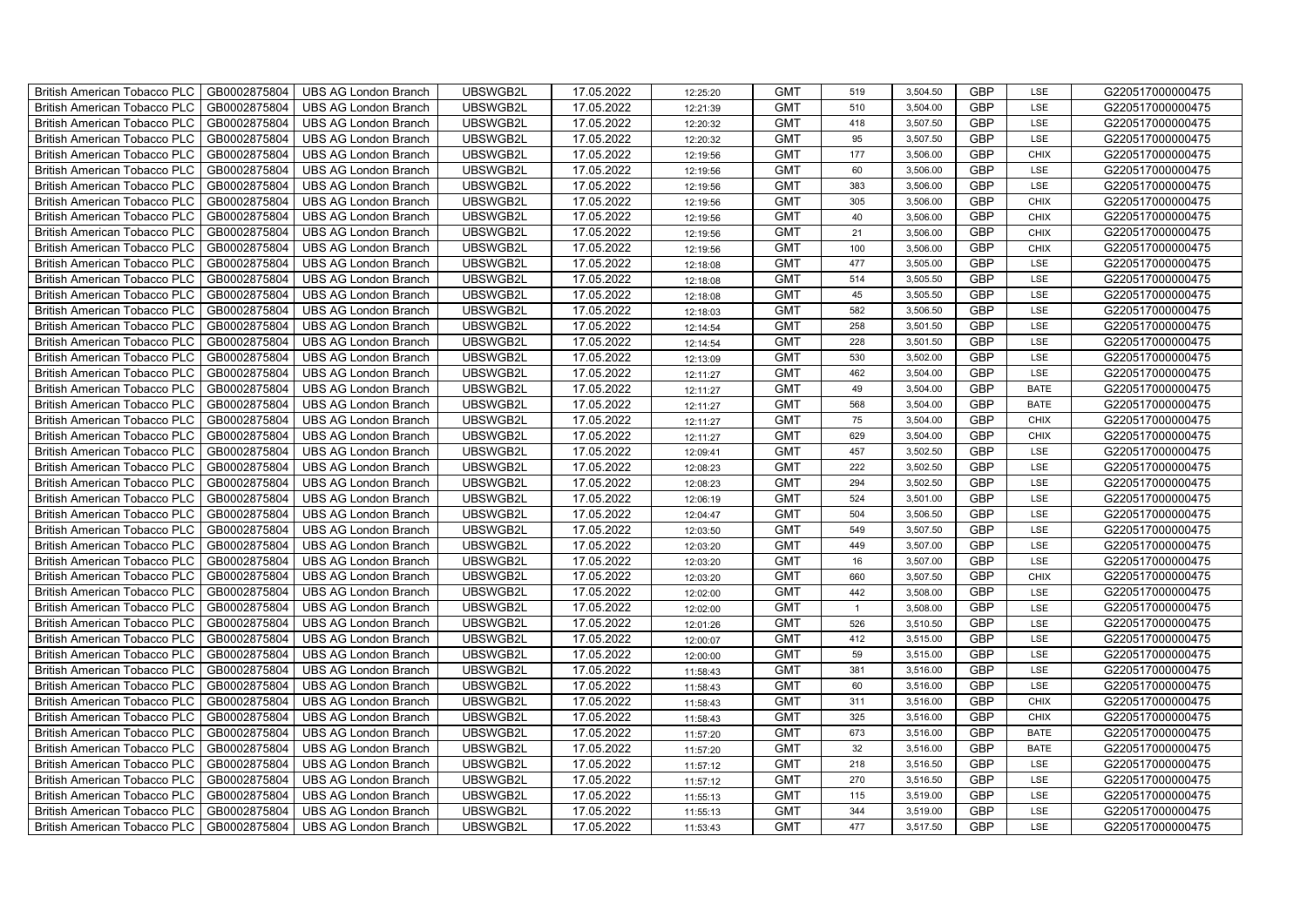| British American Tobacco PLC        | GB0002875804 | <b>UBS AG London Branch</b> | UBSWGB2L | 17.05.2022 | 11:51:48 | <b>GMT</b> | 527 | 3,517.50 | <b>GBP</b> | LSE         | G220517000000475 |
|-------------------------------------|--------------|-----------------------------|----------|------------|----------|------------|-----|----------|------------|-------------|------------------|
| <b>British American Tobacco PLC</b> | GB0002875804 | <b>UBS AG London Branch</b> | UBSWGB2L | 17.05.2022 | 11:51:48 | <b>GMT</b> | 348 | 3,517.50 | <b>GBP</b> | <b>CHIX</b> | G220517000000475 |
| <b>British American Tobacco PLC</b> | GB0002875804 | <b>UBS AG London Branch</b> | UBSWGB2L | 17.05.2022 | 11:51:48 | <b>GMT</b> | 10  | 3,517.50 | <b>GBP</b> | <b>CHIX</b> | G220517000000475 |
| British American Tobacco PLC        | GB0002875804 | <b>UBS AG London Branch</b> | UBSWGB2L | 17.05.2022 | 11:51:48 | <b>GMT</b> | 268 | 3,517.50 | <b>GBP</b> | <b>CHIX</b> | G220517000000475 |
| <b>British American Tobacco PLC</b> | GB0002875804 | <b>UBS AG London Branch</b> | UBSWGB2L | 17.05.2022 | 11:50:13 | <b>GMT</b> | 458 | 3,516.00 | <b>GBP</b> | LSE         | G220517000000475 |
| British American Tobacco PLC        | GB0002875804 | <b>UBS AG London Branch</b> | UBSWGB2L | 17.05.2022 | 11:50:13 | <b>GMT</b> | 33  | 3,516.00 | <b>GBP</b> | LSE         | G220517000000475 |
| <b>British American Tobacco PLC</b> | GB0002875804 | <b>UBS AG London Branch</b> | UBSWGB2L | 17.05.2022 | 11:49:12 | <b>GMT</b> | 488 | 3,515.00 | <b>GBP</b> | LSE         | G220517000000475 |
| British American Tobacco PLC        | GB0002875804 | <b>UBS AG London Branch</b> | UBSWGB2L | 17.05.2022 | 11:48:28 | <b>GMT</b> | 16  | 3,513.50 | <b>GBP</b> | LSE         | G220517000000475 |
| <b>British American Tobacco PLC</b> | GB0002875804 | <b>UBS AG London Branch</b> | UBSWGB2L | 17.05.2022 | 11:46:56 | <b>GMT</b> | 474 | 3,513.50 | <b>GBP</b> | LSE         | G220517000000475 |
| British American Tobacco PLC        | GB0002875804 | <b>UBS AG London Branch</b> | UBSWGB2L | 17.05.2022 | 11:44:41 | <b>GMT</b> | 589 | 3,517.00 | <b>GBP</b> | <b>CHIX</b> | G220517000000475 |
| <b>British American Tobacco PLC</b> | GB0002875804 | <b>UBS AG London Branch</b> | UBSWGB2L | 17.05.2022 | 11:44:41 | <b>GMT</b> | 469 | 3,517.00 | <b>GBP</b> | LSE         | G220517000000475 |
| <b>British American Tobacco PLC</b> | GB0002875804 | <b>UBS AG London Branch</b> | UBSWGB2L | 17.05.2022 | 11:44:40 | <b>GMT</b> | 451 | 3,517.50 | <b>GBP</b> | LSE         | G220517000000475 |
| British American Tobacco PLC        | GB0002875804 | <b>UBS AG London Branch</b> | UBSWGB2L | 17.05.2022 | 11:44:00 | <b>GMT</b> | 11  | 3,514.50 | <b>GBP</b> | LSE         | G220517000000475 |
| British American Tobacco PLC        | GB0002875804 | <b>UBS AG London Branch</b> | UBSWGB2L | 17.05.2022 | 11:44:00 | <b>GMT</b> | 249 | 3,514.50 | <b>GBP</b> | <b>BATE</b> | G220517000000475 |
| British American Tobacco PLC        | GB0002875804 | <b>UBS AG London Branch</b> | UBSWGB2L | 17.05.2022 | 11:44:00 | <b>GMT</b> | 373 | 3,514.50 | <b>GBP</b> | <b>BATE</b> | G220517000000475 |
| British American Tobacco PLC        | GB0002875804 | <b>UBS AG London Branch</b> | UBSWGB2L | 17.05.2022 | 11:41:07 | <b>GMT</b> | 446 | 3,512.00 | <b>GBP</b> | LSE         | G220517000000475 |
| British American Tobacco PLC        | GB0002875804 | <b>UBS AG London Branch</b> | UBSWGB2L | 17.05.2022 | 11:41:07 | <b>GMT</b> | 38  | 3,512.00 | <b>GBP</b> | LSE         | G220517000000475 |
| British American Tobacco PLC        | GB0002875804 | <b>UBS AG London Branch</b> | UBSWGB2L | 17.05.2022 | 11:41:07 | <b>GMT</b> | 501 | 3,512.00 | <b>GBP</b> | LSE         | G220517000000475 |
| British American Tobacco PLC        | GB0002875804 | <b>UBS AG London Branch</b> | UBSWGB2L | 17.05.2022 | 11:40:59 | <b>GMT</b> | 509 | 3,512.50 | <b>GBP</b> | LSE         | G220517000000475 |
| <b>British American Tobacco PLC</b> | GB0002875804 | <b>UBS AG London Branch</b> | UBSWGB2L | 17.05.2022 | 11:40:14 | <b>GMT</b> | 278 | 3,509.50 | <b>GBP</b> | LSE         | G220517000000475 |
| <b>British American Tobacco PLC</b> | GB0002875804 | <b>UBS AG London Branch</b> | UBSWGB2L | 17.05.2022 | 11:37:31 | <b>GMT</b> | 699 | 3,508.50 | <b>GBP</b> | <b>CHIX</b> | G220517000000475 |
| British American Tobacco PLC        | GB0002875804 | <b>UBS AG London Branch</b> | UBSWGB2L | 17.05.2022 | 11:34:32 | <b>GMT</b> | 541 | 3,508.50 | <b>GBP</b> | LSE         | G220517000000475 |
| British American Tobacco PLC        | GB0002875804 | <b>UBS AG London Branch</b> | UBSWGB2L | 17.05.2022 | 11:31:49 | <b>GMT</b> | 61  | 3,510.00 | GBP        | LSE         | G220517000000475 |
| British American Tobacco PLC        | GB0002875804 | <b>UBS AG London Branch</b> | UBSWGB2L | 17.05.2022 | 11:31:49 | <b>GMT</b> | 463 | 3,510.00 | <b>GBP</b> | LSE         | G220517000000475 |
| British American Tobacco PLC        | GB0002875804 | <b>UBS AG London Branch</b> | UBSWGB2L | 17.05.2022 | 11:30:49 | <b>GMT</b> | 143 | 3,510.50 | <b>GBP</b> | LSE         | G220517000000475 |
| British American Tobacco PLC        | GB0002875804 | <b>UBS AG London Branch</b> | UBSWGB2L | 17.05.2022 | 11:30:49 | <b>GMT</b> | 310 | 3,510.50 | <b>GBP</b> | LSE         | G220517000000475 |
| British American Tobacco PLC        | GB0002875804 | <b>UBS AG London Branch</b> | UBSWGB2L | 17.05.2022 | 11:28:38 | <b>GMT</b> | 479 | 3,510.00 | <b>GBP</b> | CHIX        | G220517000000475 |
| British American Tobacco PLC        | GB0002875804 | <b>UBS AG London Branch</b> | UBSWGB2L | 17.05.2022 | 11:28:38 | <b>GMT</b> | 170 | 3,510.00 | <b>GBP</b> | <b>CHIX</b> | G220517000000475 |
| <b>British American Tobacco PLC</b> | GB0002875804 | <b>UBS AG London Branch</b> | UBSWGB2L | 17.05.2022 | 11:28:38 | <b>GMT</b> | 502 | 3,510.00 | <b>GBP</b> | LSE         | G220517000000475 |
| <b>British American Tobacco PLC</b> | GB0002875804 | <b>UBS AG London Branch</b> | UBSWGB2L | 17.05.2022 | 11:26:44 | <b>GMT</b> | 528 | 3,509.00 | <b>GBP</b> | LSE         | G220517000000475 |
| British American Tobacco PLC        | GB0002875804 | <b>UBS AG London Branch</b> | UBSWGB2L | 17.05.2022 | 11:26:44 | <b>GMT</b> | 599 | 3,509.00 | <b>GBP</b> | <b>BATE</b> | G220517000000475 |
| British American Tobacco PLC        | GB0002875804 | <b>UBS AG London Branch</b> | UBSWGB2L | 17.05.2022 | 11:26:44 | <b>GMT</b> | 63  | 3,509.00 | <b>GBP</b> | <b>BATE</b> | G220517000000475 |
| British American Tobacco PLC        | GB0002875804 | <b>UBS AG London Branch</b> | UBSWGB2L | 17.05.2022 | 11:24:57 | <b>GMT</b> | 313 | 3,509.50 | <b>GBP</b> | LSE         | G220517000000475 |
| British American Tobacco PLC        | GB0002875804 | <b>UBS AG London Branch</b> | UBSWGB2L | 17.05.2022 | 11:24:57 | <b>GMT</b> | 194 | 3,509.50 | <b>GBP</b> | LSE         | G220517000000475 |
| British American Tobacco PLC        | GB0002875804 | <b>UBS AG London Branch</b> | UBSWGB2L | 17.05.2022 | 11:24:54 | <b>GMT</b> | 26  | 3,509.50 | <b>GBP</b> | LSE         | G220517000000475 |
| British American Tobacco PLC        | GB0002875804 | <b>UBS AG London Branch</b> | UBSWGB2L | 17.05.2022 | 11:23:06 | <b>GMT</b> | 513 | 3,509.50 | <b>GBP</b> | LSE         | G220517000000475 |
| British American Tobacco PLC        | GB0002875804 | <b>UBS AG London Branch</b> | UBSWGB2L | 17.05.2022 | 11:22:54 | <b>GMT</b> | 10  | 3,509.50 | <b>GBP</b> | LSE         | G220517000000475 |
| <b>British American Tobacco PLC</b> | GB0002875804 | <b>UBS AG London Branch</b> | UBSWGB2L | 17.05.2022 | 11:22:54 | <b>GMT</b> | 520 | 3,509.50 | <b>GBP</b> | LSE         | G220517000000475 |
| <b>British American Tobacco PLC</b> | GB0002875804 | <b>UBS AG London Branch</b> | UBSWGB2L | 17.05.2022 | 11:22:48 | <b>GMT</b> | 79  | 3,510.50 | <b>GBP</b> | <b>CHIX</b> | G220517000000475 |
| British American Tobacco PLC        | GB0002875804 | <b>UBS AG London Branch</b> | UBSWGB2L | 17.05.2022 | 11:22:48 | <b>GMT</b> | 581 | 3,510.50 | <b>GBP</b> | <b>CHIX</b> | G220517000000475 |
| British American Tobacco PLC        | GB0002875804 | UBS AG London Branch        | UBSWGB2L | 17.05.2022 | 11:22:48 | <b>GMT</b> | 47  | 3,510.50 | GBP        | LSE         | G220517000000475 |
| British American Tobacco PLC        | GB0002875804 | <b>UBS AG London Branch</b> | UBSWGB2L | 17.05.2022 | 11:22:48 | <b>GMT</b> | 530 | 3,510.50 | <b>GBP</b> | LSE         | G220517000000475 |
| British American Tobacco PLC        | GB0002875804 | <b>UBS AG London Branch</b> | UBSWGB2L | 17.05.2022 | 11:19:38 | <b>GMT</b> | 488 | 3,509.50 | <b>GBP</b> | LSE         | G220517000000475 |
| British American Tobacco PLC        | GB0002875804 | <b>UBS AG London Branch</b> | UBSWGB2L | 17.05.2022 | 11:18:03 | <b>GMT</b> | 424 | 3,509.00 | <b>GBP</b> | LSE         | G220517000000475 |
| <b>British American Tobacco PLC</b> | GB0002875804 | <b>UBS AG London Branch</b> | UBSWGB2L | 17.05.2022 | 11:18:03 | <b>GMT</b> | 109 | 3,509.00 | <b>GBP</b> | LSE         | G220517000000475 |
| <b>British American Tobacco PLC</b> | GB0002875804 | <b>UBS AG London Branch</b> | UBSWGB2L | 17.05.2022 | 11:16:22 | <b>GMT</b> | 547 | 3,509.00 | <b>GBP</b> | LSE         | G220517000000475 |
| British American Tobacco PLC        | GB0002875804 | <b>UBS AG London Branch</b> | UBSWGB2L | 17.05.2022 | 11:16:22 | <b>GMT</b> | 542 | 3,509.00 | <b>GBP</b> | LSE         | G220517000000475 |
| British American Tobacco PLC        | GB0002875804 | UBS AG London Branch        | UBSWGB2L | 17.05.2022 | 11:14:39 | <b>GMT</b> | 594 | 3,508.50 | <b>GBP</b> | <b>CHIX</b> | G220517000000475 |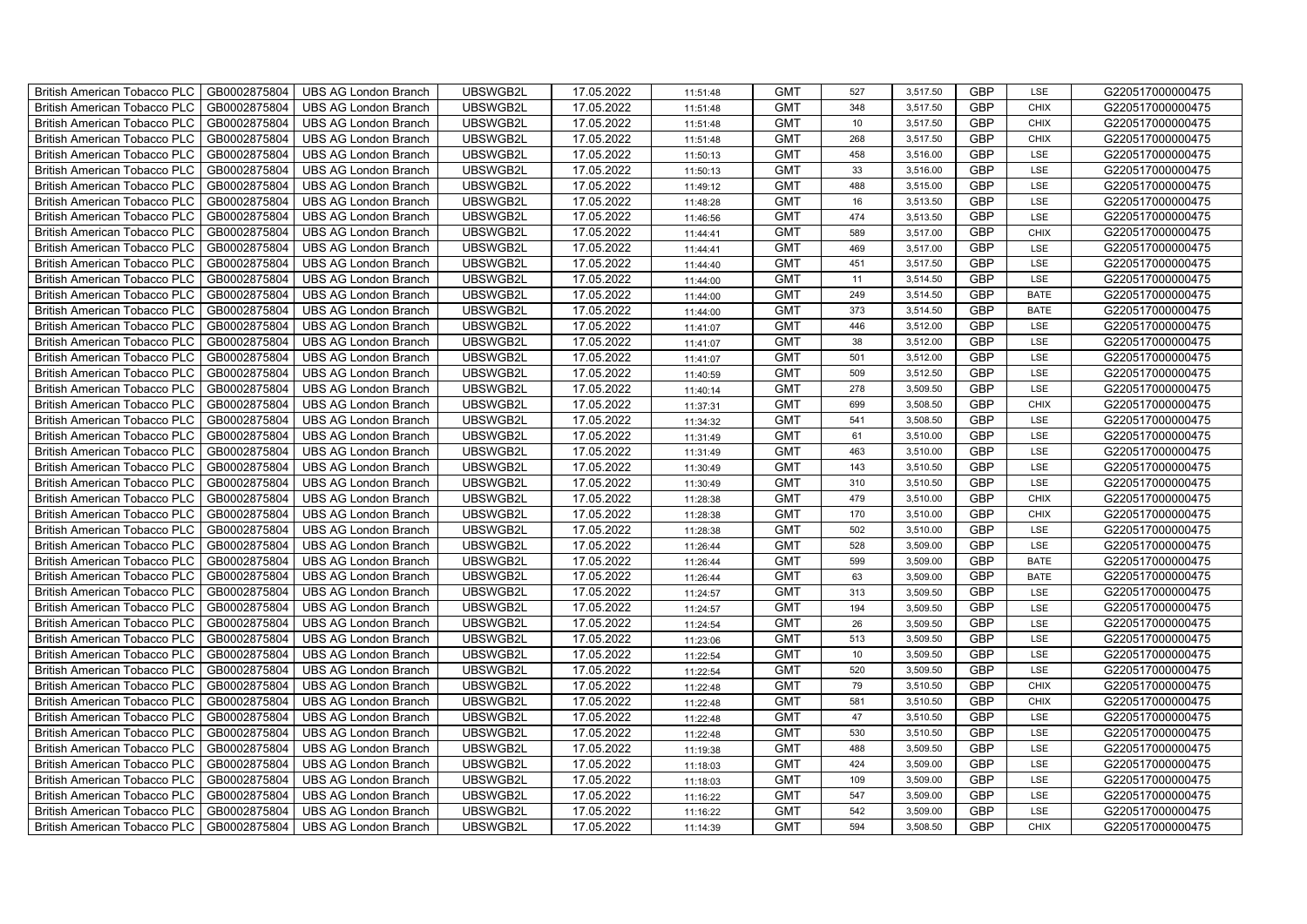| British American Tobacco PLC        | GB0002875804 | <b>UBS AG London Branch</b> | UBSWGB2L | 17.05.2022 | 11:14:34 | <b>GMT</b> | 525             | 3,509.50 | <b>GBP</b> | LSE         | G220517000000475 |
|-------------------------------------|--------------|-----------------------------|----------|------------|----------|------------|-----------------|----------|------------|-------------|------------------|
| <b>British American Tobacco PLC</b> | GB0002875804 | <b>UBS AG London Branch</b> | UBSWGB2L | 17.05.2022 | 11:14:34 | <b>GMT</b> | 620             | 3,509.50 | <b>GBP</b> | <b>BATE</b> | G220517000000475 |
| <b>British American Tobacco PLC</b> | GB0002875804 | <b>UBS AG London Branch</b> | UBSWGB2L | 17.05.2022 | 11:13:14 | <b>GMT</b> | 65              | 3,509.00 | <b>GBP</b> | <b>BATE</b> | G220517000000475 |
| British American Tobacco PLC        | GB0002875804 | <b>UBS AG London Branch</b> | UBSWGB2L | 17.05.2022 | 11:10:24 | <b>GMT</b> | 449             | 3,511.00 | <b>GBP</b> | LSE         | G220517000000475 |
| <b>British American Tobacco PLC</b> | GB0002875804 | <b>UBS AG London Branch</b> | UBSWGB2L | 17.05.2022 | 11:09:09 | <b>GMT</b> | 504             | 3,512.50 | <b>GBP</b> | LSE         | G220517000000475 |
| British American Tobacco PLC        | GB0002875804 | <b>UBS AG London Branch</b> | UBSWGB2L | 17.05.2022 | 11:09:09 | <b>GMT</b> | 595             | 3,512.50 | <b>GBP</b> | <b>CHIX</b> | G220517000000475 |
| <b>British American Tobacco PLC</b> | GB0002875804 | <b>UBS AG London Branch</b> | UBSWGB2L | 17.05.2022 | 11:07:22 | <b>GMT</b> | 385             | 3,512.50 | <b>GBP</b> | LSE         | G220517000000475 |
| British American Tobacco PLC        | GB0002875804 | <b>UBS AG London Branch</b> | UBSWGB2L | 17.05.2022 | 11:07:22 | <b>GMT</b> | 88              | 3,512.50 | <b>GBP</b> | LSE         | G220517000000475 |
| <b>British American Tobacco PLC</b> | GB0002875804 | <b>UBS AG London Branch</b> | UBSWGB2L | 17.05.2022 | 11:05:44 | <b>GMT</b> | 526             | 3,513.00 | <b>GBP</b> | LSE         | G220517000000475 |
| British American Tobacco PLC        | GB0002875804 | <b>UBS AG London Branch</b> | UBSWGB2L | 17.05.2022 | 11:05:21 | <b>GMT</b> | 539             | 3,513.00 | <b>GBP</b> | LSE         | G220517000000475 |
| <b>British American Tobacco PLC</b> | GB0002875804 | <b>UBS AG London Branch</b> | UBSWGB2L | 17.05.2022 | 11:03:39 | <b>GMT</b> | 466             | 3,512.50 | <b>GBP</b> | LSE         | G220517000000475 |
| <b>British American Tobacco PLC</b> | GB0002875804 | <b>UBS AG London Branch</b> | UBSWGB2L | 17.05.2022 | 11:01:48 | <b>GMT</b> | 701             | 3,513.00 | <b>GBP</b> | <b>CHIX</b> | G220517000000475 |
| British American Tobacco PLC        | GB0002875804 | <b>UBS AG London Branch</b> | UBSWGB2L | 17.05.2022 | 11:00:42 | <b>GMT</b> | 542             | 3,513.50 | <b>GBP</b> | LSE         | G220517000000475 |
| British American Tobacco PLC        | GB0002875804 | <b>UBS AG London Branch</b> | UBSWGB2L | 17.05.2022 | 10:59:45 | <b>GMT</b> | 490             | 3,513.50 | <b>GBP</b> | LSE         | G220517000000475 |
| British American Tobacco PLC        | GB0002875804 | <b>UBS AG London Branch</b> | UBSWGB2L | 17.05.2022 | 10:59:45 | <b>GMT</b> | 616             | 3,513.50 | <b>GBP</b> | <b>BATE</b> | G220517000000475 |
| British American Tobacco PLC        | GB0002875804 | <b>UBS AG London Branch</b> | UBSWGB2L | 17.05.2022 | 10:59:17 | <b>GMT</b> | 543             | 3,514.50 | <b>GBP</b> | LSE         | G220517000000475 |
| British American Tobacco PLC        | GB0002875804 | <b>UBS AG London Branch</b> | UBSWGB2L | 17.05.2022 | 10:59:17 | <b>GMT</b> | $\mathbf{3}$    | 3,514.50 | <b>GBP</b> | LSE         | G220517000000475 |
| British American Tobacco PLC        | GB0002875804 | <b>UBS AG London Branch</b> | UBSWGB2L | 17.05.2022 | 10:55:57 | <b>GMT</b> | 76              | 3,509.50 | <b>GBP</b> | LSE         | G220517000000475 |
| British American Tobacco PLC        | GB0002875804 | <b>UBS AG London Branch</b> | UBSWGB2L | 17.05.2022 | 10:55:57 | <b>GMT</b> | 456             | 3,509.50 | <b>GBP</b> | LSE         | G220517000000475 |
| <b>British American Tobacco PLC</b> | GB0002875804 | <b>UBS AG London Branch</b> | UBSWGB2L | 17.05.2022 | 10:54:50 | <b>GMT</b> | 440             | 3,510.00 | <b>GBP</b> | LSE         | G220517000000475 |
| <b>British American Tobacco PLC</b> | GB0002875804 | <b>UBS AG London Branch</b> | UBSWGB2L | 17.05.2022 | 10:54:50 | <b>GMT</b> | 648             | 3,510.00 | <b>GBP</b> | <b>CHIX</b> | G220517000000475 |
| British American Tobacco PLC        | GB0002875804 | <b>UBS AG London Branch</b> | UBSWGB2L | 17.05.2022 | 10:54:50 | <b>GMT</b> | 13              | 3,510.00 | <b>GBP</b> | LSE         | G220517000000475 |
| British American Tobacco PLC        | GB0002875804 | <b>UBS AG London Branch</b> | UBSWGB2L | 17.05.2022 | 10:52:35 | <b>GMT</b> | 449             | 3,511.00 | GBP        | LSE         | G220517000000475 |
| British American Tobacco PLC        | GB0002875804 | <b>UBS AG London Branch</b> | UBSWGB2L | 17.05.2022 | 10:51:06 | <b>GMT</b> | 521             | 3,508.00 | <b>GBP</b> | LSE         | G220517000000475 |
| British American Tobacco PLC        | GB0002875804 | <b>UBS AG London Branch</b> | UBSWGB2L | 17.05.2022 | 10:49:11 | <b>GMT</b> | 209             | 3,508.00 | <b>GBP</b> | LSE         | G220517000000475 |
| British American Tobacco PLC        | GB0002875804 | <b>UBS AG London Branch</b> | UBSWGB2L | 17.05.2022 | 10:49:11 | <b>GMT</b> | 282             | 3,508.00 | <b>GBP</b> | LSE         | G220517000000475 |
| British American Tobacco PLC        | GB0002875804 | <b>UBS AG London Branch</b> | UBSWGB2L | 17.05.2022 | 10:48:34 | <b>GMT</b> | 105             | 3,508.50 | <b>GBP</b> | <b>BATE</b> | G220517000000475 |
| British American Tobacco PLC        | GB0002875804 | <b>UBS AG London Branch</b> | UBSWGB2L | 17.05.2022 | 10:48:34 | <b>GMT</b> | 462             | 3,508.50 | <b>GBP</b> | <b>CHIX</b> | G220517000000475 |
| <b>British American Tobacco PLC</b> | GB0002875804 | <b>UBS AG London Branch</b> | UBSWGB2L | 17.05.2022 | 10:48:34 | <b>GMT</b> | 16              | 3,508.50 | <b>GBP</b> | CHIX        | G220517000000475 |
| <b>British American Tobacco PLC</b> | GB0002875804 | <b>UBS AG London Branch</b> | UBSWGB2L | 17.05.2022 | 10:48:34 | <b>GMT</b> | 491             | 3,508.50 | <b>GBP</b> | <b>BATE</b> | G220517000000475 |
| British American Tobacco PLC        | GB0002875804 | <b>UBS AG London Branch</b> | UBSWGB2L | 17.05.2022 | 10:48:34 | <b>GMT</b> | 438             | 3,508.50 | <b>GBP</b> | LSE         | G220517000000475 |
| British American Tobacco PLC        | GB0002875804 | <b>UBS AG London Branch</b> | UBSWGB2L | 17.05.2022 | 10:48:34 | <b>GMT</b> | 11              | 3,508.50 | <b>GBP</b> | LSE         | G220517000000475 |
| British American Tobacco PLC        | GB0002875804 | <b>UBS AG London Branch</b> | UBSWGB2L | 17.05.2022 | 10:48:34 | <b>GMT</b> | 128             | 3,508.50 | <b>GBP</b> | CHIX        | G220517000000475 |
| British American Tobacco PLC        | GB0002875804 | <b>UBS AG London Branch</b> | UBSWGB2L | 17.05.2022 | 10:47:19 | <b>GMT</b> | 449             | 3,508.00 | <b>GBP</b> | LSE         | G220517000000475 |
| British American Tobacco PLC        | GB0002875804 | <b>UBS AG London Branch</b> | UBSWGB2L | 17.05.2022 | 10:47:19 | <b>GMT</b> | $9\,$           | 3,508.00 | <b>GBP</b> | CHIX        | G220517000000475 |
| British American Tobacco PLC        | GB0002875804 | <b>UBS AG London Branch</b> | UBSWGB2L | 17.05.2022 | 10:44:13 | <b>GMT</b> | 158             | 3,505.00 | <b>GBP</b> | LSE         | G220517000000475 |
| British American Tobacco PLC        | GB0002875804 | <b>UBS AG London Branch</b> | UBSWGB2L | 17.05.2022 | 10:44:13 | <b>GMT</b> | 286             | 3,505.00 | <b>GBP</b> | LSE         | G220517000000475 |
| <b>British American Tobacco PLC</b> | GB0002875804 | <b>UBS AG London Branch</b> | UBSWGB2L | 17.05.2022 | 10:43:08 | <b>GMT</b> | 487             | 3,506.00 | <b>GBP</b> | LSE         | G220517000000475 |
| <b>British American Tobacco PLC</b> | GB0002875804 | <b>UBS AG London Branch</b> | UBSWGB2L | 17.05.2022 | 10:43:00 | <b>GMT</b> | 45              | 3,506.00 | <b>GBP</b> | LSE         | G220517000000475 |
| British American Tobacco PLC        | GB0002875804 | <b>UBS AG London Branch</b> | UBSWGB2L | 17.05.2022 | 10:40:45 | <b>GMT</b> | $6\phantom{.0}$ | 3,506.50 | <b>GBP</b> | LSE         | G220517000000475 |
| British American Tobacco PLC        | GB0002875804 | UBS AG London Branch        | UBSWGB2L | 17.05.2022 | 10:40:44 | <b>GMT</b> | 111             | 3,506.50 | GBP        | LSE         | G220517000000475 |
| British American Tobacco PLC        | GB0002875804 | <b>UBS AG London Branch</b> | UBSWGB2L | 17.05.2022 | 10:40:43 | <b>GMT</b> | 200             | 3,506.50 | <b>GBP</b> | LSE         | G220517000000475 |
| British American Tobacco PLC        | GB0002875804 | <b>UBS AG London Branch</b> | UBSWGB2L | 17.05.2022 | 10:40:43 | <b>GMT</b> | $\overline{7}$  | 3,506.50 | <b>GBP</b> | LSE         | G220517000000475 |
| British American Tobacco PLC        | GB0002875804 | <b>UBS AG London Branch</b> | UBSWGB2L | 17.05.2022 | 10:40:42 | <b>GMT</b> | 62              | 3,506.50 | <b>GBP</b> | LSE         | G220517000000475 |
| <b>British American Tobacco PLC</b> | GB0002875804 | <b>UBS AG London Branch</b> | UBSWGB2L | 17.05.2022 | 10:40:42 | <b>GMT</b> | $\,6\,$         | 3,506.50 | <b>GBP</b> | LSE         | G220517000000475 |
| <b>British American Tobacco PLC</b> | GB0002875804 | <b>UBS AG London Branch</b> | UBSWGB2L | 17.05.2022 | 10:40:41 | <b>GMT</b> | 62              | 3,506.50 | <b>GBP</b> | LSE         | G220517000000475 |
| British American Tobacco PLC        | GB0002875804 | <b>UBS AG London Branch</b> | UBSWGB2L | 17.05.2022 | 10:39:13 | <b>GMT</b> | 31              | 3,512.00 | <b>GBP</b> | <b>CHIX</b> | G220517000000475 |
| British American Tobacco PLC        | GB0002875804 | UBS AG London Branch        | UBSWGB2L | 17.05.2022 | 10:39:13 | <b>GMT</b> | 388             | 3,512.00 | <b>GBP</b> | <b>CHIX</b> | G220517000000475 |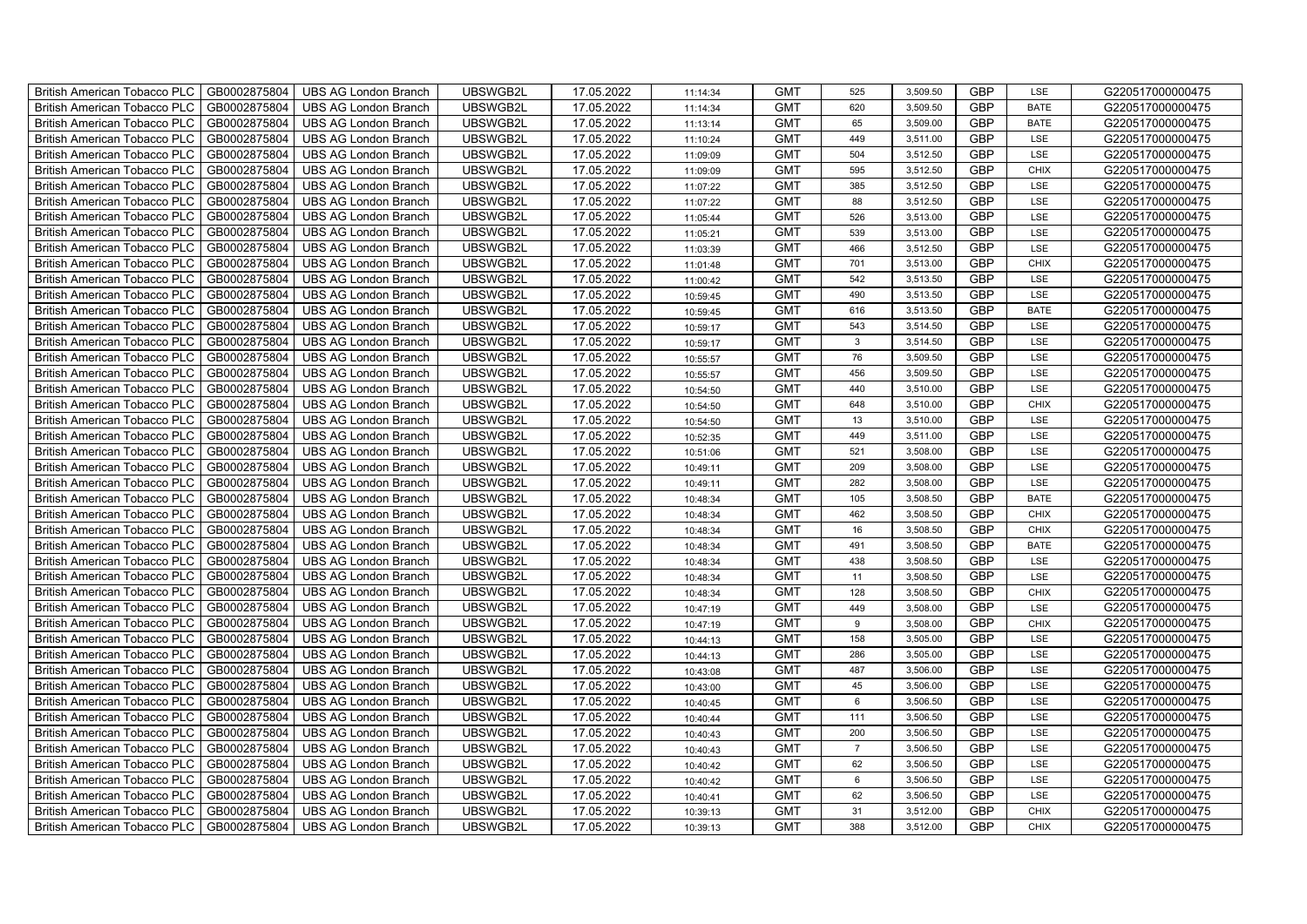| British American Tobacco PLC        | GB0002875804 | <b>UBS AG London Branch</b> | UBSWGB2L | 17.05.2022 | 10:39:12 | <b>GMT</b> | 182 | 3,512.00 | <b>GBP</b> | <b>CHIX</b> | G220517000000475 |
|-------------------------------------|--------------|-----------------------------|----------|------------|----------|------------|-----|----------|------------|-------------|------------------|
| <b>British American Tobacco PLC</b> | GB0002875804 | <b>UBS AG London Branch</b> | UBSWGB2L | 17.05.2022 | 10:38:44 | <b>GMT</b> | 551 | 3,512.00 | <b>GBP</b> | <b>LSE</b>  | G220517000000475 |
| <b>British American Tobacco PLC</b> | GB0002875804 | <b>UBS AG London Branch</b> | UBSWGB2L | 17.05.2022 | 10:38:00 | <b>GMT</b> | 455 | 3,512.50 | <b>GBP</b> | LSE         | G220517000000475 |
| British American Tobacco PLC        | GB0002875804 | <b>UBS AG London Branch</b> | UBSWGB2L | 17.05.2022 | 10:37:32 | <b>GMT</b> | 44  | 3,513.50 | <b>GBP</b> | LSE         | G220517000000475 |
| <b>British American Tobacco PLC</b> | GB0002875804 | <b>UBS AG London Branch</b> | UBSWGB2L | 17.05.2022 | 10:37:32 | <b>GMT</b> | 422 | 3,513.50 | <b>GBP</b> | LSE         | G220517000000475 |
| British American Tobacco PLC        | GB0002875804 | <b>UBS AG London Branch</b> | UBSWGB2L | 17.05.2022 | 10:35:44 | <b>GMT</b> | 513 | 3,514.00 | <b>GBP</b> | LSE         | G220517000000475 |
| <b>British American Tobacco PLC</b> | GB0002875804 | <b>UBS AG London Branch</b> | UBSWGB2L | 17.05.2022 | 10:32:37 | <b>GMT</b> | 164 | 3,514.50 | <b>GBP</b> | <b>CHIX</b> | G220517000000475 |
| British American Tobacco PLC        | GB0002875804 | <b>UBS AG London Branch</b> | UBSWGB2L | 17.05.2022 | 10:32:37 | <b>GMT</b> | 414 | 3,514.50 | <b>GBP</b> | <b>CHIX</b> | G220517000000475 |
| <b>British American Tobacco PLC</b> | GB0002875804 | <b>UBS AG London Branch</b> | UBSWGB2L | 17.05.2022 | 10:32:27 | <b>GMT</b> | 544 | 3,516.50 | <b>GBP</b> | LSE         | G220517000000475 |
| British American Tobacco PLC        | GB0002875804 | <b>UBS AG London Branch</b> | UBSWGB2L | 17.05.2022 | 10:31:52 | <b>GMT</b> | 614 | 3,519.00 | <b>GBP</b> | <b>BATE</b> | G220517000000475 |
| <b>British American Tobacco PLC</b> | GB0002875804 | <b>UBS AG London Branch</b> | UBSWGB2L | 17.05.2022 | 10:31:19 | <b>GMT</b> | 315 | 3,519.00 | <b>GBP</b> | LSE         | G220517000000475 |
| <b>British American Tobacco PLC</b> | GB0002875804 | <b>UBS AG London Branch</b> | UBSWGB2L | 17.05.2022 | 10:31:19 | <b>GMT</b> | 196 | 3,519.00 | <b>GBP</b> | LSE         | G220517000000475 |
| British American Tobacco PLC        | GB0002875804 | <b>UBS AG London Branch</b> | UBSWGB2L | 17.05.2022 | 10:30:03 | <b>GMT</b> | 409 | 3,521.00 | <b>GBP</b> | LSE         | G220517000000475 |
| British American Tobacco PLC        | GB0002875804 | <b>UBS AG London Branch</b> | UBSWGB2L | 17.05.2022 | 10:29:58 | <b>GMT</b> | 114 | 3,521.00 | <b>GBP</b> | LSE         | G220517000000475 |
| British American Tobacco PLC        | GB0002875804 | <b>UBS AG London Branch</b> | UBSWGB2L | 17.05.2022 | 10:29:13 | <b>GMT</b> | 165 | 3,521.50 | <b>GBP</b> | LSE         | G220517000000475 |
| British American Tobacco PLC        | GB0002875804 | <b>UBS AG London Branch</b> | UBSWGB2L | 17.05.2022 | 10:29:13 | <b>GMT</b> | 117 | 3,521.50 | <b>GBP</b> | LSE         | G220517000000475 |
| British American Tobacco PLC        | GB0002875804 | <b>UBS AG London Branch</b> | UBSWGB2L | 17.05.2022 | 10:29:13 | <b>GMT</b> | 151 | 3,521.50 | <b>GBP</b> | LSE         | G220517000000475 |
| British American Tobacco PLC        | GB0002875804 | <b>UBS AG London Branch</b> | UBSWGB2L | 17.05.2022 | 10:29:13 | <b>GMT</b> | 70  | 3,521.50 | <b>GBP</b> | LSE         | G220517000000475 |
| British American Tobacco PLC        | GB0002875804 | <b>UBS AG London Branch</b> | UBSWGB2L | 17.05.2022 | 10:29:13 | <b>GMT</b> | 533 | 3,521.50 | <b>GBP</b> | LSE         | G220517000000475 |
| <b>British American Tobacco PLC</b> | GB0002875804 | <b>UBS AG London Branch</b> | UBSWGB2L | 17.05.2022 | 10:28:38 | <b>GMT</b> | 597 | 3,520.50 | <b>GBP</b> | CHIX        | G220517000000475 |
| <b>British American Tobacco PLC</b> | GB0002875804 | <b>UBS AG London Branch</b> | UBSWGB2L | 17.05.2022 | 10:28:38 | <b>GMT</b> | 507 | 3,520.50 | <b>GBP</b> | <b>LSE</b>  | G220517000000475 |
| British American Tobacco PLC        | GB0002875804 | <b>UBS AG London Branch</b> | UBSWGB2L | 17.05.2022 | 10:25:06 | <b>GMT</b> | 477 | 3,519.50 | <b>GBP</b> | LSE         | G220517000000475 |
| British American Tobacco PLC        | GB0002875804 | <b>UBS AG London Branch</b> | UBSWGB2L | 17.05.2022 | 10:23:30 | <b>GMT</b> | 53  | 3,518.00 | GBP        | LSE         | G220517000000475 |
| British American Tobacco PLC        | GB0002875804 | <b>UBS AG London Branch</b> | UBSWGB2L | 17.05.2022 | 10:23:15 | <b>GMT</b> | 524 | 3,519.00 | <b>GBP</b> | LSE         | G220517000000475 |
| British American Tobacco PLC        | GB0002875804 | <b>UBS AG London Branch</b> | UBSWGB2L | 17.05.2022 | 10:22:30 | <b>GMT</b> | 401 | 3,518.00 | <b>GBP</b> | LSE         | G220517000000475 |
| British American Tobacco PLC        | GB0002875804 | <b>UBS AG London Branch</b> | UBSWGB2L | 17.05.2022 | 10:22:30 | <b>GMT</b> | 10  | 3,518.00 | <b>GBP</b> | LSE         | G220517000000475 |
| British American Tobacco PLC        | GB0002875804 | <b>UBS AG London Branch</b> | UBSWGB2L | 17.05.2022 | 10:20:50 | <b>GMT</b> | 470 | 3,517.50 | <b>GBP</b> | LSE         | G220517000000475 |
| British American Tobacco PLC        | GB0002875804 | <b>UBS AG London Branch</b> | UBSWGB2L | 17.05.2022 | 10:20:04 | <b>GMT</b> | 446 | 3,519.00 | <b>GBP</b> | LSE         | G220517000000475 |
| <b>British American Tobacco PLC</b> | GB0002875804 | <b>UBS AG London Branch</b> | UBSWGB2L | 17.05.2022 | 10:19:53 | <b>GMT</b> | 614 | 3,519.50 | <b>GBP</b> | CHIX        | G220517000000475 |
| <b>British American Tobacco PLC</b> | GB0002875804 | <b>UBS AG London Branch</b> | UBSWGB2L | 17.05.2022 | 10:19:53 | <b>GMT</b> | 81  | 3,519.50 | <b>GBP</b> | <b>CHIX</b> | G220517000000475 |
| British American Tobacco PLC        | GB0002875804 | <b>UBS AG London Branch</b> | UBSWGB2L | 17.05.2022 | 10:18:48 | <b>GMT</b> | 62  | 3,519.00 | <b>GBP</b> | <b>BATE</b> | G220517000000475 |
| British American Tobacco PLC        | GB0002875804 | <b>UBS AG London Branch</b> | UBSWGB2L | 17.05.2022 | 10:18:48 | <b>GMT</b> | 380 | 3,519.00 | <b>GBP</b> | LSE         | G220517000000475 |
| British American Tobacco PLC        | GB0002875804 | <b>UBS AG London Branch</b> | UBSWGB2L | 17.05.2022 | 10:18:48 | <b>GMT</b> | 139 | 3,519.00 | <b>GBP</b> | LSE         | G220517000000475 |
| British American Tobacco PLC        | GB0002875804 | <b>UBS AG London Branch</b> | UBSWGB2L | 17.05.2022 | 10:18:48 | <b>GMT</b> | 600 | 3,519.00 | <b>GBP</b> | <b>BATE</b> | G220517000000475 |
| British American Tobacco PLC        | GB0002875804 | <b>UBS AG London Branch</b> | UBSWGB2L | 17.05.2022 | 10:18:13 | <b>GMT</b> | 320 | 3,519.00 | <b>GBP</b> | LSE         | G220517000000475 |
| British American Tobacco PLC        | GB0002875804 | <b>UBS AG London Branch</b> | UBSWGB2L | 17.05.2022 | 10:18:13 | <b>GMT</b> | 20  | 3,519.00 | <b>GBP</b> | LSE         | G220517000000475 |
| British American Tobacco PLC        | GB0002875804 | <b>UBS AG London Branch</b> | UBSWGB2L | 17.05.2022 | 10:18:13 | <b>GMT</b> | 20  | 3,519.00 | <b>GBP</b> | LSE         | G220517000000475 |
| <b>British American Tobacco PLC</b> | GB0002875804 | <b>UBS AG London Branch</b> | UBSWGB2L | 17.05.2022 | 10:18:13 | <b>GMT</b> | 20  | 3,519.00 | <b>GBP</b> | LSE         | G220517000000475 |
| <b>British American Tobacco PLC</b> | GB0002875804 | <b>UBS AG London Branch</b> | UBSWGB2L | 17.05.2022 | 10:17:57 | <b>GMT</b> | 155 | 3,519.00 | <b>GBP</b> | LSE         | G220517000000475 |
| British American Tobacco PLC        | GB0002875804 | <b>UBS AG London Branch</b> | UBSWGB2L | 17.05.2022 | 10:16:20 | <b>GMT</b> | 15  | 3,516.50 | <b>GBP</b> | LSE         | G220517000000475 |
| British American Tobacco PLC        | GB0002875804 | UBS AG London Branch        | UBSWGB2L | 17.05.2022 | 10:16:18 | <b>GMT</b> | 521 | 3,516.50 | <b>GBP</b> | LSE         | G220517000000475 |
| British American Tobacco PLC        | GB0002875804 | <b>UBS AG London Branch</b> | UBSWGB2L | 17.05.2022 | 10:16:18 | <b>GMT</b> | 707 | 3,517.00 | <b>GBP</b> | <b>CHIX</b> | G220517000000475 |
| British American Tobacco PLC        | GB0002875804 | <b>UBS AG London Branch</b> | UBSWGB2L | 17.05.2022 | 10:15:27 | <b>GMT</b> | 544 | 3,517.00 | <b>GBP</b> | LSE         | G220517000000475 |
| British American Tobacco PLC        | GB0002875804 | <b>UBS AG London Branch</b> | UBSWGB2L | 17.05.2022 | 10:13:55 | <b>GMT</b> | 483 | 3,517.00 | <b>GBP</b> | LSE         | G220517000000475 |
| <b>British American Tobacco PLC</b> | GB0002875804 | <b>UBS AG London Branch</b> | UBSWGB2L | 17.05.2022 | 10:13:09 | <b>GMT</b> | 471 | 3,516.00 | <b>GBP</b> | LSE         | G220517000000475 |
| <b>British American Tobacco PLC</b> | GB0002875804 | <b>UBS AG London Branch</b> | UBSWGB2L | 17.05.2022 | 10:12:05 | <b>GMT</b> | 535 | 3,516.50 | <b>GBP</b> | LSE         | G220517000000475 |
| British American Tobacco PLC        | GB0002875804 | <b>UBS AG London Branch</b> | UBSWGB2L | 17.05.2022 | 10:11:07 | <b>GMT</b> | 45  | 3,516.00 | <b>GBP</b> | LSE         | G220517000000475 |
| British American Tobacco PLC        | GB0002875804 | UBS AG London Branch        | UBSWGB2L | 17.05.2022 | 10:11:07 | <b>GMT</b> | 300 | 3,516.00 | <b>GBP</b> | LSE         | G220517000000475 |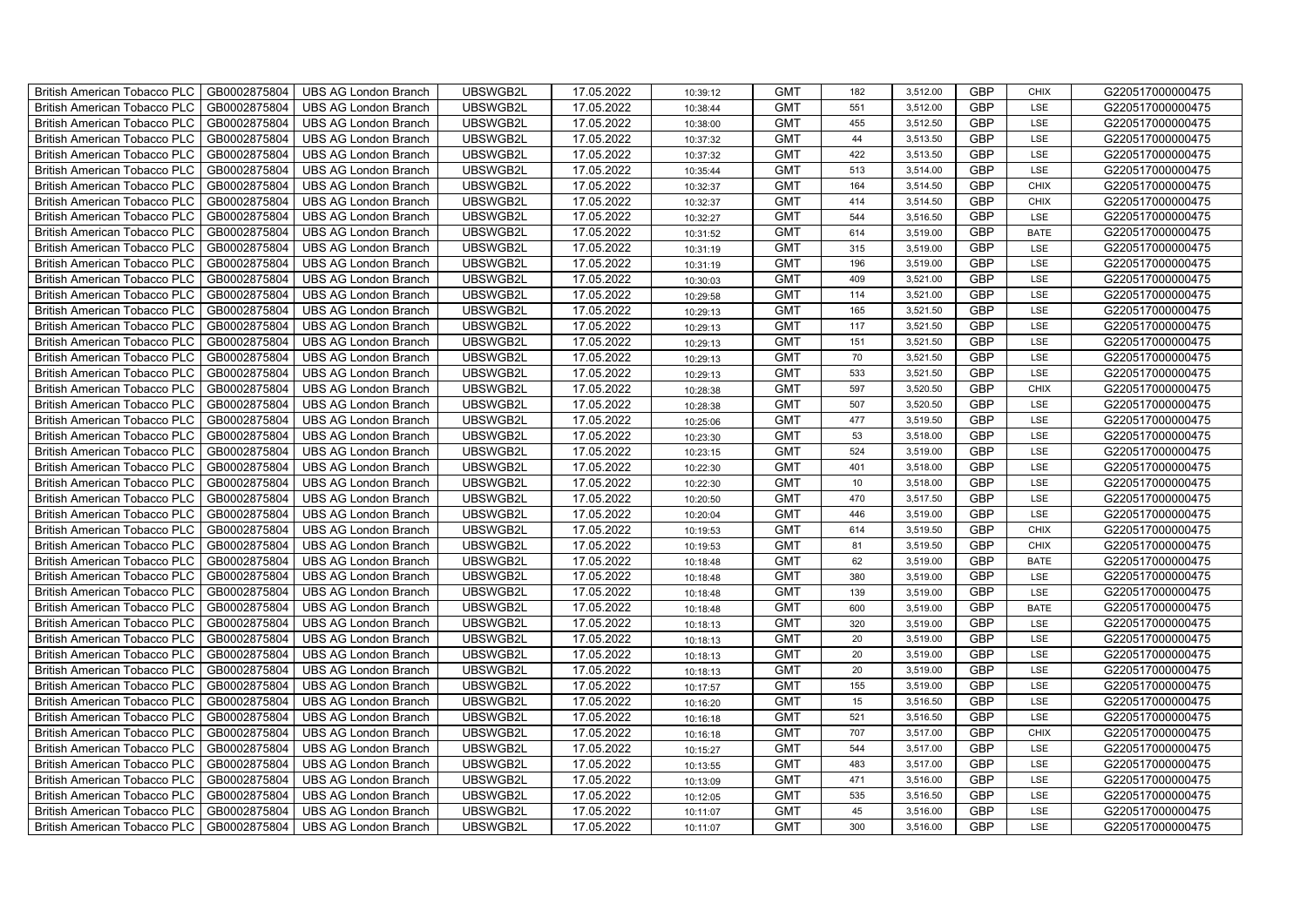| British American Tobacco PLC        | GB0002875804 | <b>UBS AG London Branch</b> | UBSWGB2L | 17.05.2022 | 10:11:07 | <b>GMT</b> | 131             | 3,516.00 | <b>GBP</b> | LSE         | G220517000000475 |
|-------------------------------------|--------------|-----------------------------|----------|------------|----------|------------|-----------------|----------|------------|-------------|------------------|
| <b>British American Tobacco PLC</b> | GB0002875804 | <b>UBS AG London Branch</b> | UBSWGB2L | 17.05.2022 | 10:10:04 | <b>GMT</b> | 470             | 3,511.50 | <b>GBP</b> | <b>LSE</b>  | G220517000000475 |
| <b>British American Tobacco PLC</b> | GB0002875804 | <b>UBS AG London Branch</b> | UBSWGB2L | 17.05.2022 | 10:08:32 | <b>GMT</b> | 545             | 3,513.50 | <b>GBP</b> | LSE         | G220517000000475 |
| British American Tobacco PLC        | GB0002875804 | <b>UBS AG London Branch</b> | UBSWGB2L | 17.05.2022 | 10:07:05 | <b>GMT</b> | 223             | 3,514.00 | <b>GBP</b> | LSE         | G220517000000475 |
| <b>British American Tobacco PLC</b> | GB0002875804 | <b>UBS AG London Branch</b> | UBSWGB2L | 17.05.2022 | 10:07:05 | <b>GMT</b> | 222             | 3,514.00 | <b>GBP</b> | LSE         | G220517000000475 |
| British American Tobacco PLC        | GB0002875804 | <b>UBS AG London Branch</b> | UBSWGB2L | 17.05.2022 | 10:06:23 | <b>GMT</b> | 506             | 3,514.50 | <b>GBP</b> | LSE         | G220517000000475 |
| <b>British American Tobacco PLC</b> | GB0002875804 | <b>UBS AG London Branch</b> | UBSWGB2L | 17.05.2022 | 10:05:43 | <b>GMT</b> | 521             | 3,513.00 | <b>GBP</b> | LSE         | G220517000000475 |
| British American Tobacco PLC        | GB0002875804 | <b>UBS AG London Branch</b> | UBSWGB2L | 17.05.2022 | 10:05:38 | <b>GMT</b> | 650             | 3,513.50 | <b>GBP</b> | <b>BATE</b> | G220517000000475 |
| <b>British American Tobacco PLC</b> | GB0002875804 | <b>UBS AG London Branch</b> | UBSWGB2L | 17.05.2022 | 10:05:04 | <b>GMT</b> | 26              | 3,512.00 | <b>GBP</b> | <b>BATE</b> | G220517000000475 |
| British American Tobacco PLC        | GB0002875804 | <b>UBS AG London Branch</b> | UBSWGB2L | 17.05.2022 | 10:05:04 | <b>GMT</b> | 10 <sup>1</sup> | 3,512.00 | <b>GBP</b> | <b>BATE</b> | G220517000000475 |
| <b>British American Tobacco PLC</b> | GB0002875804 | <b>UBS AG London Branch</b> | UBSWGB2L | 17.05.2022 | 10:05:04 | <b>GMT</b> | 13              | 3,512.00 | <b>GBP</b> | <b>BATE</b> | G220517000000475 |
| <b>British American Tobacco PLC</b> | GB0002875804 | <b>UBS AG London Branch</b> | UBSWGB2L | 17.05.2022 | 10:05:04 | <b>GMT</b> | $\overline{7}$  | 3,512.00 | <b>GBP</b> | <b>BATE</b> | G220517000000475 |
| British American Tobacco PLC        | GB0002875804 | <b>UBS AG London Branch</b> | UBSWGB2L | 17.05.2022 | 10:04:47 | <b>GMT</b> | 545             | 3,513.00 | <b>GBP</b> | LSE         | G220517000000475 |
| British American Tobacco PLC        | GB0002875804 | <b>UBS AG London Branch</b> | UBSWGB2L | 17.05.2022 | 10:03:58 | <b>GMT</b> | 275             | 3,511.00 | <b>GBP</b> | LSE         | G220517000000475 |
| British American Tobacco PLC        | GB0002875804 | <b>UBS AG London Branch</b> | UBSWGB2L | 17.05.2022 | 10:03:55 | <b>GMT</b> | 20              | 3,511.00 | <b>GBP</b> | LSE         | G220517000000475 |
| British American Tobacco PLC        | GB0002875804 | <b>UBS AG London Branch</b> | UBSWGB2L | 17.05.2022 | 10:03:46 | <b>GMT</b> | 20              | 3,511.00 | <b>GBP</b> | LSE         | G220517000000475 |
| British American Tobacco PLC        | GB0002875804 | <b>UBS AG London Branch</b> | UBSWGB2L | 17.05.2022 | 10:03:28 | <b>GMT</b> | 20              | 3,511.00 | <b>GBP</b> | LSE         | G220517000000475 |
| British American Tobacco PLC        | GB0002875804 | <b>UBS AG London Branch</b> | UBSWGB2L | 17.05.2022 | 10:03:07 | <b>GMT</b> | 20              | 3,511.00 | <b>GBP</b> | LSE         | G220517000000475 |
| British American Tobacco PLC        | GB0002875804 | <b>UBS AG London Branch</b> | UBSWGB2L | 17.05.2022 | 10:03:07 | <b>GMT</b> | 11              | 3,511.00 | <b>GBP</b> | LSE         | G220517000000475 |
| <b>British American Tobacco PLC</b> | GB0002875804 | <b>UBS AG London Branch</b> | UBSWGB2L | 17.05.2022 | 10:03:07 | <b>GMT</b> | 91              | 3,511.00 | <b>GBP</b> | LSE         | G220517000000475 |
| <b>British American Tobacco PLC</b> | GB0002875804 | <b>UBS AG London Branch</b> | UBSWGB2L | 17.05.2022 | 10:02:42 | <b>GMT</b> | 475             | 3,511.50 | <b>GBP</b> | <b>LSE</b>  | G220517000000475 |
| British American Tobacco PLC        | GB0002875804 | <b>UBS AG London Branch</b> | UBSWGB2L | 17.05.2022 | 10:01:22 | <b>GMT</b> | 237             | 3,511.50 | <b>GBP</b> | CHIX        | G220517000000475 |
| British American Tobacco PLC        | GB0002875804 | <b>UBS AG London Branch</b> | UBSWGB2L | 17.05.2022 | 10:01:22 | <b>GMT</b> | 73              | 3,511.50 | GBP        | <b>CHIX</b> | G220517000000475 |
| British American Tobacco PLC        | GB0002875804 | <b>UBS AG London Branch</b> | UBSWGB2L | 17.05.2022 | 10:01:22 | <b>GMT</b> | 100             | 3,511.50 | <b>GBP</b> | <b>CHIX</b> | G220517000000475 |
| <b>British American Tobacco PLC</b> | GB0002875804 | <b>UBS AG London Branch</b> | UBSWGB2L | 17.05.2022 | 10:01:22 | <b>GMT</b> | 200             | 3,511.50 | <b>GBP</b> | <b>CHIX</b> | G220517000000475 |
| British American Tobacco PLC        | GB0002875804 | <b>UBS AG London Branch</b> | UBSWGB2L | 17.05.2022 | 10:01:22 | <b>GMT</b> | 38              | 3,511.00 | <b>GBP</b> | <b>CHIX</b> | G220517000000475 |
| British American Tobacco PLC        | GB0002875804 | <b>UBS AG London Branch</b> | UBSWGB2L | 17.05.2022 | 10:01:22 | <b>GMT</b> | 355             | 3,511.00 | <b>GBP</b> | CHIX        | G220517000000475 |
| British American Tobacco PLC        | GB0002875804 | <b>UBS AG London Branch</b> | UBSWGB2L | 17.05.2022 | 10:01:22 | <b>GMT</b> | 20              | 3,511.00 | <b>GBP</b> | <b>CHIX</b> | G220517000000475 |
| <b>British American Tobacco PLC</b> | GB0002875804 | <b>UBS AG London Branch</b> | UBSWGB2L | 17.05.2022 | 10:01:22 | <b>GMT</b> | 42              | 3,511.00 | <b>GBP</b> | <b>CHIX</b> | G220517000000475 |
| <b>British American Tobacco PLC</b> | GB0002875804 | <b>UBS AG London Branch</b> | UBSWGB2L | 17.05.2022 | 10:01:22 | <b>GMT</b> | 220             | 3,511.00 | <b>GBP</b> | <b>CHIX</b> | G220517000000475 |
| British American Tobacco PLC        | GB0002875804 | <b>UBS AG London Branch</b> | UBSWGB2L | 17.05.2022 | 10:01:22 | <b>GMT</b> | 548             | 3,511.00 | <b>GBP</b> | LSE         | G220517000000475 |
| British American Tobacco PLC        | GB0002875804 | <b>UBS AG London Branch</b> | UBSWGB2L | 17.05.2022 | 09:58:29 | <b>GMT</b> | 236             | 3,509.50 | <b>GBP</b> | LSE         | G220517000000475 |
| British American Tobacco PLC        | GB0002875804 | <b>UBS AG London Branch</b> | UBSWGB2L | 17.05.2022 | 09:58:24 | <b>GMT</b> | 300             | 3,509.50 | <b>GBP</b> | LSE         | G220517000000475 |
| British American Tobacco PLC        | GB0002875804 | <b>UBS AG London Branch</b> | UBSWGB2L | 17.05.2022 | 09:57:49 | <b>GMT</b> | 485             | 3,510.00 | <b>GBP</b> | LSE         | G220517000000475 |
| British American Tobacco PLC        | GB0002875804 | <b>UBS AG London Branch</b> | UBSWGB2L | 17.05.2022 | 09:57:24 | <b>GMT</b> | 285             | 3,509.00 | <b>GBP</b> | LSE         | G220517000000475 |
| British American Tobacco PLC        | GB0002875804 | <b>UBS AG London Branch</b> | UBSWGB2L | 17.05.2022 | 09:57:24 | <b>GMT</b> | 228             | 3,509.00 | <b>GBP</b> | LSE         | G220517000000475 |
| British American Tobacco PLC        | GB0002875804 | <b>UBS AG London Branch</b> | UBSWGB2L | 17.05.2022 | 09:54:32 | <b>GMT</b> | 486             | 3,509.50 | <b>GBP</b> | LSE         | G220517000000475 |
| <b>British American Tobacco PLC</b> | GB0002875804 | <b>UBS AG London Branch</b> | UBSWGB2L | 17.05.2022 | 09:54:31 | <b>GMT</b> | 236             | 3,510.50 | <b>GBP</b> | <b>BATE</b> | G220517000000475 |
| <b>British American Tobacco PLC</b> | GB0002875804 | <b>UBS AG London Branch</b> | UBSWGB2L | 17.05.2022 | 09:54:31 | <b>GMT</b> | 12              | 3,510.50 | <b>GBP</b> | <b>BATE</b> | G220517000000475 |
| <b>British American Tobacco PLC</b> | GB0002875804 | <b>UBS AG London Branch</b> | UBSWGB2L | 17.05.2022 | 09:54:31 | <b>GMT</b> | 177             | 3,510.50 | <b>GBP</b> | <b>BATE</b> | G220517000000475 |
| British American Tobacco PLC        | GB0002875804 | UBS AG London Branch        | UBSWGB2L | 17.05.2022 | 09:54:01 | <b>GMT</b> | 324             | 3,511.00 | GBP        | <b>CHIX</b> | G220517000000475 |
| British American Tobacco PLC        | GB0002875804 | <b>UBS AG London Branch</b> | UBSWGB2L | 17.05.2022 | 09:54:01 | <b>GMT</b> | 444             | 3,511.00 | <b>GBP</b> | LSE         | G220517000000475 |
| British American Tobacco PLC        | GB0002875804 | <b>UBS AG London Branch</b> | UBSWGB2L | 17.05.2022 | 09:54:00 | <b>GMT</b> | 361             | 3,511.00 | <b>GBP</b> | <b>CHIX</b> | G220517000000475 |
| <b>British American Tobacco PLC</b> | GB0002875804 | <b>UBS AG London Branch</b> | UBSWGB2L | 17.05.2022 | 09:53:02 | <b>GMT</b> | 236             | 3,510.50 | <b>GBP</b> | <b>BATE</b> | G220517000000475 |
| <b>British American Tobacco PLC</b> | GB0002875804 | <b>UBS AG London Branch</b> | UBSWGB2L | 17.05.2022 | 09:53:02 | <b>GMT</b> | 514             | 3,510.50 | <b>GBP</b> | LSE         | G220517000000475 |
| <b>British American Tobacco PLC</b> | GB0002875804 | <b>UBS AG London Branch</b> | UBSWGB2L | 17.05.2022 | 09:53:02 | <b>GMT</b> | 40              | 3,510.50 | <b>GBP</b> | <b>CHIX</b> | G220517000000475 |
| British American Tobacco PLC        | GB0002875804 | <b>UBS AG London Branch</b> | UBSWGB2L | 17.05.2022 | 09:51:21 | <b>GMT</b> | 454             | 3,510.00 | <b>GBP</b> | LSE         | G220517000000475 |
| British American Tobacco PLC        | GB0002875804 | UBS AG London Branch        | UBSWGB2L | 17.05.2022 | 09:49:52 | <b>GMT</b> | 540             | 3,511.00 | <b>GBP</b> | LSE         | G220517000000475 |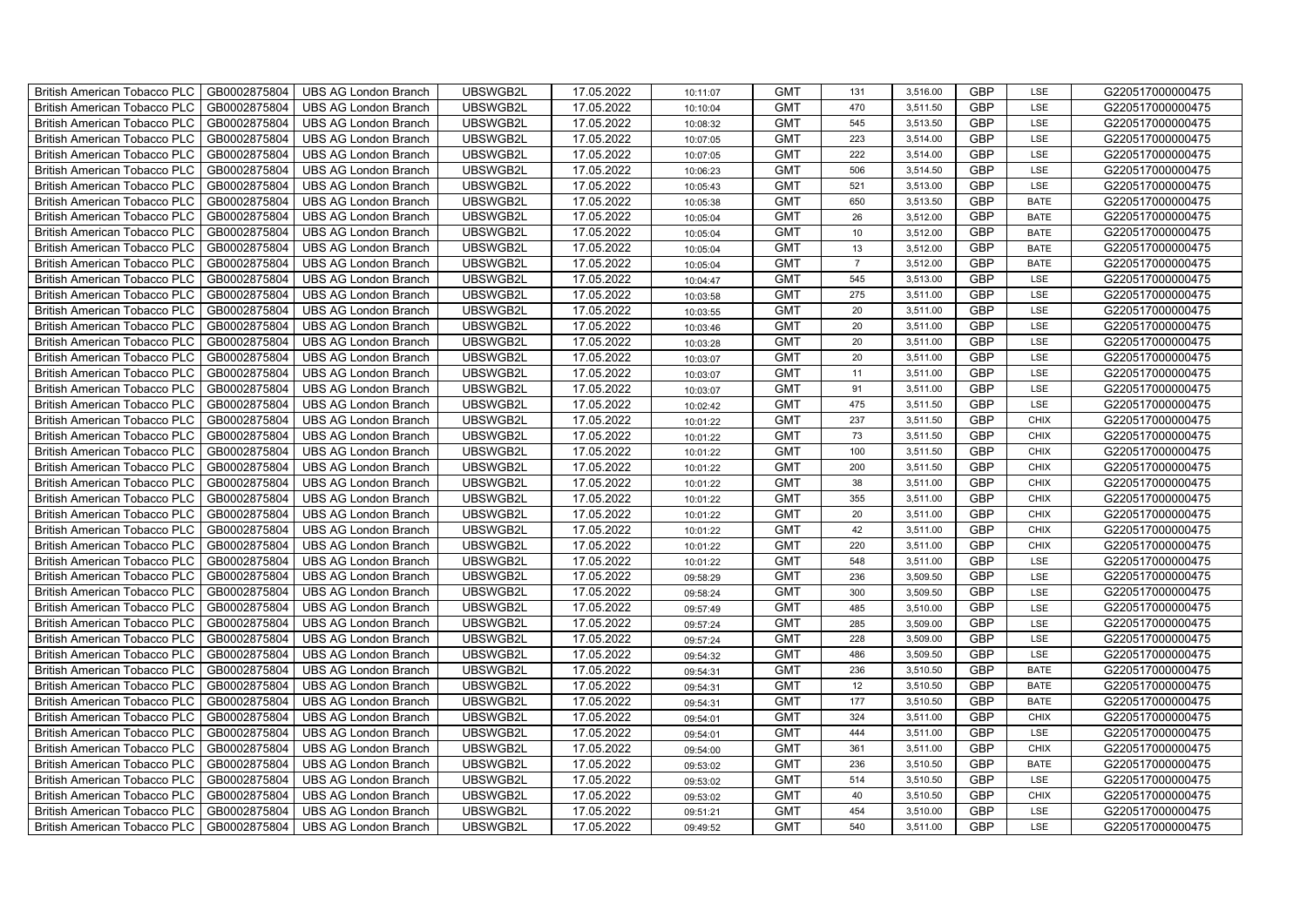| British American Tobacco PLC        | GB0002875804 | <b>UBS AG London Branch</b> | UBSWGB2L | 17.05.2022 | 09:47:50 | <b>GMT</b> | 501            | 3,510.50 | <b>GBP</b> | LSE         | G220517000000475 |
|-------------------------------------|--------------|-----------------------------|----------|------------|----------|------------|----------------|----------|------------|-------------|------------------|
| <b>British American Tobacco PLC</b> | GB0002875804 | <b>UBS AG London Branch</b> | UBSWGB2L | 17.05.2022 | 09:47:01 | <b>GMT</b> | 476            | 3,512.50 | <b>GBP</b> | <b>LSE</b>  | G220517000000475 |
| <b>British American Tobacco PLC</b> | GB0002875804 | <b>UBS AG London Branch</b> | UBSWGB2L | 17.05.2022 | 09:45:08 | <b>GMT</b> | 489            | 3,509.50 | <b>GBP</b> | LSE         | G220517000000475 |
| British American Tobacco PLC        | GB0002875804 | <b>UBS AG London Branch</b> | UBSWGB2L | 17.05.2022 | 09:45:08 | <b>GMT</b> | 41             | 3,509.50 | <b>GBP</b> | LSE         | G220517000000475 |
| <b>British American Tobacco PLC</b> | GB0002875804 | <b>UBS AG London Branch</b> | UBSWGB2L | 17.05.2022 | 09:45:08 | <b>GMT</b> | 621            | 3,510.00 | <b>GBP</b> | <b>CHIX</b> | G220517000000475 |
| British American Tobacco PLC        | GB0002875804 | <b>UBS AG London Branch</b> | UBSWGB2L | 17.05.2022 | 09:45:08 | <b>GMT</b> | 82             | 3,510.00 | <b>GBP</b> | <b>CHIX</b> | G220517000000475 |
| <b>British American Tobacco PLC</b> | GB0002875804 | <b>UBS AG London Branch</b> | UBSWGB2L | 17.05.2022 | 09:45:06 | <b>GMT</b> | 537            | 3,511.50 | <b>GBP</b> | LSE         | G220517000000475 |
| British American Tobacco PLC        | GB0002875804 | <b>UBS AG London Branch</b> | UBSWGB2L | 17.05.2022 | 09:43:16 | <b>GMT</b> | 513            | 3,510.00 | <b>GBP</b> | LSE         | G220517000000475 |
| <b>British American Tobacco PLC</b> | GB0002875804 | <b>UBS AG London Branch</b> | UBSWGB2L | 17.05.2022 | 09:41:15 | <b>GMT</b> | 508            | 3,509.50 | <b>GBP</b> | LSE         | G220517000000475 |
| British American Tobacco PLC        | GB0002875804 | <b>UBS AG London Branch</b> | UBSWGB2L | 17.05.2022 | 09:40:22 | <b>GMT</b> | 615            | 3,508.00 | <b>GBP</b> | <b>BATE</b> | G220517000000475 |
| <b>British American Tobacco PLC</b> | GB0002875804 | <b>UBS AG London Branch</b> | UBSWGB2L | 17.05.2022 | 09:40:22 | <b>GMT</b> | 680            | 3,508.00 | <b>GBP</b> | <b>CHIX</b> | G220517000000475 |
| <b>British American Tobacco PLC</b> | GB0002875804 | <b>UBS AG London Branch</b> | UBSWGB2L | 17.05.2022 | 09:39:57 | <b>GMT</b> | 495            | 3,508.00 | <b>GBP</b> | LSE         | G220517000000475 |
| British American Tobacco PLC        | GB0002875804 | <b>UBS AG London Branch</b> | UBSWGB2L | 17.05.2022 | 09:37:40 | <b>GMT</b> | 231            | 3,505.50 | <b>GBP</b> | LSE         | G220517000000475 |
| British American Tobacco PLC        | GB0002875804 | <b>UBS AG London Branch</b> | UBSWGB2L | 17.05.2022 | 09:36:41 | <b>GMT</b> | 243            | 3,505.50 | <b>GBP</b> | LSE         | G220517000000475 |
| British American Tobacco PLC        | GB0002875804 | <b>UBS AG London Branch</b> | UBSWGB2L | 17.05.2022 | 09:36:11 | <b>GMT</b> | 216            | 3,508.50 | <b>GBP</b> | LSE         | G220517000000475 |
| British American Tobacco PLC        | GB0002875804 | <b>UBS AG London Branch</b> | UBSWGB2L | 17.05.2022 | 09:36:11 | <b>GMT</b> | 252            | 3,508.50 | <b>GBP</b> | LSE         | G220517000000475 |
| British American Tobacco PLC        | GB0002875804 | <b>UBS AG London Branch</b> | UBSWGB2L | 17.05.2022 | 09:36:11 | <b>GMT</b> | 48             | 3,508.50 | <b>GBP</b> | LSE         | G220517000000475 |
| British American Tobacco PLC        | GB0002875804 | <b>UBS AG London Branch</b> | UBSWGB2L | 17.05.2022 | 09:35:59 | <b>GMT</b> | 400            | 3,508.50 | <b>GBP</b> | LSE         | G220517000000475 |
| British American Tobacco PLC        | GB0002875804 | <b>UBS AG London Branch</b> | UBSWGB2L | 17.05.2022 | 09:34:02 | <b>GMT</b> | 482            | 3,507.00 | <b>GBP</b> | LSE         | G220517000000475 |
| <b>British American Tobacco PLC</b> | GB0002875804 | <b>UBS AG London Branch</b> | UBSWGB2L | 17.05.2022 | 09:33:50 | <b>GMT</b> | 556            | 3,507.00 | GBP        | CHIX        | G220517000000475 |
| <b>British American Tobacco PLC</b> | GB0002875804 | <b>UBS AG London Branch</b> | UBSWGB2L | 17.05.2022 | 09:33:50 | <b>GMT</b> | 26             | 3,507.00 | <b>GBP</b> | <b>CHIX</b> | G220517000000475 |
| British American Tobacco PLC        | GB0002875804 | <b>UBS AG London Branch</b> | UBSWGB2L | 17.05.2022 | 09:33:50 | <b>GMT</b> | 511            | 3,507.50 | GBP        | LSE         | G220517000000475 |
| British American Tobacco PLC        | GB0002875804 | <b>UBS AG London Branch</b> | UBSWGB2L | 17.05.2022 | 09:30:26 | <b>GMT</b> | 320            | 3,503.50 | GBP        | LSE         | G220517000000475 |
| British American Tobacco PLC        | GB0002875804 | <b>UBS AG London Branch</b> | UBSWGB2L | 17.05.2022 | 09:30:26 | <b>GMT</b> | 200            | 3,503.50 | <b>GBP</b> | LSE         | G220517000000475 |
| British American Tobacco PLC        | GB0002875804 | <b>UBS AG London Branch</b> | UBSWGB2L | 17.05.2022 | 09:30:26 | <b>GMT</b> | 420            | 3,503.50 | <b>GBP</b> | LSE         | G220517000000475 |
| British American Tobacco PLC        | GB0002875804 | <b>UBS AG London Branch</b> | UBSWGB2L | 17.05.2022 | 09:30:26 | <b>GMT</b> | 23             | 3,503.50 | <b>GBP</b> | LSE         | G220517000000475 |
| British American Tobacco PLC        | GB0002875804 | <b>UBS AG London Branch</b> | UBSWGB2L | 17.05.2022 | 09:29:34 | <b>GMT</b> | $\overline{1}$ | 3,502.50 | <b>GBP</b> | LSE         | G220517000000475 |
| British American Tobacco PLC        | GB0002875804 | <b>UBS AG London Branch</b> | UBSWGB2L | 17.05.2022 | 09:29:33 | <b>GMT</b> | 100            | 3,502.50 | <b>GBP</b> | LSE         | G220517000000475 |
| <b>British American Tobacco PLC</b> | GB0002875804 | <b>UBS AG London Branch</b> | UBSWGB2L | 17.05.2022 | 09:27:12 | <b>GMT</b> | 454            | 3,502.50 | <b>GBP</b> | LSE         | G220517000000475 |
| <b>British American Tobacco PLC</b> | GB0002875804 | <b>UBS AG London Branch</b> | UBSWGB2L | 17.05.2022 | 09:27:08 | <b>GMT</b> | 447            | 3,503.50 | <b>GBP</b> | LSE         | G220517000000475 |
| British American Tobacco PLC        | GB0002875804 | <b>UBS AG London Branch</b> | UBSWGB2L | 17.05.2022 | 09:27:08 | <b>GMT</b> | 39             | 3,503.50 | <b>GBP</b> | LSE         | G220517000000475 |
| British American Tobacco PLC        | GB0002875804 | <b>UBS AG London Branch</b> | UBSWGB2L | 17.05.2022 | 09:27:08 | <b>GMT</b> | 686            | 3,503.50 | <b>GBP</b> | CHIX        | G220517000000475 |
| British American Tobacco PLC        | GB0002875804 | <b>UBS AG London Branch</b> | UBSWGB2L | 17.05.2022 | 09:25:44 | <b>GMT</b> | 91             | 3,502.50 | <b>GBP</b> | LSE         | G220517000000475 |
| British American Tobacco PLC        | GB0002875804 | <b>UBS AG London Branch</b> | UBSWGB2L | 17.05.2022 | 09:25:44 | <b>GMT</b> | 581            | 3,502.50 | <b>GBP</b> | <b>BATE</b> | G220517000000475 |
| British American Tobacco PLC        | GB0002875804 | <b>UBS AG London Branch</b> | UBSWGB2L | 17.05.2022 | 09:25:44 | <b>GMT</b> | 406            | 3,502.50 | <b>GBP</b> | LSE         | G220517000000475 |
| British American Tobacco PLC        | GB0002875804 | <b>UBS AG London Branch</b> | UBSWGB2L | 17.05.2022 | 09:25:44 | <b>GMT</b> | $\overline{1}$ | 3,502.50 | <b>GBP</b> | LSE         | G220517000000475 |
| British American Tobacco PLC        | GB0002875804 | <b>UBS AG London Branch</b> | UBSWGB2L | 17.05.2022 | 09:25:44 | <b>GMT</b> | 28             | 3,502.50 | <b>GBP</b> | <b>BATE</b> | G220517000000475 |
| <b>British American Tobacco PLC</b> | GB0002875804 | <b>UBS AG London Branch</b> | UBSWGB2L | 17.05.2022 | 09:23:43 | <b>GMT</b> | 493            | 3,500.00 | <b>GBP</b> | LSE         | G220517000000475 |
| <b>British American Tobacco PLC</b> | GB0002875804 | <b>UBS AG London Branch</b> | UBSWGB2L | 17.05.2022 | 09:22:46 | <b>GMT</b> | 508            | 3,500.50 | <b>GBP</b> | LSE         | G220517000000475 |
| <b>British American Tobacco PLC</b> | GB0002875804 | <b>UBS AG London Branch</b> | UBSWGB2L | 17.05.2022 | 09:21:06 | <b>GMT</b> | 334            | 3,500.00 | <b>GBP</b> | LSE         | G220517000000475 |
| British American Tobacco PLC        | GB0002875804 | UBS AG London Branch        | UBSWGB2L | 17.05.2022 | 09:21:06 | <b>GMT</b> | 200            | 3,500.00 | GBP        | LSE         | G220517000000475 |
| British American Tobacco PLC        | GB0002875804 | <b>UBS AG London Branch</b> | UBSWGB2L | 17.05.2022 | 09:21:06 | <b>GMT</b> | 5 <sub>5</sub> | 3,500.00 | <b>GBP</b> | LSE         | G220517000000475 |
| British American Tobacco PLC        | GB0002875804 | <b>UBS AG London Branch</b> | UBSWGB2L | 17.05.2022 | 09:21:06 | <b>GMT</b> | 449            | 3,500.00 | <b>GBP</b> | LSE         | G220517000000475 |
| <b>British American Tobacco PLC</b> | GB0002875804 | <b>UBS AG London Branch</b> | UBSWGB2L | 17.05.2022 | 09:21:06 | <b>GMT</b> | 611            | 3,500.00 | <b>GBP</b> | <b>CHIX</b> | G220517000000475 |
| <b>British American Tobacco PLC</b> | GB0002875804 | <b>UBS AG London Branch</b> | UBSWGB2L | 17.05.2022 | 09:19:29 | <b>GMT</b> | 79             | 3,499.50 | <b>GBP</b> | <b>CHIX</b> | G220517000000475 |
| <b>British American Tobacco PLC</b> | GB0002875804 | <b>UBS AG London Branch</b> | UBSWGB2L | 17.05.2022 | 09:18:56 | <b>GMT</b> | 469            | 3,500.50 | <b>GBP</b> | LSE         | G220517000000475 |
| British American Tobacco PLC        | GB0002875804 | <b>UBS AG London Branch</b> | UBSWGB2L | 17.05.2022 | 09:18:50 | <b>GMT</b> | 543            | 3,501.00 | <b>GBP</b> | LSE         | G220517000000475 |
| British American Tobacco PLC        | GB0002875804 | UBS AG London Branch        | UBSWGB2L | 17.05.2022 | 09:18:09 | <b>GMT</b> | 452            | 3,501.00 | <b>GBP</b> | LSE         | G220517000000475 |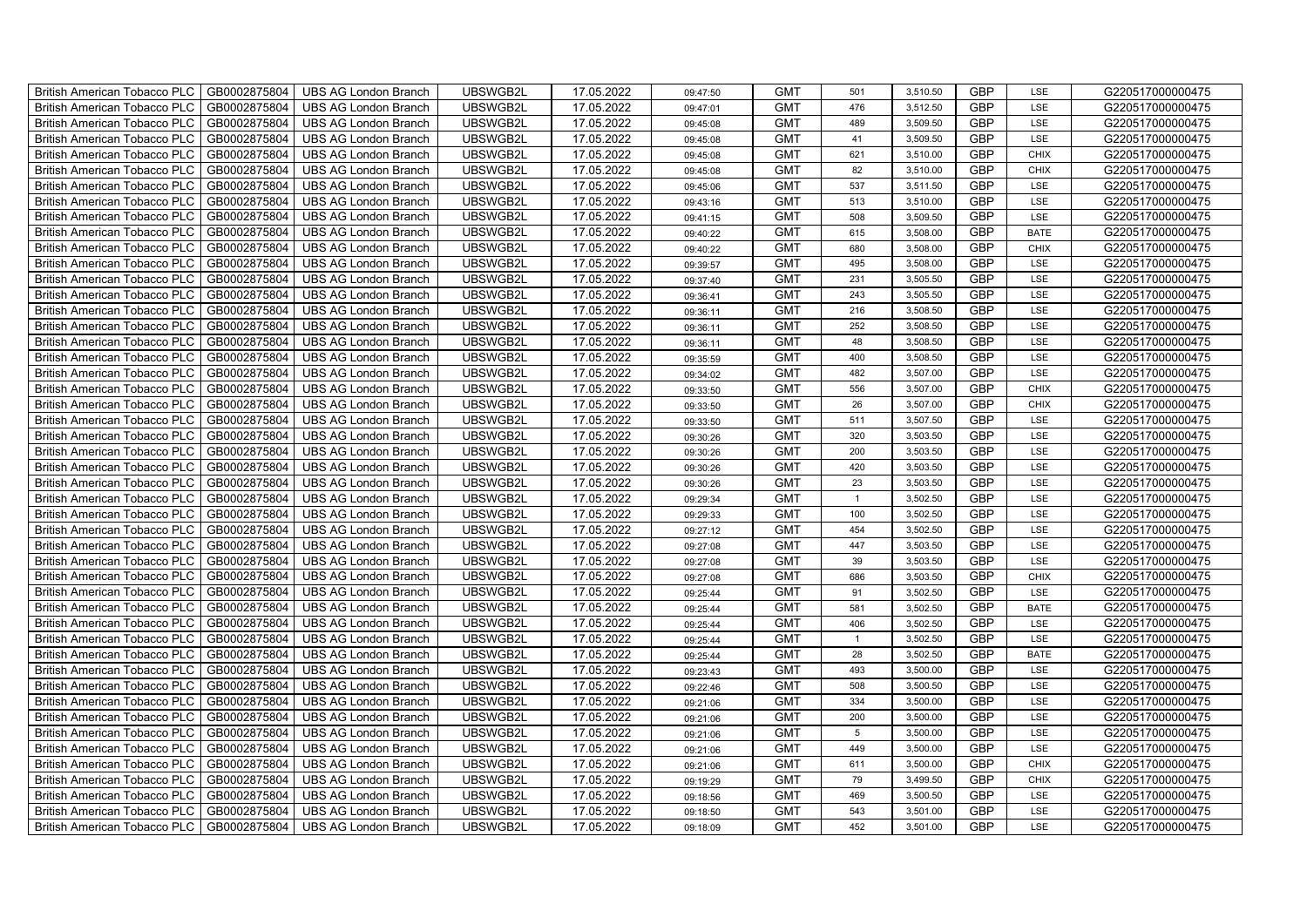| British American Tobacco PLC        | GB0002875804 | <b>UBS AG London Branch</b> | UBSWGB2L | 17.05.2022 | 09:17:01 | <b>GMT</b> | 448             | 3,500.50 | <b>GBP</b> | LSE         | G220517000000475 |
|-------------------------------------|--------------|-----------------------------|----------|------------|----------|------------|-----------------|----------|------------|-------------|------------------|
| <b>British American Tobacco PLC</b> | GB0002875804 | <b>UBS AG London Branch</b> | UBSWGB2L | 17.05.2022 | 09:16:08 | <b>GMT</b> | 539             | 3,502.50 | <b>GBP</b> | <b>LSE</b>  | G220517000000475 |
| <b>British American Tobacco PLC</b> | GB0002875804 | <b>UBS AG London Branch</b> | UBSWGB2L | 17.05.2022 | 09:16:08 | <b>GMT</b> | 487             | 3,502.50 | <b>GBP</b> | <b>CHIX</b> | G220517000000475 |
| British American Tobacco PLC        | GB0002875804 | <b>UBS AG London Branch</b> | UBSWGB2L | 17.05.2022 | 09:16:08 | <b>GMT</b> | 89              | 3,502.50 | <b>GBP</b> | <b>CHIX</b> | G220517000000475 |
| <b>British American Tobacco PLC</b> | GB0002875804 | <b>UBS AG London Branch</b> | UBSWGB2L | 17.05.2022 | 09:14:31 | <b>GMT</b> | 476             | 3,500.00 | <b>GBP</b> | LSE         | G220517000000475 |
| British American Tobacco PLC        | GB0002875804 | <b>UBS AG London Branch</b> | UBSWGB2L | 17.05.2022 | 09:14:10 | <b>GMT</b> | 476             | 3,499.50 | <b>GBP</b> | LSE         | G220517000000475 |
| <b>British American Tobacco PLC</b> | GB0002875804 | <b>UBS AG London Branch</b> | UBSWGB2L | 17.05.2022 | 09:13:37 | <b>GMT</b> | 456             | 3,500.50 | <b>GBP</b> | <b>BATE</b> | G220517000000475 |
| British American Tobacco PLC        | GB0002875804 | <b>UBS AG London Branch</b> | UBSWGB2L | 17.05.2022 | 09:13:28 | <b>GMT</b> | 109             | 3,500.50 | <b>GBP</b> | <b>BATE</b> | G220517000000475 |
| <b>British American Tobacco PLC</b> | GB0002875804 | <b>UBS AG London Branch</b> | UBSWGB2L | 17.05.2022 | 09:13:28 | <b>GMT</b> | 106             | 3,500.50 | <b>GBP</b> | <b>BATE</b> | G220517000000475 |
| British American Tobacco PLC        | GB0002875804 | <b>UBS AG London Branch</b> | UBSWGB2L | 17.05.2022 | 09:13:12 | <b>GMT</b> | 456             | 3,504.50 | <b>GBP</b> | LSE         | G220517000000475 |
| <b>British American Tobacco PLC</b> | GB0002875804 | <b>UBS AG London Branch</b> | UBSWGB2L | 17.05.2022 | 09:11:51 | <b>GMT</b> | 451             | 3,504.00 | <b>GBP</b> | LSE         | G220517000000475 |
| <b>British American Tobacco PLC</b> | GB0002875804 | <b>UBS AG London Branch</b> | UBSWGB2L | 17.05.2022 | 09:11:32 | <b>GMT</b> | 176             | 3,504.50 | <b>GBP</b> | LSE         | G220517000000475 |
| British American Tobacco PLC        | GB0002875804 | <b>UBS AG London Branch</b> | UBSWGB2L | 17.05.2022 | 09:11:32 | <b>GMT</b> | 306             | 3,504.50 | <b>GBP</b> | LSE         | G220517000000475 |
| British American Tobacco PLC        | GB0002875804 | <b>UBS AG London Branch</b> | UBSWGB2L | 17.05.2022 | 09:09:56 | <b>GMT</b> | 459             | 3,503.00 | <b>GBP</b> | LSE         | G220517000000475 |
| British American Tobacco PLC        | GB0002875804 | <b>UBS AG London Branch</b> | UBSWGB2L | 17.05.2022 | 09:09:56 | <b>GMT</b> | 673             | 3,503.00 | <b>GBP</b> | <b>CHIX</b> | G220517000000475 |
| British American Tobacco PLC        | GB0002875804 | <b>UBS AG London Branch</b> | UBSWGB2L | 17.05.2022 | 09:09:56 | <b>GMT</b> | 68              | 3,503.00 | <b>GBP</b> | LSE         | G220517000000475 |
| British American Tobacco PLC        | GB0002875804 | <b>UBS AG London Branch</b> | UBSWGB2L | 17.05.2022 | 09:09:45 | <b>GMT</b> | 498             | 3,503.00 | <b>GBP</b> | LSE         | G220517000000475 |
| British American Tobacco PLC        | GB0002875804 | <b>UBS AG London Branch</b> | UBSWGB2L | 17.05.2022 | 09:09:45 | <b>GMT</b> | $5\phantom{.0}$ | 3,503.00 | <b>GBP</b> | LSE         | G220517000000475 |
| British American Tobacco PLC        | GB0002875804 | <b>UBS AG London Branch</b> | UBSWGB2L | 17.05.2022 | 09:07:58 | <b>GMT</b> | 485             | 3,501.50 | <b>GBP</b> | LSE         | G220517000000475 |
| <b>British American Tobacco PLC</b> | GB0002875804 | <b>UBS AG London Branch</b> | UBSWGB2L | 17.05.2022 | 09:07:49 | <b>GMT</b> | 526             | 3,502.00 | GBP        | LSE         | G220517000000475 |
| <b>British American Tobacco PLC</b> | GB0002875804 | <b>UBS AG London Branch</b> | UBSWGB2L | 17.05.2022 | 09:06:07 | <b>GMT</b> | 506             | 3,502.50 | <b>GBP</b> | <b>LSE</b>  | G220517000000475 |
| British American Tobacco PLC        | GB0002875804 | <b>UBS AG London Branch</b> | UBSWGB2L | 17.05.2022 | 09:04:44 | <b>GMT</b> | 535             | 3,502.00 | <b>GBP</b> | LSE         | G220517000000475 |
| British American Tobacco PLC        | GB0002875804 | <b>UBS AG London Branch</b> | UBSWGB2L | 17.05.2022 | 09:04:02 | <b>GMT</b> | 519             | 3,501.50 | GBP        | LSE         | G220517000000475 |
| British American Tobacco PLC        | GB0002875804 | <b>UBS AG London Branch</b> | UBSWGB2L | 17.05.2022 | 09:04:02 | <b>GMT</b> | 534             | 3,501.50 | <b>GBP</b> | <b>BATE</b> | G220517000000475 |
| British American Tobacco PLC        | GB0002875804 | <b>UBS AG London Branch</b> | UBSWGB2L | 17.05.2022 | 09:04:00 | <b>GMT</b> | 51              | 3,501.50 | <b>GBP</b> | <b>BATE</b> | G220517000000475 |
| British American Tobacco PLC        | GB0002875804 | <b>UBS AG London Branch</b> | UBSWGB2L | 17.05.2022 | 09:04:00 | <b>GMT</b> | 15              | 3,501.50 | <b>GBP</b> | <b>BATE</b> | G220517000000475 |
| British American Tobacco PLC        | GB0002875804 | <b>UBS AG London Branch</b> | UBSWGB2L | 17.05.2022 | 09:04:00 | <b>GMT</b> | 15              | 3,501.50 | <b>GBP</b> | <b>BATE</b> | G220517000000475 |
| British American Tobacco PLC        | GB0002875804 | <b>UBS AG London Branch</b> | UBSWGB2L | 17.05.2022 | 09:04:00 | <b>GMT</b> | $\overline{7}$  | 3,501.50 | <b>GBP</b> | <b>BATE</b> | G220517000000475 |
| <b>British American Tobacco PLC</b> | GB0002875804 | <b>UBS AG London Branch</b> | UBSWGB2L | 17.05.2022 | 09:04:00 | <b>GMT</b> | 166             | 3,502.00 | <b>GBP</b> | CHIX        | G220517000000475 |
| <b>British American Tobacco PLC</b> | GB0002875804 | <b>UBS AG London Branch</b> | UBSWGB2L | 17.05.2022 | 09:04:00 | <b>GMT</b> | 524             | 3,502.00 | <b>GBP</b> | <b>CHIX</b> | G220517000000475 |
| British American Tobacco PLC        | GB0002875804 | <b>UBS AG London Branch</b> | UBSWGB2L | 17.05.2022 | 09:04:00 | <b>GMT</b> | 18              | 3,501.50 | <b>GBP</b> | <b>BATE</b> | G220517000000475 |
| British American Tobacco PLC        | GB0002875804 | <b>UBS AG London Branch</b> | UBSWGB2L | 17.05.2022 | 09:03:14 | <b>GMT</b> | 27              | 3,501.50 | <b>GBP</b> | LSE         | G220517000000475 |
| British American Tobacco PLC        | GB0002875804 | <b>UBS AG London Branch</b> | UBSWGB2L | 17.05.2022 | 09:03:14 | <b>GMT</b> | 32              | 3,501.50 | <b>GBP</b> | LSE         | G220517000000475 |
| British American Tobacco PLC        | GB0002875804 | <b>UBS AG London Branch</b> | UBSWGB2L | 17.05.2022 | 09:03:14 | <b>GMT</b> | 117             | 3,501.50 | <b>GBP</b> | LSE         | G220517000000475 |
| British American Tobacco PLC        | GB0002875804 | <b>UBS AG London Branch</b> | UBSWGB2L | 17.05.2022 | 09:03:14 | <b>GMT</b> | 331             | 3,501.50 | <b>GBP</b> | LSE         | G220517000000475 |
| British American Tobacco PLC        | GB0002875804 | <b>UBS AG London Branch</b> | UBSWGB2L | 17.05.2022 | 09:02:34 | <b>GMT</b> | 281             | 3,502.50 | <b>GBP</b> | LSE         | G220517000000475 |
| British American Tobacco PLC        | GB0002875804 | <b>UBS AG London Branch</b> | UBSWGB2L | 17.05.2022 | 09:02:34 | <b>GMT</b> | 169             | 3,502.50 | <b>GBP</b> | LSE         | G220517000000475 |
| <b>British American Tobacco PLC</b> | GB0002875804 | <b>UBS AG London Branch</b> | UBSWGB2L | 17.05.2022 | 09:01:45 | <b>GMT</b> | 467             | 3,503.50 | <b>GBP</b> | LSE         | G220517000000475 |
| British American Tobacco PLC        | GB0002875804 | <b>UBS AG London Branch</b> | UBSWGB2L | 17.05.2022 | 09:01:44 | <b>GMT</b> | $5\phantom{.0}$ | 3,503.50 | <b>GBP</b> | LSE         | G220517000000475 |
| <b>British American Tobacco PLC</b> | GB0002875804 | <b>UBS AG London Branch</b> | UBSWGB2L | 17.05.2022 | 09:01:04 | <b>GMT</b> | 164             | 3,504.00 | <b>GBP</b> | LSE         | G220517000000475 |
| British American Tobacco PLC        | GB0002875804 | UBS AG London Branch        | UBSWGB2L | 17.05.2022 | 09:01:04 | <b>GMT</b> | 365             | 3,504.00 | <b>GBP</b> | LSE         | G220517000000475 |
| British American Tobacco PLC        | GB0002875804 | <b>UBS AG London Branch</b> | UBSWGB2L | 17.05.2022 | 09:00:44 | <b>GMT</b> | $\overline{4}$  | 3,504.00 | <b>GBP</b> | LSE         | G220517000000475 |
| British American Tobacco PLC        | GB0002875804 | <b>UBS AG London Branch</b> | UBSWGB2L | 17.05.2022 | 09:00:11 | <b>GMT</b> | 652             | 3,505.50 | <b>GBP</b> | <b>CHIX</b> | G220517000000475 |
| <b>British American Tobacco PLC</b> | GB0002875804 | <b>UBS AG London Branch</b> | UBSWGB2L | 17.05.2022 | 09:00:06 | <b>GMT</b> | 470             | 3,505.50 | <b>GBP</b> | LSE         | G220517000000475 |
| <b>British American Tobacco PLC</b> | GB0002875804 | <b>UBS AG London Branch</b> | UBSWGB2L | 17.05.2022 | 08:58:38 | <b>GMT</b> | 516             | 3,508.50 | <b>GBP</b> | LSE         | G220517000000475 |
| <b>British American Tobacco PLC</b> | GB0002875804 | <b>UBS AG London Branch</b> | UBSWGB2L | 17.05.2022 | 08:58:38 | <b>GMT</b> | 11              | 3,508.50 | <b>GBP</b> | LSE         | G220517000000475 |
| British American Tobacco PLC        | GB0002875804 | <b>UBS AG London Branch</b> | UBSWGB2L | 17.05.2022 | 08:58:00 | <b>GMT</b> | 175             | 3,514.00 | <b>GBP</b> | LSE         | G220517000000475 |
| British American Tobacco PLC        | GB0002875804 | UBS AG London Branch        | UBSWGB2L | 17.05.2022 | 08:58:00 | <b>GMT</b> | 289             | 3,514.00 | <b>GBP</b> | LSE         | G220517000000475 |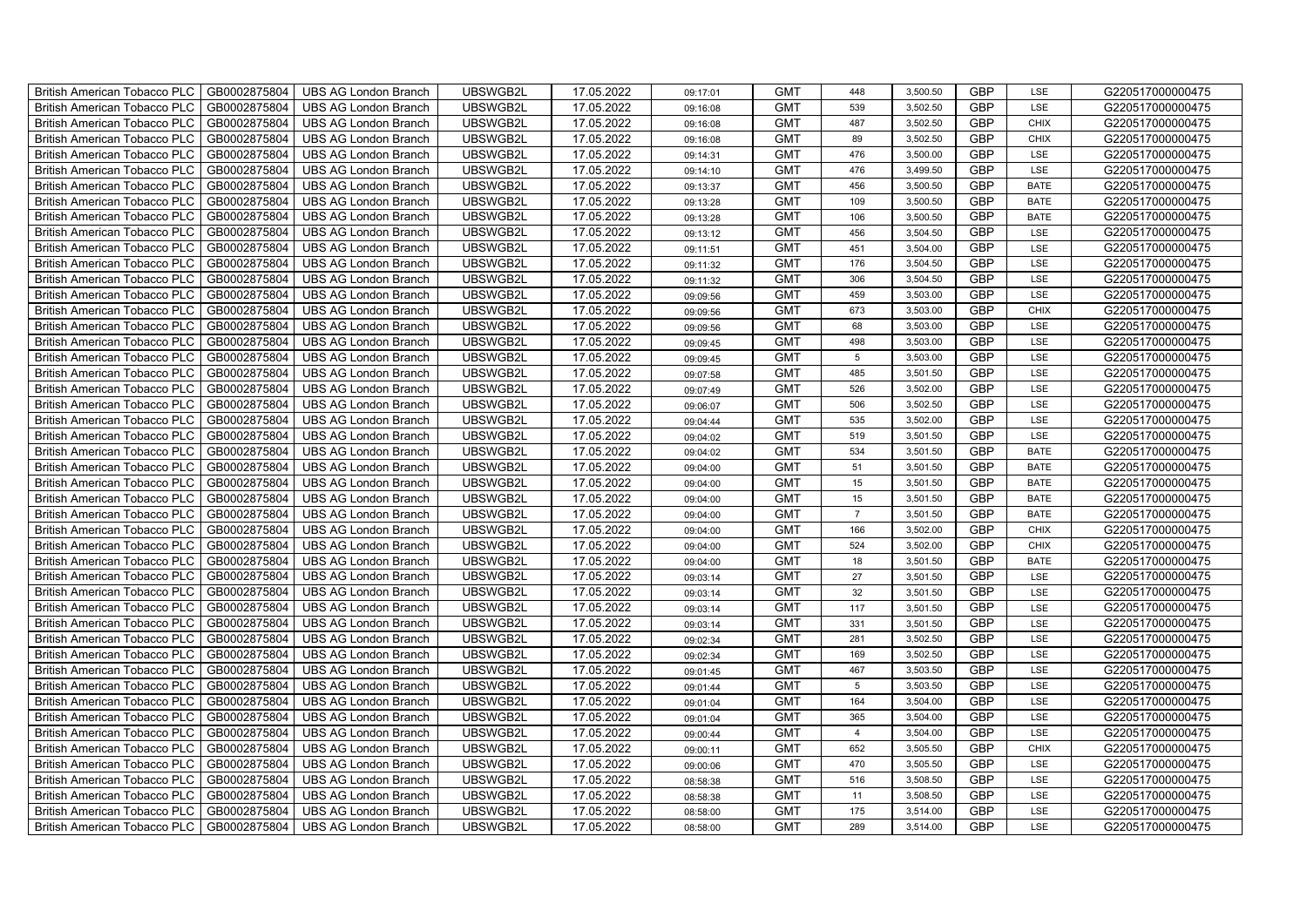| British American Tobacco PLC        | GB0002875804 | <b>UBS AG London Branch</b> | UBSWGB2L | 17.05.2022 | 08:57:23 | <b>GMT</b> | 511 | 3,514.50 | <b>GBP</b> | LSE         | G220517000000475 |
|-------------------------------------|--------------|-----------------------------|----------|------------|----------|------------|-----|----------|------------|-------------|------------------|
| <b>British American Tobacco PLC</b> | GB0002875804 | <b>UBS AG London Branch</b> | UBSWGB2L | 17.05.2022 | 08:55:52 | <b>GMT</b> | 514 | 3,515.50 | <b>GBP</b> | <b>LSE</b>  | G220517000000475 |
| <b>British American Tobacco PLC</b> | GB0002875804 | <b>UBS AG London Branch</b> | UBSWGB2L | 17.05.2022 | 08:55:52 | <b>GMT</b> | 21  | 3,515.50 | <b>GBP</b> | <b>BATE</b> | G220517000000475 |
| British American Tobacco PLC        | GB0002875804 | <b>UBS AG London Branch</b> | UBSWGB2L | 17.05.2022 | 08:55:52 | <b>GMT</b> | 600 | 3,515.50 | <b>GBP</b> | <b>BATE</b> | G220517000000475 |
| <b>British American Tobacco PLC</b> | GB0002875804 | <b>UBS AG London Branch</b> | UBSWGB2L | 17.05.2022 | 08:55:40 | <b>GMT</b> | 526 | 3,516.00 | <b>GBP</b> | LSE         | G220517000000475 |
| British American Tobacco PLC        | GB0002875804 | <b>UBS AG London Branch</b> | UBSWGB2L | 17.05.2022 | 08:54:27 | <b>GMT</b> | 624 | 3,512.00 | <b>GBP</b> | <b>CHIX</b> | G220517000000475 |
| <b>British American Tobacco PLC</b> | GB0002875804 | <b>UBS AG London Branch</b> | UBSWGB2L | 17.05.2022 | 08:53:43 | <b>GMT</b> | 5   | 3,510.00 | <b>GBP</b> | LSE         | G220517000000475 |
| British American Tobacco PLC        | GB0002875804 | <b>UBS AG London Branch</b> | UBSWGB2L | 17.05.2022 | 08:53:43 | <b>GMT</b> | 495 | 3,510.00 | <b>GBP</b> | LSE         | G220517000000475 |
| <b>British American Tobacco PLC</b> | GB0002875804 | <b>UBS AG London Branch</b> | UBSWGB2L | 17.05.2022 | 08:52:42 | <b>GMT</b> | 481 | 3,513.00 | <b>GBP</b> | LSE         | G220517000000475 |
| British American Tobacco PLC        | GB0002875804 | <b>UBS AG London Branch</b> | UBSWGB2L | 17.05.2022 | 08:52:42 | <b>GMT</b> | 17  | 3,513.00 | <b>GBP</b> | LSE         | G220517000000475 |
| <b>British American Tobacco PLC</b> | GB0002875804 | <b>UBS AG London Branch</b> | UBSWGB2L | 17.05.2022 | 08:52:42 | <b>GMT</b> | 6   | 3,513.00 | <b>GBP</b> | LSE         | G220517000000475 |
| <b>British American Tobacco PLC</b> | GB0002875804 | <b>UBS AG London Branch</b> | UBSWGB2L | 17.05.2022 | 08:52:16 | <b>GMT</b> | 499 | 3,514.00 | <b>GBP</b> | LSE         | G220517000000475 |
| British American Tobacco PLC        | GB0002875804 | <b>UBS AG London Branch</b> | UBSWGB2L | 17.05.2022 | 08:51:47 | <b>GMT</b> | 472 | 3,514.50 | <b>GBP</b> | LSE         | G220517000000475 |
| British American Tobacco PLC        | GB0002875804 | <b>UBS AG London Branch</b> | UBSWGB2L | 17.05.2022 | 08:50:58 | <b>GMT</b> | 529 | 3,516.00 | <b>GBP</b> | LSE         | G220517000000475 |
| British American Tobacco PLC        | GB0002875804 | <b>UBS AG London Branch</b> | UBSWGB2L | 17.05.2022 | 08:50:20 | <b>GMT</b> | 596 | 3,517.50 | <b>GBP</b> | <b>CHIX</b> | G220517000000475 |
| British American Tobacco PLC        | GB0002875804 | <b>UBS AG London Branch</b> | UBSWGB2L | 17.05.2022 | 08:50:20 | <b>GMT</b> | 23  | 3,517.50 | <b>GBP</b> | <b>CHIX</b> | G220517000000475 |
| British American Tobacco PLC        | GB0002875804 | <b>UBS AG London Branch</b> | UBSWGB2L | 17.05.2022 | 08:50:20 | <b>GMT</b> | 459 | 3,517.00 | <b>GBP</b> | LSE         | G220517000000475 |
| British American Tobacco PLC        | GB0002875804 | <b>UBS AG London Branch</b> | UBSWGB2L | 17.05.2022 | 08:50:09 | <b>GMT</b> | 15  | 3,518.00 | <b>GBP</b> | LSE         | G220517000000475 |
| British American Tobacco PLC        | GB0002875804 | <b>UBS AG London Branch</b> | UBSWGB2L | 17.05.2022 | 08:50:09 | <b>GMT</b> | 390 | 3,518.00 | <b>GBP</b> | LSE         | G220517000000475 |
| <b>British American Tobacco PLC</b> | GB0002875804 | <b>UBS AG London Branch</b> | UBSWGB2L | 17.05.2022 | 08:50:09 | <b>GMT</b> | 83  | 3,518.00 | <b>GBP</b> | LSE         | G220517000000475 |
| <b>British American Tobacco PLC</b> | GB0002875804 | <b>UBS AG London Branch</b> | UBSWGB2L | 17.05.2022 | 08:48:51 | <b>GMT</b> | 547 | 3,513.00 | <b>GBP</b> | <b>LSE</b>  | G220517000000475 |
| British American Tobacco PLC        | GB0002875804 | <b>UBS AG London Branch</b> | UBSWGB2L | 17.05.2022 | 08:47:46 | <b>GMT</b> | 123 | 3,513.50 | <b>GBP</b> | LSE         | G220517000000475 |
| British American Tobacco PLC        | GB0002875804 | <b>UBS AG London Branch</b> | UBSWGB2L | 17.05.2022 | 08:47:46 | <b>GMT</b> | 250 | 3,513.50 | GBP        | LSE         | G220517000000475 |
| British American Tobacco PLC        | GB0002875804 | <b>UBS AG London Branch</b> | UBSWGB2L | 17.05.2022 | 08:47:46 | <b>GMT</b> | 77  | 3,513.50 | <b>GBP</b> | LSE         | G220517000000475 |
| British American Tobacco PLC        | GB0002875804 | <b>UBS AG London Branch</b> | UBSWGB2L | 17.05.2022 | 08:47:28 | <b>GMT</b> | 512 | 3,512.00 | <b>GBP</b> | LSE         | G220517000000475 |
| British American Tobacco PLC        | GB0002875804 | <b>UBS AG London Branch</b> | UBSWGB2L | 17.05.2022 | 08:47:14 | <b>GMT</b> | 485 | 3,513.50 | <b>GBP</b> | LSE         | G220517000000475 |
| British American Tobacco PLC        | GB0002875804 | <b>UBS AG London Branch</b> | UBSWGB2L | 17.05.2022 | 08:46:34 | <b>GMT</b> | 515 | 3,515.50 | <b>GBP</b> | LSE         | G220517000000475 |
| British American Tobacco PLC        | GB0002875804 | <b>UBS AG London Branch</b> | UBSWGB2L | 17.05.2022 | 08:46:34 | <b>GMT</b> | 480 | 3,515.00 | <b>GBP</b> | <b>BATE</b> | G220517000000475 |
| <b>British American Tobacco PLC</b> | GB0002875804 | <b>UBS AG London Branch</b> | UBSWGB2L | 17.05.2022 | 08:46:34 | <b>GMT</b> | 59  | 3,515.00 | <b>GBP</b> | <b>BATE</b> | G220517000000475 |
| <b>British American Tobacco PLC</b> | GB0002875804 | <b>UBS AG London Branch</b> | UBSWGB2L | 17.05.2022 | 08:46:34 | <b>GMT</b> | 12  | 3,515.00 | <b>GBP</b> | <b>BATE</b> | G220517000000475 |
| British American Tobacco PLC        | GB0002875804 | <b>UBS AG London Branch</b> | UBSWGB2L | 17.05.2022 | 08:46:34 | <b>GMT</b> | 20  | 3,515.00 | <b>GBP</b> | <b>BATE</b> | G220517000000475 |
| British American Tobacco PLC        | GB0002875804 | <b>UBS AG London Branch</b> | UBSWGB2L | 17.05.2022 | 08:45:43 | <b>GMT</b> | 546 | 3,513.00 | <b>GBP</b> | LSE         | G220517000000475 |
| British American Tobacco PLC        | GB0002875804 | <b>UBS AG London Branch</b> | UBSWGB2L | 17.05.2022 | 08:44:17 | <b>GMT</b> | 138 | 3,510.50 | <b>GBP</b> | LSE         | G220517000000475 |
| British American Tobacco PLC        | GB0002875804 | <b>UBS AG London Branch</b> | UBSWGB2L | 17.05.2022 | 08:44:17 | <b>GMT</b> | 37  | 3,510.50 | <b>GBP</b> | LSE         | G220517000000475 |
| British American Tobacco PLC        | GB0002875804 | <b>UBS AG London Branch</b> | UBSWGB2L | 17.05.2022 | 08:44:17 | <b>GMT</b> | 291 | 3,510.50 | <b>GBP</b> | LSE         | G220517000000475 |
| British American Tobacco PLC        | GB0002875804 | <b>UBS AG London Branch</b> | UBSWGB2L | 17.05.2022 | 08:44:17 | <b>GMT</b> | 674 | 3,511.00 | <b>GBP</b> | CHIX        | G220517000000475 |
| British American Tobacco PLC        | GB0002875804 | <b>UBS AG London Branch</b> | UBSWGB2L | 17.05.2022 | 08:43:38 | <b>GMT</b> | 539 | 3,512.00 | <b>GBP</b> | LSE         | G220517000000475 |
| <b>British American Tobacco PLC</b> | GB0002875804 | <b>UBS AG London Branch</b> | UBSWGB2L | 17.05.2022 | 08:42:37 | <b>GMT</b> | 6   | 3,509.50 | <b>GBP</b> | LSE         | G220517000000475 |
| British American Tobacco PLC        | GB0002875804 | <b>UBS AG London Branch</b> | UBSWGB2L | 17.05.2022 | 08:42:37 | <b>GMT</b> | 476 | 3,509.50 | <b>GBP</b> | LSE         | G220517000000475 |
| <b>British American Tobacco PLC</b> | GB0002875804 | <b>UBS AG London Branch</b> | UBSWGB2L | 17.05.2022 | 08:42:13 | <b>GMT</b> | 551 | 3,509.50 | <b>GBP</b> | LSE         | G220517000000475 |
| British American Tobacco PLC        | GB0002875804 | UBS AG London Branch        | UBSWGB2L | 17.05.2022 | 08:42:12 | <b>GMT</b> | 577 | 3,510.50 | GBP        | LSE         | G220517000000475 |
| British American Tobacco PLC        | GB0002875804 | <b>UBS AG London Branch</b> | UBSWGB2L | 17.05.2022 | 08:41:20 | <b>GMT</b> | 523 | 3,505.00 | <b>GBP</b> | LSE         | G220517000000475 |
| British American Tobacco PLC        | GB0002875804 | <b>UBS AG London Branch</b> | UBSWGB2L | 17.05.2022 | 08:40:48 | <b>GMT</b> | 532 | 3,504.50 | <b>GBP</b> | LSE         | G220517000000475 |
| <b>British American Tobacco PLC</b> | GB0002875804 | <b>UBS AG London Branch</b> | UBSWGB2L | 17.05.2022 | 08:39:56 | <b>GMT</b> | 32  | 3,502.00 | <b>GBP</b> | <b>BATE</b> | G220517000000475 |
| <b>British American Tobacco PLC</b> | GB0002875804 | <b>UBS AG London Branch</b> | UBSWGB2L | 17.05.2022 | 08:39:56 | <b>GMT</b> | 12  | 3,502.00 | <b>GBP</b> | <b>BATE</b> | G220517000000475 |
| <b>British American Tobacco PLC</b> | GB0002875804 | <b>UBS AG London Branch</b> | UBSWGB2L | 17.05.2022 | 08:39:56 | <b>GMT</b> | 259 | 3,502.00 | <b>GBP</b> | <b>BATE</b> | G220517000000475 |
| British American Tobacco PLC        | GB0002875804 | <b>UBS AG London Branch</b> | UBSWGB2L | 17.05.2022 | 08:39:56 | <b>GMT</b> | 134 | 3,502.00 | <b>GBP</b> | <b>BATE</b> | G220517000000475 |
| British American Tobacco PLC        | GB0002875804 | UBS AG London Branch        | UBSWGB2L | 17.05.2022 | 08:39:56 | <b>GMT</b> | 142 | 3,502.50 | <b>GBP</b> | LSE         | G220517000000475 |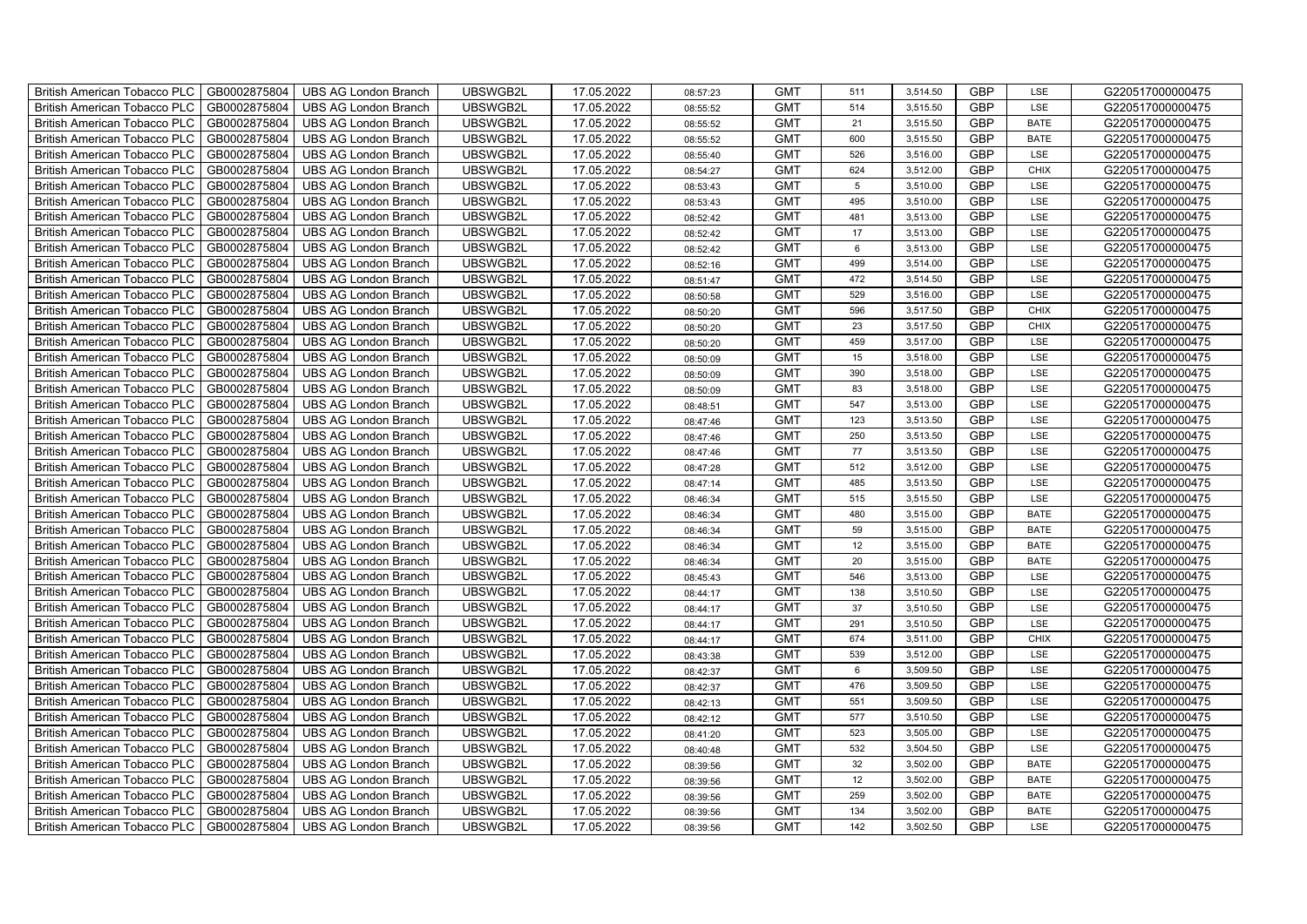| British American Tobacco PLC        | GB0002875804 | <b>UBS AG London Branch</b> | UBSWGB2L | 17.05.2022 | 08:39:56 | <b>GMT</b> | 212             | 3,502.50 | <b>GBP</b> | <b>CHIX</b> | G220517000000475 |
|-------------------------------------|--------------|-----------------------------|----------|------------|----------|------------|-----------------|----------|------------|-------------|------------------|
| <b>British American Tobacco PLC</b> | GB0002875804 | <b>UBS AG London Branch</b> | UBSWGB2L | 17.05.2022 | 08:39:56 | <b>GMT</b> | 584             | 3,502.50 | <b>GBP</b> | LSE         | G220517000000475 |
| <b>British American Tobacco PLC</b> | GB0002875804 | UBS AG London Branch        | UBSWGB2L | 17.05.2022 | 08:39:56 | <b>GMT</b> | 443             | 3,502.50 | <b>GBP</b> | <b>CHIX</b> | G220517000000475 |
| <b>British American Tobacco PLC</b> | GB0002875804 | <b>UBS AG London Branch</b> | UBSWGB2L | 17.05.2022 | 08:39:36 | <b>GMT</b> | $5\phantom{.0}$ | 3,502.00 | <b>GBP</b> | LSE         | G220517000000475 |
| British American Tobacco PLC        | GB0002875804 | <b>UBS AG London Branch</b> | UBSWGB2L | 17.05.2022 | 08:39:31 | <b>GMT</b> | 488             | 3,503.00 | <b>GBP</b> | LSE         | G220517000000475 |
| <b>British American Tobacco PLC</b> | GB0002875804 | <b>UBS AG London Branch</b> | UBSWGB2L | 17.05.2022 | 08:37:01 | <b>GMT</b> | 363             | 3,494.00 | <b>GBP</b> | LSE         | G220517000000475 |
| British American Tobacco PLC        | GB0002875804 | <b>UBS AG London Branch</b> | UBSWGB2L | 17.05.2022 | 08:36:48 | <b>GMT</b> | 109             | 3,494.00 | <b>GBP</b> | LSE         | G220517000000475 |
| <b>British American Tobacco PLC</b> | GB0002875804 | <b>UBS AG London Branch</b> | UBSWGB2L | 17.05.2022 | 08:36:28 | <b>GMT</b> | 469             | 3,497.50 | <b>GBP</b> | LSE         | G220517000000475 |
| <b>British American Tobacco PLC</b> | GB0002875804 | <b>UBS AG London Branch</b> | UBSWGB2L | 17.05.2022 | 08:35:44 | <b>GMT</b> | 29              | 3,497.50 | <b>GBP</b> | LSE         | G220517000000475 |
| British American Tobacco PLC        | GB0002875804 | <b>UBS AG London Branch</b> | UBSWGB2L | 17.05.2022 | 08:35:44 | <b>GMT</b> | 483             | 3,497.50 | <b>GBP</b> | LSE         | G220517000000475 |
| <b>British American Tobacco PLC</b> | GB0002875804 | <b>UBS AG London Branch</b> | UBSWGB2L | 17.05.2022 | 08:34:35 | <b>GMT</b> | 508             | 3,495.00 | <b>GBP</b> | LSE         | G220517000000475 |
| <b>British American Tobacco PLC</b> | GB0002875804 | <b>UBS AG London Branch</b> | UBSWGB2L | 17.05.2022 | 08:34:02 | <b>GMT</b> | 90              | 3,494.50 | <b>GBP</b> | <b>CHIX</b> | G220517000000475 |
| <b>British American Tobacco PLC</b> | GB0002875804 | <b>UBS AG London Branch</b> | UBSWGB2L | 17.05.2022 | 08:34:02 | <b>GMT</b> | 293             | 3,494.50 | <b>GBP</b> | <b>CHIX</b> | G220517000000475 |
| British American Tobacco PLC        | GB0002875804 | <b>UBS AG London Branch</b> | UBSWGB2L | 17.05.2022 | 08:34:02 | <b>GMT</b> | 87              | 3,494.50 | <b>GBP</b> | <b>CHIX</b> | G220517000000475 |
| <b>British American Tobacco PLC</b> | GB0002875804 | <b>UBS AG London Branch</b> | UBSWGB2L | 17.05.2022 | 08:34:02 | <b>GMT</b> | 229             | 3,494.50 | <b>GBP</b> | <b>CHIX</b> | G220517000000475 |
| British American Tobacco PLC        | GB0002875804 | <b>UBS AG London Branch</b> | UBSWGB2L | 17.05.2022 | 08:34:02 | <b>GMT</b> | 348             | 3,494.50 | <b>GBP</b> | LSE         | G220517000000475 |
| <b>British American Tobacco PLC</b> | GB0002875804 | <b>UBS AG London Branch</b> | UBSWGB2L | 17.05.2022 | 08:34:02 | <b>GMT</b> | 174             | 3,494.50 | <b>GBP</b> | LSE         | G220517000000475 |
| <b>British American Tobacco PLC</b> | GB0002875804 | <b>UBS AG London Branch</b> | UBSWGB2L | 17.05.2022 | 08:33:09 | <b>GMT</b> | 325             | 3,494.00 | <b>GBP</b> | LSE         | G220517000000475 |
| British American Tobacco PLC        | GB0002875804 | <b>UBS AG London Branch</b> | UBSWGB2L | 17.05.2022 | 08:33:09 | <b>GMT</b> | 120             | 3,494.00 | <b>GBP</b> | LSE         | G220517000000475 |
| <b>British American Tobacco PLC</b> | GB0002875804 | <b>UBS AG London Branch</b> | UBSWGB2L | 17.05.2022 | 08:32:07 | <b>GMT</b> | 507             | 3,494.00 | <b>GBP</b> | LSE         | G220517000000475 |
| <b>British American Tobacco PLC</b> | GB0002875804 | <b>UBS AG London Branch</b> | UBSWGB2L | 17.05.2022 | 08:30:39 | <b>GMT</b> | 541             | 3,492.50 | <b>GBP</b> | <b>LSE</b>  | G220517000000475 |
| British American Tobacco PLC        | GB0002875804 | <b>UBS AG London Branch</b> | UBSWGB2L | 17.05.2022 | 08:30:38 | <b>GMT</b> | 128             | 3,493.50 | <b>GBP</b> | LSE         | G220517000000475 |
| British American Tobacco PLC        | GB0002875804 | <b>UBS AG London Branch</b> | UBSWGB2L | 17.05.2022 | 08:30:38 | <b>GMT</b> | 374             | 3,493.50 | GBP        | LSE         | G220517000000475 |
| <b>British American Tobacco PLC</b> | GB0002875804 | <b>UBS AG London Branch</b> | UBSWGB2L | 17.05.2022 | 08:30:32 | <b>GMT</b> | 707             | 3,494.00 | <b>GBP</b> | <b>CHIX</b> | G220517000000475 |
| <b>British American Tobacco PLC</b> | GB0002875804 | <b>UBS AG London Branch</b> | UBSWGB2L | 17.05.2022 | 08:30:32 | <b>GMT</b> | 610             | 3,494.00 | <b>GBP</b> | <b>BATE</b> | G220517000000475 |
| <b>British American Tobacco PLC</b> | GB0002875804 | <b>UBS AG London Branch</b> | UBSWGB2L | 17.05.2022 | 08:30:32 | <b>GMT</b> | 450             | 3,494.50 | <b>GBP</b> | LSE         | G220517000000475 |
| <b>British American Tobacco PLC</b> | GB0002875804 | <b>UBS AG London Branch</b> | UBSWGB2L | 17.05.2022 | 08:30:10 | <b>GMT</b> | 648             | 3,494.00 | <b>GBP</b> | LSE         | G220517000000475 |
| British American Tobacco PLC        | GB0002875804 | <b>UBS AG London Branch</b> | UBSWGB2L | 17.05.2022 | 08:28:08 | <b>GMT</b> | 463             | 3,489.00 | <b>GBP</b> | LSE         | G220517000000475 |
| <b>British American Tobacco PLC</b> | GB0002875804 | <b>UBS AG London Branch</b> | UBSWGB2L | 17.05.2022 | 08:26:32 | <b>GMT</b> | 496             | 3,490.00 | <b>GBP</b> | LSE         | G220517000000475 |
| <b>British American Tobacco PLC</b> | GB0002875804 | <b>UBS AG London Branch</b> | UBSWGB2L | 17.05.2022 | 08:26:12 | <b>GMT</b> | 477             | 3,492.00 | <b>GBP</b> | LSE         | G220517000000475 |
| British American Tobacco PLC        | GB0002875804 | <b>UBS AG London Branch</b> | UBSWGB2L | 17.05.2022 | 08:26:12 | <b>GMT</b> | 581             | 3,492.00 | <b>GBP</b> | <b>CHIX</b> | G220517000000475 |
| British American Tobacco PLC        | GB0002875804 | <b>UBS AG London Branch</b> | UBSWGB2L | 17.05.2022 | 08:25:00 | <b>GMT</b> | 132             | 3,489.50 | GBP        | LSE         | G220517000000475 |
| <b>British American Tobacco PLC</b> | GB0002875804 | <b>UBS AG London Branch</b> | UBSWGB2L | 17.05.2022 | 08:25:00 | <b>GMT</b> | 159             | 3,489.50 | <b>GBP</b> | LSE         | G220517000000475 |
| <b>British American Tobacco PLC</b> | GB0002875804 | <b>UBS AG London Branch</b> | UBSWGB2L | 17.05.2022 | 08:25:00 | <b>GMT</b> | 240             | 3,489.50 | <b>GBP</b> | LSE         | G220517000000475 |
| <b>British American Tobacco PLC</b> | GB0002875804 | <b>UBS AG London Branch</b> | UBSWGB2L | 17.05.2022 | 08:25:00 | <b>GMT</b> | 175             | 3,489.50 | <b>GBP</b> | LSE         | G220517000000475 |
| <b>British American Tobacco PLC</b> | GB0002875804 | <b>UBS AG London Branch</b> | UBSWGB2L | 17.05.2022 | 08:25:00 | <b>GMT</b> | 327             | 3,489.50 | <b>GBP</b> | LSE         | G220517000000475 |
| <b>British American Tobacco PLC</b> | GB0002875804 | <b>UBS AG London Branch</b> | UBSWGB2L | 17.05.2022 | 08:24:59 | <b>GMT</b> | 659             | 3,490.50 | <b>GBP</b> | LSE         | G220517000000475 |
| <b>British American Tobacco PLC</b> | GB0002875804 | <b>UBS AG London Branch</b> | UBSWGB2L | 17.05.2022 | 08:24:59 | <b>GMT</b> | 675             | 3,490.50 | <b>GBP</b> | <b>CHIX</b> | G220517000000475 |
| <b>British American Tobacco PLC</b> | GB0002875804 | <b>UBS AG London Branch</b> | UBSWGB2L | 17.05.2022 | 08:24:08 | <b>GMT</b> | 352             | 3,490.00 | <b>GBP</b> | <b>BATE</b> | G220517000000475 |
| British American Tobacco PLC        | GB0002875804 | <b>UBS AG London Branch</b> | UBSWGB2L | 17.05.2022 | 08:24:08 | <b>GMT</b> | 259             | 3,490.00 | GBP        | <b>BATE</b> | G220517000000475 |
| British American Tobacco PLC        | GB0002875804 | <b>UBS AG London Branch</b> | UBSWGB2L | 17.05.2022 | 08:24:08 | <b>GMT</b> | 48              | 3,490.00 | GBP        | <b>BATE</b> | G220517000000475 |
| <b>British American Tobacco PLC</b> | GB0002875804 | <b>UBS AG London Branch</b> | UBSWGB2L | 17.05.2022 | 08:24:08 | <b>GMT</b> | 481             | 3,489.50 | <b>GBP</b> | LSE         | G220517000000475 |
| British American Tobacco PLC        | GB0002875804 | <b>UBS AG London Branch</b> | UBSWGB2L | 17.05.2022 | 08:24:08 | <b>GMT</b> | 485             | 3,490.00 | <b>GBP</b> | LSE         | G220517000000475 |
| <b>British American Tobacco PLC</b> | GB0002875804 | <b>UBS AG London Branch</b> | UBSWGB2L | 17.05.2022 | 08:19:50 | <b>GMT</b> | 464             | 3,479.00 | <b>GBP</b> | LSE         | G220517000000475 |
| <b>British American Tobacco PLC</b> | GB0002875804 | <b>UBS AG London Branch</b> | UBSWGB2L | 17.05.2022 | 08:18:48 | <b>GMT</b> | 444             | 3,482.50 | <b>GBP</b> | LSE         | G220517000000475 |
| <b>British American Tobacco PLC</b> | GB0002875804 | <b>UBS AG London Branch</b> | UBSWGB2L | 17.05.2022 | 08:18:34 | <b>GMT</b> | 424             | 3,485.00 | <b>GBP</b> | LSE         | G220517000000475 |
| <b>British American Tobacco PLC</b> | GB0002875804 | <b>UBS AG London Branch</b> | UBSWGB2L | 17.05.2022 | 08:18:34 | <b>GMT</b> | 69              | 3,485.00 | <b>GBP</b> | LSE         | G220517000000475 |
| British American Tobacco PLC        | GB0002875804 | UBS AG London Branch        | UBSWGB2L | 17.05.2022 | 08:17:39 | <b>GMT</b> | 614             | 3,482.50 | <b>GBP</b> | <b>CHIX</b> | G220517000000475 |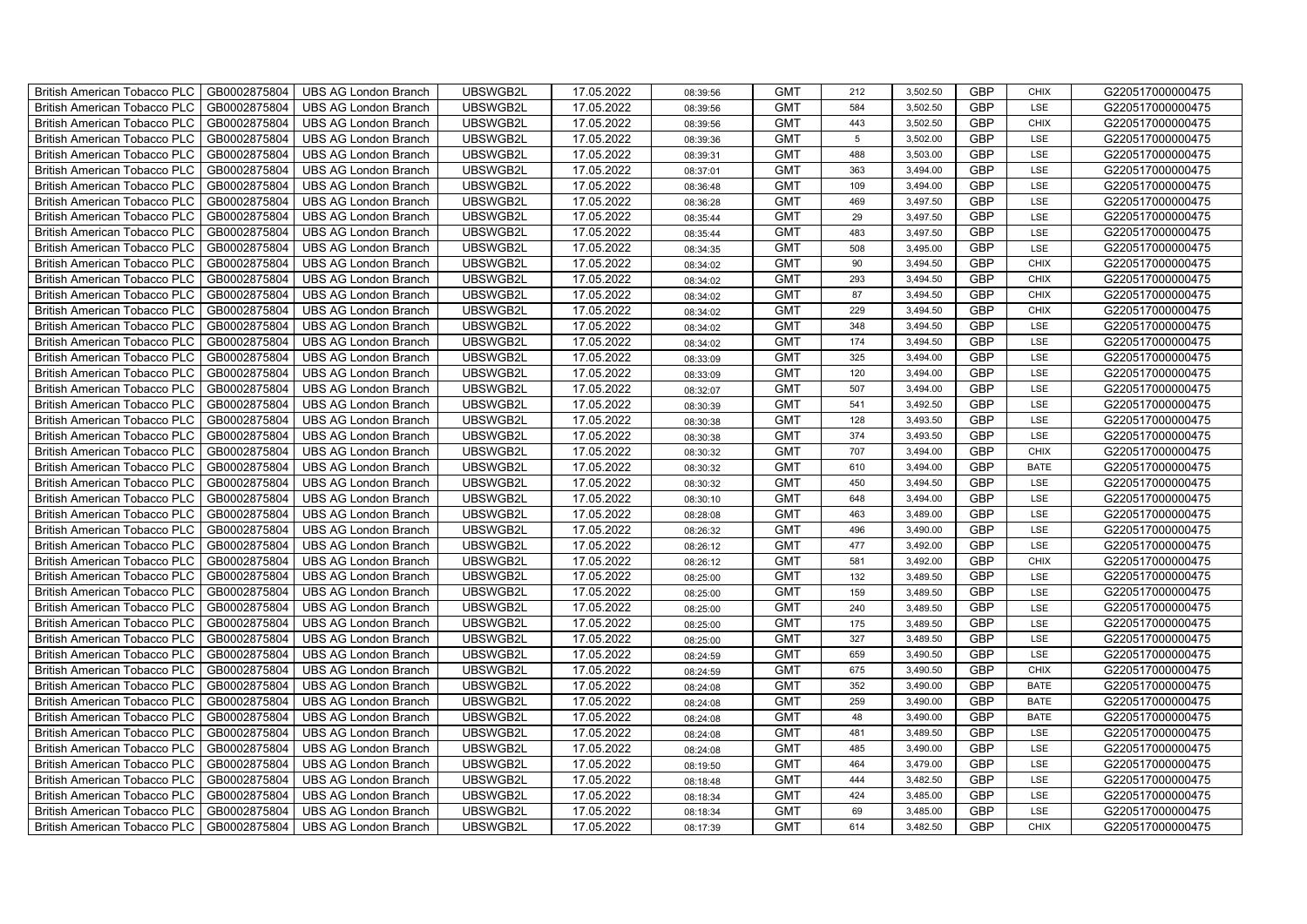| British American Tobacco PLC        | GB0002875804 | <b>UBS AG London Branch</b> | UBSWGB2L | 17.05.2022 | 08:17:31             | <b>GMT</b> | 427 | 3,482.50 | <b>GBP</b> | LSE         | G220517000000475 |
|-------------------------------------|--------------|-----------------------------|----------|------------|----------------------|------------|-----|----------|------------|-------------|------------------|
| <b>British American Tobacco PLC</b> | GB0002875804 | <b>UBS AG London Branch</b> | UBSWGB2L | 17.05.2022 | 08:17:31             | <b>GMT</b> | 98  | 3,482.50 | <b>GBP</b> | <b>LSE</b>  | G220517000000475 |
| <b>British American Tobacco PLC</b> | GB0002875804 | <b>UBS AG London Branch</b> | UBSWGB2L | 17.05.2022 | 08:17:18             | <b>GMT</b> | 456 | 3,485.50 | <b>GBP</b> | LSE         | G220517000000475 |
| British American Tobacco PLC        | GB0002875804 | <b>UBS AG London Branch</b> | UBSWGB2L | 17.05.2022 | 08:16:27             | <b>GMT</b> | 539 | 3,484.00 | <b>GBP</b> | LSE         | G220517000000475 |
| <b>British American Tobacco PLC</b> | GB0002875804 | <b>UBS AG London Branch</b> | UBSWGB2L | 17.05.2022 | 08:15:52             | <b>GMT</b> | 576 | 3,485.50 | <b>GBP</b> | <b>BATE</b> | G220517000000475 |
| British American Tobacco PLC        | GB0002875804 | <b>UBS AG London Branch</b> | UBSWGB2L | 17.05.2022 | 08:15:38             | <b>GMT</b> | 38  | 3,486.50 | <b>GBP</b> | LSE         | G220517000000475 |
| <b>British American Tobacco PLC</b> | GB0002875804 | <b>UBS AG London Branch</b> | UBSWGB2L | 17.05.2022 | 08:15:38             | <b>GMT</b> | 454 | 3,486.50 | <b>GBP</b> | LSE         | G220517000000475 |
| British American Tobacco PLC        | GB0002875804 | <b>UBS AG London Branch</b> | UBSWGB2L | 17.05.2022 | 08:15:38             | <b>GMT</b> | 454 | 3,486.50 | <b>GBP</b> | LSE         | G220517000000475 |
| <b>British American Tobacco PLC</b> | GB0002875804 | <b>UBS AG London Branch</b> | UBSWGB2L | 17.05.2022 | 08:15:38             | <b>GMT</b> | 14  | 3,486.50 | <b>GBP</b> | <b>CHIX</b> | G220517000000475 |
| British American Tobacco PLC        | GB0002875804 | <b>UBS AG London Branch</b> | UBSWGB2L | 17.05.2022 | 08:15:38             | <b>GMT</b> | 667 | 3,486.50 | <b>GBP</b> | <b>CHIX</b> | G220517000000475 |
| <b>British American Tobacco PLC</b> | GB0002875804 | <b>UBS AG London Branch</b> | UBSWGB2L | 17.05.2022 | 08:15:38             | <b>GMT</b> | 5   | 3,486.50 | <b>GBP</b> | LSE         | G220517000000475 |
| <b>British American Tobacco PLC</b> | GB0002875804 | <b>UBS AG London Branch</b> | UBSWGB2L | 17.05.2022 | 08:15:04             | <b>GMT</b> | 189 | 3,485.50 | <b>GBP</b> | LSE         | G220517000000475 |
| British American Tobacco PLC        | GB0002875804 | <b>UBS AG London Branch</b> | UBSWGB2L | 17.05.2022 | 08:15:04             | <b>GMT</b> | 359 | 3,485.50 | <b>GBP</b> | LSE         | G220517000000475 |
| British American Tobacco PLC        | GB0002875804 | <b>UBS AG London Branch</b> | UBSWGB2L | 17.05.2022 | 08:15:00             | <b>GMT</b> | 341 | 3,486.50 | <b>GBP</b> | LSE         | G220517000000475 |
| British American Tobacco PLC        | GB0002875804 | <b>UBS AG London Branch</b> | UBSWGB2L | 17.05.2022 | 08:15:00             | <b>GMT</b> | 141 | 3,486.50 | <b>GBP</b> | LSE         | G220517000000475 |
| British American Tobacco PLC        | GB0002875804 | <b>UBS AG London Branch</b> | UBSWGB2L | 17.05.2022 | 08:15:00             | <b>GMT</b> | 141 | 3,486.50 | <b>GBP</b> | LSE         | G220517000000475 |
| British American Tobacco PLC        | GB0002875804 | <b>UBS AG London Branch</b> | UBSWGB2L | 17.05.2022 | 08:12:54             | <b>GMT</b> | 527 | 3,484.50 | <b>GBP</b> | LSE         | G220517000000475 |
| British American Tobacco PLC        | GB0002875804 | <b>UBS AG London Branch</b> | UBSWGB2L | 17.05.2022 | 08:12:48             | <b>GMT</b> | 506 | 3,486.00 | <b>GBP</b> | LSE         | G220517000000475 |
| British American Tobacco PLC        | GB0002875804 | <b>UBS AG London Branch</b> | UBSWGB2L | 17.05.2022 | 08:12:41             | <b>GMT</b> | 477 | 3,486.50 | <b>GBP</b> | LSE         | G220517000000475 |
| <b>British American Tobacco PLC</b> | GB0002875804 | <b>UBS AG London Branch</b> | UBSWGB2L | 17.05.2022 | 08:12:19             | <b>GMT</b> | 529 | 3,488.50 | <b>GBP</b> | LSE         | G220517000000475 |
| <b>British American Tobacco PLC</b> | GB0002875804 | <b>UBS AG London Branch</b> | UBSWGB2L | 17.05.2022 | 08:11:47             | <b>GMT</b> | 628 | 3,484.50 | <b>GBP</b> | <b>CHIX</b> | G220517000000475 |
| British American Tobacco PLC        | GB0002875804 | <b>UBS AG London Branch</b> | UBSWGB2L | 17.05.2022 | 08:11:47             | <b>GMT</b> | 733 | 3,484.00 | <b>GBP</b> | LSE         | G220517000000475 |
| British American Tobacco PLC        | GB0002875804 | <b>UBS AG London Branch</b> | UBSWGB2L | 17.05.2022 | 08:11:47             | <b>GMT</b> | 598 | 3,483.00 | GBP        | <b>BATE</b> | G220517000000475 |
| British American Tobacco PLC        | GB0002875804 | <b>UBS AG London Branch</b> | UBSWGB2L | 17.05.2022 | 08:11:33             | <b>GMT</b> | 460 | 3,484.50 | <b>GBP</b> | LSE         | G220517000000475 |
| British American Tobacco PLC        | GB0002875804 | <b>UBS AG London Branch</b> | UBSWGB2L | 17.05.2022 | 08:10:47             | <b>GMT</b> | 524 | 3,484.00 | <b>GBP</b> | LSE         | G220517000000475 |
| British American Tobacco PLC        | GB0002875804 | <b>UBS AG London Branch</b> | UBSWGB2L | 17.05.2022 | 08:10:47             | <b>GMT</b> | 334 | 3,484.00 | <b>GBP</b> | LSE         | G220517000000475 |
| British American Tobacco PLC        | GB0002875804 | <b>UBS AG London Branch</b> | UBSWGB2L | 17.05.2022 | 08:10:47             | <b>GMT</b> | 228 | 3,484.00 | <b>GBP</b> | LSE         | G220517000000475 |
| British American Tobacco PLC        | GB0002875804 | <b>UBS AG London Branch</b> | UBSWGB2L | 17.05.2022 | 08:09:28             | <b>GMT</b> | 124 | 3,474.50 | <b>GBP</b> | <b>CHIX</b> | G220517000000475 |
| <b>British American Tobacco PLC</b> | GB0002875804 | <b>UBS AG London Branch</b> | UBSWGB2L | 17.05.2022 | 08:09:28             | <b>GMT</b> | 540 | 3,474.50 | <b>GBP</b> | CHIX        | G220517000000475 |
| <b>British American Tobacco PLC</b> | GB0002875804 | <b>UBS AG London Branch</b> | UBSWGB2L | 17.05.2022 | 08:09:28             | <b>GMT</b> | 645 | 3,475.00 | <b>GBP</b> | LSE         | G220517000000475 |
| British American Tobacco PLC        | GB0002875804 | <b>UBS AG London Branch</b> | UBSWGB2L | 17.05.2022 | 08:06:44             | <b>GMT</b> | 250 | 3,466.50 | <b>GBP</b> | LSE         | G220517000000475 |
| British American Tobacco PLC        | GB0002875804 | <b>UBS AG London Branch</b> | UBSWGB2L | 17.05.2022 | 08:06:44             | <b>GMT</b> | 249 | 3,466.50 | <b>GBP</b> | LSE         | G220517000000475 |
| British American Tobacco PLC        | GB0002875804 | UBS AG London Branch        | UBSWGB2L | 17.05.2022 | 08:06:20             | <b>GMT</b> | 495 | 3,481.50 | <b>GBP</b> | LSE         | G220517000000475 |
| British American Tobacco PLC        | GB0002875804 | <b>UBS AG London Branch</b> | UBSWGB2L | 17.05.2022 | 08:06:00             | <b>GMT</b> | 91  | 3,485.50 | <b>GBP</b> | LSE         | G220517000000475 |
| British American Tobacco PLC        | GB0002875804 | <b>UBS AG London Branch</b> | UBSWGB2L | 17.05.2022 | 08:06:00             | <b>GMT</b> | 417 | 3,485.50 | <b>GBP</b> | LSE         | G220517000000475 |
| British American Tobacco PLC        | GB0002875804 | <b>UBS AG London Branch</b> | UBSWGB2L | 17.05.2022 | 08:06:00             | <b>GMT</b> | 486 | 3,485.50 | <b>GBP</b> | CHIX        | G220517000000475 |
| British American Tobacco PLC        | GB0002875804 | <b>UBS AG London Branch</b> | UBSWGB2L | 17.05.2022 | 08:06:00             | <b>GMT</b> | 101 | 3,485.50 | <b>GBP</b> | <b>CHIX</b> | G220517000000475 |
| <b>British American Tobacco PLC</b> | GB0002875804 | <b>UBS AG London Branch</b> | UBSWGB2L | 17.05.2022 | 08:05:23             | <b>GMT</b> | 476 | 3,488.00 | <b>GBP</b> | LSE         | G220517000000475 |
| British American Tobacco PLC        | GB0002875804 | <b>UBS AG London Branch</b> | UBSWGB2L | 17.05.2022 | 08:05:00             | <b>GMT</b> | 510 | 3,494.50 | <b>GBP</b> | LSE         | G220517000000475 |
| British American Tobacco PLC        | GB0002875804 | <b>UBS AG London Branch</b> | UBSWGB2L | 17.05.2022 | 08:04:45             | <b>GMT</b> | 487 | 3,496.00 | <b>GBP</b> | LSE         | G220517000000475 |
| British American Tobacco PLC        | GB0002875804 | UBS AG London Branch        | UBSWGB2L | 17.05.2022 | 08:04:45             | <b>GMT</b> | 755 | 3,496.00 | GBP        | LSE         | G220517000000475 |
| British American Tobacco PLC        | GB0002875804 | UBS AG London Branch        | UBSWGB2L | 17.05.2022 | 08:04:28             | <b>GMT</b> | 480 | 3,501.00 | <b>GBP</b> | LSE         | G220517000000475 |
| British American Tobacco PLC        | GB0002875804 | <b>UBS AG London Branch</b> | UBSWGB2L | 17.05.2022 | 08:04:28             | <b>GMT</b> | 479 | 3,501.00 | <b>GBP</b> | LSE         | G220517000000475 |
| British American Tobacco PLC        | GB0002875804 | <b>UBS AG London Branch</b> | UBSWGB2L | 17.05.2022 | 08:04:28             | <b>GMT</b> | 471 | 3,501.50 | <b>GBP</b> | LSE         | G220517000000475 |
|                                     |              |                             |          |            |                      |            |     |          |            |             |                  |
| <b>British American Tobacco PLC</b> | GB0002875804 | <b>UBS AG London Branch</b> | UBSWGB2L | 17.05.2022 |                      | <b>GMT</b> | 512 | 3,502.00 | <b>GBP</b> | LSE         | G220517000000475 |
| <b>British American Tobacco PLC</b> | GB0002875804 | <b>UBS AG London Branch</b> | UBSWGB2L | 17.05.2022 | 08:04:22<br>08:04:11 | <b>GMT</b> | 421 | 3,500.50 | <b>GBP</b> | LSE         | G220517000000475 |
| British American Tobacco PLC        | GB0002875804 | <b>UBS AG London Branch</b> | UBSWGB2L | 17.05.2022 | 08:04:11             | <b>GMT</b> | 50  | 3,500.50 | <b>GBP</b> | LSE         | G220517000000475 |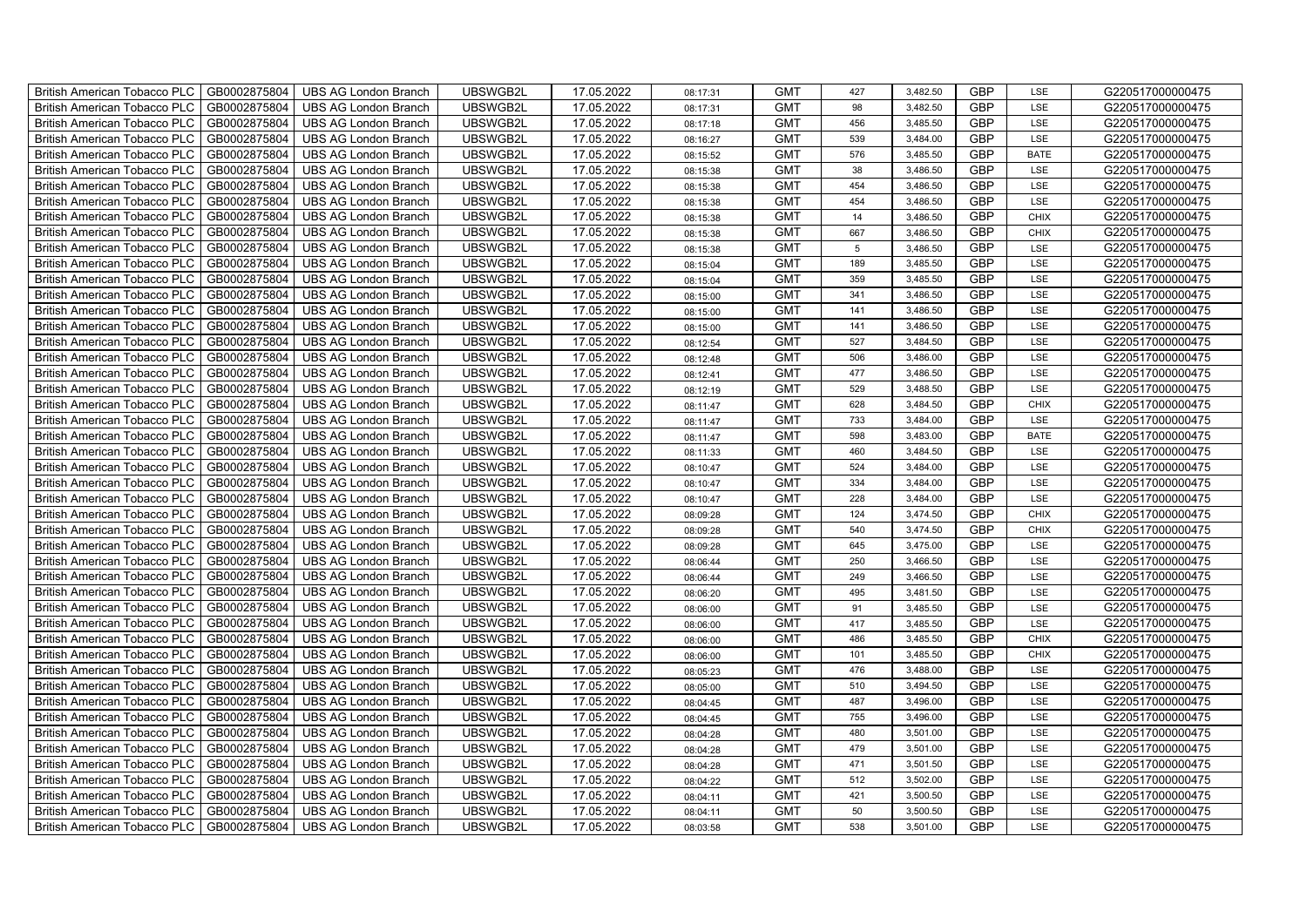| British American Tobacco PLC        | GB0002875804 | <b>UBS AG London Branch</b> | UBSWGB2L | 17.05.2022 | 08:03:58 | <b>GMT</b> | 538 | 3,501.50 | <b>GBP</b> | LSE         | G220517000000475 |
|-------------------------------------|--------------|-----------------------------|----------|------------|----------|------------|-----|----------|------------|-------------|------------------|
| <b>British American Tobacco PLC</b> | GB0002875804 | <b>UBS AG London Branch</b> | UBSWGB2L | 17.05.2022 | 08:03:48 | <b>GMT</b> | 477 | 3,500.50 | <b>GBP</b> | <b>LSE</b>  | G220517000000475 |
| <b>British American Tobacco PLC</b> | GB0002875804 | <b>UBS AG London Branch</b> | UBSWGB2L | 17.05.2022 | 08:03:38 | <b>GMT</b> | 586 | 3,497.00 | <b>GBP</b> | LSE         | G220517000000475 |
| British American Tobacco PLC        | GB0002875804 | <b>UBS AG London Branch</b> | UBSWGB2L | 17.05.2022 | 08:03:38 | <b>GMT</b> | 449 | 3,497.00 | <b>GBP</b> | LSE         | G220517000000475 |
| <b>British American Tobacco PLC</b> | GB0002875804 | <b>UBS AG London Branch</b> | UBSWGB2L | 17.05.2022 | 08:03:38 | <b>GMT</b> | 673 | 3,497.00 | <b>GBP</b> | LSE         | G220517000000475 |
| British American Tobacco PLC        | GB0002875804 | <b>UBS AG London Branch</b> | UBSWGB2L | 17.05.2022 | 08:03:38 | <b>GMT</b> | 700 | 3,497.00 | <b>GBP</b> | <b>BATE</b> | G220517000000475 |
| <b>British American Tobacco PLC</b> | GB0002875804 | <b>UBS AG London Branch</b> | UBSWGB2L | 17.05.2022 | 08:03:38 | <b>GMT</b> | 644 | 3,497.00 | <b>GBP</b> | <b>CHIX</b> | G220517000000475 |
| British American Tobacco PLC        | GB0002875804 | <b>UBS AG London Branch</b> | UBSWGB2L | 17.05.2022 | 08:03:20 | <b>GMT</b> | 462 | 3,498.00 | <b>GBP</b> | LSE         | G220517000000475 |
| <b>British American Tobacco PLC</b> | GB0002875804 | <b>UBS AG London Branch</b> | UBSWGB2L | 17.05.2022 | 08:03:20 | <b>GMT</b> | 520 | 3,498.00 | <b>GBP</b> | LSE         | G220517000000475 |
| British American Tobacco PLC        | GB0002875804 | <b>UBS AG London Branch</b> | UBSWGB2L | 17.05.2022 | 08:02:38 | <b>GMT</b> | 500 | 3,490.50 | <b>GBP</b> | LSE         | G220517000000475 |
| <b>British American Tobacco PLC</b> | GB0002875804 | <b>UBS AG London Branch</b> | UBSWGB2L | 17.05.2022 | 08:02:38 | <b>GMT</b> | 457 | 3,490.50 | <b>GBP</b> | LSE         | G220517000000475 |
| <b>British American Tobacco PLC</b> | GB0002875804 | <b>UBS AG London Branch</b> | UBSWGB2L | 17.05.2022 | 08:02:37 | <b>GMT</b> | 507 | 3,492.50 | <b>GBP</b> | LSE         | G220517000000475 |
| British American Tobacco PLC        | GB0002875804 | <b>UBS AG London Branch</b> | UBSWGB2L | 17.05.2022 | 08:02:37 | <b>GMT</b> | 655 | 3,492.50 | <b>GBP</b> | LSE         | G220517000000475 |
| British American Tobacco PLC        | GB0002875804 | <b>UBS AG London Branch</b> | UBSWGB2L | 17.05.2022 | 08:01:58 | <b>GMT</b> | 606 | 3,484.50 | <b>GBP</b> | <b>BATE</b> | G220517000000475 |
| British American Tobacco PLC        | GB0002875804 | <b>UBS AG London Branch</b> | UBSWGB2L | 17.05.2022 | 08:01:58 | <b>GMT</b> | 549 | 3,485.00 | <b>GBP</b> | LSE         | G220517000000475 |
| British American Tobacco PLC        | GB0002875804 | <b>UBS AG London Branch</b> | UBSWGB2L | 17.05.2022 | 08:01:58 | <b>GMT</b> | 673 | 3,485.00 | <b>GBP</b> | <b>CHIX</b> | G220517000000475 |
| British American Tobacco PLC        | GB0002875804 | <b>UBS AG London Branch</b> | UBSWGB2L | 17.05.2022 | 08:01:58 | <b>GMT</b> | 520 | 3,485.00 | <b>GBP</b> | LSE         | G220517000000475 |
| British American Tobacco PLC        | GB0002875804 | <b>UBS AG London Branch</b> | UBSWGB2L | 17.05.2022 | 08:01:38 | <b>GMT</b> | 468 | 3,485.00 | <b>GBP</b> | LSE         | G220517000000475 |
| British American Tobacco PLC        | GB0002875804 | <b>UBS AG London Branch</b> | UBSWGB2L | 17.05.2022 | 08:00:58 | <b>GMT</b> | 102 | 3,484.50 | <b>GBP</b> | LSE         | G220517000000475 |
| <b>British American Tobacco PLC</b> | GB0002875804 | <b>UBS AG London Branch</b> | UBSWGB2L | 17.05.2022 | 08:00:58 | <b>GMT</b> | 180 | 3,484.50 | <b>GBP</b> | LSE         | G220517000000475 |
| <b>British American Tobacco PLC</b> | GB0002875804 | <b>UBS AG London Branch</b> | UBSWGB2L | 17.05.2022 | 08:00:58 | <b>GMT</b> | 234 | 3,484.50 | <b>GBP</b> | <b>LSE</b>  | G220517000000475 |
| British American Tobacco PLC        | GB0002875804 | <b>UBS AG London Branch</b> | UBSWGB2L | 17.05.2022 | 08:00:58 | <b>GMT</b> | 652 | 3,484.00 | <b>GBP</b> | LSE         | G220517000000475 |
| British American Tobacco PLC        | GB0002875804 | <b>UBS AG London Branch</b> | UBSWGB2L | 17.05.2022 | 08:00:58 | <b>GMT</b> | 379 | 3,484.00 | GBP        | LSE         | G220517000000475 |
| British American Tobacco PLC        | GB0002875804 | <b>UBS AG London Branch</b> | UBSWGB2L | 17.05.2022 | 08:00:58 | <b>GMT</b> | 287 | 3,484.00 | <b>GBP</b> | LSE         | G220517000000475 |
| British American Tobacco PLC        | GB0002875804 | <b>UBS AG London Branch</b> | UBSWGB2L | 17.05.2022 | 08:00:58 | <b>GMT</b> | 600 | 3,484.00 | <b>GBP</b> | CHIX        | G220517000000475 |
| British American Tobacco PLC        | GB0002875804 | <b>UBS AG London Branch</b> | UBSWGB2L | 17.05.2022 | 08:00:58 | <b>GMT</b> | 26  | 3,484.00 | <b>GBP</b> | CHIX        | G220517000000475 |
| British American Tobacco PLC        | GB0002875804 | <b>UBS AG London Branch</b> | UBSWGB2L | 18.05.2022 | 16:24:08 | <b>GMT</b> | 337 | 3,480.50 | <b>GBP</b> | LSE         | G220518000000510 |
| British American Tobacco PLC        | GB0002875804 | <b>UBS AG London Branch</b> | UBSWGB2L | 18.05.2022 | 16:23:54 | <b>GMT</b> | 200 | 3,480.50 | <b>GBP</b> | LSE         | G220518000000510 |
| <b>British American Tobacco PLC</b> | GB0002875804 | <b>UBS AG London Branch</b> | UBSWGB2L | 18.05.2022 | 16:23:54 | <b>GMT</b> | 118 | 3,480.50 | <b>GBP</b> | LSE         | G220518000000510 |
| <b>British American Tobacco PLC</b> | GB0002875804 | <b>UBS AG London Branch</b> | UBSWGB2L | 18.05.2022 | 16:23:54 | <b>GMT</b> | 206 | 3,480.50 | <b>GBP</b> | LSE         | G220518000000510 |
| British American Tobacco PLC        | GB0002875804 | <b>UBS AG London Branch</b> | UBSWGB2L | 18.05.2022 | 16:23:19 | <b>GMT</b> | 471 | 3,481.00 | <b>GBP</b> | LSE         | G220518000000510 |
| British American Tobacco PLC        | GB0002875804 | <b>UBS AG London Branch</b> | UBSWGB2L | 18.05.2022 | 16:23:06 | <b>GMT</b> | 128 | 3,481.50 | <b>GBP</b> | LSE         | G220518000000510 |
| British American Tobacco PLC        | GB0002875804 | UBS AG London Branch        | UBSWGB2L | 18.05.2022 | 16:23:06 | <b>GMT</b> | 200 | 3,481.50 | <b>GBP</b> | LSE         | G220518000000510 |
| British American Tobacco PLC        | GB0002875804 | <b>UBS AG London Branch</b> | UBSWGB2L | 18.05.2022 | 16:23:06 | <b>GMT</b> | 114 | 3,481.50 | <b>GBP</b> | LSE         | G220518000000510 |
| British American Tobacco PLC        | GB0002875804 | <b>UBS AG London Branch</b> | UBSWGB2L | 18.05.2022 | 16:22:50 | <b>GMT</b> | 197 | 3,482.00 | <b>GBP</b> | LSE         | G220518000000510 |
| British American Tobacco PLC        | GB0002875804 | <b>UBS AG London Branch</b> | UBSWGB2L | 18.05.2022 | 16:22:50 | <b>GMT</b> | 206 | 3,482.00 | <b>GBP</b> | LSE         | G220518000000510 |
| British American Tobacco PLC        | GB0002875804 | <b>UBS AG London Branch</b> | UBSWGB2L | 18.05.2022 | 16:22:50 | <b>GMT</b> | 200 | 3,482.00 | <b>GBP</b> | LSE         | G220518000000510 |
| <b>British American Tobacco PLC</b> | GB0002875804 | <b>UBS AG London Branch</b> | UBSWGB2L | 18.05.2022 | 16:22:50 | <b>GMT</b> | 258 | 3,482.00 | <b>GBP</b> | <b>CHIX</b> | G220518000000510 |
| British American Tobacco PLC        | GB0002875804 | <b>UBS AG London Branch</b> | UBSWGB2L | 18.05.2022 | 16:22:50 | <b>GMT</b> | 229 | 3,482.00 | <b>GBP</b> | <b>CHIX</b> | G220518000000510 |
| <b>British American Tobacco PLC</b> | GB0002875804 | <b>UBS AG London Branch</b> | UBSWGB2L | 18.05.2022 | 16:22:50 | <b>GMT</b> | 229 | 3,482.00 | <b>GBP</b> | <b>CHIX</b> | G220518000000510 |
| British American Tobacco PLC        | GB0002875804 | UBS AG London Branch        | UBSWGB2L | 18.05.2022 | 16:22:50 | <b>GMT</b> | 622 | 3,482.00 | GBP        | <b>BATE</b> | G220518000000510 |
| British American Tobacco PLC        | GB0002875804 | UBS AG London Branch        | UBSWGB2L | 18.05.2022 | 16:22:33 | <b>GMT</b> | 383 | 3,482.50 | <b>GBP</b> | LSE         | G220518000000510 |
| British American Tobacco PLC        | GB0002875804 | <b>UBS AG London Branch</b> | UBSWGB2L | 18.05.2022 | 16:22:32 | <b>GMT</b> | 61  | 3,482.50 | <b>GBP</b> | LSE         | G220518000000510 |
| <b>British American Tobacco PLC</b> | GB0002875804 | <b>UBS AG London Branch</b> | UBSWGB2L | 18.05.2022 | 16:22:32 | <b>GMT</b> | 100 | 3,482.50 | <b>GBP</b> | LSE         | G220518000000510 |
| <b>British American Tobacco PLC</b> | GB0002875804 | <b>UBS AG London Branch</b> | UBSWGB2L | 18.05.2022 | 16:22:27 | <b>GMT</b> | 569 | 3,482.50 | <b>GBP</b> | LSE         | G220518000000510 |
| <b>British American Tobacco PLC</b> | GB0002875804 | <b>UBS AG London Branch</b> | UBSWGB2L | 18.05.2022 | 16:22:27 | <b>GMT</b> | 42  | 3,482.50 | <b>GBP</b> | LSE         | G220518000000510 |
| British American Tobacco PLC        | GB0002875804 | <b>UBS AG London Branch</b> | UBSWGB2L | 18.05.2022 | 16:21:35 | <b>GMT</b> | 595 | 3,480.00 | <b>GBP</b> | <b>CHIX</b> | G220518000000510 |
| British American Tobacco PLC        | GB0002875804 | UBS AG London Branch        | UBSWGB2L | 18.05.2022 | 16:21:34 | <b>GMT</b> | 542 | 3,480.50 | <b>GBP</b> | LSE         | G220518000000510 |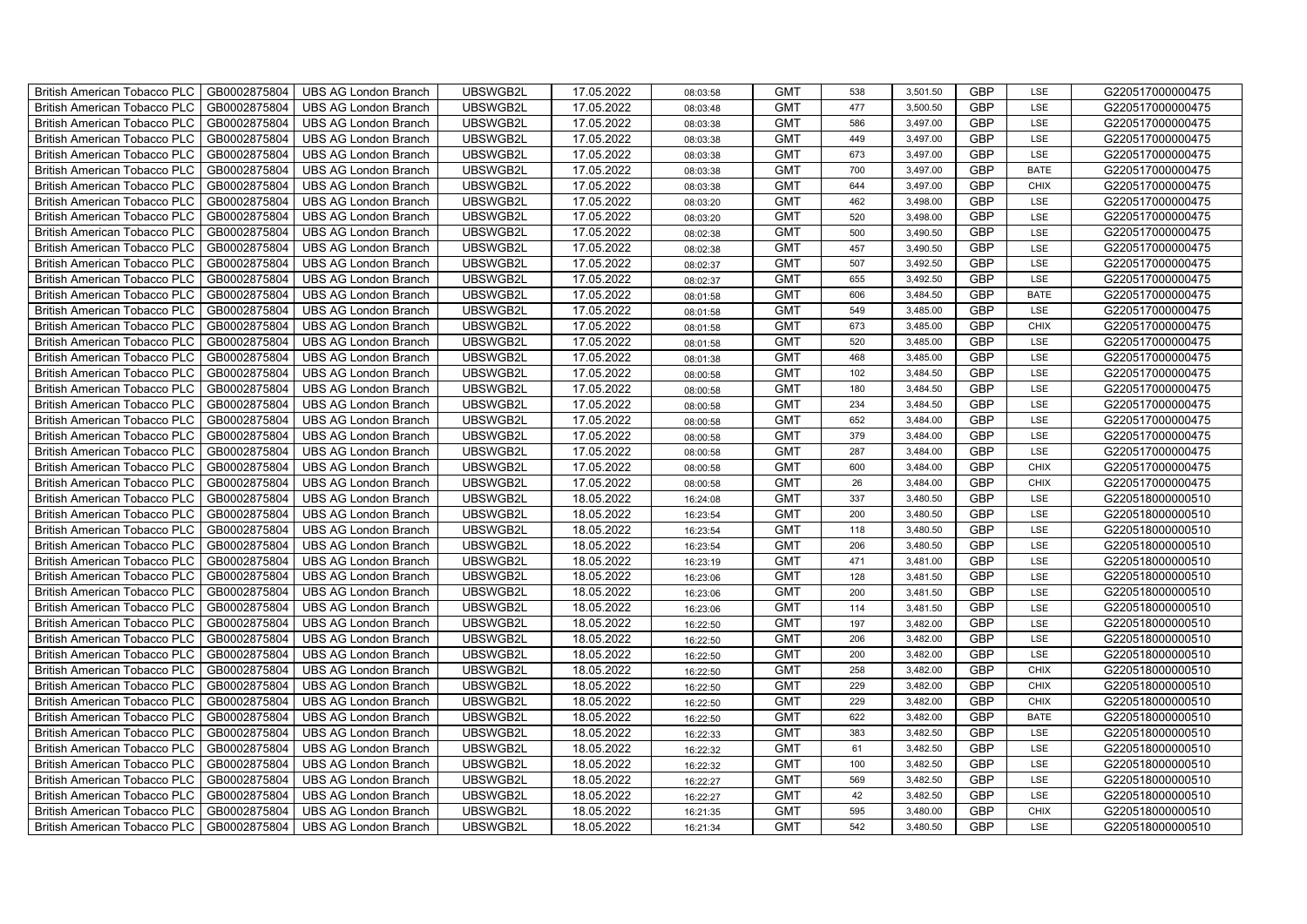| British American Tobacco PLC        | GB0002875804 | <b>UBS AG London Branch</b> | UBSWGB2L | 18.05.2022 | 16:21:06 | <b>GMT</b> | 133 | 3,483.50  | <b>GBP</b> | LSE         | G220518000000510 |
|-------------------------------------|--------------|-----------------------------|----------|------------|----------|------------|-----|-----------|------------|-------------|------------------|
| <b>British American Tobacco PLC</b> | GB0002875804 | <b>UBS AG London Branch</b> | UBSWGB2L | 18.05.2022 | 16:21:06 | <b>GMT</b> | 206 | 3,483.50  | <b>GBP</b> | <b>LSE</b>  | G220518000000510 |
| <b>British American Tobacco PLC</b> | GB0002875804 | <b>UBS AG London Branch</b> | UBSWGB2L | 18.05.2022 | 16:21:06 | <b>GMT</b> | 197 | 3,483.50  | <b>GBP</b> | LSE         | G220518000000510 |
| British American Tobacco PLC        | GB0002875804 | <b>UBS AG London Branch</b> | UBSWGB2L | 18.05.2022 | 16:21:06 | <b>GMT</b> | 511 | 3,483.50  | <b>GBP</b> | LSE         | G220518000000510 |
| <b>British American Tobacco PLC</b> | GB0002875804 | <b>UBS AG London Branch</b> | UBSWGB2L | 18.05.2022 | 16:20:36 | <b>GMT</b> | 200 | 3,484.50  | <b>GBP</b> | LSE         | G220518000000510 |
| British American Tobacco PLC        | GB0002875804 | <b>UBS AG London Branch</b> | UBSWGB2L | 18.05.2022 | 16:20:36 | <b>GMT</b> | 138 | 3,484.50  | <b>GBP</b> | LSE         | G220518000000510 |
| <b>British American Tobacco PLC</b> | GB0002875804 | <b>UBS AG London Branch</b> | UBSWGB2L | 18.05.2022 | 16:20:36 | <b>GMT</b> | 206 | 3,484.50  | <b>GBP</b> | LSE         | G220518000000510 |
| British American Tobacco PLC        | GB0002875804 | <b>UBS AG London Branch</b> | UBSWGB2L | 18.05.2022 | 16:20:27 | <b>GMT</b> | 114 | 3,485.50  | <b>GBP</b> | LSE         | G220518000000510 |
| <b>British American Tobacco PLC</b> | GB0002875804 | <b>UBS AG London Branch</b> | UBSWGB2L | 18.05.2022 | 16:20:27 | <b>GMT</b> | 419 | 3,485.50  | <b>GBP</b> | LSE         | G220518000000510 |
| British American Tobacco PLC        | GB0002875804 | <b>UBS AG London Branch</b> | UBSWGB2L | 18.05.2022 | 16:20:03 | <b>GMT</b> | 492 | 3,487.50  | <b>GBP</b> | LSE         | G220518000000510 |
| <b>British American Tobacco PLC</b> | GB0002875804 | <b>UBS AG London Branch</b> | UBSWGB2L | 18.05.2022 | 16:20:03 | <b>GMT</b> | 588 | 3,487.50  | <b>GBP</b> | <b>CHIX</b> | G220518000000510 |
| <b>British American Tobacco PLC</b> | GB0002875804 | <b>UBS AG London Branch</b> | UBSWGB2L | 18.05.2022 | 16:19:42 | <b>GMT</b> | 181 | 3,487.50  | <b>GBP</b> | LSE         | G220518000000510 |
| British American Tobacco PLC        | GB0002875804 | <b>UBS AG London Branch</b> | UBSWGB2L | 18.05.2022 | 16:19:42 | <b>GMT</b> | 200 | 3,487.50  | <b>GBP</b> | LSE         | G220518000000510 |
| British American Tobacco PLC        | GB0002875804 | <b>UBS AG London Branch</b> | UBSWGB2L | 18.05.2022 | 16:19:42 | <b>GMT</b> | 207 | 3,487.50  | <b>GBP</b> | LSE         | G220518000000510 |
| British American Tobacco PLC        | GB0002875804 | <b>UBS AG London Branch</b> | UBSWGB2L | 18.05.2022 | 16:19:08 | <b>GMT</b> | 229 | 3,489.00  | <b>GBP</b> | LSE         | G220518000000510 |
| British American Tobacco PLC        | GB0002875804 | <b>UBS AG London Branch</b> | UBSWGB2L | 18.05.2022 | 16:19:08 | <b>GMT</b> | 216 | 3,489.00  | <b>GBP</b> | LSE         | G220518000000510 |
| British American Tobacco PLC        | GB0002875804 | <b>UBS AG London Branch</b> | UBSWGB2L | 18.05.2022 | 16:18:57 | <b>GMT</b> | 105 | 3,489.50  | <b>GBP</b> | LSE         | G220518000000510 |
| British American Tobacco PLC        | GB0002875804 | <b>UBS AG London Branch</b> | UBSWGB2L | 18.05.2022 | 16:18:57 | <b>GMT</b> | 129 | 3,489.50  | <b>GBP</b> | LSE         | G220518000000510 |
| British American Tobacco PLC        | GB0002875804 | <b>UBS AG London Branch</b> | UBSWGB2L | 18.05.2022 | 16:18:55 | <b>GMT</b> | 11  | 3,489.50  | <b>GBP</b> | LSE         | G220518000000510 |
| <b>British American Tobacco PLC</b> | GB0002875804 | <b>UBS AG London Branch</b> | UBSWGB2L | 18.05.2022 | 16:18:55 | <b>GMT</b> | 309 | 3,489.50  | <b>GBP</b> | LSE         | G220518000000510 |
| <b>British American Tobacco PLC</b> | GB0002875804 | UBS AG London Branch        | UBSWGB2L | 18.05.2022 | 16:18:22 | <b>GMT</b> | 210 | 3,490.00  | <b>GBP</b> | <b>BATE</b> | G220518000000510 |
| British American Tobacco PLC        | GB0002875804 | <b>UBS AG London Branch</b> | UBSWGB2L | 18.05.2022 | 16:18:22 | <b>GMT</b> | 468 | 3,490.00  | <b>GBP</b> | <b>BATE</b> | G220518000000510 |
| British American Tobacco PLC        | GB0002875804 | <b>UBS AG London Branch</b> | UBSWGB2L | 18.05.2022 | 16:18:22 | <b>GMT</b> | 644 | 3,490.00  | GBP        | LSE         | G220518000000510 |
| British American Tobacco PLC        | GB0002875804 | <b>UBS AG London Branch</b> | UBSWGB2L | 18.05.2022 | 16:18:22 | <b>GMT</b> | 76  | 3,490.00  | <b>GBP</b> | CHIX        | G220518000000510 |
| British American Tobacco PLC        | GB0002875804 | <b>UBS AG London Branch</b> | UBSWGB2L | 18.05.2022 | 16:18:10 | <b>GMT</b> | 514 | 3,490.00  | <b>GBP</b> | CHIX        | G220518000000510 |
| British American Tobacco PLC        | GB0002875804 | <b>UBS AG London Branch</b> | UBSWGB2L | 18.05.2022 | 16:18:10 | <b>GMT</b> | 30  | 3,490.00  | <b>GBP</b> | <b>CHIX</b> | G220518000000510 |
| British American Tobacco PLC        | GB0002875804 | <b>UBS AG London Branch</b> | UBSWGB2L | 18.05.2022 | 16:18:10 | <b>GMT</b> | 11  | 3,490.00  | <b>GBP</b> | CHIX        | G220518000000510 |
| British American Tobacco PLC        | GB0002875804 | <b>UBS AG London Branch</b> | UBSWGB2L | 18.05.2022 | 16:17:39 | <b>GMT</b> | 515 | 3,490.50  | <b>GBP</b> | LSE         | G220518000000510 |
| <b>British American Tobacco PLC</b> | GB0002875804 | <b>UBS AG London Branch</b> | UBSWGB2L | 18.05.2022 | 16:17:12 | <b>GMT</b> | 269 | 3490.5000 | <b>GBP</b> | LSE         | G220518000000510 |
| <b>British American Tobacco PLC</b> | GB0002875804 | <b>UBS AG London Branch</b> | UBSWGB2L | 18.05.2022 | 16:17:12 | <b>GMT</b> | 235 | 3490.5000 | <b>GBP</b> | LSE         | G220518000000510 |
| British American Tobacco PLC        | GB0002875804 | <b>UBS AG London Branch</b> | UBSWGB2L | 18.05.2022 | 16:16:33 | <b>GMT</b> | 500 | 3492.5000 | <b>GBP</b> | LSE         | G220518000000510 |
| British American Tobacco PLC        | GB0002875804 | <b>UBS AG London Branch</b> | UBSWGB2L | 18.05.2022 | 16:16:15 | <b>GMT</b> | 182 | 3493.5000 | <b>GBP</b> | CHIX        | G220518000000510 |
| British American Tobacco PLC        | GB0002875804 | UBS AG London Branch        | UBSWGB2L | 18.05.2022 | 16:16:15 | <b>GMT</b> | 300 | 3493.5000 | <b>GBP</b> | CHIX        | G220518000000510 |
| British American Tobacco PLC        | GB0002875804 | <b>UBS AG London Branch</b> | UBSWGB2L | 18.05.2022 | 16:16:15 | <b>GMT</b> | 105 | 3493.5000 | <b>GBP</b> | CHIX        | G220518000000510 |
| British American Tobacco PLC        | GB0002875804 | <b>UBS AG London Branch</b> | UBSWGB2L | 18.05.2022 | 16:16:15 | <b>GMT</b> | 288 | 3493.5000 | <b>GBP</b> | LSE         | G220518000000510 |
| British American Tobacco PLC        | GB0002875804 | <b>UBS AG London Branch</b> | UBSWGB2L | 18.05.2022 | 16:16:15 | <b>GMT</b> | 206 | 3493.5000 | <b>GBP</b> | LSE         | G220518000000510 |
| British American Tobacco PLC        | GB0002875804 | <b>UBS AG London Branch</b> | UBSWGB2L | 18.05.2022 | 16:16:15 | <b>GMT</b> | 151 | 3493.5000 | <b>GBP</b> | LSE         | G220518000000510 |
| <b>British American Tobacco PLC</b> | GB0002875804 | <b>UBS AG London Branch</b> | UBSWGB2L | 18.05.2022 | 16:16:15 | <b>GMT</b> | 513 | 3493.5000 | <b>GBP</b> | LSE         | G220518000000510 |
| British American Tobacco PLC        | GB0002875804 | <b>UBS AG London Branch</b> | UBSWGB2L | 18.05.2022 | 16:15:07 | <b>GMT</b> | 527 | 3494.5000 | <b>GBP</b> | LSE         | G220518000000510 |
| British American Tobacco PLC        | GB0002875804 | <b>UBS AG London Branch</b> | UBSWGB2L | 18.05.2022 | 16:14:34 | <b>GMT</b> | 91  | 3494.5000 | <b>GBP</b> | LSE         | G220518000000510 |
| British American Tobacco PLC        | GB0002875804 | UBS AG London Branch        | UBSWGB2L | 18.05.2022 | 16:14:34 | <b>GMT</b> | 197 | 3494.5000 | <b>GBP</b> | LSE         | G220518000000510 |
| British American Tobacco PLC        | GB0002875804 | UBS AG London Branch        | UBSWGB2L | 18.05.2022 | 16:14:34 | <b>GMT</b> | 206 | 3494.5000 | <b>GBP</b> | LSE         | G220518000000510 |
| British American Tobacco PLC        | GB0002875804 | <b>UBS AG London Branch</b> | UBSWGB2L | 18.05.2022 | 16:14:34 | <b>GMT</b> | 216 | 3494.5000 | <b>GBP</b> | LSE         | G220518000000510 |
| British American Tobacco PLC        | GB0002875804 | <b>UBS AG London Branch</b> | UBSWGB2L | 18.05.2022 | 16:14:34 | <b>GMT</b> | 415 | 3494.5000 | <b>GBP</b> | <b>BATE</b> | G220518000000510 |
| <b>British American Tobacco PLC</b> | GB0002875804 | <b>UBS AG London Branch</b> | UBSWGB2L | 18.05.2022 | 16:14:34 | <b>GMT</b> | 170 | 3494.5000 | <b>GBP</b> | <b>BATE</b> | G220518000000510 |
| <b>British American Tobacco PLC</b> | GB0002875804 | <b>UBS AG London Branch</b> | UBSWGB2L | 18.05.2022 | 16:14:34 | <b>GMT</b> | 33  | 3494.5000 | <b>GBP</b> | LSE         | G220518000000510 |
| British American Tobacco PLC        | GB0002875804 | <b>UBS AG London Branch</b> | UBSWGB2L | 18.05.2022 | 16:14:34 | <b>GMT</b> | 263 | 3494.5000 | <b>GBP</b> | LSE         | G220518000000510 |
| British American Tobacco PLC        | GB0002875804 | UBS AG London Branch        | UBSWGB2L | 18.05.2022 | 16:14:34 | <b>GMT</b> | 8   | 3494.5000 | <b>GBP</b> | <b>BATE</b> | G220518000000510 |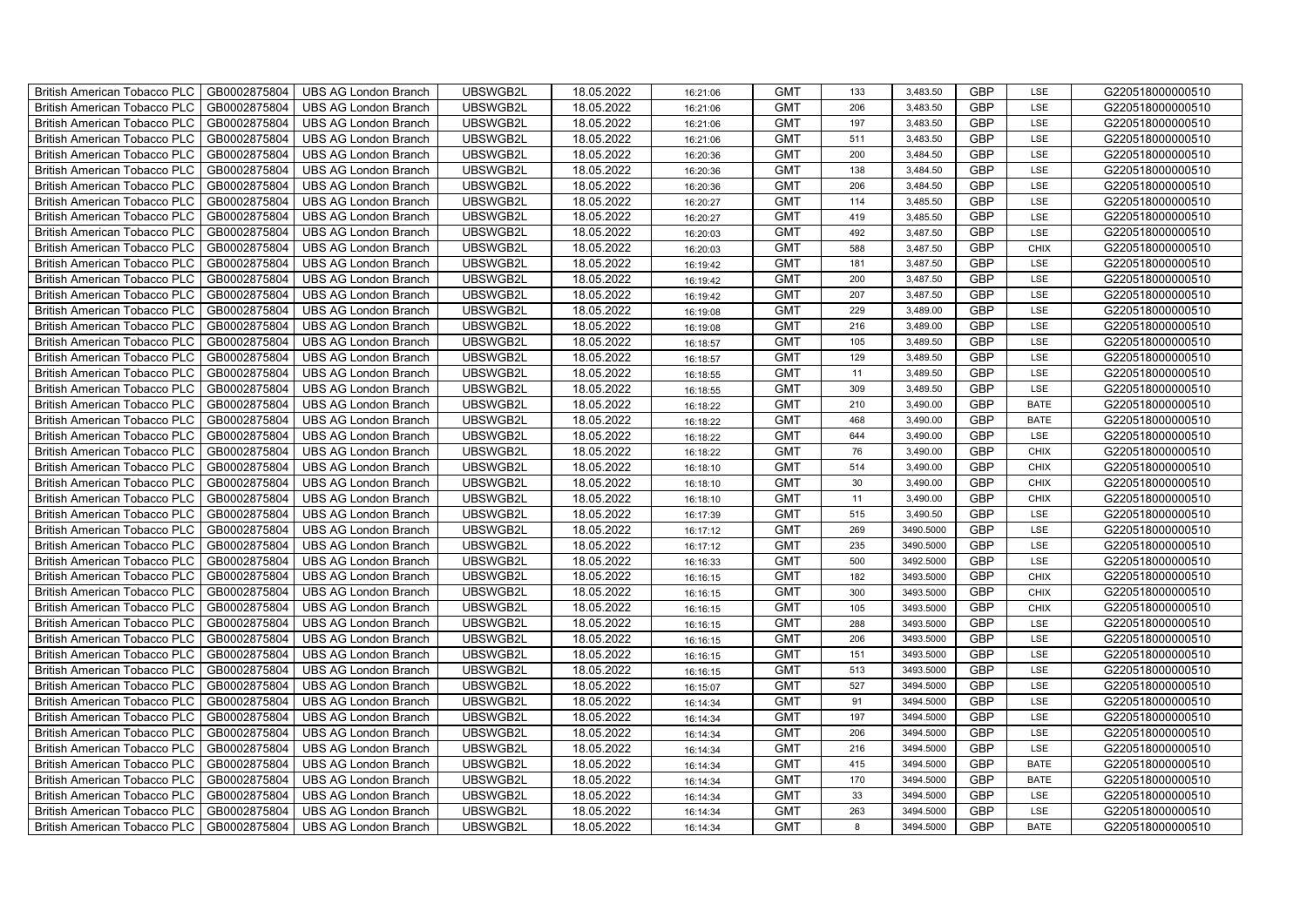| British American Tobacco PLC        | GB0002875804 | <b>UBS AG London Branch</b> | UBSWGB2L | 18.05.2022 | 16:14:34 | <b>GMT</b> | 9              | 3494.5000 | <b>GBP</b> | <b>BATE</b> | G220518000000510 |
|-------------------------------------|--------------|-----------------------------|----------|------------|----------|------------|----------------|-----------|------------|-------------|------------------|
| <b>British American Tobacco PLC</b> | GB0002875804 | <b>UBS AG London Branch</b> | UBSWGB2L | 18.05.2022 | 16:14:34 | <b>GMT</b> | $\overline{7}$ | 3494.5000 | <b>GBP</b> | <b>BATE</b> | G220518000000510 |
| <b>British American Tobacco PLC</b> | GB0002875804 | <b>UBS AG London Branch</b> | UBSWGB2L | 18.05.2022 | 16:13:54 | <b>GMT</b> | 38             | 3495.0000 | <b>GBP</b> | LSE         | G220518000000510 |
| British American Tobacco PLC        | GB0002875804 | <b>UBS AG London Branch</b> | UBSWGB2L | 18.05.2022 | 16:13:54 | <b>GMT</b> | 200            | 3495.0000 | <b>GBP</b> | LSE         | G220518000000510 |
| <b>British American Tobacco PLC</b> | GB0002875804 | UBS AG London Branch        | UBSWGB2L | 18.05.2022 | 16:13:54 | <b>GMT</b> | 206            | 3495.0000 | <b>GBP</b> | LSE         | G220518000000510 |
| British American Tobacco PLC        | GB0002875804 | <b>UBS AG London Branch</b> | UBSWGB2L | 18.05.2022 | 16:13:54 | <b>GMT</b> | 481            | 3495.0000 | <b>GBP</b> | LSE         | G220518000000510 |
| <b>British American Tobacco PLC</b> | GB0002875804 | <b>UBS AG London Branch</b> | UBSWGB2L | 18.05.2022 | 16:13:54 | <b>GMT</b> | 55             | 3494.5000 | <b>GBP</b> | <b>BATE</b> | G220518000000510 |
| British American Tobacco PLC        | GB0002875804 | <b>UBS AG London Branch</b> | UBSWGB2L | 18.05.2022 | 16:13:27 | <b>GMT</b> | 24             | 3494.5000 | <b>GBP</b> | <b>CHIX</b> | G220518000000510 |
| <b>British American Tobacco PLC</b> | GB0002875804 | <b>UBS AG London Branch</b> | UBSWGB2L | 18.05.2022 | 16:13:27 | <b>GMT</b> | 657            | 3494.5000 | <b>GBP</b> | <b>CHIX</b> | G220518000000510 |
| British American Tobacco PLC        | GB0002875804 | <b>UBS AG London Branch</b> | UBSWGB2L | 18.05.2022 | 16:12:09 | <b>GMT</b> | 505            | 3494.0000 | <b>GBP</b> | LSE         | G220518000000510 |
| <b>British American Tobacco PLC</b> | GB0002875804 | <b>UBS AG London Branch</b> | UBSWGB2L | 18.05.2022 | 16:12:09 | <b>GMT</b> | 179            | 3494.5000 | <b>GBP</b> | LSE         | G220518000000510 |
| <b>British American Tobacco PLC</b> | GB0002875804 | <b>UBS AG London Branch</b> | UBSWGB2L | 18.05.2022 | 16:12:09 | <b>GMT</b> | 318            | 3494.5000 | <b>GBP</b> | LSE         | G220518000000510 |
| British American Tobacco PLC        | GB0002875804 | <b>UBS AG London Branch</b> | UBSWGB2L | 18.05.2022 | 16:11:43 | <b>GMT</b> | 463            | 3495.0000 | <b>GBP</b> | LSE         | G220518000000510 |
| British American Tobacco PLC        | GB0002875804 | <b>UBS AG London Branch</b> | UBSWGB2L | 18.05.2022 | 16:11:43 | <b>GMT</b> | 519            | 3495.0000 | <b>GBP</b> | LSE         | G220518000000510 |
| British American Tobacco PLC        | GB0002875804 | <b>UBS AG London Branch</b> | UBSWGB2L | 18.05.2022 | 16:11:43 | <b>GMT</b> | 604            | 3495.0000 | <b>GBP</b> | <b>CHIX</b> | G220518000000510 |
| British American Tobacco PLC        | GB0002875804 | <b>UBS AG London Branch</b> | UBSWGB2L | 18.05.2022 | 16:11:36 | <b>GMT</b> | 272            | 3495.0000 | <b>GBP</b> | LSE         | G220518000000510 |
| British American Tobacco PLC        | GB0002875804 | <b>UBS AG London Branch</b> | UBSWGB2L | 18.05.2022 | 16:10:06 | <b>GMT</b> | 269            | 3495.0000 | <b>GBP</b> | LSE         | G220518000000510 |
| British American Tobacco PLC        | GB0002875804 | <b>UBS AG London Branch</b> | UBSWGB2L | 18.05.2022 | 16:10:06 | <b>GMT</b> | 250            | 3495.0000 | <b>GBP</b> | LSE         | G220518000000510 |
| British American Tobacco PLC        | GB0002875804 | <b>UBS AG London Branch</b> | UBSWGB2L | 18.05.2022 | 16:10:00 | <b>GMT</b> | 160            | 3494.5000 | <b>GBP</b> | LSE         | G220518000000510 |
| <b>British American Tobacco PLC</b> | GB0002875804 | <b>UBS AG London Branch</b> | UBSWGB2L | 18.05.2022 | 16:10:00 | <b>GMT</b> | 335            | 3494.5000 | <b>GBP</b> | LSE         | G220518000000510 |
| <b>British American Tobacco PLC</b> | GB0002875804 | <b>UBS AG London Branch</b> | UBSWGB2L | 18.05.2022 | 16:09:05 | <b>GMT</b> | 595            | 3495.0000 | <b>GBP</b> | <b>BATE</b> | G220518000000510 |
| British American Tobacco PLC        | GB0002875804 | <b>UBS AG London Branch</b> | UBSWGB2L | 18.05.2022 | 16:09:04 | <b>GMT</b> | 74             | 3495.5000 | <b>GBP</b> | LSE         | G220518000000510 |
| British American Tobacco PLC        | GB0002875804 | <b>UBS AG London Branch</b> | UBSWGB2L | 18.05.2022 | 16:09:04 | <b>GMT</b> | 98             | 3495.5000 | GBP        | LSE         | G220518000000510 |
| British American Tobacco PLC        | GB0002875804 | <b>UBS AG London Branch</b> | UBSWGB2L | 18.05.2022 | 16:09:04 | <b>GMT</b> | 271            | 3495.5000 | <b>GBP</b> | LSE         | G220518000000510 |
| British American Tobacco PLC        | GB0002875804 | <b>UBS AG London Branch</b> | UBSWGB2L | 18.05.2022 | 16:09:04 | <b>GMT</b> | 244            | 3495.5000 | <b>GBP</b> | LSE         | G220518000000510 |
| British American Tobacco PLC        | GB0002875804 | <b>UBS AG London Branch</b> | UBSWGB2L | 18.05.2022 | 16:09:04 | <b>GMT</b> | 200            | 3495.5000 | <b>GBP</b> | LSE         | G220518000000510 |
| British American Tobacco PLC        | GB0002875804 | <b>UBS AG London Branch</b> | UBSWGB2L | 18.05.2022 | 16:09:04 | <b>GMT</b> | 100            | 3495.5000 | <b>GBP</b> | LSE         | G220518000000510 |
| British American Tobacco PLC        | GB0002875804 | <b>UBS AG London Branch</b> | UBSWGB2L | 18.05.2022 | 16:09:04 | <b>GMT</b> | 100            | 3495.5000 | <b>GBP</b> | LSE         | G220518000000510 |
| <b>British American Tobacco PLC</b> | GB0002875804 | <b>UBS AG London Branch</b> | UBSWGB2L | 18.05.2022 | 16:09:04 | <b>GMT</b> | 37             | 3495.5000 | <b>GBP</b> | LSE         | G220518000000510 |
| <b>British American Tobacco PLC</b> | GB0002875804 | <b>UBS AG London Branch</b> | UBSWGB2L | 18.05.2022 | 16:08:45 | <b>GMT</b> | 539            | 3496.0000 | <b>GBP</b> | LSE         | G220518000000510 |
| British American Tobacco PLC        | GB0002875804 | <b>UBS AG London Branch</b> | UBSWGB2L | 18.05.2022 | 16:08:45 | <b>GMT</b> | 515            | 3496.0000 | <b>GBP</b> | LSE         | G220518000000510 |
| British American Tobacco PLC        | GB0002875804 | <b>UBS AG London Branch</b> | UBSWGB2L | 18.05.2022 | 16:08:45 | <b>GMT</b> | 113            | 3496.0000 | <b>GBP</b> | CHIX        | G220518000000510 |
| British American Tobacco PLC        | GB0002875804 | UBS AG London Branch        | UBSWGB2L | 18.05.2022 | 16:08:45 | <b>GMT</b> | 548            | 3496.0000 | <b>GBP</b> | CHIX        | G220518000000510 |
| British American Tobacco PLC        | GB0002875804 | <b>UBS AG London Branch</b> | UBSWGB2L | 18.05.2022 | 16:06:45 | <b>GMT</b> | 246            | 3495.0000 | <b>GBP</b> | LSE         | G220518000000510 |
| British American Tobacco PLC        | GB0002875804 | <b>UBS AG London Branch</b> | UBSWGB2L | 18.05.2022 | 16:06:45 | <b>GMT</b> | 210            | 3495.0000 | <b>GBP</b> | LSE         | G220518000000510 |
| British American Tobacco PLC        | GB0002875804 | <b>UBS AG London Branch</b> | UBSWGB2L | 18.05.2022 | 16:06:45 | <b>GMT</b> | 130            | 3495.0000 | <b>GBP</b> | LSE         | G220518000000510 |
| British American Tobacco PLC        | GB0002875804 | <b>UBS AG London Branch</b> | UBSWGB2L | 18.05.2022 | 16:06:45 | <b>GMT</b> | 200            | 3495.0000 | <b>GBP</b> | LSE         | G220518000000510 |
| <b>British American Tobacco PLC</b> | GB0002875804 | <b>UBS AG London Branch</b> | UBSWGB2L | 18.05.2022 | 16:06:45 | <b>GMT</b> | 129            | 3495.0000 | <b>GBP</b> | LSE         | G220518000000510 |
| British American Tobacco PLC        | GB0002875804 | <b>UBS AG London Branch</b> | UBSWGB2L | 18.05.2022 | 16:06:12 | <b>GMT</b> | 19             | 3495.0000 | <b>GBP</b> | LSE         | G220518000000510 |
| <b>British American Tobacco PLC</b> | GB0002875804 | <b>UBS AG London Branch</b> | UBSWGB2L | 18.05.2022 | 16:06:12 | <b>GMT</b> | 513            | 3495.0000 | <b>GBP</b> | LSE         | G220518000000510 |
| British American Tobacco PLC        | GB0002875804 | UBS AG London Branch        | UBSWGB2L | 18.05.2022 | 16:06:12 | <b>GMT</b> | 19             | 3495.0000 | <b>GBP</b> | LSE         | G220518000000510 |
| British American Tobacco PLC        | GB0002875804 | UBS AG London Branch        | UBSWGB2L | 18.05.2022 | 16:06:12 | <b>GMT</b> | 567            | 3495.5000 | <b>GBP</b> | LSE         | G220518000000510 |
| British American Tobacco PLC        | GB0002875804 | <b>UBS AG London Branch</b> | UBSWGB2L | 18.05.2022 | 16:06:12 | <b>GMT</b> | 95             | 3495.5000 | <b>GBP</b> | LSE         | G220518000000510 |
| <b>British American Tobacco PLC</b> | GB0002875804 | <b>UBS AG London Branch</b> | UBSWGB2L | 18.05.2022 | 16:05:51 | <b>GMT</b> | 374            | 3496.0000 | <b>GBP</b> | <b>CHIX</b> | G220518000000510 |
| <b>British American Tobacco PLC</b> | GB0002875804 | <b>UBS AG London Branch</b> | UBSWGB2L | 18.05.2022 | 16:05:50 | <b>GMT</b> | 290            | 3496.0000 | <b>GBP</b> | <b>CHIX</b> | G220518000000510 |
| <b>British American Tobacco PLC</b> | GB0002875804 | <b>UBS AG London Branch</b> | UBSWGB2L | 18.05.2022 | 16:05:49 | <b>GMT</b> | 46             | 3496.0000 | <b>GBP</b> | <b>CHIX</b> | G220518000000510 |
| <b>British American Tobacco PLC</b> | GB0002875804 | <b>UBS AG London Branch</b> | UBSWGB2L | 18.05.2022 | 16:05:49 | <b>GMT</b> | 18             | 3496.0000 | <b>GBP</b> | <b>BATE</b> | G220518000000510 |
| British American Tobacco PLC        | GB0002875804 | UBS AG London Branch        | UBSWGB2L | 18.05.2022 | 16:05:49 | <b>GMT</b> | 163            | 3496.0000 | <b>GBP</b> | <b>BATE</b> | G220518000000510 |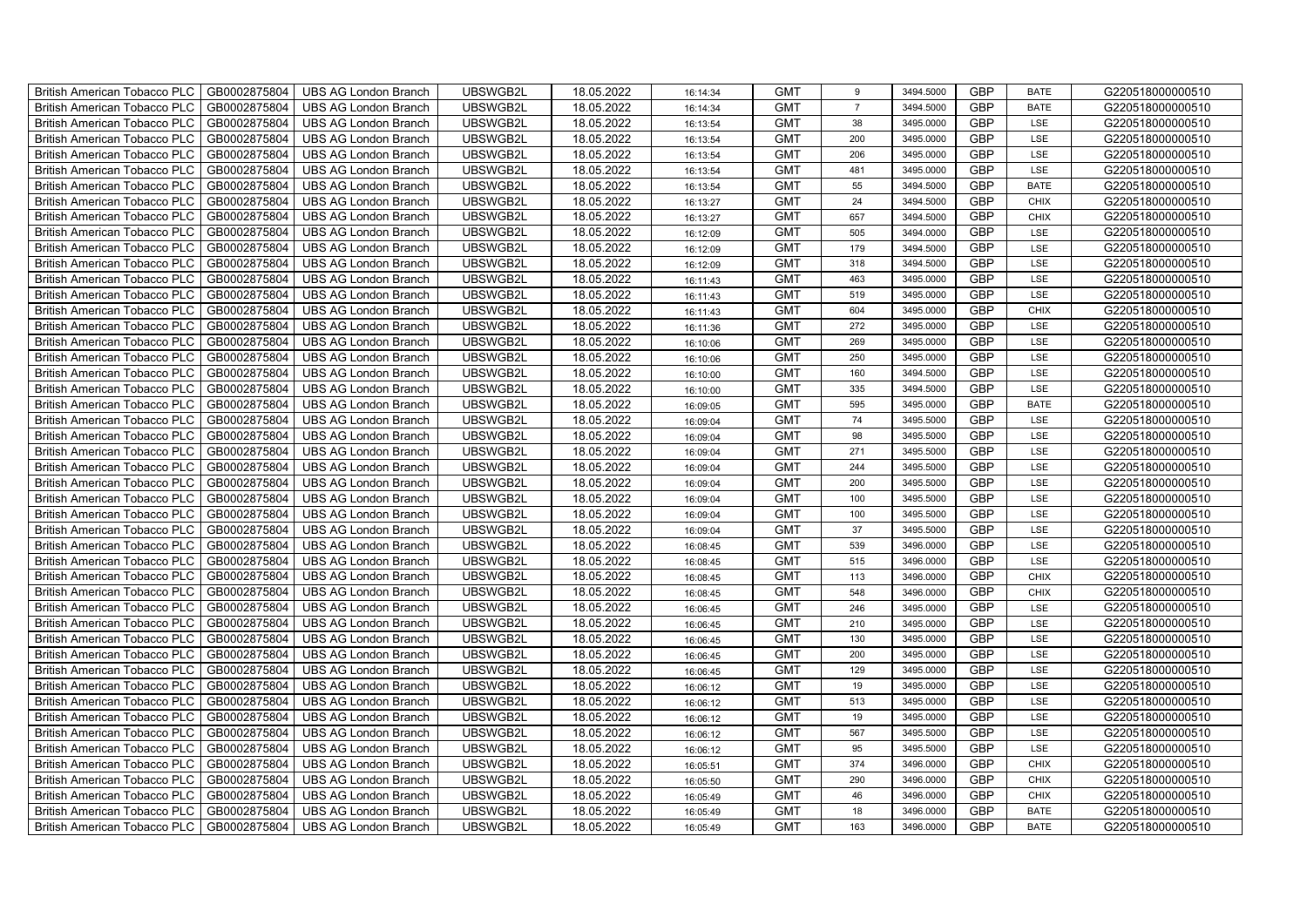| British American Tobacco PLC        | GB0002875804 | <b>UBS AG London Branch</b> | UBSWGB2L | 18.05.2022 | 16:05:49 | <b>GMT</b> | 100 | 3496.0000 | <b>GBP</b> | <b>CHIX</b> | G220518000000510 |
|-------------------------------------|--------------|-----------------------------|----------|------------|----------|------------|-----|-----------|------------|-------------|------------------|
| <b>British American Tobacco PLC</b> | GB0002875804 | <b>UBS AG London Branch</b> | UBSWGB2L | 18.05.2022 | 16:05:49 | <b>GMT</b> | 8   | 3496,0000 | <b>GBP</b> | <b>BATE</b> | G220518000000510 |
| <b>British American Tobacco PLC</b> | GB0002875804 | <b>UBS AG London Branch</b> | UBSWGB2L | 18.05.2022 | 16:05:49 | <b>GMT</b> | 246 | 3496.0000 | <b>GBP</b> | <b>CHIX</b> | G220518000000510 |
| British American Tobacco PLC        | GB0002875804 | <b>UBS AG London Branch</b> | UBSWGB2L | 18.05.2022 | 16:05:49 | <b>GMT</b> | 84  | 3496.0000 | <b>GBP</b> | <b>CHIX</b> | G220518000000510 |
| <b>British American Tobacco PLC</b> | GB0002875804 | UBS AG London Branch        | UBSWGB2L | 18.05.2022 | 16:05:49 | <b>GMT</b> | 392 | 3496.0000 | <b>GBP</b> | <b>BATE</b> | G220518000000510 |
| British American Tobacco PLC        | GB0002875804 | <b>UBS AG London Branch</b> | UBSWGB2L | 18.05.2022 | 16:05:49 | <b>GMT</b> | 13  | 3496.0000 | <b>GBP</b> | <b>CHIX</b> | G220518000000510 |
| <b>British American Tobacco PLC</b> | GB0002875804 | <b>UBS AG London Branch</b> | UBSWGB2L | 18.05.2022 | 16:05:49 | <b>GMT</b> | 24  | 3496.0000 | <b>GBP</b> | <b>BATE</b> | G220518000000510 |
| British American Tobacco PLC        | GB0002875804 | <b>UBS AG London Branch</b> | UBSWGB2L | 18.05.2022 | 16:05:49 | <b>GMT</b> | 169 | 3496.0000 | <b>GBP</b> | <b>CHIX</b> | G220518000000510 |
| <b>British American Tobacco PLC</b> | GB0002875804 | <b>UBS AG London Branch</b> | UBSWGB2L | 18.05.2022 | 16:05:49 | <b>GMT</b> | 36  | 3496.0000 | <b>GBP</b> | LSE         | G220518000000510 |
| British American Tobacco PLC        | GB0002875804 | <b>UBS AG London Branch</b> | UBSWGB2L | 18.05.2022 | 16:05:49 | <b>GMT</b> | 419 | 3496.0000 | <b>GBP</b> | LSE         | G220518000000510 |
| <b>British American Tobacco PLC</b> | GB0002875804 | <b>UBS AG London Branch</b> | UBSWGB2L | 18.05.2022 | 16:05:49 | <b>GMT</b> | 100 | 3496.0000 | <b>GBP</b> | <b>BATE</b> | G220518000000510 |
| <b>British American Tobacco PLC</b> | GB0002875804 | <b>UBS AG London Branch</b> | UBSWGB2L | 18.05.2022 | 16:05:24 | <b>GMT</b> | 492 | 3496.5000 | <b>GBP</b> | LSE         | G220518000000510 |
| British American Tobacco PLC        | GB0002875804 | <b>UBS AG London Branch</b> | UBSWGB2L | 18.05.2022 | 16:05:24 | <b>GMT</b> | 300 | 3496.5000 | <b>GBP</b> | LSE         | G220518000000510 |
| British American Tobacco PLC        | GB0002875804 | <b>UBS AG London Branch</b> | UBSWGB2L | 18.05.2022 | 16:05:24 | <b>GMT</b> | 100 | 3496.5000 | <b>GBP</b> | LSE         | G220518000000510 |
| British American Tobacco PLC        | GB0002875804 | <b>UBS AG London Branch</b> | UBSWGB2L | 18.05.2022 | 16:05:24 | <b>GMT</b> | 100 | 3496.5000 | <b>GBP</b> | LSE         | G220518000000510 |
| British American Tobacco PLC        | GB0002875804 | <b>UBS AG London Branch</b> | UBSWGB2L | 18.05.2022 | 16:05:21 | <b>GMT</b> | 100 | 3496.5000 | <b>GBP</b> | LSE         | G220518000000510 |
| British American Tobacco PLC        | GB0002875804 | <b>UBS AG London Branch</b> | UBSWGB2L | 18.05.2022 | 16:03:58 | <b>GMT</b> | 86  | 3495.5000 | <b>GBP</b> | LSE         | G220518000000510 |
| British American Tobacco PLC        | GB0002875804 | <b>UBS AG London Branch</b> | UBSWGB2L | 18.05.2022 | 16:03:58 | <b>GMT</b> | 100 | 3495.5000 | <b>GBP</b> | LSE         | G220518000000510 |
| British American Tobacco PLC        | GB0002875804 | <b>UBS AG London Branch</b> | UBSWGB2L | 18.05.2022 | 16:03:51 | <b>GMT</b> | 152 | 3495.5000 | <b>GBP</b> | LSE         | G220518000000510 |
| <b>British American Tobacco PLC</b> | GB0002875804 | <b>UBS AG London Branch</b> | UBSWGB2L | 18.05.2022 | 16:03:26 | <b>GMT</b> | 398 | 3495.0000 | <b>GBP</b> | LSE         | G220518000000510 |
| <b>British American Tobacco PLC</b> | GB0002875804 | <b>UBS AG London Branch</b> | UBSWGB2L | 18.05.2022 | 16:03:24 | <b>GMT</b> | 87  | 3495.0000 | <b>GBP</b> | <b>LSE</b>  | G220518000000510 |
| British American Tobacco PLC        | GB0002875804 | <b>UBS AG London Branch</b> | UBSWGB2L | 18.05.2022 | 16:02:55 | <b>GMT</b> | 526 | 3498.0000 | <b>GBP</b> | LSE         | G220518000000510 |
| British American Tobacco PLC        | GB0002875804 | <b>UBS AG London Branch</b> | UBSWGB2L | 18.05.2022 | 16:02:50 | <b>GMT</b> | 466 | 3498.5000 | GBP        | LSE         | G220518000000510 |
| British American Tobacco PLC        | GB0002875804 | <b>UBS AG London Branch</b> | UBSWGB2L | 18.05.2022 | 16:02:50 | <b>GMT</b> | 73  | 3498.5000 | <b>GBP</b> | LSE         | G220518000000510 |
| British American Tobacco PLC        | GB0002875804 | <b>UBS AG London Branch</b> | UBSWGB2L | 18.05.2022 | 16:02:42 | <b>GMT</b> | 20  | 3498.5000 | <b>GBP</b> | LSE         | G220518000000510 |
| British American Tobacco PLC        | GB0002875804 | <b>UBS AG London Branch</b> | UBSWGB2L | 18.05.2022 | 16:02:42 | <b>GMT</b> | 620 | 3498.5000 | <b>GBP</b> | LSE         | G220518000000510 |
| British American Tobacco PLC        | GB0002875804 | <b>UBS AG London Branch</b> | UBSWGB2L | 18.05.2022 | 16:01:47 | <b>GMT</b> | 498 | 3497.5000 | <b>GBP</b> | LSE         | G220518000000510 |
| British American Tobacco PLC        | GB0002875804 | <b>UBS AG London Branch</b> | UBSWGB2L | 18.05.2022 | 16:01:45 | <b>GMT</b> | 612 | 3498.0000 | <b>GBP</b> | LSE         | G220518000000510 |
| <b>British American Tobacco PLC</b> | GB0002875804 | <b>UBS AG London Branch</b> | UBSWGB2L | 18.05.2022 | 16:01:45 | <b>GMT</b> | 268 | 3498.0000 | <b>GBP</b> | CHIX        | G220518000000510 |
| <b>British American Tobacco PLC</b> | GB0002875804 | <b>UBS AG London Branch</b> | UBSWGB2L | 18.05.2022 | 16:01:45 | <b>GMT</b> | 427 | 3498.0000 | <b>GBP</b> | <b>CHIX</b> | G220518000000510 |
| British American Tobacco PLC        | GB0002875804 | <b>UBS AG London Branch</b> | UBSWGB2L | 18.05.2022 | 16:01:06 | <b>GMT</b> | 255 | 3498.0000 | <b>GBP</b> | LSE         | G220518000000510 |
| British American Tobacco PLC        | GB0002875804 | <b>UBS AG London Branch</b> | UBSWGB2L | 18.05.2022 | 16:01:06 | <b>GMT</b> | 219 | 3498.0000 | <b>GBP</b> | LSE         | G220518000000510 |
| British American Tobacco PLC        | GB0002875804 | UBS AG London Branch        | UBSWGB2L | 18.05.2022 | 16:00:26 | <b>GMT</b> | 514 | 3498.0000 | <b>GBP</b> | LSE         | G220518000000510 |
| British American Tobacco PLC        | GB0002875804 | <b>UBS AG London Branch</b> | UBSWGB2L | 18.05.2022 | 16:00:26 | <b>GMT</b> | 9   | 3498.0000 | <b>GBP</b> | LSE         | G220518000000510 |
| British American Tobacco PLC        | GB0002875804 | <b>UBS AG London Branch</b> | UBSWGB2L | 18.05.2022 | 16:00:26 | <b>GMT</b> | 337 | 3498.5000 | <b>GBP</b> | CHIX        | G220518000000510 |
| British American Tobacco PLC        | GB0002875804 | <b>UBS AG London Branch</b> | UBSWGB2L | 18.05.2022 | 16:00:26 | <b>GMT</b> | 671 | 3498.5000 | <b>GBP</b> | <b>BATE</b> | G220518000000510 |
| British American Tobacco PLC        | GB0002875804 | <b>UBS AG London Branch</b> | UBSWGB2L | 18.05.2022 | 16:00:26 | <b>GMT</b> | 483 | 3498.5000 | <b>GBP</b> | LSE         | G220518000000510 |
| <b>British American Tobacco PLC</b> | GB0002875804 | <b>UBS AG London Branch</b> | UBSWGB2L | 18.05.2022 | 16:00:26 | <b>GMT</b> | 274 | 3498.5000 | <b>GBP</b> | <b>CHIX</b> | G220518000000510 |
| British American Tobacco PLC        | GB0002875804 | <b>UBS AG London Branch</b> | UBSWGB2L | 18.05.2022 | 15:59:30 | <b>GMT</b> | 324 | 3498.0000 | <b>GBP</b> | LSE         | G220518000000510 |
| <b>British American Tobacco PLC</b> | GB0002875804 | <b>UBS AG London Branch</b> | UBSWGB2L | 18.05.2022 | 15:59:30 | <b>GMT</b> | 118 | 3498.0000 | <b>GBP</b> | LSE         | G220518000000510 |
| British American Tobacco PLC        | GB0002875804 | UBS AG London Branch        | UBSWGB2L | 18.05.2022 | 15:59:30 | <b>GMT</b> | 90  | 3497.5000 | <b>GBP</b> | LSE         | G220518000000510 |
| British American Tobacco PLC        | GB0002875804 | UBS AG London Branch        | UBSWGB2L | 18.05.2022 | 15:59:30 | <b>GMT</b> | 118 | 3497.5000 | <b>GBP</b> | LSE         | G220518000000510 |
| British American Tobacco PLC        | GB0002875804 | <b>UBS AG London Branch</b> | UBSWGB2L | 18.05.2022 | 15:59:30 | <b>GMT</b> | 197 | 3497.5000 | <b>GBP</b> | LSE         | G220518000000510 |
| <b>British American Tobacco PLC</b> | GB0002875804 | <b>UBS AG London Branch</b> | UBSWGB2L | 18.05.2022 | 15:59:30 | <b>GMT</b> | 66  | 3497.5000 | <b>GBP</b> | LSE         | G220518000000510 |
| <b>British American Tobacco PLC</b> | GB0002875804 | <b>UBS AG London Branch</b> | UBSWGB2L | 18.05.2022 | 15:59:30 | <b>GMT</b> | 261 | 3498.0000 | <b>GBP</b> | LSE         | G220518000000510 |
| <b>British American Tobacco PLC</b> | GB0002875804 | <b>UBS AG London Branch</b> | UBSWGB2L | 18.05.2022 | 15:59:30 | <b>GMT</b> | 16  | 3498.0000 | <b>GBP</b> | LSE         | G220518000000510 |
| <b>British American Tobacco PLC</b> | GB0002875804 | <b>UBS AG London Branch</b> | UBSWGB2L | 18.05.2022 | 15:59:30 | <b>GMT</b> | 206 | 3498.0000 | <b>GBP</b> | LSE         | G220518000000510 |
| British American Tobacco PLC        | GB0002875804 | UBS AG London Branch        | UBSWGB2L | 18.05.2022 | 15:59:19 | <b>GMT</b> | 206 | 3498.0000 | <b>GBP</b> | <b>LSE</b>  | G220518000000510 |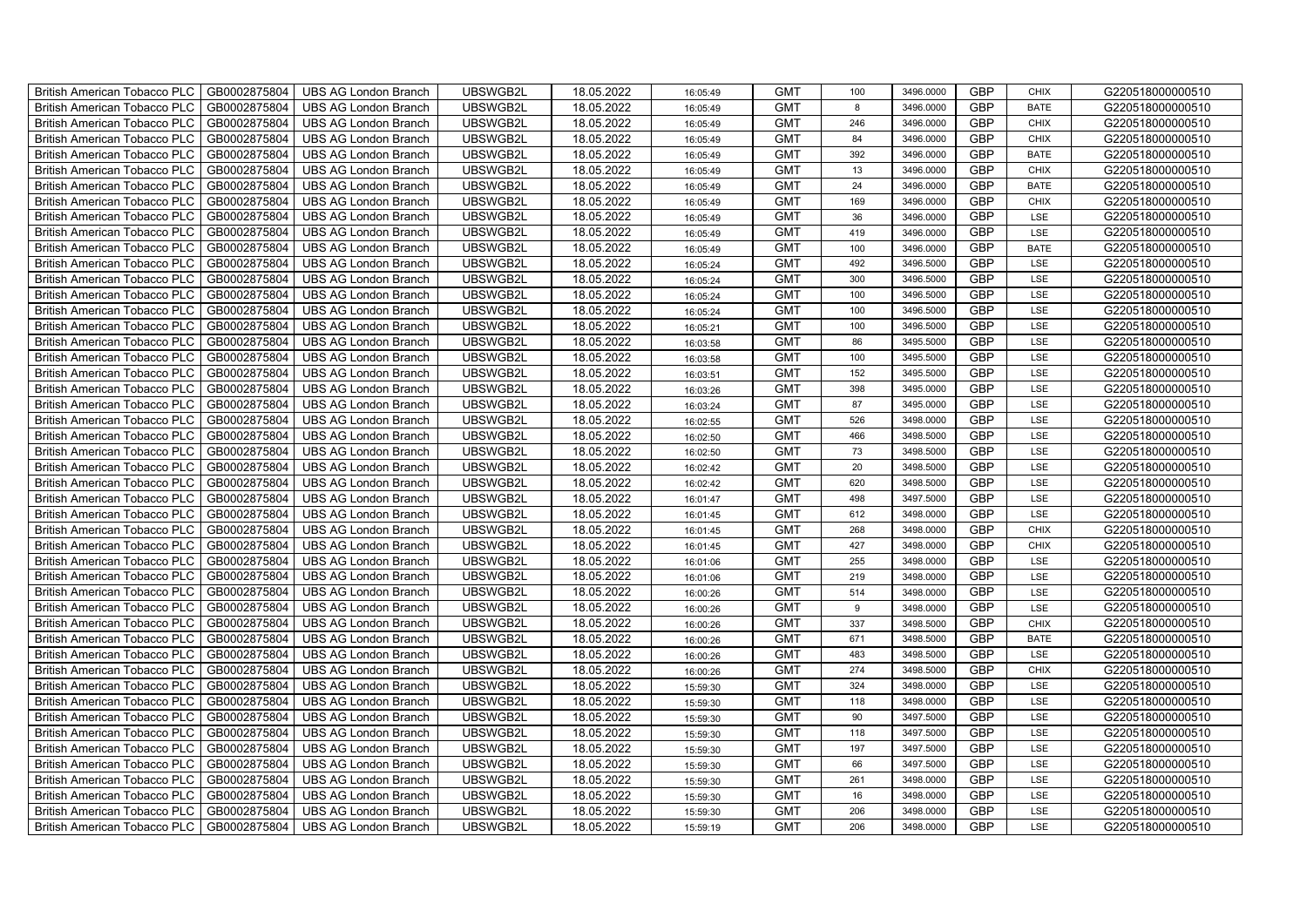| British American Tobacco PLC        | GB0002875804 | <b>UBS AG London Branch</b> | UBSWGB2L | 18.05.2022 | 15:59:19 | <b>GMT</b> | 202             | 3498.0000 | <b>GBP</b> | LSE         | G220518000000510 |
|-------------------------------------|--------------|-----------------------------|----------|------------|----------|------------|-----------------|-----------|------------|-------------|------------------|
| <b>British American Tobacco PLC</b> | GB0002875804 | <b>UBS AG London Branch</b> | UBSWGB2L | 18.05.2022 | 15:59:19 | <b>GMT</b> | 752             | 3498,0000 | <b>GBP</b> | <b>LSE</b>  | G220518000000510 |
| <b>British American Tobacco PLC</b> | GB0002875804 | <b>UBS AG London Branch</b> | UBSWGB2L | 18.05.2022 | 15:58:37 | <b>GMT</b> | 422             | 3497.5000 | <b>GBP</b> | LSE         | G220518000000510 |
| British American Tobacco PLC        | GB0002875804 | <b>UBS AG London Branch</b> | UBSWGB2L | 18.05.2022 | 15:58:37 | <b>GMT</b> | 116             | 3497.5000 | <b>GBP</b> | LSE         | G220518000000510 |
| <b>British American Tobacco PLC</b> | GB0002875804 | UBS AG London Branch        | UBSWGB2L | 18.05.2022 | 15:57:35 | <b>GMT</b> | 490             | 3495.5000 | <b>GBP</b> | LSE         | G220518000000510 |
| British American Tobacco PLC        | GB0002875804 | <b>UBS AG London Branch</b> | UBSWGB2L | 18.05.2022 | 15:57:35 | <b>GMT</b> | 639             | 3495.5000 | <b>GBP</b> | <b>CHIX</b> | G220518000000510 |
| <b>British American Tobacco PLC</b> | GB0002875804 | <b>UBS AG London Branch</b> | UBSWGB2L | 18.05.2022 | 15:57:05 | <b>GMT</b> | 530             | 3495.5000 | <b>GBP</b> | LSE         | G220518000000510 |
| British American Tobacco PLC        | GB0002875804 | <b>UBS AG London Branch</b> | UBSWGB2L | 18.05.2022 | 15:57:02 | <b>GMT</b> | 508             | 3496.0000 | <b>GBP</b> | LSE         | G220518000000510 |
| <b>British American Tobacco PLC</b> | GB0002875804 | <b>UBS AG London Branch</b> | UBSWGB2L | 18.05.2022 | 15:57:02 | <b>GMT</b> | 476             | 3496.0000 | <b>GBP</b> | LSE         | G220518000000510 |
| British American Tobacco PLC        | GB0002875804 | <b>UBS AG London Branch</b> | UBSWGB2L | 18.05.2022 | 15:55:57 | <b>GMT</b> | 611             | 3495.5000 | <b>GBP</b> | <b>CHIX</b> | G220518000000510 |
| <b>British American Tobacco PLC</b> | GB0002875804 | <b>UBS AG London Branch</b> | UBSWGB2L | 18.05.2022 | 15:55:57 | <b>GMT</b> | 546             | 3495.5000 | <b>GBP</b> | LSE         | G220518000000510 |
| <b>British American Tobacco PLC</b> | GB0002875804 | <b>UBS AG London Branch</b> | UBSWGB2L | 18.05.2022 | 15:55:54 | <b>GMT</b> | 510             | 3496.0000 | <b>GBP</b> | LSE         | G220518000000510 |
| British American Tobacco PLC        | GB0002875804 | <b>UBS AG London Branch</b> | UBSWGB2L | 18.05.2022 | 15:55:54 | <b>GMT</b> | 520             | 3496.0000 | <b>GBP</b> | LSE         | G220518000000510 |
| British American Tobacco PLC        | GB0002875804 | <b>UBS AG London Branch</b> | UBSWGB2L | 18.05.2022 | 15:55:54 | <b>GMT</b> | 10 <sup>1</sup> | 3496.0000 | <b>GBP</b> | <b>BATE</b> | G220518000000510 |
| British American Tobacco PLC        | GB0002875804 | <b>UBS AG London Branch</b> | UBSWGB2L | 18.05.2022 | 15:55:54 | <b>GMT</b> | 595             | 3496.0000 | <b>GBP</b> | <b>BATE</b> | G220518000000510 |
| British American Tobacco PLC        | GB0002875804 | <b>UBS AG London Branch</b> | UBSWGB2L | 18.05.2022 | 15:55:43 | <b>GMT</b> | 14              | 3496.5000 | <b>GBP</b> | LSE         | G220518000000510 |
| British American Tobacco PLC        | GB0002875804 | <b>UBS AG London Branch</b> | UBSWGB2L | 18.05.2022 | 15:54:43 | <b>GMT</b> | 447             | 3494.5000 | <b>GBP</b> | LSE         | G220518000000510 |
| British American Tobacco PLC        | GB0002875804 | <b>UBS AG London Branch</b> | UBSWGB2L | 18.05.2022 | 15:54:43 | <b>GMT</b> | 43              | 3494.5000 | <b>GBP</b> | LSE         | G220518000000510 |
| British American Tobacco PLC        | GB0002875804 | <b>UBS AG London Branch</b> | UBSWGB2L | 18.05.2022 | 15:54:22 | <b>GMT</b> | 461             | 3495.0000 | <b>GBP</b> | LSE         | G220518000000510 |
| <b>British American Tobacco PLC</b> | GB0002875804 | <b>UBS AG London Branch</b> | UBSWGB2L | 18.05.2022 | 15:53:52 | <b>GMT</b> | 567             | 3495.5000 | <b>GBP</b> | CHIX        | G220518000000510 |
| <b>British American Tobacco PLC</b> | GB0002875804 | <b>UBS AG London Branch</b> | UBSWGB2L | 18.05.2022 | 15:53:52 | <b>GMT</b> | 65              | 3495.5000 | <b>GBP</b> | <b>CHIX</b> | G220518000000510 |
| British American Tobacco PLC        | GB0002875804 | <b>UBS AG London Branch</b> | UBSWGB2L | 18.05.2022 | 15:53:40 | <b>GMT</b> | 312             | 3495.5000 | <b>GBP</b> | LSE         | G220518000000510 |
| British American Tobacco PLC        | GB0002875804 | <b>UBS AG London Branch</b> | UBSWGB2L | 18.05.2022 | 15:53:29 | <b>GMT</b> | 446             | 3496.0000 | GBP        | LSE         | G220518000000510 |
| British American Tobacco PLC        | GB0002875804 | <b>UBS AG London Branch</b> | UBSWGB2L | 18.05.2022 | 15:53:20 | <b>GMT</b> | 100             | 3495.5000 | <b>GBP</b> | LSE         | G220518000000510 |
| British American Tobacco PLC        | GB0002875804 | <b>UBS AG London Branch</b> | UBSWGB2L | 18.05.2022 | 15:53:20 | <b>GMT</b> | 100             | 3495.5000 | <b>GBP</b> | LSE         | G220518000000510 |
| British American Tobacco PLC        | GB0002875804 | <b>UBS AG London Branch</b> | UBSWGB2L | 18.05.2022 | 15:52:28 | <b>GMT</b> | 537             | 3495.5000 | <b>GBP</b> | LSE         | G220518000000510 |
| British American Tobacco PLC        | GB0002875804 | <b>UBS AG London Branch</b> | UBSWGB2L | 18.05.2022 | 15:52:15 | <b>GMT</b> | 270             | 3496.0000 | <b>GBP</b> | LSE         | G220518000000510 |
| British American Tobacco PLC        | GB0002875804 | <b>UBS AG London Branch</b> | UBSWGB2L | 18.05.2022 | 15:52:01 | <b>GMT</b> | 230             | 3496.0000 | <b>GBP</b> | LSE         | G220518000000510 |
| <b>British American Tobacco PLC</b> | GB0002875804 | <b>UBS AG London Branch</b> | UBSWGB2L | 18.05.2022 | 15:52:01 | <b>GMT</b> | 253             | 3496.0000 | <b>GBP</b> | LSE         | G220518000000510 |
| <b>British American Tobacco PLC</b> | GB0002875804 | <b>UBS AG London Branch</b> | UBSWGB2L | 18.05.2022 | 15:52:01 | <b>GMT</b> | 13              | 3496.0000 | <b>GBP</b> | <b>BATE</b> | G220518000000510 |
| British American Tobacco PLC        | GB0002875804 | <b>UBS AG London Branch</b> | UBSWGB2L | 18.05.2022 | 15:52:01 | <b>GMT</b> | 594             | 3496.0000 | <b>GBP</b> | <b>BATE</b> | G220518000000510 |
| British American Tobacco PLC        | GB0002875804 | <b>UBS AG London Branch</b> | UBSWGB2L | 18.05.2022 | 15:52:01 | <b>GMT</b> | 14              | 3496.0000 | <b>GBP</b> | <b>BATE</b> | G220518000000510 |
| British American Tobacco PLC        | GB0002875804 | UBS AG London Branch        | UBSWGB2L | 18.05.2022 | 15:51:55 | <b>GMT</b> | 110             | 3496.5000 | <b>GBP</b> | LSE         | G220518000000510 |
| British American Tobacco PLC        | GB0002875804 | <b>UBS AG London Branch</b> | UBSWGB2L | 18.05.2022 | 15:51:55 | <b>GMT</b> | 197             | 3496.5000 | <b>GBP</b> | LSE         | G220518000000510 |
| British American Tobacco PLC        | GB0002875804 | <b>UBS AG London Branch</b> | UBSWGB2L | 18.05.2022 | 15:51:55 | <b>GMT</b> | 206             | 3496.5000 | <b>GBP</b> | LSE         | G220518000000510 |
| British American Tobacco PLC        | GB0002875804 | <b>UBS AG London Branch</b> | UBSWGB2L | 18.05.2022 | 15:50:55 | <b>GMT</b> | 20              | 3494.5000 | <b>GBP</b> | <b>BATE</b> | G220518000000510 |
| British American Tobacco PLC        | GB0002875804 | <b>UBS AG London Branch</b> | UBSWGB2L | 18.05.2022 | 15:50:38 | <b>GMT</b> | 210             | 3495.0000 | <b>GBP</b> | LSE         | G220518000000510 |
| <b>British American Tobacco PLC</b> | GB0002875804 | <b>UBS AG London Branch</b> | UBSWGB2L | 18.05.2022 | 15:50:38 | <b>GMT</b> | 37              | 3495.0000 | <b>GBP</b> | LSE         | G220518000000510 |
| British American Tobacco PLC        | GB0002875804 | <b>UBS AG London Branch</b> | UBSWGB2L | 18.05.2022 | 15:50:36 | <b>GMT</b> | 100             | 3495.0000 | <b>GBP</b> | LSE         | G220518000000510 |
| <b>British American Tobacco PLC</b> | GB0002875804 | <b>UBS AG London Branch</b> | UBSWGB2L | 18.05.2022 | 15:50:36 | <b>GMT</b> | 100             | 3495.0000 | <b>GBP</b> | LSE         | G220518000000510 |
| British American Tobacco PLC        | GB0002875804 | UBS AG London Branch        | UBSWGB2L | 18.05.2022 | 15:50:36 | <b>GMT</b> | 81              | 3495.0000 | <b>GBP</b> | LSE         | G220518000000510 |
| British American Tobacco PLC        | GB0002875804 | UBS AG London Branch        | UBSWGB2L | 18.05.2022 | 15:50:29 | <b>GMT</b> | 232             | 3495.5000 | <b>GBP</b> | <b>CHIX</b> | G220518000000510 |
| British American Tobacco PLC        | GB0002875804 | <b>UBS AG London Branch</b> | UBSWGB2L | 18.05.2022 | 15:50:29 | <b>GMT</b> | 19              | 3495.5000 | <b>GBP</b> | <b>CHIX</b> | G220518000000510 |
| British American Tobacco PLC        | GB0002875804 | <b>UBS AG London Branch</b> | UBSWGB2L | 18.05.2022 | 15:50:29 | <b>GMT</b> | 200             | 3495.5000 | <b>GBP</b> | <b>CHIX</b> | G220518000000510 |
| <b>British American Tobacco PLC</b> | GB0002875804 | <b>UBS AG London Branch</b> | UBSWGB2L | 18.05.2022 | 15:50:29 | <b>GMT</b> | 180             | 3495.5000 | <b>GBP</b> | LSE         | G220518000000510 |
| <b>British American Tobacco PLC</b> | GB0002875804 | <b>UBS AG London Branch</b> | UBSWGB2L | 18.05.2022 | 15:50:29 | <b>GMT</b> | 364             | 3495.5000 | <b>GBP</b> | LSE         | G220518000000510 |
| British American Tobacco PLC        | GB0002875804 | <b>UBS AG London Branch</b> | UBSWGB2L | 18.05.2022 | 15:50:29 | <b>GMT</b> | 33              | 3495.5000 | <b>GBP</b> | <b>CHIX</b> | G220518000000510 |
| British American Tobacco PLC        | GB0002875804 | UBS AG London Branch        | UBSWGB2L | 18.05.2022 | 15:50:29 | <b>GMT</b> | 38              | 3495.5000 | <b>GBP</b> | <b>CHIX</b> | G220518000000510 |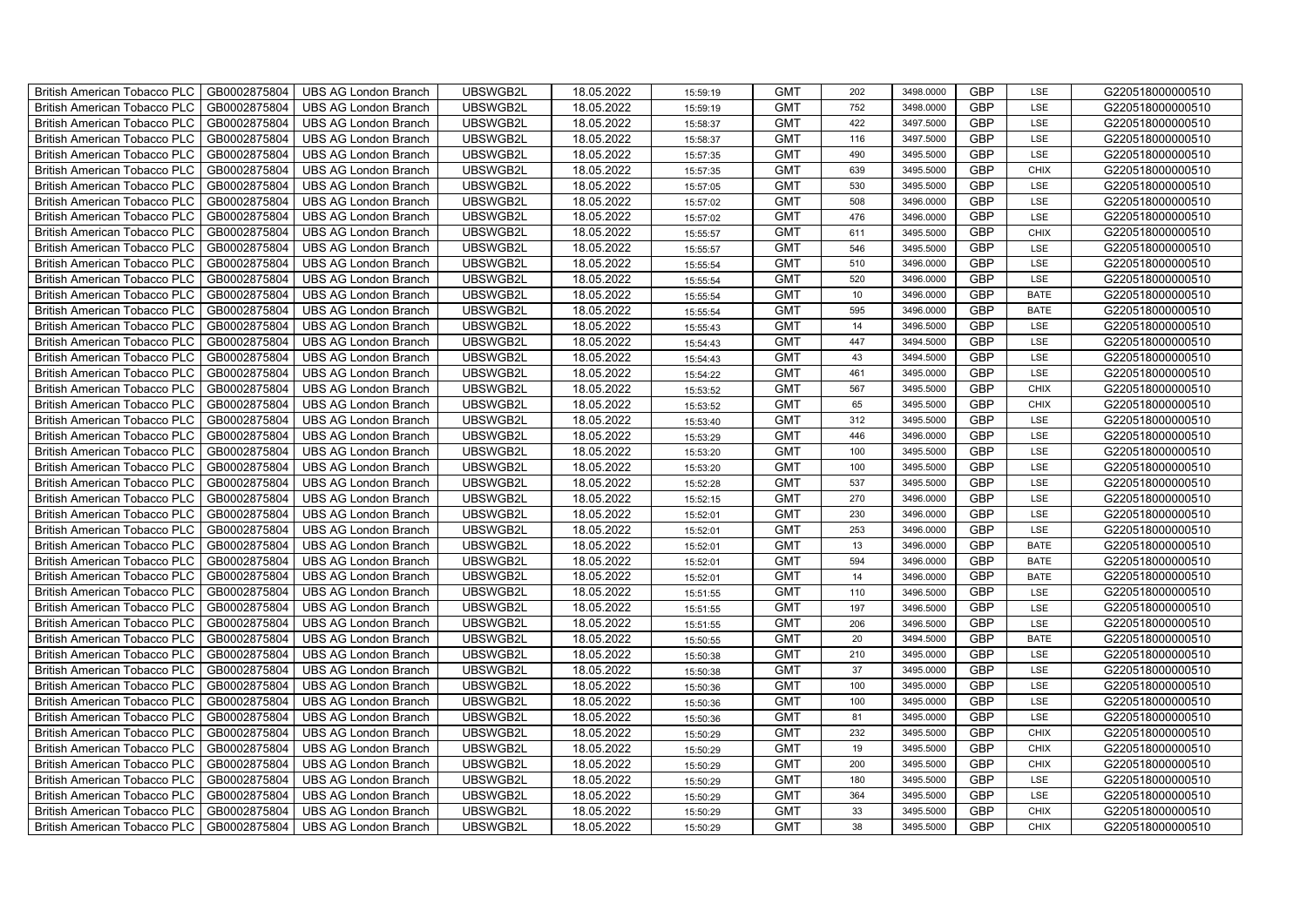| British American Tobacco PLC        | GB0002875804 | <b>UBS AG London Branch</b> | UBSWGB2L | 18.05.2022 | 15:50:29 | <b>GMT</b> | 160  | 3495.5000 | <b>GBP</b> | <b>CHIX</b> | G220518000000510 |
|-------------------------------------|--------------|-----------------------------|----------|------------|----------|------------|------|-----------|------------|-------------|------------------|
| <b>British American Tobacco PLC</b> | GB0002875804 | <b>UBS AG London Branch</b> | UBSWGB2L | 18.05.2022 | 15:50:12 | <b>GMT</b> | 335  | 3496,0000 | <b>GBP</b> | <b>LSE</b>  | G220518000000510 |
| <b>British American Tobacco PLC</b> | GB0002875804 | <b>UBS AG London Branch</b> | UBSWGB2L | 18.05.2022 | 15:50:12 | <b>GMT</b> | 125  | 3496.0000 | <b>GBP</b> | LSE         | G220518000000510 |
| British American Tobacco PLC        | GB0002875804 | <b>UBS AG London Branch</b> | UBSWGB2L | 18.05.2022 | 15:49:27 | <b>GMT</b> | 60   | 3495.5000 | <b>GBP</b> | LSE         | G220518000000510 |
| <b>British American Tobacco PLC</b> | GB0002875804 | UBS AG London Branch        | UBSWGB2L | 18.05.2022 | 15:49:25 | <b>GMT</b> | 281  | 3495.5000 | <b>GBP</b> | LSE         | G220518000000510 |
| British American Tobacco PLC        | GB0002875804 | <b>UBS AG London Branch</b> | UBSWGB2L | 18.05.2022 | 15:49:25 | <b>GMT</b> | 48   | 3495.5000 | <b>GBP</b> | LSE         | G220518000000510 |
| <b>British American Tobacco PLC</b> | GB0002875804 | <b>UBS AG London Branch</b> | UBSWGB2L | 18.05.2022 | 15:49:25 | <b>GMT</b> | 102  | 3495.5000 | <b>GBP</b> | LSE         | G220518000000510 |
| British American Tobacco PLC        | GB0002875804 | <b>UBS AG London Branch</b> | UBSWGB2L | 18.05.2022 | 15:48:49 | <b>GMT</b> | 542  | 3495.5000 | <b>GBP</b> | LSE         | G220518000000510 |
| <b>British American Tobacco PLC</b> | GB0002875804 | <b>UBS AG London Branch</b> | UBSWGB2L | 18.05.2022 | 15:47:51 | <b>GMT</b> | 511  | 3495.0000 | <b>GBP</b> | LSE         | G220518000000510 |
| British American Tobacco PLC        | GB0002875804 | <b>UBS AG London Branch</b> | UBSWGB2L | 18.05.2022 | 15:47:51 | <b>GMT</b> | 18   | 3495.0000 | <b>GBP</b> | LSE         | G220518000000510 |
| <b>British American Tobacco PLC</b> | GB0002875804 | <b>UBS AG London Branch</b> | UBSWGB2L | 18.05.2022 | 15:47:49 | <b>GMT</b> | 551  | 3495.5000 | <b>GBP</b> | LSE         | G220518000000510 |
| <b>British American Tobacco PLC</b> | GB0002875804 | <b>UBS AG London Branch</b> | UBSWGB2L | 18.05.2022 | 15:47:49 | <b>GMT</b> | 232  | 3495.5000 | <b>GBP</b> | <b>CHIX</b> | G220518000000510 |
| British American Tobacco PLC        | GB0002875804 | <b>UBS AG London Branch</b> | UBSWGB2L | 18.05.2022 | 15:47:49 | <b>GMT</b> | 385  | 3495.5000 | <b>GBP</b> | <b>CHIX</b> | G220518000000510 |
| British American Tobacco PLC        | GB0002875804 | <b>UBS AG London Branch</b> | UBSWGB2L | 18.05.2022 | 15:46:51 | <b>GMT</b> | 472  | 3496.0000 | <b>GBP</b> | LSE         | G220518000000510 |
| British American Tobacco PLC        | GB0002875804 | <b>UBS AG London Branch</b> | UBSWGB2L | 18.05.2022 | 15:46:51 | <b>GMT</b> | 78   | 3496.0000 | <b>GBP</b> | LSE         | G220518000000510 |
| British American Tobacco PLC        | GB0002875804 | <b>UBS AG London Branch</b> | UBSWGB2L | 18.05.2022 | 15:46:48 | <b>GMT</b> | 200  | 3496.5000 | <b>GBP</b> | LSE         | G220518000000510 |
| British American Tobacco PLC        | GB0002875804 | <b>UBS AG London Branch</b> | UBSWGB2L | 18.05.2022 | 15:46:48 | <b>GMT</b> | 173  | 3496.5000 | <b>GBP</b> | LSE         | G220518000000510 |
| British American Tobacco PLC        | GB0002875804 | <b>UBS AG London Branch</b> | UBSWGB2L | 18.05.2022 | 15:46:48 | <b>GMT</b> | 200  | 3496.5000 | <b>GBP</b> | LSE         | G220518000000510 |
| British American Tobacco PLC        | GB0002875804 | <b>UBS AG London Branch</b> | UBSWGB2L | 18.05.2022 | 15:45:39 | <b>GMT</b> | 541  | 3495.0000 | <b>GBP</b> | LSE         | G220518000000510 |
| <b>British American Tobacco PLC</b> | GB0002875804 | <b>UBS AG London Branch</b> | UBSWGB2L | 18.05.2022 | 15:45:39 | <b>GMT</b> | 497  | 3495.0000 | <b>GBP</b> | <b>BATE</b> | G220518000000510 |
| <b>British American Tobacco PLC</b> | GB0002875804 | <b>UBS AG London Branch</b> | UBSWGB2L | 18.05.2022 | 15:45:39 | <b>GMT</b> | 11   | 3495.0000 | <b>GBP</b> | <b>BATE</b> | G220518000000510 |
| British American Tobacco PLC        | GB0002875804 | <b>UBS AG London Branch</b> | UBSWGB2L | 18.05.2022 | 15:45:39 | <b>GMT</b> | 202  | 3495.0000 | <b>GBP</b> | <b>BATE</b> | G220518000000510 |
| British American Tobacco PLC        | GB0002875804 | <b>UBS AG London Branch</b> | UBSWGB2L | 18.05.2022 | 15:45:00 | <b>GMT</b> | 68   | 3495.0000 | GBP        | LSE         | G220518000000510 |
| British American Tobacco PLC        | GB0002875804 | <b>UBS AG London Branch</b> | UBSWGB2L | 18.05.2022 | 15:45:00 | <b>GMT</b> | 200  | 3495.0000 | <b>GBP</b> | LSE         | G220518000000510 |
| British American Tobacco PLC        | GB0002875804 | <b>UBS AG London Branch</b> | UBSWGB2L | 18.05.2022 | 15:45:00 | <b>GMT</b> | 197  | 3495.0000 | <b>GBP</b> | LSE         | G220518000000510 |
| British American Tobacco PLC        | GB0002875804 | <b>UBS AG London Branch</b> | UBSWGB2L | 18.05.2022 | 15:45:00 | <b>GMT</b> | 535  | 3495.0000 | <b>GBP</b> | LSE         | G220518000000510 |
| British American Tobacco PLC        | GB0002875804 | <b>UBS AG London Branch</b> | UBSWGB2L | 18.05.2022 | 15:45:00 | <b>GMT</b> | 694  | 3495.0000 | <b>GBP</b> | CHIX        | G220518000000510 |
| British American Tobacco PLC        | GB0002875804 | <b>UBS AG London Branch</b> | UBSWGB2L | 18.05.2022 | 15:44:33 | <b>GMT</b> | 190  | 3495.0000 | <b>GBP</b> | LSE         | G220518000000510 |
| <b>British American Tobacco PLC</b> | GB0002875804 | <b>UBS AG London Branch</b> | UBSWGB2L | 18.05.2022 | 15:44:33 | <b>GMT</b> | 478  | 3495.0000 | <b>GBP</b> | LSE         | G220518000000510 |
| <b>British American Tobacco PLC</b> | GB0002875804 | <b>UBS AG London Branch</b> | UBSWGB2L | 18.05.2022 | 15:44:21 | <b>GMT</b> | 147  | 3495.0000 | <b>GBP</b> | LSE         | G220518000000510 |
| British American Tobacco PLC        | GB0002875804 | <b>UBS AG London Branch</b> | UBSWGB2L | 18.05.2022 | 15:44:17 | <b>GMT</b> | 100  | 3495.0000 | <b>GBP</b> | LSE         | G220518000000510 |
| British American Tobacco PLC        | GB0002875804 | <b>UBS AG London Branch</b> | UBSWGB2L | 18.05.2022 | 15:44:17 | <b>GMT</b> | 100  | 3495.0000 | <b>GBP</b> | LSE         | G220518000000510 |
| British American Tobacco PLC        | GB0002875804 | UBS AG London Branch        | UBSWGB2L | 18.05.2022 | 15:44:17 | <b>GMT</b> | 6    | 3495.0000 | <b>GBP</b> | LSE         | G220518000000510 |
| British American Tobacco PLC        | GB0002875804 | <b>UBS AG London Branch</b> | UBSWGB2L | 18.05.2022 | 15:43:21 | <b>GMT</b> | 206  | 3495.0000 | <b>GBP</b> | LSE         | G220518000000510 |
| British American Tobacco PLC        | GB0002875804 | <b>UBS AG London Branch</b> | UBSWGB2L | 18.05.2022 | 15:43:21 | <b>GMT</b> | 197  | 3495.0000 | <b>GBP</b> | LSE         | G220518000000510 |
| British American Tobacco PLC        | GB0002875804 | <b>UBS AG London Branch</b> | UBSWGB2L | 18.05.2022 | 15:43:21 | <b>GMT</b> | 506  | 3495.0000 | <b>GBP</b> | LSE         | G220518000000510 |
| British American Tobacco PLC        | GB0002875804 | <b>UBS AG London Branch</b> | UBSWGB2L | 18.05.2022 | 15:42:43 | <b>GMT</b> | 519  | 3495.5000 | <b>GBP</b> | LSE         | G220518000000510 |
| <b>British American Tobacco PLC</b> | GB0002875804 | <b>UBS AG London Branch</b> | UBSWGB2L | 18.05.2022 | 15:42:43 | <b>GMT</b> | 416  | 3495.5000 | <b>GBP</b> | <b>CHIX</b> | G220518000000510 |
| British American Tobacco PLC        | GB0002875804 | <b>UBS AG London Branch</b> | UBSWGB2L | 18.05.2022 | 15:42:11 | <b>GMT</b> | 19   | 3495.5000 | <b>GBP</b> | <b>CHIX</b> | G220518000000510 |
| <b>British American Tobacco PLC</b> | GB0002875804 | <b>UBS AG London Branch</b> | UBSWGB2L | 18.05.2022 | 15:42:11 | <b>GMT</b> | 174  | 3495.5000 | <b>GBP</b> | LSE         | G220518000000510 |
| British American Tobacco PLC        | GB0002875804 | UBS AG London Branch        | UBSWGB2L | 18.05.2022 | 15:42:11 | <b>GMT</b> | 239  | 3495.5000 | <b>GBP</b> | <b>CHIX</b> | G220518000000510 |
| British American Tobacco PLC        | GB0002875804 | UBS AG London Branch        | UBSWGB2L | 18.05.2022 | 15:42:11 | <b>GMT</b> | 133  | 3495.5000 | <b>GBP</b> | LSE         | G220518000000510 |
| British American Tobacco PLC        | GB0002875804 | <b>UBS AG London Branch</b> | UBSWGB2L | 18.05.2022 | 15:42:07 | <b>GMT</b> | 34   | 3495.5000 | <b>GBP</b> | LSE         | G220518000000510 |
| <b>British American Tobacco PLC</b> | GB0002875804 | <b>UBS AG London Branch</b> | UBSWGB2L | 18.05.2022 | 15:42:07 | <b>GMT</b> | 134  | 3495.5000 | <b>GBP</b> | LSE         | G220518000000510 |
| <b>British American Tobacco PLC</b> | GB0002875804 | <b>UBS AG London Branch</b> | UBSWGB2L | 18.05.2022 | 15:42:07 | <b>GMT</b> | $10$ | 3495.5000 | <b>GBP</b> | LSE         | G220518000000510 |
| <b>British American Tobacco PLC</b> | GB0002875804 | <b>UBS AG London Branch</b> | UBSWGB2L | 18.05.2022 | 15:41:39 | <b>GMT</b> | 478  | 3495.5000 | <b>GBP</b> | LSE         | G220518000000510 |
| <b>British American Tobacco PLC</b> | GB0002875804 | <b>UBS AG London Branch</b> | UBSWGB2L | 18.05.2022 | 15:41:10 | <b>GMT</b> | 299  | 3495.5000 | <b>GBP</b> | LSE         | G220518000000510 |
| British American Tobacco PLC        | GB0002875804 | UBS AG London Branch        | UBSWGB2L | 18.05.2022 | 15:41:10 | <b>GMT</b> | 154  | 3495.5000 | <b>GBP</b> | <b>LSE</b>  | G220518000000510 |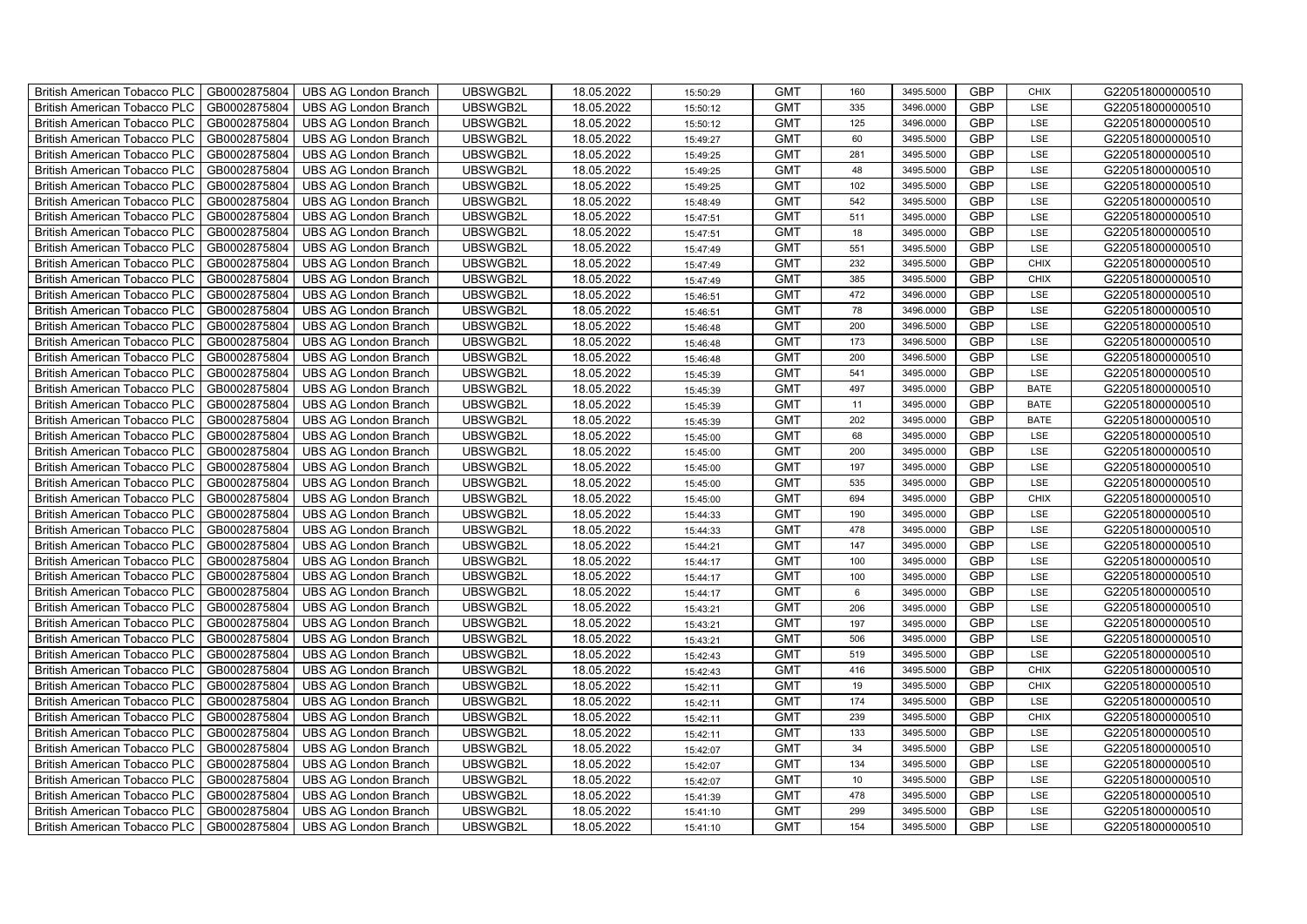| British American Tobacco PLC        | GB0002875804 | <b>UBS AG London Branch</b> | UBSWGB2L | 18.05.2022 | 15:40:47 | <b>GMT</b> | 528             | 3495.5000 | <b>GBP</b> | LSE         | G220518000000510 |
|-------------------------------------|--------------|-----------------------------|----------|------------|----------|------------|-----------------|-----------|------------|-------------|------------------|
| <b>British American Tobacco PLC</b> | GB0002875804 | <b>UBS AG London Branch</b> | UBSWGB2L | 18.05.2022 | 15:40:11 | <b>GMT</b> | 469             | 3495.5000 | <b>GBP</b> | <b>LSE</b>  | G220518000000510 |
| <b>British American Tobacco PLC</b> | GB0002875804 | <b>UBS AG London Branch</b> | UBSWGB2L | 18.05.2022 | 15:40:11 | <b>GMT</b> | 45              | 3495.5000 | <b>GBP</b> | LSE         | G220518000000510 |
| British American Tobacco PLC        | GB0002875804 | <b>UBS AG London Branch</b> | UBSWGB2L | 18.05.2022 | 15:40:11 | <b>GMT</b> | 23              | 3495.5000 | <b>GBP</b> | LSE         | G220518000000510 |
| <b>British American Tobacco PLC</b> | GB0002875804 | UBS AG London Branch        | UBSWGB2L | 18.05.2022 | 15:40:01 | <b>GMT</b> | 139             | 3496.0000 | <b>GBP</b> | <b>CHIX</b> | G220518000000510 |
| British American Tobacco PLC        | GB0002875804 | <b>UBS AG London Branch</b> | UBSWGB2L | 18.05.2022 | 15:40:01 | <b>GMT</b> | 626             | 3496.0000 | <b>GBP</b> | <b>BATE</b> | G220518000000510 |
| <b>British American Tobacco PLC</b> | GB0002875804 | <b>UBS AG London Branch</b> | UBSWGB2L | 18.05.2022 | 15:40:01 | <b>GMT</b> | 508             | 3496.0000 | <b>GBP</b> | <b>CHIX</b> | G220518000000510 |
| British American Tobacco PLC        | GB0002875804 | <b>UBS AG London Branch</b> | UBSWGB2L | 18.05.2022 | 15:40:01 | <b>GMT</b> | 505             | 3496.0000 | <b>GBP</b> | LSE         | G220518000000510 |
| <b>British American Tobacco PLC</b> | GB0002875804 | <b>UBS AG London Branch</b> | UBSWGB2L | 18.05.2022 | 15:39:28 | <b>GMT</b> | 535             | 3496.0000 | <b>GBP</b> | LSE         | G220518000000510 |
| British American Tobacco PLC        | GB0002875804 | <b>UBS AG London Branch</b> | UBSWGB2L | 18.05.2022 | 15:38:44 | <b>GMT</b> | 46              | 3496.0000 | <b>GBP</b> | LSE         | G220518000000510 |
| <b>British American Tobacco PLC</b> | GB0002875804 | <b>UBS AG London Branch</b> | UBSWGB2L | 18.05.2022 | 15:38:44 | <b>GMT</b> | 45              | 3496.0000 | <b>GBP</b> | LSE         | G220518000000510 |
| <b>British American Tobacco PLC</b> | GB0002875804 | <b>UBS AG London Branch</b> | UBSWGB2L | 18.05.2022 | 15:38:44 | <b>GMT</b> | 253             | 3496.0000 | <b>GBP</b> | LSE         | G220518000000510 |
| British American Tobacco PLC        | GB0002875804 | <b>UBS AG London Branch</b> | UBSWGB2L | 18.05.2022 | 15:38:44 | <b>GMT</b> | 123             | 3496.0000 | <b>GBP</b> | LSE         | G220518000000510 |
| British American Tobacco PLC        | GB0002875804 | <b>UBS AG London Branch</b> | UBSWGB2L | 18.05.2022 | 15:38:30 | <b>GMT</b> | 49              | 3496.5000 | <b>GBP</b> | LSE         | G220518000000510 |
| British American Tobacco PLC        | GB0002875804 | <b>UBS AG London Branch</b> | UBSWGB2L | 18.05.2022 | 15:38:30 | <b>GMT</b> | 503             | 3496.5000 | <b>GBP</b> | LSE         | G220518000000510 |
| British American Tobacco PLC        | GB0002875804 | <b>UBS AG London Branch</b> | UBSWGB2L | 18.05.2022 | 15:38:30 | <b>GMT</b> | 538             | 3496.5000 | <b>GBP</b> | LSE         | G220518000000510 |
| British American Tobacco PLC        | GB0002875804 | <b>UBS AG London Branch</b> | UBSWGB2L | 18.05.2022 | 15:38:30 | <b>GMT</b> | 634             | 3496.5000 | <b>GBP</b> | <b>CHIX</b> | G220518000000510 |
| British American Tobacco PLC        | GB0002875804 | <b>UBS AG London Branch</b> | UBSWGB2L | 18.05.2022 | 15:37:15 | <b>GMT</b> | 65              | 3496.5000 | <b>GBP</b> | LSE         | G220518000000510 |
| British American Tobacco PLC        | GB0002875804 | <b>UBS AG London Branch</b> | UBSWGB2L | 18.05.2022 | 15:37:15 | <b>GMT</b> | 197             | 3496.5000 | <b>GBP</b> | LSE         | G220518000000510 |
| <b>British American Tobacco PLC</b> | GB0002875804 | <b>UBS AG London Branch</b> | UBSWGB2L | 18.05.2022 | 15:37:15 | <b>GMT</b> | 206             | 3496.5000 | <b>GBP</b> | LSE         | G220518000000510 |
| <b>British American Tobacco PLC</b> | GB0002875804 | <b>UBS AG London Branch</b> | UBSWGB2L | 18.05.2022 | 15:37:00 | <b>GMT</b> | 550             | 3496.5000 | <b>GBP</b> | <b>LSE</b>  | G220518000000510 |
| British American Tobacco PLC        | GB0002875804 | <b>UBS AG London Branch</b> | UBSWGB2L | 18.05.2022 | 15:36:02 | <b>GMT</b> | 238             | 3494.5000 | <b>GBP</b> | LSE         | G220518000000510 |
| British American Tobacco PLC        | GB0002875804 | <b>UBS AG London Branch</b> | UBSWGB2L | 18.05.2022 | 15:36:02 | <b>GMT</b> | 307             | 3494.5000 | GBP        | LSE         | G220518000000510 |
| British American Tobacco PLC        | GB0002875804 | <b>UBS AG London Branch</b> | UBSWGB2L | 18.05.2022 | 15:35:37 | <b>GMT</b> | 446             | 3494.5000 | <b>GBP</b> | LSE         | G220518000000510 |
| British American Tobacco PLC        | GB0002875804 | <b>UBS AG London Branch</b> | UBSWGB2L | 18.05.2022 | 15:35:37 | <b>GMT</b> | 503             | 3494.5000 | <b>GBP</b> | LSE         | G220518000000510 |
| British American Tobacco PLC        | GB0002875804 | <b>UBS AG London Branch</b> | UBSWGB2L | 18.05.2022 | 15:35:20 | <b>GMT</b> | 19              | 3495.0000 | <b>GBP</b> | LSE         | G220518000000510 |
| British American Tobacco PLC        | GB0002875804 | <b>UBS AG London Branch</b> | UBSWGB2L | 18.05.2022 | 15:35:20 | <b>GMT</b> | 462             | 3495.0000 | <b>GBP</b> | LSE         | G220518000000510 |
| British American Tobacco PLC        | GB0002875804 | <b>UBS AG London Branch</b> | UBSWGB2L | 18.05.2022 | 15:34:42 | <b>GMT</b> | 492             | 3495.0000 | <b>GBP</b> | LSE         | G220518000000510 |
| <b>British American Tobacco PLC</b> | GB0002875804 | <b>UBS AG London Branch</b> | UBSWGB2L | 18.05.2022 | 15:34:42 | <b>GMT</b> | 642             | 3495.0000 | <b>GBP</b> | <b>BATE</b> | G220518000000510 |
| <b>British American Tobacco PLC</b> | GB0002875804 | <b>UBS AG London Branch</b> | UBSWGB2L | 18.05.2022 | 15:34:42 | <b>GMT</b> | 239             | 3495.0000 | <b>GBP</b> | <b>CHIX</b> | G220518000000510 |
| British American Tobacco PLC        | GB0002875804 | <b>UBS AG London Branch</b> | UBSWGB2L | 18.05.2022 | 15:34:42 | <b>GMT</b> | 431             | 3495.0000 | <b>GBP</b> | <b>CHIX</b> | G220518000000510 |
| British American Tobacco PLC        | GB0002875804 | UBS AG London Branch        | UBSWGB2L | 18.05.2022 | 15:34:21 | <b>GMT</b> | 534             | 3495.5000 | <b>GBP</b> | LSE         | G220518000000510 |
| British American Tobacco PLC        | GB0002875804 | UBS AG London Branch        | UBSWGB2L | 18.05.2022 | 15:34:01 | <b>GMT</b> | 328             | 3495.5000 | <b>GBP</b> | LSE         | G220518000000510 |
| British American Tobacco PLC        | GB0002875804 | <b>UBS AG London Branch</b> | UBSWGB2L | 18.05.2022 | 15:34:01 | <b>GMT</b> | 184             | 3495.5000 | <b>GBP</b> | LSE         | G220518000000510 |
| British American Tobacco PLC        | GB0002875804 | <b>UBS AG London Branch</b> | UBSWGB2L | 18.05.2022 | 15:33:59 | <b>GMT</b> | 337             | 3496.0000 | <b>GBP</b> | LSE         | G220518000000510 |
| British American Tobacco PLC        | GB0002875804 | <b>UBS AG London Branch</b> | UBSWGB2L | 18.05.2022 | 15:33:12 | <b>GMT</b> | 491             | 3495.5000 | <b>GBP</b> | LSE         | G220518000000510 |
| British American Tobacco PLC        | GB0002875804 | <b>UBS AG London Branch</b> | UBSWGB2L | 18.05.2022 | 15:32:24 | <b>GMT</b> | 467             | 3496.0000 | <b>GBP</b> | LSE         | G220518000000510 |
| <b>British American Tobacco PLC</b> | GB0002875804 | <b>UBS AG London Branch</b> | UBSWGB2L | 18.05.2022 | 15:32:19 | <b>GMT</b> | 487             | 3496.5000 | <b>GBP</b> | LSE         | G220518000000510 |
| British American Tobacco PLC        | GB0002875804 | <b>UBS AG London Branch</b> | UBSWGB2L | 18.05.2022 | 15:32:19 | <b>GMT</b> | 705             | 3496.5000 | <b>GBP</b> | <b>CHIX</b> | G220518000000510 |
| British American Tobacco PLC        | GB0002875804 | <b>UBS AG London Branch</b> | UBSWGB2L | 18.05.2022 | 15:31:26 | <b>GMT</b> | 123             | 3496.0000 | <b>GBP</b> | LSE         | G220518000000510 |
| British American Tobacco PLC        | GB0002875804 | UBS AG London Branch        | UBSWGB2L | 18.05.2022 | 15:31:26 | <b>GMT</b> | 344             | 3496.0000 | <b>GBP</b> | LSE         | G220518000000510 |
| British American Tobacco PLC        | GB0002875804 | UBS AG London Branch        | UBSWGB2L | 18.05.2022 | 15:31:26 | <b>GMT</b> | 478             | 3496.0000 | <b>GBP</b> | LSE         | G220518000000510 |
| British American Tobacco PLC        | GB0002875804 | <b>UBS AG London Branch</b> | UBSWGB2L | 18.05.2022 | 15:31:26 | <b>GMT</b> | $5\phantom{.0}$ | 3496.0000 | <b>GBP</b> | LSE         | G220518000000510 |
| British American Tobacco PLC        | GB0002875804 | <b>UBS AG London Branch</b> | UBSWGB2L | 18.05.2022 | 15:31:03 | <b>GMT</b> | 182             | 3495.0000 | <b>GBP</b> | LSE         | G220518000000510 |
| <b>British American Tobacco PLC</b> | GB0002875804 | <b>UBS AG London Branch</b> | UBSWGB2L | 18.05.2022 | 15:31:03 | <b>GMT</b> | 206             | 3495.0000 | <b>GBP</b> | LSE         | G220518000000510 |
| <b>British American Tobacco PLC</b> | GB0002875804 | <b>UBS AG London Branch</b> | UBSWGB2L | 18.05.2022 | 15:31:03 | <b>GMT</b> | 114             | 3495.0000 | <b>GBP</b> | LSE         | G220518000000510 |
| <b>British American Tobacco PLC</b> | GB0002875804 | <b>UBS AG London Branch</b> | UBSWGB2L | 18.05.2022 | 15:31:03 | <b>GMT</b> | 488             | 3495.0000 | <b>GBP</b> | LSE         | G220518000000510 |
| British American Tobacco PLC        | GB0002875804 | UBS AG London Branch        | UBSWGB2L | 18.05.2022 | 15:30:05 | <b>GMT</b> | 473             | 3495.0000 | <b>GBP</b> | <b>LSE</b>  | G220518000000510 |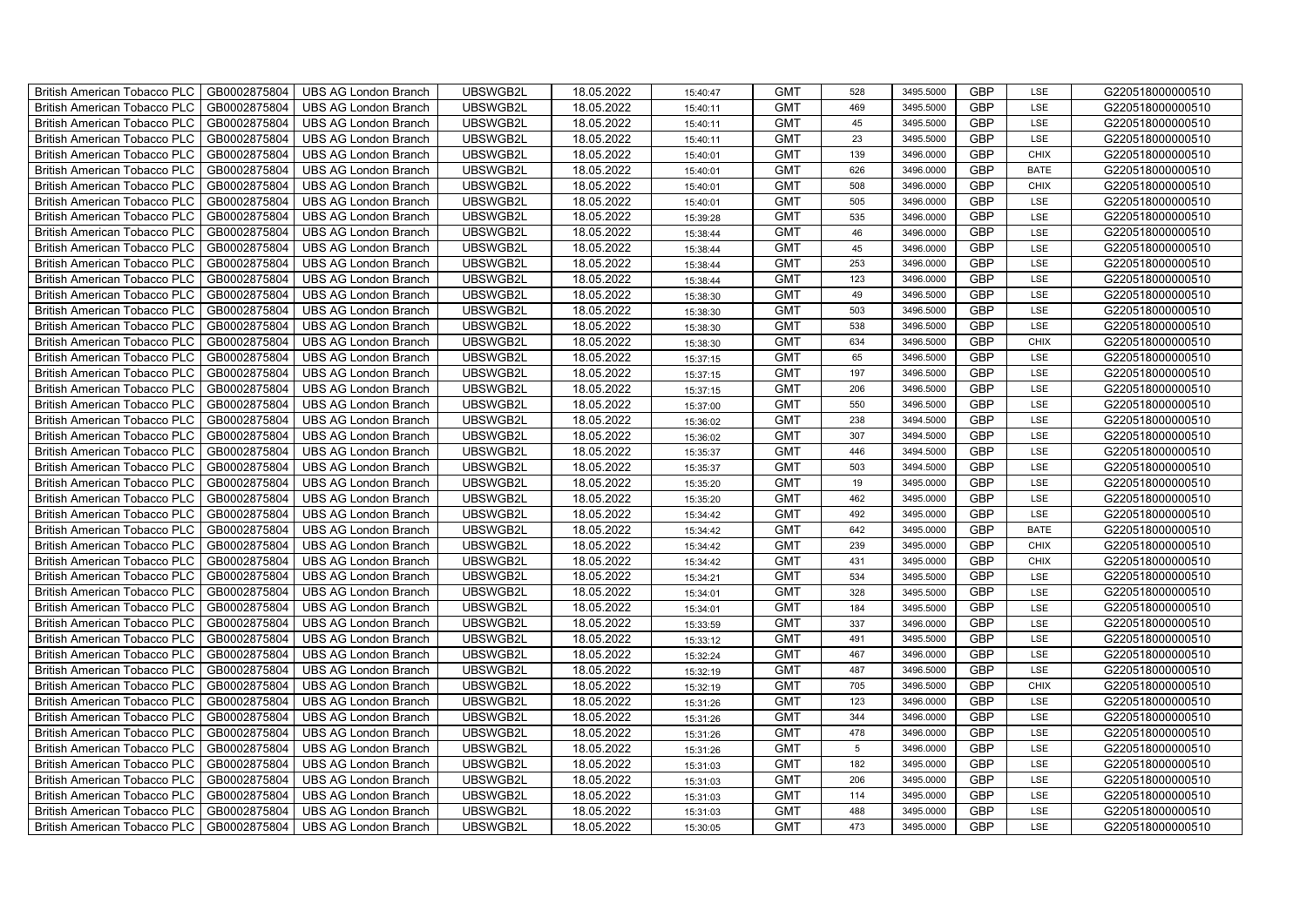| British American Tobacco PLC        | GB0002875804 | <b>UBS AG London Branch</b> | UBSWGB2L | 18.05.2022 | 15:30:04 | <b>GMT</b> | 455            | 3495.5000 | <b>GBP</b> | LSE         | G220518000000510 |
|-------------------------------------|--------------|-----------------------------|----------|------------|----------|------------|----------------|-----------|------------|-------------|------------------|
| <b>British American Tobacco PLC</b> | GB0002875804 | <b>UBS AG London Branch</b> | UBSWGB2L | 18.05.2022 | 15:30:04 | <b>GMT</b> | $\overline{4}$ | 3495.5000 | <b>GBP</b> | <b>LSE</b>  | G220518000000510 |
| <b>British American Tobacco PLC</b> | GB0002875804 | <b>UBS AG London Branch</b> | UBSWGB2L | 18.05.2022 | 15:30:04 | <b>GMT</b> | 577            | 3495.5000 | <b>GBP</b> | <b>BATE</b> | G220518000000510 |
| British American Tobacco PLC        | GB0002875804 | <b>UBS AG London Branch</b> | UBSWGB2L | 18.05.2022 | 15:29:25 | <b>GMT</b> | 646            | 3495.0000 | <b>GBP</b> | <b>CHIX</b> | G220518000000510 |
| <b>British American Tobacco PLC</b> | GB0002875804 | UBS AG London Branch        | UBSWGB2L | 18.05.2022 | 15:29:18 | <b>GMT</b> | 11             | 3495.5000 | <b>GBP</b> | LSE         | G220518000000510 |
| British American Tobacco PLC        | GB0002875804 | <b>UBS AG London Branch</b> | UBSWGB2L | 18.05.2022 | 15:29:18 | <b>GMT</b> | 505            | 3495.5000 | <b>GBP</b> | LSE         | G220518000000510 |
| <b>British American Tobacco PLC</b> | GB0002875804 | <b>UBS AG London Branch</b> | UBSWGB2L | 18.05.2022 | 15:29:10 | <b>GMT</b> | 24             | 3495.5000 | <b>GBP</b> | LSE         | G220518000000510 |
| British American Tobacco PLC        | GB0002875804 | <b>UBS AG London Branch</b> | UBSWGB2L | 18.05.2022 | 15:29:10 | <b>GMT</b> | 409            | 3495.5000 | <b>GBP</b> | LSE         | G220518000000510 |
| <b>British American Tobacco PLC</b> | GB0002875804 | <b>UBS AG London Branch</b> | UBSWGB2L | 18.05.2022 | 15:29:02 | <b>GMT</b> | 32             | 3495.0000 | <b>GBP</b> | LSE         | G220518000000510 |
| British American Tobacco PLC        | GB0002875804 | <b>UBS AG London Branch</b> | UBSWGB2L | 18.05.2022 | 15:29:02 | <b>GMT</b> | 100            | 3495.0000 | <b>GBP</b> | LSE         | G220518000000510 |
| <b>British American Tobacco PLC</b> | GB0002875804 | <b>UBS AG London Branch</b> | UBSWGB2L | 18.05.2022 | 15:28:27 | <b>GMT</b> | 501            | 3495.0000 | <b>GBP</b> | LSE         | G220518000000510 |
| <b>British American Tobacco PLC</b> | GB0002875804 | <b>UBS AG London Branch</b> | UBSWGB2L | 18.05.2022 | 15:28:22 | <b>GMT</b> | 552            | 3495.5000 | <b>GBP</b> | LSE         | G220518000000510 |
| British American Tobacco PLC        | GB0002875804 | <b>UBS AG London Branch</b> | UBSWGB2L | 18.05.2022 | 15:27:23 | <b>GMT</b> | 189            | 3495.5000 | <b>GBP</b> | LSE         | G220518000000510 |
| British American Tobacco PLC        | GB0002875804 | <b>UBS AG London Branch</b> | UBSWGB2L | 18.05.2022 | 15:27:23 | <b>GMT</b> | 130            | 3495.5000 | <b>GBP</b> | LSE         | G220518000000510 |
| British American Tobacco PLC        | GB0002875804 | <b>UBS AG London Branch</b> | UBSWGB2L | 18.05.2022 | 15:27:23 | <b>GMT</b> | 189            | 3495.5000 | <b>GBP</b> | LSE         | G220518000000510 |
| British American Tobacco PLC        | GB0002875804 | <b>UBS AG London Branch</b> | UBSWGB2L | 18.05.2022 | 15:27:22 | <b>GMT</b> | 42             | 3495.5000 | <b>GBP</b> | LSE         | G220518000000510 |
| British American Tobacco PLC        | GB0002875804 | <b>UBS AG London Branch</b> | UBSWGB2L | 18.05.2022 | 15:26:40 | <b>GMT</b> | 660            | 3496.0000 | <b>GBP</b> | <b>CHIX</b> | G220518000000510 |
| British American Tobacco PLC        | GB0002875804 | <b>UBS AG London Branch</b> | UBSWGB2L | 18.05.2022 | 15:26:31 | <b>GMT</b> | 100            | 3496.0000 | <b>GBP</b> | LSE         | G220518000000510 |
| British American Tobacco PLC        | GB0002875804 | <b>UBS AG London Branch</b> | UBSWGB2L | 18.05.2022 | 15:26:31 | <b>GMT</b> | 100            | 3496.0000 | <b>GBP</b> | LSE         | G220518000000510 |
| <b>British American Tobacco PLC</b> | GB0002875804 | <b>UBS AG London Branch</b> | UBSWGB2L | 18.05.2022 | 15:26:31 | <b>GMT</b> | 200            | 3496.0000 | <b>GBP</b> | LSE         | G220518000000510 |
| <b>British American Tobacco PLC</b> | GB0002875804 | <b>UBS AG London Branch</b> | UBSWGB2L | 18.05.2022 | 15:26:31 | <b>GMT</b> | 97             | 3496.0000 | <b>GBP</b> | <b>LSE</b>  | G220518000000510 |
| British American Tobacco PLC        | GB0002875804 | <b>UBS AG London Branch</b> | UBSWGB2L | 18.05.2022 | 15:26:31 | <b>GMT</b> | 43             | 3496.0000 | <b>GBP</b> | LSE         | G220518000000510 |
| British American Tobacco PLC        | GB0002875804 | <b>UBS AG London Branch</b> | UBSWGB2L | 18.05.2022 | 15:26:04 | <b>GMT</b> | 497            | 3495.0000 | GBP        | LSE         | G220518000000510 |
| British American Tobacco PLC        | GB0002875804 | <b>UBS AG London Branch</b> | UBSWGB2L | 18.05.2022 | 15:25:59 | <b>GMT</b> | 420            | 3496.0000 | <b>GBP</b> | LSE         | G220518000000510 |
| British American Tobacco PLC        | GB0002875804 | <b>UBS AG London Branch</b> | UBSWGB2L | 18.05.2022 | 15:25:59 | <b>GMT</b> | 51             | 3496.0000 | <b>GBP</b> | LSE         | G220518000000510 |
| British American Tobacco PLC        | GB0002875804 | <b>UBS AG London Branch</b> | UBSWGB2L | 18.05.2022 | 15:25:29 | <b>GMT</b> | 351            | 3495.5000 | <b>GBP</b> | <b>BATE</b> | G220518000000510 |
| British American Tobacco PLC        | GB0002875804 | <b>UBS AG London Branch</b> | UBSWGB2L | 18.05.2022 | 15:25:29 | <b>GMT</b> | 23             | 3495.5000 | <b>GBP</b> | <b>BATE</b> | G220518000000510 |
| British American Tobacco PLC        | GB0002875804 | <b>UBS AG London Branch</b> | UBSWGB2L | 18.05.2022 | 15:25:29 | <b>GMT</b> | 500            | 3495.5000 | <b>GBP</b> | LSE         | G220518000000510 |
| <b>British American Tobacco PLC</b> | GB0002875804 | <b>UBS AG London Branch</b> | UBSWGB2L | 18.05.2022 | 15:25:29 | <b>GMT</b> | $\overline{4}$ | 3495.5000 | <b>GBP</b> | LSE         | G220518000000510 |
| <b>British American Tobacco PLC</b> | GB0002875804 | <b>UBS AG London Branch</b> | UBSWGB2L | 18.05.2022 | 15:25:21 | <b>GMT</b> | 207            | 3495.5000 | <b>GBP</b> | <b>BATE</b> | G220518000000510 |
| British American Tobacco PLC        | GB0002875804 | <b>UBS AG London Branch</b> | UBSWGB2L | 18.05.2022 | 15:25:13 | <b>GMT</b> | 472            | 3496.0000 | <b>GBP</b> | LSE         | G220518000000510 |
| British American Tobacco PLC        | GB0002875804 | <b>UBS AG London Branch</b> | UBSWGB2L | 18.05.2022 | 15:24:22 | <b>GMT</b> | 12             | 3495.0000 | <b>GBP</b> | LSE         | G220518000000510 |
| British American Tobacco PLC        | GB0002875804 | UBS AG London Branch        | UBSWGB2L | 18.05.2022 | 15:24:22 | <b>GMT</b> | 200            | 3495.0000 | <b>GBP</b> | LSE         | G220518000000510 |
| British American Tobacco PLC        | GB0002875804 | <b>UBS AG London Branch</b> | UBSWGB2L | 18.05.2022 | 15:24:22 | <b>GMT</b> | 100            | 3495.0000 | <b>GBP</b> | LSE         | G220518000000510 |
| British American Tobacco PLC        | GB0002875804 | <b>UBS AG London Branch</b> | UBSWGB2L | 18.05.2022 | 15:24:22 | <b>GMT</b> | 100            | 3495.0000 | <b>GBP</b> | LSE         | G220518000000510 |
| British American Tobacco PLC        | GB0002875804 | <b>UBS AG London Branch</b> | UBSWGB2L | 18.05.2022 | 15:24:22 | <b>GMT</b> | 146            | 3495.0000 | <b>GBP</b> | LSE         | G220518000000510 |
| British American Tobacco PLC        | GB0002875804 | <b>UBS AG London Branch</b> | UBSWGB2L | 18.05.2022 | 15:24:22 | <b>GMT</b> | 73             | 3495.0000 | <b>GBP</b> | LSE         | G220518000000510 |
| <b>British American Tobacco PLC</b> | GB0002875804 | <b>UBS AG London Branch</b> | UBSWGB2L | 18.05.2022 | 15:24:22 | <b>GMT</b> | 100            | 3495.0000 | <b>GBP</b> | LSE         | G220518000000510 |
| British American Tobacco PLC        | GB0002875804 | <b>UBS AG London Branch</b> | UBSWGB2L | 18.05.2022 | 15:24:22 | <b>GMT</b> | 37             | 3495.0000 | <b>GBP</b> | LSE         | G220518000000510 |
| <b>British American Tobacco PLC</b> | GB0002875804 | <b>UBS AG London Branch</b> | UBSWGB2L | 18.05.2022 | 15:23:58 | <b>GMT</b> | 195            | 3495.0000 | <b>GBP</b> | LSE         | G220518000000510 |
| British American Tobacco PLC        | GB0002875804 | UBS AG London Branch        | UBSWGB2L | 18.05.2022 | 15:23:58 | <b>GMT</b> | 444            | 3495.5000 | <b>GBP</b> | <b>CHIX</b> | G220518000000510 |
| British American Tobacco PLC        | GB0002875804 | UBS AG London Branch        | UBSWGB2L | 18.05.2022 | 15:23:55 | <b>GMT</b> | 12             | 3495.5000 | <b>GBP</b> | <b>CHIX</b> | G220518000000510 |
| British American Tobacco PLC        | GB0002875804 | <b>UBS AG London Branch</b> | UBSWGB2L | 18.05.2022 | 15:23:49 | <b>GMT</b> | 217            | 3495.5000 | <b>GBP</b> | <b>CHIX</b> | G220518000000510 |
| British American Tobacco PLC        | GB0002875804 | <b>UBS AG London Branch</b> | UBSWGB2L | 18.05.2022 | 15:23:49 | <b>GMT</b> | 25             | 3495.5000 | <b>GBP</b> | <b>CHIX</b> | G220518000000510 |
| <b>British American Tobacco PLC</b> | GB0002875804 | <b>UBS AG London Branch</b> | UBSWGB2L | 18.05.2022 | 15:23:48 | <b>GMT</b> | 459            | 3495.5000 | <b>GBP</b> | LSE         | G220518000000510 |
| <b>British American Tobacco PLC</b> | GB0002875804 | <b>UBS AG London Branch</b> | UBSWGB2L | 18.05.2022 | 15:23:33 | <b>GMT</b> | 460            | 3495.5000 | <b>GBP</b> | LSE         | G220518000000510 |
| <b>British American Tobacco PLC</b> | GB0002875804 | <b>UBS AG London Branch</b> | UBSWGB2L | 18.05.2022 | 15:23:33 | <b>GMT</b> | 314            | 3495.5000 | <b>GBP</b> | LSE         | G220518000000510 |
| British American Tobacco PLC        | GB0002875804 | UBS AG London Branch        | UBSWGB2L | 18.05.2022 | 15:23:06 | <b>GMT</b> | 145            | 3495.5000 | <b>GBP</b> | <b>LSE</b>  | G220518000000510 |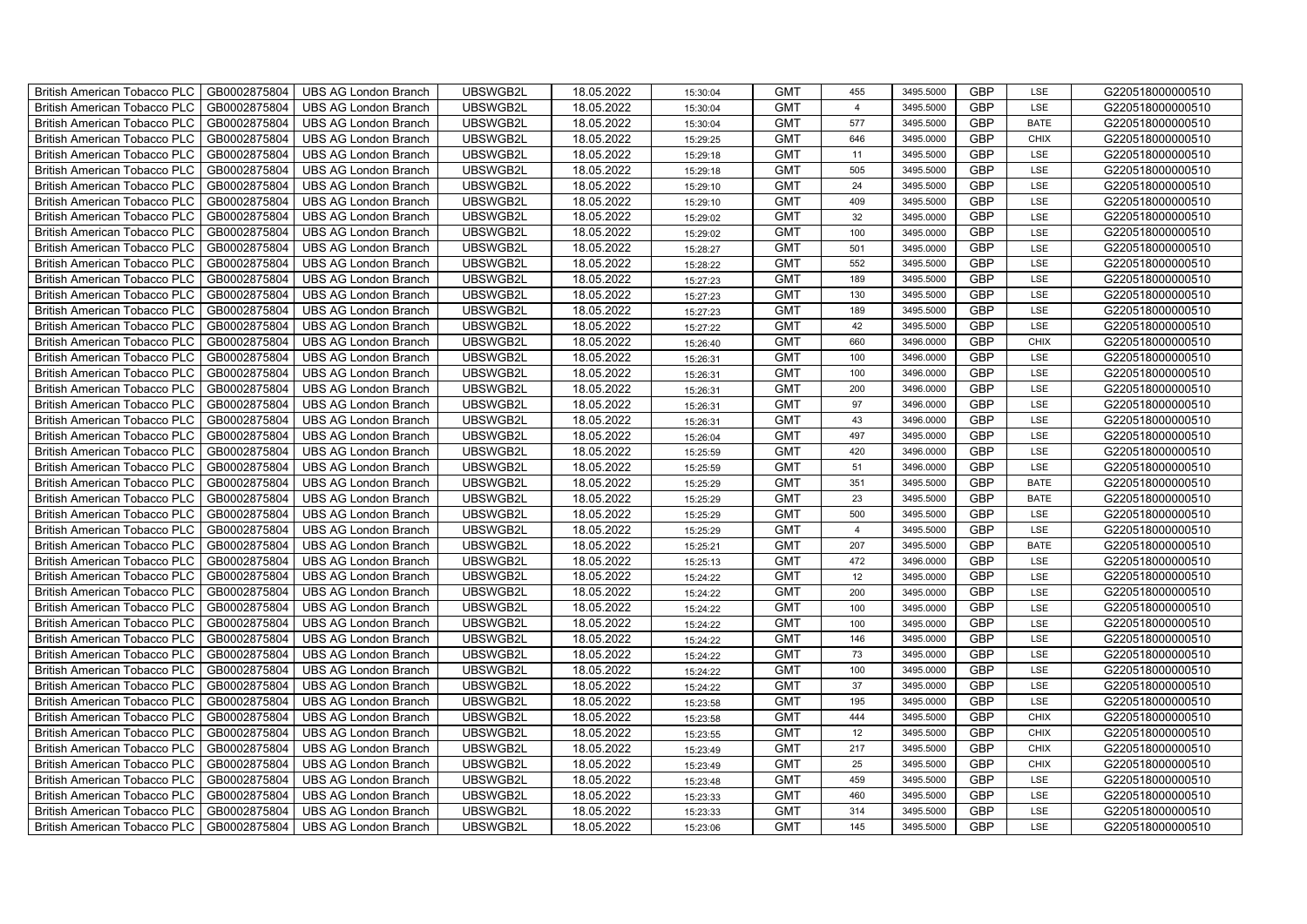| British American Tobacco PLC        | GB0002875804 | <b>UBS AG London Branch</b> | UBSWGB2L | 18.05.2022 | 15:22:11 | <b>GMT</b> | 528              | 3496.5000 | <b>GBP</b> | LSE         | G220518000000510 |
|-------------------------------------|--------------|-----------------------------|----------|------------|----------|------------|------------------|-----------|------------|-------------|------------------|
| <b>British American Tobacco PLC</b> | GB0002875804 | <b>UBS AG London Branch</b> | UBSWGB2L | 18.05.2022 | 15:22:02 | <b>GMT</b> | 448              | 3497.0000 | <b>GBP</b> | <b>LSE</b>  | G220518000000510 |
| <b>British American Tobacco PLC</b> | GB0002875804 | <b>UBS AG London Branch</b> | UBSWGB2L | 18.05.2022 | 15:21:40 | <b>GMT</b> | 200              | 3497.5000 | <b>GBP</b> | LSE         | G220518000000510 |
| British American Tobacco PLC        | GB0002875804 | <b>UBS AG London Branch</b> | UBSWGB2L | 18.05.2022 | 15:21:40 | <b>GMT</b> | 511              | 3497.5000 | <b>GBP</b> | LSE         | G220518000000510 |
| <b>British American Tobacco PLC</b> | GB0002875804 | UBS AG London Branch        | UBSWGB2L | 18.05.2022 | 15:21:30 | <b>GMT</b> | 506              | 3497.5000 | <b>GBP</b> | LSE         | G220518000000510 |
| British American Tobacco PLC        | GB0002875804 | <b>UBS AG London Branch</b> | UBSWGB2L | 18.05.2022 | 15:21:30 | <b>GMT</b> | 538              | 3497.5000 | <b>GBP</b> | LSE         | G220518000000510 |
| <b>British American Tobacco PLC</b> | GB0002875804 | <b>UBS AG London Branch</b> | UBSWGB2L | 18.05.2022 | 15:21:30 | <b>GMT</b> | 688              | 3497.5000 | <b>GBP</b> | <b>CHIX</b> | G220518000000510 |
| British American Tobacco PLC        | GB0002875804 | <b>UBS AG London Branch</b> | UBSWGB2L | 18.05.2022 | 15:21:30 | <b>GMT</b> | 316              | 3497.5000 | <b>GBP</b> | <b>BATE</b> | G220518000000510 |
| <b>British American Tobacco PLC</b> | GB0002875804 | <b>UBS AG London Branch</b> | UBSWGB2L | 18.05.2022 | 15:21:24 | <b>GMT</b> | 100              | 3497.5000 | <b>GBP</b> | <b>BATE</b> | G220518000000510 |
| British American Tobacco PLC        | GB0002875804 | <b>UBS AG London Branch</b> | UBSWGB2L | 18.05.2022 | 15:21:23 | <b>GMT</b> | 100              | 3497.5000 | <b>GBP</b> | <b>BATE</b> | G220518000000510 |
| <b>British American Tobacco PLC</b> | GB0002875804 | <b>UBS AG London Branch</b> | UBSWGB2L | 18.05.2022 | 15:21:22 | <b>GMT</b> | 100              | 3497.5000 | <b>GBP</b> | <b>BATE</b> | G220518000000510 |
| <b>British American Tobacco PLC</b> | GB0002875804 | <b>UBS AG London Branch</b> | UBSWGB2L | 18.05.2022 | 15:20:53 | <b>GMT</b> | 36               | 3497.5000 | <b>GBP</b> | LSE         | G220518000000510 |
| British American Tobacco PLC        | GB0002875804 | <b>UBS AG London Branch</b> | UBSWGB2L | 18.05.2022 | 15:20:53 | <b>GMT</b> | 463              | 3497.5000 | <b>GBP</b> | LSE         | G220518000000510 |
| British American Tobacco PLC        | GB0002875804 | <b>UBS AG London Branch</b> | UBSWGB2L | 18.05.2022 | 15:20:23 | <b>GMT</b> | 455              | 3495.0000 | <b>GBP</b> | LSE         | G220518000000510 |
| British American Tobacco PLC        | GB0002875804 | <b>UBS AG London Branch</b> | UBSWGB2L | 18.05.2022 | 15:20:23 | <b>GMT</b> | 261              | 3495.0000 | <b>GBP</b> | LSE         | G220518000000510 |
| British American Tobacco PLC        | GB0002875804 | <b>UBS AG London Branch</b> | UBSWGB2L | 18.05.2022 | 15:20:23 | <b>GMT</b> | 212              | 3495.0000 | <b>GBP</b> | LSE         | G220518000000510 |
| British American Tobacco PLC        | GB0002875804 | <b>UBS AG London Branch</b> | UBSWGB2L | 18.05.2022 | 15:19:02 | <b>GMT</b> | 479              | 3494.5000 | <b>GBP</b> | LSE         | G220518000000510 |
| British American Tobacco PLC        | GB0002875804 | <b>UBS AG London Branch</b> | UBSWGB2L | 18.05.2022 | 15:18:55 | <b>GMT</b> | 507              | 3495.5000 | <b>GBP</b> | LSE         | G220518000000510 |
| British American Tobacco PLC        | GB0002875804 | <b>UBS AG London Branch</b> | UBSWGB2L | 18.05.2022 | 15:18:55 | <b>GMT</b> | 603              | 3495.5000 | <b>GBP</b> | <b>CHIX</b> | G220518000000510 |
| <b>British American Tobacco PLC</b> | GB0002875804 | <b>UBS AG London Branch</b> | UBSWGB2L | 18.05.2022 | 15:18:34 | <b>GMT</b> | 459              | 3495.5000 | <b>GBP</b> | LSE         | G220518000000510 |
| <b>British American Tobacco PLC</b> | GB0002875804 | <b>UBS AG London Branch</b> | UBSWGB2L | 18.05.2022 | 15:17:42 | <b>GMT</b> | 489              | 3495.5000 | <b>GBP</b> | <b>LSE</b>  | G220518000000510 |
| British American Tobacco PLC        | GB0002875804 | <b>UBS AG London Branch</b> | UBSWGB2L | 18.05.2022 | 15:17:18 | <b>GMT</b> | 477              | 3494.5000 | <b>GBP</b> | LSE         | G220518000000510 |
| British American Tobacco PLC        | GB0002875804 | <b>UBS AG London Branch</b> | UBSWGB2L | 18.05.2022 | 15:17:07 | <b>GMT</b> | 621              | 3495.0000 | GBP        | <b>BATE</b> | G220518000000510 |
| British American Tobacco PLC        | GB0002875804 | <b>UBS AG London Branch</b> | UBSWGB2L | 18.05.2022 | 15:17:07 | <b>GMT</b> | 517              | 3495.0000 | <b>GBP</b> | LSE         | G220518000000510 |
| British American Tobacco PLC        | GB0002875804 | <b>UBS AG London Branch</b> | UBSWGB2L | 18.05.2022 | 15:16:21 | <b>GMT</b> | 273              | 3495.0000 | <b>GBP</b> | LSE         | G220518000000510 |
| British American Tobacco PLC        | GB0002875804 | <b>UBS AG London Branch</b> | UBSWGB2L | 18.05.2022 | 15:16:21 | <b>GMT</b> | 502              | 3495.0000 | <b>GBP</b> | LSE         | G220518000000510 |
| British American Tobacco PLC        | GB0002875804 | <b>UBS AG London Branch</b> | UBSWGB2L | 18.05.2022 | 15:16:21 | <b>GMT</b> | $\boldsymbol{9}$ | 3495.0000 | <b>GBP</b> | LSE         | G220518000000510 |
| British American Tobacco PLC        | GB0002875804 | <b>UBS AG London Branch</b> | UBSWGB2L | 18.05.2022 | 15:16:21 | <b>GMT</b> | 652              | 3495.0000 | <b>GBP</b> | <b>CHIX</b> | G220518000000510 |
| <b>British American Tobacco PLC</b> | GB0002875804 | <b>UBS AG London Branch</b> | UBSWGB2L | 18.05.2022 | 15:15:26 | <b>GMT</b> | 463              | 3494.5000 | <b>GBP</b> | LSE         | G220518000000510 |
| <b>British American Tobacco PLC</b> | GB0002875804 | <b>UBS AG London Branch</b> | UBSWGB2L | 18.05.2022 | 15:15:25 | <b>GMT</b> | 209              | 3495.0000 | <b>GBP</b> | LSE         | G220518000000510 |
| British American Tobacco PLC        | GB0002875804 | <b>UBS AG London Branch</b> | UBSWGB2L | 18.05.2022 | 15:15:25 | <b>GMT</b> | 336              | 3495.0000 | <b>GBP</b> | LSE         | G220518000000510 |
| British American Tobacco PLC        | GB0002875804 | UBS AG London Branch        | UBSWGB2L | 18.05.2022 | 15:14:50 | <b>GMT</b> | 544              | 3493.5000 | <b>GBP</b> | LSE         | G220518000000510 |
| British American Tobacco PLC        | GB0002875804 | UBS AG London Branch        | UBSWGB2L | 18.05.2022 | 15:14:02 | <b>GMT</b> | 519              | 3494.5000 | <b>GBP</b> | LSE         | G220518000000510 |
| British American Tobacco PLC        | GB0002875804 | <b>UBS AG London Branch</b> | UBSWGB2L | 18.05.2022 | 15:13:56 | <b>GMT</b> | 513              | 3495.5000 | <b>GBP</b> | LSE         | G220518000000510 |
| British American Tobacco PLC        | GB0002875804 | <b>UBS AG London Branch</b> | UBSWGB2L | 18.05.2022 | 15:13:18 | <b>GMT</b> | 549              | 3494.5000 | <b>GBP</b> | LSE         | G220518000000510 |
| British American Tobacco PLC        | GB0002875804 | <b>UBS AG London Branch</b> | UBSWGB2L | 18.05.2022 | 15:13:18 | <b>GMT</b> | 680              | 3494.5000 | <b>GBP</b> | CHIX        | G220518000000510 |
| British American Tobacco PLC        | GB0002875804 | <b>UBS AG London Branch</b> | UBSWGB2L | 18.05.2022 | 15:12:59 | <b>GMT</b> | 206              | 3496.0000 | <b>GBP</b> | LSE         | G220518000000510 |
| <b>British American Tobacco PLC</b> | GB0002875804 | <b>UBS AG London Branch</b> | UBSWGB2L | 18.05.2022 | 15:12:59 | <b>GMT</b> | 250              | 3496.0000 | <b>GBP</b> | LSE         | G220518000000510 |
| British American Tobacco PLC        | GB0002875804 | <b>UBS AG London Branch</b> | UBSWGB2L | 18.05.2022 | 15:12:59 | <b>GMT</b> | 533              | 3496.0000 | <b>GBP</b> | LSE         | G220518000000510 |
| <b>British American Tobacco PLC</b> | GB0002875804 | <b>UBS AG London Branch</b> | UBSWGB2L | 18.05.2022 | 15:12:04 | <b>GMT</b> | 520              | 3495.0000 | <b>GBP</b> | LSE         | G220518000000510 |
| British American Tobacco PLC        | GB0002875804 | UBS AG London Branch        | UBSWGB2L | 18.05.2022 | 15:12:04 | <b>GMT</b> | 63               | 3495.0000 | <b>GBP</b> | <b>BATE</b> | G220518000000510 |
| British American Tobacco PLC        | GB0002875804 | UBS AG London Branch        | UBSWGB2L | 18.05.2022 | 15:12:04 | <b>GMT</b> | 600              | 3495.0000 | <b>GBP</b> | <b>BATE</b> | G220518000000510 |
| British American Tobacco PLC        | GB0002875804 | <b>UBS AG London Branch</b> | UBSWGB2L | 18.05.2022 | 15:11:59 | <b>GMT</b> | 452              | 3495.5000 | <b>GBP</b> | LSE         | G220518000000510 |
| British American Tobacco PLC        | GB0002875804 | <b>UBS AG London Branch</b> | UBSWGB2L | 18.05.2022 | 15:11:21 | <b>GMT</b> | 206              | 3495.5000 | <b>GBP</b> | LSE         | G220518000000510 |
| <b>British American Tobacco PLC</b> | GB0002875804 | <b>UBS AG London Branch</b> | UBSWGB2L | 18.05.2022 | 15:11:21 | <b>GMT</b> | 77               | 3495.5000 | <b>GBP</b> | LSE         | G220518000000510 |
| <b>British American Tobacco PLC</b> | GB0002875804 | <b>UBS AG London Branch</b> | UBSWGB2L | 18.05.2022 | 15:11:21 | <b>GMT</b> | 197              | 3495.5000 | <b>GBP</b> | LSE         | G220518000000510 |
| British American Tobacco PLC        | GB0002875804 | <b>UBS AG London Branch</b> | UBSWGB2L | 18.05.2022 | 15:11:21 | <b>GMT</b> | 492              | 3495.5000 | <b>GBP</b> | LSE         | G220518000000510 |
| British American Tobacco PLC        | GB0002875804 | UBS AG London Branch        | UBSWGB2L | 18.05.2022 | 15:11:19 | <b>GMT</b> | 13               | 3495.5000 | <b>GBP</b> | LSE         | G220518000000510 |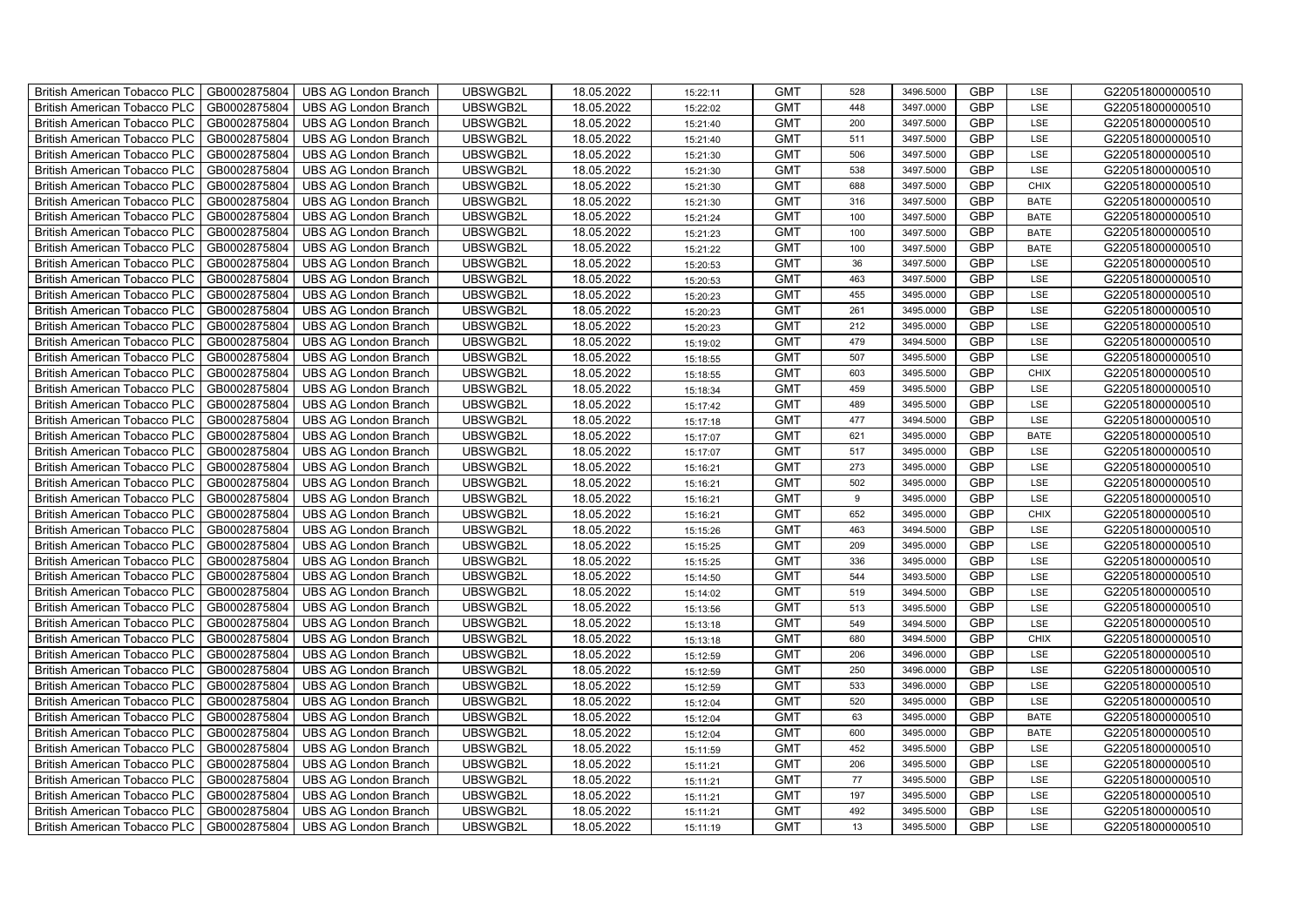| British American Tobacco PLC        | GB0002875804 | <b>UBS AG London Branch</b> | UBSWGB2L | 18.05.2022 | 15:11:05 | <b>GMT</b> | 31             | 3495.0000 | <b>GBP</b> | <b>BATE</b> | G220518000000510 |
|-------------------------------------|--------------|-----------------------------|----------|------------|----------|------------|----------------|-----------|------------|-------------|------------------|
| <b>British American Tobacco PLC</b> | GB0002875804 | <b>UBS AG London Branch</b> | UBSWGB2L | 18.05.2022 | 15:11:05 | <b>GMT</b> | 117            | 3495.5000 | <b>GBP</b> | <b>LSE</b>  | G220518000000510 |
| <b>British American Tobacco PLC</b> | GB0002875804 | <b>UBS AG London Branch</b> | UBSWGB2L | 18.05.2022 | 15:11:05 | <b>GMT</b> | 353            | 3495.5000 | <b>GBP</b> | LSE         | G220518000000510 |
| British American Tobacco PLC        | GB0002875804 | <b>UBS AG London Branch</b> | UBSWGB2L | 18.05.2022 | 15:11:05 | <b>GMT</b> | 447            | 3495.5000 | <b>GBP</b> | LSE         | G220518000000510 |
| <b>British American Tobacco PLC</b> | GB0002875804 | UBS AG London Branch        | UBSWGB2L | 18.05.2022 | 15:11:05 | <b>GMT</b> | 621            | 3495.5000 | <b>GBP</b> | <b>CHIX</b> | G220518000000510 |
| British American Tobacco PLC        | GB0002875804 | <b>UBS AG London Branch</b> | UBSWGB2L | 18.05.2022 | 15:10:02 | <b>GMT</b> | 477            | 3493.0000 | <b>GBP</b> | LSE         | G220518000000510 |
| <b>British American Tobacco PLC</b> | GB0002875804 | <b>UBS AG London Branch</b> | UBSWGB2L | 18.05.2022 | 15:10:00 | <b>GMT</b> | 245            | 3493.5000 | <b>GBP</b> | LSE         | G220518000000510 |
| British American Tobacco PLC        | GB0002875804 | <b>UBS AG London Branch</b> | UBSWGB2L | 18.05.2022 | 15:10:00 | <b>GMT</b> | 230            | 3493.5000 | <b>GBP</b> | LSE         | G220518000000510 |
| <b>British American Tobacco PLC</b> | GB0002875804 | <b>UBS AG London Branch</b> | UBSWGB2L | 18.05.2022 | 15:10:00 | <b>GMT</b> | 470            | 3493.5000 | <b>GBP</b> | LSE         | G220518000000510 |
| British American Tobacco PLC        | GB0002875804 | <b>UBS AG London Branch</b> | UBSWGB2L | 18.05.2022 | 15:09:37 | <b>GMT</b> | 16             | 3493.0000 | <b>GBP</b> | LSE         | G220518000000510 |
| <b>British American Tobacco PLC</b> | GB0002875804 | <b>UBS AG London Branch</b> | UBSWGB2L | 18.05.2022 | 15:09:37 | <b>GMT</b> | 179            | 3493.0000 | <b>GBP</b> | LSE         | G220518000000510 |
| <b>British American Tobacco PLC</b> | GB0002875804 | <b>UBS AG London Branch</b> | UBSWGB2L | 18.05.2022 | 15:09:37 | <b>GMT</b> | 272            | 3493.0000 | <b>GBP</b> | <b>CHIX</b> | G220518000000510 |
| British American Tobacco PLC        | GB0002875804 | <b>UBS AG London Branch</b> | UBSWGB2L | 18.05.2022 | 15:09:37 | <b>GMT</b> | $\overline{1}$ | 3493.0000 | <b>GBP</b> | <b>CHIX</b> | G220518000000510 |
| British American Tobacco PLC        | GB0002875804 | <b>UBS AG London Branch</b> | UBSWGB2L | 18.05.2022 | 15:09:37 | <b>GMT</b> | 152            | 3493.0000 | <b>GBP</b> | <b>CHIX</b> | G220518000000510 |
| British American Tobacco PLC        | GB0002875804 | <b>UBS AG London Branch</b> | UBSWGB2L | 18.05.2022 | 15:09:37 | <b>GMT</b> | 472            | 3493.0000 | <b>GBP</b> | LSE         | G220518000000510 |
| British American Tobacco PLC        | GB0002875804 | <b>UBS AG London Branch</b> | UBSWGB2L | 18.05.2022 | 15:09:37 | <b>GMT</b> | 222            | 3493.0000 | <b>GBP</b> | <b>CHIX</b> | G220518000000510 |
| British American Tobacco PLC        | GB0002875804 | <b>UBS AG London Branch</b> | UBSWGB2L | 18.05.2022 | 15:08:56 | <b>GMT</b> | 11             | 3490.5000 | <b>GBP</b> | LSE         | G220518000000510 |
| British American Tobacco PLC        | GB0002875804 | <b>UBS AG London Branch</b> | UBSWGB2L | 18.05.2022 | 15:08:56 | <b>GMT</b> | 26             | 3490.5000 | <b>GBP</b> | <b>CHIX</b> | G220518000000510 |
| British American Tobacco PLC        | GB0002875804 | <b>UBS AG London Branch</b> | UBSWGB2L | 18.05.2022 | 15:08:56 | <b>GMT</b> | 100            | 3490.5000 | <b>GBP</b> | LSE         | G220518000000510 |
| <b>British American Tobacco PLC</b> | GB0002875804 | <b>UBS AG London Branch</b> | UBSWGB2L | 18.05.2022 | 15:08:56 | <b>GMT</b> | 49             | 3490.5000 | <b>GBP</b> | LSE         | G220518000000510 |
| <b>British American Tobacco PLC</b> | GB0002875804 | <b>UBS AG London Branch</b> | UBSWGB2L | 18.05.2022 | 15:07:41 | <b>GMT</b> | 112            | 3493.0000 | <b>GBP</b> | <b>LSE</b>  | G220518000000510 |
| British American Tobacco PLC        | GB0002875804 | <b>UBS AG London Branch</b> | UBSWGB2L | 18.05.2022 | 15:07:41 | <b>GMT</b> | 420            | 3493.0000 | <b>GBP</b> | LSE         | G220518000000510 |
| British American Tobacco PLC        | GB0002875804 | <b>UBS AG London Branch</b> | UBSWGB2L | 18.05.2022 | 15:07:24 | <b>GMT</b> | 340            | 3492.0000 | GBP        | LSE         | G220518000000510 |
| British American Tobacco PLC        | GB0002875804 | <b>UBS AG London Branch</b> | UBSWGB2L | 18.05.2022 | 15:07:12 | <b>GMT</b> | 110            | 3493.5000 | <b>GBP</b> | LSE         | G220518000000510 |
| British American Tobacco PLC        | GB0002875804 | <b>UBS AG London Branch</b> | UBSWGB2L | 18.05.2022 | 15:07:00 | <b>GMT</b> | 300            | 3493.5000 | <b>GBP</b> | LSE         | G220518000000510 |
| British American Tobacco PLC        | GB0002875804 | <b>UBS AG London Branch</b> | UBSWGB2L | 18.05.2022 | 15:07:00 | <b>GMT</b> | 107            | 3493.5000 | <b>GBP</b> | LSE         | G220518000000510 |
| British American Tobacco PLC        | GB0002875804 | <b>UBS AG London Branch</b> | UBSWGB2L | 18.05.2022 | 15:06:41 | <b>GMT</b> | 459            | 3493.5000 | <b>GBP</b> | LSE         | G220518000000510 |
| British American Tobacco PLC        | GB0002875804 | <b>UBS AG London Branch</b> | UBSWGB2L | 18.05.2022 | 15:06:34 | <b>GMT</b> | 531            | 3494.0000 | <b>GBP</b> | LSE         | G220518000000510 |
| <b>British American Tobacco PLC</b> | GB0002875804 | <b>UBS AG London Branch</b> | UBSWGB2L | 18.05.2022 | 15:06:19 | <b>GMT</b> | 509            | 3493.5000 | <b>GBP</b> | LSE         | G220518000000510 |
| <b>British American Tobacco PLC</b> | GB0002875804 | <b>UBS AG London Branch</b> | UBSWGB2L | 18.05.2022 | 15:06:14 | <b>GMT</b> | 363            | 3494.0000 | <b>GBP</b> | LSE         | G220518000000510 |
| British American Tobacco PLC        | GB0002875804 | <b>UBS AG London Branch</b> | UBSWGB2L | 18.05.2022 | 15:06:14 | <b>GMT</b> | 80             | 3494.0000 | <b>GBP</b> | LSE         | G220518000000510 |
| British American Tobacco PLC        | GB0002875804 | <b>UBS AG London Branch</b> | UBSWGB2L | 18.05.2022 | 15:06:14 | <b>GMT</b> | 667            | 3494.0000 | <b>GBP</b> | CHIX        | G220518000000510 |
| British American Tobacco PLC        | GB0002875804 | UBS AG London Branch        | UBSWGB2L | 18.05.2022 | 15:05:48 | <b>GMT</b> | 454            | 3494.5000 | <b>GBP</b> | LSE         | G220518000000510 |
| British American Tobacco PLC        | GB0002875804 | <b>UBS AG London Branch</b> | UBSWGB2L | 18.05.2022 | 15:05:11 | <b>GMT</b> | 705            | 3494.5000 | <b>GBP</b> | <b>BATE</b> | G220518000000510 |
| British American Tobacco PLC        | GB0002875804 | <b>UBS AG London Branch</b> | UBSWGB2L | 18.05.2022 | 15:04:46 | <b>GMT</b> | 109            | 3495.0000 | <b>GBP</b> | LSE         | G220518000000510 |
| British American Tobacco PLC        | GB0002875804 | <b>UBS AG London Branch</b> | UBSWGB2L | 18.05.2022 | 15:04:46 | <b>GMT</b> | 12             | 3495.0000 | <b>GBP</b> | LSE         | G220518000000510 |
| British American Tobacco PLC        | GB0002875804 | <b>UBS AG London Branch</b> | UBSWGB2L | 18.05.2022 | 15:04:44 | <b>GMT</b> | 67             | 3495.0000 | <b>GBP</b> | LSE         | G220518000000510 |
| <b>British American Tobacco PLC</b> | GB0002875804 | <b>UBS AG London Branch</b> | UBSWGB2L | 18.05.2022 | 15:04:44 | <b>GMT</b> | 40             | 3495.0000 | <b>GBP</b> | LSE         | G220518000000510 |
| British American Tobacco PLC        | GB0002875804 | <b>UBS AG London Branch</b> | UBSWGB2L | 18.05.2022 | 15:04:44 | <b>GMT</b> | 27             | 3495.0000 | <b>GBP</b> | LSE         | G220518000000510 |
| <b>British American Tobacco PLC</b> | GB0002875804 | <b>UBS AG London Branch</b> | UBSWGB2L | 18.05.2022 | 15:04:44 | <b>GMT</b> | 100            | 3495.0000 | <b>GBP</b> | LSE         | G220518000000510 |
| British American Tobacco PLC        | GB0002875804 | UBS AG London Branch        | UBSWGB2L | 18.05.2022 | 15:04:44 | <b>GMT</b> | 100            | 3495.0000 | <b>GBP</b> | LSE         | G220518000000510 |
| British American Tobacco PLC        | GB0002875804 | UBS AG London Branch        | UBSWGB2L | 18.05.2022 | 15:04:44 | <b>GMT</b> | 27             | 3495.0000 | <b>GBP</b> | LSE         | G220518000000510 |
| British American Tobacco PLC        | GB0002875804 | <b>UBS AG London Branch</b> | UBSWGB2L | 18.05.2022 | 15:04:44 | <b>GMT</b> | 6              | 3495.0000 | <b>GBP</b> | LSE         | G220518000000510 |
| <b>British American Tobacco PLC</b> | GB0002875804 | <b>UBS AG London Branch</b> | UBSWGB2L | 18.05.2022 | 15:04:44 | <b>GMT</b> | $\mathbf{3}$   | 3495.0000 | <b>GBP</b> | LSE         | G220518000000510 |
| <b>British American Tobacco PLC</b> | GB0002875804 | <b>UBS AG London Branch</b> | UBSWGB2L | 18.05.2022 | 15:04:31 | <b>GMT</b> | 499            | 3495.5000 | <b>GBP</b> | LSE         | G220518000000510 |
| <b>British American Tobacco PLC</b> | GB0002875804 | <b>UBS AG London Branch</b> | UBSWGB2L | 18.05.2022 | 15:04:31 | <b>GMT</b> | 670            | 3495.5000 | <b>GBP</b> | <b>CHIX</b> | G220518000000510 |
| <b>British American Tobacco PLC</b> | GB0002875804 | <b>UBS AG London Branch</b> | UBSWGB2L | 18.05.2022 | 15:04:31 | <b>GMT</b> | 750            | 3495.5000 | <b>GBP</b> | LSE         | G220518000000510 |
| British American Tobacco PLC        | GB0002875804 | UBS AG London Branch        | UBSWGB2L | 18.05.2022 | 15:04:31 | <b>GMT</b> | 569            | 3496.0000 | <b>GBP</b> | LSE         | G220518000000510 |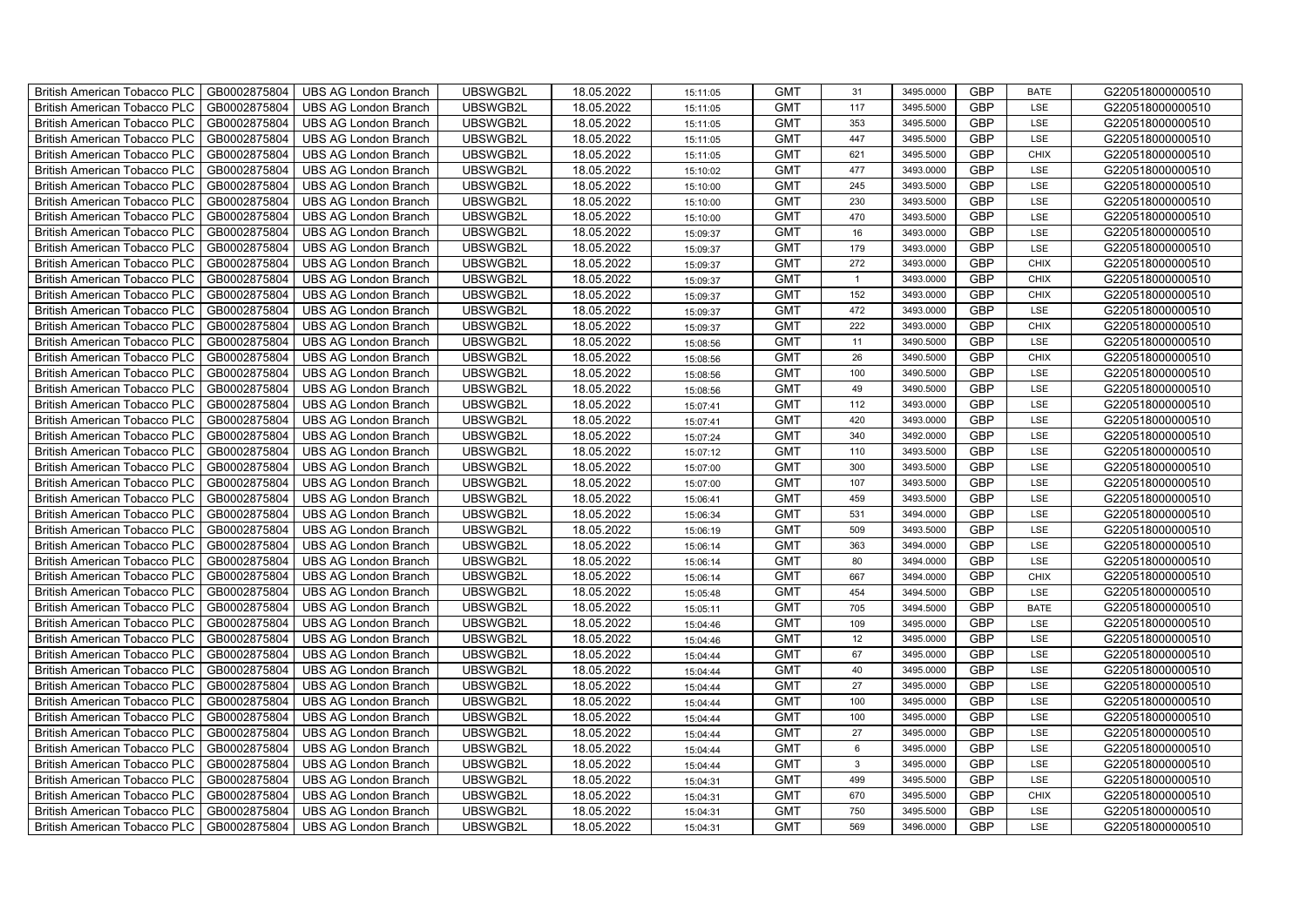| British American Tobacco PLC        | GB0002875804 | <b>UBS AG London Branch</b> | UBSWGB2L | 18.05.2022 | 15:04:31 | <b>GMT</b> | 15  | 3496.0000 | <b>GBP</b> | LSE         | G220518000000510 |
|-------------------------------------|--------------|-----------------------------|----------|------------|----------|------------|-----|-----------|------------|-------------|------------------|
| <b>British American Tobacco PLC</b> | GB0002875804 | <b>UBS AG London Branch</b> | UBSWGB2L | 18.05.2022 | 15:04:31 | <b>GMT</b> | 444 | 3496,0000 | <b>GBP</b> | <b>LSE</b>  | G220518000000510 |
| <b>British American Tobacco PLC</b> | GB0002875804 | <b>UBS AG London Branch</b> | UBSWGB2L | 18.05.2022 | 15:03:32 | <b>GMT</b> | 136 | 3494.0000 | <b>GBP</b> | <b>CHIX</b> | G220518000000510 |
| British American Tobacco PLC        | GB0002875804 | <b>UBS AG London Branch</b> | UBSWGB2L | 18.05.2022 | 15:03:28 | <b>GMT</b> | 645 | 3494.0000 | <b>GBP</b> | LSE         | G220518000000510 |
| <b>British American Tobacco PLC</b> | GB0002875804 | UBS AG London Branch        | UBSWGB2L | 18.05.2022 | 15:03:28 | <b>GMT</b> | 22  | 3494.0000 | <b>GBP</b> | <b>CHIX</b> | G220518000000510 |
| British American Tobacco PLC        | GB0002875804 | <b>UBS AG London Branch</b> | UBSWGB2L | 18.05.2022 | 15:03:28 | <b>GMT</b> | 41  | 3494.0000 | <b>GBP</b> | <b>CHIX</b> | G220518000000510 |
| <b>British American Tobacco PLC</b> | GB0002875804 | <b>UBS AG London Branch</b> | UBSWGB2L | 18.05.2022 | 15:02:49 | <b>GMT</b> | 446 | 3493.0000 | <b>GBP</b> | LSE         | G220518000000510 |
| British American Tobacco PLC        | GB0002875804 | <b>UBS AG London Branch</b> | UBSWGB2L | 18.05.2022 | 15:02:05 | <b>GMT</b> | 497 | 3493.0000 | <b>GBP</b> | <b>BATE</b> | G220518000000510 |
| <b>British American Tobacco PLC</b> | GB0002875804 | <b>UBS AG London Branch</b> | UBSWGB2L | 18.05.2022 | 15:02:05 | <b>GMT</b> | 115 | 3493.0000 | <b>GBP</b> | <b>BATE</b> | G220518000000510 |
| British American Tobacco PLC        | GB0002875804 | <b>UBS AG London Branch</b> | UBSWGB2L | 18.05.2022 | 15:02:05 | <b>GMT</b> | 513 | 3493.0000 | <b>GBP</b> | LSE         | G220518000000510 |
| <b>British American Tobacco PLC</b> | GB0002875804 | <b>UBS AG London Branch</b> | UBSWGB2L | 18.05.2022 | 15:01:15 | <b>GMT</b> | 116 | 3494.0000 | <b>GBP</b> | LSE         | G220518000000510 |
| <b>British American Tobacco PLC</b> | GB0002875804 | <b>UBS AG London Branch</b> | UBSWGB2L | 18.05.2022 | 15:01:15 | <b>GMT</b> | 429 | 3494.0000 | <b>GBP</b> | LSE         | G220518000000510 |
| British American Tobacco PLC        | GB0002875804 | <b>UBS AG London Branch</b> | UBSWGB2L | 18.05.2022 | 15:01:15 | <b>GMT</b> | 589 | 3494.0000 | <b>GBP</b> | <b>CHIX</b> | G220518000000510 |
| British American Tobacco PLC        | GB0002875804 | <b>UBS AG London Branch</b> | UBSWGB2L | 18.05.2022 | 15:01:02 | <b>GMT</b> | 461 | 3495.0000 | <b>GBP</b> | LSE         | G220518000000510 |
| British American Tobacco PLC        | GB0002875804 | <b>UBS AG London Branch</b> | UBSWGB2L | 18.05.2022 | 15:01:01 | <b>GMT</b> | 443 | 3495.5000 | <b>GBP</b> | LSE         | G220518000000510 |
| British American Tobacco PLC        | GB0002875804 | <b>UBS AG London Branch</b> | UBSWGB2L | 18.05.2022 | 15:01:01 | <b>GMT</b> | 10  | 3495.5000 | <b>GBP</b> | LSE         | G220518000000510 |
| British American Tobacco PLC        | GB0002875804 | <b>UBS AG London Branch</b> | UBSWGB2L | 18.05.2022 | 15:00:27 | <b>GMT</b> | 474 | 3494.5000 | <b>GBP</b> | LSE         | G220518000000510 |
| British American Tobacco PLC        | GB0002875804 | <b>UBS AG London Branch</b> | UBSWGB2L | 18.05.2022 | 15:00:10 | <b>GMT</b> | 144 | 3495.0000 | <b>GBP</b> | <b>CHIX</b> | G220518000000510 |
| British American Tobacco PLC        | GB0002875804 | <b>UBS AG London Branch</b> | UBSWGB2L | 18.05.2022 | 15:00:10 | <b>GMT</b> | 150 | 3495.0000 | <b>GBP</b> | <b>CHIX</b> | G220518000000510 |
| <b>British American Tobacco PLC</b> | GB0002875804 | <b>UBS AG London Branch</b> | UBSWGB2L | 18.05.2022 | 15:00:10 | <b>GMT</b> | 255 | 3495.0000 | <b>GBP</b> | CHIX        | G220518000000510 |
| <b>British American Tobacco PLC</b> | GB0002875804 | <b>UBS AG London Branch</b> | UBSWGB2L | 18.05.2022 | 15:00:10 | <b>GMT</b> | 449 | 3495.0000 | <b>GBP</b> | <b>LSE</b>  | G220518000000510 |
| British American Tobacco PLC        | GB0002875804 | <b>UBS AG London Branch</b> | UBSWGB2L | 18.05.2022 | 15:00:10 | <b>GMT</b> | 67  | 3495.0000 | <b>GBP</b> | CHIX        | G220518000000510 |
| British American Tobacco PLC        | GB0002875804 | <b>UBS AG London Branch</b> | UBSWGB2L | 18.05.2022 | 14:59:58 | <b>GMT</b> | 58  | 3495.5000 | GBP        | LSE         | G220518000000510 |
| British American Tobacco PLC        | GB0002875804 | <b>UBS AG London Branch</b> | UBSWGB2L | 18.05.2022 | 14:59:58 | <b>GMT</b> | 12  | 3495.5000 | <b>GBP</b> | LSE         | G220518000000510 |
| British American Tobacco PLC        | GB0002875804 | <b>UBS AG London Branch</b> | UBSWGB2L | 18.05.2022 | 14:59:58 | <b>GMT</b> | 210 | 3495.5000 | <b>GBP</b> | LSE         | G220518000000510 |
| British American Tobacco PLC        | GB0002875804 | <b>UBS AG London Branch</b> | UBSWGB2L | 18.05.2022 | 14:59:58 | <b>GMT</b> | 197 | 3495.5000 | <b>GBP</b> | LSE         | G220518000000510 |
| British American Tobacco PLC        | GB0002875804 | <b>UBS AG London Branch</b> | UBSWGB2L | 18.05.2022 | 14:59:58 | <b>GMT</b> | 517 | 3495.5000 | <b>GBP</b> | LSE         | G220518000000510 |
| British American Tobacco PLC        | GB0002875804 | <b>UBS AG London Branch</b> | UBSWGB2L | 18.05.2022 | 14:58:57 | <b>GMT</b> | 187 | 3493.0000 | <b>GBP</b> | LSE         | G220518000000510 |
| <b>British American Tobacco PLC</b> | GB0002875804 | <b>UBS AG London Branch</b> | UBSWGB2L | 18.05.2022 | 14:58:57 | <b>GMT</b> | 296 | 3493.0000 | <b>GBP</b> | LSE         | G220518000000510 |
| <b>British American Tobacco PLC</b> | GB0002875804 | <b>UBS AG London Branch</b> | UBSWGB2L | 18.05.2022 | 14:58:41 | <b>GMT</b> | 249 | 3494.0000 | <b>GBP</b> | LSE         | G220518000000510 |
| British American Tobacco PLC        | GB0002875804 | <b>UBS AG London Branch</b> | UBSWGB2L | 18.05.2022 | 14:58:41 | <b>GMT</b> | 208 | 3494.0000 | <b>GBP</b> | LSE         | G220518000000510 |
| British American Tobacco PLC        | GB0002875804 | <b>UBS AG London Branch</b> | UBSWGB2L | 18.05.2022 | 14:58:41 | <b>GMT</b> | 76  | 3494.0000 | <b>GBP</b> | LSE         | G220518000000510 |
| British American Tobacco PLC        | GB0002875804 | UBS AG London Branch        | UBSWGB2L | 18.05.2022 | 14:58:36 | <b>GMT</b> | 625 | 3494.5000 | <b>GBP</b> | LSE         | G220518000000510 |
| British American Tobacco PLC        | GB0002875804 | <b>UBS AG London Branch</b> | UBSWGB2L | 18.05.2022 | 14:58:33 | <b>GMT</b> | 419 | 3495.5000 | <b>GBP</b> | LSE         | G220518000000510 |
| British American Tobacco PLC        | GB0002875804 | <b>UBS AG London Branch</b> | UBSWGB2L | 18.05.2022 | 14:58:33 | <b>GMT</b> | 117 | 3495.5000 | <b>GBP</b> | LSE         | G220518000000510 |
| British American Tobacco PLC        | GB0002875804 | <b>UBS AG London Branch</b> | UBSWGB2L | 18.05.2022 | 14:58:33 | <b>GMT</b> | 160 | 3495.5000 | <b>GBP</b> | CHIX        | G220518000000510 |
| British American Tobacco PLC        | GB0002875804 | <b>UBS AG London Branch</b> | UBSWGB2L | 18.05.2022 | 14:58:33 | <b>GMT</b> | 276 | 3495.5000 | <b>GBP</b> | <b>CHIX</b> | G220518000000510 |
| <b>British American Tobacco PLC</b> | GB0002875804 | <b>UBS AG London Branch</b> | UBSWGB2L | 18.05.2022 | 14:58:33 | <b>GMT</b> | 250 | 3495.5000 | <b>GBP</b> | <b>BATE</b> | G220518000000510 |
| British American Tobacco PLC        | GB0002875804 | <b>UBS AG London Branch</b> | UBSWGB2L | 18.05.2022 | 14:58:33 | <b>GMT</b> | 74  | 3495.5000 | <b>GBP</b> | <b>BATE</b> | G220518000000510 |
| British American Tobacco PLC        | GB0002875804 | <b>UBS AG London Branch</b> | UBSWGB2L | 18.05.2022 | 14:58:33 | <b>GMT</b> | 141 | 3495.5000 | <b>GBP</b> | <b>CHIX</b> | G220518000000510 |
| British American Tobacco PLC        | GB0002875804 | UBS AG London Branch        | UBSWGB2L | 18.05.2022 | 14:58:31 | <b>GMT</b> | 297 | 3495.5000 | <b>GBP</b> | <b>BATE</b> | G220518000000510 |
| British American Tobacco PLC        | GB0002875804 | UBS AG London Branch        | UBSWGB2L | 18.05.2022 | 14:57:32 | <b>GMT</b> | 351 | 3494.5000 | <b>GBP</b> | LSE         | G220518000000510 |
| British American Tobacco PLC        | GB0002875804 | <b>UBS AG London Branch</b> | UBSWGB2L | 18.05.2022 | 14:57:32 | <b>GMT</b> | 110 | 3494.5000 | <b>GBP</b> | LSE         | G220518000000510 |
| <b>British American Tobacco PLC</b> | GB0002875804 | <b>UBS AG London Branch</b> | UBSWGB2L | 18.05.2022 | 14:57:30 | <b>GMT</b> | 78  | 3495.0000 | <b>GBP</b> | LSE         | G220518000000510 |
| <b>British American Tobacco PLC</b> | GB0002875804 | <b>UBS AG London Branch</b> | UBSWGB2L | 18.05.2022 | 14:57:30 | <b>GMT</b> | 374 | 3495.0000 | <b>GBP</b> | LSE         | G220518000000510 |
| <b>British American Tobacco PLC</b> | GB0002875804 | <b>UBS AG London Branch</b> | UBSWGB2L | 18.05.2022 | 14:57:02 | <b>GMT</b> | 224 | 3494.5000 | <b>GBP</b> | LSE         | G220518000000510 |
| <b>British American Tobacco PLC</b> | GB0002875804 | <b>UBS AG London Branch</b> | UBSWGB2L | 18.05.2022 | 14:57:00 | <b>GMT</b> | 200 | 3494.5000 | <b>GBP</b> | LSE         | G220518000000510 |
| British American Tobacco PLC        | GB0002875804 | UBS AG London Branch        | UBSWGB2L | 18.05.2022 | 14:57:00 | <b>GMT</b> | 100 | 3494.5000 | <b>GBP</b> | <b>LSE</b>  | G220518000000510 |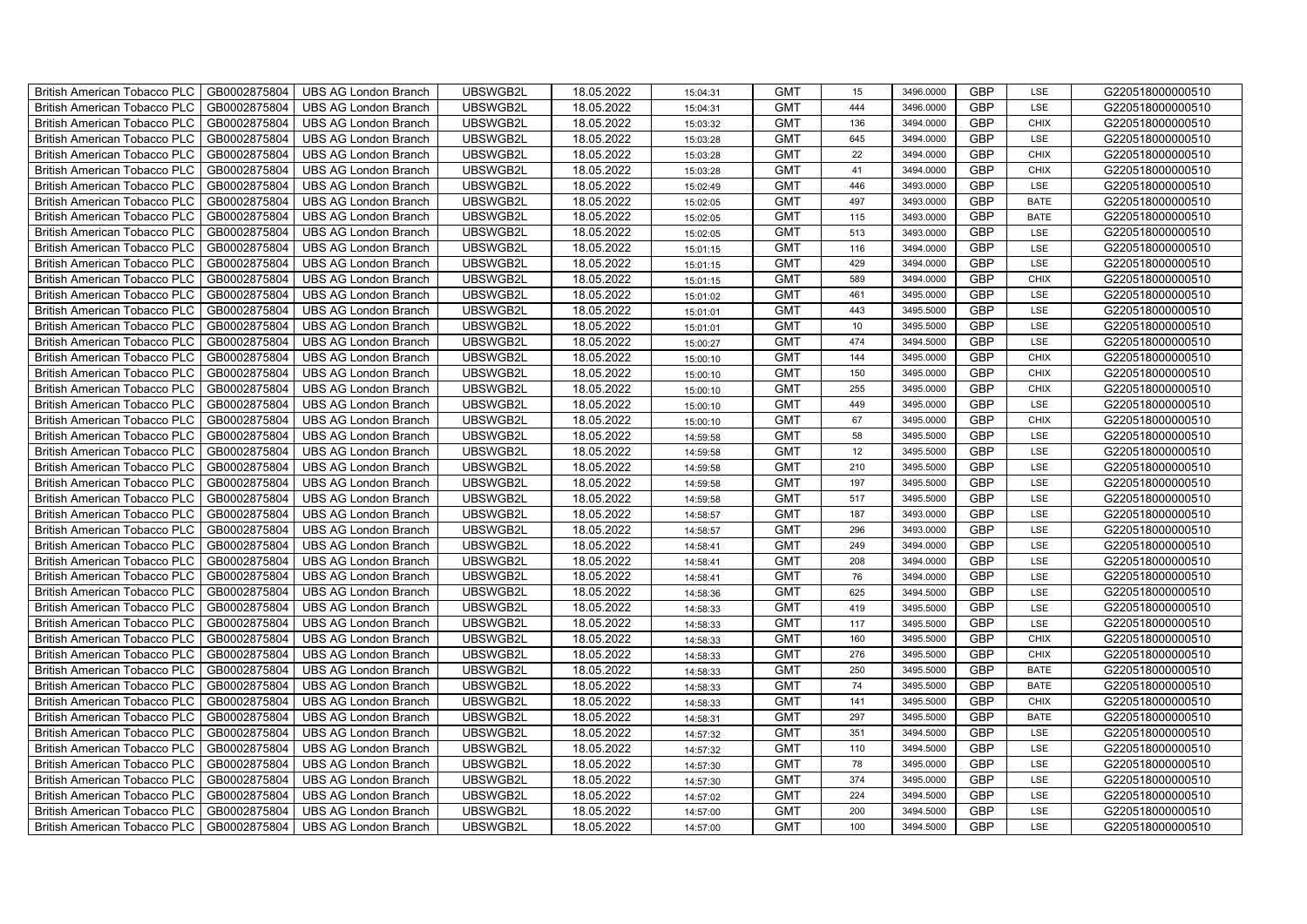| British American Tobacco PLC        | GB0002875804 | <b>UBS AG London Branch</b> | UBSWGB2L | 18.05.2022 | 14:57:00 | <b>GMT</b> | 35   | 3494.5000 | <b>GBP</b> | LSE         | G220518000000510 |
|-------------------------------------|--------------|-----------------------------|----------|------------|----------|------------|------|-----------|------------|-------------|------------------|
| <b>British American Tobacco PLC</b> | GB0002875804 | <b>UBS AG London Branch</b> | UBSWGB2L | 18.05.2022 | 14:57:00 | <b>GMT</b> | 375  | 3494.5000 | <b>GBP</b> | <b>LSE</b>  | G220518000000510 |
| <b>British American Tobacco PLC</b> | GB0002875804 | <b>UBS AG London Branch</b> | UBSWGB2L | 18.05.2022 | 14:57:00 | <b>GMT</b> | 135  | 3494.5000 | <b>GBP</b> | LSE         | G220518000000510 |
| British American Tobacco PLC        | GB0002875804 | <b>UBS AG London Branch</b> | UBSWGB2L | 18.05.2022 | 14:57:00 | <b>GMT</b> | 289  | 3494.5000 | <b>GBP</b> | LSE         | G220518000000510 |
| <b>British American Tobacco PLC</b> | GB0002875804 | UBS AG London Branch        | UBSWGB2L | 18.05.2022 | 14:57:00 | <b>GMT</b> | 153  | 3494.5000 | <b>GBP</b> | LSE         | G220518000000510 |
| British American Tobacco PLC        | GB0002875804 | <b>UBS AG London Branch</b> | UBSWGB2L | 18.05.2022 | 14:56:04 | <b>GMT</b> | 513  | 3495.0000 | <b>GBP</b> | LSE         | G220518000000510 |
| <b>British American Tobacco PLC</b> | GB0002875804 | <b>UBS AG London Branch</b> | UBSWGB2L | 18.05.2022 | 14:55:54 | <b>GMT</b> | 1017 | 3494.5000 | <b>GBP</b> | LSE         | G220518000000510 |
| British American Tobacco PLC        | GB0002875804 | <b>UBS AG London Branch</b> | UBSWGB2L | 18.05.2022 | 14:55:54 | <b>GMT</b> | 640  | 3494.5000 | <b>GBP</b> | <b>CHIX</b> | G220518000000510 |
| <b>British American Tobacco PLC</b> | GB0002875804 | <b>UBS AG London Branch</b> | UBSWGB2L | 18.05.2022 | 14:54:04 | <b>GMT</b> | 519  | 3491.5000 | <b>GBP</b> | LSE         | G220518000000510 |
| British American Tobacco PLC        | GB0002875804 | <b>UBS AG London Branch</b> | UBSWGB2L | 18.05.2022 | 14:53:44 | <b>GMT</b> | 620  | 3491.5000 | <b>GBP</b> | <b>CHIX</b> | G220518000000510 |
| <b>British American Tobacco PLC</b> | GB0002875804 | <b>UBS AG London Branch</b> | UBSWGB2L | 18.05.2022 | 14:53:19 | <b>GMT</b> | 476  | 3492.5000 | <b>GBP</b> | LSE         | G220518000000510 |
| <b>British American Tobacco PLC</b> | GB0002875804 | <b>UBS AG London Branch</b> | UBSWGB2L | 18.05.2022 | 14:53:19 | <b>GMT</b> | 49   | 3492.5000 | <b>GBP</b> | LSE         | G220518000000510 |
| British American Tobacco PLC        | GB0002875804 | <b>UBS AG London Branch</b> | UBSWGB2L | 18.05.2022 | 14:53:18 | <b>GMT</b> | 16   | 3493.0000 | <b>GBP</b> | <b>BATE</b> | G220518000000510 |
| British American Tobacco PLC        | GB0002875804 | <b>UBS AG London Branch</b> | UBSWGB2L | 18.05.2022 | 14:53:18 | <b>GMT</b> | 26   | 3493.0000 | <b>GBP</b> | <b>BATE</b> | G220518000000510 |
| British American Tobacco PLC        | GB0002875804 | <b>UBS AG London Branch</b> | UBSWGB2L | 18.05.2022 | 14:53:18 | <b>GMT</b> | 22   | 3493.0000 | <b>GBP</b> | <b>BATE</b> | G220518000000510 |
| British American Tobacco PLC        | GB0002875804 | <b>UBS AG London Branch</b> | UBSWGB2L | 18.05.2022 | 14:53:18 | <b>GMT</b> | 20   | 3493.0000 | <b>GBP</b> | <b>BATE</b> | G220518000000510 |
| British American Tobacco PLC        | GB0002875804 | <b>UBS AG London Branch</b> | UBSWGB2L | 18.05.2022 | 14:53:18 | <b>GMT</b> | 451  | 3493.0000 | <b>GBP</b> | LSE         | G220518000000510 |
| British American Tobacco PLC        | GB0002875804 | <b>UBS AG London Branch</b> | UBSWGB2L | 18.05.2022 | 14:53:18 | <b>GMT</b> | 604  | 3493.0000 | <b>GBP</b> | <b>BATE</b> | G220518000000510 |
| British American Tobacco PLC        | GB0002875804 | <b>UBS AG London Branch</b> | UBSWGB2L | 18.05.2022 | 14:52:31 | <b>GMT</b> | 107  | 3494.0000 | <b>GBP</b> | LSE         | G220518000000510 |
| <b>British American Tobacco PLC</b> | GB0002875804 | <b>UBS AG London Branch</b> | UBSWGB2L | 18.05.2022 | 14:52:31 | <b>GMT</b> | 200  | 3494.0000 | <b>GBP</b> | LSE         | G220518000000510 |
| <b>British American Tobacco PLC</b> | GB0002875804 | <b>UBS AG London Branch</b> | UBSWGB2L | 18.05.2022 | 14:52:31 | <b>GMT</b> | 206  | 3494.0000 | <b>GBP</b> | <b>LSE</b>  | G220518000000510 |
| British American Tobacco PLC        | GB0002875804 | <b>UBS AG London Branch</b> | UBSWGB2L | 18.05.2022 | 14:52:09 | <b>GMT</b> | 494  | 3495.0000 | <b>GBP</b> | LSE         | G220518000000510 |
| British American Tobacco PLC        | GB0002875804 | <b>UBS AG London Branch</b> | UBSWGB2L | 18.05.2022 | 14:51:45 | <b>GMT</b> | 522  | 3497.5000 | GBP        | LSE         | G220518000000510 |
| British American Tobacco PLC        | GB0002875804 | <b>UBS AG London Branch</b> | UBSWGB2L | 18.05.2022 | 14:51:45 | <b>GMT</b> | 24   | 3497.5000 | <b>GBP</b> | LSE         | G220518000000510 |
| British American Tobacco PLC        | GB0002875804 | <b>UBS AG London Branch</b> | UBSWGB2L | 18.05.2022 | 14:51:45 | <b>GMT</b> | 584  | 3497.5000 | <b>GBP</b> | CHIX        | G220518000000510 |
| British American Tobacco PLC        | GB0002875804 | <b>UBS AG London Branch</b> | UBSWGB2L | 18.05.2022 | 14:51:35 | <b>GMT</b> | 507  | 3498.5000 | <b>GBP</b> | LSE         | G220518000000510 |
| British American Tobacco PLC        | GB0002875804 | <b>UBS AG London Branch</b> | UBSWGB2L | 18.05.2022 | 14:51:08 | <b>GMT</b> | 545  | 3498.0000 | <b>GBP</b> | LSE         | G220518000000510 |
| British American Tobacco PLC        | GB0002875804 | <b>UBS AG London Branch</b> | UBSWGB2L | 18.05.2022 | 14:50:48 | <b>GMT</b> | 11   | 3498.0000 | <b>GBP</b> | LSE         | G220518000000510 |
| <b>British American Tobacco PLC</b> | GB0002875804 | <b>UBS AG London Branch</b> | UBSWGB2L | 18.05.2022 | 14:50:48 | <b>GMT</b> | 537  | 3498.0000 | <b>GBP</b> | LSE         | G220518000000510 |
| <b>British American Tobacco PLC</b> | GB0002875804 | <b>UBS AG London Branch</b> | UBSWGB2L | 18.05.2022 | 14:50:45 | <b>GMT</b> | 470  | 3498.5000 | <b>GBP</b> | LSE         | G220518000000510 |
| British American Tobacco PLC        | GB0002875804 | <b>UBS AG London Branch</b> | UBSWGB2L | 18.05.2022 | 14:50:45 | <b>GMT</b> | 31   | 3498.5000 | <b>GBP</b> | LSE         | G220518000000510 |
| British American Tobacco PLC        | GB0002875804 | UBS AG London Branch        | UBSWGB2L | 18.05.2022 | 14:50:32 | <b>GMT</b> | 33   | 3499.0000 | <b>GBP</b> | LSE         | G220518000000510 |
| British American Tobacco PLC        | GB0002875804 | UBS AG London Branch        | UBSWGB2L | 18.05.2022 | 14:50:32 | <b>GMT</b> | 516  | 3499.0000 | <b>GBP</b> | LSE         | G220518000000510 |
| British American Tobacco PLC        | GB0002875804 | <b>UBS AG London Branch</b> | UBSWGB2L | 18.05.2022 | 14:50:11 | <b>GMT</b> | 537  | 3499.5000 | <b>GBP</b> | LSE         | G220518000000510 |
| British American Tobacco PLC        | GB0002875804 | <b>UBS AG London Branch</b> | UBSWGB2L | 18.05.2022 | 14:49:40 | <b>GMT</b> | 542  | 3499.0000 | <b>GBP</b> | CHIX        | G220518000000510 |
| British American Tobacco PLC        | GB0002875804 | <b>UBS AG London Branch</b> | UBSWGB2L | 18.05.2022 | 14:49:38 | <b>GMT</b> | 121  | 3499.0000 | <b>GBP</b> | CHIX        | G220518000000510 |
| British American Tobacco PLC        | GB0002875804 | <b>UBS AG London Branch</b> | UBSWGB2L | 18.05.2022 | 14:49:38 | <b>GMT</b> | 15   | 3499.0000 | <b>GBP</b> | <b>CHIX</b> | G220518000000510 |
| <b>British American Tobacco PLC</b> | GB0002875804 | <b>UBS AG London Branch</b> | UBSWGB2L | 18.05.2022 | 14:49:38 | <b>GMT</b> | 442  | 3499.5000 | <b>GBP</b> | LSE         | G220518000000510 |
| British American Tobacco PLC        | GB0002875804 | <b>UBS AG London Branch</b> | UBSWGB2L | 18.05.2022 | 14:49:15 | <b>GMT</b> | 596  | 3498.5000 | <b>GBP</b> | <b>BATE</b> | G220518000000510 |
| <b>British American Tobacco PLC</b> | GB0002875804 | <b>UBS AG London Branch</b> | UBSWGB2L | 18.05.2022 | 14:49:15 | <b>GMT</b> | 459  | 3498.5000 | <b>GBP</b> | LSE         | G220518000000510 |
| British American Tobacco PLC        | GB0002875804 | UBS AG London Branch        | UBSWGB2L | 18.05.2022 | 14:49:15 | <b>GMT</b> | 13   | 3498.5000 | <b>GBP</b> | <b>BATE</b> | G220518000000510 |
| British American Tobacco PLC        | GB0002875804 | UBS AG London Branch        | UBSWGB2L | 18.05.2022 | 14:48:28 | <b>GMT</b> | 537  | 3498.0000 | <b>GBP</b> | LSE         | G220518000000510 |
| British American Tobacco PLC        | GB0002875804 | <b>UBS AG London Branch</b> | UBSWGB2L | 18.05.2022 | 14:48:28 | <b>GMT</b> | 10   | 3498.0000 | <b>GBP</b> | LSE         | G220518000000510 |
| <b>British American Tobacco PLC</b> | GB0002875804 | <b>UBS AG London Branch</b> | UBSWGB2L | 18.05.2022 | 14:48:17 | <b>GMT</b> | 477  | 3498.5000 | <b>GBP</b> | LSE         | G220518000000510 |
| <b>British American Tobacco PLC</b> | GB0002875804 | <b>UBS AG London Branch</b> | UBSWGB2L | 18.05.2022 | 14:48:15 | <b>GMT</b> | 535  | 3499.0000 | <b>GBP</b> | LSE         | G220518000000510 |
| <b>British American Tobacco PLC</b> | GB0002875804 | <b>UBS AG London Branch</b> | UBSWGB2L | 18.05.2022 | 14:48:15 | <b>GMT</b> | 635  | 3499.0000 | <b>GBP</b> | <b>CHIX</b> | G220518000000510 |
| <b>British American Tobacco PLC</b> | GB0002875804 | <b>UBS AG London Branch</b> | UBSWGB2L | 18.05.2022 | 14:48:04 | <b>GMT</b> | 473  | 3499.5000 | <b>GBP</b> | LSE         | G220518000000510 |
| British American Tobacco PLC        | GB0002875804 | UBS AG London Branch        | UBSWGB2L | 18.05.2022 | 14:48:04 | <b>GMT</b> | 11   | 3499.5000 | <b>GBP</b> | LSE         | G220518000000510 |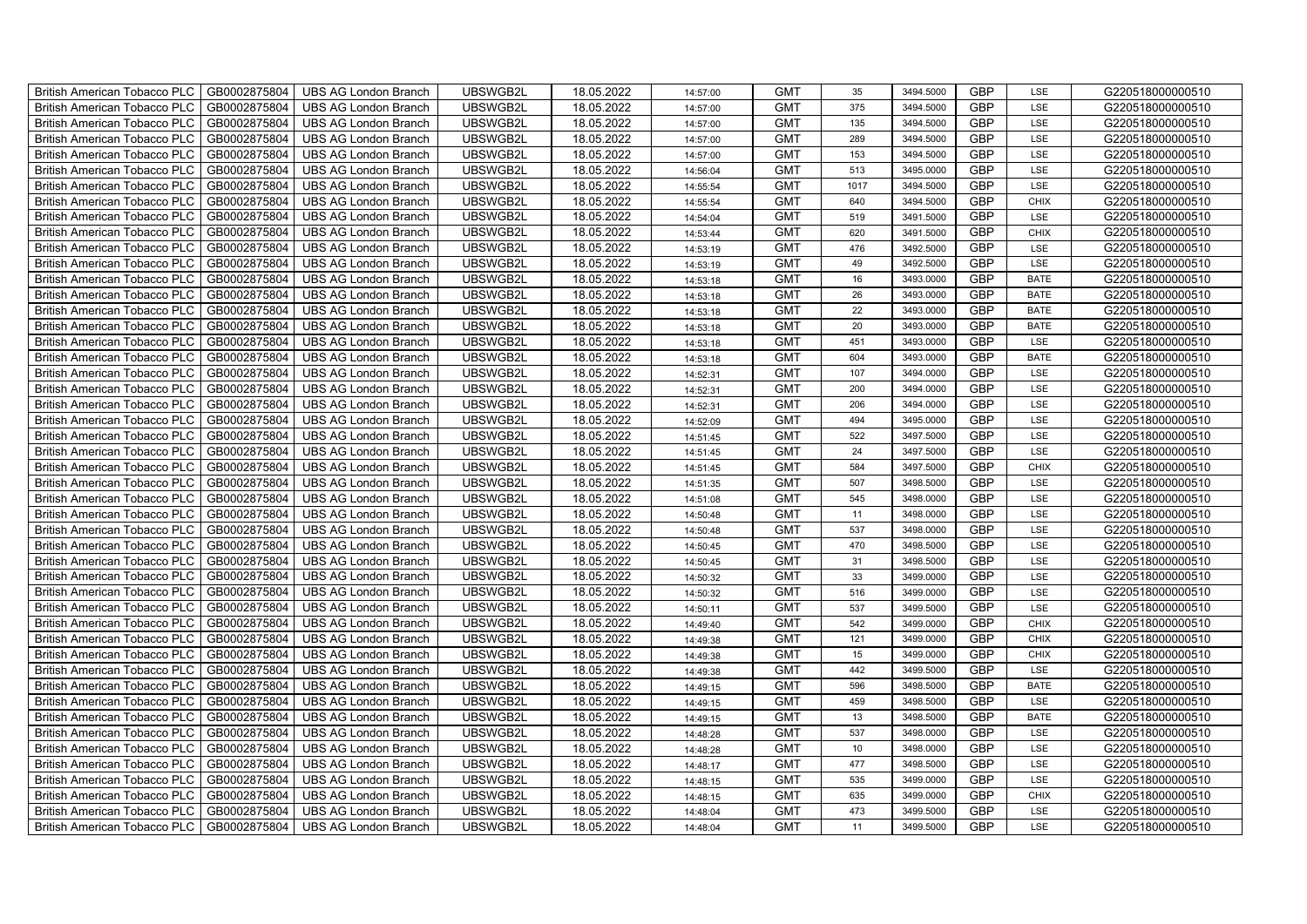| British American Tobacco PLC        | GB0002875804 | <b>UBS AG London Branch</b> | UBSWGB2L | 18.05.2022 | 14:47:42 | <b>GMT</b> | 12              | 3498.5000 | <b>GBP</b> | LSE         | G220518000000510 |
|-------------------------------------|--------------|-----------------------------|----------|------------|----------|------------|-----------------|-----------|------------|-------------|------------------|
| <b>British American Tobacco PLC</b> | GB0002875804 | <b>UBS AG London Branch</b> | UBSWGB2L | 18.05.2022 | 14:47:42 | <b>GMT</b> | 473             | 3498,5000 | <b>GBP</b> | <b>LSE</b>  | G220518000000510 |
| <b>British American Tobacco PLC</b> | GB0002875804 | <b>UBS AG London Branch</b> | UBSWGB2L | 18.05.2022 | 14:47:25 | <b>GMT</b> | 19              | 3498.5000 | <b>GBP</b> | LSE         | G220518000000510 |
| British American Tobacco PLC        | GB0002875804 | <b>UBS AG London Branch</b> | UBSWGB2L | 18.05.2022 | 14:47:25 | <b>GMT</b> | 475             | 3499.0000 | <b>GBP</b> | LSE         | G220518000000510 |
| <b>British American Tobacco PLC</b> | GB0002875804 | UBS AG London Branch        | UBSWGB2L | 18.05.2022 | 14:47:06 | <b>GMT</b> | 859             | 3500.0000 | <b>GBP</b> | LSE         | G220518000000510 |
| British American Tobacco PLC        | GB0002875804 | <b>UBS AG London Branch</b> | UBSWGB2L | 18.05.2022 | 14:47:06 | <b>GMT</b> | 586             | 3500.0000 | <b>GBP</b> | <b>CHIX</b> | G220518000000510 |
| <b>British American Tobacco PLC</b> | GB0002875804 | <b>UBS AG London Branch</b> | UBSWGB2L | 18.05.2022 | 14:47:06 | <b>GMT</b> | 131             | 3500.0000 | <b>GBP</b> | <b>BATE</b> | G220518000000510 |
| British American Tobacco PLC        | GB0002875804 | <b>UBS AG London Branch</b> | UBSWGB2L | 18.05.2022 | 14:47:06 | <b>GMT</b> | 505             | 3500.0000 | <b>GBP</b> | <b>BATE</b> | G220518000000510 |
| <b>British American Tobacco PLC</b> | GB0002875804 | <b>UBS AG London Branch</b> | UBSWGB2L | 18.05.2022 | 14:47:00 | <b>GMT</b> | 114             | 3500.5000 | <b>GBP</b> | LSE         | G220518000000510 |
| British American Tobacco PLC        | GB0002875804 | <b>UBS AG London Branch</b> | UBSWGB2L | 18.05.2022 | 14:47:00 | <b>GMT</b> | 206             | 3500.5000 | <b>GBP</b> | LSE         | G220518000000510 |
| <b>British American Tobacco PLC</b> | GB0002875804 | <b>UBS AG London Branch</b> | UBSWGB2L | 18.05.2022 | 14:47:00 | <b>GMT</b> | 200             | 3500.5000 | <b>GBP</b> | LSE         | G220518000000510 |
| <b>British American Tobacco PLC</b> | GB0002875804 | <b>UBS AG London Branch</b> | UBSWGB2L | 18.05.2022 | 14:46:56 | <b>GMT</b> | 468             | 3500.5000 | <b>GBP</b> | LSE         | G220518000000510 |
| British American Tobacco PLC        | GB0002875804 | <b>UBS AG London Branch</b> | UBSWGB2L | 18.05.2022 | 14:45:10 | <b>GMT</b> | 534             | 3498.5000 | <b>GBP</b> | LSE         | G220518000000510 |
| British American Tobacco PLC        | GB0002875804 | <b>UBS AG London Branch</b> | UBSWGB2L | 18.05.2022 | 14:45:03 | <b>GMT</b> | 64              | 3499.0000 | <b>GBP</b> | LSE         | G220518000000510 |
| British American Tobacco PLC        | GB0002875804 | <b>UBS AG London Branch</b> | UBSWGB2L | 18.05.2022 | 14:45:03 | <b>GMT</b> | 430             | 3499.0000 | <b>GBP</b> | LSE         | G220518000000510 |
| British American Tobacco PLC        | GB0002875804 | <b>UBS AG London Branch</b> | UBSWGB2L | 18.05.2022 | 14:45:03 | <b>GMT</b> | 467             | 3499.5000 | <b>GBP</b> | LSE         | G220518000000510 |
| British American Tobacco PLC        | GB0002875804 | <b>UBS AG London Branch</b> | UBSWGB2L | 18.05.2022 | 14:45:03 | <b>GMT</b> | 454             | 3499.5000 | <b>GBP</b> | LSE         | G220518000000510 |
| British American Tobacco PLC        | GB0002875804 | <b>UBS AG London Branch</b> | UBSWGB2L | 18.05.2022 | 14:45:03 | <b>GMT</b> | 603             | 3499.5000 | <b>GBP</b> | <b>CHIX</b> | G220518000000510 |
| British American Tobacco PLC        | GB0002875804 | <b>UBS AG London Branch</b> | UBSWGB2L | 18.05.2022 | 14:44:37 | <b>GMT</b> | 97              | 3499.5000 | <b>GBP</b> | LSE         | G220518000000510 |
| <b>British American Tobacco PLC</b> | GB0002875804 | <b>UBS AG London Branch</b> | UBSWGB2L | 18.05.2022 | 14:44:37 | <b>GMT</b> | 210             | 3499.5000 | <b>GBP</b> | LSE         | G220518000000510 |
| <b>British American Tobacco PLC</b> | GB0002875804 | <b>UBS AG London Branch</b> | UBSWGB2L | 18.05.2022 | 14:44:37 | <b>GMT</b> | $6\phantom{1}$  | 3499.5000 | <b>GBP</b> | <b>LSE</b>  | G220518000000510 |
| British American Tobacco PLC        | GB0002875804 | <b>UBS AG London Branch</b> | UBSWGB2L | 18.05.2022 | 14:44:37 | <b>GMT</b> | 100             | 3499.5000 | <b>GBP</b> | LSE         | G220518000000510 |
| British American Tobacco PLC        | GB0002875804 | <b>UBS AG London Branch</b> | UBSWGB2L | 18.05.2022 | 14:44:37 | <b>GMT</b> | 94              | 3499.5000 | GBP        | LSE         | G220518000000510 |
| British American Tobacco PLC        | GB0002875804 | <b>UBS AG London Branch</b> | UBSWGB2L | 18.05.2022 | 14:44:37 | <b>GMT</b> | $6\phantom{.0}$ | 3499.5000 | <b>GBP</b> | LSE         | G220518000000510 |
| British American Tobacco PLC        | GB0002875804 | <b>UBS AG London Branch</b> | UBSWGB2L | 18.05.2022 | 14:43:42 | <b>GMT</b> | 539             | 3501.0000 | <b>GBP</b> | LSE         | G220518000000510 |
| British American Tobacco PLC        | GB0002875804 | <b>UBS AG London Branch</b> | UBSWGB2L | 18.05.2022 | 14:43:42 | <b>GMT</b> | 427             | 3501.0000 | <b>GBP</b> | LSE         | G220518000000510 |
| British American Tobacco PLC        | GB0002875804 | <b>UBS AG London Branch</b> | UBSWGB2L | 18.05.2022 | 14:43:42 | <b>GMT</b> | 197             | 3501.0000 | <b>GBP</b> | LSE         | G220518000000510 |
| British American Tobacco PLC        | GB0002875804 | <b>UBS AG London Branch</b> | UBSWGB2L | 18.05.2022 | 14:43:42 | <b>GMT</b> | 514             | 3501.0000 | <b>GBP</b> | LSE         | G220518000000510 |
| <b>British American Tobacco PLC</b> | GB0002875804 | <b>UBS AG London Branch</b> | UBSWGB2L | 18.05.2022 | 14:43:42 | <b>GMT</b> | 473             | 3501.0000 | <b>GBP</b> | LSE         | G220518000000510 |
| <b>British American Tobacco PLC</b> | GB0002875804 | <b>UBS AG London Branch</b> | UBSWGB2L | 18.05.2022 | 14:43:42 | <b>GMT</b> | 576             | 3501.0000 | <b>GBP</b> | <b>CHIX</b> | G220518000000510 |
| British American Tobacco PLC        | GB0002875804 | <b>UBS AG London Branch</b> | UBSWGB2L | 18.05.2022 | 14:43:40 | <b>GMT</b> | 514             | 3501.5000 | <b>GBP</b> | LSE         | G220518000000510 |
| British American Tobacco PLC        | GB0002875804 | <b>UBS AG London Branch</b> | UBSWGB2L | 18.05.2022 | 14:42:39 | <b>GMT</b> | 68              | 3499.5000 | <b>GBP</b> | <b>BATE</b> | G220518000000510 |
| British American Tobacco PLC        | GB0002875804 | UBS AG London Branch        | UBSWGB2L | 18.05.2022 | 14:42:37 | <b>GMT</b> | 51              | 3499.5000 | <b>GBP</b> | <b>BATE</b> | G220518000000510 |
| British American Tobacco PLC        | GB0002875804 | <b>UBS AG London Branch</b> | UBSWGB2L | 18.05.2022 | 14:42:37 | <b>GMT</b> | 392             | 3499.5000 | <b>GBP</b> | <b>BATE</b> | G220518000000510 |
| British American Tobacco PLC        | GB0002875804 | <b>UBS AG London Branch</b> | UBSWGB2L | 18.05.2022 | 14:42:37 | <b>GMT</b> | 150             | 3499.5000 | <b>GBP</b> | <b>BATE</b> | G220518000000510 |
| British American Tobacco PLC        | GB0002875804 | <b>UBS AG London Branch</b> | UBSWGB2L | 18.05.2022 | 14:42:37 | <b>GMT</b> | 463             | 3499.5000 | <b>GBP</b> | LSE         | G220518000000510 |
| British American Tobacco PLC        | GB0002875804 | <b>UBS AG London Branch</b> | UBSWGB2L | 18.05.2022 | 14:41:45 | <b>GMT</b> | 200             | 3501.5000 | <b>GBP</b> | LSE         | G220518000000510 |
| <b>British American Tobacco PLC</b> | GB0002875804 | <b>UBS AG London Branch</b> | UBSWGB2L | 18.05.2022 | 14:41:45 | <b>GMT</b> | 114             | 3501.5000 | <b>GBP</b> | LSE         | G220518000000510 |
| British American Tobacco PLC        | GB0002875804 | <b>UBS AG London Branch</b> | UBSWGB2L | 18.05.2022 | 14:41:45 | <b>GMT</b> | 200             | 3501.5000 | <b>GBP</b> | LSE         | G220518000000510 |
| British American Tobacco PLC        | GB0002875804 | <b>UBS AG London Branch</b> | UBSWGB2L | 18.05.2022 | 14:41:45 | <b>GMT</b> | 391             | 3502.0000 | <b>GBP</b> | LSE         | G220518000000510 |
| British American Tobacco PLC        | GB0002875804 | UBS AG London Branch        | UBSWGB2L | 18.05.2022 | 14:41:45 | <b>GMT</b> | 100             | 3502.0000 | <b>GBP</b> | LSE         | G220518000000510 |
| British American Tobacco PLC        | GB0002875804 | UBS AG London Branch        | UBSWGB2L | 18.05.2022 | 14:41:45 | <b>GMT</b> | 665             | 3502.0000 | <b>GBP</b> | <b>CHIX</b> | G220518000000510 |
| British American Tobacco PLC        | GB0002875804 | <b>UBS AG London Branch</b> | UBSWGB2L | 18.05.2022 | 14:41:38 | <b>GMT</b> | 15              | 3502.5000 | <b>GBP</b> | LSE         | G220518000000510 |
| British American Tobacco PLC        | GB0002875804 | <b>UBS AG London Branch</b> | UBSWGB2L | 18.05.2022 | 14:41:38 | <b>GMT</b> | 12              | 3502.5000 | <b>GBP</b> | LSE         | G220518000000510 |
| <b>British American Tobacco PLC</b> | GB0002875804 | <b>UBS AG London Branch</b> | UBSWGB2L | 18.05.2022 | 14:41:38 | <b>GMT</b> | 37              | 3502.5000 | <b>GBP</b> | LSE         | G220518000000510 |
| <b>British American Tobacco PLC</b> | GB0002875804 | <b>UBS AG London Branch</b> | UBSWGB2L | 18.05.2022 | 14:41:38 | <b>GMT</b> | 450             | 3502.5000 | <b>GBP</b> | LSE         | G220518000000510 |
| <b>British American Tobacco PLC</b> | GB0002875804 | <b>UBS AG London Branch</b> | UBSWGB2L | 18.05.2022 | 14:41:38 | <b>GMT</b> | 452             | 3502.5000 | <b>GBP</b> | LSE         | G220518000000510 |
| British American Tobacco PLC        | GB0002875804 | UBS AG London Branch        | UBSWGB2L | 18.05.2022 | 14:41:36 | <b>GMT</b> | 547             | 3503.0000 | <b>GBP</b> | LSE         | G220518000000510 |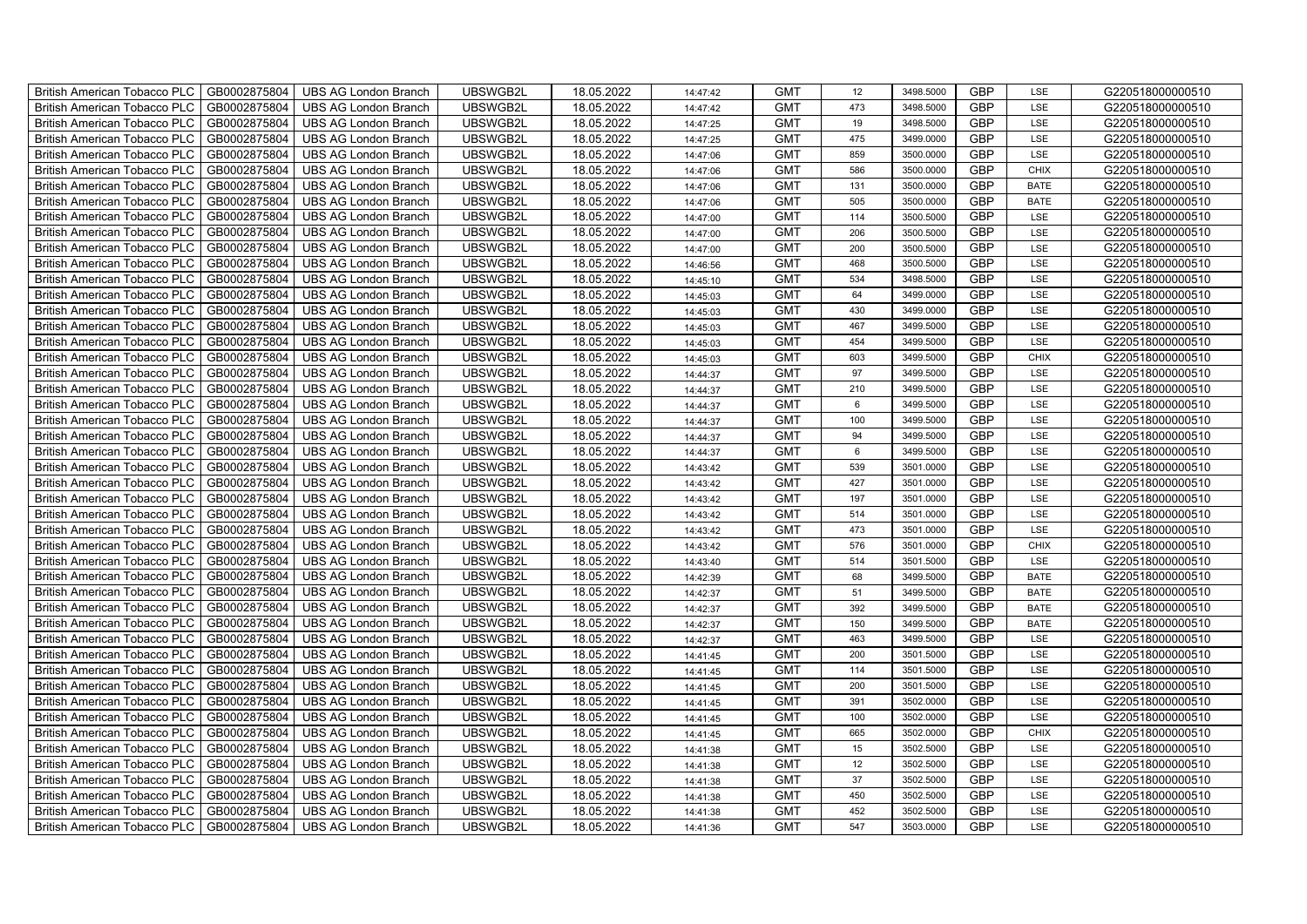| British American Tobacco PLC        | GB0002875804 | <b>UBS AG London Branch</b> | UBSWGB2L | 18.05.2022 | 14:40:56 | <b>GMT</b> | 501            | 3499.5000 | <b>GBP</b> | LSE         | G220518000000510 |
|-------------------------------------|--------------|-----------------------------|----------|------------|----------|------------|----------------|-----------|------------|-------------|------------------|
| <b>British American Tobacco PLC</b> | GB0002875804 | <b>UBS AG London Branch</b> | UBSWGB2L | 18.05.2022 | 14:40:56 | <b>GMT</b> | $\overline{7}$ | 3499.5000 | <b>GBP</b> | <b>BATE</b> | G220518000000510 |
| <b>British American Tobacco PLC</b> | GB0002875804 | <b>UBS AG London Branch</b> | UBSWGB2L | 18.05.2022 | 14:40:56 | <b>GMT</b> | 26             | 3499.5000 | <b>GBP</b> | <b>BATE</b> | G220518000000510 |
| British American Tobacco PLC        | GB0002875804 | <b>UBS AG London Branch</b> | UBSWGB2L | 18.05.2022 | 14:40:56 | <b>GMT</b> | 33             | 3499.5000 | <b>GBP</b> | <b>BATE</b> | G220518000000510 |
| <b>British American Tobacco PLC</b> | GB0002875804 | <b>UBS AG London Branch</b> | UBSWGB2L | 18.05.2022 | 14:40:56 | <b>GMT</b> | 100            | 3499.5000 | <b>GBP</b> | <b>BATE</b> | G220518000000510 |
| British American Tobacco PLC        | GB0002875804 | <b>UBS AG London Branch</b> | UBSWGB2L | 18.05.2022 | 14:40:56 | <b>GMT</b> | 8              | 3499.5000 | <b>GBP</b> | <b>BATE</b> | G220518000000510 |
| <b>British American Tobacco PLC</b> | GB0002875804 | <b>UBS AG London Branch</b> | UBSWGB2L | 18.05.2022 | 14:40:56 | <b>GMT</b> | 8              | 3499.5000 | <b>GBP</b> | <b>BATE</b> | G220518000000510 |
| British American Tobacco PLC        | GB0002875804 | <b>UBS AG London Branch</b> | UBSWGB2L | 18.05.2022 | 14:40:56 | <b>GMT</b> | 96             | 3499.5000 | <b>GBP</b> | <b>BATE</b> | G220518000000510 |
| <b>British American Tobacco PLC</b> | GB0002875804 | <b>UBS AG London Branch</b> | UBSWGB2L | 18.05.2022 | 14:40:03 | <b>GMT</b> | 282            | 3499.5000 | <b>GBP</b> | LSE         | G220518000000510 |
| British American Tobacco PLC        | GB0002875804 | <b>UBS AG London Branch</b> | UBSWGB2L | 18.05.2022 | 14:40:03 | <b>GMT</b> | 200            | 3499.5000 | <b>GBP</b> | LSE         | G220518000000510 |
| <b>British American Tobacco PLC</b> | GB0002875804 | <b>UBS AG London Branch</b> | UBSWGB2L | 18.05.2022 | 14:40:03 | <b>GMT</b> | 454            | 3499.5000 | <b>GBP</b> | LSE         | G220518000000510 |
| <b>British American Tobacco PLC</b> | GB0002875804 | <b>UBS AG London Branch</b> | UBSWGB2L | 18.05.2022 | 14:40:03 | <b>GMT</b> | 535            | 3500.0000 | <b>GBP</b> | <b>CHIX</b> | G220518000000510 |
| British American Tobacco PLC        | GB0002875804 | <b>UBS AG London Branch</b> | UBSWGB2L | 18.05.2022 | 14:40:02 | <b>GMT</b> | 39             | 3500.0000 | <b>GBP</b> | <b>CHIX</b> | G220518000000510 |
| British American Tobacco PLC        | GB0002875804 | <b>UBS AG London Branch</b> | UBSWGB2L | 18.05.2022 | 14:40:02 | <b>GMT</b> | 367            | 3500.0000 | <b>GBP</b> | LSE         | G220518000000510 |
| British American Tobacco PLC        | GB0002875804 | <b>UBS AG London Branch</b> | UBSWGB2L | 18.05.2022 | 14:40:02 | <b>GMT</b> | 100            | 3500.0000 | <b>GBP</b> | LSE         | G220518000000510 |
| British American Tobacco PLC        | GB0002875804 | <b>UBS AG London Branch</b> | UBSWGB2L | 18.05.2022 | 14:39:34 | <b>GMT</b> | 480            | 3501.5000 | <b>GBP</b> | LSE         | G220518000000510 |
| British American Tobacco PLC        | GB0002875804 | <b>UBS AG London Branch</b> | UBSWGB2L | 18.05.2022 | 14:39:05 | <b>GMT</b> | 150            | 3503.0000 | <b>GBP</b> | LSE         | G220518000000510 |
| British American Tobacco PLC        | GB0002875804 | <b>UBS AG London Branch</b> | UBSWGB2L | 18.05.2022 | 14:39:05 | <b>GMT</b> | 53             | 3503.0000 | <b>GBP</b> | LSE         | G220518000000510 |
| British American Tobacco PLC        | GB0002875804 | <b>UBS AG London Branch</b> | UBSWGB2L | 18.05.2022 | 14:39:05 | <b>GMT</b> | 150            | 3503.0000 | <b>GBP</b> | LSE         | G220518000000510 |
| <b>British American Tobacco PLC</b> | GB0002875804 | <b>UBS AG London Branch</b> | UBSWGB2L | 18.05.2022 | 14:39:05 | <b>GMT</b> | 114            | 3503.0000 | <b>GBP</b> | LSE         | G220518000000510 |
| <b>British American Tobacco PLC</b> | GB0002875804 | <b>UBS AG London Branch</b> | UBSWGB2L | 18.05.2022 | 14:39:05 | <b>GMT</b> | 235            | 3503.0000 | <b>GBP</b> | <b>LSE</b>  | G220518000000510 |
| British American Tobacco PLC        | GB0002875804 | <b>UBS AG London Branch</b> | UBSWGB2L | 18.05.2022 | 14:39:02 | <b>GMT</b> | 60             | 3503.0000 | <b>GBP</b> | LSE         | G220518000000510 |
| British American Tobacco PLC        | GB0002875804 | <b>UBS AG London Branch</b> | UBSWGB2L | 18.05.2022 | 14:39:02 | <b>GMT</b> | 235            | 3503.0000 | <b>GBP</b> | LSE         | G220518000000510 |
| British American Tobacco PLC        | GB0002875804 | <b>UBS AG London Branch</b> | UBSWGB2L | 18.05.2022 | 14:38:53 | <b>GMT</b> | 476            | 3504.0000 | <b>GBP</b> | CHIX        | G220518000000510 |
| British American Tobacco PLC        | GB0002875804 | <b>UBS AG London Branch</b> | UBSWGB2L | 18.05.2022 | 14:38:53 | <b>GMT</b> | 230            | 3504.0000 | <b>GBP</b> | CHIX        | G220518000000510 |
| British American Tobacco PLC        | GB0002875804 | <b>UBS AG London Branch</b> | UBSWGB2L | 18.05.2022 | 14:38:45 | <b>GMT</b> | 246            | 3504.0000 | <b>GBP</b> | LSE         | G220518000000510 |
| British American Tobacco PLC        | GB0002875804 | <b>UBS AG London Branch</b> | UBSWGB2L | 18.05.2022 | 14:38:45 | <b>GMT</b> | 18             | 3504.0000 | <b>GBP</b> | LSE         | G220518000000510 |
| British American Tobacco PLC        | GB0002875804 | <b>UBS AG London Branch</b> | UBSWGB2L | 18.05.2022 | 14:38:45 | <b>GMT</b> | 10             | 3504.0000 | <b>GBP</b> | LSE         | G220518000000510 |
| <b>British American Tobacco PLC</b> | GB0002875804 | <b>UBS AG London Branch</b> | UBSWGB2L | 18.05.2022 | 14:38:45 | <b>GMT</b> | 231            | 3504.0000 | <b>GBP</b> | LSE         | G220518000000510 |
| <b>British American Tobacco PLC</b> | GB0002875804 | <b>UBS AG London Branch</b> | UBSWGB2L | 18.05.2022 | 14:38:15 | <b>GMT</b> | 108            | 3505.5000 | <b>GBP</b> | LSE         | G220518000000510 |
| British American Tobacco PLC        | GB0002875804 | <b>UBS AG London Branch</b> | UBSWGB2L | 18.05.2022 | 14:38:15 | <b>GMT</b> | 97             | 3505.5000 | <b>GBP</b> | LSE         | G220518000000510 |
| British American Tobacco PLC        | GB0002875804 | <b>UBS AG London Branch</b> | UBSWGB2L | 18.05.2022 | 14:38:11 | <b>GMT</b> | 164            | 3505.5000 | <b>GBP</b> | LSE         | G220518000000510 |
| British American Tobacco PLC        | GB0002875804 | UBS AG London Branch        | UBSWGB2L | 18.05.2022 | 14:38:11 | <b>GMT</b> | 158            | 3505.5000 | <b>GBP</b> | LSE         | G220518000000510 |
| British American Tobacco PLC        | GB0002875804 | <b>UBS AG London Branch</b> | UBSWGB2L | 18.05.2022 | 14:38:11 | <b>GMT</b> | 544            | 3505.5000 | <b>GBP</b> | LSE         | G220518000000510 |
| British American Tobacco PLC        | GB0002875804 | <b>UBS AG London Branch</b> | UBSWGB2L | 18.05.2022 | 14:38:11 | <b>GMT</b> | 418            | 3505.5000 | <b>GBP</b> | <b>BATE</b> | G220518000000510 |
| British American Tobacco PLC        | GB0002875804 | <b>UBS AG London Branch</b> | UBSWGB2L | 18.05.2022 | 14:38:11 | <b>GMT</b> | 80             | 3505.5000 | <b>GBP</b> | <b>BATE</b> | G220518000000510 |
| British American Tobacco PLC        | GB0002875804 | <b>UBS AG London Branch</b> | UBSWGB2L | 18.05.2022 | 14:38:08 | <b>GMT</b> | 100            | 3505.5000 | <b>GBP</b> | <b>BATE</b> | G220518000000510 |
| <b>British American Tobacco PLC</b> | GB0002875804 | <b>UBS AG London Branch</b> | UBSWGB2L | 18.05.2022 | 14:38:03 | <b>GMT</b> | 448            | 3506.0000 | <b>GBP</b> | LSE         | G220518000000510 |
| British American Tobacco PLC        | GB0002875804 | <b>UBS AG London Branch</b> | UBSWGB2L | 18.05.2022 | 14:38:02 | <b>GMT</b> | $\mathbf{3}$   | 3506.0000 | <b>GBP</b> | LSE         | G220518000000510 |
| British American Tobacco PLC        | GB0002875804 | <b>UBS AG London Branch</b> | UBSWGB2L | 18.05.2022 | 14:37:44 | <b>GMT</b> | 752            | 3504.5000 | <b>GBP</b> | LSE         | G220518000000510 |
| British American Tobacco PLC        | GB0002875804 | UBS AG London Branch        | UBSWGB2L | 18.05.2022 | 14:37:44 | <b>GMT</b> | 599            | 3504.5000 | <b>GBP</b> | <b>CHIX</b> | G220518000000510 |
| British American Tobacco PLC        | GB0002875804 | UBS AG London Branch        | UBSWGB2L | 18.05.2022 | 14:37:38 | <b>GMT</b> | 220            | 3505.0000 | <b>GBP</b> | LSE         | G220518000000510 |
| British American Tobacco PLC        | GB0002875804 | UBS AG London Branch        | UBSWGB2L | 18.05.2022 | 14:37:38 | <b>GMT</b> | 200            | 3505.0000 | <b>GBP</b> | LSE         | G220518000000510 |
| British American Tobacco PLC        | GB0002875804 | <b>UBS AG London Branch</b> | UBSWGB2L | 18.05.2022 | 14:37:23 | <b>GMT</b> | 181            | 3505.0000 | <b>GBP</b> | LSE         | G220518000000510 |
| <b>British American Tobacco PLC</b> | GB0002875804 | <b>UBS AG London Branch</b> | UBSWGB2L | 18.05.2022 | 14:37:23 | <b>GMT</b> | 232            | 3505.0000 | <b>GBP</b> | LSE         | G220518000000510 |
| <b>British American Tobacco PLC</b> | GB0002875804 | <b>UBS AG London Branch</b> | UBSWGB2L | 18.05.2022 | 14:37:23 | <b>GMT</b> | 33             | 3505.0000 | <b>GBP</b> | LSE         | G220518000000510 |
| <b>British American Tobacco PLC</b> | GB0002875804 | <b>UBS AG London Branch</b> | UBSWGB2L | 18.05.2022 | 14:37:23 | <b>GMT</b> | 41             | 3505.0000 | <b>GBP</b> | LSE         | G220518000000510 |
| British American Tobacco PLC        | GB0002875804 | UBS AG London Branch        | UBSWGB2L | 18.05.2022 | 14:37:23 | <b>GMT</b> | 13             | 3505.0000 | <b>GBP</b> | <b>LSE</b>  | G220518000000510 |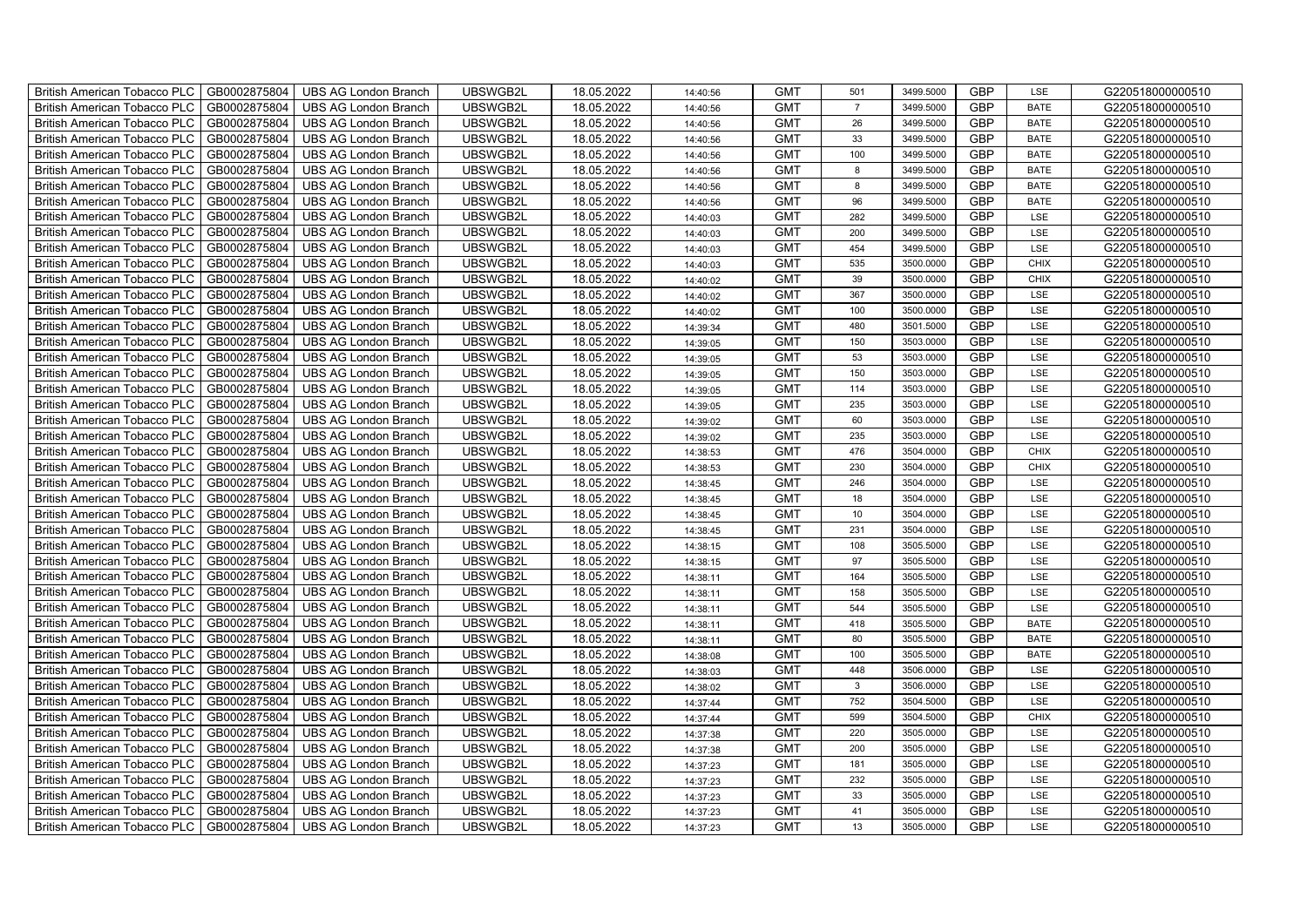| British American Tobacco PLC        | GB0002875804 | <b>UBS AG London Branch</b> | UBSWGB2L | 18.05.2022 | 14:37:23 | <b>GMT</b> | 11              | 3505.0000 | <b>GBP</b> | LSE         | G220518000000510 |
|-------------------------------------|--------------|-----------------------------|----------|------------|----------|------------|-----------------|-----------|------------|-------------|------------------|
| <b>British American Tobacco PLC</b> | GB0002875804 | <b>UBS AG London Branch</b> | UBSWGB2L | 18.05.2022 | 14:37:23 | <b>GMT</b> | 441             | 3505.0000 | <b>GBP</b> | <b>LSE</b>  | G220518000000510 |
| <b>British American Tobacco PLC</b> | GB0002875804 | <b>UBS AG London Branch</b> | UBSWGB2L | 18.05.2022 | 14:36:47 | <b>GMT</b> | 56              | 3503.0000 | <b>GBP</b> | <b>CHIX</b> | G220518000000510 |
| British American Tobacco PLC        | GB0002875804 | <b>UBS AG London Branch</b> | UBSWGB2L | 18.05.2022 | 14:36:47 | <b>GMT</b> | 11              | 3503.0000 | <b>GBP</b> | <b>CHIX</b> | G220518000000510 |
| British American Tobacco PLC        | GB0002875804 | <b>UBS AG London Branch</b> | UBSWGB2L | 18.05.2022 | 14:36:47 | <b>GMT</b> | 157             | 3503.0000 | <b>GBP</b> | <b>CHIX</b> | G220518000000510 |
| British American Tobacco PLC        | GB0002875804 | <b>UBS AG London Branch</b> | UBSWGB2L | 18.05.2022 | 14:36:47 | <b>GMT</b> | 303             | 3503.0000 | <b>GBP</b> | LSE         | G220518000000510 |
| British American Tobacco PLC        | GB0002875804 | <b>UBS AG London Branch</b> | UBSWGB2L | 18.05.2022 | 14:36:47 | <b>GMT</b> | 145             | 3503.0000 | <b>GBP</b> | LSE         | G220518000000510 |
| British American Tobacco PLC        | GB0002875804 | <b>UBS AG London Branch</b> | UBSWGB2L | 18.05.2022 | 14:36:25 | <b>GMT</b> | 16              | 3502.0000 | <b>GBP</b> | <b>CHIX</b> | G220518000000510 |
| British American Tobacco PLC        | GB0002875804 | <b>UBS AG London Branch</b> | UBSWGB2L | 18.05.2022 | 14:36:25 | <b>GMT</b> | 48              | 3502.0000 | <b>GBP</b> | CHIX        | G220518000000510 |
| British American Tobacco PLC        | GB0002875804 | <b>UBS AG London Branch</b> | UBSWGB2L | 18.05.2022 | 14:36:22 | <b>GMT</b> | 445             | 3502.0000 | GBP        | LSE         | G220518000000510 |
| <b>British American Tobacco PLC</b> | GB0002875804 | <b>UBS AG London Branch</b> | UBSWGB2L | 18.05.2022 | 14:36:22 | <b>GMT</b> | 41              | 3502.0000 | <b>GBP</b> | CHIX        | G220518000000510 |
| <b>British American Tobacco PLC</b> | GB0002875804 | <b>UBS AG London Branch</b> | UBSWGB2L | 18.05.2022 | 14:36:22 | <b>GMT</b> | 154             | 3502.0000 | <b>GBP</b> | <b>CHIX</b> | G220518000000510 |
| British American Tobacco PLC        | GB0002875804 | <b>UBS AG London Branch</b> | UBSWGB2L | 18.05.2022 | 14:36:10 | <b>GMT</b> | $5\phantom{.0}$ | 3502.5000 | <b>GBP</b> | CHIX        | G220518000000510 |
| British American Tobacco PLC        | GB0002875804 | <b>UBS AG London Branch</b> | UBSWGB2L | 18.05.2022 | 14:36:10 | <b>GMT</b> | $6\phantom{.0}$ | 3502.5000 | <b>GBP</b> | <b>CHIX</b> | G220518000000510 |
| <b>British American Tobacco PLC</b> | GB0002875804 | UBS AG London Branch        | UBSWGB2L | 18.05.2022 | 14:35:58 | <b>GMT</b> | 416             | 3502.0000 | <b>GBP</b> | LSE         | G220518000000510 |
| British American Tobacco PLC        | GB0002875804 | UBS AG London Branch        | UBSWGB2L | 18.05.2022 | 14:35:58 | <b>GMT</b> | 165             | 3502.0000 | <b>GBP</b> | LSE         | G220518000000510 |
| British American Tobacco PLC        | GB0002875804 | UBS AG London Branch        | UBSWGB2L | 18.05.2022 | 14:35:51 | <b>GMT</b> | 12              | 3502.0000 | <b>GBP</b> | LSE         | G220518000000510 |
| British American Tobacco PLC        | GB0002875804 | <b>UBS AG London Branch</b> | UBSWGB2L | 18.05.2022 | 14:35:48 | <b>GMT</b> | 74              | 3502.5000 | <b>GBP</b> | LSE         | G220518000000510 |
| British American Tobacco PLC        | GB0002875804 | <b>UBS AG London Branch</b> | UBSWGB2L | 18.05.2022 | 14:35:48 | <b>GMT</b> | 366             | 3502.5000 | <b>GBP</b> | LSE         | G220518000000510 |
| <b>British American Tobacco PLC</b> | GB0002875804 | <b>UBS AG London Branch</b> | UBSWGB2L | 18.05.2022 | 14:35:48 | <b>GMT</b> | 96              | 3502.5000 | <b>GBP</b> | LSE         | G220518000000510 |
| <b>British American Tobacco PLC</b> | GB0002875804 | <b>UBS AG London Branch</b> | UBSWGB2L | 18.05.2022 | 14:35:48 | <b>GMT</b> | 684             | 3502.5000 | <b>GBP</b> | <b>CHIX</b> | G220518000000510 |
| British American Tobacco PLC        | GB0002875804 | <b>UBS AG London Branch</b> | UBSWGB2L | 18.05.2022 | 14:35:48 | <b>GMT</b> | 699             | 3502.5000 | GBP        | <b>BATE</b> | G220518000000510 |
| British American Tobacco PLC        | GB0002875804 | <b>UBS AG London Branch</b> | UBSWGB2L | 18.05.2022 | 14:35:48 | <b>GMT</b> | 820             | 3502.5000 | GBP        | LSE         | G220518000000510 |
| <b>British American Tobacco PLC</b> | GB0002875804 | <b>UBS AG London Branch</b> | UBSWGB2L | 18.05.2022 | 14:35:48 | <b>GMT</b> | 155             | 3502.5000 | <b>GBP</b> | LSE         | G220518000000510 |
| British American Tobacco PLC        | GB0002875804 | <b>UBS AG London Branch</b> | UBSWGB2L | 18.05.2022 | 14:34:40 | <b>GMT</b> | 431             | 3499.0000 | <b>GBP</b> | LSE         | G220518000000510 |
| British American Tobacco PLC        | GB0002875804 | <b>UBS AG London Branch</b> | UBSWGB2L | 18.05.2022 | 14:34:40 | <b>GMT</b> | 110             | 3499.0000 | <b>GBP</b> | LSE         | G220518000000510 |
| British American Tobacco PLC        | GB0002875804 | <b>UBS AG London Branch</b> | UBSWGB2L | 18.05.2022 | 14:34:07 | <b>GMT</b> | 26              | 3500.0000 | <b>GBP</b> | LSE         | G220518000000510 |
| British American Tobacco PLC        | GB0002875804 | <b>UBS AG London Branch</b> | UBSWGB2L | 18.05.2022 | 14:34:07 | <b>GMT</b> | 158             | 3500.0000 | <b>GBP</b> | LSE         | G220518000000510 |
| <b>British American Tobacco PLC</b> | GB0002875804 | <b>UBS AG London Branch</b> | UBSWGB2L | 18.05.2022 | 14:34:07 | <b>GMT</b> | 164             | 3500.0000 | <b>GBP</b> | LSE         | G220518000000510 |
| <b>British American Tobacco PLC</b> | GB0002875804 | <b>UBS AG London Branch</b> | UBSWGB2L | 18.05.2022 | 14:34:07 | <b>GMT</b> | 114             | 3500.0000 | <b>GBP</b> | LSE         | G220518000000510 |
| <b>British American Tobacco PLC</b> | GB0002875804 | <b>UBS AG London Branch</b> | UBSWGB2L | 18.05.2022 | 14:34:07 | <b>GMT</b> | 523             | 3500.0000 | <b>GBP</b> | LSE         | G220518000000510 |
| British American Tobacco PLC        | GB0002875804 | <b>UBS AG London Branch</b> | UBSWGB2L | 18.05.2022 | 14:34:00 | <b>GMT</b> | 499             | 3501.0000 | <b>GBP</b> | LSE         | G220518000000510 |
| <b>British American Tobacco PLC</b> | GB0002875804 | <b>UBS AG London Branch</b> | UBSWGB2L | 18.05.2022 | 14:34:00 | <b>GMT</b> | 640             | 3501.0000 | <b>GBP</b> | CHIX        | G220518000000510 |
| <b>British American Tobacco PLC</b> | GB0002875804 | <b>UBS AG London Branch</b> | UBSWGB2L | 18.05.2022 | 14:33:47 | <b>GMT</b> | 486             | 3501.5000 | <b>GBP</b> | LSE         | G220518000000510 |
| <b>British American Tobacco PLC</b> | GB0002875804 | <b>UBS AG London Branch</b> | UBSWGB2L | 18.05.2022 | 14:33:08 | <b>GMT</b> | 113             | 3502.0000 | <b>GBP</b> | LSE         | G220518000000510 |
| British American Tobacco PLC        | GB0002875804 | <b>UBS AG London Branch</b> | UBSWGB2L | 18.05.2022 | 14:33:08 | <b>GMT</b> | 31              | 3502.0000 | <b>GBP</b> | LSE         | G220518000000510 |
| British American Tobacco PLC        | GB0002875804 | <b>UBS AG London Branch</b> | UBSWGB2L | 18.05.2022 | 14:33:08 | <b>GMT</b> | 324             | 3502.0000 | <b>GBP</b> | LSE         | G220518000000510 |
| British American Tobacco PLC        | GB0002875804 | <b>UBS AG London Branch</b> | UBSWGB2L | 18.05.2022 | 14:33:04 | <b>GMT</b> | 123             | 3503.0000 | <b>GBP</b> | LSE         | G220518000000510 |
| <b>British American Tobacco PLC</b> | GB0002875804 | <b>UBS AG London Branch</b> | UBSWGB2L | 18.05.2022 | 14:33:04 | <b>GMT</b> | 125             | 3503.0000 | <b>GBP</b> | LSE         | G220518000000510 |
| British American Tobacco PLC        | GB0002875804 | <b>UBS AG London Branch</b> | UBSWGB2L | 18.05.2022 | 14:33:04 | <b>GMT</b> | 292             | 3503.0000 | <b>GBP</b> | LSE         | G220518000000510 |
| British American Tobacco PLC        | GB0002875804 | <b>UBS AG London Branch</b> | UBSWGB2L | 18.05.2022 | 14:33:04 | <b>GMT</b> | 170             | 3503.0000 | GBP        | LSE         | G220518000000510 |
| British American Tobacco PLC        | GB0002875804 | <b>UBS AG London Branch</b> | UBSWGB2L | 18.05.2022 | 14:33:04 | <b>GMT</b> | 669             | 3503.0000 | <b>GBP</b> | <b>BATE</b> | G220518000000510 |
| British American Tobacco PLC        | GB0002875804 | <b>UBS AG London Branch</b> | UBSWGB2L | 18.05.2022 | 14:33:02 | <b>GMT</b> | 371             | 3503.0000 | <b>GBP</b> | LSE         | G220518000000510 |
| British American Tobacco PLC        | GB0002875804 | <b>UBS AG London Branch</b> | UBSWGB2L | 18.05.2022 | 14:33:02 | <b>GMT</b> | 615             | 3503.5000 | <b>GBP</b> | CHIX        | G220518000000510 |
| British American Tobacco PLC        | GB0002875804 | <b>UBS AG London Branch</b> | UBSWGB2L | 18.05.2022 | 14:33:02 | <b>GMT</b> | 527             | 3503.5000 | <b>GBP</b> | LSE         | G220518000000510 |
| British American Tobacco PLC        | GB0002875804 | <b>UBS AG London Branch</b> | UBSWGB2L | 18.05.2022 | 14:33:01 | <b>GMT</b> | 400             | 3504.0000 | <b>GBP</b> | LSE         | G220518000000510 |
| <b>British American Tobacco PLC</b> | GB0002875804 | <b>UBS AG London Branch</b> | UBSWGB2L | 18.05.2022 | 14:33:01 | <b>GMT</b> | 472             | 3504.0000 | <b>GBP</b> | LSE         | G220518000000510 |
| <b>British American Tobacco PLC</b> | GB0002875804 | <b>UBS AG London Branch</b> | UBSWGB2L | 18.05.2022 | 14:32:30 | <b>GMT</b> | 51              | 3502.0000 | <b>GBP</b> | <b>CHIX</b> | G220518000000510 |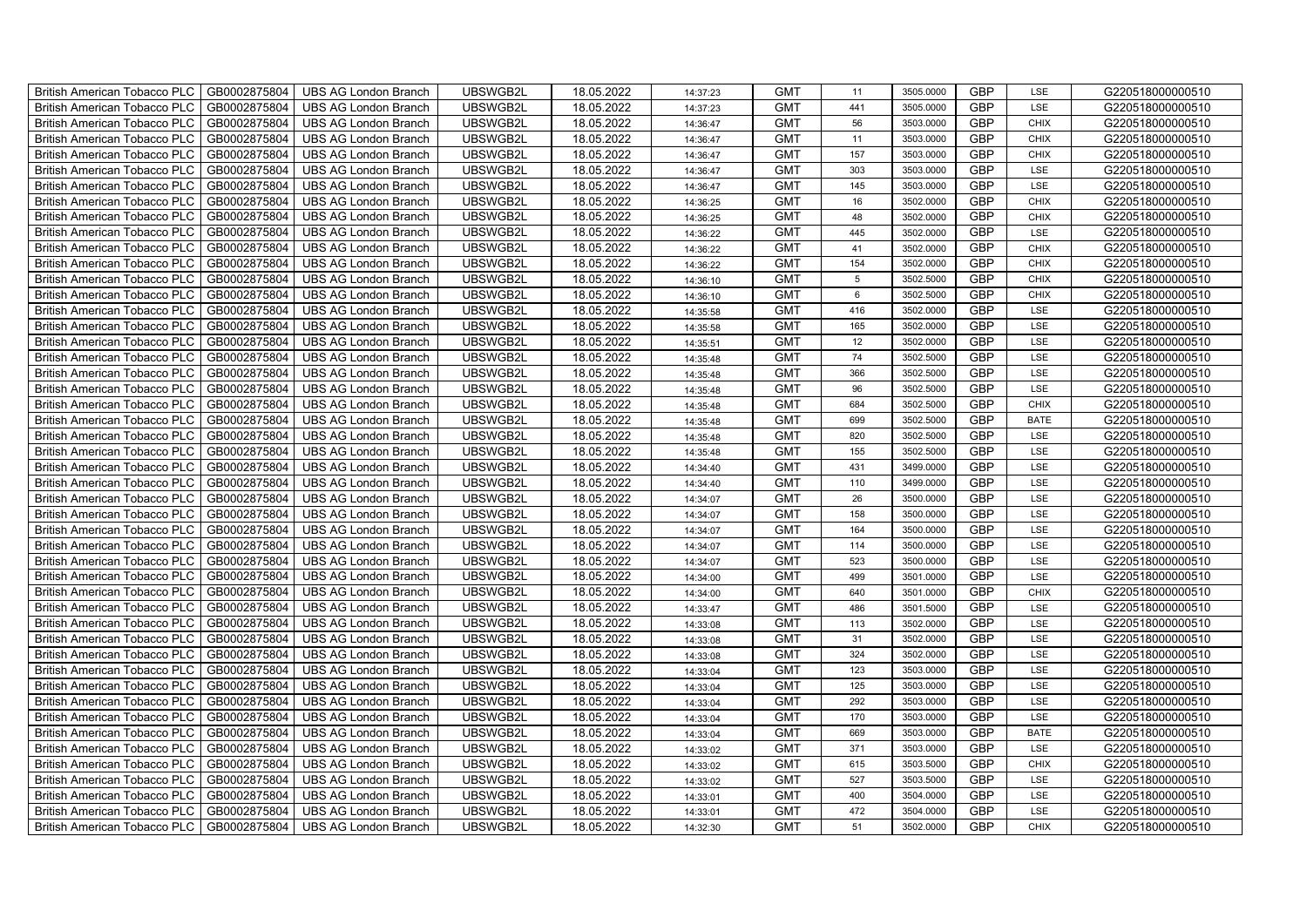| British American Tobacco PLC        | GB0002875804 | <b>UBS AG London Branch</b> | UBSWGB2L | 18.05.2022 | 14:32:18 | <b>GMT</b> | 428            | 3501.5000 | <b>GBP</b> | LSE         | G220518000000510 |
|-------------------------------------|--------------|-----------------------------|----------|------------|----------|------------|----------------|-----------|------------|-------------|------------------|
| <b>British American Tobacco PLC</b> | GB0002875804 | <b>UBS AG London Branch</b> | UBSWGB2L | 18.05.2022 | 14:32:18 | <b>GMT</b> | 114            | 3501.5000 | <b>GBP</b> | <b>LSE</b>  | G220518000000510 |
| <b>British American Tobacco PLC</b> | GB0002875804 | <b>UBS AG London Branch</b> | UBSWGB2L | 18.05.2022 | 14:31:59 | <b>GMT</b> | 550            | 3502.5000 | <b>GBP</b> | LSE         | G220518000000510 |
| British American Tobacco PLC        | GB0002875804 | <b>UBS AG London Branch</b> | UBSWGB2L | 18.05.2022 | 14:31:43 | <b>GMT</b> | 179            | 3504.5000 | <b>GBP</b> | LSE         | G220518000000510 |
| <b>British American Tobacco PLC</b> | GB0002875804 | UBS AG London Branch        | UBSWGB2L | 18.05.2022 | 14:31:43 | <b>GMT</b> | 63             | 3504.5000 | <b>GBP</b> | LSE         | G220518000000510 |
| British American Tobacco PLC        | GB0002875804 | <b>UBS AG London Branch</b> | UBSWGB2L | 18.05.2022 | 14:31:43 | <b>GMT</b> | 280            | 3504.5000 | <b>GBP</b> | LSE         | G220518000000510 |
| <b>British American Tobacco PLC</b> | GB0002875804 | <b>UBS AG London Branch</b> | UBSWGB2L | 18.05.2022 | 14:31:43 | <b>GMT</b> | 465            | 3505.0000 | <b>GBP</b> | LSE         | G220518000000510 |
| British American Tobacco PLC        | GB0002875804 | <b>UBS AG London Branch</b> | UBSWGB2L | 18.05.2022 | 14:31:42 | <b>GMT</b> | 512            | 3506.0000 | <b>GBP</b> | LSE         | G220518000000510 |
| <b>British American Tobacco PLC</b> | GB0002875804 | <b>UBS AG London Branch</b> | UBSWGB2L | 18.05.2022 | 14:31:42 | <b>GMT</b> | 593            | 3506.0000 | <b>GBP</b> | <b>CHIX</b> | G220518000000510 |
| British American Tobacco PLC        | GB0002875804 | <b>UBS AG London Branch</b> | UBSWGB2L | 18.05.2022 | 14:31:10 | <b>GMT</b> | 506            | 3507.5000 | <b>GBP</b> | LSE         | G220518000000510 |
| <b>British American Tobacco PLC</b> | GB0002875804 | <b>UBS AG London Branch</b> | UBSWGB2L | 18.05.2022 | 14:31:10 | <b>GMT</b> | 545            | 3508.5000 | <b>GBP</b> | LSE         | G220518000000510 |
| <b>British American Tobacco PLC</b> | GB0002875804 | <b>UBS AG London Branch</b> | UBSWGB2L | 18.05.2022 | 14:31:02 | <b>GMT</b> | 27             | 3509.0000 | <b>GBP</b> | LSE         | G220518000000510 |
| British American Tobacco PLC        | GB0002875804 | <b>UBS AG London Branch</b> | UBSWGB2L | 18.05.2022 | 14:31:02 | <b>GMT</b> | 200            | 3509.0000 | <b>GBP</b> | LSE         | G220518000000510 |
| British American Tobacco PLC        | GB0002875804 | <b>UBS AG London Branch</b> | UBSWGB2L | 18.05.2022 | 14:31:02 | <b>GMT</b> | 164            | 3509.0000 | <b>GBP</b> | LSE         | G220518000000510 |
| British American Tobacco PLC        | GB0002875804 | <b>UBS AG London Branch</b> | UBSWGB2L | 18.05.2022 | 14:31:02 | <b>GMT</b> | 158            | 3509.0000 | <b>GBP</b> | LSE         | G220518000000510 |
| British American Tobacco PLC        | GB0002875804 | <b>UBS AG London Branch</b> | UBSWGB2L | 18.05.2022 | 14:31:02 | <b>GMT</b> | 192            | 3509.0000 | <b>GBP</b> | LSE         | G220518000000510 |
| British American Tobacco PLC        | GB0002875804 | <b>UBS AG London Branch</b> | UBSWGB2L | 18.05.2022 | 14:31:02 | <b>GMT</b> | 346            | 3509.0000 | <b>GBP</b> | LSE         | G220518000000510 |
| British American Tobacco PLC        | GB0002875804 | <b>UBS AG London Branch</b> | UBSWGB2L | 18.05.2022 | 14:31:02 | <b>GMT</b> | 640            | 3509.5000 | <b>GBP</b> | <b>CHIX</b> | G220518000000510 |
| British American Tobacco PLC        | GB0002875804 | <b>UBS AG London Branch</b> | UBSWGB2L | 18.05.2022 | 14:30:44 | <b>GMT</b> | 700            | 3509.5000 | <b>GBP</b> | <b>CHIX</b> | G220518000000510 |
| <b>British American Tobacco PLC</b> | GB0002875804 | <b>UBS AG London Branch</b> | UBSWGB2L | 18.05.2022 | 14:30:41 | <b>GMT</b> | 242            | 3509.5000 | <b>GBP</b> | <b>BATE</b> | G220518000000510 |
| <b>British American Tobacco PLC</b> | GB0002875804 | <b>UBS AG London Branch</b> | UBSWGB2L | 18.05.2022 | 14:30:41 | <b>GMT</b> | 590            | 3509.5000 | <b>GBP</b> | <b>LSE</b>  | G220518000000510 |
| British American Tobacco PLC        | GB0002875804 | <b>UBS AG London Branch</b> | UBSWGB2L | 18.05.2022 | 14:30:41 | <b>GMT</b> | 532            | 3509.5000 | <b>GBP</b> | LSE         | G220518000000510 |
| British American Tobacco PLC        | GB0002875804 | <b>UBS AG London Branch</b> | UBSWGB2L | 18.05.2022 | 14:30:41 | <b>GMT</b> | 427            | 3509.5000 | GBP        | <b>BATE</b> | G220518000000510 |
| British American Tobacco PLC        | GB0002875804 | <b>UBS AG London Branch</b> | UBSWGB2L | 18.05.2022 | 14:30:24 | <b>GMT</b> | 377            | 3510.5000 | <b>GBP</b> | LSE         | G220518000000510 |
| British American Tobacco PLC        | GB0002875804 | <b>UBS AG London Branch</b> | UBSWGB2L | 18.05.2022 | 14:30:24 | <b>GMT</b> | 155            | 3510.5000 | <b>GBP</b> | LSE         | G220518000000510 |
| British American Tobacco PLC        | GB0002875804 | <b>UBS AG London Branch</b> | UBSWGB2L | 18.05.2022 | 14:30:24 | <b>GMT</b> | 497            | 3510.5000 | <b>GBP</b> | LSE         | G220518000000510 |
| British American Tobacco PLC        | GB0002875804 | <b>UBS AG London Branch</b> | UBSWGB2L | 18.05.2022 | 14:29:40 | <b>GMT</b> | 67             | 3508.5000 | <b>GBP</b> | LSE         | G220518000000510 |
| British American Tobacco PLC        | GB0002875804 | <b>UBS AG London Branch</b> | UBSWGB2L | 18.05.2022 | 14:29:40 | <b>GMT</b> | 540            | 3508.5000 | <b>GBP</b> | LSE         | G220518000000510 |
| <b>British American Tobacco PLC</b> | GB0002875804 | <b>UBS AG London Branch</b> | UBSWGB2L | 18.05.2022 | 14:29:40 | <b>GMT</b> | 535            | 3508.5000 | <b>GBP</b> | LSE         | G220518000000510 |
| <b>British American Tobacco PLC</b> | GB0002875804 | <b>UBS AG London Branch</b> | UBSWGB2L | 18.05.2022 | 14:29:40 | <b>GMT</b> | 76             | 3509.0000 | <b>GBP</b> | <b>BATE</b> | G220518000000510 |
| British American Tobacco PLC        | GB0002875804 | <b>UBS AG London Branch</b> | UBSWGB2L | 18.05.2022 | 14:29:40 | <b>GMT</b> | 25             | 3509.0000 | <b>GBP</b> | <b>BATE</b> | G220518000000510 |
| British American Tobacco PLC        | GB0002875804 | <b>UBS AG London Branch</b> | UBSWGB2L | 18.05.2022 | 14:29:40 | <b>GMT</b> | 436            | 3509.0000 | <b>GBP</b> | <b>BATE</b> | G220518000000510 |
| British American Tobacco PLC        | GB0002875804 | UBS AG London Branch        | UBSWGB2L | 18.05.2022 | 14:29:40 | <b>GMT</b> | 711            | 3509.0000 | <b>GBP</b> | CHIX        | G220518000000510 |
| British American Tobacco PLC        | GB0002875804 | <b>UBS AG London Branch</b> | UBSWGB2L | 18.05.2022 | 14:29:40 | <b>GMT</b> | 35             | 3509.0000 | <b>GBP</b> | <b>BATE</b> | G220518000000510 |
| British American Tobacco PLC        | GB0002875804 | <b>UBS AG London Branch</b> | UBSWGB2L | 18.05.2022 | 14:29:40 | <b>GMT</b> | 68             | 3509.0000 | <b>GBP</b> | <b>BATE</b> | G220518000000510 |
| British American Tobacco PLC        | GB0002875804 | <b>UBS AG London Branch</b> | UBSWGB2L | 18.05.2022 | 14:29:40 | <b>GMT</b> | 26             | 3509.0000 | <b>GBP</b> | <b>BATE</b> | G220518000000510 |
| British American Tobacco PLC        | GB0002875804 | <b>UBS AG London Branch</b> | UBSWGB2L | 18.05.2022 | 14:29:40 | <b>GMT</b> | $\overline{4}$ | 3509.0000 | <b>GBP</b> | <b>BATE</b> | G220518000000510 |
| <b>British American Tobacco PLC</b> | GB0002875804 | <b>UBS AG London Branch</b> | UBSWGB2L | 18.05.2022 | 14:29:40 | <b>GMT</b> | 507            | 3509.5000 | <b>GBP</b> | LSE         | G220518000000510 |
| British American Tobacco PLC        | GB0002875804 | <b>UBS AG London Branch</b> | UBSWGB2L | 18.05.2022 | 14:29:40 | <b>GMT</b> | 476            | 3509.5000 | <b>GBP</b> | LSE         | G220518000000510 |
| <b>British American Tobacco PLC</b> | GB0002875804 | <b>UBS AG London Branch</b> | UBSWGB2L | 18.05.2022 | 14:29:40 | <b>GMT</b> | 497            | 3509.5000 | <b>GBP</b> | LSE         | G220518000000510 |
| British American Tobacco PLC        | GB0002875804 | UBS AG London Branch        | UBSWGB2L | 18.05.2022 | 14:29:37 | <b>GMT</b> | 359            | 3510.0000 | <b>GBP</b> | LSE         | G220518000000510 |
| British American Tobacco PLC        | GB0002875804 | <b>UBS AG London Branch</b> | UBSWGB2L | 18.05.2022 | 14:29:30 | <b>GMT</b> | 53             | 3510.0000 | <b>GBP</b> | LSE         | G220518000000510 |
| British American Tobacco PLC        | GB0002875804 | <b>UBS AG London Branch</b> | UBSWGB2L | 18.05.2022 | 14:29:30 | <b>GMT</b> | 112            | 3510.0000 | <b>GBP</b> | LSE         | G220518000000510 |
| <b>British American Tobacco PLC</b> | GB0002875804 | <b>UBS AG London Branch</b> | UBSWGB2L | 18.05.2022 | 14:29:30 | <b>GMT</b> | 27             | 3509.5000 | <b>GBP</b> | LSE         | G220518000000510 |
| <b>British American Tobacco PLC</b> | GB0002875804 | <b>UBS AG London Branch</b> | UBSWGB2L | 18.05.2022 | 14:28:29 | <b>GMT</b> | 229            | 3509.0000 | <b>GBP</b> | LSE         | G220518000000510 |
| <b>British American Tobacco PLC</b> | GB0002875804 | <b>UBS AG London Branch</b> | UBSWGB2L | 18.05.2022 | 14:28:29 | <b>GMT</b> | 122            | 3509.0000 | <b>GBP</b> | LSE         | G220518000000510 |
| <b>British American Tobacco PLC</b> | GB0002875804 | <b>UBS AG London Branch</b> | UBSWGB2L | 18.05.2022 | 14:26:59 | <b>GMT</b> | 383            | 3506.0000 | <b>GBP</b> | LSE         | G220518000000510 |
| British American Tobacco PLC        | GB0002875804 | UBS AG London Branch        | UBSWGB2L | 18.05.2022 | 14:26:59 | <b>GMT</b> | 745            | 3506.0000 | <b>GBP</b> | <b>LSE</b>  | G220518000000510 |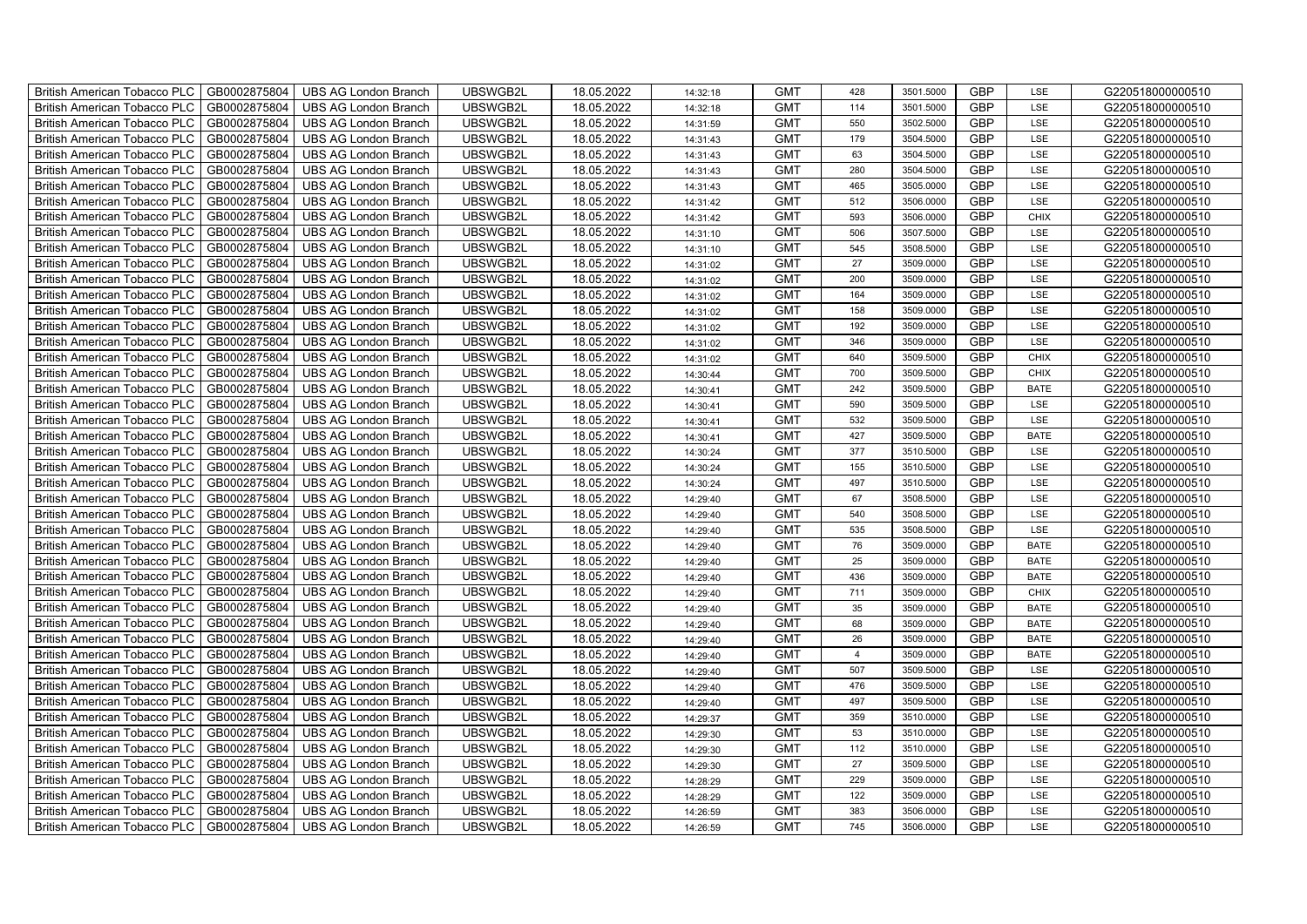| British American Tobacco PLC        | GB0002875804 | <b>UBS AG London Branch</b> | UBSWGB2L | 18.05.2022 | 14:26:08 | <b>GMT</b> | 743  | 3506.5000 | <b>GBP</b> | LSE         | G220518000000510 |
|-------------------------------------|--------------|-----------------------------|----------|------------|----------|------------|------|-----------|------------|-------------|------------------|
| <b>British American Tobacco PLC</b> | GB0002875804 | <b>UBS AG London Branch</b> | UBSWGB2L | 18.05.2022 | 14:26:08 | <b>GMT</b> | 571  | 3506.5000 | <b>GBP</b> | <b>CHIX</b> | G220518000000510 |
| <b>British American Tobacco PLC</b> | GB0002875804 | <b>UBS AG London Branch</b> | UBSWGB2L | 18.05.2022 | 14:22:53 | <b>GMT</b> | 498  | 3505.5000 | <b>GBP</b> | LSE         | G220518000000510 |
| British American Tobacco PLC        | GB0002875804 | <b>UBS AG London Branch</b> | UBSWGB2L | 18.05.2022 | 14:22:53 | <b>GMT</b> | 588  | 3505.5000 | <b>GBP</b> | <b>BATE</b> | G220518000000510 |
| <b>British American Tobacco PLC</b> | GB0002875804 | UBS AG London Branch        | UBSWGB2L | 18.05.2022 | 14:22:50 | <b>GMT</b> | 10   | 3506.0000 | <b>GBP</b> | LSE         | G220518000000510 |
| British American Tobacco PLC        | GB0002875804 | <b>UBS AG London Branch</b> | UBSWGB2L | 18.05.2022 | 14:22:50 | <b>GMT</b> | 11   | 3506.0000 | <b>GBP</b> | LSE         | G220518000000510 |
| <b>British American Tobacco PLC</b> | GB0002875804 | <b>UBS AG London Branch</b> | UBSWGB2L | 18.05.2022 | 14:22:50 | <b>GMT</b> | 443  | 3506.0000 | <b>GBP</b> | LSE         | G220518000000510 |
| British American Tobacco PLC        | GB0002875804 | <b>UBS AG London Branch</b> | UBSWGB2L | 18.05.2022 | 14:21:31 | <b>GMT</b> | 491  | 3505.5000 | <b>GBP</b> | LSE         | G220518000000510 |
| <b>British American Tobacco PLC</b> | GB0002875804 | <b>UBS AG London Branch</b> | UBSWGB2L | 18.05.2022 | 14:21:31 | <b>GMT</b> | 633  | 3505.5000 | <b>GBP</b> | <b>CHIX</b> | G220518000000510 |
| British American Tobacco PLC        | GB0002875804 | <b>UBS AG London Branch</b> | UBSWGB2L | 18.05.2022 | 14:19:22 | <b>GMT</b> | 470  | 3506.5000 | <b>GBP</b> | LSE         | G220518000000510 |
| <b>British American Tobacco PLC</b> | GB0002875804 | <b>UBS AG London Branch</b> | UBSWGB2L | 18.05.2022 | 14:18:37 | <b>GMT</b> | 51   | 3508.0000 | <b>GBP</b> | LSE         | G220518000000510 |
| <b>British American Tobacco PLC</b> | GB0002875804 | <b>UBS AG London Branch</b> | UBSWGB2L | 18.05.2022 | 14:18:37 | <b>GMT</b> | 476  | 3508.0000 | <b>GBP</b> | LSE         | G220518000000510 |
| British American Tobacco PLC        | GB0002875804 | <b>UBS AG London Branch</b> | UBSWGB2L | 18.05.2022 | 14:16:42 | <b>GMT</b> | 514  | 3507.5000 | <b>GBP</b> | LSE         | G220518000000510 |
| British American Tobacco PLC        | GB0002875804 | <b>UBS AG London Branch</b> | UBSWGB2L | 18.05.2022 | 14:16:02 | <b>GMT</b> | 200  | 3508.5000 | <b>GBP</b> | LSE         | G220518000000510 |
| British American Tobacco PLC        | GB0002875804 | <b>UBS AG London Branch</b> | UBSWGB2L | 18.05.2022 | 14:16:02 | <b>GMT</b> | 158  | 3508.5000 | <b>GBP</b> | LSE         | G220518000000510 |
| British American Tobacco PLC        | GB0002875804 | <b>UBS AG London Branch</b> | UBSWGB2L | 18.05.2022 | 14:16:02 | <b>GMT</b> | 179  | 3508.5000 | <b>GBP</b> | LSE         | G220518000000510 |
| British American Tobacco PLC        | GB0002875804 | <b>UBS AG London Branch</b> | UBSWGB2L | 18.05.2022 | 14:16:02 | <b>GMT</b> | 463  | 3508.5000 | <b>GBP</b> | LSE         | G220518000000510 |
| British American Tobacco PLC        | GB0002875804 | <b>UBS AG London Branch</b> | UBSWGB2L | 18.05.2022 | 14:16:02 | <b>GMT</b> | 636  | 3508.5000 | <b>GBP</b> | <b>CHIX</b> | G220518000000510 |
| British American Tobacco PLC        | GB0002875804 | <b>UBS AG London Branch</b> | UBSWGB2L | 18.05.2022 | 14:14:45 | <b>GMT</b> | 219  | 3507.0000 | <b>GBP</b> | LSE         | G220518000000510 |
| <b>British American Tobacco PLC</b> | GB0002875804 | <b>UBS AG London Branch</b> | UBSWGB2L | 18.05.2022 | 14:14:45 | <b>GMT</b> | 245  | 3507.0000 | <b>GBP</b> | LSE         | G220518000000510 |
| <b>British American Tobacco PLC</b> | GB0002875804 | <b>UBS AG London Branch</b> | UBSWGB2L | 18.05.2022 | 14:13:04 | <b>GMT</b> | 487  | 3505.5000 | <b>GBP</b> | <b>LSE</b>  | G220518000000510 |
| British American Tobacco PLC        | GB0002875804 | <b>UBS AG London Branch</b> | UBSWGB2L | 18.05.2022 | 14:12:34 | <b>GMT</b> | 517  | 3506.0000 | <b>GBP</b> | LSE         | G220518000000510 |
| British American Tobacco PLC        | GB0002875804 | <b>UBS AG London Branch</b> | UBSWGB2L | 18.05.2022 | 14:11:31 | <b>GMT</b> | 512  | 3505.5000 | <b>GBP</b> | LSE         | G220518000000510 |
| British American Tobacco PLC        | GB0002875804 | <b>UBS AG London Branch</b> | UBSWGB2L | 18.05.2022 | 14:11:31 | <b>GMT</b> | 576  | 3505.5000 | <b>GBP</b> | CHIX        | G220518000000510 |
| British American Tobacco PLC        | GB0002875804 | <b>UBS AG London Branch</b> | UBSWGB2L | 18.05.2022 | 14:11:31 | <b>GMT</b> | 673  | 3505.5000 | <b>GBP</b> | <b>BATE</b> | G220518000000510 |
| British American Tobacco PLC        | GB0002875804 | <b>UBS AG London Branch</b> | UBSWGB2L | 18.05.2022 | 14:09:24 | <b>GMT</b> | 513  | 3504.0000 | <b>GBP</b> | LSE         | G220518000000510 |
| British American Tobacco PLC        | GB0002875804 | <b>UBS AG London Branch</b> | UBSWGB2L | 18.05.2022 | 14:09:24 | <b>GMT</b> | 479  | 3504.5000 | <b>GBP</b> | LSE         | G220518000000510 |
| British American Tobacco PLC        | GB0002875804 | <b>UBS AG London Branch</b> | UBSWGB2L | 18.05.2022 | 14:09:24 | <b>GMT</b> | 40   | 3504.5000 | <b>GBP</b> | <b>BATE</b> | G220518000000510 |
| <b>British American Tobacco PLC</b> | GB0002875804 | <b>UBS AG London Branch</b> | UBSWGB2L | 18.05.2022 | 14:09:24 | <b>GMT</b> | 14   | 3504.5000 | <b>GBP</b> | <b>BATE</b> | G220518000000510 |
| <b>British American Tobacco PLC</b> | GB0002875804 | <b>UBS AG London Branch</b> | UBSWGB2L | 18.05.2022 | 14:09:24 | <b>GMT</b> | 597  | 3504.5000 | <b>GBP</b> | <b>BATE</b> | G220518000000510 |
| British American Tobacco PLC        | GB0002875804 | <b>UBS AG London Branch</b> | UBSWGB2L | 18.05.2022 | 14:08:28 | <b>GMT</b> | 267  | 3504.0000 | <b>GBP</b> | LSE         | G220518000000510 |
| British American Tobacco PLC        | GB0002875804 | <b>UBS AG London Branch</b> | UBSWGB2L | 18.05.2022 | 14:08:08 | <b>GMT</b> | 12   | 3504.0000 | <b>GBP</b> | LSE         | G220518000000510 |
| British American Tobacco PLC        | GB0002875804 | <b>UBS AG London Branch</b> | UBSWGB2L | 18.05.2022 | 14:08:08 | <b>GMT</b> | 225  | 3504.0000 | <b>GBP</b> | LSE         | G220518000000510 |
| British American Tobacco PLC        | GB0002875804 | UBS AG London Branch        | UBSWGB2L | 18.05.2022 | 14:07:00 | <b>GMT</b> | 82   | 3503.5000 | <b>GBP</b> | CHIX        | G220518000000510 |
| British American Tobacco PLC        | GB0002875804 | <b>UBS AG London Branch</b> | UBSWGB2L | 18.05.2022 | 14:07:00 | <b>GMT</b> | 664  | 3503.5000 | <b>GBP</b> | LSE         | G220518000000510 |
| British American Tobacco PLC        | GB0002875804 | <b>UBS AG London Branch</b> | UBSWGB2L | 18.05.2022 | 14:07:00 | <b>GMT</b> | 515  | 3503.5000 | <b>GBP</b> | CHIX        | G220518000000510 |
| British American Tobacco PLC        | GB0002875804 | <b>UBS AG London Branch</b> | UBSWGB2L | 18.05.2022 | 14:07:00 | <b>GMT</b> | 1065 | 3503.5000 | <b>GBP</b> | LSE         | G220518000000510 |
| <b>British American Tobacco PLC</b> | GB0002875804 | <b>UBS AG London Branch</b> | UBSWGB2L | 18.05.2022 | 14:06:25 | <b>GMT</b> | 455  | 3503.5000 | <b>GBP</b> | LSE         | G220518000000510 |
| British American Tobacco PLC        | GB0002875804 | <b>UBS AG London Branch</b> | UBSWGB2L | 18.05.2022 | 14:01:32 | <b>GMT</b> | 439  | 3500.0000 | <b>GBP</b> | <b>CHIX</b> | G220518000000510 |
| <b>British American Tobacco PLC</b> | GB0002875804 | UBS AG London Branch        | UBSWGB2L | 18.05.2022 | 14:00:38 | <b>GMT</b> | 458  | 3499.5000 | <b>GBP</b> | LSE         | G220518000000510 |
| British American Tobacco PLC        | GB0002875804 | UBS AG London Branch        | UBSWGB2L | 18.05.2022 | 14:00:06 | <b>GMT</b> | 444  | 3500.0000 | <b>GBP</b> | LSE         | G220518000000510 |
| British American Tobacco PLC        | GB0002875804 | <b>UBS AG London Branch</b> | UBSWGB2L | 18.05.2022 | 13:58:31 | <b>GMT</b> | 138  | 3501.0000 | <b>GBP</b> | LSE         | G220518000000510 |
| British American Tobacco PLC        | GB0002875804 | UBS AG London Branch        | UBSWGB2L | 18.05.2022 | 13:58:31 | <b>GMT</b> | 211  | 3501.0000 | <b>GBP</b> | LSE         | G220518000000510 |
| <b>British American Tobacco PLC</b> | GB0002875804 | <b>UBS AG London Branch</b> | UBSWGB2L | 18.05.2022 | 13:58:31 | <b>GMT</b> | 200  | 3501.0000 | <b>GBP</b> | LSE         | G220518000000510 |
| <b>British American Tobacco PLC</b> | GB0002875804 | <b>UBS AG London Branch</b> | UBSWGB2L | 18.05.2022 | 13:58:31 | <b>GMT</b> | 548  | 3501.0000 | <b>GBP</b> | LSE         | G220518000000510 |
| <b>British American Tobacco PLC</b> | GB0002875804 | <b>UBS AG London Branch</b> | UBSWGB2L | 18.05.2022 | 13:56:38 | <b>GMT</b> | 571  | 3501.0000 | <b>GBP</b> | <b>CHIX</b> | G220518000000510 |
| <b>British American Tobacco PLC</b> | GB0002875804 | <b>UBS AG London Branch</b> | UBSWGB2L | 18.05.2022 | 13:55:54 | <b>GMT</b> | 300  | 3501.0000 | <b>GBP</b> | LSE         | G220518000000510 |
| British American Tobacco PLC        | GB0002875804 | UBS AG London Branch        | UBSWGB2L | 18.05.2022 | 13:55:54 | <b>GMT</b> | 240  | 3501.0000 | <b>GBP</b> | LSE         | G220518000000510 |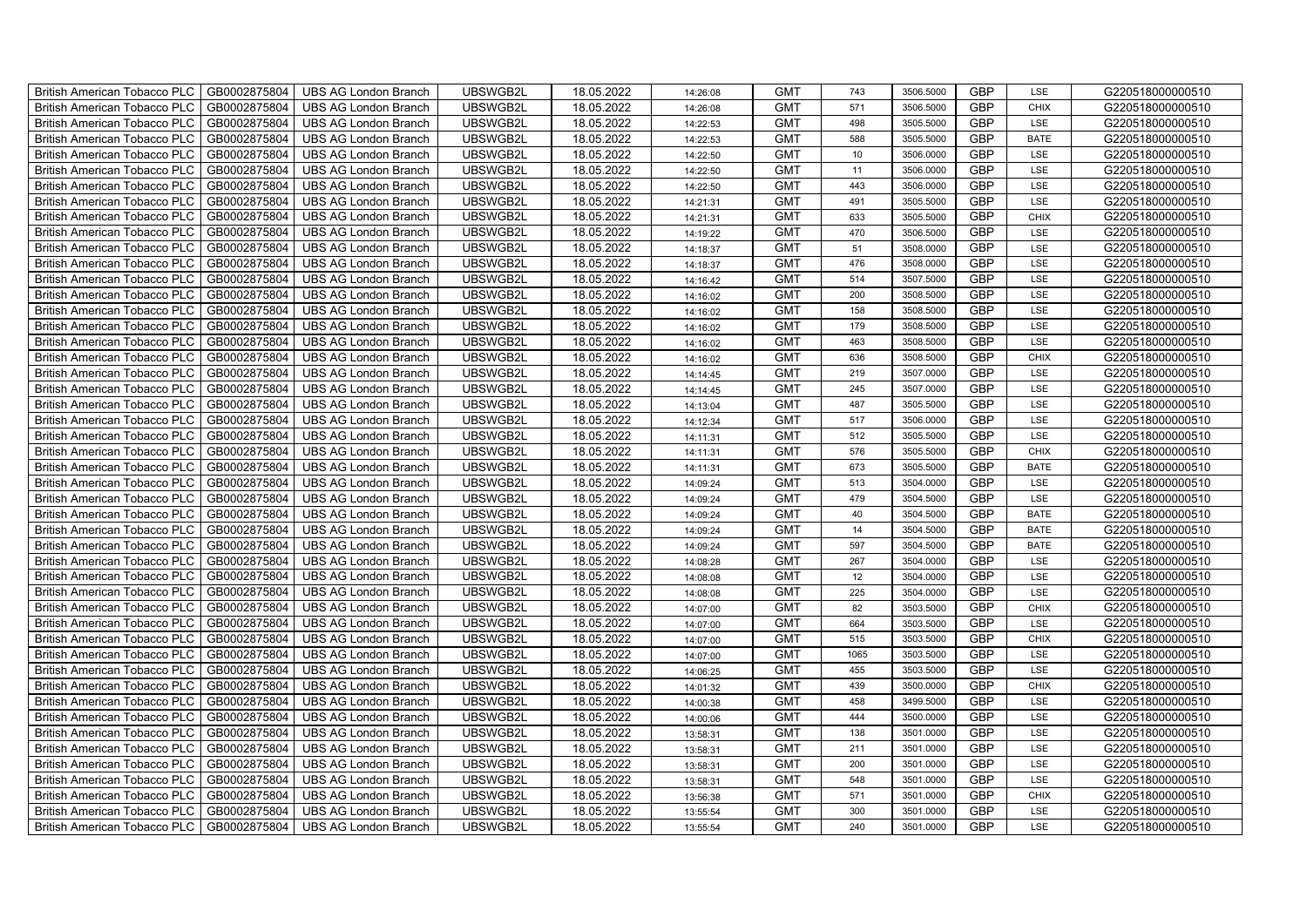| British American Tobacco PLC        | GB0002875804 | <b>UBS AG London Branch</b> | UBSWGB2L | 18.05.2022 | 13:55:54 | <b>GMT</b> | 94  | 3501.0000 | <b>GBP</b> | LSE         | G220518000000510 |
|-------------------------------------|--------------|-----------------------------|----------|------------|----------|------------|-----|-----------|------------|-------------|------------------|
| <b>British American Tobacco PLC</b> | GB0002875804 | <b>UBS AG London Branch</b> | UBSWGB2L | 18.05.2022 | 13:55:54 | <b>GMT</b> | 453 | 3501.0000 | <b>GBP</b> | <b>LSE</b>  | G220518000000510 |
| <b>British American Tobacco PLC</b> | GB0002875804 | <b>UBS AG London Branch</b> | UBSWGB2L | 18.05.2022 | 13:55:35 | <b>GMT</b> | 707 | 3501.5000 | <b>GBP</b> | LSE         | G220518000000510 |
| British American Tobacco PLC        | GB0002875804 | <b>UBS AG London Branch</b> | UBSWGB2L | 18.05.2022 | 13:52:01 | <b>GMT</b> | 481 | 3499.0000 | <b>GBP</b> | LSE         | G220518000000510 |
| <b>British American Tobacco PLC</b> | GB0002875804 | <b>UBS AG London Branch</b> | UBSWGB2L | 18.05.2022 | 13:52:01 | <b>GMT</b> | 650 | 3499.0000 | <b>GBP</b> | <b>CHIX</b> | G220518000000510 |
| British American Tobacco PLC        | GB0002875804 | <b>UBS AG London Branch</b> | UBSWGB2L | 18.05.2022 | 13:51:01 | <b>GMT</b> | 548 | 3501.0000 | <b>GBP</b> | LSE         | G220518000000510 |
| <b>British American Tobacco PLC</b> | GB0002875804 | <b>UBS AG London Branch</b> | UBSWGB2L | 18.05.2022 | 13:51:01 | <b>GMT</b> | 652 | 3501.0000 | <b>GBP</b> | <b>BATE</b> | G220518000000510 |
| British American Tobacco PLC        | GB0002875804 | <b>UBS AG London Branch</b> | UBSWGB2L | 18.05.2022 | 13:49:04 | <b>GMT</b> | 503 | 3498.0000 | <b>GBP</b> | LSE         | G220518000000510 |
| <b>British American Tobacco PLC</b> | GB0002875804 | <b>UBS AG London Branch</b> | UBSWGB2L | 18.05.2022 | 13:49:04 | <b>GMT</b> | 464 | 3498.5000 | <b>GBP</b> | LSE         | G220518000000510 |
| British American Tobacco PLC        | GB0002875804 | <b>UBS AG London Branch</b> | UBSWGB2L | 18.05.2022 | 13:49:00 | <b>GMT</b> | 478 | 3499.0000 | <b>GBP</b> | LSE         | G220518000000510 |
| <b>British American Tobacco PLC</b> | GB0002875804 | <b>UBS AG London Branch</b> | UBSWGB2L | 18.05.2022 | 13:48:42 | <b>GMT</b> | 31  | 3499.0000 | <b>GBP</b> | LSE         | G220518000000510 |
| <b>British American Tobacco PLC</b> | GB0002875804 | <b>UBS AG London Branch</b> | UBSWGB2L | 18.05.2022 | 13:45:38 | <b>GMT</b> | 151 | 3499.5000 | <b>GBP</b> | LSE         | G220518000000510 |
| British American Tobacco PLC        | GB0002875804 | <b>UBS AG London Branch</b> | UBSWGB2L | 18.05.2022 | 13:45:38 | <b>GMT</b> | 180 | 3499.5000 | <b>GBP</b> | LSE         | G220518000000510 |
| British American Tobacco PLC        | GB0002875804 | <b>UBS AG London Branch</b> | UBSWGB2L | 18.05.2022 | 13:45:38 | <b>GMT</b> | 200 | 3499.5000 | <b>GBP</b> | LSE         | G220518000000510 |
| British American Tobacco PLC        | GB0002875804 | <b>UBS AG London Branch</b> | UBSWGB2L | 18.05.2022 | 13:45:38 | <b>GMT</b> | 661 | 3499.5000 | <b>GBP</b> | <b>CHIX</b> | G220518000000510 |
| British American Tobacco PLC        | GB0002875804 | <b>UBS AG London Branch</b> | UBSWGB2L | 18.05.2022 | 13:45:38 | <b>GMT</b> | 190 | 3499.5000 | <b>GBP</b> | LSE         | G220518000000510 |
| British American Tobacco PLC        | GB0002875804 | <b>UBS AG London Branch</b> | UBSWGB2L | 18.05.2022 | 13:45:38 | <b>GMT</b> | 17  | 3499.5000 | <b>GBP</b> | <b>CHIX</b> | G220518000000510 |
| British American Tobacco PLC        | GB0002875804 | <b>UBS AG London Branch</b> | UBSWGB2L | 18.05.2022 | 13:45:38 | <b>GMT</b> | 346 | 3499.5000 | <b>GBP</b> | LSE         | G220518000000510 |
| British American Tobacco PLC        | GB0002875804 | <b>UBS AG London Branch</b> | UBSWGB2L | 18.05.2022 | 13:42:56 | <b>GMT</b> | 277 | 3499.5000 | <b>GBP</b> | LSE         | G220518000000510 |
| <b>British American Tobacco PLC</b> | GB0002875804 | <b>UBS AG London Branch</b> | UBSWGB2L | 18.05.2022 | 13:42:56 | <b>GMT</b> | 223 | 3499.5000 | <b>GBP</b> | LSE         | G220518000000510 |
| <b>British American Tobacco PLC</b> | GB0002875804 | <b>UBS AG London Branch</b> | UBSWGB2L | 18.05.2022 | 13:41:51 | <b>GMT</b> | 490 | 3500.0000 | <b>GBP</b> | <b>LSE</b>  | G220518000000510 |
| British American Tobacco PLC        | GB0002875804 | <b>UBS AG London Branch</b> | UBSWGB2L | 18.05.2022 | 13:41:51 | <b>GMT</b> | 467 | 3500.0000 | <b>GBP</b> | LSE         | G220518000000510 |
| British American Tobacco PLC        | GB0002875804 | <b>UBS AG London Branch</b> | UBSWGB2L | 18.05.2022 | 13:41:51 | <b>GMT</b> | 574 | 3500.0000 | <b>GBP</b> | CHIX        | G220518000000510 |
| British American Tobacco PLC        | GB0002875804 | <b>UBS AG London Branch</b> | UBSWGB2L | 18.05.2022 | 13:39:48 | <b>GMT</b> | 298 | 3502.5000 | <b>GBP</b> | <b>BATE</b> | G220518000000510 |
| British American Tobacco PLC        | GB0002875804 | <b>UBS AG London Branch</b> | UBSWGB2L | 18.05.2022 | 13:39:48 | <b>GMT</b> | 349 | 3502.5000 | <b>GBP</b> | <b>BATE</b> | G220518000000510 |
| British American Tobacco PLC        | GB0002875804 | <b>UBS AG London Branch</b> | UBSWGB2L | 18.05.2022 | 13:39:14 | <b>GMT</b> | 289 | 3502.5000 | <b>GBP</b> | LSE         | G220518000000510 |
| British American Tobacco PLC        | GB0002875804 | <b>UBS AG London Branch</b> | UBSWGB2L | 18.05.2022 | 13:39:14 | <b>GMT</b> | 220 | 3502.5000 | <b>GBP</b> | LSE         | G220518000000510 |
| British American Tobacco PLC        | GB0002875804 | <b>UBS AG London Branch</b> | UBSWGB2L | 18.05.2022 | 13:39:14 | <b>GMT</b> | 22  | 3502.5000 | <b>GBP</b> | <b>BATE</b> | G220518000000510 |
| <b>British American Tobacco PLC</b> | GB0002875804 | <b>UBS AG London Branch</b> | UBSWGB2L | 18.05.2022 | 13:38:53 | <b>GMT</b> | 531 | 3502.5000 | <b>GBP</b> | LSE         | G220518000000510 |
| <b>British American Tobacco PLC</b> | GB0002875804 | <b>UBS AG London Branch</b> | UBSWGB2L | 18.05.2022 | 13:35:59 | <b>GMT</b> | 62  | 3500.0000 | <b>GBP</b> | LSE         | G220518000000510 |
| British American Tobacco PLC        | GB0002875804 | <b>UBS AG London Branch</b> | UBSWGB2L | 18.05.2022 | 13:35:59 | <b>GMT</b> | 200 | 3500.0000 | <b>GBP</b> | LSE         | G220518000000510 |
| British American Tobacco PLC        | GB0002875804 | <b>UBS AG London Branch</b> | UBSWGB2L | 18.05.2022 | 13:35:59 | <b>GMT</b> | 211 | 3500.0000 | <b>GBP</b> | LSE         | G220518000000510 |
| British American Tobacco PLC        | GB0002875804 | <b>UBS AG London Branch</b> | UBSWGB2L | 18.05.2022 | 13:35:59 | <b>GMT</b> | 18  | 3500.0000 | <b>GBP</b> | LSE         | G220518000000510 |
| British American Tobacco PLC        | GB0002875804 | <b>UBS AG London Branch</b> | UBSWGB2L | 18.05.2022 | 13:35:59 | <b>GMT</b> | 219 | 3500.0000 | <b>GBP</b> | LSE         | G220518000000510 |
| British American Tobacco PLC        | GB0002875804 | <b>UBS AG London Branch</b> | UBSWGB2L | 18.05.2022 | 13:35:59 | <b>GMT</b> | 230 | 3500.0000 | <b>GBP</b> | LSE         | G220518000000510 |
| British American Tobacco PLC        | GB0002875804 | <b>UBS AG London Branch</b> | UBSWGB2L | 18.05.2022 | 13:35:59 | <b>GMT</b> | 486 | 3500.0000 | <b>GBP</b> | LSE         | G220518000000510 |
| British American Tobacco PLC        | GB0002875804 | <b>UBS AG London Branch</b> | UBSWGB2L | 18.05.2022 | 13:35:59 | <b>GMT</b> | 595 | 3500.0000 | <b>GBP</b> | LSE         | G220518000000510 |
| <b>British American Tobacco PLC</b> | GB0002875804 | <b>UBS AG London Branch</b> | UBSWGB2L | 18.05.2022 | 13:35:59 | <b>GMT</b> | 181 | 3500.0000 | <b>GBP</b> | LSE         | G220518000000510 |
| <b>British American Tobacco PLC</b> | GB0002875804 | <b>UBS AG London Branch</b> | UBSWGB2L | 18.05.2022 | 13:35:59 | <b>GMT</b> | 604 | 3500.0000 | <b>GBP</b> | <b>CHIX</b> | G220518000000510 |
| <b>British American Tobacco PLC</b> | GB0002875804 | <b>UBS AG London Branch</b> | UBSWGB2L | 18.05.2022 | 13:35:55 | <b>GMT</b> | 292 | 3500.0000 | <b>GBP</b> | LSE         | G220518000000510 |
| British American Tobacco PLC        | GB0002875804 | UBS AG London Branch        | UBSWGB2L | 18.05.2022 | 13:35:45 | <b>GMT</b> | 53  | 3500.0000 | <b>GBP</b> | <b>CHIX</b> | G220518000000510 |
| British American Tobacco PLC        | GB0002875804 | <b>UBS AG London Branch</b> | UBSWGB2L | 18.05.2022 | 13:33:11 | <b>GMT</b> | 505 | 3499.5000 | <b>GBP</b> | LSE         | G220518000000510 |
| British American Tobacco PLC        | GB0002875804 | <b>UBS AG London Branch</b> | UBSWGB2L | 18.05.2022 | 13:32:04 | <b>GMT</b> | 547 | 3500.0000 | <b>GBP</b> | LSE         | G220518000000510 |
| <b>British American Tobacco PLC</b> | GB0002875804 | <b>UBS AG London Branch</b> | UBSWGB2L | 18.05.2022 | 13:32:04 | <b>GMT</b> | 542 | 3500.0000 | <b>GBP</b> | LSE         | G220518000000510 |
| <b>British American Tobacco PLC</b> | GB0002875804 | <b>UBS AG London Branch</b> | UBSWGB2L | 18.05.2022 | 13:32:04 | <b>GMT</b> | 633 | 3500.0000 | <b>GBP</b> | <b>BATE</b> | G220518000000510 |
| <b>British American Tobacco PLC</b> | GB0002875804 | <b>UBS AG London Branch</b> | UBSWGB2L | 18.05.2022 | 13:32:04 | <b>GMT</b> | 608 | 3500.0000 | <b>GBP</b> | <b>CHIX</b> | G220518000000510 |
| British American Tobacco PLC        | GB0002875804 | <b>UBS AG London Branch</b> | UBSWGB2L | 18.05.2022 | 13:31:56 | <b>GMT</b> | 284 | 3500.5000 | <b>GBP</b> | LSE         | G220518000000510 |
| British American Tobacco PLC        | GB0002875804 | UBS AG London Branch        | UBSWGB2L | 18.05.2022 | 13:31:55 | <b>GMT</b> | 284 | 3500.5000 | <b>GBP</b> | <b>LSE</b>  | G220518000000510 |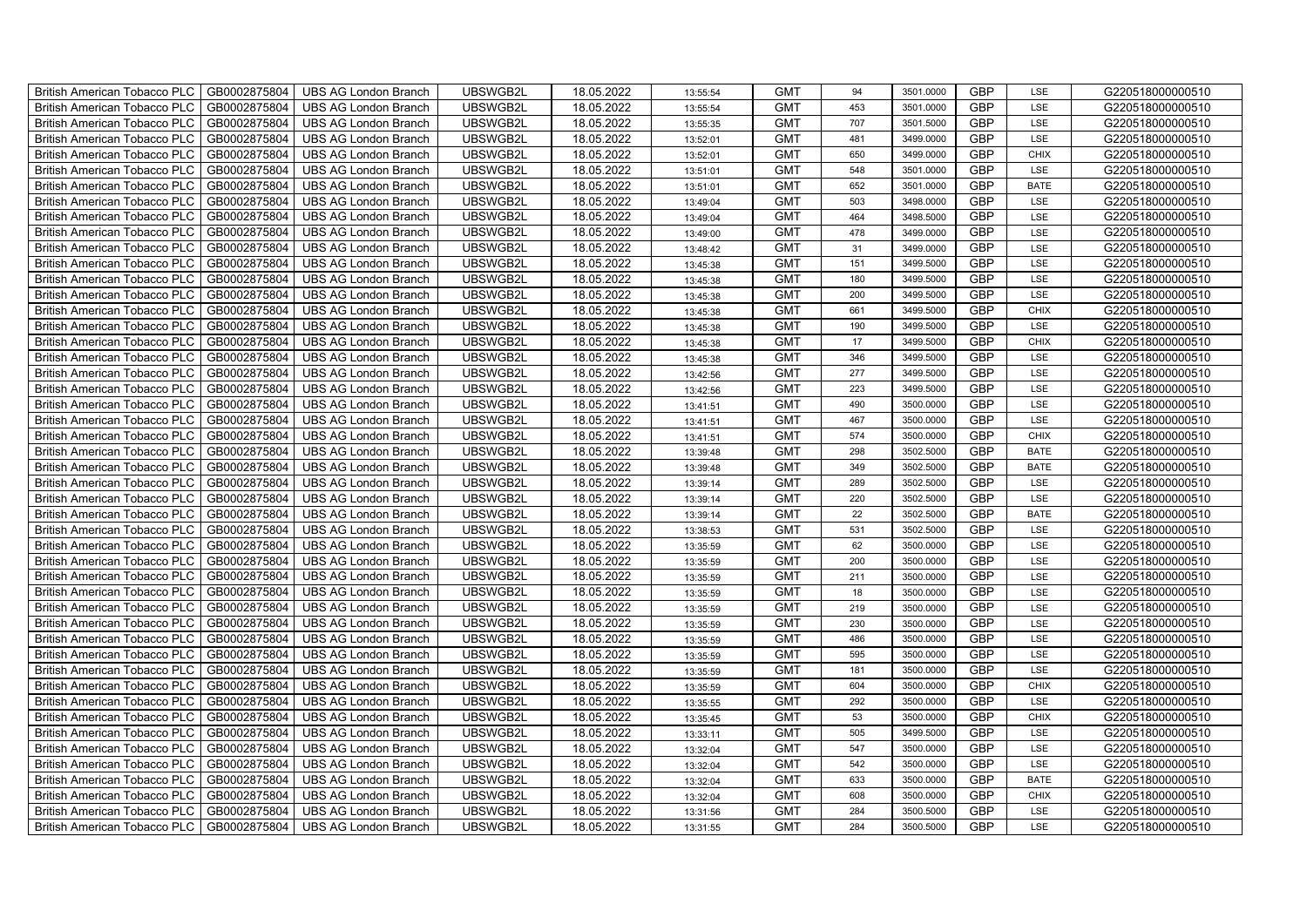| British American Tobacco PLC        | GB0002875804 | <b>UBS AG London Branch</b> | UBSWGB2L | 18.05.2022 | 13:26:36 | <b>GMT</b> | 546          | 3499.5000 | <b>GBP</b> | LSE         | G220518000000510 |
|-------------------------------------|--------------|-----------------------------|----------|------------|----------|------------|--------------|-----------|------------|-------------|------------------|
| <b>British American Tobacco PLC</b> | GB0002875804 | <b>UBS AG London Branch</b> | UBSWGB2L | 18.05.2022 | 13:25:52 | <b>GMT</b> | 485          | 3500.0000 | <b>GBP</b> | <b>LSE</b>  | G220518000000510 |
| <b>British American Tobacco PLC</b> | GB0002875804 | <b>UBS AG London Branch</b> | UBSWGB2L | 18.05.2022 | 13:25:52 | <b>GMT</b> | 17           | 3500.0000 | <b>GBP</b> | LSE         | G220518000000510 |
| British American Tobacco PLC        | GB0002875804 | <b>UBS AG London Branch</b> | UBSWGB2L | 18.05.2022 | 13:25:52 | <b>GMT</b> | 678          | 3500.5000 | <b>GBP</b> | <b>CHIX</b> | G220518000000510 |
| <b>British American Tobacco PLC</b> | GB0002875804 | <b>UBS AG London Branch</b> | UBSWGB2L | 18.05.2022 | 13:24:04 | <b>GMT</b> | 443          | 3501.0000 | <b>GBP</b> | LSE         | G220518000000510 |
| British American Tobacco PLC        | GB0002875804 | <b>UBS AG London Branch</b> | UBSWGB2L | 18.05.2022 | 13:23:21 | <b>GMT</b> | 36           | 3501.0000 | <b>GBP</b> | LSE         | G220518000000510 |
| <b>British American Tobacco PLC</b> | GB0002875804 | <b>UBS AG London Branch</b> | UBSWGB2L | 18.05.2022 | 13:23:21 | <b>GMT</b> | 471          | 3501.0000 | <b>GBP</b> | LSE         | G220518000000510 |
| British American Tobacco PLC        | GB0002875804 | <b>UBS AG London Branch</b> | UBSWGB2L | 18.05.2022 | 13:23:02 | <b>GMT</b> | 305          | 3502.0000 | <b>GBP</b> | LSE         | G220518000000510 |
| <b>British American Tobacco PLC</b> | GB0002875804 | <b>UBS AG London Branch</b> | UBSWGB2L | 18.05.2022 | 13:23:02 | <b>GMT</b> | 366          | 3502.0000 | <b>GBP</b> | LSE         | G220518000000510 |
| British American Tobacco PLC        | GB0002875804 | <b>UBS AG London Branch</b> | UBSWGB2L | 18.05.2022 | 13:18:53 | <b>GMT</b> | 468          | 3499.0000 | <b>GBP</b> | LSE         | G220518000000510 |
| <b>British American Tobacco PLC</b> | GB0002875804 | <b>UBS AG London Branch</b> | UBSWGB2L | 18.05.2022 | 13:18:53 | <b>GMT</b> | 12           | 3499.0000 | <b>GBP</b> | LSE         | G220518000000510 |
| <b>British American Tobacco PLC</b> | GB0002875804 | <b>UBS AG London Branch</b> | UBSWGB2L | 18.05.2022 | 13:18:53 | <b>GMT</b> | 515          | 3499.5000 | <b>GBP</b> | LSE         | G220518000000510 |
| British American Tobacco PLC        | GB0002875804 | <b>UBS AG London Branch</b> | UBSWGB2L | 18.05.2022 | 13:18:53 | <b>GMT</b> | 624          | 3499.5000 | <b>GBP</b> | <b>CHIX</b> | G220518000000510 |
| British American Tobacco PLC        | GB0002875804 | <b>UBS AG London Branch</b> | UBSWGB2L | 18.05.2022 | 13:17:07 | <b>GMT</b> | $\mathbf{3}$ | 3500.0000 | <b>GBP</b> | <b>BATE</b> | G220518000000510 |
| British American Tobacco PLC        | GB0002875804 | <b>UBS AG London Branch</b> | UBSWGB2L | 18.05.2022 | 13:17:07 | <b>GMT</b> | 573          | 3500.0000 | <b>GBP</b> | <b>CHIX</b> | G220518000000510 |
| British American Tobacco PLC        | GB0002875804 | <b>UBS AG London Branch</b> | UBSWGB2L | 18.05.2022 | 13:17:07 | <b>GMT</b> | 611          | 3500.0000 | <b>GBP</b> | <b>BATE</b> | G220518000000510 |
| British American Tobacco PLC        | GB0002875804 | <b>UBS AG London Branch</b> | UBSWGB2L | 18.05.2022 | 13:17:07 | <b>GMT</b> | 540          | 3500.0000 | <b>GBP</b> | LSE         | G220518000000510 |
| British American Tobacco PLC        | GB0002875804 | <b>UBS AG London Branch</b> | UBSWGB2L | 18.05.2022 | 13:11:02 | <b>GMT</b> | 392          | 3499.5000 | <b>GBP</b> | LSE         | G220518000000510 |
| British American Tobacco PLC        | GB0002875804 | <b>UBS AG London Branch</b> | UBSWGB2L | 18.05.2022 | 13:11:02 | <b>GMT</b> | 98           | 3499.5000 | <b>GBP</b> | LSE         | G220518000000510 |
| <b>British American Tobacco PLC</b> | GB0002875804 | <b>UBS AG London Branch</b> | UBSWGB2L | 18.05.2022 | 13:09:07 | <b>GMT</b> | 166          | 3502.0000 | <b>GBP</b> | LSE         | G220518000000510 |
| <b>British American Tobacco PLC</b> | GB0002875804 | <b>UBS AG London Branch</b> | UBSWGB2L | 18.05.2022 | 13:09:07 | <b>GMT</b> | 200          | 3502.0000 | <b>GBP</b> | <b>LSE</b>  | G220518000000510 |
| British American Tobacco PLC        | GB0002875804 | <b>UBS AG London Branch</b> | UBSWGB2L | 18.05.2022 | 13:09:07 | <b>GMT</b> | 168          | 3502.0000 | <b>GBP</b> | LSE         | G220518000000510 |
| British American Tobacco PLC        | GB0002875804 | <b>UBS AG London Branch</b> | UBSWGB2L | 18.05.2022 | 13:09:07 | <b>GMT</b> | 471          | 3502.0000 | <b>GBP</b> | LSE         | G220518000000510 |
| British American Tobacco PLC        | GB0002875804 | <b>UBS AG London Branch</b> | UBSWGB2L | 18.05.2022 | 13:06:32 | <b>GMT</b> | 499          | 3500.0000 | <b>GBP</b> | LSE         | G220518000000510 |
| British American Tobacco PLC        | GB0002875804 | <b>UBS AG London Branch</b> | UBSWGB2L | 18.05.2022 | 13:05:15 | <b>GMT</b> | 451          | 3499.0000 | <b>GBP</b> | LSE         | G220518000000510 |
| British American Tobacco PLC        | GB0002875804 | <b>UBS AG London Branch</b> | UBSWGB2L | 18.05.2022 | 13:05:02 | <b>GMT</b> | 98           | 3499.5000 | <b>GBP</b> | LSE         | G220518000000510 |
| British American Tobacco PLC        | GB0002875804 | <b>UBS AG London Branch</b> | UBSWGB2L | 18.05.2022 | 13:05:02 | <b>GMT</b> | 297          | 3499.5000 | <b>GBP</b> | LSE         | G220518000000510 |
| British American Tobacco PLC        | GB0002875804 | <b>UBS AG London Branch</b> | UBSWGB2L | 18.05.2022 | 13:05:02 | <b>GMT</b> | 75           | 3499.5000 | <b>GBP</b> | LSE         | G220518000000510 |
| <b>British American Tobacco PLC</b> | GB0002875804 | <b>UBS AG London Branch</b> | UBSWGB2L | 18.05.2022 | 13:05:02 | <b>GMT</b> | 45           | 3499.5000 | <b>GBP</b> | LSE         | G220518000000510 |
| <b>British American Tobacco PLC</b> | GB0002875804 | <b>UBS AG London Branch</b> | UBSWGB2L | 18.05.2022 | 13:05:02 | <b>GMT</b> | 148          | 3500.0000 | <b>GBP</b> | <b>CHIX</b> | G220518000000510 |
| British American Tobacco PLC        | GB0002875804 | <b>UBS AG London Branch</b> | UBSWGB2L | 18.05.2022 | 13:05:02 | <b>GMT</b> | 475          | 3500.0000 | <b>GBP</b> | <b>CHIX</b> | G220518000000510 |
| British American Tobacco PLC        | GB0002875804 | <b>UBS AG London Branch</b> | UBSWGB2L | 18.05.2022 | 13:03:22 | <b>GMT</b> | 425          | 3499.5000 | <b>GBP</b> | LSE         | G220518000000510 |
| British American Tobacco PLC        | GB0002875804 | <b>UBS AG London Branch</b> | UBSWGB2L | 18.05.2022 | 13:03:22 | <b>GMT</b> | 20           | 3499.5000 | <b>GBP</b> | LSE         | G220518000000510 |
| British American Tobacco PLC        | GB0002875804 | UBS AG London Branch        | UBSWGB2L | 18.05.2022 | 13:03:22 | <b>GMT</b> | 75           | 3499.5000 | <b>GBP</b> | LSE         | G220518000000510 |
| British American Tobacco PLC        | GB0002875804 | <b>UBS AG London Branch</b> | UBSWGB2L | 18.05.2022 | 13:00:35 | <b>GMT</b> | 490          | 3498.5000 | <b>GBP</b> | LSE         | G220518000000510 |
| British American Tobacco PLC        | GB0002875804 | <b>UBS AG London Branch</b> | UBSWGB2L | 18.05.2022 | 13:00:35 | <b>GMT</b> | 641          | 3498.5000 | <b>GBP</b> | <b>BATE</b> | G220518000000510 |
| British American Tobacco PLC        | GB0002875804 | <b>UBS AG London Branch</b> | UBSWGB2L | 18.05.2022 | 12:58:07 | <b>GMT</b> | 227          | 3499.0000 | <b>GBP</b> | LSE         | G220518000000510 |
| <b>British American Tobacco PLC</b> | GB0002875804 | <b>UBS AG London Branch</b> | UBSWGB2L | 18.05.2022 | 12:58:07 | <b>GMT</b> | 230          | 3499.0000 | <b>GBP</b> | LSE         | G220518000000510 |
| <b>British American Tobacco PLC</b> | GB0002875804 | <b>UBS AG London Branch</b> | UBSWGB2L | 18.05.2022 | 12:55:41 | <b>GMT</b> | 548          | 3499.5000 | <b>GBP</b> | LSE         | G220518000000510 |
| <b>British American Tobacco PLC</b> | GB0002875804 | UBS AG London Branch        | UBSWGB2L | 18.05.2022 | 12:55:41 | <b>GMT</b> | 682          | 3499.5000 | <b>GBP</b> | <b>CHIX</b> | G220518000000510 |
| British American Tobacco PLC        | GB0002875804 | UBS AG London Branch        | UBSWGB2L | 18.05.2022 | 12:52:43 | <b>GMT</b> | 489          | 3501.5000 | <b>GBP</b> | LSE         | G220518000000510 |
| British American Tobacco PLC        | GB0002875804 | <b>UBS AG London Branch</b> | UBSWGB2L | 18.05.2022 | 12:52:40 | <b>GMT</b> | 451          | 3502.0000 | <b>GBP</b> | LSE         | G220518000000510 |
| British American Tobacco PLC        | GB0002875804 | UBS AG London Branch        | UBSWGB2L | 18.05.2022 | 12:52:30 | <b>GMT</b> | 582          | 3502.5000 | <b>GBP</b> | LSE         | G220518000000510 |
| <b>British American Tobacco PLC</b> | GB0002875804 | <b>UBS AG London Branch</b> | UBSWGB2L | 18.05.2022 | 12:52:30 | <b>GMT</b> | 108          | 3502.5000 | <b>GBP</b> | LSE         | G220518000000510 |
| <b>British American Tobacco PLC</b> | GB0002875804 | <b>UBS AG London Branch</b> | UBSWGB2L | 18.05.2022 | 12:52:30 | <b>GMT</b> | 633          | 3502.5000 | <b>GBP</b> | <b>CHIX</b> | G220518000000510 |
| <b>British American Tobacco PLC</b> | GB0002875804 | <b>UBS AG London Branch</b> | UBSWGB2L | 18.05.2022 | 12:46:08 | <b>GMT</b> | 543          | 3499.0000 | <b>GBP</b> | LSE         | G220518000000510 |
| British American Tobacco PLC        | GB0002875804 | <b>UBS AG London Branch</b> | UBSWGB2L | 18.05.2022 | 12:46:08 | <b>GMT</b> | $\mathbf{3}$ | 3499.0000 | <b>GBP</b> | LSE         | G220518000000510 |
| British American Tobacco PLC        | GB0002875804 | UBS AG London Branch        | UBSWGB2L | 18.05.2022 | 12:46:08 | <b>GMT</b> | 477          | 3499.0000 | <b>GBP</b> | <b>LSE</b>  | G220518000000510 |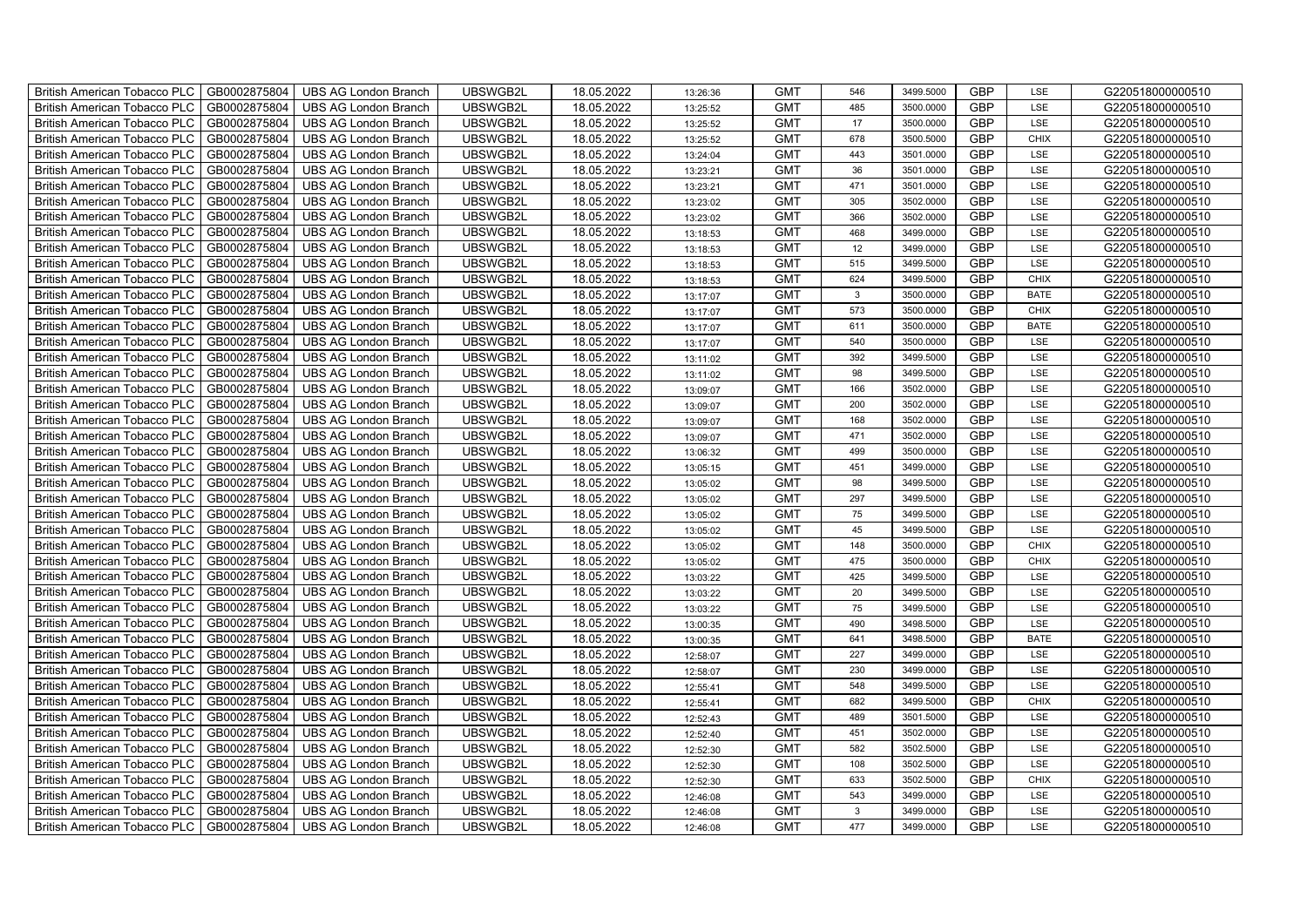| British American Tobacco PLC        | GB0002875804 | <b>UBS AG London Branch</b> | UBSWGB2L | 18.05.2022 | 12:46:08 | <b>GMT</b> | 678            | 3499.0000 | <b>GBP</b> | <b>BATE</b> | G220518000000510 |
|-------------------------------------|--------------|-----------------------------|----------|------------|----------|------------|----------------|-----------|------------|-------------|------------------|
| <b>British American Tobacco PLC</b> | GB0002875804 | <b>UBS AG London Branch</b> | UBSWGB2L | 18.05.2022 | 12:43:27 | <b>GMT</b> | 443            | 3498,0000 | <b>GBP</b> | <b>LSE</b>  | G220518000000510 |
| <b>British American Tobacco PLC</b> | GB0002875804 | <b>UBS AG London Branch</b> | UBSWGB2L | 18.05.2022 | 12:41:23 | <b>GMT</b> | 596            | 3499.0000 | <b>GBP</b> | <b>CHIX</b> | G220518000000510 |
| British American Tobacco PLC        | GB0002875804 | <b>UBS AG London Branch</b> | UBSWGB2L | 18.05.2022 | 12:41:23 | <b>GMT</b> | 548            | 3499.0000 | <b>GBP</b> | LSE         | G220518000000510 |
| <b>British American Tobacco PLC</b> | GB0002875804 | UBS AG London Branch        | UBSWGB2L | 18.05.2022 | 12:40:04 | <b>GMT</b> | 485            | 3498.0000 | <b>GBP</b> | LSE         | G220518000000510 |
| British American Tobacco PLC        | GB0002875804 | <b>UBS AG London Branch</b> | UBSWGB2L | 18.05.2022 | 12:37:44 | <b>GMT</b> | 529            | 3498.0000 | <b>GBP</b> | LSE         | G220518000000510 |
| <b>British American Tobacco PLC</b> | GB0002875804 | <b>UBS AG London Branch</b> | UBSWGB2L | 18.05.2022 | 12:36:48 | <b>GMT</b> | 529            | 3498.5000 | <b>GBP</b> | LSE         | G220518000000510 |
| British American Tobacco PLC        | GB0002875804 | <b>UBS AG London Branch</b> | UBSWGB2L | 18.05.2022 | 12:34:01 | <b>GMT</b> | 187            | 3499.0000 | <b>GBP</b> | LSE         | G220518000000510 |
| <b>British American Tobacco PLC</b> | GB0002875804 | <b>UBS AG London Branch</b> | UBSWGB2L | 18.05.2022 | 12:34:01 | <b>GMT</b> | 143            | 3499.0000 | <b>GBP</b> | LSE         | G220518000000510 |
| British American Tobacco PLC        | GB0002875804 | <b>UBS AG London Branch</b> | UBSWGB2L | 18.05.2022 | 12:34:01 | <b>GMT</b> | 111            | 3499.0000 | <b>GBP</b> | LSE         | G220518000000510 |
| <b>British American Tobacco PLC</b> | GB0002875804 | <b>UBS AG London Branch</b> | UBSWGB2L | 18.05.2022 | 12:34:01 | <b>GMT</b> | 696            | 3499.0000 | <b>GBP</b> | <b>CHIX</b> | G220518000000510 |
| <b>British American Tobacco PLC</b> | GB0002875804 | <b>UBS AG London Branch</b> | UBSWGB2L | 18.05.2022 | 12:33:04 | <b>GMT</b> | 441            | 3499.0000 | <b>GBP</b> | LSE         | G220518000000510 |
| British American Tobacco PLC        | GB0002875804 | <b>UBS AG London Branch</b> | UBSWGB2L | 18.05.2022 | 12:30:19 | <b>GMT</b> | 476            | 3498.5000 | <b>GBP</b> | LSE         | G220518000000510 |
| British American Tobacco PLC        | GB0002875804 | <b>UBS AG London Branch</b> | UBSWGB2L | 18.05.2022 | 12:30:19 | <b>GMT</b> | 597            | 3498.5000 | <b>GBP</b> | <b>BATE</b> | G220518000000510 |
| British American Tobacco PLC        | GB0002875804 | <b>UBS AG London Branch</b> | UBSWGB2L | 18.05.2022 | 12:29:30 | <b>GMT</b> | 110            | 3499.0000 | <b>GBP</b> | LSE         | G220518000000510 |
| British American Tobacco PLC        | GB0002875804 | <b>UBS AG London Branch</b> | UBSWGB2L | 18.05.2022 | 12:29:30 | <b>GMT</b> | 413            | 3499.0000 | <b>GBP</b> | LSE         | G220518000000510 |
| British American Tobacco PLC        | GB0002875804 | <b>UBS AG London Branch</b> | UBSWGB2L | 18.05.2022 | 12:26:39 | <b>GMT</b> | 487            | 3498.5000 | <b>GBP</b> | LSE         | G220518000000510 |
| British American Tobacco PLC        | GB0002875804 | <b>UBS AG London Branch</b> | UBSWGB2L | 18.05.2022 | 12:25:59 | <b>GMT</b> | 458            | 3499.0000 | <b>GBP</b> | LSE         | G220518000000510 |
| British American Tobacco PLC        | GB0002875804 | <b>UBS AG London Branch</b> | UBSWGB2L | 18.05.2022 | 12:25:59 | <b>GMT</b> | $\overline{4}$ | 3499.0000 | <b>GBP</b> | LSE         | G220518000000510 |
| <b>British American Tobacco PLC</b> | GB0002875804 | <b>UBS AG London Branch</b> | UBSWGB2L | 18.05.2022 | 12:25:09 | <b>GMT</b> | 167            | 3499.0000 | <b>GBP</b> | CHIX        | G220518000000510 |
| <b>British American Tobacco PLC</b> | GB0002875804 | <b>UBS AG London Branch</b> | UBSWGB2L | 18.05.2022 | 12:25:09 | <b>GMT</b> | 333            | 3499.0000 | <b>GBP</b> | <b>CHIX</b> | G220518000000510 |
| British American Tobacco PLC        | GB0002875804 | <b>UBS AG London Branch</b> | UBSWGB2L | 18.05.2022 | 12:25:09 | <b>GMT</b> | 100            | 3499.0000 | <b>GBP</b> | <b>CHIX</b> | G220518000000510 |
| British American Tobacco PLC        | GB0002875804 | <b>UBS AG London Branch</b> | UBSWGB2L | 18.05.2022 | 12:25:09 | <b>GMT</b> | 209            | 3499.0000 | GBP        | LSE         | G220518000000510 |
| British American Tobacco PLC        | GB0002875804 | <b>UBS AG London Branch</b> | UBSWGB2L | 18.05.2022 | 12:25:09 | <b>GMT</b> | 14             | 3499.0000 | <b>GBP</b> | LSE         | G220518000000510 |
| British American Tobacco PLC        | GB0002875804 | <b>UBS AG London Branch</b> | UBSWGB2L | 18.05.2022 | 12:25:09 | <b>GMT</b> | 319            | 3499.0000 | <b>GBP</b> | LSE         | G220518000000510 |
| British American Tobacco PLC        | GB0002875804 | <b>UBS AG London Branch</b> | UBSWGB2L | 18.05.2022 | 12:23:27 | <b>GMT</b> | 474            | 3499.5000 | <b>GBP</b> | LSE         | G220518000000510 |
| British American Tobacco PLC        | GB0002875804 | <b>UBS AG London Branch</b> | UBSWGB2L | 18.05.2022 | 12:23:27 | <b>GMT</b> | 22             | 3499.5000 | <b>GBP</b> | LSE         | G220518000000510 |
| British American Tobacco PLC        | GB0002875804 | <b>UBS AG London Branch</b> | UBSWGB2L | 18.05.2022 | 12:19:29 | <b>GMT</b> | 444            | 3499.5000 | <b>GBP</b> | LSE         | G220518000000510 |
| <b>British American Tobacco PLC</b> | GB0002875804 | <b>UBS AG London Branch</b> | UBSWGB2L | 18.05.2022 | 12:18:29 | <b>GMT</b> | 516            | 3499.5000 | <b>GBP</b> | CHIX        | G220518000000510 |
| <b>British American Tobacco PLC</b> | GB0002875804 | <b>UBS AG London Branch</b> | UBSWGB2L | 18.05.2022 | 12:18:29 | <b>GMT</b> | 301            | 3499.5000 | <b>GBP</b> | <b>BATE</b> | G220518000000510 |
| British American Tobacco PLC        | GB0002875804 | <b>UBS AG London Branch</b> | UBSWGB2L | 18.05.2022 | 12:18:29 | <b>GMT</b> | 75             | 3499.5000 | <b>GBP</b> | <b>CHIX</b> | G220518000000510 |
| British American Tobacco PLC        | GB0002875804 | <b>UBS AG London Branch</b> | UBSWGB2L | 18.05.2022 | 12:18:29 | <b>GMT</b> | 252            | 3499.5000 | <b>GBP</b> | <b>BATE</b> | G220518000000510 |
| British American Tobacco PLC        | GB0002875804 | <b>UBS AG London Branch</b> | UBSWGB2L | 18.05.2022 | 12:18:29 | <b>GMT</b> | 152            | 3499.5000 | <b>GBP</b> | LSE         | G220518000000510 |
| British American Tobacco PLC        | GB0002875804 | <b>UBS AG London Branch</b> | UBSWGB2L | 18.05.2022 | 12:18:29 | <b>GMT</b> | 28             | 3499.5000 | <b>GBP</b> | <b>BATE</b> | G220518000000510 |
| British American Tobacco PLC        | GB0002875804 | <b>UBS AG London Branch</b> | UBSWGB2L | 18.05.2022 | 12:18:29 | <b>GMT</b> | 389            | 3499.5000 | <b>GBP</b> | LSE         | G220518000000510 |
| British American Tobacco PLC        | GB0002875804 | <b>UBS AG London Branch</b> | UBSWGB2L | 18.05.2022 | 12:18:29 | <b>GMT</b> | $\overline{1}$ | 3499.5000 | <b>GBP</b> | LSE         | G220518000000510 |
| British American Tobacco PLC        | GB0002875804 | <b>UBS AG London Branch</b> | UBSWGB2L | 18.05.2022 | 12:17:09 | <b>GMT</b> | 510            | 3499.5000 | <b>GBP</b> | LSE         | G220518000000510 |
| <b>British American Tobacco PLC</b> | GB0002875804 | <b>UBS AG London Branch</b> | UBSWGB2L | 18.05.2022 | 12:16:10 | <b>GMT</b> | 196            | 3499.5000 | <b>GBP</b> | LSE         | G220518000000510 |
| <b>British American Tobacco PLC</b> | GB0002875804 | <b>UBS AG London Branch</b> | UBSWGB2L | 18.05.2022 | 12:16:10 | <b>GMT</b> | 344            | 3499.5000 | <b>GBP</b> | LSE         | G220518000000510 |
| <b>British American Tobacco PLC</b> | GB0002875804 | <b>UBS AG London Branch</b> | UBSWGB2L | 18.05.2022 | 12:12:06 | <b>GMT</b> | 157            | 3497.5000 | <b>GBP</b> | LSE         | G220518000000510 |
| British American Tobacco PLC        | GB0002875804 | UBS AG London Branch        | UBSWGB2L | 18.05.2022 | 12:12:06 | <b>GMT</b> | 317            | 3497.5000 | <b>GBP</b> | LSE         | G220518000000510 |
| British American Tobacco PLC        | GB0002875804 | <b>UBS AG London Branch</b> | UBSWGB2L | 18.05.2022 | 12:12:06 | <b>GMT</b> | 32             | 3497.5000 | <b>GBP</b> | LSE         | G220518000000510 |
| British American Tobacco PLC        | GB0002875804 | <b>UBS AG London Branch</b> | UBSWGB2L | 18.05.2022 | 12:12:06 | <b>GMT</b> | 25             | 3497.5000 | <b>GBP</b> | LSE         | G220518000000510 |
| British American Tobacco PLC        | GB0002875804 | <b>UBS AG London Branch</b> | UBSWGB2L | 18.05.2022 | 12:12:05 | <b>GMT</b> | 651            | 3498.5000 | <b>GBP</b> | <b>CHIX</b> | G220518000000510 |
| <b>British American Tobacco PLC</b> | GB0002875804 | <b>UBS AG London Branch</b> | UBSWGB2L | 18.05.2022 | 12:12:05 | <b>GMT</b> | 457            | 3498.5000 | <b>GBP</b> | LSE         | G220518000000510 |
| <b>British American Tobacco PLC</b> | GB0002875804 | <b>UBS AG London Branch</b> | UBSWGB2L | 18.05.2022 | 12:07:49 | <b>GMT</b> | 474            | 3498.0000 | <b>GBP</b> | LSE         | G220518000000510 |
| <b>British American Tobacco PLC</b> | GB0002875804 | <b>UBS AG London Branch</b> | UBSWGB2L | 18.05.2022 | 12:07:49 | <b>GMT</b> | 18             | 3498.0000 | <b>GBP</b> | LSE         | G220518000000510 |
| British American Tobacco PLC        | GB0002875804 | UBS AG London Branch        | UBSWGB2L | 18.05.2022 | 12:05:21 | <b>GMT</b> | 441            | 3498.5000 | <b>GBP</b> | <b>LSE</b>  | G220518000000510 |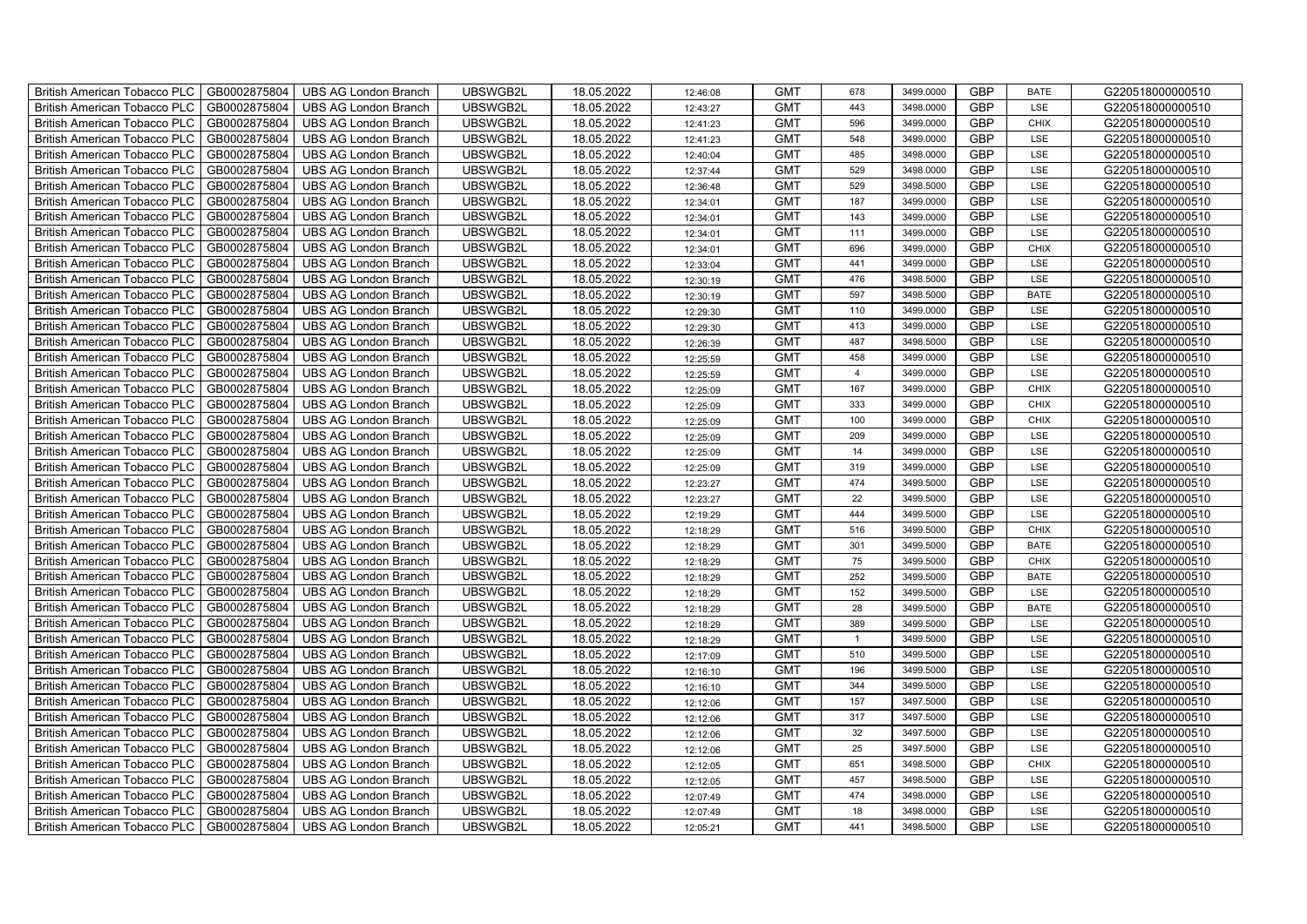| British American Tobacco PLC        | GB0002875804 | <b>UBS AG London Branch</b> | UBSWGB2L | 18.05.2022 | 12:05:21 | <b>GMT</b> | 22  | 3498.5000 | <b>GBP</b> | LSE         | G220518000000510 |
|-------------------------------------|--------------|-----------------------------|----------|------------|----------|------------|-----|-----------|------------|-------------|------------------|
| <b>British American Tobacco PLC</b> | GB0002875804 | <b>UBS AG London Branch</b> | UBSWGB2L | 18.05.2022 | 12:05:04 | <b>GMT</b> | 273 | 3499.0000 | <b>GBP</b> | <b>LSE</b>  | G220518000000510 |
| <b>British American Tobacco PLC</b> | GB0002875804 | <b>UBS AG London Branch</b> | UBSWGB2L | 18.05.2022 | 12:05:04 | <b>GMT</b> | 617 | 3499.0000 | <b>GBP</b> | <b>CHIX</b> | G220518000000510 |
| British American Tobacco PLC        | GB0002875804 | <b>UBS AG London Branch</b> | UBSWGB2L | 18.05.2022 | 12:05:04 | <b>GMT</b> | 227 | 3499.0000 | <b>GBP</b> | LSE         | G220518000000510 |
| <b>British American Tobacco PLC</b> | GB0002875804 | UBS AG London Branch        | UBSWGB2L | 18.05.2022 | 12:02:25 | <b>GMT</b> | 11  | 3498.0000 | <b>GBP</b> | LSE         | G220518000000510 |
| British American Tobacco PLC        | GB0002875804 | <b>UBS AG London Branch</b> | UBSWGB2L | 18.05.2022 | 12:02:25 | <b>GMT</b> | 452 | 3498.0000 | <b>GBP</b> | <b>BATE</b> | G220518000000510 |
| <b>British American Tobacco PLC</b> | GB0002875804 | <b>UBS AG London Branch</b> | UBSWGB2L | 18.05.2022 | 12:02:25 | <b>GMT</b> | 135 | 3498.0000 | <b>GBP</b> | <b>BATE</b> | G220518000000510 |
| British American Tobacco PLC        | GB0002875804 | <b>UBS AG London Branch</b> | UBSWGB2L | 18.05.2022 | 12:02:25 | <b>GMT</b> | 512 | 3498.0000 | <b>GBP</b> | LSE         | G220518000000510 |
| <b>British American Tobacco PLC</b> | GB0002875804 | <b>UBS AG London Branch</b> | UBSWGB2L | 18.05.2022 | 12:02:16 | <b>GMT</b> | 300 | 3498.5000 | <b>GBP</b> | LSE         | G220518000000510 |
| British American Tobacco PLC        | GB0002875804 | <b>UBS AG London Branch</b> | UBSWGB2L | 18.05.2022 | 12:02:16 | <b>GMT</b> | 167 | 3498.5000 | <b>GBP</b> | LSE         | G220518000000510 |
| <b>British American Tobacco PLC</b> | GB0002875804 | <b>UBS AG London Branch</b> | UBSWGB2L | 18.05.2022 | 12:00:00 | <b>GMT</b> | 14  | 3498.0000 | <b>GBP</b> | LSE         | G220518000000510 |
| <b>British American Tobacco PLC</b> | GB0002875804 | <b>UBS AG London Branch</b> | UBSWGB2L | 18.05.2022 | 12:00:00 | <b>GMT</b> | 200 | 3498.0000 | <b>GBP</b> | LSE         | G220518000000510 |
| British American Tobacco PLC        | GB0002875804 | <b>UBS AG London Branch</b> | UBSWGB2L | 18.05.2022 | 12:00:00 | <b>GMT</b> | 31  | 3497.5000 | <b>GBP</b> | LSE         | G220518000000510 |
| British American Tobacco PLC        | GB0002875804 | <b>UBS AG London Branch</b> | UBSWGB2L | 18.05.2022 | 12:00:00 | <b>GMT</b> | 200 | 3497.5000 | <b>GBP</b> | LSE         | G220518000000510 |
| British American Tobacco PLC        | GB0002875804 | <b>UBS AG London Branch</b> | UBSWGB2L | 18.05.2022 | 12:00:00 | <b>GMT</b> | 526 | 3498.0000 | <b>GBP</b> | LSE         | G220518000000510 |
| British American Tobacco PLC        | GB0002875804 | <b>UBS AG London Branch</b> | UBSWGB2L | 18.05.2022 | 12:00:00 | <b>GMT</b> | 82  | 3498.0000 | <b>GBP</b> | LSE         | G220518000000510 |
| British American Tobacco PLC        | GB0002875804 | <b>UBS AG London Branch</b> | UBSWGB2L | 18.05.2022 | 12:00:00 | <b>GMT</b> | 109 | 3498.0000 | <b>GBP</b> | <b>CHIX</b> | G220518000000510 |
| British American Tobacco PLC        | GB0002875804 | <b>UBS AG London Branch</b> | UBSWGB2L | 18.05.2022 | 12:00:00 | <b>GMT</b> | 520 | 3498.0000 | <b>GBP</b> | <b>CHIX</b> | G220518000000510 |
| British American Tobacco PLC        | GB0002875804 | <b>UBS AG London Branch</b> | UBSWGB2L | 18.05.2022 | 11:58:15 | <b>GMT</b> | 394 | 3498.0000 | <b>GBP</b> | LSE         | G220518000000510 |
| <b>British American Tobacco PLC</b> | GB0002875804 | <b>UBS AG London Branch</b> | UBSWGB2L | 18.05.2022 | 11:57:19 | <b>GMT</b> | 453 | 3498.5000 | <b>GBP</b> | LSE         | G220518000000510 |
| <b>British American Tobacco PLC</b> | GB0002875804 | <b>UBS AG London Branch</b> | UBSWGB2L | 18.05.2022 | 11:53:45 | <b>GMT</b> | 90  | 3498.5000 | <b>GBP</b> | <b>LSE</b>  | G220518000000510 |
| British American Tobacco PLC        | GB0002875804 | <b>UBS AG London Branch</b> | UBSWGB2L | 18.05.2022 | 11:53:45 | <b>GMT</b> | 416 | 3498.5000 | <b>GBP</b> | LSE         | G220518000000510 |
| British American Tobacco PLC        | GB0002875804 | <b>UBS AG London Branch</b> | UBSWGB2L | 18.05.2022 | 11:53:45 | <b>GMT</b> | 22  | 3498.5000 | <b>GBP</b> | LSE         | G220518000000510 |
| British American Tobacco PLC        | GB0002875804 | <b>UBS AG London Branch</b> | UBSWGB2L | 18.05.2022 | 11:53:45 | <b>GMT</b> | 549 | 3499.0000 | <b>GBP</b> | LSE         | G220518000000510 |
| British American Tobacco PLC        | GB0002875804 | <b>UBS AG London Branch</b> | UBSWGB2L | 18.05.2022 | 11:53:45 | <b>GMT</b> | 624 | 3499.0000 | <b>GBP</b> | CHIX        | G220518000000510 |
| British American Tobacco PLC        | GB0002875804 | <b>UBS AG London Branch</b> | UBSWGB2L | 18.05.2022 | 11:49:38 | <b>GMT</b> | 118 | 3496.5000 | <b>GBP</b> | LSE         | G220518000000510 |
| British American Tobacco PLC        | GB0002875804 | <b>UBS AG London Branch</b> | UBSWGB2L | 18.05.2022 | 11:49:38 | <b>GMT</b> | 210 | 3496.5000 | <b>GBP</b> | LSE         | G220518000000510 |
| British American Tobacco PLC        | GB0002875804 | <b>UBS AG London Branch</b> | UBSWGB2L | 18.05.2022 | 11:49:38 | <b>GMT</b> | 210 | 3496.5000 | <b>GBP</b> | LSE         | G220518000000510 |
| <b>British American Tobacco PLC</b> | GB0002875804 | <b>UBS AG London Branch</b> | UBSWGB2L | 18.05.2022 | 11:49:38 | <b>GMT</b> | 531 | 3496.5000 | <b>GBP</b> | LSE         | G220518000000510 |
| <b>British American Tobacco PLC</b> | GB0002875804 | <b>UBS AG London Branch</b> | UBSWGB2L | 18.05.2022 | 11:49:38 | <b>GMT</b> | 81  | 3496.5000 | <b>GBP</b> | <b>BATE</b> | G220518000000510 |
| British American Tobacco PLC        | GB0002875804 | <b>UBS AG London Branch</b> | UBSWGB2L | 18.05.2022 | 11:49:38 | <b>GMT</b> | 627 | 3496.5000 | <b>GBP</b> | <b>BATE</b> | G220518000000510 |
| British American Tobacco PLC        | GB0002875804 | <b>UBS AG London Branch</b> | UBSWGB2L | 18.05.2022 | 11:49:38 | <b>GMT</b> | 520 | 3496.5000 | <b>GBP</b> | LSE         | G220518000000510 |
| British American Tobacco PLC        | GB0002875804 | <b>UBS AG London Branch</b> | UBSWGB2L | 18.05.2022 | 11:49:38 | <b>GMT</b> | 475 | 3496.5000 | <b>GBP</b> | LSE         | G220518000000510 |
| British American Tobacco PLC        | GB0002875804 | UBS AG London Branch        | UBSWGB2L | 18.05.2022 | 11:48:45 | <b>GMT</b> | 52  | 3497.0000 | <b>GBP</b> | LSE         | G220518000000510 |
| British American Tobacco PLC        | GB0002875804 | <b>UBS AG London Branch</b> | UBSWGB2L | 18.05.2022 | 11:45:08 | <b>GMT</b> | 449 | 3497.0000 | <b>GBP</b> | LSE         | G220518000000510 |
| British American Tobacco PLC        | GB0002875804 | <b>UBS AG London Branch</b> | UBSWGB2L | 18.05.2022 | 11:45:08 | <b>GMT</b> | 571 | 3497.0000 | <b>GBP</b> | CHIX        | G220518000000510 |
| British American Tobacco PLC        | GB0002875804 | <b>UBS AG London Branch</b> | UBSWGB2L | 18.05.2022 | 11:43:10 | <b>GMT</b> | 16  | 3496.0000 | <b>GBP</b> | LSE         | G220518000000510 |
| <b>British American Tobacco PLC</b> | GB0002875804 | <b>UBS AG London Branch</b> | UBSWGB2L | 18.05.2022 | 11:43:10 | <b>GMT</b> | 490 | 3496.0000 | <b>GBP</b> | LSE         | G220518000000510 |
| <b>British American Tobacco PLC</b> | GB0002875804 | <b>UBS AG London Branch</b> | UBSWGB2L | 18.05.2022 | 11:39:57 | <b>GMT</b> | 77  | 3496.5000 | <b>GBP</b> | LSE         | G220518000000510 |
| British American Tobacco PLC        | GB0002875804 | UBS AG London Branch        | UBSWGB2L | 18.05.2022 | 11:39:57 | <b>GMT</b> | 444 | 3496.5000 | <b>GBP</b> | LSE         | G220518000000510 |
| British American Tobacco PLC        | GB0002875804 | UBS AG London Branch        | UBSWGB2L | 18.05.2022 | 11:37:27 | <b>GMT</b> | 510 | 3497.5000 | <b>GBP</b> | LSE         | G220518000000510 |
| British American Tobacco PLC        | GB0002875804 | <b>UBS AG London Branch</b> | UBSWGB2L | 18.05.2022 | 11:37:27 | <b>GMT</b> | 707 | 3497.5000 | <b>GBP</b> | <b>CHIX</b> | G220518000000510 |
| British American Tobacco PLC        | GB0002875804 | UBS AG London Branch        | UBSWGB2L | 18.05.2022 | 11:36:34 | <b>GMT</b> | 78  | 3498.0000 | <b>GBP</b> | LSE         | G220518000000510 |
| British American Tobacco PLC        | GB0002875804 | <b>UBS AG London Branch</b> | UBSWGB2L | 18.05.2022 | 11:36:34 | <b>GMT</b> | 299 | 3498.5000 | <b>GBP</b> | LSE         | G220518000000510 |
| <b>British American Tobacco PLC</b> | GB0002875804 | <b>UBS AG London Branch</b> | UBSWGB2L | 18.05.2022 | 11:36:34 | <b>GMT</b> | 199 | 3498.5000 | <b>GBP</b> | LSE         | G220518000000510 |
| <b>British American Tobacco PLC</b> | GB0002875804 | <b>UBS AG London Branch</b> | UBSWGB2L | 18.05.2022 | 11:33:36 | <b>GMT</b> | 230 | 3498.5000 | <b>GBP</b> | <b>BATE</b> | G220518000000510 |
| <b>British American Tobacco PLC</b> | GB0002875804 | <b>UBS AG London Branch</b> | UBSWGB2L | 18.05.2022 | 11:33:36 | <b>GMT</b> | 351 | 3498.5000 | <b>GBP</b> | <b>BATE</b> | G220518000000510 |
| British American Tobacco PLC        | GB0002875804 | UBS AG London Branch        | UBSWGB2L | 18.05.2022 | 11:33:30 | <b>GMT</b> | 27  | 3498.5000 | <b>GBP</b> | <b>BATE</b> | G220518000000510 |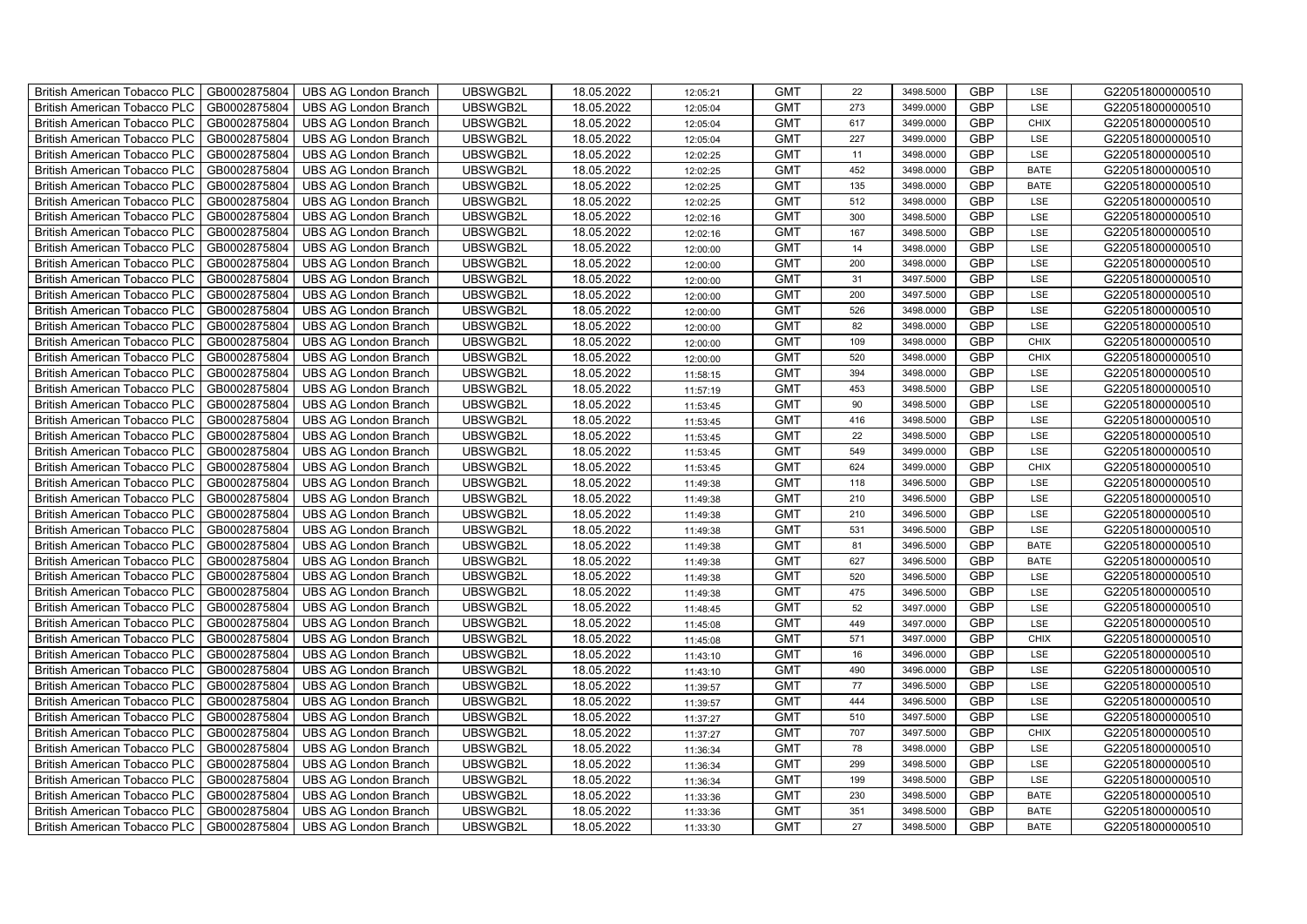| British American Tobacco PLC        | GB0002875804 | <b>UBS AG London Branch</b> | UBSWGB2L | 18.05.2022 | 11:32:41 | <b>GMT</b> | 466 | 3498.5000 | <b>GBP</b> | LSE         | G220518000000510 |
|-------------------------------------|--------------|-----------------------------|----------|------------|----------|------------|-----|-----------|------------|-------------|------------------|
| <b>British American Tobacco PLC</b> | GB0002875804 | <b>UBS AG London Branch</b> | UBSWGB2L | 18.05.2022 | 11:32:41 | <b>GMT</b> | 84  | 3498,5000 | <b>GBP</b> | <b>LSE</b>  | G220518000000510 |
| <b>British American Tobacco PLC</b> | GB0002875804 | <b>UBS AG London Branch</b> | UBSWGB2L | 18.05.2022 | 11:30:07 | <b>GMT</b> | 143 | 3498.0000 | <b>GBP</b> | LSE         | G220518000000510 |
| British American Tobacco PLC        | GB0002875804 | <b>UBS AG London Branch</b> | UBSWGB2L | 18.05.2022 | 11:30:07 | <b>GMT</b> | 128 | 3498.0000 | <b>GBP</b> | LSE         | G220518000000510 |
| <b>British American Tobacco PLC</b> | GB0002875804 | <b>UBS AG London Branch</b> | UBSWGB2L | 18.05.2022 | 11:30:07 | <b>GMT</b> | 232 | 3498.0000 | <b>GBP</b> | LSE         | G220518000000510 |
| British American Tobacco PLC        | GB0002875804 | <b>UBS AG London Branch</b> | UBSWGB2L | 18.05.2022 | 11:30:07 | <b>GMT</b> | 103 | 3498.0000 | <b>GBP</b> | LSE         | G220518000000510 |
| <b>British American Tobacco PLC</b> | GB0002875804 | <b>UBS AG London Branch</b> | UBSWGB2L | 18.05.2022 | 11:30:07 | <b>GMT</b> | 200 | 3498.0000 | <b>GBP</b> | LSE         | G220518000000510 |
| British American Tobacco PLC        | GB0002875804 | <b>UBS AG London Branch</b> | UBSWGB2L | 18.05.2022 | 11:30:07 | <b>GMT</b> | 180 | 3498.0000 | <b>GBP</b> | LSE         | G220518000000510 |
| <b>British American Tobacco PLC</b> | GB0002875804 | <b>UBS AG London Branch</b> | UBSWGB2L | 18.05.2022 | 11:30:07 | <b>GMT</b> | 468 | 3498.5000 | <b>GBP</b> | LSE         | G220518000000510 |
| British American Tobacco PLC        | GB0002875804 | <b>UBS AG London Branch</b> | UBSWGB2L | 18.05.2022 | 11:30:07 | <b>GMT</b> | 491 | 3498.5000 | <b>GBP</b> | LSE         | G220518000000510 |
| <b>British American Tobacco PLC</b> | GB0002875804 | <b>UBS AG London Branch</b> | UBSWGB2L | 18.05.2022 | 11:30:07 | <b>GMT</b> | 124 | 3498.5000 | <b>GBP</b> | LSE         | G220518000000510 |
| <b>British American Tobacco PLC</b> | GB0002875804 | <b>UBS AG London Branch</b> | UBSWGB2L | 18.05.2022 | 11:30:07 | <b>GMT</b> | 142 | 3498.5000 | <b>GBP</b> | <b>CHIX</b> | G220518000000510 |
| British American Tobacco PLC        | GB0002875804 | <b>UBS AG London Branch</b> | UBSWGB2L | 18.05.2022 | 11:30:07 | <b>GMT</b> | 476 | 3498.5000 | <b>GBP</b> | <b>CHIX</b> | G220518000000510 |
| British American Tobacco PLC        | GB0002875804 | <b>UBS AG London Branch</b> | UBSWGB2L | 18.05.2022 | 11:26:30 | <b>GMT</b> | 614 | 3499.5000 | <b>GBP</b> | LSE         | G220518000000510 |
| British American Tobacco PLC        | GB0002875804 | <b>UBS AG London Branch</b> | UBSWGB2L | 18.05.2022 | 11:24:15 | <b>GMT</b> | 70  | 3499.0000 | <b>GBP</b> | <b>BATE</b> | G220518000000510 |
| British American Tobacco PLC        | GB0002875804 | <b>UBS AG London Branch</b> | UBSWGB2L | 18.05.2022 | 11:24:15 | <b>GMT</b> | 47  | 3499.0000 | <b>GBP</b> | <b>BATE</b> | G220518000000510 |
| British American Tobacco PLC        | GB0002875804 | <b>UBS AG London Branch</b> | UBSWGB2L | 18.05.2022 | 11:24:15 | <b>GMT</b> | 140 | 3499.0000 | <b>GBP</b> | <b>CHIX</b> | G220518000000510 |
| British American Tobacco PLC        | GB0002875804 | <b>UBS AG London Branch</b> | UBSWGB2L | 18.05.2022 | 11:24:15 | <b>GMT</b> | 538 | 3499.0000 | <b>GBP</b> | LSE         | G220518000000510 |
| British American Tobacco PLC        | GB0002875804 | <b>UBS AG London Branch</b> | UBSWGB2L | 18.05.2022 | 11:24:15 | <b>GMT</b> | 216 | 3499.0000 | <b>GBP</b> | <b>BATE</b> | G220518000000510 |
| <b>British American Tobacco PLC</b> | GB0002875804 | <b>UBS AG London Branch</b> | UBSWGB2L | 18.05.2022 | 11:24:15 | <b>GMT</b> | 474 | 3499.0000 | <b>GBP</b> | LSE         | G220518000000510 |
| <b>British American Tobacco PLC</b> | GB0002875804 | UBS AG London Branch        | UBSWGB2L | 18.05.2022 | 11:24:15 | <b>GMT</b> | 537 | 3499.0000 | <b>GBP</b> | <b>CHIX</b> | G220518000000510 |
| British American Tobacco PLC        | GB0002875804 | <b>UBS AG London Branch</b> | UBSWGB2L | 18.05.2022 | 11:24:15 | <b>GMT</b> | 263 | 3499.0000 | <b>GBP</b> | <b>BATE</b> | G220518000000510 |
| British American Tobacco PLC        | GB0002875804 | <b>UBS AG London Branch</b> | UBSWGB2L | 18.05.2022 | 11:21:06 | <b>GMT</b> | 467 | 3499.0000 | GBP        | LSE         | G220518000000510 |
| British American Tobacco PLC        | GB0002875804 | <b>UBS AG London Branch</b> | UBSWGB2L | 18.05.2022 | 11:19:15 | <b>GMT</b> | 146 | 3498.5000 | <b>GBP</b> | LSE         | G220518000000510 |
| British American Tobacco PLC        | GB0002875804 | <b>UBS AG London Branch</b> | UBSWGB2L | 18.05.2022 | 11:18:59 | <b>GMT</b> | 472 | 3499.0000 | <b>GBP</b> | LSE         | G220518000000510 |
| British American Tobacco PLC        | GB0002875804 | <b>UBS AG London Branch</b> | UBSWGB2L | 18.05.2022 | 11:17:42 | <b>GMT</b> | 446 | 3499.5000 | <b>GBP</b> | LSE         | G220518000000510 |
| British American Tobacco PLC        | GB0002875804 | <b>UBS AG London Branch</b> | UBSWGB2L | 18.05.2022 | 11:17:42 | <b>GMT</b> | 451 | 3499.5000 | <b>GBP</b> | LSE         | G220518000000510 |
| British American Tobacco PLC        | GB0002875804 | <b>UBS AG London Branch</b> | UBSWGB2L | 18.05.2022 | 11:17:42 | <b>GMT</b> | 665 | 3499.5000 | <b>GBP</b> | <b>CHIX</b> | G220518000000510 |
| <b>British American Tobacco PLC</b> | GB0002875804 | <b>UBS AG London Branch</b> | UBSWGB2L | 18.05.2022 | 11:10:43 | <b>GMT</b> | 260 | 3499.0000 | <b>GBP</b> | LSE         | G220518000000510 |
| <b>British American Tobacco PLC</b> | GB0002875804 | <b>UBS AG London Branch</b> | UBSWGB2L | 18.05.2022 | 11:10:43 | <b>GMT</b> | 200 | 3499.0000 | <b>GBP</b> | LSE         | G220518000000510 |
| British American Tobacco PLC        | GB0002875804 | <b>UBS AG London Branch</b> | UBSWGB2L | 18.05.2022 | 11:09:19 | <b>GMT</b> | 374 | 3499.5000 | <b>GBP</b> | LSE         | G220518000000510 |
| British American Tobacco PLC        | GB0002875804 | <b>UBS AG London Branch</b> | UBSWGB2L | 18.05.2022 | 11:09:19 | <b>GMT</b> | 109 | 3499.5000 | <b>GBP</b> | LSE         | G220518000000510 |
| British American Tobacco PLC        | GB0002875804 | <b>UBS AG London Branch</b> | UBSWGB2L | 18.05.2022 | 11:09:11 | <b>GMT</b> | 480 | 3500.0000 | <b>GBP</b> | LSE         | G220518000000510 |
| British American Tobacco PLC        | GB0002875804 | <b>UBS AG London Branch</b> | UBSWGB2L | 18.05.2022 | 11:09:11 | <b>GMT</b> | 597 | 3502.0000 | <b>GBP</b> | CHIX        | G220518000000510 |
| British American Tobacco PLC        | GB0002875804 | <b>UBS AG London Branch</b> | UBSWGB2L | 18.05.2022 | 11:09:11 | <b>GMT</b> | 586 | 3501.5000 | <b>GBP</b> | <b>BATE</b> | G220518000000510 |
| British American Tobacco PLC        | GB0002875804 | <b>UBS AG London Branch</b> | UBSWGB2L | 18.05.2022 | 11:09:11 | <b>GMT</b> | 460 | 3502.0000 | <b>GBP</b> | LSE         | G220518000000510 |
| British American Tobacco PLC        | GB0002875804 | <b>UBS AG London Branch</b> | UBSWGB2L | 18.05.2022 | 11:06:00 | <b>GMT</b> | 449 | 3503.5000 | <b>GBP</b> | LSE         | G220518000000510 |
| <b>British American Tobacco PLC</b> | GB0002875804 | <b>UBS AG London Branch</b> | UBSWGB2L | 18.05.2022 | 11:05:21 | <b>GMT</b> | 549 | 3504.5000 | <b>GBP</b> | LSE         | G220518000000510 |
| <b>British American Tobacco PLC</b> | GB0002875804 | <b>UBS AG London Branch</b> | UBSWGB2L | 18.05.2022 | 11:03:00 | <b>GMT</b> | 469 | 3502.0000 | <b>GBP</b> | LSE         | G220518000000510 |
| <b>British American Tobacco PLC</b> | GB0002875804 | <b>UBS AG London Branch</b> | UBSWGB2L | 18.05.2022 | 11:02:05 | <b>GMT</b> | 640 | 3502.0000 | <b>GBP</b> | <b>CHIX</b> | G220518000000510 |
| British American Tobacco PLC        | GB0002875804 | UBS AG London Branch        | UBSWGB2L | 18.05.2022 | 11:02:05 | <b>GMT</b> | 606 | 3502.0000 | <b>GBP</b> | LSE         | G220518000000510 |
| British American Tobacco PLC        | GB0002875804 | <b>UBS AG London Branch</b> | UBSWGB2L | 18.05.2022 | 11:01:35 | <b>GMT</b> | 36  | 3502.5000 | <b>GBP</b> | LSE         | G220518000000510 |
| British American Tobacco PLC        | GB0002875804 | <b>UBS AG London Branch</b> | UBSWGB2L | 18.05.2022 | 11:01:35 | <b>GMT</b> | 49  | 3502.5000 | <b>GBP</b> | LSE         | G220518000000510 |
| British American Tobacco PLC        | GB0002875804 | <b>UBS AG London Branch</b> | UBSWGB2L | 18.05.2022 | 11:01:35 | <b>GMT</b> | 36  | 3502.5000 | <b>GBP</b> | LSE         | G220518000000510 |
| <b>British American Tobacco PLC</b> | GB0002875804 | <b>UBS AG London Branch</b> | UBSWGB2L | 18.05.2022 | 10:57:55 | <b>GMT</b> | 292 | 3501.0000 | <b>GBP</b> | <b>BATE</b> | G220518000000510 |
| <b>British American Tobacco PLC</b> | GB0002875804 | <b>UBS AG London Branch</b> | UBSWGB2L | 18.05.2022 | 10:57:55 | <b>GMT</b> | 545 | 3501.0000 | <b>GBP</b> | LSE         | G220518000000510 |
| British American Tobacco PLC        | GB0002875804 | <b>UBS AG London Branch</b> | UBSWGB2L | 18.05.2022 | 10:57:18 | <b>GMT</b> | 251 | 3501.0000 | <b>GBP</b> | <b>BATE</b> | G220518000000510 |
| British American Tobacco PLC        | GB0002875804 | UBS AG London Branch        | UBSWGB2L | 18.05.2022 | 10:57:12 | <b>GMT</b> | 29  | 3501.0000 | <b>GBP</b> | <b>BATE</b> | G220518000000510 |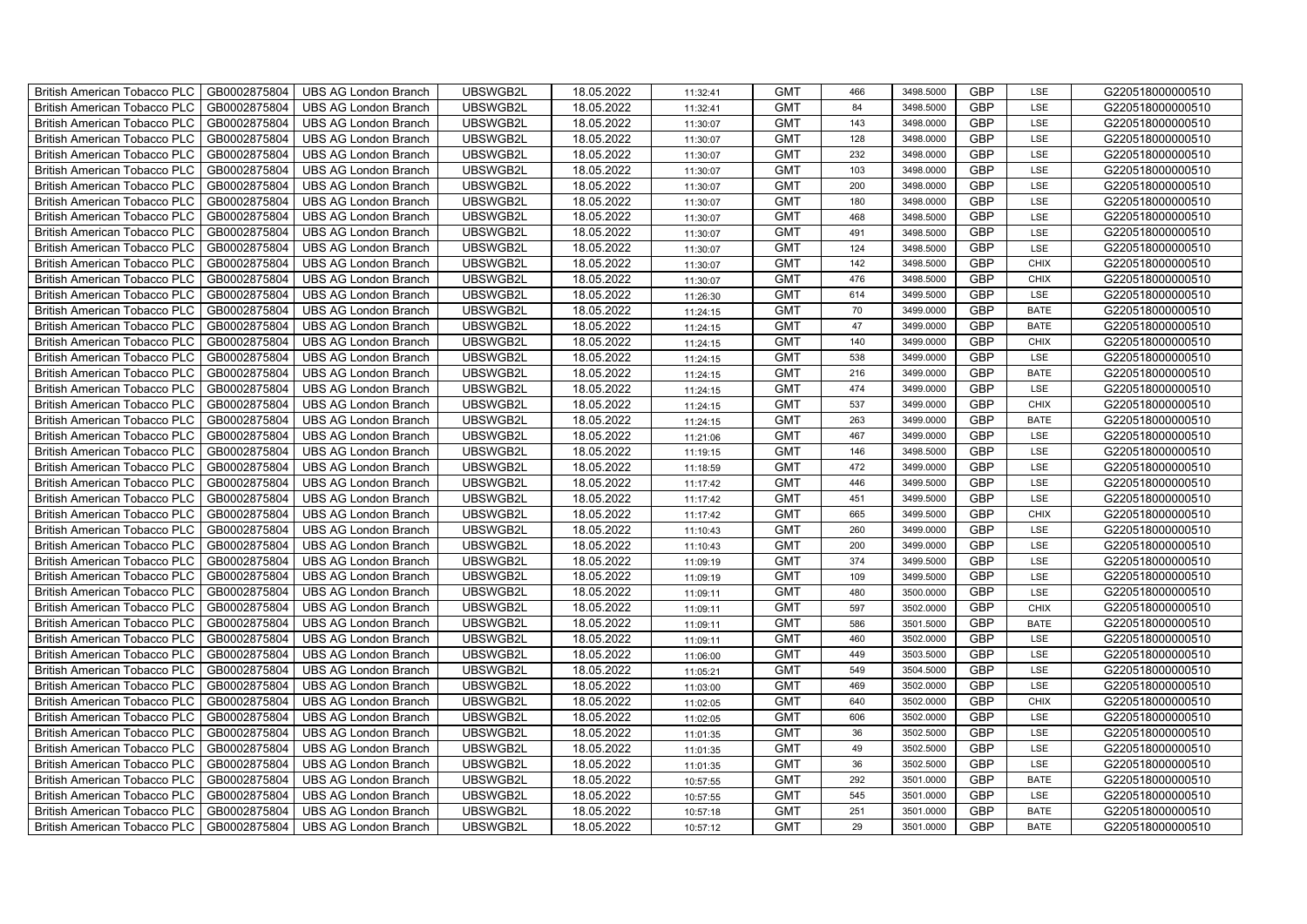| British American Tobacco PLC        | GB0002875804 | <b>UBS AG London Branch</b> | UBSWGB2L | 18.05.2022 | 10:57:12 | <b>GMT</b> | 511 | 3501.5000 | <b>GBP</b> | LSE         | G220518000000510 |
|-------------------------------------|--------------|-----------------------------|----------|------------|----------|------------|-----|-----------|------------|-------------|------------------|
| <b>British American Tobacco PLC</b> | GB0002875804 | <b>UBS AG London Branch</b> | UBSWGB2L | 18.05.2022 | 10:57:12 | <b>GMT</b> | 619 | 3501.5000 | <b>GBP</b> | <b>CHIX</b> | G220518000000510 |
| <b>British American Tobacco PLC</b> | GB0002875804 | <b>UBS AG London Branch</b> | UBSWGB2L | 18.05.2022 | 10:54:09 | <b>GMT</b> | 478 | 3500.5000 | <b>GBP</b> | LSE         | G220518000000510 |
| British American Tobacco PLC        | GB0002875804 | <b>UBS AG London Branch</b> | UBSWGB2L | 18.05.2022 | 10:52:51 | <b>GMT</b> | 482 | 3503.0000 | <b>GBP</b> | LSE         | G220518000000510 |
| <b>British American Tobacco PLC</b> | GB0002875804 | <b>UBS AG London Branch</b> | UBSWGB2L | 18.05.2022 | 10:51:17 | <b>GMT</b> | 473 | 3503.0000 | <b>GBP</b> | LSE         | G220518000000510 |
| British American Tobacco PLC        | GB0002875804 | <b>UBS AG London Branch</b> | UBSWGB2L | 18.05.2022 | 10:51:00 | <b>GMT</b> | 444 | 3503.5000 | <b>GBP</b> | LSE         | G220518000000510 |
| <b>British American Tobacco PLC</b> | GB0002875804 | <b>UBS AG London Branch</b> | UBSWGB2L | 18.05.2022 | 10:47:31 | <b>GMT</b> | 541 | 3506.0000 | <b>GBP</b> | LSE         | G220518000000510 |
| British American Tobacco PLC        | GB0002875804 | <b>UBS AG London Branch</b> | UBSWGB2L | 18.05.2022 | 10:47:29 | <b>GMT</b> | 620 | 3506.5000 | <b>GBP</b> | <b>CHIX</b> | G220518000000510 |
| <b>British American Tobacco PLC</b> | GB0002875804 | <b>UBS AG London Branch</b> | UBSWGB2L | 18.05.2022 | 10:45:07 | <b>GMT</b> | 542 | 3509.5000 | <b>GBP</b> | LSE         | G220518000000510 |
| British American Tobacco PLC        | GB0002875804 | <b>UBS AG London Branch</b> | UBSWGB2L | 18.05.2022 | 10:45:07 | <b>GMT</b> | 527 | 3509.5000 | <b>GBP</b> | LSE         | G220518000000510 |
| <b>British American Tobacco PLC</b> | GB0002875804 | <b>UBS AG London Branch</b> | UBSWGB2L | 18.05.2022 | 10:43:07 | <b>GMT</b> | 491 | 3505.0000 | <b>GBP</b> | LSE         | G220518000000510 |
| <b>British American Tobacco PLC</b> | GB0002875804 | <b>UBS AG London Branch</b> | UBSWGB2L | 18.05.2022 | 10:40:54 | <b>GMT</b> | 535 | 3505.5000 | <b>GBP</b> | LSE         | G220518000000510 |
| British American Tobacco PLC        | GB0002875804 | <b>UBS AG London Branch</b> | UBSWGB2L | 18.05.2022 | 10:40:53 | <b>GMT</b> | 484 | 3506.5000 | <b>GBP</b> | LSE         | G220518000000510 |
| British American Tobacco PLC        | GB0002875804 | <b>UBS AG London Branch</b> | UBSWGB2L | 18.05.2022 | 10:40:53 | <b>GMT</b> | 451 | 3506.5000 | <b>GBP</b> | <b>CHIX</b> | G220518000000510 |
| British American Tobacco PLC        | GB0002875804 | <b>UBS AG London Branch</b> | UBSWGB2L | 18.05.2022 | 10:40:33 | <b>GMT</b> | 87  | 3506.5000 | <b>GBP</b> | <b>CHIX</b> | G220518000000510 |
| British American Tobacco PLC        | GB0002875804 | <b>UBS AG London Branch</b> | UBSWGB2L | 18.05.2022 | 10:40:33 | <b>GMT</b> | 89  | 3507.0000 | <b>GBP</b> | <b>BATE</b> | G220518000000510 |
| British American Tobacco PLC        | GB0002875804 | <b>UBS AG London Branch</b> | UBSWGB2L | 18.05.2022 | 10:40:33 | <b>GMT</b> | 592 | 3507.0000 | <b>GBP</b> | <b>BATE</b> | G220518000000510 |
| British American Tobacco PLC        | GB0002875804 | <b>UBS AG London Branch</b> | UBSWGB2L | 18.05.2022 | 10:40:33 | <b>GMT</b> | 495 | 3507.0000 | <b>GBP</b> | LSE         | G220518000000510 |
| British American Tobacco PLC        | GB0002875804 | <b>UBS AG London Branch</b> | UBSWGB2L | 18.05.2022 | 10:40:33 | <b>GMT</b> | 115 | 3506.5000 | <b>GBP</b> | <b>CHIX</b> | G220518000000510 |
| <b>British American Tobacco PLC</b> | GB0002875804 | <b>UBS AG London Branch</b> | UBSWGB2L | 18.05.2022 | 10:37:23 | <b>GMT</b> | 527 | 3507.5000 | <b>GBP</b> | LSE         | G220518000000510 |
| <b>British American Tobacco PLC</b> | GB0002875804 | <b>UBS AG London Branch</b> | UBSWGB2L | 18.05.2022 | 10:36:49 | <b>GMT</b> | 623 | 3507.0000 | <b>GBP</b> | <b>LSE</b>  | G220518000000510 |
| British American Tobacco PLC        | GB0002875804 | <b>UBS AG London Branch</b> | UBSWGB2L | 18.05.2022 | 10:36:49 | <b>GMT</b> | 304 | 3507.0000 | <b>GBP</b> | CHIX        | G220518000000510 |
| British American Tobacco PLC        | GB0002875804 | <b>UBS AG London Branch</b> | UBSWGB2L | 18.05.2022 | 10:36:49 | <b>GMT</b> | 53  | 3507.0000 | <b>GBP</b> | <b>CHIX</b> | G220518000000510 |
| British American Tobacco PLC        | GB0002875804 | <b>UBS AG London Branch</b> | UBSWGB2L | 18.05.2022 | 10:36:49 | <b>GMT</b> | 219 | 3507.0000 | <b>GBP</b> | CHIX        | G220518000000510 |
| British American Tobacco PLC        | GB0002875804 | <b>UBS AG London Branch</b> | UBSWGB2L | 18.05.2022 | 10:32:57 | <b>GMT</b> | 450 | 3502.0000 | <b>GBP</b> | LSE         | G220518000000510 |
| British American Tobacco PLC        | GB0002875804 | <b>UBS AG London Branch</b> | UBSWGB2L | 18.05.2022 | 10:31:09 | <b>GMT</b> | 363 | 3503.5000 | <b>GBP</b> | LSE         | G220518000000510 |
| British American Tobacco PLC        | GB0002875804 | <b>UBS AG London Branch</b> | UBSWGB2L | 18.05.2022 | 10:31:09 | <b>GMT</b> | 140 | 3503.5000 | <b>GBP</b> | LSE         | G220518000000510 |
| British American Tobacco PLC        | GB0002875804 | <b>UBS AG London Branch</b> | UBSWGB2L | 18.05.2022 | 10:28:15 | <b>GMT</b> | 492 | 3500.0000 | <b>GBP</b> | LSE         | G220518000000510 |
| <b>British American Tobacco PLC</b> | GB0002875804 | <b>UBS AG London Branch</b> | UBSWGB2L | 18.05.2022 | 10:28:15 | <b>GMT</b> | 321 | 3501.0000 | <b>GBP</b> | LSE         | G220518000000510 |
| <b>British American Tobacco PLC</b> | GB0002875804 | <b>UBS AG London Branch</b> | UBSWGB2L | 18.05.2022 | 10:28:15 | <b>GMT</b> | 196 | 3501.0000 | <b>GBP</b> | LSE         | G220518000000510 |
| British American Tobacco PLC        | GB0002875804 | <b>UBS AG London Branch</b> | UBSWGB2L | 18.05.2022 | 10:28:15 | <b>GMT</b> | 461 | 3501.0000 | <b>GBP</b> | LSE         | G220518000000510 |
| British American Tobacco PLC        | GB0002875804 | <b>UBS AG London Branch</b> | UBSWGB2L | 18.05.2022 | 10:28:15 | <b>GMT</b> | 669 | 3501.0000 | <b>GBP</b> | CHIX        | G220518000000510 |
| British American Tobacco PLC        | GB0002875804 | <b>UBS AG London Branch</b> | UBSWGB2L | 18.05.2022 | 10:24:44 | <b>GMT</b> | 155 | 3503.0000 | <b>GBP</b> | LSE         | G220518000000510 |
| British American Tobacco PLC        | GB0002875804 | UBS AG London Branch        | UBSWGB2L | 18.05.2022 | 10:24:44 | <b>GMT</b> | 305 | 3503.0000 | <b>GBP</b> | LSE         | G220518000000510 |
| British American Tobacco PLC        | GB0002875804 | <b>UBS AG London Branch</b> | UBSWGB2L | 18.05.2022 | 10:24:41 | <b>GMT</b> | 511 | 3504.0000 | <b>GBP</b> | LSE         | G220518000000510 |
| British American Tobacco PLC        | GB0002875804 | <b>UBS AG London Branch</b> | UBSWGB2L | 18.05.2022 | 10:23:43 | <b>GMT</b> | 446 | 3505.0000 | <b>GBP</b> | LSE         | G220518000000510 |
| British American Tobacco PLC        | GB0002875804 | <b>UBS AG London Branch</b> | UBSWGB2L | 18.05.2022 | 10:23:43 | <b>GMT</b> | 19  | 3505.0000 | <b>GBP</b> | LSE         | G220518000000510 |
| <b>British American Tobacco PLC</b> | GB0002875804 | <b>UBS AG London Branch</b> | UBSWGB2L | 18.05.2022 | 10:23:43 | <b>GMT</b> | 712 | 3504.5000 | <b>GBP</b> | <b>BATE</b> | G220518000000510 |
| British American Tobacco PLC        | GB0002875804 | <b>UBS AG London Branch</b> | UBSWGB2L | 18.05.2022 | 10:21:03 | <b>GMT</b> | 518 | 3505.5000 | <b>GBP</b> | LSE         | G220518000000510 |
| <b>British American Tobacco PLC</b> | GB0002875804 | UBS AG London Branch        | UBSWGB2L | 18.05.2022 | 10:20:21 | <b>GMT</b> | 484 | 3506.0000 | <b>GBP</b> | LSE         | G220518000000510 |
| British American Tobacco PLC        | GB0002875804 | UBS AG London Branch        | UBSWGB2L | 18.05.2022 | 10:20:21 | <b>GMT</b> | 608 | 3506.0000 | <b>GBP</b> | <b>CHIX</b> | G220518000000510 |
| British American Tobacco PLC        | GB0002875804 | <b>UBS AG London Branch</b> | UBSWGB2L | 18.05.2022 | 10:19:04 | <b>GMT</b> | 517 | 3506.0000 | <b>GBP</b> | LSE         | G220518000000510 |
| British American Tobacco PLC        | GB0002875804 | UBS AG London Branch        | UBSWGB2L | 18.05.2022 | 10:18:22 | <b>GMT</b> | 32  | 3506.0000 | <b>GBP</b> | LSE         | G220518000000510 |
| <b>British American Tobacco PLC</b> | GB0002875804 | <b>UBS AG London Branch</b> | UBSWGB2L | 18.05.2022 | 10:17:00 | <b>GMT</b> | 507 | 3506.0000 | <b>GBP</b> | LSE         | G220518000000510 |
| <b>British American Tobacco PLC</b> | GB0002875804 | <b>UBS AG London Branch</b> | UBSWGB2L | 18.05.2022 | 10:15:46 | <b>GMT</b> | 442 | 3507.5000 | <b>GBP</b> | LSE         | G220518000000510 |
| <b>British American Tobacco PLC</b> | GB0002875804 | <b>UBS AG London Branch</b> | UBSWGB2L | 18.05.2022 | 10:15:02 | <b>GMT</b> | 572 | 3508.0000 | <b>GBP</b> | <b>CHIX</b> | G220518000000510 |
| British American Tobacco PLC        | GB0002875804 | <b>UBS AG London Branch</b> | UBSWGB2L | 18.05.2022 | 10:15:02 | <b>GMT</b> | 543 | 3508.0000 | <b>GBP</b> | LSE         | G220518000000510 |
| British American Tobacco PLC        | GB0002875804 | UBS AG London Branch        | UBSWGB2L | 18.05.2022 | 10:14:07 | <b>GMT</b> | 346 | 3506.5000 | <b>GBP</b> | <b>BATE</b> | G220518000000510 |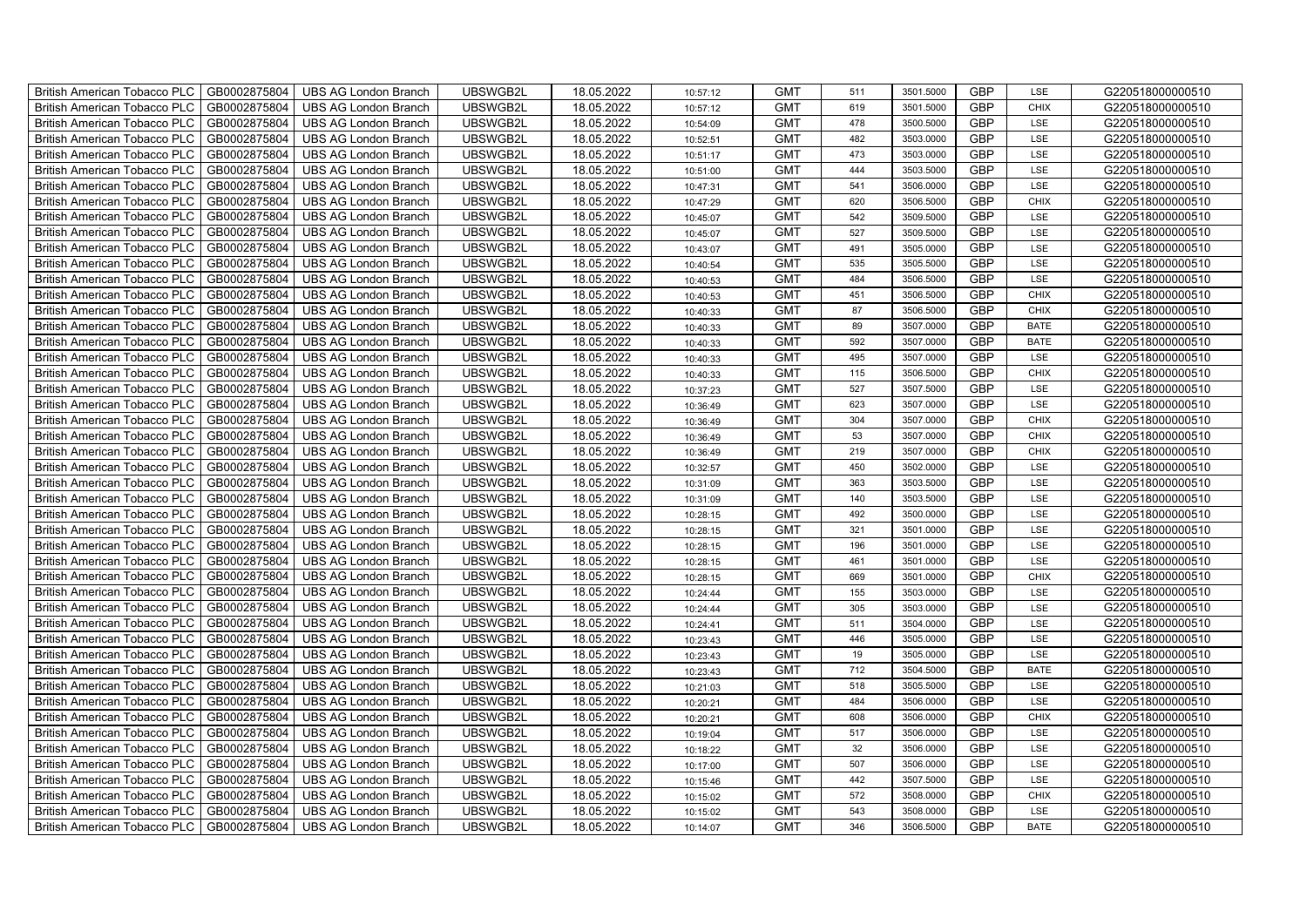| British American Tobacco PLC        | GB0002875804 | <b>UBS AG London Branch</b> | UBSWGB2L | 18.05.2022 | 10:14:07 | <b>GMT</b> | 61  | 3506.5000 | <b>GBP</b> | LSE         | G220518000000510 |
|-------------------------------------|--------------|-----------------------------|----------|------------|----------|------------|-----|-----------|------------|-------------|------------------|
| <b>British American Tobacco PLC</b> | GB0002875804 | <b>UBS AG London Branch</b> | UBSWGB2L | 18.05.2022 | 10:14:07 | <b>GMT</b> | 279 | 3506.5000 | <b>GBP</b> | <b>BATE</b> | G220518000000510 |
| <b>British American Tobacco PLC</b> | GB0002875804 | <b>UBS AG London Branch</b> | UBSWGB2L | 18.05.2022 | 10:14:07 | <b>GMT</b> | 272 | 3506.5000 | <b>GBP</b> | LSE         | G220518000000510 |
| British American Tobacco PLC        | GB0002875804 | <b>UBS AG London Branch</b> | UBSWGB2L | 18.05.2022 | 10:14:07 | <b>GMT</b> | 10  | 3506.5000 | <b>GBP</b> | <b>BATE</b> | G220518000000510 |
| <b>British American Tobacco PLC</b> | GB0002875804 | <b>UBS AG London Branch</b> | UBSWGB2L | 18.05.2022 | 10:14:07 | <b>GMT</b> | 347 | 3506.5000 | <b>GBP</b> | LSE         | G220518000000510 |
| British American Tobacco PLC        | GB0002875804 | <b>UBS AG London Branch</b> | UBSWGB2L | 18.05.2022 | 10:12:01 | <b>GMT</b> | 23  | 3505.0000 | <b>GBP</b> | LSE         | G220518000000510 |
| <b>British American Tobacco PLC</b> | GB0002875804 | <b>UBS AG London Branch</b> | UBSWGB2L | 18.05.2022 | 10:12:01 | <b>GMT</b> | 62  | 3505.0000 | <b>GBP</b> | LSE         | G220518000000510 |
| British American Tobacco PLC        | GB0002875804 | <b>UBS AG London Branch</b> | UBSWGB2L | 18.05.2022 | 10:12:01 | <b>GMT</b> | 397 | 3505.0000 | <b>GBP</b> | LSE         | G220518000000510 |
| <b>British American Tobacco PLC</b> | GB0002875804 | <b>UBS AG London Branch</b> | UBSWGB2L | 18.05.2022 | 10:12:01 | <b>GMT</b> | 46  | 3505.0000 | <b>GBP</b> | LSE         | G220518000000510 |
| British American Tobacco PLC        | GB0002875804 | <b>UBS AG London Branch</b> | UBSWGB2L | 18.05.2022 | 10:12:01 | <b>GMT</b> | 48  | 3505.0000 | <b>GBP</b> | LSE         | G220518000000510 |
| <b>British American Tobacco PLC</b> | GB0002875804 | <b>UBS AG London Branch</b> | UBSWGB2L | 18.05.2022 | 10:12:01 | <b>GMT</b> | 242 | 3505.5000 | <b>GBP</b> | <b>CHIX</b> | G220518000000510 |
| <b>British American Tobacco PLC</b> | GB0002875804 | <b>UBS AG London Branch</b> | UBSWGB2L | 18.05.2022 | 10:12:01 | <b>GMT</b> | 355 | 3505.5000 | <b>GBP</b> | <b>CHIX</b> | G220518000000510 |
| British American Tobacco PLC        | GB0002875804 | <b>UBS AG London Branch</b> | UBSWGB2L | 18.05.2022 | 10:08:04 | <b>GMT</b> | 519 | 3501.0000 | <b>GBP</b> | LSE         | G220518000000510 |
| British American Tobacco PLC        | GB0002875804 | <b>UBS AG London Branch</b> | UBSWGB2L | 18.05.2022 | 10:06:06 | <b>GMT</b> | 523 | 3500.5000 | <b>GBP</b> | LSE         | G220518000000510 |
| British American Tobacco PLC        | GB0002875804 | <b>UBS AG London Branch</b> | UBSWGB2L | 18.05.2022 | 10:06:06 | <b>GMT</b> | 524 | 3501.0000 | <b>GBP</b> | LSE         | G220518000000510 |
| British American Tobacco PLC        | GB0002875804 | <b>UBS AG London Branch</b> | UBSWGB2L | 18.05.2022 | 10:05:06 | <b>GMT</b> | 540 | 3501.5000 | <b>GBP</b> | LSE         | G220518000000510 |
| British American Tobacco PLC        | GB0002875804 | <b>UBS AG London Branch</b> | UBSWGB2L | 18.05.2022 | 10:05:06 | <b>GMT</b> | 148 | 3501.5000 | <b>GBP</b> | <b>CHIX</b> | G220518000000510 |
| British American Tobacco PLC        | GB0002875804 | <b>UBS AG London Branch</b> | UBSWGB2L | 18.05.2022 | 10:05:06 | <b>GMT</b> | 20  | 3501.5000 | <b>GBP</b> | <b>CHIX</b> | G220518000000510 |
| British American Tobacco PLC        | GB0002875804 | <b>UBS AG London Branch</b> | UBSWGB2L | 18.05.2022 | 10:05:06 | <b>GMT</b> | 431 | 3501.5000 | <b>GBP</b> | <b>CHIX</b> | G220518000000510 |
| <b>British American Tobacco PLC</b> | GB0002875804 | <b>UBS AG London Branch</b> | UBSWGB2L | 18.05.2022 | 10:02:18 | <b>GMT</b> | 468 | 3499.5000 | <b>GBP</b> | LSE         | G220518000000510 |
| <b>British American Tobacco PLC</b> | GB0002875804 | <b>UBS AG London Branch</b> | UBSWGB2L | 18.05.2022 | 10:02:06 | <b>GMT</b> | 36  | 3500.0000 | <b>GBP</b> | <b>LSE</b>  | G220518000000510 |
| British American Tobacco PLC        | GB0002875804 | <b>UBS AG London Branch</b> | UBSWGB2L | 18.05.2022 | 10:02:06 | <b>GMT</b> | 89  | 3500.0000 | <b>GBP</b> | LSE         | G220518000000510 |
| British American Tobacco PLC        | GB0002875804 | <b>UBS AG London Branch</b> | UBSWGB2L | 18.05.2022 | 10:02:06 | <b>GMT</b> | 178 | 3500.0000 | <b>GBP</b> | LSE         | G220518000000510 |
| British American Tobacco PLC        | GB0002875804 | <b>UBS AG London Branch</b> | UBSWGB2L | 18.05.2022 | 10:02:06 | <b>GMT</b> | 57  | 3500.0000 | <b>GBP</b> | LSE         | G220518000000510 |
| British American Tobacco PLC        | GB0002875804 | <b>UBS AG London Branch</b> | UBSWGB2L | 18.05.2022 | 10:02:06 | <b>GMT</b> | 125 | 3500.0000 | <b>GBP</b> | LSE         | G220518000000510 |
| British American Tobacco PLC        | GB0002875804 | <b>UBS AG London Branch</b> | UBSWGB2L | 18.05.2022 | 10:01:09 | <b>GMT</b> | 188 | 3500.0000 | <b>GBP</b> | LSE         | G220518000000510 |
| British American Tobacco PLC        | GB0002875804 | <b>UBS AG London Branch</b> | UBSWGB2L | 18.05.2022 | 10:01:09 | <b>GMT</b> | 374 | 3500.0000 | <b>GBP</b> | LSE         | G220518000000510 |
| British American Tobacco PLC        | GB0002875804 | <b>UBS AG London Branch</b> | UBSWGB2L | 18.05.2022 | 10:01:09 | <b>GMT</b> | 554 | 3500.0000 | <b>GBP</b> | <b>BATE</b> | G220518000000510 |
| <b>British American Tobacco PLC</b> | GB0002875804 | <b>UBS AG London Branch</b> | UBSWGB2L | 18.05.2022 | 10:01:09 | <b>GMT</b> | 23  | 3500.0000 | <b>GBP</b> | <b>BATE</b> | G220518000000510 |
| <b>British American Tobacco PLC</b> | GB0002875804 | <b>UBS AG London Branch</b> | UBSWGB2L | 18.05.2022 | 10:01:09 | <b>GMT</b> | 43  | 3500.0000 | <b>GBP</b> | <b>BATE</b> | G220518000000510 |
| British American Tobacco PLC        | GB0002875804 | <b>UBS AG London Branch</b> | UBSWGB2L | 18.05.2022 | 09:59:51 | <b>GMT</b> | 550 | 3500.0000 | <b>GBP</b> | LSE         | G220518000000510 |
| British American Tobacco PLC        | GB0002875804 | <b>UBS AG London Branch</b> | UBSWGB2L | 18.05.2022 | 09:59:51 | <b>GMT</b> | 711 | 3500.0000 | <b>GBP</b> | LSE         | G220518000000510 |
| British American Tobacco PLC        | GB0002875804 | <b>UBS AG London Branch</b> | UBSWGB2L | 18.05.2022 | 09:59:51 | <b>GMT</b> | 297 | 3500.5000 | <b>GBP</b> | CHIX        | G220518000000510 |
| British American Tobacco PLC        | GB0002875804 | <b>UBS AG London Branch</b> | UBSWGB2L | 18.05.2022 | 09:59:51 | <b>GMT</b> | 410 | 3500.5000 | <b>GBP</b> | CHIX        | G220518000000510 |
| British American Tobacco PLC        | GB0002875804 | <b>UBS AG London Branch</b> | UBSWGB2L | 18.05.2022 | 09:53:31 | <b>GMT</b> | 500 | 3499.0000 | <b>GBP</b> | LSE         | G220518000000510 |
| British American Tobacco PLC        | GB0002875804 | <b>UBS AG London Branch</b> | UBSWGB2L | 18.05.2022 | 09:51:54 | <b>GMT</b> | 523 | 3499.5000 | <b>GBP</b> | LSE         | G220518000000510 |
| British American Tobacco PLC        | GB0002875804 | <b>UBS AG London Branch</b> | UBSWGB2L | 18.05.2022 | 09:50:45 | <b>GMT</b> | 633 | 3499.5000 | <b>GBP</b> | <b>CHIX</b> | G220518000000510 |
| <b>British American Tobacco PLC</b> | GB0002875804 | <b>UBS AG London Branch</b> | UBSWGB2L | 18.05.2022 | 09:49:27 | <b>GMT</b> | 443 | 3500.0000 | <b>GBP</b> | LSE         | G220518000000510 |
| British American Tobacco PLC        | GB0002875804 | <b>UBS AG London Branch</b> | UBSWGB2L | 18.05.2022 | 09:48:43 | <b>GMT</b> | 469 | 3500.5000 | <b>GBP</b> | LSE         | G220518000000510 |
| <b>British American Tobacco PLC</b> | GB0002875804 | <b>UBS AG London Branch</b> | UBSWGB2L | 18.05.2022 | 09:48:05 | <b>GMT</b> | 490 | 3501.5000 | <b>GBP</b> | LSE         | G220518000000510 |
| British American Tobacco PLC        | GB0002875804 | UBS AG London Branch        | UBSWGB2L | 18.05.2022 | 09:47:54 | <b>GMT</b> | 26  | 3501.5000 | <b>GBP</b> | LSE         | G220518000000510 |
| British American Tobacco PLC        | GB0002875804 | <b>UBS AG London Branch</b> | UBSWGB2L | 18.05.2022 | 09:47:27 | <b>GMT</b> | 245 | 3501.0000 | <b>GBP</b> | LSE         | G220518000000510 |
| British American Tobacco PLC        | GB0002875804 | <b>UBS AG London Branch</b> | UBSWGB2L | 18.05.2022 | 09:46:58 | <b>GMT</b> | 84  | 3502.0000 | <b>GBP</b> | <b>BATE</b> | G220518000000510 |
| <b>British American Tobacco PLC</b> | GB0002875804 | <b>UBS AG London Branch</b> | UBSWGB2L | 18.05.2022 | 09:46:58 | <b>GMT</b> | 135 | 3502.0000 | <b>GBP</b> | <b>BATE</b> | G220518000000510 |
| <b>British American Tobacco PLC</b> | GB0002875804 | <b>UBS AG London Branch</b> | UBSWGB2L | 18.05.2022 | 09:46:54 | <b>GMT</b> | 17  | 3502.0000 | <b>GBP</b> | <b>BATE</b> | G220518000000510 |
| <b>British American Tobacco PLC</b> | GB0002875804 | <b>UBS AG London Branch</b> | UBSWGB2L | 18.05.2022 | 09:46:54 | <b>GMT</b> | 425 | 3502.0000 | <b>GBP</b> | <b>BATE</b> | G220518000000510 |
| <b>British American Tobacco PLC</b> | GB0002875804 | <b>UBS AG London Branch</b> | UBSWGB2L | 18.05.2022 | 09:46:54 | <b>GMT</b> | 662 | 3502.5000 | <b>GBP</b> | LSE         | G220518000000510 |
| British American Tobacco PLC        | GB0002875804 | UBS AG London Branch        | UBSWGB2L | 18.05.2022 | 09:46:45 | <b>GMT</b> | 515 | 3503.0000 | <b>GBP</b> | LSE         | G220518000000510 |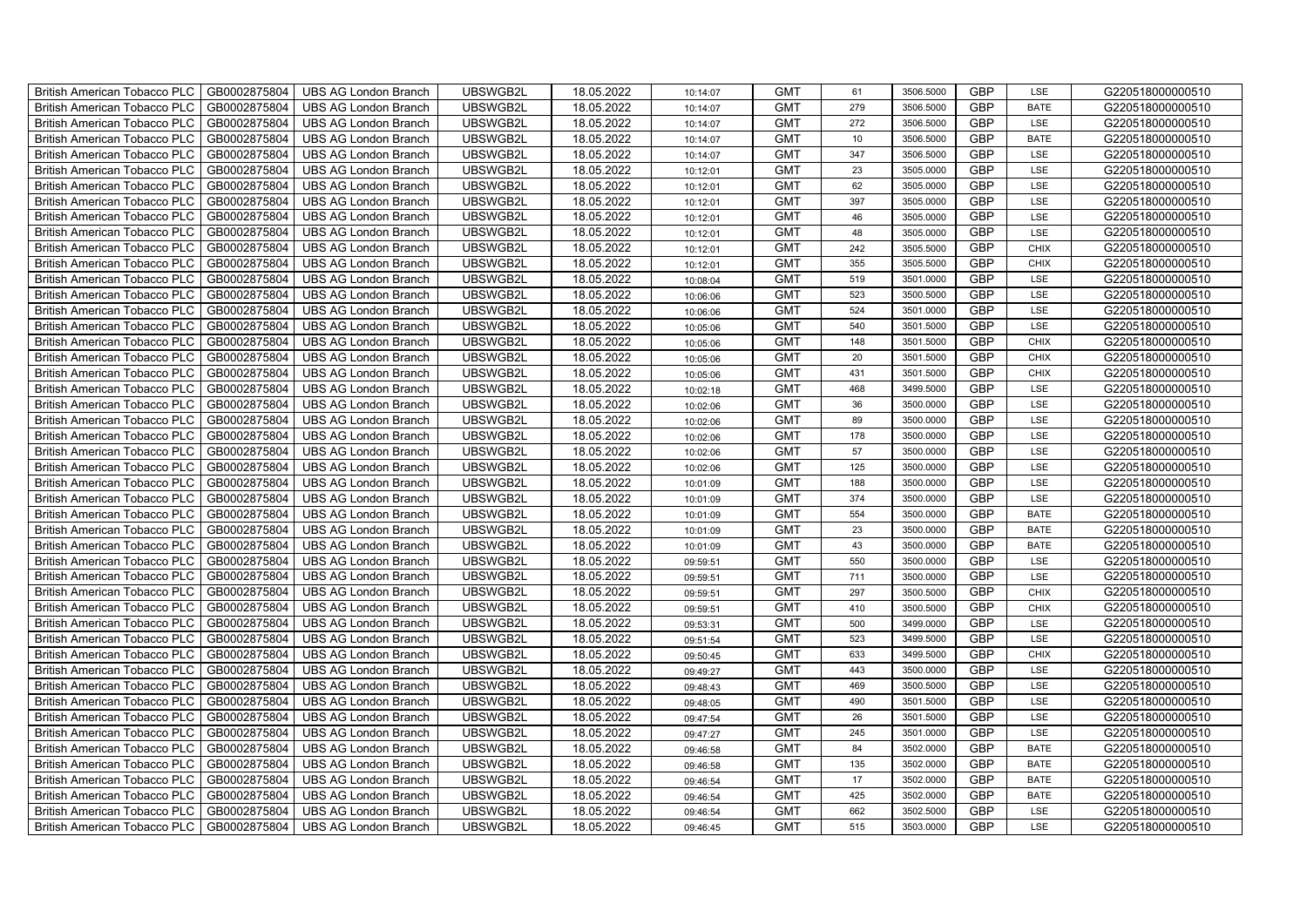| British American Tobacco PLC        | GB0002875804 | <b>UBS AG London Branch</b> | UBSWGB2L | 18.05.2022 | 09:43:47 | <b>GMT</b> | 526 | 3498.5000 | <b>GBP</b> | LSE         | G220518000000510 |
|-------------------------------------|--------------|-----------------------------|----------|------------|----------|------------|-----|-----------|------------|-------------|------------------|
| <b>British American Tobacco PLC</b> | GB0002875804 | <b>UBS AG London Branch</b> | UBSWGB2L | 18.05.2022 | 09:43:07 | <b>GMT</b> | 686 | 3499.0000 | <b>GBP</b> | <b>LSE</b>  | G220518000000510 |
| <b>British American Tobacco PLC</b> | GB0002875804 | <b>UBS AG London Branch</b> | UBSWGB2L | 18.05.2022 | 09:43:06 | <b>GMT</b> | 345 | 3499.0000 | <b>GBP</b> | LSE         | G220518000000510 |
| British American Tobacco PLC        | GB0002875804 | <b>UBS AG London Branch</b> | UBSWGB2L | 18.05.2022 | 09:43:06 | <b>GMT</b> | 104 | 3499.0000 | <b>GBP</b> | LSE         | G220518000000510 |
| <b>British American Tobacco PLC</b> | GB0002875804 | UBS AG London Branch        | UBSWGB2L | 18.05.2022 | 09:43:06 | <b>GMT</b> | 491 | 3499.0000 | <b>GBP</b> | <b>CHIX</b> | G220518000000510 |
| British American Tobacco PLC        | GB0002875804 | <b>UBS AG London Branch</b> | UBSWGB2L | 18.05.2022 | 09:43:06 | <b>GMT</b> | 212 | 3499.0000 | <b>GBP</b> | <b>CHIX</b> | G220518000000510 |
| <b>British American Tobacco PLC</b> | GB0002875804 | <b>UBS AG London Branch</b> | UBSWGB2L | 18.05.2022 | 09:40:23 | <b>GMT</b> | 148 | 3499.0000 | <b>GBP</b> | LSE         | G220518000000510 |
| British American Tobacco PLC        | GB0002875804 | <b>UBS AG London Branch</b> | UBSWGB2L | 18.05.2022 | 09:40:23 | <b>GMT</b> | 228 | 3499.0000 | <b>GBP</b> | LSE         | G220518000000510 |
| <b>British American Tobacco PLC</b> | GB0002875804 | <b>UBS AG London Branch</b> | UBSWGB2L | 18.05.2022 | 09:40:23 | <b>GMT</b> | 128 | 3499.0000 | <b>GBP</b> | LSE         | G220518000000510 |
| British American Tobacco PLC        | GB0002875804 | <b>UBS AG London Branch</b> | UBSWGB2L | 18.05.2022 | 09:38:01 | <b>GMT</b> | 456 | 3498.0000 | <b>GBP</b> | LSE         | G220518000000510 |
| <b>British American Tobacco PLC</b> | GB0002875804 | <b>UBS AG London Branch</b> | UBSWGB2L | 18.05.2022 | 09:38:01 | <b>GMT</b> | 82  | 3498.0000 | <b>GBP</b> | <b>CHIX</b> | G220518000000510 |
| <b>British American Tobacco PLC</b> | GB0002875804 | <b>UBS AG London Branch</b> | UBSWGB2L | 18.05.2022 | 09:37:44 | <b>GMT</b> | 10  | 3498.0000 | <b>GBP</b> | <b>CHIX</b> | G220518000000510 |
| British American Tobacco PLC        | GB0002875804 | <b>UBS AG London Branch</b> | UBSWGB2L | 18.05.2022 | 09:36:59 | <b>GMT</b> | 518 | 3499.0000 | <b>GBP</b> | LSE         | G220518000000510 |
| British American Tobacco PLC        | GB0002875804 | <b>UBS AG London Branch</b> | UBSWGB2L | 18.05.2022 | 09:36:48 | <b>GMT</b> | 485 | 3499.0000 | <b>GBP</b> | LSE         | G220518000000510 |
| British American Tobacco PLC        | GB0002875804 | <b>UBS AG London Branch</b> | UBSWGB2L | 18.05.2022 | 09:36:42 | <b>GMT</b> | 572 | 3499.5000 | <b>GBP</b> | LSE         | G220518000000510 |
| British American Tobacco PLC        | GB0002875804 | <b>UBS AG London Branch</b> | UBSWGB2L | 18.05.2022 | 09:34:52 | <b>GMT</b> | 558 | 3498.0000 | <b>GBP</b> | <b>CHIX</b> | G220518000000510 |
| British American Tobacco PLC        | GB0002875804 | <b>UBS AG London Branch</b> | UBSWGB2L | 18.05.2022 | 09:32:54 | <b>GMT</b> | 541 | 3498.5000 | <b>GBP</b> | LSE         | G220518000000510 |
| British American Tobacco PLC        | GB0002875804 | <b>UBS AG London Branch</b> | UBSWGB2L | 18.05.2022 | 09:32:48 | <b>GMT</b> | 159 | 3499.0000 | <b>GBP</b> | LSE         | G220518000000510 |
| British American Tobacco PLC        | GB0002875804 | <b>UBS AG London Branch</b> | UBSWGB2L | 18.05.2022 | 09:32:48 | <b>GMT</b> | 336 | 3499.0000 | <b>GBP</b> | LSE         | G220518000000510 |
| <b>British American Tobacco PLC</b> | GB0002875804 | <b>UBS AG London Branch</b> | UBSWGB2L | 18.05.2022 | 09:32:39 | <b>GMT</b> | 544 | 3499.5000 | <b>GBP</b> | LSE         | G220518000000510 |
| <b>British American Tobacco PLC</b> | GB0002875804 | <b>UBS AG London Branch</b> | UBSWGB2L | 18.05.2022 | 09:32:39 | <b>GMT</b> | 616 | 3499.5000 | <b>GBP</b> | <b>BATE</b> | G220518000000510 |
| British American Tobacco PLC        | GB0002875804 | <b>UBS AG London Branch</b> | UBSWGB2L | 18.05.2022 | 09:32:39 | <b>GMT</b> | 455 | 3499.5000 | <b>GBP</b> | LSE         | G220518000000510 |
| British American Tobacco PLC        | GB0002875804 | <b>UBS AG London Branch</b> | UBSWGB2L | 18.05.2022 | 09:30:42 | <b>GMT</b> | 463 | 3499.5000 | GBP        | LSE         | G220518000000510 |
| British American Tobacco PLC        | GB0002875804 | <b>UBS AG London Branch</b> | UBSWGB2L | 18.05.2022 | 09:30:00 | <b>GMT</b> | 600 | 3500.0000 | <b>GBP</b> | CHIX        | G220518000000510 |
| British American Tobacco PLC        | GB0002875804 | <b>UBS AG London Branch</b> | UBSWGB2L | 18.05.2022 | 09:27:25 | <b>GMT</b> | 559 | 3500.5000 | <b>GBP</b> | LSE         | G220518000000510 |
| British American Tobacco PLC        | GB0002875804 | <b>UBS AG London Branch</b> | UBSWGB2L | 18.05.2022 | 09:27:25 | <b>GMT</b> | 622 | 3500.5000 | <b>GBP</b> | <b>CHIX</b> | G220518000000510 |
| British American Tobacco PLC        | GB0002875804 | <b>UBS AG London Branch</b> | UBSWGB2L | 18.05.2022 | 09:27:25 | <b>GMT</b> | 64  | 3500.5000 | <b>GBP</b> | CHIX        | G220518000000510 |
| British American Tobacco PLC        | GB0002875804 | <b>UBS AG London Branch</b> | UBSWGB2L | 18.05.2022 | 09:26:00 | <b>GMT</b> | 240 | 3498.5000 | <b>GBP</b> | LSE         | G220518000000510 |
| <b>British American Tobacco PLC</b> | GB0002875804 | <b>UBS AG London Branch</b> | UBSWGB2L | 18.05.2022 | 09:26:00 | <b>GMT</b> | 28  | 3498.5000 | <b>GBP</b> | CHIX        | G220518000000510 |
| <b>British American Tobacco PLC</b> | GB0002875804 | <b>UBS AG London Branch</b> | UBSWGB2L | 18.05.2022 | 09:26:00 | <b>GMT</b> | 10  | 3498.5000 | <b>GBP</b> | <b>CHIX</b> | G220518000000510 |
| British American Tobacco PLC        | GB0002875804 | <b>UBS AG London Branch</b> | UBSWGB2L | 18.05.2022 | 09:26:00 | <b>GMT</b> | 222 | 3498.5000 | <b>GBP</b> | LSE         | G220518000000510 |
| British American Tobacco PLC        | GB0002875804 | <b>UBS AG London Branch</b> | UBSWGB2L | 18.05.2022 | 09:22:55 | <b>GMT</b> | 541 | 3498.5000 | <b>GBP</b> | LSE         | G220518000000510 |
| British American Tobacco PLC        | GB0002875804 | <b>UBS AG London Branch</b> | UBSWGB2L | 18.05.2022 | 09:22:55 | <b>GMT</b> | 51  | 3498.5000 | <b>GBP</b> | <b>BATE</b> | G220518000000510 |
| British American Tobacco PLC        | GB0002875804 | UBS AG London Branch        | UBSWGB2L | 18.05.2022 | 09:22:55 | <b>GMT</b> | 598 | 3498.5000 | <b>GBP</b> | <b>BATE</b> | G220518000000510 |
| British American Tobacco PLC        | GB0002875804 | <b>UBS AG London Branch</b> | UBSWGB2L | 18.05.2022 | 09:20:56 | <b>GMT</b> | 445 | 3499.0000 | <b>GBP</b> | LSE         | G220518000000510 |
| British American Tobacco PLC        | GB0002875804 | <b>UBS AG London Branch</b> | UBSWGB2L | 18.05.2022 | 09:19:31 | <b>GMT</b> | 538 | 3499.0000 | <b>GBP</b> | LSE         | G220518000000510 |
| British American Tobacco PLC        | GB0002875804 | <b>UBS AG London Branch</b> | UBSWGB2L | 18.05.2022 | 09:18:16 | <b>GMT</b> | 503 | 3500.0000 | <b>GBP</b> | LSE         | G220518000000510 |
| <b>British American Tobacco PLC</b> | GB0002875804 | <b>UBS AG London Branch</b> | UBSWGB2L | 18.05.2022 | 09:17:23 | <b>GMT</b> | 444 | 3501.0000 | <b>GBP</b> | LSE         | G220518000000510 |
| British American Tobacco PLC        | GB0002875804 | <b>UBS AG London Branch</b> | UBSWGB2L | 18.05.2022 | 09:17:23 | <b>GMT</b> | 591 | 3501.0000 | <b>GBP</b> | <b>CHIX</b> | G220518000000510 |
| <b>British American Tobacco PLC</b> | GB0002875804 | UBS AG London Branch        | UBSWGB2L | 18.05.2022 | 09:15:02 | <b>GMT</b> | 482 | 3499.5000 | <b>GBP</b> | LSE         | G220518000000510 |
| British American Tobacco PLC        | GB0002875804 | UBS AG London Branch        | UBSWGB2L | 18.05.2022 | 09:14:58 | <b>GMT</b> | 526 | 3500.5000 | <b>GBP</b> | LSE         | G220518000000510 |
| British American Tobacco PLC        | GB0002875804 | <b>UBS AG London Branch</b> | UBSWGB2L | 18.05.2022 | 09:13:42 | <b>GMT</b> | 486 | 3499.0000 | <b>GBP</b> | LSE         | G220518000000510 |
| British American Tobacco PLC        | GB0002875804 | UBS AG London Branch        | UBSWGB2L | 18.05.2022 | 09:11:53 | <b>GMT</b> | 190 | 3499.5000 | <b>GBP</b> | LSE         | G220518000000510 |
| <b>British American Tobacco PLC</b> | GB0002875804 | <b>UBS AG London Branch</b> | UBSWGB2L | 18.05.2022 | 09:11:53 | <b>GMT</b> | 20  | 3499.5000 | <b>GBP</b> | LSE         | G220518000000510 |
| <b>British American Tobacco PLC</b> | GB0002875804 | <b>UBS AG London Branch</b> | UBSWGB2L | 18.05.2022 | 09:11:53 | <b>GMT</b> | 180 | 3499.5000 | <b>GBP</b> | LSE         | G220518000000510 |
| <b>British American Tobacco PLC</b> | GB0002875804 | <b>UBS AG London Branch</b> | UBSWGB2L | 18.05.2022 | 09:11:53 | <b>GMT</b> | 223 | 3499.5000 | <b>GBP</b> | LSE         | G220518000000510 |
| <b>British American Tobacco PLC</b> | GB0002875804 | <b>UBS AG London Branch</b> | UBSWGB2L | 18.05.2022 | 09:11:53 | <b>GMT</b> | 479 | 3499.5000 | <b>GBP</b> | <b>BATE</b> | G220518000000510 |
| British American Tobacco PLC        | GB0002875804 | UBS AG London Branch        | UBSWGB2L | 18.05.2022 | 09:11:53 | <b>GMT</b> | 51  | 3499.5000 | <b>GBP</b> | <b>BATE</b> | G220518000000510 |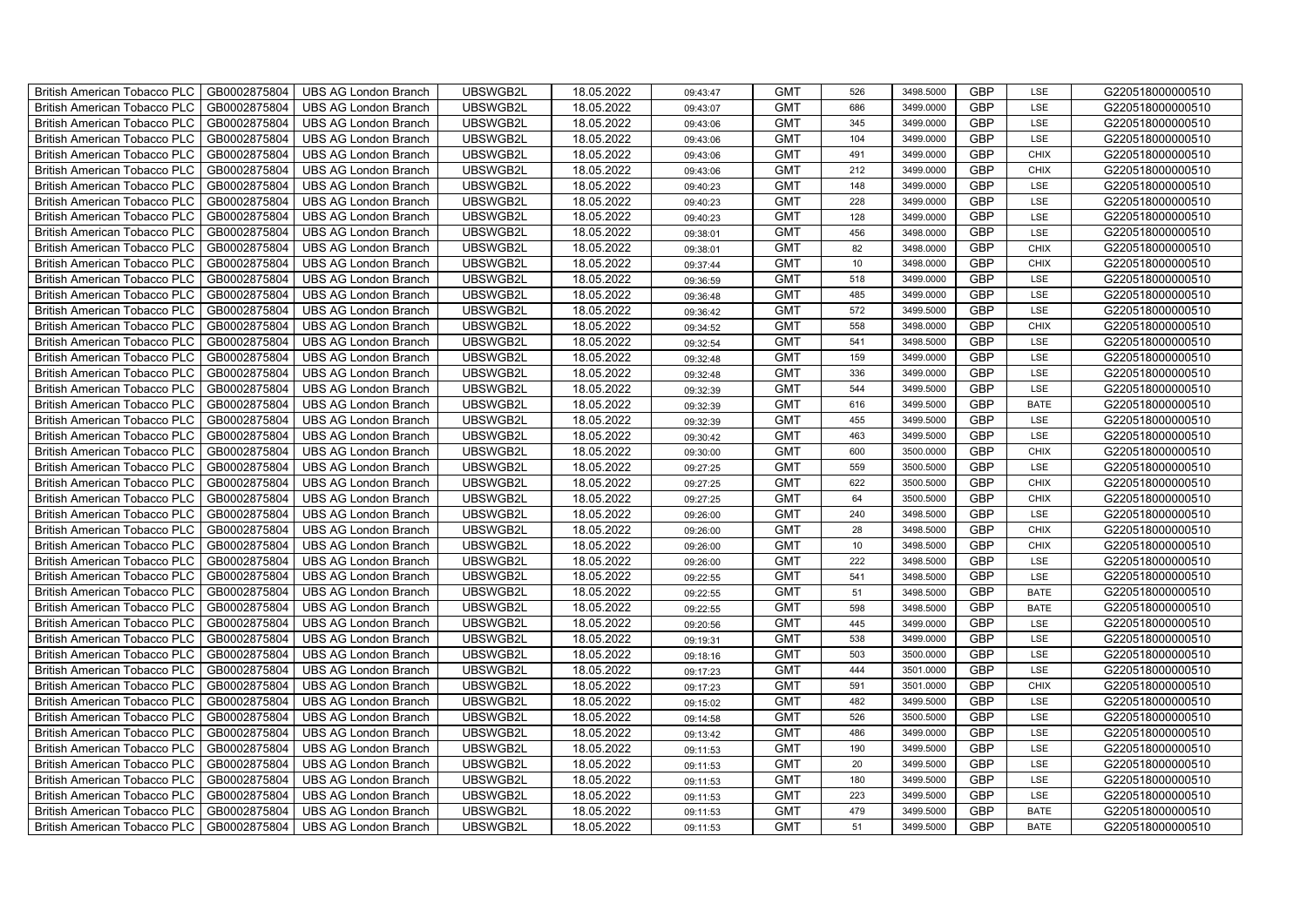| British American Tobacco PLC        | GB0002875804 | <b>UBS AG London Branch</b> | UBSWGB2L | 18.05.2022 | 09:11:53 | <b>GMT</b> | 610 | 3500.0000 | <b>GBP</b> | LSE         | G220518000000510 |
|-------------------------------------|--------------|-----------------------------|----------|------------|----------|------------|-----|-----------|------------|-------------|------------------|
| <b>British American Tobacco PLC</b> | GB0002875804 | <b>UBS AG London Branch</b> | UBSWGB2L | 18.05.2022 | 09:11:53 | <b>GMT</b> | 155 | 3500.0000 | <b>GBP</b> | <b>LSE</b>  | G220518000000510 |
| <b>British American Tobacco PLC</b> | GB0002875804 | <b>UBS AG London Branch</b> | UBSWGB2L | 18.05.2022 | 09:11:53 | <b>GMT</b> | 509 | 3500.0000 | <b>GBP</b> | <b>CHIX</b> | G220518000000510 |
| British American Tobacco PLC        | GB0002875804 | <b>UBS AG London Branch</b> | UBSWGB2L | 18.05.2022 | 09:11:53 | <b>GMT</b> | 139 | 3500.0000 | <b>GBP</b> | <b>CHIX</b> | G220518000000510 |
| <b>British American Tobacco PLC</b> | GB0002875804 | <b>UBS AG London Branch</b> | UBSWGB2L | 18.05.2022 | 09:10:46 | <b>GMT</b> | 20  | 3499.5000 | <b>GBP</b> | <b>BATE</b> | G220518000000510 |
| British American Tobacco PLC        | GB0002875804 | <b>UBS AG London Branch</b> | UBSWGB2L | 18.05.2022 | 09:10:46 | <b>GMT</b> | 65  | 3499.5000 | <b>GBP</b> | <b>BATE</b> | G220518000000510 |
| <b>British American Tobacco PLC</b> | GB0002875804 | <b>UBS AG London Branch</b> | UBSWGB2L | 18.05.2022 | 09:09:02 | <b>GMT</b> | 493 | 3499.5000 | <b>GBP</b> | LSE         | G220518000000510 |
| British American Tobacco PLC        | GB0002875804 | <b>UBS AG London Branch</b> | UBSWGB2L | 18.05.2022 | 09:09:02 | <b>GMT</b> | 15  | 3499.5000 | <b>GBP</b> | LSE         | G220518000000510 |
| <b>British American Tobacco PLC</b> | GB0002875804 | <b>UBS AG London Branch</b> | UBSWGB2L | 18.05.2022 | 09:08:58 | <b>GMT</b> | 512 | 3500.0000 | <b>GBP</b> | LSE         | G220518000000510 |
| British American Tobacco PLC        | GB0002875804 | <b>UBS AG London Branch</b> | UBSWGB2L | 18.05.2022 | 09:08:58 | <b>GMT</b> | 27  | 3500.0000 | <b>GBP</b> | LSE         | G220518000000510 |
| <b>British American Tobacco PLC</b> | GB0002875804 | <b>UBS AG London Branch</b> | UBSWGB2L | 18.05.2022 | 09:08:58 | <b>GMT</b> | 120 | 3500.0000 | <b>GBP</b> | LSE         | G220518000000510 |
| <b>British American Tobacco PLC</b> | GB0002875804 | <b>UBS AG London Branch</b> | UBSWGB2L | 18.05.2022 | 09:08:58 | <b>GMT</b> | 190 | 3500.0000 | <b>GBP</b> | <b>CHIX</b> | G220518000000510 |
| British American Tobacco PLC        | GB0002875804 | <b>UBS AG London Branch</b> | UBSWGB2L | 18.05.2022 | 09:08:58 | <b>GMT</b> | 184 | 3500.0000 | <b>GBP</b> | <b>CHIX</b> | G220518000000510 |
| British American Tobacco PLC        | GB0002875804 | <b>UBS AG London Branch</b> | UBSWGB2L | 18.05.2022 | 09:08:58 | <b>GMT</b> | 37  | 3500.0000 | <b>GBP</b> | <b>CHIX</b> | G220518000000510 |
| British American Tobacco PLC        | GB0002875804 | <b>UBS AG London Branch</b> | UBSWGB2L | 18.05.2022 | 09:08:58 | <b>GMT</b> | 180 | 3500.0000 | <b>GBP</b> | <b>CHIX</b> | G220518000000510 |
| British American Tobacco PLC        | GB0002875804 | <b>UBS AG London Branch</b> | UBSWGB2L | 18.05.2022 | 09:08:28 | <b>GMT</b> | 376 | 3500.0000 | <b>GBP</b> | LSE         | G220518000000510 |
| British American Tobacco PLC        | GB0002875804 | <b>UBS AG London Branch</b> | UBSWGB2L | 18.05.2022 | 09:07:02 | <b>GMT</b> | 374 | 3499.0000 | <b>GBP</b> | LSE         | G220518000000510 |
| British American Tobacco PLC        | GB0002875804 | <b>UBS AG London Branch</b> | UBSWGB2L | 18.05.2022 | 09:07:02 | <b>GMT</b> | 166 | 3499.0000 | <b>GBP</b> | LSE         | G220518000000510 |
| British American Tobacco PLC        | GB0002875804 | <b>UBS AG London Branch</b> | UBSWGB2L | 18.05.2022 | 09:05:00 | <b>GMT</b> | 139 | 3498.0000 | <b>GBP</b> | LSE         | G220518000000510 |
| <b>British American Tobacco PLC</b> | GB0002875804 | <b>UBS AG London Branch</b> | UBSWGB2L | 18.05.2022 | 09:04:43 | <b>GMT</b> | 50  | 3498.0000 | <b>GBP</b> | LSE         | G220518000000510 |
| <b>British American Tobacco PLC</b> | GB0002875804 | <b>UBS AG London Branch</b> | UBSWGB2L | 18.05.2022 | 09:04:43 | <b>GMT</b> | 34  | 3498.0000 | <b>GBP</b> | <b>LSE</b>  | G220518000000510 |
| British American Tobacco PLC        | GB0002875804 | <b>UBS AG London Branch</b> | UBSWGB2L | 18.05.2022 | 09:04:43 | <b>GMT</b> | 321 | 3498.0000 | <b>GBP</b> | LSE         | G220518000000510 |
| British American Tobacco PLC        | GB0002875804 | <b>UBS AG London Branch</b> | UBSWGB2L | 18.05.2022 | 09:03:55 | <b>GMT</b> | 567 | 3498.0000 | <b>GBP</b> | CHIX        | G220518000000510 |
| British American Tobacco PLC        | GB0002875804 | <b>UBS AG London Branch</b> | UBSWGB2L | 18.05.2022 | 09:03:35 | <b>GMT</b> | 16  | 3498.0000 | <b>GBP</b> | CHIX        | G220518000000510 |
| British American Tobacco PLC        | GB0002875804 | <b>UBS AG London Branch</b> | UBSWGB2L | 18.05.2022 | 09:03:06 | <b>GMT</b> | 480 | 3498.5000 | <b>GBP</b> | LSE         | G220518000000510 |
| British American Tobacco PLC        | GB0002875804 | <b>UBS AG London Branch</b> | UBSWGB2L | 18.05.2022 | 09:03:06 | <b>GMT</b> | 59  | 3498.5000 | <b>GBP</b> | LSE         | G220518000000510 |
| British American Tobacco PLC        | GB0002875804 | <b>UBS AG London Branch</b> | UBSWGB2L | 18.05.2022 | 09:02:35 | <b>GMT</b> | 493 | 3498.5000 | <b>GBP</b> | LSE         | G220518000000510 |
| British American Tobacco PLC        | GB0002875804 | <b>UBS AG London Branch</b> | UBSWGB2L | 18.05.2022 | 09:02:00 | <b>GMT</b> | 476 | 3501.0000 | <b>GBP</b> | LSE         | G220518000000510 |
| <b>British American Tobacco PLC</b> | GB0002875804 | <b>UBS AG London Branch</b> | UBSWGB2L | 18.05.2022 | 09:01:59 | <b>GMT</b> | 504 | 3501.5000 | <b>GBP</b> | LSE         | G220518000000510 |
| <b>British American Tobacco PLC</b> | GB0002875804 | <b>UBS AG London Branch</b> | UBSWGB2L | 18.05.2022 | 09:01:58 | <b>GMT</b> | 479 | 3502.0000 | <b>GBP</b> | <b>BATE</b> | G220518000000510 |
| British American Tobacco PLC        | GB0002875804 | <b>UBS AG London Branch</b> | UBSWGB2L | 18.05.2022 | 09:01:58 | <b>GMT</b> | 30  | 3502.0000 | <b>GBP</b> | <b>BATE</b> | G220518000000510 |
| British American Tobacco PLC        | GB0002875804 | <b>UBS AG London Branch</b> | UBSWGB2L | 18.05.2022 | 09:01:58 | <b>GMT</b> | 43  | 3502.0000 | <b>GBP</b> | CHIX        | G220518000000510 |
| British American Tobacco PLC        | GB0002875804 | <b>UBS AG London Branch</b> | UBSWGB2L | 18.05.2022 | 09:01:58 | <b>GMT</b> | 143 | 3502.0000 | <b>GBP</b> | <b>BATE</b> | G220518000000510 |
| British American Tobacco PLC        | GB0002875804 | <b>UBS AG London Branch</b> | UBSWGB2L | 18.05.2022 | 09:01:58 | <b>GMT</b> | 52  | 3502.0000 | <b>GBP</b> | CHIX        | G220518000000510 |
| British American Tobacco PLC        | GB0002875804 | <b>UBS AG London Branch</b> | UBSWGB2L | 18.05.2022 | 09:01:58 | <b>GMT</b> | 522 | 3502.0000 | <b>GBP</b> | CHIX        | G220518000000510 |
| British American Tobacco PLC        | GB0002875804 | <b>UBS AG London Branch</b> | UBSWGB2L | 18.05.2022 | 09:01:58 | <b>GMT</b> | 460 | 3502.0000 | <b>GBP</b> | LSE         | G220518000000510 |
| British American Tobacco PLC        | GB0002875804 | <b>UBS AG London Branch</b> | UBSWGB2L | 18.05.2022 | 09:00:55 | <b>GMT</b> | 523 | 3502.0000 | <b>GBP</b> | LSE         | G220518000000510 |
| <b>British American Tobacco PLC</b> | GB0002875804 | <b>UBS AG London Branch</b> | UBSWGB2L | 18.05.2022 | 09:00:55 | <b>GMT</b> | 19  | 3502.0000 | <b>GBP</b> | LSE         | G220518000000510 |
| British American Tobacco PLC        | GB0002875804 | <b>UBS AG London Branch</b> | UBSWGB2L | 18.05.2022 | 08:57:47 | <b>GMT</b> | 96  | 3500.0000 | <b>GBP</b> | LSE         | G220518000000510 |
| <b>British American Tobacco PLC</b> | GB0002875804 | <b>UBS AG London Branch</b> | UBSWGB2L | 18.05.2022 | 08:57:47 | <b>GMT</b> | 414 | 3500.0000 | <b>GBP</b> | LSE         | G220518000000510 |
| British American Tobacco PLC        | GB0002875804 | UBS AG London Branch        | UBSWGB2L | 18.05.2022 | 08:56:11 | <b>GMT</b> | 458 | 3504.5000 | <b>GBP</b> | LSE         | G220518000000510 |
| British American Tobacco PLC        | GB0002875804 | <b>UBS AG London Branch</b> | UBSWGB2L | 18.05.2022 | 08:54:42 | <b>GMT</b> | 490 | 3505.5000 | <b>GBP</b> | LSE         | G220518000000510 |
| British American Tobacco PLC        | GB0002875804 | <b>UBS AG London Branch</b> | UBSWGB2L | 18.05.2022 | 08:54:42 | <b>GMT</b> | 444 | 3505.5000 | <b>GBP</b> | LSE         | G220518000000510 |
| <b>British American Tobacco PLC</b> | GB0002875804 | <b>UBS AG London Branch</b> | UBSWGB2L | 18.05.2022 | 08:54:04 | <b>GMT</b> | 462 | 3506.0000 | <b>GBP</b> | LSE         | G220518000000510 |
| <b>British American Tobacco PLC</b> | GB0002875804 | <b>UBS AG London Branch</b> | UBSWGB2L | 18.05.2022 | 08:53:58 | <b>GMT</b> | 8   | 3506.5000 | <b>GBP</b> | LSE         | G220518000000510 |
| <b>British American Tobacco PLC</b> | GB0002875804 | <b>UBS AG London Branch</b> | UBSWGB2L | 18.05.2022 | 08:53:58 | <b>GMT</b> | 193 | 3506.5000 | <b>GBP</b> | LSE         | G220518000000510 |
| <b>British American Tobacco PLC</b> | GB0002875804 | <b>UBS AG London Branch</b> | UBSWGB2L | 18.05.2022 | 08:53:58 | <b>GMT</b> | 366 | 3506.5000 | <b>GBP</b> | LSE         | G220518000000510 |
| British American Tobacco PLC        | GB0002875804 | UBS AG London Branch        | UBSWGB2L | 18.05.2022 | 08:53:58 | <b>GMT</b> | 604 | 3508.0000 | <b>GBP</b> | <b>CHIX</b> | G220518000000510 |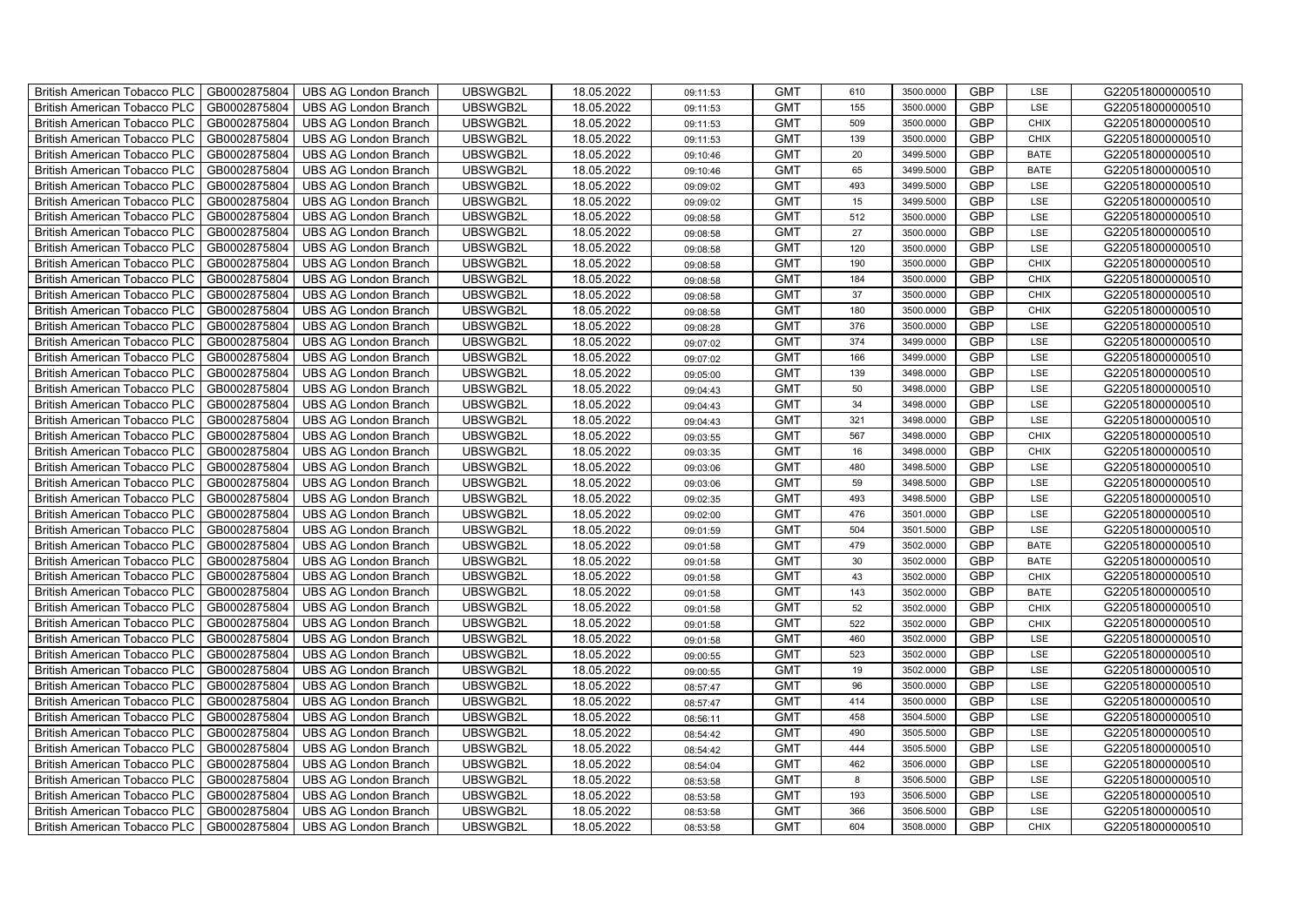| British American Tobacco PLC        | GB0002875804 | <b>UBS AG London Branch</b> | UBSWGB2L | 18.05.2022 | 08:53:58 | <b>GMT</b> | 466 | 3508.0000 | <b>GBP</b> | LSE         | G220518000000510 |
|-------------------------------------|--------------|-----------------------------|----------|------------|----------|------------|-----|-----------|------------|-------------|------------------|
| <b>British American Tobacco PLC</b> | GB0002875804 | <b>UBS AG London Branch</b> | UBSWGB2L | 18.05.2022 | 08:53:58 | <b>GMT</b> | 638 | 3508.0000 | <b>GBP</b> | <b>BATE</b> | G220518000000510 |
| <b>British American Tobacco PLC</b> | GB0002875804 | UBS AG London Branch        | UBSWGB2L | 18.05.2022 | 08:53:58 | <b>GMT</b> | 70  | 3508.0000 | <b>GBP</b> | <b>LSE</b>  | G220518000000510 |
| <b>British American Tobacco PLC</b> | GB0002875804 | <b>UBS AG London Branch</b> | UBSWGB2L | 18.05.2022 | 08:50:35 | <b>GMT</b> | 207 | 3504.5000 | <b>GBP</b> | LSE         | G220518000000510 |
| British American Tobacco PLC        | GB0002875804 | <b>UBS AG London Branch</b> | UBSWGB2L | 18.05.2022 | 08:50:35 | <b>GMT</b> | 249 | 3504.5000 | <b>GBP</b> | LSE         | G220518000000510 |
| <b>British American Tobacco PLC</b> | GB0002875804 | <b>UBS AG London Branch</b> | UBSWGB2L | 18.05.2022 | 08:49:15 | <b>GMT</b> | 472 | 3503.5000 | <b>GBP</b> | LSE         | G220518000000510 |
| British American Tobacco PLC        | GB0002875804 | <b>UBS AG London Branch</b> | UBSWGB2L | 18.05.2022 | 08:49:09 | <b>GMT</b> | 64  | 3504.0000 | <b>GBP</b> | LSE         | G220518000000510 |
| <b>British American Tobacco PLC</b> | GB0002875804 | <b>UBS AG London Branch</b> | UBSWGB2L | 18.05.2022 | 08:49:09 | <b>GMT</b> | 478 | 3504.0000 | <b>GBP</b> | LSE         | G220518000000510 |
| <b>British American Tobacco PLC</b> | GB0002875804 | <b>UBS AG London Branch</b> | UBSWGB2L | 18.05.2022 | 08:49:09 | <b>GMT</b> | 525 | 3504.5000 | <b>GBP</b> | LSE         | G220518000000510 |
| British American Tobacco PLC        | GB0002875804 | <b>UBS AG London Branch</b> | UBSWGB2L | 18.05.2022 | 08:49:09 | <b>GMT</b> | 310 | 3504.5000 | <b>GBP</b> | <b>CHIX</b> | G220518000000510 |
| <b>British American Tobacco PLC</b> | GB0002875804 | <b>UBS AG London Branch</b> | UBSWGB2L | 18.05.2022 | 08:49:09 | <b>GMT</b> | 268 | 3504.5000 | <b>GBP</b> | <b>CHIX</b> | G220518000000510 |
| <b>British American Tobacco PLC</b> | GB0002875804 | <b>UBS AG London Branch</b> | UBSWGB2L | 18.05.2022 | 08:48:45 | <b>GMT</b> | 777 | 3505.0000 | <b>GBP</b> | <b>LSE</b>  | G220518000000510 |
| <b>British American Tobacco PLC</b> | GB0002875804 | <b>UBS AG London Branch</b> | UBSWGB2L | 18.05.2022 | 08:48:11 | <b>GMT</b> | 527 | 3504.5000 | <b>GBP</b> | LSE         | G220518000000510 |
| British American Tobacco PLC        | GB0002875804 | <b>UBS AG London Branch</b> | UBSWGB2L | 18.05.2022 | 08:47:35 | <b>GMT</b> | 483 | 3504.5000 | <b>GBP</b> | LSE         | G220518000000510 |
| <b>British American Tobacco PLC</b> | GB0002875804 | <b>UBS AG London Branch</b> | UBSWGB2L | 18.05.2022 | 08:46:52 | <b>GMT</b> | 535 | 3504.0000 | <b>GBP</b> | LSE         | G220518000000510 |
| British American Tobacco PLC        | GB0002875804 | <b>UBS AG London Branch</b> | UBSWGB2L | 18.05.2022 | 08:46:51 | <b>GMT</b> | 356 | 3504.5000 | <b>GBP</b> | LSE         | G220518000000510 |
| <b>British American Tobacco PLC</b> | GB0002875804 | <b>UBS AG London Branch</b> | UBSWGB2L | 18.05.2022 | 08:46:51 | <b>GMT</b> | 89  | 3504.5000 | <b>GBP</b> | LSE         | G220518000000510 |
| <b>British American Tobacco PLC</b> | GB0002875804 | <b>UBS AG London Branch</b> | UBSWGB2L | 18.05.2022 | 08:46:16 | <b>GMT</b> | 469 | 3505.0000 | <b>GBP</b> | LSE         | G220518000000510 |
| British American Tobacco PLC        | GB0002875804 | <b>UBS AG London Branch</b> | UBSWGB2L | 18.05.2022 | 08:44:35 | <b>GMT</b> | 620 | 3505.5000 | <b>GBP</b> | <b>CHIX</b> | G220518000000510 |
| <b>British American Tobacco PLC</b> | GB0002875804 | <b>UBS AG London Branch</b> | UBSWGB2L | 18.05.2022 | 08:43:29 | <b>GMT</b> | 83  | 3505.5000 | <b>GBP</b> | LSE         | G220518000000510 |
| <b>British American Tobacco PLC</b> | GB0002875804 | <b>UBS AG London Branch</b> | UBSWGB2L | 18.05.2022 | 08:43:29 | <b>GMT</b> | 228 | 3505.5000 | <b>GBP</b> | <b>LSE</b>  | G220518000000510 |
| British American Tobacco PLC        | GB0002875804 | <b>UBS AG London Branch</b> | UBSWGB2L | 18.05.2022 | 08:43:28 | <b>GMT</b> | 146 | 3505.5000 | <b>GBP</b> | LSE         | G220518000000510 |
| British American Tobacco PLC        | GB0002875804 | <b>UBS AG London Branch</b> | UBSWGB2L | 18.05.2022 | 08:43:28 | <b>GMT</b> | 350 | 3506.5000 | <b>GBP</b> | <b>BATE</b> | G220518000000510 |
| <b>British American Tobacco PLC</b> | GB0002875804 | <b>UBS AG London Branch</b> | UBSWGB2L | 18.05.2022 | 08:43:28 | <b>GMT</b> | 120 | 3506.5000 | <b>GBP</b> | <b>BATE</b> | G220518000000510 |
| <b>British American Tobacco PLC</b> | GB0002875804 | <b>UBS AG London Branch</b> | UBSWGB2L | 18.05.2022 | 08:42:44 | <b>GMT</b> | 162 | 3508.0000 | <b>GBP</b> | LSE         | G220518000000510 |
| <b>British American Tobacco PLC</b> | GB0002875804 | <b>UBS AG London Branch</b> | UBSWGB2L | 18.05.2022 | 08:42:44 | <b>GMT</b> | 152 | 3508.0000 | <b>GBP</b> | LSE         | G220518000000510 |
| <b>British American Tobacco PLC</b> | GB0002875804 | <b>UBS AG London Branch</b> | UBSWGB2L | 18.05.2022 | 08:42:44 | <b>GMT</b> | 200 | 3508.0000 | <b>GBP</b> | LSE         | G220518000000510 |
| British American Tobacco PLC        | GB0002875804 | <b>UBS AG London Branch</b> | UBSWGB2L | 18.05.2022 | 08:42:44 | <b>GMT</b> | 40  | 3508.0000 | <b>GBP</b> | LSE         | G220518000000510 |
| <b>British American Tobacco PLC</b> | GB0002875804 | <b>UBS AG London Branch</b> | UBSWGB2L | 18.05.2022 | 08:42:44 | <b>GMT</b> | 151 | 3508.0000 | <b>GBP</b> | LSE         | G220518000000510 |
| <b>British American Tobacco PLC</b> | GB0002875804 | <b>UBS AG London Branch</b> | UBSWGB2L | 18.05.2022 | 08:42:44 | <b>GMT</b> | 200 | 3508.0000 | <b>GBP</b> | LSE         | G220518000000510 |
| British American Tobacco PLC        | GB0002875804 | <b>UBS AG London Branch</b> | UBSWGB2L | 18.05.2022 | 08:42:44 | <b>GMT</b> | 152 | 3508.0000 | <b>GBP</b> | LSE         | G220518000000510 |
| British American Tobacco PLC        | GB0002875804 | <b>UBS AG London Branch</b> | UBSWGB2L | 18.05.2022 | 08:42:44 | <b>GMT</b> | 28  | 3508.0000 | GBP        | LSE         | G220518000000510 |
| <b>British American Tobacco PLC</b> | GB0002875804 | <b>UBS AG London Branch</b> | UBSWGB2L | 18.05.2022 | 08:42:44 | <b>GMT</b> | 598 | 3508.0000 | <b>GBP</b> | LSE         | G220518000000510 |
| <b>British American Tobacco PLC</b> | GB0002875804 | <b>UBS AG London Branch</b> | UBSWGB2L | 18.05.2022 | 08:42:44 | <b>GMT</b> | 193 | 3508.0000 | <b>GBP</b> | LSE         | G220518000000510 |
| <b>British American Tobacco PLC</b> | GB0002875804 | <b>UBS AG London Branch</b> | UBSWGB2L | 18.05.2022 | 08:42:10 | <b>GMT</b> | 95  | 3506.5000 | <b>GBP</b> | LSE         | G220518000000510 |
| <b>British American Tobacco PLC</b> | GB0002875804 | <b>UBS AG London Branch</b> | UBSWGB2L | 18.05.2022 | 08:41:59 | <b>GMT</b> | 14  | 3506.5000 | <b>GBP</b> | LSE         | G220518000000510 |
| <b>British American Tobacco PLC</b> | GB0002875804 | <b>UBS AG London Branch</b> | UBSWGB2L | 18.05.2022 | 08:41:59 | <b>GMT</b> | 16  | 3506.5000 | <b>GBP</b> | <b>BATE</b> | G220518000000510 |
| <b>British American Tobacco PLC</b> | GB0002875804 | <b>UBS AG London Branch</b> | UBSWGB2L | 18.05.2022 | 08:41:59 | <b>GMT</b> | 199 | 3506.5000 | <b>GBP</b> | <b>BATE</b> | G220518000000510 |
| <b>British American Tobacco PLC</b> | GB0002875804 | <b>UBS AG London Branch</b> | UBSWGB2L | 18.05.2022 | 08:41:50 | <b>GMT</b> | 82  | 3506.5000 | GBP        | LSE         | G220518000000510 |
| <b>British American Tobacco PLC</b> | GB0002875804 | <b>UBS AG London Branch</b> | UBSWGB2L | 18.05.2022 | 08:39:15 | <b>GMT</b> | 91  | 3503.5000 | <b>GBP</b> | <b>CHIX</b> | G220518000000510 |
| British American Tobacco PLC        | GB0002875804 | <b>UBS AG London Branch</b> | UBSWGB2L | 18.05.2022 | 08:39:15 | <b>GMT</b> | 261 | 3503.5000 | GBP        | <b>CHIX</b> | G220518000000510 |
| <b>British American Tobacco PLC</b> | GB0002875804 | <b>UBS AG London Branch</b> | UBSWGB2L | 18.05.2022 | 08:39:15 | <b>GMT</b> | 540 | 3503.5000 | <b>GBP</b> | LSE         | G220518000000510 |
| British American Tobacco PLC        | GB0002875804 | <b>UBS AG London Branch</b> | UBSWGB2L | 18.05.2022 | 08:39:15 | <b>GMT</b> | 282 | 3503.5000 | <b>GBP</b> | <b>CHIX</b> | G220518000000510 |
| <b>British American Tobacco PLC</b> | GB0002875804 | <b>UBS AG London Branch</b> | UBSWGB2L | 18.05.2022 | 08:37:44 | <b>GMT</b> | 255 | 3503.0000 | <b>GBP</b> | LSE         | G220518000000510 |
| <b>British American Tobacco PLC</b> | GB0002875804 | <b>UBS AG London Branch</b> | UBSWGB2L | 18.05.2022 | 08:37:30 | <b>GMT</b> | 254 | 3503.0000 | <b>GBP</b> | LSE         | G220518000000510 |
| <b>British American Tobacco PLC</b> | GB0002875804 | <b>UBS AG London Branch</b> | UBSWGB2L | 18.05.2022 | 08:36:35 | <b>GMT</b> | 172 | 3504.0000 | <b>GBP</b> | LSE         | G220518000000510 |
| <b>British American Tobacco PLC</b> | GB0002875804 | <b>UBS AG London Branch</b> | UBSWGB2L | 18.05.2022 | 08:36:32 | <b>GMT</b> | 47  | 3504.0000 | <b>GBP</b> | LSE         | G220518000000510 |
| British American Tobacco PLC        | GB0002875804 | UBS AG London Branch        | UBSWGB2L | 18.05.2022 | 08:36:30 | <b>GMT</b> | 300 | 3504.0000 | <b>GBP</b> | <b>LSE</b>  | G220518000000510 |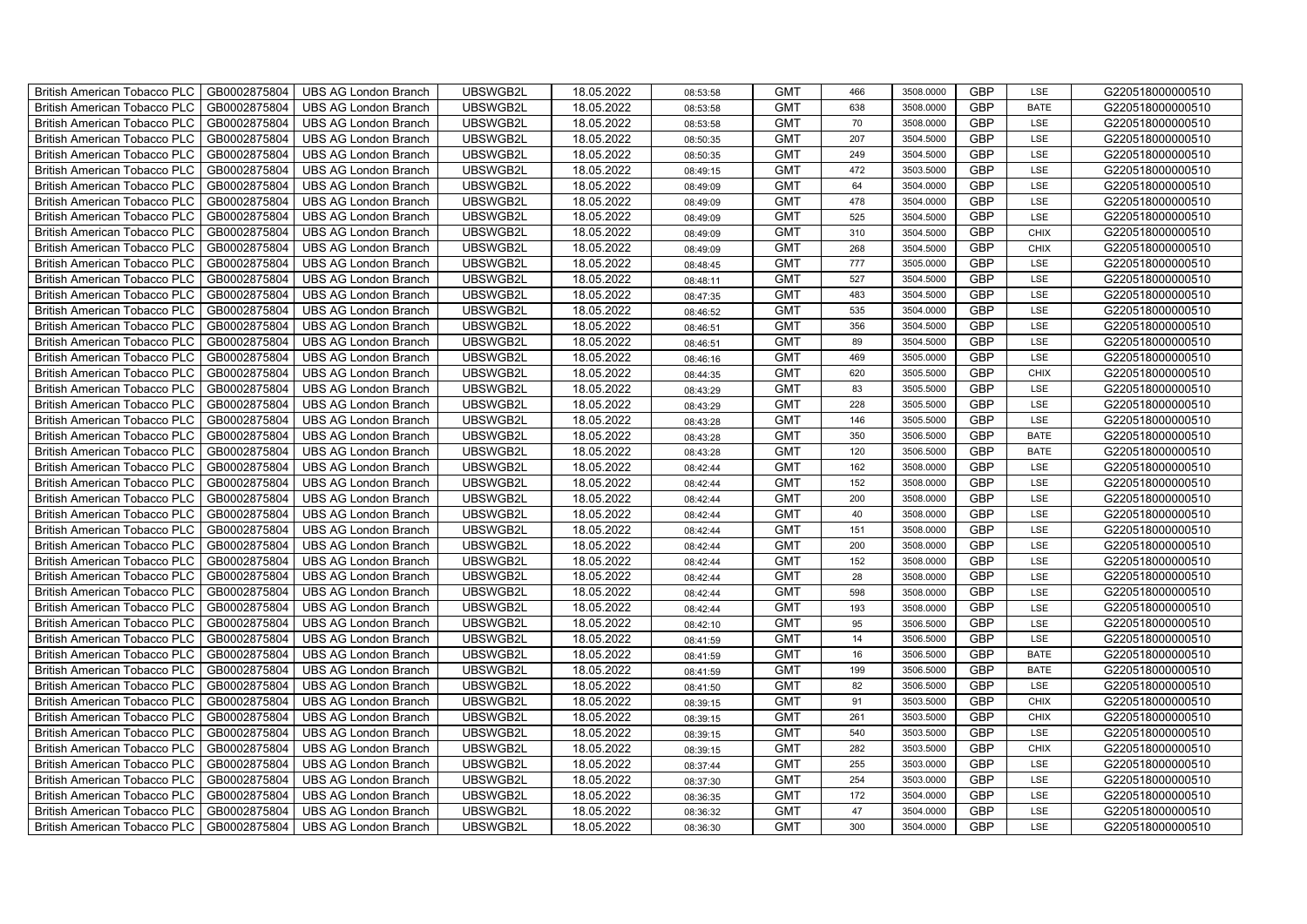| British American Tobacco PLC        | GB0002875804 | <b>UBS AG London Branch</b> | UBSWGB2L | 18.05.2022 | 08:36:30 | <b>GMT</b> | 28             | 3504.0000 | <b>GBP</b> | LSE         | G220518000000510 |
|-------------------------------------|--------------|-----------------------------|----------|------------|----------|------------|----------------|-----------|------------|-------------|------------------|
| <b>British American Tobacco PLC</b> | GB0002875804 | <b>UBS AG London Branch</b> | UBSWGB2L | 18.05.2022 | 08:36:30 | <b>GMT</b> | 508            | 3504.5000 | <b>GBP</b> | <b>LSE</b>  | G220518000000510 |
| <b>British American Tobacco PLC</b> | GB0002875804 | <b>UBS AG London Branch</b> | UBSWGB2L | 18.05.2022 | 08:36:30 | <b>GMT</b> | 537            | 3504.5000 | <b>GBP</b> | LSE         | G220518000000510 |
| British American Tobacco PLC        | GB0002875804 | <b>UBS AG London Branch</b> | UBSWGB2L | 18.05.2022 | 08:35:51 | <b>GMT</b> | 999            | 3505.0000 | <b>GBP</b> | LSE         | G220518000000510 |
| <b>British American Tobacco PLC</b> | GB0002875804 | <b>UBS AG London Branch</b> | UBSWGB2L | 18.05.2022 | 08:35:51 | <b>GMT</b> | 40             | 3505.0000 | <b>GBP</b> | <b>CHIX</b> | G220518000000510 |
| British American Tobacco PLC        | GB0002875804 | <b>UBS AG London Branch</b> | UBSWGB2L | 18.05.2022 | 08:35:51 | <b>GMT</b> | 600            | 3505.0000 | <b>GBP</b> | <b>CHIX</b> | G220518000000510 |
| <b>British American Tobacco PLC</b> | GB0002875804 | <b>UBS AG London Branch</b> | UBSWGB2L | 18.05.2022 | 08:34:03 | <b>GMT</b> | 506            | 3499.5000 | <b>GBP</b> | LSE         | G220518000000510 |
| British American Tobacco PLC        | GB0002875804 | <b>UBS AG London Branch</b> | UBSWGB2L | 18.05.2022 | 08:33:11 | <b>GMT</b> | 479            | 3500.5000 | <b>GBP</b> | LSE         | G220518000000510 |
| <b>British American Tobacco PLC</b> | GB0002875804 | <b>UBS AG London Branch</b> | UBSWGB2L | 18.05.2022 | 08:31:58 | <b>GMT</b> | 206            | 3503.5000 | <b>GBP</b> | LSE         | G220518000000510 |
| British American Tobacco PLC        | GB0002875804 | <b>UBS AG London Branch</b> | UBSWGB2L | 18.05.2022 | 08:31:58 | <b>GMT</b> | 302            | 3503.5000 | <b>GBP</b> | LSE         | G220518000000510 |
| <b>British American Tobacco PLC</b> | GB0002875804 | <b>UBS AG London Branch</b> | UBSWGB2L | 18.05.2022 | 08:31:56 | <b>GMT</b> | 261            | 3504.5000 | <b>GBP</b> | LSE         | G220518000000510 |
| <b>British American Tobacco PLC</b> | GB0002875804 | <b>UBS AG London Branch</b> | UBSWGB2L | 18.05.2022 | 08:31:56 | <b>GMT</b> | 106            | 3504.5000 | <b>GBP</b> | LSE         | G220518000000510 |
| British American Tobacco PLC        | GB0002875804 | <b>UBS AG London Branch</b> | UBSWGB2L | 18.05.2022 | 08:31:52 | <b>GMT</b> | 120            | 3504.5000 | <b>GBP</b> | LSE         | G220518000000510 |
| British American Tobacco PLC        | GB0002875804 | <b>UBS AG London Branch</b> | UBSWGB2L | 18.05.2022 | 08:31:21 | <b>GMT</b> | 56             | 3505.0000 | <b>GBP</b> | <b>CHIX</b> | G220518000000510 |
| British American Tobacco PLC        | GB0002875804 | <b>UBS AG London Branch</b> | UBSWGB2L | 18.05.2022 | 08:31:18 | <b>GMT</b> | 97             | 3505.0000 | <b>GBP</b> | <b>CHIX</b> | G220518000000510 |
| British American Tobacco PLC        | GB0002875804 | <b>UBS AG London Branch</b> | UBSWGB2L | 18.05.2022 | 08:31:16 | <b>GMT</b> | 271            | 3505.0000 | <b>GBP</b> | LSE         | G220518000000510 |
| British American Tobacco PLC        | GB0002875804 | <b>UBS AG London Branch</b> | UBSWGB2L | 18.05.2022 | 08:31:16 | <b>GMT</b> | 596            | 3505.0000 | <b>GBP</b> | <b>BATE</b> | G220518000000510 |
| British American Tobacco PLC        | GB0002875804 | <b>UBS AG London Branch</b> | UBSWGB2L | 18.05.2022 | 08:31:15 | <b>GMT</b> | 417            | 3505.0000 | <b>GBP</b> | <b>CHIX</b> | G220518000000510 |
| British American Tobacco PLC        | GB0002875804 | <b>UBS AG London Branch</b> | UBSWGB2L | 18.05.2022 | 08:31:15 | <b>GMT</b> | 6              | 3505.0000 | <b>GBP</b> | <b>BATE</b> | G220518000000510 |
| <b>British American Tobacco PLC</b> | GB0002875804 | <b>UBS AG London Branch</b> | UBSWGB2L | 18.05.2022 | 08:31:15 | <b>GMT</b> | 254            | 3505.0000 | <b>GBP</b> | LSE         | G220518000000510 |
| <b>British American Tobacco PLC</b> | GB0002875804 | <b>UBS AG London Branch</b> | UBSWGB2L | 18.05.2022 | 08:28:35 | <b>GMT</b> | 343            | 3499.5000 | <b>GBP</b> | <b>LSE</b>  | G220518000000510 |
| British American Tobacco PLC        | GB0002875804 | <b>UBS AG London Branch</b> | UBSWGB2L | 18.05.2022 | 08:28:35 | <b>GMT</b> | 167            | 3499.5000 | <b>GBP</b> | LSE         | G220518000000510 |
| British American Tobacco PLC        | GB0002875804 | <b>UBS AG London Branch</b> | UBSWGB2L | 18.05.2022 | 08:28:29 | <b>GMT</b> | 455            | 3501.0000 | GBP        | LSE         | G220518000000510 |
| British American Tobacco PLC        | GB0002875804 | <b>UBS AG London Branch</b> | UBSWGB2L | 18.05.2022 | 08:28:29 | <b>GMT</b> | $\overline{7}$ | 3501.0000 | <b>GBP</b> | LSE         | G220518000000510 |
| British American Tobacco PLC        | GB0002875804 | <b>UBS AG London Branch</b> | UBSWGB2L | 18.05.2022 | 08:28:29 | <b>GMT</b> | 600            | 3501.0000 | <b>GBP</b> | CHIX        | G220518000000510 |
| British American Tobacco PLC        | GB0002875804 | <b>UBS AG London Branch</b> | UBSWGB2L | 18.05.2022 | 08:28:07 | <b>GMT</b> | 479            | 3501.5000 | <b>GBP</b> | LSE         | G220518000000510 |
| British American Tobacco PLC        | GB0002875804 | <b>UBS AG London Branch</b> | UBSWGB2L | 18.05.2022 | 08:26:15 | <b>GMT</b> | 451            | 3498.5000 | <b>GBP</b> | LSE         | G220518000000510 |
| British American Tobacco PLC        | GB0002875804 | <b>UBS AG London Branch</b> | UBSWGB2L | 18.05.2022 | 08:25:02 | <b>GMT</b> | 496            | 3501.5000 | <b>GBP</b> | LSE         | G220518000000510 |
| <b>British American Tobacco PLC</b> | GB0002875804 | <b>UBS AG London Branch</b> | UBSWGB2L | 18.05.2022 | 08:23:54 | <b>GMT</b> | 485            | 3500.5000 | <b>GBP</b> | LSE         | G220518000000510 |
| <b>British American Tobacco PLC</b> | GB0002875804 | <b>UBS AG London Branch</b> | UBSWGB2L | 18.05.2022 | 08:23:18 | <b>GMT</b> | 142            | 3500.5000 | <b>GBP</b> | LSE         | G220518000000510 |
| British American Tobacco PLC        | GB0002875804 | <b>UBS AG London Branch</b> | UBSWGB2L | 18.05.2022 | 08:23:18 | <b>GMT</b> | 200            | 3500.5000 | <b>GBP</b> | LSE         | G220518000000510 |
| British American Tobacco PLC        | GB0002875804 | <b>UBS AG London Branch</b> | UBSWGB2L | 18.05.2022 | 08:23:18 | <b>GMT</b> | 99             | 3500.0000 | <b>GBP</b> | LSE         | G220518000000510 |
| British American Tobacco PLC        | GB0002875804 | <b>UBS AG London Branch</b> | UBSWGB2L | 18.05.2022 | 08:23:18 | <b>GMT</b> | 102            | 3500.0000 | <b>GBP</b> | LSE         | G220518000000510 |
| British American Tobacco PLC        | GB0002875804 | UBS AG London Branch        | UBSWGB2L | 18.05.2022 | 08:23:18 | <b>GMT</b> | 697            | 3500.0000 | <b>GBP</b> | <b>BATE</b> | G220518000000510 |
| British American Tobacco PLC        | GB0002875804 | <b>UBS AG London Branch</b> | UBSWGB2L | 18.05.2022 | 08:23:18 | <b>GMT</b> | 465            | 3500.5000 | <b>GBP</b> | CHIX        | G220518000000510 |
| British American Tobacco PLC        | GB0002875804 | <b>UBS AG London Branch</b> | UBSWGB2L | 18.05.2022 | 08:23:18 | <b>GMT</b> | 477            | 3500.5000 | <b>GBP</b> | LSE         | G220518000000510 |
| British American Tobacco PLC        | GB0002875804 | <b>UBS AG London Branch</b> | UBSWGB2L | 18.05.2022 | 08:22:55 | <b>GMT</b> | 166            | 3500.5000 | <b>GBP</b> | <b>CHIX</b> | G220518000000510 |
| <b>British American Tobacco PLC</b> | GB0002875804 | <b>UBS AG London Branch</b> | UBSWGB2L | 18.05.2022 | 08:21:27 | <b>GMT</b> | 451            | 3505.5000 | <b>GBP</b> | LSE         | G220518000000510 |
| British American Tobacco PLC        | GB0002875804 | <b>UBS AG London Branch</b> | UBSWGB2L | 18.05.2022 | 08:21:10 | <b>GMT</b> | 504            | 3506.0000 | <b>GBP</b> | LSE         | G220518000000510 |
| British American Tobacco PLC        | GB0002875804 | UBS AG London Branch        | UBSWGB2L | 18.05.2022 | 08:20:45 | <b>GMT</b> | 517            | 3506.0000 | <b>GBP</b> | LSE         | G220518000000510 |
| British American Tobacco PLC        | GB0002875804 | UBS AG London Branch        | UBSWGB2L | 18.05.2022 | 08:20:42 | <b>GMT</b> | 322            | 3506.5000 | <b>GBP</b> | LSE         | G220518000000510 |
| British American Tobacco PLC        | GB0002875804 | <b>UBS AG London Branch</b> | UBSWGB2L | 18.05.2022 | 08:20:42 | <b>GMT</b> | 169            | 3506.5000 | <b>GBP</b> | LSE         | G220518000000510 |
| British American Tobacco PLC        | GB0002875804 | UBS AG London Branch        | UBSWGB2L | 18.05.2022 | 08:20:42 | <b>GMT</b> | 12             | 3506.5000 | <b>GBP</b> | LSE         | G220518000000510 |
| British American Tobacco PLC        | GB0002875804 | <b>UBS AG London Branch</b> | UBSWGB2L | 18.05.2022 | 08:19:34 | <b>GMT</b> | 540            | 3503.5000 | <b>GBP</b> | <b>CHIX</b> | G220518000000510 |
| <b>British American Tobacco PLC</b> | GB0002875804 | <b>UBS AG London Branch</b> | UBSWGB2L | 18.05.2022 | 08:19:34 | <b>GMT</b> | 574            | 3503.5000 | <b>GBP</b> | <b>BATE</b> | G220518000000510 |
| <b>British American Tobacco PLC</b> | GB0002875804 | <b>UBS AG London Branch</b> | UBSWGB2L | 18.05.2022 | 08:19:34 | <b>GMT</b> | 137            | 3503.5000 | <b>GBP</b> | <b>CHIX</b> | G220518000000510 |
| <b>British American Tobacco PLC</b> | GB0002875804 | <b>UBS AG London Branch</b> | UBSWGB2L | 18.05.2022 | 08:19:34 | <b>GMT</b> | 491            | 3503.5000 | <b>GBP</b> | LSE         | G220518000000510 |
| British American Tobacco PLC        | GB0002875804 | UBS AG London Branch        | UBSWGB2L | 18.05.2022 | 08:19:34 | <b>GMT</b> | 521            | 3503.5000 | <b>GBP</b> | LSE         | G220518000000510 |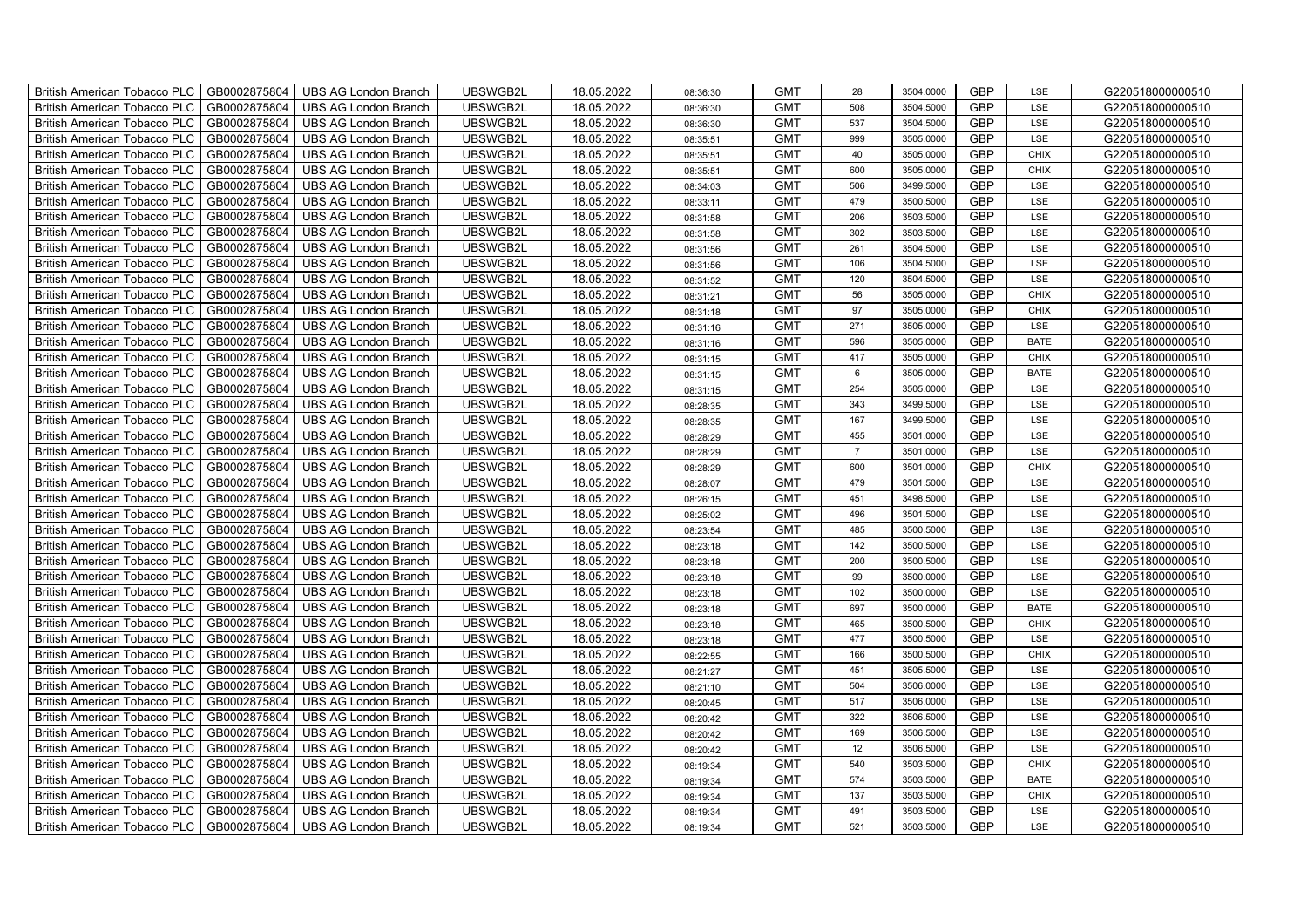| British American Tobacco PLC        | GB0002875804 | <b>UBS AG London Branch</b> | UBSWGB2L | 18.05.2022 | 08:18:12 | <b>GMT</b> | 512    | 3500.0000 | <b>GBP</b> | LSE         | G220518000000510 |
|-------------------------------------|--------------|-----------------------------|----------|------------|----------|------------|--------|-----------|------------|-------------|------------------|
| <b>British American Tobacco PLC</b> | GB0002875804 | <b>UBS AG London Branch</b> | UBSWGB2L | 18.05.2022 | 08:18:12 | <b>GMT</b> | 211    | 3500.0000 | <b>GBP</b> | <b>LSE</b>  | G220518000000510 |
| <b>British American Tobacco PLC</b> | GB0002875804 | <b>UBS AG London Branch</b> | UBSWGB2L | 18.05.2022 | 08:16:14 | <b>GMT</b> | 535    | 3495.0000 | <b>GBP</b> | LSE         | G220518000000510 |
| British American Tobacco PLC        | GB0002875804 | <b>UBS AG London Branch</b> | UBSWGB2L | 18.05.2022 | 08:16:14 | <b>GMT</b> | 230    | 3495.5000 | <b>GBP</b> | <b>CHIX</b> | G220518000000510 |
| <b>British American Tobacco PLC</b> | GB0002875804 | <b>UBS AG London Branch</b> | UBSWGB2L | 18.05.2022 | 08:16:14 | <b>GMT</b> | 307    | 3495.5000 | <b>GBP</b> | <b>CHIX</b> | G220518000000510 |
| British American Tobacco PLC        | GB0002875804 | <b>UBS AG London Branch</b> | UBSWGB2L | 18.05.2022 | 08:16:14 | <b>GMT</b> | 120    | 3495.5000 | <b>GBP</b> | <b>CHIX</b> | G220518000000510 |
| <b>British American Tobacco PLC</b> | GB0002875804 | <b>UBS AG London Branch</b> | UBSWGB2L | 18.05.2022 | 08:15:08 | <b>GMT</b> | 499    | 3494.5000 | <b>GBP</b> | LSE         | G220518000000510 |
| British American Tobacco PLC        | GB0002875804 | <b>UBS AG London Branch</b> | UBSWGB2L | 18.05.2022 | 08:14:48 | <b>GMT</b> | 527    | 3497.5000 | <b>GBP</b> | LSE         | G220518000000510 |
| <b>British American Tobacco PLC</b> | GB0002875804 | <b>UBS AG London Branch</b> | UBSWGB2L | 18.05.2022 | 08:14:27 | <b>GMT</b> | 530    | 3499.0000 | <b>GBP</b> | LSE         | G220518000000510 |
| British American Tobacco PLC        | GB0002875804 | <b>UBS AG London Branch</b> | UBSWGB2L | 18.05.2022 | 08:14:22 | <b>GMT</b> | 19     | 3499.5000 | <b>GBP</b> | LSE         | G220518000000510 |
| <b>British American Tobacco PLC</b> | GB0002875804 | <b>UBS AG London Branch</b> | UBSWGB2L | 18.05.2022 | 08:14:22 | <b>GMT</b> | 399    | 3499.5000 | <b>GBP</b> | LSE         | G220518000000510 |
| <b>British American Tobacco PLC</b> | GB0002875804 | <b>UBS AG London Branch</b> | UBSWGB2L | 18.05.2022 | 08:14:20 | <b>GMT</b> | 127    | 3499.5000 | <b>GBP</b> | LSE         | G220518000000510 |
| British American Tobacco PLC        | GB0002875804 | <b>UBS AG London Branch</b> | UBSWGB2L | 18.05.2022 | 08:13:35 | <b>GMT</b> | 488    | 3500.5000 | <b>GBP</b> | LSE         | G220518000000510 |
| British American Tobacco PLC        | GB0002875804 | <b>UBS AG London Branch</b> | UBSWGB2L | 18.05.2022 | 08:13:35 | <b>GMT</b> | 112    | 3500.5000 | <b>GBP</b> | <b>CHIX</b> | G220518000000510 |
| British American Tobacco PLC        | GB0002875804 | <b>UBS AG London Branch</b> | UBSWGB2L | 18.05.2022 | 08:13:35 | <b>GMT</b> | 485    | 3500.5000 | <b>GBP</b> | <b>CHIX</b> | G220518000000510 |
| British American Tobacco PLC        | GB0002875804 | <b>UBS AG London Branch</b> | UBSWGB2L | 18.05.2022 | 08:12:25 | <b>GMT</b> | 416    | 3502.0000 | <b>GBP</b> | LSE         | G220518000000510 |
| British American Tobacco PLC        | GB0002875804 | <b>UBS AG London Branch</b> | UBSWGB2L | 18.05.2022 | 08:12:25 | <b>GMT</b> | 81     | 3502.0000 | <b>GBP</b> | LSE         | G220518000000510 |
| British American Tobacco PLC        | GB0002875804 | <b>UBS AG London Branch</b> | UBSWGB2L | 18.05.2022 | 08:11:02 | <b>GMT</b> | 227    | 3507.5000 | <b>GBP</b> | LSE         | G220518000000510 |
| British American Tobacco PLC        | GB0002875804 | <b>UBS AG London Branch</b> | UBSWGB2L | 18.05.2022 | 08:11:02 | <b>GMT</b> | 110    | 3507.5000 | <b>GBP</b> | LSE         | G220518000000510 |
| <b>British American Tobacco PLC</b> | GB0002875804 | <b>UBS AG London Branch</b> | UBSWGB2L | 18.05.2022 | 08:11:02 | <b>GMT</b> | 190    | 3507.5000 | <b>GBP</b> | LSE         | G220518000000510 |
| <b>British American Tobacco PLC</b> | GB0002875804 | <b>UBS AG London Branch</b> | UBSWGB2L | 18.05.2022 | 08:10:49 | <b>GMT</b> | 468    | 3509.5000 | <b>GBP</b> | <b>LSE</b>  | G220518000000510 |
| British American Tobacco PLC        | GB0002875804 | <b>UBS AG London Branch</b> | UBSWGB2L | 18.05.2022 | 08:10:49 | <b>GMT</b> | 43     | 3509.5000 | <b>GBP</b> | LSE         | G220518000000510 |
| British American Tobacco PLC        | GB0002875804 | <b>UBS AG London Branch</b> | UBSWGB2L | 18.05.2022 | 08:10:46 | <b>GMT</b> | 22     | 3510.5000 | <b>GBP</b> | LSE         | G220518000000510 |
| British American Tobacco PLC        | GB0002875804 | <b>UBS AG London Branch</b> | UBSWGB2L | 18.05.2022 | 08:10:46 | <b>GMT</b> | 466    | 3510.5000 | <b>GBP</b> | LSE         | G220518000000510 |
| British American Tobacco PLC        | GB0002875804 | <b>UBS AG London Branch</b> | UBSWGB2L | 18.05.2022 | 08:10:29 | <b>GMT</b> | 508    | 3510.5000 | <b>GBP</b> | LSE         | G220518000000510 |
| British American Tobacco PLC        | GB0002875804 | <b>UBS AG London Branch</b> | UBSWGB2L | 18.05.2022 | 08:10:14 | <b>GMT</b> | 462    | 3513.0000 | <b>GBP</b> | LSE         | G220518000000510 |
| British American Tobacco PLC        | GB0002875804 | <b>UBS AG London Branch</b> | UBSWGB2L | 18.05.2022 | 08:09:57 | <b>GMT</b> | 549    | 3515.0000 | <b>GBP</b> | <b>BATE</b> | G220518000000510 |
| British American Tobacco PLC        | GB0002875804 | <b>UBS AG London Branch</b> | UBSWGB2L | 18.05.2022 | 08:09:57 | <b>GMT</b> | 98     | 3515.0000 | <b>GBP</b> | <b>BATE</b> | G220518000000510 |
| <b>British American Tobacco PLC</b> | GB0002875804 | <b>UBS AG London Branch</b> | UBSWGB2L | 18.05.2022 | 08:09:57 | <b>GMT</b> | 528    | 3516.0000 | <b>GBP</b> | LSE         | G220518000000510 |
| <b>British American Tobacco PLC</b> | GB0002875804 | <b>UBS AG London Branch</b> | UBSWGB2L | 18.05.2022 | 08:09:57 | <b>GMT</b> | 659    | 3516.0000 | <b>GBP</b> | <b>CHIX</b> | G220518000000510 |
| British American Tobacco PLC        | GB0002875804 | <b>UBS AG London Branch</b> | UBSWGB2L | 18.05.2022 | 08:08:43 | <b>GMT</b> | 134    | 3512.0000 | <b>GBP</b> | <b>CHIX</b> | G220518000000510 |
| British American Tobacco PLC        | GB0002875804 | <b>UBS AG London Branch</b> | UBSWGB2L | 18.05.2022 | 08:08:43 | <b>GMT</b> | 514    | 3512.0000 | <b>GBP</b> | CHIX        | G220518000000510 |
| British American Tobacco PLC        | GB0002875804 | <b>UBS AG London Branch</b> | UBSWGB2L | 18.05.2022 | 08:08:43 | <b>GMT</b> | 448    | 3512.0000 | <b>GBP</b> | LSE         | G220518000000510 |
| British American Tobacco PLC        | GB0002875804 | <b>UBS AG London Branch</b> | UBSWGB2L | 18.05.2022 | 08:07:18 | <b>GMT</b> | $77\,$ | 3508.5000 | <b>GBP</b> | CHIX        | G220518000000510 |
| British American Tobacco PLC        | GB0002875804 | <b>UBS AG London Branch</b> | UBSWGB2L | 18.05.2022 | 08:07:18 | <b>GMT</b> | 600    | 3508.5000 | <b>GBP</b> | CHIX        | G220518000000510 |
| British American Tobacco PLC        | GB0002875804 | <b>UBS AG London Branch</b> | UBSWGB2L | 18.05.2022 | 08:07:14 | <b>GMT</b> | 546    | 3509.0000 | <b>GBP</b> | LSE         | G220518000000510 |
| British American Tobacco PLC        | GB0002875804 | <b>UBS AG London Branch</b> | UBSWGB2L | 18.05.2022 | 08:05:39 | <b>GMT</b> | 553    | 3506.5000 | <b>GBP</b> | LSE         | G220518000000510 |
| <b>British American Tobacco PLC</b> | GB0002875804 | <b>UBS AG London Branch</b> | UBSWGB2L | 18.05.2022 | 08:05:39 | <b>GMT</b> | 458    | 3507.0000 | <b>GBP</b> | <b>BATE</b> | G220518000000510 |
| British American Tobacco PLC        | GB0002875804 | <b>UBS AG London Branch</b> | UBSWGB2L | 18.05.2022 | 08:05:39 | <b>GMT</b> | 103    | 3507.0000 | <b>GBP</b> | <b>BATE</b> | G220518000000510 |
| British American Tobacco PLC        | GB0002875804 | <b>UBS AG London Branch</b> | UBSWGB2L | 18.05.2022 | 08:05:38 | <b>GMT</b> | 224    | 3507.0000 | <b>GBP</b> | LSE         | G220518000000510 |
| British American Tobacco PLC        | GB0002875804 | UBS AG London Branch        | UBSWGB2L | 18.05.2022 | 08:05:38 | <b>GMT</b> | 14     | 3507.0000 | <b>GBP</b> | <b>BATE</b> | G220518000000510 |
| British American Tobacco PLC        | GB0002875804 | <b>UBS AG London Branch</b> | UBSWGB2L | 18.05.2022 | 08:05:38 | <b>GMT</b> | 459    | 3507.0000 | <b>GBP</b> | LSE         | G220518000000510 |
| British American Tobacco PLC        | GB0002875804 | <b>UBS AG London Branch</b> | UBSWGB2L | 18.05.2022 | 08:05:38 | <b>GMT</b> | 13     | 3507.0000 | <b>GBP</b> | <b>BATE</b> | G220518000000510 |
| British American Tobacco PLC        | GB0002875804 | <b>UBS AG London Branch</b> | UBSWGB2L | 18.05.2022 | 08:05:38 | <b>GMT</b> | 262    | 3507.0000 | <b>GBP</b> | LSE         | G220518000000510 |
| <b>British American Tobacco PLC</b> | GB0002875804 | <b>UBS AG London Branch</b> | UBSWGB2L | 18.05.2022 | 08:05:38 | <b>GMT</b> | 11     | 3507.0000 | <b>GBP</b> | <b>BATE</b> | G220518000000510 |
| <b>British American Tobacco PLC</b> | GB0002875804 | <b>UBS AG London Branch</b> | UBSWGB2L | 18.05.2022 | 08:05:38 | <b>GMT</b> | 31     | 3507.0000 | <b>GBP</b> | <b>BATE</b> | G220518000000510 |
| <b>British American Tobacco PLC</b> | GB0002875804 | <b>UBS AG London Branch</b> | UBSWGB2L | 18.05.2022 | 08:05:37 | <b>GMT</b> | 528    | 3507.5000 | <b>GBP</b> | LSE         | G220518000000510 |
| British American Tobacco PLC        | GB0002875804 | UBS AG London Branch        | UBSWGB2L | 18.05.2022 | 08:04:12 | <b>GMT</b> | 224    | 3504.5000 | <b>GBP</b> | <b>CHIX</b> | G220518000000510 |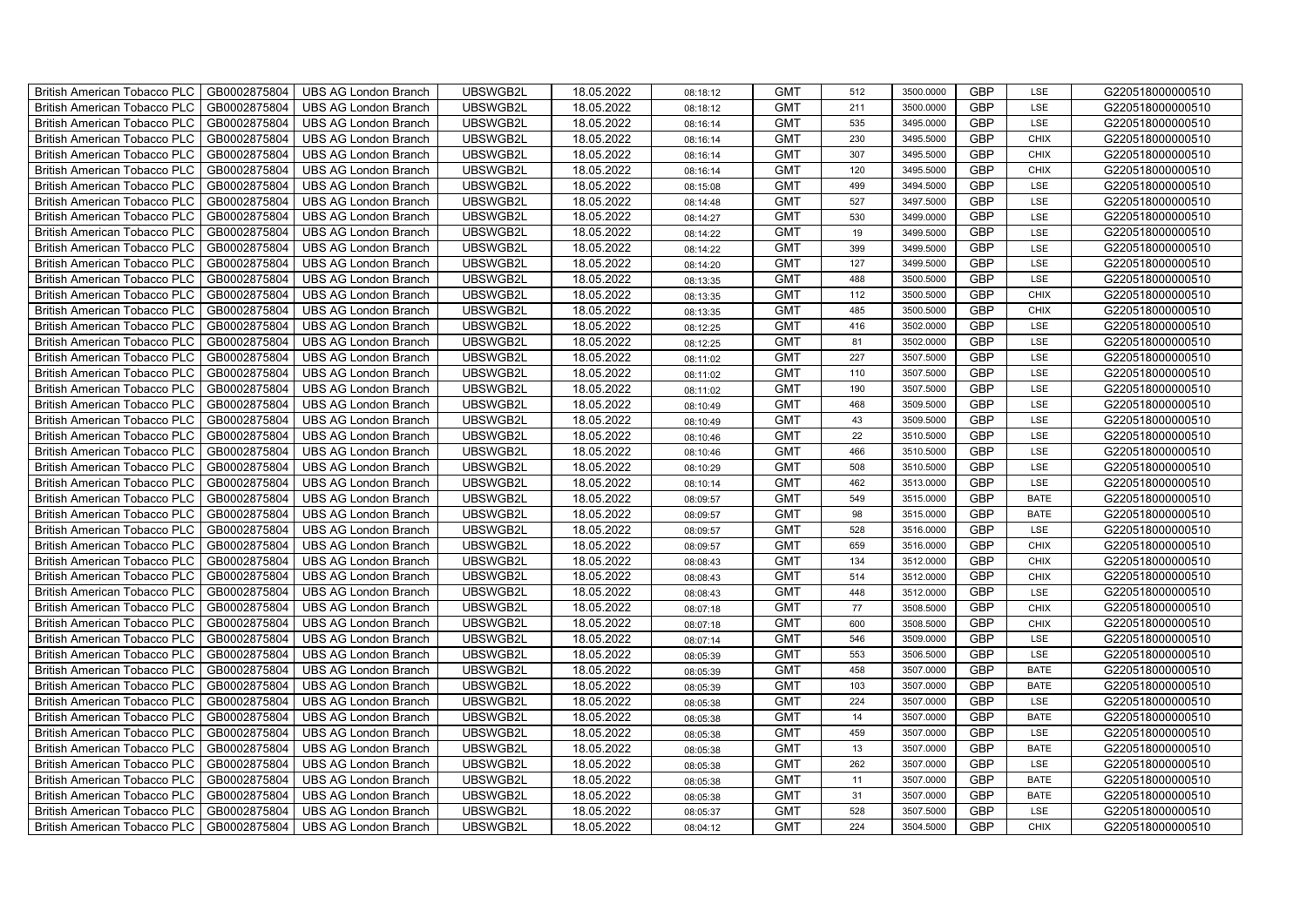| British American Tobacco PLC        | GB0002875804 | <b>UBS AG London Branch</b> | UBSWGB2L | 18.05.2022 | 08:04:08 | <b>GMT</b> | 480            | 3505.5000 | <b>GBP</b> | LSE         | G220518000000510 |
|-------------------------------------|--------------|-----------------------------|----------|------------|----------|------------|----------------|-----------|------------|-------------|------------------|
| <b>British American Tobacco PLC</b> | GB0002875804 | <b>UBS AG London Branch</b> | UBSWGB2L | 18.05.2022 | 08:04:08 | <b>GMT</b> | 272            | 3505.5000 | <b>GBP</b> | <b>LSE</b>  | G220518000000510 |
| <b>British American Tobacco PLC</b> | GB0002875804 | <b>UBS AG London Branch</b> | UBSWGB2L | 18.05.2022 | 08:04:08 | <b>GMT</b> | 218            | 3505.5000 | <b>GBP</b> | LSE         | G220518000000510 |
| British American Tobacco PLC        | GB0002875804 | <b>UBS AG London Branch</b> | UBSWGB2L | 18.05.2022 | 08:02:54 | <b>GMT</b> | 347            | 3507.0000 | <b>GBP</b> | LSE         | G220518000000510 |
| <b>British American Tobacco PLC</b> | GB0002875804 | <b>UBS AG London Branch</b> | UBSWGB2L | 18.05.2022 | 08:02:54 | <b>GMT</b> | 155            | 3507.0000 | <b>GBP</b> | LSE         | G220518000000510 |
| British American Tobacco PLC        | GB0002875804 | <b>UBS AG London Branch</b> | UBSWGB2L | 18.05.2022 | 08:02:20 | <b>GMT</b> | 464            | 3508.0000 | <b>GBP</b> | LSE         | G220518000000510 |
| <b>British American Tobacco PLC</b> | GB0002875804 | <b>UBS AG London Branch</b> | UBSWGB2L | 18.05.2022 | 08:02:14 | <b>GMT</b> | 445            | 3509.0000 | <b>GBP</b> | LSE         | G220518000000510 |
| British American Tobacco PLC        | GB0002875804 | <b>UBS AG London Branch</b> | UBSWGB2L | 18.05.2022 | 08:02:11 | <b>GMT</b> | 604            | 3511.0000 | <b>GBP</b> | <b>CHIX</b> | G220518000000510 |
| <b>British American Tobacco PLC</b> | GB0002875804 | <b>UBS AG London Branch</b> | UBSWGB2L | 18.05.2022 | 08:01:00 | <b>GMT</b> | 174            | 3509.0000 | <b>GBP</b> | <b>BATE</b> | G220518000000510 |
| British American Tobacco PLC        | GB0002875804 | <b>UBS AG London Branch</b> | UBSWGB2L | 18.05.2022 | 08:01:00 | <b>GMT</b> | 542            | 3508.5000 | <b>GBP</b> | LSE         | G220518000000510 |
| <b>British American Tobacco PLC</b> | GB0002875804 | <b>UBS AG London Branch</b> | UBSWGB2L | 18.05.2022 | 08:01:00 | <b>GMT</b> | 470            | 3509.0000 | <b>GBP</b> | LSE         | G220518000000510 |
| <b>British American Tobacco PLC</b> | GB0002875804 | <b>UBS AG London Branch</b> | UBSWGB2L | 18.05.2022 | 08:01:00 | <b>GMT</b> | 515            | 3509.0000 | <b>GBP</b> | <b>BATE</b> | G220518000000510 |
| British American Tobacco PLC        | GB0002875804 | <b>UBS AG London Branch</b> | UBSWGB2L | 18.05.2022 | 08:00:40 | <b>GMT</b> | 609            | 3509.0000 | <b>GBP</b> | <b>CHIX</b> | G220518000000510 |
| British American Tobacco PLC        | GB0002875804 | <b>UBS AG London Branch</b> | UBSWGB2L | 18.05.2022 | 08:00:40 | <b>GMT</b> | 467            | 3509.5000 | <b>GBP</b> | LSE         | G220518000000510 |
| British American Tobacco PLC        | GB0002875804 | <b>UBS AG London Branch</b> | UBSWGB2L | 19.05.2022 | 16:25:51 | <b>GMT</b> | 533            | 3,431.50  | <b>GBP</b> | LSE         | G220519000000576 |
| British American Tobacco PLC        | GB0002875804 | <b>UBS AG London Branch</b> | UBSWGB2L | 19.05.2022 | 16:25:39 | <b>GMT</b> | 526            | 3,432.50  | <b>GBP</b> | LSE         | G220519000000576 |
| British American Tobacco PLC        | GB0002875804 | UBS AG London Branch        | UBSWGB2L | 19.05.2022 | 16:25:17 | <b>GMT</b> | 116            | 3,432.00  | <b>GBP</b> | LSE         | G220519000000576 |
| British American Tobacco PLC        | GB0002875804 | <b>UBS AG London Branch</b> | UBSWGB2L | 19.05.2022 | 16:25:17 | <b>GMT</b> | 200            | 3,432.00  | <b>GBP</b> | LSE         | G220519000000576 |
| British American Tobacco PLC        | GB0002875804 | <b>UBS AG London Branch</b> | UBSWGB2L | 19.05.2022 | 16:25:17 | <b>GMT</b> | 183            | 3,432.00  | <b>GBP</b> | LSE         | G220519000000576 |
| <b>British American Tobacco PLC</b> | GB0002875804 | <b>UBS AG London Branch</b> | UBSWGB2L | 19.05.2022 | 16:25:16 | <b>GMT</b> | 15             | 3,431.50  | <b>GBP</b> | LSE         | G220519000000576 |
| <b>British American Tobacco PLC</b> | GB0002875804 | <b>UBS AG London Branch</b> | UBSWGB2L | 19.05.2022 | 16:25:14 | <b>GMT</b> | 12             | 3,431.50  | <b>GBP</b> | <b>LSE</b>  | G220519000000576 |
| British American Tobacco PLC        | GB0002875804 | <b>UBS AG London Branch</b> | UBSWGB2L | 19.05.2022 | 16:25:13 | <b>GMT</b> | 13             | 3,431.50  | <b>GBP</b> | LSE         | G220519000000576 |
| British American Tobacco PLC        | GB0002875804 | <b>UBS AG London Branch</b> | UBSWGB2L | 19.05.2022 | 16:24:56 | <b>GMT</b> | 587            | 3,433.50  | GBP        | CHIX        | G220519000000576 |
| British American Tobacco PLC        | GB0002875804 | <b>UBS AG London Branch</b> | UBSWGB2L | 19.05.2022 | 16:24:56 | <b>GMT</b> | 311            | 3,433.50  | <b>GBP</b> | LSE         | G220519000000576 |
| British American Tobacco PLC        | GB0002875804 | <b>UBS AG London Branch</b> | UBSWGB2L | 19.05.2022 | 16:24:56 | <b>GMT</b> | 149            | 3,433.50  | <b>GBP</b> | LSE         | G220519000000576 |
| British American Tobacco PLC        | GB0002875804 | <b>UBS AG London Branch</b> | UBSWGB2L | 19.05.2022 | 16:24:45 | <b>GMT</b> | 301            | 3,432.00  | <b>GBP</b> | CHIX        | G220519000000576 |
| British American Tobacco PLC        | GB0002875804 | <b>UBS AG London Branch</b> | UBSWGB2L | 19.05.2022 | 16:24:41 | <b>GMT</b> | 510            | 3,432.50  | <b>GBP</b> | LSE         | G220519000000576 |
| British American Tobacco PLC        | GB0002875804 | <b>UBS AG London Branch</b> | UBSWGB2L | 19.05.2022 | 16:24:28 | <b>GMT</b> | $\mathbf{3}$   | 3,432.00  | <b>GBP</b> | <b>BATE</b> | G220519000000576 |
| <b>British American Tobacco PLC</b> | GB0002875804 | <b>UBS AG London Branch</b> | UBSWGB2L | 19.05.2022 | 16:24:28 | <b>GMT</b> | 98             | 3,432.00  | <b>GBP</b> | <b>BATE</b> | G220519000000576 |
| <b>British American Tobacco PLC</b> | GB0002875804 | <b>UBS AG London Branch</b> | UBSWGB2L | 19.05.2022 | 16:24:26 | <b>GMT</b> | 206            | 3,432.00  | <b>GBP</b> | <b>BATE</b> | G220519000000576 |
| British American Tobacco PLC        | GB0002875804 | <b>UBS AG London Branch</b> | UBSWGB2L | 19.05.2022 | 16:24:26 | <b>GMT</b> | 200            | 3,432.00  | <b>GBP</b> | <b>BATE</b> | G220519000000576 |
| British American Tobacco PLC        | GB0002875804 | <b>UBS AG London Branch</b> | UBSWGB2L | 19.05.2022 | 16:24:26 | <b>GMT</b> | 360            | 3,432.00  | <b>GBP</b> | <b>BATE</b> | G220519000000576 |
| British American Tobacco PLC        | GB0002875804 | <b>UBS AG London Branch</b> | UBSWGB2L | 19.05.2022 | 16:24:26 | <b>GMT</b> | 257            | 3,432.50  | <b>GBP</b> | LSE         | G220519000000576 |
| British American Tobacco PLC        | GB0002875804 | UBS AG London Branch        | UBSWGB2L | 19.05.2022 | 16:24:26 | <b>GMT</b> | 210            | 3,432.50  | <b>GBP</b> | LSE         | G220519000000576 |
| British American Tobacco PLC        | GB0002875804 | <b>UBS AG London Branch</b> | UBSWGB2L | 19.05.2022 | 16:24:26 | <b>GMT</b> | 535            | 3,432.50  | <b>GBP</b> | LSE         | G220519000000576 |
| British American Tobacco PLC        | GB0002875804 | <b>UBS AG London Branch</b> | UBSWGB2L | 19.05.2022 | 16:24:14 | <b>GMT</b> | 519            | 3,431.50  | <b>GBP</b> | LSE         | G220519000000576 |
| British American Tobacco PLC        | GB0002875804 | <b>UBS AG London Branch</b> | UBSWGB2L | 19.05.2022 | 16:24:07 | <b>GMT</b> | 125            | 3,431.50  | <b>GBP</b> | LSE         | G220519000000576 |
| <b>British American Tobacco PLC</b> | GB0002875804 | <b>UBS AG London Branch</b> | UBSWGB2L | 19.05.2022 | 16:24:07 | <b>GMT</b> | 334            | 3,431.50  | <b>GBP</b> | LSE         | G220519000000576 |
| <b>British American Tobacco PLC</b> | GB0002875804 | <b>UBS AG London Branch</b> | UBSWGB2L | 19.05.2022 | 16:24:07 | <b>GMT</b> | 627            | 3,431.50  | <b>GBP</b> | <b>CHIX</b> | G220519000000576 |
| <b>British American Tobacco PLC</b> | GB0002875804 | UBS AG London Branch        | UBSWGB2L | 19.05.2022 | 16:23:18 | <b>GMT</b> | 444            | 3,427.50  | <b>GBP</b> | LSE         | G220519000000576 |
| British American Tobacco PLC        | GB0002875804 | UBS AG London Branch        | UBSWGB2L | 19.05.2022 | 16:23:01 | <b>GMT</b> | 461            | 3,427.50  | <b>GBP</b> | LSE         | G220519000000576 |
| British American Tobacco PLC        | GB0002875804 | <b>UBS AG London Branch</b> | UBSWGB2L | 19.05.2022 | 16:22:18 | <b>GMT</b> | 527            | 3,428.00  | <b>GBP</b> | LSE         | G220519000000576 |
| British American Tobacco PLC        | GB0002875804 | UBS AG London Branch        | UBSWGB2L | 19.05.2022 | 16:21:45 | <b>GMT</b> | $\overline{1}$ | 3,426.50  | <b>GBP</b> | <b>CHIX</b> | G220519000000576 |
| <b>British American Tobacco PLC</b> | GB0002875804 | <b>UBS AG London Branch</b> | UBSWGB2L | 19.05.2022 | 16:21:45 | <b>GMT</b> | 237            | 3,426.50  | <b>GBP</b> | LSE         | G220519000000576 |
| <b>British American Tobacco PLC</b> | GB0002875804 | <b>UBS AG London Branch</b> | UBSWGB2L | 19.05.2022 | 16:21:45 | <b>GMT</b> | 306            | 3,426.50  | <b>GBP</b> | LSE         | G220519000000576 |
| <b>British American Tobacco PLC</b> | GB0002875804 | <b>UBS AG London Branch</b> | UBSWGB2L | 19.05.2022 | 16:21:43 | <b>GMT</b> | 590            | 3,426.50  | <b>GBP</b> | <b>CHIX</b> | G220519000000576 |
| British American Tobacco PLC        | GB0002875804 | <b>UBS AG London Branch</b> | UBSWGB2L | 19.05.2022 | 16:21:28 | <b>GMT</b> | 469            | 3,426.50  | <b>GBP</b> | LSE         | G220519000000576 |
| British American Tobacco PLC        | GB0002875804 | UBS AG London Branch        | UBSWGB2L | 19.05.2022 | 16:20:41 | <b>GMT</b> | 479            | 3,426.00  | <b>GBP</b> | LSE         | G220519000000576 |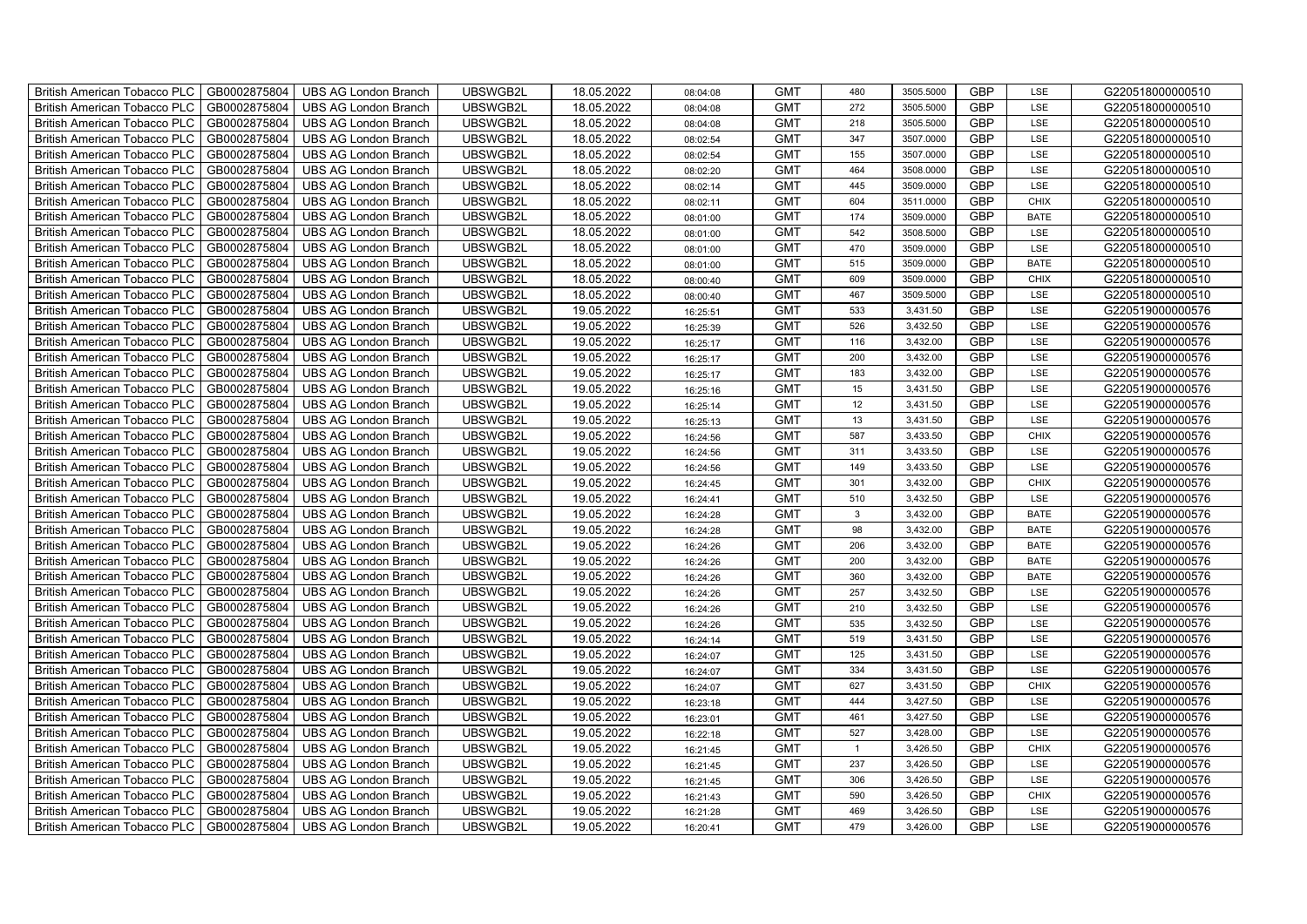| British American Tobacco PLC<br>GB0002875804        | <b>UBS AG London Branch</b> | UBSWGB2L | 19.05.2022 | 16:20:33 | <b>GMT</b> | 445            | 3,426.50  | <b>GBP</b> | LSE         | G220519000000576 |
|-----------------------------------------------------|-----------------------------|----------|------------|----------|------------|----------------|-----------|------------|-------------|------------------|
| GB0002875804<br><b>British American Tobacco PLC</b> | <b>UBS AG London Branch</b> | UBSWGB2L | 19.05.2022 | 16:20:09 | <b>GMT</b> | 573            | 3,426.50  | <b>GBP</b> | <b>BATE</b> | G220519000000576 |
| GB0002875804<br><b>British American Tobacco PLC</b> | <b>UBS AG London Branch</b> | UBSWGB2L | 19.05.2022 | 16:20:02 | <b>GMT</b> | 70             | 3,427.00  | <b>GBP</b> | <b>CHIX</b> | G220519000000576 |
| GB0002875804<br>British American Tobacco PLC        | <b>UBS AG London Branch</b> | UBSWGB2L | 19.05.2022 | 16:20:01 | <b>GMT</b> | 105            | 3,427.00  | <b>GBP</b> | <b>CHIX</b> | G220519000000576 |
| GB0002875804<br>British American Tobacco PLC        | <b>UBS AG London Branch</b> | UBSWGB2L | 19.05.2022 | 16:20:01 | <b>GMT</b> | 175            | 3,427.00  | <b>GBP</b> | <b>CHIX</b> | G220519000000576 |
| GB0002875804<br>British American Tobacco PLC        | <b>UBS AG London Branch</b> | UBSWGB2L | 19.05.2022 | 16:20:01 | <b>GMT</b> | 51             | 3,427.00  | <b>GBP</b> | <b>CHIX</b> | G220519000000576 |
| GB0002875804<br><b>British American Tobacco PLC</b> | <b>UBS AG London Branch</b> | UBSWGB2L | 19.05.2022 | 16:20:01 | <b>GMT</b> | 142            | 3,427.00  | <b>GBP</b> | <b>CHIX</b> | G220519000000576 |
| British American Tobacco PLC<br>GB0002875804        | <b>UBS AG London Branch</b> | UBSWGB2L | 19.05.2022 | 16:20:01 | <b>GMT</b> | 37             | 3,427.00  | <b>GBP</b> | <b>CHIX</b> | G220519000000576 |
| GB0002875804<br>British American Tobacco PLC        | <b>UBS AG London Branch</b> | UBSWGB2L | 19.05.2022 | 16:20:00 | <b>GMT</b> | 545            | 3,427.00  | <b>GBP</b> | LSE         | G220519000000576 |
| GB0002875804<br>British American Tobacco PLC        | <b>UBS AG London Branch</b> | UBSWGB2L | 19.05.2022 | 16:19:46 | <b>GMT</b> | 515            | 3,427.00  | <b>GBP</b> | LSE         | G220519000000576 |
| <b>British American Tobacco PLC</b><br>GB0002875804 | <b>UBS AG London Branch</b> | UBSWGB2L | 19.05.2022 | 16:19:09 | <b>GMT</b> | 67             | 3,426.50  | <b>GBP</b> | LSE         | G220519000000576 |
| GB0002875804<br><b>British American Tobacco PLC</b> | <b>UBS AG London Branch</b> | UBSWGB2L | 19.05.2022 | 16:19:09 | <b>GMT</b> | 398            | 3,426.50  | <b>GBP</b> | LSE         | G220519000000576 |
| GB0002875804<br>British American Tobacco PLC        | <b>UBS AG London Branch</b> | UBSWGB2L | 19.05.2022 | 16:18:32 | <b>GMT</b> | $\overline{1}$ | 3,427.00  | <b>GBP</b> | LSE         | G220519000000576 |
| GB0002875804<br>British American Tobacco PLC        | <b>UBS AG London Branch</b> | UBSWGB2L | 19.05.2022 | 16:18:32 | <b>GMT</b> | 525            | 3,427.00  | <b>GBP</b> | LSE         | G220519000000576 |
| GB0002875804<br>British American Tobacco PLC        | <b>UBS AG London Branch</b> | UBSWGB2L | 19.05.2022 | 16:17:51 | <b>GMT</b> | 187            | 3,427.00  | <b>GBP</b> | LSE         | G220519000000576 |
| GB0002875804<br>British American Tobacco PLC        | <b>UBS AG London Branch</b> | UBSWGB2L | 19.05.2022 | 16:17:51 | <b>GMT</b> | 310            | 3,427.00  | GBP        | LSE         | G220519000000576 |
| British American Tobacco PLC<br>GB0002875804        | <b>UBS AG London Branch</b> | UBSWGB2L | 19.05.2022 | 16:17:51 | <b>GMT</b> | 562            | 3427.0000 | <b>GBP</b> | LSE         | G220519000000576 |
| GB0002875804<br>British American Tobacco PLC        | <b>UBS AG London Branch</b> | UBSWGB2L | 19.05.2022 | 16:17:51 | <b>GMT</b> | 653            | 3427.0000 | <b>GBP</b> | <b>CHIX</b> | G220519000000576 |
| GB0002875804<br>British American Tobacco PLC        | <b>UBS AG London Branch</b> | UBSWGB2L | 19.05.2022 | 16:17:51 | <b>GMT</b> | 503            | 3427.0000 | <b>GBP</b> | LSE         | G220519000000576 |
| <b>British American Tobacco PLC</b><br>GB0002875804 | <b>UBS AG London Branch</b> | UBSWGB2L | 19.05.2022 | 16:17:26 | <b>GMT</b> | 521            | 3427.0000 | GBP        | LSE         | G220519000000576 |
| GB0002875804<br><b>British American Tobacco PLC</b> | <b>UBS AG London Branch</b> | UBSWGB2L | 19.05.2022 | 16:16:08 | <b>GMT</b> | 511            | 3423.5000 | <b>GBP</b> | LSE         | G220519000000576 |
| GB0002875804<br>British American Tobacco PLC        | <b>UBS AG London Branch</b> | UBSWGB2L | 19.05.2022 | 16:15:58 | <b>GMT</b> | 593            | 3424.0000 | GBP        | <b>BATE</b> | G220519000000576 |
| GB0002875804<br>British American Tobacco PLC        | <b>UBS AG London Branch</b> | UBSWGB2L | 19.05.2022 | 16:15:52 | <b>GMT</b> | 247            | 3424.0000 | GBP        | LSE         | G220519000000576 |
| GB0002875804<br>British American Tobacco PLC        | <b>UBS AG London Branch</b> | UBSWGB2L | 19.05.2022 | 16:15:52 | <b>GMT</b> | 304            | 3424.0000 | GBP        | <b>CHIX</b> | G220519000000576 |
| British American Tobacco PLC<br>GB0002875804        | <b>UBS AG London Branch</b> | UBSWGB2L | 19.05.2022 | 16:15:52 | <b>GMT</b> | 301            | 3424.0000 | <b>GBP</b> | LSE         | G220519000000576 |
| GB0002875804<br>British American Tobacco PLC        | <b>UBS AG London Branch</b> | UBSWGB2L | 19.05.2022 | 16:15:52 | <b>GMT</b> | 290            | 3424.0000 | <b>GBP</b> | CHIX        | G220519000000576 |
| GB0002875804<br>British American Tobacco PLC        | <b>UBS AG London Branch</b> | UBSWGB2L | 19.05.2022 | 16:14:39 | <b>GMT</b> | 531            | 3424.0000 | GBP        | LSE         | G220519000000576 |
| GB0002875804<br>British American Tobacco PLC        | <b>UBS AG London Branch</b> | UBSWGB2L | 19.05.2022 | 16:14:15 | <b>GMT</b> | 483            | 3427.0000 | <b>GBP</b> | LSE         | G220519000000576 |
| <b>British American Tobacco PLC</b><br>GB0002875804 | <b>UBS AG London Branch</b> | UBSWGB2L | 19.05.2022 | 16:14:11 | <b>GMT</b> | 23             | 3427.0000 | <b>GBP</b> | LSE         | G220519000000576 |
| GB0002875804<br><b>British American Tobacco PLC</b> | <b>UBS AG London Branch</b> | UBSWGB2L | 19.05.2022 | 16:13:47 | <b>GMT</b> | 467            | 3430.0000 | <b>GBP</b> | LSE         | G220519000000576 |
| GB0002875804<br>British American Tobacco PLC        | <b>UBS AG London Branch</b> | UBSWGB2L | 19.05.2022 | 16:13:46 | <b>GMT</b> | 21             | 3430.0000 | GBP        | LSE         | G220519000000576 |
| GB0002875804<br>British American Tobacco PLC        | <b>UBS AG London Branch</b> | UBSWGB2L | 19.05.2022 | 16:13:46 | <b>GMT</b> | 498            | 3430.5000 | GBP        | LSE         | G220519000000576 |
| British American Tobacco PLC<br>GB0002875804        | <b>UBS AG London Branch</b> | UBSWGB2L | 19.05.2022 | 16:13:19 | <b>GMT</b> | 510            | 3430.0000 | GBP        | LSE         | G220519000000576 |
| British American Tobacco PLC<br>GB0002875804        | <b>UBS AG London Branch</b> | UBSWGB2L | 19.05.2022 | 16:13:13 | <b>GMT</b> | 623            | 3430.0000 | <b>GBP</b> | <b>CHIX</b> | G220519000000576 |
| GB0002875804<br>British American Tobacco PLC        | <b>UBS AG London Branch</b> | UBSWGB2L | 19.05.2022 | 16:11:37 | <b>GMT</b> | 454            | 3429.0000 | <b>GBP</b> | LSE         | G220519000000576 |
| GB0002875804<br>British American Tobacco PLC        | <b>UBS AG London Branch</b> | UBSWGB2L | 19.05.2022 | 16:11:14 | <b>GMT</b> | 26             | 3430.5000 | GBP        | <b>BATE</b> | G220519000000576 |
| GB0002875804<br>British American Tobacco PLC        | <b>UBS AG London Branch</b> | UBSWGB2L | 19.05.2022 | 16:11:14 | <b>GMT</b> | 508            | 3430.0000 | GBP        | LSE         | G220519000000576 |
| <b>British American Tobacco PLC</b><br>GB0002875804 | <b>UBS AG London Branch</b> | UBSWGB2L | 19.05.2022 | 16:11:13 | <b>GMT</b> | 16             | 3430.5000 | <b>GBP</b> | <b>BATE</b> | G220519000000576 |
| GB0002875804<br><b>British American Tobacco PLC</b> | <b>UBS AG London Branch</b> | UBSWGB2L | 19.05.2022 | 16:11:12 | <b>GMT</b> | 17             | 3430.5000 | <b>GBP</b> | <b>BATE</b> | G220519000000576 |
| GB0002875804<br><b>British American Tobacco PLC</b> | <b>UBS AG London Branch</b> | UBSWGB2L | 19.05.2022 | 16:11:12 | <b>GMT</b> | 11             | 3430.5000 | <b>GBP</b> | <b>BATE</b> | G220519000000576 |
| British American Tobacco PLC<br>GB0002875804        | <b>UBS AG London Branch</b> | UBSWGB2L | 19.05.2022 | 16:11:12 | <b>GMT</b> | 623            | 3430.5000 | GBP        | <b>BATE</b> | G220519000000576 |
| British American Tobacco PLC<br>GB0002875804        | <b>UBS AG London Branch</b> | UBSWGB2L | 19.05.2022 | 16:10:55 | <b>GMT</b> | 487            | 3430.5000 | GBP        | LSE         | G220519000000576 |
| British American Tobacco PLC<br>GB0002875804        | <b>UBS AG London Branch</b> | UBSWGB2L | 19.05.2022 | 16:10:55 | <b>GMT</b> | 24             | 3431.0000 | <b>GBP</b> | <b>CHIX</b> | G220519000000576 |
| GB0002875804<br><b>British American Tobacco PLC</b> | <b>UBS AG London Branch</b> | UBSWGB2L | 19.05.2022 | 16:10:55 | <b>GMT</b> | 164            | 3431.0000 | <b>GBP</b> | <b>CHIX</b> | G220519000000576 |
| GB0002875804<br><b>British American Tobacco PLC</b> | <b>UBS AG London Branch</b> | UBSWGB2L | 19.05.2022 | 16:10:55 | <b>GMT</b> | 61             | 3431.0000 | GBP        | <b>CHIX</b> | G220519000000576 |
| GB0002875804<br><b>British American Tobacco PLC</b> | <b>UBS AG London Branch</b> | UBSWGB2L | 19.05.2022 | 16:10:55 | <b>GMT</b> | 44             | 3431.0000 | GBP        | <b>CHIX</b> | G220519000000576 |
| <b>British American Tobacco PLC</b><br>GB0002875804 | <b>UBS AG London Branch</b> | UBSWGB2L | 19.05.2022 | 16:10:55 | <b>GMT</b> | 279            | 3431.0000 | <b>GBP</b> | <b>CHIX</b> | G220519000000576 |
| GB0002875804<br>British American Tobacco PLC        | <b>UBS AG London Branch</b> | UBSWGB2L | 19.05.2022 | 16:10:34 | <b>GMT</b> | 473            | 3430.5000 | <b>GBP</b> | LSE         | G220519000000576 |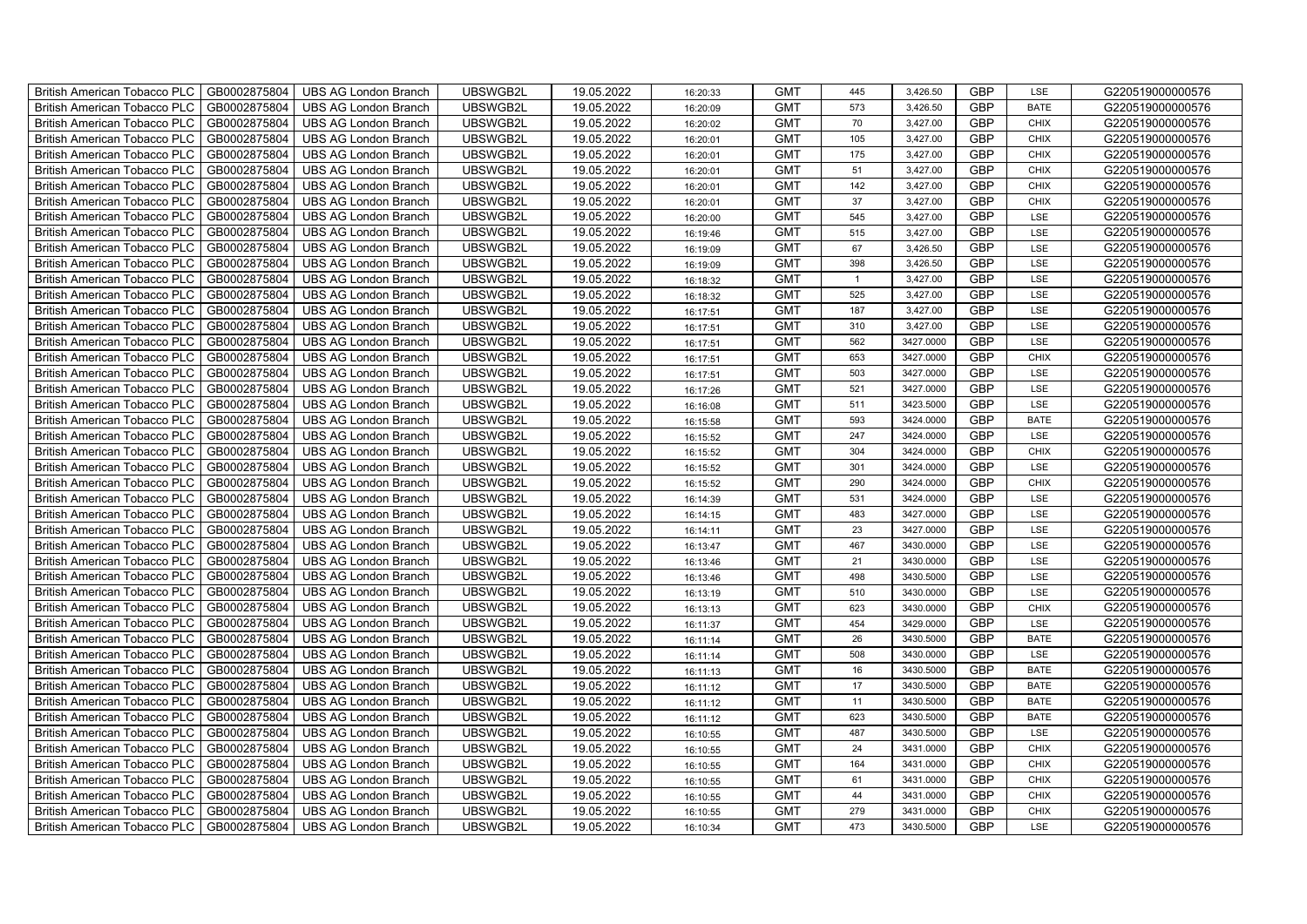| British American Tobacco PLC   GB0002875804 |              | <b>UBS AG London Branch</b> | UBSWGB2L | 19.05.2022 | 16:10:34 | <b>GMT</b> | 534 | 3430.5000 | <b>GBP</b> | LSE         | G220519000000576 |
|---------------------------------------------|--------------|-----------------------------|----------|------------|----------|------------|-----|-----------|------------|-------------|------------------|
| <b>British American Tobacco PLC</b>         | GB0002875804 | <b>UBS AG London Branch</b> | UBSWGB2L | 19.05.2022 | 16:09:06 | <b>GMT</b> | 14  | 3426.5000 | <b>GBP</b> | <b>BATE</b> | G220519000000576 |
| <b>British American Tobacco PLC</b>         | GB0002875804 | UBS AG London Branch        | UBSWGB2L | 19.05.2022 | 16:09:06 | <b>GMT</b> | 31  | 3426.5000 | <b>GBP</b> | <b>BATE</b> | G220519000000576 |
| <b>British American Tobacco PLC</b>         | GB0002875804 | <b>UBS AG London Branch</b> | UBSWGB2L | 19.05.2022 | 16:09:06 | <b>GMT</b> | 161 | 3426.5000 | <b>GBP</b> | <b>BATE</b> | G220519000000576 |
| <b>British American Tobacco PLC</b>         | GB0002875804 | UBS AG London Branch        | UBSWGB2L | 19.05.2022 | 16:09:06 | <b>GMT</b> | 43  | 3426.5000 | <b>GBP</b> | <b>BATE</b> | G220519000000576 |
| <b>British American Tobacco PLC</b>         | GB0002875804 | <b>UBS AG London Branch</b> | UBSWGB2L | 19.05.2022 | 16:09:05 | <b>GMT</b> | 83  | 3427.0000 | <b>GBP</b> | LSE         | G220519000000576 |
| <b>British American Tobacco PLC</b>         | GB0002875804 | <b>UBS AG London Branch</b> | UBSWGB2L | 19.05.2022 | 16:09:05 | <b>GMT</b> | 200 | 3427.0000 | <b>GBP</b> | LSE         | G220519000000576 |
| <b>British American Tobacco PLC</b>         | GB0002875804 | UBS AG London Branch        | UBSWGB2L | 19.05.2022 | 16:09:05 | <b>GMT</b> | 119 | 3427.0000 | <b>GBP</b> | LSE         | G220519000000576 |
| <b>British American Tobacco PLC</b>         | GB0002875804 | <b>UBS AG London Branch</b> | UBSWGB2L | 19.05.2022 | 16:09:05 | <b>GMT</b> | 116 | 3427.0000 | <b>GBP</b> | LSE         | G220519000000576 |
| <b>British American Tobacco PLC</b>         | GB0002875804 | <b>UBS AG London Branch</b> | UBSWGB2L | 19.05.2022 | 16:08:20 | <b>GMT</b> | 689 | 3427.5000 | <b>GBP</b> | <b>CHIX</b> | G220519000000576 |
| British American Tobacco PLC                | GB0002875804 | <b>UBS AG London Branch</b> | UBSWGB2L | 19.05.2022 | 16:08:20 | <b>GMT</b> | 548 | 3427.5000 | <b>GBP</b> | LSE         | G220519000000576 |
| British American Tobacco PLC                | GB0002875804 | UBS AG London Branch        | UBSWGB2L | 19.05.2022 | 16:08:03 | <b>GMT</b> | 530 | 3428.0000 | <b>GBP</b> | LSE         | G220519000000576 |
| British American Tobacco PLC                | GB0002875804 | <b>UBS AG London Branch</b> | UBSWGB2L | 19.05.2022 | 16:07:00 | <b>GMT</b> | 525 | 3427.5000 | <b>GBP</b> | LSE         | G220519000000576 |
| British American Tobacco PLC                | GB0002875804 | <b>UBS AG London Branch</b> | UBSWGB2L | 19.05.2022 | 16:06:55 | <b>GMT</b> | 62  | 3427.5000 | <b>GBP</b> | LSE         | G220519000000576 |
| British American Tobacco PLC                | GB0002875804 | <b>UBS AG London Branch</b> | UBSWGB2L | 19.05.2022 | 16:06:35 | <b>GMT</b> | 457 | 3427.5000 | <b>GBP</b> | LSE         | G220519000000576 |
| British American Tobacco PLC                | GB0002875804 | <b>UBS AG London Branch</b> | UBSWGB2L | 19.05.2022 | 16:05:59 | <b>GMT</b> | 547 | 3430.5000 | <b>GBP</b> | LSE         | G220519000000576 |
| British American Tobacco PLC                | GB0002875804 | <b>UBS AG London Branch</b> | UBSWGB2L | 19.05.2022 | 16:05:59 | <b>GMT</b> | 500 | 3430.5000 | <b>GBP</b> | <b>CHIX</b> | G220519000000576 |
| British American Tobacco PLC                | GB0002875804 | <b>UBS AG London Branch</b> | UBSWGB2L | 19.05.2022 | 16:05:59 | <b>GMT</b> | 176 | 3430.5000 | <b>GBP</b> | <b>CHIX</b> | G220519000000576 |
| British American Tobacco PLC                | GB0002875804 | <b>UBS AG London Branch</b> | UBSWGB2L | 19.05.2022 | 16:05:57 | <b>GMT</b> | 76  | 3431.0000 | <b>GBP</b> | LSE         | G220519000000576 |
| <b>British American Tobacco PLC</b>         | GB0002875804 | <b>UBS AG London Branch</b> | UBSWGB2L | 19.05.2022 | 16:05:57 | <b>GMT</b> | 447 | 3431.0000 | <b>GBP</b> | LSE         | G220519000000576 |
| British American Tobacco PLC                | GB0002875804 | UBS AG London Branch        | UBSWGB2L | 19.05.2022 | 16:05:45 | <b>GMT</b> | 400 | 3431.0000 | <b>GBP</b> | <b>LSE</b>  | G220519000000576 |
| British American Tobacco PLC                | GB0002875804 | UBS AG London Branch        | UBSWGB2L | 19.05.2022 | 16:05:45 | <b>GMT</b> | 33  | 3431.0000 | GBP        | LSE         | G220519000000576 |
| British American Tobacco PLC                | GB0002875804 | <b>UBS AG London Branch</b> | UBSWGB2L | 19.05.2022 | 16:04:30 | <b>GMT</b> | 510 | 3430.0000 | <b>GBP</b> | LSE         | G220519000000576 |
| British American Tobacco PLC                | GB0002875804 | <b>UBS AG London Branch</b> | UBSWGB2L | 19.05.2022 | 16:04:21 | <b>GMT</b> | 200 | 3430.5000 | GBP        | LSE         | G220519000000576 |
| British American Tobacco PLC                | GB0002875804 | <b>UBS AG London Branch</b> | UBSWGB2L | 19.05.2022 | 16:04:10 | <b>GMT</b> | 497 | 3431.0000 | <b>GBP</b> | LSE         | G220519000000576 |
| British American Tobacco PLC                | GB0002875804 | <b>UBS AG London Branch</b> | UBSWGB2L | 19.05.2022 | 16:04:10 | <b>GMT</b> | 687 | 3431.0000 | <b>GBP</b> | <b>BATE</b> | G220519000000576 |
| British American Tobacco PLC                | GB0002875804 | <b>UBS AG London Branch</b> | UBSWGB2L | 19.05.2022 | 16:04:05 | <b>GMT</b> | 706 | 3431.5000 | <b>GBP</b> | <b>CHIX</b> | G220519000000576 |
| British American Tobacco PLC                | GB0002875804 | <b>UBS AG London Branch</b> | UBSWGB2L | 19.05.2022 | 16:04:05 | <b>GMT</b> | 499 | 3431.5000 | <b>GBP</b> | LSE         | G220519000000576 |
| <b>British American Tobacco PLC</b>         | GB0002875804 | <b>UBS AG London Branch</b> | UBSWGB2L | 19.05.2022 | 16:03:26 | <b>GMT</b> | 452 | 3431.0000 | <b>GBP</b> | LSE         | G220519000000576 |
| British American Tobacco PLC                | GB0002875804 | UBS AG London Branch        | UBSWGB2L | 19.05.2022 | 16:02:41 | <b>GMT</b> | 525 | 3431.0000 | <b>GBP</b> | LSE         | G220519000000576 |
| British American Tobacco PLC                | GB0002875804 | <b>UBS AG London Branch</b> | UBSWGB2L | 19.05.2022 | 16:02:41 | <b>GMT</b> | 625 | 3431.5000 | GBP        | <b>CHIX</b> | G220519000000576 |
| British American Tobacco PLC                | GB0002875804 | <b>UBS AG London Branch</b> | UBSWGB2L | 19.05.2022 | 16:02:41 | <b>GMT</b> | 446 | 3431.5000 | <b>GBP</b> | LSE         | G220519000000576 |
| British American Tobacco PLC                | GB0002875804 | UBS AG London Branch        | UBSWGB2L | 19.05.2022 | 16:01:53 | <b>GMT</b> | 489 | 3431.5000 | GBP        | LSE         | G220519000000576 |
| British American Tobacco PLC                | GB0002875804 | UBS AG London Branch        | UBSWGB2L | 19.05.2022 | 16:01:02 | <b>GMT</b> | 482 | 3429.5000 | <b>GBP</b> | LSE         | G220519000000576 |
| British American Tobacco PLC                | GB0002875804 | UBS AG London Branch        | UBSWGB2L | 19.05.2022 | 16:00:57 | <b>GMT</b> | 420 | 3430.0000 | <b>GBP</b> | LSE         | G220519000000576 |
| British American Tobacco PLC                | GB0002875804 | <b>UBS AG London Branch</b> | UBSWGB2L | 19.05.2022 | 16:00:57 | <b>GMT</b> | 80  | 3430.0000 | GBP        | LSE         | G220519000000576 |
| British American Tobacco PLC                | GB0002875804 | <b>UBS AG London Branch</b> | UBSWGB2L | 19.05.2022 | 16:00:57 | <b>GMT</b> | 38  | 3430.0000 | <b>GBP</b> | <b>BATE</b> | G220519000000576 |
| <b>British American Tobacco PLC</b>         | GB0002875804 | <b>UBS AG London Branch</b> | UBSWGB2L | 19.05.2022 | 16:00:57 | <b>GMT</b> | 644 | 3430.0000 | <b>GBP</b> | <b>BATE</b> | G220519000000576 |
| British American Tobacco PLC                | GB0002875804 | UBS AG London Branch        | UBSWGB2L | 19.05.2022 | 16:00:02 | <b>GMT</b> | 41  | 3426.5000 | <b>GBP</b> | LSE         | G220519000000576 |
| <b>British American Tobacco PLC</b>         | GB0002875804 | UBS AG London Branch        | UBSWGB2L | 19.05.2022 | 16:00:02 | <b>GMT</b> | 123 | 3426.5000 | <b>GBP</b> | LSE         | G220519000000576 |
| British American Tobacco PLC                | GB0002875804 | UBS AG London Branch        | UBSWGB2L | 19.05.2022 | 16:00:02 | <b>GMT</b> | 377 | 3426.5000 | <b>GBP</b> | LSE         | G220519000000576 |
| <b>British American Tobacco PLC</b>         | GB0002875804 | <b>UBS AG London Branch</b> | UBSWGB2L | 19.05.2022 | 15:59:07 | <b>GMT</b> | 536 | 3426.0000 | GBP        | LSE         | G220519000000576 |
| British American Tobacco PLC                | GB0002875804 | UBS AG London Branch        | UBSWGB2L | 19.05.2022 | 15:59:05 | <b>GMT</b> | 135 | 3426.5000 | <b>GBP</b> | <b>CHIX</b> | G220519000000576 |
| <b>British American Tobacco PLC</b>         | GB0002875804 | UBS AG London Branch        | UBSWGB2L | 19.05.2022 | 15:59:05 | <b>GMT</b> | 123 | 3426.5000 | <b>GBP</b> | <b>CHIX</b> | G220519000000576 |
| British American Tobacco PLC                | GB0002875804 | UBS AG London Branch        | UBSWGB2L | 19.05.2022 | 15:59:05 | <b>GMT</b> | 434 | 3426.5000 | <b>GBP</b> | <b>CHIX</b> | G220519000000576 |
| <b>British American Tobacco PLC</b>         | GB0002875804 | UBS AG London Branch        | UBSWGB2L | 19.05.2022 | 15:59:05 | <b>GMT</b> | 456 | 3426.5000 | <b>GBP</b> | LSE         | G220519000000576 |
| <b>British American Tobacco PLC</b>         | GB0002875804 | <b>UBS AG London Branch</b> | UBSWGB2L | 19.05.2022 | 15:58:22 | <b>GMT</b> | 452 | 3425.5000 | <b>GBP</b> | LSE         | G220519000000576 |
| British American Tobacco PLC                | GB0002875804 | UBS AG London Branch        | UBSWGB2L | 19.05.2022 | 15:57:15 | <b>GMT</b> | 574 | 3425.0000 | <b>GBP</b> | <b>CHIX</b> | G220519000000576 |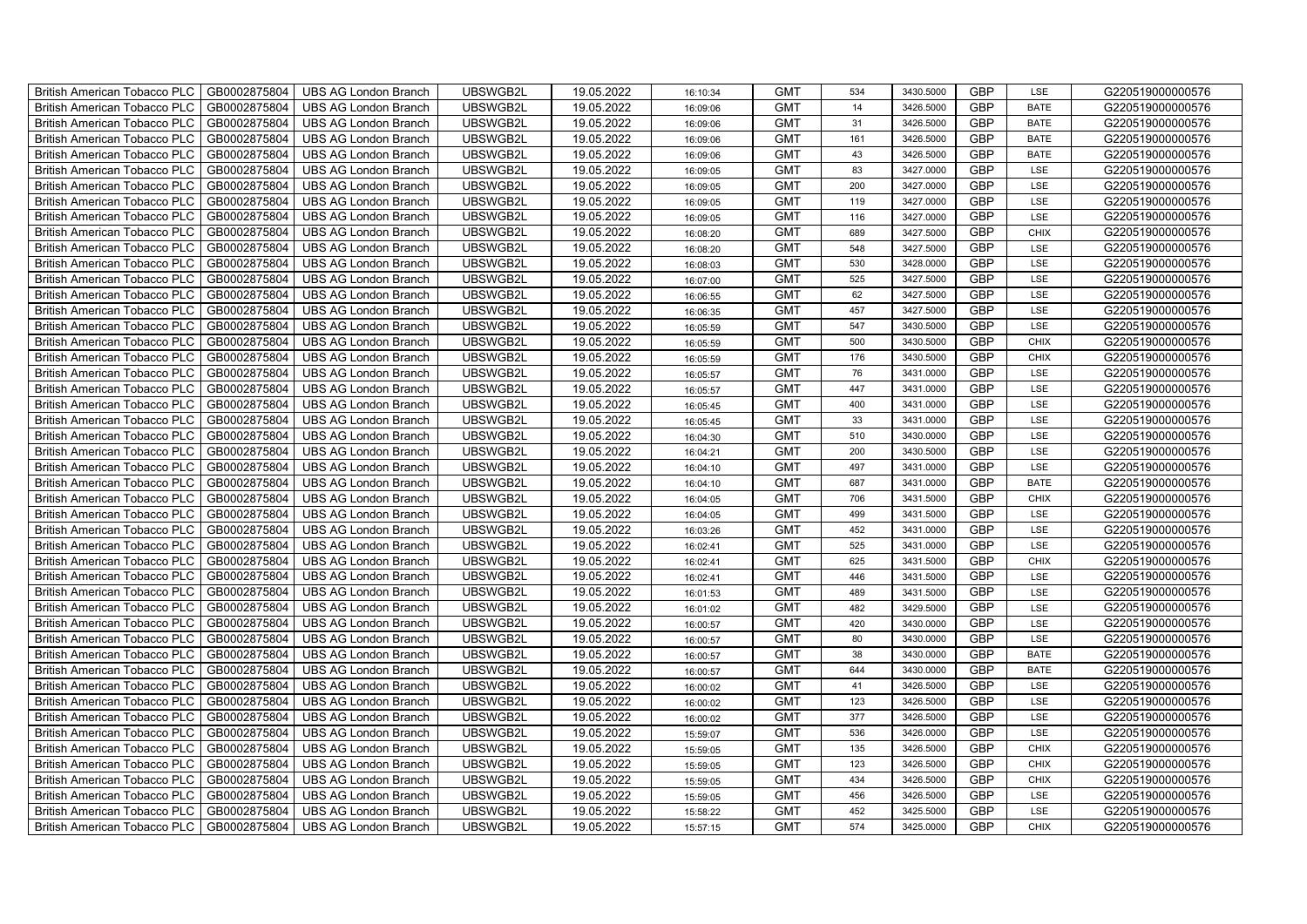| British American Tobacco PLC        | GB0002875804 | <b>UBS AG London Branch</b> | UBSWGB2L | 19.05.2022 | 15:57:04 | <b>GMT</b> | 527 | 3426.0000 | <b>GBP</b> | LSE         | G220519000000576 |
|-------------------------------------|--------------|-----------------------------|----------|------------|----------|------------|-----|-----------|------------|-------------|------------------|
| <b>British American Tobacco PLC</b> | GB0002875804 | <b>UBS AG London Branch</b> | UBSWGB2L | 19.05.2022 | 15:56:58 | <b>GMT</b> | 117 | 3427.0000 | <b>GBP</b> | LSE         | G220519000000576 |
| <b>British American Tobacco PLC</b> | GB0002875804 | UBS AG London Branch        | UBSWGB2L | 19.05.2022 | 15:56:58 | <b>GMT</b> | 101 | 3427.0000 | <b>GBP</b> | <b>LSE</b>  | G220519000000576 |
| <b>British American Tobacco PLC</b> | GB0002875804 | <b>UBS AG London Branch</b> | UBSWGB2L | 19.05.2022 | 15:56:58 | <b>GMT</b> | 100 | 3427.0000 | <b>GBP</b> | LSE         | G220519000000576 |
| British American Tobacco PLC        | GB0002875804 | <b>UBS AG London Branch</b> | UBSWGB2L | 19.05.2022 | 15:56:58 | <b>GMT</b> | 100 | 3427.0000 | <b>GBP</b> | LSE         | G220519000000576 |
| <b>British American Tobacco PLC</b> | GB0002875804 | <b>UBS AG London Branch</b> | UBSWGB2L | 19.05.2022 | 15:56:58 | <b>GMT</b> | 100 | 3427.0000 | <b>GBP</b> | LSE         | G220519000000576 |
| British American Tobacco PLC        | GB0002875804 | <b>UBS AG London Branch</b> | UBSWGB2L | 19.05.2022 | 15:56:58 | <b>GMT</b> | 519 | 3427.0000 | <b>GBP</b> | LSE         | G220519000000576 |
| <b>British American Tobacco PLC</b> | GB0002875804 | <b>UBS AG London Branch</b> | UBSWGB2L | 19.05.2022 | 15:56:58 | <b>GMT</b> | 475 | 3427.0000 | <b>GBP</b> | LSE         | G220519000000576 |
| <b>British American Tobacco PLC</b> | GB0002875804 | <b>UBS AG London Branch</b> | UBSWGB2L | 19.05.2022 | 15:56:58 | <b>GMT</b> | 663 | 3427.5000 | <b>GBP</b> | <b>BATE</b> | G220519000000576 |
| British American Tobacco PLC        | GB0002875804 | <b>UBS AG London Branch</b> | UBSWGB2L | 19.05.2022 | 15:55:07 | <b>GMT</b> | 122 | 3424.0000 | <b>GBP</b> | <b>CHIX</b> | G220519000000576 |
| <b>British American Tobacco PLC</b> | GB0002875804 | <b>UBS AG London Branch</b> | UBSWGB2L | 19.05.2022 | 15:55:07 | <b>GMT</b> | 107 | 3424.0000 | <b>GBP</b> | <b>CHIX</b> | G220519000000576 |
| <b>British American Tobacco PLC</b> | GB0002875804 | <b>UBS AG London Branch</b> | UBSWGB2L | 19.05.2022 | 15:55:07 | <b>GMT</b> | 17  | 3424.0000 | <b>GBP</b> | <b>CHIX</b> | G220519000000576 |
| <b>British American Tobacco PLC</b> | GB0002875804 | <b>UBS AG London Branch</b> | UBSWGB2L | 19.05.2022 | 15:55:07 | <b>GMT</b> | 65  | 3424.0000 | <b>GBP</b> | <b>CHIX</b> | G220519000000576 |
| British American Tobacco PLC        | GB0002875804 | <b>UBS AG London Branch</b> | UBSWGB2L | 19.05.2022 | 15:55:07 | <b>GMT</b> | 114 | 3424.0000 | <b>GBP</b> | <b>CHIX</b> | G220519000000576 |
| <b>British American Tobacco PLC</b> | GB0002875804 | <b>UBS AG London Branch</b> | UBSWGB2L | 19.05.2022 | 15:55:07 | <b>GMT</b> | 178 | 3424.0000 | <b>GBP</b> | <b>CHIX</b> | G220519000000576 |
| British American Tobacco PLC        | GB0002875804 | <b>UBS AG London Branch</b> | UBSWGB2L | 19.05.2022 | 15:55:07 | <b>GMT</b> | 182 | 3424.0000 | <b>GBP</b> | LSE         | G220519000000576 |
| <b>British American Tobacco PLC</b> | GB0002875804 | <b>UBS AG London Branch</b> | UBSWGB2L | 19.05.2022 | 15:55:07 | <b>GMT</b> | 267 | 3424.0000 | <b>GBP</b> | LSE         | G220519000000576 |
| <b>British American Tobacco PLC</b> | GB0002875804 | <b>UBS AG London Branch</b> | UBSWGB2L | 19.05.2022 | 15:55:07 | <b>GMT</b> | 93  | 3424.0000 | <b>GBP</b> | <b>CHIX</b> | G220519000000576 |
| British American Tobacco PLC        | GB0002875804 | <b>UBS AG London Branch</b> | UBSWGB2L | 19.05.2022 | 15:54:11 | <b>GMT</b> | 313 | 3421.5000 | <b>GBP</b> | LSE         | G220519000000576 |
| <b>British American Tobacco PLC</b> | GB0002875804 | <b>UBS AG London Branch</b> | UBSWGB2L | 19.05.2022 | 15:54:11 | <b>GMT</b> | 158 | 3421.5000 | <b>GBP</b> | LSE         | G220519000000576 |
| <b>British American Tobacco PLC</b> | GB0002875804 | <b>UBS AG London Branch</b> | UBSWGB2L | 19.05.2022 | 15:54:03 | <b>GMT</b> | 522 | 3422.5000 | <b>GBP</b> | <b>LSE</b>  | G220519000000576 |
| British American Tobacco PLC        | GB0002875804 | <b>UBS AG London Branch</b> | UBSWGB2L | 19.05.2022 | 15:54:00 | <b>GMT</b> | 528 | 3423.0000 | <b>GBP</b> | LSE         | G220519000000576 |
| British American Tobacco PLC        | GB0002875804 | <b>UBS AG London Branch</b> | UBSWGB2L | 19.05.2022 | 15:53:57 | <b>GMT</b> | 448 | 3423.5000 | <b>GBP</b> | LSE         | G220519000000576 |
| <b>British American Tobacco PLC</b> | GB0002875804 | UBS AG London Branch        | UBSWGB2L | 19.05.2022 | 15:53:57 | <b>GMT</b> | 40  | 3423.5000 | <b>GBP</b> | LSE         | G220519000000576 |
| <b>British American Tobacco PLC</b> | GB0002875804 | <b>UBS AG London Branch</b> | UBSWGB2L | 19.05.2022 | 15:53:12 | <b>GMT</b> | 312 | 3421.5000 | <b>GBP</b> | <b>CHIX</b> | G220519000000576 |
| <b>British American Tobacco PLC</b> | GB0002875804 | <b>UBS AG London Branch</b> | UBSWGB2L | 19.05.2022 | 15:53:12 | <b>GMT</b> | 273 | 3421.5000 | <b>GBP</b> | <b>CHIX</b> | G220519000000576 |
| <b>British American Tobacco PLC</b> | GB0002875804 | <b>UBS AG London Branch</b> | UBSWGB2L | 19.05.2022 | 15:51:50 | <b>GMT</b> | 537 | 3420.5000 | <b>GBP</b> | LSE         | G220519000000576 |
| British American Tobacco PLC        | GB0002875804 | <b>UBS AG London Branch</b> | UBSWGB2L | 19.05.2022 | 15:51:50 | <b>GMT</b> | 492 | 3421.0000 | <b>GBP</b> | LSE         | G220519000000576 |
| <b>British American Tobacco PLC</b> | GB0002875804 | <b>UBS AG London Branch</b> | UBSWGB2L | 19.05.2022 | 15:51:40 | <b>GMT</b> | 553 | 3421.5000 | <b>GBP</b> | LSE         | G220519000000576 |
| <b>British American Tobacco PLC</b> | GB0002875804 | <b>UBS AG London Branch</b> | UBSWGB2L | 19.05.2022 | 15:50:52 | <b>GMT</b> | 188 | 3420.0000 | <b>GBP</b> | <b>BATE</b> | G220519000000576 |
| British American Tobacco PLC        | GB0002875804 | <b>UBS AG London Branch</b> | UBSWGB2L | 19.05.2022 | 15:50:52 | <b>GMT</b> | 60  | 3420.0000 | GBP        | <b>BATE</b> | G220519000000576 |
| British American Tobacco PLC        | GB0002875804 | <b>UBS AG London Branch</b> | UBSWGB2L | 19.05.2022 | 15:50:49 | <b>GMT</b> | 387 | 3420.0000 | GBP        | <b>BATE</b> | G220519000000576 |
| <b>British American Tobacco PLC</b> | GB0002875804 | UBS AG London Branch        | UBSWGB2L | 19.05.2022 | 15:50:46 | <b>GMT</b> | 419 | 3420.0000 | <b>GBP</b> | <b>CHIX</b> | G220519000000576 |
| <b>British American Tobacco PLC</b> | GB0002875804 | <b>UBS AG London Branch</b> | UBSWGB2L | 19.05.2022 | 15:50:46 | <b>GMT</b> | 257 | 3420.0000 | <b>GBP</b> | <b>CHIX</b> | G220519000000576 |
| <b>British American Tobacco PLC</b> | GB0002875804 | <b>UBS AG London Branch</b> | UBSWGB2L | 19.05.2022 | 15:50:44 | <b>GMT</b> | 723 | 3420.0000 | <b>GBP</b> | LSE         | G220519000000576 |
| <b>British American Tobacco PLC</b> | GB0002875804 | <b>UBS AG London Branch</b> | UBSWGB2L | 19.05.2022 | 15:50:40 | <b>GMT</b> | 188 | 3420.5000 | <b>GBP</b> | LSE         | G220519000000576 |
| <b>British American Tobacco PLC</b> | GB0002875804 | <b>UBS AG London Branch</b> | UBSWGB2L | 19.05.2022 | 15:50:40 | <b>GMT</b> | 119 | 3420.5000 | <b>GBP</b> | LSE         | G220519000000576 |
| <b>British American Tobacco PLC</b> | GB0002875804 | <b>UBS AG London Branch</b> | UBSWGB2L | 19.05.2022 | 15:50:40 | <b>GMT</b> | 224 | 3420.5000 | <b>GBP</b> | LSE         | G220519000000576 |
| <b>British American Tobacco PLC</b> | GB0002875804 | <b>UBS AG London Branch</b> | UBSWGB2L | 19.05.2022 | 15:49:06 | <b>GMT</b> | 501 | 3417.5000 | <b>GBP</b> | LSE         | G220519000000576 |
| <b>British American Tobacco PLC</b> | GB0002875804 | <b>UBS AG London Branch</b> | UBSWGB2L | 19.05.2022 | 15:48:21 | <b>GMT</b> | 492 | 3417.5000 | <b>GBP</b> | LSE         | G220519000000576 |
| British American Tobacco PLC        | GB0002875804 | <b>UBS AG London Branch</b> | UBSWGB2L | 19.05.2022 | 15:48:17 | <b>GMT</b> | 203 | 3418.0000 | GBP        | LSE         | G220519000000576 |
| <b>British American Tobacco PLC</b> | GB0002875804 | UBS AG London Branch        | UBSWGB2L | 19.05.2022 | 15:48:17 | <b>GMT</b> | 379 | 3418.0000 | <b>GBP</b> | LSE         | G220519000000576 |
| British American Tobacco PLC        | GB0002875804 | <b>UBS AG London Branch</b> | UBSWGB2L | 19.05.2022 | 15:48:06 | <b>GMT</b> | 453 | 3418.5000 | <b>GBP</b> | LSE         | G220519000000576 |
| <b>British American Tobacco PLC</b> | GB0002875804 | <b>UBS AG London Branch</b> | UBSWGB2L | 19.05.2022 | 15:47:04 | <b>GMT</b> | 699 | 3415.5000 | <b>GBP</b> | <b>CHIX</b> | G220519000000576 |
| <b>British American Tobacco PLC</b> | GB0002875804 | <b>UBS AG London Branch</b> | UBSWGB2L | 19.05.2022 | 15:46:49 | <b>GMT</b> | 455 | 3418.0000 | <b>GBP</b> | LSE         | G220519000000576 |
| <b>British American Tobacco PLC</b> | GB0002875804 | <b>UBS AG London Branch</b> | UBSWGB2L | 19.05.2022 | 15:46:19 | <b>GMT</b> | 458 | 3419.0000 | <b>GBP</b> | LSE         | G220519000000576 |
| <b>British American Tobacco PLC</b> | GB0002875804 | <b>UBS AG London Branch</b> | UBSWGB2L | 19.05.2022 | 15:45:19 | <b>GMT</b> | 507 | 3419.0000 | <b>GBP</b> | LSE         | G220519000000576 |
| British American Tobacco PLC        | GB0002875804 | UBS AG London Branch        | UBSWGB2L | 19.05.2022 | 15:45:02 | <b>GMT</b> | 454 | 3420.0000 | <b>GBP</b> | <b>BATE</b> | G220519000000576 |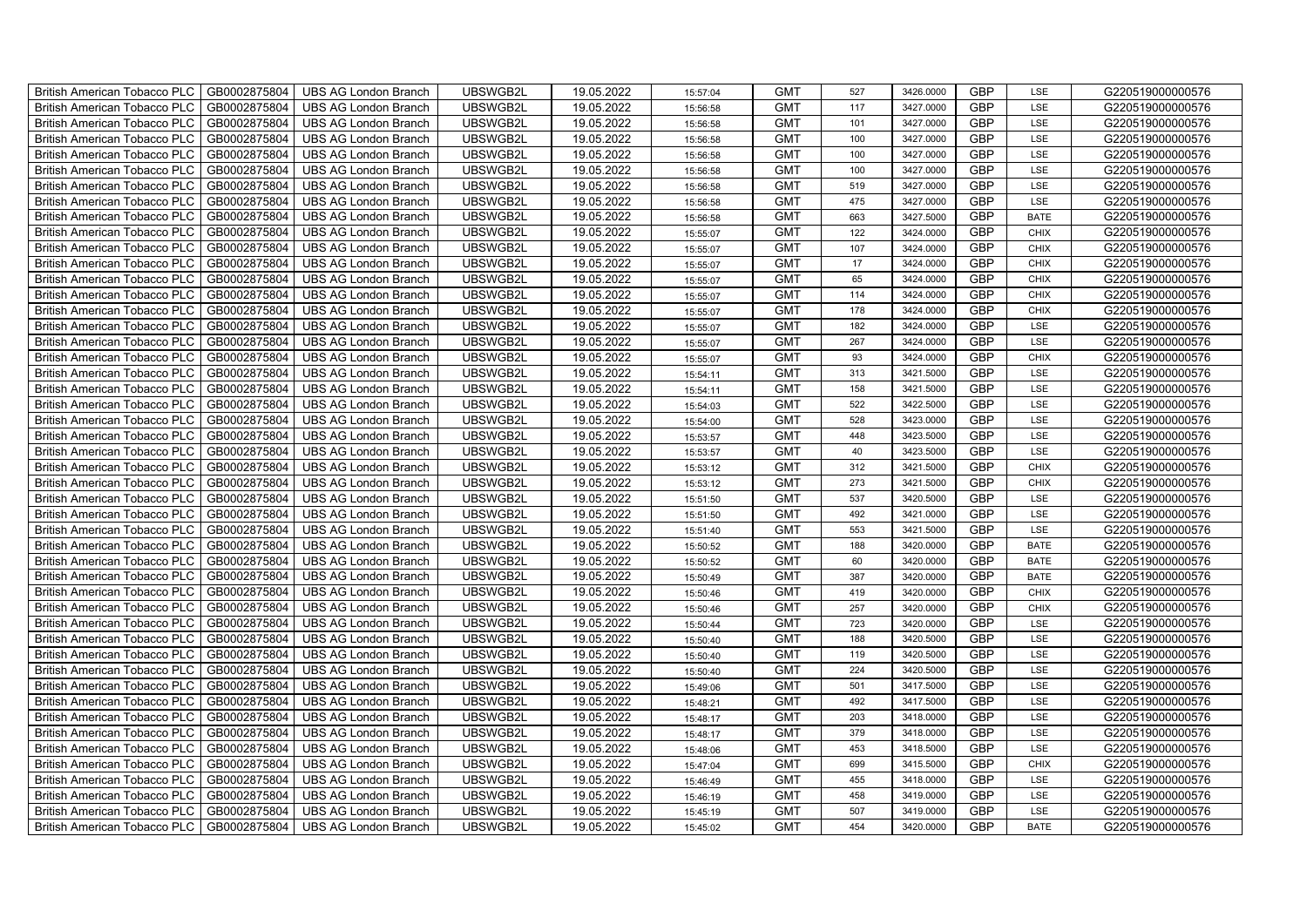| British American Tobacco PLC        | GB0002875804 | <b>UBS AG London Branch</b> | UBSWGB2L | 19.05.2022 | 15:45:02 | <b>GMT</b> | 12              | 3420.0000 | <b>GBP</b> | <b>BATE</b> | G220519000000576 |
|-------------------------------------|--------------|-----------------------------|----------|------------|----------|------------|-----------------|-----------|------------|-------------|------------------|
| <b>British American Tobacco PLC</b> | GB0002875804 | <b>UBS AG London Branch</b> | UBSWGB2L | 19.05.2022 | 15:44:57 | <b>GMT</b> | 10 <sup>1</sup> | 3420.0000 | <b>GBP</b> | <b>BATE</b> | G220519000000576 |
| <b>British American Tobacco PLC</b> | GB0002875804 | <b>UBS AG London Branch</b> | UBSWGB2L | 19.05.2022 | 15:44:57 | <b>GMT</b> | 12              | 3420.0000 | <b>GBP</b> | <b>BATE</b> | G220519000000576 |
| British American Tobacco PLC        | GB0002875804 | <b>UBS AG London Branch</b> | UBSWGB2L | 19.05.2022 | 15:44:57 | <b>GMT</b> | 13              | 3420.0000 | <b>GBP</b> | <b>BATE</b> | G220519000000576 |
| <b>British American Tobacco PLC</b> | GB0002875804 | <b>UBS AG London Branch</b> | UBSWGB2L | 19.05.2022 | 15:44:57 | <b>GMT</b> | 9               | 3420.0000 | <b>GBP</b> | <b>BATE</b> | G220519000000576 |
| British American Tobacco PLC        | GB0002875804 | <b>UBS AG London Branch</b> | UBSWGB2L | 19.05.2022 | 15:44:57 | <b>GMT</b> | 105             | 3420.0000 | <b>GBP</b> | <b>BATE</b> | G220519000000576 |
| <b>British American Tobacco PLC</b> | GB0002875804 | <b>UBS AG London Branch</b> | UBSWGB2L | 19.05.2022 | 15:44:57 | <b>GMT</b> | 10              | 3420.0000 | <b>GBP</b> | <b>BATE</b> | G220519000000576 |
| British American Tobacco PLC        | GB0002875804 | <b>UBS AG London Branch</b> | UBSWGB2L | 19.05.2022 | 15:44:57 | <b>GMT</b> | 509             | 3420.5000 | <b>GBP</b> | LSE         | G220519000000576 |
| <b>British American Tobacco PLC</b> | GB0002875804 | <b>UBS AG London Branch</b> | UBSWGB2L | 19.05.2022 | 15:44:55 | <b>GMT</b> | 153             | 3421.0000 | <b>GBP</b> | LSE         | G220519000000576 |
| British American Tobacco PLC        | GB0002875804 | <b>UBS AG London Branch</b> | UBSWGB2L | 19.05.2022 | 15:44:55 | <b>GMT</b> | 137             | 3421.0000 | <b>GBP</b> | LSE         | G220519000000576 |
| <b>British American Tobacco PLC</b> | GB0002875804 | <b>UBS AG London Branch</b> | UBSWGB2L | 19.05.2022 | 15:44:55 | <b>GMT</b> | 180             | 3421.0000 | <b>GBP</b> | LSE         | G220519000000576 |
| <b>British American Tobacco PLC</b> | GB0002875804 | <b>UBS AG London Branch</b> | UBSWGB2L | 19.05.2022 | 15:44:55 | <b>GMT</b> | 483             | 3421.0000 | <b>GBP</b> | LSE         | G220519000000576 |
| British American Tobacco PLC        | GB0002875804 | <b>UBS AG London Branch</b> | UBSWGB2L | 19.05.2022 | 15:44:36 | <b>GMT</b> | 439             | 3420.0000 | <b>GBP</b> | <b>CHIX</b> | G220519000000576 |
| British American Tobacco PLC        | GB0002875804 | <b>UBS AG London Branch</b> | UBSWGB2L | 19.05.2022 | 15:44:35 | <b>GMT</b> | 379             | 3420.0000 | <b>GBP</b> | LSE         | G220519000000576 |
| British American Tobacco PLC        | GB0002875804 | <b>UBS AG London Branch</b> | UBSWGB2L | 19.05.2022 | 15:44:35 | <b>GMT</b> | 160             | 3420.0000 | <b>GBP</b> | LSE         | G220519000000576 |
| British American Tobacco PLC        | GB0002875804 | <b>UBS AG London Branch</b> | UBSWGB2L | 19.05.2022 | 15:44:35 | <b>GMT</b> | 138             | 3420.0000 | <b>GBP</b> | <b>CHIX</b> | G220519000000576 |
| British American Tobacco PLC        | GB0002875804 | <b>UBS AG London Branch</b> | UBSWGB2L | 19.05.2022 | 15:44:35 | <b>GMT</b> | 31              | 3420.0000 | <b>GBP</b> | <b>CHIX</b> | G220519000000576 |
| British American Tobacco PLC        | GB0002875804 | <b>UBS AG London Branch</b> | UBSWGB2L | 19.05.2022 | 15:43:11 | <b>GMT</b> | 520             | 3416.0000 | <b>GBP</b> | LSE         | G220519000000576 |
| British American Tobacco PLC        | GB0002875804 | <b>UBS AG London Branch</b> | UBSWGB2L | 19.05.2022 | 15:42:53 | <b>GMT</b> | 478             | 3416.5000 | <b>GBP</b> | LSE         | G220519000000576 |
| <b>British American Tobacco PLC</b> | GB0002875804 | <b>UBS AG London Branch</b> | UBSWGB2L | 19.05.2022 | 15:41:58 | <b>GMT</b> | 530             | 3419.5000 | <b>GBP</b> | LSE         | G220519000000576 |
| <b>British American Tobacco PLC</b> | GB0002875804 | <b>UBS AG London Branch</b> | UBSWGB2L | 19.05.2022 | 15:41:58 | <b>GMT</b> | 679             | 3419.5000 | <b>GBP</b> | <b>CHIX</b> | G220519000000576 |
| British American Tobacco PLC        | GB0002875804 | <b>UBS AG London Branch</b> | UBSWGB2L | 19.05.2022 | 15:41:12 | <b>GMT</b> | 482             | 3421.0000 | <b>GBP</b> | LSE         | G220519000000576 |
| British American Tobacco PLC        | GB0002875804 | <b>UBS AG London Branch</b> | UBSWGB2L | 19.05.2022 | 15:40:47 | <b>GMT</b> | 452             | 3422.0000 | <b>GBP</b> | LSE         | G220519000000576 |
| British American Tobacco PLC        | GB0002875804 | <b>UBS AG London Branch</b> | UBSWGB2L | 19.05.2022 | 15:40:47 | <b>GMT</b> | 32              | 3422.0000 | <b>GBP</b> | LSE         | G220519000000576 |
| British American Tobacco PLC        | GB0002875804 | <b>UBS AG London Branch</b> | UBSWGB2L | 19.05.2022 | 15:40:47 | <b>GMT</b> | 55              | 3422.0000 | <b>GBP</b> | LSE         | G220519000000576 |
| British American Tobacco PLC        | GB0002875804 | <b>UBS AG London Branch</b> | UBSWGB2L | 19.05.2022 | 15:40:47 | <b>GMT</b> | 488             | 3422.0000 | <b>GBP</b> | LSE         | G220519000000576 |
| British American Tobacco PLC        | GB0002875804 | <b>UBS AG London Branch</b> | UBSWGB2L | 19.05.2022 | 15:40:47 | <b>GMT</b> | 650             | 3422.0000 | <b>GBP</b> | <b>BATE</b> | G220519000000576 |
| British American Tobacco PLC        | GB0002875804 | <b>UBS AG London Branch</b> | UBSWGB2L | 19.05.2022 | 15:40:30 | <b>GMT</b> | 160             | 3422.5000 | <b>GBP</b> | LSE         | G220519000000576 |
| <b>British American Tobacco PLC</b> | GB0002875804 | <b>UBS AG London Branch</b> | UBSWGB2L | 19.05.2022 | 15:40:30 | <b>GMT</b> | 200             | 3422.5000 | <b>GBP</b> | LSE         | G220519000000576 |
| <b>British American Tobacco PLC</b> | GB0002875804 | <b>UBS AG London Branch</b> | UBSWGB2L | 19.05.2022 | 15:40:30 | <b>GMT</b> | 169             | 3422.5000 | <b>GBP</b> | LSE         | G220519000000576 |
| British American Tobacco PLC        | GB0002875804 | <b>UBS AG London Branch</b> | UBSWGB2L | 19.05.2022 | 15:40:07 | <b>GMT</b> | 666             | 3421.5000 | <b>GBP</b> | LSE         | G220519000000576 |
| British American Tobacco PLC        | GB0002875804 | <b>UBS AG London Branch</b> | UBSWGB2L | 19.05.2022 | 15:40:07 | <b>GMT</b> | 616             | 3421.5000 | <b>GBP</b> | CHIX        | G220519000000576 |
| British American Tobacco PLC        | GB0002875804 | UBS AG London Branch        | UBSWGB2L | 19.05.2022 | 15:38:37 | <b>GMT</b> | 483             | 3418.5000 | <b>GBP</b> | LSE         | G220519000000576 |
| British American Tobacco PLC        | GB0002875804 | UBS AG London Branch        | UBSWGB2L | 19.05.2022 | 15:37:54 | <b>GMT</b> | 548             | 3418.5000 | <b>GBP</b> | LSE         | G220519000000576 |
| British American Tobacco PLC        | GB0002875804 | <b>UBS AG London Branch</b> | UBSWGB2L | 19.05.2022 | 15:37:08 | <b>GMT</b> | 492             | 3416.0000 | <b>GBP</b> | CHIX        | G220519000000576 |
| British American Tobacco PLC        | GB0002875804 | <b>UBS AG London Branch</b> | UBSWGB2L | 19.05.2022 | 15:37:08 | <b>GMT</b> | 26              | 3416.0000 | <b>GBP</b> | CHIX        | G220519000000576 |
| British American Tobacco PLC        | GB0002875804 | <b>UBS AG London Branch</b> | UBSWGB2L | 19.05.2022 | 15:37:08 | <b>GMT</b> | 50              | 3416.0000 | <b>GBP</b> | <b>CHIX</b> | G220519000000576 |
| <b>British American Tobacco PLC</b> | GB0002875804 | <b>UBS AG London Branch</b> | UBSWGB2L | 19.05.2022 | 15:37:08 | <b>GMT</b> | 90              | 3416.0000 | <b>GBP</b> | <b>CHIX</b> | G220519000000576 |
| British American Tobacco PLC        | GB0002875804 | <b>UBS AG London Branch</b> | UBSWGB2L | 19.05.2022 | 15:37:08 | <b>GMT</b> | 522             | 3416.0000 | <b>GBP</b> | LSE         | G220519000000576 |
| <b>British American Tobacco PLC</b> | GB0002875804 | UBS AG London Branch        | UBSWGB2L | 19.05.2022 | 15:36:03 | <b>GMT</b> | 546             | 3415.5000 | <b>GBP</b> | LSE         | G220519000000576 |
| British American Tobacco PLC        | GB0002875804 | UBS AG London Branch        | UBSWGB2L | 19.05.2022 | 15:35:58 | <b>GMT</b> | 539             | 3416.0000 | <b>GBP</b> | LSE         | G220519000000576 |
| British American Tobacco PLC        | GB0002875804 | <b>UBS AG London Branch</b> | UBSWGB2L | 19.05.2022 | 15:35:55 | <b>GMT</b> | 480             | 3416.5000 | <b>GBP</b> | LSE         | G220519000000576 |
| British American Tobacco PLC        | GB0002875804 | UBS AG London Branch        | UBSWGB2L | 19.05.2022 | 15:35:38 | <b>GMT</b> | 156             | 3416.5000 | <b>GBP</b> | LSE         | G220519000000576 |
| <b>British American Tobacco PLC</b> | GB0002875804 | <b>UBS AG London Branch</b> | UBSWGB2L | 19.05.2022 | 15:35:38 | <b>GMT</b> | 601             | 3416.5000 | <b>GBP</b> | <b>BATE</b> | G220519000000576 |
| <b>British American Tobacco PLC</b> | GB0002875804 | <b>UBS AG London Branch</b> | UBSWGB2L | 19.05.2022 | 15:35:38 | <b>GMT</b> | $10$            | 3416.5000 | <b>GBP</b> | <b>BATE</b> | G220519000000576 |
| <b>British American Tobacco PLC</b> | GB0002875804 | <b>UBS AG London Branch</b> | UBSWGB2L | 19.05.2022 | 15:35:38 | <b>GMT</b> | 285             | 3416.5000 | <b>GBP</b> | LSE         | G220519000000576 |
| British American Tobacco PLC        | GB0002875804 | <b>UBS AG London Branch</b> | UBSWGB2L | 19.05.2022 | 15:35:38 | <b>GMT</b> | 711             | 3416.5000 | <b>GBP</b> | <b>CHIX</b> | G220519000000576 |
| British American Tobacco PLC        | GB0002875804 | UBS AG London Branch        | UBSWGB2L | 19.05.2022 | 15:35:23 | <b>GMT</b> | 518             | 3416.5000 | <b>GBP</b> | LSE         | G220519000000576 |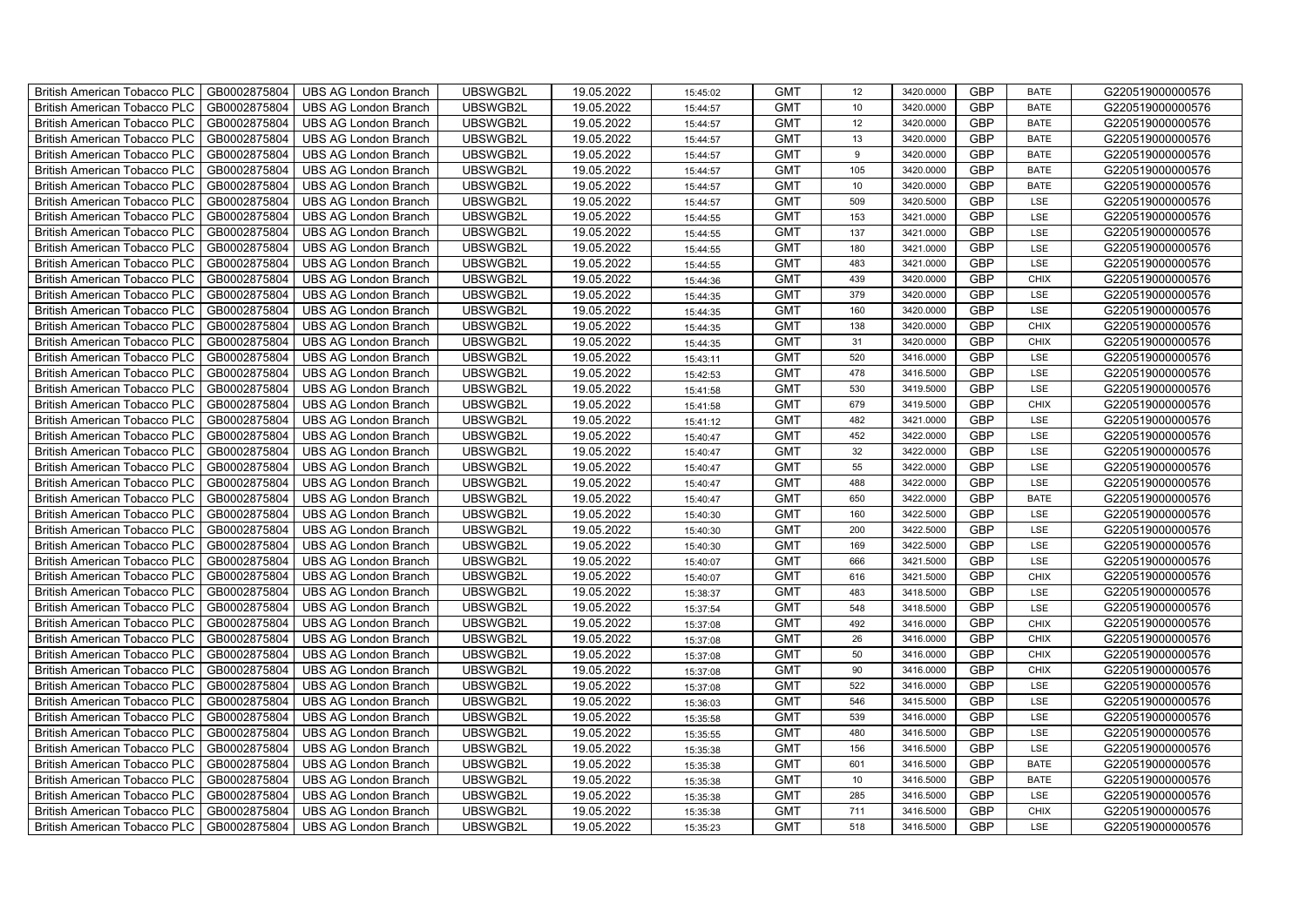| <b>British American Tobacco PLC</b><br>GB0002875804 | <b>UBS AG London Branch</b> | UBSWGB2L | 19.05.2022 | 15:35:23 | <b>GMT</b> | 507          | 3416.5000 | <b>GBP</b> | LSE         | G220519000000576 |
|-----------------------------------------------------|-----------------------------|----------|------------|----------|------------|--------------|-----------|------------|-------------|------------------|
| GB0002875804<br><b>British American Tobacco PLC</b> | <b>UBS AG London Branch</b> | UBSWGB2L | 19.05.2022 | 15:33:09 | <b>GMT</b> | 163          | 3409.0000 | <b>GBP</b> | LSE         | G220519000000576 |
| GB0002875804<br><b>British American Tobacco PLC</b> | <b>UBS AG London Branch</b> | UBSWGB2L | 19.05.2022 | 15:33:09 | <b>GMT</b> | 316          | 3409.0000 | <b>GBP</b> | LSE         | G220519000000576 |
| GB0002875804<br><b>British American Tobacco PLC</b> | <b>UBS AG London Branch</b> | UBSWGB2L | 19.05.2022 | 15:32:18 | <b>GMT</b> | 470          | 3410.0000 | <b>GBP</b> | LSE         | G220519000000576 |
| GB0002875804<br><b>British American Tobacco PLC</b> | <b>UBS AG London Branch</b> | UBSWGB2L | 19.05.2022 | 15:31:50 | <b>GMT</b> | 30           | 3409.5000 | <b>GBP</b> | LSE         | G220519000000576 |
| GB0002875804<br><b>British American Tobacco PLC</b> | <b>UBS AG London Branch</b> | UBSWGB2L | 19.05.2022 | 15:31:50 | <b>GMT</b> | 442          | 3409.5000 | <b>GBP</b> | LSE         | G220519000000576 |
| GB0002875804<br><b>British American Tobacco PLC</b> | <b>UBS AG London Branch</b> | UBSWGB2L | 19.05.2022 | 15:31:18 | <b>GMT</b> | 217          | 3408.5000 | <b>GBP</b> | <b>CHIX</b> | G220519000000576 |
| <b>British American Tobacco PLC</b><br>GB0002875804 | <b>UBS AG London Branch</b> | UBSWGB2L | 19.05.2022 | 15:31:18 | <b>GMT</b> | 475          | 3408.5000 | <b>GBP</b> | <b>CHIX</b> | G220519000000576 |
| GB0002875804<br><b>British American Tobacco PLC</b> | <b>UBS AG London Branch</b> | UBSWGB2L | 19.05.2022 | 15:31:03 | <b>GMT</b> | 491          | 3409.0000 | <b>GBP</b> | LSE         | G220519000000576 |
| GB0002875804<br><b>British American Tobacco PLC</b> | <b>UBS AG London Branch</b> | UBSWGB2L | 19.05.2022 | 15:30:28 | <b>GMT</b> | $\mathbf{1}$ | 3406.5000 | <b>GBP</b> | <b>CHIX</b> | G220519000000576 |
| GB0002875804<br><b>British American Tobacco PLC</b> | <b>UBS AG London Branch</b> | UBSWGB2L | 19.05.2022 | 15:30:27 | <b>GMT</b> | 100          | 3406.5000 | <b>GBP</b> | <b>CHIX</b> | G220519000000576 |
| GB0002875804<br>British American Tobacco PLC        | <b>UBS AG London Branch</b> | UBSWGB2L | 19.05.2022 | 15:30:27 | <b>GMT</b> | 57           | 3406.5000 | <b>GBP</b> | <b>CHIX</b> | G220519000000576 |
| GB0002875804<br><b>British American Tobacco PLC</b> | <b>UBS AG London Branch</b> | UBSWGB2L | 19.05.2022 | 15:30:20 | <b>GMT</b> | 353          | 3408.0000 | <b>GBP</b> | LSE         | G220519000000576 |
| GB0002875804<br><b>British American Tobacco PLC</b> | <b>UBS AG London Branch</b> | UBSWGB2L | 19.05.2022 | 15:30:20 | <b>GMT</b> | 108          | 3408.0000 | <b>GBP</b> | LSE         | G220519000000576 |
| GB0002875804<br><b>British American Tobacco PLC</b> | <b>UBS AG London Branch</b> | UBSWGB2L | 19.05.2022 | 15:29:59 | <b>GMT</b> | 165          | 3410.0000 | <b>GBP</b> | <b>BATE</b> | G220519000000576 |
| GB0002875804<br><b>British American Tobacco PLC</b> | <b>UBS AG London Branch</b> | UBSWGB2L | 19.05.2022 | 15:29:59 | <b>GMT</b> | 400          | 3410.0000 | <b>GBP</b> | <b>BATE</b> | G220519000000576 |
| <b>British American Tobacco PLC</b><br>GB0002875804 | <b>UBS AG London Branch</b> | UBSWGB2L | 19.05.2022 | 15:29:56 | <b>GMT</b> | 10           | 3410.0000 | <b>GBP</b> | <b>BATE</b> | G220519000000576 |
| GB0002875804<br><b>British American Tobacco PLC</b> | <b>UBS AG London Branch</b> | UBSWGB2L | 19.05.2022 | 15:29:56 | <b>GMT</b> | 475          | 3410.5000 | <b>GBP</b> | LSE         | G220519000000576 |
| GB0002875804<br><b>British American Tobacco PLC</b> | <b>UBS AG London Branch</b> | UBSWGB2L | 19.05.2022 | 15:29:19 | <b>GMT</b> | 449          | 3410.0000 | <b>GBP</b> | LSE         | G220519000000576 |
| <b>British American Tobacco PLC</b><br>GB0002875804 | <b>UBS AG London Branch</b> | UBSWGB2L | 19.05.2022 | 15:28:07 | <b>GMT</b> | 167          | 3409.5000 | GBP        | LSE         | G220519000000576 |
| British American Tobacco PLC<br>GB0002875804        | <b>UBS AG London Branch</b> | UBSWGB2L | 19.05.2022 | 15:28:07 | <b>GMT</b> | 698          | 3409.5000 | <b>GBP</b> | <b>CHIX</b> | G220519000000576 |
| GB0002875804<br><b>British American Tobacco PLC</b> | <b>UBS AG London Branch</b> | UBSWGB2L | 19.05.2022 | 15:28:07 | <b>GMT</b> | 347          | 3409.5000 | GBP        | LSE         | G220519000000576 |
| GB0002875804<br><b>British American Tobacco PLC</b> | <b>UBS AG London Branch</b> | UBSWGB2L | 19.05.2022 | 15:27:29 | <b>GMT</b> | 49           | 3409.0000 | GBP        | LSE         | G220519000000576 |
| British American Tobacco PLC<br>GB0002875804        | <b>UBS AG London Branch</b> | UBSWGB2L | 19.05.2022 | 15:27:29 | <b>GMT</b> | 115          | 3409.0000 | GBP        | LSE         | G220519000000576 |
| British American Tobacco PLC<br>GB0002875804        | <b>UBS AG London Branch</b> | UBSWGB2L | 19.05.2022 | 15:27:29 | <b>GMT</b> | 49           | 3409.0000 | <b>GBP</b> | LSE         | G220519000000576 |
| GB0002875804<br><b>British American Tobacco PLC</b> | <b>UBS AG London Branch</b> | UBSWGB2L | 19.05.2022 | 15:27:25 | <b>GMT</b> | 100          | 3409.0000 | <b>GBP</b> | LSE         | G220519000000576 |
| GB0002875804<br><b>British American Tobacco PLC</b> | <b>UBS AG London Branch</b> | UBSWGB2L | 19.05.2022 | 15:27:25 | <b>GMT</b> | 110          | 3409.0000 | GBP        | LSE         | G220519000000576 |
| GB0002875804<br><b>British American Tobacco PLC</b> | <b>UBS AG London Branch</b> | UBSWGB2L | 19.05.2022 | 15:27:24 | <b>GMT</b> | 100          | 3409.0000 | <b>GBP</b> | LSE         | G220519000000576 |
| <b>British American Tobacco PLC</b><br>GB0002875804 | <b>UBS AG London Branch</b> | UBSWGB2L | 19.05.2022 | 15:27:24 | <b>GMT</b> | 11           | 3409.0000 | GBP        | LSE         | G220519000000576 |
| British American Tobacco PLC<br>GB0002875804        | <b>UBS AG London Branch</b> | UBSWGB2L | 19.05.2022 | 15:27:24 | <b>GMT</b> | 89           | 3409.0000 | <b>GBP</b> | LSE         | G220519000000576 |
| GB0002875804<br><b>British American Tobacco PLC</b> | <b>UBS AG London Branch</b> | UBSWGB2L | 19.05.2022 | 15:27:24 | <b>GMT</b> | 100          | 3409.0000 | GBP        | LSE         | G220519000000576 |
| British American Tobacco PLC<br>GB0002875804        | <b>UBS AG London Branch</b> | UBSWGB2L | 19.05.2022 | 15:27:24 | <b>GMT</b> | 100          | 3409.0000 | GBP        | LSE         | G220519000000576 |
| British American Tobacco PLC<br>GB0002875804        | <b>UBS AG London Branch</b> | UBSWGB2L | 19.05.2022 | 15:27:23 | <b>GMT</b> | 12           | 3409.0000 | GBP        | LSE         | G220519000000576 |
| British American Tobacco PLC<br>GB0002875804        | <b>UBS AG London Branch</b> | UBSWGB2L | 19.05.2022 | 15:27:23 | <b>GMT</b> | 64           | 3409.0000 | <b>GBP</b> | LSE         | G220519000000576 |
| GB0002875804<br><b>British American Tobacco PLC</b> | <b>UBS AG London Branch</b> | UBSWGB2L | 19.05.2022 | 15:27:23 | <b>GMT</b> | 116          | 3409.0000 | <b>GBP</b> | LSE         | G220519000000576 |
| GB0002875804<br><b>British American Tobacco PLC</b> | <b>UBS AG London Branch</b> | UBSWGB2L | 19.05.2022 | 15:27:23 | <b>GMT</b> | 100          | 3409.0000 | GBP        | LSE         | G220519000000576 |
| GB0002875804<br><b>British American Tobacco PLC</b> | <b>UBS AG London Branch</b> | UBSWGB2L | 19.05.2022 | 15:27:23 | <b>GMT</b> | 100          | 3409.0000 | GBP        | LSE         | G220519000000576 |
| <b>British American Tobacco PLC</b><br>GB0002875804 | <b>UBS AG London Branch</b> | UBSWGB2L | 19.05.2022 | 15:27:21 | <b>GMT</b> | 158          | 3409.0000 | <b>GBP</b> | LSE         | G220519000000576 |
| British American Tobacco PLC<br>GB0002875804        | <b>UBS AG London Branch</b> | UBSWGB2L | 19.05.2022 | 15:27:19 | <b>GMT</b> | $\mathbf{1}$ | 3409.0000 | <b>GBP</b> | LSE         | G220519000000576 |
| British American Tobacco PLC<br>GB0002875804        | <b>UBS AG London Branch</b> | UBSWGB2L | 19.05.2022 | 15:27:19 | <b>GMT</b> | 159          | 3409.0000 | GBP        | LSE         | G220519000000576 |
| British American Tobacco PLC<br>GB0002875804        | <b>UBS AG London Branch</b> | UBSWGB2L | 19.05.2022 | 15:27:18 | <b>GMT</b> | 100          | 3409.0000 | <b>GBP</b> | LSE         | G220519000000576 |
| <b>British American Tobacco PLC</b><br>GB0002875804 | <b>UBS AG London Branch</b> | UBSWGB2L | 19.05.2022 | 15:27:18 | <b>GMT</b> | 100          | 3409.0000 | GBP        | LSE         | G220519000000576 |
| <b>British American Tobacco PLC</b><br>GB0002875804 | <b>UBS AG London Branch</b> | UBSWGB2L | 19.05.2022 | 15:27:18 | <b>GMT</b> | 27           | 3409.0000 | <b>GBP</b> | LSE         | G220519000000576 |
| GB0002875804<br><b>British American Tobacco PLC</b> | <b>UBS AG London Branch</b> | UBSWGB2L | 19.05.2022 | 15:27:18 | <b>GMT</b> | 73           | 3409.0000 | <b>GBP</b> | LSE         | G220519000000576 |
| GB0002875804<br><b>British American Tobacco PLC</b> | <b>UBS AG London Branch</b> | UBSWGB2L | 19.05.2022 | 15:27:18 | <b>GMT</b> | 100          | 3409.0000 | GBP        | LSE         | G220519000000576 |
| GB0002875804<br><b>British American Tobacco PLC</b> | <b>UBS AG London Branch</b> | UBSWGB2L | 19.05.2022 | 15:27:18 | <b>GMT</b> | 100          | 3409.0000 | GBP        | LSE         | G220519000000576 |
| <b>British American Tobacco PLC</b><br>GB0002875804 | <b>UBS AG London Branch</b> | UBSWGB2L | 19.05.2022 | 15:27:18 | <b>GMT</b> | 100          | 3409.0000 | <b>GBP</b> | LSE         | G220519000000576 |
| GB0002875804<br><b>British American Tobacco PLC</b> | <b>UBS AG London Branch</b> | UBSWGB2L | 19.05.2022 | 15:27:18 | <b>GMT</b> | 100          | 3409.0000 | <b>GBP</b> | LSE         | G220519000000576 |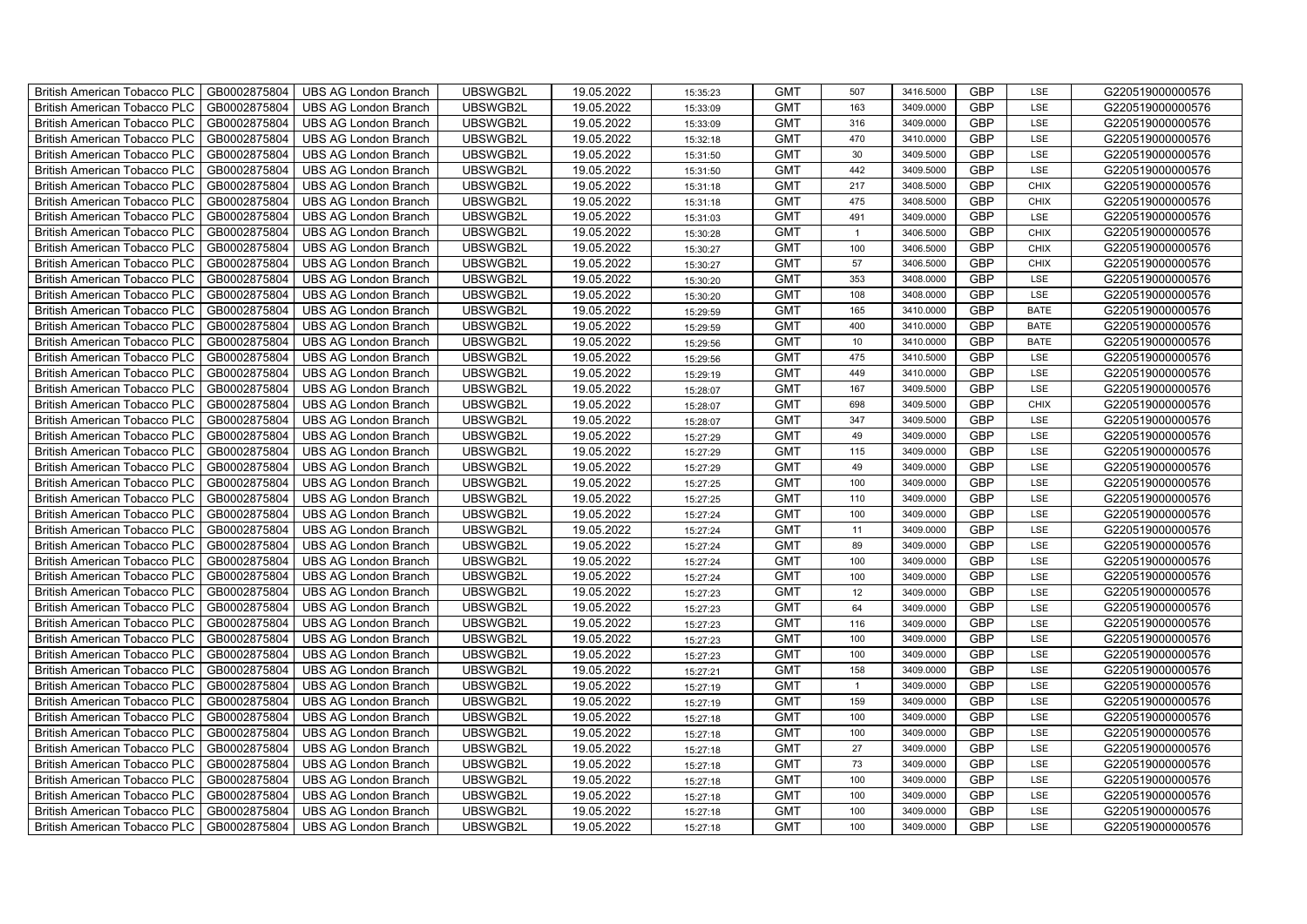| British American Tobacco PLC        | GB0002875804 | <b>UBS AG London Branch</b> | UBSWGB2L | 19.05.2022 | 15:27:18 | <b>GMT</b> | 94  | 3409.0000 | <b>GBP</b> | LSE         | G220519000000576 |
|-------------------------------------|--------------|-----------------------------|----------|------------|----------|------------|-----|-----------|------------|-------------|------------------|
| <b>British American Tobacco PLC</b> | GB0002875804 | <b>UBS AG London Branch</b> | UBSWGB2L | 19.05.2022 | 15:27:18 | <b>GMT</b> | 73  | 3409.0000 | <b>GBP</b> | LSE         | G220519000000576 |
| <b>British American Tobacco PLC</b> | GB0002875804 | UBS AG London Branch        | UBSWGB2L | 19.05.2022 | 15:27:18 | <b>GMT</b> | 123 | 3409.0000 | <b>GBP</b> | <b>LSE</b>  | G220519000000576 |
| <b>British American Tobacco PLC</b> | GB0002875804 | <b>UBS AG London Branch</b> | UBSWGB2L | 19.05.2022 | 15:27:18 | <b>GMT</b> | 24  | 3409.0000 | <b>GBP</b> | LSE         | G220519000000576 |
| British American Tobacco PLC        | GB0002875804 | <b>UBS AG London Branch</b> | UBSWGB2L | 19.05.2022 | 15:27:15 | <b>GMT</b> | 200 | 3409.5000 | <b>GBP</b> | LSE         | G220519000000576 |
| <b>British American Tobacco PLC</b> | GB0002875804 | <b>UBS AG London Branch</b> | UBSWGB2L | 19.05.2022 | 15:27:02 | <b>GMT</b> | 185 | 3408.5000 | <b>GBP</b> | LSE         | G220519000000576 |
| British American Tobacco PLC        | GB0002875804 | <b>UBS AG London Branch</b> | UBSWGB2L | 19.05.2022 | 15:27:02 | <b>GMT</b> | 116 | 3408.5000 | <b>GBP</b> | LSE         | G220519000000576 |
| <b>British American Tobacco PLC</b> | GB0002875804 | <b>UBS AG London Branch</b> | UBSWGB2L | 19.05.2022 | 15:27:01 | <b>GMT</b> | 100 | 3408.5000 | <b>GBP</b> | LSE         | G220519000000576 |
| <b>British American Tobacco PLC</b> | GB0002875804 | <b>UBS AG London Branch</b> | UBSWGB2L | 19.05.2022 | 15:27:01 | <b>GMT</b> | 14  | 3408.5000 | <b>GBP</b> | LSE         | G220519000000576 |
| British American Tobacco PLC        | GB0002875804 | <b>UBS AG London Branch</b> | UBSWGB2L | 19.05.2022 | 15:27:01 | <b>GMT</b> | 100 | 3408.5000 | <b>GBP</b> | LSE         | G220519000000576 |
| <b>British American Tobacco PLC</b> | GB0002875804 | <b>UBS AG London Branch</b> | UBSWGB2L | 19.05.2022 | 15:27:01 | <b>GMT</b> | 76  | 3408.5000 | <b>GBP</b> | LSE         | G220519000000576 |
| <b>British American Tobacco PLC</b> | GB0002875804 | <b>UBS AG London Branch</b> | UBSWGB2L | 19.05.2022 | 15:27:01 | <b>GMT</b> | 130 | 3408.5000 | <b>GBP</b> | <b>LSE</b>  | G220519000000576 |
| <b>British American Tobacco PLC</b> | GB0002875804 | <b>UBS AG London Branch</b> | UBSWGB2L | 19.05.2022 | 15:27:01 | <b>GMT</b> | 130 | 3408.5000 | <b>GBP</b> | LSE         | G220519000000576 |
| British American Tobacco PLC        | GB0002875804 | <b>UBS AG London Branch</b> | UBSWGB2L | 19.05.2022 | 15:27:01 | <b>GMT</b> | 15  | 3408.5000 | <b>GBP</b> | LSE         | G220519000000576 |
| <b>British American Tobacco PLC</b> | GB0002875804 | <b>UBS AG London Branch</b> | UBSWGB2L | 19.05.2022 | 15:27:01 | <b>GMT</b> | 37  | 3408.5000 | <b>GBP</b> | LSE         | G220519000000576 |
| British American Tobacco PLC        | GB0002875804 | <b>UBS AG London Branch</b> | UBSWGB2L | 19.05.2022 | 15:27:01 | <b>GMT</b> | 26  | 3408.5000 | <b>GBP</b> | LSE         | G220519000000576 |
| <b>British American Tobacco PLC</b> | GB0002875804 | <b>UBS AG London Branch</b> | UBSWGB2L | 19.05.2022 | 15:27:01 | <b>GMT</b> | 60  | 3408.5000 | <b>GBP</b> | LSE         | G220519000000576 |
| <b>British American Tobacco PLC</b> | GB0002875804 | <b>UBS AG London Branch</b> | UBSWGB2L | 19.05.2022 | 15:26:58 | <b>GMT</b> | 15  | 3408.0000 | <b>GBP</b> | LSE         | G220519000000576 |
| British American Tobacco PLC        | GB0002875804 | <b>UBS AG London Branch</b> | UBSWGB2L | 19.05.2022 | 15:26:58 | <b>GMT</b> | 15  | 3408.0000 | <b>GBP</b> | LSE         | G220519000000576 |
| <b>British American Tobacco PLC</b> | GB0002875804 | <b>UBS AG London Branch</b> | UBSWGB2L | 19.05.2022 | 15:26:54 | <b>GMT</b> | 23  | 3408.0000 | <b>GBP</b> | LSE         | G220519000000576 |
| <b>British American Tobacco PLC</b> | GB0002875804 | <b>UBS AG London Branch</b> | UBSWGB2L | 19.05.2022 | 15:26:27 | <b>GMT</b> | 510 | 3410.5000 | <b>GBP</b> | <b>LSE</b>  | G220519000000576 |
| British American Tobacco PLC        | GB0002875804 | <b>UBS AG London Branch</b> | UBSWGB2L | 19.05.2022 | 15:26:27 | <b>GMT</b> | 446 | 3410.5000 | <b>GBP</b> | LSE         | G220519000000576 |
| British American Tobacco PLC        | GB0002875804 | <b>UBS AG London Branch</b> | UBSWGB2L | 19.05.2022 | 15:25:59 | <b>GMT</b> | 478 | 3412.0000 | <b>GBP</b> | LSE         | G220519000000576 |
| <b>British American Tobacco PLC</b> | GB0002875804 | <b>UBS AG London Branch</b> | UBSWGB2L | 19.05.2022 | 15:25:59 | <b>GMT</b> | 460 | 3412.0000 | <b>GBP</b> | LSE         | G220519000000576 |
| British American Tobacco PLC        | GB0002875804 | <b>UBS AG London Branch</b> | UBSWGB2L | 19.05.2022 | 15:25:13 | <b>GMT</b> | 403 | 3415.0000 | <b>GBP</b> | <b>CHIX</b> | G220519000000576 |
| <b>British American Tobacco PLC</b> | GB0002875804 | <b>UBS AG London Branch</b> | UBSWGB2L | 19.05.2022 | 15:25:13 | <b>GMT</b> | 90  | 3415.0000 | <b>GBP</b> | <b>CHIX</b> | G220519000000576 |
| <b>British American Tobacco PLC</b> | GB0002875804 | <b>UBS AG London Branch</b> | UBSWGB2L | 19.05.2022 | 15:25:13 | <b>GMT</b> | 102 | 3415.0000 | <b>GBP</b> | <b>CHIX</b> | G220519000000576 |
| British American Tobacco PLC        | GB0002875804 | <b>UBS AG London Branch</b> | UBSWGB2L | 19.05.2022 | 15:25:13 | <b>GMT</b> | 489 | 3415.0000 | <b>GBP</b> | LSE         | G220519000000576 |
| <b>British American Tobacco PLC</b> | GB0002875804 | <b>UBS AG London Branch</b> | UBSWGB2L | 19.05.2022 | 15:25:13 | <b>GMT</b> | 511 | 3415.0000 | <b>GBP</b> | LSE         | G220519000000576 |
| <b>British American Tobacco PLC</b> | GB0002875804 | <b>UBS AG London Branch</b> | UBSWGB2L | 19.05.2022 | 15:25:13 | <b>GMT</b> | 36  | 3415.0000 | <b>GBP</b> | <b>LSE</b>  | G220519000000576 |
| British American Tobacco PLC        | GB0002875804 | <b>UBS AG London Branch</b> | UBSWGB2L | 19.05.2022 | 15:25:13 | <b>GMT</b> | 20  | 3415.0000 | <b>GBP</b> | <b>CHIX</b> | G220519000000576 |
| British American Tobacco PLC        | GB0002875804 | <b>UBS AG London Branch</b> | UBSWGB2L | 19.05.2022 | 15:25:13 | <b>GMT</b> | 17  | 3415.0000 | GBP        | <b>CHIX</b> | G220519000000576 |
| <b>British American Tobacco PLC</b> | GB0002875804 | <b>UBS AG London Branch</b> | UBSWGB2L | 19.05.2022 | 15:25:11 | <b>GMT</b> | 512 | 3415.5000 | <b>GBP</b> | LSE         | G220519000000576 |
| <b>British American Tobacco PLC</b> | GB0002875804 | <b>UBS AG London Branch</b> | UBSWGB2L | 19.05.2022 | 15:25:11 | <b>GMT</b> | 53  | 3415.5000 | <b>GBP</b> | LSE         | G220519000000576 |
| <b>British American Tobacco PLC</b> | GB0002875804 | <b>UBS AG London Branch</b> | UBSWGB2L | 19.05.2022 | 15:25:11 | <b>GMT</b> | 622 | 3415.5000 | <b>GBP</b> | <b>BATE</b> | G220519000000576 |
| <b>British American Tobacco PLC</b> | GB0002875804 | <b>UBS AG London Branch</b> | UBSWGB2L | 19.05.2022 | 15:24:56 | <b>GMT</b> | 203 | 3415.5000 | <b>GBP</b> | LSE         | G220519000000576 |
| <b>British American Tobacco PLC</b> | GB0002875804 | <b>UBS AG London Branch</b> | UBSWGB2L | 19.05.2022 | 15:24:55 | <b>GMT</b> | 198 | 3415.5000 | <b>GBP</b> | LSE         | G220519000000576 |
| <b>British American Tobacco PLC</b> | GB0002875804 | <b>UBS AG London Branch</b> | UBSWGB2L | 19.05.2022 | 15:24:54 | <b>GMT</b> | 467 | 3416.0000 | <b>GBP</b> | LSE         | G220519000000576 |
| <b>British American Tobacco PLC</b> | GB0002875804 | <b>UBS AG London Branch</b> | UBSWGB2L | 19.05.2022 | 15:24:11 | <b>GMT</b> | 454 | 3415.5000 | <b>GBP</b> | LSE         | G220519000000576 |
| <b>British American Tobacco PLC</b> | GB0002875804 | <b>UBS AG London Branch</b> | UBSWGB2L | 19.05.2022 | 15:24:04 | <b>GMT</b> | 542 | 3416.0000 | <b>GBP</b> | LSE         | G220519000000576 |
| British American Tobacco PLC        | GB0002875804 | <b>UBS AG London Branch</b> | UBSWGB2L | 19.05.2022 | 15:23:18 | <b>GMT</b> | 536 | 3415.0000 | GBP        | LSE         | G220519000000576 |
| <b>British American Tobacco PLC</b> | GB0002875804 | <b>UBS AG London Branch</b> | UBSWGB2L | 19.05.2022 | 15:23:18 | <b>GMT</b> | 507 | 3415.0000 | <b>GBP</b> | LSE         | G220519000000576 |
| British American Tobacco PLC        | GB0002875804 | <b>UBS AG London Branch</b> | UBSWGB2L | 19.05.2022 | 15:23:10 | <b>GMT</b> | 480 | 3416.0000 | <b>GBP</b> | LSE         | G220519000000576 |
| <b>British American Tobacco PLC</b> | GB0002875804 | <b>UBS AG London Branch</b> | UBSWGB2L | 19.05.2022 | 15:23:09 | <b>GMT</b> | 12  | 3416.0000 | <b>GBP</b> | LSE         | G220519000000576 |
| <b>British American Tobacco PLC</b> | GB0002875804 | <b>UBS AG London Branch</b> | UBSWGB2L | 19.05.2022 | 15:23:05 | <b>GMT</b> | 550 | 3416.0000 | <b>GBP</b> | LSE         | G220519000000576 |
| <b>British American Tobacco PLC</b> | GB0002875804 | <b>UBS AG London Branch</b> | UBSWGB2L | 19.05.2022 | 15:22:40 | <b>GMT</b> | 74  | 3415.0000 | <b>GBP</b> | LSE         | G220519000000576 |
| <b>British American Tobacco PLC</b> | GB0002875804 | <b>UBS AG London Branch</b> | UBSWGB2L | 19.05.2022 | 15:22:40 | <b>GMT</b> | 467 | 3415.0000 | <b>GBP</b> | LSE         | G220519000000576 |
| British American Tobacco PLC        | GB0002875804 | UBS AG London Branch        | UBSWGB2L | 19.05.2022 | 15:22:40 | <b>GMT</b> | 498 | 3415.0000 | <b>GBP</b> | <b>LSE</b>  | G220519000000576 |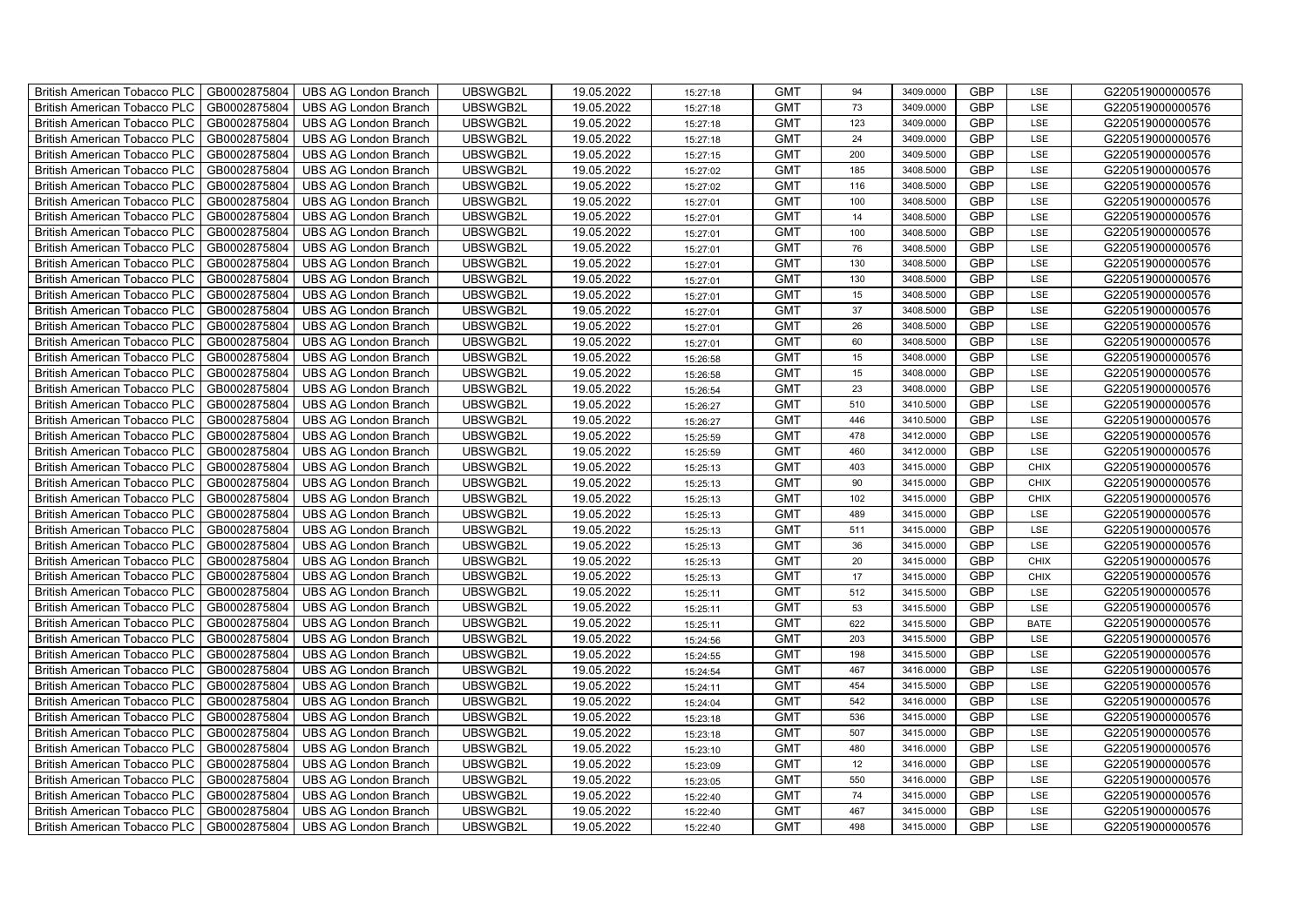| British American Tobacco PLC   GB0002875804 |              | <b>UBS AG London Branch</b> | UBSWGB2L | 19.05.2022 | 15:22:25 | <b>GMT</b> | 15  | 3416.0000 | <b>GBP</b> | <b>CHIX</b> | G220519000000576 |
|---------------------------------------------|--------------|-----------------------------|----------|------------|----------|------------|-----|-----------|------------|-------------|------------------|
| <b>British American Tobacco PLC</b>         | GB0002875804 | <b>UBS AG London Branch</b> | UBSWGB2L | 19.05.2022 | 15:22:25 | <b>GMT</b> | 632 | 3416.0000 | <b>GBP</b> | <b>CHIX</b> | G220519000000576 |
| <b>British American Tobacco PLC</b>         | GB0002875804 | UBS AG London Branch        | UBSWGB2L | 19.05.2022 | 15:21:42 | <b>GMT</b> | 524 | 3419.0000 | <b>GBP</b> | LSE         | G220519000000576 |
| <b>British American Tobacco PLC</b>         | GB0002875804 | <b>UBS AG London Branch</b> | UBSWGB2L | 19.05.2022 | 15:21:42 | <b>GMT</b> | 477 | 3419.0000 | <b>GBP</b> | LSE         | G220519000000576 |
| <b>British American Tobacco PLC</b>         | GB0002875804 | UBS AG London Branch        | UBSWGB2L | 19.05.2022 | 15:20:57 | <b>GMT</b> | 482 | 3418.0000 | <b>GBP</b> | LSE         | G220519000000576 |
| <b>British American Tobacco PLC</b>         | GB0002875804 | <b>UBS AG London Branch</b> | UBSWGB2L | 19.05.2022 | 15:20:54 | <b>GMT</b> | 527 | 3419.0000 | <b>GBP</b> | LSE         | G220519000000576 |
| <b>British American Tobacco PLC</b>         | GB0002875804 | <b>UBS AG London Branch</b> | UBSWGB2L | 19.05.2022 | 15:20:54 | <b>GMT</b> | 456 | 3419.0000 | <b>GBP</b> | LSE         | G220519000000576 |
| British American Tobacco PLC                | GB0002875804 | UBS AG London Branch        | UBSWGB2L | 19.05.2022 | 15:19:57 | <b>GMT</b> | 711 | 3413.0000 | <b>GBP</b> | <b>BATE</b> | G220519000000576 |
| <b>British American Tobacco PLC</b>         | GB0002875804 | <b>UBS AG London Branch</b> | UBSWGB2L | 19.05.2022 | 15:19:57 | <b>GMT</b> | 512 | 3413.0000 | <b>GBP</b> | LSE         | G220519000000576 |
| <b>British American Tobacco PLC</b>         | GB0002875804 | <b>UBS AG London Branch</b> | UBSWGB2L | 19.05.2022 | 15:19:57 | <b>GMT</b> | 604 | 3413.0000 | <b>GBP</b> | <b>CHIX</b> | G220519000000576 |
| British American Tobacco PLC                | GB0002875804 | <b>UBS AG London Branch</b> | UBSWGB2L | 19.05.2022 | 15:19:53 | <b>GMT</b> | 467 | 3413.5000 | <b>GBP</b> | LSE         | G220519000000576 |
| British American Tobacco PLC                | GB0002875804 | UBS AG London Branch        | UBSWGB2L | 19.05.2022 | 15:19:53 | <b>GMT</b> | 522 | 3413.5000 | <b>GBP</b> | <b>LSE</b>  | G220519000000576 |
| British American Tobacco PLC                | GB0002875804 | UBS AG London Branch        | UBSWGB2L | 19.05.2022 | 15:19:32 | <b>GMT</b> | 510 | 3413.5000 | <b>GBP</b> | LSE         | G220519000000576 |
| British American Tobacco PLC                | GB0002875804 | <b>UBS AG London Branch</b> | UBSWGB2L | 19.05.2022 | 15:19:11 | <b>GMT</b> | 9   | 3412.5000 | <b>GBP</b> | LSE         | G220519000000576 |
| British American Tobacco PLC                | GB0002875804 | <b>UBS AG London Branch</b> | UBSWGB2L | 19.05.2022 | 15:18:27 | <b>GMT</b> | 519 | 3411.5000 | <b>GBP</b> | LSE         | G220519000000576 |
| British American Tobacco PLC                | GB0002875804 | <b>UBS AG London Branch</b> | UBSWGB2L | 19.05.2022 | 15:18:03 | <b>GMT</b> | 321 | 3412.0000 | <b>GBP</b> | LSE         | G220519000000576 |
| British American Tobacco PLC                | GB0002875804 | <b>UBS AG London Branch</b> | UBSWGB2L | 19.05.2022 | 15:18:03 | <b>GMT</b> | 112 | 3412.0000 | <b>GBP</b> | LSE         | G220519000000576 |
| British American Tobacco PLC                | GB0002875804 | <b>UBS AG London Branch</b> | UBSWGB2L | 19.05.2022 | 15:18:03 | <b>GMT</b> | 93  | 3412.0000 | <b>GBP</b> | LSE         | G220519000000576 |
| British American Tobacco PLC                | GB0002875804 | <b>UBS AG London Branch</b> | UBSWGB2L | 19.05.2022 | 15:17:17 | <b>GMT</b> | 501 | 3412.0000 | <b>GBP</b> | LSE         | G220519000000576 |
| <b>British American Tobacco PLC</b>         | GB0002875804 | <b>UBS AG London Branch</b> | UBSWGB2L | 19.05.2022 | 15:17:17 | <b>GMT</b> | 539 | 3412.0000 | <b>GBP</b> | CHIX        | G220519000000576 |
| British American Tobacco PLC                | GB0002875804 | UBS AG London Branch        | UBSWGB2L | 19.05.2022 | 15:17:17 | <b>GMT</b> | 57  | 3412.0000 | <b>GBP</b> | <b>CHIX</b> | G220519000000576 |
| British American Tobacco PLC                | GB0002875804 | UBS AG London Branch        | UBSWGB2L | 19.05.2022 | 15:17:17 | <b>GMT</b> | 112 | 3412.0000 | GBP        | <b>CHIX</b> | G220519000000576 |
| British American Tobacco PLC                | GB0002875804 | <b>UBS AG London Branch</b> | UBSWGB2L | 19.05.2022 | 15:17:09 | <b>GMT</b> | 300 | 3412.5000 | <b>GBP</b> | <b>LSE</b>  | G220519000000576 |
| British American Tobacco PLC                | GB0002875804 | <b>UBS AG London Branch</b> | UBSWGB2L | 19.05.2022 | 15:17:09 | <b>GMT</b> | 203 | 3412.5000 | GBP        | LSE         | G220519000000576 |
| British American Tobacco PLC                | GB0002875804 | <b>UBS AG London Branch</b> | UBSWGB2L | 19.05.2022 | 15:17:09 | <b>GMT</b> | 36  | 3412.5000 | <b>GBP</b> | LSE         | G220519000000576 |
| British American Tobacco PLC                | GB0002875804 | <b>UBS AG London Branch</b> | UBSWGB2L | 19.05.2022 | 15:17:07 | <b>GMT</b> | 424 | 3412.5000 | <b>GBP</b> | LSE         | G220519000000576 |
| British American Tobacco PLC                | GB0002875804 | <b>UBS AG London Branch</b> | UBSWGB2L | 19.05.2022 | 15:17:07 | <b>GMT</b> | 193 | 3412.5000 | <b>GBP</b> | LSE         | G220519000000576 |
| British American Tobacco PLC                | GB0002875804 | <b>UBS AG London Branch</b> | UBSWGB2L | 19.05.2022 | 15:17:06 | <b>GMT</b> | 260 | 3412.5000 | <b>GBP</b> | LSE         | G220519000000576 |
| <b>British American Tobacco PLC</b>         | GB0002875804 | <b>UBS AG London Branch</b> | UBSWGB2L | 19.05.2022 | 15:16:36 | <b>GMT</b> | 59  | 3412.5000 | <b>GBP</b> | LSE         | G220519000000576 |
| British American Tobacco PLC                | GB0002875804 | UBS AG London Branch        | UBSWGB2L | 19.05.2022 | 15:16:36 | <b>GMT</b> | 441 | 3412.5000 | <b>GBP</b> | LSE         | G220519000000576 |
| British American Tobacco PLC                | GB0002875804 | <b>UBS AG London Branch</b> | UBSWGB2L | 19.05.2022 | 15:16:35 | <b>GMT</b> | 454 | 3413.0000 | GBP        | LSE         | G220519000000576 |
| British American Tobacco PLC                | GB0002875804 | <b>UBS AG London Branch</b> | UBSWGB2L | 19.05.2022 | 15:16:35 | <b>GMT</b> | 516 | 3413.5000 | <b>GBP</b> | LSE         | G220519000000576 |
| British American Tobacco PLC                | GB0002875804 | UBS AG London Branch        | UBSWGB2L | 19.05.2022 | 15:16:35 | <b>GMT</b> | 51  | 3413.5000 | GBP        | LSE         | G220519000000576 |
| British American Tobacco PLC                | GB0002875804 | UBS AG London Branch        | UBSWGB2L | 19.05.2022 | 15:16:35 | <b>GMT</b> | 116 | 3413.5000 | <b>GBP</b> | LSE         | G220519000000576 |
| British American Tobacco PLC                | GB0002875804 | UBS AG London Branch        | UBSWGB2L | 19.05.2022 | 15:16:35 | <b>GMT</b> | 200 | 3413.5000 | <b>GBP</b> | LSE         | G220519000000576 |
| British American Tobacco PLC                | GB0002875804 | <b>UBS AG London Branch</b> | UBSWGB2L | 19.05.2022 | 15:16:35 | <b>GMT</b> | 119 | 3413.5000 | GBP        | LSE         | G220519000000576 |
| British American Tobacco PLC                | GB0002875804 | <b>UBS AG London Branch</b> | UBSWGB2L | 19.05.2022 | 15:16:35 | <b>GMT</b> | 349 | 3413.5000 | <b>GBP</b> | LSE         | G220519000000576 |
| <b>British American Tobacco PLC</b>         | GB0002875804 | <b>UBS AG London Branch</b> | UBSWGB2L | 19.05.2022 | 15:16:35 | <b>GMT</b> | 148 | 3413.5000 | <b>GBP</b> | LSE         | G220519000000576 |
| British American Tobacco PLC                | GB0002875804 | UBS AG London Branch        | UBSWGB2L | 19.05.2022 | 15:16:35 | <b>GMT</b> | 535 | 3413.5000 | <b>GBP</b> | LSE         | G220519000000576 |
| <b>British American Tobacco PLC</b>         | GB0002875804 | UBS AG London Branch        | UBSWGB2L | 19.05.2022 | 15:16:04 | <b>GMT</b> | 15  | 3413.0000 | GBP        | <b>CHIX</b> | G220519000000576 |
| British American Tobacco PLC                | GB0002875804 | UBS AG London Branch        | UBSWGB2L | 19.05.2022 | 15:16:04 | <b>GMT</b> | 245 | 3413.0000 | <b>GBP</b> | LSE         | G220519000000576 |
| British American Tobacco PLC                | GB0002875804 | <b>UBS AG London Branch</b> | UBSWGB2L | 19.05.2022 | 15:16:04 | <b>GMT</b> | 20  | 3413.0000 | GBP        | LSE         | G220519000000576 |
| British American Tobacco PLC                | GB0002875804 | UBS AG London Branch        | UBSWGB2L | 19.05.2022 | 15:16:04 | <b>GMT</b> | 241 | 3413.0000 | <b>GBP</b> | LSE         | G220519000000576 |
| <b>British American Tobacco PLC</b>         | GB0002875804 | UBS AG London Branch        | UBSWGB2L | 19.05.2022 | 15:16:04 | <b>GMT</b> | 658 | 3413.0000 | <b>GBP</b> | LSE         | G220519000000576 |
| British American Tobacco PLC                | GB0002875804 | UBS AG London Branch        | UBSWGB2L | 19.05.2022 | 15:16:04 | <b>GMT</b> | 201 | 3413.0000 | GBP        | <b>CHIX</b> | G220519000000576 |
| <b>British American Tobacco PLC</b>         | GB0002875804 | UBS AG London Branch        | UBSWGB2L | 19.05.2022 | 15:16:04 | <b>GMT</b> | 319 | 3413.0000 | <b>GBP</b> | <b>CHIX</b> | G220519000000576 |
| <b>British American Tobacco PLC</b>         | GB0002875804 | <b>UBS AG London Branch</b> | UBSWGB2L | 19.05.2022 | 15:16:04 | <b>GMT</b> | 30  | 3413.0000 | <b>GBP</b> | <b>CHIX</b> | G220519000000576 |
| British American Tobacco PLC                | GB0002875804 | UBS AG London Branch        | UBSWGB2L | 19.05.2022 | 15:16:04 | <b>GMT</b> | 14  | 3413.0000 | <b>GBP</b> | <b>CHIX</b> | G220519000000576 |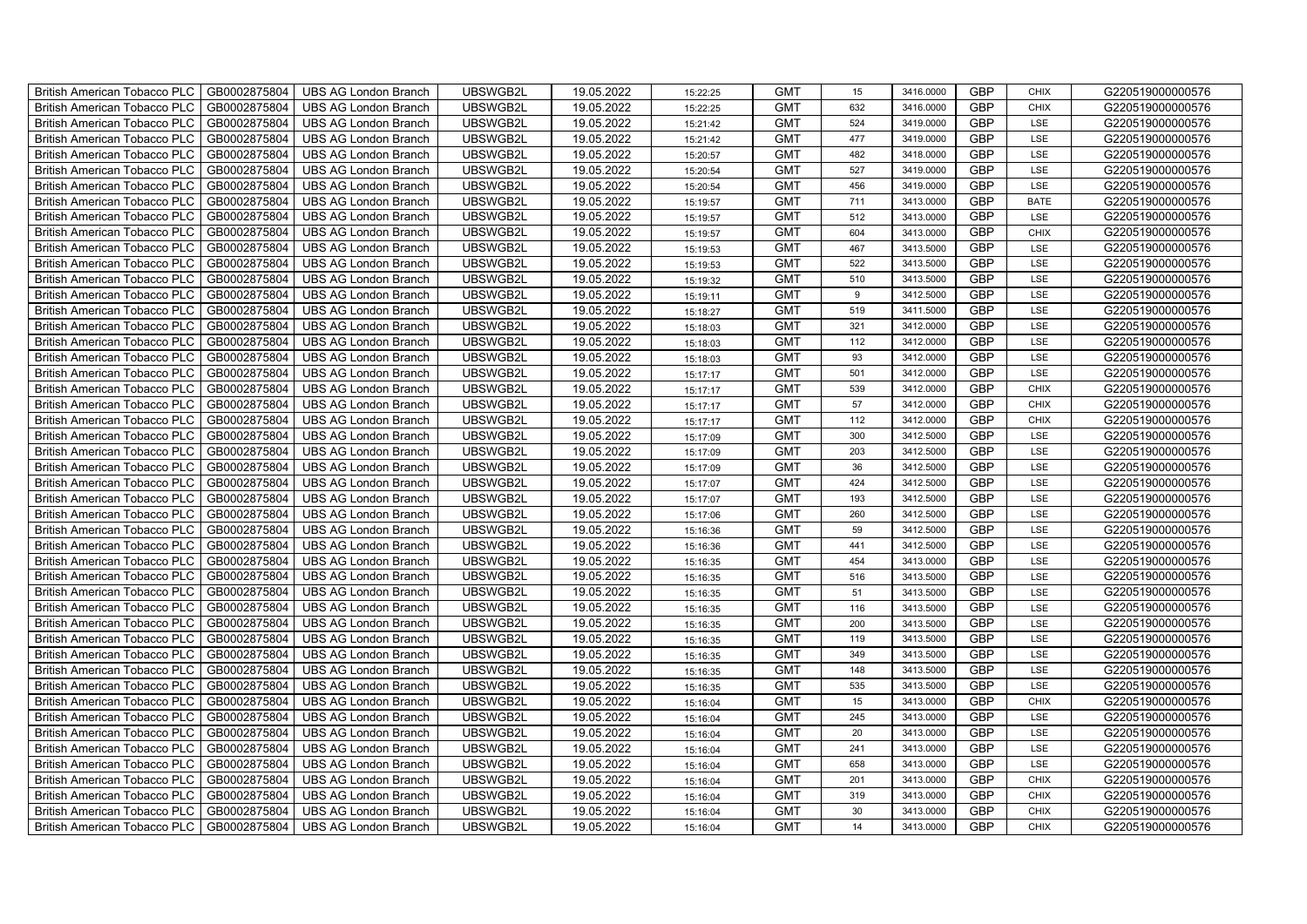| British American Tobacco PLC        | GB0002875804 | <b>UBS AG London Branch</b> | UBSWGB2L | 19.05.2022 | 15:16:04             | <b>GMT</b> | 49               | 3413.0000 | <b>GBP</b> | <b>CHIX</b> | G220519000000576 |
|-------------------------------------|--------------|-----------------------------|----------|------------|----------------------|------------|------------------|-----------|------------|-------------|------------------|
| <b>British American Tobacco PLC</b> | GB0002875804 | <b>UBS AG London Branch</b> | UBSWGB2L | 19.05.2022 | 15:16:02             | <b>GMT</b> | 448              | 3413.5000 | <b>GBP</b> | LSE         | G220519000000576 |
| <b>British American Tobacco PLC</b> | GB0002875804 | <b>UBS AG London Branch</b> | UBSWGB2L | 19.05.2022 | 15:16:02             | <b>GMT</b> | 489              | 3413.5000 | <b>GBP</b> | LSE         | G220519000000576 |
| British American Tobacco PLC        | GB0002875804 | <b>UBS AG London Branch</b> | UBSWGB2L | 19.05.2022 | 15:16:02             | <b>GMT</b> | 688              | 3413.5000 | <b>GBP</b> | LSE         | G220519000000576 |
| British American Tobacco PLC        | GB0002875804 | <b>UBS AG London Branch</b> | UBSWGB2L | 19.05.2022 | 15:16:02             | <b>GMT</b> | $\overline{2}$   | 3413.5000 | <b>GBP</b> | <b>BATE</b> | G220519000000576 |
| British American Tobacco PLC        | GB0002875804 | <b>UBS AG London Branch</b> | UBSWGB2L | 19.05.2022 | 15:16:02             | <b>GMT</b> | 570              | 3413.5000 | <b>GBP</b> | <b>BATE</b> | G220519000000576 |
| <b>British American Tobacco PLC</b> | GB0002875804 | <b>UBS AG London Branch</b> | UBSWGB2L | 19.05.2022 | 15:15:00             | <b>GMT</b> | 116              | 3411.5000 | <b>GBP</b> | LSE         | G220519000000576 |
| British American Tobacco PLC        | GB0002875804 | <b>UBS AG London Branch</b> | UBSWGB2L | 19.05.2022 | 15:15:00             | <b>GMT</b> | 416              | 3411.5000 | <b>GBP</b> | LSE         | G220519000000576 |
| British American Tobacco PLC        | GB0002875804 | <b>UBS AG London Branch</b> | UBSWGB2L | 19.05.2022 | 15:15:00             | <b>GMT</b> | 189              | 3411.5000 | <b>GBP</b> | LSE         | G220519000000576 |
| British American Tobacco PLC        | GB0002875804 | <b>UBS AG London Branch</b> | UBSWGB2L | 19.05.2022 | 15:15:00             | <b>GMT</b> | 870              | 3411.5000 | <b>GBP</b> | LSE         | G220519000000576 |
| <b>British American Tobacco PLC</b> | GB0002875804 | <b>UBS AG London Branch</b> | UBSWGB2L | 19.05.2022 | 15:14:59             | <b>GMT</b> | 14               | 3411.5000 | <b>GBP</b> | LSE         | G220519000000576 |
| <b>British American Tobacco PLC</b> | GB0002875804 | <b>UBS AG London Branch</b> | UBSWGB2L | 19.05.2022 | 15:14:59             | <b>GMT</b> | 63               | 3411.5000 | <b>GBP</b> | LSE         | G220519000000576 |
| British American Tobacco PLC        | GB0002875804 | <b>UBS AG London Branch</b> | UBSWGB2L | 19.05.2022 | 15:14:59             | <b>GMT</b> | 14               | 3411.5000 | <b>GBP</b> | LSE         | G220519000000576 |
| British American Tobacco PLC        | GB0002875804 | <b>UBS AG London Branch</b> | UBSWGB2L | 19.05.2022 | 15:14:47             | <b>GMT</b> | 76               | 3409.5000 | <b>GBP</b> | LSE         | G220519000000576 |
| British American Tobacco PLC        | GB0002875804 | <b>UBS AG London Branch</b> | UBSWGB2L | 19.05.2022 | 15:14:46             | <b>GMT</b> | 10               | 3409.5000 | <b>GBP</b> | LSE         | G220519000000576 |
| British American Tobacco PLC        | GB0002875804 | <b>UBS AG London Branch</b> | UBSWGB2L | 19.05.2022 | 15:14:32             | <b>GMT</b> | 13               | 3408.5000 | GBP        | LSE         | G220519000000576 |
| British American Tobacco PLC        | GB0002875804 | <b>UBS AG London Branch</b> | UBSWGB2L | 19.05.2022 | 15:14:20             | <b>GMT</b> | 312              | 3409.5000 | <b>GBP</b> | LSE         | G220519000000576 |
| British American Tobacco PLC        | GB0002875804 | <b>UBS AG London Branch</b> | UBSWGB2L | 19.05.2022 | 15:14:20             | <b>GMT</b> | 200              | 3409.5000 | <b>GBP</b> | LSE         | G220519000000576 |
| British American Tobacco PLC        | GB0002875804 | <b>UBS AG London Branch</b> | UBSWGB2L | 19.05.2022 | 15:14:02             | <b>GMT</b> | 448              | 3406.0000 | <b>GBP</b> | LSE         | G220519000000576 |
| <b>British American Tobacco PLC</b> | GB0002875804 | <b>UBS AG London Branch</b> | UBSWGB2L | 19.05.2022 | 15:14:02             | <b>GMT</b> | 475              | 3406.0000 | GBP        | LSE         | G220519000000576 |
| <b>British American Tobacco PLC</b> | GB0002875804 | <b>UBS AG London Branch</b> | UBSWGB2L | 19.05.2022 | 15:14:02             | <b>GMT</b> | 10 <sup>10</sup> | 3406.0000 | <b>GBP</b> | LSE         | G220519000000576 |
| British American Tobacco PLC        | GB0002875804 | <b>UBS AG London Branch</b> | UBSWGB2L | 19.05.2022 | 15:14:02             | <b>GMT</b> | 449              | 3406.0000 | GBP        | LSE         | G220519000000576 |
| British American Tobacco PLC        | GB0002875804 | <b>UBS AG London Branch</b> | UBSWGB2L | 19.05.2022 | 15:14:00             | <b>GMT</b> | 475              | 3406.5000 | GBP        | LSE         | G220519000000576 |
| British American Tobacco PLC        | GB0002875804 | <b>UBS AG London Branch</b> | UBSWGB2L | 19.05.2022 | 15:14:00             | <b>GMT</b> | 489              | 3406.5000 | GBP        | LSE         | G220519000000576 |
| British American Tobacco PLC        | GB0002875804 | <b>UBS AG London Branch</b> | UBSWGB2L | 19.05.2022 | 15:14:00             | <b>GMT</b> | 33               | 3406.5000 | <b>GBP</b> | LSE         | G220519000000576 |
| British American Tobacco PLC        | GB0002875804 | <b>UBS AG London Branch</b> | UBSWGB2L | 19.05.2022 | 15:13:51             | <b>GMT</b> | 400              | 3407.0000 | <b>GBP</b> | LSE         | G220519000000576 |
| British American Tobacco PLC        | GB0002875804 | <b>UBS AG London Branch</b> | UBSWGB2L | 19.05.2022 | 15:13:43             | <b>GMT</b> | 116              | 3407.0000 | GBP        | LSE         | G220519000000576 |
| British American Tobacco PLC        | GB0002875804 | <b>UBS AG London Branch</b> | UBSWGB2L | 19.05.2022 | 15:13:43             | <b>GMT</b> | 119              | 3407.0000 | GBP        | LSE         | G220519000000576 |
| <b>British American Tobacco PLC</b> | GB0002875804 | <b>UBS AG London Branch</b> | UBSWGB2L | 19.05.2022 | 15:13:30             | <b>GMT</b> | 440              | 3406.5000 | <b>GBP</b> | LSE         | G220519000000576 |
| <b>British American Tobacco PLC</b> | GB0002875804 | <b>UBS AG London Branch</b> | UBSWGB2L | 19.05.2022 | 15:13:30             | <b>GMT</b> | 40               | 3406.5000 | <b>GBP</b> | LSE         | G220519000000576 |
| British American Tobacco PLC        | GB0002875804 | <b>UBS AG London Branch</b> | UBSWGB2L | 19.05.2022 | 15:12:35             | <b>GMT</b> | 447              | 3403.0000 | GBP        | LSE         | G220519000000576 |
| British American Tobacco PLC        | GB0002875804 | <b>UBS AG London Branch</b> | UBSWGB2L | 19.05.2022 | 15:12:33             | <b>GMT</b> | 292              | 3404.5000 | GBP        | LSE         | G220519000000576 |
| British American Tobacco PLC        | GB0002875804 | <b>UBS AG London Branch</b> | UBSWGB2L | 19.05.2022 | 15:12:33             | <b>GMT</b> | 256              | 3404.5000 | GBP        | LSE         | G220519000000576 |
| British American Tobacco PLC        | GB0002875804 | <b>UBS AG London Branch</b> | UBSWGB2L | 19.05.2022 | 15:12:32             | <b>GMT</b> | 126              | 3404.5000 | <b>GBP</b> | LSE         | G220519000000576 |
| British American Tobacco PLC        | GB0002875804 | <b>UBS AG London Branch</b> | UBSWGB2L | 19.05.2022 | 15:12:18             | <b>GMT</b> | 100              | 3404.5000 | <b>GBP</b> | LSE         | G220519000000576 |
| British American Tobacco PLC        | GB0002875804 | <b>UBS AG London Branch</b> | UBSWGB2L | 19.05.2022 | 15:12:14             | <b>GMT</b> | 219              | 3404.5000 | GBP        | LSE         | G220519000000576 |
| British American Tobacco PLC        | GB0002875804 | <b>UBS AG London Branch</b> | UBSWGB2L | 19.05.2022 | 15:12:14             | <b>GMT</b> | 88               | 3405.0000 | GBP        | <b>CHIX</b> | G220519000000576 |
| <b>British American Tobacco PLC</b> | GB0002875804 | <b>UBS AG London Branch</b> | UBSWGB2L | 19.05.2022 | 15:12:14             | <b>GMT</b> | 300              | 3405.0000 | <b>GBP</b> | <b>CHIX</b> | G220519000000576 |
| British American Tobacco PLC        | GB0002875804 | <b>UBS AG London Branch</b> | UBSWGB2L | 19.05.2022 | 15:12:14             | <b>GMT</b> | 147              | 3405.0000 | <b>GBP</b> | <b>CHIX</b> | G220519000000576 |
| <b>British American Tobacco PLC</b> | GB0002875804 | <b>UBS AG London Branch</b> | UBSWGB2L | 19.05.2022 | 15:12:13             | <b>GMT</b> | 116              | 3405.0000 | GBP        | <b>CHIX</b> | G220519000000576 |
| British American Tobacco PLC        | GB0002875804 | <b>UBS AG London Branch</b> | UBSWGB2L | 19.05.2022 | 15:12:06             | <b>GMT</b> | 446              | 3405.5000 | GBP        | LSE         | G220519000000576 |
| British American Tobacco PLC        | GB0002875804 | <b>UBS AG London Branch</b> | UBSWGB2L | 19.05.2022 | 15:12:05             | <b>GMT</b> | 507              | 3406.0000 | GBP        | LSE         | G220519000000576 |
| British American Tobacco PLC        | GB0002875804 | <b>UBS AG London Branch</b> | UBSWGB2L | 19.05.2022 | 15:12:05             | <b>GMT</b> | 433              | 3406.0000 | <b>GBP</b> | LSE         | G220519000000576 |
| <b>British American Tobacco PLC</b> | GB0002875804 | <b>UBS AG London Branch</b> | UBSWGB2L | 19.05.2022 | 15:12:05             | <b>GMT</b> | 11               | 3406.0000 | <b>GBP</b> | LSE         | G220519000000576 |
| <b>British American Tobacco PLC</b> | GB0002875804 | <b>UBS AG London Branch</b> | UBSWGB2L | 19.05.2022 |                      | <b>GMT</b> | 508              | 3406.5000 | GBP        | LSE         | G220519000000576 |
| <b>British American Tobacco PLC</b> | GB0002875804 | <b>UBS AG London Branch</b> | UBSWGB2L | 19.05.2022 |                      | <b>GMT</b> | 17               | 3406.5000 | GBP        | LSE         | G220519000000576 |
| <b>British American Tobacco PLC</b> | GB0002875804 | <b>UBS AG London Branch</b> | UBSWGB2L | 19.05.2022 | 15:11:28             | <b>GMT</b> | 561              | 3404.0000 | <b>GBP</b> | LSE         | G220519000000576 |
| British American Tobacco PLC        | GB0002875804 | <b>UBS AG London Branch</b> | UBSWGB2L | 19.05.2022 | 15:11:28             | <b>GMT</b> | 506              | 3404.0000 | <b>GBP</b> | LSE         | G220519000000576 |
|                                     |              |                             |          |            | 15:11:53<br>15:11:53 |            |                  |           |            |             |                  |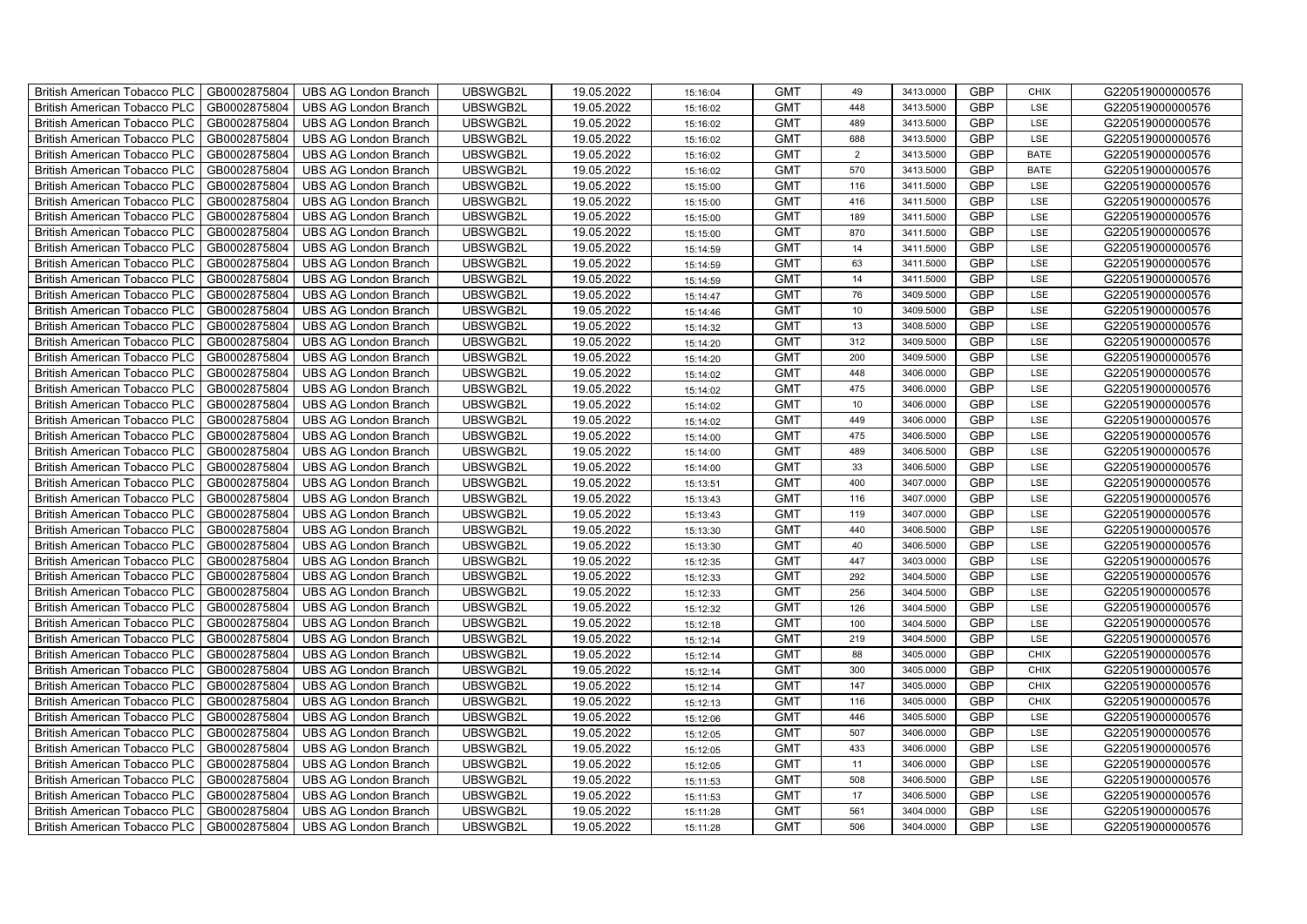| British American Tobacco PLC   GB0002875804 |              | <b>UBS AG London Branch</b> | UBSWGB2L | 19.05.2022 | 15:11:28 | <b>GMT</b> | 597 | 3404.0000 | <b>GBP</b> | <b>CHIX</b> | G220519000000576 |
|---------------------------------------------|--------------|-----------------------------|----------|------------|----------|------------|-----|-----------|------------|-------------|------------------|
| <b>British American Tobacco PLC</b>         | GB0002875804 | <b>UBS AG London Branch</b> | UBSWGB2L | 19.05.2022 | 15:11:28 | <b>GMT</b> | 577 | 3404.0000 | <b>GBP</b> | <b>BATE</b> | G220519000000576 |
| <b>British American Tobacco PLC</b>         | GB0002875804 | UBS AG London Branch        | UBSWGB2L | 19.05.2022 | 15:11:28 | <b>GMT</b> | 28  | 3404.0000 | <b>GBP</b> | <b>BATE</b> | G220519000000576 |
| <b>British American Tobacco PLC</b>         | GB0002875804 | <b>UBS AG London Branch</b> | UBSWGB2L | 19.05.2022 | 15:11:24 | <b>GMT</b> | 25  | 3404.0000 | <b>GBP</b> | <b>BATE</b> | G220519000000576 |
| <b>British American Tobacco PLC</b>         | GB0002875804 | UBS AG London Branch        | UBSWGB2L | 19.05.2022 | 15:11:20 | <b>GMT</b> | 62  | 3404.5000 | <b>GBP</b> | LSE         | G220519000000576 |
| <b>British American Tobacco PLC</b>         | GB0002875804 | <b>UBS AG London Branch</b> | UBSWGB2L | 19.05.2022 | 15:11:20 | <b>GMT</b> | 485 | 3404.5000 | <b>GBP</b> | LSE         | G220519000000576 |
| <b>British American Tobacco PLC</b>         | GB0002875804 | <b>UBS AG London Branch</b> | UBSWGB2L | 19.05.2022 | 15:09:17 | <b>GMT</b> | 530 | 3399.0000 | <b>GBP</b> | LSE         | G220519000000576 |
| British American Tobacco PLC                | GB0002875804 | UBS AG London Branch        | UBSWGB2L | 19.05.2022 | 15:09:17 | <b>GMT</b> | 413 | 3399.0000 | <b>GBP</b> | LSE         | G220519000000576 |
| <b>British American Tobacco PLC</b>         | GB0002875804 | <b>UBS AG London Branch</b> | UBSWGB2L | 19.05.2022 | 15:09:17 | <b>GMT</b> | 70  | 3399.0000 | <b>GBP</b> | LSE         | G220519000000576 |
| <b>British American Tobacco PLC</b>         | GB0002875804 | <b>UBS AG London Branch</b> | UBSWGB2L | 19.05.2022 | 15:08:10 | <b>GMT</b> | 56  | 3399.0000 | <b>GBP</b> | LSE         | G220519000000576 |
| British American Tobacco PLC                | GB0002875804 | <b>UBS AG London Branch</b> | UBSWGB2L | 19.05.2022 | 15:08:10 | <b>GMT</b> | 405 | 3399.0000 | <b>GBP</b> | LSE         | G220519000000576 |
| British American Tobacco PLC                | GB0002875804 | UBS AG London Branch        | UBSWGB2L | 19.05.2022 | 15:07:44 | <b>GMT</b> | 493 | 3401.0000 | <b>GBP</b> | LSE         | G220519000000576 |
| British American Tobacco PLC                | GB0002875804 | UBS AG London Branch        | UBSWGB2L | 19.05.2022 | 15:07:38 | <b>GMT</b> | 126 | 3401.5000 | <b>GBP</b> | LSE         | G220519000000576 |
| British American Tobacco PLC                | GB0002875804 | <b>UBS AG London Branch</b> | UBSWGB2L | 19.05.2022 | 15:07:38 | <b>GMT</b> | 364 | 3401.5000 | <b>GBP</b> | LSE         | G220519000000576 |
| British American Tobacco PLC                | GB0002875804 | <b>UBS AG London Branch</b> | UBSWGB2L | 19.05.2022 | 15:07:38 | <b>GMT</b> | 374 | 3401.5000 | <b>GBP</b> | <b>CHIX</b> | G220519000000576 |
| British American Tobacco PLC                | GB0002875804 | <b>UBS AG London Branch</b> | UBSWGB2L | 19.05.2022 | 15:07:38 | <b>GMT</b> | 249 | 3401.5000 | <b>GBP</b> | <b>CHIX</b> | G220519000000576 |
| British American Tobacco PLC                | GB0002875804 | <b>UBS AG London Branch</b> | UBSWGB2L | 19.05.2022 | 15:06:53 | <b>GMT</b> | 487 | 3401.0000 | <b>GBP</b> | LSE         | G220519000000576 |
| British American Tobacco PLC                | GB0002875804 | <b>UBS AG London Branch</b> | UBSWGB2L | 19.05.2022 | 15:06:53 | <b>GMT</b> | 37  | 3401.0000 | <b>GBP</b> | LSE         | G220519000000576 |
| British American Tobacco PLC                | GB0002875804 | <b>UBS AG London Branch</b> | UBSWGB2L | 19.05.2022 | 15:06:14 | <b>GMT</b> | 409 | 3405.5000 | <b>GBP</b> | <b>LSE</b>  | G220519000000576 |
| <b>British American Tobacco PLC</b>         | GB0002875804 | <b>UBS AG London Branch</b> | UBSWGB2L | 19.05.2022 | 15:06:14 | <b>GMT</b> | 43  | 3405.5000 | <b>GBP</b> | LSE         | G220519000000576 |
| British American Tobacco PLC                | GB0002875804 | UBS AG London Branch        | UBSWGB2L | 19.05.2022 | 15:05:58 | <b>GMT</b> | 612 | 3407.5000 | <b>GBP</b> | <b>CHIX</b> | G220519000000576 |
| British American Tobacco PLC                | GB0002875804 | UBS AG London Branch        | UBSWGB2L | 19.05.2022 | 15:05:55 | <b>GMT</b> | 472 | 3408.0000 | GBP        | LSE         | G220519000000576 |
| British American Tobacco PLC                | GB0002875804 | <b>UBS AG London Branch</b> | UBSWGB2L | 19.05.2022 | 15:05:29 | <b>GMT</b> | 90  | 3407.0000 | <b>GBP</b> | LSE         | G220519000000576 |
| British American Tobacco PLC                | GB0002875804 | <b>UBS AG London Branch</b> | UBSWGB2L | 19.05.2022 | 15:05:29 | <b>GMT</b> | 436 | 3407.0000 | GBP        | LSE         | G220519000000576 |
| British American Tobacco PLC                | GB0002875804 | <b>UBS AG London Branch</b> | UBSWGB2L | 19.05.2022 | 15:05:04 | <b>GMT</b> | 84  | 3406.0000 | <b>GBP</b> | LSE         | G220519000000576 |
| British American Tobacco PLC                | GB0002875804 | <b>UBS AG London Branch</b> | UBSWGB2L | 19.05.2022 | 15:05:04 | <b>GMT</b> | 14  | 3406.0000 | <b>GBP</b> | LSE         | G220519000000576 |
| British American Tobacco PLC                | GB0002875804 | <b>UBS AG London Branch</b> | UBSWGB2L | 19.05.2022 | 15:05:04 | <b>GMT</b> | 309 | 3406.0000 | <b>GBP</b> | LSE         | G220519000000576 |
| British American Tobacco PLC                | GB0002875804 | <b>UBS AG London Branch</b> | UBSWGB2L | 19.05.2022 | 15:05:03 | <b>GMT</b> | 100 | 3406.0000 | <b>GBP</b> | LSE         | G220519000000576 |
| <b>British American Tobacco PLC</b>         | GB0002875804 | <b>UBS AG London Branch</b> | UBSWGB2L | 19.05.2022 | 15:04:19 | <b>GMT</b> | 642 | 3408.0000 | <b>GBP</b> | <b>BATE</b> | G220519000000576 |
| British American Tobacco PLC                | GB0002875804 | UBS AG London Branch        | UBSWGB2L | 19.05.2022 | 15:04:19 | <b>GMT</b> | 47  | 3408.0000 | <b>GBP</b> | <b>BATE</b> | G220519000000576 |
| British American Tobacco PLC                | GB0002875804 | <b>UBS AG London Branch</b> | UBSWGB2L | 19.05.2022 | 15:04:19 | <b>GMT</b> | 487 | 3408.5000 | GBP        | LSE         | G220519000000576 |
| British American Tobacco PLC                | GB0002875804 | <b>UBS AG London Branch</b> | UBSWGB2L | 19.05.2022 | 15:03:41 | <b>GMT</b> | 583 | 3410.0000 | <b>GBP</b> | <b>CHIX</b> | G220519000000576 |
| British American Tobacco PLC                | GB0002875804 | UBS AG London Branch        | UBSWGB2L | 19.05.2022 | 15:03:13 | <b>GMT</b> | 43  | 3411.5000 | GBP        | LSE         | G220519000000576 |
| British American Tobacco PLC                | GB0002875804 | UBS AG London Branch        | UBSWGB2L | 19.05.2022 | 15:03:13 | <b>GMT</b> | 28  | 3411.5000 | <b>GBP</b> | LSE         | G220519000000576 |
| British American Tobacco PLC                | GB0002875804 | UBS AG London Branch        | UBSWGB2L | 19.05.2022 | 15:03:13 | <b>GMT</b> | 66  | 3411.5000 | <b>GBP</b> | LSE         | G220519000000576 |
| British American Tobacco PLC                | GB0002875804 | <b>UBS AG London Branch</b> | UBSWGB2L | 19.05.2022 | 15:03:13 | <b>GMT</b> | 159 | 3411.5000 | GBP        | LSE         | G220519000000576 |
| British American Tobacco PLC                | GB0002875804 | <b>UBS AG London Branch</b> | UBSWGB2L | 19.05.2022 | 15:03:13 | <b>GMT</b> | 200 | 3411.5000 | <b>GBP</b> | LSE         | G220519000000576 |
| <b>British American Tobacco PLC</b>         | GB0002875804 | <b>UBS AG London Branch</b> | UBSWGB2L | 19.05.2022 | 15:03:09 | <b>GMT</b> | 528 | 3412.0000 | <b>GBP</b> | LSE         | G220519000000576 |
| British American Tobacco PLC                | GB0002875804 | UBS AG London Branch        | UBSWGB2L | 19.05.2022 | 15:02:41 | <b>GMT</b> | 484 | 3412.0000 | <b>GBP</b> | LSE         | G220519000000576 |
| <b>British American Tobacco PLC</b>         | GB0002875804 | UBS AG London Branch        | UBSWGB2L | 19.05.2022 | 15:02:41 | <b>GMT</b> | 14  | 3412.0000 | GBP        | LSE         | G220519000000576 |
| British American Tobacco PLC                | GB0002875804 | UBS AG London Branch        | UBSWGB2L | 19.05.2022 | 15:01:58 | <b>GMT</b> | 381 | 3409.5000 | <b>GBP</b> | <b>BATE</b> | G220519000000576 |
| British American Tobacco PLC                | GB0002875804 | UBS AG London Branch        | UBSWGB2L | 19.05.2022 | 15:01:49 | <b>GMT</b> | 302 | 3410.0000 | GBP        | LSE         | G220519000000576 |
| British American Tobacco PLC                | GB0002875804 | UBS AG London Branch        | UBSWGB2L | 19.05.2022 | 15:01:49 | <b>GMT</b> | 228 | 3410.0000 | <b>GBP</b> | LSE         | G220519000000576 |
| <b>British American Tobacco PLC</b>         | GB0002875804 | UBS AG London Branch        | UBSWGB2L | 19.05.2022 | 15:01:47 | <b>GMT</b> | 252 | 3410.5000 | <b>GBP</b> | LSE         | G220519000000576 |
| <b>British American Tobacco PLC</b>         | GB0002875804 | UBS AG London Branch        | UBSWGB2L | 19.05.2022 | 15:01:46 | <b>GMT</b> | 299 | 3410.5000 | GBP        | LSE         | G220519000000576 |
| <b>British American Tobacco PLC</b>         | GB0002875804 | UBS AG London Branch        | UBSWGB2L | 19.05.2022 | 15:01:46 | <b>GMT</b> | 350 | 3411.0000 | <b>GBP</b> | <b>CHIX</b> | G220519000000576 |
| <b>British American Tobacco PLC</b>         | GB0002875804 | <b>UBS AG London Branch</b> | UBSWGB2L | 19.05.2022 | 15:01:46 | <b>GMT</b> | 323 | 3411.0000 | <b>GBP</b> | <b>CHIX</b> | G220519000000576 |
| British American Tobacco PLC                | GB0002875804 | UBS AG London Branch        | UBSWGB2L | 19.05.2022 | 15:01:11 | <b>GMT</b> | 468 | 3411.5000 | <b>GBP</b> | LSE         | G220519000000576 |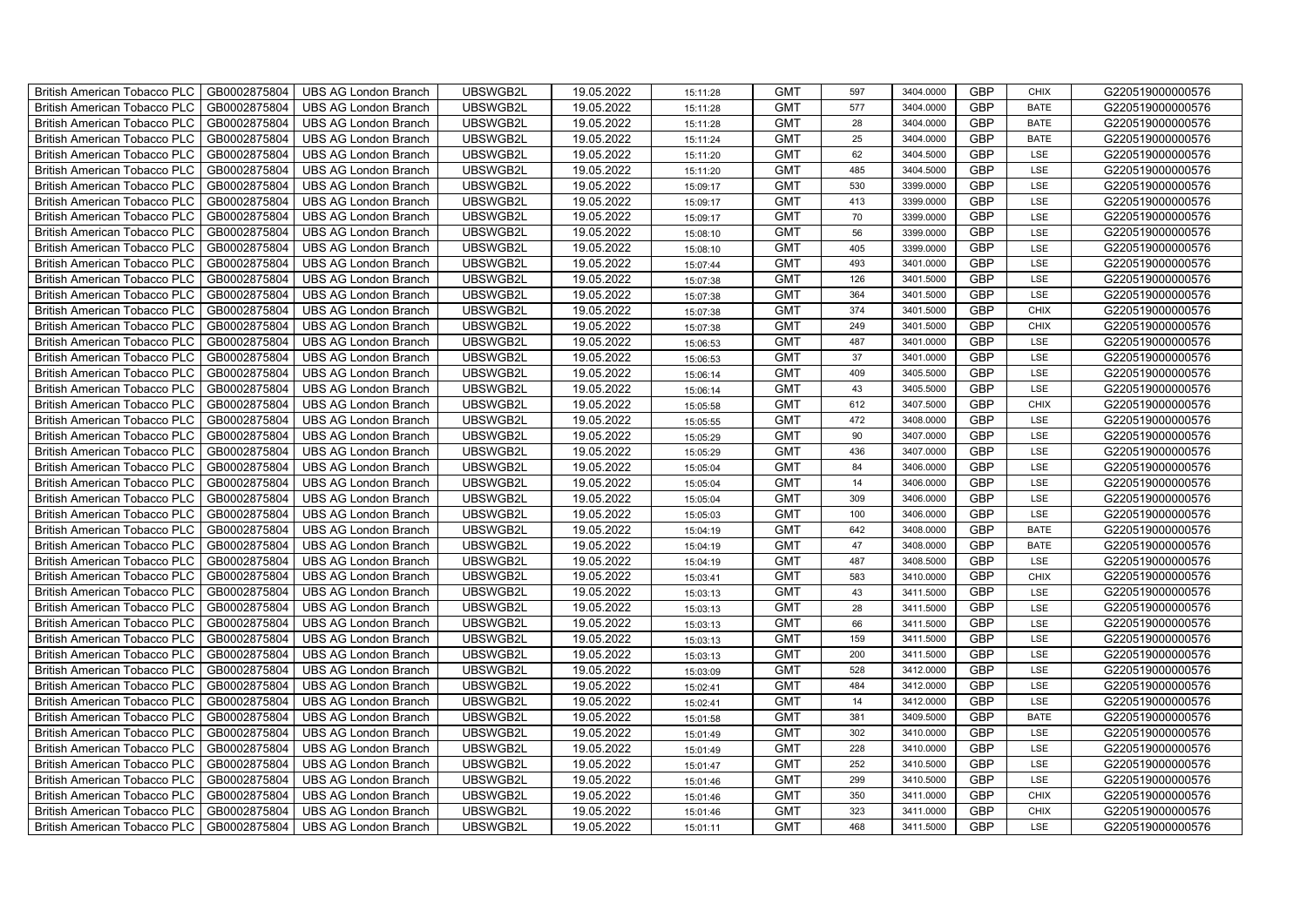| British American Tobacco PLC        | GB0002875804 | <b>UBS AG London Branch</b> | UBSWGB2L | 19.05.2022 | 15:00:39 | <b>GMT</b> | 316 | 3409.5000 | <b>GBP</b> | <b>BATE</b> | G220519000000576 |
|-------------------------------------|--------------|-----------------------------|----------|------------|----------|------------|-----|-----------|------------|-------------|------------------|
| <b>British American Tobacco PLC</b> | GB0002875804 | <b>UBS AG London Branch</b> | UBSWGB2L | 19.05.2022 | 14:59:41 | <b>GMT</b> | 447 | 3407.0000 | <b>GBP</b> | LSE         | G220519000000576 |
| <b>British American Tobacco PLC</b> | GB0002875804 | UBS AG London Branch        | UBSWGB2L | 19.05.2022 | 14:59:35 | <b>GMT</b> | 663 | 3409.0000 | <b>GBP</b> | <b>CHIX</b> | G220519000000576 |
| <b>British American Tobacco PLC</b> | GB0002875804 | <b>UBS AG London Branch</b> | UBSWGB2L | 19.05.2022 | 14:59:35 | <b>GMT</b> | 20  | 3409.0000 | <b>GBP</b> | <b>CHIX</b> | G220519000000576 |
| British American Tobacco PLC        | GB0002875804 | <b>UBS AG London Branch</b> | UBSWGB2L | 19.05.2022 | 14:59:35 | <b>GMT</b> | 22  | 3409.0000 | <b>GBP</b> | <b>CHIX</b> | G220519000000576 |
| <b>British American Tobacco PLC</b> | GB0002875804 | <b>UBS AG London Branch</b> | UBSWGB2L | 19.05.2022 | 14:58:56 | <b>GMT</b> | 180 | 3410.5000 | <b>GBP</b> | LSE         | G220519000000576 |
| British American Tobacco PLC        | GB0002875804 | <b>UBS AG London Branch</b> | UBSWGB2L | 19.05.2022 | 14:58:56 | <b>GMT</b> | 171 | 3410.5000 | <b>GBP</b> | LSE         | G220519000000576 |
| <b>British American Tobacco PLC</b> | GB0002875804 | <b>UBS AG London Branch</b> | UBSWGB2L | 19.05.2022 | 14:58:56 | <b>GMT</b> | 113 | 3410.5000 | <b>GBP</b> | LSE         | G220519000000576 |
| <b>British American Tobacco PLC</b> | GB0002875804 | <b>UBS AG London Branch</b> | UBSWGB2L | 19.05.2022 | 14:58:56 | <b>GMT</b> | 526 | 3410.5000 | <b>GBP</b> | LSE         | G220519000000576 |
| British American Tobacco PLC        | GB0002875804 | <b>UBS AG London Branch</b> | UBSWGB2L | 19.05.2022 | 14:58:56 | <b>GMT</b> | 521 | 3411.0000 | <b>GBP</b> | LSE         | G220519000000576 |
| <b>British American Tobacco PLC</b> | GB0002875804 | <b>UBS AG London Branch</b> | UBSWGB2L | 19.05.2022 | 14:58:24 | <b>GMT</b> | 549 | 3411.5000 | <b>GBP</b> | LSE         | G220519000000576 |
| <b>British American Tobacco PLC</b> | GB0002875804 | <b>UBS AG London Branch</b> | UBSWGB2L | 19.05.2022 | 14:58:22 | <b>GMT</b> | 444 | 3412.0000 | <b>GBP</b> | <b>LSE</b>  | G220519000000576 |
| <b>British American Tobacco PLC</b> | GB0002875804 | <b>UBS AG London Branch</b> | UBSWGB2L | 19.05.2022 | 14:58:20 | <b>GMT</b> | 487 | 3412.0000 | <b>GBP</b> | LSE         | G220519000000576 |
| British American Tobacco PLC        | GB0002875804 | <b>UBS AG London Branch</b> | UBSWGB2L | 19.05.2022 | 14:58:14 | <b>GMT</b> | 221 | 3413.0000 | <b>GBP</b> | LSE         | G220519000000576 |
| <b>British American Tobacco PLC</b> | GB0002875804 | <b>UBS AG London Branch</b> | UBSWGB2L | 19.05.2022 | 14:58:14 | <b>GMT</b> | 300 | 3413.0000 | <b>GBP</b> | LSE         | G220519000000576 |
| British American Tobacco PLC        | GB0002875804 | <b>UBS AG London Branch</b> | UBSWGB2L | 19.05.2022 | 14:58:14 | <b>GMT</b> | 122 | 3413.5000 | <b>GBP</b> | LSE         | G220519000000576 |
| <b>British American Tobacco PLC</b> | GB0002875804 | <b>UBS AG London Branch</b> | UBSWGB2L | 19.05.2022 | 14:58:14 | <b>GMT</b> | 325 | 3413.5000 | <b>GBP</b> | LSE         | G220519000000576 |
| <b>British American Tobacco PLC</b> | GB0002875804 | <b>UBS AG London Branch</b> | UBSWGB2L | 19.05.2022 | 14:58:14 | <b>GMT</b> | 39  | 3413.5000 | <b>GBP</b> | LSE         | G220519000000576 |
| British American Tobacco PLC        | GB0002875804 | <b>UBS AG London Branch</b> | UBSWGB2L | 19.05.2022 | 14:58:04 | <b>GMT</b> | 10  | 3415.0000 | <b>GBP</b> | <b>CHIX</b> | G220519000000576 |
| <b>British American Tobacco PLC</b> | GB0002875804 | <b>UBS AG London Branch</b> | UBSWGB2L | 19.05.2022 | 14:58:04 | <b>GMT</b> | 108 | 3415.0000 | <b>GBP</b> | LSE         | G220519000000576 |
| <b>British American Tobacco PLC</b> | GB0002875804 | <b>UBS AG London Branch</b> | UBSWGB2L | 19.05.2022 | 14:58:04 | <b>GMT</b> | 355 | 3415.0000 | <b>GBP</b> | <b>CHIX</b> | G220519000000576 |
| British American Tobacco PLC        | GB0002875804 | <b>UBS AG London Branch</b> | UBSWGB2L | 19.05.2022 | 14:58:04 | <b>GMT</b> | 95  | 3415.0000 | <b>GBP</b> | <b>CHIX</b> | G220519000000576 |
| British American Tobacco PLC        | GB0002875804 | <b>UBS AG London Branch</b> | UBSWGB2L | 19.05.2022 | 14:58:04 | <b>GMT</b> | 403 | 3415.0000 | <b>GBP</b> | LSE         | G220519000000576 |
| <b>British American Tobacco PLC</b> | GB0002875804 | <b>UBS AG London Branch</b> | UBSWGB2L | 19.05.2022 | 14:58:04 | <b>GMT</b> | 136 | 3415.0000 | <b>GBP</b> | <b>CHIX</b> | G220519000000576 |
| <b>British American Tobacco PLC</b> | GB0002875804 | <b>UBS AG London Branch</b> | UBSWGB2L | 19.05.2022 | 14:57:18 | <b>GMT</b> | 31  | 3415.0000 | <b>GBP</b> | <b>CHIX</b> | G220519000000576 |
| <b>British American Tobacco PLC</b> | GB0002875804 | <b>UBS AG London Branch</b> | UBSWGB2L | 19.05.2022 | 14:57:18 | <b>GMT</b> | 44  | 3415.0000 | <b>GBP</b> | <b>CHIX</b> | G220519000000576 |
| <b>British American Tobacco PLC</b> | GB0002875804 | <b>UBS AG London Branch</b> | UBSWGB2L | 19.05.2022 | 14:57:14 | <b>GMT</b> | 33  | 3415.0000 | <b>GBP</b> | <b>CHIX</b> | G220519000000576 |
| British American Tobacco PLC        | GB0002875804 | <b>UBS AG London Branch</b> | UBSWGB2L | 19.05.2022 | 14:57:13 | <b>GMT</b> | 528 | 3415.5000 | <b>GBP</b> | LSE         | G220519000000576 |
| <b>British American Tobacco PLC</b> | GB0002875804 | <b>UBS AG London Branch</b> | UBSWGB2L | 19.05.2022 | 14:56:08 | <b>GMT</b> | 340 | 3416.0000 | <b>GBP</b> | <b>BATE</b> | G220519000000576 |
| <b>British American Tobacco PLC</b> | GB0002875804 | <b>UBS AG London Branch</b> | UBSWGB2L | 19.05.2022 | 14:56:08 | <b>GMT</b> | 143 | 3416.0000 | <b>GBP</b> | <b>BATE</b> | G220519000000576 |
| British American Tobacco PLC        | GB0002875804 | <b>UBS AG London Branch</b> | UBSWGB2L | 19.05.2022 | 14:56:08 | <b>GMT</b> | 193 | 3416.0000 | GBP        | <b>BATE</b> | G220519000000576 |
| British American Tobacco PLC        | GB0002875804 | <b>UBS AG London Branch</b> | UBSWGB2L | 19.05.2022 | 14:56:05 | <b>GMT</b> | 17  | 3417.0000 | GBP        | LSE         | G220519000000576 |
| <b>British American Tobacco PLC</b> | GB0002875804 | UBS AG London Branch        | UBSWGB2L | 19.05.2022 | 14:56:05 | <b>GMT</b> | 200 | 3417.0000 | <b>GBP</b> | LSE         | G220519000000576 |
| <b>British American Tobacco PLC</b> | GB0002875804 | <b>UBS AG London Branch</b> | UBSWGB2L | 19.05.2022 | 14:56:05 | <b>GMT</b> | 116 | 3417.0000 | <b>GBP</b> | LSE         | G220519000000576 |
| <b>British American Tobacco PLC</b> | GB0002875804 | <b>UBS AG London Branch</b> | UBSWGB2L | 19.05.2022 | 14:56:05 | <b>GMT</b> | 105 | 3417.0000 | <b>GBP</b> | LSE         | G220519000000576 |
| <b>British American Tobacco PLC</b> | GB0002875804 | <b>UBS AG London Branch</b> | UBSWGB2L | 19.05.2022 | 14:56:05 | <b>GMT</b> | 8   | 3417.0000 | <b>GBP</b> | LSE         | G220519000000576 |
| <b>British American Tobacco PLC</b> | GB0002875804 | <b>UBS AG London Branch</b> | UBSWGB2L | 19.05.2022 | 14:56:05 | <b>GMT</b> | 493 | 3417.0000 | <b>GBP</b> | LSE         | G220519000000576 |
| <b>British American Tobacco PLC</b> | GB0002875804 | <b>UBS AG London Branch</b> | UBSWGB2L | 19.05.2022 | 14:56:03 | <b>GMT</b> | 31  | 3417.5000 | <b>GBP</b> | LSE         | G220519000000576 |
| <b>British American Tobacco PLC</b> | GB0002875804 | <b>UBS AG London Branch</b> | UBSWGB2L | 19.05.2022 | 14:56:03 | <b>GMT</b> | 507 | 3417.5000 | <b>GBP</b> | LSE         | G220519000000576 |
| <b>British American Tobacco PLC</b> | GB0002875804 | <b>UBS AG London Branch</b> | UBSWGB2L | 19.05.2022 | 14:56:03 | <b>GMT</b> | 625 | 3417.5000 | <b>GBP</b> | <b>CHIX</b> | G220519000000576 |
| British American Tobacco PLC        | GB0002875804 | UBS AG London Branch        | UBSWGB2L | 19.05.2022 | 14:56:03 | <b>GMT</b> | 542 | 3418.0000 | GBP        | LSE         | G220519000000576 |
| <b>British American Tobacco PLC</b> | GB0002875804 | UBS AG London Branch        | UBSWGB2L | 19.05.2022 | 14:55:06 | <b>GMT</b> | 207 | 3414.0000 | <b>GBP</b> | LSE         | G220519000000576 |
| British American Tobacco PLC        | GB0002875804 | UBS AG London Branch        | UBSWGB2L | 19.05.2022 | 14:55:06 | <b>GMT</b> | 137 | 3414.0000 | <b>GBP</b> | LSE         | G220519000000576 |
| <b>British American Tobacco PLC</b> | GB0002875804 | <b>UBS AG London Branch</b> | UBSWGB2L | 19.05.2022 | 14:55:06 | <b>GMT</b> | 100 | 3414.0000 | <b>GBP</b> | LSE         | G220519000000576 |
| <b>British American Tobacco PLC</b> | GB0002875804 | <b>UBS AG London Branch</b> | UBSWGB2L | 19.05.2022 | 14:54:09 | <b>GMT</b> | 441 | 3410.0000 | <b>GBP</b> | LSE         | G220519000000576 |
| <b>British American Tobacco PLC</b> | GB0002875804 | <b>UBS AG London Branch</b> | UBSWGB2L | 19.05.2022 | 14:54:08 | <b>GMT</b> | 44  | 3410.0000 | <b>GBP</b> | LSE         | G220519000000576 |
| <b>British American Tobacco PLC</b> | GB0002875804 | <b>UBS AG London Branch</b> | UBSWGB2L | 19.05.2022 | 14:53:31 | <b>GMT</b> | 467 | 3412.0000 | <b>GBP</b> | LSE         | G220519000000576 |
| British American Tobacco PLC        | GB0002875804 | UBS AG London Branch        | UBSWGB2L | 19.05.2022 | 14:53:13 | <b>GMT</b> | 323 | 3414.0000 | <b>GBP</b> | <b>CHIX</b> | G220519000000576 |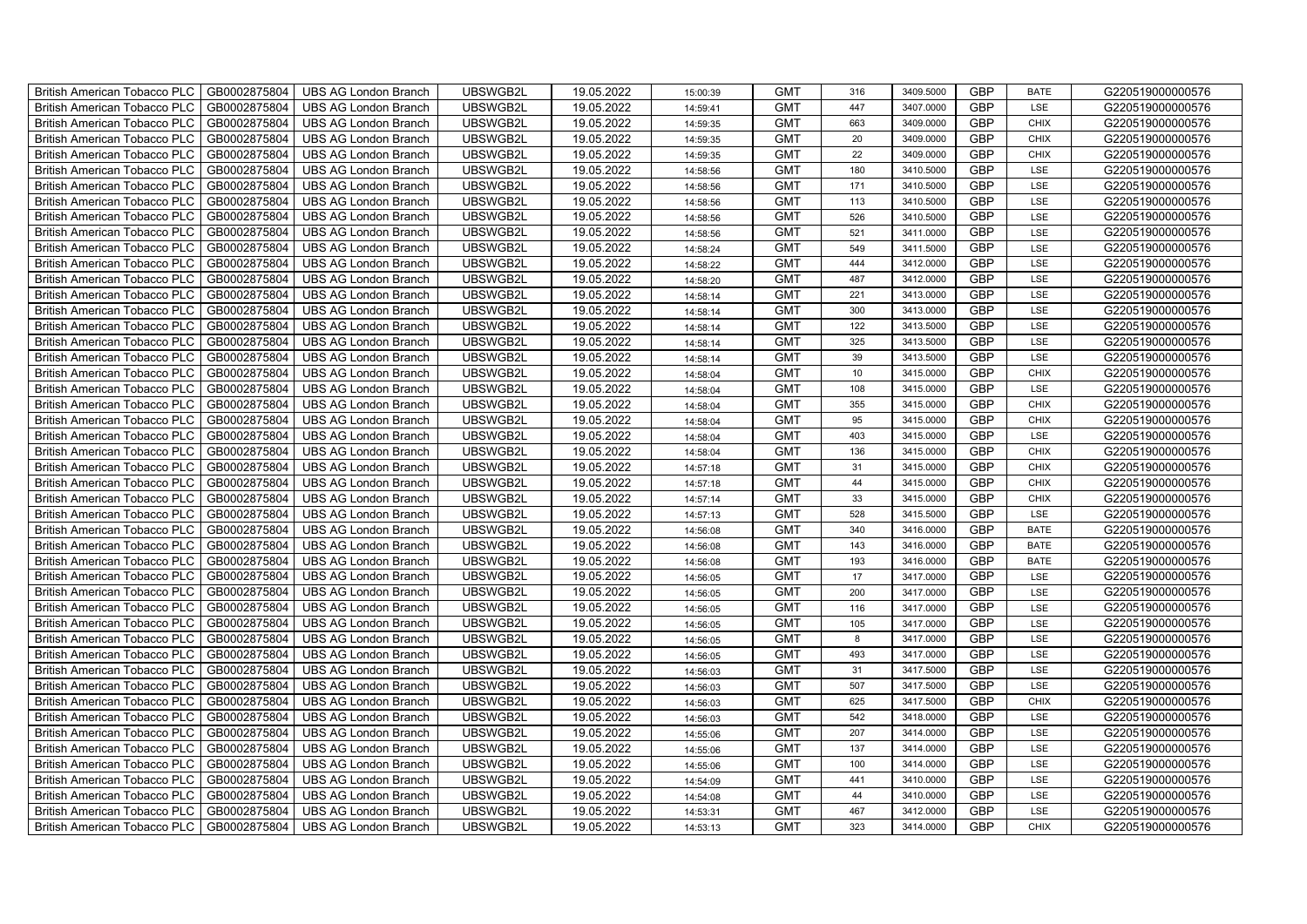| British American Tobacco PLC   GB0002875804 |              | <b>UBS AG London Branch</b> | UBSWGB2L | 19.05.2022 | 14:53:13 | <b>GMT</b> | 14             | 3414.0000 | <b>GBP</b> | <b>CHIX</b> | G220519000000576 |
|---------------------------------------------|--------------|-----------------------------|----------|------------|----------|------------|----------------|-----------|------------|-------------|------------------|
| <b>British American Tobacco PLC</b>         | GB0002875804 | <b>UBS AG London Branch</b> | UBSWGB2L | 19.05.2022 | 14:53:13 | <b>GMT</b> | 157            | 3414.0000 | <b>GBP</b> | <b>CHIX</b> | G220519000000576 |
| <b>British American Tobacco PLC</b>         | GB0002875804 | UBS AG London Branch        | UBSWGB2L | 19.05.2022 | 14:53:13 | <b>GMT</b> | 38             | 3414.0000 | <b>GBP</b> | <b>CHIX</b> | G220519000000576 |
| <b>British American Tobacco PLC</b>         | GB0002875804 | <b>UBS AG London Branch</b> | UBSWGB2L | 19.05.2022 | 14:53:13 | <b>GMT</b> | 86             | 3414.0000 | <b>GBP</b> | LSE         | G220519000000576 |
| <b>British American Tobacco PLC</b>         | GB0002875804 | UBS AG London Branch        | UBSWGB2L | 19.05.2022 | 14:53:13 | <b>GMT</b> | 464            | 3414.0000 | <b>GBP</b> | LSE         | G220519000000576 |
| <b>British American Tobacco PLC</b>         | GB0002875804 | <b>UBS AG London Branch</b> | UBSWGB2L | 19.05.2022 | 14:53:13 | <b>GMT</b> | 49             | 3414.0000 | <b>GBP</b> | <b>CHIX</b> | G220519000000576 |
| <b>British American Tobacco PLC</b>         | GB0002875804 | <b>UBS AG London Branch</b> | UBSWGB2L | 19.05.2022 | 14:52:22 | <b>GMT</b> | 508            | 3416.0000 | <b>GBP</b> | LSE         | G220519000000576 |
| <b>British American Tobacco PLC</b>         | GB0002875804 | UBS AG London Branch        | UBSWGB2L | 19.05.2022 | 14:52:22 | <b>GMT</b> | 277            | 3416.0000 | <b>GBP</b> | <b>BATE</b> | G220519000000576 |
| <b>British American Tobacco PLC</b>         | GB0002875804 | <b>UBS AG London Branch</b> | UBSWGB2L | 19.05.2022 | 14:52:22 | <b>GMT</b> | 83             | 3416.0000 | <b>GBP</b> | <b>BATE</b> | G220519000000576 |
| <b>British American Tobacco PLC</b>         | GB0002875804 | <b>UBS AG London Branch</b> | UBSWGB2L | 19.05.2022 | 14:52:22 | <b>GMT</b> | 119            | 3416.0000 | <b>GBP</b> | <b>BATE</b> | G220519000000576 |
| <b>British American Tobacco PLC</b>         | GB0002875804 | <b>UBS AG London Branch</b> | UBSWGB2L | 19.05.2022 | 14:52:13 | <b>GMT</b> | 154            | 3416.0000 | <b>GBP</b> | <b>BATE</b> | G220519000000576 |
| British American Tobacco PLC                | GB0002875804 | UBS AG London Branch        | UBSWGB2L | 19.05.2022 | 14:52:13 | <b>GMT</b> | 514            | 3416.0000 | <b>GBP</b> | LSE         | G220519000000576 |
| British American Tobacco PLC                | GB0002875804 | <b>UBS AG London Branch</b> | UBSWGB2L | 19.05.2022 | 14:52:13 | <b>GMT</b> | 40             | 3416.0000 | <b>GBP</b> | <b>BATE</b> | G220519000000576 |
| British American Tobacco PLC                | GB0002875804 | <b>UBS AG London Branch</b> | UBSWGB2L | 19.05.2022 | 14:51:15 | <b>GMT</b> | 468            | 3415.0000 | <b>GBP</b> | LSE         | G220519000000576 |
| British American Tobacco PLC                | GB0002875804 | <b>UBS AG London Branch</b> | UBSWGB2L | 19.05.2022 | 14:51:15 | <b>GMT</b> | 546            | 3415.0000 | <b>GBP</b> | <b>CHIX</b> | G220519000000576 |
| British American Tobacco PLC                | GB0002875804 | <b>UBS AG London Branch</b> | UBSWGB2L | 19.05.2022 | 14:51:13 | <b>GMT</b> | 161            | 3415.0000 | <b>GBP</b> | <b>CHIX</b> | G220519000000576 |
| British American Tobacco PLC                | GB0002875804 | <b>UBS AG London Branch</b> | UBSWGB2L | 19.05.2022 | 14:51:00 | <b>GMT</b> | 522            | 3415.0000 | <b>GBP</b> | LSE         | G220519000000576 |
| British American Tobacco PLC                | GB0002875804 | <b>UBS AG London Branch</b> | UBSWGB2L | 19.05.2022 | 14:50:35 | <b>GMT</b> | 487            | 3418.0000 | <b>GBP</b> | LSE         | G220519000000576 |
| British American Tobacco PLC                | GB0002875804 | <b>UBS AG London Branch</b> | UBSWGB2L | 19.05.2022 | 14:50:04 | <b>GMT</b> | 466            | 3420.5000 | <b>GBP</b> | <b>LSE</b>  | G220519000000576 |
| <b>British American Tobacco PLC</b>         | GB0002875804 | <b>UBS AG London Branch</b> | UBSWGB2L | 19.05.2022 | 14:49:58 | <b>GMT</b> | 551            | 3421.0000 | <b>GBP</b> | LSE         | G220519000000576 |
| British American Tobacco PLC                | GB0002875804 | UBS AG London Branch        | UBSWGB2L | 19.05.2022 | 14:49:58 | <b>GMT</b> | 287            | 3421.5000 | <b>GBP</b> | <b>LSE</b>  | G220519000000576 |
| British American Tobacco PLC                | GB0002875804 | UBS AG London Branch        | UBSWGB2L | 19.05.2022 | 14:49:58 | <b>GMT</b> | 201            | 3421.5000 | GBP        | LSE         | G220519000000576 |
| British American Tobacco PLC                | GB0002875804 | <b>UBS AG London Branch</b> | UBSWGB2L | 19.05.2022 | 14:49:19 | <b>GMT</b> | 520            | 3420.5000 | <b>GBP</b> | LSE         | G220519000000576 |
| British American Tobacco PLC                | GB0002875804 | <b>UBS AG London Branch</b> | UBSWGB2L | 19.05.2022 | 14:48:52 | <b>GMT</b> | 166            | 3420.5000 | GBP        | LSE         | G220519000000576 |
| British American Tobacco PLC                | GB0002875804 | <b>UBS AG London Branch</b> | UBSWGB2L | 19.05.2022 | 14:48:52 | <b>GMT</b> | 32             | 3420.5000 | <b>GBP</b> | LSE         | G220519000000576 |
| British American Tobacco PLC                | GB0002875804 | <b>UBS AG London Branch</b> | UBSWGB2L | 19.05.2022 | 14:48:52 | <b>GMT</b> | 74             | 3420.5000 | <b>GBP</b> | LSE         | G220519000000576 |
| British American Tobacco PLC                | GB0002875804 | <b>UBS AG London Branch</b> | UBSWGB2L | 19.05.2022 | 14:48:52 | <b>GMT</b> | 253            | 3420.5000 | <b>GBP</b> | LSE         | G220519000000576 |
| British American Tobacco PLC                | GB0002875804 | <b>UBS AG London Branch</b> | UBSWGB2L | 19.05.2022 | 14:48:51 | <b>GMT</b> | 349            | 3421.0000 | <b>GBP</b> | LSE         | G220519000000576 |
| <b>British American Tobacco PLC</b>         | GB0002875804 | <b>UBS AG London Branch</b> | UBSWGB2L | 19.05.2022 | 14:48:51 | <b>GMT</b> | 482            | 3421.0000 | <b>GBP</b> | LSE         | G220519000000576 |
| British American Tobacco PLC                | GB0002875804 | UBS AG London Branch        | UBSWGB2L | 19.05.2022 | 14:48:51 | <b>GMT</b> | 65             | 3421.0000 | <b>GBP</b> | LSE         | G220519000000576 |
| British American Tobacco PLC                | GB0002875804 | <b>UBS AG London Branch</b> | UBSWGB2L | 19.05.2022 | 14:48:38 | <b>GMT</b> | 162            | 3420.0000 | GBP        | LSE         | G220519000000576 |
| British American Tobacco PLC                | GB0002875804 | <b>UBS AG London Branch</b> | UBSWGB2L | 19.05.2022 | 14:48:36 | <b>GMT</b> | 491            | 3420.0000 | <b>GBP</b> | LSE         | G220519000000576 |
| British American Tobacco PLC                | GB0002875804 | UBS AG London Branch        | UBSWGB2L | 19.05.2022 | 14:48:36 | <b>GMT</b> | 348            | 3420.0000 | GBP        | <b>CHIX</b> | G220519000000576 |
| British American Tobacco PLC                | GB0002875804 | UBS AG London Branch        | UBSWGB2L | 19.05.2022 | 14:48:36 | <b>GMT</b> | 316            | 3420.0000 | <b>GBP</b> | <b>CHIX</b> | G220519000000576 |
| British American Tobacco PLC                | GB0002875804 | UBS AG London Branch        | UBSWGB2L | 19.05.2022 | 14:48:36 | <b>GMT</b> | 27             | 3420.0000 | <b>GBP</b> | <b>CHIX</b> | G220519000000576 |
| British American Tobacco PLC                | GB0002875804 | <b>UBS AG London Branch</b> | UBSWGB2L | 19.05.2022 | 14:48:35 | <b>GMT</b> | 244            | 3420.5000 | <b>GBP</b> | <b>BATE</b> | G220519000000576 |
| British American Tobacco PLC                | GB0002875804 | <b>UBS AG London Branch</b> | UBSWGB2L | 19.05.2022 | 14:48:33 | <b>GMT</b> | $\overline{1}$ | 3420.5000 | <b>GBP</b> | LSE         | G220519000000576 |
| <b>British American Tobacco PLC</b>         | GB0002875804 | <b>UBS AG London Branch</b> | UBSWGB2L | 19.05.2022 | 14:48:33 | <b>GMT</b> | 57             | 3420.5000 | <b>GBP</b> | <b>BATE</b> | G220519000000576 |
| British American Tobacco PLC                | GB0002875804 | UBS AG London Branch        | UBSWGB2L | 19.05.2022 | 14:48:33 | <b>GMT</b> | 537            | 3420.5000 | <b>GBP</b> | LSE         | G220519000000576 |
| <b>British American Tobacco PLC</b>         | GB0002875804 | UBS AG London Branch        | UBSWGB2L | 19.05.2022 | 14:48:33 | <b>GMT</b> | 406            | 3420.5000 | <b>GBP</b> | LSE         | G220519000000576 |
| British American Tobacco PLC                | GB0002875804 | UBS AG London Branch        | UBSWGB2L | 19.05.2022 | 14:48:33 | <b>GMT</b> | 13             | 3420.5000 | <b>GBP</b> | <b>BATE</b> | G220519000000576 |
| British American Tobacco PLC                | GB0002875804 | <b>UBS AG London Branch</b> | UBSWGB2L | 19.05.2022 | 14:48:33 | <b>GMT</b> | 136            | 3420.5000 | GBP        | LSE         | G220519000000576 |
| British American Tobacco PLC                | GB0002875804 | UBS AG London Branch        | UBSWGB2L | 19.05.2022 | 14:48:33 | <b>GMT</b> | 100            | 3420.5000 | <b>GBP</b> | <b>BATE</b> | G220519000000576 |
| <b>British American Tobacco PLC</b>         | GB0002875804 | UBS AG London Branch        | UBSWGB2L | 19.05.2022 | 14:48:33 | <b>GMT</b> | 100            | 3420.5000 | <b>GBP</b> | <b>BATE</b> | G220519000000576 |
| <b>British American Tobacco PLC</b>         | GB0002875804 | UBS AG London Branch        | UBSWGB2L | 19.05.2022 | 14:48:33 | <b>GMT</b> | 100            | 3420.5000 | GBP        | <b>BATE</b> | G220519000000576 |
| <b>British American Tobacco PLC</b>         | GB0002875804 | UBS AG London Branch        | UBSWGB2L | 19.05.2022 | 14:48:33 | <b>GMT</b> | 247            | 3421.0000 | <b>GBP</b> | LSE         | G220519000000576 |
| <b>British American Tobacco PLC</b>         | GB0002875804 | <b>UBS AG London Branch</b> | UBSWGB2L | 19.05.2022 | 14:48:33 | <b>GMT</b> | 261            | 3421.0000 | <b>GBP</b> | LSE         | G220519000000576 |
| British American Tobacco PLC                | GB0002875804 | UBS AG London Branch        | UBSWGB2L | 19.05.2022 | 14:48:33 | <b>GMT</b> | 443            | 3421.0000 | <b>GBP</b> | LSE         | G220519000000576 |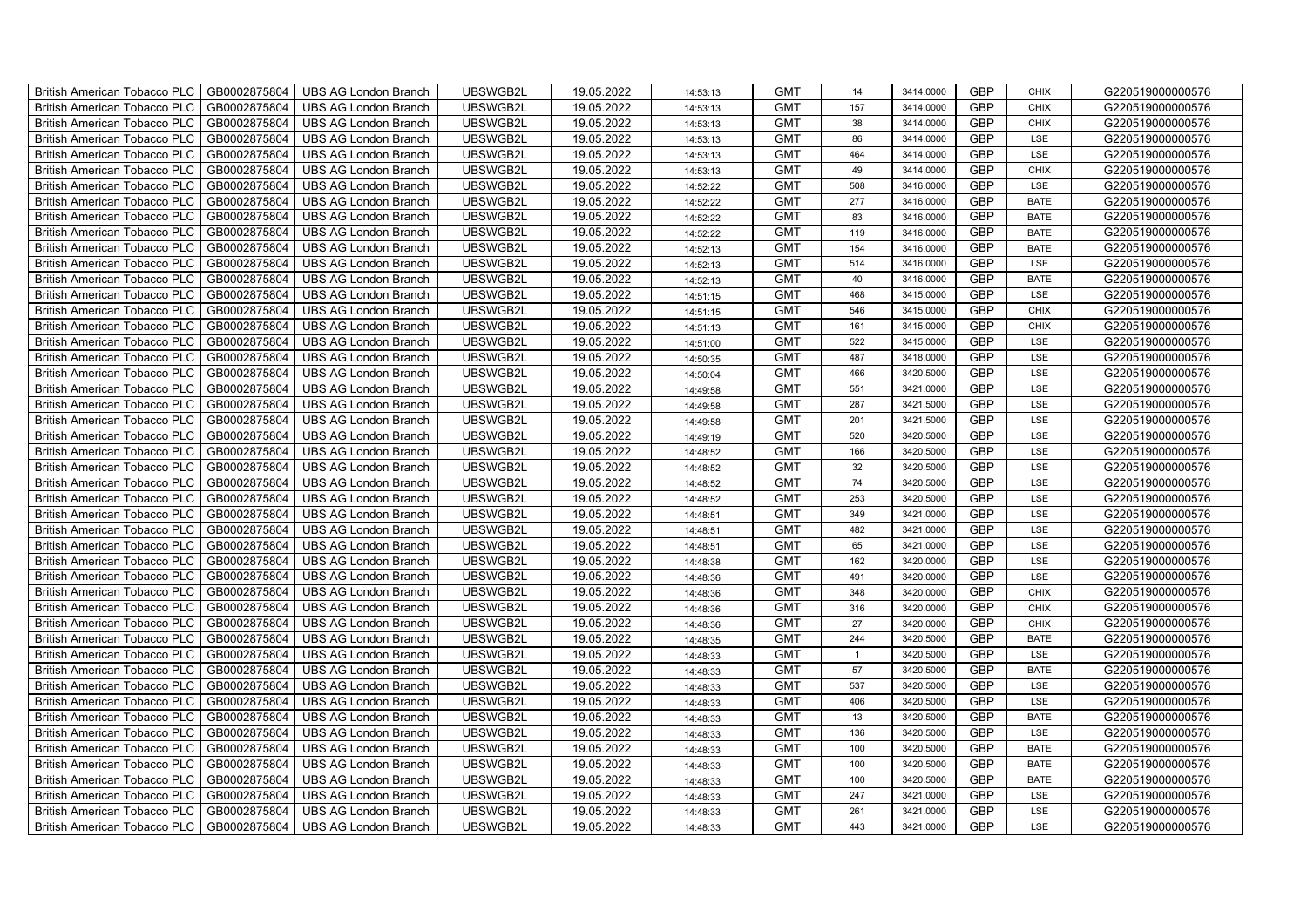| British American Tobacco PLC<br>GB0002875804        | <b>UBS AG London Branch</b> | UBSWGB2L | 19.05.2022 | 14:48:28 | <b>GMT</b> | 535 | 3421.5000 | <b>GBP</b> | LSE         | G220519000000576 |
|-----------------------------------------------------|-----------------------------|----------|------------|----------|------------|-----|-----------|------------|-------------|------------------|
| GB0002875804<br><b>British American Tobacco PLC</b> | <b>UBS AG London Branch</b> | UBSWGB2L | 19.05.2022 | 14:48:25 | <b>GMT</b> | 200 | 3422.0000 | <b>GBP</b> | LSE         | G220519000000576 |
| GB0002875804<br><b>British American Tobacco PLC</b> | UBS AG London Branch        | UBSWGB2L | 19.05.2022 | 14:48:25 | <b>GMT</b> | 93  | 3422.0000 | <b>GBP</b> | LSE         | G220519000000576 |
| GB0002875804<br>British American Tobacco PLC        | <b>UBS AG London Branch</b> | UBSWGB2L | 19.05.2022 | 14:48:00 | <b>GMT</b> | 44  | 3421.5000 | <b>GBP</b> | LSE         | G220519000000576 |
| GB0002875804<br>British American Tobacco PLC        | <b>UBS AG London Branch</b> | UBSWGB2L | 19.05.2022 | 14:48:00 | <b>GMT</b> | 33  | 3421.5000 | <b>GBP</b> | LSE         | G220519000000576 |
| GB0002875804<br>British American Tobacco PLC        | <b>UBS AG London Branch</b> | UBSWGB2L | 19.05.2022 | 14:48:00 | <b>GMT</b> | 388 | 3421.5000 | <b>GBP</b> | LSE         | G220519000000576 |
| GB0002875804<br><b>British American Tobacco PLC</b> | <b>UBS AG London Branch</b> | UBSWGB2L | 19.05.2022 | 14:48:00 | <b>GMT</b> | 140 | 3421.5000 | <b>GBP</b> | LSE         | G220519000000576 |
| British American Tobacco PLC<br>GB0002875804        | <b>UBS AG London Branch</b> | UBSWGB2L | 19.05.2022 | 14:48:00 | <b>GMT</b> | 310 | 3421.5000 | <b>GBP</b> | LSE         | G220519000000576 |
| GB0002875804<br>British American Tobacco PLC        | <b>UBS AG London Branch</b> | UBSWGB2L | 19.05.2022 | 14:47:59 | <b>GMT</b> | 334 | 3422.0000 | <b>GBP</b> | LSE         | G220519000000576 |
| GB0002875804<br>British American Tobacco PLC        | <b>UBS AG London Branch</b> | UBSWGB2L | 19.05.2022 | 14:47:59 | <b>GMT</b> | 200 | 3422.0000 | <b>GBP</b> | LSE         | G220519000000576 |
| <b>British American Tobacco PLC</b><br>GB0002875804 | <b>UBS AG London Branch</b> | UBSWGB2L | 19.05.2022 | 14:47:59 | <b>GMT</b> | 467 | 3422.0000 | <b>GBP</b> | LSE         | G220519000000576 |
| GB0002875804<br><b>British American Tobacco PLC</b> | <b>UBS AG London Branch</b> | UBSWGB2L | 19.05.2022 | 14:47:57 | <b>GMT</b> | 31  | 3422.0000 | <b>GBP</b> | LSE         | G220519000000576 |
| GB0002875804<br>British American Tobacco PLC        | <b>UBS AG London Branch</b> | UBSWGB2L | 19.05.2022 | 14:47:47 | <b>GMT</b> | 469 | 3422.0000 | <b>GBP</b> | LSE         | G220519000000576 |
| GB0002875804<br>British American Tobacco PLC        | <b>UBS AG London Branch</b> | UBSWGB2L | 19.05.2022 | 14:47:41 | <b>GMT</b> | 400 | 3422.0000 | <b>GBP</b> | LSE         | G220519000000576 |
| GB0002875804<br>British American Tobacco PLC        | <b>UBS AG London Branch</b> | UBSWGB2L | 19.05.2022 | 14:47:19 | <b>GMT</b> | 58  | 3420.5000 | <b>GBP</b> | LSE         | G220519000000576 |
| GB0002875804<br>British American Tobacco PLC        | <b>UBS AG London Branch</b> | UBSWGB2L | 19.05.2022 | 14:47:19 | <b>GMT</b> | 506 | 3420.5000 | GBP        | LSE         | G220519000000576 |
| British American Tobacco PLC<br>GB0002875804        | <b>UBS AG London Branch</b> | UBSWGB2L | 19.05.2022 | 14:47:19 | <b>GMT</b> | 379 | 3420.5000 | <b>GBP</b> | LSE         | G220519000000576 |
| GB0002875804<br>British American Tobacco PLC        | <b>UBS AG London Branch</b> | UBSWGB2L | 19.05.2022 | 14:47:19 | <b>GMT</b> | 6   | 3420.5000 | <b>GBP</b> | LSE         | G220519000000576 |
| GB0002875804<br>British American Tobacco PLC        | <b>UBS AG London Branch</b> | UBSWGB2L | 19.05.2022 | 14:47:19 | <b>GMT</b> | 504 | 3420.5000 | <b>GBP</b> | LSE         | G220519000000576 |
| <b>British American Tobacco PLC</b><br>GB0002875804 | <b>UBS AG London Branch</b> | UBSWGB2L | 19.05.2022 | 14:47:19 | <b>GMT</b> | 299 | 3420.5000 | GBP        | LSE         | G220519000000576 |
| GB0002875804<br><b>British American Tobacco PLC</b> | <b>UBS AG London Branch</b> | UBSWGB2L | 19.05.2022 | 14:47:19 | <b>GMT</b> | 180 | 3420.5000 | <b>GBP</b> | LSE         | G220519000000576 |
| GB0002875804<br>British American Tobacco PLC        | <b>UBS AG London Branch</b> | UBSWGB2L | 19.05.2022 | 14:47:18 | <b>GMT</b> | 393 | 3421.5000 | GBP        | LSE         | G220519000000576 |
| GB0002875804<br>British American Tobacco PLC        | <b>UBS AG London Branch</b> | UBSWGB2L | 19.05.2022 | 14:47:18 | <b>GMT</b> | 111 | 3421.5000 | GBP        | LSE         | G220519000000576 |
| GB0002875804<br>British American Tobacco PLC        | <b>UBS AG London Branch</b> | UBSWGB2L | 19.05.2022 | 14:47:18 | <b>GMT</b> | 58  | 3422.0000 | GBP        | LSE         | G220519000000576 |
| British American Tobacco PLC<br>GB0002875804        | <b>UBS AG London Branch</b> | UBSWGB2L | 19.05.2022 | 14:47:18 | <b>GMT</b> | 200 | 3422.0000 | <b>GBP</b> | LSE         | G220519000000576 |
| GB0002875804<br>British American Tobacco PLC        | <b>UBS AG London Branch</b> | UBSWGB2L | 19.05.2022 | 14:47:15 | <b>GMT</b> | 281 | 3420.5000 | <b>GBP</b> | LSE         | G220519000000576 |
| GB0002875804<br>British American Tobacco PLC        | <b>UBS AG London Branch</b> | UBSWGB2L | 19.05.2022 | 14:47:15 | <b>GMT</b> | 458 | 3420.5000 | GBP        | LSE         | G220519000000576 |
| GB0002875804<br>British American Tobacco PLC        | <b>UBS AG London Branch</b> | UBSWGB2L | 19.05.2022 | 14:47:06 | <b>GMT</b> | 441 | 3421.0000 | <b>GBP</b> | LSE         | G220519000000576 |
| <b>British American Tobacco PLC</b><br>GB0002875804 | <b>UBS AG London Branch</b> | UBSWGB2L | 19.05.2022 | 14:47:06 | <b>GMT</b> | 29  | 3421.0000 | <b>GBP</b> | LSE         | G220519000000576 |
| GB0002875804<br><b>British American Tobacco PLC</b> | <b>UBS AG London Branch</b> | UBSWGB2L | 19.05.2022 | 14:46:57 | <b>GMT</b> | 149 | 3421.0000 | <b>GBP</b> | <b>CHIX</b> | G220519000000576 |
| GB0002875804<br>British American Tobacco PLC        | <b>UBS AG London Branch</b> | UBSWGB2L | 19.05.2022 | 14:46:57 | <b>GMT</b> | 94  | 3421.0000 | GBP        | <b>CHIX</b> | G220519000000576 |
| GB0002875804<br>British American Tobacco PLC        | <b>UBS AG London Branch</b> | UBSWGB2L | 19.05.2022 | 14:46:55 | <b>GMT</b> | 226 | 3421.0000 | GBP        | LSE         | G220519000000576 |
| British American Tobacco PLC<br>GB0002875804        | <b>UBS AG London Branch</b> | UBSWGB2L | 19.05.2022 | 14:46:55 | <b>GMT</b> | 253 | 3421.0000 | <b>GBP</b> | LSE         | G220519000000576 |
| British American Tobacco PLC<br>GB0002875804        | <b>UBS AG London Branch</b> | UBSWGB2L | 19.05.2022 | 14:46:55 | <b>GMT</b> | 8   | 3421.0000 | <b>GBP</b> | <b>CHIX</b> | G220519000000576 |
| GB0002875804<br>British American Tobacco PLC        | <b>UBS AG London Branch</b> | UBSWGB2L | 19.05.2022 | 14:46:54 | <b>GMT</b> | 70  | 3421.0000 | <b>GBP</b> | LSE         | G220519000000576 |
| GB0002875804<br>British American Tobacco PLC        | <b>UBS AG London Branch</b> | UBSWGB2L | 19.05.2022 | 14:46:54 | <b>GMT</b> | 45  | 3421.0000 | <b>GBP</b> | CHIX        | G220519000000576 |
| GB0002875804<br>British American Tobacco PLC        | <b>UBS AG London Branch</b> | UBSWGB2L | 19.05.2022 | 14:46:54 | <b>GMT</b> | 215 | 3421.0000 | <b>GBP</b> | <b>CHIX</b> | G220519000000576 |
| <b>British American Tobacco PLC</b><br>GB0002875804 | <b>UBS AG London Branch</b> | UBSWGB2L | 19.05.2022 | 14:46:54 | <b>GMT</b> | 58  | 3421.0000 | <b>GBP</b> | <b>CHIX</b> | G220519000000576 |
| GB0002875804<br><b>British American Tobacco PLC</b> | <b>UBS AG London Branch</b> | UBSWGB2L | 19.05.2022 | 14:46:54 | <b>GMT</b> | 59  | 3421.0000 | <b>GBP</b> | <b>CHIX</b> | G220519000000576 |
| GB0002875804<br><b>British American Tobacco PLC</b> | <b>UBS AG London Branch</b> | UBSWGB2L | 19.05.2022 | 14:46:53 | <b>GMT</b> | 464 | 3421.5000 | <b>GBP</b> | LSE         | G220519000000576 |
| British American Tobacco PLC<br>GB0002875804        | <b>UBS AG London Branch</b> | UBSWGB2L | 19.05.2022 | 14:46:53 | <b>GMT</b> | 223 | 3421.5000 | GBP        | LSE         | G220519000000576 |
| British American Tobacco PLC<br>GB0002875804        | <b>UBS AG London Branch</b> | UBSWGB2L | 19.05.2022 | 14:46:53 | <b>GMT</b> | 294 | 3421.5000 | <b>GBP</b> | LSE         | G220519000000576 |
| British American Tobacco PLC<br>GB0002875804        | <b>UBS AG London Branch</b> | UBSWGB2L | 19.05.2022 | 14:46:51 | <b>GMT</b> | 549 | 3422.0000 | <b>GBP</b> | LSE         | G220519000000576 |
| GB0002875804<br><b>British American Tobacco PLC</b> | <b>UBS AG London Branch</b> | UBSWGB2L | 19.05.2022 | 14:46:51 | <b>GMT</b> | 38  | 3422.0000 | <b>GBP</b> | LSE         | G220519000000576 |
| GB0002875804<br><b>British American Tobacco PLC</b> | <b>UBS AG London Branch</b> | UBSWGB2L | 19.05.2022 | 14:46:51 | <b>GMT</b> | 468 | 3422.0000 | GBP        | LSE         | G220519000000576 |
| GB0002875804<br><b>British American Tobacco PLC</b> | <b>UBS AG London Branch</b> | UBSWGB2L | 19.05.2022 | 14:46:48 | <b>GMT</b> | 201 | 3422.5000 | <b>GBP</b> | LSE         | G220519000000576 |
| <b>British American Tobacco PLC</b><br>GB0002875804 | <b>UBS AG London Branch</b> | UBSWGB2L | 19.05.2022 | 14:46:48 | <b>GMT</b> | 303 | 3422.5000 | <b>GBP</b> | LSE         | G220519000000576 |
| GB0002875804<br>British American Tobacco PLC        | <b>UBS AG London Branch</b> | UBSWGB2L | 19.05.2022 | 14:46:48 | <b>GMT</b> | 498 | 3422.5000 | <b>GBP</b> | LSE         | G220519000000576 |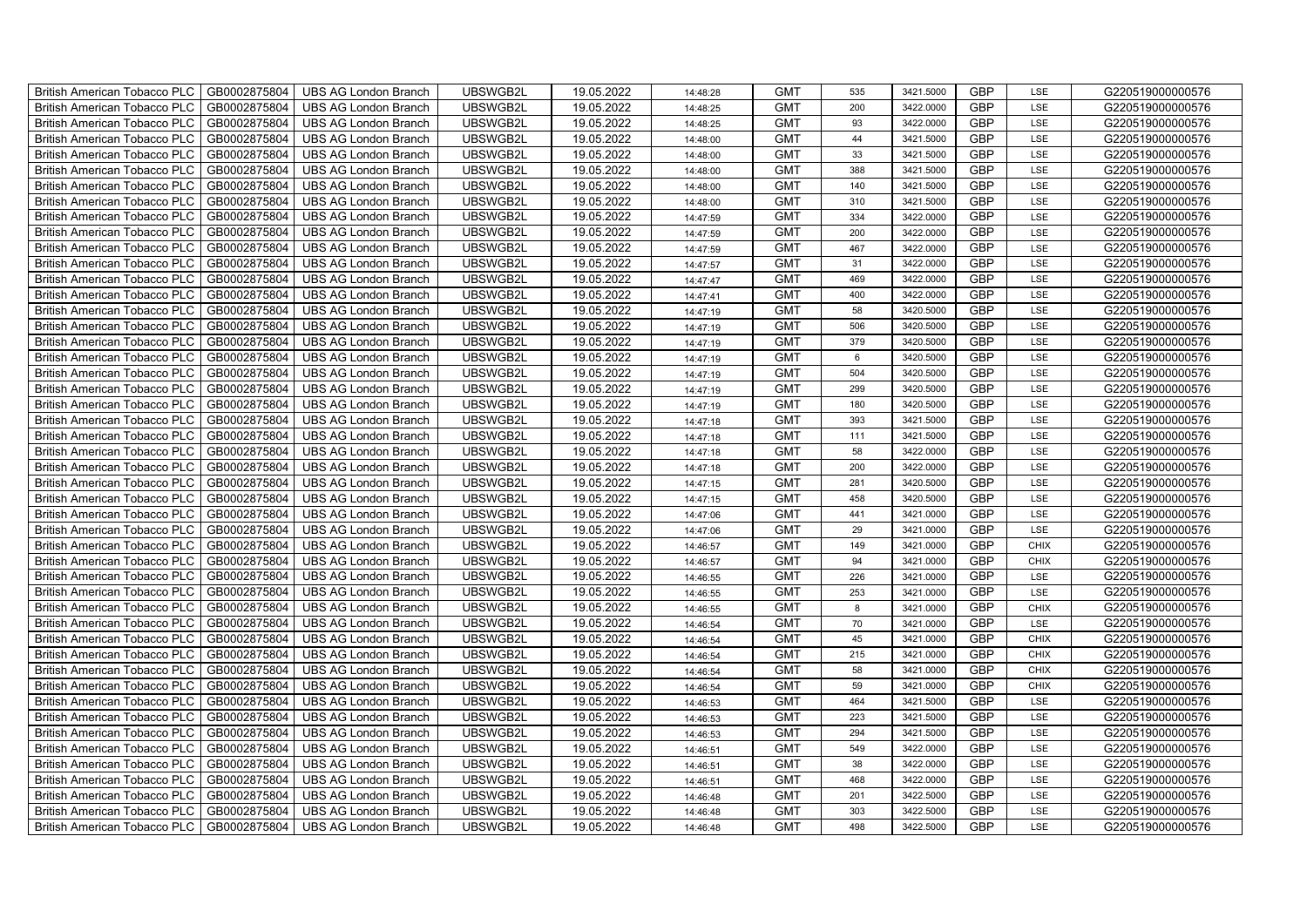| British American Tobacco PLC<br>GB0002875804        | <b>UBS AG London Branch</b> | UBSWGB2L | 19.05.2022 | 14:46:33 | <b>GMT</b> | 446             | 3423.0000 | <b>GBP</b> | LSE         | G220519000000576 |
|-----------------------------------------------------|-----------------------------|----------|------------|----------|------------|-----------------|-----------|------------|-------------|------------------|
| GB0002875804<br><b>British American Tobacco PLC</b> | <b>UBS AG London Branch</b> | UBSWGB2L | 19.05.2022 | 14:46:32 | <b>GMT</b> | 119             | 3423.5000 | <b>GBP</b> | LSE         | G220519000000576 |
| GB0002875804<br><b>British American Tobacco PLC</b> | <b>UBS AG London Branch</b> | UBSWGB2L | 19.05.2022 | 14:46:32 | <b>GMT</b> | 156             | 3423.5000 | <b>GBP</b> | LSE         | G220519000000576 |
| GB0002875804<br>British American Tobacco PLC        | <b>UBS AG London Branch</b> | UBSWGB2L | 19.05.2022 | 14:46:26 | <b>GMT</b> | 204             | 3422.5000 | <b>GBP</b> | LSE         | G220519000000576 |
| GB0002875804<br><b>British American Tobacco PLC</b> | <b>UBS AG London Branch</b> | UBSWGB2L | 19.05.2022 | 14:46:26 | <b>GMT</b> | 119             | 3422.5000 | <b>GBP</b> | LSE         | G220519000000576 |
| GB0002875804<br>British American Tobacco PLC        | <b>UBS AG London Branch</b> | UBSWGB2L | 19.05.2022 | 14:46:26 | <b>GMT</b> | 193             | 3422.5000 | <b>GBP</b> | LSE         | G220519000000576 |
| GB0002875804<br><b>British American Tobacco PLC</b> | <b>UBS AG London Branch</b> | UBSWGB2L | 19.05.2022 | 14:46:26 | <b>GMT</b> | 323             | 3422.5000 | <b>GBP</b> | LSE         | G220519000000576 |
| British American Tobacco PLC<br>GB0002875804        | <b>UBS AG London Branch</b> | UBSWGB2L | 19.05.2022 | 14:46:22 | <b>GMT</b> | 137             | 3422.5000 | <b>GBP</b> | LSE         | G220519000000576 |
| GB0002875804<br>British American Tobacco PLC        | <b>UBS AG London Branch</b> | UBSWGB2L | 19.05.2022 | 14:46:16 | <b>GMT</b> | 57              | 3423.5000 | <b>GBP</b> | LSE         | G220519000000576 |
| GB0002875804<br>British American Tobacco PLC        | <b>UBS AG London Branch</b> | UBSWGB2L | 19.05.2022 | 14:46:16 | <b>GMT</b> | 119             | 3423.5000 | <b>GBP</b> | LSE         | G220519000000576 |
| <b>British American Tobacco PLC</b><br>GB0002875804 | <b>UBS AG London Branch</b> | UBSWGB2L | 19.05.2022 | 14:46:16 | <b>GMT</b> | 200             | 3423.5000 | <b>GBP</b> | LSE         | G220519000000576 |
| GB0002875804<br><b>British American Tobacco PLC</b> | <b>UBS AG London Branch</b> | UBSWGB2L | 19.05.2022 | 14:46:16 | <b>GMT</b> | 116             | 3423.5000 | <b>GBP</b> | LSE         | G220519000000576 |
| GB0002875804<br>British American Tobacco PLC        | <b>UBS AG London Branch</b> | UBSWGB2L | 19.05.2022 | 14:46:16 | <b>GMT</b> | 44              | 3423.0000 | <b>GBP</b> | LSE         | G220519000000576 |
| GB0002875804<br>British American Tobacco PLC        | <b>UBS AG London Branch</b> | UBSWGB2L | 19.05.2022 | 14:46:16 | <b>GMT</b> | 502             | 3424.5000 | <b>GBP</b> | LSE         | G220519000000576 |
| GB0002875804<br>British American Tobacco PLC        | <b>UBS AG London Branch</b> | UBSWGB2L | 19.05.2022 | 14:46:16 | <b>GMT</b> | 709             | 3425.0000 | <b>GBP</b> | LSE         | G220519000000576 |
| GB0002875804<br>British American Tobacco PLC        | <b>UBS AG London Branch</b> | UBSWGB2L | 19.05.2022 | 14:46:01 | <b>GMT</b> | 16              | 3427.5000 | <b>GBP</b> | LSE         | G220519000000576 |
| British American Tobacco PLC<br>GB0002875804        | <b>UBS AG London Branch</b> | UBSWGB2L | 19.05.2022 | 14:46:01 | <b>GMT</b> | 527             | 3427.5000 | <b>GBP</b> | LSE         | G220519000000576 |
| GB0002875804<br>British American Tobacco PLC        | <b>UBS AG London Branch</b> | UBSWGB2L | 19.05.2022 | 14:45:56 | <b>GMT</b> | 155             | 3428.0000 | <b>GBP</b> | LSE         | G220519000000576 |
| GB0002875804<br>British American Tobacco PLC        | <b>UBS AG London Branch</b> | UBSWGB2L | 19.05.2022 | 14:45:56 | <b>GMT</b> | 285             | 3428.0000 | <b>GBP</b> | LSE         | G220519000000576 |
| <b>British American Tobacco PLC</b><br>GB0002875804 | <b>UBS AG London Branch</b> | UBSWGB2L | 19.05.2022 | 14:45:56 | <b>GMT</b> | 93              | 3428.0000 | GBP        | LSE         | G220519000000576 |
| GB0002875804<br><b>British American Tobacco PLC</b> | <b>UBS AG London Branch</b> | UBSWGB2L | 19.05.2022 | 14:45:20 | <b>GMT</b> | 507             | 3428.5000 | <b>GBP</b> | LSE         | G220519000000576 |
| GB0002875804<br>British American Tobacco PLC        | <b>UBS AG London Branch</b> | UBSWGB2L | 19.05.2022 | 14:45:17 | <b>GMT</b> | 689             | 3429.0000 | GBP        | CHIX        | G220519000000576 |
| GB0002875804<br>British American Tobacco PLC        | <b>UBS AG London Branch</b> | UBSWGB2L | 19.05.2022 | 14:45:06 | <b>GMT</b> | 45              | 3429.0000 | GBP        | LSE         | G220519000000576 |
| GB0002875804<br>British American Tobacco PLC        | <b>UBS AG London Branch</b> | UBSWGB2L | 19.05.2022 | 14:45:06 | <b>GMT</b> | 431             | 3429.0000 | <b>GBP</b> | LSE         | G220519000000576 |
| GB0002875804<br>British American Tobacco PLC        | <b>UBS AG London Branch</b> | UBSWGB2L | 19.05.2022 | 14:44:54 | <b>GMT</b> | 500             | 3429.0000 | <b>GBP</b> | LSE         | G220519000000576 |
| GB0002875804<br>British American Tobacco PLC        | <b>UBS AG London Branch</b> | UBSWGB2L | 19.05.2022 | 14:44:25 | <b>GMT</b> | 464             | 3430.5000 | <b>GBP</b> | LSE         | G220519000000576 |
| GB0002875804<br>British American Tobacco PLC        | <b>UBS AG London Branch</b> | UBSWGB2L | 19.05.2022 | 14:44:14 | <b>GMT</b> | 242             | 3431.5000 | <b>GBP</b> | <b>BATE</b> | G220519000000576 |
| GB0002875804<br>British American Tobacco PLC        | <b>UBS AG London Branch</b> | UBSWGB2L | 19.05.2022 | 14:44:14 | <b>GMT</b> | 8               | 3431.5000 | <b>GBP</b> | <b>BATE</b> | G220519000000576 |
| <b>British American Tobacco PLC</b><br>GB0002875804 | <b>UBS AG London Branch</b> | UBSWGB2L | 19.05.2022 | 14:44:14 | <b>GMT</b> | 90              | 3431.5000 | <b>GBP</b> | <b>BATE</b> | G220519000000576 |
| GB0002875804<br><b>British American Tobacco PLC</b> | <b>UBS AG London Branch</b> | UBSWGB2L | 19.05.2022 | 14:44:14 | <b>GMT</b> | 10 <sup>1</sup> | 3431.5000 | <b>GBP</b> | <b>BATE</b> | G220519000000576 |
| GB0002875804<br>British American Tobacco PLC        | <b>UBS AG London Branch</b> | UBSWGB2L | 19.05.2022 | 14:44:14 | <b>GMT</b> | 16              | 3431.5000 | GBP        | <b>BATE</b> | G220519000000576 |
| GB0002875804<br>British American Tobacco PLC        | <b>UBS AG London Branch</b> | UBSWGB2L | 19.05.2022 | 14:44:14 | <b>GMT</b> | 11              | 3431.5000 | GBP        | <b>BATE</b> | G220519000000576 |
| British American Tobacco PLC<br>GB0002875804        | <b>UBS AG London Branch</b> | UBSWGB2L | 19.05.2022 | 14:44:14 | <b>GMT</b> | 148             | 3431.5000 | <b>GBP</b> | <b>BATE</b> | G220519000000576 |
| British American Tobacco PLC<br>GB0002875804        | <b>UBS AG London Branch</b> | UBSWGB2L | 19.05.2022 | 14:44:14 | <b>GMT</b> | 48              | 3431.5000 | <b>GBP</b> | <b>BATE</b> | G220519000000576 |
| GB0002875804<br>British American Tobacco PLC        | <b>UBS AG London Branch</b> | UBSWGB2L | 19.05.2022 | 14:44:14 | <b>GMT</b> | 25              | 3431.5000 | <b>GBP</b> | <b>BATE</b> | G220519000000576 |
| GB0002875804<br>British American Tobacco PLC        | <b>UBS AG London Branch</b> | UBSWGB2L | 19.05.2022 | 14:44:14 | <b>GMT</b> | 72              | 3431.5000 | <b>GBP</b> | <b>BATE</b> | G220519000000576 |
| GB0002875804<br>British American Tobacco PLC        | <b>UBS AG London Branch</b> | UBSWGB2L | 19.05.2022 | 14:44:14 | <b>GMT</b> | 510             | 3432.0000 | <b>GBP</b> | LSE         | G220519000000576 |
| <b>British American Tobacco PLC</b><br>GB0002875804 | <b>UBS AG London Branch</b> | UBSWGB2L | 19.05.2022 | 14:43:41 | <b>GMT</b> | 144             | 3433.5000 | <b>GBP</b> | LSE         | G220519000000576 |
| GB0002875804<br><b>British American Tobacco PLC</b> | <b>UBS AG London Branch</b> | UBSWGB2L | 19.05.2022 | 14:43:41 | <b>GMT</b> | 330             | 3433.5000 | <b>GBP</b> | LSE         | G220519000000576 |
| GB0002875804<br><b>British American Tobacco PLC</b> | <b>UBS AG London Branch</b> | UBSWGB2L | 19.05.2022 | 14:43:40 | <b>GMT</b> | 668             | 3434.0000 | <b>GBP</b> | <b>CHIX</b> | G220519000000576 |
| British American Tobacco PLC<br>GB0002875804        | <b>UBS AG London Branch</b> | UBSWGB2L | 19.05.2022 | 14:43:40 | <b>GMT</b> | 477             | 3434.0000 | GBP        | LSE         | G220519000000576 |
| British American Tobacco PLC<br>GB0002875804        | <b>UBS AG London Branch</b> | UBSWGB2L | 19.05.2022 | 14:43:02 | <b>GMT</b> | 485             | 3435.5000 | GBP        | LSE         | G220519000000576 |
| British American Tobacco PLC<br>GB0002875804        | <b>UBS AG London Branch</b> | UBSWGB2L | 19.05.2022 | 14:43:01 | <b>GMT</b> | 142             | 3436.0000 | <b>GBP</b> | LSE         | G220519000000576 |
| GB0002875804<br><b>British American Tobacco PLC</b> | <b>UBS AG London Branch</b> | UBSWGB2L | 19.05.2022 | 14:43:01 | <b>GMT</b> | 335             | 3436.0000 | <b>GBP</b> | LSE         | G220519000000576 |
| GB0002875804<br><b>British American Tobacco PLC</b> | <b>UBS AG London Branch</b> | UBSWGB2L | 19.05.2022 | 14:42:56 | <b>GMT</b> | 109             | 3436.0000 | GBP        | LSE         | G220519000000576 |
| GB0002875804<br><b>British American Tobacco PLC</b> | <b>UBS AG London Branch</b> | UBSWGB2L | 19.05.2022 | 14:42:55 | <b>GMT</b> | 468             | 3437.0000 | GBP        | LSE         | G220519000000576 |
| <b>British American Tobacco PLC</b><br>GB0002875804 | <b>UBS AG London Branch</b> | UBSWGB2L | 19.05.2022 | 14:42:55 | <b>GMT</b> | 308             | 3437.5000 | <b>GBP</b> | LSE         | G220519000000576 |
| GB0002875804<br>British American Tobacco PLC        | <b>UBS AG London Branch</b> | UBSWGB2L | 19.05.2022 | 14:42:55 | <b>GMT</b> | 119             | 3437.5000 | <b>GBP</b> | LSE         | G220519000000576 |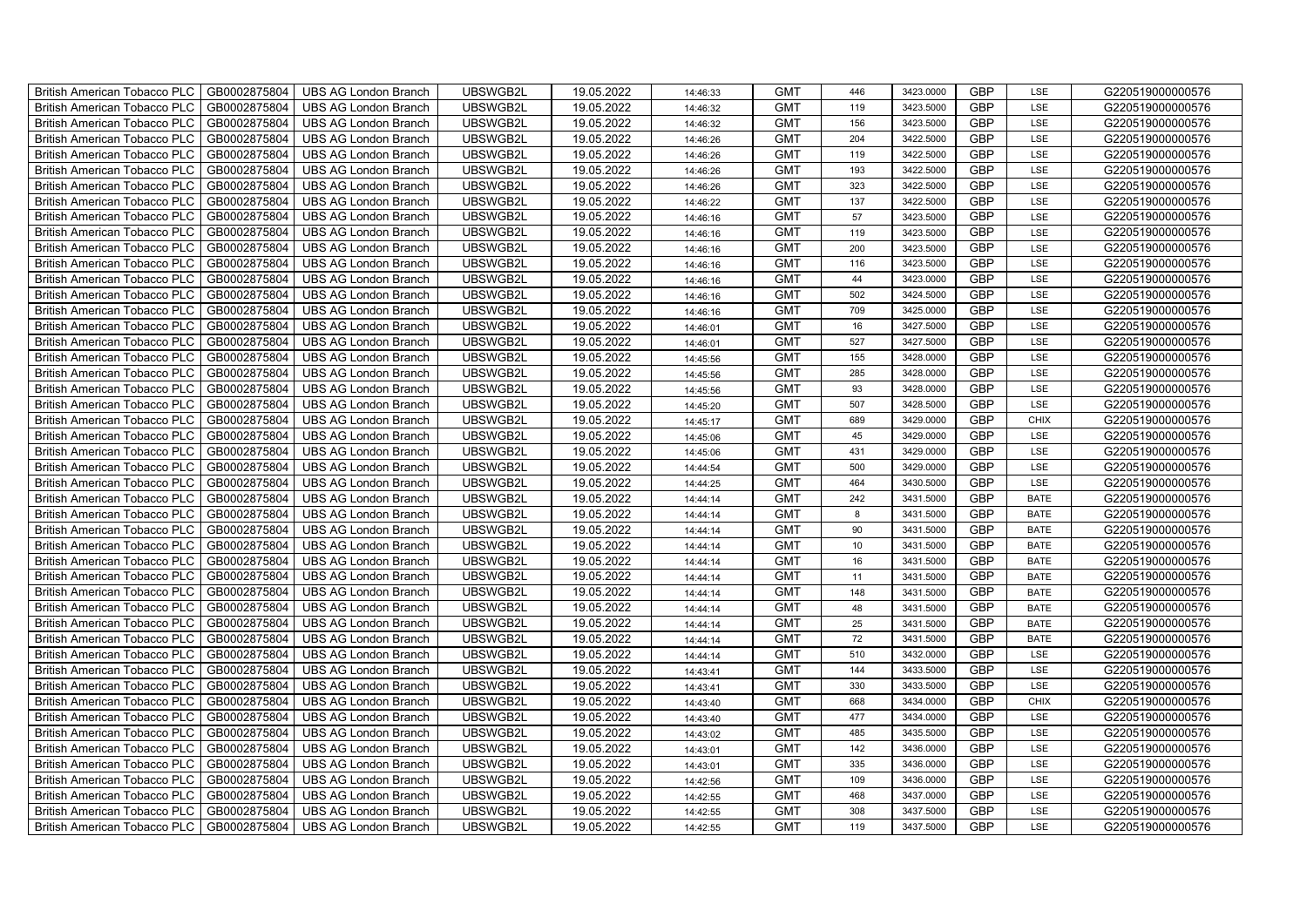| British American Tobacco PLC<br>GB0002875804        | <b>UBS AG London Branch</b> | UBSWGB2L | 19.05.2022 | 14:42:55 | <b>GMT</b> | 124             | 3437.5000 | <b>GBP</b> | LSE         | G220519000000576 |
|-----------------------------------------------------|-----------------------------|----------|------------|----------|------------|-----------------|-----------|------------|-------------|------------------|
| GB0002875804<br><b>British American Tobacco PLC</b> | <b>UBS AG London Branch</b> | UBSWGB2L | 19.05.2022 | 14:42:55 | <b>GMT</b> | 119             | 3437.5000 | <b>GBP</b> | LSE         | G220519000000576 |
| GB0002875804<br><b>British American Tobacco PLC</b> | <b>UBS AG London Branch</b> | UBSWGB2L | 19.05.2022 | 14:42:41 | <b>GMT</b> | 443             | 3436.0000 | <b>GBP</b> | LSE         | G220519000000576 |
| GB0002875804<br>British American Tobacco PLC        | <b>UBS AG London Branch</b> | UBSWGB2L | 19.05.2022 | 14:42:26 | <b>GMT</b> | 526             | 3434.5000 | <b>GBP</b> | LSE         | G220519000000576 |
| GB0002875804<br>British American Tobacco PLC        | <b>UBS AG London Branch</b> | UBSWGB2L | 19.05.2022 | 14:42:22 | <b>GMT</b> | 451             | 3436.0000 | <b>GBP</b> | LSE         | G220519000000576 |
| GB0002875804<br>British American Tobacco PLC        | <b>UBS AG London Branch</b> | UBSWGB2L | 19.05.2022 | 14:42:22 | <b>GMT</b> | 509             | 3436.5000 | <b>GBP</b> | LSE         | G220519000000576 |
| GB0002875804<br><b>British American Tobacco PLC</b> | <b>UBS AG London Branch</b> | UBSWGB2L | 19.05.2022 | 14:42:15 | <b>GMT</b> | 577             | 3438.0000 | <b>GBP</b> | LSE         | G220519000000576 |
| British American Tobacco PLC<br>GB0002875804        | <b>UBS AG London Branch</b> | UBSWGB2L | 19.05.2022 | 14:42:15 | <b>GMT</b> | 658             | 3438.0000 | <b>GBP</b> | LSE         | G220519000000576 |
| GB0002875804<br>British American Tobacco PLC        | <b>UBS AG London Branch</b> | UBSWGB2L | 19.05.2022 | 14:42:06 | <b>GMT</b> | 106             | 3434.0000 | <b>GBP</b> | LSE         | G220519000000576 |
| GB0002875804<br>British American Tobacco PLC        | <b>UBS AG London Branch</b> | UBSWGB2L | 19.05.2022 | 14:42:06 | <b>GMT</b> | 87              | 3434.0000 | <b>GBP</b> | LSE         | G220519000000576 |
| <b>British American Tobacco PLC</b><br>GB0002875804 | <b>UBS AG London Branch</b> | UBSWGB2L | 19.05.2022 | 14:42:06 | <b>GMT</b> | 339             | 3434.0000 | <b>GBP</b> | LSE         | G220519000000576 |
| GB0002875804<br><b>British American Tobacco PLC</b> | <b>UBS AG London Branch</b> | UBSWGB2L | 19.05.2022 | 14:42:06 | <b>GMT</b> | 176             | 3434.0000 | <b>GBP</b> | LSE         | G220519000000576 |
| GB0002875804<br>British American Tobacco PLC        | <b>UBS AG London Branch</b> | UBSWGB2L | 19.05.2022 | 14:42:06 | <b>GMT</b> | 106             | 3434.0000 | <b>GBP</b> | LSE         | G220519000000576 |
| GB0002875804<br>British American Tobacco PLC        | <b>UBS AG London Branch</b> | UBSWGB2L | 19.05.2022 | 14:42:06 | <b>GMT</b> | 193             | 3434.0000 | <b>GBP</b> | LSE         | G220519000000576 |
| GB0002875804<br>British American Tobacco PLC        | <b>UBS AG London Branch</b> | UBSWGB2L | 19.05.2022 | 14:41:57 | <b>GMT</b> | 448             | 3436.0000 | <b>GBP</b> | LSE         | G220519000000576 |
| GB0002875804<br>British American Tobacco PLC        | <b>UBS AG London Branch</b> | UBSWGB2L | 19.05.2022 | 14:41:54 | <b>GMT</b> | 385             | 3436.5000 | GBP        | LSE         | G220519000000576 |
| British American Tobacco PLC<br>GB0002875804        | <b>UBS AG London Branch</b> | UBSWGB2L | 19.05.2022 | 14:41:54 | <b>GMT</b> | 119             | 3436.5000 | <b>GBP</b> | LSE         | G220519000000576 |
| GB0002875804<br>British American Tobacco PLC        | <b>UBS AG London Branch</b> | UBSWGB2L | 19.05.2022 | 14:41:51 | <b>GMT</b> | 218             | 3436.0000 | <b>GBP</b> | LSE         | G220519000000576 |
| GB0002875804<br>British American Tobacco PLC        | <b>UBS AG London Branch</b> | UBSWGB2L | 19.05.2022 | 14:41:48 | <b>GMT</b> | 521             | 3435.0000 | <b>GBP</b> | LSE         | G220519000000576 |
| <b>British American Tobacco PLC</b><br>GB0002875804 | <b>UBS AG London Branch</b> | UBSWGB2L | 19.05.2022 | 14:41:48 | <b>GMT</b> | 648             | 3435.0000 | GBP        | CHIX        | G220519000000576 |
| GB0002875804<br><b>British American Tobacco PLC</b> | <b>UBS AG London Branch</b> | UBSWGB2L | 19.05.2022 | 14:41:48 | <b>GMT</b> | 41              | 3435.5000 | <b>GBP</b> | LSE         | G220519000000576 |
| GB0002875804<br>British American Tobacco PLC        | <b>UBS AG London Branch</b> | UBSWGB2L | 19.05.2022 | 14:41:48 | <b>GMT</b> | 477             | 3435.5000 | GBP        | LSE         | G220519000000576 |
| GB0002875804<br>British American Tobacco PLC        | <b>UBS AG London Branch</b> | UBSWGB2L | 19.05.2022 | 14:41:48 | <b>GMT</b> | 413             | 3436.0000 | GBP        | LSE         | G220519000000576 |
| GB0002875804<br>British American Tobacco PLC        | <b>UBS AG London Branch</b> | UBSWGB2L | 19.05.2022 | 14:41:48 | <b>GMT</b> | 109             | 3436.0000 | GBP        | LSE         | G220519000000576 |
| British American Tobacco PLC<br>GB0002875804        | <b>UBS AG London Branch</b> | UBSWGB2L | 19.05.2022 | 14:41:28 | <b>GMT</b> | 24              | 3437.0000 | GBP        | LSE         | G220519000000576 |
| GB0002875804<br>British American Tobacco PLC        | <b>UBS AG London Branch</b> | UBSWGB2L | 19.05.2022 | 14:41:28 | <b>GMT</b> | 424             | 3437.0000 | <b>GBP</b> | LSE         | G220519000000576 |
| GB0002875804<br>British American Tobacco PLC        | <b>UBS AG London Branch</b> | UBSWGB2L | 19.05.2022 | 14:41:28 | <b>GMT</b> | 545             | 3437.0000 | GBP        | LSE         | G220519000000576 |
| GB0002875804<br>British American Tobacco PLC        | <b>UBS AG London Branch</b> | UBSWGB2L | 19.05.2022 | 14:41:24 | <b>GMT</b> | 400             | 3438.0000 | <b>GBP</b> | LSE         | G220519000000576 |
| <b>British American Tobacco PLC</b><br>GB0002875804 | <b>UBS AG London Branch</b> | UBSWGB2L | 19.05.2022 | 14:41:24 | <b>GMT</b> | 15              | 3438.0000 | <b>GBP</b> | LSE         | G220519000000576 |
| GB0002875804<br><b>British American Tobacco PLC</b> | UBS AG London Branch        | UBSWGB2L | 19.05.2022 | 14:41:24 | <b>GMT</b> | 125             | 3438.0000 | <b>GBP</b> | LSE         | G220519000000576 |
| GB0002875804<br>British American Tobacco PLC        | <b>UBS AG London Branch</b> | UBSWGB2L | 19.05.2022 | 14:41:22 | <b>GMT</b> | 115             | 3438.5000 | GBP        | LSE         | G220519000000576 |
| GB0002875804<br>British American Tobacco PLC        | <b>UBS AG London Branch</b> | UBSWGB2L | 19.05.2022 | 14:41:22 | <b>GMT</b> | 401             | 3438.5000 | GBP        | LSE         | G220519000000576 |
| British American Tobacco PLC<br>GB0002875804        | <b>UBS AG London Branch</b> | UBSWGB2L | 19.05.2022 | 14:41:15 | <b>GMT</b> | 504             | 3439.0000 | GBP        | LSE         | G220519000000576 |
| British American Tobacco PLC<br>GB0002875804        | <b>UBS AG London Branch</b> | UBSWGB2L | 19.05.2022 | 14:41:15 | <b>GMT</b> | 65              | 3439.0000 | <b>GBP</b> | LSE         | G220519000000576 |
| GB0002875804<br>British American Tobacco PLC        | <b>UBS AG London Branch</b> | UBSWGB2L | 19.05.2022 | 14:41:12 | <b>GMT</b> | 211             | 3439.5000 | <b>GBP</b> | <b>BATE</b> | G220519000000576 |
| GB0002875804<br>British American Tobacco PLC        | <b>UBS AG London Branch</b> | UBSWGB2L | 19.05.2022 | 14:41:12 | <b>GMT</b> | 300             | 3439.5000 | <b>GBP</b> | <b>BATE</b> | G220519000000576 |
| GB0002875804<br>British American Tobacco PLC        | <b>UBS AG London Branch</b> | UBSWGB2L | 19.05.2022 | 14:41:12 | <b>GMT</b> | 25              | 3439.5000 | GBP        | <b>BATE</b> | G220519000000576 |
| <b>British American Tobacco PLC</b><br>GB0002875804 | <b>UBS AG London Branch</b> | UBSWGB2L | 19.05.2022 | 14:41:12 | <b>GMT</b> | 16              | 3439.5000 | <b>GBP</b> | <b>BATE</b> | G220519000000576 |
| GB0002875804<br><b>British American Tobacco PLC</b> | UBS AG London Branch        | UBSWGB2L | 19.05.2022 | 14:41:11 | <b>GMT</b> | 10 <sup>1</sup> | 3439.5000 | <b>GBP</b> | <b>BATE</b> | G220519000000576 |
| GB0002875804<br><b>British American Tobacco PLC</b> | <b>UBS AG London Branch</b> | UBSWGB2L | 19.05.2022 | 14:41:11 | <b>GMT</b> | 130             | 3439.5000 | <b>GBP</b> | <b>BATE</b> | G220519000000576 |
| British American Tobacco PLC<br>GB0002875804        | <b>UBS AG London Branch</b> | UBSWGB2L | 19.05.2022 | 14:41:11 | <b>GMT</b> | 15              | 3440.0000 | GBP        | LSE         | G220519000000576 |
| British American Tobacco PLC<br>GB0002875804        | <b>UBS AG London Branch</b> | UBSWGB2L | 19.05.2022 | 14:41:11 | <b>GMT</b> | 123             | 3440.0000 | GBP        | <b>CHIX</b> | G220519000000576 |
| British American Tobacco PLC<br>GB0002875804        | UBS AG London Branch        | UBSWGB2L | 19.05.2022 | 14:41:11 | <b>GMT</b> | 459             | 3440.0000 | <b>GBP</b> | LSE         | G220519000000576 |
| GB0002875804<br><b>British American Tobacco PLC</b> | <b>UBS AG London Branch</b> | UBSWGB2L | 19.05.2022 | 14:41:11 | <b>GMT</b> | 510             | 3440.0000 | <b>GBP</b> | LSE         | G220519000000576 |
| GB0002875804<br><b>British American Tobacco PLC</b> | <b>UBS AG London Branch</b> | UBSWGB2L | 19.05.2022 | 14:41:11 | <b>GMT</b> | 15              | 3440.0000 | GBP        | <b>CHIX</b> | G220519000000576 |
| GB0002875804<br><b>British American Tobacco PLC</b> | <b>UBS AG London Branch</b> | UBSWGB2L | 19.05.2022 | 14:41:10 | <b>GMT</b> | 295             | 3440.0000 | GBP        | <b>CHIX</b> | G220519000000576 |
| <b>British American Tobacco PLC</b><br>GB0002875804 | <b>UBS AG London Branch</b> | UBSWGB2L | 19.05.2022 | 14:41:09 | <b>GMT</b> | 258             | 3440.0000 | <b>GBP</b> | <b>CHIX</b> | G220519000000576 |
| GB0002875804<br>British American Tobacco PLC        | <b>UBS AG London Branch</b> | UBSWGB2L | 19.05.2022 | 14:40:17 | <b>GMT</b> | 448             | 3437.5000 | <b>GBP</b> | LSE         | G220519000000576 |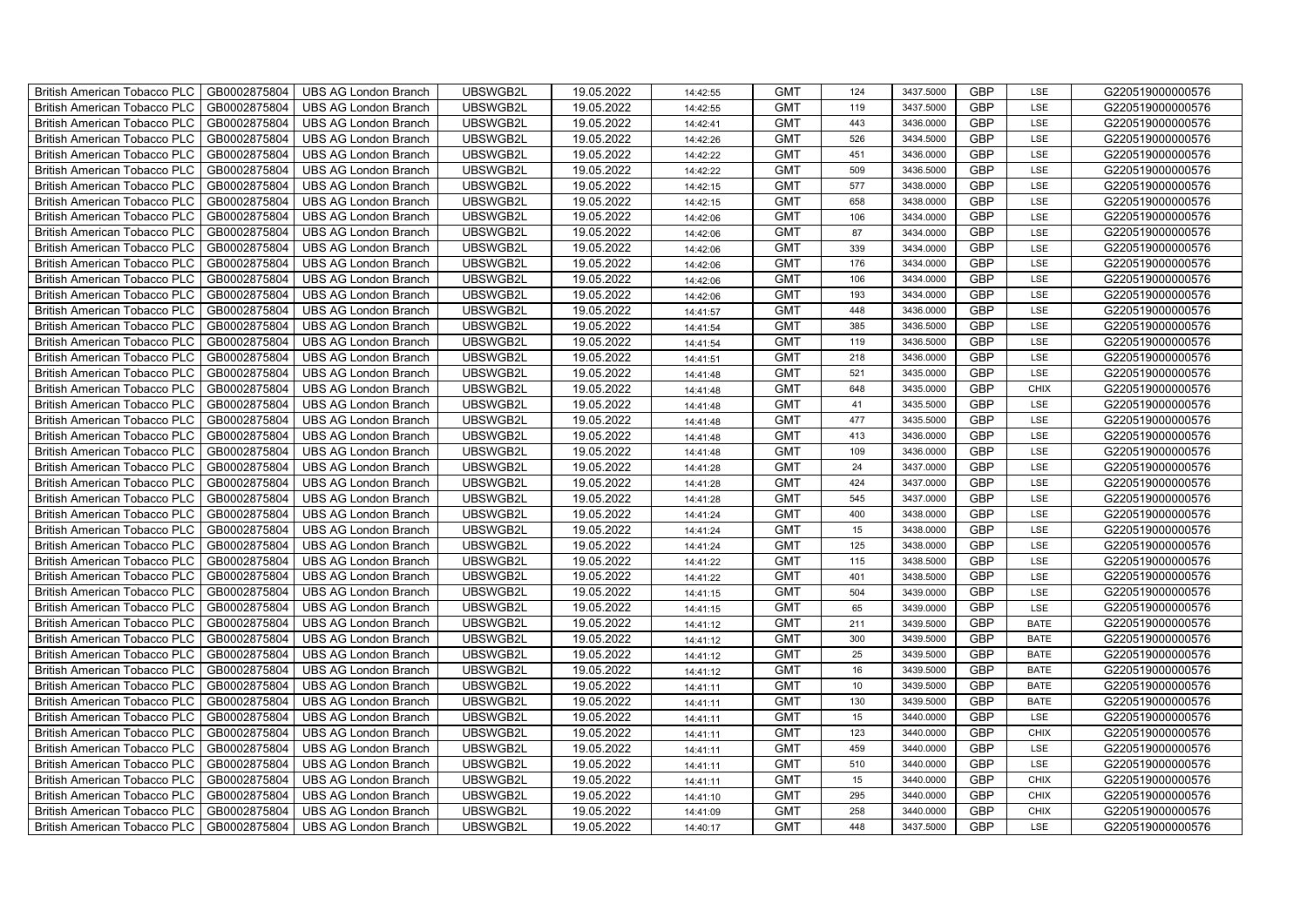| British American Tobacco PLC        | GB0002875804 | <b>UBS AG London Branch</b> | UBSWGB2L | 19.05.2022 | 14:40:13 | <b>GMT</b> | 518            | 3437.5000 | <b>GBP</b> | LSE         | G220519000000576 |
|-------------------------------------|--------------|-----------------------------|----------|------------|----------|------------|----------------|-----------|------------|-------------|------------------|
| <b>British American Tobacco PLC</b> | GB0002875804 | <b>UBS AG London Branch</b> | UBSWGB2L | 19.05.2022 | 14:40:11 | <b>GMT</b> | 158            | 3438,0000 | <b>GBP</b> | <b>LSE</b>  | G220519000000576 |
| <b>British American Tobacco PLC</b> | GB0002875804 | <b>UBS AG London Branch</b> | UBSWGB2L | 19.05.2022 | 14:40:11 | <b>GMT</b> | 347            | 3438.0000 | <b>GBP</b> | LSE         | G220519000000576 |
| British American Tobacco PLC        | GB0002875804 | <b>UBS AG London Branch</b> | UBSWGB2L | 19.05.2022 | 14:39:48 | <b>GMT</b> | 461            | 3433.5000 | <b>GBP</b> | LSE         | G220519000000576 |
| <b>British American Tobacco PLC</b> | GB0002875804 | UBS AG London Branch        | UBSWGB2L | 19.05.2022 | 14:39:21 | <b>GMT</b> | 169            | 3434.0000 | <b>GBP</b> | LSE         | G220519000000576 |
| British American Tobacco PLC        | GB0002875804 | <b>UBS AG London Branch</b> | UBSWGB2L | 19.05.2022 | 14:39:21 | <b>GMT</b> | 494            | 3434.0000 | <b>GBP</b> | LSE         | G220519000000576 |
| <b>British American Tobacco PLC</b> | GB0002875804 | <b>UBS AG London Branch</b> | UBSWGB2L | 19.05.2022 | 14:39:21 | <b>GMT</b> | 333            | 3434.0000 | <b>GBP</b> | LSE         | G220519000000576 |
| British American Tobacco PLC        | GB0002875804 | <b>UBS AG London Branch</b> | UBSWGB2L | 19.05.2022 | 14:39:21 | <b>GMT</b> | 12             | 3434.0000 | <b>GBP</b> | LSE         | G220519000000576 |
| <b>British American Tobacco PLC</b> | GB0002875804 | <b>UBS AG London Branch</b> | UBSWGB2L | 19.05.2022 | 14:39:20 | <b>GMT</b> | 354            | 3434.0000 | <b>GBP</b> | LSE         | G220519000000576 |
| British American Tobacco PLC        | GB0002875804 | <b>UBS AG London Branch</b> | UBSWGB2L | 19.05.2022 | 14:39:20 | <b>GMT</b> | 509            | 3434.0000 | <b>GBP</b> | LSE         | G220519000000576 |
| <b>British American Tobacco PLC</b> | GB0002875804 | <b>UBS AG London Branch</b> | UBSWGB2L | 19.05.2022 | 14:39:20 | <b>GMT</b> | 109            | 3434.0000 | <b>GBP</b> | LSE         | G220519000000576 |
| <b>British American Tobacco PLC</b> | GB0002875804 | <b>UBS AG London Branch</b> | UBSWGB2L | 19.05.2022 | 14:39:16 | <b>GMT</b> | 590            | 3434.5000 | <b>GBP</b> | LSE         | G220519000000576 |
| British American Tobacco PLC        | GB0002875804 | <b>UBS AG London Branch</b> | UBSWGB2L | 19.05.2022 | 14:38:58 | <b>GMT</b> | 95             | 3434.0000 | <b>GBP</b> | LSE         | G220519000000576 |
| British American Tobacco PLC        | GB0002875804 | <b>UBS AG London Branch</b> | UBSWGB2L | 19.05.2022 | 14:38:58 | <b>GMT</b> | 448            | 3434.0000 | <b>GBP</b> | LSE         | G220519000000576 |
| British American Tobacco PLC        | GB0002875804 | <b>UBS AG London Branch</b> | UBSWGB2L | 19.05.2022 | 14:38:50 | <b>GMT</b> | 30             | 3435.0000 | <b>GBP</b> | LSE         | G220519000000576 |
| British American Tobacco PLC        | GB0002875804 | <b>UBS AG London Branch</b> | UBSWGB2L | 19.05.2022 | 14:38:50 | <b>GMT</b> | 316            | 3435.0000 | <b>GBP</b> | LSE         | G220519000000576 |
| British American Tobacco PLC        | GB0002875804 | <b>UBS AG London Branch</b> | UBSWGB2L | 19.05.2022 | 14:38:50 | <b>GMT</b> | 30             | 3435.0000 | <b>GBP</b> | LSE         | G220519000000576 |
| British American Tobacco PLC        | GB0002875804 | <b>UBS AG London Branch</b> | UBSWGB2L | 19.05.2022 | 14:38:49 | <b>GMT</b> | 100            | 3435.0000 | <b>GBP</b> | LSE         | G220519000000576 |
| British American Tobacco PLC        | GB0002875804 | <b>UBS AG London Branch</b> | UBSWGB2L | 19.05.2022 | 14:38:47 | <b>GMT</b> | 469            | 3436.0000 | <b>GBP</b> | LSE         | G220519000000576 |
| <b>British American Tobacco PLC</b> | GB0002875804 | <b>UBS AG London Branch</b> | UBSWGB2L | 19.05.2022 | 14:38:47 | <b>GMT</b> | 31             | 3436.0000 | <b>GBP</b> | LSE         | G220519000000576 |
| <b>British American Tobacco PLC</b> | GB0002875804 | <b>UBS AG London Branch</b> | UBSWGB2L | 19.05.2022 | 14:38:47 | <b>GMT</b> | 31             | 3436.0000 | <b>GBP</b> | <b>LSE</b>  | G220519000000576 |
| British American Tobacco PLC        | GB0002875804 | <b>UBS AG London Branch</b> | UBSWGB2L | 19.05.2022 | 14:38:47 | <b>GMT</b> | 465            | 3436.0000 | <b>GBP</b> | LSE         | G220519000000576 |
| British American Tobacco PLC        | GB0002875804 | <b>UBS AG London Branch</b> | UBSWGB2L | 19.05.2022 | 14:38:43 | <b>GMT</b> | 423            | 3437.0000 | GBP        | LSE         | G220519000000576 |
| British American Tobacco PLC        | GB0002875804 | <b>UBS AG London Branch</b> | UBSWGB2L | 19.05.2022 | 14:38:42 | <b>GMT</b> | 100            | 3437.0000 | <b>GBP</b> | LSE         | G220519000000576 |
| British American Tobacco PLC        | GB0002875804 | <b>UBS AG London Branch</b> | UBSWGB2L | 19.05.2022 | 14:38:42 | <b>GMT</b> | 119            | 3438.0000 | <b>GBP</b> | LSE         | G220519000000576 |
| British American Tobacco PLC        | GB0002875804 | <b>UBS AG London Branch</b> | UBSWGB2L | 19.05.2022 | 14:38:30 | <b>GMT</b> | 519            | 3437.5000 | <b>GBP</b> | LSE         | G220519000000576 |
| British American Tobacco PLC        | GB0002875804 | <b>UBS AG London Branch</b> | UBSWGB2L | 19.05.2022 | 14:38:20 | <b>GMT</b> | 259            | 3438.0000 | <b>GBP</b> | LSE         | G220519000000576 |
| British American Tobacco PLC        | GB0002875804 | <b>UBS AG London Branch</b> | UBSWGB2L | 19.05.2022 | 14:38:20 | <b>GMT</b> | 457            | 3438.0000 | <b>GBP</b> | LSE         | G220519000000576 |
| <b>British American Tobacco PLC</b> | GB0002875804 | <b>UBS AG London Branch</b> | UBSWGB2L | 19.05.2022 | 14:38:19 | <b>GMT</b> | 59             | 3438.5000 | <b>GBP</b> | LSE         | G220519000000576 |
| <b>British American Tobacco PLC</b> | GB0002875804 | <b>UBS AG London Branch</b> | UBSWGB2L | 19.05.2022 | 14:38:19 | <b>GMT</b> | 399            | 3438.5000 | <b>GBP</b> | LSE         | G220519000000576 |
| British American Tobacco PLC        | GB0002875804 | <b>UBS AG London Branch</b> | UBSWGB2L | 19.05.2022 | 14:38:16 | <b>GMT</b> | 693            | 3439.0000 | <b>GBP</b> | CHIX        | G220519000000576 |
| British American Tobacco PLC        | GB0002875804 | <b>UBS AG London Branch</b> | UBSWGB2L | 19.05.2022 | 14:38:16 | <b>GMT</b> | 489            | 3439.0000 | <b>GBP</b> | <b>BATE</b> | G220519000000576 |
| British American Tobacco PLC        | GB0002875804 | UBS AG London Branch        | UBSWGB2L | 19.05.2022 | 14:38:16 | <b>GMT</b> | 100            | 3439.0000 | <b>GBP</b> | <b>BATE</b> | G220519000000576 |
| British American Tobacco PLC        | GB0002875804 | UBS AG London Branch        | UBSWGB2L | 19.05.2022 | 14:38:05 | <b>GMT</b> | 361            | 3439.0000 | <b>GBP</b> | LSE         | G220519000000576 |
| British American Tobacco PLC        | GB0002875804 | <b>UBS AG London Branch</b> | UBSWGB2L | 19.05.2022 | 14:38:05 | <b>GMT</b> | 169            | 3439.0000 | <b>GBP</b> | LSE         | G220519000000576 |
| British American Tobacco PLC        | GB0002875804 | <b>UBS AG London Branch</b> | UBSWGB2L | 19.05.2022 | 14:37:46 | <b>GMT</b> | 444            | 3439.0000 | <b>GBP</b> | LSE         | G220519000000576 |
| British American Tobacco PLC        | GB0002875804 | <b>UBS AG London Branch</b> | UBSWGB2L | 19.05.2022 | 14:37:46 | <b>GMT</b> | 95             | 3439.0000 | <b>GBP</b> | LSE         | G220519000000576 |
| <b>British American Tobacco PLC</b> | GB0002875804 | <b>UBS AG London Branch</b> | UBSWGB2L | 19.05.2022 | 14:37:46 | <b>GMT</b> | 41             | 3439.0000 | <b>GBP</b> | <b>BATE</b> | G220519000000576 |
| <b>British American Tobacco PLC</b> | GB0002875804 | <b>UBS AG London Branch</b> | UBSWGB2L | 19.05.2022 | 14:37:37 | <b>GMT</b> | 150            | 3439.0000 | <b>GBP</b> | LSE         | G220519000000576 |
| <b>British American Tobacco PLC</b> | GB0002875804 | <b>UBS AG London Branch</b> | UBSWGB2L | 19.05.2022 | 14:37:37 | <b>GMT</b> | 264            | 3439.0000 | <b>GBP</b> | LSE         | G220519000000576 |
| British American Tobacco PLC        | GB0002875804 | UBS AG London Branch        | UBSWGB2L | 19.05.2022 | 14:37:26 | <b>GMT</b> | 507            | 3439.5000 | <b>GBP</b> | LSE         | G220519000000576 |
| British American Tobacco PLC        | GB0002875804 | UBS AG London Branch        | UBSWGB2L | 19.05.2022 | 14:37:26 | <b>GMT</b> | $\overline{7}$ | 3439.5000 | <b>GBP</b> | LSE         | G220519000000576 |
| British American Tobacco PLC        | GB0002875804 | <b>UBS AG London Branch</b> | UBSWGB2L | 19.05.2022 | 14:37:26 | <b>GMT</b> | 194            | 3439.5000 | <b>GBP</b> | <b>CHIX</b> | G220519000000576 |
| <b>British American Tobacco PLC</b> | GB0002875804 | <b>UBS AG London Branch</b> | UBSWGB2L | 19.05.2022 | 14:37:26 | <b>GMT</b> | 58             | 3439.5000 | <b>GBP</b> | <b>CHIX</b> | G220519000000576 |
| <b>British American Tobacco PLC</b> | GB0002875804 | <b>UBS AG London Branch</b> | UBSWGB2L | 19.05.2022 | 14:37:22 | <b>GMT</b> | 188            | 3439.5000 | <b>GBP</b> | <b>CHIX</b> | G220519000000576 |
| <b>British American Tobacco PLC</b> | GB0002875804 | <b>UBS AG London Branch</b> | UBSWGB2L | 19.05.2022 | 14:37:21 | <b>GMT</b> | 456            | 3440.0000 | <b>GBP</b> | LSE         | G220519000000576 |
| British American Tobacco PLC        | GB0002875804 | <b>UBS AG London Branch</b> | UBSWGB2L | 19.05.2022 | 14:37:03 | <b>GMT</b> | 366            | 3439.5000 | <b>GBP</b> | LSE         | G220519000000576 |
| British American Tobacco PLC        | GB0002875804 | UBS AG London Branch        | UBSWGB2L | 19.05.2022 | 14:37:03 | <b>GMT</b> | 234            | 3439.5000 | <b>GBP</b> | <b>CHIX</b> | G220519000000576 |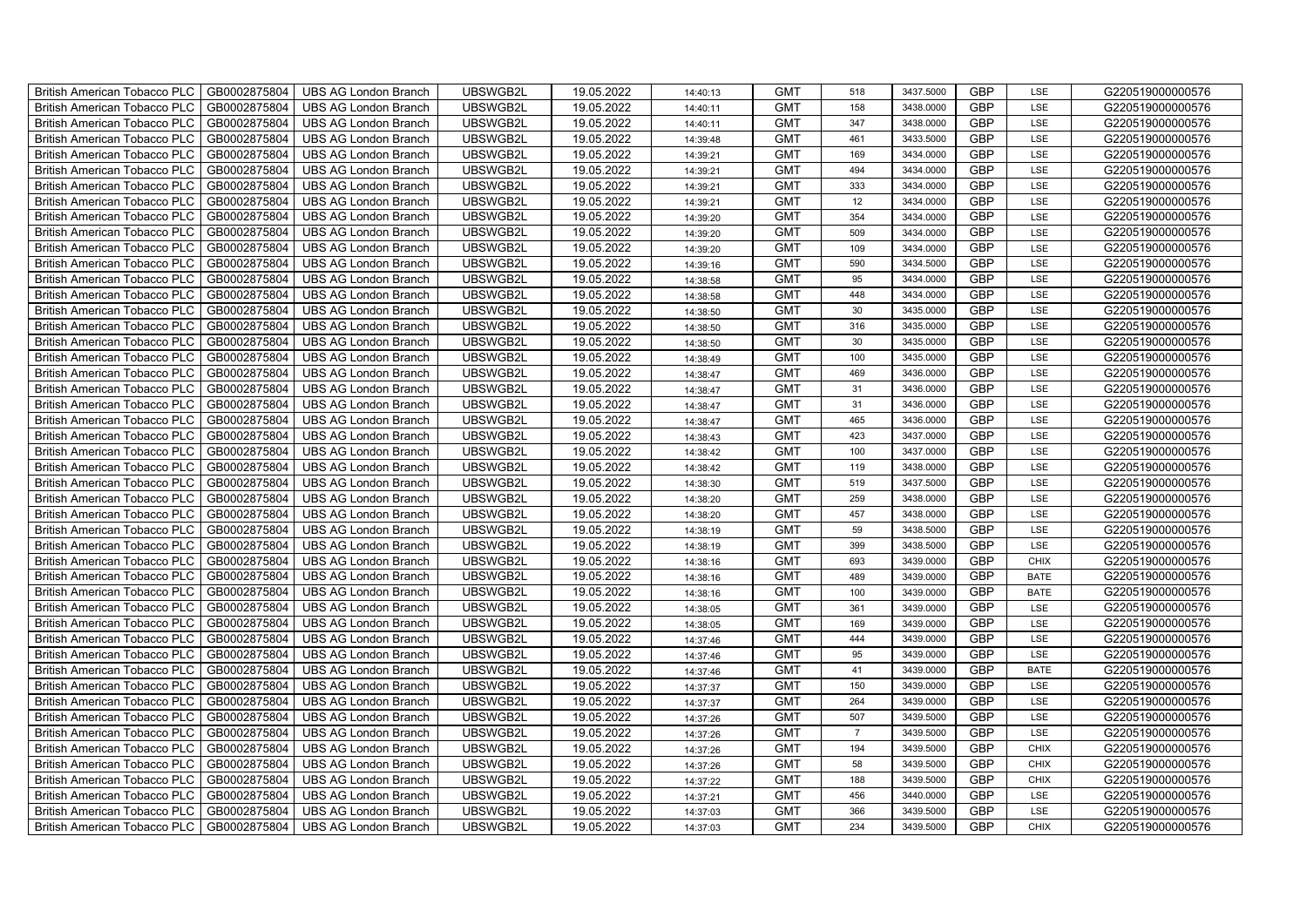| <b>British American Tobacco PLC</b><br>GB0002875804 | <b>UBS AG London Branch</b> | UBSWGB2L | 19.05.2022 | 14:36:21 | <b>GMT</b> | 232 | 3436.0000 | <b>GBP</b> | LSE         | G220519000000576 |
|-----------------------------------------------------|-----------------------------|----------|------------|----------|------------|-----|-----------|------------|-------------|------------------|
| <b>British American Tobacco PLC</b><br>GB0002875804 | <b>UBS AG London Branch</b> | UBSWGB2L | 19.05.2022 | 14:36:21 | <b>GMT</b> | 197 | 3436.0000 | <b>GBP</b> | LSE         | G220519000000576 |
| GB0002875804<br><b>British American Tobacco PLC</b> | <b>UBS AG London Branch</b> | UBSWGB2L | 19.05.2022 | 14:36:21 | <b>GMT</b> | 61  | 3436.0000 | <b>GBP</b> | LSE         | G220519000000576 |
| GB0002875804<br><b>British American Tobacco PLC</b> | <b>UBS AG London Branch</b> | UBSWGB2L | 19.05.2022 | 14:36:20 | <b>GMT</b> | 518 | 3436.5000 | <b>GBP</b> | LSE         | G220519000000576 |
| GB0002875804<br>British American Tobacco PLC        | <b>UBS AG London Branch</b> | UBSWGB2L | 19.05.2022 | 14:36:15 | <b>GMT</b> | 522 | 3437.0000 | <b>GBP</b> | LSE         | G220519000000576 |
| GB0002875804<br><b>British American Tobacco PLC</b> | <b>UBS AG London Branch</b> | UBSWGB2L | 19.05.2022 | 14:35:47 | <b>GMT</b> | 449 | 3435.0000 | <b>GBP</b> | LSE         | G220519000000576 |
| GB0002875804<br><b>British American Tobacco PLC</b> | <b>UBS AG London Branch</b> | UBSWGB2L | 19.05.2022 | 14:35:47 | <b>GMT</b> | 518 | 3435.0000 | <b>GBP</b> | LSE         | G220519000000576 |
| <b>British American Tobacco PLC</b><br>GB0002875804 | <b>UBS AG London Branch</b> | UBSWGB2L | 19.05.2022 | 14:35:26 | <b>GMT</b> | 206 | 3434.5000 | <b>GBP</b> | LSE         | G220519000000576 |
| <b>British American Tobacco PLC</b><br>GB0002875804 | <b>UBS AG London Branch</b> | UBSWGB2L | 19.05.2022 | 14:35:26 | <b>GMT</b> | 284 | 3434.5000 | <b>GBP</b> | LSE         | G220519000000576 |
| GB0002875804<br><b>British American Tobacco PLC</b> | <b>UBS AG London Branch</b> | UBSWGB2L | 19.05.2022 | 14:35:23 | <b>GMT</b> | 95  | 3435.0000 | <b>GBP</b> | LSE         | G220519000000576 |
| <b>British American Tobacco PLC</b><br>GB0002875804 | <b>UBS AG London Branch</b> | UBSWGB2L | 19.05.2022 | 14:35:23 | <b>GMT</b> | 196 | 3435.0000 | <b>GBP</b> | LSE         | G220519000000576 |
| GB0002875804<br><b>British American Tobacco PLC</b> | <b>UBS AG London Branch</b> | UBSWGB2L | 19.05.2022 | 14:35:23 | <b>GMT</b> | 100 | 3435.0000 | <b>GBP</b> | LSE         | G220519000000576 |
| GB0002875804<br><b>British American Tobacco PLC</b> | <b>UBS AG London Branch</b> | UBSWGB2L | 19.05.2022 | 14:35:23 | <b>GMT</b> | 400 | 3435.0000 | <b>GBP</b> | LSE         | G220519000000576 |
| British American Tobacco PLC<br>GB0002875804        | <b>UBS AG London Branch</b> | UBSWGB2L | 19.05.2022 | 14:35:23 | <b>GMT</b> | 205 | 3435.0000 | GBP        | LSE         | G220519000000576 |
| GB0002875804<br><b>British American Tobacco PLC</b> | <b>UBS AG London Branch</b> | UBSWGB2L | 19.05.2022 | 14:35:23 | <b>GMT</b> | 141 | 3435.0000 | <b>GBP</b> | LSE         | G220519000000576 |
| GB0002875804<br><b>British American Tobacco PLC</b> | <b>UBS AG London Branch</b> | UBSWGB2L | 19.05.2022 | 14:35:23 | <b>GMT</b> | 678 | 3435.5000 | <b>GBP</b> | <b>CHIX</b> | G220519000000576 |
| <b>British American Tobacco PLC</b><br>GB0002875804 | <b>UBS AG London Branch</b> | UBSWGB2L | 19.05.2022 | 14:35:23 | <b>GMT</b> | 539 | 3435.5000 | <b>GBP</b> | <b>BATE</b> | G220519000000576 |
| <b>British American Tobacco PLC</b><br>GB0002875804 | <b>UBS AG London Branch</b> | UBSWGB2L | 19.05.2022 | 14:35:23 | <b>GMT</b> | 100 | 3435.5000 | <b>GBP</b> | <b>BATE</b> | G220519000000576 |
| <b>British American Tobacco PLC</b><br>GB0002875804 | <b>UBS AG London Branch</b> | UBSWGB2L | 19.05.2022 | 14:35:23 | <b>GMT</b> | 488 | 3436.0000 | <b>GBP</b> | LSE         | G220519000000576 |
| <b>British American Tobacco PLC</b><br>GB0002875804 | <b>UBS AG London Branch</b> | UBSWGB2L | 19.05.2022 | 14:35:23 | <b>GMT</b> | 498 | 3436.0000 | <b>GBP</b> | LSE         | G220519000000576 |
| GB0002875804<br><b>British American Tobacco PLC</b> | <b>UBS AG London Branch</b> | UBSWGB2L | 19.05.2022 | 14:35:21 | <b>GMT</b> | 119 | 3436.5000 | <b>GBP</b> | LSE         | G220519000000576 |
| <b>British American Tobacco PLC</b><br>GB0002875804 | <b>UBS AG London Branch</b> | UBSWGB2L | 19.05.2022 | 14:35:21 | <b>GMT</b> | 124 | 3436.5000 | <b>GBP</b> | LSE         | G220519000000576 |
| British American Tobacco PLC<br>GB0002875804        | <b>UBS AG London Branch</b> | UBSWGB2L | 19.05.2022 | 14:35:17 | <b>GMT</b> | 488 | 3436.5000 | GBP        | LSE         | G220519000000576 |
| <b>British American Tobacco PLC</b><br>GB0002875804 | <b>UBS AG London Branch</b> | UBSWGB2L | 19.05.2022 | 14:35:12 | <b>GMT</b> | 478 | 3436.0000 | <b>GBP</b> | LSE         | G220519000000576 |
| GB0002875804<br><b>British American Tobacco PLC</b> | <b>UBS AG London Branch</b> | UBSWGB2L | 19.05.2022 | 14:34:49 | <b>GMT</b> | 117 | 3435.0000 | <b>GBP</b> | LSE         | G220519000000576 |
| <b>British American Tobacco PLC</b><br>GB0002875804 | <b>UBS AG London Branch</b> | UBSWGB2L | 19.05.2022 | 14:34:25 | <b>GMT</b> | 621 | 3433.5000 | <b>GBP</b> | <b>CHIX</b> | G220519000000576 |
| <b>British American Tobacco PLC</b><br>GB0002875804 | <b>UBS AG London Branch</b> | UBSWGB2L | 19.05.2022 | 14:34:13 | <b>GMT</b> | 189 | 3434.0000 | <b>GBP</b> | LSE         | G220519000000576 |
| <b>British American Tobacco PLC</b><br>GB0002875804 | <b>UBS AG London Branch</b> | UBSWGB2L | 19.05.2022 | 14:34:13 | <b>GMT</b> | 158 | 3434.0000 | <b>GBP</b> | LSE         | G220519000000576 |
| <b>British American Tobacco PLC</b><br>GB0002875804 | <b>UBS AG London Branch</b> | UBSWGB2L | 19.05.2022 | 14:34:13 | <b>GMT</b> | 179 | 3434.0000 | <b>GBP</b> | LSE         | G220519000000576 |
| GB0002875804<br><b>British American Tobacco PLC</b> | <b>UBS AG London Branch</b> | UBSWGB2L | 19.05.2022 | 14:34:13 | <b>GMT</b> | 23  | 3434.0000 | <b>GBP</b> | LSE         | G220519000000576 |
| <b>British American Tobacco PLC</b><br>GB0002875804 | <b>UBS AG London Branch</b> | UBSWGB2L | 19.05.2022 | 14:33:30 | <b>GMT</b> | 349 | 3435.0000 | <b>GBP</b> | LSE         | G220519000000576 |
| British American Tobacco PLC<br>GB0002875804        | <b>UBS AG London Branch</b> | UBSWGB2L | 19.05.2022 | 14:33:30 | <b>GMT</b> | 140 | 3435.0000 | GBP        | LSE         | G220519000000576 |
| <b>British American Tobacco PLC</b><br>GB0002875804 | <b>UBS AG London Branch</b> | UBSWGB2L | 19.05.2022 | 14:33:30 | <b>GMT</b> | 292 | 3435.0000 | <b>GBP</b> | <b>CHIX</b> | G220519000000576 |
| GB0002875804<br><b>British American Tobacco PLC</b> | <b>UBS AG London Branch</b> | UBSWGB2L | 19.05.2022 | 14:33:30 | <b>GMT</b> | 270 | 3435.0000 | <b>GBP</b> | <b>CHIX</b> | G220519000000576 |
| <b>British American Tobacco PLC</b><br>GB0002875804 | <b>UBS AG London Branch</b> | UBSWGB2L | 19.05.2022 | 14:33:30 | <b>GMT</b> | 23  | 3435.0000 | <b>GBP</b> | <b>CHIX</b> | G220519000000576 |
| <b>British American Tobacco PLC</b><br>GB0002875804 | <b>UBS AG London Branch</b> | UBSWGB2L | 19.05.2022 | 14:33:23 | <b>GMT</b> | 161 | 3435.5000 | GBP        | LSE         | G220519000000576 |
| <b>British American Tobacco PLC</b><br>GB0002875804 | <b>UBS AG London Branch</b> | UBSWGB2L | 19.05.2022 | 14:33:23 | <b>GMT</b> | 340 | 3435.5000 | GBP        | LSE         | G220519000000576 |
| <b>British American Tobacco PLC</b><br>GB0002875804 | <b>UBS AG London Branch</b> | UBSWGB2L | 19.05.2022 | 14:33:23 | <b>GMT</b> | 69  | 3435.5000 | <b>GBP</b> | <b>CHIX</b> | G220519000000576 |
| GB0002875804<br>British American Tobacco PLC        | <b>UBS AG London Branch</b> | UBSWGB2L | 19.05.2022 | 14:33:23 | <b>GMT</b> | 627 | 3435.5000 | <b>GBP</b> | <b>CHIX</b> | G220519000000576 |
| GB0002875804<br><b>British American Tobacco PLC</b> | <b>UBS AG London Branch</b> | UBSWGB2L | 19.05.2022 | 14:33:22 | <b>GMT</b> | 113 | 3436.0000 | GBP        | LSE         | G220519000000576 |
| British American Tobacco PLC<br>GB0002875804        | <b>UBS AG London Branch</b> | UBSWGB2L | 19.05.2022 | 14:33:22 | <b>GMT</b> | 124 | 3436.0000 | <b>GBP</b> | LSE         | G220519000000576 |
| <b>British American Tobacco PLC</b><br>GB0002875804 | <b>UBS AG London Branch</b> | UBSWGB2L | 19.05.2022 | 14:33:22 | <b>GMT</b> | 210 | 3436.0000 | GBP        | LSE         | G220519000000576 |
| <b>British American Tobacco PLC</b><br>GB0002875804 | <b>UBS AG London Branch</b> | UBSWGB2L | 19.05.2022 | 14:33:22 | <b>GMT</b> | 446 | 3436.0000 | <b>GBP</b> | LSE         | G220519000000576 |
| GB0002875804<br><b>British American Tobacco PLC</b> | <b>UBS AG London Branch</b> | UBSWGB2L | 19.05.2022 | 14:33:02 | <b>GMT</b> | 122 | 3435.0000 | <b>GBP</b> | LSE         | G220519000000576 |
| GB0002875804<br><b>British American Tobacco PLC</b> | <b>UBS AG London Branch</b> | UBSWGB2L | 19.05.2022 | 14:33:02 | <b>GMT</b> | 521 | 3435.0000 | GBP        | LSE         | G220519000000576 |
| GB0002875804<br><b>British American Tobacco PLC</b> | <b>UBS AG London Branch</b> | UBSWGB2L | 19.05.2022 | 14:33:02 | <b>GMT</b> | 122 | 3435.0000 | GBP        | LSE         | G220519000000576 |
| <b>British American Tobacco PLC</b><br>GB0002875804 | <b>UBS AG London Branch</b> | UBSWGB2L | 19.05.2022 | 14:33:02 | <b>GMT</b> | 20  | 3435.0000 | <b>GBP</b> | LSE         | G220519000000576 |
| GB0002875804<br><b>British American Tobacco PLC</b> | <b>UBS AG London Branch</b> | UBSWGB2L | 19.05.2022 | 14:33:02 | <b>GMT</b> | 476 | 3435.5000 | <b>GBP</b> | <b>BATE</b> | G220519000000576 |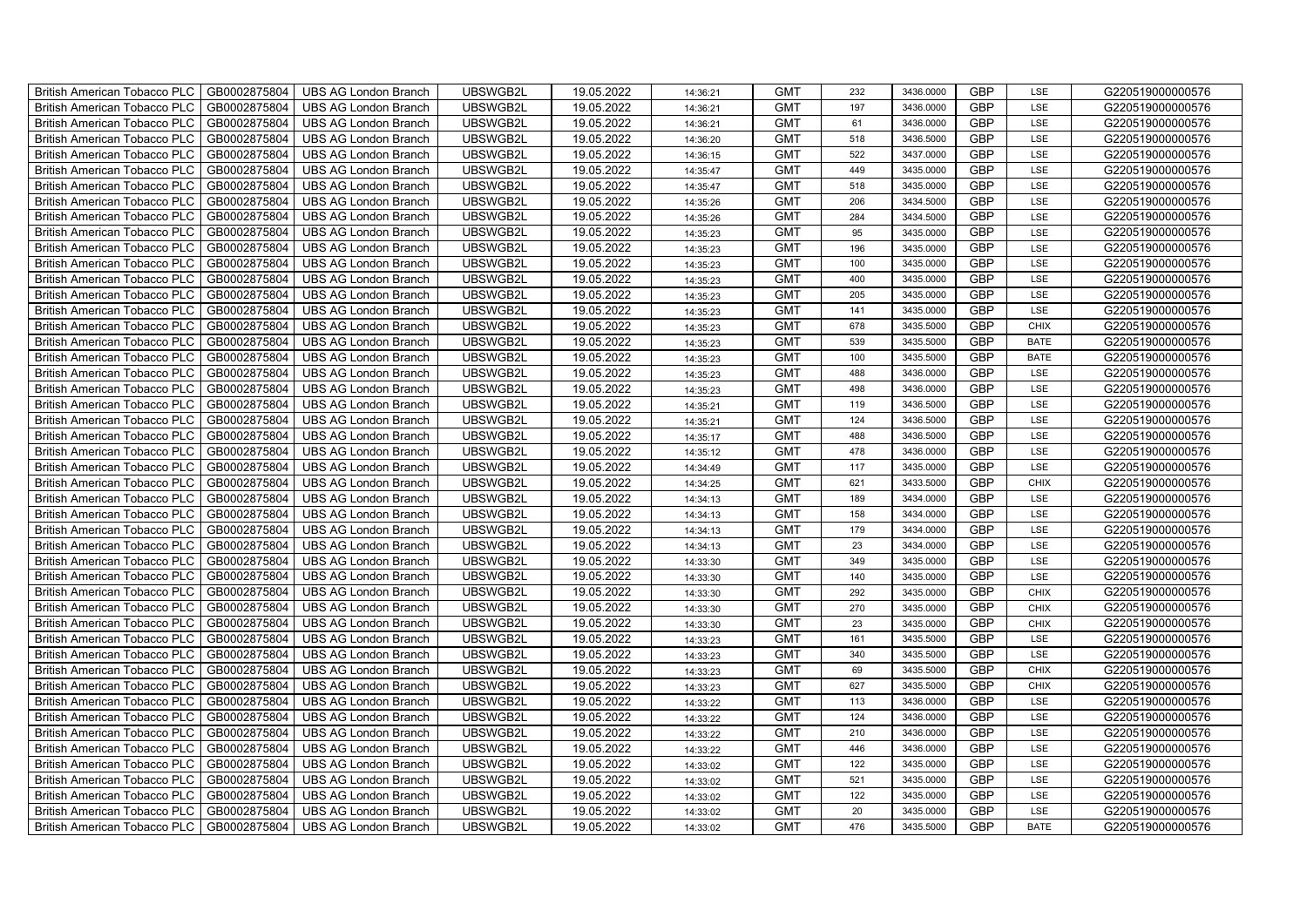|                                                                                                                                                                                                                   | G220519000000576 |
|-------------------------------------------------------------------------------------------------------------------------------------------------------------------------------------------------------------------|------------------|
| GB0002875804<br>UBSWGB2L<br>19.05.2022<br><b>GMT</b><br><b>GBP</b><br><b>British American Tobacco PLC</b><br><b>UBS AG London Branch</b><br>448<br>3436.0000<br>LSE<br>14:33:00                                   | G220519000000576 |
| <b>GBP</b><br>GB0002875804<br>UBS AG London Branch<br>UBSWGB2L<br>19.05.2022<br><b>GMT</b><br><b>British American Tobacco PLC</b><br>452<br>3436.0000<br>LSE<br>14:33:00                                          | G220519000000576 |
| GB0002875804<br>19.05.2022<br><b>GMT</b><br>32<br><b>GBP</b><br><b>British American Tobacco PLC</b><br><b>UBS AG London Branch</b><br>UBSWGB2L<br>3432.0000<br>LSE<br>14:32:28                                    | G220519000000576 |
| GB0002875804<br>UBSWGB2L<br>19.05.2022<br><b>GMT</b><br>19<br>3432.0000<br><b>GBP</b><br>LSE<br><b>British American Tobacco PLC</b><br>UBS AG London Branch<br>14:32:28                                           | G220519000000576 |
| <b>GBP</b><br>GB0002875804<br>UBSWGB2L<br>19.05.2022<br><b>GMT</b><br>67<br>3432.0000<br>LSE<br><b>British American Tobacco PLC</b><br><b>UBS AG London Branch</b><br>14:32:27                                    | G220519000000576 |
| <b>GBP</b><br>19.05.2022<br>185<br>3432.0000<br>LSE<br><b>British American Tobacco PLC</b><br>GB0002875804<br><b>UBS AG London Branch</b><br>UBSWGB2L<br><b>GMT</b><br>14:32:26                                   | G220519000000576 |
| <b>GBP</b><br><b>British American Tobacco PLC</b><br>GB0002875804<br>UBSWGB2L<br>19.05.2022<br><b>GMT</b><br>58<br>3432.0000<br>UBS AG London Branch<br>LSE<br>14:32:18                                           | G220519000000576 |
| <b>GBP</b><br>GB0002875804<br>UBSWGB2L<br>19.05.2022<br><b>GMT</b><br>79<br><b>British American Tobacco PLC</b><br><b>UBS AG London Branch</b><br>3432.0000<br>LSE<br>14:32:18                                    | G220519000000576 |
| GB0002875804<br>UBSWGB2L<br>19.05.2022<br><b>GMT</b><br>188<br><b>GBP</b><br><b>British American Tobacco PLC</b><br><b>UBS AG London Branch</b><br>3432.0000<br>LSE<br>14:32:16                                   | G220519000000576 |
| British American Tobacco PLC<br>GB0002875804<br>UBSWGB2L<br>19.05.2022<br><b>GMT</b><br><b>GBP</b><br><b>UBS AG London Branch</b><br>154<br>3431.5000<br><b>BATE</b><br>14:32:15                                  | G220519000000576 |
| <b>GBP</b><br>GB0002875804<br>UBS AG London Branch<br>UBSWGB2L<br>19.05.2022<br><b>GMT</b><br>143<br>British American Tobacco PLC<br>3432.5000<br>LSE<br>14:32:15                                                 | G220519000000576 |
| 19.05.2022<br><b>GMT</b><br><b>GBP</b><br>British American Tobacco PLC<br>GB0002875804<br><b>UBS AG London Branch</b><br>UBSWGB2L<br>150<br>3432.5000<br>LSE<br>14:32:15                                          | G220519000000576 |
| GB0002875804<br>UBSWGB2L<br>19.05.2022<br><b>GMT</b><br>3432.5000<br><b>GBP</b><br>British American Tobacco PLC<br><b>UBS AG London Branch</b><br>160<br>LSE<br>14:32:15                                          | G220519000000576 |
| <b>GBP</b><br>GB0002875804<br>UBSWGB2L<br>19.05.2022<br><b>GMT</b><br>139<br>3432.5000<br>LSE<br>British American Tobacco PLC<br><b>UBS AG London Branch</b><br>14:32:15                                          | G220519000000576 |
| <b>GBP</b><br>19.05.2022<br>300<br>3430.5000<br>LSE<br>British American Tobacco PLC<br>GB0002875804<br><b>UBS AG London Branch</b><br>UBSWGB2L<br><b>GMT</b><br>14:31:44                                          | G220519000000576 |
| <b>GBP</b><br><b>GMT</b><br>British American Tobacco PLC<br>GB0002875804<br><b>UBS AG London Branch</b><br>UBSWGB2L<br>19.05.2022<br>150<br>3430.5000<br>LSE<br>14:31:44                                          | G220519000000576 |
| <b>GBP</b><br>GB0002875804<br>UBSWGB2L<br>19.05.2022<br><b>GMT</b><br>475<br>3431.5000<br>British American Tobacco PLC<br><b>UBS AG London Branch</b><br>LSE<br>14:31:31                                          | G220519000000576 |
| GB0002875804<br>UBSWGB2L<br>19.05.2022<br><b>GMT</b><br>541<br><b>GBP</b><br>British American Tobacco PLC<br><b>UBS AG London Branch</b><br>3432.0000<br>LSE<br>14:31:30                                          | G220519000000576 |
| <b>GBP</b><br><b>British American Tobacco PLC</b><br>GB0002875804<br><b>UBS AG London Branch</b><br>UBSWGB2L<br>19.05.2022<br><b>GMT</b><br>679<br>3432.0000<br>LSE<br>14:31:14                                   | G220519000000576 |
| <b>GBP</b><br>GB0002875804<br>UBS AG London Branch<br>UBSWGB2L<br>19.05.2022<br><b>GMT</b><br>669<br>British American Tobacco PLC<br>3432.0000<br><b>CHIX</b><br>14:31:14                                         | G220519000000576 |
| GB0002875804<br>19.05.2022<br><b>GMT</b><br>GBP<br>British American Tobacco PLC<br>UBS AG London Branch<br>UBSWGB2L<br>9<br>3432.0000<br><b>CHIX</b><br>14:31:13                                                  | G220519000000576 |
| GB0002875804<br>UBSWGB2L<br>19.05.2022<br><b>GMT</b><br>332<br>3432.5000<br><b>GBP</b><br>British American Tobacco PLC<br><b>UBS AG London Branch</b><br><b>LSE</b><br>14:31:12                                   | G220519000000576 |
| GBP<br>GB0002875804<br>UBSWGB2L<br>19.05.2022<br><b>GMT</b><br>137<br>3432.5000<br>LSE<br>British American Tobacco PLC<br><b>UBS AG London Branch</b><br>14:31:12                                                 | G220519000000576 |
| 37<br>3432.5000<br><b>GBP</b><br>UBSWGB2L<br>19.05.2022<br><b>GMT</b><br>LSE<br>British American Tobacco PLC<br>GB0002875804<br><b>UBS AG London Branch</b><br>14:31:12                                           | G220519000000576 |
| <b>GBP</b><br>GB0002875804<br>UBSWGB2L<br>19.05.2022<br><b>GMT</b><br>401<br>3432.5000<br>LSE<br>British American Tobacco PLC<br><b>UBS AG London Branch</b><br>14:31:12                                          | G220519000000576 |
| <b>GBP</b><br>GB0002875804<br>UBSWGB2L<br>19.05.2022<br><b>GMT</b><br>413<br>3432.5000<br>British American Tobacco PLC<br><b>UBS AG London Branch</b><br>LSE<br>14:31:12                                          | G220519000000576 |
| <b>GBP</b><br>GB0002875804<br>UBSWGB2L<br>19.05.2022<br><b>GMT</b><br>89<br>LSE<br>British American Tobacco PLC<br><b>UBS AG London Branch</b><br>3433.0000<br>14:31:11                                           | G220519000000576 |
| <b>GBP</b><br><b>British American Tobacco PLC</b><br>GB0002875804<br><b>UBS AG London Branch</b><br>UBSWGB2L<br>19.05.2022<br><b>GMT</b><br>LSE<br>200<br>3433.0000<br>14:31:06                                   | G220519000000576 |
| <b>GBP</b><br>GB0002875804<br>UBS AG London Branch<br>UBSWGB2L<br>19.05.2022<br><b>GMT</b><br>472<br>British American Tobacco PLC<br>3433.0000<br>LSE<br>14:31:06                                                 | G220519000000576 |
| GBP<br>GB0002875804<br>UBSWGB2L<br>19.05.2022<br><b>GMT</b><br>British American Tobacco PLC<br><b>UBS AG London Branch</b><br>68<br>3432.5000<br>LSE<br>14:31:02                                                  | G220519000000576 |
| GB0002875804<br>UBSWGB2L<br>19.05.2022<br><b>GMT</b><br>3433.0000<br><b>GBP</b><br>British American Tobacco PLC<br><b>UBS AG London Branch</b><br>381<br>LSE<br>14:30:04                                          | G220519000000576 |
| GBP<br>British American Tobacco PLC<br>GB0002875804<br>UBS AG London Branch<br>UBSWGB2L<br>19.05.2022<br><b>GMT</b><br>156<br>3433.0000<br>LSE<br>14:30:04                                                        | G220519000000576 |
| 3433.5000<br><b>GBP</b><br>GB0002875804<br>UBSWGB2L<br>19.05.2022<br><b>GMT</b><br>605<br><b>BATE</b><br>British American Tobacco PLC<br>UBS AG London Branch<br>14:30:03                                         | G220519000000576 |
| 71<br><b>GBP</b><br>GB0002875804<br>UBSWGB2L<br>19.05.2022<br><b>GMT</b><br>3436.0000<br>LSE<br>British American Tobacco PLC<br>UBS AG London Branch<br>14:30:00                                                  | G220519000000576 |
| GBP<br>GB0002875804<br>UBSWGB2L<br>19.05.2022<br><b>GMT</b><br>465<br>British American Tobacco PLC<br><b>UBS AG London Branch</b><br>3436.0000<br>LSE<br>14:30:00                                                 | G220519000000576 |
| <b>GBP</b><br>GB0002875804<br>UBSWGB2L<br>19.05.2022<br><b>GMT</b><br>164<br>3438.5000<br>LSE<br>British American Tobacco PLC<br><b>UBS AG London Branch</b><br>14:29:59                                          | G220519000000576 |
| <b>GBP</b><br><b>British American Tobacco PLC</b><br>GB0002875804<br><b>UBS AG London Branch</b><br>UBSWGB2L<br>19.05.2022<br><b>GMT</b><br>299<br>3438.5000<br>LSE<br>14:29:59                                   | G220519000000576 |
| <b>GBP</b><br>GB0002875804<br>UBS AG London Branch<br>UBSWGB2L<br>19.05.2022<br><b>GMT</b><br>624<br>British American Tobacco PLC<br>3438.5000<br><b>CHIX</b><br>14:29:59                                         | G220519000000576 |
| <b>GMT</b><br>GBP<br>GB0002875804<br>UBSWGB2L<br>19.05.2022<br>186<br>3438.5000<br>LSE<br><b>British American Tobacco PLC</b><br>UBS AG London Branch<br>14:29:57                                                 | G220519000000576 |
| GB0002875804<br>UBSWGB2L<br>19.05.2022<br><b>GMT</b><br>3438.5000<br><b>GBP</b><br>British American Tobacco PLC<br>UBS AG London Branch<br>100<br>LSE<br>14:29:57                                                 | G220519000000576 |
|                                                                                                                                                                                                                   | G220519000000576 |
| GBP<br>British American Tobacco PLC<br>GB0002875804<br>UBSWGB2L<br>19.05.2022<br><b>GMT</b><br>100<br>3438.5000<br>LSE<br>14:29:57                                                                                |                  |
| <b>UBS AG London Branch</b><br>164<br>3438.5000<br><b>GBP</b><br>GB0002875804<br>UBSWGB2L<br>19.05.2022<br><b>GMT</b><br>LSE<br>UBS AG London Branch<br>14:29:56                                                  | G220519000000576 |
| British American Tobacco PLC<br>3439.0000<br><b>GBP</b><br>GB0002875804<br>UBSWGB2L<br>19.05.2022<br><b>GMT</b><br>$\mathbf{1}$<br>LSE<br><b>British American Tobacco PLC</b><br>UBS AG London Branch<br>14:29:55 | G220519000000576 |
| GBP<br>GB0002875804<br>UBSWGB2L<br>19.05.2022<br><b>GMT</b><br>100<br><b>British American Tobacco PLC</b><br>UBS AG London Branch<br>3439.0000<br>LSE                                                             | G220519000000576 |
| 14:29:55<br><b>GBP</b><br>GB0002875804<br>UBSWGB2L<br>19.05.2022<br><b>GMT</b><br>100<br>3439.0000<br><b>British American Tobacco PLC</b><br>UBS AG London Branch<br>LSE<br>14:29:55                              | G220519000000576 |
| <b>GBP</b><br><b>British American Tobacco PLC</b><br>GB0002875804<br><b>UBS AG London Branch</b><br>UBSWGB2L<br>19.05.2022<br><b>GMT</b><br>100<br>3439.0000<br>LSE<br>14:29:55                                   | G220519000000576 |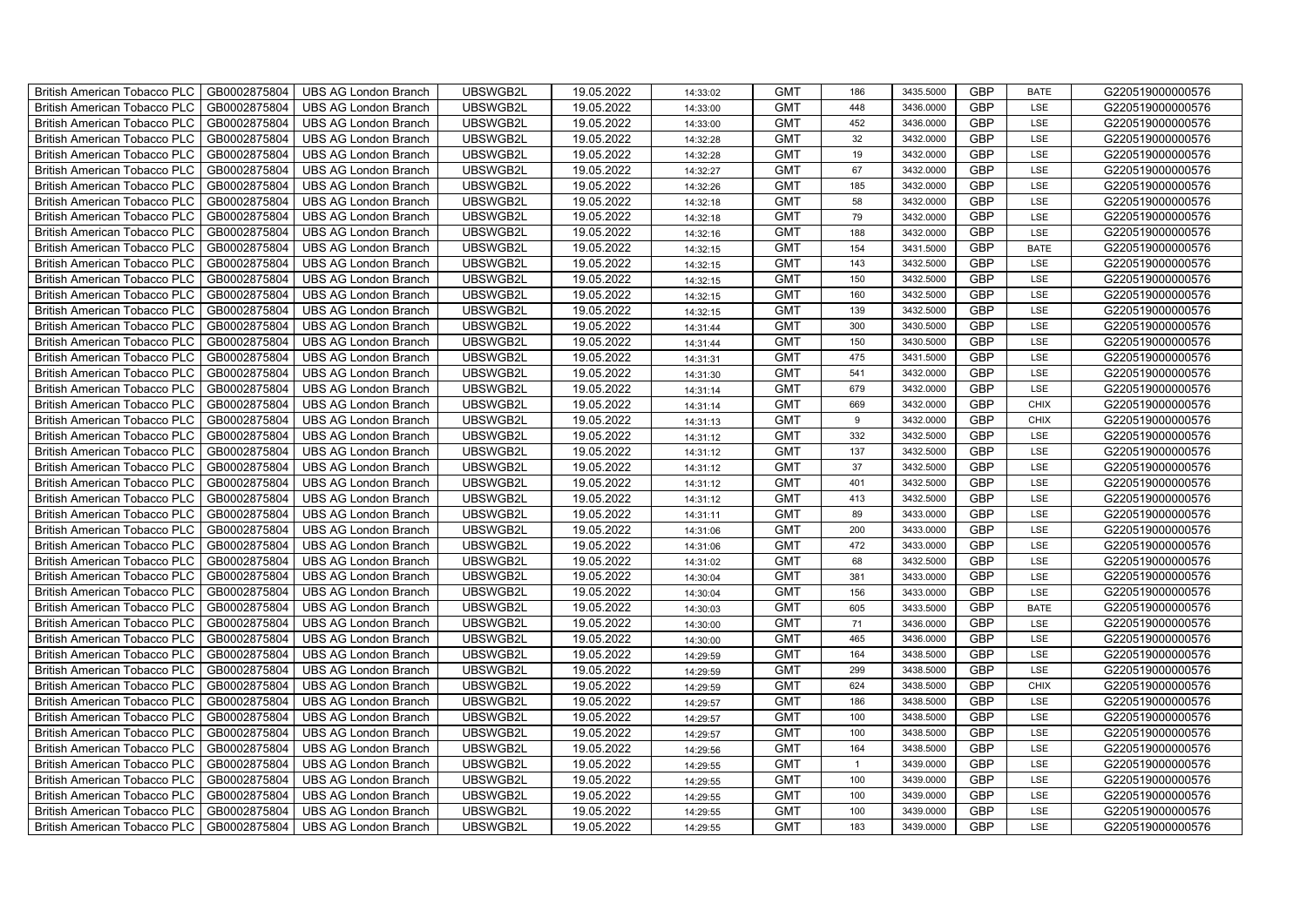| British American Tobacco PLC<br>GB0002875804        | <b>UBS AG London Branch</b> | UBSWGB2L | 19.05.2022 | 14:29:53 | <b>GMT</b> | 10              | 3439.0000 | <b>GBP</b> | LSE         | G220519000000576 |
|-----------------------------------------------------|-----------------------------|----------|------------|----------|------------|-----------------|-----------|------------|-------------|------------------|
| GB0002875804<br><b>British American Tobacco PLC</b> | <b>UBS AG London Branch</b> | UBSWGB2L | 19.05.2022 | 14:29:52 | <b>GMT</b> | 699             | 3439.0000 | <b>GBP</b> | <b>CHIX</b> | G220519000000576 |
| GB0002875804<br><b>British American Tobacco PLC</b> | <b>UBS AG London Branch</b> | UBSWGB2L | 19.05.2022 | 14:29:28 | <b>GMT</b> | 509             | 3438.5000 | <b>GBP</b> | LSE         | G220519000000576 |
| GB0002875804<br>British American Tobacco PLC        | <b>UBS AG London Branch</b> | UBSWGB2L | 19.05.2022 | 14:28:27 | <b>GMT</b> | 115             | 3435.5000 | <b>GBP</b> | LSE         | G220519000000576 |
| GB0002875804<br>British American Tobacco PLC        | <b>UBS AG London Branch</b> | UBSWGB2L | 19.05.2022 | 14:28:27 | <b>GMT</b> | 278             | 3435.5000 | <b>GBP</b> | LSE         | G220519000000576 |
| GB0002875804<br>British American Tobacco PLC        | <b>UBS AG London Branch</b> | UBSWGB2L | 19.05.2022 | 14:28:27 | <b>GMT</b> | 135             | 3435.5000 | <b>GBP</b> | LSE         | G220519000000576 |
| GB0002875804<br><b>British American Tobacco PLC</b> | <b>UBS AG London Branch</b> | UBSWGB2L | 19.05.2022 | 14:28:01 | <b>GMT</b> | 95              | 3437.5000 | <b>GBP</b> | <b>BATE</b> | G220519000000576 |
| British American Tobacco PLC<br>GB0002875804        | <b>UBS AG London Branch</b> | UBSWGB2L | 19.05.2022 | 14:28:01 | <b>GMT</b> | 510             | 3437.5000 | <b>GBP</b> | <b>BATE</b> | G220519000000576 |
| GB0002875804<br>British American Tobacco PLC        | <b>UBS AG London Branch</b> | UBSWGB2L | 19.05.2022 | 14:28:01 | <b>GMT</b> | 108             | 3438.0000 | <b>GBP</b> | LSE         | G220519000000576 |
| GB0002875804<br>British American Tobacco PLC        | <b>UBS AG London Branch</b> | UBSWGB2L | 19.05.2022 | 14:28:01 | <b>GMT</b> | 41              | 3438.0000 | <b>GBP</b> | LSE         | G220519000000576 |
| <b>British American Tobacco PLC</b><br>GB0002875804 | <b>UBS AG London Branch</b> | UBSWGB2L | 19.05.2022 | 14:28:01 | <b>GMT</b> | 129             | 3438.0000 | <b>GBP</b> | LSE         | G220519000000576 |
| GB0002875804<br><b>British American Tobacco PLC</b> | <b>UBS AG London Branch</b> | UBSWGB2L | 19.05.2022 | 14:28:01 | <b>GMT</b> | 258             | 3438.0000 | <b>GBP</b> | LSE         | G220519000000576 |
| GB0002875804<br>British American Tobacco PLC        | <b>UBS AG London Branch</b> | UBSWGB2L | 19.05.2022 | 14:28:01 | <b>GMT</b> | 88              | 3438.0000 | <b>GBP</b> | LSE         | G220519000000576 |
| GB0002875804<br>British American Tobacco PLC        | <b>UBS AG London Branch</b> | UBSWGB2L | 19.05.2022 | 14:27:44 | <b>GMT</b> | 300             | 3438.0000 | <b>GBP</b> | LSE         | G220519000000576 |
| GB0002875804<br>British American Tobacco PLC        | <b>UBS AG London Branch</b> | UBSWGB2L | 19.05.2022 | 14:27:32 | <b>GMT</b> | 60              | 3438.0000 | <b>GBP</b> | LSE         | G220519000000576 |
| GB0002875804<br>British American Tobacco PLC        | <b>UBS AG London Branch</b> | UBSWGB2L | 19.05.2022 | 14:27:32 | <b>GMT</b> | 15              | 3438.0000 | GBP        | LSE         | G220519000000576 |
| British American Tobacco PLC<br>GB0002875804        | <b>UBS AG London Branch</b> | UBSWGB2L | 19.05.2022 | 14:26:16 | <b>GMT</b> | 274             | 3442.0000 | <b>GBP</b> | LSE         | G220519000000576 |
| GB0002875804<br>British American Tobacco PLC        | <b>UBS AG London Branch</b> | UBSWGB2L | 19.05.2022 | 14:26:16 | <b>GMT</b> | 178             | 3442.0000 | <b>GBP</b> | LSE         | G220519000000576 |
| GB0002875804<br>British American Tobacco PLC        | <b>UBS AG London Branch</b> | UBSWGB2L | 19.05.2022 | 14:26:05 | <b>GMT</b> | 88              | 3442.5000 | <b>GBP</b> | LSE         | G220519000000576 |
| <b>British American Tobacco PLC</b><br>GB0002875804 | <b>UBS AG London Branch</b> | UBSWGB2L | 19.05.2022 | 14:26:05 | <b>GMT</b> | 418             | 3442.5000 | GBP        | LSE         | G220519000000576 |
| GB0002875804<br><b>British American Tobacco PLC</b> | <b>UBS AG London Branch</b> | UBSWGB2L | 19.05.2022 | 14:25:34 | <b>GMT</b> | 510             | 3443.0000 | <b>GBP</b> | LSE         | G220519000000576 |
| GB0002875804<br>British American Tobacco PLC        | <b>UBS AG London Branch</b> | UBSWGB2L | 19.05.2022 | 14:25:34 | <b>GMT</b> | 635             | 3443.5000 | GBP        | CHIX        | G220519000000576 |
| GB0002875804<br>British American Tobacco PLC        | <b>UBS AG London Branch</b> | UBSWGB2L | 19.05.2022 | 14:23:33 | <b>GMT</b> | 372             | 3448.5000 | GBP        | LSE         | G220519000000576 |
| GB0002875804<br>British American Tobacco PLC        | <b>UBS AG London Branch</b> | UBSWGB2L | 19.05.2022 | 14:23:33 | <b>GMT</b> | 152             | 3448.5000 | GBP        | LSE         | G220519000000576 |
| British American Tobacco PLC<br>GB0002875804        | <b>UBS AG London Branch</b> | UBSWGB2L | 19.05.2022 | 14:23:32 | <b>GMT</b> | 455             | 3449.0000 | <b>GBP</b> | LSE         | G220519000000576 |
| GB0002875804<br>British American Tobacco PLC        | <b>UBS AG London Branch</b> | UBSWGB2L | 19.05.2022 | 14:22:12 | <b>GMT</b> | 294             | 3449.0000 | <b>GBP</b> | LSE         | G220519000000576 |
| GB0002875804<br>British American Tobacco PLC        | <b>UBS AG London Branch</b> | UBSWGB2L | 19.05.2022 | 14:22:12 | <b>GMT</b> | 251             | 3449.0000 | GBP        | LSE         | G220519000000576 |
| GB0002875804<br>British American Tobacco PLC        | <b>UBS AG London Branch</b> | UBSWGB2L | 19.05.2022 | 14:21:43 | <b>GMT</b> | 711             | 3449.0000 | <b>GBP</b> | <b>CHIX</b> | G220519000000576 |
| <b>British American Tobacco PLC</b><br>GB0002875804 | <b>UBS AG London Branch</b> | UBSWGB2L | 19.05.2022 | 14:21:33 | <b>GMT</b> | 482             | 3449.5000 | <b>GBP</b> | LSE         | G220519000000576 |
| GB0002875804<br><b>British American Tobacco PLC</b> | <b>UBS AG London Branch</b> | UBSWGB2L | 19.05.2022 | 14:21:10 | <b>GMT</b> | 212             | 3450.0000 | <b>GBP</b> | <b>BATE</b> | G220519000000576 |
| GB0002875804<br>British American Tobacco PLC        | <b>UBS AG London Branch</b> | UBSWGB2L | 19.05.2022 | 14:21:10 | <b>GMT</b> | 69              | 3450.0000 | GBP        | LSE         | G220519000000576 |
| GB0002875804<br>British American Tobacco PLC        | <b>UBS AG London Branch</b> | UBSWGB2L | 19.05.2022 | 14:21:10 | <b>GMT</b> | 157             | 3450.0000 | GBP        | LSE         | G220519000000576 |
| British American Tobacco PLC<br>GB0002875804        | <b>UBS AG London Branch</b> | UBSWGB2L | 19.05.2022 | 14:21:10 | <b>GMT</b> | 226             | 3450.0000 | GBP        | LSE         | G220519000000576 |
| British American Tobacco PLC<br>GB0002875804        | <b>UBS AG London Branch</b> | UBSWGB2L | 19.05.2022 | 14:20:47 | <b>GMT</b> | 428             | 3450.0000 | <b>GBP</b> | <b>BATE</b> | G220519000000576 |
| GB0002875804<br>British American Tobacco PLC        | <b>UBS AG London Branch</b> | UBSWGB2L | 19.05.2022 | 14:19:31 | <b>GMT</b> | 119             | 3451.5000 | <b>GBP</b> | LSE         | G220519000000576 |
| GB0002875804<br>British American Tobacco PLC        | <b>UBS AG London Branch</b> | UBSWGB2L | 19.05.2022 | 14:19:31 | <b>GMT</b> | 180             | 3451.5000 | GBP        | LSE         | G220519000000576 |
| GB0002875804<br>British American Tobacco PLC        | <b>UBS AG London Branch</b> | UBSWGB2L | 19.05.2022 | 14:19:31 | <b>GMT</b> | 124             | 3451.5000 | GBP        | LSE         | G220519000000576 |
| <b>British American Tobacco PLC</b><br>GB0002875804 | <b>UBS AG London Branch</b> | UBSWGB2L | 19.05.2022 | 14:19:31 | <b>GMT</b> | 90              | 3451.5000 | <b>GBP</b> | LSE         | G220519000000576 |
| GB0002875804<br><b>British American Tobacco PLC</b> | <b>UBS AG London Branch</b> | UBSWGB2L | 19.05.2022 | 14:19:31 | <b>GMT</b> | 472             | 3451.5000 | <b>GBP</b> | LSE         | G220519000000576 |
| GB0002875804<br><b>British American Tobacco PLC</b> | <b>UBS AG London Branch</b> | UBSWGB2L | 19.05.2022 | 14:17:47 | <b>GMT</b> | 13              | 3449.5000 | <b>GBP</b> | <b>CHIX</b> | G220519000000576 |
| British American Tobacco PLC<br>GB0002875804        | <b>UBS AG London Branch</b> | UBSWGB2L | 19.05.2022 | 14:17:47 | <b>GMT</b> | 23              | 3449.5000 | GBP        | <b>CHIX</b> | G220519000000576 |
| British American Tobacco PLC<br>GB0002875804        | <b>UBS AG London Branch</b> | UBSWGB2L | 19.05.2022 | 14:17:47 | <b>GMT</b> | 106             | 3449.5000 | GBP        | <b>CHIX</b> | G220519000000576 |
| British American Tobacco PLC<br>GB0002875804        | <b>UBS AG London Branch</b> | UBSWGB2L | 19.05.2022 | 14:17:31 | <b>GMT</b> | 476             | 3449.5000 | <b>GBP</b> | <b>CHIX</b> | G220519000000576 |
| GB0002875804<br><b>British American Tobacco PLC</b> | <b>UBS AG London Branch</b> | UBSWGB2L | 19.05.2022 | 14:17:31 | <b>GMT</b> | 66              | 3449.5000 | <b>GBP</b> | LSE         | G220519000000576 |
| GB0002875804<br><b>British American Tobacco PLC</b> | <b>UBS AG London Branch</b> | UBSWGB2L | 19.05.2022 | 14:17:31 | <b>GMT</b> | 9               | 3449.5000 | GBP        | LSE         | G220519000000576 |
| GB0002875804<br><b>British American Tobacco PLC</b> | <b>UBS AG London Branch</b> | UBSWGB2L | 19.05.2022 | 14:17:31 | <b>GMT</b> | 465             | 3449.5000 | GBP        | LSE         | G220519000000576 |
| <b>British American Tobacco PLC</b><br>GB0002875804 | <b>UBS AG London Branch</b> | UBSWGB2L | 19.05.2022 | 14:17:31 | <b>GMT</b> | 10 <sup>1</sup> | 3449.5000 | <b>GBP</b> | <b>CHIX</b> | G220519000000576 |
| GB0002875804<br>British American Tobacco PLC        | <b>UBS AG London Branch</b> | UBSWGB2L | 19.05.2022 | 14:15:36 | <b>GMT</b> | 535             | 3449.5000 | <b>GBP</b> | LSE         | G220519000000576 |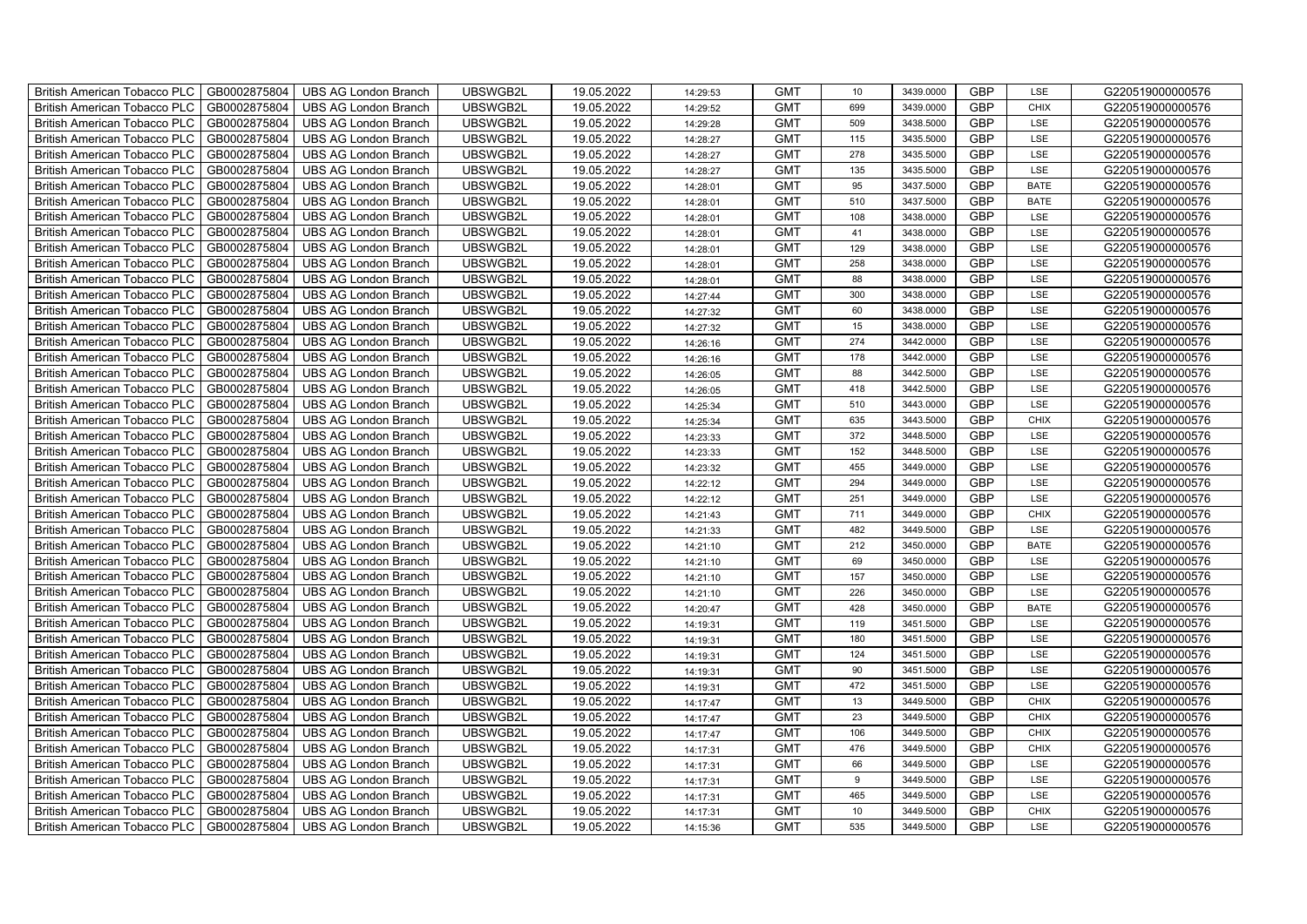| British American Tobacco PLC   GB0002875804 |              | <b>UBS AG London Branch</b> | UBSWGB2L | 19.05.2022 | 14:14:40 | <b>GMT</b> | 50             | 3449.5000 | <b>GBP</b> | LSE         | G220519000000576 |
|---------------------------------------------|--------------|-----------------------------|----------|------------|----------|------------|----------------|-----------|------------|-------------|------------------|
| <b>British American Tobacco PLC</b>         | GB0002875804 | <b>UBS AG London Branch</b> | UBSWGB2L | 19.05.2022 | 14:14:40 | <b>GMT</b> | 415            | 3449.5000 | <b>GBP</b> | LSE         | G220519000000576 |
| <b>British American Tobacco PLC</b>         | GB0002875804 | UBS AG London Branch        | UBSWGB2L | 19.05.2022 | 14:14:28 | <b>GMT</b> | $\overline{7}$ | 3450.5000 | <b>GBP</b> | LSE         | G220519000000576 |
| <b>British American Tobacco PLC</b>         | GB0002875804 | <b>UBS AG London Branch</b> | UBSWGB2L | 19.05.2022 | 14:14:28 | <b>GMT</b> | 534            | 3450.5000 | <b>GBP</b> | LSE         | G220519000000576 |
| <b>British American Tobacco PLC</b>         | GB0002875804 | UBS AG London Branch        | UBSWGB2L | 19.05.2022 | 14:14:17 | <b>GMT</b> | 485            | 3451.0000 | <b>GBP</b> | LSE         | G220519000000576 |
| <b>British American Tobacco PLC</b>         | GB0002875804 | <b>UBS AG London Branch</b> | UBSWGB2L | 19.05.2022 | 14:13:10 | <b>GMT</b> | 22             | 3451.0000 | <b>GBP</b> | LSE         | G220519000000576 |
| <b>British American Tobacco PLC</b>         | GB0002875804 | <b>UBS AG London Branch</b> | UBSWGB2L | 19.05.2022 | 14:12:42 | <b>GMT</b> | 538            | 3450.5000 | <b>GBP</b> | LSE         | G220519000000576 |
| <b>British American Tobacco PLC</b>         | GB0002875804 | UBS AG London Branch        | UBSWGB2L | 19.05.2022 | 14:12:42 | <b>GMT</b> | 932            | 3450.5000 | <b>GBP</b> | LSE         | G220519000000576 |
| <b>British American Tobacco PLC</b>         | GB0002875804 | <b>UBS AG London Branch</b> | UBSWGB2L | 19.05.2022 | 14:12:42 | <b>GMT</b> | 609            | 3450.5000 | <b>GBP</b> | <b>CHIX</b> | G220519000000576 |
| <b>British American Tobacco PLC</b>         | GB0002875804 | <b>UBS AG London Branch</b> | UBSWGB2L | 19.05.2022 | 14:11:57 | <b>GMT</b> | 194            | 3449.5000 | <b>GBP</b> | LSE         | G220519000000576 |
| British American Tobacco PLC                | GB0002875804 | <b>UBS AG London Branch</b> | UBSWGB2L | 19.05.2022 | 14:10:59 | <b>GMT</b> | 136            | 3449.5000 | <b>GBP</b> | LSE         | G220519000000576 |
| British American Tobacco PLC                | GB0002875804 | UBS AG London Branch        | UBSWGB2L | 19.05.2022 | 14:10:59 | <b>GMT</b> | 101            | 3449.5000 | <b>GBP</b> | LSE         | G220519000000576 |
| British American Tobacco PLC                | GB0002875804 | UBS AG London Branch        | UBSWGB2L | 19.05.2022 | 14:10:59 | <b>GMT</b> | 16             | 3449.5000 | <b>GBP</b> | LSE         | G220519000000576 |
| British American Tobacco PLC                | GB0002875804 | <b>UBS AG London Branch</b> | UBSWGB2L | 19.05.2022 | 14:10:59 | <b>GMT</b> | 62             | 3449.5000 | <b>GBP</b> | LSE         | G220519000000576 |
| British American Tobacco PLC                | GB0002875804 | <b>UBS AG London Branch</b> | UBSWGB2L | 19.05.2022 | 14:10:44 | <b>GMT</b> | 72             | 3449.5000 | <b>GBP</b> | LSE         | G220519000000576 |
| British American Tobacco PLC                | GB0002875804 | <b>UBS AG London Branch</b> | UBSWGB2L | 19.05.2022 | 14:10:43 | <b>GMT</b> | 25             | 3449.5000 | <b>GBP</b> | LSE         | G220519000000576 |
| British American Tobacco PLC                | GB0002875804 | <b>UBS AG London Branch</b> | UBSWGB2L | 19.05.2022 | 14:10:42 | <b>GMT</b> | 100            | 3449.5000 | <b>GBP</b> | LSE         | G220519000000576 |
| British American Tobacco PLC                | GB0002875804 | <b>UBS AG London Branch</b> | UBSWGB2L | 19.05.2022 | 14:10:03 | <b>GMT</b> | 169            | 3449.5000 | <b>GBP</b> | LSE         | G220519000000576 |
| British American Tobacco PLC                | GB0002875804 | <b>UBS AG London Branch</b> | UBSWGB2L | 19.05.2022 | 14:10:03 | <b>GMT</b> | 100            | 3449.5000 | <b>GBP</b> | LSE         | G220519000000576 |
| <b>British American Tobacco PLC</b>         | GB0002875804 | <b>UBS AG London Branch</b> | UBSWGB2L | 19.05.2022 | 14:10:03 | <b>GMT</b> | $\mathbf{3}$   | 3449.5000 | <b>GBP</b> | LSE         | G220519000000576 |
| British American Tobacco PLC                | GB0002875804 | UBS AG London Branch        | UBSWGB2L | 19.05.2022 | 14:10:03 | <b>GMT</b> | $\mathbf{3}$   | 3449.5000 | <b>GBP</b> | <b>LSE</b>  | G220519000000576 |
| British American Tobacco PLC                | GB0002875804 | UBS AG London Branch        | UBSWGB2L | 19.05.2022 | 14:09:59 | <b>GMT</b> | 19             | 3449.5000 | GBP        | LSE         | G220519000000576 |
| British American Tobacco PLC                | GB0002875804 | <b>UBS AG London Branch</b> | UBSWGB2L | 19.05.2022 | 14:09:59 | <b>GMT</b> | 23             | 3449.5000 | <b>GBP</b> | LSE         | G220519000000576 |
| British American Tobacco PLC                | GB0002875804 | <b>UBS AG London Branch</b> | UBSWGB2L | 19.05.2022 | 14:09:57 | <b>GMT</b> | 53             | 3449.5000 | GBP        | LSE         | G220519000000576 |
| British American Tobacco PLC                | GB0002875804 | <b>UBS AG London Branch</b> | UBSWGB2L | 19.05.2022 | 14:09:56 | <b>GMT</b> | 83             | 3449.5000 | <b>GBP</b> | LSE         | G220519000000576 |
| British American Tobacco PLC                | GB0002875804 | <b>UBS AG London Branch</b> | UBSWGB2L | 19.05.2022 | 14:09:55 | <b>GMT</b> | 74             | 3449.5000 | <b>GBP</b> | LSE         | G220519000000576 |
| British American Tobacco PLC                | GB0002875804 | <b>UBS AG London Branch</b> | UBSWGB2L | 19.05.2022 | 14:09:55 | <b>GMT</b> | 12             | 3449.5000 | <b>GBP</b> | LSE         | G220519000000576 |
| British American Tobacco PLC                | GB0002875804 | <b>UBS AG London Branch</b> | UBSWGB2L | 19.05.2022 | 14:09:55 | <b>GMT</b> | 192            | 3449.5000 | <b>GBP</b> | LSE         | G220519000000576 |
| <b>British American Tobacco PLC</b>         | GB0002875804 | <b>UBS AG London Branch</b> | UBSWGB2L | 19.05.2022 | 14:09:55 | <b>GMT</b> | 46             | 3449.5000 | <b>GBP</b> | LSE         | G220519000000576 |
| British American Tobacco PLC                | GB0002875804 | UBS AG London Branch        | UBSWGB2L | 19.05.2022 | 14:09:55 | <b>GMT</b> | 117            | 3449.5000 | <b>GBP</b> | LSE         | G220519000000576 |
| British American Tobacco PLC                | GB0002875804 | <b>UBS AG London Branch</b> | UBSWGB2L | 19.05.2022 | 14:09:55 | <b>GMT</b> | 79             | 3449.5000 | GBP        | LSE         | G220519000000576 |
| British American Tobacco PLC                | GB0002875804 | <b>UBS AG London Branch</b> | UBSWGB2L | 19.05.2022 | 14:09:55 | <b>GMT</b> | 11             | 3449.5000 | <b>GBP</b> | <b>BATE</b> | G220519000000576 |
| British American Tobacco PLC                | GB0002875804 | UBS AG London Branch        | UBSWGB2L | 19.05.2022 | 14:09:55 | <b>GMT</b> | 626            | 3449.5000 | GBP        | <b>BATE</b> | G220519000000576 |
| British American Tobacco PLC                | GB0002875804 | UBS AG London Branch        | UBSWGB2L | 19.05.2022 | 14:09:47 | <b>GMT</b> | 842            | 3450.0000 | <b>GBP</b> | LSE         | G220519000000576 |
| British American Tobacco PLC                | GB0002875804 | UBS AG London Branch        | UBSWGB2L | 19.05.2022 | 14:09:47 | <b>GMT</b> | 500            | 3450.0000 | <b>GBP</b> | LSE         | G220519000000576 |
| British American Tobacco PLC                | GB0002875804 | <b>UBS AG London Branch</b> | UBSWGB2L | 19.05.2022 | 14:09:40 | <b>GMT</b> | 82             | 3449.5000 | GBP        | LSE         | G220519000000576 |
| British American Tobacco PLC                | GB0002875804 | <b>UBS AG London Branch</b> | UBSWGB2L | 19.05.2022 | 14:07:36 | <b>GMT</b> | 53             | 3449.5000 | <b>GBP</b> | LSE         | G220519000000576 |
| <b>British American Tobacco PLC</b>         | GB0002875804 | <b>UBS AG London Branch</b> | UBSWGB2L | 19.05.2022 | 14:07:34 | <b>GMT</b> | 74             | 3449.5000 | <b>GBP</b> | LSE         | G220519000000576 |
| British American Tobacco PLC                | GB0002875804 | UBS AG London Branch        | UBSWGB2L | 19.05.2022 | 14:07:34 | <b>GMT</b> | 691            | 3449.5000 | <b>GBP</b> | <b>CHIX</b> | G220519000000576 |
| <b>British American Tobacco PLC</b>         | GB0002875804 | UBS AG London Branch        | UBSWGB2L | 19.05.2022 | 14:07:34 | <b>GMT</b> | 200            | 3449.5000 | GBP        | LSE         | G220519000000576 |
| British American Tobacco PLC                | GB0002875804 | UBS AG London Branch        | UBSWGB2L | 19.05.2022 | 14:06:57 | <b>GMT</b> | 52             | 3449.5000 | <b>GBP</b> | LSE         | G220519000000576 |
| British American Tobacco PLC                | GB0002875804 | <b>UBS AG London Branch</b> | UBSWGB2L | 19.05.2022 | 14:06:47 | <b>GMT</b> | 45             | 3449.0000 | GBP        | LSE         | G220519000000576 |
| British American Tobacco PLC                | GB0002875804 | UBS AG London Branch        | UBSWGB2L | 19.05.2022 | 14:06:31 | <b>GMT</b> | 200            | 3448.5000 | <b>GBP</b> | LSE         | G220519000000576 |
| <b>British American Tobacco PLC</b>         | GB0002875804 | UBS AG London Branch        | UBSWGB2L | 19.05.2022 | 14:01:46 | <b>GMT</b> | 521            | 3445.5000 | <b>GBP</b> | LSE         | G220519000000576 |
| <b>British American Tobacco PLC</b>         | GB0002875804 | UBS AG London Branch        | UBSWGB2L | 19.05.2022 | 14:01:27 | <b>GMT</b> | 513            | 3446.0000 | GBP        | LSE         | G220519000000576 |
| <b>British American Tobacco PLC</b>         | GB0002875804 | UBS AG London Branch        | UBSWGB2L | 19.05.2022 | 14:01:27 | <b>GMT</b> | 606            | 3446.0000 | <b>GBP</b> | <b>CHIX</b> | G220519000000576 |
| <b>British American Tobacco PLC</b>         | GB0002875804 | <b>UBS AG London Branch</b> | UBSWGB2L | 19.05.2022 | 13:59:43 | <b>GMT</b> | 324            | 3444.5000 | <b>GBP</b> | LSE         | G220519000000576 |
| British American Tobacco PLC                | GB0002875804 | <b>UBS AG London Branch</b> | UBSWGB2L | 19.05.2022 | 13:59:43 | <b>GMT</b> | 602            | 3444.5000 | <b>GBP</b> | <b>BATE</b> | G220519000000576 |
|                                             |              |                             |          |            |          |            |                |           |            |             |                  |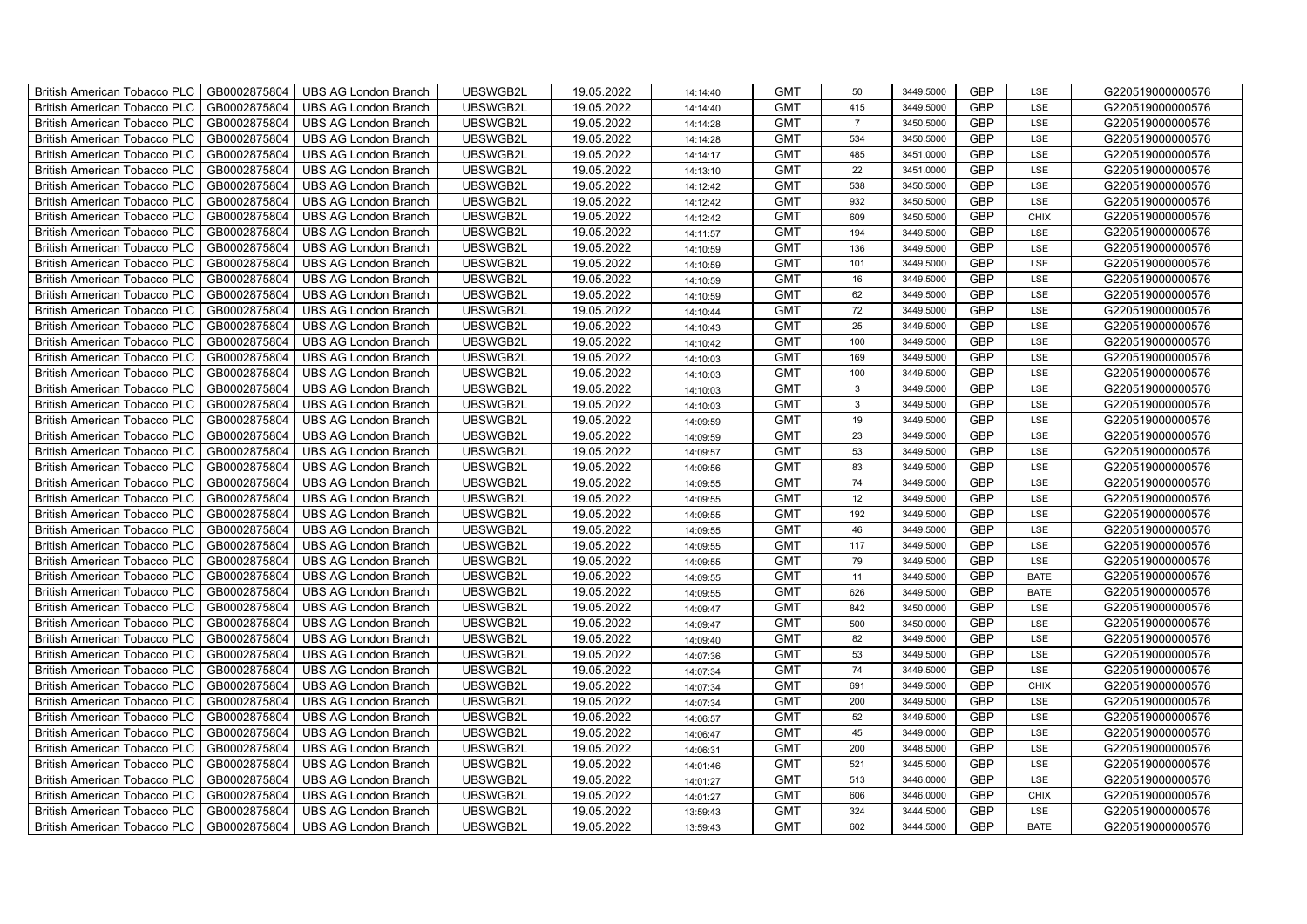| British American Tobacco PLC   GB0002875804 |              | <b>UBS AG London Branch</b> | UBSWGB2L | 19.05.2022 | 13:59:43 | <b>GMT</b> | 30              | 3444.5000 | <b>GBP</b> | <b>BATE</b> | G220519000000576 |
|---------------------------------------------|--------------|-----------------------------|----------|------------|----------|------------|-----------------|-----------|------------|-------------|------------------|
| <b>British American Tobacco PLC</b>         | GB0002875804 | <b>UBS AG London Branch</b> | UBSWGB2L | 19.05.2022 | 13:59:27 | <b>GMT</b> | 38              | 3444.5000 | <b>GBP</b> | LSE         | G220519000000576 |
| <b>British American Tobacco PLC</b>         | GB0002875804 | UBS AG London Branch        | UBSWGB2L | 19.05.2022 | 13:59:27 | <b>GMT</b> | 100             | 3444.5000 | <b>GBP</b> | LSE         | G220519000000576 |
| <b>British American Tobacco PLC</b>         | GB0002875804 | <b>UBS AG London Branch</b> | UBSWGB2L | 19.05.2022 | 13:58:27 | <b>GMT</b> | 528             | 3448.0000 | <b>GBP</b> | LSE         | G220519000000576 |
| <b>British American Tobacco PLC</b>         | GB0002875804 | UBS AG London Branch        | UBSWGB2L | 19.05.2022 | 13:58:01 | <b>GMT</b> | 544             | 3448.5000 | <b>GBP</b> | LSE         | G220519000000576 |
| <b>British American Tobacco PLC</b>         | GB0002875804 | <b>UBS AG London Branch</b> | UBSWGB2L | 19.05.2022 | 13:58:00 | <b>GMT</b> | 519             | 3450.0000 | <b>GBP</b> | LSE         | G220519000000576 |
| <b>British American Tobacco PLC</b>         | GB0002875804 | <b>UBS AG London Branch</b> | UBSWGB2L | 19.05.2022 | 13:58:00 | <b>GMT</b> | 459             | 3450.0000 | <b>GBP</b> | <b>CHIX</b> | G220519000000576 |
| <b>British American Tobacco PLC</b>         | GB0002875804 | UBS AG London Branch        | UBSWGB2L | 19.05.2022 | 13:58:00 | <b>GMT</b> | 192             | 3450.0000 | <b>GBP</b> | <b>CHIX</b> | G220519000000576 |
| <b>British American Tobacco PLC</b>         | GB0002875804 | <b>UBS AG London Branch</b> | UBSWGB2L | 19.05.2022 | 13:54:43 | <b>GMT</b> | 100             | 3447.5000 | <b>GBP</b> | <b>CHIX</b> | G220519000000576 |
| <b>British American Tobacco PLC</b>         | GB0002875804 | <b>UBS AG London Branch</b> | UBSWGB2L | 19.05.2022 | 13:54:43 | <b>GMT</b> | 447             | 3447.5000 | <b>GBP</b> | LSE         | G220519000000576 |
| British American Tobacco PLC                | GB0002875804 | <b>UBS AG London Branch</b> | UBSWGB2L | 19.05.2022 | 13:53:50 | <b>GMT</b> | 550             | 3448.5000 | <b>GBP</b> | LSE         | G220519000000576 |
| British American Tobacco PLC                | GB0002875804 | UBS AG London Branch        | UBSWGB2L | 19.05.2022 | 13:52:53 | <b>GMT</b> | 513             | 3450.0000 | <b>GBP</b> | LSE         | G220519000000576 |
| British American Tobacco PLC                | GB0002875804 | <b>UBS AG London Branch</b> | UBSWGB2L | 19.05.2022 | 13:51:50 | <b>GMT</b> | 546             | 3451.5000 | <b>GBP</b> | LSE         | G220519000000576 |
| British American Tobacco PLC                | GB0002875804 | <b>UBS AG London Branch</b> | UBSWGB2L | 19.05.2022 | 13:50:50 | <b>GMT</b> | 621             | 3452.0000 | <b>GBP</b> | <b>BATE</b> | G220519000000576 |
| British American Tobacco PLC                | GB0002875804 | <b>UBS AG London Branch</b> | UBSWGB2L | 19.05.2022 | 13:50:50 | <b>GMT</b> | 13              | 3452.0000 | <b>GBP</b> | <b>BATE</b> | G220519000000576 |
| British American Tobacco PLC                | GB0002875804 | <b>UBS AG London Branch</b> | UBSWGB2L | 19.05.2022 | 13:50:46 | <b>GMT</b> | 482             | 3452.5000 | <b>GBP</b> | <b>LSE</b>  | G220519000000576 |
| British American Tobacco PLC                | GB0002875804 | <b>UBS AG London Branch</b> | UBSWGB2L | 19.05.2022 | 13:50:12 | <b>GMT</b> | 435             | 3452.5000 | <b>GBP</b> | <b>CHIX</b> | G220519000000576 |
| British American Tobacco PLC                | GB0002875804 | <b>UBS AG London Branch</b> | UBSWGB2L | 19.05.2022 | 13:50:12 | <b>GMT</b> | 177             | 3452.5000 | <b>GBP</b> | <b>CHIX</b> | G220519000000576 |
| British American Tobacco PLC                | GB0002875804 | <b>UBS AG London Branch</b> | UBSWGB2L | 19.05.2022 | 13:50:12 | <b>GMT</b> | 497             | 3452.5000 | <b>GBP</b> | LSE         | G220519000000576 |
| <b>British American Tobacco PLC</b>         | GB0002875804 | <b>UBS AG London Branch</b> | UBSWGB2L | 19.05.2022 | 13:47:53 | <b>GMT</b> | 471             | 3451.0000 | <b>GBP</b> | LSE         | G220519000000576 |
| British American Tobacco PLC                | GB0002875804 | UBS AG London Branch        | UBSWGB2L | 19.05.2022 | 13:46:37 | <b>GMT</b> | 28              | 3452.0000 | <b>GBP</b> | <b>LSE</b>  | G220519000000576 |
| British American Tobacco PLC                | GB0002875804 | UBS AG London Branch        | UBSWGB2L | 19.05.2022 | 13:46:37 | <b>GMT</b> | 272             | 3452.0000 | GBP        | LSE         | G220519000000576 |
| British American Tobacco PLC                | GB0002875804 | <b>UBS AG London Branch</b> | UBSWGB2L | 19.05.2022 | 13:46:37 | <b>GMT</b> | 160             | 3452.0000 | <b>GBP</b> | LSE         | G220519000000576 |
| British American Tobacco PLC                | GB0002875804 | <b>UBS AG London Branch</b> | UBSWGB2L | 19.05.2022 | 13:46:12 | <b>GMT</b> | 450             | 3452.5000 | GBP        | LSE         | G220519000000576 |
| British American Tobacco PLC                | GB0002875804 | <b>UBS AG London Branch</b> | UBSWGB2L | 19.05.2022 | 13:45:48 | <b>GMT</b> | 465             | 3453.5000 | <b>GBP</b> | LSE         | G220519000000576 |
| British American Tobacco PLC                | GB0002875804 | <b>UBS AG London Branch</b> | UBSWGB2L | 19.05.2022 | 13:45:48 | <b>GMT</b> | 641             | 3453.5000 | <b>GBP</b> | <b>CHIX</b> | G220519000000576 |
| British American Tobacco PLC                | GB0002875804 | <b>UBS AG London Branch</b> | UBSWGB2L | 19.05.2022 | 13:43:10 | <b>GMT</b> | 29              | 3451.5000 | <b>GBP</b> | LSE         | G220519000000576 |
| British American Tobacco PLC                | GB0002875804 | <b>UBS AG London Branch</b> | UBSWGB2L | 19.05.2022 | 13:43:10 | <b>GMT</b> | 18              | 3451.5000 | <b>GBP</b> | <b>CHIX</b> | G220519000000576 |
| <b>British American Tobacco PLC</b>         | GB0002875804 | <b>UBS AG London Branch</b> | UBSWGB2L | 19.05.2022 | 13:43:10 | <b>GMT</b> | 445             | 3451.5000 | <b>GBP</b> | LSE         | G220519000000576 |
| British American Tobacco PLC                | GB0002875804 | UBS AG London Branch        | UBSWGB2L | 19.05.2022 | 13:43:10 | <b>GMT</b> | 17              | 3451.5000 | <b>GBP</b> | <b>CHIX</b> | G220519000000576 |
| British American Tobacco PLC                | GB0002875804 | <b>UBS AG London Branch</b> | UBSWGB2L | 19.05.2022 | 13:41:34 | <b>GMT</b> | 317             | 3452.0000 | GBP        | LSE         | G220519000000576 |
| British American Tobacco PLC                | GB0002875804 | <b>UBS AG London Branch</b> | UBSWGB2L | 19.05.2022 | 13:41:25 | <b>GMT</b> | 229             | 3452.0000 | <b>GBP</b> | LSE         | G220519000000576 |
| British American Tobacco PLC                | GB0002875804 | UBS AG London Branch        | UBSWGB2L | 19.05.2022 | 13:40:35 | <b>GMT</b> | 488             | 3454.0000 | GBP        | LSE         | G220519000000576 |
| British American Tobacco PLC                | GB0002875804 | UBS AG London Branch        | UBSWGB2L | 19.05.2022 | 13:40:22 | <b>GMT</b> | 199             | 3454.5000 | <b>GBP</b> | <b>BATE</b> | G220519000000576 |
| British American Tobacco PLC                | GB0002875804 | UBS AG London Branch        | UBSWGB2L | 19.05.2022 | 13:40:22 | <b>GMT</b> | 388             | 3454.5000 | <b>GBP</b> | <b>BATE</b> | G220519000000576 |
| British American Tobacco PLC                | GB0002875804 | <b>UBS AG London Branch</b> | UBSWGB2L | 19.05.2022 | 13:40:22 | <b>GMT</b> | 30              | 3454.5000 | <b>GBP</b> | <b>CHIX</b> | G220519000000576 |
| British American Tobacco PLC                | GB0002875804 | <b>UBS AG London Branch</b> | UBSWGB2L | 19.05.2022 | 13:40:22 | <b>GMT</b> | 550             | 3454.5000 | <b>GBP</b> | LSE         | G220519000000576 |
| <b>British American Tobacco PLC</b>         | GB0002875804 | <b>UBS AG London Branch</b> | UBSWGB2L | 19.05.2022 | 13:39:05 | <b>GMT</b> | 536             | 3454.5000 | <b>GBP</b> | LSE         | G220519000000576 |
| British American Tobacco PLC                | GB0002875804 | UBS AG London Branch        | UBSWGB2L | 19.05.2022 | 13:39:05 | <b>GMT</b> | 587             | 3454.5000 | <b>GBP</b> | <b>CHIX</b> | G220519000000576 |
| <b>British American Tobacco PLC</b>         | GB0002875804 | UBS AG London Branch        | UBSWGB2L | 19.05.2022 | 13:36:52 | <b>GMT</b> | 517             | 3455.0000 | GBP        | LSE         | G220519000000576 |
| British American Tobacco PLC                | GB0002875804 | UBS AG London Branch        | UBSWGB2L | 19.05.2022 | 13:36:06 | <b>GMT</b> | 116             | 3456.5000 | <b>GBP</b> | LSE         | G220519000000576 |
| British American Tobacco PLC                | GB0002875804 | <b>UBS AG London Branch</b> | UBSWGB2L | 19.05.2022 | 13:36:06 | <b>GMT</b> | 101             | 3456.5000 | GBP        | LSE         | G220519000000576 |
| British American Tobacco PLC                | GB0002875804 | UBS AG London Branch        | UBSWGB2L | 19.05.2022 | 13:36:06 | <b>GMT</b> | 200             | 3456.5000 | <b>GBP</b> | LSE         | G220519000000576 |
| <b>British American Tobacco PLC</b>         | GB0002875804 | UBS AG London Branch        | UBSWGB2L | 19.05.2022 | 13:36:06 | <b>GMT</b> | 106             | 3456.5000 | <b>GBP</b> | LSE         | G220519000000576 |
| British American Tobacco PLC                | GB0002875804 | UBS AG London Branch        | UBSWGB2L | 19.05.2022 | 13:35:30 | <b>GMT</b> | 465             | 3456.5000 | <b>GBP</b> | LSE         | G220519000000576 |
| <b>British American Tobacco PLC</b>         | GB0002875804 | UBS AG London Branch        | UBSWGB2L | 19.05.2022 | 13:34:28 | <b>GMT</b> | 500             | 3456.5000 | <b>GBP</b> | LSE         | G220519000000576 |
| <b>British American Tobacco PLC</b>         | GB0002875804 | <b>UBS AG London Branch</b> | UBSWGB2L | 19.05.2022 | 13:33:10 | <b>GMT</b> | $5\phantom{.0}$ | 3457.0000 | <b>GBP</b> | LSE         | G220519000000576 |
| British American Tobacco PLC                | GB0002875804 | <b>UBS AG London Branch</b> | UBSWGB2L | 19.05.2022 | 13:33:10 | <b>GMT</b> | 496             | 3457.0000 | <b>GBP</b> | LSE         | G220519000000576 |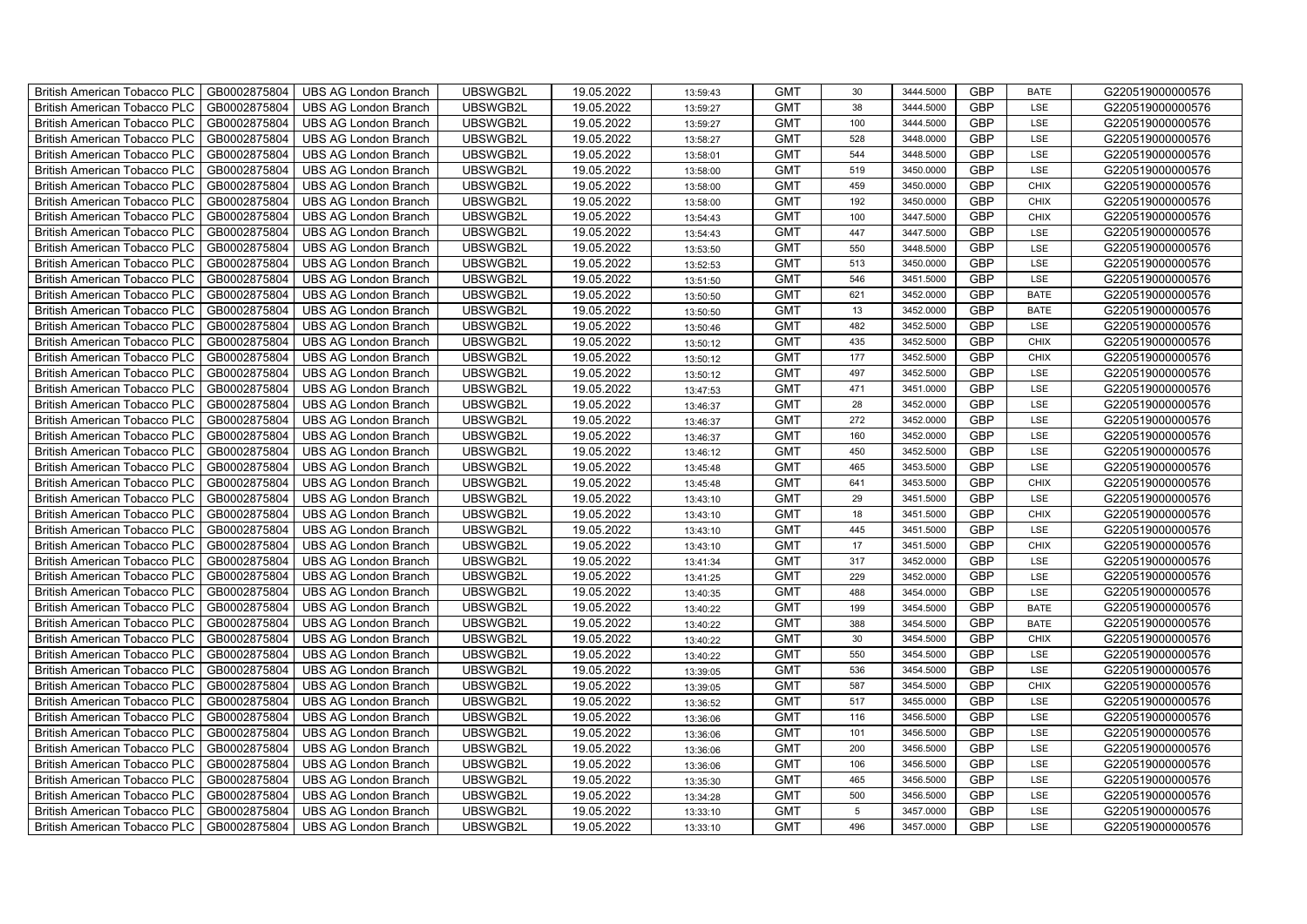| British American Tobacco PLC<br>GB0002875804        | <b>UBS AG London Branch</b> | UBSWGB2L | 19.05.2022 | 13:33:08 | <b>GMT</b> | 435 | 3457.5000 | <b>GBP</b> | <b>CHIX</b> | G220519000000576 |
|-----------------------------------------------------|-----------------------------|----------|------------|----------|------------|-----|-----------|------------|-------------|------------------|
| GB0002875804<br><b>British American Tobacco PLC</b> | <b>UBS AG London Branch</b> | UBSWGB2L | 19.05.2022 | 13:33:01 | <b>GMT</b> | 201 | 3457.5000 | <b>GBP</b> | <b>CHIX</b> | G220519000000576 |
| GB0002875804<br><b>British American Tobacco PLC</b> | <b>UBS AG London Branch</b> | UBSWGB2L | 19.05.2022 | 13:33:01 | <b>GMT</b> | 19  | 3457.5000 | <b>GBP</b> | <b>CHIX</b> | G220519000000576 |
| GB0002875804<br>British American Tobacco PLC        | <b>UBS AG London Branch</b> | UBSWGB2L | 19.05.2022 | 13:33:01 | <b>GMT</b> | 44  | 3457.5000 | <b>GBP</b> | <b>CHIX</b> | G220519000000576 |
| GB0002875804<br>British American Tobacco PLC        | <b>UBS AG London Branch</b> | UBSWGB2L | 19.05.2022 | 13:32:33 | <b>GMT</b> | 493 | 3457.0000 | <b>GBP</b> | LSE         | G220519000000576 |
| GB0002875804<br>British American Tobacco PLC        | <b>UBS AG London Branch</b> | UBSWGB2L | 19.05.2022 | 13:31:38 | <b>GMT</b> | 513 | 3457.0000 | <b>GBP</b> | LSE         | G220519000000576 |
| GB0002875804<br><b>British American Tobacco PLC</b> | <b>UBS AG London Branch</b> | UBSWGB2L | 19.05.2022 | 13:31:38 | <b>GMT</b> | 274 | 3457.5000 | <b>GBP</b> | <b>BATE</b> | G220519000000576 |
| British American Tobacco PLC<br>GB0002875804        | <b>UBS AG London Branch</b> | UBSWGB2L | 19.05.2022 | 13:31:36 | <b>GMT</b> | 69  | 3457.5000 | <b>GBP</b> | <b>BATE</b> | G220519000000576 |
| GB0002875804<br>British American Tobacco PLC        | <b>UBS AG London Branch</b> | UBSWGB2L | 19.05.2022 | 13:31:36 | <b>GMT</b> | 13  | 3457.5000 | <b>GBP</b> | <b>BATE</b> | G220519000000576 |
| GB0002875804<br>British American Tobacco PLC        | <b>UBS AG London Branch</b> | UBSWGB2L | 19.05.2022 | 13:31:28 | <b>GMT</b> | 99  | 3457.5000 | <b>GBP</b> | <b>BATE</b> | G220519000000576 |
| <b>British American Tobacco PLC</b><br>GB0002875804 | <b>UBS AG London Branch</b> | UBSWGB2L | 19.05.2022 | 13:31:28 | <b>GMT</b> | 11  | 3457.5000 | <b>GBP</b> | <b>BATE</b> | G220519000000576 |
| GB0002875804<br><b>British American Tobacco PLC</b> | <b>UBS AG London Branch</b> | UBSWGB2L | 19.05.2022 | 13:31:10 | <b>GMT</b> | 68  | 3457.5000 | <b>GBP</b> | <b>BATE</b> | G220519000000576 |
| GB0002875804<br>British American Tobacco PLC        | <b>UBS AG London Branch</b> | UBSWGB2L | 19.05.2022 | 13:31:10 | <b>GMT</b> | 100 | 3457.5000 | <b>GBP</b> | <b>BATE</b> | G220519000000576 |
| GB0002875804<br>British American Tobacco PLC        | <b>UBS AG London Branch</b> | UBSWGB2L | 19.05.2022 | 13:31:06 | <b>GMT</b> | 325 | 3457.5000 | <b>GBP</b> | LSE         | G220519000000576 |
| GB0002875804<br>British American Tobacco PLC        | <b>UBS AG London Branch</b> | UBSWGB2L | 19.05.2022 | 13:31:06 | <b>GMT</b> | 129 | 3457.5000 | <b>GBP</b> | LSE         | G220519000000576 |
| GB0002875804<br>British American Tobacco PLC        | <b>UBS AG London Branch</b> | UBSWGB2L | 19.05.2022 | 13:30:34 | <b>GMT</b> | 189 | 3458.0000 | GBP        | <b>CHIX</b> | G220519000000576 |
| British American Tobacco PLC<br>GB0002875804        | <b>UBS AG London Branch</b> | UBSWGB2L | 19.05.2022 | 13:30:15 | <b>GMT</b> | 479 | 3458.0000 | <b>GBP</b> | <b>CHIX</b> | G220519000000576 |
| GB0002875804<br>British American Tobacco PLC        | <b>UBS AG London Branch</b> | UBSWGB2L | 19.05.2022 | 13:30:15 | <b>GMT</b> | 456 | 3458.5000 | <b>GBP</b> | LSE         | G220519000000576 |
| GB0002875804<br>British American Tobacco PLC        | <b>UBS AG London Branch</b> | UBSWGB2L | 19.05.2022 | 13:28:34 | <b>GMT</b> | 436 | 3458.0000 | <b>GBP</b> | LSE         | G220519000000576 |
| <b>British American Tobacco PLC</b><br>GB0002875804 | <b>UBS AG London Branch</b> | UBSWGB2L | 19.05.2022 | 13:28:24 | <b>GMT</b> | 22  | 3458.0000 | GBP        | LSE         | G220519000000576 |
| GB0002875804<br><b>British American Tobacco PLC</b> | <b>UBS AG London Branch</b> | UBSWGB2L | 19.05.2022 | 13:26:42 | <b>GMT</b> | 464 | 3459.5000 | <b>GBP</b> | LSE         | G220519000000576 |
| GB0002875804<br>British American Tobacco PLC        | <b>UBS AG London Branch</b> | UBSWGB2L | 19.05.2022 | 13:26:42 | <b>GMT</b> | 510 | 3459.5000 | GBP        | LSE         | G220519000000576 |
| GB0002875804<br>British American Tobacco PLC        | <b>UBS AG London Branch</b> | UBSWGB2L | 19.05.2022 | 13:24:55 | <b>GMT</b> | 180 | 3458.0000 | GBP        | LSE         | G220519000000576 |
| GB0002875804<br>British American Tobacco PLC        | <b>UBS AG London Branch</b> | UBSWGB2L | 19.05.2022 | 13:24:55 | <b>GMT</b> | 330 | 3458.5000 | GBP        | LSE         | G220519000000576 |
| British American Tobacco PLC<br>GB0002875804        | <b>UBS AG London Branch</b> | UBSWGB2L | 19.05.2022 | 13:24:55 | <b>GMT</b> | 424 | 3458.0000 | GBP        | <b>CHIX</b> | G220519000000576 |
| GB0002875804<br>British American Tobacco PLC        | <b>UBS AG London Branch</b> | UBSWGB2L | 19.05.2022 | 13:24:55 | <b>GMT</b> | 107 | 3458.0000 | <b>GBP</b> | <b>CHIX</b> | G220519000000576 |
| GB0002875804<br>British American Tobacco PLC        | <b>UBS AG London Branch</b> | UBSWGB2L | 19.05.2022 | 13:24:55 | <b>GMT</b> | 155 | 3458.0000 | GBP        | CHIX        | G220519000000576 |
| GB0002875804<br>British American Tobacco PLC        | <b>UBS AG London Branch</b> | UBSWGB2L | 19.05.2022 | 13:24:55 | <b>GMT</b> | 732 | 3458.5000 | <b>GBP</b> | LSE         | G220519000000576 |
| <b>British American Tobacco PLC</b><br>GB0002875804 | <b>UBS AG London Branch</b> | UBSWGB2L | 19.05.2022 | 13:24:55 | <b>GMT</b> | 220 | 3458.5000 | <b>GBP</b> | LSE         | G220519000000576 |
| GB0002875804<br><b>British American Tobacco PLC</b> | <b>UBS AG London Branch</b> | UBSWGB2L | 19.05.2022 | 13:24:55 | <b>GMT</b> | 547 | 3458.5000 | <b>GBP</b> | LSE         | G220519000000576 |
| GB0002875804<br>British American Tobacco PLC        | <b>UBS AG London Branch</b> | UBSWGB2L | 19.05.2022 | 13:23:07 | <b>GMT</b> | 49  | 3457.5000 | <b>GBP</b> | CHIX        | G220519000000576 |
| GB0002875804<br>British American Tobacco PLC        | <b>UBS AG London Branch</b> | UBSWGB2L | 19.05.2022 | 13:22:53 | <b>GMT</b> | 335 | 3458.0000 | GBP        | LSE         | G220519000000576 |
| British American Tobacco PLC<br>GB0002875804        | <b>UBS AG London Branch</b> | UBSWGB2L | 19.05.2022 | 13:22:53 | <b>GMT</b> | 454 | 3458.5000 | GBP        | LSE         | G220519000000576 |
| British American Tobacco PLC<br>GB0002875804        | <b>UBS AG London Branch</b> | UBSWGB2L | 19.05.2022 | 13:22:53 | <b>GMT</b> | 30  | 3458.5000 | <b>GBP</b> | LSE         | G220519000000576 |
| GB0002875804<br>British American Tobacco PLC        | <b>UBS AG London Branch</b> | UBSWGB2L | 19.05.2022 | 13:22:53 | <b>GMT</b> | 20  | 3458.5000 | <b>GBP</b> | LSE         | G220519000000576 |
| GB0002875804<br>British American Tobacco PLC        | <b>UBS AG London Branch</b> | UBSWGB2L | 19.05.2022 | 13:22:47 | <b>GMT</b> | 22  | 3457.5000 | GBP        | LSE         | G220519000000576 |
| GB0002875804<br>British American Tobacco PLC        | <b>UBS AG London Branch</b> | UBSWGB2L | 19.05.2022 | 13:21:57 | <b>GMT</b> | 47  | 3456.5000 | GBP        | LSE         | G220519000000576 |
| <b>British American Tobacco PLC</b><br>GB0002875804 | <b>UBS AG London Branch</b> | UBSWGB2L | 19.05.2022 | 13:17:51 | <b>GMT</b> | 576 | 3453.5000 | <b>GBP</b> | <b>BATE</b> | G220519000000576 |
| GB0002875804<br><b>British American Tobacco PLC</b> | <b>UBS AG London Branch</b> | UBSWGB2L | 19.05.2022 | 13:15:14 | <b>GMT</b> | 267 | 3456.5000 | <b>GBP</b> | LSE         | G220519000000576 |
| GB0002875804<br><b>British American Tobacco PLC</b> | <b>UBS AG London Branch</b> | UBSWGB2L | 19.05.2022 | 13:15:14 | <b>GMT</b> | 235 | 3456.5000 | GBP        | LSE         | G220519000000576 |
| British American Tobacco PLC<br>GB0002875804        | <b>UBS AG London Branch</b> | UBSWGB2L | 19.05.2022 | 13:12:42 | <b>GMT</b> | 196 | 3459.5000 | GBP        | LSE         | G220519000000576 |
| British American Tobacco PLC<br>GB0002875804        | <b>UBS AG London Branch</b> | UBSWGB2L | 19.05.2022 | 13:12:42 | <b>GMT</b> | 229 | 3459.5000 | GBP        | LSE         | G220519000000576 |
| British American Tobacco PLC<br>GB0002875804        | <b>UBS AG London Branch</b> | UBSWGB2L | 19.05.2022 | 13:12:42 | <b>GMT</b> | 74  | 3459.5000 | <b>GBP</b> | LSE         | G220519000000576 |
| GB0002875804<br><b>British American Tobacco PLC</b> | <b>UBS AG London Branch</b> | UBSWGB2L | 19.05.2022 | 13:11:33 | <b>GMT</b> | 44  | 3462.5000 | <b>GBP</b> | <b>CHIX</b> | G220519000000576 |
| GB0002875804<br><b>British American Tobacco PLC</b> | <b>UBS AG London Branch</b> | UBSWGB2L | 19.05.2022 | 13:11:33 | <b>GMT</b> | 624 | 3462.5000 | GBP        | <b>CHIX</b> | G220519000000576 |
| GB0002875804<br><b>British American Tobacco PLC</b> | <b>UBS AG London Branch</b> | UBSWGB2L | 19.05.2022 | 13:10:57 | <b>GMT</b> | 452 | 3463.5000 | GBP        | LSE         | G220519000000576 |
| <b>British American Tobacco PLC</b><br>GB0002875804 | <b>UBS AG London Branch</b> | UBSWGB2L | 19.05.2022 | 13:09:50 | <b>GMT</b> | 499 | 3465.0000 | <b>GBP</b> | LSE         | G220519000000576 |
| GB0002875804<br>British American Tobacco PLC        | <b>UBS AG London Branch</b> | UBSWGB2L | 19.05.2022 | 13:09:00 | <b>GMT</b> | 468 | 3464.0000 | <b>GBP</b> | LSE         | G220519000000576 |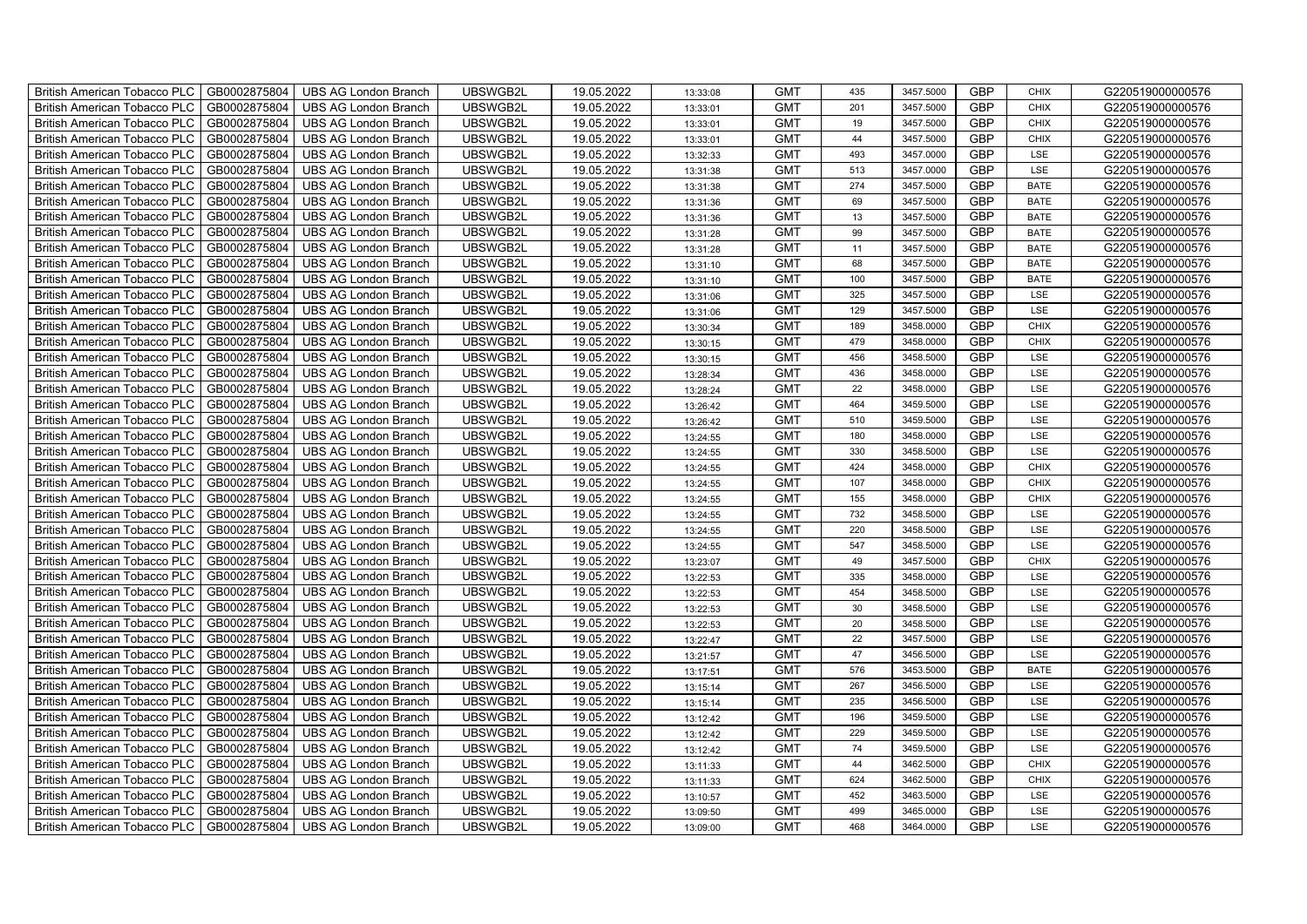| British American Tobacco PLC        | GB0002875804 | <b>UBS AG London Branch</b> | UBSWGB2L | 19.05.2022 | 13:05:26 | <b>GMT</b> | 49              | 3463.5000 | <b>GBP</b> | LSE         | G220519000000576 |
|-------------------------------------|--------------|-----------------------------|----------|------------|----------|------------|-----------------|-----------|------------|-------------|------------------|
| <b>British American Tobacco PLC</b> | GB0002875804 | <b>UBS AG London Branch</b> | UBSWGB2L | 19.05.2022 | 13:05:26 | <b>GMT</b> | 165             | 3463.5000 | <b>GBP</b> | <b>LSE</b>  | G220519000000576 |
| <b>British American Tobacco PLC</b> | GB0002875804 | <b>UBS AG London Branch</b> | UBSWGB2L | 19.05.2022 | 13:05:26 | <b>GMT</b> | $5\phantom{.0}$ | 3463.5000 | <b>GBP</b> | LSE         | G220519000000576 |
| British American Tobacco PLC        | GB0002875804 | <b>UBS AG London Branch</b> | UBSWGB2L | 19.05.2022 | 13:05:26 | <b>GMT</b> | 306             | 3463.5000 | <b>GBP</b> | LSE         | G220519000000576 |
| <b>British American Tobacco PLC</b> | GB0002875804 | UBS AG London Branch        | UBSWGB2L | 19.05.2022 | 13:05:25 | <b>GMT</b> | 161             | 3464.0000 | <b>GBP</b> | LSE         | G220519000000576 |
| British American Tobacco PLC        | GB0002875804 | <b>UBS AG London Branch</b> | UBSWGB2L | 19.05.2022 | 13:05:24 | <b>GMT</b> | 82              | 3464.0000 | <b>GBP</b> | LSE         | G220519000000576 |
| <b>British American Tobacco PLC</b> | GB0002875804 | <b>UBS AG London Branch</b> | UBSWGB2L | 19.05.2022 | 13:05:24 | <b>GMT</b> | 196             | 3464.0000 | <b>GBP</b> | LSE         | G220519000000576 |
| British American Tobacco PLC        | GB0002875804 | <b>UBS AG London Branch</b> | UBSWGB2L | 19.05.2022 | 13:05:23 | <b>GMT</b> | 81              | 3464.0000 | <b>GBP</b> | LSE         | G220519000000576 |
| <b>British American Tobacco PLC</b> | GB0002875804 | <b>UBS AG London Branch</b> | UBSWGB2L | 19.05.2022 | 13:03:34 | <b>GMT</b> | 429             | 3464.5000 | <b>GBP</b> | <b>CHIX</b> | G220519000000576 |
| British American Tobacco PLC        | GB0002875804 | <b>UBS AG London Branch</b> | UBSWGB2L | 19.05.2022 | 13:03:34 | <b>GMT</b> | 206             | 3464.5000 | <b>GBP</b> | <b>CHIX</b> | G220519000000576 |
| <b>British American Tobacco PLC</b> | GB0002875804 | <b>UBS AG London Branch</b> | UBSWGB2L | 19.05.2022 | 13:03:03 | <b>GMT</b> | 461             | 3466.0000 | <b>GBP</b> | LSE         | G220519000000576 |
| <b>British American Tobacco PLC</b> | GB0002875804 | <b>UBS AG London Branch</b> | UBSWGB2L | 19.05.2022 | 13:01:37 | <b>GMT</b> | 462             | 3466.0000 | <b>GBP</b> | LSE         | G220519000000576 |
| British American Tobacco PLC        | GB0002875804 | <b>UBS AG London Branch</b> | UBSWGB2L | 19.05.2022 | 13:01:37 | <b>GMT</b> | 657             | 3466.0000 | <b>GBP</b> | <b>BATE</b> | G220519000000576 |
| British American Tobacco PLC        | GB0002875804 | <b>UBS AG London Branch</b> | UBSWGB2L | 19.05.2022 | 13:01:37 | <b>GMT</b> | 35              | 3466.0000 | <b>GBP</b> | <b>BATE</b> | G220519000000576 |
| British American Tobacco PLC        | GB0002875804 | <b>UBS AG London Branch</b> | UBSWGB2L | 19.05.2022 | 13:01:35 | <b>GMT</b> | 242             | 3466.5000 | <b>GBP</b> | LSE         | G220519000000576 |
| British American Tobacco PLC        | GB0002875804 | <b>UBS AG London Branch</b> | UBSWGB2L | 19.05.2022 | 13:01:35 | <b>GMT</b> | 149             | 3466.5000 | <b>GBP</b> | LSE         | G220519000000576 |
| British American Tobacco PLC        | GB0002875804 | <b>UBS AG London Branch</b> | UBSWGB2L | 19.05.2022 | 13:01:35 | <b>GMT</b> | 290             | 3466.5000 | <b>GBP</b> | LSE         | G220519000000576 |
| British American Tobacco PLC        | GB0002875804 | <b>UBS AG London Branch</b> | UBSWGB2L | 19.05.2022 | 13:01:35 | <b>GMT</b> | 34              | 3466.5000 | <b>GBP</b> | LSE         | G220519000000576 |
| British American Tobacco PLC        | GB0002875804 | <b>UBS AG London Branch</b> | UBSWGB2L | 19.05.2022 | 13:01:35 | <b>GMT</b> | 300             | 3466.5000 | <b>GBP</b> | LSE         | G220519000000576 |
| <b>British American Tobacco PLC</b> | GB0002875804 | <b>UBS AG London Branch</b> | UBSWGB2L | 19.05.2022 | 13:01:35 | <b>GMT</b> | 32              | 3466.5000 | <b>GBP</b> | LSE         | G220519000000576 |
| <b>British American Tobacco PLC</b> | GB0002875804 | <b>UBS AG London Branch</b> | UBSWGB2L | 19.05.2022 | 13:01:29 | <b>GMT</b> | 10              | 3466.5000 | <b>GBP</b> | <b>LSE</b>  | G220519000000576 |
| British American Tobacco PLC        | GB0002875804 | <b>UBS AG London Branch</b> | UBSWGB2L | 19.05.2022 | 13:00:31 | <b>GMT</b> | 163             | 3466.5000 | <b>GBP</b> | LSE         | G220519000000576 |
| British American Tobacco PLC        | GB0002875804 | <b>UBS AG London Branch</b> | UBSWGB2L | 19.05.2022 | 12:58:20 | <b>GMT</b> | 112             | 3465.5000 | GBP        | LSE         | G220519000000576 |
| British American Tobacco PLC        | GB0002875804 | <b>UBS AG London Branch</b> | UBSWGB2L | 19.05.2022 | 12:58:20 | <b>GMT</b> | 106             | 3465.5000 | <b>GBP</b> | LSE         | G220519000000576 |
| British American Tobacco PLC        | GB0002875804 | <b>UBS AG London Branch</b> | UBSWGB2L | 19.05.2022 | 12:58:20 | <b>GMT</b> | 48              | 3465.5000 | <b>GBP</b> | LSE         | G220519000000576 |
| British American Tobacco PLC        | GB0002875804 | <b>UBS AG London Branch</b> | UBSWGB2L | 19.05.2022 | 12:58:20 | <b>GMT</b> | 112             | 3465.5000 | <b>GBP</b> | LSE         | G220519000000576 |
| British American Tobacco PLC        | GB0002875804 | <b>UBS AG London Branch</b> | UBSWGB2L | 19.05.2022 | 12:58:20 | <b>GMT</b> | 19              | 3465.5000 | <b>GBP</b> | LSE         | G220519000000576 |
| British American Tobacco PLC        | GB0002875804 | <b>UBS AG London Branch</b> | UBSWGB2L | 19.05.2022 | 12:58:20 | <b>GMT</b> | 614             | 3466.0000 | <b>GBP</b> | <b>CHIX</b> | G220519000000576 |
| <b>British American Tobacco PLC</b> | GB0002875804 | <b>UBS AG London Branch</b> | UBSWGB2L | 19.05.2022 | 12:56:12 | <b>GMT</b> | 331             | 3464.5000 | <b>GBP</b> | LSE         | G220519000000576 |
| <b>British American Tobacco PLC</b> | GB0002875804 | <b>UBS AG London Branch</b> | UBSWGB2L | 19.05.2022 | 12:56:12 | <b>GMT</b> | 180             | 3464.5000 | <b>GBP</b> | LSE         | G220519000000576 |
| British American Tobacco PLC        | GB0002875804 | <b>UBS AG London Branch</b> | UBSWGB2L | 19.05.2022 | 12:56:12 | <b>GMT</b> | 535             | 3464.5000 | <b>GBP</b> | LSE         | G220519000000576 |
| British American Tobacco PLC        | GB0002875804 | <b>UBS AG London Branch</b> | UBSWGB2L | 19.05.2022 | 12:54:07 | <b>GMT</b> | 13              | 3464.5000 | <b>GBP</b> | LSE         | G220519000000576 |
| British American Tobacco PLC        | GB0002875804 | <b>UBS AG London Branch</b> | UBSWGB2L | 19.05.2022 | 12:54:07 | <b>GMT</b> | 181             | 3464.5000 | <b>GBP</b> | LSE         | G220519000000576 |
| British American Tobacco PLC        | GB0002875804 | <b>UBS AG London Branch</b> | UBSWGB2L | 19.05.2022 | 12:54:07 | <b>GMT</b> | 78              | 3464.5000 | <b>GBP</b> | LSE         | G220519000000576 |
| British American Tobacco PLC        | GB0002875804 | <b>UBS AG London Branch</b> | UBSWGB2L | 19.05.2022 | 12:54:07 | <b>GMT</b> | 86              | 3464.5000 | <b>GBP</b> | LSE         | G220519000000576 |
| British American Tobacco PLC        | GB0002875804 | <b>UBS AG London Branch</b> | UBSWGB2L | 19.05.2022 | 12:54:07 | <b>GMT</b> | 85              | 3464.5000 | <b>GBP</b> | LSE         | G220519000000576 |
| British American Tobacco PLC        | GB0002875804 | <b>UBS AG London Branch</b> | UBSWGB2L | 19.05.2022 | 12:54:07 | <b>GMT</b> | 9               | 3464.5000 | <b>GBP</b> | LSE         | G220519000000576 |
| <b>British American Tobacco PLC</b> | GB0002875804 | <b>UBS AG London Branch</b> | UBSWGB2L | 19.05.2022 | 12:54:07 | <b>GMT</b> | 28              | 3464.5000 | <b>GBP</b> | LSE         | G220519000000576 |
| <b>British American Tobacco PLC</b> | GB0002875804 | <b>UBS AG London Branch</b> | UBSWGB2L | 19.05.2022 | 12:54:07 | <b>GMT</b> | 57              | 3464.5000 | <b>GBP</b> | LSE         | G220519000000576 |
| British American Tobacco PLC        | GB0002875804 | <b>UBS AG London Branch</b> | UBSWGB2L | 19.05.2022 | 12:54:07 | <b>GMT</b> | 25              | 3464.5000 | <b>GBP</b> | LSE         | G220519000000576 |
| British American Tobacco PLC        | GB0002875804 | UBS AG London Branch        | UBSWGB2L | 19.05.2022 | 12:54:07 | <b>GMT</b> | 53              | 3464.5000 | <b>GBP</b> | LSE         | G220519000000576 |
| British American Tobacco PLC        | GB0002875804 | <b>UBS AG London Branch</b> | UBSWGB2L | 19.05.2022 | 12:54:07 | <b>GMT</b> | 206             | 3464.5000 | <b>GBP</b> | LSE         | G220519000000576 |
| British American Tobacco PLC        | GB0002875804 | <b>UBS AG London Branch</b> | UBSWGB2L | 19.05.2022 | 12:54:07 | <b>GMT</b> | 107             | 3464.5000 | <b>GBP</b> | LSE         | G220519000000576 |
| British American Tobacco PLC        | GB0002875804 | <b>UBS AG London Branch</b> | UBSWGB2L | 19.05.2022 | 12:54:07 | <b>GMT</b> | 16              | 3464.5000 | <b>GBP</b> | LSE         | G220519000000576 |
| <b>British American Tobacco PLC</b> | GB0002875804 | <b>UBS AG London Branch</b> | UBSWGB2L | 19.05.2022 | 12:53:22 | <b>GMT</b> | 183             | 3464.5000 | <b>GBP</b> | LSE         | G220519000000576 |
| <b>British American Tobacco PLC</b> | GB0002875804 | <b>UBS AG London Branch</b> | UBSWGB2L | 19.05.2022 | 12:53:22 | <b>GMT</b> | 252             | 3464.5000 | <b>GBP</b> | LSE         | G220519000000576 |
| British American Tobacco PLC        | GB0002875804 | <b>UBS AG London Branch</b> | UBSWGB2L | 19.05.2022 | 12:52:31 | <b>GMT</b> | 23              | 3464.5000 | <b>GBP</b> | LSE         | G220519000000576 |
| British American Tobacco PLC        | GB0002875804 | UBS AG London Branch        | UBSWGB2L | 19.05.2022 | 12:51:03 | <b>GMT</b> | 458             | 3465.5000 | <b>GBP</b> | <b>LSE</b>  | G220519000000576 |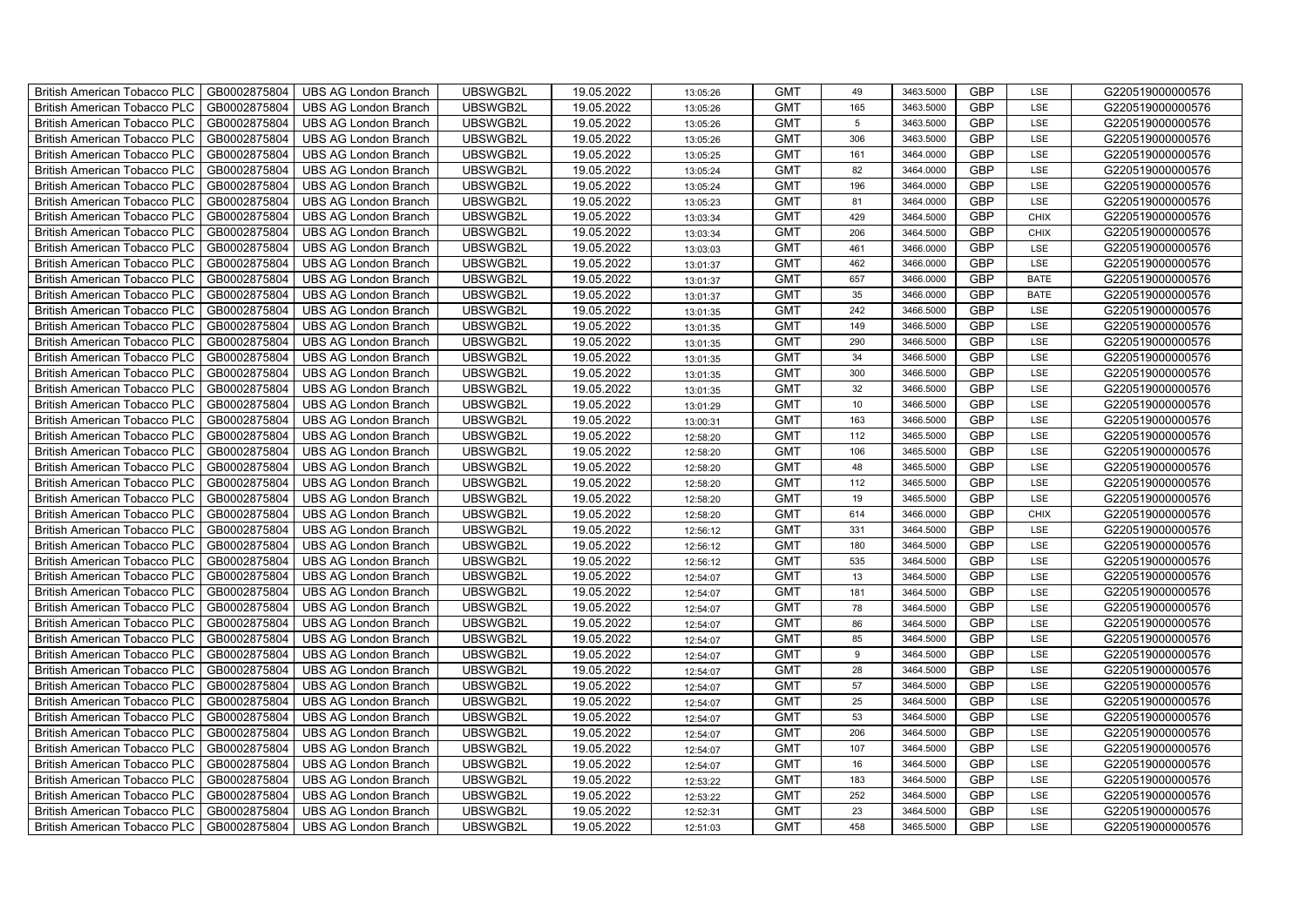| British American Tobacco PLC<br>GB0002875804        | <b>UBS AG London Branch</b> | UBSWGB2L | 19.05.2022 | 12:49:04 | <b>GMT</b> | 435 | 3463.5000 | <b>GBP</b> | LSE         | G220519000000576 |
|-----------------------------------------------------|-----------------------------|----------|------------|----------|------------|-----|-----------|------------|-------------|------------------|
| GB0002875804<br><b>British American Tobacco PLC</b> | <b>UBS AG London Branch</b> | UBSWGB2L | 19.05.2022 | 12:49:04 | <b>GMT</b> | 44  | 3463.5000 | <b>GBP</b> | LSE         | G220519000000576 |
| GB0002875804<br><b>British American Tobacco PLC</b> | <b>UBS AG London Branch</b> | UBSWGB2L | 19.05.2022 | 12:49:03 | <b>GMT</b> | 23  | 3463.5000 | <b>GBP</b> | LSE         | G220519000000576 |
| GB0002875804<br>British American Tobacco PLC        | <b>UBS AG London Branch</b> | UBSWGB2L | 19.05.2022 | 12:48:48 | <b>GMT</b> | 644 | 3464.0000 | <b>GBP</b> | <b>CHIX</b> | G220519000000576 |
| GB0002875804<br>British American Tobacco PLC        | <b>UBS AG London Branch</b> | UBSWGB2L | 19.05.2022 | 12:48:36 | <b>GMT</b> | 180 | 3464.5000 | <b>GBP</b> | LSE         | G220519000000576 |
| GB0002875804<br>British American Tobacco PLC        | <b>UBS AG London Branch</b> | UBSWGB2L | 19.05.2022 | 12:48:36 | <b>GMT</b> | 337 | 3464.5000 | <b>GBP</b> | LSE         | G220519000000576 |
| GB0002875804<br><b>British American Tobacco PLC</b> | <b>UBS AG London Branch</b> | UBSWGB2L | 19.05.2022 | 12:46:35 | <b>GMT</b> | 483 | 3465.5000 | <b>GBP</b> | LSE         | G220519000000576 |
| British American Tobacco PLC<br>GB0002875804        | <b>UBS AG London Branch</b> | UBSWGB2L | 19.05.2022 | 12:46:35 | <b>GMT</b> | 586 | 3465.5000 | <b>GBP</b> | <b>BATE</b> | G220519000000576 |
| GB0002875804<br>British American Tobacco PLC        | <b>UBS AG London Branch</b> | UBSWGB2L | 19.05.2022 | 12:45:57 | <b>GMT</b> | 128 | 3466.0000 | <b>GBP</b> | LSE         | G220519000000576 |
| GB0002875804<br>British American Tobacco PLC        | <b>UBS AG London Branch</b> | UBSWGB2L | 19.05.2022 | 12:45:57 | <b>GMT</b> | 322 | 3466.0000 | <b>GBP</b> | LSE         | G220519000000576 |
| <b>British American Tobacco PLC</b><br>GB0002875804 | <b>UBS AG London Branch</b> | UBSWGB2L | 19.05.2022 | 12:43:41 | <b>GMT</b> | 444 | 3466.5000 | <b>GBP</b> | LSE         | G220519000000576 |
| GB0002875804<br><b>British American Tobacco PLC</b> | <b>UBS AG London Branch</b> | UBSWGB2L | 19.05.2022 | 12:42:11 | <b>GMT</b> | 448 | 3466.0000 | <b>GBP</b> | LSE         | G220519000000576 |
| GB0002875804<br>British American Tobacco PLC        | <b>UBS AG London Branch</b> | UBSWGB2L | 19.05.2022 | 12:41:54 | <b>GMT</b> | 351 | 3466.5000 | <b>GBP</b> | LSE         | G220519000000576 |
| GB0002875804<br>British American Tobacco PLC        | <b>UBS AG London Branch</b> | UBSWGB2L | 19.05.2022 | 12:41:54 | <b>GMT</b> | 105 | 3466.5000 | <b>GBP</b> | LSE         | G220519000000576 |
| GB0002875804<br>British American Tobacco PLC        | <b>UBS AG London Branch</b> | UBSWGB2L | 19.05.2022 | 12:41:54 | <b>GMT</b> | 294 | 3466.5000 | <b>GBP</b> | <b>CHIX</b> | G220519000000576 |
| GB0002875804<br>British American Tobacco PLC        | <b>UBS AG London Branch</b> | UBSWGB2L | 19.05.2022 | 12:41:54 | <b>GMT</b> | 321 | 3466.5000 | GBP        | <b>CHIX</b> | G220519000000576 |
| British American Tobacco PLC<br>GB0002875804        | <b>UBS AG London Branch</b> | UBSWGB2L | 19.05.2022 | 12:40:17 | <b>GMT</b> | 543 | 3463.5000 | <b>GBP</b> | LSE         | G220519000000576 |
| GB0002875804<br>British American Tobacco PLC        | <b>UBS AG London Branch</b> | UBSWGB2L | 19.05.2022 | 12:36:52 | <b>GMT</b> | 125 | 3464.0000 | <b>GBP</b> | LSE         | G220519000000576 |
| GB0002875804<br>British American Tobacco PLC        | <b>UBS AG London Branch</b> | UBSWGB2L | 19.05.2022 | 12:36:52 | <b>GMT</b> | 196 | 3464.0000 | <b>GBP</b> | LSE         | G220519000000576 |
| <b>British American Tobacco PLC</b><br>GB0002875804 | <b>UBS AG London Branch</b> | UBSWGB2L | 19.05.2022 | 12:36:52 | <b>GMT</b> | 101 | 3464.0000 | GBP        | LSE         | G220519000000576 |
| GB0002875804<br><b>British American Tobacco PLC</b> | <b>UBS AG London Branch</b> | UBSWGB2L | 19.05.2022 | 12:36:52 | <b>GMT</b> | 104 | 3464.0000 | <b>GBP</b> | LSE         | G220519000000576 |
| GB0002875804<br>British American Tobacco PLC        | <b>UBS AG London Branch</b> | UBSWGB2L | 19.05.2022 | 12:36:52 | <b>GMT</b> | 454 | 3464.0000 | GBP        | LSE         | G220519000000576 |
| GB0002875804<br>British American Tobacco PLC        | <b>UBS AG London Branch</b> | UBSWGB2L | 19.05.2022 | 12:36:26 | <b>GMT</b> | 275 | 3464.0000 | GBP        | LSE         | G220519000000576 |
| GB0002875804<br>British American Tobacco PLC        | <b>UBS AG London Branch</b> | UBSWGB2L | 19.05.2022 | 12:36:26 | <b>GMT</b> | 432 | 3464.0000 | GBP        | <b>CHIX</b> | G220519000000576 |
| British American Tobacco PLC<br>GB0002875804        | <b>UBS AG London Branch</b> | UBSWGB2L | 19.05.2022 | 12:36:26 | <b>GMT</b> | 78  | 3464.0000 | <b>GBP</b> | LSE         | G220519000000576 |
| GB0002875804<br>British American Tobacco PLC        | <b>UBS AG London Branch</b> | UBSWGB2L | 19.05.2022 | 12:36:26 | <b>GMT</b> | 172 | 3464.0000 | <b>GBP</b> | LSE         | G220519000000576 |
| GB0002875804<br>British American Tobacco PLC        | <b>UBS AG London Branch</b> | UBSWGB2L | 19.05.2022 | 12:36:26 | <b>GMT</b> | 174 | 3464.0000 | <b>GBP</b> | CHIX        | G220519000000576 |
| GB0002875804<br>British American Tobacco PLC        | <b>UBS AG London Branch</b> | UBSWGB2L | 19.05.2022 | 12:32:30 | <b>GMT</b> | 564 | 3462.0000 | <b>GBP</b> | <b>BATE</b> | G220519000000576 |
| <b>British American Tobacco PLC</b><br>GB0002875804 | <b>UBS AG London Branch</b> | UBSWGB2L | 19.05.2022 | 12:32:28 | <b>GMT</b> | 33  | 3462.0000 | <b>GBP</b> | <b>BATE</b> | G220519000000576 |
| GB0002875804<br><b>British American Tobacco PLC</b> | <b>UBS AG London Branch</b> | UBSWGB2L | 19.05.2022 | 12:32:28 | <b>GMT</b> | 525 | 3462.0000 | <b>GBP</b> | LSE         | G220519000000576 |
| GB0002875804<br>British American Tobacco PLC        | <b>UBS AG London Branch</b> | UBSWGB2L | 19.05.2022 | 12:31:11 | <b>GMT</b> | 480 | 3461.0000 | GBP        | LSE         | G220519000000576 |
| GB0002875804<br>British American Tobacco PLC        | <b>UBS AG London Branch</b> | UBSWGB2L | 19.05.2022 | 12:31:11 | <b>GMT</b> | 485 | 3461.5000 | GBP        | LSE         | G220519000000576 |
| British American Tobacco PLC<br>GB0002875804        | <b>UBS AG London Branch</b> | UBSWGB2L | 19.05.2022 | 12:29:12 | <b>GMT</b> | 512 | 3462.0000 | GBP        | LSE         | G220519000000576 |
| British American Tobacco PLC<br>GB0002875804        | <b>UBS AG London Branch</b> | UBSWGB2L | 19.05.2022 | 12:29:12 | <b>GMT</b> | 17  | 3462.0000 | <b>GBP</b> | LSE         | G220519000000576 |
| GB0002875804<br>British American Tobacco PLC        | <b>UBS AG London Branch</b> | UBSWGB2L | 19.05.2022 | 12:29:12 | <b>GMT</b> | 640 | 3462.0000 | <b>GBP</b> | <b>CHIX</b> | G220519000000576 |
| GB0002875804<br>British American Tobacco PLC        | <b>UBS AG London Branch</b> | UBSWGB2L | 19.05.2022 | 12:26:01 | <b>GMT</b> | 510 | 3459.5000 | GBP        | LSE         | G220519000000576 |
| GB0002875804<br>British American Tobacco PLC        | <b>UBS AG London Branch</b> | UBSWGB2L | 19.05.2022 | 12:25:35 | <b>GMT</b> | 481 | 3460.5000 | GBP        | LSE         | G220519000000576 |
| <b>British American Tobacco PLC</b><br>GB0002875804 | <b>UBS AG London Branch</b> | UBSWGB2L | 19.05.2022 | 12:25:35 | <b>GMT</b> | 13  | 3460.5000 | <b>GBP</b> | LSE         | G220519000000576 |
| GB0002875804<br>British American Tobacco PLC        | <b>UBS AG London Branch</b> | UBSWGB2L | 19.05.2022 | 12:25:19 | <b>GMT</b> | 81  | 3461.5000 | <b>GBP</b> | LSE         | G220519000000576 |
| GB0002875804<br><b>British American Tobacco PLC</b> | <b>UBS AG London Branch</b> | UBSWGB2L | 19.05.2022 | 12:25:19 | <b>GMT</b> | 350 | 3461.5000 | GBP        | LSE         | G220519000000576 |
| British American Tobacco PLC<br>GB0002875804        | <b>UBS AG London Branch</b> | UBSWGB2L | 19.05.2022 | 12:25:19 | <b>GMT</b> | 54  | 3461.5000 | GBP        | LSE         | G220519000000576 |
| British American Tobacco PLC<br>GB0002875804        | <b>UBS AG London Branch</b> | UBSWGB2L | 19.05.2022 | 12:23:55 | <b>GMT</b> | 516 | 3456.5000 | GBP        | LSE         | G220519000000576 |
| British American Tobacco PLC<br>GB0002875804        | <b>UBS AG London Branch</b> | UBSWGB2L | 19.05.2022 | 12:23:55 | <b>GMT</b> | 13  | 3456.5000 | <b>GBP</b> | LSE         | G220519000000576 |
| GB0002875804<br><b>British American Tobacco PLC</b> | <b>UBS AG London Branch</b> | UBSWGB2L | 19.05.2022 | 12:19:40 | <b>GMT</b> | 574 | 3453.5000 | <b>GBP</b> | <b>BATE</b> | G220519000000576 |
| GB0002875804<br><b>British American Tobacco PLC</b> | <b>UBS AG London Branch</b> | UBSWGB2L | 19.05.2022 | 12:19:40 | <b>GMT</b> | 582 | 3453.5000 | <b>GBP</b> | <b>CHIX</b> | G220519000000576 |
| GB0002875804<br><b>British American Tobacco PLC</b> | <b>UBS AG London Branch</b> | UBSWGB2L | 19.05.2022 | 12:19:40 | <b>GMT</b> | 10  | 3453.5000 | GBP        | <b>CHIX</b> | G220519000000576 |
| <b>British American Tobacco PLC</b><br>GB0002875804 | <b>UBS AG London Branch</b> | UBSWGB2L | 19.05.2022 | 12:18:59 | <b>GMT</b> | 475 | 3454.0000 | <b>GBP</b> | LSE         | G220519000000576 |
| GB0002875804<br>British American Tobacco PLC        | <b>UBS AG London Branch</b> | UBSWGB2L | 19.05.2022 | 12:16:52 | <b>GMT</b> | 11  | 3451.5000 | <b>GBP</b> | <b>BATE</b> | G220519000000576 |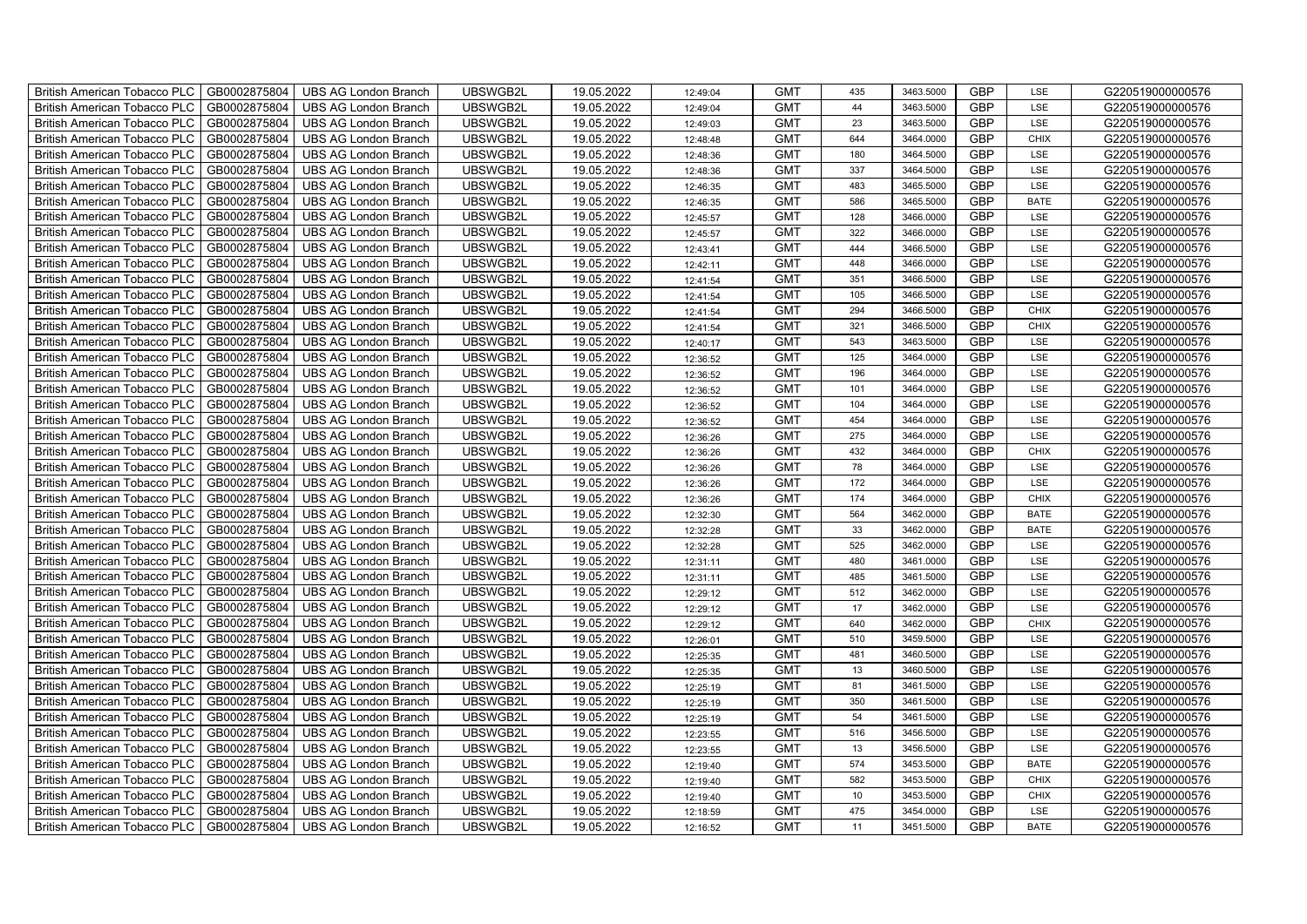| British American Tobacco PLC   GB0002875804 |              | <b>UBS AG London Branch</b> | UBSWGB2L | 19.05.2022 | 12:16:06 | <b>GMT</b> | 210            | 3451.5000 | <b>GBP</b> | LSE         | G220519000000576 |
|---------------------------------------------|--------------|-----------------------------|----------|------------|----------|------------|----------------|-----------|------------|-------------|------------------|
| <b>British American Tobacco PLC</b>         | GB0002875804 | <b>UBS AG London Branch</b> | UBSWGB2L | 19.05.2022 | 12:16:06 | <b>GMT</b> | 62             | 3451.5000 | <b>GBP</b> | LSE         | G220519000000576 |
| <b>British American Tobacco PLC</b>         | GB0002875804 | UBS AG London Branch        | UBSWGB2L | 19.05.2022 | 12:16:06 | <b>GMT</b> | 239            | 3451.5000 | <b>GBP</b> | LSE         | G220519000000576 |
| <b>British American Tobacco PLC</b>         | GB0002875804 | <b>UBS AG London Branch</b> | UBSWGB2L | 19.05.2022 | 12:16:06 | <b>GMT</b> | 449            | 3451.5000 | <b>GBP</b> | LSE         | G220519000000576 |
| <b>British American Tobacco PLC</b>         | GB0002875804 | UBS AG London Branch        | UBSWGB2L | 19.05.2022 | 12:12:43 | <b>GMT</b> | 135            | 3450.5000 | <b>GBP</b> | LSE         | G220519000000576 |
| <b>British American Tobacco PLC</b>         | GB0002875804 | <b>UBS AG London Branch</b> | UBSWGB2L | 19.05.2022 | 12:12:43 | <b>GMT</b> | 191            | 3450.5000 | <b>GBP</b> | LSE         | G220519000000576 |
| <b>British American Tobacco PLC</b>         | GB0002875804 | <b>UBS AG London Branch</b> | UBSWGB2L | 19.05.2022 | 12:12:43 | <b>GMT</b> | 143            | 3450.5000 | <b>GBP</b> | LSE         | G220519000000576 |
| <b>British American Tobacco PLC</b>         | GB0002875804 | UBS AG London Branch        | UBSWGB2L | 19.05.2022 | 12:12:43 | <b>GMT</b> | 593            | 3450.5000 | <b>GBP</b> | <b>CHIX</b> | G220519000000576 |
| <b>British American Tobacco PLC</b>         | GB0002875804 | <b>UBS AG London Branch</b> | UBSWGB2L | 19.05.2022 | 12:11:10 | <b>GMT</b> | 80             | 3450.0000 | <b>GBP</b> | LSE         | G220519000000576 |
| <b>British American Tobacco PLC</b>         | GB0002875804 | <b>UBS AG London Branch</b> | UBSWGB2L | 19.05.2022 | 12:11:10 | <b>GMT</b> | 229            | 3450.0000 | <b>GBP</b> | LSE         | G220519000000576 |
| British American Tobacco PLC                | GB0002875804 | <b>UBS AG London Branch</b> | UBSWGB2L | 19.05.2022 | 12:11:10 | <b>GMT</b> | 80             | 3450.0000 | <b>GBP</b> | LSE         | G220519000000576 |
| British American Tobacco PLC                | GB0002875804 | UBS AG London Branch        | UBSWGB2L | 19.05.2022 | 12:11:10 | <b>GMT</b> | 129            | 3450.0000 | <b>GBP</b> | LSE         | G220519000000576 |
| British American Tobacco PLC                | GB0002875804 | <b>UBS AG London Branch</b> | UBSWGB2L | 19.05.2022 | 12:11:10 | <b>GMT</b> | 210            | 3450.0000 | <b>GBP</b> | LSE         | G220519000000576 |
| British American Tobacco PLC                | GB0002875804 | <b>UBS AG London Branch</b> | UBSWGB2L | 19.05.2022 | 12:11:10 | <b>GMT</b> | 132            | 3450.0000 | <b>GBP</b> | LSE         | G220519000000576 |
| British American Tobacco PLC                | GB0002875804 | <b>UBS AG London Branch</b> | UBSWGB2L | 19.05.2022 | 12:11:10 | <b>GMT</b> | 216            | 3450.0000 | <b>GBP</b> | LSE         | G220519000000576 |
| British American Tobacco PLC                | GB0002875804 | <b>UBS AG London Branch</b> | UBSWGB2L | 19.05.2022 | 12:11:10 | <b>GMT</b> | 5              | 3450.0000 | <b>GBP</b> | LSE         | G220519000000576 |
| British American Tobacco PLC                | GB0002875804 | <b>UBS AG London Branch</b> | UBSWGB2L | 19.05.2022 | 12:11:10 | <b>GMT</b> | 501            | 3450.0000 | <b>GBP</b> | LSE         | G220519000000576 |
| British American Tobacco PLC                | GB0002875804 | <b>UBS AG London Branch</b> | UBSWGB2L | 19.05.2022 | 12:11:10 | <b>GMT</b> | 10             | 3450.0000 | <b>GBP</b> | LSE         | G220519000000576 |
| British American Tobacco PLC                | GB0002875804 | <b>UBS AG London Branch</b> | UBSWGB2L | 19.05.2022 | 12:08:31 | <b>GMT</b> | 477            | 3450.5000 | <b>GBP</b> | LSE         | G220519000000576 |
| <b>British American Tobacco PLC</b>         | GB0002875804 | <b>UBS AG London Branch</b> | UBSWGB2L | 19.05.2022 | 12:06:14 | <b>GMT</b> | 43             | 3448.5000 | <b>GBP</b> | LSE         | G220519000000576 |
| British American Tobacco PLC                | GB0002875804 | UBS AG London Branch        | UBSWGB2L | 19.05.2022 | 12:06:14 | <b>GMT</b> | 220            | 3448.5000 | <b>GBP</b> | <b>LSE</b>  | G220519000000576 |
| British American Tobacco PLC                | GB0002875804 | UBS AG London Branch        | UBSWGB2L | 19.05.2022 | 12:06:14 | <b>GMT</b> | 101            | 3448.5000 | GBP        | LSE         | G220519000000576 |
| British American Tobacco PLC                | GB0002875804 | <b>UBS AG London Branch</b> | UBSWGB2L | 19.05.2022 | 12:06:14 | <b>GMT</b> | 104            | 3448.5000 | <b>GBP</b> | LSE         | G220519000000576 |
| British American Tobacco PLC                | GB0002875804 | <b>UBS AG London Branch</b> | UBSWGB2L | 19.05.2022 | 12:05:33 | <b>GMT</b> | 504            | 3449.0000 | GBP        | LSE         | G220519000000576 |
| British American Tobacco PLC                | GB0002875804 | <b>UBS AG London Branch</b> | UBSWGB2L | 19.05.2022 | 12:05:33 | <b>GMT</b> | 580            | 3449.0000 | <b>GBP</b> | <b>CHIX</b> | G220519000000576 |
| British American Tobacco PLC                | GB0002875804 | <b>UBS AG London Branch</b> | UBSWGB2L | 19.05.2022 | 12:04:10 | <b>GMT</b> | 602            | 3450.5000 | <b>GBP</b> | <b>BATE</b> | G220519000000576 |
| British American Tobacco PLC                | GB0002875804 | <b>UBS AG London Branch</b> | UBSWGB2L | 19.05.2022 | 12:04:10 | <b>GMT</b> | $10$           | 3450.5000 | <b>GBP</b> | <b>BATE</b> | G220519000000576 |
| British American Tobacco PLC                | GB0002875804 | <b>UBS AG London Branch</b> | UBSWGB2L | 19.05.2022 | 12:04:07 | <b>GMT</b> | 221            | 3451.0000 | <b>GBP</b> | LSE         | G220519000000576 |
| <b>British American Tobacco PLC</b>         | GB0002875804 | <b>UBS AG London Branch</b> | UBSWGB2L | 19.05.2022 | 12:04:07 | <b>GMT</b> | 249            | 3451.0000 | <b>GBP</b> | LSE         | G220519000000576 |
| British American Tobacco PLC                | GB0002875804 | UBS AG London Branch        | UBSWGB2L | 19.05.2022 | 12:04:07 | <b>GMT</b> | 528            | 3451.0000 | <b>GBP</b> | LSE         | G220519000000576 |
| British American Tobacco PLC                | GB0002875804 | <b>UBS AG London Branch</b> | UBSWGB2L | 19.05.2022 | 12:03:18 | <b>GMT</b> | 28             | 3450.5000 | GBP        | <b>BATE</b> | G220519000000576 |
| British American Tobacco PLC                | GB0002875804 | <b>UBS AG London Branch</b> | UBSWGB2L | 19.05.2022 | 12:02:33 | <b>GMT</b> | 455            | 3451.5000 | <b>GBP</b> | LSE         | G220519000000576 |
| British American Tobacco PLC                | GB0002875804 | UBS AG London Branch        | UBSWGB2L | 19.05.2022 | 12:01:32 | <b>GMT</b> | 504            | 3451.0000 | GBP        | LSE         | G220519000000576 |
| British American Tobacco PLC                | GB0002875804 | UBS AG London Branch        | UBSWGB2L | 19.05.2022 | 12:01:32 | <b>GMT</b> | 10             | 3451.0000 | <b>GBP</b> | LSE         | G220519000000576 |
| British American Tobacco PLC                | GB0002875804 | UBS AG London Branch        | UBSWGB2L | 19.05.2022 | 11:59:59 | <b>GMT</b> | $\overline{4}$ | 3452.0000 | <b>GBP</b> | LSE         | G220519000000576 |
| British American Tobacco PLC                | GB0002875804 | <b>UBS AG London Branch</b> | UBSWGB2L | 19.05.2022 | 11:59:59 | <b>GMT</b> | 116            | 3452.0000 | <b>GBP</b> | LSE         | G220519000000576 |
| British American Tobacco PLC                | GB0002875804 | <b>UBS AG London Branch</b> | UBSWGB2L | 19.05.2022 | 11:59:59 | <b>GMT</b> | 104            | 3452.0000 | <b>GBP</b> | LSE         | G220519000000576 |
| <b>British American Tobacco PLC</b>         | GB0002875804 | <b>UBS AG London Branch</b> | UBSWGB2L | 19.05.2022 | 11:59:59 | <b>GMT</b> | 116            | 3451.5000 | <b>GBP</b> | LSE         | G220519000000576 |
| British American Tobacco PLC                | GB0002875804 | UBS AG London Branch        | UBSWGB2L | 19.05.2022 | 11:59:59 | <b>GMT</b> | 101            | 3451.5000 | <b>GBP</b> | LSE         | G220519000000576 |
| <b>British American Tobacco PLC</b>         | GB0002875804 | UBS AG London Branch        | UBSWGB2L | 19.05.2022 | 11:59:59 | <b>GMT</b> | 104            | 3451.5000 | <b>GBP</b> | LSE         | G220519000000576 |
| British American Tobacco PLC                | GB0002875804 | UBS AG London Branch        | UBSWGB2L | 19.05.2022 | 11:59:59 | <b>GMT</b> | 461            | 3452.0000 | <b>GBP</b> | LSE         | G220519000000576 |
| British American Tobacco PLC                | GB0002875804 | <b>UBS AG London Branch</b> | UBSWGB2L | 19.05.2022 | 11:59:59 | <b>GMT</b> | 645            | 3452.0000 | GBP        | <b>CHIX</b> | G220519000000576 |
| British American Tobacco PLC                | GB0002875804 | UBS AG London Branch        | UBSWGB2L | 19.05.2022 | 11:57:43 | <b>GMT</b> | 225            | 3451.5000 | <b>GBP</b> | LSE         | G220519000000576 |
| <b>British American Tobacco PLC</b>         | GB0002875804 | UBS AG London Branch        | UBSWGB2L | 19.05.2022 | 11:57:43 | <b>GMT</b> | 27             | 3451.5000 | <b>GBP</b> | LSE         | G220519000000576 |
| <b>British American Tobacco PLC</b>         | GB0002875804 | UBS AG London Branch        | UBSWGB2L | 19.05.2022 | 11:57:43 | <b>GMT</b> | 200            | 3451.5000 | GBP        | LSE         | G220519000000576 |
| <b>British American Tobacco PLC</b>         | GB0002875804 | UBS AG London Branch        | UBSWGB2L | 19.05.2022 | 11:57:43 | <b>GMT</b> | 444            | 3451.5000 | <b>GBP</b> | LSE         | G220519000000576 |
| <b>British American Tobacco PLC</b>         | GB0002875804 | <b>UBS AG London Branch</b> | UBSWGB2L | 19.05.2022 | 11:56:59 | <b>GMT</b> | 495            | 3451.0000 | <b>GBP</b> | LSE         | G220519000000576 |
| British American Tobacco PLC                | GB0002875804 | <b>UBS AG London Branch</b> | UBSWGB2L | 19.05.2022 | 11:56:59 | <b>GMT</b> | 227            | 3451.0000 | <b>GBP</b> | <b>CHIX</b> | G220519000000576 |
|                                             |              |                             |          |            |          |            |                |           |            |             |                  |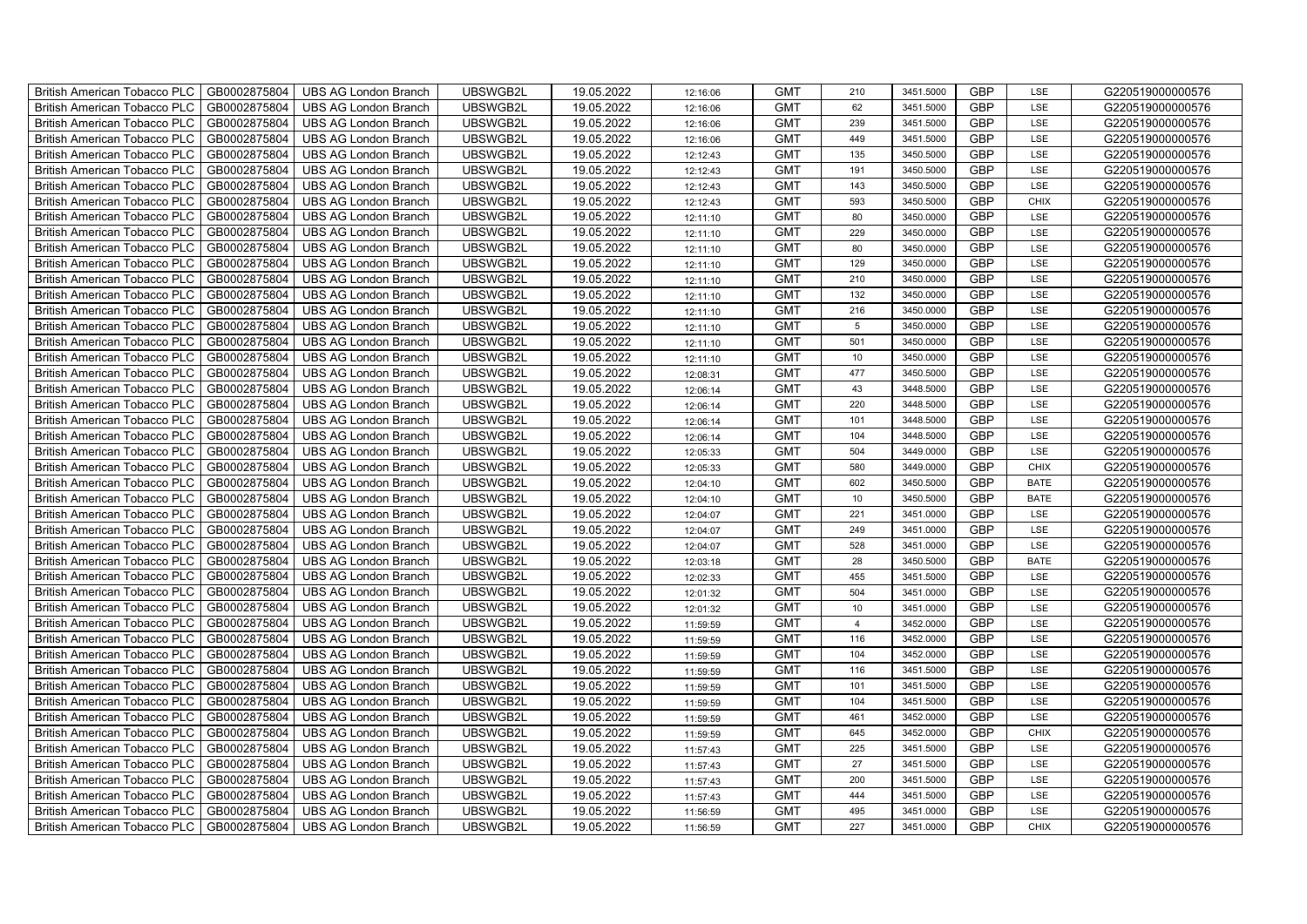| British American Tobacco PLC<br>GB0002875804        | <b>UBS AG London Branch</b> | UBSWGB2L | 19.05.2022 | 11:56:59 | <b>GMT</b> | 346 | 3451.0000 | <b>GBP</b> | <b>CHIX</b> | G220519000000576 |
|-----------------------------------------------------|-----------------------------|----------|------------|----------|------------|-----|-----------|------------|-------------|------------------|
| GB0002875804<br><b>British American Tobacco PLC</b> | <b>UBS AG London Branch</b> | UBSWGB2L | 19.05.2022 | 11:53:47 | <b>GMT</b> | 583 | 3449.5000 | <b>GBP</b> | <b>BATE</b> | G220519000000576 |
| GB0002875804<br><b>British American Tobacco PLC</b> | <b>UBS AG London Branch</b> | UBSWGB2L | 19.05.2022 | 11:52:57 | <b>GMT</b> | 473 | 3449.5000 | <b>GBP</b> | LSE         | G220519000000576 |
| GB0002875804<br>British American Tobacco PLC        | <b>UBS AG London Branch</b> | UBSWGB2L | 19.05.2022 | 11:52:33 | <b>GMT</b> | 432 | 3449.5000 | <b>GBP</b> | LSE         | G220519000000576 |
| GB0002875804<br>British American Tobacco PLC        | <b>UBS AG London Branch</b> | UBSWGB2L | 19.05.2022 | 11:52:33 | <b>GMT</b> | 34  | 3449.5000 | <b>GBP</b> | LSE         | G220519000000576 |
| GB0002875804<br>British American Tobacco PLC        | <b>UBS AG London Branch</b> | UBSWGB2L | 19.05.2022 | 11:51:06 | <b>GMT</b> | 17  | 3448.5000 | <b>GBP</b> | <b>CHIX</b> | G220519000000576 |
| GB0002875804<br><b>British American Tobacco PLC</b> | <b>UBS AG London Branch</b> | UBSWGB2L | 19.05.2022 | 11:51:06 | <b>GMT</b> | 244 | 3448.5000 | <b>GBP</b> | <b>CHIX</b> | G220519000000576 |
| British American Tobacco PLC<br>GB0002875804        | <b>UBS AG London Branch</b> | UBSWGB2L | 19.05.2022 | 11:48:56 | <b>GMT</b> | 83  | 3448.0000 | <b>GBP</b> | LSE         | G220519000000576 |
| GB0002875804<br>British American Tobacco PLC        | <b>UBS AG London Branch</b> | UBSWGB2L | 19.05.2022 | 11:48:56 | <b>GMT</b> | 37  | 3448.0000 | <b>GBP</b> | LSE         | G220519000000576 |
| GB0002875804<br>British American Tobacco PLC        | <b>UBS AG London Branch</b> | UBSWGB2L | 19.05.2022 | 11:48:56 | <b>GMT</b> | 36  | 3448.0000 | <b>GBP</b> | LSE         | G220519000000576 |
| <b>British American Tobacco PLC</b><br>GB0002875804 | <b>UBS AG London Branch</b> | UBSWGB2L | 19.05.2022 | 11:48:56 | <b>GMT</b> | 342 | 3448.0000 | <b>GBP</b> | LSE         | G220519000000576 |
| GB0002875804<br><b>British American Tobacco PLC</b> | <b>UBS AG London Branch</b> | UBSWGB2L | 19.05.2022 | 11:48:56 | <b>GMT</b> | 452 | 3448.0000 | <b>GBP</b> | LSE         | G220519000000576 |
| GB0002875804<br>British American Tobacco PLC        | <b>UBS AG London Branch</b> | UBSWGB2L | 19.05.2022 | 11:46:59 | <b>GMT</b> | 359 | 3447.5000 | <b>GBP</b> | LSE         | G220519000000576 |
| GB0002875804<br>British American Tobacco PLC        | <b>UBS AG London Branch</b> | UBSWGB2L | 19.05.2022 | 11:46:59 | <b>GMT</b> | 133 | 3447.5000 | <b>GBP</b> | LSE         | G220519000000576 |
| GB0002875804<br>British American Tobacco PLC        | <b>UBS AG London Branch</b> | UBSWGB2L | 19.05.2022 | 11:46:59 | <b>GMT</b> | 467 | 3447.5000 | <b>GBP</b> | LSE         | G220519000000576 |
| GB0002875804<br>British American Tobacco PLC        | <b>UBS AG London Branch</b> | UBSWGB2L | 19.05.2022 | 11:46:59 | <b>GMT</b> | 395 | 3448.0000 | <b>GBP</b> | <b>CHIX</b> | G220519000000576 |
| British American Tobacco PLC<br>GB0002875804        | <b>UBS AG London Branch</b> | UBSWGB2L | 19.05.2022 | 11:46:59 | <b>GMT</b> | 276 | 3448.0000 | <b>GBP</b> | <b>CHIX</b> | G220519000000576 |
| GB0002875804<br>British American Tobacco PLC        | <b>UBS AG London Branch</b> | UBSWGB2L | 19.05.2022 | 11:42:42 | <b>GMT</b> | 477 | 3443.0000 | <b>GBP</b> | LSE         | G220519000000576 |
| GB0002875804<br>British American Tobacco PLC        | <b>UBS AG London Branch</b> | UBSWGB2L | 19.05.2022 | 11:41:41 | <b>GMT</b> | 505 | 3445.0000 | <b>GBP</b> | LSE         | G220519000000576 |
| <b>British American Tobacco PLC</b><br>GB0002875804 | <b>UBS AG London Branch</b> | UBSWGB2L | 19.05.2022 | 11:40:52 | <b>GMT</b> | 522 | 3445.5000 | GBP        | LSE         | G220519000000576 |
| GB0002875804<br><b>British American Tobacco PLC</b> | <b>UBS AG London Branch</b> | UBSWGB2L | 19.05.2022 | 11:38:56 | <b>GMT</b> | 396 | 3445.5000 | <b>GBP</b> | LSE         | G220519000000576 |
| GB0002875804<br>British American Tobacco PLC        | <b>UBS AG London Branch</b> | UBSWGB2L | 19.05.2022 | 11:38:56 | <b>GMT</b> | 103 | 3445.5000 | GBP        | LSE         | G220519000000576 |
| GB0002875804<br>British American Tobacco PLC        | <b>UBS AG London Branch</b> | UBSWGB2L | 19.05.2022 | 11:38:24 | <b>GMT</b> | 223 | 3448.5000 | GBP        | LSE         | G220519000000576 |
| GB0002875804<br>British American Tobacco PLC        | <b>UBS AG London Branch</b> | UBSWGB2L | 19.05.2022 | 11:38:24 | <b>GMT</b> | 107 | 3448.5000 | <b>GBP</b> | LSE         | G220519000000576 |
| British American Tobacco PLC<br>GB0002875804        | <b>UBS AG London Branch</b> | UBSWGB2L | 19.05.2022 | 11:38:24 | <b>GMT</b> | 159 | 3448.5000 | <b>GBP</b> | LSE         | G220519000000576 |
| GB0002875804<br>British American Tobacco PLC        | <b>UBS AG London Branch</b> | UBSWGB2L | 19.05.2022 | 11:38:06 | <b>GMT</b> | 559 | 3449.5000 | <b>GBP</b> | <b>BATE</b> | G220519000000576 |
| GB0002875804<br>British American Tobacco PLC        | <b>UBS AG London Branch</b> | UBSWGB2L | 19.05.2022 | 11:38:06 | <b>GMT</b> | 13  | 3449.5000 | GBP        | <b>BATE</b> | G220519000000576 |
| GB0002875804<br>British American Tobacco PLC        | <b>UBS AG London Branch</b> | UBSWGB2L | 19.05.2022 | 11:38:06 | <b>GMT</b> | 539 | 3449.5000 | <b>GBP</b> | LSE         | G220519000000576 |
| <b>British American Tobacco PLC</b><br>GB0002875804 | <b>UBS AG London Branch</b> | UBSWGB2L | 19.05.2022 | 11:36:31 | <b>GMT</b> | 572 | 3450.5000 | <b>GBP</b> | CHIX        | G220519000000576 |
| GB0002875804<br><b>British American Tobacco PLC</b> | <b>UBS AG London Branch</b> | UBSWGB2L | 19.05.2022 | 11:35:10 | <b>GMT</b> | 471 | 3448.0000 | <b>GBP</b> | LSE         | G220519000000576 |
| GB0002875804<br>British American Tobacco PLC        | <b>UBS AG London Branch</b> | UBSWGB2L | 19.05.2022 | 11:34:32 | <b>GMT</b> | 466 | 3448.0000 | GBP        | LSE         | G220519000000576 |
| GB0002875804<br>British American Tobacco PLC        | <b>UBS AG London Branch</b> | UBSWGB2L | 19.05.2022 | 11:32:31 | <b>GMT</b> | 479 | 3448.0000 | GBP        | LSE         | G220519000000576 |
| British American Tobacco PLC<br>GB0002875804        | <b>UBS AG London Branch</b> | UBSWGB2L | 19.05.2022 | 11:31:12 | <b>GMT</b> | 477 | 3448.5000 | <b>GBP</b> | LSE         | G220519000000576 |
| British American Tobacco PLC<br>GB0002875804        | <b>UBS AG London Branch</b> | UBSWGB2L | 19.05.2022 | 11:31:12 | <b>GMT</b> | 18  | 3448.5000 | <b>GBP</b> | LSE         | G220519000000576 |
| GB0002875804<br>British American Tobacco PLC        | <b>UBS AG London Branch</b> | UBSWGB2L | 19.05.2022 | 11:29:54 | <b>GMT</b> | 442 | 3449.0000 | <b>GBP</b> | LSE         | G220519000000576 |
| GB0002875804<br>British American Tobacco PLC        | <b>UBS AG London Branch</b> | UBSWGB2L | 19.05.2022 | 11:28:25 | <b>GMT</b> | 542 | 3448.5000 | GBP        | LSE         | G220519000000576 |
| GB0002875804<br>British American Tobacco PLC        | <b>UBS AG London Branch</b> | UBSWGB2L | 19.05.2022 | 11:28:25 | <b>GMT</b> | 628 | 3449.0000 | <b>GBP</b> | <b>CHIX</b> | G220519000000576 |
| <b>British American Tobacco PLC</b><br>GB0002875804 | <b>UBS AG London Branch</b> | UBSWGB2L | 19.05.2022 | 11:28:24 | <b>GMT</b> | 497 | 3449.5000 | <b>GBP</b> | LSE         | G220519000000576 |
| GB0002875804<br>British American Tobacco PLC        | <b>UBS AG London Branch</b> | UBSWGB2L | 19.05.2022 | 11:24:49 | <b>GMT</b> | 295 | 3448.5000 | <b>GBP</b> | LSE         | G220519000000576 |
| GB0002875804<br><b>British American Tobacco PLC</b> | <b>UBS AG London Branch</b> | UBSWGB2L | 19.05.2022 | 11:24:49 | <b>GMT</b> | 246 | 3448.5000 | <b>GBP</b> | LSE         | G220519000000576 |
| British American Tobacco PLC<br>GB0002875804        | <b>UBS AG London Branch</b> | UBSWGB2L | 19.05.2022 | 11:24:49 | <b>GMT</b> | 647 | 3448.5000 | GBP        | <b>BATE</b> | G220519000000576 |
| British American Tobacco PLC<br>GB0002875804        | <b>UBS AG London Branch</b> | UBSWGB2L | 19.05.2022 | 11:24:33 | <b>GMT</b> | 606 | 3449.0000 | <b>GBP</b> | <b>CHIX</b> | G220519000000576 |
| British American Tobacco PLC<br>GB0002875804        | <b>UBS AG London Branch</b> | UBSWGB2L | 19.05.2022 | 11:22:35 | <b>GMT</b> | 537 | 3447.0000 | <b>GBP</b> | LSE         | G220519000000576 |
| GB0002875804<br><b>British American Tobacco PLC</b> | <b>UBS AG London Branch</b> | UBSWGB2L | 19.05.2022 | 11:22:35 | <b>GMT</b> | 12  | 3447.0000 | <b>GBP</b> | LSE         | G220519000000576 |
| GB0002875804<br><b>British American Tobacco PLC</b> | <b>UBS AG London Branch</b> | UBSWGB2L | 19.05.2022 | 11:20:16 | <b>GMT</b> | 543 | 3447.0000 | GBP        | LSE         | G220519000000576 |
| GB0002875804<br><b>British American Tobacco PLC</b> | <b>UBS AG London Branch</b> | UBSWGB2L | 19.05.2022 | 11:18:46 | <b>GMT</b> | 471 | 3447.0000 | <b>GBP</b> | LSE         | G220519000000576 |
| <b>British American Tobacco PLC</b><br>GB0002875804 | <b>UBS AG London Branch</b> | UBSWGB2L | 19.05.2022 | 11:18:46 | <b>GMT</b> | 80  | 3447.0000 | <b>GBP</b> | LSE         | G220519000000576 |
| GB0002875804<br>British American Tobacco PLC        | <b>UBS AG London Branch</b> | UBSWGB2L | 19.05.2022 | 11:17:40 | <b>GMT</b> | 542 | 3447.0000 | <b>GBP</b> | LSE         | G220519000000576 |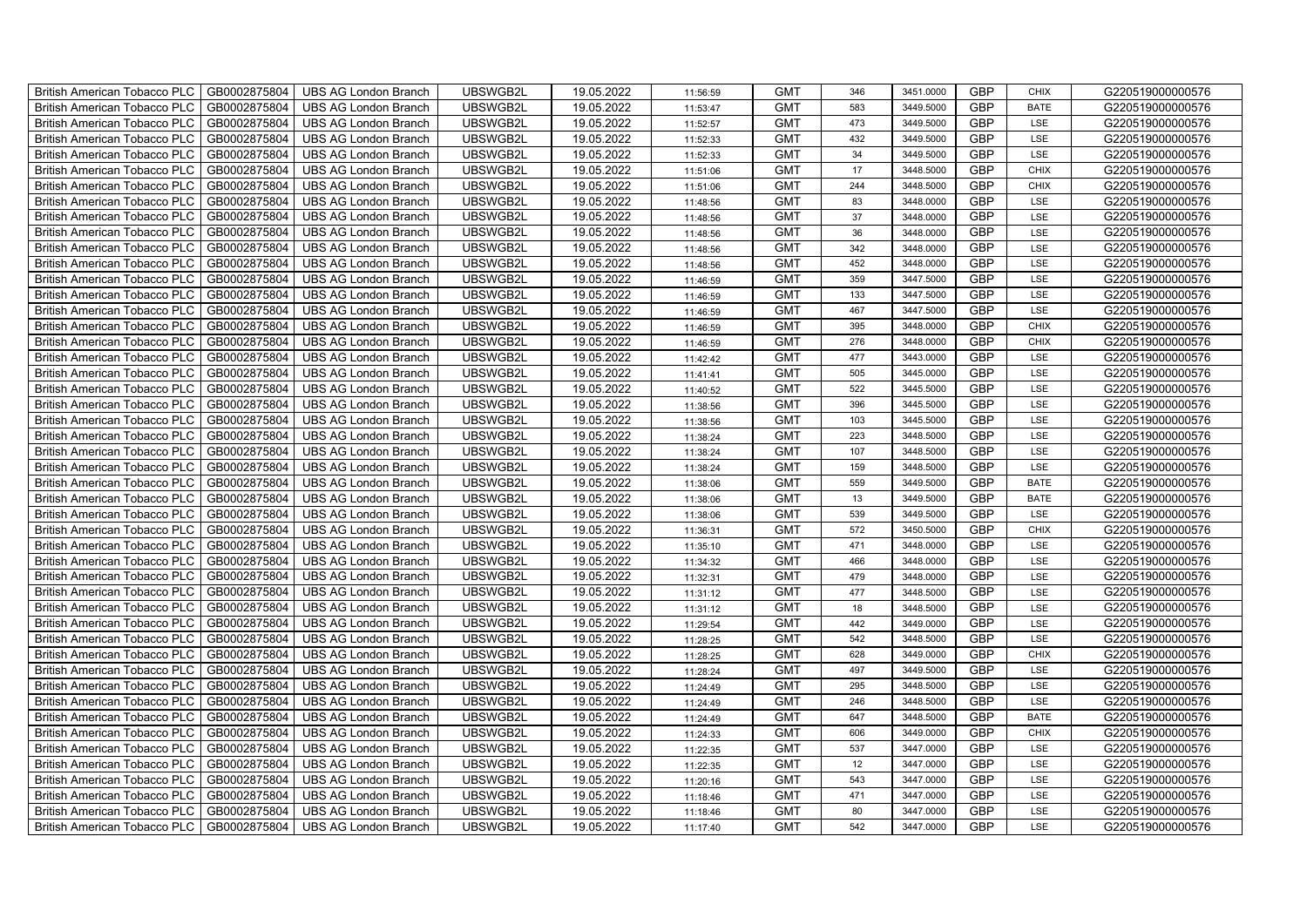| British American Tobacco PLC<br>GB0002875804        | <b>UBS AG London Branch</b> | UBSWGB2L | 19.05.2022 | 11:15:59 | <b>GMT</b> | 507 | 3446.0000 | <b>GBP</b> | LSE         | G220519000000576 |
|-----------------------------------------------------|-----------------------------|----------|------------|----------|------------|-----|-----------|------------|-------------|------------------|
| GB0002875804<br><b>British American Tobacco PLC</b> | <b>UBS AG London Branch</b> | UBSWGB2L | 19.05.2022 | 11:15:59 | <b>GMT</b> | 664 | 3446.5000 | <b>GBP</b> | <b>CHIX</b> | G220519000000576 |
| GB0002875804<br><b>British American Tobacco PLC</b> | <b>UBS AG London Branch</b> | UBSWGB2L | 19.05.2022 | 11:14:59 | <b>GMT</b> | 538 | 3445.0000 | <b>GBP</b> | LSE         | G220519000000576 |
| GB0002875804<br>British American Tobacco PLC        | <b>UBS AG London Branch</b> | UBSWGB2L | 19.05.2022 | 11:14:27 | <b>GMT</b> | 532 | 3445.0000 | <b>GBP</b> | LSE         | G220519000000576 |
| GB0002875804<br>British American Tobacco PLC        | <b>UBS AG London Branch</b> | UBSWGB2L | 19.05.2022 | 11:12:27 | <b>GMT</b> | 237 | 3445.5000 | <b>GBP</b> | LSE         | G220519000000576 |
| GB0002875804<br>British American Tobacco PLC        | <b>UBS AG London Branch</b> | UBSWGB2L | 19.05.2022 | 11:12:27 | <b>GMT</b> | 248 | 3445.5000 | <b>GBP</b> | LSE         | G220519000000576 |
| GB0002875804<br><b>British American Tobacco PLC</b> | <b>UBS AG London Branch</b> | UBSWGB2L | 19.05.2022 | 11:12:11 | <b>GMT</b> | 338 | 3445.5000 | <b>GBP</b> | LSE         | G220519000000576 |
| British American Tobacco PLC<br>GB0002875804        | <b>UBS AG London Branch</b> | UBSWGB2L | 19.05.2022 | 11:12:11 | <b>GMT</b> | 132 | 3445.5000 | <b>GBP</b> | LSE         | G220519000000576 |
| GB0002875804<br>British American Tobacco PLC        | <b>UBS AG London Branch</b> | UBSWGB2L | 19.05.2022 | 11:10:52 | <b>GMT</b> | 482 | 3446.0000 | <b>GBP</b> | LSE         | G220519000000576 |
| GB0002875804<br>British American Tobacco PLC        | <b>UBS AG London Branch</b> | UBSWGB2L | 19.05.2022 | 11:09:31 | <b>GMT</b> | 67  | 3446.0000 | <b>GBP</b> | <b>BATE</b> | G220519000000576 |
| <b>British American Tobacco PLC</b><br>GB0002875804 | <b>UBS AG London Branch</b> | UBSWGB2L | 19.05.2022 | 11:09:31 | <b>GMT</b> | 15  | 3446.0000 | <b>GBP</b> | <b>BATE</b> | G220519000000576 |
| GB0002875804<br><b>British American Tobacco PLC</b> | <b>UBS AG London Branch</b> | UBSWGB2L | 19.05.2022 | 11:09:31 | <b>GMT</b> | 11  | 3446.0000 | <b>GBP</b> | <b>BATE</b> | G220519000000576 |
| GB0002875804<br>British American Tobacco PLC        | <b>UBS AG London Branch</b> | UBSWGB2L | 19.05.2022 | 11:09:31 | <b>GMT</b> | 21  | 3446.0000 | <b>GBP</b> | <b>BATE</b> | G220519000000576 |
| GB0002875804<br>British American Tobacco PLC        | <b>UBS AG London Branch</b> | UBSWGB2L | 19.05.2022 | 11:09:31 | <b>GMT</b> | 485 | 3446.0000 | <b>GBP</b> | <b>BATE</b> | G220519000000576 |
| GB0002875804<br>British American Tobacco PLC        | <b>UBS AG London Branch</b> | UBSWGB2L | 19.05.2022 | 11:09:26 | <b>GMT</b> | 23  | 3446.0000 | <b>GBP</b> | <b>BATE</b> | G220519000000576 |
| GB0002875804<br>British American Tobacco PLC        | <b>UBS AG London Branch</b> | UBSWGB2L | 19.05.2022 | 11:09:23 | <b>GMT</b> | 105 | 3447.0000 | <b>GBP</b> | LSE         | G220519000000576 |
| British American Tobacco PLC<br>GB0002875804        | <b>UBS AG London Branch</b> | UBSWGB2L | 19.05.2022 | 11:09:23 | <b>GMT</b> | 409 | 3447.0000 | <b>GBP</b> | LSE         | G220519000000576 |
| GB0002875804<br>British American Tobacco PLC        | <b>UBS AG London Branch</b> | UBSWGB2L | 19.05.2022 | 11:09:23 | <b>GMT</b> | 29  | 3447.0000 | <b>GBP</b> | LSE         | G220519000000576 |
| GB0002875804<br>British American Tobacco PLC        | <b>UBS AG London Branch</b> | UBSWGB2L | 19.05.2022 | 11:07:36 | <b>GMT</b> | 458 | 3446.0000 | <b>GBP</b> | LSE         | G220519000000576 |
| <b>British American Tobacco PLC</b><br>GB0002875804 | <b>UBS AG London Branch</b> | UBSWGB2L | 19.05.2022 | 11:07:36 | <b>GMT</b> | 665 | 3446.0000 | GBP        | CHIX        | G220519000000576 |
| GB0002875804<br><b>British American Tobacco PLC</b> | <b>UBS AG London Branch</b> | UBSWGB2L | 19.05.2022 | 11:05:42 | <b>GMT</b> | 30  | 3445.0000 | <b>GBP</b> | LSE         | G220519000000576 |
| GB0002875804<br>British American Tobacco PLC        | <b>UBS AG London Branch</b> | UBSWGB2L | 19.05.2022 | 11:05:42 | <b>GMT</b> | 492 | 3445.0000 | GBP        | LSE         | G220519000000576 |
| GB0002875804<br>British American Tobacco PLC        | <b>UBS AG London Branch</b> | UBSWGB2L | 19.05.2022 | 11:04:20 | <b>GMT</b> | 482 | 3444.5000 | GBP        | LSE         | G220519000000576 |
| GB0002875804<br>British American Tobacco PLC        | <b>UBS AG London Branch</b> | UBSWGB2L | 19.05.2022 | 11:02:59 | <b>GMT</b> | 88  | 3444.5000 | <b>GBP</b> | LSE         | G220519000000576 |
| British American Tobacco PLC<br>GB0002875804        | <b>UBS AG London Branch</b> | UBSWGB2L | 19.05.2022 | 11:02:59 | <b>GMT</b> | 329 | 3444.5000 | <b>GBP</b> | LSE         | G220519000000576 |
| GB0002875804<br>British American Tobacco PLC        | <b>UBS AG London Branch</b> | UBSWGB2L | 19.05.2022 | 11:02:58 | <b>GMT</b> | 73  | 3444.5000 | <b>GBP</b> | LSE         | G220519000000576 |
| GB0002875804<br>British American Tobacco PLC        | <b>UBS AG London Branch</b> | UBSWGB2L | 19.05.2022 | 11:02:57 | <b>GMT</b> | 49  | 3444.5000 | GBP        | LSE         | G220519000000576 |
| GB0002875804<br>British American Tobacco PLC        | <b>UBS AG London Branch</b> | UBSWGB2L | 19.05.2022 | 11:01:20 | <b>GMT</b> | 154 | 3442.0000 | <b>GBP</b> | LSE         | G220519000000576 |
| <b>British American Tobacco PLC</b><br>GB0002875804 | <b>UBS AG London Branch</b> | UBSWGB2L | 19.05.2022 | 11:01:11 | <b>GMT</b> | 125 | 3442.0000 | <b>GBP</b> | LSE         | G220519000000576 |
| GB0002875804<br><b>British American Tobacco PLC</b> | <b>UBS AG London Branch</b> | UBSWGB2L | 19.05.2022 | 11:00:48 | <b>GMT</b> | 157 | 3442.0000 | <b>GBP</b> | LSE         | G220519000000576 |
| GB0002875804<br>British American Tobacco PLC        | <b>UBS AG London Branch</b> | UBSWGB2L | 19.05.2022 | 11:00:48 | <b>GMT</b> | 50  | 3442.0000 | <b>GBP</b> | LSE         | G220519000000576 |
| GB0002875804<br>British American Tobacco PLC        | <b>UBS AG London Branch</b> | UBSWGB2L | 19.05.2022 | 11:00:29 | <b>GMT</b> | 690 | 3443.5000 | GBP        | CHIX        | G220519000000576 |
| British American Tobacco PLC<br>GB0002875804        | <b>UBS AG London Branch</b> | UBSWGB2L | 19.05.2022 | 10:59:05 | <b>GMT</b> | 243 | 3445.5000 | <b>GBP</b> | LSE         | G220519000000576 |
| British American Tobacco PLC<br>GB0002875804        | <b>UBS AG London Branch</b> | UBSWGB2L | 19.05.2022 | 10:59:05 | <b>GMT</b> | 227 | 3445.5000 | <b>GBP</b> | LSE         | G220519000000576 |
| GB0002875804<br>British American Tobacco PLC        | <b>UBS AG London Branch</b> | UBSWGB2L | 19.05.2022 | 10:59:05 | <b>GMT</b> | 15  | 3445.5000 | <b>GBP</b> | LSE         | G220519000000576 |
| GB0002875804<br>British American Tobacco PLC        | <b>UBS AG London Branch</b> | UBSWGB2L | 19.05.2022 | 10:58:43 | <b>GMT</b> | 66  | 3444.5000 | GBP        | LSE         | G220519000000576 |
| GB0002875804<br>British American Tobacco PLC        | <b>UBS AG London Branch</b> | UBSWGB2L | 19.05.2022 | 10:58:43 | <b>GMT</b> | 71  | 3444.5000 | <b>GBP</b> | LSE         | G220519000000576 |
| <b>British American Tobacco PLC</b><br>GB0002875804 | <b>UBS AG London Branch</b> | UBSWGB2L | 19.05.2022 | 10:57:25 | <b>GMT</b> | 530 | 3446.0000 | <b>GBP</b> | LSE         | G220519000000576 |
| GB0002875804<br>British American Tobacco PLC        | <b>UBS AG London Branch</b> | UBSWGB2L | 19.05.2022 | 10:56:14 | <b>GMT</b> | 539 | 3447.5000 | <b>GBP</b> | LSE         | G220519000000576 |
| GB0002875804<br><b>British American Tobacco PLC</b> | <b>UBS AG London Branch</b> | UBSWGB2L | 19.05.2022 | 10:55:38 | <b>GMT</b> | 485 | 3448.5000 | <b>GBP</b> | LSE         | G220519000000576 |
| British American Tobacco PLC<br>GB0002875804        | <b>UBS AG London Branch</b> | UBSWGB2L | 19.05.2022 | 10:55:38 | <b>GMT</b> | 158 | 3448.5000 | GBP        | <b>BATE</b> | G220519000000576 |
| British American Tobacco PLC<br>GB0002875804        | <b>UBS AG London Branch</b> | UBSWGB2L | 19.05.2022 | 10:55:38 | <b>GMT</b> | 500 | 3448.5000 | <b>GBP</b> | <b>BATE</b> | G220519000000576 |
| British American Tobacco PLC<br>GB0002875804        | <b>UBS AG London Branch</b> | UBSWGB2L | 19.05.2022 | 10:55:38 | <b>GMT</b> | 628 | 3448.5000 | <b>GBP</b> | <b>CHIX</b> | G220519000000576 |
| GB0002875804<br><b>British American Tobacco PLC</b> | <b>UBS AG London Branch</b> | UBSWGB2L | 19.05.2022 | 10:55:10 | <b>GMT</b> | 73  | 3448.5000 | <b>GBP</b> | LSE         | G220519000000576 |
| GB0002875804<br><b>British American Tobacco PLC</b> | <b>UBS AG London Branch</b> | UBSWGB2L | 19.05.2022 | 10:51:06 | <b>GMT</b> | 339 | 3446.0000 | GBP        | LSE         | G220519000000576 |
| GB0002875804<br><b>British American Tobacco PLC</b> | <b>UBS AG London Branch</b> | UBSWGB2L | 19.05.2022 | 10:51:06 | <b>GMT</b> | 212 | 3446.0000 | <b>GBP</b> | LSE         | G220519000000576 |
| <b>British American Tobacco PLC</b><br>GB0002875804 | <b>UBS AG London Branch</b> | UBSWGB2L | 19.05.2022 | 10:49:59 | <b>GMT</b> | 151 | 3448.5000 | <b>GBP</b> | LSE         | G220519000000576 |
| GB0002875804<br>British American Tobacco PLC        | <b>UBS AG London Branch</b> | UBSWGB2L | 19.05.2022 | 10:49:59 | <b>GMT</b> | 204 | 3448.5000 | <b>GBP</b> | LSE         | G220519000000576 |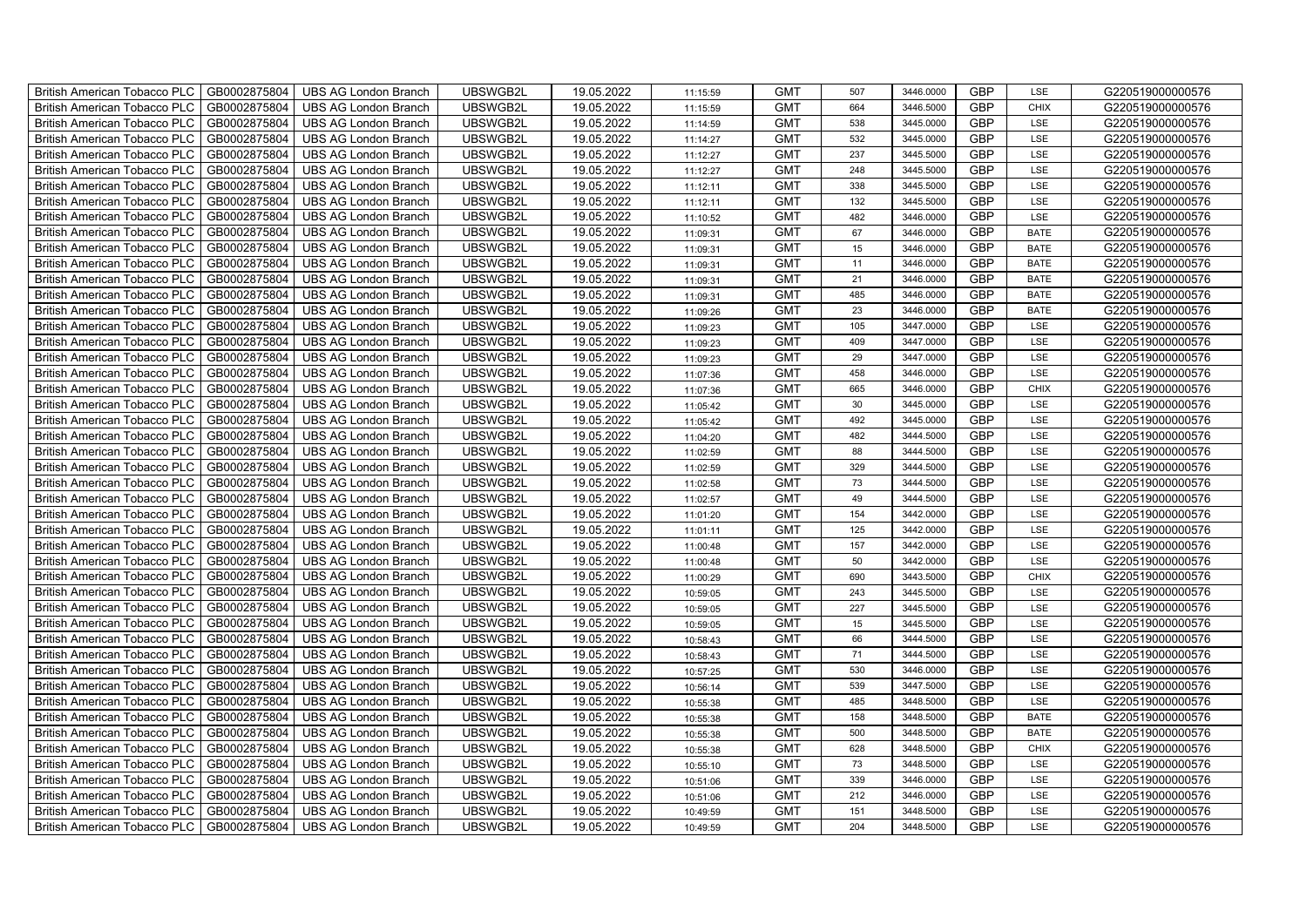| British American Tobacco PLC<br>GB0002875804        | <b>UBS AG London Branch</b> | UBSWGB2L | 19.05.2022 | 10:49:59 | <b>GMT</b> | 28  | 3448.5000 | <b>GBP</b> | LSE         | G220519000000576 |
|-----------------------------------------------------|-----------------------------|----------|------------|----------|------------|-----|-----------|------------|-------------|------------------|
| GB0002875804<br><b>British American Tobacco PLC</b> | <b>UBS AG London Branch</b> | UBSWGB2L | 19.05.2022 | 10:49:59 | <b>GMT</b> | 109 | 3448.5000 | <b>GBP</b> | LSE         | G220519000000576 |
| GB0002875804<br><b>British American Tobacco PLC</b> | <b>UBS AG London Branch</b> | UBSWGB2L | 19.05.2022 | 10:47:33 | <b>GMT</b> | 290 | 3445.0000 | <b>GBP</b> | LSE         | G220519000000576 |
| GB0002875804<br>British American Tobacco PLC        | <b>UBS AG London Branch</b> | UBSWGB2L | 19.05.2022 | 10:47:33 | <b>GMT</b> | 252 | 3445.0000 | <b>GBP</b> | LSE         | G220519000000576 |
| GB0002875804<br>British American Tobacco PLC        | <b>UBS AG London Branch</b> | UBSWGB2L | 19.05.2022 | 10:44:58 | <b>GMT</b> | 258 | 3445.5000 | <b>GBP</b> | LSE         | G220519000000576 |
| GB0002875804<br>British American Tobacco PLC        | <b>UBS AG London Branch</b> | UBSWGB2L | 19.05.2022 | 10:44:58 | <b>GMT</b> | 266 | 3445.5000 | <b>GBP</b> | LSE         | G220519000000576 |
| GB0002875804<br><b>British American Tobacco PLC</b> | <b>UBS AG London Branch</b> | UBSWGB2L | 19.05.2022 | 10:44:08 | <b>GMT</b> | 699 | 3446.0000 | <b>GBP</b> | <b>CHIX</b> | G220519000000576 |
| British American Tobacco PLC<br>GB0002875804        | <b>UBS AG London Branch</b> | UBSWGB2L | 19.05.2022 | 10:44:05 | <b>GMT</b> | 527 | 3446.0000 | <b>GBP</b> | LSE         | G220519000000576 |
| GB0002875804<br>British American Tobacco PLC        | <b>UBS AG London Branch</b> | UBSWGB2L | 19.05.2022 | 10:40:40 | <b>GMT</b> | 571 | 3445.0000 | <b>GBP</b> | <b>BATE</b> | G220519000000576 |
| GB0002875804<br>British American Tobacco PLC        | <b>UBS AG London Branch</b> | UBSWGB2L | 19.05.2022 | 10:40:40 | <b>GMT</b> | 489 | 3445.5000 | <b>GBP</b> | LSE         | G220519000000576 |
| <b>British American Tobacco PLC</b><br>GB0002875804 | <b>UBS AG London Branch</b> | UBSWGB2L | 19.05.2022 | 10:40:40 | <b>GMT</b> | 13  | 3445.5000 | <b>GBP</b> | LSE         | G220519000000576 |
| GB0002875804<br><b>British American Tobacco PLC</b> | <b>UBS AG London Branch</b> | UBSWGB2L | 19.05.2022 | 10:40:40 | <b>GMT</b> | 497 | 3445.5000 | <b>GBP</b> | LSE         | G220519000000576 |
| GB0002875804<br>British American Tobacco PLC        | <b>UBS AG London Branch</b> | UBSWGB2L | 19.05.2022 | 10:40:33 | <b>GMT</b> | 471 | 3446.5000 | <b>GBP</b> | LSE         | G220519000000576 |
| GB0002875804<br>British American Tobacco PLC        | <b>UBS AG London Branch</b> | UBSWGB2L | 19.05.2022 | 10:39:26 | <b>GMT</b> | 212 | 3444.5000 | <b>GBP</b> | LSE         | G220519000000576 |
| GB0002875804<br>British American Tobacco PLC        | <b>UBS AG London Branch</b> | UBSWGB2L | 19.05.2022 | 10:39:10 | <b>GMT</b> | 25  | 3444.5000 | <b>GBP</b> | LSE         | G220519000000576 |
| GB0002875804<br>British American Tobacco PLC        | <b>UBS AG London Branch</b> | UBSWGB2L | 19.05.2022 | 10:39:10 | <b>GMT</b> | 87  | 3444.5000 | GBP        | LSE         | G220519000000576 |
| British American Tobacco PLC<br>GB0002875804        | <b>UBS AG London Branch</b> | UBSWGB2L | 19.05.2022 | 10:38:49 | <b>GMT</b> | 95  | 3444.5000 | <b>GBP</b> | LSE         | G220519000000576 |
| GB0002875804<br>British American Tobacco PLC        | <b>UBS AG London Branch</b> | UBSWGB2L | 19.05.2022 | 10:38:46 | <b>GMT</b> | 17  | 3444.5000 | <b>GBP</b> | LSE         | G220519000000576 |
| GB0002875804<br>British American Tobacco PLC        | <b>UBS AG London Branch</b> | UBSWGB2L | 19.05.2022 | 10:38:29 | <b>GMT</b> | 113 | 3444.5000 | <b>GBP</b> | LSE         | G220519000000576 |
| <b>British American Tobacco PLC</b><br>GB0002875804 | <b>UBS AG London Branch</b> | UBSWGB2L | 19.05.2022 | 10:37:14 | <b>GMT</b> | 477 | 3445.0000 | GBP        | CHIX        | G220519000000576 |
| GB0002875804<br><b>British American Tobacco PLC</b> | <b>UBS AG London Branch</b> | UBSWGB2L | 19.05.2022 | 10:37:14 | <b>GMT</b> | 134 | 3445.0000 | <b>GBP</b> | <b>CHIX</b> | G220519000000576 |
| GB0002875804<br>British American Tobacco PLC        | <b>UBS AG London Branch</b> | UBSWGB2L | 19.05.2022 | 10:36:12 | <b>GMT</b> | 444 | 3444.5000 | GBP        | LSE         | G220519000000576 |
| GB0002875804<br>British American Tobacco PLC        | <b>UBS AG London Branch</b> | UBSWGB2L | 19.05.2022 | 10:36:12 | <b>GMT</b> | 48  | 3444.5000 | GBP        | LSE         | G220519000000576 |
| GB0002875804<br>British American Tobacco PLC        | <b>UBS AG London Branch</b> | UBSWGB2L | 19.05.2022 | 10:36:12 | <b>GMT</b> | 147 | 3444.5000 | GBP        | LSE         | G220519000000576 |
| British American Tobacco PLC<br>GB0002875804        | <b>UBS AG London Branch</b> | UBSWGB2L | 19.05.2022 | 10:35:56 | <b>GMT</b> | 183 | 3444.5000 | GBP        | LSE         | G220519000000576 |
| GB0002875804<br>British American Tobacco PLC        | <b>UBS AG London Branch</b> | UBSWGB2L | 19.05.2022 | 10:35:56 | <b>GMT</b> | 56  | 3444.5000 | <b>GBP</b> | LSE         | G220519000000576 |
| GB0002875804<br>British American Tobacco PLC        | <b>UBS AG London Branch</b> | UBSWGB2L | 19.05.2022 | 10:35:56 | <b>GMT</b> | 27  | 3444.5000 | GBP        | LSE         | G220519000000576 |
| GB0002875804<br>British American Tobacco PLC        | <b>UBS AG London Branch</b> | UBSWGB2L | 19.05.2022 | 10:35:45 | <b>GMT</b> | 38  | 3444.5000 | GBP        | LSE         | G220519000000576 |
| <b>British American Tobacco PLC</b><br>GB0002875804 | <b>UBS AG London Branch</b> | UBSWGB2L | 19.05.2022 | 10:34:52 | <b>GMT</b> | 449 | 3448.5000 | <b>GBP</b> | LSE         | G220519000000576 |
| GB0002875804<br><b>British American Tobacco PLC</b> | <b>UBS AG London Branch</b> | UBSWGB2L | 19.05.2022 | 10:32:35 | <b>GMT</b> | 445 | 3450.5000 | <b>GBP</b> | LSE         | G220519000000576 |
| GB0002875804<br>British American Tobacco PLC        | <b>UBS AG London Branch</b> | UBSWGB2L | 19.05.2022 | 10:30:52 | <b>GMT</b> | 540 | 3449.5000 | GBP        | LSE         | G220519000000576 |
| GB0002875804<br>British American Tobacco PLC        | <b>UBS AG London Branch</b> | UBSWGB2L | 19.05.2022 | 10:30:32 | <b>GMT</b> | 689 | 3449.5000 | GBP        | CHIX        | G220519000000576 |
| British American Tobacco PLC<br>GB0002875804        | <b>UBS AG London Branch</b> | UBSWGB2L | 19.05.2022 | 10:29:40 | <b>GMT</b> | 498 | 3451.0000 | GBP        | LSE         | G220519000000576 |
| British American Tobacco PLC<br>GB0002875804        | <b>UBS AG London Branch</b> | UBSWGB2L | 19.05.2022 | 10:29:40 | <b>GMT</b> | 51  | 3451.0000 | <b>GBP</b> | LSE         | G220519000000576 |
| GB0002875804<br>British American Tobacco PLC        | <b>UBS AG London Branch</b> | UBSWGB2L | 19.05.2022 | 10:26:57 | <b>GMT</b> | 13  | 3451.0000 | <b>GBP</b> | <b>BATE</b> | G220519000000576 |
| GB0002875804<br>British American Tobacco PLC        | <b>UBS AG London Branch</b> | UBSWGB2L | 19.05.2022 | 10:26:57 | <b>GMT</b> | 447 | 3451.0000 | GBP        | LSE         | G220519000000576 |
| GB0002875804<br>British American Tobacco PLC        | <b>UBS AG London Branch</b> | UBSWGB2L | 19.05.2022 | 10:26:57 | <b>GMT</b> | 28  | 3451.0000 | GBP        | <b>BATE</b> | G220519000000576 |
| <b>British American Tobacco PLC</b><br>GB0002875804 | <b>UBS AG London Branch</b> | UBSWGB2L | 19.05.2022 | 10:26:57 | <b>GMT</b> | 486 | 3451.0000 | <b>GBP</b> | <b>BATE</b> | G220519000000576 |
| GB0002875804<br>British American Tobacco PLC        | <b>UBS AG London Branch</b> | UBSWGB2L | 19.05.2022 | 10:26:57 | <b>GMT</b> | 137 | 3451.0000 | <b>GBP</b> | <b>BATE</b> | G220519000000576 |
| GB0002875804<br><b>British American Tobacco PLC</b> | <b>UBS AG London Branch</b> | UBSWGB2L | 19.05.2022 | 10:24:08 | <b>GMT</b> | 33  | 3450.0000 | <b>GBP</b> | LSE         | G220519000000576 |
| British American Tobacco PLC<br>GB0002875804        | <b>UBS AG London Branch</b> | UBSWGB2L | 19.05.2022 | 10:24:08 | <b>GMT</b> | 58  | 3450.0000 | GBP        | LSE         | G220519000000576 |
| British American Tobacco PLC<br>GB0002875804        | <b>UBS AG London Branch</b> | UBSWGB2L | 19.05.2022 | 10:24:08 | <b>GMT</b> | 230 | 3450.0000 | GBP        | LSE         | G220519000000576 |
| British American Tobacco PLC<br>GB0002875804        | <b>UBS AG London Branch</b> | UBSWGB2L | 19.05.2022 | 10:24:08 | <b>GMT</b> | 200 | 3450.0000 | <b>GBP</b> | LSE         | G220519000000576 |
| GB0002875804<br><b>British American Tobacco PLC</b> | <b>UBS AG London Branch</b> | UBSWGB2L | 19.05.2022 | 10:23:32 | <b>GMT</b> | 275 | 3450.5000 | <b>GBP</b> | <b>CHIX</b> | G220519000000576 |
| GB0002875804<br><b>British American Tobacco PLC</b> | <b>UBS AG London Branch</b> | UBSWGB2L | 19.05.2022 | 10:23:32 | <b>GMT</b> | 333 | 3450.5000 | GBP        | <b>CHIX</b> | G220519000000576 |
| GB0002875804<br><b>British American Tobacco PLC</b> | <b>UBS AG London Branch</b> | UBSWGB2L | 19.05.2022 | 10:22:23 | <b>GMT</b> | 519 | 3449.0000 | GBP        | LSE         | G220519000000576 |
| <b>British American Tobacco PLC</b><br>GB0002875804 | <b>UBS AG London Branch</b> | UBSWGB2L | 19.05.2022 | 10:22:23 | <b>GMT</b> | 536 | 3450.0000 | <b>GBP</b> | LSE         | G220519000000576 |
| GB0002875804<br>British American Tobacco PLC        | <b>UBS AG London Branch</b> | UBSWGB2L | 19.05.2022 | 10:20:10 | <b>GMT</b> | 502 | 3450.0000 | <b>GBP</b> | LSE         | G220519000000576 |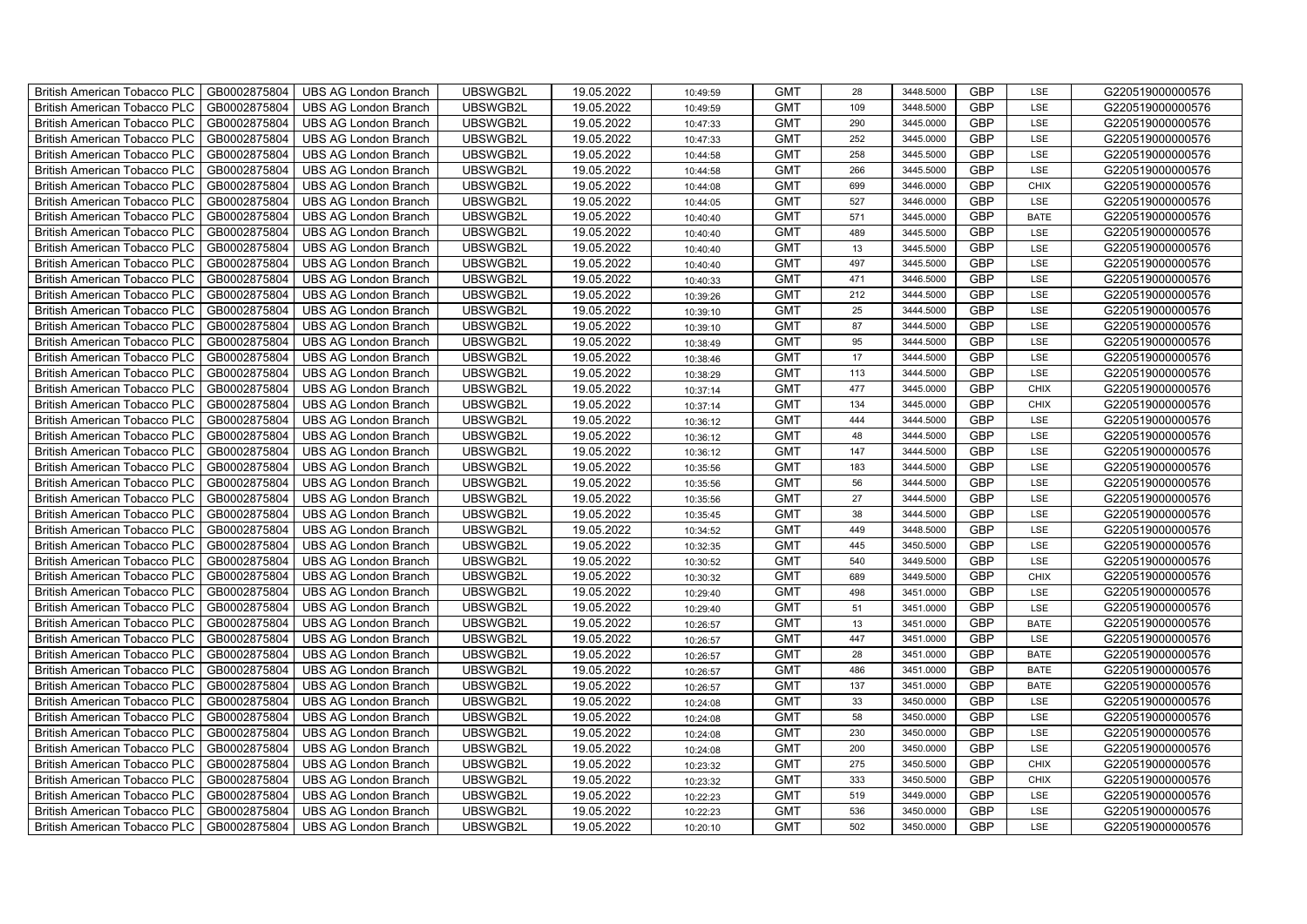| British American Tobacco PLC   GB0002875804 |              | <b>UBS AG London Branch</b> | UBSWGB2L | 19.05.2022 | 10:18:11 | <b>GMT</b> | 159            | 3449.0000 | <b>GBP</b> | LSE         | G220519000000576 |
|---------------------------------------------|--------------|-----------------------------|----------|------------|----------|------------|----------------|-----------|------------|-------------|------------------|
| <b>British American Tobacco PLC</b>         | GB0002875804 | <b>UBS AG London Branch</b> | UBSWGB2L | 19.05.2022 | 10:18:11 | <b>GMT</b> | 369            | 3449.0000 | <b>GBP</b> | LSE         | G220519000000576 |
| <b>British American Tobacco PLC</b>         | GB0002875804 | UBS AG London Branch        | UBSWGB2L | 19.05.2022 | 10:18:11 | <b>GMT</b> | $\mathbf{3}$   | 3449.0000 | <b>GBP</b> | LSE         | G220519000000576 |
| <b>British American Tobacco PLC</b>         | GB0002875804 | <b>UBS AG London Branch</b> | UBSWGB2L | 19.05.2022 | 10:18:01 | <b>GMT</b> | 470            | 3450.0000 | <b>GBP</b> | LSE         | G220519000000576 |
| <b>British American Tobacco PLC</b>         | GB0002875804 | UBS AG London Branch        | UBSWGB2L | 19.05.2022 | 10:18:01 | <b>GMT</b> | 554            | 3450.5000 | <b>GBP</b> | <b>CHIX</b> | G220519000000576 |
| <b>British American Tobacco PLC</b>         | GB0002875804 | <b>UBS AG London Branch</b> | UBSWGB2L | 19.05.2022 | 10:18:01 | <b>GMT</b> | 24             | 3450.5000 | <b>GBP</b> | <b>CHIX</b> | G220519000000576 |
| <b>British American Tobacco PLC</b>         | GB0002875804 | <b>UBS AG London Branch</b> | UBSWGB2L | 19.05.2022 | 10:16:01 | <b>GMT</b> | 588            | 3450.0000 | <b>GBP</b> | <b>BATE</b> | G220519000000576 |
| <b>British American Tobacco PLC</b>         | GB0002875804 | UBS AG London Branch        | UBSWGB2L | 19.05.2022 | 10:15:17 | <b>GMT</b> | 291            | 3450.5000 | <b>GBP</b> | LSE         | G220519000000576 |
| <b>British American Tobacco PLC</b>         | GB0002875804 | <b>UBS AG London Branch</b> | UBSWGB2L | 19.05.2022 | 10:15:17 | <b>GMT</b> | 180            | 3450.5000 | <b>GBP</b> | LSE         | G220519000000576 |
| <b>British American Tobacco PLC</b>         | GB0002875804 | <b>UBS AG London Branch</b> | UBSWGB2L | 19.05.2022 | 10:13:35 | <b>GMT</b> | 462            | 3450.0000 | <b>GBP</b> | LSE         | G220519000000576 |
| British American Tobacco PLC                | GB0002875804 | <b>UBS AG London Branch</b> | UBSWGB2L | 19.05.2022 | 10:12:03 | <b>GMT</b> | 89             | 3450.5000 | <b>GBP</b> | <b>CHIX</b> | G220519000000576 |
| British American Tobacco PLC                | GB0002875804 | UBS AG London Branch        | UBSWGB2L | 19.05.2022 | 10:11:58 | <b>GMT</b> | 10             | 3450.5000 | <b>GBP</b> | <b>CHIX</b> | G220519000000576 |
| British American Tobacco PLC                | GB0002875804 | <b>UBS AG London Branch</b> | UBSWGB2L | 19.05.2022 | 10:11:58 | <b>GMT</b> | 495            | 3450.5000 | <b>GBP</b> | <b>CHIX</b> | G220519000000576 |
| British American Tobacco PLC                | GB0002875804 | <b>UBS AG London Branch</b> | UBSWGB2L | 19.05.2022 | 10:11:11 | <b>GMT</b> | 62             | 3451.5000 | <b>GBP</b> | LSE         | G220519000000576 |
| British American Tobacco PLC                | GB0002875804 | <b>UBS AG London Branch</b> | UBSWGB2L | 19.05.2022 | 10:11:11 | <b>GMT</b> | 268            | 3451.5000 | <b>GBP</b> | LSE         | G220519000000576 |
| British American Tobacco PLC                | GB0002875804 | <b>UBS AG London Branch</b> | UBSWGB2L | 19.05.2022 | 10:11:11 | <b>GMT</b> | 128            | 3451.5000 | <b>GBP</b> | LSE         | G220519000000576 |
| British American Tobacco PLC                | GB0002875804 | <b>UBS AG London Branch</b> | UBSWGB2L | 19.05.2022 | 10:11:11 | <b>GMT</b> | 13             | 3451.5000 | <b>GBP</b> | LSE         | G220519000000576 |
| British American Tobacco PLC                | GB0002875804 | <b>UBS AG London Branch</b> | UBSWGB2L | 19.05.2022 | 10:10:45 | <b>GMT</b> | 25             | 3452.0000 | <b>GBP</b> | LSE         | G220519000000576 |
| British American Tobacco PLC                | GB0002875804 | <b>UBS AG London Branch</b> | UBSWGB2L | 19.05.2022 | 10:09:52 | <b>GMT</b> | 535            | 3451.0000 | <b>GBP</b> | LSE         | G220519000000576 |
| <b>British American Tobacco PLC</b>         | GB0002875804 | <b>UBS AG London Branch</b> | UBSWGB2L | 19.05.2022 | 10:08:25 | <b>GMT</b> | 539            | 3450.5000 | <b>GBP</b> | LSE         | G220519000000576 |
| British American Tobacco PLC                | GB0002875804 | UBS AG London Branch        | UBSWGB2L | 19.05.2022 | 10:07:10 | <b>GMT</b> | 422            | 3452.0000 | <b>GBP</b> | <b>LSE</b>  | G220519000000576 |
| British American Tobacco PLC                | GB0002875804 | UBS AG London Branch        | UBSWGB2L | 19.05.2022 | 10:05:58 | <b>GMT</b> | 334            | 3451.0000 | GBP        | LSE         | G220519000000576 |
| British American Tobacco PLC                | GB0002875804 | <b>UBS AG London Branch</b> | UBSWGB2L | 19.05.2022 | 10:05:58 | <b>GMT</b> | 143            | 3451.0000 | <b>GBP</b> | LSE         | G220519000000576 |
| British American Tobacco PLC                | GB0002875804 | <b>UBS AG London Branch</b> | UBSWGB2L | 19.05.2022 | 10:05:58 | <b>GMT</b> | 467            | 3451.0000 | GBP        | LSE         | G220519000000576 |
| British American Tobacco PLC                | GB0002875804 | <b>UBS AG London Branch</b> | UBSWGB2L | 19.05.2022 | 10:05:01 | <b>GMT</b> | 200            | 3451.5000 | <b>GBP</b> | LSE         | G220519000000576 |
| British American Tobacco PLC                | GB0002875804 | <b>UBS AG London Branch</b> | UBSWGB2L | 19.05.2022 | 10:05:01 | <b>GMT</b> | 108            | 3451.5000 | <b>GBP</b> | LSE         | G220519000000576 |
| British American Tobacco PLC                | GB0002875804 | <b>UBS AG London Branch</b> | UBSWGB2L | 19.05.2022 | 10:05:01 | <b>GMT</b> | 124            | 3451.5000 | <b>GBP</b> | LSE         | G220519000000576 |
| British American Tobacco PLC                | GB0002875804 | <b>UBS AG London Branch</b> | UBSWGB2L | 19.05.2022 | 10:05:01 | <b>GMT</b> | 101            | 3451.5000 | <b>GBP</b> | LSE         | G220519000000576 |
| <b>British American Tobacco PLC</b>         | GB0002875804 | <b>UBS AG London Branch</b> | UBSWGB2L | 19.05.2022 | 10:05:01 | <b>GMT</b> | 577            | 3451.0000 | <b>GBP</b> | CHIX        | G220519000000576 |
| British American Tobacco PLC                | GB0002875804 | UBS AG London Branch        | UBSWGB2L | 19.05.2022 | 10:05:01 | <b>GMT</b> | 374            | 3451.0000 | <b>GBP</b> | LSE         | G220519000000576 |
| British American Tobacco PLC                | GB0002875804 | <b>UBS AG London Branch</b> | UBSWGB2L | 19.05.2022 | 10:05:01 | <b>GMT</b> | 15             | 3451.0000 | GBP        | <b>CHIX</b> | G220519000000576 |
| British American Tobacco PLC                | GB0002875804 | <b>UBS AG London Branch</b> | UBSWGB2L | 19.05.2022 | 10:05:01 | <b>GMT</b> | 12             | 3451.0000 | <b>GBP</b> | <b>CHIX</b> | G220519000000576 |
| British American Tobacco PLC                | GB0002875804 | UBS AG London Branch        | UBSWGB2L | 19.05.2022 | 10:05:01 | <b>GMT</b> | 98             | 3451.0000 | GBP        | LSE         | G220519000000576 |
| British American Tobacco PLC                | GB0002875804 | UBS AG London Branch        | UBSWGB2L | 19.05.2022 | 10:05:01 | <b>GMT</b> | 25             | 3451.0000 | <b>GBP</b> | <b>CHIX</b> | G220519000000576 |
| British American Tobacco PLC                | GB0002875804 | UBS AG London Branch        | UBSWGB2L | 19.05.2022 | 10:05:01 | <b>GMT</b> | 35             | 3451.0000 | <b>GBP</b> | <b>CHIX</b> | G220519000000576 |
| British American Tobacco PLC                | GB0002875804 | <b>UBS AG London Branch</b> | UBSWGB2L | 19.05.2022 | 10:03:45 | <b>GMT</b> | 480            | 3450.5000 | <b>GBP</b> | LSE         | G220519000000576 |
| British American Tobacco PLC                | GB0002875804 | <b>UBS AG London Branch</b> | UBSWGB2L | 19.05.2022 | 10:03:45 | <b>GMT</b> | 427            | 3450.5000 | <b>GBP</b> | LSE         | G220519000000576 |
| <b>British American Tobacco PLC</b>         | GB0002875804 | <b>UBS AG London Branch</b> | UBSWGB2L | 19.05.2022 | 10:02:53 | <b>GMT</b> | 45             | 3450.5000 | <b>GBP</b> | LSE         | G220519000000576 |
| British American Tobacco PLC                | GB0002875804 | UBS AG London Branch        | UBSWGB2L | 19.05.2022 | 10:02:53 | <b>GMT</b> | 449            | 3450.5000 | <b>GBP</b> | LSE         | G220519000000576 |
| <b>British American Tobacco PLC</b>         | GB0002875804 | UBS AG London Branch        | UBSWGB2L | 19.05.2022 | 10:02:47 | <b>GMT</b> | 478            | 3451.0000 | GBP        | LSE         | G220519000000576 |
| British American Tobacco PLC                | GB0002875804 | UBS AG London Branch        | UBSWGB2L | 19.05.2022 | 10:02:47 | <b>GMT</b> | 512            | 3451.0000 | <b>GBP</b> | LSE         | G220519000000576 |
| British American Tobacco PLC                | GB0002875804 | <b>UBS AG London Branch</b> | UBSWGB2L | 19.05.2022 | 10:02:47 | <b>GMT</b> | 634            | 3451.0000 | GBP        | <b>BATE</b> | G220519000000576 |
| British American Tobacco PLC                | GB0002875804 | UBS AG London Branch        | UBSWGB2L | 19.05.2022 | 10:01:28 | <b>GMT</b> | 101            | 3450.0000 | <b>GBP</b> | LSE         | G220519000000576 |
| <b>British American Tobacco PLC</b>         | GB0002875804 | UBS AG London Branch        | UBSWGB2L | 19.05.2022 | 10:01:28 | <b>GMT</b> | 108            | 3450.0000 | <b>GBP</b> | LSE         | G220519000000576 |
| <b>British American Tobacco PLC</b>         | GB0002875804 | UBS AG London Branch        | UBSWGB2L | 19.05.2022 | 10:01:25 | <b>GMT</b> | 670            | 3450.0000 | GBP        | LSE         | G220519000000576 |
| <b>British American Tobacco PLC</b>         | GB0002875804 | UBS AG London Branch        | UBSWGB2L | 19.05.2022 | 10:01:23 | <b>GMT</b> | $\overline{2}$ | 3450.0000 | <b>GBP</b> | LSE         | G220519000000576 |
| <b>British American Tobacco PLC</b>         | GB0002875804 | <b>UBS AG London Branch</b> | UBSWGB2L | 19.05.2022 | 10:00:46 | <b>GMT</b> | 489            | 3450.0000 | <b>GBP</b> | LSE         | G220519000000576 |
| British American Tobacco PLC                | GB0002875804 | <b>UBS AG London Branch</b> | UBSWGB2L | 19.05.2022 | 10:00:46 | <b>GMT</b> | 551            | 3450.0000 | <b>GBP</b> | LSE         | G220519000000576 |
|                                             |              |                             |          |            |          |            |                |           |            |             |                  |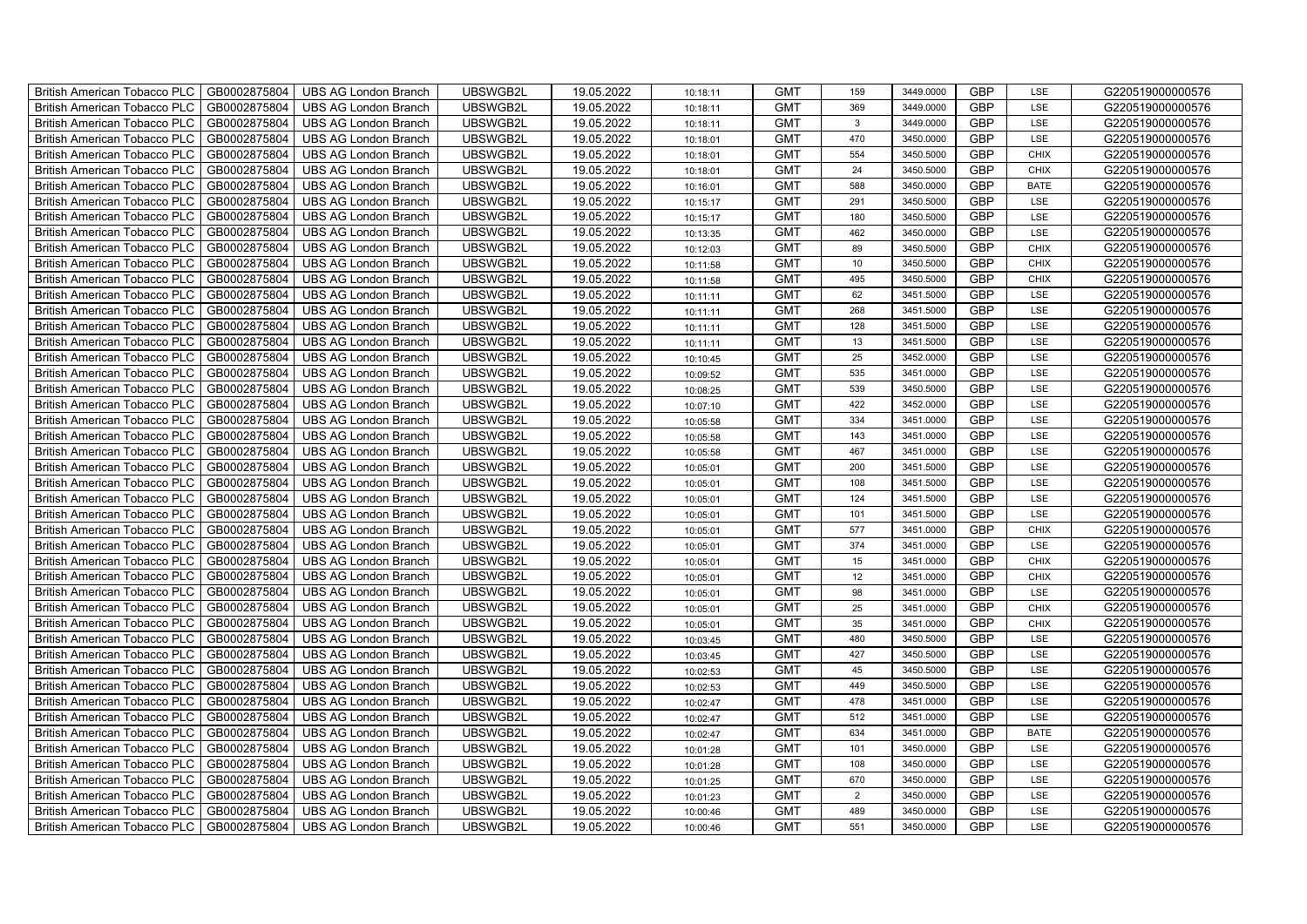| British American Tobacco PLC   GB0002875804 |              | <b>UBS AG London Branch</b> | UBSWGB2L | 19.05.2022 | 10:00:38 | <b>GMT</b> | 101 | 3450.0000 | <b>GBP</b> | LSE         | G220519000000576 |
|---------------------------------------------|--------------|-----------------------------|----------|------------|----------|------------|-----|-----------|------------|-------------|------------------|
| <b>British American Tobacco PLC</b>         | GB0002875804 | <b>UBS AG London Branch</b> | UBSWGB2L | 19.05.2022 | 09:59:29 | <b>GMT</b> | 592 | 3450.5000 | <b>GBP</b> | <b>CHIX</b> | G220519000000576 |
| <b>British American Tobacco PLC</b>         | GB0002875804 | UBS AG London Branch        | UBSWGB2L | 19.05.2022 | 09:59:29 | <b>GMT</b> | 480 | 3450.5000 | <b>GBP</b> | LSE         | G220519000000576 |
| <b>British American Tobacco PLC</b>         | GB0002875804 | <b>UBS AG London Branch</b> | UBSWGB2L | 19.05.2022 | 09:59:29 | <b>GMT</b> | 481 | 3450.5000 | <b>GBP</b> | LSE         | G220519000000576 |
| <b>British American Tobacco PLC</b>         | GB0002875804 | UBS AG London Branch        | UBSWGB2L | 19.05.2022 | 09:59:14 | <b>GMT</b> | 80  | 3450.5000 | <b>GBP</b> | <b>CHIX</b> | G220519000000576 |
| <b>British American Tobacco PLC</b>         | GB0002875804 | <b>UBS AG London Branch</b> | UBSWGB2L | 19.05.2022 | 09:58:12 | <b>GMT</b> | 555 | 3450.5000 | <b>GBP</b> | LSE         | G220519000000576 |
| <b>British American Tobacco PLC</b>         | GB0002875804 | <b>UBS AG London Branch</b> | UBSWGB2L | 19.05.2022 | 09:58:12 | <b>GMT</b> | 468 | 3450.5000 | <b>GBP</b> | LSE         | G220519000000576 |
| <b>British American Tobacco PLC</b>         | GB0002875804 | UBS AG London Branch        | UBSWGB2L | 19.05.2022 | 09:57:54 | <b>GMT</b> | 35  | 3449.5000 | <b>GBP</b> | LSE         | G220519000000576 |
| <b>British American Tobacco PLC</b>         | GB0002875804 | <b>UBS AG London Branch</b> | UBSWGB2L | 19.05.2022 | 09:57:27 | <b>GMT</b> | 366 | 3450.0000 | <b>GBP</b> | LSE         | G220519000000576 |
| <b>British American Tobacco PLC</b>         | GB0002875804 | <b>UBS AG London Branch</b> | UBSWGB2L | 19.05.2022 | 09:57:27 | <b>GMT</b> | 108 | 3450.0000 | <b>GBP</b> | LSE         | G220519000000576 |
| British American Tobacco PLC                | GB0002875804 | <b>UBS AG London Branch</b> | UBSWGB2L | 19.05.2022 | 09:57:27 | <b>GMT</b> | 74  | 3450.0000 | <b>GBP</b> | LSE         | G220519000000576 |
| British American Tobacco PLC                | GB0002875804 | UBS AG London Branch        | UBSWGB2L | 19.05.2022 | 09:57:27 | <b>GMT</b> | 74  | 3450.0000 | <b>GBP</b> | LSE         | G220519000000576 |
| British American Tobacco PLC                | GB0002875804 | <b>UBS AG London Branch</b> | UBSWGB2L | 19.05.2022 | 09:57:27 | <b>GMT</b> | 108 | 3450.0000 | <b>GBP</b> | LSE         | G220519000000576 |
| British American Tobacco PLC                | GB0002875804 | <b>UBS AG London Branch</b> | UBSWGB2L | 19.05.2022 | 09:57:27 | <b>GMT</b> | 200 | 3450.0000 | <b>GBP</b> | LSE         | G220519000000576 |
| British American Tobacco PLC                | GB0002875804 | <b>UBS AG London Branch</b> | UBSWGB2L | 19.05.2022 | 09:57:27 | <b>GMT</b> | 116 | 3450.0000 | <b>GBP</b> | LSE         | G220519000000576 |
| British American Tobacco PLC                | GB0002875804 | <b>UBS AG London Branch</b> | UBSWGB2L | 19.05.2022 | 09:57:11 | <b>GMT</b> | 524 | 3451.0000 | <b>GBP</b> | LSE         | G220519000000576 |
| British American Tobacco PLC                | GB0002875804 | <b>UBS AG London Branch</b> | UBSWGB2L | 19.05.2022 | 09:56:30 | <b>GMT</b> | 391 | 3450.0000 | <b>GBP</b> | LSE         | G220519000000576 |
| British American Tobacco PLC                | GB0002875804 | <b>UBS AG London Branch</b> | UBSWGB2L | 19.05.2022 | 09:56:30 | <b>GMT</b> | 52  | 3450.0000 | <b>GBP</b> | LSE         | G220519000000576 |
| British American Tobacco PLC                | GB0002875804 | <b>UBS AG London Branch</b> | UBSWGB2L | 19.05.2022 | 09:56:27 | <b>GMT</b> | 496 | 3450.5000 | <b>GBP</b> | <b>LSE</b>  | G220519000000576 |
| <b>British American Tobacco PLC</b>         | GB0002875804 | <b>UBS AG London Branch</b> | UBSWGB2L | 19.05.2022 | 09:55:39 | <b>GMT</b> | 448 | 3450.5000 | <b>GBP</b> | LSE         | G220519000000576 |
| British American Tobacco PLC                | GB0002875804 | UBS AG London Branch        | UBSWGB2L | 19.05.2022 | 09:55:26 | <b>GMT</b> | 38  | 3452.5000 | <b>GBP</b> | <b>LSE</b>  | G220519000000576 |
| British American Tobacco PLC                | GB0002875804 | UBS AG London Branch        | UBSWGB2L | 19.05.2022 | 09:55:26 | <b>GMT</b> | 101 | 3452.5000 | GBP        | LSE         | G220519000000576 |
| British American Tobacco PLC                | GB0002875804 | <b>UBS AG London Branch</b> | UBSWGB2L | 19.05.2022 | 09:55:26 | <b>GMT</b> | 108 | 3452.5000 | <b>GBP</b> | LSE         | G220519000000576 |
| British American Tobacco PLC                | GB0002875804 | <b>UBS AG London Branch</b> | UBSWGB2L | 19.05.2022 | 09:55:26 | <b>GMT</b> | 200 | 3452.5000 | GBP        | LSE         | G220519000000576 |
| British American Tobacco PLC                | GB0002875804 | <b>UBS AG London Branch</b> | UBSWGB2L | 19.05.2022 | 09:55:26 | <b>GMT</b> | 445 | 3452.5000 | <b>GBP</b> | LSE         | G220519000000576 |
| British American Tobacco PLC                | GB0002875804 | <b>UBS AG London Branch</b> | UBSWGB2L | 19.05.2022 | 09:52:50 | <b>GMT</b> | 476 | 3450.5000 | <b>GBP</b> | LSE         | G220519000000576 |
| British American Tobacco PLC                | GB0002875804 | <b>UBS AG London Branch</b> | UBSWGB2L | 19.05.2022 | 09:52:50 | <b>GMT</b> | 520 | 3450.5000 | <b>GBP</b> | LSE         | G220519000000576 |
| British American Tobacco PLC                | GB0002875804 | <b>UBS AG London Branch</b> | UBSWGB2L | 19.05.2022 | 09:51:42 | <b>GMT</b> | 656 | 3450.5000 | <b>GBP</b> | <b>CHIX</b> | G220519000000576 |
| <b>British American Tobacco PLC</b>         | GB0002875804 | <b>UBS AG London Branch</b> | UBSWGB2L | 19.05.2022 | 09:51:29 | <b>GMT</b> | 182 | 3451.5000 | <b>GBP</b> | LSE         | G220519000000576 |
| British American Tobacco PLC                | GB0002875804 | UBS AG London Branch        | UBSWGB2L | 19.05.2022 | 09:51:29 | <b>GMT</b> | 309 | 3451.5000 | <b>GBP</b> | LSE         | G220519000000576 |
| British American Tobacco PLC                | GB0002875804 | <b>UBS AG London Branch</b> | UBSWGB2L | 19.05.2022 | 09:51:08 | <b>GMT</b> | 522 | 3452.0000 | GBP        | LSE         | G220519000000576 |
| British American Tobacco PLC                | GB0002875804 | <b>UBS AG London Branch</b> | UBSWGB2L | 19.05.2022 | 09:49:52 | <b>GMT</b> | 111 | 3453.5000 | <b>GBP</b> | LSE         | G220519000000576 |
| British American Tobacco PLC                | GB0002875804 | UBS AG London Branch        | UBSWGB2L | 19.05.2022 | 09:49:52 | <b>GMT</b> | 107 | 3453.5000 | GBP        | LSE         | G220519000000576 |
| British American Tobacco PLC                | GB0002875804 | UBS AG London Branch        | UBSWGB2L | 19.05.2022 | 09:49:51 | <b>GMT</b> | 254 | 3453.5000 | <b>GBP</b> | LSE         | G220519000000576 |
| British American Tobacco PLC                | GB0002875804 | UBS AG London Branch        | UBSWGB2L | 19.05.2022 | 09:49:51 | <b>GMT</b> | 523 | 3454.0000 | <b>GBP</b> | LSE         | G220519000000576 |
| British American Tobacco PLC                | GB0002875804 | <b>UBS AG London Branch</b> | UBSWGB2L | 19.05.2022 | 09:49:51 | <b>GMT</b> | 678 | 3454.0000 | <b>GBP</b> | <b>BATE</b> | G220519000000576 |
| British American Tobacco PLC                | GB0002875804 | <b>UBS AG London Branch</b> | UBSWGB2L | 19.05.2022 | 09:47:15 | <b>GMT</b> | 175 | 3450.5000 | <b>GBP</b> | LSE         | G220519000000576 |
| <b>British American Tobacco PLC</b>         | GB0002875804 | <b>UBS AG London Branch</b> | UBSWGB2L | 19.05.2022 | 09:47:15 | <b>GMT</b> | 267 | 3450.5000 | <b>GBP</b> | LSE         | G220519000000576 |
| British American Tobacco PLC                | GB0002875804 | UBS AG London Branch        | UBSWGB2L | 19.05.2022 | 09:46:44 | <b>GMT</b> | 91  | 3452.0000 | <b>GBP</b> | LSE         | G220519000000576 |
| <b>British American Tobacco PLC</b>         | GB0002875804 | UBS AG London Branch        | UBSWGB2L | 19.05.2022 | 09:46:44 | <b>GMT</b> | 200 | 3451.5000 | <b>GBP</b> | LSE         | G220519000000576 |
| British American Tobacco PLC                | GB0002875804 | UBS AG London Branch        | UBSWGB2L | 19.05.2022 | 09:46:44 | <b>GMT</b> | 108 | 3452.0000 | <b>GBP</b> | LSE         | G220519000000576 |
| British American Tobacco PLC                | GB0002875804 | <b>UBS AG London Branch</b> | UBSWGB2L | 19.05.2022 | 09:46:44 | <b>GMT</b> | 57  | 3452.0000 | GBP        | LSE         | G220519000000576 |
| British American Tobacco PLC                | GB0002875804 | UBS AG London Branch        | UBSWGB2L | 19.05.2022 | 09:46:44 | <b>GMT</b> | 42  | 3451.5000 | <b>GBP</b> | LSE         | G220519000000576 |
| <b>British American Tobacco PLC</b>         | GB0002875804 | UBS AG London Branch        | UBSWGB2L | 19.05.2022 | 09:46:44 | <b>GMT</b> | 200 | 3451.5000 | <b>GBP</b> | LSE         | G220519000000576 |
| <b>British American Tobacco PLC</b>         | GB0002875804 | UBS AG London Branch        | UBSWGB2L | 19.05.2022 | 09:46:44 | <b>GMT</b> | 108 | 3451.5000 | GBP        | LSE         | G220519000000576 |
| <b>British American Tobacco PLC</b>         | GB0002875804 | UBS AG London Branch        | UBSWGB2L | 19.05.2022 | 09:46:44 | <b>GMT</b> | 98  | 3451.5000 | <b>GBP</b> | LSE         | G220519000000576 |
| <b>British American Tobacco PLC</b>         | GB0002875804 | <b>UBS AG London Branch</b> | UBSWGB2L | 19.05.2022 | 09:46:19 | <b>GMT</b> | 85  | 3453.0000 | <b>GBP</b> | LSE         | G220519000000576 |
| British American Tobacco PLC                | GB0002875804 | <b>UBS AG London Branch</b> | UBSWGB2L | 19.05.2022 | 09:46:19 | <b>GMT</b> | 358 | 3453.0000 | <b>GBP</b> | LSE         | G220519000000576 |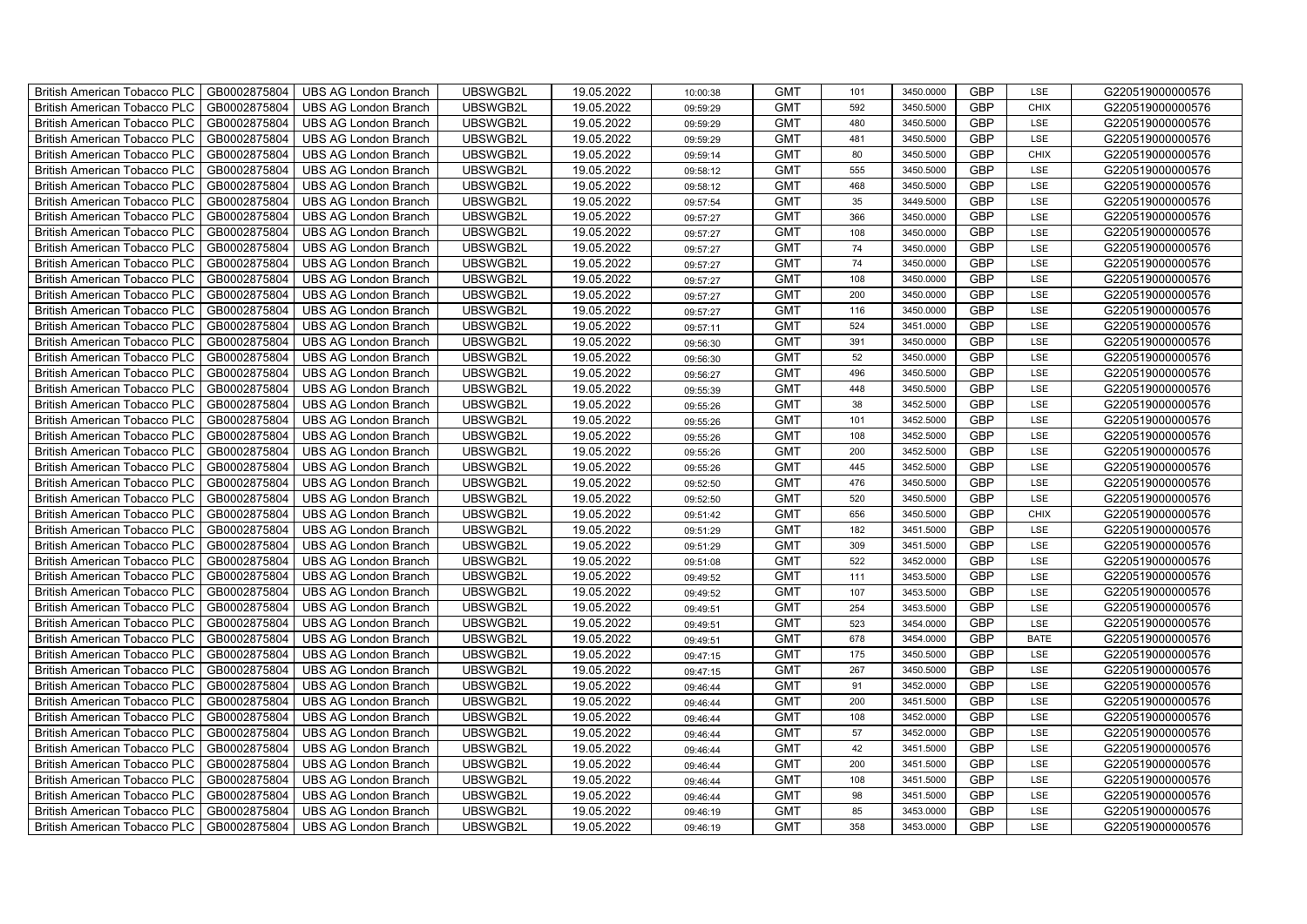| British American Tobacco PLC   GB0002875804 |              | <b>UBS AG London Branch</b> | UBSWGB2L | 19.05.2022 | 09:44:34 | <b>GMT</b> | 479            | 3453.5000 | <b>GBP</b> | LSE         | G220519000000576 |
|---------------------------------------------|--------------|-----------------------------|----------|------------|----------|------------|----------------|-----------|------------|-------------|------------------|
| <b>British American Tobacco PLC</b>         | GB0002875804 | <b>UBS AG London Branch</b> | UBSWGB2L | 19.05.2022 | 09:44:33 | <b>GMT</b> | 656            | 3454.0000 | <b>GBP</b> | <b>CHIX</b> | G220519000000576 |
| <b>British American Tobacco PLC</b>         | GB0002875804 | UBS AG London Branch        | UBSWGB2L | 19.05.2022 | 09:44:33 | <b>GMT</b> | 526            | 3454.0000 | <b>GBP</b> | LSE         | G220519000000576 |
| <b>British American Tobacco PLC</b>         | GB0002875804 | <b>UBS AG London Branch</b> | UBSWGB2L | 19.05.2022 | 09:44:33 | <b>GMT</b> | 495            | 3454.5000 | <b>GBP</b> | LSE         | G220519000000576 |
| <b>British American Tobacco PLC</b>         | GB0002875804 | UBS AG London Branch        | UBSWGB2L | 19.05.2022 | 09:42:47 | <b>GMT</b> | 51             | 3452.0000 | <b>GBP</b> | LSE         | G220519000000576 |
| <b>British American Tobacco PLC</b>         | GB0002875804 | <b>UBS AG London Branch</b> | UBSWGB2L | 19.05.2022 | 09:42:47 | <b>GMT</b> | 418            | 3452.0000 | <b>GBP</b> | LSE         | G220519000000576 |
| <b>British American Tobacco PLC</b>         | GB0002875804 | <b>UBS AG London Branch</b> | UBSWGB2L | 19.05.2022 | 09:42:47 | <b>GMT</b> | 25             | 3452.0000 | <b>GBP</b> | LSE         | G220519000000576 |
| <b>British American Tobacco PLC</b>         | GB0002875804 | UBS AG London Branch        | UBSWGB2L | 19.05.2022 | 09:42:47 | <b>GMT</b> | 644            | 3452.0000 | <b>GBP</b> | LSE         | G220519000000576 |
| <b>British American Tobacco PLC</b>         | GB0002875804 | <b>UBS AG London Branch</b> | UBSWGB2L | 19.05.2022 | 09:42:47 | <b>GMT</b> | 269            | 3452.0000 | <b>GBP</b> | LSE         | G220519000000576 |
| <b>British American Tobacco PLC</b>         | GB0002875804 | <b>UBS AG London Branch</b> | UBSWGB2L | 19.05.2022 | 09:42:47 | <b>GMT</b> | 126            | 3452.0000 | <b>GBP</b> | LSE         | G220519000000576 |
| British American Tobacco PLC                | GB0002875804 | <b>UBS AG London Branch</b> | UBSWGB2L | 19.05.2022 | 09:42:47 | <b>GMT</b> | 85             | 3452.0000 | <b>GBP</b> | LSE         | G220519000000576 |
| British American Tobacco PLC                | GB0002875804 | UBS AG London Branch        | UBSWGB2L | 19.05.2022 | 09:41:01 | <b>GMT</b> | 169            | 3450.5000 | <b>GBP</b> | LSE         | G220519000000576 |
| British American Tobacco PLC                | GB0002875804 | UBS AG London Branch        | UBSWGB2L | 19.05.2022 | 09:39:51 | <b>GMT</b> | 24             | 3449.5000 | <b>GBP</b> | LSE         | G220519000000576 |
| British American Tobacco PLC                | GB0002875804 | <b>UBS AG London Branch</b> | UBSWGB2L | 19.05.2022 | 09:39:51 | <b>GMT</b> | 580            | 3449.5000 | <b>GBP</b> | <b>CHIX</b> | G220519000000576 |
| British American Tobacco PLC                | GB0002875804 | <b>UBS AG London Branch</b> | UBSWGB2L | 19.05.2022 | 09:39:40 | <b>GMT</b> | 249            | 3449.5000 | <b>GBP</b> | LSE         | G220519000000576 |
| British American Tobacco PLC                | GB0002875804 | <b>UBS AG London Branch</b> | UBSWGB2L | 19.05.2022 | 09:39:40 | <b>GMT</b> | 194            | 3449.5000 | <b>GBP</b> | LSE         | G220519000000576 |
| British American Tobacco PLC                | GB0002875804 | <b>UBS AG London Branch</b> | UBSWGB2L | 19.05.2022 | 09:39:29 | <b>GMT</b> | 478            | 3449.5000 | <b>GBP</b> | LSE         | G220519000000576 |
| British American Tobacco PLC                | GB0002875804 | <b>UBS AG London Branch</b> | UBSWGB2L | 19.05.2022 | 09:39:29 | <b>GMT</b> | 60             | 3449.5000 | <b>GBP</b> | LSE         | G220519000000576 |
| British American Tobacco PLC                | GB0002875804 | <b>UBS AG London Branch</b> | UBSWGB2L | 19.05.2022 | 09:37:50 | <b>GMT</b> | 546            | 3448.0000 | <b>GBP</b> | <b>LSE</b>  | G220519000000576 |
| <b>British American Tobacco PLC</b>         | GB0002875804 | <b>UBS AG London Branch</b> | UBSWGB2L | 19.05.2022 | 09:37:48 | <b>GMT</b> | 548            | 3448.5000 | <b>GBP</b> | LSE         | G220519000000576 |
| British American Tobacco PLC                | GB0002875804 | UBS AG London Branch        | UBSWGB2L | 19.05.2022 | 09:37:38 | <b>GMT</b> | 281            | 3449.0000 | <b>GBP</b> | <b>LSE</b>  | G220519000000576 |
| British American Tobacco PLC                | GB0002875804 | UBS AG London Branch        | UBSWGB2L | 19.05.2022 | 09:37:38 | <b>GMT</b> | 524            | 3449.0000 | GBP        | LSE         | G220519000000576 |
| British American Tobacco PLC                | GB0002875804 | <b>UBS AG London Branch</b> | UBSWGB2L | 19.05.2022 | 09:37:38 | <b>GMT</b> | 203            | 3449.0000 | <b>GBP</b> | LSE         | G220519000000576 |
| British American Tobacco PLC                | GB0002875804 | <b>UBS AG London Branch</b> | UBSWGB2L | 19.05.2022 | 09:37:10 | <b>GMT</b> | 483            | 3449.5000 | GBP        | LSE         | G220519000000576 |
| British American Tobacco PLC                | GB0002875804 | <b>UBS AG London Branch</b> | UBSWGB2L | 19.05.2022 | 09:35:39 | <b>GMT</b> | 507            | 3450.0000 | <b>GBP</b> | LSE         | G220519000000576 |
| British American Tobacco PLC                | GB0002875804 | <b>UBS AG London Branch</b> | UBSWGB2L | 19.05.2022 | 09:35:30 | <b>GMT</b> | 451            | 3450.0000 | <b>GBP</b> | LSE         | G220519000000576 |
| British American Tobacco PLC                | GB0002875804 | <b>UBS AG London Branch</b> | UBSWGB2L | 19.05.2022 | 09:35:25 | <b>GMT</b> | 42             | 3451.0000 | <b>GBP</b> | LSE         | G220519000000576 |
| British American Tobacco PLC                | GB0002875804 | <b>UBS AG London Branch</b> | UBSWGB2L | 19.05.2022 | 09:35:25 | <b>GMT</b> | 10             | 3451.0000 | <b>GBP</b> | LSE         | G220519000000576 |
| <b>British American Tobacco PLC</b>         | GB0002875804 | <b>UBS AG London Branch</b> | UBSWGB2L | 19.05.2022 | 09:35:25 | <b>GMT</b> | 451            | 3451.0000 | <b>GBP</b> | LSE         | G220519000000576 |
| British American Tobacco PLC                | GB0002875804 | UBS AG London Branch        | UBSWGB2L | 19.05.2022 | 09:35:25 | <b>GMT</b> | 59             | 3451.0000 | <b>GBP</b> | LSE         | G220519000000576 |
| British American Tobacco PLC                | GB0002875804 | <b>UBS AG London Branch</b> | UBSWGB2L | 19.05.2022 | 09:35:25 | <b>GMT</b> | 104            | 3451.0000 | GBP        | LSE         | G220519000000576 |
| British American Tobacco PLC                | GB0002875804 | <b>UBS AG London Branch</b> | UBSWGB2L | 19.05.2022 | 09:35:25 | <b>GMT</b> | 101            | 3451.0000 | <b>GBP</b> | LSE         | G220519000000576 |
| British American Tobacco PLC                | GB0002875804 | UBS AG London Branch        | UBSWGB2L | 19.05.2022 | 09:35:04 | <b>GMT</b> | 545            | 3450.5000 | GBP        | LSE         | G220519000000576 |
| British American Tobacco PLC                | GB0002875804 | UBS AG London Branch        | UBSWGB2L | 19.05.2022 | 09:35:04 | <b>GMT</b> | 512            | 3450.5000 | <b>GBP</b> | LSE         | G220519000000576 |
| British American Tobacco PLC                | GB0002875804 | UBS AG London Branch        | UBSWGB2L | 19.05.2022 | 09:35:04 | <b>GMT</b> | $10$           | 3450.5000 | <b>GBP</b> | LSE         | G220519000000576 |
| British American Tobacco PLC                | GB0002875804 | <b>UBS AG London Branch</b> | UBSWGB2L | 19.05.2022 | 09:35:04 | <b>GMT</b> | 456            | 3451.0000 | <b>GBP</b> | LSE         | G220519000000576 |
| British American Tobacco PLC                | GB0002875804 | <b>UBS AG London Branch</b> | UBSWGB2L | 19.05.2022 | 09:33:53 | <b>GMT</b> | 290            | 3450.5000 | <b>GBP</b> | <b>BATE</b> | G220519000000576 |
| <b>British American Tobacco PLC</b>         | GB0002875804 | <b>UBS AG London Branch</b> | UBSWGB2L | 19.05.2022 | 09:33:53 | <b>GMT</b> | 108            | 3450.5000 | <b>GBP</b> | <b>BATE</b> | G220519000000576 |
| British American Tobacco PLC                | GB0002875804 | UBS AG London Branch        | UBSWGB2L | 19.05.2022 | 09:33:53 | <b>GMT</b> | 50             | 3450.5000 | <b>GBP</b> | <b>BATE</b> | G220519000000576 |
| <b>British American Tobacco PLC</b>         | GB0002875804 | UBS AG London Branch        | UBSWGB2L | 19.05.2022 | 09:33:53 | <b>GMT</b> | 100            | 3450.5000 | GBP        | <b>BATE</b> | G220519000000576 |
| British American Tobacco PLC                | GB0002875804 | UBS AG London Branch        | UBSWGB2L | 19.05.2022 | 09:33:53 | <b>GMT</b> | 49             | 3450.5000 | <b>GBP</b> | <b>BATE</b> | G220519000000576 |
| British American Tobacco PLC                | GB0002875804 | UBS AG London Branch        | UBSWGB2L | 19.05.2022 | 09:33:53 | <b>GMT</b> | 467            | 3450.0000 | GBP        | LSE         | G220519000000576 |
| British American Tobacco PLC                | GB0002875804 | UBS AG London Branch        | UBSWGB2L | 19.05.2022 | 09:32:45 | <b>GMT</b> | 481            | 3452.5000 | <b>GBP</b> | LSE         | G220519000000576 |
| <b>British American Tobacco PLC</b>         | GB0002875804 | UBS AG London Branch        | UBSWGB2L | 19.05.2022 | 09:32:45 | <b>GMT</b> | $\overline{4}$ | 3452.5000 | <b>GBP</b> | LSE         | G220519000000576 |
| British American Tobacco PLC                | GB0002875804 | UBS AG London Branch        | UBSWGB2L | 19.05.2022 | 09:32:45 | <b>GMT</b> | $\bf8$         | 3452.5000 | <b>GBP</b> | LSE         | G220519000000576 |
| <b>British American Tobacco PLC</b>         | GB0002875804 | UBS AG London Branch        | UBSWGB2L | 19.05.2022 | 09:32:45 | <b>GMT</b> | 611            | 3452.5000 | <b>GBP</b> | <b>CHIX</b> | G220519000000576 |
| <b>British American Tobacco PLC</b>         | GB0002875804 | <b>UBS AG London Branch</b> | UBSWGB2L | 19.05.2022 | 09:32:45 | <b>GMT</b> | 488            | 3452.5000 | <b>GBP</b> | LSE         | G220519000000576 |
| British American Tobacco PLC                | GB0002875804 | <b>UBS AG London Branch</b> | UBSWGB2L | 19.05.2022 | 09:32:45 | <b>GMT</b> | 11             | 3452.5000 | <b>GBP</b> | <b>CHIX</b> | G220519000000576 |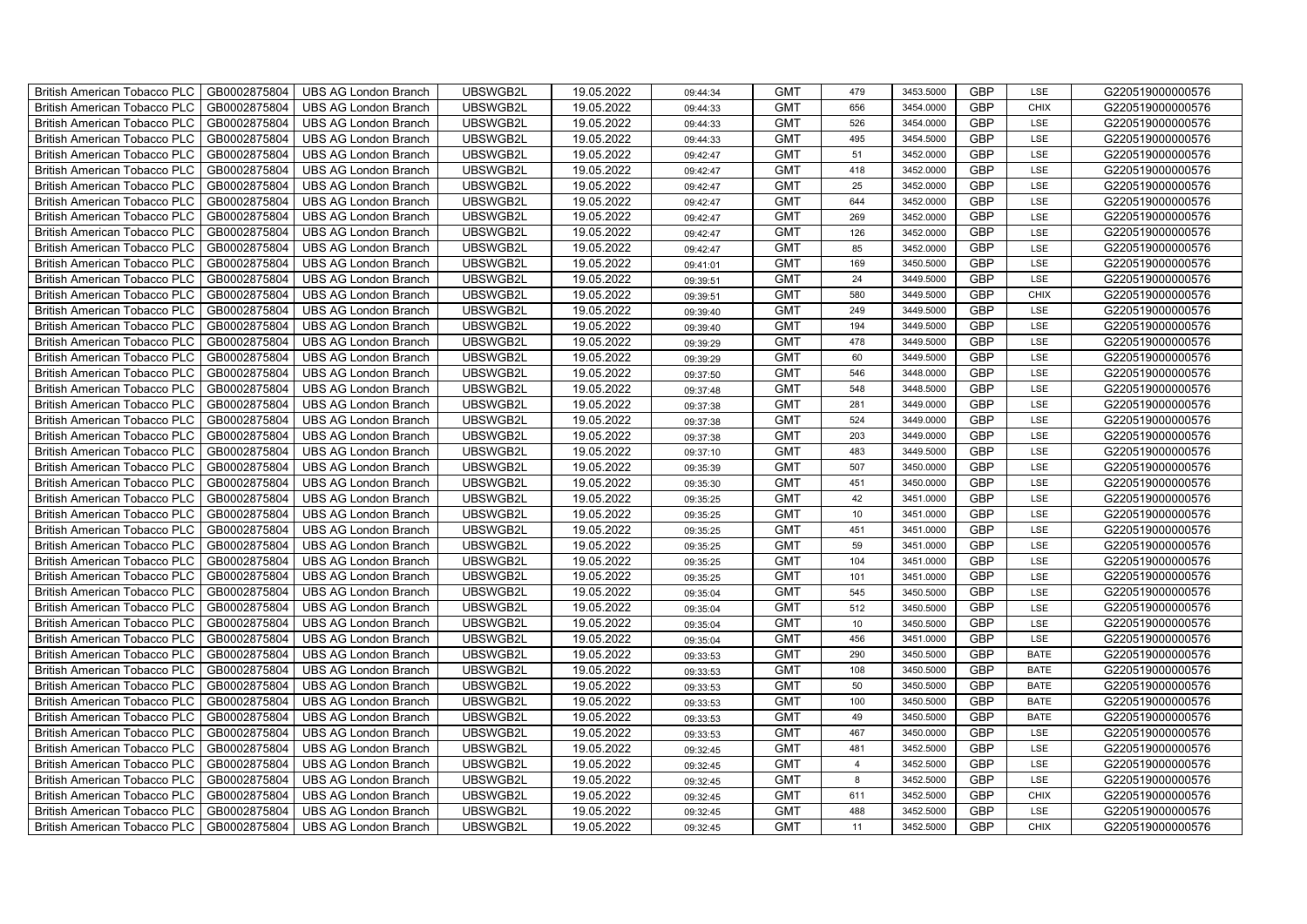| British American Tobacco PLC<br>GB0002875804        | <b>UBS AG London Branch</b> | UBSWGB2L | 19.05.2022 | 09:32:18 | <b>GMT</b> | 533 | 3452.5000 | <b>GBP</b> | LSE         | G220519000000576 |
|-----------------------------------------------------|-----------------------------|----------|------------|----------|------------|-----|-----------|------------|-------------|------------------|
| GB0002875804<br><b>British American Tobacco PLC</b> | <b>UBS AG London Branch</b> | UBSWGB2L | 19.05.2022 | 09:30:53 | <b>GMT</b> | 496 | 3451.5000 | <b>GBP</b> | LSE         | G220519000000576 |
| GB0002875804<br><b>British American Tobacco PLC</b> | <b>UBS AG London Branch</b> | UBSWGB2L | 19.05.2022 | 09:30:53 | <b>GMT</b> | 450 | 3451.5000 | <b>GBP</b> | LSE         | G220519000000576 |
| GB0002875804<br>British American Tobacco PLC        | <b>UBS AG London Branch</b> | UBSWGB2L | 19.05.2022 | 09:30:02 | <b>GMT</b> | 247 | 3451.0000 | <b>GBP</b> | LSE         | G220519000000576 |
| GB0002875804<br>British American Tobacco PLC        | <b>UBS AG London Branch</b> | UBSWGB2L | 19.05.2022 | 09:30:02 | <b>GMT</b> | 258 | 3451.0000 | <b>GBP</b> | LSE         | G220519000000576 |
| GB0002875804<br>British American Tobacco PLC        | <b>UBS AG London Branch</b> | UBSWGB2L | 19.05.2022 | 09:29:43 | <b>GMT</b> | 516 | 3451.5000 | <b>GBP</b> | LSE         | G220519000000576 |
| GB0002875804<br><b>British American Tobacco PLC</b> | <b>UBS AG London Branch</b> | UBSWGB2L | 19.05.2022 | 09:27:38 | <b>GMT</b> | 447 | 3450.5000 | <b>GBP</b> | LSE         | G220519000000576 |
| British American Tobacco PLC<br>GB0002875804        | <b>UBS AG London Branch</b> | UBSWGB2L | 19.05.2022 | 09:27:06 | <b>GMT</b> | 30  | 3451.0000 | <b>GBP</b> | LSE         | G220519000000576 |
| GB0002875804<br>British American Tobacco PLC        | <b>UBS AG London Branch</b> | UBSWGB2L | 19.05.2022 | 09:27:06 | <b>GMT</b> | 390 | 3451.0000 | <b>GBP</b> | LSE         | G220519000000576 |
| GB0002875804<br>British American Tobacco PLC        | <b>UBS AG London Branch</b> | UBSWGB2L | 19.05.2022 | 09:27:06 | <b>GMT</b> | 63  | 3451.0000 | <b>GBP</b> | LSE         | G220519000000576 |
| <b>British American Tobacco PLC</b><br>GB0002875804 | <b>UBS AG London Branch</b> | UBSWGB2L | 19.05.2022 | 09:25:46 | <b>GMT</b> | 200 | 3450.5000 | <b>GBP</b> | LSE         | G220519000000576 |
| GB0002875804<br><b>British American Tobacco PLC</b> | <b>UBS AG London Branch</b> | UBSWGB2L | 19.05.2022 | 09:25:46 | <b>GMT</b> | 200 | 3450.0000 | <b>GBP</b> | LSE         | G220519000000576 |
| GB0002875804<br>British American Tobacco PLC        | <b>UBS AG London Branch</b> | UBSWGB2L | 19.05.2022 | 09:25:46 | <b>GMT</b> | 104 | 3450.5000 | <b>GBP</b> | LSE         | G220519000000576 |
| GB0002875804<br>British American Tobacco PLC        | <b>UBS AG London Branch</b> | UBSWGB2L | 19.05.2022 | 09:25:46 | <b>GMT</b> | 35  | 3450.5000 | <b>GBP</b> | LSE         | G220519000000576 |
| GB0002875804<br>British American Tobacco PLC        | <b>UBS AG London Branch</b> | UBSWGB2L | 19.05.2022 | 09:25:46 | <b>GMT</b> | 658 | 3451.0000 | <b>GBP</b> | <b>CHIX</b> | G220519000000576 |
| GB0002875804<br>British American Tobacco PLC        | <b>UBS AG London Branch</b> | UBSWGB2L | 19.05.2022 | 09:25:23 | <b>GMT</b> | 73  | 3452.0000 | <b>GBP</b> | LSE         | G220519000000576 |
| British American Tobacco PLC<br>GB0002875804        | <b>UBS AG London Branch</b> | UBSWGB2L | 19.05.2022 | 09:25:23 | <b>GMT</b> | 104 | 3452.0000 | <b>GBP</b> | LSE         | G220519000000576 |
| GB0002875804<br>British American Tobacco PLC        | <b>UBS AG London Branch</b> | UBSWGB2L | 19.05.2022 | 09:25:23 | <b>GMT</b> | 200 | 3452.0000 | <b>GBP</b> | LSE         | G220519000000576 |
| GB0002875804<br>British American Tobacco PLC        | <b>UBS AG London Branch</b> | UBSWGB2L | 19.05.2022 | 09:25:23 | <b>GMT</b> | 104 | 3451.5000 | <b>GBP</b> | LSE         | G220519000000576 |
| <b>British American Tobacco PLC</b><br>GB0002875804 | <b>UBS AG London Branch</b> | UBSWGB2L | 19.05.2022 | 09:25:23 | <b>GMT</b> | 42  | 3451.5000 | GBP        | <b>BATE</b> | G220519000000576 |
| GB0002875804<br><b>British American Tobacco PLC</b> | <b>UBS AG London Branch</b> | UBSWGB2L | 19.05.2022 | 09:25:23 | <b>GMT</b> | 41  | 3451.5000 | <b>GBP</b> | <b>BATE</b> | G220519000000576 |
| GB0002875804<br>British American Tobacco PLC        | <b>UBS AG London Branch</b> | UBSWGB2L | 19.05.2022 | 09:25:23 | <b>GMT</b> | 23  | 3451.5000 | GBP        | <b>BATE</b> | G220519000000576 |
| GB0002875804<br>British American Tobacco PLC        | <b>UBS AG London Branch</b> | UBSWGB2L | 19.05.2022 | 09:25:23 | <b>GMT</b> | 23  | 3451.5000 | GBP        | <b>BATE</b> | G220519000000576 |
| GB0002875804<br>British American Tobacco PLC        | <b>UBS AG London Branch</b> | UBSWGB2L | 19.05.2022 | 09:25:23 | <b>GMT</b> | 202 | 3451.5000 | <b>GBP</b> | <b>BATE</b> | G220519000000576 |
| British American Tobacco PLC<br>GB0002875804        | <b>UBS AG London Branch</b> | UBSWGB2L | 19.05.2022 | 09:25:23 | <b>GMT</b> | 543 | 3452.0000 | <b>GBP</b> | LSE         | G220519000000576 |
| GB0002875804<br>British American Tobacco PLC        | <b>UBS AG London Branch</b> | UBSWGB2L | 19.05.2022 | 09:24:55 | <b>GMT</b> | 332 | 3451.5000 | <b>GBP</b> | LSE         | G220519000000576 |
| GB0002875804<br>British American Tobacco PLC        | <b>UBS AG London Branch</b> | UBSWGB2L | 19.05.2022 | 09:24:55 | <b>GMT</b> | 262 | 3451.5000 | GBP        | LSE         | G220519000000576 |
| GB0002875804<br>British American Tobacco PLC        | <b>UBS AG London Branch</b> | UBSWGB2L | 19.05.2022 | 09:24:55 | <b>GMT</b> | 270 | 3451.5000 | <b>GBP</b> | LSE         | G220519000000576 |
| <b>British American Tobacco PLC</b><br>GB0002875804 | <b>UBS AG London Branch</b> | UBSWGB2L | 19.05.2022 | 09:24:55 | <b>GMT</b> | 390 | 3451.5000 | <b>GBP</b> | LSE         | G220519000000576 |
| GB0002875804<br><b>British American Tobacco PLC</b> | <b>UBS AG London Branch</b> | UBSWGB2L | 19.05.2022 | 09:24:55 | <b>GMT</b> | 124 | 3451.5000 | <b>GBP</b> | <b>BATE</b> | G220519000000576 |
| GB0002875804<br>British American Tobacco PLC        | <b>UBS AG London Branch</b> | UBSWGB2L | 19.05.2022 | 09:24:55 | <b>GMT</b> | 129 | 3451.5000 | <b>GBP</b> | <b>BATE</b> | G220519000000576 |
| GB0002875804<br>British American Tobacco PLC        | <b>UBS AG London Branch</b> | UBSWGB2L | 19.05.2022 | 09:21:37 | <b>GMT</b> | 256 | 3449.5000 | GBP        | LSE         | G220519000000576 |
| British American Tobacco PLC<br>GB0002875804        | <b>UBS AG London Branch</b> | UBSWGB2L | 19.05.2022 | 09:21:37 | <b>GMT</b> | 251 | 3449.5000 | <b>GBP</b> | LSE         | G220519000000576 |
| British American Tobacco PLC<br>GB0002875804        | <b>UBS AG London Branch</b> | UBSWGB2L | 19.05.2022 | 09:21:37 | <b>GMT</b> | 34  | 3449.5000 | <b>GBP</b> | LSE         | G220519000000576 |
| GB0002875804<br>British American Tobacco PLC        | <b>UBS AG London Branch</b> | UBSWGB2L | 19.05.2022 | 09:21:37 | <b>GMT</b> | 208 | 3449.5000 | <b>GBP</b> | LSE         | G220519000000576 |
| GB0002875804<br>British American Tobacco PLC        | <b>UBS AG London Branch</b> | UBSWGB2L | 19.05.2022 | 09:21:37 | <b>GMT</b> | 122 | 3449.5000 | GBP        | LSE         | G220519000000576 |
| GB0002875804<br>British American Tobacco PLC        | <b>UBS AG London Branch</b> | UBSWGB2L | 19.05.2022 | 09:21:36 | <b>GMT</b> | 72  | 3449.5000 | <b>GBP</b> | LSE         | G220519000000576 |
| <b>British American Tobacco PLC</b><br>GB0002875804 | <b>UBS AG London Branch</b> | UBSWGB2L | 19.05.2022 | 09:21:14 | <b>GMT</b> | 24  | 3449.5000 | <b>GBP</b> | LSE         | G220519000000576 |
| GB0002875804<br>British American Tobacco PLC        | <b>UBS AG London Branch</b> | UBSWGB2L | 19.05.2022 | 09:21:14 | <b>GMT</b> | 33  | 3449.5000 | <b>GBP</b> | LSE         | G220519000000576 |
| GB0002875804<br><b>British American Tobacco PLC</b> | <b>UBS AG London Branch</b> | UBSWGB2L | 19.05.2022 | 09:20:51 | <b>GMT</b> | 664 | 3448.5000 | <b>GBP</b> | <b>CHIX</b> | G220519000000576 |
| British American Tobacco PLC<br>GB0002875804        | <b>UBS AG London Branch</b> | UBSWGB2L | 19.05.2022 | 09:18:06 | <b>GMT</b> | 122 | 3447.0000 | GBP        | LSE         | G220519000000576 |
| British American Tobacco PLC<br>GB0002875804        | <b>UBS AG London Branch</b> | UBSWGB2L | 19.05.2022 | 09:18:06 | <b>GMT</b> | 187 | 3447.0000 | <b>GBP</b> | LSE         | G220519000000576 |
| British American Tobacco PLC<br>GB0002875804        | <b>UBS AG London Branch</b> | UBSWGB2L | 19.05.2022 | 09:18:06 | <b>GMT</b> | 200 | 3447.0000 | <b>GBP</b> | LSE         | G220519000000576 |
| GB0002875804<br><b>British American Tobacco PLC</b> | <b>UBS AG London Branch</b> | UBSWGB2L | 19.05.2022 | 09:18:06 | <b>GMT</b> | 447 | 3447.0000 | <b>GBP</b> | LSE         | G220519000000576 |
| GB0002875804<br><b>British American Tobacco PLC</b> | <b>UBS AG London Branch</b> | UBSWGB2L | 19.05.2022 | 09:15:53 | <b>GMT</b> | 481 | 3446.5000 | GBP        | LSE         | G220519000000576 |
| GB0002875804<br><b>British American Tobacco PLC</b> | <b>UBS AG London Branch</b> | UBSWGB2L | 19.05.2022 | 09:15:34 | <b>GMT</b> | 219 | 3447.5000 | <b>GBP</b> | <b>BATE</b> | G220519000000576 |
| <b>British American Tobacco PLC</b><br>GB0002875804 | <b>UBS AG London Branch</b> | UBSWGB2L | 19.05.2022 | 09:15:34 | <b>GMT</b> | 151 | 3447.5000 | <b>GBP</b> | <b>BATE</b> | G220519000000576 |
| GB0002875804<br>British American Tobacco PLC        | <b>UBS AG London Branch</b> | UBSWGB2L | 19.05.2022 | 09:15:34 | <b>GMT</b> | 144 | 3447.5000 | <b>GBP</b> | <b>CHIX</b> | G220519000000576 |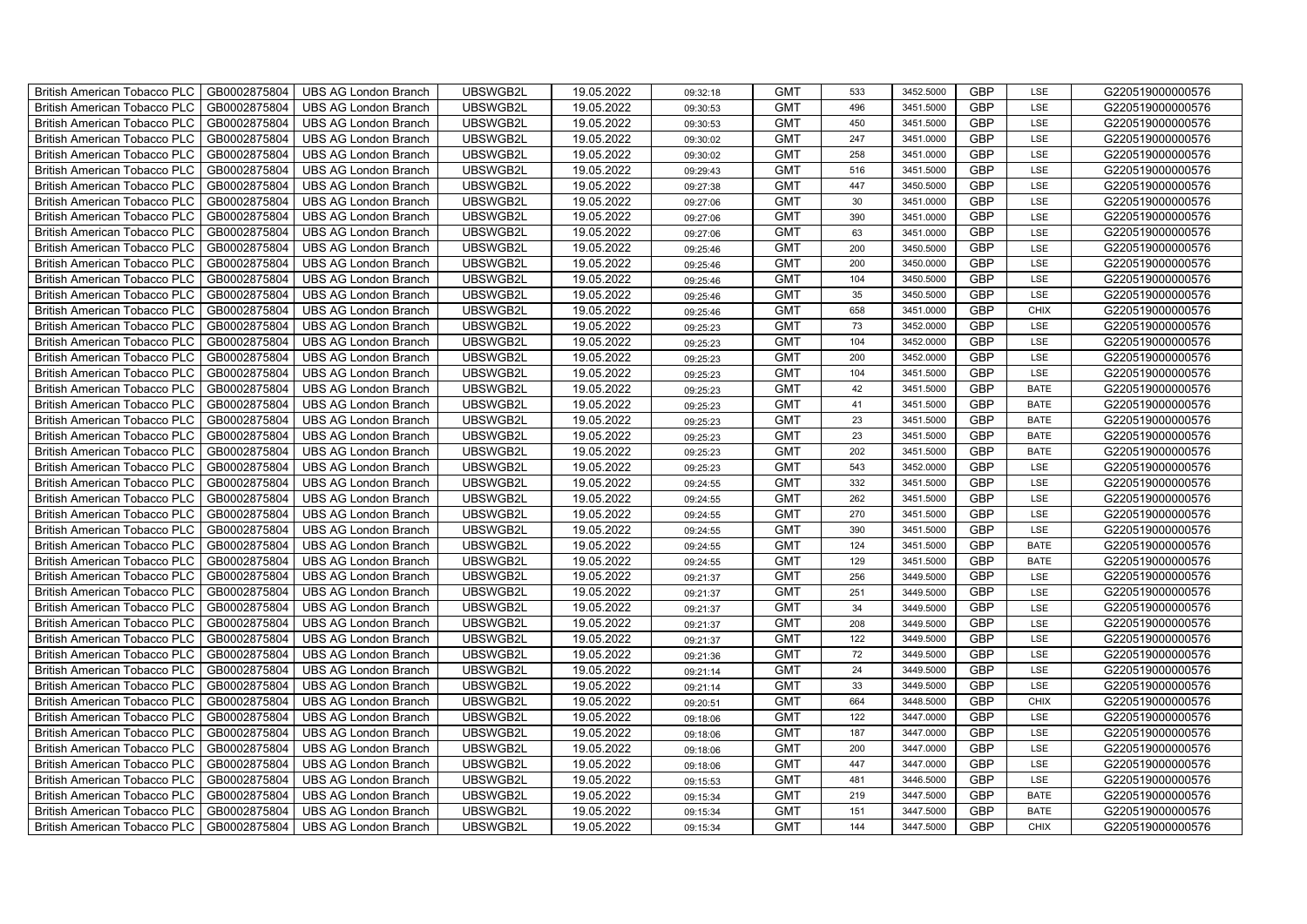| British American Tobacco PLC<br>GB0002875804        | <b>UBS AG London Branch</b> | UBSWGB2L | 19.05.2022 | 09:15:34 | <b>GMT</b> | 94              | 3447.5000 | <b>GBP</b> | LSE         | G220519000000576 |
|-----------------------------------------------------|-----------------------------|----------|------------|----------|------------|-----------------|-----------|------------|-------------|------------------|
| GB0002875804<br><b>British American Tobacco PLC</b> | <b>UBS AG London Branch</b> | UBSWGB2L | 19.05.2022 | 09:15:34 | <b>GMT</b> | 192             | 3447.5000 | <b>GBP</b> | LSE         | G220519000000576 |
| GB0002875804<br><b>British American Tobacco PLC</b> | <b>UBS AG London Branch</b> | UBSWGB2L | 19.05.2022 | 09:15:34 | <b>GMT</b> | 260             | 3447.5000 | <b>GBP</b> | <b>CHIX</b> | G220519000000576 |
| GB0002875804<br>British American Tobacco PLC        | <b>UBS AG London Branch</b> | UBSWGB2L | 19.05.2022 | 09:15:34 | <b>GMT</b> | 220             | 3447.5000 | <b>GBP</b> | LSE         | G220519000000576 |
| GB0002875804<br>British American Tobacco PLC        | <b>UBS AG London Branch</b> | UBSWGB2L | 19.05.2022 | 09:15:34 | <b>GMT</b> | 248             | 3447.5000 | <b>GBP</b> | <b>CHIX</b> | G220519000000576 |
| GB0002875804<br>British American Tobacco PLC        | <b>UBS AG London Branch</b> | UBSWGB2L | 19.05.2022 | 09:15:34 | <b>GMT</b> | 227             | 3447.5000 | <b>GBP</b> | <b>BATE</b> | G220519000000576 |
| GB0002875804<br><b>British American Tobacco PLC</b> | <b>UBS AG London Branch</b> | UBSWGB2L | 19.05.2022 | 09:14:01 | <b>GMT</b> | 494             | 3446.0000 | <b>GBP</b> | LSE         | G220519000000576 |
| British American Tobacco PLC<br>GB0002875804        | <b>UBS AG London Branch</b> | UBSWGB2L | 19.05.2022 | 09:11:51 | <b>GMT</b> | 550             | 3447.5000 | <b>GBP</b> | LSE         | G220519000000576 |
| GB0002875804<br>British American Tobacco PLC        | <b>UBS AG London Branch</b> | UBSWGB2L | 19.05.2022 | 09:11:24 | <b>GMT</b> | 467             | 3448.5000 | <b>GBP</b> | LSE         | G220519000000576 |
| GB0002875804<br>British American Tobacco PLC        | <b>UBS AG London Branch</b> | UBSWGB2L | 19.05.2022 | 09:11:18 | <b>GMT</b> | 514             | 3449.0000 | <b>GBP</b> | LSE         | G220519000000576 |
| <b>British American Tobacco PLC</b><br>GB0002875804 | <b>UBS AG London Branch</b> | UBSWGB2L | 19.05.2022 | 09:10:16 | <b>GMT</b> | 574             | 3447.5000 | <b>GBP</b> | <b>CHIX</b> | G220519000000576 |
| GB0002875804<br><b>British American Tobacco PLC</b> | <b>UBS AG London Branch</b> | UBSWGB2L | 19.05.2022 | 09:10:16 | <b>GMT</b> | 452             | 3448.0000 | <b>GBP</b> | LSE         | G220519000000576 |
| GB0002875804<br>British American Tobacco PLC        | <b>UBS AG London Branch</b> | UBSWGB2L | 19.05.2022 | 09:08:49 | <b>GMT</b> | 542             | 3447.5000 | <b>GBP</b> | LSE         | G220519000000576 |
| GB0002875804<br>British American Tobacco PLC        | <b>UBS AG London Branch</b> | UBSWGB2L | 19.05.2022 | 09:08:45 | <b>GMT</b> | 514             | 3448.0000 | <b>GBP</b> | LSE         | G220519000000576 |
| GB0002875804<br>British American Tobacco PLC        | <b>UBS AG London Branch</b> | UBSWGB2L | 19.05.2022 | 09:08:35 | <b>GMT</b> | 473             | 3448.0000 | <b>GBP</b> | LSE         | G220519000000576 |
| GB0002875804<br>British American Tobacco PLC        | <b>UBS AG London Branch</b> | UBSWGB2L | 19.05.2022 | 09:07:34 | <b>GMT</b> | 525             | 3445.0000 | GBP        | LSE         | G220519000000576 |
| British American Tobacco PLC<br>GB0002875804        | <b>UBS AG London Branch</b> | UBSWGB2L | 19.05.2022 | 09:07:18 | <b>GMT</b> | 200             | 3445.5000 | <b>GBP</b> | LSE         | G220519000000576 |
| GB0002875804<br>British American Tobacco PLC        | <b>UBS AG London Branch</b> | UBSWGB2L | 19.05.2022 | 09:06:13 | <b>GMT</b> | 478             | 3444.5000 | <b>GBP</b> | LSE         | G220519000000576 |
| GB0002875804<br>British American Tobacco PLC        | <b>UBS AG London Branch</b> | UBSWGB2L | 19.05.2022 | 09:06:13 | <b>GMT</b> | 672             | 3445.0000 | <b>GBP</b> | <b>CHIX</b> | G220519000000576 |
| <b>British American Tobacco PLC</b><br>GB0002875804 | <b>UBS AG London Branch</b> | UBSWGB2L | 19.05.2022 | 09:04:21 | <b>GMT</b> | 10 <sup>1</sup> | 3441.5000 | GBP        | <b>BATE</b> | G220519000000576 |
| GB0002875804<br><b>British American Tobacco PLC</b> | <b>UBS AG London Branch</b> | UBSWGB2L | 19.05.2022 | 09:04:21 | <b>GMT</b> | 577             | 3441.5000 | <b>GBP</b> | <b>BATE</b> | G220519000000576 |
| GB0002875804<br>British American Tobacco PLC        | <b>UBS AG London Branch</b> | UBSWGB2L | 19.05.2022 | 09:04:20 | <b>GMT</b> | 28              | 3441.5000 | GBP        | <b>BATE</b> | G220519000000576 |
| GB0002875804<br>British American Tobacco PLC        | <b>UBS AG London Branch</b> | UBSWGB2L | 19.05.2022 | 09:04:20 | <b>GMT</b> | 23              | 3441.5000 | GBP        | <b>BATE</b> | G220519000000576 |
| GB0002875804<br>British American Tobacco PLC        | <b>UBS AG London Branch</b> | UBSWGB2L | 19.05.2022 | 09:04:20 | <b>GMT</b> | 10              | 3441.5000 | GBP        | <b>BATE</b> | G220519000000576 |
| British American Tobacco PLC<br>GB0002875804        | <b>UBS AG London Branch</b> | UBSWGB2L | 19.05.2022 | 09:03:07 | <b>GMT</b> | 495             | 3444.5000 | GBP        | LSE         | G220519000000576 |
| GB0002875804<br>British American Tobacco PLC        | <b>UBS AG London Branch</b> | UBSWGB2L | 19.05.2022 | 09:02:16 | <b>GMT</b> | 492             | 3445.0000 | <b>GBP</b> | LSE         | G220519000000576 |
| GB0002875804<br>British American Tobacco PLC        | <b>UBS AG London Branch</b> | UBSWGB2L | 19.05.2022 | 09:01:45 | <b>GMT</b> | 540             | 3447.0000 | GBP        | LSE         | G220519000000576 |
| GB0002875804<br>British American Tobacco PLC        | <b>UBS AG London Branch</b> | UBSWGB2L | 19.05.2022 | 09:00:25 | <b>GMT</b> | 481             | 3443.5000 | <b>GBP</b> | LSE         | G220519000000576 |
| <b>British American Tobacco PLC</b><br>GB0002875804 | <b>UBS AG London Branch</b> | UBSWGB2L | 19.05.2022 | 08:59:44 | <b>GMT</b> | 690             | 3445.0000 | <b>GBP</b> | CHIX        | G220519000000576 |
| GB0002875804<br><b>British American Tobacco PLC</b> | <b>UBS AG London Branch</b> | UBSWGB2L | 19.05.2022 | 08:59:29 | <b>GMT</b> | 431             | 3446.0000 | <b>GBP</b> | LSE         | G220519000000576 |
| GB0002875804<br>British American Tobacco PLC        | <b>UBS AG London Branch</b> | UBSWGB2L | 19.05.2022 | 08:59:29 | <b>GMT</b> | 70              | 3446.0000 | GBP        | LSE         | G220519000000576 |
| GB0002875804<br>British American Tobacco PLC        | <b>UBS AG London Branch</b> | UBSWGB2L | 19.05.2022 | 08:58:20 | <b>GMT</b> | 550             | 3445.5000 | GBP        | LSE         | G220519000000576 |
| British American Tobacco PLC<br>GB0002875804        | <b>UBS AG London Branch</b> | UBSWGB2L | 19.05.2022 | 08:56:47 | <b>GMT</b> | 500             | 3446.0000 | GBP        | LSE         | G220519000000576 |
| British American Tobacco PLC<br>GB0002875804        | <b>UBS AG London Branch</b> | UBSWGB2L | 19.05.2022 | 08:55:35 | <b>GMT</b> | 499             | 3447.0000 | <b>GBP</b> | LSE         | G220519000000576 |
| GB0002875804<br>British American Tobacco PLC        | <b>UBS AG London Branch</b> | UBSWGB2L | 19.05.2022 | 08:54:09 | <b>GMT</b> | 649             | 3447.5000 | <b>GBP</b> | <b>BATE</b> | G220519000000576 |
| GB0002875804<br>British American Tobacco PLC        | <b>UBS AG London Branch</b> | UBSWGB2L | 19.05.2022 | 08:54:09 | <b>GMT</b> | 600             | 3447.5000 | GBP        | CHIX        | G220519000000576 |
| GB0002875804<br>British American Tobacco PLC        | <b>UBS AG London Branch</b> | UBSWGB2L | 19.05.2022 | 08:54:00 | <b>GMT</b> | 548             | 3448.0000 | GBP        | LSE         | G220519000000576 |
| <b>British American Tobacco PLC</b><br>GB0002875804 | <b>UBS AG London Branch</b> | UBSWGB2L | 19.05.2022 | 08:52:41 | <b>GMT</b> | 500             | 3448.5000 | <b>GBP</b> | LSE         | G220519000000576 |
| GB0002875804<br>British American Tobacco PLC        | <b>UBS AG London Branch</b> | UBSWGB2L | 19.05.2022 | 08:51:20 | <b>GMT</b> | 479             | 3445.5000 | <b>GBP</b> | LSE         | G220519000000576 |
| GB0002875804<br>British American Tobacco PLC        | <b>UBS AG London Branch</b> | UBSWGB2L | 19.05.2022 | 08:50:30 | <b>GMT</b> | 504             | 3453.5000 | GBP        | LSE         | G220519000000576 |
| British American Tobacco PLC<br>GB0002875804        | <b>UBS AG London Branch</b> | UBSWGB2L | 19.05.2022 | 08:49:25 | <b>GMT</b> | 514             | 3455.5000 | GBP        | LSE         | G220519000000576 |
| British American Tobacco PLC<br>GB0002875804        | <b>UBS AG London Branch</b> | UBSWGB2L | 19.05.2022 | 08:49:25 | <b>GMT</b> | 64              | 3455.5000 | GBP        | <b>CHIX</b> | G220519000000576 |
| British American Tobacco PLC<br>GB0002875804        | <b>UBS AG London Branch</b> | UBSWGB2L | 19.05.2022 | 08:49:25 | <b>GMT</b> | 148             | 3455.5000 | <b>GBP</b> | <b>CHIX</b> | G220519000000576 |
| GB0002875804<br>British American Tobacco PLC        | <b>UBS AG London Branch</b> | UBSWGB2L | 19.05.2022 | 08:49:25 | <b>GMT</b> | 63              | 3455.5000 | <b>GBP</b> | <b>CHIX</b> | G220519000000576 |
| GB0002875804<br><b>British American Tobacco PLC</b> | <b>UBS AG London Branch</b> | UBSWGB2L | 19.05.2022 | 08:49:25 | <b>GMT</b> | 84              | 3455.5000 | <b>GBP</b> | <b>CHIX</b> | G220519000000576 |
| GB0002875804<br><b>British American Tobacco PLC</b> | <b>UBS AG London Branch</b> | UBSWGB2L | 19.05.2022 | 08:49:25 | <b>GMT</b> | 27              | 3455.5000 | GBP        | <b>CHIX</b> | G220519000000576 |
| <b>British American Tobacco PLC</b><br>GB0002875804 | <b>UBS AG London Branch</b> | UBSWGB2L | 19.05.2022 | 08:49:25 | <b>GMT</b> | 210             | 3455.5000 | <b>GBP</b> | <b>CHIX</b> | G220519000000576 |
| GB0002875804<br>British American Tobacco PLC        | <b>UBS AG London Branch</b> | UBSWGB2L | 19.05.2022 | 08:48:50 | <b>GMT</b> | 541             | 3456.5000 | <b>GBP</b> | LSE         | G220519000000576 |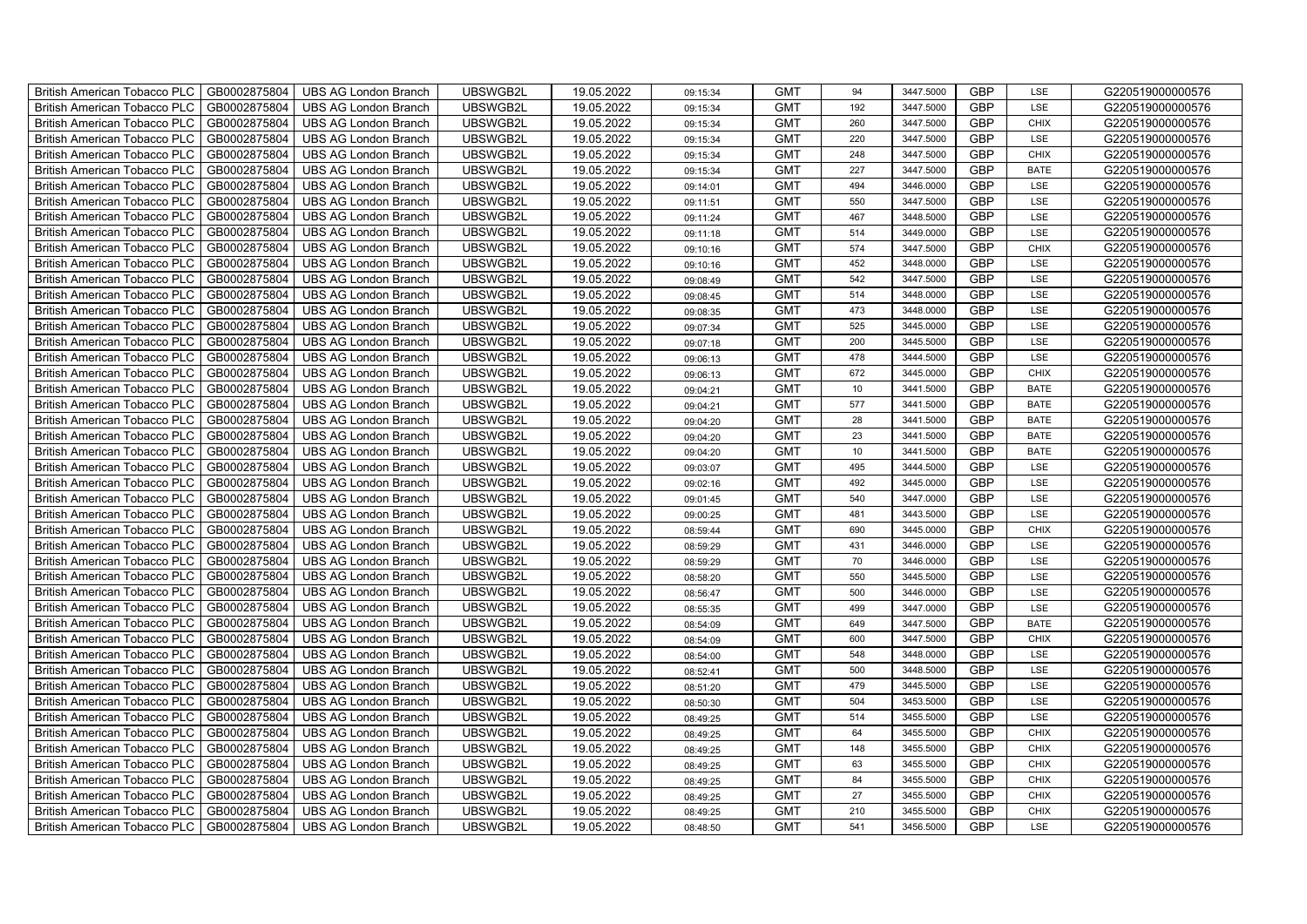| British American Tobacco PLC   GB0002875804 |              | <b>UBS AG London Branch</b> | UBSWGB2L | 19.05.2022 | 08:48:37 | <b>GMT</b> | 329 | 3457.0000 | <b>GBP</b> | LSE         | G220519000000576 |
|---------------------------------------------|--------------|-----------------------------|----------|------------|----------|------------|-----|-----------|------------|-------------|------------------|
| <b>British American Tobacco PLC</b>         | GB0002875804 | <b>UBS AG London Branch</b> | UBSWGB2L | 19.05.2022 | 08:48:37 | <b>GMT</b> | 40  | 3457.0000 | <b>GBP</b> | LSE         | G220519000000576 |
| <b>British American Tobacco PLC</b>         | GB0002875804 | UBS AG London Branch        | UBSWGB2L | 19.05.2022 | 08:48:37 | <b>GMT</b> | 147 | 3457.0000 | <b>GBP</b> | LSE         | G220519000000576 |
| British American Tobacco PLC                | GB0002875804 | <b>UBS AG London Branch</b> | UBSWGB2L | 19.05.2022 | 08:48:37 | <b>GMT</b> | 37  | 3457.0000 | <b>GBP</b> | LSE         | G220519000000576 |
| British American Tobacco PLC                | GB0002875804 | <b>UBS AG London Branch</b> | UBSWGB2L | 19.05.2022 | 08:48:28 | <b>GMT</b> | 706 | 3459.0000 | <b>GBP</b> | LSE         | G220519000000576 |
| British American Tobacco PLC                | GB0002875804 | <b>UBS AG London Branch</b> | UBSWGB2L | 19.05.2022 | 08:47:46 | <b>GMT</b> | 521 | 3457.5000 | GBP        | LSE         | G220519000000576 |
| British American Tobacco PLC                | GB0002875804 | <b>UBS AG London Branch</b> | UBSWGB2L | 19.05.2022 | 08:46:13 | <b>GMT</b> | 546 | 3454.5000 | <b>GBP</b> | LSE         | G220519000000576 |
| British American Tobacco PLC                | GB0002875804 | <b>UBS AG London Branch</b> | UBSWGB2L | 19.05.2022 | 08:46:01 | <b>GMT</b> | 456 | 3455.0000 | <b>GBP</b> | LSE         | G220519000000576 |
| British American Tobacco PLC                | GB0002875804 | <b>UBS AG London Branch</b> | UBSWGB2L | 19.05.2022 | 08:45:00 | <b>GMT</b> | 653 | 3455.5000 | <b>GBP</b> | <b>CHIX</b> | G220519000000576 |
| British American Tobacco PLC                | GB0002875804 | <b>UBS AG London Branch</b> | UBSWGB2L | 19.05.2022 | 08:43:33 | <b>GMT</b> | 543 | 3457.5000 | <b>GBP</b> | LSE         | G220519000000576 |
| <b>British American Tobacco PLC</b>         | GB0002875804 | <b>UBS AG London Branch</b> | UBSWGB2L | 19.05.2022 | 08:42:36 | <b>GMT</b> | 48  | 3459.0000 | <b>GBP</b> | <b>BATE</b> | G220519000000576 |
| British American Tobacco PLC                | GB0002875804 | UBS AG London Branch        | UBSWGB2L | 19.05.2022 | 08:42:36 | <b>GMT</b> | 15  | 3459.0000 | <b>GBP</b> | <b>BATE</b> | G220519000000576 |
| British American Tobacco PLC                | GB0002875804 | UBS AG London Branch        | UBSWGB2L | 19.05.2022 | 08:42:36 | <b>GMT</b> | 25  | 3459.0000 | GBP        | <b>BATE</b> | G220519000000576 |
| British American Tobacco PLC                | GB0002875804 | UBS AG London Branch        | UBSWGB2L | 19.05.2022 | 08:42:36 | <b>GMT</b> | 611 | 3459.0000 | <b>GBP</b> | <b>BATE</b> | G220519000000576 |
| British American Tobacco PLC                | GB0002875804 | UBS AG London Branch        | UBSWGB2L | 19.05.2022 | 08:42:36 | <b>GMT</b> | 544 | 3459.0000 | GBP        | LSE         | G220519000000576 |
| British American Tobacco PLC                | GB0002875804 | UBS AG London Branch        | UBSWGB2L | 19.05.2022 | 08:42:36 | <b>GMT</b> | 10  | 3459.0000 | <b>GBP</b> | <b>BATE</b> | G220519000000576 |
| British American Tobacco PLC                | GB0002875804 | UBS AG London Branch        | UBSWGB2L | 19.05.2022 | 08:42:27 | <b>GMT</b> | 479 | 3460.0000 | <b>GBP</b> | LSE         | G220519000000576 |
| <b>British American Tobacco PLC</b>         | GB0002875804 | UBS AG London Branch        | UBSWGB2L | 19.05.2022 | 08:41:03 | <b>GMT</b> | 46  | 3457.0000 | GBP        | LSE         | G220519000000576 |
| <b>British American Tobacco PLC</b>         | GB0002875804 | <b>UBS AG London Branch</b> | UBSWGB2L | 19.05.2022 | 08:41:03 | <b>GMT</b> | 101 | 3457.0000 | <b>GBP</b> | LSE         | G220519000000576 |
| <b>British American Tobacco PLC</b>         | GB0002875804 | <b>UBS AG London Branch</b> | UBSWGB2L | 19.05.2022 | 08:41:03 | <b>GMT</b> | 475 | 3457.5000 | <b>GBP</b> | LSE         | G220519000000576 |
| British American Tobacco PLC                | GB0002875804 | <b>UBS AG London Branch</b> | UBSWGB2L | 19.05.2022 | 08:40:34 | <b>GMT</b> | 462 | 3457.5000 | <b>GBP</b> | LSE         | G220519000000576 |
| British American Tobacco PLC                | GB0002875804 | UBS AG London Branch        | UBSWGB2L | 19.05.2022 | 08:39:59 | <b>GMT</b> | 44  | 3457.5000 | <b>GBP</b> | LSE         | G220519000000576 |
| British American Tobacco PLC                | GB0002875804 | UBS AG London Branch        | UBSWGB2L | 19.05.2022 | 08:39:59 | <b>GMT</b> | 41  | 3457.5000 | <b>GBP</b> | LSE         | G220519000000576 |
| <b>British American Tobacco PLC</b>         | GB0002875804 | UBS AG London Branch        | UBSWGB2L | 19.05.2022 | 08:39:59 | <b>GMT</b> | 663 | 3457.5000 | <b>GBP</b> | <b>CHIX</b> | G220519000000576 |
| <b>British American Tobacco PLC</b>         | GB0002875804 | UBS AG London Branch        | UBSWGB2L | 19.05.2022 | 08:38:16 | <b>GMT</b> | 101 | 3459.5000 | <b>GBP</b> | LSE         | G220519000000576 |
| <b>British American Tobacco PLC</b>         | GB0002875804 | <b>UBS AG London Branch</b> | UBSWGB2L | 19.05.2022 | 08:38:16 | <b>GMT</b> | 116 | 3459.5000 | <b>GBP</b> | LSE         | G220519000000576 |
| <b>British American Tobacco PLC</b>         | GB0002875804 | <b>UBS AG London Branch</b> | UBSWGB2L | 19.05.2022 | 08:38:16 | <b>GMT</b> | 104 | 3459.5000 | <b>GBP</b> | LSE         | G220519000000576 |
| <b>British American Tobacco PLC</b>         | GB0002875804 | <b>UBS AG London Branch</b> | UBSWGB2L | 19.05.2022 | 08:38:16 | <b>GMT</b> | 181 | 3459.5000 | <b>GBP</b> | LSE         | G220519000000576 |
| <b>British American Tobacco PLC</b>         | GB0002875804 | <b>UBS AG London Branch</b> | UBSWGB2L | 19.05.2022 | 08:38:16 | <b>GMT</b> | 469 | 3459.5000 | <b>GBP</b> | LSE         | G220519000000576 |
| <b>British American Tobacco PLC</b>         | GB0002875804 | <b>UBS AG London Branch</b> | UBSWGB2L | 19.05.2022 | 08:36:32 | <b>GMT</b> | 536 | 3462.0000 | <b>GBP</b> | LSE         | G220519000000576 |
| <b>British American Tobacco PLC</b>         | GB0002875804 | UBS AG London Branch        | UBSWGB2L | 19.05.2022 | 08:36:32 | <b>GMT</b> | 15  | 3462.0000 | <b>GBP</b> | LSE         | G220519000000576 |
| British American Tobacco PLC                | GB0002875804 | UBS AG London Branch        | UBSWGB2L | 19.05.2022 | 08:35:48 | <b>GMT</b> | 476 | 3466.0000 | <b>GBP</b> | LSE         | G220519000000576 |
| <b>British American Tobacco PLC</b>         | GB0002875804 | <b>UBS AG London Branch</b> | UBSWGB2L | 19.05.2022 | 08:35:26 | <b>GMT</b> | 497 | 3467.0000 | <b>GBP</b> | LSE         | G220519000000576 |
| <b>British American Tobacco PLC</b>         | GB0002875804 | <b>UBS AG London Branch</b> | UBSWGB2L | 19.05.2022 | 08:35:15 | <b>GMT</b> | 512 | 3467.5000 | <b>GBP</b> | LSE         | G220519000000576 |
| <b>British American Tobacco PLC</b>         | GB0002875804 | <b>UBS AG London Branch</b> | UBSWGB2L | 19.05.2022 | 08:35:15 | <b>GMT</b> | 454 | 3467.5000 | <b>GBP</b> | LSE         | G220519000000576 |
| <b>British American Tobacco PLC</b>         | GB0002875804 | <b>UBS AG London Branch</b> | UBSWGB2L | 19.05.2022 | 08:35:15 | <b>GMT</b> | 598 | 3467.5000 | <b>GBP</b> | <b>CHIX</b> | G220519000000576 |
| <b>British American Tobacco PLC</b>         | GB0002875804 | <b>UBS AG London Branch</b> | UBSWGB2L | 19.05.2022 | 08:34:05 | <b>GMT</b> | 446 | 3466.5000 | <b>GBP</b> | LSE         | G220519000000576 |
| <b>British American Tobacco PLC</b>         | GB0002875804 | <b>UBS AG London Branch</b> | UBSWGB2L | 19.05.2022 | 08:34:05 | <b>GMT</b> | 475 | 3466.5000 | <b>GBP</b> | LSE         | G220519000000576 |
| British American Tobacco PLC                | GB0002875804 | <b>UBS AG London Branch</b> | UBSWGB2L | 19.05.2022 | 08:34:05 | <b>GMT</b> | 618 | 3466.5000 | <b>GBP</b> | <b>CHIX</b> | G220519000000576 |
| British American Tobacco PLC                | GB0002875804 | <b>UBS AG London Branch</b> | UBSWGB2L | 19.05.2022 | 08:34:05 | <b>GMT</b> | 18  | 3466.5000 | <b>GBP</b> | LSE         | G220519000000576 |
| British American Tobacco PLC                | GB0002875804 | <b>UBS AG London Branch</b> | UBSWGB2L | 19.05.2022 | 08:34:05 | <b>GMT</b> | 319 | 3466.5000 | <b>GBP</b> | LSE         | G220519000000576 |
| British American Tobacco PLC                | GB0002875804 | <b>UBS AG London Branch</b> | UBSWGB2L | 19.05.2022 | 08:33:00 | <b>GMT</b> | 24  | 3465.5000 | <b>GBP</b> | LSE         | G220519000000576 |
| British American Tobacco PLC                | GB0002875804 | <b>UBS AG London Branch</b> | UBSWGB2L | 19.05.2022 | 08:33:00 | <b>GMT</b> | 712 | 3465.5000 | <b>GBP</b> | <b>BATE</b> | G220519000000576 |
| British American Tobacco PLC                | GB0002875804 | <b>UBS AG London Branch</b> | UBSWGB2L | 19.05.2022 | 08:33:00 | <b>GMT</b> | 32  | 3465.5000 | <b>GBP</b> | LSE         | G220519000000576 |
| British American Tobacco PLC                | GB0002875804 | <b>UBS AG London Branch</b> | UBSWGB2L | 19.05.2022 | 08:32:14 | <b>GMT</b> | 459 | 3464.5000 | <b>GBP</b> | LSE         | G220519000000576 |
| British American Tobacco PLC                | GB0002875804 | <b>UBS AG London Branch</b> | UBSWGB2L | 19.05.2022 | 08:30:33 | <b>GMT</b> | 315 | 3464.0000 | <b>GBP</b> | LSE         | G220519000000576 |
| <b>British American Tobacco PLC</b>         | GB0002875804 | <b>UBS AG London Branch</b> | UBSWGB2L | 19.05.2022 | 08:30:33 | <b>GMT</b> | 187 | 3464.0000 | <b>GBP</b> | LSE         | G220519000000576 |
| British American Tobacco PLC                | GB0002875804 | <b>UBS AG London Branch</b> | UBSWGB2L | 19.05.2022 | 08:30:16 | <b>GMT</b> | 356 | 3463.0000 | <b>GBP</b> | LSE         | G220519000000576 |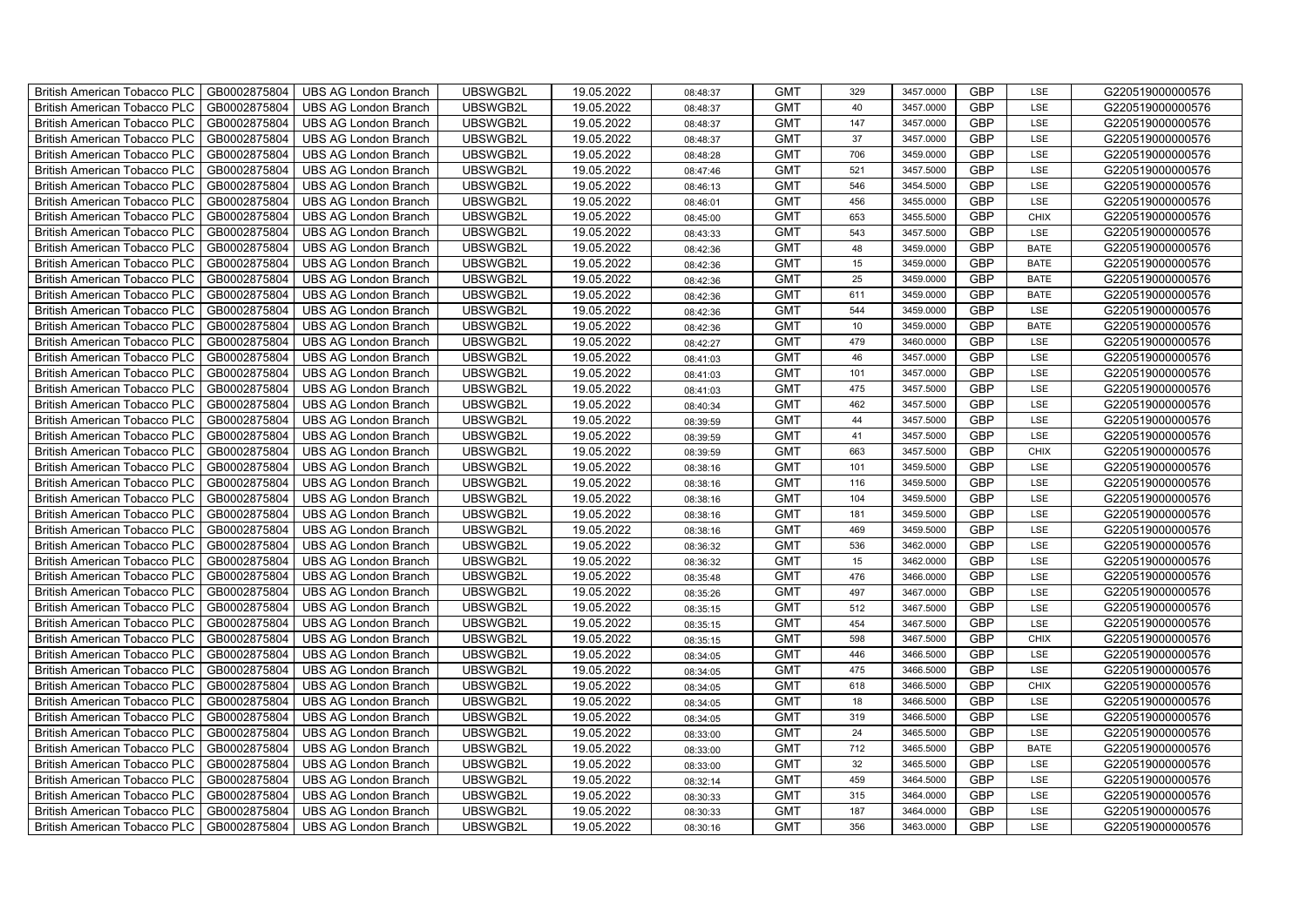| British American Tobacco PLC   GB0002875804 |              | <b>UBS AG London Branch</b> | UBSWGB2L | 19.05.2022 | 08:28:51 | <b>GMT</b> | 514 | 3464.5000 | <b>GBP</b> | LSE         | G220519000000576 |
|---------------------------------------------|--------------|-----------------------------|----------|------------|----------|------------|-----|-----------|------------|-------------|------------------|
| <b>British American Tobacco PLC</b>         | GB0002875804 | <b>UBS AG London Branch</b> | UBSWGB2L | 19.05.2022 | 08:27:43 | <b>GMT</b> | 37  | 3469.0000 | <b>GBP</b> | LSE         | G220519000000576 |
| <b>British American Tobacco PLC</b>         | GB0002875804 | UBS AG London Branch        | UBSWGB2L | 19.05.2022 | 08:27:43 | <b>GMT</b> | 217 | 3469.0000 | <b>GBP</b> | LSE         | G220519000000576 |
| <b>British American Tobacco PLC</b>         | GB0002875804 | <b>UBS AG London Branch</b> | UBSWGB2L | 19.05.2022 | 08:27:43 | <b>GMT</b> | 190 | 3469.0000 | <b>GBP</b> | LSE         | G220519000000576 |
| <b>British American Tobacco PLC</b>         | GB0002875804 | UBS AG London Branch        | UBSWGB2L | 19.05.2022 | 08:27:26 | <b>GMT</b> | 400 | 3471.0000 | <b>GBP</b> | LSE         | G220519000000576 |
| <b>British American Tobacco PLC</b>         | GB0002875804 | <b>UBS AG London Branch</b> | UBSWGB2L | 19.05.2022 | 08:27:26 | <b>GMT</b> | 94  | 3471.0000 | <b>GBP</b> | LSE         | G220519000000576 |
| <b>British American Tobacco PLC</b>         | GB0002875804 | <b>UBS AG London Branch</b> | UBSWGB2L | 19.05.2022 | 08:26:51 | <b>GMT</b> | 23  | 3472.0000 | <b>GBP</b> | LSE         | G220519000000576 |
| <b>British American Tobacco PLC</b>         | GB0002875804 | UBS AG London Branch        | UBSWGB2L | 19.05.2022 | 08:26:51 | <b>GMT</b> | 101 | 3472.0000 | <b>GBP</b> | LSE         | G220519000000576 |
| <b>British American Tobacco PLC</b>         | GB0002875804 | <b>UBS AG London Branch</b> | UBSWGB2L | 19.05.2022 | 08:26:51 | <b>GMT</b> | 170 | 3472.0000 | <b>GBP</b> | LSE         | G220519000000576 |
| <b>British American Tobacco PLC</b>         | GB0002875804 | <b>UBS AG London Branch</b> | UBSWGB2L | 19.05.2022 | 08:26:51 | <b>GMT</b> | 190 | 3471.5000 | <b>GBP</b> | LSE         | G220519000000576 |
| British American Tobacco PLC                | GB0002875804 | <b>UBS AG London Branch</b> | UBSWGB2L | 19.05.2022 | 08:26:51 | <b>GMT</b> | 408 | 3471.5000 | <b>GBP</b> | <b>CHIX</b> | G220519000000576 |
| British American Tobacco PLC                | GB0002875804 | UBS AG London Branch        | UBSWGB2L | 19.05.2022 | 08:26:51 | <b>GMT</b> | 163 | 3471.5000 | <b>GBP</b> | <b>CHIX</b> | G220519000000576 |
| British American Tobacco PLC                | GB0002875804 | <b>UBS AG London Branch</b> | UBSWGB2L | 19.05.2022 | 08:26:51 | <b>GMT</b> | 496 | 3472.0000 | <b>GBP</b> | LSE         | G220519000000576 |
| British American Tobacco PLC                | GB0002875804 | <b>UBS AG London Branch</b> | UBSWGB2L | 19.05.2022 | 08:25:15 | <b>GMT</b> | 541 | 3468.5000 | <b>GBP</b> | LSE         | G220519000000576 |
| British American Tobacco PLC                | GB0002875804 | <b>UBS AG London Branch</b> | UBSWGB2L | 19.05.2022 | 08:24:07 | <b>GMT</b> | 541 | 3471.0000 | <b>GBP</b> | LSE         | G220519000000576 |
| British American Tobacco PLC                | GB0002875804 | <b>UBS AG London Branch</b> | UBSWGB2L | 19.05.2022 | 08:24:07 | <b>GMT</b> | 585 | 3471.0000 | <b>GBP</b> | <b>BATE</b> | G220519000000576 |
| British American Tobacco PLC                | GB0002875804 | <b>UBS AG London Branch</b> | UBSWGB2L | 19.05.2022 | 08:23:24 | <b>GMT</b> | 170 | 3471.5000 | <b>GBP</b> | LSE         | G220519000000576 |
| British American Tobacco PLC                | GB0002875804 | <b>UBS AG London Branch</b> | UBSWGB2L | 19.05.2022 | 08:23:24 | <b>GMT</b> | 488 | 3472.0000 | <b>GBP</b> | LSE         | G220519000000576 |
| British American Tobacco PLC                | GB0002875804 | <b>UBS AG London Branch</b> | UBSWGB2L | 19.05.2022 | 08:22:28 | <b>GMT</b> | 93  | 3471.0000 | <b>GBP</b> | <b>CHIX</b> | G220519000000576 |
| <b>British American Tobacco PLC</b>         | GB0002875804 | <b>UBS AG London Branch</b> | UBSWGB2L | 19.05.2022 | 08:22:28 | <b>GMT</b> | 606 | 3471.0000 | <b>GBP</b> | CHIX        | G220519000000576 |
| British American Tobacco PLC                | GB0002875804 | UBS AG London Branch        | UBSWGB2L | 19.05.2022 | 08:22:27 | <b>GMT</b> | 476 | 3471.5000 | <b>GBP</b> | LSE         | G220519000000576 |
| British American Tobacco PLC                | GB0002875804 | UBS AG London Branch        | UBSWGB2L | 19.05.2022 | 08:21:06 | <b>GMT</b> | 550 | 3468.5000 | GBP        | LSE         | G220519000000576 |
| British American Tobacco PLC                | GB0002875804 | <b>UBS AG London Branch</b> | UBSWGB2L | 19.05.2022 | 08:20:39 | <b>GMT</b> | 522 | 3471.0000 | <b>GBP</b> | LSE         | G220519000000576 |
| British American Tobacco PLC                | GB0002875804 | <b>UBS AG London Branch</b> | UBSWGB2L | 19.05.2022 | 08:20:12 | <b>GMT</b> | 542 | 3474.0000 | GBP        | LSE         | G220519000000576 |
| British American Tobacco PLC                | GB0002875804 | <b>UBS AG London Branch</b> | UBSWGB2L | 19.05.2022 | 08:19:25 | <b>GMT</b> | 446 | 3474.0000 | <b>GBP</b> | LSE         | G220519000000576 |
| British American Tobacco PLC                | GB0002875804 | <b>UBS AG London Branch</b> | UBSWGB2L | 19.05.2022 | 08:19:01 | <b>GMT</b> | 530 | 3474.0000 | <b>GBP</b> | LSE         | G220519000000576 |
| British American Tobacco PLC                | GB0002875804 | <b>UBS AG London Branch</b> | UBSWGB2L | 19.05.2022 | 08:18:12 | <b>GMT</b> | 688 | 3474.0000 | <b>GBP</b> | <b>CHIX</b> | G220519000000576 |
| British American Tobacco PLC                | GB0002875804 | <b>UBS AG London Branch</b> | UBSWGB2L | 19.05.2022 | 08:18:12 | <b>GMT</b> | 443 | 3474.5000 | <b>GBP</b> | LSE         | G220519000000576 |
| <b>British American Tobacco PLC</b>         | GB0002875804 | <b>UBS AG London Branch</b> | UBSWGB2L | 19.05.2022 | 08:17:38 | <b>GMT</b> | 496 | 3474.0000 | <b>GBP</b> | LSE         | G220519000000576 |
| British American Tobacco PLC                | GB0002875804 | UBS AG London Branch        | UBSWGB2L | 19.05.2022 | 08:16:56 | <b>GMT</b> | 521 | 3475.0000 | <b>GBP</b> | LSE         | G220519000000576 |
| British American Tobacco PLC                | GB0002875804 | <b>UBS AG London Branch</b> | UBSWGB2L | 19.05.2022 | 08:16:11 | <b>GMT</b> | 70  | 3473.5000 | GBP        | <b>BATE</b> | G220519000000576 |
| British American Tobacco PLC                | GB0002875804 | <b>UBS AG London Branch</b> | UBSWGB2L | 19.05.2022 | 08:16:11 | <b>GMT</b> | 274 | 3473.5000 | <b>GBP</b> | <b>BATE</b> | G220519000000576 |
| British American Tobacco PLC                | GB0002875804 | UBS AG London Branch        | UBSWGB2L | 19.05.2022 | 08:16:11 | <b>GMT</b> | 200 | 3473.5000 | GBP        | <b>BATE</b> | G220519000000576 |
| British American Tobacco PLC                | GB0002875804 | UBS AG London Branch        | UBSWGB2L | 19.05.2022 | 08:16:11 | <b>GMT</b> | 78  | 3473.5000 | <b>GBP</b> | <b>BATE</b> | G220519000000576 |
| British American Tobacco PLC                | GB0002875804 | UBS AG London Branch        | UBSWGB2L | 19.05.2022 | 08:16:11 | <b>GMT</b> | 31  | 3473.5000 | <b>GBP</b> | <b>BATE</b> | G220519000000576 |
| British American Tobacco PLC                | GB0002875804 | <b>UBS AG London Branch</b> | UBSWGB2L | 19.05.2022 | 08:16:09 | <b>GMT</b> | 269 | 3475.0000 | GBP        | LSE         | G220519000000576 |
| British American Tobacco PLC                | GB0002875804 | <b>UBS AG London Branch</b> | UBSWGB2L | 19.05.2022 | 08:16:09 | <b>GMT</b> | 221 | 3475.0000 | <b>GBP</b> | LSE         | G220519000000576 |
| <b>British American Tobacco PLC</b>         | GB0002875804 | <b>UBS AG London Branch</b> | UBSWGB2L | 19.05.2022 | 08:15:46 | <b>GMT</b> | 533 | 3476.0000 | <b>GBP</b> | LSE         | G220519000000576 |
| British American Tobacco PLC                | GB0002875804 | UBS AG London Branch        | UBSWGB2L | 19.05.2022 | 08:14:50 | <b>GMT</b> | 508 | 3477.0000 | <b>GBP</b> | LSE         | G220519000000576 |
| <b>British American Tobacco PLC</b>         | GB0002875804 | UBS AG London Branch        | UBSWGB2L | 19.05.2022 | 08:14:50 | <b>GMT</b> | 697 | 3476.5000 | <b>GBP</b> | <b>CHIX</b> | G220519000000576 |
| British American Tobacco PLC                | GB0002875804 | UBS AG London Branch        | UBSWGB2L | 19.05.2022 | 08:14:02 | <b>GMT</b> | 450 | 3476.0000 | <b>GBP</b> | LSE         | G220519000000576 |
| British American Tobacco PLC                | GB0002875804 | <b>UBS AG London Branch</b> | UBSWGB2L | 19.05.2022 | 08:13:58 | <b>GMT</b> | 467 | 3476.5000 | GBP        | LSE         | G220519000000576 |
| British American Tobacco PLC                | GB0002875804 | UBS AG London Branch        | UBSWGB2L | 19.05.2022 | 08:13:27 | <b>GMT</b> | 73  | 3477.5000 | <b>GBP</b> | LSE         | G220519000000576 |
| <b>British American Tobacco PLC</b>         | GB0002875804 | UBS AG London Branch        | UBSWGB2L | 19.05.2022 | 08:13:27 | <b>GMT</b> | 436 | 3477.5000 | <b>GBP</b> | LSE         | G220519000000576 |
| <b>British American Tobacco PLC</b>         | GB0002875804 | UBS AG London Branch        | UBSWGB2L | 19.05.2022 | 08:12:10 | <b>GMT</b> | 423 | 3474.5000 | GBP        | LSE         | G220519000000576 |
| <b>British American Tobacco PLC</b>         | GB0002875804 | UBS AG London Branch        | UBSWGB2L | 19.05.2022 | 08:12:10 | <b>GMT</b> | 23  | 3474.5000 | <b>GBP</b> | LSE         | G220519000000576 |
| <b>British American Tobacco PLC</b>         | GB0002875804 | <b>UBS AG London Branch</b> | UBSWGB2L | 19.05.2022 | 08:11:59 | <b>GMT</b> | 539 | 3475.0000 | <b>GBP</b> | LSE         | G220519000000576 |
| British American Tobacco PLC                | GB0002875804 | <b>UBS AG London Branch</b> | UBSWGB2L | 19.05.2022 | 08:11:59 | <b>GMT</b> | 638 | 3475.0000 | <b>GBP</b> | <b>CHIX</b> | G220519000000576 |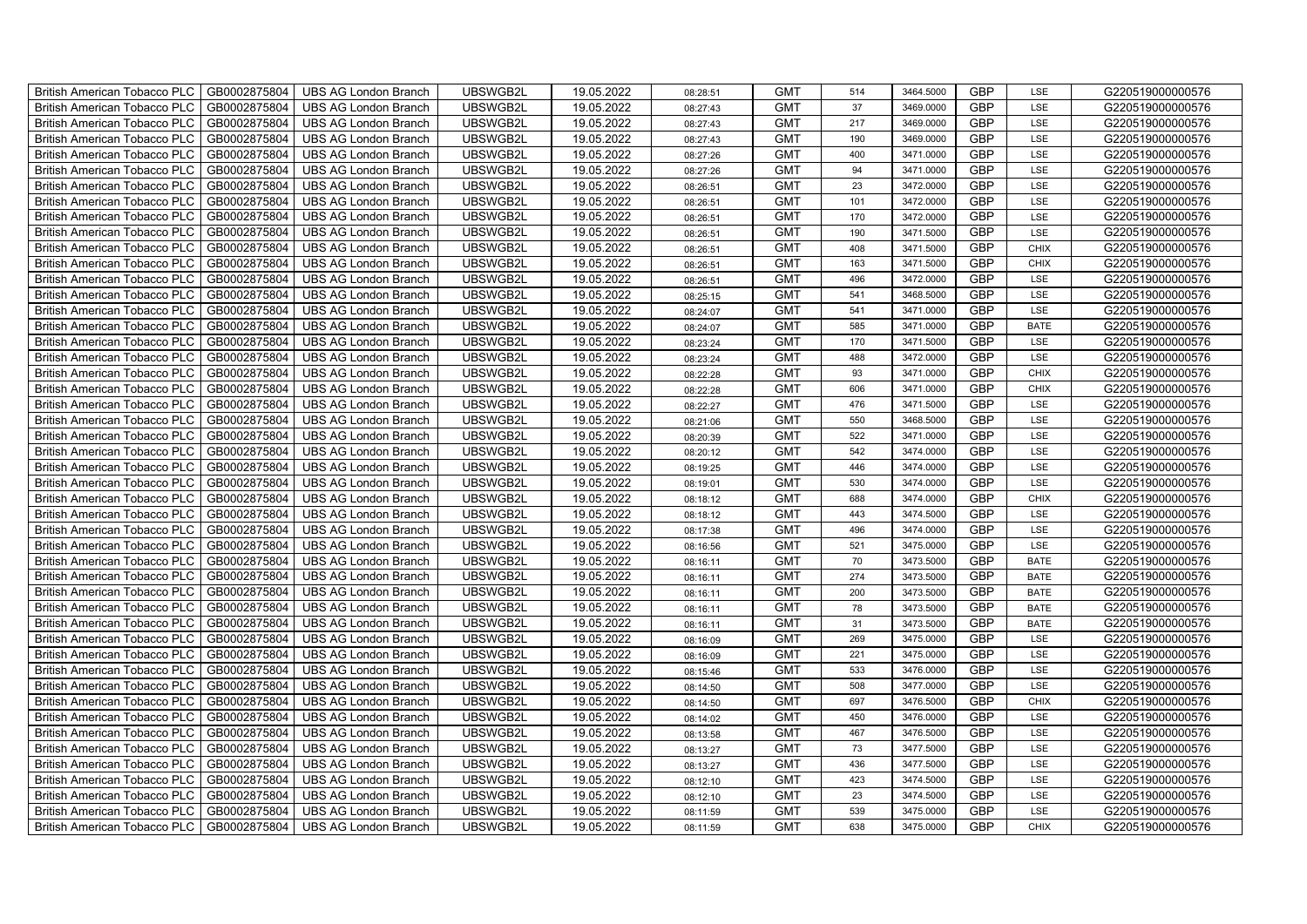| British American Tobacco PLC   GB0002875804 |              | <b>UBS AG London Branch</b> | UBSWGB2L | 19.05.2022 | 08:11:23 | <b>GMT</b> | 538             | 3475.5000 | <b>GBP</b> | LSE         | G220519000000576 |
|---------------------------------------------|--------------|-----------------------------|----------|------------|----------|------------|-----------------|-----------|------------|-------------|------------------|
| <b>British American Tobacco PLC</b>         | GB0002875804 | <b>UBS AG London Branch</b> | UBSWGB2L | 19.05.2022 | 08:11:23 | <b>GMT</b> | 10 <sup>1</sup> | 3475.5000 | <b>GBP</b> | LSE         | G220519000000576 |
| <b>British American Tobacco PLC</b>         | GB0002875804 | UBS AG London Branch        | UBSWGB2L | 19.05.2022 | 08:10:50 | <b>GMT</b> | 507             | 3476.5000 | <b>GBP</b> | LSE         | G220519000000576 |
| <b>British American Tobacco PLC</b>         | GB0002875804 | <b>UBS AG London Branch</b> | UBSWGB2L | 19.05.2022 | 08:10:16 | <b>GMT</b> | 127             | 3482.5000 | <b>GBP</b> | <b>BATE</b> | G220519000000576 |
| <b>British American Tobacco PLC</b>         | GB0002875804 | UBS AG London Branch        | UBSWGB2L | 19.05.2022 | 08:10:16 | <b>GMT</b> | 541             | 3482.5000 | <b>GBP</b> | <b>BATE</b> | G220519000000576 |
| <b>British American Tobacco PLC</b>         | GB0002875804 | <b>UBS AG London Branch</b> | UBSWGB2L | 19.05.2022 | 08:10:03 | <b>GMT</b> | 468             | 3483.5000 | <b>GBP</b> | LSE         | G220519000000576 |
| <b>British American Tobacco PLC</b>         | GB0002875804 | <b>UBS AG London Branch</b> | UBSWGB2L | 19.05.2022 | 08:09:25 | <b>GMT</b> | 275             | 3482.0000 | <b>GBP</b> | LSE         | G220519000000576 |
| <b>British American Tobacco PLC</b>         | GB0002875804 | UBS AG London Branch        | UBSWGB2L | 19.05.2022 | 08:09:25 | <b>GMT</b> | 224             | 3482.0000 | <b>GBP</b> | LSE         | G220519000000576 |
| <b>British American Tobacco PLC</b>         | GB0002875804 | <b>UBS AG London Branch</b> | UBSWGB2L | 19.05.2022 | 08:09:04 | <b>GMT</b> | 479             | 3482.0000 | <b>GBP</b> | LSE         | G220519000000576 |
| <b>British American Tobacco PLC</b>         | GB0002875804 | <b>UBS AG London Branch</b> | UBSWGB2L | 19.05.2022 | 08:09:04 | <b>GMT</b> | 413             | 3482.5000 | <b>GBP</b> | <b>CHIX</b> | G220519000000576 |
| British American Tobacco PLC                | GB0002875804 | <b>UBS AG London Branch</b> | UBSWGB2L | 19.05.2022 | 08:09:04 | <b>GMT</b> | 189             | 3482.5000 | <b>GBP</b> | <b>CHIX</b> | G220519000000576 |
| British American Tobacco PLC                | GB0002875804 | UBS AG London Branch        | UBSWGB2L | 19.05.2022 | 08:07:27 | <b>GMT</b> | 456             | 3479.0000 | <b>GBP</b> | <b>LSE</b>  | G220519000000576 |
| British American Tobacco PLC                | GB0002875804 | UBS AG London Branch        | UBSWGB2L | 19.05.2022 | 08:06:40 | <b>GMT</b> | 447             | 3479.0000 | <b>GBP</b> | LSE         | G220519000000576 |
| British American Tobacco PLC                | GB0002875804 | <b>UBS AG London Branch</b> | UBSWGB2L | 19.05.2022 | 08:06:38 | <b>GMT</b> | 43              | 3479.5000 | <b>GBP</b> | <b>BATE</b> | G220519000000576 |
| British American Tobacco PLC                | GB0002875804 | <b>UBS AG London Branch</b> | UBSWGB2L | 19.05.2022 | 08:06:38 | <b>GMT</b> | 118             | 3479.5000 | <b>GBP</b> | <b>BATE</b> | G220519000000576 |
| British American Tobacco PLC                | GB0002875804 | <b>UBS AG London Branch</b> | UBSWGB2L | 19.05.2022 | 08:06:38 | <b>GMT</b> | 500             | 3479.5000 | <b>GBP</b> | <b>BATE</b> | G220519000000576 |
| British American Tobacco PLC                | GB0002875804 | <b>UBS AG London Branch</b> | UBSWGB2L | 19.05.2022 | 08:06:26 | <b>GMT</b> | 86              | 3480.0000 | <b>GBP</b> | <b>CHIX</b> | G220519000000576 |
| British American Tobacco PLC                | GB0002875804 | <b>UBS AG London Branch</b> | UBSWGB2L | 19.05.2022 | 08:06:26 | <b>GMT</b> | 562             | 3480.0000 | <b>GBP</b> | <b>CHIX</b> | G220519000000576 |
| British American Tobacco PLC                | GB0002875804 | <b>UBS AG London Branch</b> | UBSWGB2L | 19.05.2022 | 08:06:26 | <b>GMT</b> | 545             | 3481.0000 | <b>GBP</b> | <b>LSE</b>  | G220519000000576 |
| <b>British American Tobacco PLC</b>         | GB0002875804 | <b>UBS AG London Branch</b> | UBSWGB2L | 19.05.2022 | 08:05:44 | <b>GMT</b> | 634             | 3478.5000 | <b>GBP</b> | CHIX        | G220519000000576 |
| British American Tobacco PLC                | GB0002875804 | UBS AG London Branch        | UBSWGB2L | 19.05.2022 | 08:05:44 | <b>GMT</b> | 61              | 3478.0000 | <b>GBP</b> | <b>LSE</b>  | G220519000000576 |
| British American Tobacco PLC                | GB0002875804 | UBS AG London Branch        | UBSWGB2L | 19.05.2022 | 08:05:44 | <b>GMT</b> | 505             | 3478.0000 | GBP        | LSE         | G220519000000576 |
| British American Tobacco PLC                | GB0002875804 | <b>UBS AG London Branch</b> | UBSWGB2L | 19.05.2022 | 08:05:41 | <b>GMT</b> | 62              | 3478.5000 | <b>GBP</b> | LSE         | G220519000000576 |
| British American Tobacco PLC                | GB0002875804 | <b>UBS AG London Branch</b> | UBSWGB2L | 19.05.2022 | 08:05:41 | <b>GMT</b> | 435             | 3478.5000 | GBP        | LSE         | G220519000000576 |
| British American Tobacco PLC                | GB0002875804 | <b>UBS AG London Branch</b> | UBSWGB2L | 19.05.2022 | 08:05:41 | <b>GMT</b> | 497             | 3478.5000 | <b>GBP</b> | LSE         | G220519000000576 |
| British American Tobacco PLC                | GB0002875804 | <b>UBS AG London Branch</b> | UBSWGB2L | 19.05.2022 | 08:05:41 | <b>GMT</b> | 43              | 3478.5000 | <b>GBP</b> | LSE         | G220519000000576 |
| British American Tobacco PLC                | GB0002875804 | <b>UBS AG London Branch</b> | UBSWGB2L | 19.05.2022 | 08:05:34 | <b>GMT</b> | 549             | 3479.5000 | <b>GBP</b> | LSE         | G220519000000576 |
| British American Tobacco PLC                | GB0002875804 | <b>UBS AG London Branch</b> | UBSWGB2L | 19.05.2022 | 08:05:34 | <b>GMT</b> | 217             | 3479.5000 | <b>GBP</b> | LSE         | G220519000000576 |
| <b>British American Tobacco PLC</b>         | GB0002875804 | <b>UBS AG London Branch</b> | UBSWGB2L | 19.05.2022 | 08:05:08 | <b>GMT</b> | 131             | 3476.0000 | <b>GBP</b> | LSE         | G220519000000576 |
| British American Tobacco PLC                | GB0002875804 | UBS AG London Branch        | UBSWGB2L | 19.05.2022 | 08:05:06 | <b>GMT</b> | 463             | 3476.5000 | <b>GBP</b> | LSE         | G220519000000576 |
| British American Tobacco PLC                | GB0002875804 | <b>UBS AG London Branch</b> | UBSWGB2L | 19.05.2022 | 08:02:35 | <b>GMT</b> | 336             | 3467.0000 | GBP        | LSE         | G220519000000576 |
| British American Tobacco PLC                | GB0002875804 | <b>UBS AG London Branch</b> | UBSWGB2L | 19.05.2022 | 08:02:35 | <b>GMT</b> | 652             | 3467.0000 | <b>GBP</b> | <b>CHIX</b> | G220519000000576 |
| British American Tobacco PLC                | GB0002875804 | UBS AG London Branch        | UBSWGB2L | 19.05.2022 | 08:02:35 | <b>GMT</b> | 111             | 3467.0000 | GBP        | LSE         | G220519000000576 |
| British American Tobacco PLC                | GB0002875804 | UBS AG London Branch        | UBSWGB2L | 19.05.2022 | 08:02:33 | <b>GMT</b> | 480             | 3468.0000 | <b>GBP</b> | LSE         | G220519000000576 |
| British American Tobacco PLC                | GB0002875804 | UBS AG London Branch        | UBSWGB2L | 19.05.2022 | 08:01:57 | <b>GMT</b> | 306             | 3469.0000 | <b>GBP</b> | <b>CHIX</b> | G220519000000576 |
| British American Tobacco PLC                | GB0002875804 | <b>UBS AG London Branch</b> | UBSWGB2L | 19.05.2022 | 08:01:57 | <b>GMT</b> | 361             | 3469.0000 | <b>GBP</b> | <b>CHIX</b> | G220519000000576 |
| British American Tobacco PLC                | GB0002875804 | <b>UBS AG London Branch</b> | UBSWGB2L | 19.05.2022 | 08:01:57 | <b>GMT</b> | 471             | 3469.0000 | <b>GBP</b> | LSE         | G220519000000576 |
| <b>British American Tobacco PLC</b>         | GB0002875804 | <b>UBS AG London Branch</b> | UBSWGB2L | 19.05.2022 | 08:01:57 | <b>GMT</b> | 636             | 3467.5000 | <b>GBP</b> | <b>BATE</b> | G220519000000576 |
| British American Tobacco PLC                | GB0002875804 | UBS AG London Branch        | UBSWGB2L | 19.05.2022 | 08:01:45 | <b>GMT</b> | 137             | 3470.0000 | <b>GBP</b> | LSE         | G220519000000576 |
| <b>British American Tobacco PLC</b>         | GB0002875804 | UBS AG London Branch        | UBSWGB2L | 19.05.2022 | 08:01:45 | <b>GMT</b> | 334             | 3470.0000 | GBP        | LSE         | G220519000000576 |
| British American Tobacco PLC                | GB0002875804 | UBS AG London Branch        | UBSWGB2L | 19.05.2022 | 08:01:41 | <b>GMT</b> | 26              | 3470.0000 | <b>GBP</b> | LSE         | G220519000000576 |
| British American Tobacco PLC                | GB0002875804 | <b>UBS AG London Branch</b> | UBSWGB2L | 19.05.2022 | 08:00:59 | <b>GMT</b> | 587             | 3465.5000 | GBP        | LSE         | G220519000000576 |
| British American Tobacco PLC                | GB0002875804 | UBS AG London Branch        | UBSWGB2L | 19.05.2022 | 08:00:59 | <b>GMT</b> | 26              | 3465.5000 | <b>GBP</b> | LSE         | G220519000000576 |
| <b>British American Tobacco PLC</b>         | GB0002875804 | UBS AG London Branch        | UBSWGB2L | 19.05.2022 | 08:00:58 | <b>GMT</b> | 25              | 3465.5000 | <b>GBP</b> | LSE         | G220519000000576 |
| <b>British American Tobacco PLC</b>         | GB0002875804 | UBS AG London Branch        | UBSWGB2L | 19.05.2022 | 08:00:58 | <b>GMT</b> | $\overline{7}$  | 3465.5000 | GBP        | LSE         | G220519000000576 |
| <b>British American Tobacco PLC</b>         | GB0002875804 | UBS AG London Branch        | UBSWGB2L | 19.05.2022 | 08:00:45 | <b>GMT</b> | 507             | 3465.5000 | <b>GBP</b> | LSE         | G220519000000576 |
| <b>British American Tobacco PLC</b>         | GB0002875804 | <b>UBS AG London Branch</b> | UBSWGB2L | 19.05.2022 | 08:00:37 | <b>GMT</b> | 499             | 3466.5000 | <b>GBP</b> | LSE         | G220519000000576 |
| British American Tobacco PLC                | GB0002875804 | <b>UBS AG London Branch</b> | UBSWGB2L | 20.05.2022 | 16:24:12 | <b>GMT</b> | 199             | 3,438.50  | <b>GBP</b> | LSE         | G220520000000551 |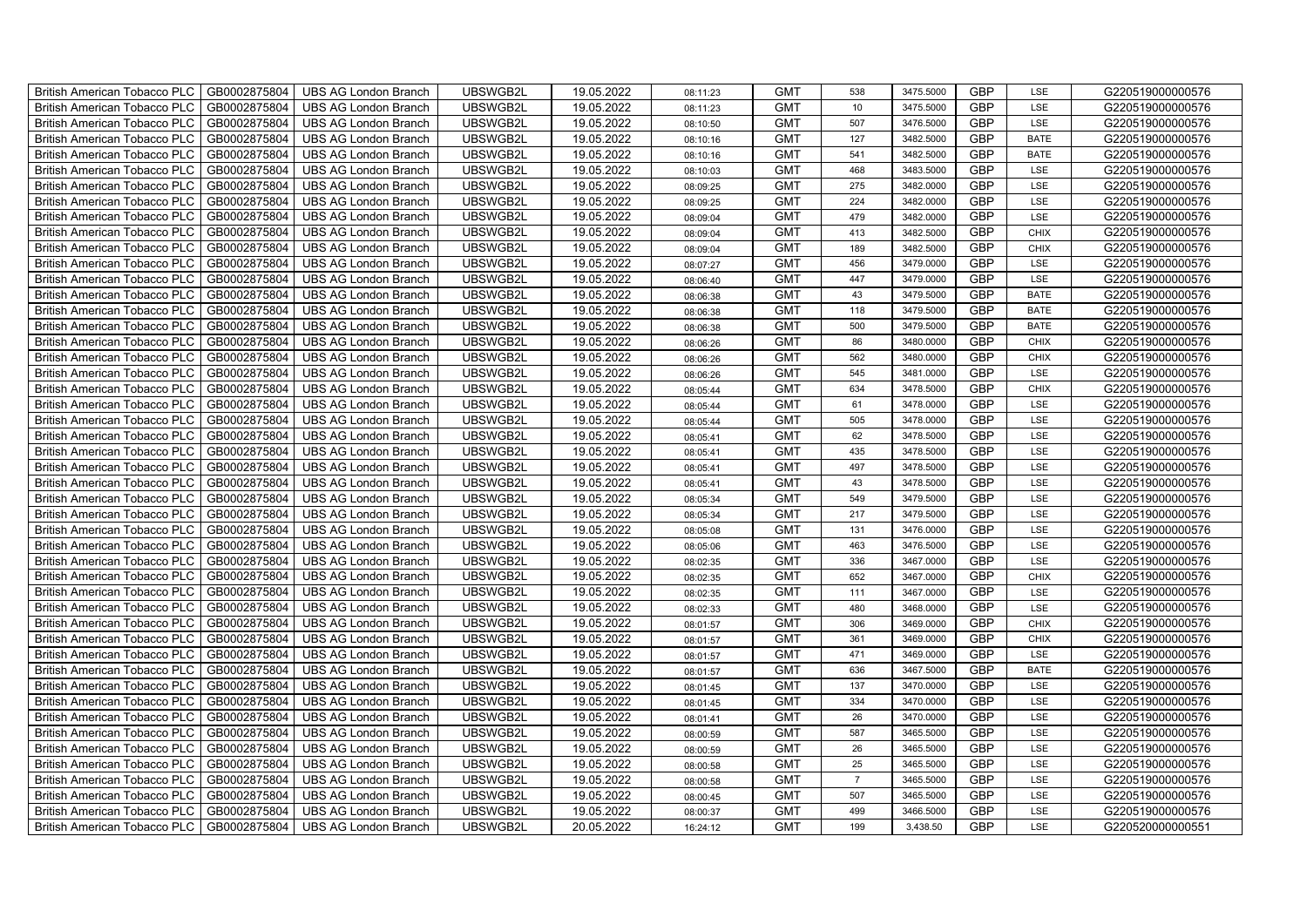| British American Tobacco PLC<br>GB0002875804        | <b>UBS AG London Branch</b> | UBSWGB2L | 20.05.2022 | 16:23:49 | <b>GMT</b> | 553            | 3,439.50 | <b>GBP</b> | LSE         | G220520000000551 |
|-----------------------------------------------------|-----------------------------|----------|------------|----------|------------|----------------|----------|------------|-------------|------------------|
| <b>British American Tobacco PLC</b><br>GB0002875804 | <b>UBS AG London Branch</b> | UBSWGB2L | 20.05.2022 | 16:23:36 | <b>GMT</b> | 106            | 3,438.50 | <b>GBP</b> | LSE         | G220520000000551 |
| GB0002875804<br><b>British American Tobacco PLC</b> | <b>UBS AG London Branch</b> | UBSWGB2L | 20.05.2022 | 16:23:36 | <b>GMT</b> | 117            | 3,438.50 | <b>GBP</b> | <b>LSE</b>  | G220520000000551 |
| GB0002875804<br><b>British American Tobacco PLC</b> | <b>UBS AG London Branch</b> | UBSWGB2L | 20.05.2022 | 16:23:36 | <b>GMT</b> | $\overline{1}$ | 3,438.50 | <b>GBP</b> | LSE         | G220520000000551 |
| GB0002875804<br>British American Tobacco PLC        | <b>UBS AG London Branch</b> | UBSWGB2L | 20.05.2022 | 16:23:06 | <b>GMT</b> | 1506           | 3,438.00 | <b>GBP</b> | LSE         | G220520000000551 |
| GB0002875804<br>British American Tobacco PLC        | <b>UBS AG London Branch</b> | UBSWGB2L | 20.05.2022 | 16:23:06 | <b>GMT</b> | 361            | 3,438.00 | <b>GBP</b> | <b>CHIX</b> | G220520000000551 |
| GB0002875804<br>British American Tobacco PLC        | <b>UBS AG London Branch</b> | UBSWGB2L | 20.05.2022 | 16:23:06 | <b>GMT</b> | 336            | 3,438.00 | <b>GBP</b> | <b>BATE</b> | G220520000000551 |
| <b>British American Tobacco PLC</b><br>GB0002875804 | <b>UBS AG London Branch</b> | UBSWGB2L | 20.05.2022 | 16:23:02 | <b>GMT</b> | 137            | 3,437.50 | <b>GBP</b> | <b>CHIX</b> | G220520000000551 |
| GB0002875804<br><b>British American Tobacco PLC</b> | <b>UBS AG London Branch</b> | UBSWGB2L | 20.05.2022 | 16:23:02 | <b>GMT</b> | 9              | 3,437.50 | <b>GBP</b> | <b>CHIX</b> | G220520000000551 |
| GB0002875804<br>British American Tobacco PLC        | <b>UBS AG London Branch</b> | UBSWGB2L | 20.05.2022 | 16:23:02 | <b>GMT</b> | 97             | 3,437.50 | <b>GBP</b> | <b>CHIX</b> | G220520000000551 |
| GB0002875804<br><b>British American Tobacco PLC</b> | <b>UBS AG London Branch</b> | UBSWGB2L | 20.05.2022 | 16:23:02 | <b>GMT</b> | 52             | 3,437.50 | <b>GBP</b> | <b>BATE</b> | G220520000000551 |
| GB0002875804<br><b>British American Tobacco PLC</b> | <b>UBS AG London Branch</b> | UBSWGB2L | 20.05.2022 | 16:23:02 | <b>GMT</b> | 16             | 3,437.50 | <b>GBP</b> | <b>BATE</b> | G220520000000551 |
| GB0002875804<br><b>British American Tobacco PLC</b> | <b>UBS AG London Branch</b> | UBSWGB2L | 20.05.2022 | 16:22:23 | <b>GMT</b> | 245            | 3,437.00 | GBP        | <b>BATE</b> | G220520000000551 |
| <b>British American Tobacco PLC</b><br>GB0002875804 | <b>UBS AG London Branch</b> | UBSWGB2L | 20.05.2022 | 16:22:19 | <b>GMT</b> | 248            | 3,438.00 | <b>GBP</b> | <b>CHIX</b> | G220520000000551 |
| GB0002875804<br>British American Tobacco PLC        | <b>UBS AG London Branch</b> | UBSWGB2L | 20.05.2022 | 16:22:11 | <b>GMT</b> | 152            | 3,438.00 | <b>GBP</b> | <b>CHIX</b> | G220520000000551 |
| GB0002875804<br>British American Tobacco PLC        | <b>UBS AG London Branch</b> | UBSWGB2L | 20.05.2022 | 16:22:11 | <b>GMT</b> | 92             | 3,438.00 | <b>GBP</b> | LSE         | G220520000000551 |
| <b>British American Tobacco PLC</b><br>GB0002875804 | <b>UBS AG London Branch</b> | UBSWGB2L | 20.05.2022 | 16:22:11 | <b>GMT</b> | 371            | 3,438.00 | <b>GBP</b> | LSE         | G220520000000551 |
| <b>British American Tobacco PLC</b><br>GB0002875804 | <b>UBS AG London Branch</b> | UBSWGB2L | 20.05.2022 | 16:22:11 | <b>GMT</b> | 247            | 3,438.00 | <b>GBP</b> | <b>CHIX</b> | G220520000000551 |
| British American Tobacco PLC<br>GB0002875804        | <b>UBS AG London Branch</b> | UBSWGB2L | 20.05.2022 | 16:21:28 | <b>GMT</b> | 420            | 3,439.50 | <b>GBP</b> | LSE         | G220520000000551 |
| <b>British American Tobacco PLC</b><br>GB0002875804 | <b>UBS AG London Branch</b> | UBSWGB2L | 20.05.2022 | 16:21:28 | <b>GMT</b> | 48             | 3,439.50 | <b>GBP</b> | LSE         | G220520000000551 |
| GB0002875804<br><b>British American Tobacco PLC</b> | <b>UBS AG London Branch</b> | UBSWGB2L | 20.05.2022 | 16:21:27 | <b>GMT</b> | 135            | 3,440.00 | <b>GBP</b> | LSE         | G220520000000551 |
| GB0002875804<br><b>British American Tobacco PLC</b> | <b>UBS AG London Branch</b> | UBSWGB2L | 20.05.2022 | 16:21:27 | <b>GMT</b> | 132            | 3,440.00 | GBP        | LSE         | G220520000000551 |
| <b>British American Tobacco PLC</b><br>GB0002875804 | <b>UBS AG London Branch</b> | UBSWGB2L | 20.05.2022 | 16:21:27 | <b>GMT</b> | 160            | 3,440.00 | <b>GBP</b> | LSE         | G220520000000551 |
| GB0002875804<br><b>British American Tobacco PLC</b> | <b>UBS AG London Branch</b> | UBSWGB2L | 20.05.2022 | 16:21:27 | <b>GMT</b> | 72             | 3,440.00 | <b>GBP</b> | LSE         | G220520000000551 |
| GB0002875804<br>British American Tobacco PLC        | <b>UBS AG London Branch</b> | UBSWGB2L | 20.05.2022 | 16:21:27 | <b>GMT</b> | 549            | 3,440.00 | <b>GBP</b> | LSE         | G220520000000551 |
| GB0002875804<br>British American Tobacco PLC        | <b>UBS AG London Branch</b> | UBSWGB2L | 20.05.2022 | 16:21:18 | <b>GMT</b> | 5              | 3,440.00 | <b>GBP</b> | LSE         | G220520000000551 |
| GB0002875804<br>British American Tobacco PLC        | <b>UBS AG London Branch</b> | UBSWGB2L | 20.05.2022 | 16:20:48 | <b>GMT</b> | 156            | 3,440.00 | <b>GBP</b> | LSE         | G220520000000551 |
| British American Tobacco PLC<br>GB0002875804        | <b>UBS AG London Branch</b> | UBSWGB2L | 20.05.2022 | 16:20:48 | <b>GMT</b> | 115            | 3,440.00 | <b>GBP</b> | LSE         | G220520000000551 |
| <b>British American Tobacco PLC</b><br>GB0002875804 | <b>UBS AG London Branch</b> | UBSWGB2L | 20.05.2022 | 16:20:48 | <b>GMT</b> | $\overline{1}$ | 3,440.00 | GBP        | LSE         | G220520000000551 |
| GB0002875804<br><b>British American Tobacco PLC</b> | <b>UBS AG London Branch</b> | UBSWGB2L | 20.05.2022 | 16:20:48 | <b>GMT</b> | 265            | 3,440.00 | <b>GBP</b> | LSE         | G220520000000551 |
| GB0002875804<br><b>British American Tobacco PLC</b> | <b>UBS AG London Branch</b> | UBSWGB2L | 20.05.2022 | 16:20:29 | <b>GMT</b> | 162            | 3,439.00 | GBP        | <b>BATE</b> | G220520000000551 |
| British American Tobacco PLC<br>GB0002875804        | <b>UBS AG London Branch</b> | UBSWGB2L | 20.05.2022 | 16:20:29 | <b>GMT</b> | 183            | 3,439.00 | <b>GBP</b> | <b>BATE</b> | G220520000000551 |
| <b>British American Tobacco PLC</b><br>GB0002875804 | <b>UBS AG London Branch</b> | UBSWGB2L | 20.05.2022 | 16:20:29 | <b>GMT</b> | 638            | 3,439.00 | <b>GBP</b> | <b>CHIX</b> | G220520000000551 |
| GB0002875804<br>British American Tobacco PLC        | <b>UBS AG London Branch</b> | UBSWGB2L | 20.05.2022 | 16:20:29 | <b>GMT</b> | 226            | 3,439.00 | <b>GBP</b> | <b>BATE</b> | G220520000000551 |
| GB0002875804<br><b>British American Tobacco PLC</b> | <b>UBS AG London Branch</b> | UBSWGB2L | 20.05.2022 | 16:20:05 | <b>GMT</b> | 71             | 3,439.00 | <b>GBP</b> | LSE         | G220520000000551 |
| GB0002875804<br>British American Tobacco PLC        | <b>UBS AG London Branch</b> | UBSWGB2L | 20.05.2022 | 16:20:05 | <b>GMT</b> | 200            | 3,439.00 | <b>GBP</b> | LSE         | G220520000000551 |
| British American Tobacco PLC<br>GB0002875804        | <b>UBS AG London Branch</b> | UBSWGB2L | 20.05.2022 | 16:20:05 | <b>GMT</b> | 135            | 3,439.00 | GBP        | LSE         | G220520000000551 |
| <b>British American Tobacco PLC</b><br>GB0002875804 | <b>UBS AG London Branch</b> | UBSWGB2L | 20.05.2022 | 16:20:05 | <b>GMT</b> | 132            | 3,439.00 | <b>GBP</b> | LSE         | G220520000000551 |
| GB0002875804<br><b>British American Tobacco PLC</b> | <b>UBS AG London Branch</b> | UBSWGB2L | 20.05.2022 | 16:19:55 | <b>GMT</b> | 72             | 3,439.00 | <b>GBP</b> | <b>CHIX</b> | G220520000000551 |
| British American Tobacco PLC<br>GB0002875804        | <b>UBS AG London Branch</b> | UBSWGB2L | 20.05.2022 | 16:19:55 | <b>GMT</b> | 135            | 3,439.00 | GBP        | LSE         | G220520000000551 |
| British American Tobacco PLC<br>GB0002875804        | <b>UBS AG London Branch</b> | UBSWGB2L | 20.05.2022 | 16:19:47 | <b>GMT</b> | 200            | 3,439.00 | <b>GBP</b> | LSE         | G220520000000551 |
| <b>British American Tobacco PLC</b><br>GB0002875804 | <b>UBS AG London Branch</b> | UBSWGB2L | 20.05.2022 | 16:18:21 | <b>GMT</b> | 517            | 3,439.50 | GBP        | LSE         | G220520000000551 |
| British American Tobacco PLC<br>GB0002875804        | <b>UBS AG London Branch</b> | UBSWGB2L | 20.05.2022 | 16:18:21 | <b>GMT</b> | 540            | 3,439.50 | <b>GBP</b> | LSE         | G220520000000551 |
| GB0002875804<br><b>British American Tobacco PLC</b> | <b>UBS AG London Branch</b> | UBSWGB2L | 20.05.2022 | 16:18:21 | <b>GMT</b> | 84             | 3,439.50 | <b>GBP</b> | <b>CHIX</b> | G220520000000551 |
| GB0002875804<br><b>British American Tobacco PLC</b> | <b>UBS AG London Branch</b> | UBSWGB2L | 20.05.2022 | 16:18:21 | <b>GMT</b> | 490            | 3,439.50 | <b>GBP</b> | <b>CHIX</b> | G220520000000551 |
| GB0002875804<br><b>British American Tobacco PLC</b> | <b>UBS AG London Branch</b> | UBSWGB2L | 20.05.2022 | 16:18:06 | <b>GMT</b> | 200            | 3,440.00 | GBP        | LSE         | G220520000000551 |
| <b>British American Tobacco PLC</b><br>GB0002875804 | <b>UBS AG London Branch</b> | UBSWGB2L | 20.05.2022 | 16:18:04 | <b>GMT</b> | 87             | 3,440.00 | <b>GBP</b> | LSE         | G220520000000551 |
| GB0002875804<br>British American Tobacco PLC        | <b>UBS AG London Branch</b> | UBSWGB2L | 20.05.2022 | 16:18:04 | <b>GMT</b> | 113            | 3,440.00 | <b>GBP</b> | LSE         | G220520000000551 |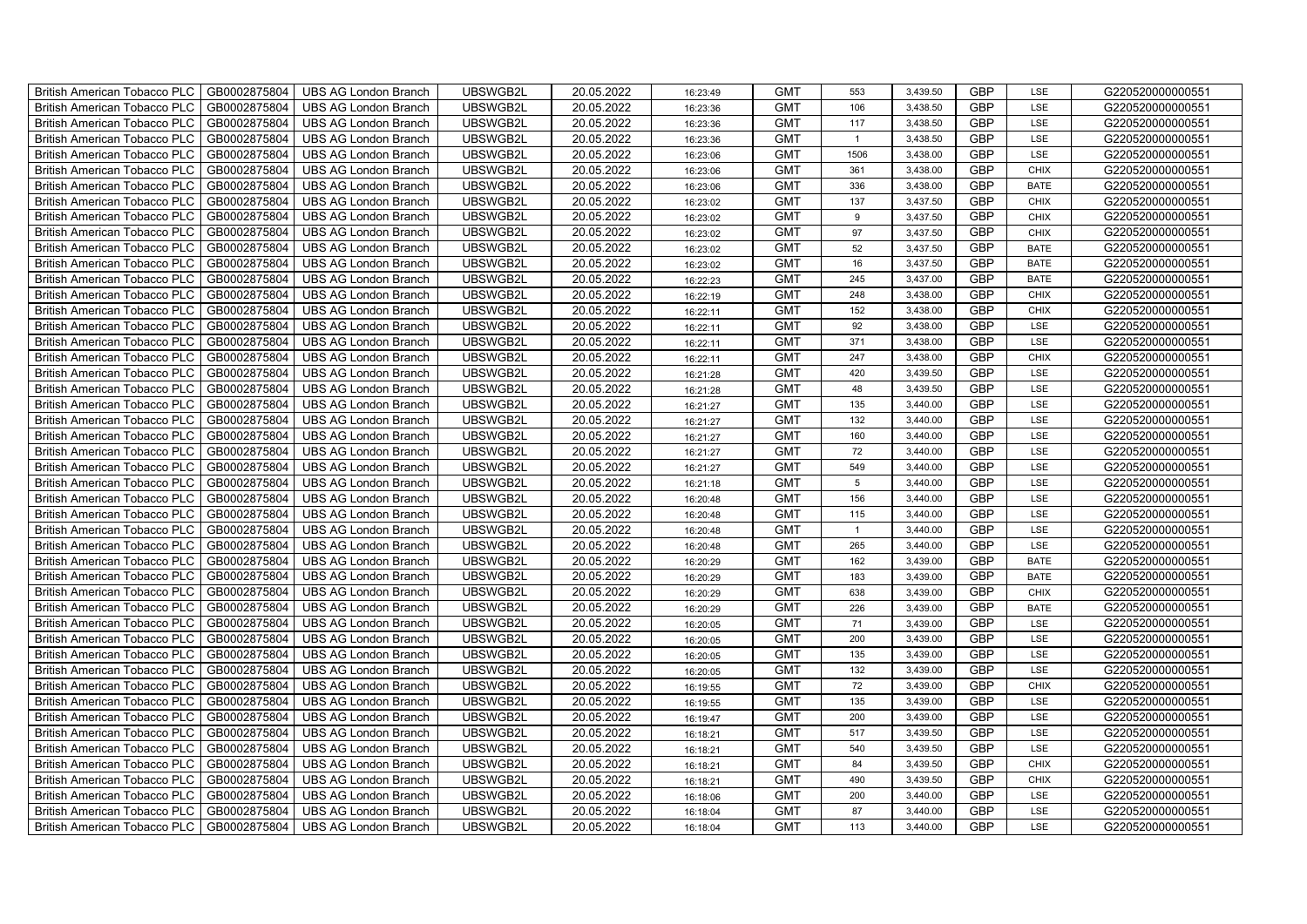| GB0002875804<br>UBSWGB2L<br>20.05.2022<br><b>GMT</b><br><b>GBP</b><br><b>British American Tobacco PLC</b><br><b>UBS AG London Branch</b><br>63<br>3440.0000<br>LSE<br>16:17:05<br><b>GBP</b><br>GB0002875804<br>UBS AG London Branch<br>UBSWGB2L<br>20.05.2022<br><b>GMT</b><br><b>British American Tobacco PLC</b><br>132<br>3440.0000<br>LSE<br>16:17:05<br>GB0002875804<br><b>GMT</b><br><b>GBP</b><br><b>British American Tobacco PLC</b><br><b>UBS AG London Branch</b><br>UBSWGB2L<br>20.05.2022<br>26<br>3440.0000<br>LSE<br>16:17:05<br>GB0002875804<br>UBSWGB2L<br>20.05.2022<br>135<br>3440.0000<br><b>GBP</b><br>LSE<br><b>British American Tobacco PLC</b><br>UBS AG London Branch<br><b>GMT</b><br>16:17:05<br><b>GBP</b><br>GB0002875804<br>UBSWGB2L<br>20.05.2022<br><b>GMT</b><br>200<br>3440.0000<br>LSE<br><b>British American Tobacco PLC</b><br><b>UBS AG London Branch</b><br>16:17:05 | G220520000000551                     |
|-------------------------------------------------------------------------------------------------------------------------------------------------------------------------------------------------------------------------------------------------------------------------------------------------------------------------------------------------------------------------------------------------------------------------------------------------------------------------------------------------------------------------------------------------------------------------------------------------------------------------------------------------------------------------------------------------------------------------------------------------------------------------------------------------------------------------------------------------------------------------------------------------------------|--------------------------------------|
|                                                                                                                                                                                                                                                                                                                                                                                                                                                                                                                                                                                                                                                                                                                                                                                                                                                                                                             | G220520000000551                     |
|                                                                                                                                                                                                                                                                                                                                                                                                                                                                                                                                                                                                                                                                                                                                                                                                                                                                                                             | G220520000000551                     |
|                                                                                                                                                                                                                                                                                                                                                                                                                                                                                                                                                                                                                                                                                                                                                                                                                                                                                                             | G220520000000551                     |
|                                                                                                                                                                                                                                                                                                                                                                                                                                                                                                                                                                                                                                                                                                                                                                                                                                                                                                             | G220520000000551                     |
|                                                                                                                                                                                                                                                                                                                                                                                                                                                                                                                                                                                                                                                                                                                                                                                                                                                                                                             | G220520000000551                     |
| <b>GBP</b><br>132<br>3440.0000<br>LSE<br><b>British American Tobacco PLC</b><br>GB0002875804<br><b>UBS AG London Branch</b><br>UBSWGB2L<br>20.05.2022<br><b>GMT</b><br>16:17:05                                                                                                                                                                                                                                                                                                                                                                                                                                                                                                                                                                                                                                                                                                                             | G220520000000551                     |
| <b>GBP</b><br><b>GMT</b><br>British American Tobacco PLC<br>GB0002875804<br>UBSWGB2L<br>20.05.2022<br>548<br>3440.5000<br>LSE<br><b>UBS AG London Branch</b><br>16:16:51                                                                                                                                                                                                                                                                                                                                                                                                                                                                                                                                                                                                                                                                                                                                    | G220520000000551                     |
| <b>GBP</b><br>GB0002875804<br>UBSWGB2L<br>20.05.2022<br><b>GMT</b><br>173<br><b>British American Tobacco PLC</b><br><b>UBS AG London Branch</b><br>3441.5000<br>LSE<br>16:16:45                                                                                                                                                                                                                                                                                                                                                                                                                                                                                                                                                                                                                                                                                                                             | G220520000000551                     |
| <b>GBP</b><br>GB0002875804<br>UBSWGB2L<br>20.05.2022<br><b>GMT</b><br>347<br><b>British American Tobacco PLC</b><br><b>UBS AG London Branch</b><br>3441.5000<br>LSE<br>16:16:45                                                                                                                                                                                                                                                                                                                                                                                                                                                                                                                                                                                                                                                                                                                             | G220520000000551                     |
| GB0002875804<br>UBSWGB2L<br>20.05.2022<br><b>GMT</b><br><b>GBP</b><br><b>British American Tobacco PLC</b><br><b>UBS AG London Branch</b><br>501<br>3441.5000<br>LSE<br>16:16:45                                                                                                                                                                                                                                                                                                                                                                                                                                                                                                                                                                                                                                                                                                                             | G220520000000551                     |
| GB0002875804<br>UBSWGB2L<br>20.05.2022<br><b>GMT</b><br><b>GBP</b><br>British American Tobacco PLC<br><b>UBS AG London Branch</b><br>491<br>3441.5000<br>LSE<br>16:16:39                                                                                                                                                                                                                                                                                                                                                                                                                                                                                                                                                                                                                                                                                                                                    | G220520000000551                     |
| <b>GMT</b><br><b>GBP</b><br>British American Tobacco PLC<br>GB0002875804<br><b>UBS AG London Branch</b><br>UBSWGB2L<br>20.05.2022<br>453<br>3441.5000<br>LSE<br>16:16:24                                                                                                                                                                                                                                                                                                                                                                                                                                                                                                                                                                                                                                                                                                                                    | G220520000000551                     |
| GB0002875804<br>UBSWGB2L<br>20.05.2022<br><b>GBP</b><br>British American Tobacco PLC<br>UBS AG London Branch<br><b>GMT</b><br>134<br>3441.5000<br>LSE<br>16:16:07                                                                                                                                                                                                                                                                                                                                                                                                                                                                                                                                                                                                                                                                                                                                           | G220520000000551                     |
| <b>GBP</b><br>British American Tobacco PLC<br>GB0002875804<br>UBSWGB2L<br>20.05.2022<br><b>GMT</b><br>209<br>3441.5000<br>LSE<br><b>UBS AG London Branch</b><br>16:16:07                                                                                                                                                                                                                                                                                                                                                                                                                                                                                                                                                                                                                                                                                                                                    | G220520000000551                     |
| 3441.5000<br><b>GBP</b><br>UBSWGB2L<br>20.05.2022<br><b>GMT</b><br>11<br>LSE<br>British American Tobacco PLC<br>GB0002875804<br><b>UBS AG London Branch</b><br>16:16:07                                                                                                                                                                                                                                                                                                                                                                                                                                                                                                                                                                                                                                                                                                                                     | G220520000000551                     |
| <b>GBP</b><br>UBSWGB2L<br><b>GMT</b><br>30<br>3441.5000<br>British American Tobacco PLC<br>GB0002875804<br><b>UBS AG London Branch</b><br>20.05.2022<br>LSE<br>16:16:07                                                                                                                                                                                                                                                                                                                                                                                                                                                                                                                                                                                                                                                                                                                                     | G220520000000551                     |
| <b>GBP</b><br>GB0002875804<br>UBSWGB2L<br>20.05.2022<br><b>GMT</b><br>British American Tobacco PLC<br><b>UBS AG London Branch</b><br>70<br>3441.5000<br>LSE<br>16:16:07                                                                                                                                                                                                                                                                                                                                                                                                                                                                                                                                                                                                                                                                                                                                     | G220520000000551                     |
| <b>GBP</b><br>GB0002875804<br>UBSWGB2L<br>20.05.2022<br><b>GMT</b><br>498<br>British American Tobacco PLC<br><b>UBS AG London Branch</b><br>3442.0000<br>LSE<br>16:16:02                                                                                                                                                                                                                                                                                                                                                                                                                                                                                                                                                                                                                                                                                                                                    | G220520000000551                     |
| <b>GBP</b><br><b>British American Tobacco PLC</b><br>GB0002875804<br>UBSWGB2L<br>20.05.2022<br><b>GMT</b><br><b>UBS AG London Branch</b><br>211<br>3442.0000<br><b>LSE</b><br>16:15:59                                                                                                                                                                                                                                                                                                                                                                                                                                                                                                                                                                                                                                                                                                                      | G220520000000551                     |
| <b>GBP</b><br>GB0002875804<br>UBSWGB2L<br>20.05.2022<br><b>GMT</b><br>British American Tobacco PLC<br>UBS AG London Branch<br>107<br>3442.0000<br>LSE<br>16:15:53                                                                                                                                                                                                                                                                                                                                                                                                                                                                                                                                                                                                                                                                                                                                           | G220520000000551                     |
| GB0002875804<br>UBSWGB2L<br><b>GMT</b><br>303<br>GBP<br>British American Tobacco PLC<br><b>UBS AG London Branch</b><br>20.05.2022<br>3442.0000<br>LSE<br>16:15:53                                                                                                                                                                                                                                                                                                                                                                                                                                                                                                                                                                                                                                                                                                                                           | G220520000000551                     |
| British American Tobacco PLC<br>GB0002875804<br>UBSWGB2L<br>20.05.2022<br><b>GMT</b><br>30<br>GBP<br><b>UBS AG London Branch</b><br>3442.0000<br>LSE<br>16:15:53                                                                                                                                                                                                                                                                                                                                                                                                                                                                                                                                                                                                                                                                                                                                            | G220520000000551                     |
| <b>GBP</b><br>British American Tobacco PLC<br>GB0002875804<br>UBSWGB2L<br>20.05.2022<br><b>GMT</b><br>463<br>3442.0000<br>LSE<br><b>UBS AG London Branch</b><br>16:15:53                                                                                                                                                                                                                                                                                                                                                                                                                                                                                                                                                                                                                                                                                                                                    | G220520000000551                     |
| <b>GBP</b><br>British American Tobacco PLC<br>GB0002875804<br>UBSWGB2L<br>20.05.2022<br><b>GMT</b><br>478<br>3442.0000<br>LSE<br><b>UBS AG London Branch</b><br>16:15:53                                                                                                                                                                                                                                                                                                                                                                                                                                                                                                                                                                                                                                                                                                                                    | G220520000000551                     |
| 583<br><b>GBP</b><br>GB0002875804<br>UBSWGB2L<br><b>GMT</b><br>3442.0000<br>British American Tobacco PLC<br><b>UBS AG London Branch</b><br>20.05.2022<br><b>CHIX</b><br>16:15:53                                                                                                                                                                                                                                                                                                                                                                                                                                                                                                                                                                                                                                                                                                                            | G220520000000551                     |
| <b>GBP</b><br>GB0002875804<br>UBSWGB2L<br>20.05.2022<br><b>GMT</b><br>British American Tobacco PLC<br><b>UBS AG London Branch</b><br>116<br>3442.0000<br><b>CHIX</b><br>16:15:20                                                                                                                                                                                                                                                                                                                                                                                                                                                                                                                                                                                                                                                                                                                            | G220520000000551                     |
| GB0002875804<br>UBSWGB2L<br>20.05.2022<br><b>GMT</b><br>26<br>GBP<br>British American Tobacco PLC<br><b>UBS AG London Branch</b><br>3442.5000<br>LSE<br>16:14:52                                                                                                                                                                                                                                                                                                                                                                                                                                                                                                                                                                                                                                                                                                                                            | G220520000000551                     |
| <b>GBP</b><br>GB0002875804<br>UBSWGB2L<br>20.05.2022<br><b>GMT</b><br>87<br><b>British American Tobacco PLC</b><br><b>UBS AG London Branch</b><br>3442.5000<br>LSE<br>16:14:52                                                                                                                                                                                                                                                                                                                                                                                                                                                                                                                                                                                                                                                                                                                              | G220520000000551                     |
| <b>GBP</b><br>GB0002875804<br>UBS AG London Branch<br>UBSWGB2L<br>20.05.2022<br><b>GMT</b><br>172<br>British American Tobacco PLC<br>3442.5000<br>LSE<br>16:14:52                                                                                                                                                                                                                                                                                                                                                                                                                                                                                                                                                                                                                                                                                                                                           | G220520000000551                     |
| GB0002875804<br><b>GMT</b><br>GBP<br>British American Tobacco PLC<br><b>UBS AG London Branch</b><br>UBSWGB2L<br>20.05.2022<br>135<br>3442.5000<br>LSE<br>16:14:52                                                                                                                                                                                                                                                                                                                                                                                                                                                                                                                                                                                                                                                                                                                                           | G220520000000551                     |
| British American Tobacco PLC<br>GB0002875804<br>UBSWGB2L<br>20.05.2022<br><b>GMT</b><br>75<br>3442.5000<br>GBP<br><b>UBS AG London Branch</b><br>LSE<br>16:14:52                                                                                                                                                                                                                                                                                                                                                                                                                                                                                                                                                                                                                                                                                                                                            | G220520000000551                     |
| 3441.5000<br><b>GBP</b><br>GB0002875804<br>UBSWGB2L<br>20.05.2022<br><b>GMT</b><br>376<br>LSE<br>British American Tobacco PLC<br><b>UBS AG London Branch</b><br>16:14:35                                                                                                                                                                                                                                                                                                                                                                                                                                                                                                                                                                                                                                                                                                                                    | G220520000000551                     |
| 3441.5000<br><b>GBP</b><br>British American Tobacco PLC<br>GB0002875804<br>UBSWGB2L<br>20.05.2022<br><b>GMT</b><br>112<br>LSE<br><b>UBS AG London Branch</b><br>16:14:35                                                                                                                                                                                                                                                                                                                                                                                                                                                                                                                                                                                                                                                                                                                                    | G220520000000551                     |
| <b>GBP</b><br>GB0002875804<br>UBSWGB2L<br>20.05.2022<br><b>GMT</b><br>255<br>3442.0000<br><b>BATE</b><br>British American Tobacco PLC<br><b>UBS AG London Branch</b><br>16:14:30                                                                                                                                                                                                                                                                                                                                                                                                                                                                                                                                                                                                                                                                                                                            | G220520000000551                     |
| <b>GBP</b><br>GB0002875804<br>UBSWGB2L<br>20.05.2022<br><b>GMT</b><br>236<br>British American Tobacco PLC<br><b>UBS AG London Branch</b><br>3442.0000<br><b>BATE</b><br>16:14:24                                                                                                                                                                                                                                                                                                                                                                                                                                                                                                                                                                                                                                                                                                                            | G220520000000551                     |
| GB0002875804<br>UBSWGB2L<br>20.05.2022<br><b>GMT</b><br>75<br>GBP<br>British American Tobacco PLC<br><b>UBS AG London Branch</b><br>3442.0000<br><b>BATE</b><br>16:14:23                                                                                                                                                                                                                                                                                                                                                                                                                                                                                                                                                                                                                                                                                                                                    | G220520000000551                     |
| <b>GBP</b><br><b>British American Tobacco PLC</b><br>GB0002875804<br>UBSWGB2L<br>20.05.2022<br><b>GMT</b><br><b>UBS AG London Branch</b><br>100<br>3442.0000<br>BATE<br>16:14:19                                                                                                                                                                                                                                                                                                                                                                                                                                                                                                                                                                                                                                                                                                                            | G220520000000551                     |
|                                                                                                                                                                                                                                                                                                                                                                                                                                                                                                                                                                                                                                                                                                                                                                                                                                                                                                             | G220520000000551                     |
| <b>GBP</b><br>GB0002875804<br>20.05.2022<br><b>GMT</b><br>410<br><b>British American Tobacco PLC</b><br>3442.0000<br>LSE                                                                                                                                                                                                                                                                                                                                                                                                                                                                                                                                                                                                                                                                                                                                                                                    | G220520000000551                     |
| UBSWGB2L<br>UBS AG London Branch<br>16:14:16<br><b>GBP</b><br>British American Tobacco PLC<br>GB0002875804<br>UBSWGB2L<br>20.05.2022<br><b>GMT</b><br>538<br><b>UBS AG London Branch</b><br>3442.0000<br>LSE<br>16:14:15                                                                                                                                                                                                                                                                                                                                                                                                                                                                                                                                                                                                                                                                                    | G220520000000551                     |
| British American Tobacco PLC<br>GB0002875804<br>UBSWGB2L<br>20.05.2022<br><b>GMT</b><br>131<br>3442.0000<br>GBP<br><b>UBS AG London Branch</b><br>LSE                                                                                                                                                                                                                                                                                                                                                                                                                                                                                                                                                                                                                                                                                                                                                       |                                      |
| 16:14:15<br><b>GBP</b><br>British American Tobacco PLC<br>GB0002875804<br>UBSWGB2L<br>20.05.2022<br><b>GMT</b><br>200<br>3442.5000<br>LSE<br>16:14:07                                                                                                                                                                                                                                                                                                                                                                                                                                                                                                                                                                                                                                                                                                                                                       | G220520000000551                     |
| UBS AG London Branch<br>223<br>3442.5000<br><b>GBP</b><br>GB0002875804<br>UBSWGB2L<br>20.05.2022<br><b>GMT</b><br>LSE<br><b>UBS AG London Branch</b><br>16:14:07                                                                                                                                                                                                                                                                                                                                                                                                                                                                                                                                                                                                                                                                                                                                            |                                      |
| British American Tobacco PLC<br>234<br>3442.5000<br><b>GBP</b><br>GB0002875804<br>UBSWGB2L<br><b>GMT</b><br>LSE<br><b>UBS AG London Branch</b>                                                                                                                                                                                                                                                                                                                                                                                                                                                                                                                                                                                                                                                                                                                                                              | G220520000000551<br>G220520000000551 |
| 20.05.2022<br><b>British American Tobacco PLC</b><br>16:14:07<br><b>GBP</b><br><b>GMT</b><br>77<br>3442.5000<br>LSE                                                                                                                                                                                                                                                                                                                                                                                                                                                                                                                                                                                                                                                                                                                                                                                         |                                      |
| GB0002875804<br>UBSWGB2L<br>20.05.2022<br><b>British American Tobacco PLC</b><br><b>UBS AG London Branch</b><br>16:14:07<br><b>GBP</b><br>GB0002875804<br>UBSWGB2L<br>20.05.2022<br><b>GMT</b><br>241<br>3442.5000<br>LSE<br><b>British American Tobacco PLC</b><br><b>UBS AG London Branch</b><br>16:14:07                                                                                                                                                                                                                                                                                                                                                                                                                                                                                                                                                                                                 | G220520000000551<br>G220520000000551 |
| <b>GBP</b><br><b>British American Tobacco PLC</b><br>GB0002875804<br><b>UBS AG London Branch</b><br>UBSWGB2L<br>20.05.2022<br><b>GMT</b><br>143<br>3442.5000<br>LSE<br>16:14:07                                                                                                                                                                                                                                                                                                                                                                                                                                                                                                                                                                                                                                                                                                                             | G220520000000551                     |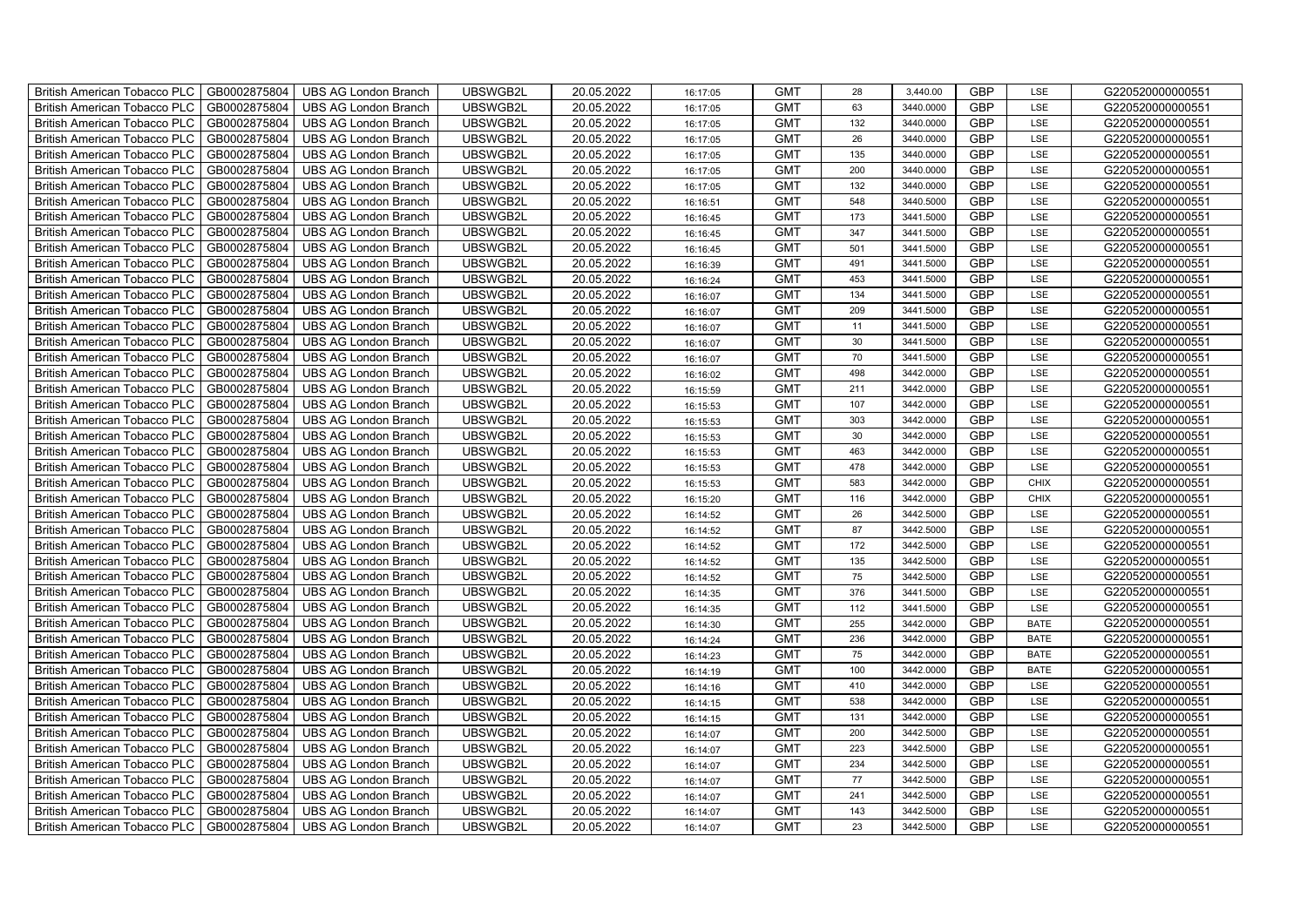| British American Tobacco PLC<br>GB0002875804        | <b>UBS AG London Branch</b> | UBSWGB2L | 20.05.2022 | 16:14:01 | <b>GMT</b> | 70  | 3442.5000 | <b>GBP</b> | <b>CHIX</b> | G220520000000551 |
|-----------------------------------------------------|-----------------------------|----------|------------|----------|------------|-----|-----------|------------|-------------|------------------|
| GB0002875804<br><b>British American Tobacco PLC</b> | <b>UBS AG London Branch</b> | UBSWGB2L | 20.05.2022 | 16:13:46 | <b>GMT</b> | 100 | 3442.5000 | <b>GBP</b> | <b>CHIX</b> | G220520000000551 |
| GB0002875804<br><b>British American Tobacco PLC</b> | <b>UBS AG London Branch</b> | UBSWGB2L | 20.05.2022 | 16:13:46 | <b>GMT</b> | 60  | 3442.5000 | <b>GBP</b> | <b>CHIX</b> | G220520000000551 |
| GB0002875804<br>British American Tobacco PLC        | <b>UBS AG London Branch</b> | UBSWGB2L | 20.05.2022 | 16:13:46 | <b>GMT</b> | 100 | 3442.5000 | <b>GBP</b> | <b>CHIX</b> | G220520000000551 |
| GB0002875804<br><b>British American Tobacco PLC</b> | <b>UBS AG London Branch</b> | UBSWGB2L | 20.05.2022 | 16:13:46 | <b>GMT</b> | 100 | 3442.5000 | <b>GBP</b> | <b>CHIX</b> | G220520000000551 |
| GB0002875804<br>British American Tobacco PLC        | <b>UBS AG London Branch</b> | UBSWGB2L | 20.05.2022 | 16:13:46 | <b>GMT</b> | 40  | 3442.5000 | <b>GBP</b> | <b>CHIX</b> | G220520000000551 |
| GB0002875804<br><b>British American Tobacco PLC</b> | <b>UBS AG London Branch</b> | UBSWGB2L | 20.05.2022 | 16:13:46 | <b>GMT</b> | 507 | 3442.5000 | <b>GBP</b> | LSE         | G220520000000551 |
| British American Tobacco PLC<br>GB0002875804        | <b>UBS AG London Branch</b> | UBSWGB2L | 20.05.2022 | 16:13:46 | <b>GMT</b> | 490 | 3442.5000 | <b>GBP</b> | LSE         | G220520000000551 |
| GB0002875804<br><b>British American Tobacco PLC</b> | <b>UBS AG London Branch</b> | UBSWGB2L | 20.05.2022 | 16:13:46 | <b>GMT</b> | 483 | 3442.5000 | <b>GBP</b> | LSE         | G220520000000551 |
| GB0002875804<br>British American Tobacco PLC        | <b>UBS AG London Branch</b> | UBSWGB2L | 20.05.2022 | 16:13:46 | <b>GMT</b> | 18  | 3442.5000 | <b>GBP</b> | <b>CHIX</b> | G220520000000551 |
| <b>British American Tobacco PLC</b><br>GB0002875804 | <b>UBS AG London Branch</b> | UBSWGB2L | 20.05.2022 | 16:13:46 | <b>GMT</b> | 100 | 3442.5000 | <b>GBP</b> | <b>CHIX</b> | G220520000000551 |
| GB0002875804<br><b>British American Tobacco PLC</b> | <b>UBS AG London Branch</b> | UBSWGB2L | 20.05.2022 | 16:13:39 | <b>GMT</b> | 97  | 3442.5000 | <b>GBP</b> | <b>CHIX</b> | G220520000000551 |
| GB0002875804<br>British American Tobacco PLC        | <b>UBS AG London Branch</b> | UBSWGB2L | 20.05.2022 | 16:13:30 | <b>GMT</b> | 132 | 3442.5000 | <b>GBP</b> | LSE         | G220520000000551 |
| GB0002875804<br>British American Tobacco PLC        | <b>UBS AG London Branch</b> | UBSWGB2L | 20.05.2022 | 16:13:30 | <b>GMT</b> | 11  | 3442.5000 | <b>GBP</b> | LSE         | G220520000000551 |
| GB0002875804<br>British American Tobacco PLC        | <b>UBS AG London Branch</b> | UBSWGB2L | 20.05.2022 | 16:13:30 | <b>GMT</b> | 491 | 3442.5000 | <b>GBP</b> | LSE         | G220520000000551 |
| GB0002875804<br>British American Tobacco PLC        | <b>UBS AG London Branch</b> | UBSWGB2L | 20.05.2022 | 16:13:03 | <b>GMT</b> | 446 | 3441.5000 | <b>GBP</b> | LSE         | G220520000000551 |
| British American Tobacco PLC<br>GB0002875804        | <b>UBS AG London Branch</b> | UBSWGB2L | 20.05.2022 | 16:13:03 | <b>GMT</b> | 384 | 3441.5000 | <b>GBP</b> | LSE         | G220520000000551 |
| GB0002875804<br>British American Tobacco PLC        | <b>UBS AG London Branch</b> | UBSWGB2L | 20.05.2022 | 16:13:03 | <b>GMT</b> | 75  | 3441.5000 | <b>GBP</b> | LSE         | G220520000000551 |
| GB0002875804<br>British American Tobacco PLC        | <b>UBS AG London Branch</b> | UBSWGB2L | 20.05.2022 | 16:12:34 | <b>GMT</b> | 246 | 3440.5000 | <b>GBP</b> | <b>BATE</b> | G220520000000551 |
| <b>British American Tobacco PLC</b><br>GB0002875804 | <b>UBS AG London Branch</b> | UBSWGB2L | 20.05.2022 | 16:12:34 | <b>GMT</b> | 54  | 3440.5000 | GBP        | CHIX        | G220520000000551 |
| GB0002875804<br><b>British American Tobacco PLC</b> | <b>UBS AG London Branch</b> | UBSWGB2L | 20.05.2022 | 16:12:04 | <b>GMT</b> | 477 | 3441.0000 | <b>GBP</b> | LSE         | G220520000000551 |
| GB0002875804<br>British American Tobacco PLC        | <b>UBS AG London Branch</b> | UBSWGB2L | 20.05.2022 | 16:11:20 | <b>GMT</b> | 516 | 3442.0000 | GBP        | LSE         | G220520000000551 |
| GB0002875804<br>British American Tobacco PLC        | <b>UBS AG London Branch</b> | UBSWGB2L | 20.05.2022 | 16:11:01 | <b>GMT</b> | 447 | 3442.5000 | GBP        | LSE         | G220520000000551 |
| GB0002875804<br>British American Tobacco PLC        | <b>UBS AG London Branch</b> | UBSWGB2L | 20.05.2022 | 16:10:59 | <b>GMT</b> | 95  | 3442.5000 | <b>GBP</b> | LSE         | G220520000000551 |
| GB0002875804<br>British American Tobacco PLC        | <b>UBS AG London Branch</b> | UBSWGB2L | 20.05.2022 | 16:10:55 | <b>GMT</b> | 514 | 3443.5000 | <b>GBP</b> | LSE         | G220520000000551 |
| GB0002875804<br>British American Tobacco PLC        | <b>UBS AG London Branch</b> | UBSWGB2L | 20.05.2022 | 16:10:54 | <b>GMT</b> | 529 | 3444.0000 | <b>GBP</b> | LSE         | G220520000000551 |
| GB0002875804<br>British American Tobacco PLC        | <b>UBS AG London Branch</b> | UBSWGB2L | 20.05.2022 | 16:10:54 | <b>GMT</b> | 461 | 3444.0000 | GBP        | LSE         | G220520000000551 |
| GB0002875804<br>British American Tobacco PLC        | <b>UBS AG London Branch</b> | UBSWGB2L | 20.05.2022 | 16:10:51 | <b>GMT</b> | 463 | 3444.5000 | <b>GBP</b> | LSE         | G220520000000551 |
| <b>British American Tobacco PLC</b><br>GB0002875804 | <b>UBS AG London Branch</b> | UBSWGB2L | 20.05.2022 | 16:10:31 | <b>GMT</b> | 529 | 3444.5000 | <b>GBP</b> | CHIX        | G220520000000551 |
| GB0002875804<br><b>British American Tobacco PLC</b> | <b>UBS AG London Branch</b> | UBSWGB2L | 20.05.2022 | 16:10:31 | <b>GMT</b> | 41  | 3444.5000 | <b>GBP</b> | <b>CHIX</b> | G220520000000551 |
| GB0002875804<br>British American Tobacco PLC        | <b>UBS AG London Branch</b> | UBSWGB2L | 20.05.2022 | 16:10:00 | <b>GMT</b> | 46  | 3445.0000 | GBP        | LSE         | G220520000000551 |
| GB0002875804<br>British American Tobacco PLC        | <b>UBS AG London Branch</b> | UBSWGB2L | 20.05.2022 | 16:10:00 | <b>GMT</b> | 493 | 3445.0000 | GBP        | LSE         | G220520000000551 |
| GB0002875804<br>British American Tobacco PLC        | <b>UBS AG London Branch</b> | UBSWGB2L | 20.05.2022 | 16:10:00 | <b>GMT</b> | 493 | 3445.0000 | <b>GBP</b> | LSE         | G220520000000551 |
| British American Tobacco PLC<br>GB0002875804        | <b>UBS AG London Branch</b> | UBSWGB2L | 20.05.2022 | 16:08:52 | <b>GMT</b> | 22  | 3444.0000 | <b>GBP</b> | LSE         | G220520000000551 |
| GB0002875804<br>British American Tobacco PLC        | <b>UBS AG London Branch</b> | UBSWGB2L | 20.05.2022 | 16:08:52 | <b>GMT</b> | 102 | 3444.0000 | <b>GBP</b> | LSE         | G220520000000551 |
| GB0002875804<br>British American Tobacco PLC        | <b>UBS AG London Branch</b> | UBSWGB2L | 20.05.2022 | 16:08:52 | <b>GMT</b> | 362 | 3444.0000 | GBP        | LSE         | G220520000000551 |
| GB0002875804<br>British American Tobacco PLC        | <b>UBS AG London Branch</b> | UBSWGB2L | 20.05.2022 | 16:08:27 | <b>GMT</b> | 139 | 3443.0000 | <b>GBP</b> | LSE         | G220520000000551 |
| <b>British American Tobacco PLC</b><br>GB0002875804 | <b>UBS AG London Branch</b> | UBSWGB2L | 20.05.2022 | 16:08:27 | <b>GMT</b> | 322 | 3443.0000 | <b>GBP</b> | LSE         | G220520000000551 |
| GB0002875804<br><b>British American Tobacco PLC</b> | UBS AG London Branch        | UBSWGB2L | 20.05.2022 | 16:07:46 | <b>GMT</b> | 381 | 3444.0000 | <b>GBP</b> | <b>BATE</b> | G220520000000551 |
| GB0002875804<br>British American Tobacco PLC        | <b>UBS AG London Branch</b> | UBSWGB2L | 20.05.2022 | 16:07:46 | <b>GMT</b> | 282 | 3444.0000 | <b>GBP</b> | <b>BATE</b> | G220520000000551 |
| British American Tobacco PLC<br>GB0002875804        | <b>UBS AG London Branch</b> | UBSWGB2L | 20.05.2022 | 16:07:44 | <b>GMT</b> | 61  | 3444.5000 | GBP        | <b>CHIX</b> | G220520000000551 |
| British American Tobacco PLC<br>GB0002875804        | <b>UBS AG London Branch</b> | UBSWGB2L | 20.05.2022 | 16:07:44 | <b>GMT</b> | 546 | 3444.5000 | <b>GBP</b> | <b>CHIX</b> | G220520000000551 |
| British American Tobacco PLC<br>GB0002875804        | <b>UBS AG London Branch</b> | UBSWGB2L | 20.05.2022 | 16:07:44 | <b>GMT</b> | 11  | 3444.5000 | <b>GBP</b> | <b>CHIX</b> | G220520000000551 |
| GB0002875804<br>British American Tobacco PLC        | <b>UBS AG London Branch</b> | UBSWGB2L | 20.05.2022 | 16:07:44 | <b>GMT</b> | 328 | 3444.5000 | <b>GBP</b> | LSE         | G220520000000551 |
| GB0002875804<br><b>British American Tobacco PLC</b> | <b>UBS AG London Branch</b> | UBSWGB2L | 20.05.2022 | 16:07:44 | <b>GMT</b> | 49  | 3444.5000 | <b>GBP</b> | <b>CHIX</b> | G220520000000551 |
| GB0002875804<br><b>British American Tobacco PLC</b> | <b>UBS AG London Branch</b> | UBSWGB2L | 20.05.2022 | 16:07:44 | <b>GMT</b> | 136 | 3444.5000 | <b>GBP</b> | LSE         | G220520000000551 |
| <b>British American Tobacco PLC</b><br>GB0002875804 | <b>UBS AG London Branch</b> | UBSWGB2L | 20.05.2022 | 16:06:52 | <b>GMT</b> | 504 | 3443.0000 | <b>GBP</b> | LSE         | G220520000000551 |
| GB0002875804<br>British American Tobacco PLC        | <b>UBS AG London Branch</b> | UBSWGB2L | 20.05.2022 | 16:06:42 | <b>GMT</b> | 509 | 3443.5000 | <b>GBP</b> | LSE         | G220520000000551 |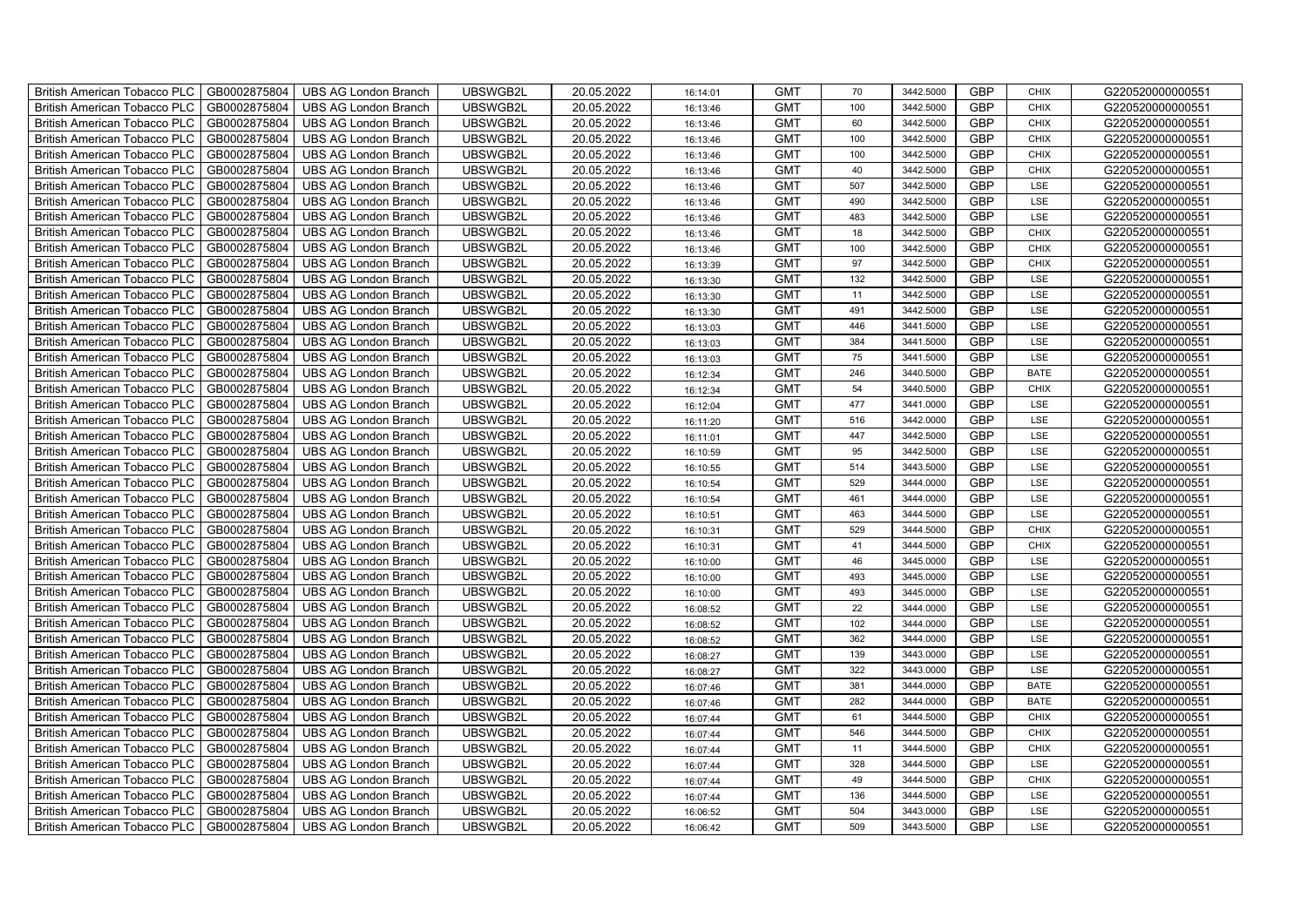| British American Tobacco PLC<br>GB0002875804        | <b>UBS AG London Branch</b> | UBSWGB2L | 20.05.2022 | 16:06:09 | <b>GMT</b> | 364 | 3445.0000 | <b>GBP</b> | <b>CHIX</b> | G220520000000551 |
|-----------------------------------------------------|-----------------------------|----------|------------|----------|------------|-----|-----------|------------|-------------|------------------|
| GB0002875804<br><b>British American Tobacco PLC</b> | <b>UBS AG London Branch</b> | UBSWGB2L | 20.05.2022 | 16:06:09 | <b>GMT</b> | 51  | 3445.0000 | <b>GBP</b> | <b>CHIX</b> | G220520000000551 |
| GB0002875804<br><b>British American Tobacco PLC</b> | <b>UBS AG London Branch</b> | UBSWGB2L | 20.05.2022 | 16:06:09 | <b>GMT</b> | 30  | 3445.0000 | <b>GBP</b> | <b>CHIX</b> | G220520000000551 |
| GB0002875804<br>British American Tobacco PLC        | <b>UBS AG London Branch</b> | UBSWGB2L | 20.05.2022 | 16:06:09 | <b>GMT</b> | 25  | 3445.0000 | <b>GBP</b> | <b>CHIX</b> | G220520000000551 |
| GB0002875804<br>British American Tobacco PLC        | <b>UBS AG London Branch</b> | UBSWGB2L | 20.05.2022 | 16:06:09 | <b>GMT</b> | 230 | 3445.0000 | <b>GBP</b> | LSE         | G220520000000551 |
| GB0002875804<br>British American Tobacco PLC        | <b>UBS AG London Branch</b> | UBSWGB2L | 20.05.2022 | 16:05:58 | <b>GMT</b> | 240 | 3445.0000 | <b>GBP</b> | LSE         | G220520000000551 |
| GB0002875804<br>British American Tobacco PLC        | <b>UBS AG London Branch</b> | UBSWGB2L | 20.05.2022 | 16:05:53 | <b>GMT</b> | 102 | 3445.0000 | <b>GBP</b> | <b>CHIX</b> | G220520000000551 |
| GB0002875804<br>British American Tobacco PLC        | <b>UBS AG London Branch</b> | UBSWGB2L | 20.05.2022 | 16:05:24 | <b>GMT</b> | 10  | 3445.5000 | <b>GBP</b> | LSE         | G220520000000551 |
| GB0002875804<br>British American Tobacco PLC        | <b>UBS AG London Branch</b> | UBSWGB2L | 20.05.2022 | 16:05:24 | <b>GMT</b> | 485 | 3445.5000 | GBP        | LSE         | G220520000000551 |
| GB0002875804<br>British American Tobacco PLC        | <b>UBS AG London Branch</b> | UBSWGB2L | 20.05.2022 | 16:04:36 | <b>GMT</b> | 545 | 3446.0000 | GBP        | LSE         | G220520000000551 |
| <b>British American Tobacco PLC</b><br>GB0002875804 | <b>UBS AG London Branch</b> | UBSWGB2L | 20.05.2022 | 16:04:33 | <b>GMT</b> | 111 | 3446.5000 | GBP        | LSE         | G220520000000551 |
| GB0002875804<br><b>British American Tobacco PLC</b> | <b>UBS AG London Branch</b> | UBSWGB2L | 20.05.2022 | 16:04:33 | <b>GMT</b> | 28  | 3446.5000 | <b>GBP</b> | LSE         | G220520000000551 |
| GB0002875804<br>British American Tobacco PLC        | <b>UBS AG London Branch</b> | UBSWGB2L | 20.05.2022 | 16:04:33 | <b>GMT</b> | 236 | 3446.5000 | GBP        | LSE         | G220520000000551 |
| GB0002875804<br><b>British American Tobacco PLC</b> | <b>UBS AG London Branch</b> | UBSWGB2L | 20.05.2022 | 16:04:33 | <b>GMT</b> | 130 | 3446.5000 | GBP        | LSE         | G220520000000551 |
| British American Tobacco PLC<br>GB0002875804        | <b>UBS AG London Branch</b> | UBSWGB2L | 20.05.2022 | 16:04:14 | <b>GMT</b> | 134 | 3447.0000 | <b>GBP</b> | <b>BATE</b> | G220520000000551 |
| British American Tobacco PLC<br>GB0002875804        | <b>UBS AG London Branch</b> | UBSWGB2L | 20.05.2022 | 16:04:14 | <b>GMT</b> | 46  | 3447.0000 | <b>GBP</b> | <b>BATE</b> | G220520000000551 |
| GB0002875804<br><b>British American Tobacco PLC</b> | <b>UBS AG London Branch</b> | UBSWGB2L | 20.05.2022 | 16:04:14 | <b>GMT</b> | 484 | 3447.0000 | <b>GBP</b> | LSE         | G220520000000551 |
| GB0002875804<br><b>British American Tobacco PLC</b> | <b>UBS AG London Branch</b> | UBSWGB2L | 20.05.2022 | 16:04:14 | <b>GMT</b> | 472 | 3447.0000 | GBP        | LSE         | G220520000000551 |
| British American Tobacco PLC<br>GB0002875804        | <b>UBS AG London Branch</b> | UBSWGB2L | 20.05.2022 | 16:04:14 | <b>GMT</b> | 12  | 3447.0000 | <b>GBP</b> | <b>BATE</b> | G220520000000551 |
| <b>British American Tobacco PLC</b><br>GB0002875804 | <b>UBS AG London Branch</b> | UBSWGB2L | 20.05.2022 | 16:04:14 | <b>GMT</b> | 52  | 3447.0000 | <b>GBP</b> | <b>BATE</b> | G220520000000551 |
| GB0002875804<br><b>British American Tobacco PLC</b> | <b>UBS AG London Branch</b> | UBSWGB2L | 20.05.2022 | 16:04:14 | <b>GMT</b> | 25  | 3447.0000 | <b>GBP</b> | <b>BATE</b> | G220520000000551 |
| British American Tobacco PLC<br>GB0002875804        | <b>UBS AG London Branch</b> | UBSWGB2L | 20.05.2022 | 16:04:12 | <b>GMT</b> | 29  | 3447.0000 | GBP        | LSE         | G220520000000551 |
| British American Tobacco PLC<br>GB0002875804        | <b>UBS AG London Branch</b> | UBSWGB2L | 20.05.2022 | 16:04:12 | <b>GMT</b> | 124 | 3447.0000 | <b>GBP</b> | <b>BATE</b> | G220520000000551 |
| <b>British American Tobacco PLC</b><br>GB0002875804 | <b>UBS AG London Branch</b> | UBSWGB2L | 20.05.2022 | 16:04:05 | <b>GMT</b> | 9   | 3447.0000 | <b>GBP</b> | <b>BATE</b> | G220520000000551 |
| GB0002875804<br>British American Tobacco PLC        | <b>UBS AG London Branch</b> | UBSWGB2L | 20.05.2022 | 16:04:05 | <b>GMT</b> | 104 | 3447.0000 | <b>GBP</b> | <b>BATE</b> | G220520000000551 |
| <b>British American Tobacco PLC</b><br>GB0002875804 | <b>UBS AG London Branch</b> | UBSWGB2L | 20.05.2022 | 16:04:05 | <b>GMT</b> | 93  | 3447.0000 | <b>GBP</b> | <b>BATE</b> | G220520000000551 |
| GB0002875804<br><b>British American Tobacco PLC</b> | <b>UBS AG London Branch</b> | UBSWGB2L | 20.05.2022 | 16:03:58 | <b>GMT</b> | 262 | 3447.0000 | <b>GBP</b> | <b>CHIX</b> | G220520000000551 |
| GB0002875804<br>British American Tobacco PLC        | <b>UBS AG London Branch</b> | UBSWGB2L | 20.05.2022 | 16:03:58 | <b>GMT</b> | 407 | 3447.0000 | <b>GBP</b> | <b>CHIX</b> | G220520000000551 |
| GB0002875804<br><b>British American Tobacco PLC</b> | <b>UBS AG London Branch</b> | UBSWGB2L | 20.05.2022 | 16:03:26 | <b>GMT</b> | 13  | 3446.5000 | <b>GBP</b> | <b>BATE</b> | G220520000000551 |
| GB0002875804<br><b>British American Tobacco PLC</b> | <b>UBS AG London Branch</b> | UBSWGB2L | 20.05.2022 | 16:03:24 | <b>GMT</b> | 651 | 3447.0000 | <b>GBP</b> | LSE         | G220520000000551 |
| GB0002875804<br><b>British American Tobacco PLC</b> | <b>UBS AG London Branch</b> | UBSWGB2L | 20.05.2022 | 16:03:09 | <b>GMT</b> | 254 | 3447.0000 | <b>GBP</b> | LSE         | G220520000000551 |
| GB0002875804<br>British American Tobacco PLC        | UBS AG London Branch        | UBSWGB2L | 20.05.2022 | 16:03:09 | <b>GMT</b> | 92  | 3447.0000 | GBP        | LSE         | G220520000000551 |
| GB0002875804<br>British American Tobacco PLC        | <b>UBS AG London Branch</b> | UBSWGB2L | 20.05.2022 | 16:02:07 | <b>GMT</b> | 29  | 3446.0000 | <b>GBP</b> | LSE         | G220520000000551 |
| GB0002875804<br>British American Tobacco PLC        | <b>UBS AG London Branch</b> | UBSWGB2L | 20.05.2022 | 16:02:07 | <b>GMT</b> | 71  | 3446.0000 | <b>GBP</b> | LSE         | G220520000000551 |
| GB0002875804<br><b>British American Tobacco PLC</b> | <b>UBS AG London Branch</b> | UBSWGB2L | 20.05.2022 | 16:02:07 | <b>GMT</b> | 141 | 3446.0000 | <b>GBP</b> | LSE         | G220520000000551 |
| GB0002875804<br><b>British American Tobacco PLC</b> | <b>UBS AG London Branch</b> | UBSWGB2L | 20.05.2022 | 16:02:07 | <b>GMT</b> | 79  | 3446.0000 | <b>GBP</b> | LSE         | G220520000000551 |
| GB0002875804<br>British American Tobacco PLC        | <b>UBS AG London Branch</b> | UBSWGB2L | 20.05.2022 | 16:02:07 | <b>GMT</b> | 21  | 3446.0000 | <b>GBP</b> | LSE         | G220520000000551 |
| GB0002875804<br><b>British American Tobacco PLC</b> | <b>UBS AG London Branch</b> | UBSWGB2L | 20.05.2022 | 16:02:07 | <b>GMT</b> | 17  | 3446.0000 | <b>GBP</b> | LSE         | G220520000000551 |
| GB0002875804<br>British American Tobacco PLC        | <b>UBS AG London Branch</b> | UBSWGB2L | 20.05.2022 | 16:02:07 | <b>GMT</b> | 100 | 3446.0000 | <b>GBP</b> | <b>LSE</b>  | G220520000000551 |
| GB0002875804<br>British American Tobacco PLC        | <b>UBS AG London Branch</b> | UBSWGB2L | 20.05.2022 | 16:02:07 | <b>GMT</b> | 17  | 3446.0000 | GBP        | LSE         | G220520000000551 |
| GB0002875804<br>British American Tobacco PLC        | <b>UBS AG London Branch</b> | UBSWGB2L | 20.05.2022 | 16:02:07 | <b>GMT</b> | 83  | 3446.0000 | GBP        | LSE         | G220520000000551 |
| GB0002875804<br>British American Tobacco PLC        | <b>UBS AG London Branch</b> | UBSWGB2L | 20.05.2022 | 16:02:07 | <b>GMT</b> | 17  | 3446.0000 | GBP        | LSE         | G220520000000551 |
| British American Tobacco PLC<br>GB0002875804        | <b>UBS AG London Branch</b> | UBSWGB2L | 20.05.2022 | 16:02:07 | <b>GMT</b> | 83  | 3446.0000 | <b>GBP</b> | LSE         | G220520000000551 |
| GB0002875804<br>British American Tobacco PLC        | <b>UBS AG London Branch</b> | UBSWGB2L | 20.05.2022 | 16:02:07 | <b>GMT</b> | 83  | 3446.0000 | <b>GBP</b> | LSE         | G220520000000551 |
| GB0002875804<br>British American Tobacco PLC        | <b>UBS AG London Branch</b> | UBSWGB2L | 20.05.2022 | 16:02:07 | <b>GMT</b> | 83  | 3446.0000 | GBP        | LSE         | G220520000000551 |
| GB0002875804<br>British American Tobacco PLC        | <b>UBS AG London Branch</b> | UBSWGB2L | 20.05.2022 | 16:02:07 | <b>GMT</b> | 66  | 3446.0000 | <b>GBP</b> | LSE         | G220520000000551 |
| GB0002875804<br><b>British American Tobacco PLC</b> | <b>UBS AG London Branch</b> | UBSWGB2L | 20.05.2022 | 16:02:03 | <b>GMT</b> | 118 | 3446.0000 | GBP        | LSE         | G220520000000551 |
| British American Tobacco PLC<br>GB0002875804        | <b>UBS AG London Branch</b> | UBSWGB2L | 20.05.2022 | 16:02:03 | <b>GMT</b> | 80  | 3446.0000 | <b>GBP</b> | LSE         | G220520000000551 |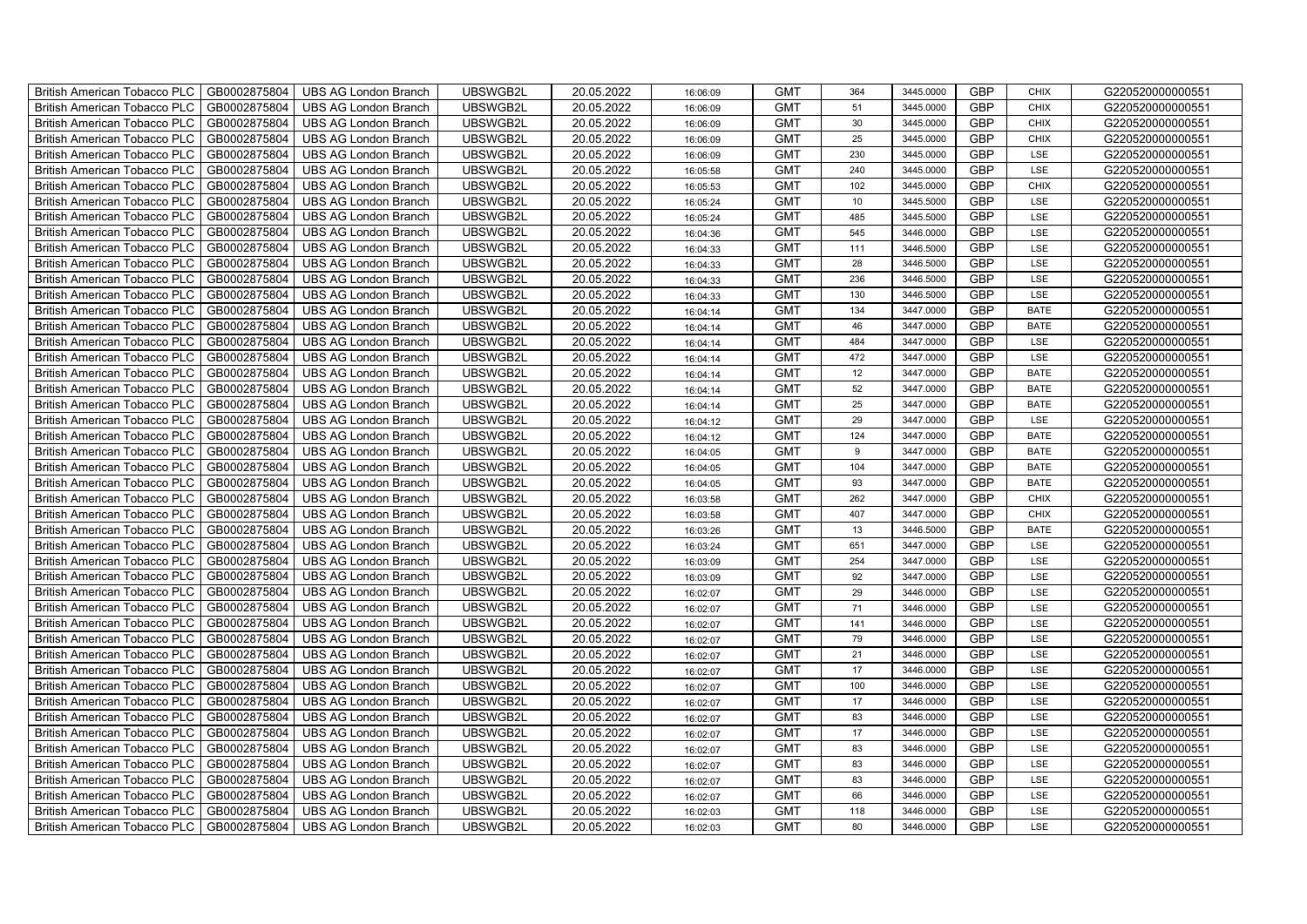| British American Tobacco PLC<br>GB0002875804        | <b>UBS AG London Branch</b> | UBSWGB2L | 20.05.2022 | 16:02:03 | <b>GMT</b> | $\overline{2}$ | 3446.0000 | <b>GBP</b> | LSE         | G220520000000551 |
|-----------------------------------------------------|-----------------------------|----------|------------|----------|------------|----------------|-----------|------------|-------------|------------------|
| GB0002875804<br><b>British American Tobacco PLC</b> | <b>UBS AG London Branch</b> | UBSWGB2L | 20.05.2022 | 16:01:46 | <b>GMT</b> | 16             | 3446.0000 | <b>GBP</b> | <b>CHIX</b> | G220520000000551 |
| GB0002875804<br><b>British American Tobacco PLC</b> | <b>UBS AG London Branch</b> | UBSWGB2L | 20.05.2022 | 16:01:46 | <b>GMT</b> | 670            | 3446.0000 | <b>GBP</b> | <b>CHIX</b> | G220520000000551 |
| GB0002875804<br>British American Tobacco PLC        | <b>UBS AG London Branch</b> | UBSWGB2L | 20.05.2022 | 16:01:46 | <b>GMT</b> | 9              | 3446.0000 | <b>GBP</b> | <b>CHIX</b> | G220520000000551 |
| GB0002875804<br><b>British American Tobacco PLC</b> | <b>UBS AG London Branch</b> | UBSWGB2L | 20.05.2022 | 16:01:46 | <b>GMT</b> | 90             | 3446.0000 | <b>GBP</b> | LSE         | G220520000000551 |
| GB0002875804<br>British American Tobacco PLC        | <b>UBS AG London Branch</b> | UBSWGB2L | 20.05.2022 | 16:00:30 | <b>GMT</b> | $\mathbf{1}$   | 3445.0000 | <b>GBP</b> | LSE         | G220520000000551 |
| GB0002875804<br><b>British American Tobacco PLC</b> | <b>UBS AG London Branch</b> | UBSWGB2L | 20.05.2022 | 16:00:30 | <b>GMT</b> | $\overline{1}$ | 3445.0000 | <b>GBP</b> | LSE         | G220520000000551 |
| British American Tobacco PLC<br>GB0002875804        | <b>UBS AG London Branch</b> | UBSWGB2L | 20.05.2022 | 16:00:30 | <b>GMT</b> | $\mathbf{1}$   | 3445.0000 | <b>GBP</b> | LSE         | G220520000000551 |
| GB0002875804<br><b>British American Tobacco PLC</b> | <b>UBS AG London Branch</b> | UBSWGB2L | 20.05.2022 | 16:00:30 | <b>GMT</b> | 18             | 3445.0000 | <b>GBP</b> | LSE         | G220520000000551 |
| GB0002875804<br>British American Tobacco PLC        | <b>UBS AG London Branch</b> | UBSWGB2L | 20.05.2022 | 16:00:30 | <b>GMT</b> | 179            | 3445.0000 | <b>GBP</b> | LSE         | G220520000000551 |
| <b>British American Tobacco PLC</b><br>GB0002875804 | <b>UBS AG London Branch</b> | UBSWGB2L | 20.05.2022 | 16:00:30 | <b>GMT</b> | 99             | 3445.0000 | <b>GBP</b> | LSE         | G220520000000551 |
| GB0002875804<br><b>British American Tobacco PLC</b> | <b>UBS AG London Branch</b> | UBSWGB2L | 20.05.2022 | 16:00:30 | <b>GMT</b> | 119            | 3445.0000 | <b>GBP</b> | LSE         | G220520000000551 |
| GB0002875804<br>British American Tobacco PLC        | <b>UBS AG London Branch</b> | UBSWGB2L | 20.05.2022 | 16:00:30 | <b>GMT</b> | 42             | 3445.0000 | <b>GBP</b> | LSE         | G220520000000551 |
| GB0002875804<br>British American Tobacco PLC        | <b>UBS AG London Branch</b> | UBSWGB2L | 20.05.2022 | 15:59:58 | <b>GMT</b> | 477            | 3445.5000 | <b>GBP</b> | LSE         | G220520000000551 |
| GB0002875804<br>British American Tobacco PLC        | <b>UBS AG London Branch</b> | UBSWGB2L | 20.05.2022 | 15:59:30 | <b>GMT</b> | 89             | 3445.5000 | <b>GBP</b> | <b>CHIX</b> | G220520000000551 |
| GB0002875804<br>British American Tobacco PLC        | <b>UBS AG London Branch</b> | UBSWGB2L | 20.05.2022 | 15:59:30 | <b>GMT</b> | 430            | 3445.5000 | <b>GBP</b> | <b>CHIX</b> | G220520000000551 |
| British American Tobacco PLC<br>GB0002875804        | <b>UBS AG London Branch</b> | UBSWGB2L | 20.05.2022 | 15:59:30 | <b>GMT</b> | 61             | 3445.5000 | <b>GBP</b> | <b>CHIX</b> | G220520000000551 |
| GB0002875804<br>British American Tobacco PLC        | <b>UBS AG London Branch</b> | UBSWGB2L | 20.05.2022 | 15:59:30 | <b>GMT</b> | 313            | 3446.5000 | <b>GBP</b> | <b>BATE</b> | G220520000000551 |
| GB0002875804<br>British American Tobacco PLC        | <b>UBS AG London Branch</b> | UBSWGB2L | 20.05.2022 | 15:59:30 | <b>GMT</b> | 13             | 3446.5000 | <b>GBP</b> | LSE         | G220520000000551 |
| <b>British American Tobacco PLC</b><br>GB0002875804 | <b>UBS AG London Branch</b> | UBSWGB2L | 20.05.2022 | 15:59:30 | <b>GMT</b> | 500            | 3446.5000 | GBP        | LSE         | G220520000000551 |
| GB0002875804<br><b>British American Tobacco PLC</b> | <b>UBS AG London Branch</b> | UBSWGB2L | 20.05.2022 | 15:59:25 | <b>GMT</b> | 487            | 3446.5000 | <b>GBP</b> | LSE         | G220520000000551 |
| GB0002875804<br>British American Tobacco PLC        | <b>UBS AG London Branch</b> | UBSWGB2L | 20.05.2022 | 15:59:25 | <b>GMT</b> | 18             | 3446.5000 | GBP        | LSE         | G220520000000551 |
| GB0002875804<br>British American Tobacco PLC        | <b>UBS AG London Branch</b> | UBSWGB2L | 20.05.2022 | 15:59:25 | <b>GMT</b> | 15             | 3446.5000 | GBP        | <b>BATE</b> | G220520000000551 |
| GB0002875804<br>British American Tobacco PLC        | <b>UBS AG London Branch</b> | UBSWGB2L | 20.05.2022 | 15:59:25 | <b>GMT</b> | 340            | 3446.5000 | GBP        | <b>BATE</b> | G220520000000551 |
| British American Tobacco PLC<br>GB0002875804        | <b>UBS AG London Branch</b> | UBSWGB2L | 20.05.2022 | 15:58:28 | <b>GMT</b> | 510            | 3446.5000 | <b>GBP</b> | LSE         | G220520000000551 |
| GB0002875804<br>British American Tobacco PLC        | <b>UBS AG London Branch</b> | UBSWGB2L | 20.05.2022 | 15:58:08 | <b>GMT</b> | 471            | 3447.0000 | <b>GBP</b> | LSE         | G220520000000551 |
| GB0002875804<br>British American Tobacco PLC        | <b>UBS AG London Branch</b> | UBSWGB2L | 20.05.2022 | 15:58:08 | <b>GMT</b> | 53             | 3447.0000 | GBP        | LSE         | G220520000000551 |
| GB0002875804<br>British American Tobacco PLC        | <b>UBS AG London Branch</b> | UBSWGB2L | 20.05.2022 | 15:58:08 | <b>GMT</b> | 40             | 3447.0000 | <b>GBP</b> | <b>CHIX</b> | G220520000000551 |
| <b>British American Tobacco PLC</b><br>GB0002875804 | <b>UBS AG London Branch</b> | UBSWGB2L | 20.05.2022 | 15:58:08 | <b>GMT</b> | 488            | 3447.0000 | <b>GBP</b> | CHIX        | G220520000000551 |
| GB0002875804<br><b>British American Tobacco PLC</b> | <b>UBS AG London Branch</b> | UBSWGB2L | 20.05.2022 | 15:58:08 | <b>GMT</b> | 335            | 3447.0000 | <b>GBP</b> | LSE         | G220520000000551 |
| GB0002875804<br>British American Tobacco PLC        | <b>UBS AG London Branch</b> | UBSWGB2L | 20.05.2022 | 15:58:08 | <b>GMT</b> | 110            | 3447.0000 | GBP        | <b>CHIX</b> | G220520000000551 |
| GB0002875804<br>British American Tobacco PLC        | <b>UBS AG London Branch</b> | UBSWGB2L | 20.05.2022 | 15:58:08 | <b>GMT</b> | 136            | 3447.0000 | GBP        | LSE         | G220520000000551 |
| British American Tobacco PLC<br>GB0002875804        | <b>UBS AG London Branch</b> | UBSWGB2L | 20.05.2022 | 15:57:14 | <b>GMT</b> | 449            | 3447.0000 | GBP        | LSE         | G220520000000551 |
| British American Tobacco PLC<br>GB0002875804        | <b>UBS AG London Branch</b> | UBSWGB2L | 20.05.2022 | 15:57:00 | <b>GMT</b> | $\mathbf{3}$   | 3447.5000 | <b>GBP</b> | LSE         | G220520000000551 |
| GB0002875804<br>British American Tobacco PLC        | <b>UBS AG London Branch</b> | UBSWGB2L | 20.05.2022 | 15:57:00 | <b>GMT</b> | 444            | 3447.5000 | <b>GBP</b> | LSE         | G220520000000551 |
| GB0002875804<br>British American Tobacco PLC        | <b>UBS AG London Branch</b> | UBSWGB2L | 20.05.2022 | 15:56:04 | <b>GMT</b> | 506            | 3447.5000 | GBP        | LSE         | G220520000000551 |
| GB0002875804<br>British American Tobacco PLC        | <b>UBS AG London Branch</b> | UBSWGB2L | 20.05.2022 | 15:55:54 | <b>GMT</b> | 595            | 3447.5000 | <b>GBP</b> | <b>CHIX</b> | G220520000000551 |
| <b>British American Tobacco PLC</b><br>GB0002875804 | <b>UBS AG London Branch</b> | UBSWGB2L | 20.05.2022 | 15:55:54 | <b>GMT</b> | 512            | 3447.5000 | <b>GBP</b> | LSE         | G220520000000551 |
| GB0002875804<br><b>British American Tobacco PLC</b> | <b>UBS AG London Branch</b> | UBSWGB2L | 20.05.2022 | 15:54:47 | <b>GMT</b> | 497            | 3448.5000 | <b>GBP</b> | LSE         | G220520000000551 |
| GB0002875804<br><b>British American Tobacco PLC</b> | <b>UBS AG London Branch</b> | UBSWGB2L | 20.05.2022 | 15:54:47 | <b>GMT</b> | 711            | 3448.5000 | <b>GBP</b> | <b>BATE</b> | G220520000000551 |
| British American Tobacco PLC<br>GB0002875804        | <b>UBS AG London Branch</b> | UBSWGB2L | 20.05.2022 | 15:54:47 | <b>GMT</b> | 12             | 3448.5000 | GBP        | LSE         | G220520000000551 |
| British American Tobacco PLC<br>GB0002875804        | <b>UBS AG London Branch</b> | UBSWGB2L | 20.05.2022 | 15:54:47 | <b>GMT</b> | 507            | 3449.0000 | <b>GBP</b> | LSE         | G220520000000551 |
| British American Tobacco PLC<br>GB0002875804        | <b>UBS AG London Branch</b> | UBSWGB2L | 20.05.2022 | 15:53:18 | <b>GMT</b> | 90             | 3449.5000 | <b>GBP</b> | LSE         | G220520000000551 |
| GB0002875804<br><b>British American Tobacco PLC</b> | <b>UBS AG London Branch</b> | UBSWGB2L | 20.05.2022 | 15:53:18 | <b>GMT</b> | 361            | 3449.5000 | <b>GBP</b> | LSE         | G220520000000551 |
| GB0002875804<br><b>British American Tobacco PLC</b> | <b>UBS AG London Branch</b> | UBSWGB2L | 20.05.2022 | 15:53:18 | <b>GMT</b> | 58             | 3449.5000 | GBP        | LSE         | G220520000000551 |
| GB0002875804<br><b>British American Tobacco PLC</b> | <b>UBS AG London Branch</b> | UBSWGB2L | 20.05.2022 | 15:53:14 | <b>GMT</b> | 320            | 3450.0000 | <b>GBP</b> | LSE         | G220520000000551 |
| <b>British American Tobacco PLC</b><br>GB0002875804 | <b>UBS AG London Branch</b> | UBSWGB2L | 20.05.2022 | 15:53:14 | <b>GMT</b> | 707            | 3450.0000 | <b>GBP</b> | <b>CHIX</b> | G220520000000551 |
| GB0002875804<br>British American Tobacco PLC        | <b>UBS AG London Branch</b> | UBSWGB2L | 20.05.2022 | 15:53:14 | <b>GMT</b> | 122            | 3450.0000 | <b>GBP</b> | LSE         | G220520000000551 |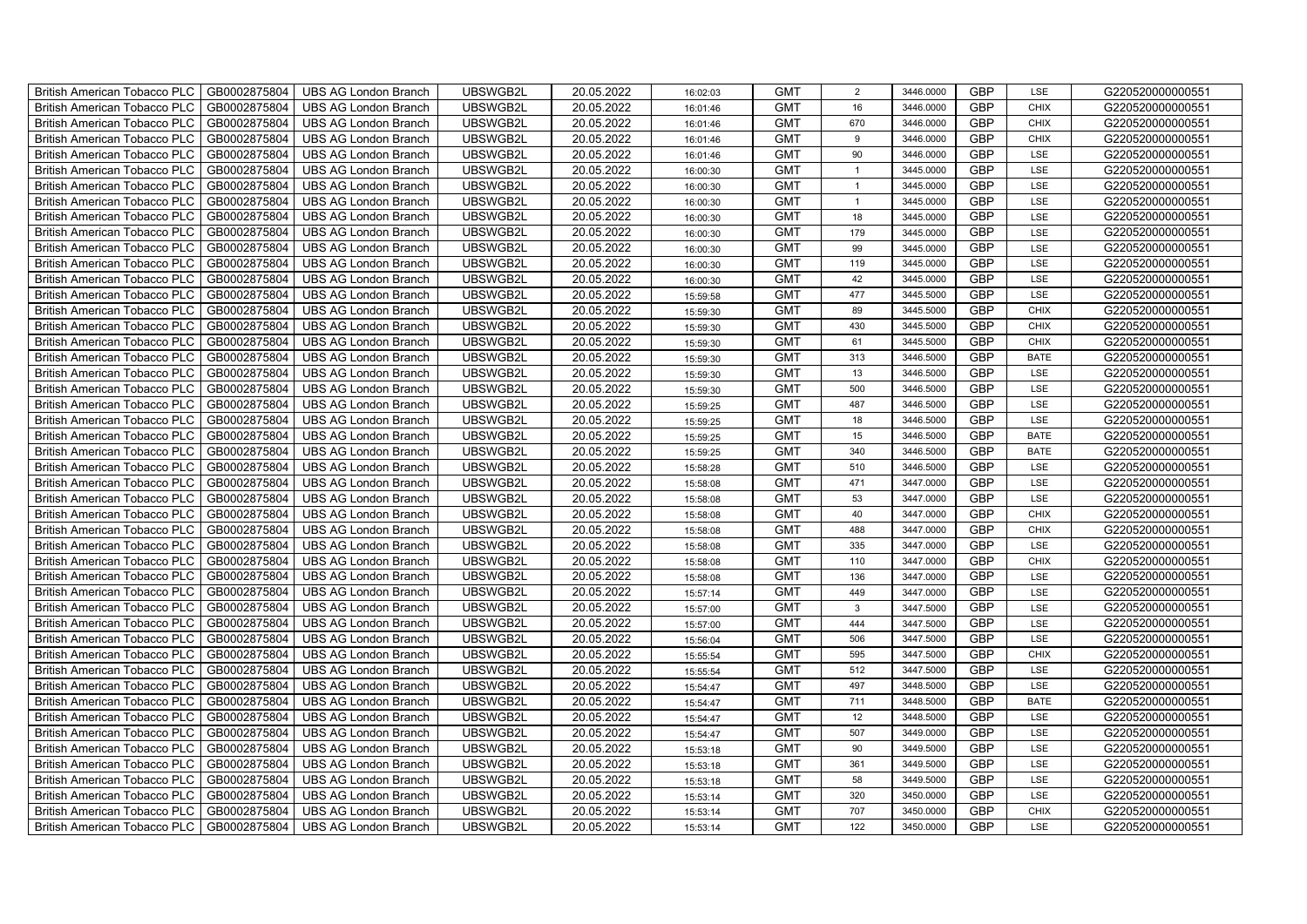| British American Tobacco PLC   GB0002875804 |              | <b>UBS AG London Branch</b> | UBSWGB2L | 20.05.2022 | 15:53:14 | <b>GMT</b> | 54  | 3450.0000 | <b>GBP</b> | LSE         | G220520000000551 |
|---------------------------------------------|--------------|-----------------------------|----------|------------|----------|------------|-----|-----------|------------|-------------|------------------|
| <b>British American Tobacco PLC</b>         | GB0002875804 | <b>UBS AG London Branch</b> | UBSWGB2L | 20.05.2022 | 15:52:14 | <b>GMT</b> | 488 | 3450.5000 | <b>GBP</b> | LSE         | G220520000000551 |
| <b>British American Tobacco PLC</b>         | GB0002875804 | <b>UBS AG London Branch</b> | UBSWGB2L | 20.05.2022 | 15:51:52 | <b>GMT</b> | 514 | 3450.0000 | <b>GBP</b> | LSE         | G220520000000551 |
| <b>British American Tobacco PLC</b>         | GB0002875804 | <b>UBS AG London Branch</b> | UBSWGB2L | 20.05.2022 | 15:50:47 | <b>GMT</b> | 23  | 3450.5000 | <b>GBP</b> | LSE         | G220520000000551 |
| <b>British American Tobacco PLC</b>         | GB0002875804 | <b>UBS AG London Branch</b> | UBSWGB2L | 20.05.2022 | 15:50:47 | <b>GMT</b> | 345 | 3450.5000 | <b>GBP</b> | LSE         | G220520000000551 |
| <b>British American Tobacco PLC</b>         | GB0002875804 | <b>UBS AG London Branch</b> | UBSWGB2L | 20.05.2022 | 15:50:47 | <b>GMT</b> | 23  | 3450.5000 | <b>GBP</b> | LSE         | G220520000000551 |
| <b>British American Tobacco PLC</b>         | GB0002875804 | <b>UBS AG London Branch</b> | UBSWGB2L | 20.05.2022 | 15:50:47 | <b>GMT</b> | 107 | 3450.5000 | <b>GBP</b> | LSE         | G220520000000551 |
| <b>British American Tobacco PLC</b>         | GB0002875804 | <b>UBS AG London Branch</b> | UBSWGB2L | 20.05.2022 | 15:50:46 | <b>GMT</b> | 611 | 3451.0000 | <b>GBP</b> | <b>CHIX</b> | G220520000000551 |
| <b>British American Tobacco PLC</b>         | GB0002875804 | <b>UBS AG London Branch</b> | UBSWGB2L | 20.05.2022 | 15:50:37 | <b>GMT</b> | 460 | 3451.0000 | <b>GBP</b> | LSE         | G220520000000551 |
| <b>British American Tobacco PLC</b>         | GB0002875804 | <b>UBS AG London Branch</b> | UBSWGB2L | 20.05.2022 | 15:49:31 | <b>GMT</b> | 73  | 3450.5000 | <b>GBP</b> | <b>BATE</b> | G220520000000551 |
| <b>British American Tobacco PLC</b>         | GB0002875804 | <b>UBS AG London Branch</b> | UBSWGB2L | 20.05.2022 | 15:49:31 | <b>GMT</b> | 627 | 3450.5000 | <b>GBP</b> | <b>BATE</b> | G220520000000551 |
| British American Tobacco PLC                | GB0002875804 | <b>UBS AG London Branch</b> | UBSWGB2L | 20.05.2022 | 15:49:31 | <b>GMT</b> | 473 | 3450.5000 | <b>GBP</b> | LSE         | G220520000000551 |
| British American Tobacco PLC                | GB0002875804 | <b>UBS AG London Branch</b> | UBSWGB2L | 20.05.2022 | 15:49:17 | <b>GMT</b> | 460 | 3451.0000 | <b>GBP</b> | LSE         | G220520000000551 |
| British American Tobacco PLC                | GB0002875804 | <b>UBS AG London Branch</b> | UBSWGB2L | 20.05.2022 | 15:48:32 | <b>GMT</b> | 180 | 3449.5000 | <b>GBP</b> | LSE         | G220520000000551 |
| British American Tobacco PLC                | GB0002875804 | <b>UBS AG London Branch</b> | UBSWGB2L | 20.05.2022 | 15:48:32 | <b>GMT</b> | 322 | 3449.5000 | <b>GBP</b> | LSE         | G220520000000551 |
| British American Tobacco PLC                | GB0002875804 | <b>UBS AG London Branch</b> | UBSWGB2L | 20.05.2022 | 15:48:17 | <b>GMT</b> | 454 | 3449.5000 | <b>GBP</b> | LSE         | G220520000000551 |
| British American Tobacco PLC                | GB0002875804 | <b>UBS AG London Branch</b> | UBSWGB2L | 20.05.2022 | 15:48:17 | <b>GMT</b> | 583 | 3449.5000 | <b>GBP</b> | <b>CHIX</b> | G220520000000551 |
| British American Tobacco PLC                | GB0002875804 | <b>UBS AG London Branch</b> | UBSWGB2L | 20.05.2022 | 15:47:01 | <b>GMT</b> | 445 | 3451.0000 | <b>GBP</b> | LSE         | G220520000000551 |
| British American Tobacco PLC                | GB0002875804 | <b>UBS AG London Branch</b> | UBSWGB2L | 20.05.2022 | 15:47:01 | <b>GMT</b> | 87  | 3451.0000 | <b>GBP</b> | LSE         | G220520000000551 |
| <b>British American Tobacco PLC</b>         | GB0002875804 | <b>UBS AG London Branch</b> | UBSWGB2L | 20.05.2022 | 15:46:28 | <b>GMT</b> | 519 | 3452.5000 | <b>GBP</b> | <b>LSE</b>  | G220520000000551 |
| British American Tobacco PLC                | GB0002875804 | UBS AG London Branch        | UBSWGB2L | 20.05.2022 | 15:46:28 | <b>GMT</b> | 580 | 3452.5000 | <b>GBP</b> | <b>CHIX</b> | G220520000000551 |
| British American Tobacco PLC                | GB0002875804 | <b>UBS AG London Branch</b> | UBSWGB2L | 20.05.2022 | 15:46:25 | <b>GMT</b> | 519 | 3453.0000 | GBP        | LSE         | G220520000000551 |
| British American Tobacco PLC                | GB0002875804 | <b>UBS AG London Branch</b> | UBSWGB2L | 20.05.2022 | 15:45:53 | <b>GMT</b> | 457 | 3452.5000 | GBP        | LSE         | G220520000000551 |
| British American Tobacco PLC                | GB0002875804 | UBS AG London Branch        | UBSWGB2L | 20.05.2022 | 15:44:54 | <b>GMT</b> | 377 | 3451.5000 | <b>GBP</b> | LSE         | G220520000000551 |
| British American Tobacco PLC                | GB0002875804 | <b>UBS AG London Branch</b> | UBSWGB2L | 20.05.2022 | 15:44:54 | <b>GMT</b> | 116 | 3451.5000 | <b>GBP</b> | LSE         | G220520000000551 |
| British American Tobacco PLC                | GB0002875804 | <b>UBS AG London Branch</b> | UBSWGB2L | 20.05.2022 | 15:44:54 | <b>GMT</b> | 16  | 3451.5000 | <b>GBP</b> | LSE         | G220520000000551 |
| British American Tobacco PLC                | GB0002875804 | <b>UBS AG London Branch</b> | UBSWGB2L | 20.05.2022 | 15:44:19 | <b>GMT</b> | 286 | 3451.0000 | <b>GBP</b> | LSE         | G220520000000551 |
| British American Tobacco PLC                | GB0002875804 | <b>UBS AG London Branch</b> | UBSWGB2L | 20.05.2022 | 15:44:19 | <b>GMT</b> | 120 | 3451.0000 | <b>GBP</b> | LSE         | G220520000000551 |
| <b>British American Tobacco PLC</b>         | GB0002875804 | <b>UBS AG London Branch</b> | UBSWGB2L | 20.05.2022 | 15:44:19 | <b>GMT</b> | 73  | 3451.0000 | <b>GBP</b> | LSE         | G220520000000551 |
| British American Tobacco PLC                | GB0002875804 | UBS AG London Branch        | UBSWGB2L | 20.05.2022 | 15:43:25 | <b>GMT</b> | 636 | 3451.0000 | <b>GBP</b> | <b>BATE</b> | G220520000000551 |
| British American Tobacco PLC                | GB0002875804 | <b>UBS AG London Branch</b> | UBSWGB2L | 20.05.2022 | 15:43:25 | <b>GMT</b> | 632 | 3451.0000 | GBP        | CHIX        | G220520000000551 |
| British American Tobacco PLC                | GB0002875804 | <b>UBS AG London Branch</b> | UBSWGB2L | 20.05.2022 | 15:43:25 | <b>GMT</b> | 412 | 3451.0000 | GBP        | LSE         | G220520000000551 |
| British American Tobacco PLC                | GB0002875804 | <b>UBS AG London Branch</b> | UBSWGB2L | 20.05.2022 | 15:43:25 | <b>GMT</b> | 139 | 3451.0000 | <b>GBP</b> | LSE         | G220520000000551 |
| British American Tobacco PLC                | GB0002875804 | <b>UBS AG London Branch</b> | UBSWGB2L | 20.05.2022 | 15:42:40 | <b>GMT</b> | 510 | 3450.0000 | <b>GBP</b> | LSE         | G220520000000551 |
| British American Tobacco PLC                | GB0002875804 | <b>UBS AG London Branch</b> | UBSWGB2L | 20.05.2022 | 15:42:03 | <b>GMT</b> | 308 | 3451.0000 | <b>GBP</b> | LSE         | G220520000000551 |
| British American Tobacco PLC                | GB0002875804 | <b>UBS AG London Branch</b> | UBSWGB2L | 20.05.2022 | 15:42:03 | <b>GMT</b> | 26  | 3451.0000 | <b>GBP</b> | LSE         | G220520000000551 |
| British American Tobacco PLC                | GB0002875804 | <b>UBS AG London Branch</b> | UBSWGB2L | 20.05.2022 | 15:42:03 | <b>GMT</b> | 34  | 3451.0000 | <b>GBP</b> | LSE         | G220520000000551 |
| <b>British American Tobacco PLC</b>         | GB0002875804 | <b>UBS AG London Branch</b> | UBSWGB2L | 20.05.2022 | 15:42:02 | <b>GMT</b> | 88  | 3451.0000 | <b>GBP</b> | LSE         | G220520000000551 |
| <b>British American Tobacco PLC</b>         | GB0002875804 | UBS AG London Branch        | UBSWGB2L | 20.05.2022 | 15:42:01 | <b>GMT</b> | 410 | 3451.5000 | <b>GBP</b> | LSE         | G220520000000551 |
| British American Tobacco PLC                | GB0002875804 | <b>UBS AG London Branch</b> | UBSWGB2L | 20.05.2022 | 15:42:01 | <b>GMT</b> | 116 | 3451.5000 | <b>GBP</b> | LSE         | G220520000000551 |
| British American Tobacco PLC                | GB0002875804 | <b>UBS AG London Branch</b> | UBSWGB2L | 20.05.2022 | 15:41:04 | <b>GMT</b> | 542 | 3450.0000 | GBP        | LSE         | G220520000000551 |
| British American Tobacco PLC                | GB0002875804 | UBS AG London Branch        | UBSWGB2L | 20.05.2022 | 15:41:04 | <b>GMT</b> | 597 | 3450.0000 | <b>GBP</b> | <b>CHIX</b> | G220520000000551 |
| British American Tobacco PLC                | GB0002875804 | <b>UBS AG London Branch</b> | UBSWGB2L | 20.05.2022 | 15:40:33 | <b>GMT</b> | 471 | 3450.5000 | <b>GBP</b> | LSE         | G220520000000551 |
| <b>British American Tobacco PLC</b>         | GB0002875804 | <b>UBS AG London Branch</b> | UBSWGB2L | 20.05.2022 | 15:39:34 | <b>GMT</b> | 528 | 3450.0000 | <b>GBP</b> | LSE         | G220520000000551 |
| <b>British American Tobacco PLC</b>         | GB0002875804 | <b>UBS AG London Branch</b> | UBSWGB2L | 20.05.2022 | 15:38:37 | <b>GMT</b> | 151 | 3450.5000 | <b>GBP</b> | <b>BATE</b> | G220520000000551 |
| <b>British American Tobacco PLC</b>         | GB0002875804 | <b>UBS AG London Branch</b> | UBSWGB2L | 20.05.2022 | 15:38:37 | <b>GMT</b> | 408 | 3450.5000 | <b>GBP</b> | <b>BATE</b> | G220520000000551 |
| <b>British American Tobacco PLC</b>         | GB0002875804 | <b>UBS AG London Branch</b> | UBSWGB2L | 20.05.2022 | 15:38:37 | <b>GMT</b> | 8   | 3450.5000 | <b>GBP</b> | <b>CHIX</b> | G220520000000551 |
| British American Tobacco PLC                | GB0002875804 | <b>UBS AG London Branch</b> | UBSWGB2L | 20.05.2022 | 15:38:36 | <b>GMT</b> | 51  | 3450.5000 | <b>GBP</b> | LSE         | G220520000000551 |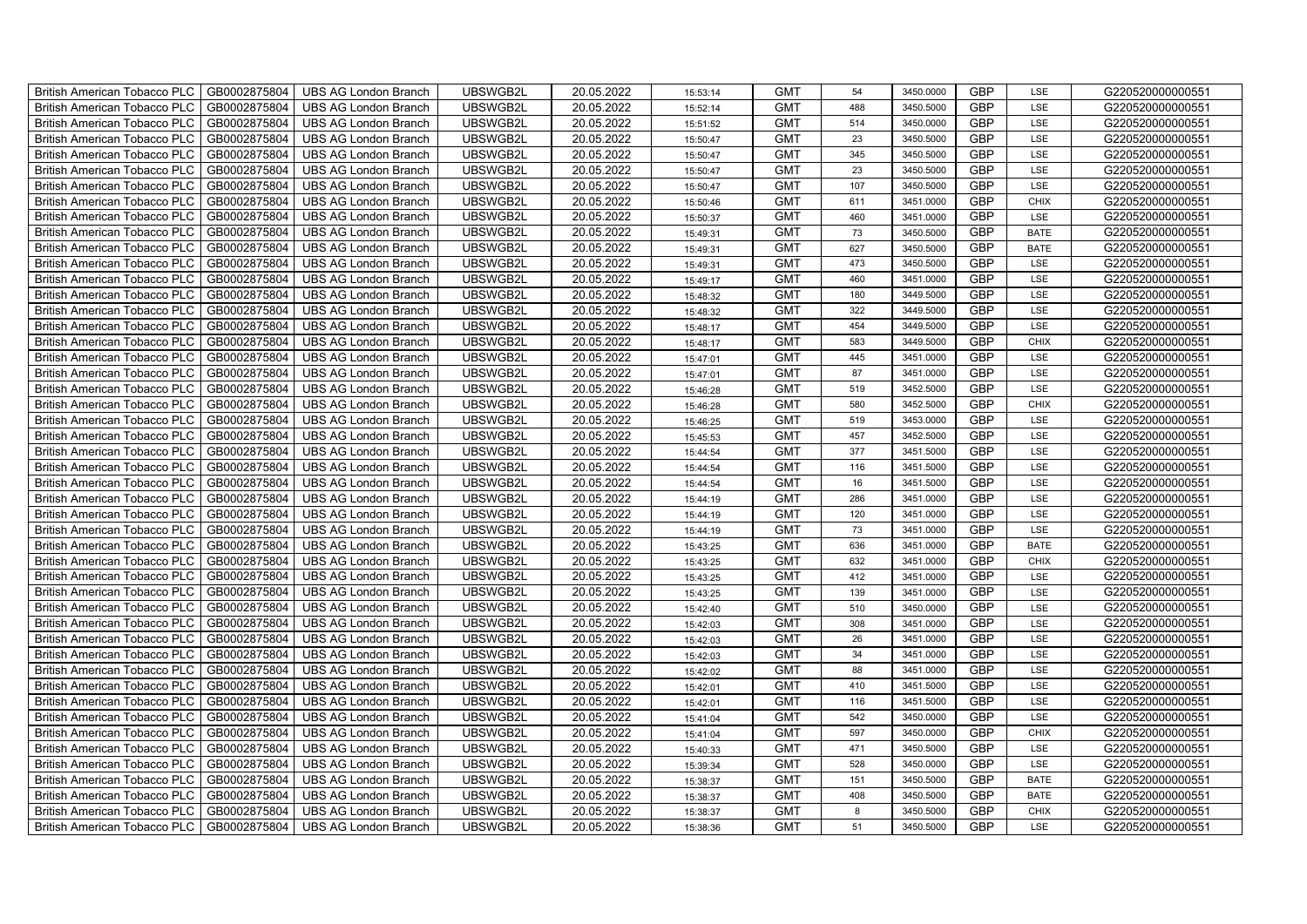| GB0002875804<br>UBSWGB2L<br>20.05.2022<br><b>GMT</b><br><b>GBP</b><br>G220520000000551<br><b>British American Tobacco PLC</b><br><b>UBS AG London Branch</b><br>29<br>3450.5000<br><b>BATE</b><br>15:38:36<br><b>GBP</b><br>GB0002875804<br><b>UBS AG London Branch</b><br>UBSWGB2L<br>20.05.2022<br><b>GMT</b><br>G220520000000551<br><b>British American Tobacco PLC</b><br>229<br>3450.5000<br>LSE<br>15:38:36<br>GB0002875804<br><b>GMT</b><br><b>GBP</b><br>G220520000000551<br>British American Tobacco PLC<br><b>UBS AG London Branch</b><br>UBSWGB2L<br>20.05.2022<br>629<br>3450.5000<br><b>CHIX</b><br>15:38:36<br>GB0002875804<br>UBSWGB2L<br>20.05.2022<br><b>GMT</b><br>171<br>3450.5000<br><b>GBP</b><br>LSE<br>G220520000000551<br><b>British American Tobacco PLC</b><br><b>UBS AG London Branch</b><br>15:38:36<br><b>GBP</b><br>GB0002875804<br>UBSWGB2L<br>20.05.2022<br><b>GMT</b><br>290<br>3451.0000<br>LSE<br>G220520000000551<br>British American Tobacco PLC<br><b>UBS AG London Branch</b><br>15:38:33<br><b>GBP</b><br>GB0002875804<br>20.05.2022<br>241<br>3451.0000<br><b>British American Tobacco PLC</b><br><b>UBS AG London Branch</b><br>UBSWGB2L<br><b>GMT</b><br>LSE<br>G220520000000551<br>15:38:33<br><b>GBP</b><br>British American Tobacco PLC<br>GB0002875804<br>UBSWGB2L<br>20.05.2022<br><b>GMT</b><br>200<br>3449.0000<br>LSE<br>G220520000000551<br><b>UBS AG London Branch</b><br>15:37:37<br><b>GBP</b><br>GB0002875804<br>UBSWGB2L<br>20.05.2022<br><b>GMT</b><br>171<br>G220520000000551<br><b>British American Tobacco PLC</b><br><b>UBS AG London Branch</b><br>3449.0000<br>LSE<br>15:37:37<br>GB0002875804<br>UBSWGB2L<br>20.05.2022<br><b>GMT</b><br>69<br><b>GBP</b><br>G220520000000551<br>British American Tobacco PLC<br><b>UBS AG London Branch</b><br>3449.0000<br>LSE<br>15:37:32<br><b>British American Tobacco PLC</b><br>GB0002875804<br>UBSWGB2L<br>20.05.2022<br><b>GMT</b><br><b>GBP</b><br>G220520000000551<br><b>UBS AG London Branch</b><br>64<br>3449.0000<br>LSE<br>15:37:14<br><b>GBP</b><br>GB0002875804<br>UBSWGB2L<br>20.05.2022<br><b>GMT</b><br>39<br>G220520000000551<br><b>British American Tobacco PLC</b><br><b>UBS AG London Branch</b><br>3449.0000<br>LSE<br>15:37:14<br>GB0002875804<br><b>GMT</b><br><b>GBP</b><br>British American Tobacco PLC<br><b>UBS AG London Branch</b><br>UBSWGB2L<br>20.05.2022<br>166<br>3449.0000<br>LSE<br>G220520000000551<br>15:37:14<br>GB0002875804<br>UBSWGB2L<br>20.05.2022<br><b>GMT</b><br><b>GBP</b><br>G220520000000551<br>British American Tobacco PLC<br><b>UBS AG London Branch</b><br>521<br>3449.5000<br>LSE<br>15:37:02<br><b>GBP</b><br>GB0002875804<br>UBSWGB2L<br>20.05.2022<br><b>GMT</b><br>115<br>3449.0000<br>G220520000000551<br>British American Tobacco PLC<br><b>UBS AG London Branch</b><br>LSE<br>15:36:31<br><b>GBP</b><br>GB0002875804<br>20.05.2022<br><b>GMT</b><br>468<br>3450.5000<br>British American Tobacco PLC<br><b>UBS AG London Branch</b><br>UBSWGB2L<br>LSE<br>G220520000000551<br>15:35:33<br><b>GBP</b><br><b>GMT</b><br>British American Tobacco PLC<br>GB0002875804<br>UBSWGB2L<br>20.05.2022<br>615<br>3451.5000<br>G220520000000551<br><b>UBS AG London Branch</b><br><b>CHIX</b><br>15:35:21<br><b>GBP</b><br>GB0002875804<br>UBSWGB2L<br>20.05.2022<br><b>GMT</b><br>531<br>G220520000000551<br>British American Tobacco PLC<br><b>UBS AG London Branch</b><br>3452.5000<br>LSE<br>15:35:01<br>GB0002875804<br>UBSWGB2L<br>20.05.2022<br><b>GMT</b><br>547<br><b>GBP</b><br>G220520000000551<br>British American Tobacco PLC<br><b>UBS AG London Branch</b><br>3454.5000<br>LSE<br>15:34:32<br><b>British American Tobacco PLC</b><br>GB0002875804<br><b>UBS AG London Branch</b><br>UBSWGB2L<br>20.05.2022<br><b>GMT</b><br>GBP<br>G220520000000551<br>512<br>3454.5000<br>LSE<br>15:34:20<br><b>GBP</b><br>GB0002875804<br><b>UBS AG London Branch</b><br>UBSWGB2L<br>20.05.2022<br><b>GMT</b><br>488<br><b>British American Tobacco PLC</b><br>3455.0000<br>LSE<br>G220520000000551<br>15:33:59<br>GB0002875804<br><b>GMT</b><br>GBP<br>G220520000000551<br>British American Tobacco PLC<br><b>UBS AG London Branch</b><br>UBSWGB2L<br>20.05.2022<br>37<br>3455.0000<br>LSE<br>15:33:59<br>GB0002875804<br>UBSWGB2L<br>20.05.2022<br><b>GMT</b><br>605<br>GBP<br>G220520000000551<br>British American Tobacco PLC<br><b>UBS AG London Branch</b><br>3455.0000<br><b>BATE</b><br>15:33:59<br>GBP<br>GB0002875804<br>UBSWGB2L<br>20.05.2022<br><b>GMT</b><br>46<br>3455.0000<br>G220520000000551<br>British American Tobacco PLC<br><b>UBS AG London Branch</b><br><b>BATE</b><br>15:33:59<br><b>GBP</b><br>British American Tobacco PLC<br>GB0002875804<br>20.05.2022<br><b>GMT</b><br>652<br>3455.0000<br><b>UBS AG London Branch</b><br>UBSWGB2L<br><b>CHIX</b><br>G220520000000551<br>15:33:00<br>537<br><b>GBP</b><br>GB0002875804<br>UBSWGB2L<br>20.05.2022<br><b>GMT</b><br>3455.0000<br>LSE<br>British American Tobacco PLC<br><b>UBS AG London Branch</b><br>G220520000000551<br>15:33:00<br><b>GBP</b><br>GB0002875804<br>UBSWGB2L<br>20.05.2022<br><b>GMT</b><br>475<br>3454.5000<br>G220520000000551<br>British American Tobacco PLC<br><b>UBS AG London Branch</b><br>LSE<br>15:32:30<br><b>GBP</b><br>GB0002875804<br>UBSWGB2L<br>20.05.2022<br><b>GMT</b><br>488<br>3454.5000<br>LSE<br>G220520000000551<br>British American Tobacco PLC<br><b>UBS AG London Branch</b><br>15:32:06 |
|---------------------------------------------------------------------------------------------------------------------------------------------------------------------------------------------------------------------------------------------------------------------------------------------------------------------------------------------------------------------------------------------------------------------------------------------------------------------------------------------------------------------------------------------------------------------------------------------------------------------------------------------------------------------------------------------------------------------------------------------------------------------------------------------------------------------------------------------------------------------------------------------------------------------------------------------------------------------------------------------------------------------------------------------------------------------------------------------------------------------------------------------------------------------------------------------------------------------------------------------------------------------------------------------------------------------------------------------------------------------------------------------------------------------------------------------------------------------------------------------------------------------------------------------------------------------------------------------------------------------------------------------------------------------------------------------------------------------------------------------------------------------------------------------------------------------------------------------------------------------------------------------------------------------------------------------------------------------------------------------------------------------------------------------------------------------------------------------------------------------------------------------------------------------------------------------------------------------------------------------------------------------------------------------------------------------------------------------------------------------------------------------------------------------------------------------------------------------------------------------------------------------------------------------------------------------------------------------------------------------------------------------------------------------------------------------------------------------------------------------------------------------------------------------------------------------------------------------------------------------------------------------------------------------------------------------------------------------------------------------------------------------------------------------------------------------------------------------------------------------------------------------------------------------------------------------------------------------------------------------------------------------------------------------------------------------------------------------------------------------------------------------------------------------------------------------------------------------------------------------------------------------------------------------------------------------------------------------------------------------------------------------------------------------------------------------------------------------------------------------------------------------------------------------------------------------------------------------------------------------------------------------------------------------------------------------------------------------------------------------------------------------------------------------------------------------------------------------------------------------------------------------------------------------------------------------------------------------------------------------------------------------------------------------------------------------------------------------------------------------------------------------------------------------------------------------------------------------------------------------------------------------------------------------------------------------------------------------------------------------------------------------------------------------------------------------------------------------------------------------------------------------------------------------------------------------------------------------------------------------------------------------------------------------------------------------------------------------------------------------------------------------------------------------------------------------------------------------------------------------------------------------------------------------------------------------------------------------------------------------------------------------------------------------------------------------------------------------------------------------------------------------------------------------------------------------------------------------------|
|                                                                                                                                                                                                                                                                                                                                                                                                                                                                                                                                                                                                                                                                                                                                                                                                                                                                                                                                                                                                                                                                                                                                                                                                                                                                                                                                                                                                                                                                                                                                                                                                                                                                                                                                                                                                                                                                                                                                                                                                                                                                                                                                                                                                                                                                                                                                                                                                                                                                                                                                                                                                                                                                                                                                                                                                                                                                                                                                                                                                                                                                                                                                                                                                                                                                                                                                                                                                                                                                                                                                                                                                                                                                                                                                                                                                                                                                                                                                                                                                                                                                                                                                                                                                                                                                                                                                                                                                                                                                                                                                                                                                                                                                                                                                                                                                                                                                                                                                                                                                                                                                                                                                                                                                                                                                                                                                                                                                                                                                           |
|                                                                                                                                                                                                                                                                                                                                                                                                                                                                                                                                                                                                                                                                                                                                                                                                                                                                                                                                                                                                                                                                                                                                                                                                                                                                                                                                                                                                                                                                                                                                                                                                                                                                                                                                                                                                                                                                                                                                                                                                                                                                                                                                                                                                                                                                                                                                                                                                                                                                                                                                                                                                                                                                                                                                                                                                                                                                                                                                                                                                                                                                                                                                                                                                                                                                                                                                                                                                                                                                                                                                                                                                                                                                                                                                                                                                                                                                                                                                                                                                                                                                                                                                                                                                                                                                                                                                                                                                                                                                                                                                                                                                                                                                                                                                                                                                                                                                                                                                                                                                                                                                                                                                                                                                                                                                                                                                                                                                                                                                           |
|                                                                                                                                                                                                                                                                                                                                                                                                                                                                                                                                                                                                                                                                                                                                                                                                                                                                                                                                                                                                                                                                                                                                                                                                                                                                                                                                                                                                                                                                                                                                                                                                                                                                                                                                                                                                                                                                                                                                                                                                                                                                                                                                                                                                                                                                                                                                                                                                                                                                                                                                                                                                                                                                                                                                                                                                                                                                                                                                                                                                                                                                                                                                                                                                                                                                                                                                                                                                                                                                                                                                                                                                                                                                                                                                                                                                                                                                                                                                                                                                                                                                                                                                                                                                                                                                                                                                                                                                                                                                                                                                                                                                                                                                                                                                                                                                                                                                                                                                                                                                                                                                                                                                                                                                                                                                                                                                                                                                                                                                           |
|                                                                                                                                                                                                                                                                                                                                                                                                                                                                                                                                                                                                                                                                                                                                                                                                                                                                                                                                                                                                                                                                                                                                                                                                                                                                                                                                                                                                                                                                                                                                                                                                                                                                                                                                                                                                                                                                                                                                                                                                                                                                                                                                                                                                                                                                                                                                                                                                                                                                                                                                                                                                                                                                                                                                                                                                                                                                                                                                                                                                                                                                                                                                                                                                                                                                                                                                                                                                                                                                                                                                                                                                                                                                                                                                                                                                                                                                                                                                                                                                                                                                                                                                                                                                                                                                                                                                                                                                                                                                                                                                                                                                                                                                                                                                                                                                                                                                                                                                                                                                                                                                                                                                                                                                                                                                                                                                                                                                                                                                           |
|                                                                                                                                                                                                                                                                                                                                                                                                                                                                                                                                                                                                                                                                                                                                                                                                                                                                                                                                                                                                                                                                                                                                                                                                                                                                                                                                                                                                                                                                                                                                                                                                                                                                                                                                                                                                                                                                                                                                                                                                                                                                                                                                                                                                                                                                                                                                                                                                                                                                                                                                                                                                                                                                                                                                                                                                                                                                                                                                                                                                                                                                                                                                                                                                                                                                                                                                                                                                                                                                                                                                                                                                                                                                                                                                                                                                                                                                                                                                                                                                                                                                                                                                                                                                                                                                                                                                                                                                                                                                                                                                                                                                                                                                                                                                                                                                                                                                                                                                                                                                                                                                                                                                                                                                                                                                                                                                                                                                                                                                           |
|                                                                                                                                                                                                                                                                                                                                                                                                                                                                                                                                                                                                                                                                                                                                                                                                                                                                                                                                                                                                                                                                                                                                                                                                                                                                                                                                                                                                                                                                                                                                                                                                                                                                                                                                                                                                                                                                                                                                                                                                                                                                                                                                                                                                                                                                                                                                                                                                                                                                                                                                                                                                                                                                                                                                                                                                                                                                                                                                                                                                                                                                                                                                                                                                                                                                                                                                                                                                                                                                                                                                                                                                                                                                                                                                                                                                                                                                                                                                                                                                                                                                                                                                                                                                                                                                                                                                                                                                                                                                                                                                                                                                                                                                                                                                                                                                                                                                                                                                                                                                                                                                                                                                                                                                                                                                                                                                                                                                                                                                           |
|                                                                                                                                                                                                                                                                                                                                                                                                                                                                                                                                                                                                                                                                                                                                                                                                                                                                                                                                                                                                                                                                                                                                                                                                                                                                                                                                                                                                                                                                                                                                                                                                                                                                                                                                                                                                                                                                                                                                                                                                                                                                                                                                                                                                                                                                                                                                                                                                                                                                                                                                                                                                                                                                                                                                                                                                                                                                                                                                                                                                                                                                                                                                                                                                                                                                                                                                                                                                                                                                                                                                                                                                                                                                                                                                                                                                                                                                                                                                                                                                                                                                                                                                                                                                                                                                                                                                                                                                                                                                                                                                                                                                                                                                                                                                                                                                                                                                                                                                                                                                                                                                                                                                                                                                                                                                                                                                                                                                                                                                           |
|                                                                                                                                                                                                                                                                                                                                                                                                                                                                                                                                                                                                                                                                                                                                                                                                                                                                                                                                                                                                                                                                                                                                                                                                                                                                                                                                                                                                                                                                                                                                                                                                                                                                                                                                                                                                                                                                                                                                                                                                                                                                                                                                                                                                                                                                                                                                                                                                                                                                                                                                                                                                                                                                                                                                                                                                                                                                                                                                                                                                                                                                                                                                                                                                                                                                                                                                                                                                                                                                                                                                                                                                                                                                                                                                                                                                                                                                                                                                                                                                                                                                                                                                                                                                                                                                                                                                                                                                                                                                                                                                                                                                                                                                                                                                                                                                                                                                                                                                                                                                                                                                                                                                                                                                                                                                                                                                                                                                                                                                           |
|                                                                                                                                                                                                                                                                                                                                                                                                                                                                                                                                                                                                                                                                                                                                                                                                                                                                                                                                                                                                                                                                                                                                                                                                                                                                                                                                                                                                                                                                                                                                                                                                                                                                                                                                                                                                                                                                                                                                                                                                                                                                                                                                                                                                                                                                                                                                                                                                                                                                                                                                                                                                                                                                                                                                                                                                                                                                                                                                                                                                                                                                                                                                                                                                                                                                                                                                                                                                                                                                                                                                                                                                                                                                                                                                                                                                                                                                                                                                                                                                                                                                                                                                                                                                                                                                                                                                                                                                                                                                                                                                                                                                                                                                                                                                                                                                                                                                                                                                                                                                                                                                                                                                                                                                                                                                                                                                                                                                                                                                           |
|                                                                                                                                                                                                                                                                                                                                                                                                                                                                                                                                                                                                                                                                                                                                                                                                                                                                                                                                                                                                                                                                                                                                                                                                                                                                                                                                                                                                                                                                                                                                                                                                                                                                                                                                                                                                                                                                                                                                                                                                                                                                                                                                                                                                                                                                                                                                                                                                                                                                                                                                                                                                                                                                                                                                                                                                                                                                                                                                                                                                                                                                                                                                                                                                                                                                                                                                                                                                                                                                                                                                                                                                                                                                                                                                                                                                                                                                                                                                                                                                                                                                                                                                                                                                                                                                                                                                                                                                                                                                                                                                                                                                                                                                                                                                                                                                                                                                                                                                                                                                                                                                                                                                                                                                                                                                                                                                                                                                                                                                           |
|                                                                                                                                                                                                                                                                                                                                                                                                                                                                                                                                                                                                                                                                                                                                                                                                                                                                                                                                                                                                                                                                                                                                                                                                                                                                                                                                                                                                                                                                                                                                                                                                                                                                                                                                                                                                                                                                                                                                                                                                                                                                                                                                                                                                                                                                                                                                                                                                                                                                                                                                                                                                                                                                                                                                                                                                                                                                                                                                                                                                                                                                                                                                                                                                                                                                                                                                                                                                                                                                                                                                                                                                                                                                                                                                                                                                                                                                                                                                                                                                                                                                                                                                                                                                                                                                                                                                                                                                                                                                                                                                                                                                                                                                                                                                                                                                                                                                                                                                                                                                                                                                                                                                                                                                                                                                                                                                                                                                                                                                           |
|                                                                                                                                                                                                                                                                                                                                                                                                                                                                                                                                                                                                                                                                                                                                                                                                                                                                                                                                                                                                                                                                                                                                                                                                                                                                                                                                                                                                                                                                                                                                                                                                                                                                                                                                                                                                                                                                                                                                                                                                                                                                                                                                                                                                                                                                                                                                                                                                                                                                                                                                                                                                                                                                                                                                                                                                                                                                                                                                                                                                                                                                                                                                                                                                                                                                                                                                                                                                                                                                                                                                                                                                                                                                                                                                                                                                                                                                                                                                                                                                                                                                                                                                                                                                                                                                                                                                                                                                                                                                                                                                                                                                                                                                                                                                                                                                                                                                                                                                                                                                                                                                                                                                                                                                                                                                                                                                                                                                                                                                           |
|                                                                                                                                                                                                                                                                                                                                                                                                                                                                                                                                                                                                                                                                                                                                                                                                                                                                                                                                                                                                                                                                                                                                                                                                                                                                                                                                                                                                                                                                                                                                                                                                                                                                                                                                                                                                                                                                                                                                                                                                                                                                                                                                                                                                                                                                                                                                                                                                                                                                                                                                                                                                                                                                                                                                                                                                                                                                                                                                                                                                                                                                                                                                                                                                                                                                                                                                                                                                                                                                                                                                                                                                                                                                                                                                                                                                                                                                                                                                                                                                                                                                                                                                                                                                                                                                                                                                                                                                                                                                                                                                                                                                                                                                                                                                                                                                                                                                                                                                                                                                                                                                                                                                                                                                                                                                                                                                                                                                                                                                           |
|                                                                                                                                                                                                                                                                                                                                                                                                                                                                                                                                                                                                                                                                                                                                                                                                                                                                                                                                                                                                                                                                                                                                                                                                                                                                                                                                                                                                                                                                                                                                                                                                                                                                                                                                                                                                                                                                                                                                                                                                                                                                                                                                                                                                                                                                                                                                                                                                                                                                                                                                                                                                                                                                                                                                                                                                                                                                                                                                                                                                                                                                                                                                                                                                                                                                                                                                                                                                                                                                                                                                                                                                                                                                                                                                                                                                                                                                                                                                                                                                                                                                                                                                                                                                                                                                                                                                                                                                                                                                                                                                                                                                                                                                                                                                                                                                                                                                                                                                                                                                                                                                                                                                                                                                                                                                                                                                                                                                                                                                           |
|                                                                                                                                                                                                                                                                                                                                                                                                                                                                                                                                                                                                                                                                                                                                                                                                                                                                                                                                                                                                                                                                                                                                                                                                                                                                                                                                                                                                                                                                                                                                                                                                                                                                                                                                                                                                                                                                                                                                                                                                                                                                                                                                                                                                                                                                                                                                                                                                                                                                                                                                                                                                                                                                                                                                                                                                                                                                                                                                                                                                                                                                                                                                                                                                                                                                                                                                                                                                                                                                                                                                                                                                                                                                                                                                                                                                                                                                                                                                                                                                                                                                                                                                                                                                                                                                                                                                                                                                                                                                                                                                                                                                                                                                                                                                                                                                                                                                                                                                                                                                                                                                                                                                                                                                                                                                                                                                                                                                                                                                           |
|                                                                                                                                                                                                                                                                                                                                                                                                                                                                                                                                                                                                                                                                                                                                                                                                                                                                                                                                                                                                                                                                                                                                                                                                                                                                                                                                                                                                                                                                                                                                                                                                                                                                                                                                                                                                                                                                                                                                                                                                                                                                                                                                                                                                                                                                                                                                                                                                                                                                                                                                                                                                                                                                                                                                                                                                                                                                                                                                                                                                                                                                                                                                                                                                                                                                                                                                                                                                                                                                                                                                                                                                                                                                                                                                                                                                                                                                                                                                                                                                                                                                                                                                                                                                                                                                                                                                                                                                                                                                                                                                                                                                                                                                                                                                                                                                                                                                                                                                                                                                                                                                                                                                                                                                                                                                                                                                                                                                                                                                           |
|                                                                                                                                                                                                                                                                                                                                                                                                                                                                                                                                                                                                                                                                                                                                                                                                                                                                                                                                                                                                                                                                                                                                                                                                                                                                                                                                                                                                                                                                                                                                                                                                                                                                                                                                                                                                                                                                                                                                                                                                                                                                                                                                                                                                                                                                                                                                                                                                                                                                                                                                                                                                                                                                                                                                                                                                                                                                                                                                                                                                                                                                                                                                                                                                                                                                                                                                                                                                                                                                                                                                                                                                                                                                                                                                                                                                                                                                                                                                                                                                                                                                                                                                                                                                                                                                                                                                                                                                                                                                                                                                                                                                                                                                                                                                                                                                                                                                                                                                                                                                                                                                                                                                                                                                                                                                                                                                                                                                                                                                           |
|                                                                                                                                                                                                                                                                                                                                                                                                                                                                                                                                                                                                                                                                                                                                                                                                                                                                                                                                                                                                                                                                                                                                                                                                                                                                                                                                                                                                                                                                                                                                                                                                                                                                                                                                                                                                                                                                                                                                                                                                                                                                                                                                                                                                                                                                                                                                                                                                                                                                                                                                                                                                                                                                                                                                                                                                                                                                                                                                                                                                                                                                                                                                                                                                                                                                                                                                                                                                                                                                                                                                                                                                                                                                                                                                                                                                                                                                                                                                                                                                                                                                                                                                                                                                                                                                                                                                                                                                                                                                                                                                                                                                                                                                                                                                                                                                                                                                                                                                                                                                                                                                                                                                                                                                                                                                                                                                                                                                                                                                           |
|                                                                                                                                                                                                                                                                                                                                                                                                                                                                                                                                                                                                                                                                                                                                                                                                                                                                                                                                                                                                                                                                                                                                                                                                                                                                                                                                                                                                                                                                                                                                                                                                                                                                                                                                                                                                                                                                                                                                                                                                                                                                                                                                                                                                                                                                                                                                                                                                                                                                                                                                                                                                                                                                                                                                                                                                                                                                                                                                                                                                                                                                                                                                                                                                                                                                                                                                                                                                                                                                                                                                                                                                                                                                                                                                                                                                                                                                                                                                                                                                                                                                                                                                                                                                                                                                                                                                                                                                                                                                                                                                                                                                                                                                                                                                                                                                                                                                                                                                                                                                                                                                                                                                                                                                                                                                                                                                                                                                                                                                           |
|                                                                                                                                                                                                                                                                                                                                                                                                                                                                                                                                                                                                                                                                                                                                                                                                                                                                                                                                                                                                                                                                                                                                                                                                                                                                                                                                                                                                                                                                                                                                                                                                                                                                                                                                                                                                                                                                                                                                                                                                                                                                                                                                                                                                                                                                                                                                                                                                                                                                                                                                                                                                                                                                                                                                                                                                                                                                                                                                                                                                                                                                                                                                                                                                                                                                                                                                                                                                                                                                                                                                                                                                                                                                                                                                                                                                                                                                                                                                                                                                                                                                                                                                                                                                                                                                                                                                                                                                                                                                                                                                                                                                                                                                                                                                                                                                                                                                                                                                                                                                                                                                                                                                                                                                                                                                                                                                                                                                                                                                           |
|                                                                                                                                                                                                                                                                                                                                                                                                                                                                                                                                                                                                                                                                                                                                                                                                                                                                                                                                                                                                                                                                                                                                                                                                                                                                                                                                                                                                                                                                                                                                                                                                                                                                                                                                                                                                                                                                                                                                                                                                                                                                                                                                                                                                                                                                                                                                                                                                                                                                                                                                                                                                                                                                                                                                                                                                                                                                                                                                                                                                                                                                                                                                                                                                                                                                                                                                                                                                                                                                                                                                                                                                                                                                                                                                                                                                                                                                                                                                                                                                                                                                                                                                                                                                                                                                                                                                                                                                                                                                                                                                                                                                                                                                                                                                                                                                                                                                                                                                                                                                                                                                                                                                                                                                                                                                                                                                                                                                                                                                           |
|                                                                                                                                                                                                                                                                                                                                                                                                                                                                                                                                                                                                                                                                                                                                                                                                                                                                                                                                                                                                                                                                                                                                                                                                                                                                                                                                                                                                                                                                                                                                                                                                                                                                                                                                                                                                                                                                                                                                                                                                                                                                                                                                                                                                                                                                                                                                                                                                                                                                                                                                                                                                                                                                                                                                                                                                                                                                                                                                                                                                                                                                                                                                                                                                                                                                                                                                                                                                                                                                                                                                                                                                                                                                                                                                                                                                                                                                                                                                                                                                                                                                                                                                                                                                                                                                                                                                                                                                                                                                                                                                                                                                                                                                                                                                                                                                                                                                                                                                                                                                                                                                                                                                                                                                                                                                                                                                                                                                                                                                           |
|                                                                                                                                                                                                                                                                                                                                                                                                                                                                                                                                                                                                                                                                                                                                                                                                                                                                                                                                                                                                                                                                                                                                                                                                                                                                                                                                                                                                                                                                                                                                                                                                                                                                                                                                                                                                                                                                                                                                                                                                                                                                                                                                                                                                                                                                                                                                                                                                                                                                                                                                                                                                                                                                                                                                                                                                                                                                                                                                                                                                                                                                                                                                                                                                                                                                                                                                                                                                                                                                                                                                                                                                                                                                                                                                                                                                                                                                                                                                                                                                                                                                                                                                                                                                                                                                                                                                                                                                                                                                                                                                                                                                                                                                                                                                                                                                                                                                                                                                                                                                                                                                                                                                                                                                                                                                                                                                                                                                                                                                           |
|                                                                                                                                                                                                                                                                                                                                                                                                                                                                                                                                                                                                                                                                                                                                                                                                                                                                                                                                                                                                                                                                                                                                                                                                                                                                                                                                                                                                                                                                                                                                                                                                                                                                                                                                                                                                                                                                                                                                                                                                                                                                                                                                                                                                                                                                                                                                                                                                                                                                                                                                                                                                                                                                                                                                                                                                                                                                                                                                                                                                                                                                                                                                                                                                                                                                                                                                                                                                                                                                                                                                                                                                                                                                                                                                                                                                                                                                                                                                                                                                                                                                                                                                                                                                                                                                                                                                                                                                                                                                                                                                                                                                                                                                                                                                                                                                                                                                                                                                                                                                                                                                                                                                                                                                                                                                                                                                                                                                                                                                           |
|                                                                                                                                                                                                                                                                                                                                                                                                                                                                                                                                                                                                                                                                                                                                                                                                                                                                                                                                                                                                                                                                                                                                                                                                                                                                                                                                                                                                                                                                                                                                                                                                                                                                                                                                                                                                                                                                                                                                                                                                                                                                                                                                                                                                                                                                                                                                                                                                                                                                                                                                                                                                                                                                                                                                                                                                                                                                                                                                                                                                                                                                                                                                                                                                                                                                                                                                                                                                                                                                                                                                                                                                                                                                                                                                                                                                                                                                                                                                                                                                                                                                                                                                                                                                                                                                                                                                                                                                                                                                                                                                                                                                                                                                                                                                                                                                                                                                                                                                                                                                                                                                                                                                                                                                                                                                                                                                                                                                                                                                           |
|                                                                                                                                                                                                                                                                                                                                                                                                                                                                                                                                                                                                                                                                                                                                                                                                                                                                                                                                                                                                                                                                                                                                                                                                                                                                                                                                                                                                                                                                                                                                                                                                                                                                                                                                                                                                                                                                                                                                                                                                                                                                                                                                                                                                                                                                                                                                                                                                                                                                                                                                                                                                                                                                                                                                                                                                                                                                                                                                                                                                                                                                                                                                                                                                                                                                                                                                                                                                                                                                                                                                                                                                                                                                                                                                                                                                                                                                                                                                                                                                                                                                                                                                                                                                                                                                                                                                                                                                                                                                                                                                                                                                                                                                                                                                                                                                                                                                                                                                                                                                                                                                                                                                                                                                                                                                                                                                                                                                                                                                           |
|                                                                                                                                                                                                                                                                                                                                                                                                                                                                                                                                                                                                                                                                                                                                                                                                                                                                                                                                                                                                                                                                                                                                                                                                                                                                                                                                                                                                                                                                                                                                                                                                                                                                                                                                                                                                                                                                                                                                                                                                                                                                                                                                                                                                                                                                                                                                                                                                                                                                                                                                                                                                                                                                                                                                                                                                                                                                                                                                                                                                                                                                                                                                                                                                                                                                                                                                                                                                                                                                                                                                                                                                                                                                                                                                                                                                                                                                                                                                                                                                                                                                                                                                                                                                                                                                                                                                                                                                                                                                                                                                                                                                                                                                                                                                                                                                                                                                                                                                                                                                                                                                                                                                                                                                                                                                                                                                                                                                                                                                           |
| <b>GBP</b><br><b>British American Tobacco PLC</b><br>GB0002875804<br><b>UBS AG London Branch</b><br>UBSWGB2L<br>20.05.2022<br><b>GMT</b><br>395<br>G220520000000551<br>3454.5000<br>LSE<br>15:31:12                                                                                                                                                                                                                                                                                                                                                                                                                                                                                                                                                                                                                                                                                                                                                                                                                                                                                                                                                                                                                                                                                                                                                                                                                                                                                                                                                                                                                                                                                                                                                                                                                                                                                                                                                                                                                                                                                                                                                                                                                                                                                                                                                                                                                                                                                                                                                                                                                                                                                                                                                                                                                                                                                                                                                                                                                                                                                                                                                                                                                                                                                                                                                                                                                                                                                                                                                                                                                                                                                                                                                                                                                                                                                                                                                                                                                                                                                                                                                                                                                                                                                                                                                                                                                                                                                                                                                                                                                                                                                                                                                                                                                                                                                                                                                                                                                                                                                                                                                                                                                                                                                                                                                                                                                                                                       |
| <b>GBP</b><br>GB0002875804<br><b>UBS AG London Branch</b><br>UBSWGB2L<br>20.05.2022<br><b>GMT</b><br>30<br>G220520000000551<br><b>British American Tobacco PLC</b><br>3454.5000<br>LSE<br>15:31:12                                                                                                                                                                                                                                                                                                                                                                                                                                                                                                                                                                                                                                                                                                                                                                                                                                                                                                                                                                                                                                                                                                                                                                                                                                                                                                                                                                                                                                                                                                                                                                                                                                                                                                                                                                                                                                                                                                                                                                                                                                                                                                                                                                                                                                                                                                                                                                                                                                                                                                                                                                                                                                                                                                                                                                                                                                                                                                                                                                                                                                                                                                                                                                                                                                                                                                                                                                                                                                                                                                                                                                                                                                                                                                                                                                                                                                                                                                                                                                                                                                                                                                                                                                                                                                                                                                                                                                                                                                                                                                                                                                                                                                                                                                                                                                                                                                                                                                                                                                                                                                                                                                                                                                                                                                                                        |
| GB0002875804<br>UBSWGB2L<br>20.05.2022<br><b>GMT</b><br>GBP<br>G220520000000551<br>British American Tobacco PLC<br><b>UBS AG London Branch</b><br>106<br>3454.5000<br>LSE<br>15:30:41                                                                                                                                                                                                                                                                                                                                                                                                                                                                                                                                                                                                                                                                                                                                                                                                                                                                                                                                                                                                                                                                                                                                                                                                                                                                                                                                                                                                                                                                                                                                                                                                                                                                                                                                                                                                                                                                                                                                                                                                                                                                                                                                                                                                                                                                                                                                                                                                                                                                                                                                                                                                                                                                                                                                                                                                                                                                                                                                                                                                                                                                                                                                                                                                                                                                                                                                                                                                                                                                                                                                                                                                                                                                                                                                                                                                                                                                                                                                                                                                                                                                                                                                                                                                                                                                                                                                                                                                                                                                                                                                                                                                                                                                                                                                                                                                                                                                                                                                                                                                                                                                                                                                                                                                                                                                                     |
| GB0002875804<br>UBSWGB2L<br>20.05.2022<br><b>GMT</b><br>GBP<br>G220520000000551<br>British American Tobacco PLC<br><b>UBS AG London Branch</b><br>214<br>3455.5000<br>LSE<br>15:30:23                                                                                                                                                                                                                                                                                                                                                                                                                                                                                                                                                                                                                                                                                                                                                                                                                                                                                                                                                                                                                                                                                                                                                                                                                                                                                                                                                                                                                                                                                                                                                                                                                                                                                                                                                                                                                                                                                                                                                                                                                                                                                                                                                                                                                                                                                                                                                                                                                                                                                                                                                                                                                                                                                                                                                                                                                                                                                                                                                                                                                                                                                                                                                                                                                                                                                                                                                                                                                                                                                                                                                                                                                                                                                                                                                                                                                                                                                                                                                                                                                                                                                                                                                                                                                                                                                                                                                                                                                                                                                                                                                                                                                                                                                                                                                                                                                                                                                                                                                                                                                                                                                                                                                                                                                                                                                     |
| GBP<br>British American Tobacco PLC<br>GB0002875804<br><b>UBS AG London Branch</b><br>UBSWGB2L<br>20.05.2022<br><b>GMT</b><br>276<br>3455.5000<br>LSE<br>G220520000000551<br>15:30:20                                                                                                                                                                                                                                                                                                                                                                                                                                                                                                                                                                                                                                                                                                                                                                                                                                                                                                                                                                                                                                                                                                                                                                                                                                                                                                                                                                                                                                                                                                                                                                                                                                                                                                                                                                                                                                                                                                                                                                                                                                                                                                                                                                                                                                                                                                                                                                                                                                                                                                                                                                                                                                                                                                                                                                                                                                                                                                                                                                                                                                                                                                                                                                                                                                                                                                                                                                                                                                                                                                                                                                                                                                                                                                                                                                                                                                                                                                                                                                                                                                                                                                                                                                                                                                                                                                                                                                                                                                                                                                                                                                                                                                                                                                                                                                                                                                                                                                                                                                                                                                                                                                                                                                                                                                                                                     |
| 3456.0000<br><b>GBP</b><br>British American Tobacco PLC<br>GB0002875804<br>UBSWGB2L<br>20.05.2022<br><b>GMT</b><br>145<br>LSE<br>G220520000000551<br><b>UBS AG London Branch</b><br>15:30:13                                                                                                                                                                                                                                                                                                                                                                                                                                                                                                                                                                                                                                                                                                                                                                                                                                                                                                                                                                                                                                                                                                                                                                                                                                                                                                                                                                                                                                                                                                                                                                                                                                                                                                                                                                                                                                                                                                                                                                                                                                                                                                                                                                                                                                                                                                                                                                                                                                                                                                                                                                                                                                                                                                                                                                                                                                                                                                                                                                                                                                                                                                                                                                                                                                                                                                                                                                                                                                                                                                                                                                                                                                                                                                                                                                                                                                                                                                                                                                                                                                                                                                                                                                                                                                                                                                                                                                                                                                                                                                                                                                                                                                                                                                                                                                                                                                                                                                                                                                                                                                                                                                                                                                                                                                                                              |
| 646<br><b>GBP</b><br>GB0002875804<br>UBSWGB2L<br>20.05.2022<br><b>GMT</b><br>3456.0000<br><b>CHIX</b><br>British American Tobacco PLC<br><b>UBS AG London Branch</b><br>G220520000000551<br>15:30:13                                                                                                                                                                                                                                                                                                                                                                                                                                                                                                                                                                                                                                                                                                                                                                                                                                                                                                                                                                                                                                                                                                                                                                                                                                                                                                                                                                                                                                                                                                                                                                                                                                                                                                                                                                                                                                                                                                                                                                                                                                                                                                                                                                                                                                                                                                                                                                                                                                                                                                                                                                                                                                                                                                                                                                                                                                                                                                                                                                                                                                                                                                                                                                                                                                                                                                                                                                                                                                                                                                                                                                                                                                                                                                                                                                                                                                                                                                                                                                                                                                                                                                                                                                                                                                                                                                                                                                                                                                                                                                                                                                                                                                                                                                                                                                                                                                                                                                                                                                                                                                                                                                                                                                                                                                                                      |
| <b>GBP</b><br>GB0002875804<br>UBSWGB2L<br>20.05.2022<br><b>GMT</b><br>103<br>G220520000000551<br>British American Tobacco PLC<br><b>UBS AG London Branch</b><br>3456.5000<br>LSE<br>15:29:54                                                                                                                                                                                                                                                                                                                                                                                                                                                                                                                                                                                                                                                                                                                                                                                                                                                                                                                                                                                                                                                                                                                                                                                                                                                                                                                                                                                                                                                                                                                                                                                                                                                                                                                                                                                                                                                                                                                                                                                                                                                                                                                                                                                                                                                                                                                                                                                                                                                                                                                                                                                                                                                                                                                                                                                                                                                                                                                                                                                                                                                                                                                                                                                                                                                                                                                                                                                                                                                                                                                                                                                                                                                                                                                                                                                                                                                                                                                                                                                                                                                                                                                                                                                                                                                                                                                                                                                                                                                                                                                                                                                                                                                                                                                                                                                                                                                                                                                                                                                                                                                                                                                                                                                                                                                                              |
| GBP<br>GB0002875804<br>UBSWGB2L<br>20.05.2022<br><b>GMT</b><br>357<br>LSE<br>G220520000000551<br>British American Tobacco PLC<br><b>UBS AG London Branch</b><br>3456.5000<br>15:29:54                                                                                                                                                                                                                                                                                                                                                                                                                                                                                                                                                                                                                                                                                                                                                                                                                                                                                                                                                                                                                                                                                                                                                                                                                                                                                                                                                                                                                                                                                                                                                                                                                                                                                                                                                                                                                                                                                                                                                                                                                                                                                                                                                                                                                                                                                                                                                                                                                                                                                                                                                                                                                                                                                                                                                                                                                                                                                                                                                                                                                                                                                                                                                                                                                                                                                                                                                                                                                                                                                                                                                                                                                                                                                                                                                                                                                                                                                                                                                                                                                                                                                                                                                                                                                                                                                                                                                                                                                                                                                                                                                                                                                                                                                                                                                                                                                                                                                                                                                                                                                                                                                                                                                                                                                                                                                     |
| <b>GBP</b><br><b>British American Tobacco PLC</b><br>GB0002875804<br><b>UBS AG London Branch</b><br>UBSWGB2L<br>20.05.2022<br><b>GMT</b><br>73<br>G220520000000551<br>3455.5000<br>LSE<br>15:29:31                                                                                                                                                                                                                                                                                                                                                                                                                                                                                                                                                                                                                                                                                                                                                                                                                                                                                                                                                                                                                                                                                                                                                                                                                                                                                                                                                                                                                                                                                                                                                                                                                                                                                                                                                                                                                                                                                                                                                                                                                                                                                                                                                                                                                                                                                                                                                                                                                                                                                                                                                                                                                                                                                                                                                                                                                                                                                                                                                                                                                                                                                                                                                                                                                                                                                                                                                                                                                                                                                                                                                                                                                                                                                                                                                                                                                                                                                                                                                                                                                                                                                                                                                                                                                                                                                                                                                                                                                                                                                                                                                                                                                                                                                                                                                                                                                                                                                                                                                                                                                                                                                                                                                                                                                                                                        |
| GB0002875804<br>20.05.2022<br><b>GBP</b><br><b>UBS AG London Branch</b><br>UBSWGB2L<br><b>GMT</b><br>35<br>3455.5000<br>G220520000000551<br>British American Tobacco PLC<br>LSE<br>15:29:30                                                                                                                                                                                                                                                                                                                                                                                                                                                                                                                                                                                                                                                                                                                                                                                                                                                                                                                                                                                                                                                                                                                                                                                                                                                                                                                                                                                                                                                                                                                                                                                                                                                                                                                                                                                                                                                                                                                                                                                                                                                                                                                                                                                                                                                                                                                                                                                                                                                                                                                                                                                                                                                                                                                                                                                                                                                                                                                                                                                                                                                                                                                                                                                                                                                                                                                                                                                                                                                                                                                                                                                                                                                                                                                                                                                                                                                                                                                                                                                                                                                                                                                                                                                                                                                                                                                                                                                                                                                                                                                                                                                                                                                                                                                                                                                                                                                                                                                                                                                                                                                                                                                                                                                                                                                                               |
| <b>GMT</b><br><b>GBP</b><br>GB0002875804<br>UBSWGB2L<br>20.05.2022<br>327<br>3456.5000<br>LSE<br>G220520000000551<br><b>British American Tobacco PLC</b><br><b>UBS AG London Branch</b><br>15:28:41                                                                                                                                                                                                                                                                                                                                                                                                                                                                                                                                                                                                                                                                                                                                                                                                                                                                                                                                                                                                                                                                                                                                                                                                                                                                                                                                                                                                                                                                                                                                                                                                                                                                                                                                                                                                                                                                                                                                                                                                                                                                                                                                                                                                                                                                                                                                                                                                                                                                                                                                                                                                                                                                                                                                                                                                                                                                                                                                                                                                                                                                                                                                                                                                                                                                                                                                                                                                                                                                                                                                                                                                                                                                                                                                                                                                                                                                                                                                                                                                                                                                                                                                                                                                                                                                                                                                                                                                                                                                                                                                                                                                                                                                                                                                                                                                                                                                                                                                                                                                                                                                                                                                                                                                                                                                       |
| British American Tobacco PLC<br>GB0002875804<br>UBSWGB2L<br>20.05.2022<br><b>GMT</b><br>10 <sub>1</sub><br>3456.5000<br>GBP<br>G220520000000551<br><b>UBS AG London Branch</b><br>LSE<br>15:28:36                                                                                                                                                                                                                                                                                                                                                                                                                                                                                                                                                                                                                                                                                                                                                                                                                                                                                                                                                                                                                                                                                                                                                                                                                                                                                                                                                                                                                                                                                                                                                                                                                                                                                                                                                                                                                                                                                                                                                                                                                                                                                                                                                                                                                                                                                                                                                                                                                                                                                                                                                                                                                                                                                                                                                                                                                                                                                                                                                                                                                                                                                                                                                                                                                                                                                                                                                                                                                                                                                                                                                                                                                                                                                                                                                                                                                                                                                                                                                                                                                                                                                                                                                                                                                                                                                                                                                                                                                                                                                                                                                                                                                                                                                                                                                                                                                                                                                                                                                                                                                                                                                                                                                                                                                                                                         |
| GBP<br>British American Tobacco PLC<br>GB0002875804<br><b>UBS AG London Branch</b><br>UBSWGB2L<br>20.05.2022<br><b>GMT</b><br>170<br>3456.5000<br>G220520000000551<br>LSE<br>15:28:33                                                                                                                                                                                                                                                                                                                                                                                                                                                                                                                                                                                                                                                                                                                                                                                                                                                                                                                                                                                                                                                                                                                                                                                                                                                                                                                                                                                                                                                                                                                                                                                                                                                                                                                                                                                                                                                                                                                                                                                                                                                                                                                                                                                                                                                                                                                                                                                                                                                                                                                                                                                                                                                                                                                                                                                                                                                                                                                                                                                                                                                                                                                                                                                                                                                                                                                                                                                                                                                                                                                                                                                                                                                                                                                                                                                                                                                                                                                                                                                                                                                                                                                                                                                                                                                                                                                                                                                                                                                                                                                                                                                                                                                                                                                                                                                                                                                                                                                                                                                                                                                                                                                                                                                                                                                                                     |
| 340<br>3457.0000<br><b>GBP</b><br><b>CHIX</b>                                                                                                                                                                                                                                                                                                                                                                                                                                                                                                                                                                                                                                                                                                                                                                                                                                                                                                                                                                                                                                                                                                                                                                                                                                                                                                                                                                                                                                                                                                                                                                                                                                                                                                                                                                                                                                                                                                                                                                                                                                                                                                                                                                                                                                                                                                                                                                                                                                                                                                                                                                                                                                                                                                                                                                                                                                                                                                                                                                                                                                                                                                                                                                                                                                                                                                                                                                                                                                                                                                                                                                                                                                                                                                                                                                                                                                                                                                                                                                                                                                                                                                                                                                                                                                                                                                                                                                                                                                                                                                                                                                                                                                                                                                                                                                                                                                                                                                                                                                                                                                                                                                                                                                                                                                                                                                                                                                                                                             |
| British American Tobacco PLC<br>GB0002875804<br>UBSWGB2L<br>20.05.2022<br><b>GMT</b><br>G220520000000551                                                                                                                                                                                                                                                                                                                                                                                                                                                                                                                                                                                                                                                                                                                                                                                                                                                                                                                                                                                                                                                                                                                                                                                                                                                                                                                                                                                                                                                                                                                                                                                                                                                                                                                                                                                                                                                                                                                                                                                                                                                                                                                                                                                                                                                                                                                                                                                                                                                                                                                                                                                                                                                                                                                                                                                                                                                                                                                                                                                                                                                                                                                                                                                                                                                                                                                                                                                                                                                                                                                                                                                                                                                                                                                                                                                                                                                                                                                                                                                                                                                                                                                                                                                                                                                                                                                                                                                                                                                                                                                                                                                                                                                                                                                                                                                                                                                                                                                                                                                                                                                                                                                                                                                                                                                                                                                                                                  |
| <b>UBS AG London Branch</b><br>15:28:33<br>210<br>3457.0000<br><b>GBP</b><br><b>BATE</b><br>GB0002875804<br>UBSWGB2L<br><b>GMT</b><br>G220520000000551                                                                                                                                                                                                                                                                                                                                                                                                                                                                                                                                                                                                                                                                                                                                                                                                                                                                                                                                                                                                                                                                                                                                                                                                                                                                                                                                                                                                                                                                                                                                                                                                                                                                                                                                                                                                                                                                                                                                                                                                                                                                                                                                                                                                                                                                                                                                                                                                                                                                                                                                                                                                                                                                                                                                                                                                                                                                                                                                                                                                                                                                                                                                                                                                                                                                                                                                                                                                                                                                                                                                                                                                                                                                                                                                                                                                                                                                                                                                                                                                                                                                                                                                                                                                                                                                                                                                                                                                                                                                                                                                                                                                                                                                                                                                                                                                                                                                                                                                                                                                                                                                                                                                                                                                                                                                                                                    |
| 20.05.2022<br><b>British American Tobacco PLC</b><br><b>UBS AG London Branch</b><br>15:28:33<br>GBP<br>GB0002875804<br>UBSWGB2L<br>20.05.2022<br><b>GMT</b><br>500<br>G220520000000551<br><b>British American Tobacco PLC</b><br><b>UBS AG London Branch</b><br>3457.0000<br><b>BATE</b>                                                                                                                                                                                                                                                                                                                                                                                                                                                                                                                                                                                                                                                                                                                                                                                                                                                                                                                                                                                                                                                                                                                                                                                                                                                                                                                                                                                                                                                                                                                                                                                                                                                                                                                                                                                                                                                                                                                                                                                                                                                                                                                                                                                                                                                                                                                                                                                                                                                                                                                                                                                                                                                                                                                                                                                                                                                                                                                                                                                                                                                                                                                                                                                                                                                                                                                                                                                                                                                                                                                                                                                                                                                                                                                                                                                                                                                                                                                                                                                                                                                                                                                                                                                                                                                                                                                                                                                                                                                                                                                                                                                                                                                                                                                                                                                                                                                                                                                                                                                                                                                                                                                                                                                  |
| 15:28:33<br>GBP<br>GB0002875804<br>UBSWGB2L<br>20.05.2022<br><b>GMT</b><br>314<br>3457.0000<br>G220520000000551<br><b>British American Tobacco PLC</b><br><b>UBS AG London Branch</b><br><b>CHIX</b><br>15:28:33                                                                                                                                                                                                                                                                                                                                                                                                                                                                                                                                                                                                                                                                                                                                                                                                                                                                                                                                                                                                                                                                                                                                                                                                                                                                                                                                                                                                                                                                                                                                                                                                                                                                                                                                                                                                                                                                                                                                                                                                                                                                                                                                                                                                                                                                                                                                                                                                                                                                                                                                                                                                                                                                                                                                                                                                                                                                                                                                                                                                                                                                                                                                                                                                                                                                                                                                                                                                                                                                                                                                                                                                                                                                                                                                                                                                                                                                                                                                                                                                                                                                                                                                                                                                                                                                                                                                                                                                                                                                                                                                                                                                                                                                                                                                                                                                                                                                                                                                                                                                                                                                                                                                                                                                                                                          |
| <b>GBP</b><br><b>British American Tobacco PLC</b><br>GB0002875804<br><b>UBS AG London Branch</b><br>UBSWGB2L<br>20.05.2022<br><b>GMT</b><br>537<br>3457.0000<br>LSE<br>G220520000000551<br>15:28:33                                                                                                                                                                                                                                                                                                                                                                                                                                                                                                                                                                                                                                                                                                                                                                                                                                                                                                                                                                                                                                                                                                                                                                                                                                                                                                                                                                                                                                                                                                                                                                                                                                                                                                                                                                                                                                                                                                                                                                                                                                                                                                                                                                                                                                                                                                                                                                                                                                                                                                                                                                                                                                                                                                                                                                                                                                                                                                                                                                                                                                                                                                                                                                                                                                                                                                                                                                                                                                                                                                                                                                                                                                                                                                                                                                                                                                                                                                                                                                                                                                                                                                                                                                                                                                                                                                                                                                                                                                                                                                                                                                                                                                                                                                                                                                                                                                                                                                                                                                                                                                                                                                                                                                                                                                                                       |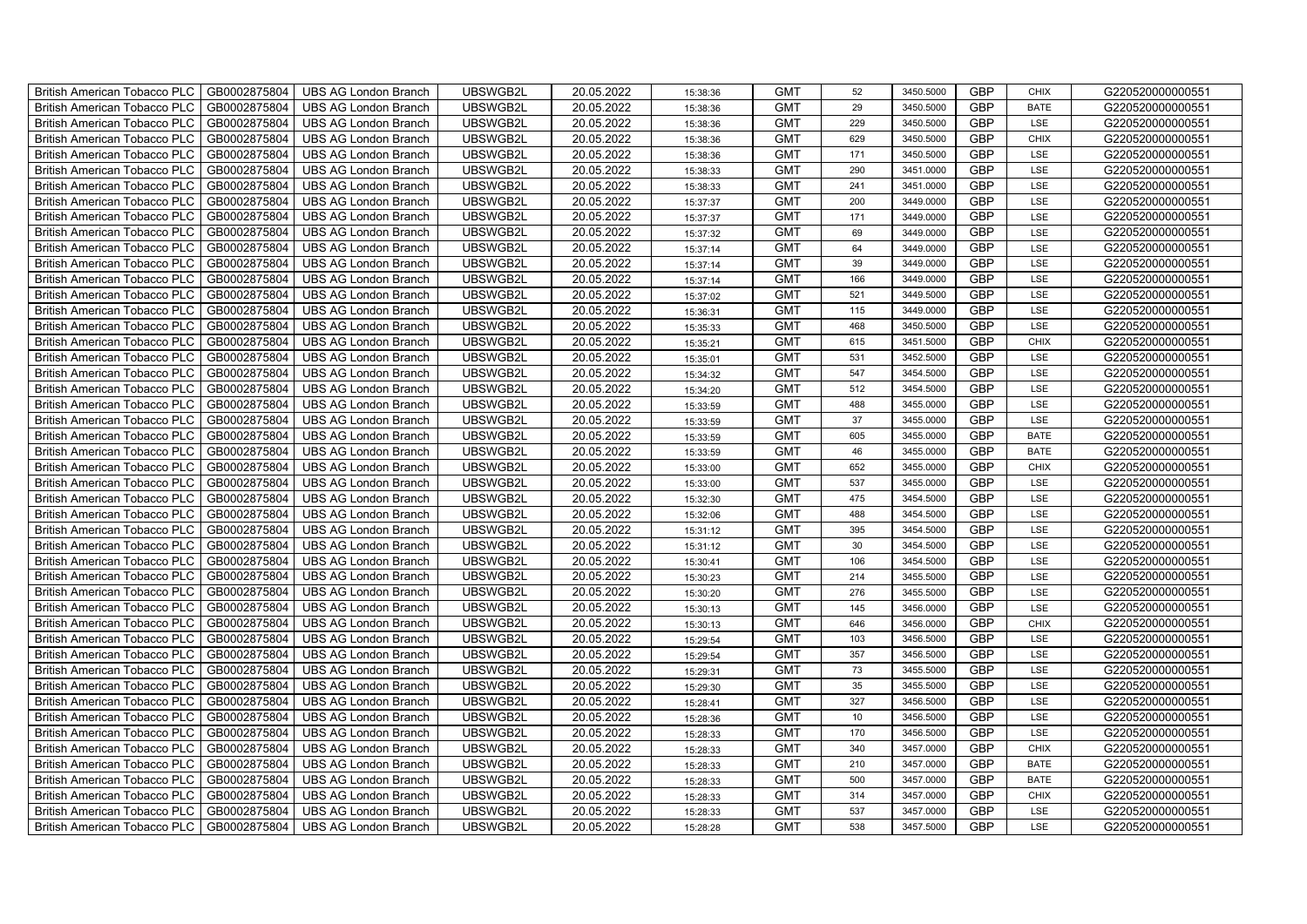| GB0002875804<br>UBSWGB2L<br>20.05.2022<br><b>GMT</b><br><b>GBP</b><br>G220520000000551<br><b>British American Tobacco PLC</b><br><b>UBS AG London Branch</b><br>419<br>3456.5000<br>LSE<br>15:27:26<br><b>GBP</b><br>GB0002875804<br>UBS AG London Branch<br>UBSWGB2L<br>20.05.2022<br><b>GMT</b><br>G220520000000551<br><b>British American Tobacco PLC</b><br>75<br>3456.5000<br>LSE<br>15:27:26<br>GB0002875804<br><b>GMT</b><br>446<br><b>GBP</b><br>G220520000000551<br>British American Tobacco PLC<br><b>UBS AG London Branch</b><br>UBSWGB2L<br>20.05.2022<br>3457.5000<br>LSE<br>15:25:41<br>GB0002875804<br>UBSWGB2L<br>20.05.2022<br><b>GMT</b><br>452<br>3459.0000<br><b>GBP</b><br>LSE<br>G220520000000551<br>British American Tobacco PLC<br><b>UBS AG London Branch</b><br>15:25:04<br>GBP<br>GB0002875804<br>UBSWGB2L<br>20.05.2022<br><b>GMT</b><br>626<br>3459.5000<br>G220520000000551<br>British American Tobacco PLC<br><b>UBS AG London Branch</b><br><b>CHIX</b><br>15:25:01<br><b>GBP</b><br>GB0002875804<br>20.05.2022<br>73<br>3459.5000<br><b>CHIX</b><br>British American Tobacco PLC<br><b>UBS AG London Branch</b><br>UBSWGB2L<br><b>GMT</b><br>G220520000000551<br>15:25:01<br><b>GMT</b><br>GBP<br>British American Tobacco PLC<br>GB0002875804<br>UBSWGB2L<br>20.05.2022<br>214<br>3460.0000<br>G220520000000551<br><b>UBS AG London Branch</b><br>LSE<br>15:24:37<br>GBP<br>GB0002875804<br>UBSWGB2L<br>20.05.2022<br><b>GMT</b><br>300<br>G220520000000551<br>British American Tobacco PLC<br><b>UBS AG London Branch</b><br>3460.0000<br>LSE<br>15:24:37<br>GB0002875804<br>UBSWGB2L<br>20.05.2022<br><b>GMT</b><br>12<br>GBP<br>G220520000000551<br>British American Tobacco PLC<br><b>UBS AG London Branch</b><br>3461.0000<br>LSE<br>15:24:04<br><b>British American Tobacco PLC</b><br>GB0002875804<br><b>UBS AG London Branch</b><br>UBSWGB2L<br>20.05.2022<br><b>GMT</b><br>GBP<br>G220520000000551<br>519<br>3461.0000<br>LSE<br>15:24:04<br><b>GBP</b><br><b>British American Tobacco PLC</b><br>GB0002875804<br><b>UBS AG London Branch</b><br>UBSWGB2L<br>20.05.2022<br><b>GMT</b><br>511<br>3459.5000<br>G220520000000551<br><b>BATE</b><br>15:23:29<br>GB0002875804<br>UBSWGB2L<br>20.05.2022<br><b>GMT</b><br>GBP<br>G220520000000551<br>British American Tobacco PLC<br><b>UBS AG London Branch</b><br>99<br>3459.5000<br>15:23:27<br><b>BATE</b><br>GB0002875804<br>UBSWGB2L<br>20.05.2022<br><b>GMT</b><br>505<br>3459.5000<br>GBP<br>G220520000000551<br>British American Tobacco PLC<br><b>UBS AG London Branch</b><br>LSE<br>15:23:27<br>GBP<br>British American Tobacco PLC<br>GB0002875804<br><b>UBS AG London Branch</b><br>UBSWGB2L<br>20.05.2022<br><b>GMT</b><br>50<br>3460.0000<br>LSE<br>G220520000000551<br>15:22:29<br>300<br>3460.0000<br><b>GBP</b><br>British American Tobacco PLC<br>GB0002875804<br>UBSWGB2L<br>20.05.2022<br><b>GMT</b><br>LSE<br>G220520000000551<br><b>UBS AG London Branch</b><br>15:22:29<br><b>GBP</b><br>GB0002875804<br>20.05.2022<br><b>GMT</b><br>100<br>3460.0000<br><b>British American Tobacco PLC</b><br><b>UBS AG London Branch</b><br>UBSWGB2L<br>LSE<br>G220520000000551<br>15:22:29<br>GBP<br>GB0002875804<br>UBSWGB2L<br>20.05.2022<br><b>GMT</b><br>402<br>G220520000000551<br>British American Tobacco PLC<br><b>UBS AG London Branch</b><br>3460.0000<br><b>CHIX</b><br>15:22:29<br><b>GBP</b><br>British American Tobacco PLC<br>GB0002875804<br>UBSWGB2L<br>20.05.2022<br><b>GMT</b><br>490<br>LSE<br>G220520000000551<br><b>UBS AG London Branch</b><br>3460.0000<br>15:22:27<br><b>GBP</b><br><b>British American Tobacco PLC</b><br>GB0002875804<br><b>UBS AG London Branch</b><br>UBSWGB2L<br>20.05.2022<br><b>GMT</b><br>242<br>G220520000000551<br>3460.0000<br><b>CHIX</b><br>15:22:27<br>GB0002875804<br>20.05.2022<br><b>GMT</b><br><b>GBP</b><br><b>British American Tobacco PLC</b><br><b>UBS AG London Branch</b><br>UBSWGB2L<br>214<br>3461.0000<br>G220520000000551<br>LSE<br>15:21:44<br>GBP<br>British American Tobacco PLC<br>GB0002875804<br><b>UBS AG London Branch</b><br>UBSWGB2L<br>20.05.2022<br><b>GMT</b><br>G220520000000551<br>171<br>3461.0000<br>LSE<br>15:21:40<br>British American Tobacco PLC<br>GB0002875804<br>UBSWGB2L<br>20.05.2022<br><b>GMT</b><br>114<br>3461.0000<br><b>GBP</b><br>LSE<br>G220520000000551<br><b>UBS AG London Branch</b><br>15:21:34<br>400<br>3461.5000<br><b>GBP</b><br><b>British American Tobacco PLC</b><br>GB0002875804<br><b>UBS AG London Branch</b><br>UBSWGB2L<br>20.05.2022<br><b>GMT</b><br>LSE<br>G220520000000551<br>15:21:19<br>GB0002875804<br>20.05.2022<br>51<br>3461.5000<br><b>GBP</b><br>British American Tobacco PLC<br><b>UBS AG London Branch</b><br>UBSWGB2L<br><b>GMT</b><br>LSE<br>G220520000000551<br>15:21:16<br><b>GBP</b><br>239<br>3462.0000<br>LSE<br><b>British American Tobacco PLC</b><br>GB0002875804<br><b>UBS AG London Branch</b><br>UBSWGB2L<br>20.05.2022<br><b>GMT</b><br>G220520000000551<br>15:21:15<br><b>GBP</b><br>GB0002875804<br>UBSWGB2L<br>20.05.2022<br><b>GMT</b><br>300<br>G220520000000551<br><b>British American Tobacco PLC</b><br><b>UBS AG London Branch</b><br>3462.0000<br>LSE<br>15:21:15<br><b>GBP</b><br>GB0002875804<br>626<br>British American Tobacco PLC<br><b>UBS AG London Branch</b><br>UBSWGB2L<br>20.05.2022<br><b>GMT</b><br>3462.0000<br><b>CHIX</b><br>G220520000000551<br>15:21:15<br>GB0002875804<br>20.05.2022<br><b>GMT</b><br><b>GBP</b><br><b>British American Tobacco PLC</b><br><b>UBS AG London Branch</b><br>UBSWGB2L<br>469<br>3462.5000<br>LSE<br>G220520000000551<br>15:20:53<br>GB0002875804<br>UBSWGB2L<br>20.05.2022<br><b>GMT</b><br><b>GBP</b><br>G220520000000551<br>British American Tobacco PLC<br><b>UBS AG London Branch</b><br>370<br>3460.0000<br>LSE<br>15:19:31<br>GB0002875804<br>20.05.2022<br><b>GMT</b><br><b>GBP</b><br><b>British American Tobacco PLC</b><br><b>UBS AG London Branch</b><br>UBSWGB2L<br>99<br>LSE<br>G220520000000551<br>3460.0000<br>15:19:31<br>GBP<br>British American Tobacco PLC<br>GB0002875804<br>UBS AG London Branch<br>UBSWGB2L<br>20.05.2022<br><b>GMT</b><br>40<br>3460.0000<br>LSE<br>G220520000000551<br>15:19:17<br>GB0002875804<br>20.05.2022<br><b>GMT</b><br>438<br>3462.0000<br><b>GBP</b><br>LSE<br>British American Tobacco PLC<br><b>UBS AG London Branch</b><br>UBSWGB2L<br>G220520000000551<br>15:18:24<br>GB0002875804<br>UBSWGB2L<br>20.05.2022<br><b>GMT</b><br>23<br>3462.0000<br><b>GBP</b><br>G220520000000551<br>British American Tobacco PLC<br><b>UBS AG London Branch</b><br>LSE<br>15:18:23<br>24<br>3462.0000<br><b>GBP</b><br>GB0002875804<br>20.05.2022<br><b>GMT</b><br>LSE<br><b>British American Tobacco PLC</b><br><b>UBS AG London Branch</b><br>UBSWGB2L<br>G220520000000551<br>15:18:23<br>GB0002875804<br>417<br><b>GBP</b><br><b>British American Tobacco PLC</b><br>UBSWGB2L<br>20.05.2022<br><b>GMT</b><br>3463.5000<br>LSE<br>G220520000000551<br><b>UBS AG London Branch</b><br>15:18:02<br><b>GBP</b><br>GB0002875804<br>UBSWGB2L<br>20.05.2022<br><b>GMT</b><br>40<br>G220520000000551<br>British American Tobacco PLC<br><b>UBS AG London Branch</b><br>3463.5000<br>LSE<br>15:18:02<br>GB0002875804<br><b>GMT</b><br><b>GBP</b><br>G220520000000551<br><b>British American Tobacco PLC</b><br><b>UBS AG London Branch</b><br>UBSWGB2L<br>20.05.2022<br>481<br>3464.0000<br>LSE<br>15:18:02<br><b>GBP</b><br>GB0002875804<br><b>UBS AG London Branch</b><br>UBSWGB2L<br>20.05.2022<br><b>GMT</b><br>34<br>G220520000000551<br>British American Tobacco PLC<br>3464.0000<br><b>LSE</b><br>15:18:02<br>GB0002875804<br>20.05.2022<br><b>GMT</b><br>GBP<br>G220520000000551<br>British American Tobacco PLC<br><b>UBS AG London Branch</b><br>UBSWGB2L<br>623<br>3464.0000<br><b>CHIX</b><br>15:18:02<br>GB0002875804<br>GBP<br>G220520000000551<br>British American Tobacco PLC<br><b>UBS AG London Branch</b><br>UBSWGB2L<br>20.05.2022<br><b>GMT</b><br>584<br>3464.0000<br><b>BATE</b><br>15:18:02<br>GB0002875804<br>UBSWGB2L<br>20.05.2022<br><b>GMT</b><br>3464.0000<br>GBP<br>G220520000000551<br>British American Tobacco PLC<br><b>UBS AG London Branch</b><br>$\overline{7}$<br><b>BATE</b><br>15:17:53<br>British American Tobacco PLC<br>GB0002875804<br>UBSWGB2L<br>20.05.2022<br><b>GMT</b><br>12<br>3464.0000<br><b>GBP</b><br>G220520000000551<br><b>UBS AG London Branch</b><br><b>BATE</b><br>15:17:53<br>494<br>3464.0000<br>GBP<br>GB0002875804<br>UBSWGB2L<br>20.05.2022<br><b>GMT</b><br>LSE<br>G220520000000551<br>British American Tobacco PLC<br><b>UBS AG London Branch</b><br>15:17:50<br><b>GBP</b><br>GB0002875804<br>20.05.2022<br>British American Tobacco PLC<br>UBS AG London Branch<br>UBSWGB2L<br><b>GMT</b><br>13<br>3462.0000<br>LSE<br>G220520000000551<br>15:16:52<br><b>GBP</b><br>GB0002875804<br>UBSWGB2L<br>20.05.2022<br><b>GMT</b><br>53<br>G220520000000551<br>British American Tobacco PLC<br><b>UBS AG London Branch</b><br>3462.0000<br>LSE<br>15:16:52<br>GBP<br>GB0002875804<br>UBSWGB2L<br>20.05.2022<br><b>GMT</b><br>358<br>G220520000000551<br><b>British American Tobacco PLC</b><br><b>UBS AG London Branch</b><br>3462.0000<br>LSE<br>15:16:02<br>77<br><b>GBP</b><br>British American Tobacco PLC<br>GB0002875804<br><b>UBS AG London Branch</b><br>UBSWGB2L<br>20.05.2022<br><b>GMT</b><br>3462.0000<br>LSE<br>G220520000000551<br>15:16:02 | British American Tobacco PLC<br>GB0002875804 | <b>UBS AG London Branch</b> | UBSWGB2L | 20.05.2022 | 15:28:28 | <b>GMT</b> | 145 | 3457.5000 | <b>GBP</b> | LSE | G220520000000551 |
|-------------------------------------------------------------------------------------------------------------------------------------------------------------------------------------------------------------------------------------------------------------------------------------------------------------------------------------------------------------------------------------------------------------------------------------------------------------------------------------------------------------------------------------------------------------------------------------------------------------------------------------------------------------------------------------------------------------------------------------------------------------------------------------------------------------------------------------------------------------------------------------------------------------------------------------------------------------------------------------------------------------------------------------------------------------------------------------------------------------------------------------------------------------------------------------------------------------------------------------------------------------------------------------------------------------------------------------------------------------------------------------------------------------------------------------------------------------------------------------------------------------------------------------------------------------------------------------------------------------------------------------------------------------------------------------------------------------------------------------------------------------------------------------------------------------------------------------------------------------------------------------------------------------------------------------------------------------------------------------------------------------------------------------------------------------------------------------------------------------------------------------------------------------------------------------------------------------------------------------------------------------------------------------------------------------------------------------------------------------------------------------------------------------------------------------------------------------------------------------------------------------------------------------------------------------------------------------------------------------------------------------------------------------------------------------------------------------------------------------------------------------------------------------------------------------------------------------------------------------------------------------------------------------------------------------------------------------------------------------------------------------------------------------------------------------------------------------------------------------------------------------------------------------------------------------------------------------------------------------------------------------------------------------------------------------------------------------------------------------------------------------------------------------------------------------------------------------------------------------------------------------------------------------------------------------------------------------------------------------------------------------------------------------------------------------------------------------------------------------------------------------------------------------------------------------------------------------------------------------------------------------------------------------------------------------------------------------------------------------------------------------------------------------------------------------------------------------------------------------------------------------------------------------------------------------------------------------------------------------------------------------------------------------------------------------------------------------------------------------------------------------------------------------------------------------------------------------------------------------------------------------------------------------------------------------------------------------------------------------------------------------------------------------------------------------------------------------------------------------------------------------------------------------------------------------------------------------------------------------------------------------------------------------------------------------------------------------------------------------------------------------------------------------------------------------------------------------------------------------------------------------------------------------------------------------------------------------------------------------------------------------------------------------------------------------------------------------------------------------------------------------------------------------------------------------------------------------------------------------------------------------------------------------------------------------------------------------------------------------------------------------------------------------------------------------------------------------------------------------------------------------------------------------------------------------------------------------------------------------------------------------------------------------------------------------------------------------------------------------------------------------------------------------------------------------------------------------------------------------------------------------------------------------------------------------------------------------------------------------------------------------------------------------------------------------------------------------------------------------------------------------------------------------------------------------------------------------------------------------------------------------------------------------------------------------------------------------------------------------------------------------------------------------------------------------------------------------------------------------------------------------------------------------------------------------------------------------------------------------------------------------------------------------------------------------------------------------------------------------------------------------------------------------------------------------------------------------------------------------------------------------------------------------------------------------------------------------------------------------------------------------------------------------------------------------------------------------------------------------------------------------------------------------------------------------------------------------------------------------------------------------------------------------------------------------------------------------------------------------------------------------------------------------------------------------------------------------------------------------------------------------------------------------------------------------------------------------------------------------------------------------------------------------------------------------------------------------------------------------------------------------------------------------------------------------------------------------------------------------------------------------------------------------------------------------------------------------------------------------------------------------------------------------------------------------------------------------------------------------------------------------------------------------------------------------------------------------------------------------------------------------------------------------------------------------------------------------------------------------------------------------------------------------------------------------------------------------------------------------------------------------------------------------------------------------------------------------------------------------------------------------------------------------------------------------------------------------------------------------------------------------------------------------------------------------------------------------------------------------------------------------------------------------------------------------------------------------------------------------------------------------------------------------------------------------------------------------------------------------------------------------------------------------------------------------------------------------------|----------------------------------------------|-----------------------------|----------|------------|----------|------------|-----|-----------|------------|-----|------------------|
|                                                                                                                                                                                                                                                                                                                                                                                                                                                                                                                                                                                                                                                                                                                                                                                                                                                                                                                                                                                                                                                                                                                                                                                                                                                                                                                                                                                                                                                                                                                                                                                                                                                                                                                                                                                                                                                                                                                                                                                                                                                                                                                                                                                                                                                                                                                                                                                                                                                                                                                                                                                                                                                                                                                                                                                                                                                                                                                                                                                                                                                                                                                                                                                                                                                                                                                                                                                                                                                                                                                                                                                                                                                                                                                                                                                                                                                                                                                                                                                                                                                                                                                                                                                                                                                                                                                                                                                                                                                                                                                                                                                                                                                                                                                                                                                                                                                                                                                                                                                                                                                                                                                                                                                                                                                                                                                                                                                                                                                                                                                                                                                                                                                                                                                                                                                                                                                                                                                                                                                                                                                                                                                                                                                                                                                                                                                                                                                                                                                                                                                                                                                                                                                                                                                                                                                                                                                                                                                                                                                                                                                                                                                                                                                                                                                                                                                                                                                                                                                                                                                                                                                                                                                                                                                                                                                                                                                                                                                                                                                                                                                                                                                                                                                                                                                                                                                                                                                                                                                                                                                                                                                                                                                                                                                                                                                                                                                                                                                                                                                                                                                                                                                                                                                                                                                                                                                                                                                                                                                                   |                                              |                             |          |            |          |            |     |           |            |     |                  |
|                                                                                                                                                                                                                                                                                                                                                                                                                                                                                                                                                                                                                                                                                                                                                                                                                                                                                                                                                                                                                                                                                                                                                                                                                                                                                                                                                                                                                                                                                                                                                                                                                                                                                                                                                                                                                                                                                                                                                                                                                                                                                                                                                                                                                                                                                                                                                                                                                                                                                                                                                                                                                                                                                                                                                                                                                                                                                                                                                                                                                                                                                                                                                                                                                                                                                                                                                                                                                                                                                                                                                                                                                                                                                                                                                                                                                                                                                                                                                                                                                                                                                                                                                                                                                                                                                                                                                                                                                                                                                                                                                                                                                                                                                                                                                                                                                                                                                                                                                                                                                                                                                                                                                                                                                                                                                                                                                                                                                                                                                                                                                                                                                                                                                                                                                                                                                                                                                                                                                                                                                                                                                                                                                                                                                                                                                                                                                                                                                                                                                                                                                                                                                                                                                                                                                                                                                                                                                                                                                                                                                                                                                                                                                                                                                                                                                                                                                                                                                                                                                                                                                                                                                                                                                                                                                                                                                                                                                                                                                                                                                                                                                                                                                                                                                                                                                                                                                                                                                                                                                                                                                                                                                                                                                                                                                                                                                                                                                                                                                                                                                                                                                                                                                                                                                                                                                                                                                                                                                                                                   |                                              |                             |          |            |          |            |     |           |            |     |                  |
|                                                                                                                                                                                                                                                                                                                                                                                                                                                                                                                                                                                                                                                                                                                                                                                                                                                                                                                                                                                                                                                                                                                                                                                                                                                                                                                                                                                                                                                                                                                                                                                                                                                                                                                                                                                                                                                                                                                                                                                                                                                                                                                                                                                                                                                                                                                                                                                                                                                                                                                                                                                                                                                                                                                                                                                                                                                                                                                                                                                                                                                                                                                                                                                                                                                                                                                                                                                                                                                                                                                                                                                                                                                                                                                                                                                                                                                                                                                                                                                                                                                                                                                                                                                                                                                                                                                                                                                                                                                                                                                                                                                                                                                                                                                                                                                                                                                                                                                                                                                                                                                                                                                                                                                                                                                                                                                                                                                                                                                                                                                                                                                                                                                                                                                                                                                                                                                                                                                                                                                                                                                                                                                                                                                                                                                                                                                                                                                                                                                                                                                                                                                                                                                                                                                                                                                                                                                                                                                                                                                                                                                                                                                                                                                                                                                                                                                                                                                                                                                                                                                                                                                                                                                                                                                                                                                                                                                                                                                                                                                                                                                                                                                                                                                                                                                                                                                                                                                                                                                                                                                                                                                                                                                                                                                                                                                                                                                                                                                                                                                                                                                                                                                                                                                                                                                                                                                                                                                                                                                                   |                                              |                             |          |            |          |            |     |           |            |     |                  |
|                                                                                                                                                                                                                                                                                                                                                                                                                                                                                                                                                                                                                                                                                                                                                                                                                                                                                                                                                                                                                                                                                                                                                                                                                                                                                                                                                                                                                                                                                                                                                                                                                                                                                                                                                                                                                                                                                                                                                                                                                                                                                                                                                                                                                                                                                                                                                                                                                                                                                                                                                                                                                                                                                                                                                                                                                                                                                                                                                                                                                                                                                                                                                                                                                                                                                                                                                                                                                                                                                                                                                                                                                                                                                                                                                                                                                                                                                                                                                                                                                                                                                                                                                                                                                                                                                                                                                                                                                                                                                                                                                                                                                                                                                                                                                                                                                                                                                                                                                                                                                                                                                                                                                                                                                                                                                                                                                                                                                                                                                                                                                                                                                                                                                                                                                                                                                                                                                                                                                                                                                                                                                                                                                                                                                                                                                                                                                                                                                                                                                                                                                                                                                                                                                                                                                                                                                                                                                                                                                                                                                                                                                                                                                                                                                                                                                                                                                                                                                                                                                                                                                                                                                                                                                                                                                                                                                                                                                                                                                                                                                                                                                                                                                                                                                                                                                                                                                                                                                                                                                                                                                                                                                                                                                                                                                                                                                                                                                                                                                                                                                                                                                                                                                                                                                                                                                                                                                                                                                                                                   |                                              |                             |          |            |          |            |     |           |            |     |                  |
|                                                                                                                                                                                                                                                                                                                                                                                                                                                                                                                                                                                                                                                                                                                                                                                                                                                                                                                                                                                                                                                                                                                                                                                                                                                                                                                                                                                                                                                                                                                                                                                                                                                                                                                                                                                                                                                                                                                                                                                                                                                                                                                                                                                                                                                                                                                                                                                                                                                                                                                                                                                                                                                                                                                                                                                                                                                                                                                                                                                                                                                                                                                                                                                                                                                                                                                                                                                                                                                                                                                                                                                                                                                                                                                                                                                                                                                                                                                                                                                                                                                                                                                                                                                                                                                                                                                                                                                                                                                                                                                                                                                                                                                                                                                                                                                                                                                                                                                                                                                                                                                                                                                                                                                                                                                                                                                                                                                                                                                                                                                                                                                                                                                                                                                                                                                                                                                                                                                                                                                                                                                                                                                                                                                                                                                                                                                                                                                                                                                                                                                                                                                                                                                                                                                                                                                                                                                                                                                                                                                                                                                                                                                                                                                                                                                                                                                                                                                                                                                                                                                                                                                                                                                                                                                                                                                                                                                                                                                                                                                                                                                                                                                                                                                                                                                                                                                                                                                                                                                                                                                                                                                                                                                                                                                                                                                                                                                                                                                                                                                                                                                                                                                                                                                                                                                                                                                                                                                                                                                                   |                                              |                             |          |            |          |            |     |           |            |     |                  |
|                                                                                                                                                                                                                                                                                                                                                                                                                                                                                                                                                                                                                                                                                                                                                                                                                                                                                                                                                                                                                                                                                                                                                                                                                                                                                                                                                                                                                                                                                                                                                                                                                                                                                                                                                                                                                                                                                                                                                                                                                                                                                                                                                                                                                                                                                                                                                                                                                                                                                                                                                                                                                                                                                                                                                                                                                                                                                                                                                                                                                                                                                                                                                                                                                                                                                                                                                                                                                                                                                                                                                                                                                                                                                                                                                                                                                                                                                                                                                                                                                                                                                                                                                                                                                                                                                                                                                                                                                                                                                                                                                                                                                                                                                                                                                                                                                                                                                                                                                                                                                                                                                                                                                                                                                                                                                                                                                                                                                                                                                                                                                                                                                                                                                                                                                                                                                                                                                                                                                                                                                                                                                                                                                                                                                                                                                                                                                                                                                                                                                                                                                                                                                                                                                                                                                                                                                                                                                                                                                                                                                                                                                                                                                                                                                                                                                                                                                                                                                                                                                                                                                                                                                                                                                                                                                                                                                                                                                                                                                                                                                                                                                                                                                                                                                                                                                                                                                                                                                                                                                                                                                                                                                                                                                                                                                                                                                                                                                                                                                                                                                                                                                                                                                                                                                                                                                                                                                                                                                                                                   |                                              |                             |          |            |          |            |     |           |            |     |                  |
|                                                                                                                                                                                                                                                                                                                                                                                                                                                                                                                                                                                                                                                                                                                                                                                                                                                                                                                                                                                                                                                                                                                                                                                                                                                                                                                                                                                                                                                                                                                                                                                                                                                                                                                                                                                                                                                                                                                                                                                                                                                                                                                                                                                                                                                                                                                                                                                                                                                                                                                                                                                                                                                                                                                                                                                                                                                                                                                                                                                                                                                                                                                                                                                                                                                                                                                                                                                                                                                                                                                                                                                                                                                                                                                                                                                                                                                                                                                                                                                                                                                                                                                                                                                                                                                                                                                                                                                                                                                                                                                                                                                                                                                                                                                                                                                                                                                                                                                                                                                                                                                                                                                                                                                                                                                                                                                                                                                                                                                                                                                                                                                                                                                                                                                                                                                                                                                                                                                                                                                                                                                                                                                                                                                                                                                                                                                                                                                                                                                                                                                                                                                                                                                                                                                                                                                                                                                                                                                                                                                                                                                                                                                                                                                                                                                                                                                                                                                                                                                                                                                                                                                                                                                                                                                                                                                                                                                                                                                                                                                                                                                                                                                                                                                                                                                                                                                                                                                                                                                                                                                                                                                                                                                                                                                                                                                                                                                                                                                                                                                                                                                                                                                                                                                                                                                                                                                                                                                                                                                                   |                                              |                             |          |            |          |            |     |           |            |     |                  |
|                                                                                                                                                                                                                                                                                                                                                                                                                                                                                                                                                                                                                                                                                                                                                                                                                                                                                                                                                                                                                                                                                                                                                                                                                                                                                                                                                                                                                                                                                                                                                                                                                                                                                                                                                                                                                                                                                                                                                                                                                                                                                                                                                                                                                                                                                                                                                                                                                                                                                                                                                                                                                                                                                                                                                                                                                                                                                                                                                                                                                                                                                                                                                                                                                                                                                                                                                                                                                                                                                                                                                                                                                                                                                                                                                                                                                                                                                                                                                                                                                                                                                                                                                                                                                                                                                                                                                                                                                                                                                                                                                                                                                                                                                                                                                                                                                                                                                                                                                                                                                                                                                                                                                                                                                                                                                                                                                                                                                                                                                                                                                                                                                                                                                                                                                                                                                                                                                                                                                                                                                                                                                                                                                                                                                                                                                                                                                                                                                                                                                                                                                                                                                                                                                                                                                                                                                                                                                                                                                                                                                                                                                                                                                                                                                                                                                                                                                                                                                                                                                                                                                                                                                                                                                                                                                                                                                                                                                                                                                                                                                                                                                                                                                                                                                                                                                                                                                                                                                                                                                                                                                                                                                                                                                                                                                                                                                                                                                                                                                                                                                                                                                                                                                                                                                                                                                                                                                                                                                                                                   |                                              |                             |          |            |          |            |     |           |            |     |                  |
|                                                                                                                                                                                                                                                                                                                                                                                                                                                                                                                                                                                                                                                                                                                                                                                                                                                                                                                                                                                                                                                                                                                                                                                                                                                                                                                                                                                                                                                                                                                                                                                                                                                                                                                                                                                                                                                                                                                                                                                                                                                                                                                                                                                                                                                                                                                                                                                                                                                                                                                                                                                                                                                                                                                                                                                                                                                                                                                                                                                                                                                                                                                                                                                                                                                                                                                                                                                                                                                                                                                                                                                                                                                                                                                                                                                                                                                                                                                                                                                                                                                                                                                                                                                                                                                                                                                                                                                                                                                                                                                                                                                                                                                                                                                                                                                                                                                                                                                                                                                                                                                                                                                                                                                                                                                                                                                                                                                                                                                                                                                                                                                                                                                                                                                                                                                                                                                                                                                                                                                                                                                                                                                                                                                                                                                                                                                                                                                                                                                                                                                                                                                                                                                                                                                                                                                                                                                                                                                                                                                                                                                                                                                                                                                                                                                                                                                                                                                                                                                                                                                                                                                                                                                                                                                                                                                                                                                                                                                                                                                                                                                                                                                                                                                                                                                                                                                                                                                                                                                                                                                                                                                                                                                                                                                                                                                                                                                                                                                                                                                                                                                                                                                                                                                                                                                                                                                                                                                                                                                                   |                                              |                             |          |            |          |            |     |           |            |     |                  |
|                                                                                                                                                                                                                                                                                                                                                                                                                                                                                                                                                                                                                                                                                                                                                                                                                                                                                                                                                                                                                                                                                                                                                                                                                                                                                                                                                                                                                                                                                                                                                                                                                                                                                                                                                                                                                                                                                                                                                                                                                                                                                                                                                                                                                                                                                                                                                                                                                                                                                                                                                                                                                                                                                                                                                                                                                                                                                                                                                                                                                                                                                                                                                                                                                                                                                                                                                                                                                                                                                                                                                                                                                                                                                                                                                                                                                                                                                                                                                                                                                                                                                                                                                                                                                                                                                                                                                                                                                                                                                                                                                                                                                                                                                                                                                                                                                                                                                                                                                                                                                                                                                                                                                                                                                                                                                                                                                                                                                                                                                                                                                                                                                                                                                                                                                                                                                                                                                                                                                                                                                                                                                                                                                                                                                                                                                                                                                                                                                                                                                                                                                                                                                                                                                                                                                                                                                                                                                                                                                                                                                                                                                                                                                                                                                                                                                                                                                                                                                                                                                                                                                                                                                                                                                                                                                                                                                                                                                                                                                                                                                                                                                                                                                                                                                                                                                                                                                                                                                                                                                                                                                                                                                                                                                                                                                                                                                                                                                                                                                                                                                                                                                                                                                                                                                                                                                                                                                                                                                                                                   |                                              |                             |          |            |          |            |     |           |            |     |                  |
|                                                                                                                                                                                                                                                                                                                                                                                                                                                                                                                                                                                                                                                                                                                                                                                                                                                                                                                                                                                                                                                                                                                                                                                                                                                                                                                                                                                                                                                                                                                                                                                                                                                                                                                                                                                                                                                                                                                                                                                                                                                                                                                                                                                                                                                                                                                                                                                                                                                                                                                                                                                                                                                                                                                                                                                                                                                                                                                                                                                                                                                                                                                                                                                                                                                                                                                                                                                                                                                                                                                                                                                                                                                                                                                                                                                                                                                                                                                                                                                                                                                                                                                                                                                                                                                                                                                                                                                                                                                                                                                                                                                                                                                                                                                                                                                                                                                                                                                                                                                                                                                                                                                                                                                                                                                                                                                                                                                                                                                                                                                                                                                                                                                                                                                                                                                                                                                                                                                                                                                                                                                                                                                                                                                                                                                                                                                                                                                                                                                                                                                                                                                                                                                                                                                                                                                                                                                                                                                                                                                                                                                                                                                                                                                                                                                                                                                                                                                                                                                                                                                                                                                                                                                                                                                                                                                                                                                                                                                                                                                                                                                                                                                                                                                                                                                                                                                                                                                                                                                                                                                                                                                                                                                                                                                                                                                                                                                                                                                                                                                                                                                                                                                                                                                                                                                                                                                                                                                                                                                                   |                                              |                             |          |            |          |            |     |           |            |     |                  |
|                                                                                                                                                                                                                                                                                                                                                                                                                                                                                                                                                                                                                                                                                                                                                                                                                                                                                                                                                                                                                                                                                                                                                                                                                                                                                                                                                                                                                                                                                                                                                                                                                                                                                                                                                                                                                                                                                                                                                                                                                                                                                                                                                                                                                                                                                                                                                                                                                                                                                                                                                                                                                                                                                                                                                                                                                                                                                                                                                                                                                                                                                                                                                                                                                                                                                                                                                                                                                                                                                                                                                                                                                                                                                                                                                                                                                                                                                                                                                                                                                                                                                                                                                                                                                                                                                                                                                                                                                                                                                                                                                                                                                                                                                                                                                                                                                                                                                                                                                                                                                                                                                                                                                                                                                                                                                                                                                                                                                                                                                                                                                                                                                                                                                                                                                                                                                                                                                                                                                                                                                                                                                                                                                                                                                                                                                                                                                                                                                                                                                                                                                                                                                                                                                                                                                                                                                                                                                                                                                                                                                                                                                                                                                                                                                                                                                                                                                                                                                                                                                                                                                                                                                                                                                                                                                                                                                                                                                                                                                                                                                                                                                                                                                                                                                                                                                                                                                                                                                                                                                                                                                                                                                                                                                                                                                                                                                                                                                                                                                                                                                                                                                                                                                                                                                                                                                                                                                                                                                                                                   |                                              |                             |          |            |          |            |     |           |            |     |                  |
|                                                                                                                                                                                                                                                                                                                                                                                                                                                                                                                                                                                                                                                                                                                                                                                                                                                                                                                                                                                                                                                                                                                                                                                                                                                                                                                                                                                                                                                                                                                                                                                                                                                                                                                                                                                                                                                                                                                                                                                                                                                                                                                                                                                                                                                                                                                                                                                                                                                                                                                                                                                                                                                                                                                                                                                                                                                                                                                                                                                                                                                                                                                                                                                                                                                                                                                                                                                                                                                                                                                                                                                                                                                                                                                                                                                                                                                                                                                                                                                                                                                                                                                                                                                                                                                                                                                                                                                                                                                                                                                                                                                                                                                                                                                                                                                                                                                                                                                                                                                                                                                                                                                                                                                                                                                                                                                                                                                                                                                                                                                                                                                                                                                                                                                                                                                                                                                                                                                                                                                                                                                                                                                                                                                                                                                                                                                                                                                                                                                                                                                                                                                                                                                                                                                                                                                                                                                                                                                                                                                                                                                                                                                                                                                                                                                                                                                                                                                                                                                                                                                                                                                                                                                                                                                                                                                                                                                                                                                                                                                                                                                                                                                                                                                                                                                                                                                                                                                                                                                                                                                                                                                                                                                                                                                                                                                                                                                                                                                                                                                                                                                                                                                                                                                                                                                                                                                                                                                                                                                                   |                                              |                             |          |            |          |            |     |           |            |     |                  |
|                                                                                                                                                                                                                                                                                                                                                                                                                                                                                                                                                                                                                                                                                                                                                                                                                                                                                                                                                                                                                                                                                                                                                                                                                                                                                                                                                                                                                                                                                                                                                                                                                                                                                                                                                                                                                                                                                                                                                                                                                                                                                                                                                                                                                                                                                                                                                                                                                                                                                                                                                                                                                                                                                                                                                                                                                                                                                                                                                                                                                                                                                                                                                                                                                                                                                                                                                                                                                                                                                                                                                                                                                                                                                                                                                                                                                                                                                                                                                                                                                                                                                                                                                                                                                                                                                                                                                                                                                                                                                                                                                                                                                                                                                                                                                                                                                                                                                                                                                                                                                                                                                                                                                                                                                                                                                                                                                                                                                                                                                                                                                                                                                                                                                                                                                                                                                                                                                                                                                                                                                                                                                                                                                                                                                                                                                                                                                                                                                                                                                                                                                                                                                                                                                                                                                                                                                                                                                                                                                                                                                                                                                                                                                                                                                                                                                                                                                                                                                                                                                                                                                                                                                                                                                                                                                                                                                                                                                                                                                                                                                                                                                                                                                                                                                                                                                                                                                                                                                                                                                                                                                                                                                                                                                                                                                                                                                                                                                                                                                                                                                                                                                                                                                                                                                                                                                                                                                                                                                                                                   |                                              |                             |          |            |          |            |     |           |            |     |                  |
|                                                                                                                                                                                                                                                                                                                                                                                                                                                                                                                                                                                                                                                                                                                                                                                                                                                                                                                                                                                                                                                                                                                                                                                                                                                                                                                                                                                                                                                                                                                                                                                                                                                                                                                                                                                                                                                                                                                                                                                                                                                                                                                                                                                                                                                                                                                                                                                                                                                                                                                                                                                                                                                                                                                                                                                                                                                                                                                                                                                                                                                                                                                                                                                                                                                                                                                                                                                                                                                                                                                                                                                                                                                                                                                                                                                                                                                                                                                                                                                                                                                                                                                                                                                                                                                                                                                                                                                                                                                                                                                                                                                                                                                                                                                                                                                                                                                                                                                                                                                                                                                                                                                                                                                                                                                                                                                                                                                                                                                                                                                                                                                                                                                                                                                                                                                                                                                                                                                                                                                                                                                                                                                                                                                                                                                                                                                                                                                                                                                                                                                                                                                                                                                                                                                                                                                                                                                                                                                                                                                                                                                                                                                                                                                                                                                                                                                                                                                                                                                                                                                                                                                                                                                                                                                                                                                                                                                                                                                                                                                                                                                                                                                                                                                                                                                                                                                                                                                                                                                                                                                                                                                                                                                                                                                                                                                                                                                                                                                                                                                                                                                                                                                                                                                                                                                                                                                                                                                                                                                                   |                                              |                             |          |            |          |            |     |           |            |     |                  |
|                                                                                                                                                                                                                                                                                                                                                                                                                                                                                                                                                                                                                                                                                                                                                                                                                                                                                                                                                                                                                                                                                                                                                                                                                                                                                                                                                                                                                                                                                                                                                                                                                                                                                                                                                                                                                                                                                                                                                                                                                                                                                                                                                                                                                                                                                                                                                                                                                                                                                                                                                                                                                                                                                                                                                                                                                                                                                                                                                                                                                                                                                                                                                                                                                                                                                                                                                                                                                                                                                                                                                                                                                                                                                                                                                                                                                                                                                                                                                                                                                                                                                                                                                                                                                                                                                                                                                                                                                                                                                                                                                                                                                                                                                                                                                                                                                                                                                                                                                                                                                                                                                                                                                                                                                                                                                                                                                                                                                                                                                                                                                                                                                                                                                                                                                                                                                                                                                                                                                                                                                                                                                                                                                                                                                                                                                                                                                                                                                                                                                                                                                                                                                                                                                                                                                                                                                                                                                                                                                                                                                                                                                                                                                                                                                                                                                                                                                                                                                                                                                                                                                                                                                                                                                                                                                                                                                                                                                                                                                                                                                                                                                                                                                                                                                                                                                                                                                                                                                                                                                                                                                                                                                                                                                                                                                                                                                                                                                                                                                                                                                                                                                                                                                                                                                                                                                                                                                                                                                                                                   |                                              |                             |          |            |          |            |     |           |            |     |                  |
|                                                                                                                                                                                                                                                                                                                                                                                                                                                                                                                                                                                                                                                                                                                                                                                                                                                                                                                                                                                                                                                                                                                                                                                                                                                                                                                                                                                                                                                                                                                                                                                                                                                                                                                                                                                                                                                                                                                                                                                                                                                                                                                                                                                                                                                                                                                                                                                                                                                                                                                                                                                                                                                                                                                                                                                                                                                                                                                                                                                                                                                                                                                                                                                                                                                                                                                                                                                                                                                                                                                                                                                                                                                                                                                                                                                                                                                                                                                                                                                                                                                                                                                                                                                                                                                                                                                                                                                                                                                                                                                                                                                                                                                                                                                                                                                                                                                                                                                                                                                                                                                                                                                                                                                                                                                                                                                                                                                                                                                                                                                                                                                                                                                                                                                                                                                                                                                                                                                                                                                                                                                                                                                                                                                                                                                                                                                                                                                                                                                                                                                                                                                                                                                                                                                                                                                                                                                                                                                                                                                                                                                                                                                                                                                                                                                                                                                                                                                                                                                                                                                                                                                                                                                                                                                                                                                                                                                                                                                                                                                                                                                                                                                                                                                                                                                                                                                                                                                                                                                                                                                                                                                                                                                                                                                                                                                                                                                                                                                                                                                                                                                                                                                                                                                                                                                                                                                                                                                                                                                                   |                                              |                             |          |            |          |            |     |           |            |     |                  |
|                                                                                                                                                                                                                                                                                                                                                                                                                                                                                                                                                                                                                                                                                                                                                                                                                                                                                                                                                                                                                                                                                                                                                                                                                                                                                                                                                                                                                                                                                                                                                                                                                                                                                                                                                                                                                                                                                                                                                                                                                                                                                                                                                                                                                                                                                                                                                                                                                                                                                                                                                                                                                                                                                                                                                                                                                                                                                                                                                                                                                                                                                                                                                                                                                                                                                                                                                                                                                                                                                                                                                                                                                                                                                                                                                                                                                                                                                                                                                                                                                                                                                                                                                                                                                                                                                                                                                                                                                                                                                                                                                                                                                                                                                                                                                                                                                                                                                                                                                                                                                                                                                                                                                                                                                                                                                                                                                                                                                                                                                                                                                                                                                                                                                                                                                                                                                                                                                                                                                                                                                                                                                                                                                                                                                                                                                                                                                                                                                                                                                                                                                                                                                                                                                                                                                                                                                                                                                                                                                                                                                                                                                                                                                                                                                                                                                                                                                                                                                                                                                                                                                                                                                                                                                                                                                                                                                                                                                                                                                                                                                                                                                                                                                                                                                                                                                                                                                                                                                                                                                                                                                                                                                                                                                                                                                                                                                                                                                                                                                                                                                                                                                                                                                                                                                                                                                                                                                                                                                                                                   |                                              |                             |          |            |          |            |     |           |            |     |                  |
|                                                                                                                                                                                                                                                                                                                                                                                                                                                                                                                                                                                                                                                                                                                                                                                                                                                                                                                                                                                                                                                                                                                                                                                                                                                                                                                                                                                                                                                                                                                                                                                                                                                                                                                                                                                                                                                                                                                                                                                                                                                                                                                                                                                                                                                                                                                                                                                                                                                                                                                                                                                                                                                                                                                                                                                                                                                                                                                                                                                                                                                                                                                                                                                                                                                                                                                                                                                                                                                                                                                                                                                                                                                                                                                                                                                                                                                                                                                                                                                                                                                                                                                                                                                                                                                                                                                                                                                                                                                                                                                                                                                                                                                                                                                                                                                                                                                                                                                                                                                                                                                                                                                                                                                                                                                                                                                                                                                                                                                                                                                                                                                                                                                                                                                                                                                                                                                                                                                                                                                                                                                                                                                                                                                                                                                                                                                                                                                                                                                                                                                                                                                                                                                                                                                                                                                                                                                                                                                                                                                                                                                                                                                                                                                                                                                                                                                                                                                                                                                                                                                                                                                                                                                                                                                                                                                                                                                                                                                                                                                                                                                                                                                                                                                                                                                                                                                                                                                                                                                                                                                                                                                                                                                                                                                                                                                                                                                                                                                                                                                                                                                                                                                                                                                                                                                                                                                                                                                                                                                                   |                                              |                             |          |            |          |            |     |           |            |     |                  |
|                                                                                                                                                                                                                                                                                                                                                                                                                                                                                                                                                                                                                                                                                                                                                                                                                                                                                                                                                                                                                                                                                                                                                                                                                                                                                                                                                                                                                                                                                                                                                                                                                                                                                                                                                                                                                                                                                                                                                                                                                                                                                                                                                                                                                                                                                                                                                                                                                                                                                                                                                                                                                                                                                                                                                                                                                                                                                                                                                                                                                                                                                                                                                                                                                                                                                                                                                                                                                                                                                                                                                                                                                                                                                                                                                                                                                                                                                                                                                                                                                                                                                                                                                                                                                                                                                                                                                                                                                                                                                                                                                                                                                                                                                                                                                                                                                                                                                                                                                                                                                                                                                                                                                                                                                                                                                                                                                                                                                                                                                                                                                                                                                                                                                                                                                                                                                                                                                                                                                                                                                                                                                                                                                                                                                                                                                                                                                                                                                                                                                                                                                                                                                                                                                                                                                                                                                                                                                                                                                                                                                                                                                                                                                                                                                                                                                                                                                                                                                                                                                                                                                                                                                                                                                                                                                                                                                                                                                                                                                                                                                                                                                                                                                                                                                                                                                                                                                                                                                                                                                                                                                                                                                                                                                                                                                                                                                                                                                                                                                                                                                                                                                                                                                                                                                                                                                                                                                                                                                                                                   |                                              |                             |          |            |          |            |     |           |            |     |                  |
|                                                                                                                                                                                                                                                                                                                                                                                                                                                                                                                                                                                                                                                                                                                                                                                                                                                                                                                                                                                                                                                                                                                                                                                                                                                                                                                                                                                                                                                                                                                                                                                                                                                                                                                                                                                                                                                                                                                                                                                                                                                                                                                                                                                                                                                                                                                                                                                                                                                                                                                                                                                                                                                                                                                                                                                                                                                                                                                                                                                                                                                                                                                                                                                                                                                                                                                                                                                                                                                                                                                                                                                                                                                                                                                                                                                                                                                                                                                                                                                                                                                                                                                                                                                                                                                                                                                                                                                                                                                                                                                                                                                                                                                                                                                                                                                                                                                                                                                                                                                                                                                                                                                                                                                                                                                                                                                                                                                                                                                                                                                                                                                                                                                                                                                                                                                                                                                                                                                                                                                                                                                                                                                                                                                                                                                                                                                                                                                                                                                                                                                                                                                                                                                                                                                                                                                                                                                                                                                                                                                                                                                                                                                                                                                                                                                                                                                                                                                                                                                                                                                                                                                                                                                                                                                                                                                                                                                                                                                                                                                                                                                                                                                                                                                                                                                                                                                                                                                                                                                                                                                                                                                                                                                                                                                                                                                                                                                                                                                                                                                                                                                                                                                                                                                                                                                                                                                                                                                                                                                                   |                                              |                             |          |            |          |            |     |           |            |     |                  |
|                                                                                                                                                                                                                                                                                                                                                                                                                                                                                                                                                                                                                                                                                                                                                                                                                                                                                                                                                                                                                                                                                                                                                                                                                                                                                                                                                                                                                                                                                                                                                                                                                                                                                                                                                                                                                                                                                                                                                                                                                                                                                                                                                                                                                                                                                                                                                                                                                                                                                                                                                                                                                                                                                                                                                                                                                                                                                                                                                                                                                                                                                                                                                                                                                                                                                                                                                                                                                                                                                                                                                                                                                                                                                                                                                                                                                                                                                                                                                                                                                                                                                                                                                                                                                                                                                                                                                                                                                                                                                                                                                                                                                                                                                                                                                                                                                                                                                                                                                                                                                                                                                                                                                                                                                                                                                                                                                                                                                                                                                                                                                                                                                                                                                                                                                                                                                                                                                                                                                                                                                                                                                                                                                                                                                                                                                                                                                                                                                                                                                                                                                                                                                                                                                                                                                                                                                                                                                                                                                                                                                                                                                                                                                                                                                                                                                                                                                                                                                                                                                                                                                                                                                                                                                                                                                                                                                                                                                                                                                                                                                                                                                                                                                                                                                                                                                                                                                                                                                                                                                                                                                                                                                                                                                                                                                                                                                                                                                                                                                                                                                                                                                                                                                                                                                                                                                                                                                                                                                                                                   |                                              |                             |          |            |          |            |     |           |            |     |                  |
|                                                                                                                                                                                                                                                                                                                                                                                                                                                                                                                                                                                                                                                                                                                                                                                                                                                                                                                                                                                                                                                                                                                                                                                                                                                                                                                                                                                                                                                                                                                                                                                                                                                                                                                                                                                                                                                                                                                                                                                                                                                                                                                                                                                                                                                                                                                                                                                                                                                                                                                                                                                                                                                                                                                                                                                                                                                                                                                                                                                                                                                                                                                                                                                                                                                                                                                                                                                                                                                                                                                                                                                                                                                                                                                                                                                                                                                                                                                                                                                                                                                                                                                                                                                                                                                                                                                                                                                                                                                                                                                                                                                                                                                                                                                                                                                                                                                                                                                                                                                                                                                                                                                                                                                                                                                                                                                                                                                                                                                                                                                                                                                                                                                                                                                                                                                                                                                                                                                                                                                                                                                                                                                                                                                                                                                                                                                                                                                                                                                                                                                                                                                                                                                                                                                                                                                                                                                                                                                                                                                                                                                                                                                                                                                                                                                                                                                                                                                                                                                                                                                                                                                                                                                                                                                                                                                                                                                                                                                                                                                                                                                                                                                                                                                                                                                                                                                                                                                                                                                                                                                                                                                                                                                                                                                                                                                                                                                                                                                                                                                                                                                                                                                                                                                                                                                                                                                                                                                                                                                                   |                                              |                             |          |            |          |            |     |           |            |     |                  |
|                                                                                                                                                                                                                                                                                                                                                                                                                                                                                                                                                                                                                                                                                                                                                                                                                                                                                                                                                                                                                                                                                                                                                                                                                                                                                                                                                                                                                                                                                                                                                                                                                                                                                                                                                                                                                                                                                                                                                                                                                                                                                                                                                                                                                                                                                                                                                                                                                                                                                                                                                                                                                                                                                                                                                                                                                                                                                                                                                                                                                                                                                                                                                                                                                                                                                                                                                                                                                                                                                                                                                                                                                                                                                                                                                                                                                                                                                                                                                                                                                                                                                                                                                                                                                                                                                                                                                                                                                                                                                                                                                                                                                                                                                                                                                                                                                                                                                                                                                                                                                                                                                                                                                                                                                                                                                                                                                                                                                                                                                                                                                                                                                                                                                                                                                                                                                                                                                                                                                                                                                                                                                                                                                                                                                                                                                                                                                                                                                                                                                                                                                                                                                                                                                                                                                                                                                                                                                                                                                                                                                                                                                                                                                                                                                                                                                                                                                                                                                                                                                                                                                                                                                                                                                                                                                                                                                                                                                                                                                                                                                                                                                                                                                                                                                                                                                                                                                                                                                                                                                                                                                                                                                                                                                                                                                                                                                                                                                                                                                                                                                                                                                                                                                                                                                                                                                                                                                                                                                                                                   |                                              |                             |          |            |          |            |     |           |            |     |                  |
|                                                                                                                                                                                                                                                                                                                                                                                                                                                                                                                                                                                                                                                                                                                                                                                                                                                                                                                                                                                                                                                                                                                                                                                                                                                                                                                                                                                                                                                                                                                                                                                                                                                                                                                                                                                                                                                                                                                                                                                                                                                                                                                                                                                                                                                                                                                                                                                                                                                                                                                                                                                                                                                                                                                                                                                                                                                                                                                                                                                                                                                                                                                                                                                                                                                                                                                                                                                                                                                                                                                                                                                                                                                                                                                                                                                                                                                                                                                                                                                                                                                                                                                                                                                                                                                                                                                                                                                                                                                                                                                                                                                                                                                                                                                                                                                                                                                                                                                                                                                                                                                                                                                                                                                                                                                                                                                                                                                                                                                                                                                                                                                                                                                                                                                                                                                                                                                                                                                                                                                                                                                                                                                                                                                                                                                                                                                                                                                                                                                                                                                                                                                                                                                                                                                                                                                                                                                                                                                                                                                                                                                                                                                                                                                                                                                                                                                                                                                                                                                                                                                                                                                                                                                                                                                                                                                                                                                                                                                                                                                                                                                                                                                                                                                                                                                                                                                                                                                                                                                                                                                                                                                                                                                                                                                                                                                                                                                                                                                                                                                                                                                                                                                                                                                                                                                                                                                                                                                                                                                                   |                                              |                             |          |            |          |            |     |           |            |     |                  |
|                                                                                                                                                                                                                                                                                                                                                                                                                                                                                                                                                                                                                                                                                                                                                                                                                                                                                                                                                                                                                                                                                                                                                                                                                                                                                                                                                                                                                                                                                                                                                                                                                                                                                                                                                                                                                                                                                                                                                                                                                                                                                                                                                                                                                                                                                                                                                                                                                                                                                                                                                                                                                                                                                                                                                                                                                                                                                                                                                                                                                                                                                                                                                                                                                                                                                                                                                                                                                                                                                                                                                                                                                                                                                                                                                                                                                                                                                                                                                                                                                                                                                                                                                                                                                                                                                                                                                                                                                                                                                                                                                                                                                                                                                                                                                                                                                                                                                                                                                                                                                                                                                                                                                                                                                                                                                                                                                                                                                                                                                                                                                                                                                                                                                                                                                                                                                                                                                                                                                                                                                                                                                                                                                                                                                                                                                                                                                                                                                                                                                                                                                                                                                                                                                                                                                                                                                                                                                                                                                                                                                                                                                                                                                                                                                                                                                                                                                                                                                                                                                                                                                                                                                                                                                                                                                                                                                                                                                                                                                                                                                                                                                                                                                                                                                                                                                                                                                                                                                                                                                                                                                                                                                                                                                                                                                                                                                                                                                                                                                                                                                                                                                                                                                                                                                                                                                                                                                                                                                                                                   |                                              |                             |          |            |          |            |     |           |            |     |                  |
|                                                                                                                                                                                                                                                                                                                                                                                                                                                                                                                                                                                                                                                                                                                                                                                                                                                                                                                                                                                                                                                                                                                                                                                                                                                                                                                                                                                                                                                                                                                                                                                                                                                                                                                                                                                                                                                                                                                                                                                                                                                                                                                                                                                                                                                                                                                                                                                                                                                                                                                                                                                                                                                                                                                                                                                                                                                                                                                                                                                                                                                                                                                                                                                                                                                                                                                                                                                                                                                                                                                                                                                                                                                                                                                                                                                                                                                                                                                                                                                                                                                                                                                                                                                                                                                                                                                                                                                                                                                                                                                                                                                                                                                                                                                                                                                                                                                                                                                                                                                                                                                                                                                                                                                                                                                                                                                                                                                                                                                                                                                                                                                                                                                                                                                                                                                                                                                                                                                                                                                                                                                                                                                                                                                                                                                                                                                                                                                                                                                                                                                                                                                                                                                                                                                                                                                                                                                                                                                                                                                                                                                                                                                                                                                                                                                                                                                                                                                                                                                                                                                                                                                                                                                                                                                                                                                                                                                                                                                                                                                                                                                                                                                                                                                                                                                                                                                                                                                                                                                                                                                                                                                                                                                                                                                                                                                                                                                                                                                                                                                                                                                                                                                                                                                                                                                                                                                                                                                                                                                                   |                                              |                             |          |            |          |            |     |           |            |     |                  |
|                                                                                                                                                                                                                                                                                                                                                                                                                                                                                                                                                                                                                                                                                                                                                                                                                                                                                                                                                                                                                                                                                                                                                                                                                                                                                                                                                                                                                                                                                                                                                                                                                                                                                                                                                                                                                                                                                                                                                                                                                                                                                                                                                                                                                                                                                                                                                                                                                                                                                                                                                                                                                                                                                                                                                                                                                                                                                                                                                                                                                                                                                                                                                                                                                                                                                                                                                                                                                                                                                                                                                                                                                                                                                                                                                                                                                                                                                                                                                                                                                                                                                                                                                                                                                                                                                                                                                                                                                                                                                                                                                                                                                                                                                                                                                                                                                                                                                                                                                                                                                                                                                                                                                                                                                                                                                                                                                                                                                                                                                                                                                                                                                                                                                                                                                                                                                                                                                                                                                                                                                                                                                                                                                                                                                                                                                                                                                                                                                                                                                                                                                                                                                                                                                                                                                                                                                                                                                                                                                                                                                                                                                                                                                                                                                                                                                                                                                                                                                                                                                                                                                                                                                                                                                                                                                                                                                                                                                                                                                                                                                                                                                                                                                                                                                                                                                                                                                                                                                                                                                                                                                                                                                                                                                                                                                                                                                                                                                                                                                                                                                                                                                                                                                                                                                                                                                                                                                                                                                                                                   |                                              |                             |          |            |          |            |     |           |            |     |                  |
|                                                                                                                                                                                                                                                                                                                                                                                                                                                                                                                                                                                                                                                                                                                                                                                                                                                                                                                                                                                                                                                                                                                                                                                                                                                                                                                                                                                                                                                                                                                                                                                                                                                                                                                                                                                                                                                                                                                                                                                                                                                                                                                                                                                                                                                                                                                                                                                                                                                                                                                                                                                                                                                                                                                                                                                                                                                                                                                                                                                                                                                                                                                                                                                                                                                                                                                                                                                                                                                                                                                                                                                                                                                                                                                                                                                                                                                                                                                                                                                                                                                                                                                                                                                                                                                                                                                                                                                                                                                                                                                                                                                                                                                                                                                                                                                                                                                                                                                                                                                                                                                                                                                                                                                                                                                                                                                                                                                                                                                                                                                                                                                                                                                                                                                                                                                                                                                                                                                                                                                                                                                                                                                                                                                                                                                                                                                                                                                                                                                                                                                                                                                                                                                                                                                                                                                                                                                                                                                                                                                                                                                                                                                                                                                                                                                                                                                                                                                                                                                                                                                                                                                                                                                                                                                                                                                                                                                                                                                                                                                                                                                                                                                                                                                                                                                                                                                                                                                                                                                                                                                                                                                                                                                                                                                                                                                                                                                                                                                                                                                                                                                                                                                                                                                                                                                                                                                                                                                                                                                                   |                                              |                             |          |            |          |            |     |           |            |     |                  |
|                                                                                                                                                                                                                                                                                                                                                                                                                                                                                                                                                                                                                                                                                                                                                                                                                                                                                                                                                                                                                                                                                                                                                                                                                                                                                                                                                                                                                                                                                                                                                                                                                                                                                                                                                                                                                                                                                                                                                                                                                                                                                                                                                                                                                                                                                                                                                                                                                                                                                                                                                                                                                                                                                                                                                                                                                                                                                                                                                                                                                                                                                                                                                                                                                                                                                                                                                                                                                                                                                                                                                                                                                                                                                                                                                                                                                                                                                                                                                                                                                                                                                                                                                                                                                                                                                                                                                                                                                                                                                                                                                                                                                                                                                                                                                                                                                                                                                                                                                                                                                                                                                                                                                                                                                                                                                                                                                                                                                                                                                                                                                                                                                                                                                                                                                                                                                                                                                                                                                                                                                                                                                                                                                                                                                                                                                                                                                                                                                                                                                                                                                                                                                                                                                                                                                                                                                                                                                                                                                                                                                                                                                                                                                                                                                                                                                                                                                                                                                                                                                                                                                                                                                                                                                                                                                                                                                                                                                                                                                                                                                                                                                                                                                                                                                                                                                                                                                                                                                                                                                                                                                                                                                                                                                                                                                                                                                                                                                                                                                                                                                                                                                                                                                                                                                                                                                                                                                                                                                                                                   |                                              |                             |          |            |          |            |     |           |            |     |                  |
|                                                                                                                                                                                                                                                                                                                                                                                                                                                                                                                                                                                                                                                                                                                                                                                                                                                                                                                                                                                                                                                                                                                                                                                                                                                                                                                                                                                                                                                                                                                                                                                                                                                                                                                                                                                                                                                                                                                                                                                                                                                                                                                                                                                                                                                                                                                                                                                                                                                                                                                                                                                                                                                                                                                                                                                                                                                                                                                                                                                                                                                                                                                                                                                                                                                                                                                                                                                                                                                                                                                                                                                                                                                                                                                                                                                                                                                                                                                                                                                                                                                                                                                                                                                                                                                                                                                                                                                                                                                                                                                                                                                                                                                                                                                                                                                                                                                                                                                                                                                                                                                                                                                                                                                                                                                                                                                                                                                                                                                                                                                                                                                                                                                                                                                                                                                                                                                                                                                                                                                                                                                                                                                                                                                                                                                                                                                                                                                                                                                                                                                                                                                                                                                                                                                                                                                                                                                                                                                                                                                                                                                                                                                                                                                                                                                                                                                                                                                                                                                                                                                                                                                                                                                                                                                                                                                                                                                                                                                                                                                                                                                                                                                                                                                                                                                                                                                                                                                                                                                                                                                                                                                                                                                                                                                                                                                                                                                                                                                                                                                                                                                                                                                                                                                                                                                                                                                                                                                                                                                                   |                                              |                             |          |            |          |            |     |           |            |     |                  |
|                                                                                                                                                                                                                                                                                                                                                                                                                                                                                                                                                                                                                                                                                                                                                                                                                                                                                                                                                                                                                                                                                                                                                                                                                                                                                                                                                                                                                                                                                                                                                                                                                                                                                                                                                                                                                                                                                                                                                                                                                                                                                                                                                                                                                                                                                                                                                                                                                                                                                                                                                                                                                                                                                                                                                                                                                                                                                                                                                                                                                                                                                                                                                                                                                                                                                                                                                                                                                                                                                                                                                                                                                                                                                                                                                                                                                                                                                                                                                                                                                                                                                                                                                                                                                                                                                                                                                                                                                                                                                                                                                                                                                                                                                                                                                                                                                                                                                                                                                                                                                                                                                                                                                                                                                                                                                                                                                                                                                                                                                                                                                                                                                                                                                                                                                                                                                                                                                                                                                                                                                                                                                                                                                                                                                                                                                                                                                                                                                                                                                                                                                                                                                                                                                                                                                                                                                                                                                                                                                                                                                                                                                                                                                                                                                                                                                                                                                                                                                                                                                                                                                                                                                                                                                                                                                                                                                                                                                                                                                                                                                                                                                                                                                                                                                                                                                                                                                                                                                                                                                                                                                                                                                                                                                                                                                                                                                                                                                                                                                                                                                                                                                                                                                                                                                                                                                                                                                                                                                                                                   |                                              |                             |          |            |          |            |     |           |            |     |                  |
|                                                                                                                                                                                                                                                                                                                                                                                                                                                                                                                                                                                                                                                                                                                                                                                                                                                                                                                                                                                                                                                                                                                                                                                                                                                                                                                                                                                                                                                                                                                                                                                                                                                                                                                                                                                                                                                                                                                                                                                                                                                                                                                                                                                                                                                                                                                                                                                                                                                                                                                                                                                                                                                                                                                                                                                                                                                                                                                                                                                                                                                                                                                                                                                                                                                                                                                                                                                                                                                                                                                                                                                                                                                                                                                                                                                                                                                                                                                                                                                                                                                                                                                                                                                                                                                                                                                                                                                                                                                                                                                                                                                                                                                                                                                                                                                                                                                                                                                                                                                                                                                                                                                                                                                                                                                                                                                                                                                                                                                                                                                                                                                                                                                                                                                                                                                                                                                                                                                                                                                                                                                                                                                                                                                                                                                                                                                                                                                                                                                                                                                                                                                                                                                                                                                                                                                                                                                                                                                                                                                                                                                                                                                                                                                                                                                                                                                                                                                                                                                                                                                                                                                                                                                                                                                                                                                                                                                                                                                                                                                                                                                                                                                                                                                                                                                                                                                                                                                                                                                                                                                                                                                                                                                                                                                                                                                                                                                                                                                                                                                                                                                                                                                                                                                                                                                                                                                                                                                                                                                                   |                                              |                             |          |            |          |            |     |           |            |     |                  |
|                                                                                                                                                                                                                                                                                                                                                                                                                                                                                                                                                                                                                                                                                                                                                                                                                                                                                                                                                                                                                                                                                                                                                                                                                                                                                                                                                                                                                                                                                                                                                                                                                                                                                                                                                                                                                                                                                                                                                                                                                                                                                                                                                                                                                                                                                                                                                                                                                                                                                                                                                                                                                                                                                                                                                                                                                                                                                                                                                                                                                                                                                                                                                                                                                                                                                                                                                                                                                                                                                                                                                                                                                                                                                                                                                                                                                                                                                                                                                                                                                                                                                                                                                                                                                                                                                                                                                                                                                                                                                                                                                                                                                                                                                                                                                                                                                                                                                                                                                                                                                                                                                                                                                                                                                                                                                                                                                                                                                                                                                                                                                                                                                                                                                                                                                                                                                                                                                                                                                                                                                                                                                                                                                                                                                                                                                                                                                                                                                                                                                                                                                                                                                                                                                                                                                                                                                                                                                                                                                                                                                                                                                                                                                                                                                                                                                                                                                                                                                                                                                                                                                                                                                                                                                                                                                                                                                                                                                                                                                                                                                                                                                                                                                                                                                                                                                                                                                                                                                                                                                                                                                                                                                                                                                                                                                                                                                                                                                                                                                                                                                                                                                                                                                                                                                                                                                                                                                                                                                                                                   |                                              |                             |          |            |          |            |     |           |            |     |                  |
|                                                                                                                                                                                                                                                                                                                                                                                                                                                                                                                                                                                                                                                                                                                                                                                                                                                                                                                                                                                                                                                                                                                                                                                                                                                                                                                                                                                                                                                                                                                                                                                                                                                                                                                                                                                                                                                                                                                                                                                                                                                                                                                                                                                                                                                                                                                                                                                                                                                                                                                                                                                                                                                                                                                                                                                                                                                                                                                                                                                                                                                                                                                                                                                                                                                                                                                                                                                                                                                                                                                                                                                                                                                                                                                                                                                                                                                                                                                                                                                                                                                                                                                                                                                                                                                                                                                                                                                                                                                                                                                                                                                                                                                                                                                                                                                                                                                                                                                                                                                                                                                                                                                                                                                                                                                                                                                                                                                                                                                                                                                                                                                                                                                                                                                                                                                                                                                                                                                                                                                                                                                                                                                                                                                                                                                                                                                                                                                                                                                                                                                                                                                                                                                                                                                                                                                                                                                                                                                                                                                                                                                                                                                                                                                                                                                                                                                                                                                                                                                                                                                                                                                                                                                                                                                                                                                                                                                                                                                                                                                                                                                                                                                                                                                                                                                                                                                                                                                                                                                                                                                                                                                                                                                                                                                                                                                                                                                                                                                                                                                                                                                                                                                                                                                                                                                                                                                                                                                                                                                                   |                                              |                             |          |            |          |            |     |           |            |     |                  |
|                                                                                                                                                                                                                                                                                                                                                                                                                                                                                                                                                                                                                                                                                                                                                                                                                                                                                                                                                                                                                                                                                                                                                                                                                                                                                                                                                                                                                                                                                                                                                                                                                                                                                                                                                                                                                                                                                                                                                                                                                                                                                                                                                                                                                                                                                                                                                                                                                                                                                                                                                                                                                                                                                                                                                                                                                                                                                                                                                                                                                                                                                                                                                                                                                                                                                                                                                                                                                                                                                                                                                                                                                                                                                                                                                                                                                                                                                                                                                                                                                                                                                                                                                                                                                                                                                                                                                                                                                                                                                                                                                                                                                                                                                                                                                                                                                                                                                                                                                                                                                                                                                                                                                                                                                                                                                                                                                                                                                                                                                                                                                                                                                                                                                                                                                                                                                                                                                                                                                                                                                                                                                                                                                                                                                                                                                                                                                                                                                                                                                                                                                                                                                                                                                                                                                                                                                                                                                                                                                                                                                                                                                                                                                                                                                                                                                                                                                                                                                                                                                                                                                                                                                                                                                                                                                                                                                                                                                                                                                                                                                                                                                                                                                                                                                                                                                                                                                                                                                                                                                                                                                                                                                                                                                                                                                                                                                                                                                                                                                                                                                                                                                                                                                                                                                                                                                                                                                                                                                                                                   |                                              |                             |          |            |          |            |     |           |            |     |                  |
|                                                                                                                                                                                                                                                                                                                                                                                                                                                                                                                                                                                                                                                                                                                                                                                                                                                                                                                                                                                                                                                                                                                                                                                                                                                                                                                                                                                                                                                                                                                                                                                                                                                                                                                                                                                                                                                                                                                                                                                                                                                                                                                                                                                                                                                                                                                                                                                                                                                                                                                                                                                                                                                                                                                                                                                                                                                                                                                                                                                                                                                                                                                                                                                                                                                                                                                                                                                                                                                                                                                                                                                                                                                                                                                                                                                                                                                                                                                                                                                                                                                                                                                                                                                                                                                                                                                                                                                                                                                                                                                                                                                                                                                                                                                                                                                                                                                                                                                                                                                                                                                                                                                                                                                                                                                                                                                                                                                                                                                                                                                                                                                                                                                                                                                                                                                                                                                                                                                                                                                                                                                                                                                                                                                                                                                                                                                                                                                                                                                                                                                                                                                                                                                                                                                                                                                                                                                                                                                                                                                                                                                                                                                                                                                                                                                                                                                                                                                                                                                                                                                                                                                                                                                                                                                                                                                                                                                                                                                                                                                                                                                                                                                                                                                                                                                                                                                                                                                                                                                                                                                                                                                                                                                                                                                                                                                                                                                                                                                                                                                                                                                                                                                                                                                                                                                                                                                                                                                                                                                                   |                                              |                             |          |            |          |            |     |           |            |     |                  |
|                                                                                                                                                                                                                                                                                                                                                                                                                                                                                                                                                                                                                                                                                                                                                                                                                                                                                                                                                                                                                                                                                                                                                                                                                                                                                                                                                                                                                                                                                                                                                                                                                                                                                                                                                                                                                                                                                                                                                                                                                                                                                                                                                                                                                                                                                                                                                                                                                                                                                                                                                                                                                                                                                                                                                                                                                                                                                                                                                                                                                                                                                                                                                                                                                                                                                                                                                                                                                                                                                                                                                                                                                                                                                                                                                                                                                                                                                                                                                                                                                                                                                                                                                                                                                                                                                                                                                                                                                                                                                                                                                                                                                                                                                                                                                                                                                                                                                                                                                                                                                                                                                                                                                                                                                                                                                                                                                                                                                                                                                                                                                                                                                                                                                                                                                                                                                                                                                                                                                                                                                                                                                                                                                                                                                                                                                                                                                                                                                                                                                                                                                                                                                                                                                                                                                                                                                                                                                                                                                                                                                                                                                                                                                                                                                                                                                                                                                                                                                                                                                                                                                                                                                                                                                                                                                                                                                                                                                                                                                                                                                                                                                                                                                                                                                                                                                                                                                                                                                                                                                                                                                                                                                                                                                                                                                                                                                                                                                                                                                                                                                                                                                                                                                                                                                                                                                                                                                                                                                                                                   |                                              |                             |          |            |          |            |     |           |            |     |                  |
|                                                                                                                                                                                                                                                                                                                                                                                                                                                                                                                                                                                                                                                                                                                                                                                                                                                                                                                                                                                                                                                                                                                                                                                                                                                                                                                                                                                                                                                                                                                                                                                                                                                                                                                                                                                                                                                                                                                                                                                                                                                                                                                                                                                                                                                                                                                                                                                                                                                                                                                                                                                                                                                                                                                                                                                                                                                                                                                                                                                                                                                                                                                                                                                                                                                                                                                                                                                                                                                                                                                                                                                                                                                                                                                                                                                                                                                                                                                                                                                                                                                                                                                                                                                                                                                                                                                                                                                                                                                                                                                                                                                                                                                                                                                                                                                                                                                                                                                                                                                                                                                                                                                                                                                                                                                                                                                                                                                                                                                                                                                                                                                                                                                                                                                                                                                                                                                                                                                                                                                                                                                                                                                                                                                                                                                                                                                                                                                                                                                                                                                                                                                                                                                                                                                                                                                                                                                                                                                                                                                                                                                                                                                                                                                                                                                                                                                                                                                                                                                                                                                                                                                                                                                                                                                                                                                                                                                                                                                                                                                                                                                                                                                                                                                                                                                                                                                                                                                                                                                                                                                                                                                                                                                                                                                                                                                                                                                                                                                                                                                                                                                                                                                                                                                                                                                                                                                                                                                                                                                                   |                                              |                             |          |            |          |            |     |           |            |     |                  |
|                                                                                                                                                                                                                                                                                                                                                                                                                                                                                                                                                                                                                                                                                                                                                                                                                                                                                                                                                                                                                                                                                                                                                                                                                                                                                                                                                                                                                                                                                                                                                                                                                                                                                                                                                                                                                                                                                                                                                                                                                                                                                                                                                                                                                                                                                                                                                                                                                                                                                                                                                                                                                                                                                                                                                                                                                                                                                                                                                                                                                                                                                                                                                                                                                                                                                                                                                                                                                                                                                                                                                                                                                                                                                                                                                                                                                                                                                                                                                                                                                                                                                                                                                                                                                                                                                                                                                                                                                                                                                                                                                                                                                                                                                                                                                                                                                                                                                                                                                                                                                                                                                                                                                                                                                                                                                                                                                                                                                                                                                                                                                                                                                                                                                                                                                                                                                                                                                                                                                                                                                                                                                                                                                                                                                                                                                                                                                                                                                                                                                                                                                                                                                                                                                                                                                                                                                                                                                                                                                                                                                                                                                                                                                                                                                                                                                                                                                                                                                                                                                                                                                                                                                                                                                                                                                                                                                                                                                                                                                                                                                                                                                                                                                                                                                                                                                                                                                                                                                                                                                                                                                                                                                                                                                                                                                                                                                                                                                                                                                                                                                                                                                                                                                                                                                                                                                                                                                                                                                                                                   |                                              |                             |          |            |          |            |     |           |            |     |                  |
|                                                                                                                                                                                                                                                                                                                                                                                                                                                                                                                                                                                                                                                                                                                                                                                                                                                                                                                                                                                                                                                                                                                                                                                                                                                                                                                                                                                                                                                                                                                                                                                                                                                                                                                                                                                                                                                                                                                                                                                                                                                                                                                                                                                                                                                                                                                                                                                                                                                                                                                                                                                                                                                                                                                                                                                                                                                                                                                                                                                                                                                                                                                                                                                                                                                                                                                                                                                                                                                                                                                                                                                                                                                                                                                                                                                                                                                                                                                                                                                                                                                                                                                                                                                                                                                                                                                                                                                                                                                                                                                                                                                                                                                                                                                                                                                                                                                                                                                                                                                                                                                                                                                                                                                                                                                                                                                                                                                                                                                                                                                                                                                                                                                                                                                                                                                                                                                                                                                                                                                                                                                                                                                                                                                                                                                                                                                                                                                                                                                                                                                                                                                                                                                                                                                                                                                                                                                                                                                                                                                                                                                                                                                                                                                                                                                                                                                                                                                                                                                                                                                                                                                                                                                                                                                                                                                                                                                                                                                                                                                                                                                                                                                                                                                                                                                                                                                                                                                                                                                                                                                                                                                                                                                                                                                                                                                                                                                                                                                                                                                                                                                                                                                                                                                                                                                                                                                                                                                                                                                                   |                                              |                             |          |            |          |            |     |           |            |     |                  |
|                                                                                                                                                                                                                                                                                                                                                                                                                                                                                                                                                                                                                                                                                                                                                                                                                                                                                                                                                                                                                                                                                                                                                                                                                                                                                                                                                                                                                                                                                                                                                                                                                                                                                                                                                                                                                                                                                                                                                                                                                                                                                                                                                                                                                                                                                                                                                                                                                                                                                                                                                                                                                                                                                                                                                                                                                                                                                                                                                                                                                                                                                                                                                                                                                                                                                                                                                                                                                                                                                                                                                                                                                                                                                                                                                                                                                                                                                                                                                                                                                                                                                                                                                                                                                                                                                                                                                                                                                                                                                                                                                                                                                                                                                                                                                                                                                                                                                                                                                                                                                                                                                                                                                                                                                                                                                                                                                                                                                                                                                                                                                                                                                                                                                                                                                                                                                                                                                                                                                                                                                                                                                                                                                                                                                                                                                                                                                                                                                                                                                                                                                                                                                                                                                                                                                                                                                                                                                                                                                                                                                                                                                                                                                                                                                                                                                                                                                                                                                                                                                                                                                                                                                                                                                                                                                                                                                                                                                                                                                                                                                                                                                                                                                                                                                                                                                                                                                                                                                                                                                                                                                                                                                                                                                                                                                                                                                                                                                                                                                                                                                                                                                                                                                                                                                                                                                                                                                                                                                                                                   |                                              |                             |          |            |          |            |     |           |            |     |                  |
|                                                                                                                                                                                                                                                                                                                                                                                                                                                                                                                                                                                                                                                                                                                                                                                                                                                                                                                                                                                                                                                                                                                                                                                                                                                                                                                                                                                                                                                                                                                                                                                                                                                                                                                                                                                                                                                                                                                                                                                                                                                                                                                                                                                                                                                                                                                                                                                                                                                                                                                                                                                                                                                                                                                                                                                                                                                                                                                                                                                                                                                                                                                                                                                                                                                                                                                                                                                                                                                                                                                                                                                                                                                                                                                                                                                                                                                                                                                                                                                                                                                                                                                                                                                                                                                                                                                                                                                                                                                                                                                                                                                                                                                                                                                                                                                                                                                                                                                                                                                                                                                                                                                                                                                                                                                                                                                                                                                                                                                                                                                                                                                                                                                                                                                                                                                                                                                                                                                                                                                                                                                                                                                                                                                                                                                                                                                                                                                                                                                                                                                                                                                                                                                                                                                                                                                                                                                                                                                                                                                                                                                                                                                                                                                                                                                                                                                                                                                                                                                                                                                                                                                                                                                                                                                                                                                                                                                                                                                                                                                                                                                                                                                                                                                                                                                                                                                                                                                                                                                                                                                                                                                                                                                                                                                                                                                                                                                                                                                                                                                                                                                                                                                                                                                                                                                                                                                                                                                                                                                                   |                                              |                             |          |            |          |            |     |           |            |     |                  |
|                                                                                                                                                                                                                                                                                                                                                                                                                                                                                                                                                                                                                                                                                                                                                                                                                                                                                                                                                                                                                                                                                                                                                                                                                                                                                                                                                                                                                                                                                                                                                                                                                                                                                                                                                                                                                                                                                                                                                                                                                                                                                                                                                                                                                                                                                                                                                                                                                                                                                                                                                                                                                                                                                                                                                                                                                                                                                                                                                                                                                                                                                                                                                                                                                                                                                                                                                                                                                                                                                                                                                                                                                                                                                                                                                                                                                                                                                                                                                                                                                                                                                                                                                                                                                                                                                                                                                                                                                                                                                                                                                                                                                                                                                                                                                                                                                                                                                                                                                                                                                                                                                                                                                                                                                                                                                                                                                                                                                                                                                                                                                                                                                                                                                                                                                                                                                                                                                                                                                                                                                                                                                                                                                                                                                                                                                                                                                                                                                                                                                                                                                                                                                                                                                                                                                                                                                                                                                                                                                                                                                                                                                                                                                                                                                                                                                                                                                                                                                                                                                                                                                                                                                                                                                                                                                                                                                                                                                                                                                                                                                                                                                                                                                                                                                                                                                                                                                                                                                                                                                                                                                                                                                                                                                                                                                                                                                                                                                                                                                                                                                                                                                                                                                                                                                                                                                                                                                                                                                                                                   |                                              |                             |          |            |          |            |     |           |            |     |                  |
|                                                                                                                                                                                                                                                                                                                                                                                                                                                                                                                                                                                                                                                                                                                                                                                                                                                                                                                                                                                                                                                                                                                                                                                                                                                                                                                                                                                                                                                                                                                                                                                                                                                                                                                                                                                                                                                                                                                                                                                                                                                                                                                                                                                                                                                                                                                                                                                                                                                                                                                                                                                                                                                                                                                                                                                                                                                                                                                                                                                                                                                                                                                                                                                                                                                                                                                                                                                                                                                                                                                                                                                                                                                                                                                                                                                                                                                                                                                                                                                                                                                                                                                                                                                                                                                                                                                                                                                                                                                                                                                                                                                                                                                                                                                                                                                                                                                                                                                                                                                                                                                                                                                                                                                                                                                                                                                                                                                                                                                                                                                                                                                                                                                                                                                                                                                                                                                                                                                                                                                                                                                                                                                                                                                                                                                                                                                                                                                                                                                                                                                                                                                                                                                                                                                                                                                                                                                                                                                                                                                                                                                                                                                                                                                                                                                                                                                                                                                                                                                                                                                                                                                                                                                                                                                                                                                                                                                                                                                                                                                                                                                                                                                                                                                                                                                                                                                                                                                                                                                                                                                                                                                                                                                                                                                                                                                                                                                                                                                                                                                                                                                                                                                                                                                                                                                                                                                                                                                                                                                                   |                                              |                             |          |            |          |            |     |           |            |     |                  |
|                                                                                                                                                                                                                                                                                                                                                                                                                                                                                                                                                                                                                                                                                                                                                                                                                                                                                                                                                                                                                                                                                                                                                                                                                                                                                                                                                                                                                                                                                                                                                                                                                                                                                                                                                                                                                                                                                                                                                                                                                                                                                                                                                                                                                                                                                                                                                                                                                                                                                                                                                                                                                                                                                                                                                                                                                                                                                                                                                                                                                                                                                                                                                                                                                                                                                                                                                                                                                                                                                                                                                                                                                                                                                                                                                                                                                                                                                                                                                                                                                                                                                                                                                                                                                                                                                                                                                                                                                                                                                                                                                                                                                                                                                                                                                                                                                                                                                                                                                                                                                                                                                                                                                                                                                                                                                                                                                                                                                                                                                                                                                                                                                                                                                                                                                                                                                                                                                                                                                                                                                                                                                                                                                                                                                                                                                                                                                                                                                                                                                                                                                                                                                                                                                                                                                                                                                                                                                                                                                                                                                                                                                                                                                                                                                                                                                                                                                                                                                                                                                                                                                                                                                                                                                                                                                                                                                                                                                                                                                                                                                                                                                                                                                                                                                                                                                                                                                                                                                                                                                                                                                                                                                                                                                                                                                                                                                                                                                                                                                                                                                                                                                                                                                                                                                                                                                                                                                                                                                                                                   |                                              |                             |          |            |          |            |     |           |            |     |                  |
|                                                                                                                                                                                                                                                                                                                                                                                                                                                                                                                                                                                                                                                                                                                                                                                                                                                                                                                                                                                                                                                                                                                                                                                                                                                                                                                                                                                                                                                                                                                                                                                                                                                                                                                                                                                                                                                                                                                                                                                                                                                                                                                                                                                                                                                                                                                                                                                                                                                                                                                                                                                                                                                                                                                                                                                                                                                                                                                                                                                                                                                                                                                                                                                                                                                                                                                                                                                                                                                                                                                                                                                                                                                                                                                                                                                                                                                                                                                                                                                                                                                                                                                                                                                                                                                                                                                                                                                                                                                                                                                                                                                                                                                                                                                                                                                                                                                                                                                                                                                                                                                                                                                                                                                                                                                                                                                                                                                                                                                                                                                                                                                                                                                                                                                                                                                                                                                                                                                                                                                                                                                                                                                                                                                                                                                                                                                                                                                                                                                                                                                                                                                                                                                                                                                                                                                                                                                                                                                                                                                                                                                                                                                                                                                                                                                                                                                                                                                                                                                                                                                                                                                                                                                                                                                                                                                                                                                                                                                                                                                                                                                                                                                                                                                                                                                                                                                                                                                                                                                                                                                                                                                                                                                                                                                                                                                                                                                                                                                                                                                                                                                                                                                                                                                                                                                                                                                                                                                                                                                                   |                                              |                             |          |            |          |            |     |           |            |     |                  |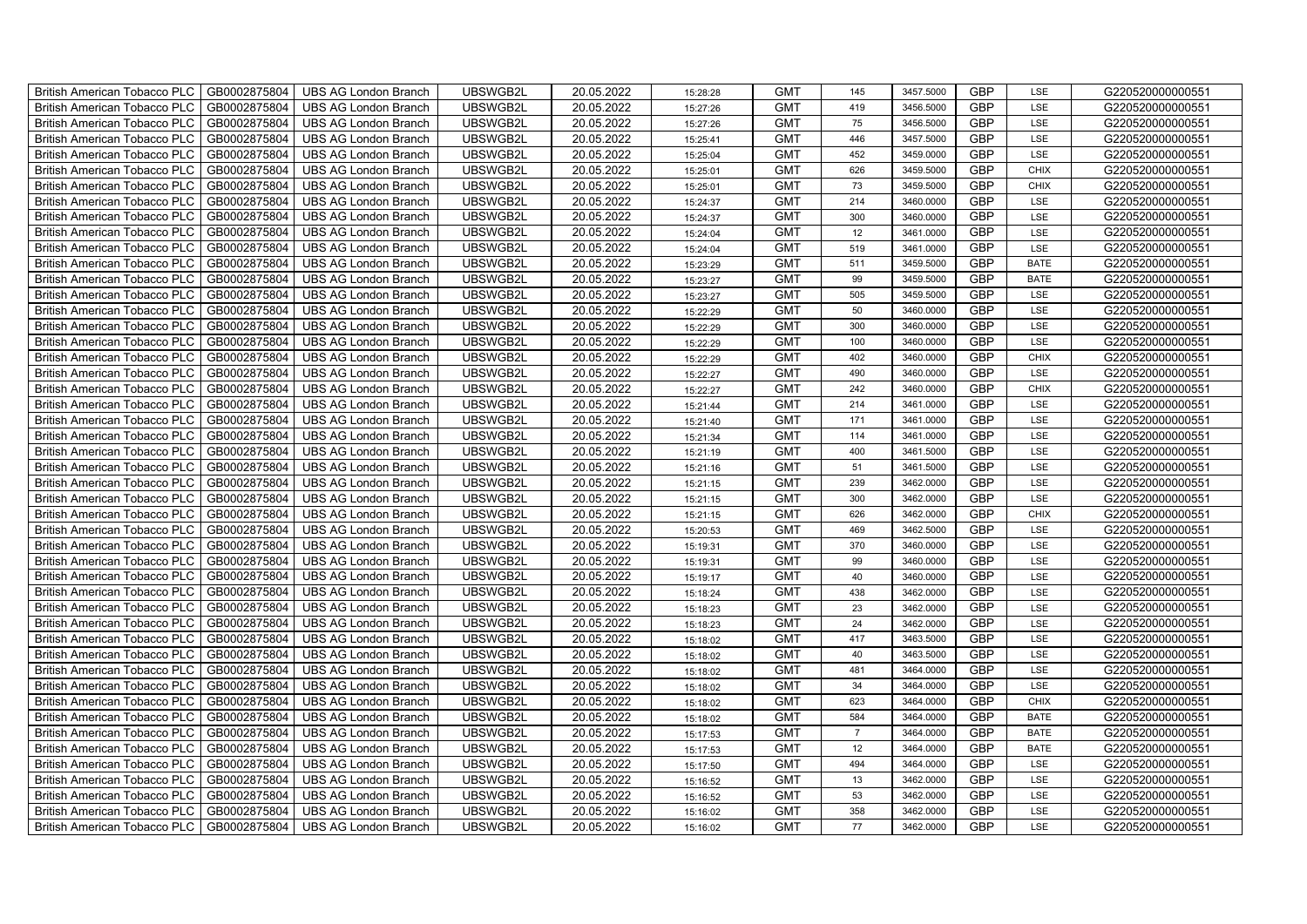| British American Tobacco PLC   GB0002875804 |              | <b>UBS AG London Branch</b> | UBSWGB2L | 20.05.2022 | 15:16:01 | <b>GMT</b> | 16  | 3462.0000 | <b>GBP</b> | LSE         | G220520000000551 |
|---------------------------------------------|--------------|-----------------------------|----------|------------|----------|------------|-----|-----------|------------|-------------|------------------|
| <b>British American Tobacco PLC</b>         | GB0002875804 | <b>UBS AG London Branch</b> | UBSWGB2L | 20.05.2022 | 15:15:58 | <b>GMT</b> | 38  | 3462.5000 | <b>GBP</b> | <b>CHIX</b> | G220520000000551 |
| <b>British American Tobacco PLC</b>         | GB0002875804 | UBS AG London Branch        | UBSWGB2L | 20.05.2022 | 15:15:58 | <b>GMT</b> | 34  | 3462.5000 | <b>GBP</b> | <b>CHIX</b> | G220520000000551 |
| <b>British American Tobacco PLC</b>         | GB0002875804 | <b>UBS AG London Branch</b> | UBSWGB2L | 20.05.2022 | 15:15:58 | <b>GMT</b> | 381 | 3462.5000 | <b>GBP</b> | <b>CHIX</b> | G220520000000551 |
| <b>British American Tobacco PLC</b>         | GB0002875804 | UBS AG London Branch        | UBSWGB2L | 20.05.2022 | 15:15:58 | <b>GMT</b> | 200 | 3462.5000 | <b>GBP</b> | <b>CHIX</b> | G220520000000551 |
| <b>British American Tobacco PLC</b>         | GB0002875804 | <b>UBS AG London Branch</b> | UBSWGB2L | 20.05.2022 | 15:15:58 | <b>GMT</b> | 80  | 3462.5000 | <b>GBP</b> | <b>BATE</b> | G220520000000551 |
| <b>British American Tobacco PLC</b>         | GB0002875804 | <b>UBS AG London Branch</b> | UBSWGB2L | 20.05.2022 | 15:15:58 | <b>GMT</b> | 209 | 3462.5000 | <b>GBP</b> | <b>BATE</b> | G220520000000551 |
| British American Tobacco PLC                | GB0002875804 | <b>UBS AG London Branch</b> | UBSWGB2L | 20.05.2022 | 15:15:58 | <b>GMT</b> | 10  | 3462.5000 | <b>GBP</b> | <b>BATE</b> | G220520000000551 |
| <b>British American Tobacco PLC</b>         | GB0002875804 | <b>UBS AG London Branch</b> | UBSWGB2L | 20.05.2022 | 15:15:58 | <b>GMT</b> | 507 | 3462.5000 | <b>GBP</b> | LSE         | G220520000000551 |
| <b>British American Tobacco PLC</b>         | GB0002875804 | <b>UBS AG London Branch</b> | UBSWGB2L | 20.05.2022 | 15:15:58 | <b>GMT</b> | 23  | 3462.5000 | <b>GBP</b> | <b>BATE</b> | G220520000000551 |
| <b>British American Tobacco PLC</b>         | GB0002875804 | <b>UBS AG London Branch</b> | UBSWGB2L | 20.05.2022 | 15:15:58 | <b>GMT</b> | 341 | 3462.5000 | <b>GBP</b> | <b>BATE</b> | G220520000000551 |
| British American Tobacco PLC                | GB0002875804 | <b>UBS AG London Branch</b> | UBSWGB2L | 20.05.2022 | 15:15:44 | <b>GMT</b> | 508 | 3462.5000 | <b>GBP</b> | LSE         | G220520000000551 |
| British American Tobacco PLC                | GB0002875804 | <b>UBS AG London Branch</b> | UBSWGB2L | 20.05.2022 | 15:15:44 | <b>GMT</b> | 580 | 3462.5000 | <b>GBP</b> | CHIX        | G220520000000551 |
| British American Tobacco PLC                | GB0002875804 | UBS AG London Branch        | UBSWGB2L | 20.05.2022 | 15:15:03 | <b>GMT</b> | 60  | 3460.0000 | <b>GBP</b> | <b>CHIX</b> | G220520000000551 |
| British American Tobacco PLC                | GB0002875804 | <b>UBS AG London Branch</b> | UBSWGB2L | 20.05.2022 | 15:14:37 | <b>GMT</b> | 535 | 3458.5000 | <b>GBP</b> | LSE         | G220520000000551 |
| British American Tobacco PLC                | GB0002875804 | <b>UBS AG London Branch</b> | UBSWGB2L | 20.05.2022 | 15:14:05 | <b>GMT</b> | 66  | 3458.5000 | <b>GBP</b> | LSE         | G220520000000551 |
| British American Tobacco PLC                | GB0002875804 | <b>UBS AG London Branch</b> | UBSWGB2L | 20.05.2022 | 15:14:05 | <b>GMT</b> | 80  | 3458.5000 | <b>GBP</b> | LSE         | G220520000000551 |
| British American Tobacco PLC                | GB0002875804 | <b>UBS AG London Branch</b> | UBSWGB2L | 20.05.2022 | 15:14:05 | <b>GMT</b> | 274 | 3458.5000 | <b>GBP</b> | LSE         | G220520000000551 |
| British American Tobacco PLC                | GB0002875804 | <b>UBS AG London Branch</b> | UBSWGB2L | 20.05.2022 | 15:14:05 | <b>GMT</b> | 80  | 3458.5000 | <b>GBP</b> | LSE         | G220520000000551 |
| <b>British American Tobacco PLC</b>         | GB0002875804 | <b>UBS AG London Branch</b> | UBSWGB2L | 20.05.2022 | 15:14:05 | <b>GMT</b> | 710 | 3458.5000 | <b>GBP</b> | <b>LSE</b>  | G220520000000551 |
| British American Tobacco PLC                | GB0002875804 | UBS AG London Branch        | UBSWGB2L | 20.05.2022 | 15:14:04 | <b>GMT</b> | 112 | 3459.0000 | <b>GBP</b> | LSE         | G220520000000551 |
| British American Tobacco PLC                | GB0002875804 | <b>UBS AG London Branch</b> | UBSWGB2L | 20.05.2022 | 15:14:04 | <b>GMT</b> | 114 | 3459.0000 | GBP        | LSE         | G220520000000551 |
| British American Tobacco PLC                | GB0002875804 | <b>UBS AG London Branch</b> | UBSWGB2L | 20.05.2022 | 15:11:59 | <b>GMT</b> | 342 | 3455.0000 | GBP        | LSE         | G220520000000551 |
| British American Tobacco PLC                | GB0002875804 | UBS AG London Branch        | UBSWGB2L | 20.05.2022 | 15:11:59 | <b>GMT</b> | 102 | 3455.0000 | <b>GBP</b> | LSE         | G220520000000551 |
| British American Tobacco PLC                | GB0002875804 | <b>UBS AG London Branch</b> | UBSWGB2L | 20.05.2022 | 15:11:59 | <b>GMT</b> | 531 | 3455.5000 | <b>GBP</b> | LSE         | G220520000000551 |
| British American Tobacco PLC                | GB0002875804 | <b>UBS AG London Branch</b> | UBSWGB2L | 20.05.2022 | 15:11:42 | <b>GMT</b> | 94  | 3456.0000 | <b>GBP</b> | LSE         | G220520000000551 |
| British American Tobacco PLC                | GB0002875804 | <b>UBS AG London Branch</b> | UBSWGB2L | 20.05.2022 | 15:10:24 | <b>GMT</b> | 543 | 3457.0000 | <b>GBP</b> | LSE         | G220520000000551 |
| British American Tobacco PLC                | GB0002875804 | <b>UBS AG London Branch</b> | UBSWGB2L | 20.05.2022 | 15:10:24 | <b>GMT</b> | 37  | 3457.0000 | <b>GBP</b> | <b>CHIX</b> | G220520000000551 |
| <b>British American Tobacco PLC</b>         | GB0002875804 | <b>UBS AG London Branch</b> | UBSWGB2L | 20.05.2022 | 15:10:24 | <b>GMT</b> | 586 | 3457.0000 | <b>GBP</b> | <b>CHIX</b> | G220520000000551 |
| British American Tobacco PLC                | GB0002875804 | UBS AG London Branch        | UBSWGB2L | 20.05.2022 | 15:10:23 | <b>GMT</b> | 480 | 3457.5000 | <b>GBP</b> | LSE         | G220520000000551 |
| British American Tobacco PLC                | GB0002875804 | <b>UBS AG London Branch</b> | UBSWGB2L | 20.05.2022 | 15:09:34 | <b>GMT</b> | 213 | 3456.5000 | GBP        | LSE         | G220520000000551 |
| British American Tobacco PLC                | GB0002875804 | <b>UBS AG London Branch</b> | UBSWGB2L | 20.05.2022 | 15:09:34 | <b>GMT</b> | 205 | 3456.5000 | GBP        | LSE         | G220520000000551 |
| British American Tobacco PLC                | GB0002875804 | <b>UBS AG London Branch</b> | UBSWGB2L | 20.05.2022 | 15:09:24 | <b>GMT</b> | 105 | 3456.5000 | <b>GBP</b> | LSE         | G220520000000551 |
| British American Tobacco PLC                | GB0002875804 | <b>UBS AG London Branch</b> | UBSWGB2L | 20.05.2022 | 15:08:44 | <b>GMT</b> | 496 | 3458.5000 | <b>GBP</b> | LSE         | G220520000000551 |
| British American Tobacco PLC                | GB0002875804 | <b>UBS AG London Branch</b> | UBSWGB2L | 20.05.2022 | 15:08:36 | <b>GMT</b> | 675 | 3459.0000 | <b>GBP</b> | <b>BATE</b> | G220520000000551 |
| British American Tobacco PLC                | GB0002875804 | <b>UBS AG London Branch</b> | UBSWGB2L | 20.05.2022 | 15:08:36 | <b>GMT</b> | 518 | 3459.0000 | <b>GBP</b> | LSE         | G220520000000551 |
| British American Tobacco PLC                | GB0002875804 | <b>UBS AG London Branch</b> | UBSWGB2L | 20.05.2022 | 15:07:57 | <b>GMT</b> | 709 | 3458.5000 | GBP        | <b>CHIX</b> | G220520000000551 |
| <b>British American Tobacco PLC</b>         | GB0002875804 | <b>UBS AG London Branch</b> | UBSWGB2L | 20.05.2022 | 15:07:53 | <b>GMT</b> | 70  | 3459.0000 | <b>GBP</b> | LSE         | G220520000000551 |
| <b>British American Tobacco PLC</b>         | GB0002875804 | UBS AG London Branch        | UBSWGB2L | 20.05.2022 | 15:07:50 | <b>GMT</b> | 89  | 3459.0000 | <b>GBP</b> | LSE         | G220520000000551 |
| British American Tobacco PLC                | GB0002875804 | <b>UBS AG London Branch</b> | UBSWGB2L | 20.05.2022 | 15:07:50 | <b>GMT</b> | 170 | 3459.0000 | <b>GBP</b> | LSE         | G220520000000551 |
| British American Tobacco PLC                | GB0002875804 | <b>UBS AG London Branch</b> | UBSWGB2L | 20.05.2022 | 15:07:50 | <b>GMT</b> | 114 | 3459.0000 | GBP        | LSE         | G220520000000551 |
| British American Tobacco PLC                | GB0002875804 | UBS AG London Branch        | UBSWGB2L | 20.05.2022 | 15:06:55 | <b>GMT</b> | 493 | 3456.5000 | <b>GBP</b> | LSE         | G220520000000551 |
| British American Tobacco PLC                | GB0002875804 | <b>UBS AG London Branch</b> | UBSWGB2L | 20.05.2022 | 15:06:55 | <b>GMT</b> | 15  | 3456.5000 | <b>GBP</b> | LSE         | G220520000000551 |
| <b>British American Tobacco PLC</b>         | GB0002875804 | <b>UBS AG London Branch</b> | UBSWGB2L | 20.05.2022 | 15:06:53 | <b>GMT</b> | 432 | 3457.0000 | <b>GBP</b> | LSE         | G220520000000551 |
| <b>British American Tobacco PLC</b>         | GB0002875804 | <b>UBS AG London Branch</b> | UBSWGB2L | 20.05.2022 | 15:06:53 | <b>GMT</b> | 53  | 3457.0000 | <b>GBP</b> | LSE         | G220520000000551 |
| <b>British American Tobacco PLC</b>         | GB0002875804 | <b>UBS AG London Branch</b> | UBSWGB2L | 20.05.2022 | 15:05:55 | <b>GMT</b> | 512 | 3456.5000 | <b>GBP</b> | LSE         | G220520000000551 |
| <b>British American Tobacco PLC</b>         | GB0002875804 | <b>UBS AG London Branch</b> | UBSWGB2L | 20.05.2022 | 15:05:48 | <b>GMT</b> | 514 | 3457.0000 | <b>GBP</b> | LSE         | G220520000000551 |
| British American Tobacco PLC                | GB0002875804 | <b>UBS AG London Branch</b> | UBSWGB2L | 20.05.2022 | 15:04:55 | <b>GMT</b> | 466 | 3457.0000 | <b>GBP</b> | LSE         | G220520000000551 |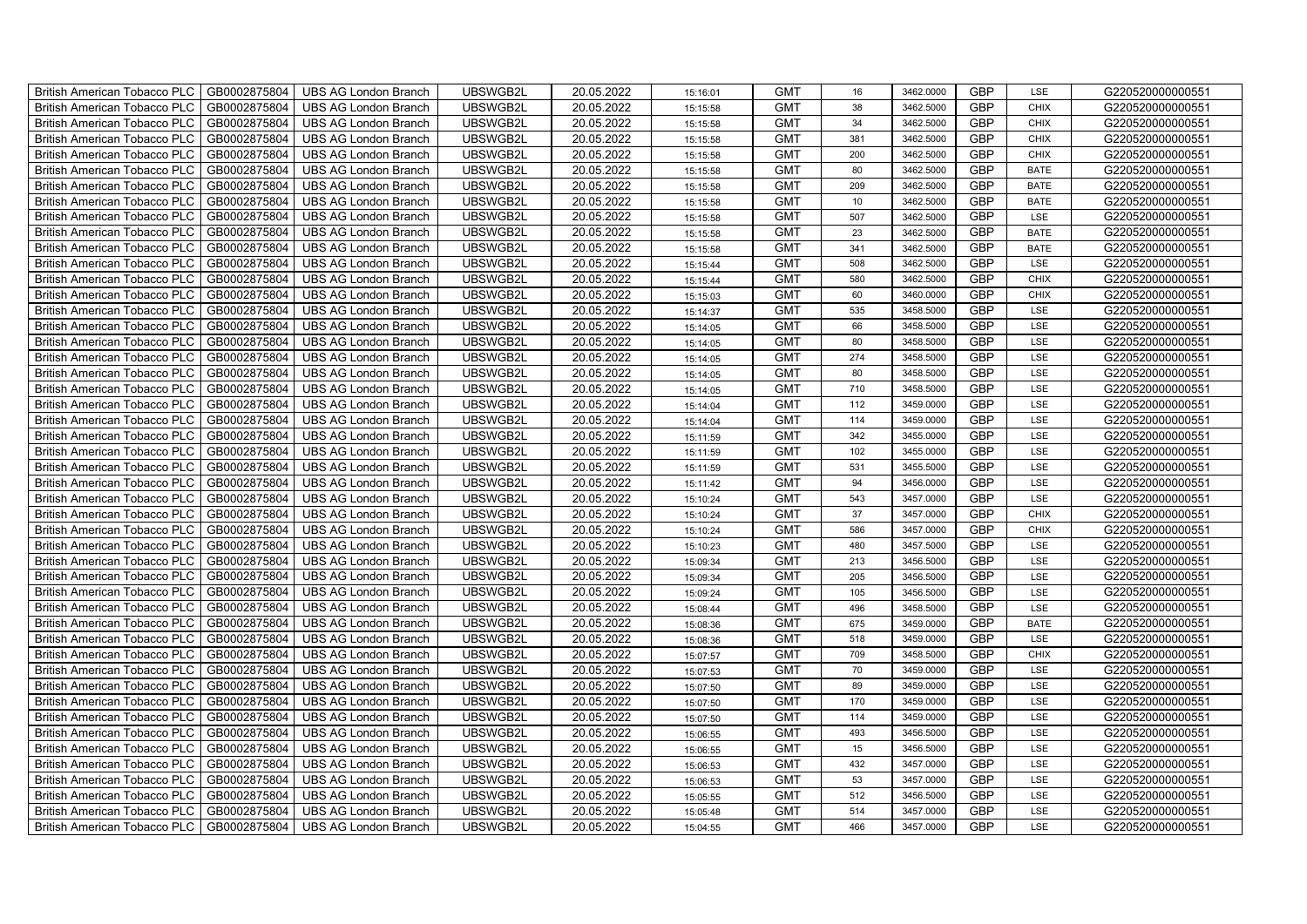| <b>British American Tobacco PLC</b><br>GB0002875804 | <b>UBS AG London Branch</b> | UBSWGB2L | 20.05.2022 | 15:04:55 | <b>GMT</b> | 155 | 3457.0000 | <b>GBP</b> | <b>CHIX</b> | G220520000000551 |
|-----------------------------------------------------|-----------------------------|----------|------------|----------|------------|-----|-----------|------------|-------------|------------------|
| GB0002875804<br><b>British American Tobacco PLC</b> | <b>UBS AG London Branch</b> | UBSWGB2L | 20.05.2022 | 15:04:55 | <b>GMT</b> | 253 | 3457.0000 | <b>GBP</b> | <b>CHIX</b> | G220520000000551 |
| GB0002875804<br><b>British American Tobacco PLC</b> | <b>UBS AG London Branch</b> | UBSWGB2L | 20.05.2022 | 15:04:47 | <b>GMT</b> | 271 | 3457.0000 | <b>GBP</b> | <b>CHIX</b> | G220520000000551 |
| GB0002875804<br><b>British American Tobacco PLC</b> | <b>UBS AG London Branch</b> | UBSWGB2L | 20.05.2022 | 15:04:31 | <b>GMT</b> | 218 | 3458.0000 | <b>GBP</b> | LSE         | G220520000000551 |
| GB0002875804<br><b>British American Tobacco PLC</b> | <b>UBS AG London Branch</b> | UBSWGB2L | 20.05.2022 | 15:04:31 | <b>GMT</b> | 232 | 3458.0000 | <b>GBP</b> | LSE         | G220520000000551 |
| GB0002875804<br><b>British American Tobacco PLC</b> | <b>UBS AG London Branch</b> | UBSWGB2L | 20.05.2022 | 15:04:03 | <b>GMT</b> | 516 | 3460.5000 | <b>GBP</b> | LSE         | G220520000000551 |
| GB0002875804<br><b>British American Tobacco PLC</b> | <b>UBS AG London Branch</b> | UBSWGB2L | 20.05.2022 | 15:04:03 | <b>GMT</b> | 245 | 3460.5000 | <b>GBP</b> | LSE         | G220520000000551 |
| <b>British American Tobacco PLC</b><br>GB0002875804 | <b>UBS AG London Branch</b> | UBSWGB2L | 20.05.2022 | 15:04:03 | <b>GMT</b> | 114 | 3460.5000 | <b>GBP</b> | LSE         | G220520000000551 |
| GB0002875804<br><b>British American Tobacco PLC</b> | <b>UBS AG London Branch</b> | UBSWGB2L | 20.05.2022 | 15:04:03 | <b>GMT</b> | 200 | 3460.5000 | <b>GBP</b> | LSE         | G220520000000551 |
| GB0002875804<br><b>British American Tobacco PLC</b> | <b>UBS AG London Branch</b> | UBSWGB2L | 20.05.2022 | 15:04:03 | <b>GMT</b> | 112 | 3460.5000 | <b>GBP</b> | LSE         | G220520000000551 |
| GB0002875804<br><b>British American Tobacco PLC</b> | <b>UBS AG London Branch</b> | UBSWGB2L | 20.05.2022 | 15:04:03 | <b>GMT</b> | 475 | 3460.5000 | <b>GBP</b> | LSE         | G220520000000551 |
| British American Tobacco PLC<br>GB0002875804        | <b>UBS AG London Branch</b> | UBSWGB2L | 20.05.2022 | 15:04:03 | <b>GMT</b> | 557 | 3460.5000 | <b>GBP</b> | <b>CHIX</b> | G220520000000551 |
| GB0002875804<br><b>British American Tobacco PLC</b> | <b>UBS AG London Branch</b> | UBSWGB2L | 20.05.2022 | 15:04:03 | <b>GMT</b> | 471 | 3460.5000 | <b>GBP</b> | LSE         | G220520000000551 |
| GB0002875804<br><b>British American Tobacco PLC</b> | <b>UBS AG London Branch</b> | UBSWGB2L | 20.05.2022 | 15:04:03 | <b>GMT</b> | 709 | 3460.5000 | <b>GBP</b> | <b>BATE</b> | G220520000000551 |
| GB0002875804<br><b>British American Tobacco PLC</b> | <b>UBS AG London Branch</b> | UBSWGB2L | 20.05.2022 | 15:04:02 | <b>GMT</b> | 18  | 3460.5000 | <b>GBP</b> | <b>CHIX</b> | G220520000000551 |
| GB0002875804<br><b>British American Tobacco PLC</b> | <b>UBS AG London Branch</b> | UBSWGB2L | 20.05.2022 | 15:02:38 | <b>GMT</b> | 12  | 3458.5000 | <b>GBP</b> | <b>BATE</b> | G220520000000551 |
| <b>British American Tobacco PLC</b><br>GB0002875804 | <b>UBS AG London Branch</b> | UBSWGB2L | 20.05.2022 | 15:02:38 | <b>GMT</b> | 12  | 3458.5000 | <b>GBP</b> | <b>BATE</b> | G220520000000551 |
| GB0002875804<br><b>British American Tobacco PLC</b> | <b>UBS AG London Branch</b> | UBSWGB2L | 20.05.2022 | 15:02:38 | <b>GMT</b> | 10  | 3458.5000 | <b>GBP</b> | <b>BATE</b> | G220520000000551 |
| GB0002875804<br><b>British American Tobacco PLC</b> | <b>UBS AG London Branch</b> | UBSWGB2L | 20.05.2022 | 15:02:38 | <b>GMT</b> | 17  | 3458.5000 | <b>GBP</b> | <b>BATE</b> | G220520000000551 |
| <b>British American Tobacco PLC</b><br>GB0002875804 | <b>UBS AG London Branch</b> | UBSWGB2L | 20.05.2022 | 15:02:01 | <b>GMT</b> | 298 | 3459.0000 | GBP        | LSE         | G220520000000551 |
| British American Tobacco PLC<br>GB0002875804        | <b>UBS AG London Branch</b> | UBSWGB2L | 20.05.2022 | 15:02:01 | <b>GMT</b> | 52  | 3459.0000 | <b>GBP</b> | LSE         | G220520000000551 |
| GB0002875804<br><b>British American Tobacco PLC</b> | <b>UBS AG London Branch</b> | UBSWGB2L | 20.05.2022 | 15:02:01 | <b>GMT</b> | 114 | 3459.0000 | GBP        | LSE         | G220520000000551 |
| GB0002875804<br>British American Tobacco PLC        | <b>UBS AG London Branch</b> | UBSWGB2L | 20.05.2022 | 15:02:01 | <b>GMT</b> | 171 | 3459.0000 | GBP        | LSE         | G220520000000551 |
| British American Tobacco PLC<br>GB0002875804        | <b>UBS AG London Branch</b> | UBSWGB2L | 20.05.2022 | 15:02:01 | <b>GMT</b> | 318 | 3459.0000 | <b>GBP</b> | LSE         | G220520000000551 |
| British American Tobacco PLC<br>GB0002875804        | <b>UBS AG London Branch</b> | UBSWGB2L | 20.05.2022 | 15:01:41 | <b>GMT</b> | 672 | 3459.5000 | <b>GBP</b> | <b>CHIX</b> | G220520000000551 |
| GB0002875804<br><b>British American Tobacco PLC</b> | <b>UBS AG London Branch</b> | UBSWGB2L | 20.05.2022 | 15:01:41 | <b>GMT</b> | 457 | 3459.5000 | GBP        | LSE         | G220520000000551 |
| GB0002875804<br><b>British American Tobacco PLC</b> | <b>UBS AG London Branch</b> | UBSWGB2L | 20.05.2022 | 15:01:40 | <b>GMT</b> | 14  | 3459.5000 | GBP        | <b>CHIX</b> | G220520000000551 |
| GB0002875804<br><b>British American Tobacco PLC</b> | <b>UBS AG London Branch</b> | UBSWGB2L | 20.05.2022 | 15:00:54 | <b>GMT</b> | 142 | 3457.0000 | <b>GBP</b> | LSE         | G220520000000551 |
| <b>British American Tobacco PLC</b><br>GB0002875804 | <b>UBS AG London Branch</b> | UBSWGB2L | 20.05.2022 | 15:00:52 | <b>GMT</b> | 58  | 3457.0000 | <b>GBP</b> | LSE         | G220520000000551 |
| British American Tobacco PLC<br>GB0002875804        | <b>UBS AG London Branch</b> | UBSWGB2L | 20.05.2022 | 15:00:51 | <b>GMT</b> | 254 | 3457.0000 | <b>GBP</b> | LSE         | G220520000000551 |
| GB0002875804<br><b>British American Tobacco PLC</b> | <b>UBS AG London Branch</b> | UBSWGB2L | 20.05.2022 | 15:00:39 | <b>GMT</b> | 304 | 3457.5000 | GBP        | LSE         | G220520000000551 |
| GB0002875804<br>British American Tobacco PLC        | <b>UBS AG London Branch</b> | UBSWGB2L | 20.05.2022 | 15:00:33 | <b>GMT</b> | 28  | 3457.5000 | GBP        | LSE         | G220520000000551 |
| British American Tobacco PLC<br>GB0002875804        | <b>UBS AG London Branch</b> | UBSWGB2L | 20.05.2022 | 15:00:33 | <b>GMT</b> | 131 | 3457.5000 | <b>GBP</b> | LSE         | G220520000000551 |
| British American Tobacco PLC<br>GB0002875804        | <b>UBS AG London Branch</b> | UBSWGB2L | 20.05.2022 | 15:00:33 | <b>GMT</b> | 33  | 3457.5000 | <b>GBP</b> | LSE         | G220520000000551 |
| GB0002875804<br><b>British American Tobacco PLC</b> | <b>UBS AG London Branch</b> | UBSWGB2L | 20.05.2022 | 15:00:28 | <b>GMT</b> | 455 | 3458.0000 | <b>GBP</b> | LSE         | G220520000000551 |
| GB0002875804<br><b>British American Tobacco PLC</b> | <b>UBS AG London Branch</b> | UBSWGB2L | 20.05.2022 | 15:00:28 | <b>GMT</b> | 74  | 3458.0000 | GBP        | LSE         | G220520000000551 |
| GB0002875804<br><b>British American Tobacco PLC</b> | <b>UBS AG London Branch</b> | UBSWGB2L | 20.05.2022 | 15:00:28 | <b>GMT</b> | 15  | 3458.0000 | <b>GBP</b> | LSE         | G220520000000551 |
| <b>British American Tobacco PLC</b><br>GB0002875804 | <b>UBS AG London Branch</b> | UBSWGB2L | 20.05.2022 | 15:00:01 | <b>GMT</b> | 561 | 3457.0000 | <b>GBP</b> | LSE         | G220520000000551 |
| British American Tobacco PLC<br>GB0002875804        | UBS AG London Branch        | UBSWGB2L | 20.05.2022 | 14:59:50 | <b>GMT</b> | 5   | 3457.5000 | <b>GBP</b> | LSE         | G220520000000551 |
| British American Tobacco PLC<br>GB0002875804        | <b>UBS AG London Branch</b> | UBSWGB2L | 20.05.2022 | 14:59:50 | <b>GMT</b> | 465 | 3457.5000 | <b>GBP</b> | LSE         | G220520000000551 |
| British American Tobacco PLC<br>GB0002875804        | <b>UBS AG London Branch</b> | UBSWGB2L | 20.05.2022 | 14:59:50 | <b>GMT</b> | 70  | 3457.5000 | GBP        | LSE         | G220520000000551 |
| <b>British American Tobacco PLC</b><br>GB0002875804 | <b>UBS AG London Branch</b> | UBSWGB2L | 20.05.2022 | 14:59:29 | <b>GMT</b> | 171 | 3457.0000 | GBP        | LSE         | G220520000000551 |
| <b>British American Tobacco PLC</b><br>GB0002875804 | <b>UBS AG London Branch</b> | UBSWGB2L | 20.05.2022 | 14:59:29 | <b>GMT</b> | 360 | 3457.0000 | <b>GBP</b> | LSE         | G220520000000551 |
| GB0002875804<br><b>British American Tobacco PLC</b> | <b>UBS AG London Branch</b> | UBSWGB2L | 20.05.2022 | 14:59:29 | <b>GMT</b> | 432 | 3457.0000 | <b>GBP</b> | <b>BATE</b> | G220520000000551 |
| GB0002875804<br><b>British American Tobacco PLC</b> | <b>UBS AG London Branch</b> | UBSWGB2L | 20.05.2022 | 14:59:29 | <b>GMT</b> | 674 | 3457.0000 | GBP        | <b>CHIX</b> | G220520000000551 |
| GB0002875804<br><b>British American Tobacco PLC</b> | <b>UBS AG London Branch</b> | UBSWGB2L | 20.05.2022 | 14:59:29 | <b>GMT</b> | 163 | 3457.0000 | GBP        | <b>BATE</b> | G220520000000551 |
| <b>British American Tobacco PLC</b><br>GB0002875804 | <b>UBS AG London Branch</b> | UBSWGB2L | 20.05.2022 | 14:58:27 | <b>GMT</b> | 501 | 3455.5000 | <b>GBP</b> | LSE         | G220520000000551 |
| GB0002875804<br><b>British American Tobacco PLC</b> | <b>UBS AG London Branch</b> | UBSWGB2L | 20.05.2022 | 14:58:22 | <b>GMT</b> | 41  | 3455.5000 | <b>GBP</b> | LSE         | G220520000000551 |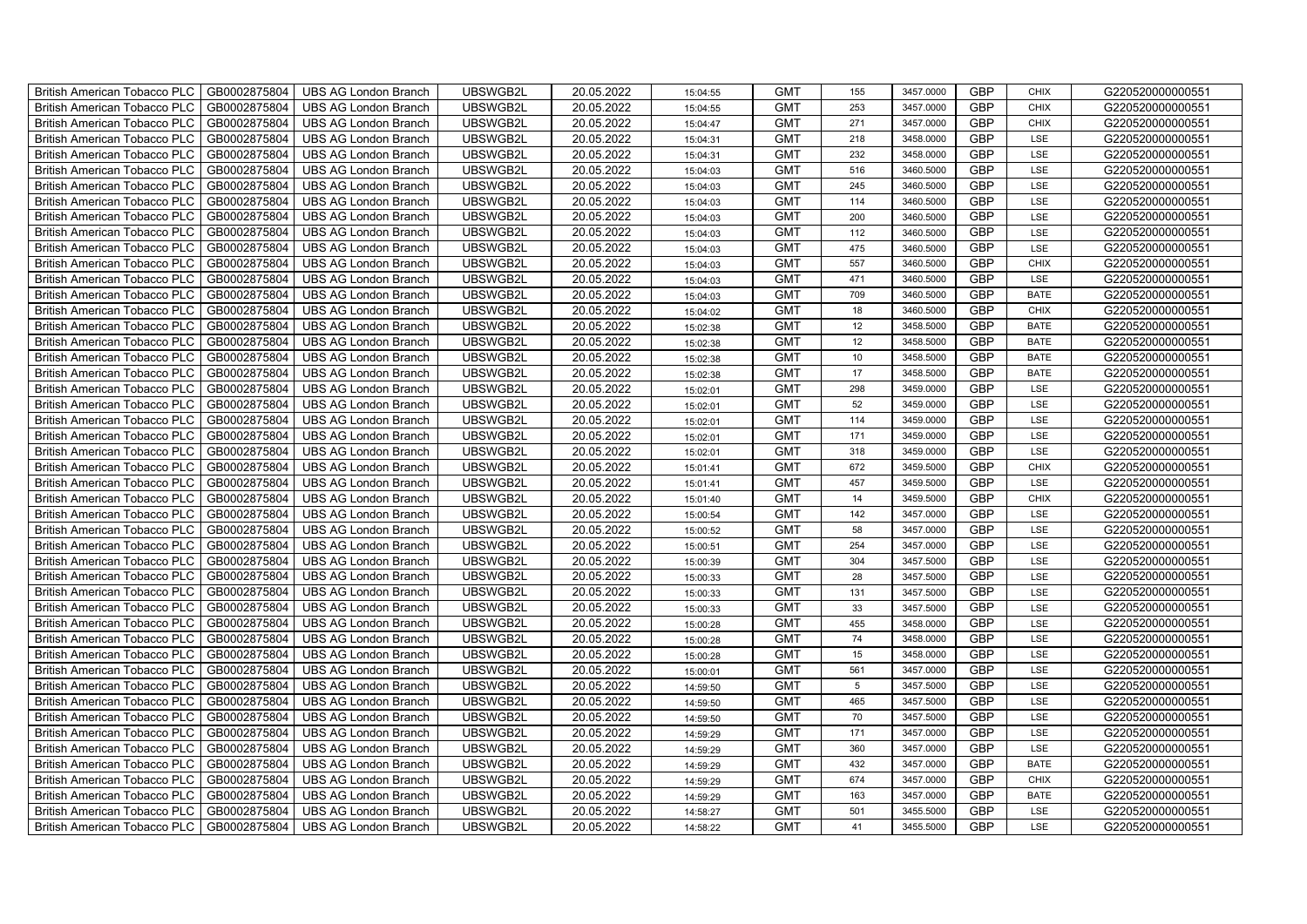| British American Tobacco PLC<br>GB0002875804        | <b>UBS AG London Branch</b> | UBSWGB2L | 20.05.2022 | 14:57:32 | <b>GMT</b> | 530             | 3456.0000 | <b>GBP</b> | LSE         | G220520000000551 |
|-----------------------------------------------------|-----------------------------|----------|------------|----------|------------|-----------------|-----------|------------|-------------|------------------|
| GB0002875804<br><b>British American Tobacco PLC</b> | <b>UBS AG London Branch</b> | UBSWGB2L | 20.05.2022 | 14:56:41 | <b>GMT</b> | 281             | 3455.0000 | <b>GBP</b> | <b>CHIX</b> | G220520000000551 |
| GB0002875804<br><b>British American Tobacco PLC</b> | <b>UBS AG London Branch</b> | UBSWGB2L | 20.05.2022 | 14:56:41 | <b>GMT</b> | 260             | 3455.0000 | <b>GBP</b> | <b>CHIX</b> | G220520000000551 |
| GB0002875804<br>British American Tobacco PLC        | <b>UBS AG London Branch</b> | UBSWGB2L | 20.05.2022 | 14:56:41 | <b>GMT</b> | 140             | 3455.0000 | <b>GBP</b> | <b>CHIX</b> | G220520000000551 |
| GB0002875804<br><b>British American Tobacco PLC</b> | <b>UBS AG London Branch</b> | UBSWGB2L | 20.05.2022 | 14:56:41 | <b>GMT</b> | $5\phantom{.0}$ | 3455.0000 | <b>GBP</b> | <b>CHIX</b> | G220520000000551 |
| GB0002875804<br>British American Tobacco PLC        | <b>UBS AG London Branch</b> | UBSWGB2L | 20.05.2022 | 14:56:41 | <b>GMT</b> | 511             | 3455.5000 | <b>GBP</b> | LSE         | G220520000000551 |
| GB0002875804<br><b>British American Tobacco PLC</b> | <b>UBS AG London Branch</b> | UBSWGB2L | 20.05.2022 | 14:56:17 | <b>GMT</b> | 29              | 3455.5000 | <b>GBP</b> | LSE         | G220520000000551 |
| British American Tobacco PLC<br>GB0002875804        | <b>UBS AG London Branch</b> | UBSWGB2L | 20.05.2022 | 14:55:52 | <b>GMT</b> | 237             | 3455.0000 | <b>GBP</b> | LSE         | G220520000000551 |
| GB0002875804<br><b>British American Tobacco PLC</b> | <b>UBS AG London Branch</b> | UBSWGB2L | 20.05.2022 | 14:55:52 | <b>GMT</b> | 21              | 3455.0000 | <b>GBP</b> | LSE         | G220520000000551 |
| GB0002875804<br>British American Tobacco PLC        | <b>UBS AG London Branch</b> | UBSWGB2L | 20.05.2022 | 14:55:52 | <b>GMT</b> | 63              | 3455.0000 | <b>GBP</b> | LSE         | G220520000000551 |
| <b>British American Tobacco PLC</b><br>GB0002875804 | <b>UBS AG London Branch</b> | UBSWGB2L | 20.05.2022 | 14:55:52 | <b>GMT</b> | 187             | 3455.0000 | <b>GBP</b> | LSE         | G220520000000551 |
| GB0002875804<br><b>British American Tobacco PLC</b> | <b>UBS AG London Branch</b> | UBSWGB2L | 20.05.2022 | 14:55:52 | <b>GMT</b> | 527             | 3455.5000 | <b>GBP</b> | LSE         | G220520000000551 |
| GB0002875804<br>British American Tobacco PLC        | <b>UBS AG London Branch</b> | UBSWGB2L | 20.05.2022 | 14:55:33 | <b>GMT</b> | 467             | 3455.0000 | <b>GBP</b> | LSE         | G220520000000551 |
| GB0002875804<br>British American Tobacco PLC        | <b>UBS AG London Branch</b> | UBSWGB2L | 20.05.2022 | 14:55:33 | <b>GMT</b> | 605             | 3455.0000 | <b>GBP</b> | <b>BATE</b> | G220520000000551 |
| GB0002875804<br>British American Tobacco PLC        | <b>UBS AG London Branch</b> | UBSWGB2L | 20.05.2022 | 14:55:33 | <b>GMT</b> | 89              | 3455.0000 | <b>GBP</b> | <b>CHIX</b> | G220520000000551 |
| GB0002875804<br>British American Tobacco PLC        | <b>UBS AG London Branch</b> | UBSWGB2L | 20.05.2022 | 14:55:33 | <b>GMT</b> | 500             | 3455.0000 | <b>GBP</b> | <b>CHIX</b> | G220520000000551 |
| British American Tobacco PLC<br>GB0002875804        | <b>UBS AG London Branch</b> | UBSWGB2L | 20.05.2022 | 14:55:33 | <b>GMT</b> | 71              | 3455.0000 | <b>GBP</b> | <b>CHIX</b> | G220520000000551 |
| GB0002875804<br>British American Tobacco PLC        | <b>UBS AG London Branch</b> | UBSWGB2L | 20.05.2022 | 14:55:09 | <b>GMT</b> | 161             | 3455.0000 | <b>GBP</b> | LSE         | G220520000000551 |
| GB0002875804<br>British American Tobacco PLC        | <b>UBS AG London Branch</b> | UBSWGB2L | 20.05.2022 | 14:55:09 | <b>GMT</b> | $6\phantom{1}$  | 3455.0000 | <b>GBP</b> | LSE         | G220520000000551 |
| <b>British American Tobacco PLC</b><br>GB0002875804 | <b>UBS AG London Branch</b> | UBSWGB2L | 20.05.2022 | 14:55:09 | <b>GMT</b> | 300             | 3455.0000 | GBP        | LSE         | G220520000000551 |
| GB0002875804<br><b>British American Tobacco PLC</b> | <b>UBS AG London Branch</b> | UBSWGB2L | 20.05.2022 | 14:55:09 | <b>GMT</b> | 488             | 3455.5000 | <b>GBP</b> | LSE         | G220520000000551 |
| GB0002875804<br>British American Tobacco PLC        | <b>UBS AG London Branch</b> | UBSWGB2L | 20.05.2022 | 14:53:55 | <b>GMT</b> | 201             | 3453.0000 | GBP        | LSE         | G220520000000551 |
| GB0002875804<br>British American Tobacco PLC        | <b>UBS AG London Branch</b> | UBSWGB2L | 20.05.2022 | 14:53:55 | <b>GMT</b> | 162             | 3453.0000 | GBP        | LSE         | G220520000000551 |
| GB0002875804<br>British American Tobacco PLC        | <b>UBS AG London Branch</b> | UBSWGB2L | 20.05.2022 | 14:53:55 | <b>GMT</b> | 153             | 3453.0000 | GBP        | LSE         | G220520000000551 |
| British American Tobacco PLC<br>GB0002875804        | <b>UBS AG London Branch</b> | UBSWGB2L | 20.05.2022 | 14:53:55 | <b>GMT</b> | 542             | 3453.5000 | <b>GBP</b> | LSE         | G220520000000551 |
| GB0002875804<br>British American Tobacco PLC        | <b>UBS AG London Branch</b> | UBSWGB2L | 20.05.2022 | 14:53:04 | <b>GMT</b> | 306             | 3452.5000 | <b>GBP</b> | LSE         | G220520000000551 |
| GB0002875804<br>British American Tobacco PLC        | <b>UBS AG London Branch</b> | UBSWGB2L | 20.05.2022 | 14:53:04 | <b>GMT</b> | 200             | 3452.5000 | <b>GBP</b> | LSE         | G220520000000551 |
| GB0002875804<br>British American Tobacco PLC        | <b>UBS AG London Branch</b> | UBSWGB2L | 20.05.2022 | 14:52:45 | <b>GMT</b> | 471             | 3453.0000 | <b>GBP</b> | LSE         | G220520000000551 |
| <b>British American Tobacco PLC</b><br>GB0002875804 | <b>UBS AG London Branch</b> | UBSWGB2L | 20.05.2022 | 14:52:45 | <b>GMT</b> | 655             | 3453.0000 | <b>GBP</b> | CHIX        | G220520000000551 |
| GB0002875804<br><b>British American Tobacco PLC</b> | <b>UBS AG London Branch</b> | UBSWGB2L | 20.05.2022 | 14:52:37 | <b>GMT</b> | 45              | 3453.0000 | <b>GBP</b> | LSE         | G220520000000551 |
| GB0002875804<br>British American Tobacco PLC        | <b>UBS AG London Branch</b> | UBSWGB2L | 20.05.2022 | 14:51:13 | <b>GMT</b> | 329             | 3451.5000 | GBP        | LSE         | G220520000000551 |
| GB0002875804<br>British American Tobacco PLC        | <b>UBS AG London Branch</b> | UBSWGB2L | 20.05.2022 | 14:51:13 | <b>GMT</b> | 116             | 3451.5000 | GBP        | LSE         | G220520000000551 |
| British American Tobacco PLC<br>GB0002875804        | <b>UBS AG London Branch</b> | UBSWGB2L | 20.05.2022 | 14:51:05 | <b>GMT</b> | 198             | 3453.5000 | GBP        | LSE         | G220520000000551 |
| British American Tobacco PLC<br>GB0002875804        | <b>UBS AG London Branch</b> | UBSWGB2L | 20.05.2022 | 14:51:05 | <b>GMT</b> | 255             | 3453.5000 | <b>GBP</b> | LSE         | G220520000000551 |
| GB0002875804<br>British American Tobacco PLC        | <b>UBS AG London Branch</b> | UBSWGB2L | 20.05.2022 | 14:50:39 | <b>GMT</b> | 46              | 3454.0000 | <b>GBP</b> | <b>BATE</b> | G220520000000551 |
| GB0002875804<br>British American Tobacco PLC        | <b>UBS AG London Branch</b> | UBSWGB2L | 20.05.2022 | 14:50:39 | <b>GMT</b> | 33              | 3454.0000 | <b>GBP</b> | <b>BATE</b> | G220520000000551 |
| GB0002875804<br>British American Tobacco PLC        | <b>UBS AG London Branch</b> | UBSWGB2L | 20.05.2022 | 14:50:39 | <b>GMT</b> | 500             | 3454.0000 | <b>GBP</b> | <b>BATE</b> | G220520000000551 |
| <b>British American Tobacco PLC</b><br>GB0002875804 | <b>UBS AG London Branch</b> | UBSWGB2L | 20.05.2022 | 14:50:39 | <b>GMT</b> | 116             | 3454.0000 | <b>GBP</b> | <b>BATE</b> | G220520000000551 |
| GB0002875804<br><b>British American Tobacco PLC</b> | <b>UBS AG London Branch</b> | UBSWGB2L | 20.05.2022 | 14:50:37 | <b>GMT</b> | 643             | 3454.5000 | <b>GBP</b> | <b>CHIX</b> | G220520000000551 |
| GB0002875804<br>British American Tobacco PLC        | <b>UBS AG London Branch</b> | UBSWGB2L | 20.05.2022 | 14:50:37 | <b>GMT</b> | 376             | 3454.5000 | <b>GBP</b> | LSE         | G220520000000551 |
| British American Tobacco PLC<br>GB0002875804        | <b>UBS AG London Branch</b> | UBSWGB2L | 20.05.2022 | 14:50:37 | <b>GMT</b> | 169             | 3454.5000 | GBP        | LSE         | G220520000000551 |
| British American Tobacco PLC<br>GB0002875804        | <b>UBS AG London Branch</b> | UBSWGB2L | 20.05.2022 | 14:50:16 | <b>GMT</b> | 494             | 3455.0000 | <b>GBP</b> | LSE         | G220520000000551 |
| British American Tobacco PLC<br>GB0002875804        | <b>UBS AG London Branch</b> | UBSWGB2L | 20.05.2022 | 14:49:34 | <b>GMT</b> | 528             | 3455.0000 | <b>GBP</b> | LSE         | G220520000000551 |
| GB0002875804<br><b>British American Tobacco PLC</b> | <b>UBS AG London Branch</b> | UBSWGB2L | 20.05.2022 | 14:49:25 | <b>GMT</b> | 518             | 3455.5000 | <b>GBP</b> | LSE         | G220520000000551 |
| GB0002875804<br><b>British American Tobacco PLC</b> | <b>UBS AG London Branch</b> | UBSWGB2L | 20.05.2022 | 14:49:20 | <b>GMT</b> | 14              | 3455.5000 | GBP        | LSE         | G220520000000551 |
| GB0002875804<br><b>British American Tobacco PLC</b> | <b>UBS AG London Branch</b> | UBSWGB2L | 20.05.2022 | 14:49:07 | <b>GMT</b> | 588             | 3456.0000 | <b>GBP</b> | <b>CHIX</b> | G220520000000551 |
| <b>British American Tobacco PLC</b><br>GB0002875804 | <b>UBS AG London Branch</b> | UBSWGB2L | 20.05.2022 | 14:49:07 | <b>GMT</b> | 101             | 3456.0000 | <b>GBP</b> | <b>CHIX</b> | G220520000000551 |
| GB0002875804<br>British American Tobacco PLC        | <b>UBS AG London Branch</b> | UBSWGB2L | 20.05.2022 | 14:49:05 | <b>GMT</b> | 10 <sup>1</sup> | 3456.0000 | <b>GBP</b> | <b>CHIX</b> | G220520000000551 |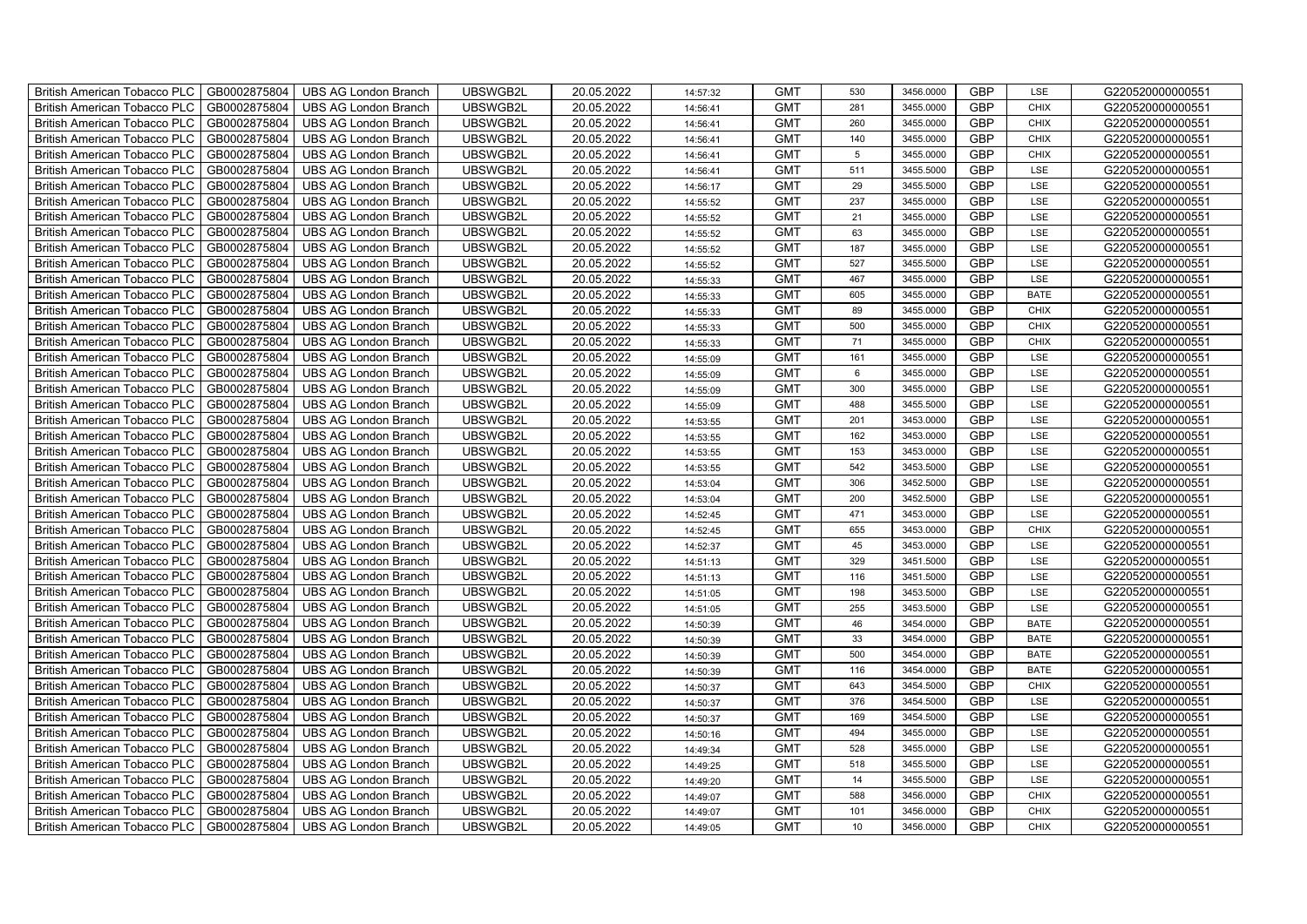| British American Tobacco PLC<br>GB0002875804        | <b>UBS AG London Branch</b> | UBSWGB2L | 20.05.2022 | 14:49:04 | <b>GMT</b> | 542 | 3456.5000 | <b>GBP</b> | LSE         | G220520000000551 |
|-----------------------------------------------------|-----------------------------|----------|------------|----------|------------|-----|-----------|------------|-------------|------------------|
| GB0002875804<br><b>British American Tobacco PLC</b> | <b>UBS AG London Branch</b> | UBSWGB2L | 20.05.2022 | 14:48:13 | <b>GMT</b> | 550 | 3454.5000 | <b>GBP</b> | LSE         | G220520000000551 |
| GB0002875804<br><b>British American Tobacco PLC</b> | <b>UBS AG London Branch</b> | UBSWGB2L | 20.05.2022 | 14:48:12 | <b>GMT</b> | 519 | 3455.0000 | <b>GBP</b> | LSE         | G220520000000551 |
| GB0002875804<br>British American Tobacco PLC        | <b>UBS AG London Branch</b> | UBSWGB2L | 20.05.2022 | 14:47:34 | <b>GMT</b> | 100 | 3454.0000 | <b>GBP</b> | LSE         | G220520000000551 |
| GB0002875804<br><b>British American Tobacco PLC</b> | <b>UBS AG London Branch</b> | UBSWGB2L | 20.05.2022 | 14:47:34 | <b>GMT</b> | 100 | 3454.0000 | <b>GBP</b> | LSE         | G220520000000551 |
| GB0002875804<br>British American Tobacco PLC        | <b>UBS AG London Branch</b> | UBSWGB2L | 20.05.2022 | 14:47:34 | <b>GMT</b> | 44  | 3454.0000 | <b>GBP</b> | LSE         | G220520000000551 |
| GB0002875804<br><b>British American Tobacco PLC</b> | <b>UBS AG London Branch</b> | UBSWGB2L | 20.05.2022 | 14:47:34 | <b>GMT</b> | 273 | 3454.0000 | <b>GBP</b> | LSE         | G220520000000551 |
| British American Tobacco PLC<br>GB0002875804        | <b>UBS AG London Branch</b> | UBSWGB2L | 20.05.2022 | 14:47:34 | <b>GMT</b> | 243 | 3454.0000 | <b>GBP</b> | LSE         | G220520000000551 |
| GB0002875804<br><b>British American Tobacco PLC</b> | <b>UBS AG London Branch</b> | UBSWGB2L | 20.05.2022 | 14:47:29 | <b>GMT</b> | 256 | 3454.0000 | <b>GBP</b> | LSE         | G220520000000551 |
| GB0002875804<br>British American Tobacco PLC        | <b>UBS AG London Branch</b> | UBSWGB2L | 20.05.2022 | 14:47:14 | <b>GMT</b> | 361 | 3454.5000 | <b>GBP</b> | <b>BATE</b> | G220520000000551 |
| <b>British American Tobacco PLC</b><br>GB0002875804 | <b>UBS AG London Branch</b> | UBSWGB2L | 20.05.2022 | 14:47:10 | <b>GMT</b> | 262 | 3454.5000 | <b>GBP</b> | <b>BATE</b> | G220520000000551 |
| GB0002875804<br><b>British American Tobacco PLC</b> | <b>UBS AG London Branch</b> | UBSWGB2L | 20.05.2022 | 14:47:07 | <b>GMT</b> | 143 | 3455.0000 | <b>GBP</b> | <b>CHIX</b> | G220520000000551 |
| GB0002875804<br>British American Tobacco PLC        | <b>UBS AG London Branch</b> | UBSWGB2L | 20.05.2022 | 14:47:07 | <b>GMT</b> | 400 | 3455.0000 | <b>GBP</b> | <b>CHIX</b> | G220520000000551 |
| GB0002875804<br>British American Tobacco PLC        | <b>UBS AG London Branch</b> | UBSWGB2L | 20.05.2022 | 14:47:07 | <b>GMT</b> | 102 | 3455.0000 | <b>GBP</b> | <b>CHIX</b> | G220520000000551 |
| GB0002875804<br>British American Tobacco PLC        | <b>UBS AG London Branch</b> | UBSWGB2L | 20.05.2022 | 14:47:07 | <b>GMT</b> | 549 | 3455.5000 | <b>GBP</b> | LSE         | G220520000000551 |
| GB0002875804<br>British American Tobacco PLC        | <b>UBS AG London Branch</b> | UBSWGB2L | 20.05.2022 | 14:45:38 | <b>GMT</b> | 435 | 3454.5000 | GBP        | LSE         | G220520000000551 |
| British American Tobacco PLC<br>GB0002875804        | <b>UBS AG London Branch</b> | UBSWGB2L | 20.05.2022 | 14:45:38 | <b>GMT</b> | 114 | 3454.5000 | <b>GBP</b> | LSE         | G220520000000551 |
| GB0002875804<br>British American Tobacco PLC        | <b>UBS AG London Branch</b> | UBSWGB2L | 20.05.2022 | 14:45:38 | <b>GMT</b> | 216 | 3455.0000 | <b>GBP</b> | LSE         | G220520000000551 |
| GB0002875804<br>British American Tobacco PLC        | <b>UBS AG London Branch</b> | UBSWGB2L | 20.05.2022 | 14:45:34 | <b>GMT</b> | 300 | 3455.0000 | <b>GBP</b> | LSE         | G220520000000551 |
| <b>British American Tobacco PLC</b><br>GB0002875804 | <b>UBS AG London Branch</b> | UBSWGB2L | 20.05.2022 | 14:45:08 | <b>GMT</b> | 551 | 3454.5000 | GBP        | CHIX        | G220520000000551 |
| GB0002875804<br><b>British American Tobacco PLC</b> | <b>UBS AG London Branch</b> | UBSWGB2L | 20.05.2022 | 14:45:08 | <b>GMT</b> | 38  | 3454.5000 | <b>GBP</b> | <b>CHIX</b> | G220520000000551 |
| GB0002875804<br>British American Tobacco PLC        | <b>UBS AG London Branch</b> | UBSWGB2L | 20.05.2022 | 14:44:52 | <b>GMT</b> | 23  | 3454.5000 | GBP        | LSE         | G220520000000551 |
| GB0002875804<br>British American Tobacco PLC        | <b>UBS AG London Branch</b> | UBSWGB2L | 20.05.2022 | 14:44:52 | <b>GMT</b> | 293 | 3454.5000 | GBP        | LSE         | G220520000000551 |
| GB0002875804<br>British American Tobacco PLC        | <b>UBS AG London Branch</b> | UBSWGB2L | 20.05.2022 | 14:44:52 | <b>GMT</b> | 169 | 3454.5000 | <b>GBP</b> | LSE         | G220520000000551 |
| GB0002875804<br>British American Tobacco PLC        | <b>UBS AG London Branch</b> | UBSWGB2L | 20.05.2022 | 14:44:43 | <b>GMT</b> | 85  | 3455.0000 | GBP        | LSE         | G220520000000551 |
| GB0002875804<br>British American Tobacco PLC        | <b>UBS AG London Branch</b> | UBSWGB2L | 20.05.2022 | 14:44:43 | <b>GMT</b> | 300 | 3455.0000 | <b>GBP</b> | LSE         | G220520000000551 |
| GB0002875804<br>British American Tobacco PLC        | <b>UBS AG London Branch</b> | UBSWGB2L | 20.05.2022 | 14:44:43 | <b>GMT</b> | 89  | 3455.0000 | GBP        | LSE         | G220520000000551 |
| GB0002875804<br>British American Tobacco PLC        | <b>UBS AG London Branch</b> | UBSWGB2L | 20.05.2022 | 14:44:19 | <b>GMT</b> | 457 | 3454.5000 | <b>GBP</b> | LSE         | G220520000000551 |
| <b>British American Tobacco PLC</b><br>GB0002875804 | <b>UBS AG London Branch</b> | UBSWGB2L | 20.05.2022 | 14:43:56 | <b>GMT</b> | 25  | 3455.5000 | <b>GBP</b> | LSE         | G220520000000551 |
| GB0002875804<br><b>British American Tobacco PLC</b> | <b>UBS AG London Branch</b> | UBSWGB2L | 20.05.2022 | 14:43:52 | <b>GMT</b> | 25  | 3455.5000 | <b>GBP</b> | LSE         | G220520000000551 |
| GB0002875804<br>British American Tobacco PLC        | <b>UBS AG London Branch</b> | UBSWGB2L | 20.05.2022 | 14:43:52 | <b>GMT</b> | 275 | 3455.5000 | GBP        | LSE         | G220520000000551 |
| GB0002875804<br>British American Tobacco PLC        | <b>UBS AG London Branch</b> | UBSWGB2L | 20.05.2022 | 14:43:52 | <b>GMT</b> | 396 | 3456.0000 | GBP        | <b>BATE</b> | G220520000000551 |
| British American Tobacco PLC<br>GB0002875804        | <b>UBS AG London Branch</b> | UBSWGB2L | 20.05.2022 | 14:43:52 | <b>GMT</b> | 359 | 3456.0000 | <b>GBP</b> | <b>CHIX</b> | G220520000000551 |
| British American Tobacco PLC<br>GB0002875804        | <b>UBS AG London Branch</b> | UBSWGB2L | 20.05.2022 | 14:43:52 | <b>GMT</b> | 57  | 3456.0000 | <b>GBP</b> | <b>BATE</b> | G220520000000551 |
| GB0002875804<br>British American Tobacco PLC        | <b>UBS AG London Branch</b> | UBSWGB2L | 20.05.2022 | 14:43:52 | <b>GMT</b> | 14  | 3456.0000 | <b>GBP</b> | CHIX        | G220520000000551 |
| GB0002875804<br>British American Tobacco PLC        | <b>UBS AG London Branch</b> | UBSWGB2L | 20.05.2022 | 14:43:52 | <b>GMT</b> | 213 | 3455.5000 | GBP        | LSE         | G220520000000551 |
| GB0002875804<br>British American Tobacco PLC        | <b>UBS AG London Branch</b> | UBSWGB2L | 20.05.2022 | 14:43:52 | <b>GMT</b> | 270 | 3456.0000 | <b>GBP</b> | <b>CHIX</b> | G220520000000551 |
| <b>British American Tobacco PLC</b><br>GB0002875804 | <b>UBS AG London Branch</b> | UBSWGB2L | 20.05.2022 | 14:43:52 | <b>GMT</b> | 53  | 3456.0000 | <b>GBP</b> | <b>BATE</b> | G220520000000551 |
| GB0002875804<br><b>British American Tobacco PLC</b> | UBS AG London Branch        | UBSWGB2L | 20.05.2022 | 14:43:51 | <b>GMT</b> | 66  | 3456.0000 | <b>GBP</b> | <b>BATE</b> | G220520000000551 |
| GB0002875804<br><b>British American Tobacco PLC</b> | <b>UBS AG London Branch</b> | UBSWGB2L | 20.05.2022 | 14:43:51 | <b>GMT</b> | 17  | 3456.0000 | <b>GBP</b> | <b>BATE</b> | G220520000000551 |
| British American Tobacco PLC<br>GB0002875804        | <b>UBS AG London Branch</b> | UBSWGB2L | 20.05.2022 | 14:43:51 | <b>GMT</b> | 46  | 3456.0000 | GBP        | <b>BATE</b> | G220520000000551 |
| British American Tobacco PLC<br>GB0002875804        | <b>UBS AG London Branch</b> | UBSWGB2L | 20.05.2022 | 14:43:50 | <b>GMT</b> | 47  | 3456.5000 | <b>GBP</b> | LSE         | G220520000000551 |
| British American Tobacco PLC<br>GB0002875804        | <b>UBS AG London Branch</b> | UBSWGB2L | 20.05.2022 | 14:43:50 | <b>GMT</b> | 48  | 3456.5000 | <b>GBP</b> | LSE         | G220520000000551 |
| GB0002875804<br><b>British American Tobacco PLC</b> | <b>UBS AG London Branch</b> | UBSWGB2L | 20.05.2022 | 14:43:50 | <b>GMT</b> | 439 | 3456.5000 | <b>GBP</b> | LSE         | G220520000000551 |
| GB0002875804<br><b>British American Tobacco PLC</b> | <b>UBS AG London Branch</b> | UBSWGB2L | 20.05.2022 | 14:43:34 | <b>GMT</b> | 447 | 3457.0000 | GBP        | LSE         | G220520000000551 |
| GB0002875804<br><b>British American Tobacco PLC</b> | <b>UBS AG London Branch</b> | UBSWGB2L | 20.05.2022 | 14:42:34 | <b>GMT</b> | 368 | 3457.5000 | <b>GBP</b> | LSE         | G220520000000551 |
| <b>British American Tobacco PLC</b><br>GB0002875804 | <b>UBS AG London Branch</b> | UBSWGB2L | 20.05.2022 | 14:42:34 | <b>GMT</b> | 75  | 3457.5000 | <b>GBP</b> | LSE         | G220520000000551 |
| GB0002875804<br>British American Tobacco PLC        | <b>UBS AG London Branch</b> | UBSWGB2L | 20.05.2022 | 14:42:21 | <b>GMT</b> | 49  | 3458.0000 | <b>GBP</b> | LSE         | G220520000000551 |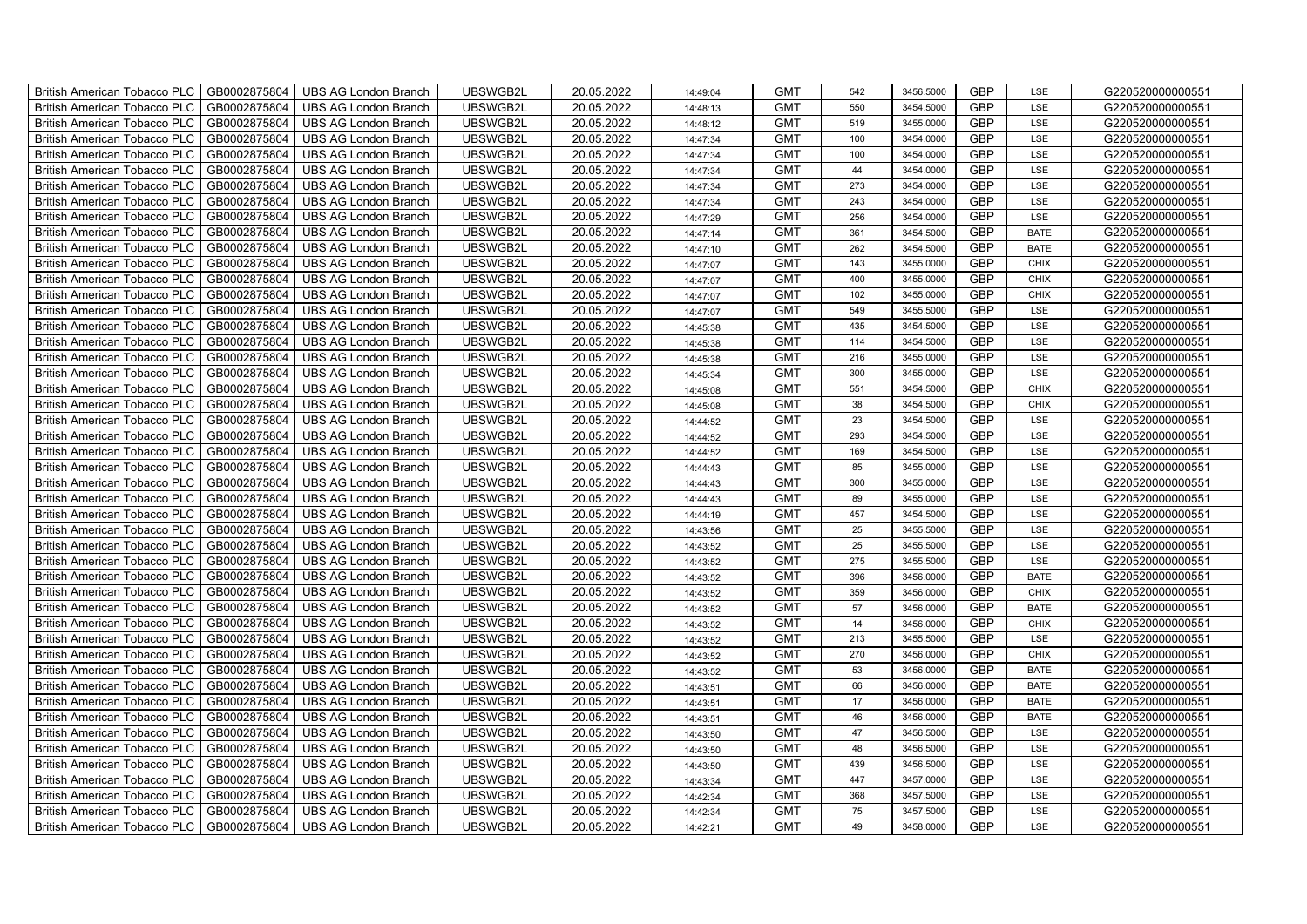| British American Tobacco PLC<br>GB0002875804        | <b>UBS AG London Branch</b> | UBSWGB2L | 20.05.2022 | 14:42:21 | <b>GMT</b> | 180             | 3458.0000 | <b>GBP</b> | LSE         | G220520000000551 |
|-----------------------------------------------------|-----------------------------|----------|------------|----------|------------|-----------------|-----------|------------|-------------|------------------|
| GB0002875804<br><b>British American Tobacco PLC</b> | <b>UBS AG London Branch</b> | UBSWGB2L | 20.05.2022 | 14:42:21 | <b>GMT</b> | 112             | 3458.0000 | <b>GBP</b> | LSE         | G220520000000551 |
| GB0002875804<br><b>British American Tobacco PLC</b> | <b>UBS AG London Branch</b> | UBSWGB2L | 20.05.2022 | 14:42:21 | <b>GMT</b> | 116             | 3458.0000 | <b>GBP</b> | LSE         | G220520000000551 |
| GB0002875804<br>British American Tobacco PLC        | <b>UBS AG London Branch</b> | UBSWGB2L | 20.05.2022 | 14:42:21 | <b>GMT</b> | 508             | 3458.0000 | <b>GBP</b> | LSE         | G220520000000551 |
| GB0002875804<br><b>British American Tobacco PLC</b> | <b>UBS AG London Branch</b> | UBSWGB2L | 20.05.2022 | 14:42:21 | <b>GMT</b> | 591             | 3458.0000 | <b>GBP</b> | <b>CHIX</b> | G220520000000551 |
| GB0002875804<br>British American Tobacco PLC        | <b>UBS AG London Branch</b> | UBSWGB2L | 20.05.2022 | 14:42:21 | <b>GMT</b> | 11              | 3458.0000 | <b>GBP</b> | <b>CHIX</b> | G220520000000551 |
| GB0002875804<br><b>British American Tobacco PLC</b> | <b>UBS AG London Branch</b> | UBSWGB2L | 20.05.2022 | 14:41:42 | <b>GMT</b> | 32              | 3457.5000 | <b>GBP</b> | <b>CHIX</b> | G220520000000551 |
| British American Tobacco PLC<br>GB0002875804        | <b>UBS AG London Branch</b> | UBSWGB2L | 20.05.2022 | 14:41:30 | <b>GMT</b> | 254             | 3458.5000 | <b>GBP</b> | LSE         | G220520000000551 |
| GB0002875804<br><b>British American Tobacco PLC</b> | <b>UBS AG London Branch</b> | UBSWGB2L | 20.05.2022 | 14:41:30 | <b>GMT</b> | 204             | 3458.5000 | <b>GBP</b> | LSE         | G220520000000551 |
| GB0002875804<br>British American Tobacco PLC        | <b>UBS AG London Branch</b> | UBSWGB2L | 20.05.2022 | 14:41:05 | <b>GMT</b> | 40              | 3458.0000 | <b>GBP</b> | LSE         | G220520000000551 |
| <b>British American Tobacco PLC</b><br>GB0002875804 | <b>UBS AG London Branch</b> | UBSWGB2L | 20.05.2022 | 14:41:05 | <b>GMT</b> | 43              | 3458.0000 | <b>GBP</b> | LSE         | G220520000000551 |
| GB0002875804<br><b>British American Tobacco PLC</b> | <b>UBS AG London Branch</b> | UBSWGB2L | 20.05.2022 | 14:41:05 | <b>GMT</b> | 33              | 3458.0000 | <b>GBP</b> | LSE         | G220520000000551 |
| GB0002875804<br>British American Tobacco PLC        | <b>UBS AG London Branch</b> | UBSWGB2L | 20.05.2022 | 14:41:05 | <b>GMT</b> | 33              | 3458.0000 | <b>GBP</b> | LSE         | G220520000000551 |
| GB0002875804<br>British American Tobacco PLC        | <b>UBS AG London Branch</b> | UBSWGB2L | 20.05.2022 | 14:41:05 | <b>GMT</b> | 87              | 3458.0000 | <b>GBP</b> | LSE         | G220520000000551 |
| GB0002875804<br>British American Tobacco PLC        | <b>UBS AG London Branch</b> | UBSWGB2L | 20.05.2022 | 14:41:05 | <b>GMT</b> | 87              | 3458.0000 | <b>GBP</b> | LSE         | G220520000000551 |
| GB0002875804<br>British American Tobacco PLC        | <b>UBS AG London Branch</b> | UBSWGB2L | 20.05.2022 | 14:41:05 | <b>GMT</b> | 71              | 3458.0000 | GBP        | LSE         | G220520000000551 |
| British American Tobacco PLC<br>GB0002875804        | <b>UBS AG London Branch</b> | UBSWGB2L | 20.05.2022 | 14:41:05 | <b>GMT</b> | 67              | 3458.0000 | <b>GBP</b> | LSE         | G220520000000551 |
| GB0002875804<br>British American Tobacco PLC        | <b>UBS AG London Branch</b> | UBSWGB2L | 20.05.2022 | 14:41:05 | <b>GMT</b> | $\mathbf{3}$    | 3458.0000 | <b>GBP</b> | LSE         | G220520000000551 |
| GB0002875804<br>British American Tobacco PLC        | <b>UBS AG London Branch</b> | UBSWGB2L | 20.05.2022 | 14:40:45 | <b>GMT</b> | 45              | 3458.5000 | <b>GBP</b> | <b>BATE</b> | G220520000000551 |
| <b>British American Tobacco PLC</b><br>GB0002875804 | <b>UBS AG London Branch</b> | UBSWGB2L | 20.05.2022 | 14:40:45 | <b>GMT</b> | 10 <sup>1</sup> | 3458.5000 | GBP        | <b>BATE</b> | G220520000000551 |
| GB0002875804<br><b>British American Tobacco PLC</b> | <b>UBS AG London Branch</b> | UBSWGB2L | 20.05.2022 | 14:40:45 | <b>GMT</b> | 42              | 3458.5000 | <b>GBP</b> | LSE         | G220520000000551 |
| GB0002875804<br>British American Tobacco PLC        | <b>UBS AG London Branch</b> | UBSWGB2L | 20.05.2022 | 14:40:45 | <b>GMT</b> | 462             | 3458.5000 | GBP        | LSE         | G220520000000551 |
| GB0002875804<br>British American Tobacco PLC        | <b>UBS AG London Branch</b> | UBSWGB2L | 20.05.2022 | 14:40:45 | <b>GMT</b> | 29              | 3458.5000 | GBP        | <b>BATE</b> | G220520000000551 |
| GB0002875804<br>British American Tobacco PLC        | <b>UBS AG London Branch</b> | UBSWGB2L | 20.05.2022 | 14:40:45 | <b>GMT</b> | 23              | 3458.5000 | <b>GBP</b> | <b>BATE</b> | G220520000000551 |
| GB0002875804<br>British American Tobacco PLC        | <b>UBS AG London Branch</b> | UBSWGB2L | 20.05.2022 | 14:40:45 | <b>GMT</b> | 400             | 3458.5000 | <b>GBP</b> | <b>BATE</b> | G220520000000551 |
| GB0002875804<br>British American Tobacco PLC        | <b>UBS AG London Branch</b> | UBSWGB2L | 20.05.2022 | 14:40:45 | <b>GMT</b> | 50              | 3458.5000 | <b>GBP</b> | <b>BATE</b> | G220520000000551 |
| GB0002875804<br>British American Tobacco PLC        | <b>UBS AG London Branch</b> | UBSWGB2L | 20.05.2022 | 14:40:45 | <b>GMT</b> | 34              | 3458.5000 | <b>GBP</b> | <b>BATE</b> | G220520000000551 |
| GB0002875804<br>British American Tobacco PLC        | <b>UBS AG London Branch</b> | UBSWGB2L | 20.05.2022 | 14:40:45 | <b>GMT</b> | 19              | 3458.5000 | GBP        | <b>BATE</b> | G220520000000551 |
| <b>British American Tobacco PLC</b><br>GB0002875804 | <b>UBS AG London Branch</b> | UBSWGB2L | 20.05.2022 | 14:40:24 | <b>GMT</b> | 454             | 3458.5000 | <b>GBP</b> | LSE         | G220520000000551 |
| GB0002875804<br><b>British American Tobacco PLC</b> | <b>UBS AG London Branch</b> | UBSWGB2L | 20.05.2022 | 14:40:05 | <b>GMT</b> | 453             | 3459.0000 | <b>GBP</b> | LSE         | G220520000000551 |
| GB0002875804<br>British American Tobacco PLC        | <b>UBS AG London Branch</b> | UBSWGB2L | 20.05.2022 | 14:40:04 | <b>GMT</b> | 11              | 3459.0000 | GBP        | LSE         | G220520000000551 |
| GB0002875804<br>British American Tobacco PLC        | <b>UBS AG London Branch</b> | UBSWGB2L | 20.05.2022 | 14:40:02 | <b>GMT</b> | 298             | 3459.5000 | GBP        | LSE         | G220520000000551 |
| British American Tobacco PLC<br>GB0002875804        | <b>UBS AG London Branch</b> | UBSWGB2L | 20.05.2022 | 14:40:02 | <b>GMT</b> | 16              | 3459.5000 | <b>GBP</b> | LSE         | G220520000000551 |
| British American Tobacco PLC<br>GB0002875804        | <b>UBS AG London Branch</b> | UBSWGB2L | 20.05.2022 | 14:40:02 | <b>GMT</b> | 18              | 3459.5000 | <b>GBP</b> | LSE         | G220520000000551 |
| GB0002875804<br>British American Tobacco PLC        | <b>UBS AG London Branch</b> | UBSWGB2L | 20.05.2022 | 14:40:02 | <b>GMT</b> | 405             | 3459.5000 | <b>GBP</b> | <b>CHIX</b> | G220520000000551 |
| GB0002875804<br>British American Tobacco PLC        | <b>UBS AG London Branch</b> | UBSWGB2L | 20.05.2022 | 14:40:02 | <b>GMT</b> | 184             | 3459.5000 | GBP        | LSE         | G220520000000551 |
| GB0002875804<br>British American Tobacco PLC        | <b>UBS AG London Branch</b> | UBSWGB2L | 20.05.2022 | 14:40:02 | <b>GMT</b> | 116             | 3459.5000 | <b>GBP</b> | <b>CHIX</b> | G220520000000551 |
| <b>British American Tobacco PLC</b><br>GB0002875804 | <b>UBS AG London Branch</b> | UBSWGB2L | 20.05.2022 | 14:40:02 | <b>GMT</b> | 170             | 3459.5000 | <b>GBP</b> | <b>CHIX</b> | G220520000000551 |
| GB0002875804<br><b>British American Tobacco PLC</b> | <b>UBS AG London Branch</b> | UBSWGB2L | 20.05.2022 | 14:39:28 | <b>GMT</b> | 500             | 3459.0000 | <b>GBP</b> | LSE         | G220520000000551 |
| GB0002875804<br>British American Tobacco PLC        | <b>UBS AG London Branch</b> | UBSWGB2L | 20.05.2022 | 14:39:28 | <b>GMT</b> | 12              | 3459.0000 | <b>GBP</b> | LSE         | G220520000000551 |
| British American Tobacco PLC<br>GB0002875804        | <b>UBS AG London Branch</b> | UBSWGB2L | 20.05.2022 | 14:39:18 | <b>GMT</b> | 68              | 3459.5000 | GBP        | LSE         | G220520000000551 |
| British American Tobacco PLC<br>GB0002875804        | <b>UBS AG London Branch</b> | UBSWGB2L | 20.05.2022 | 14:39:18 | <b>GMT</b> | 400             | 3459.5000 | <b>GBP</b> | LSE         | G220520000000551 |
| British American Tobacco PLC<br>GB0002875804        | <b>UBS AG London Branch</b> | UBSWGB2L | 20.05.2022 | 14:38:28 | <b>GMT</b> | 471             | 3455.5000 | <b>GBP</b> | LSE         | G220520000000551 |
| GB0002875804<br><b>British American Tobacco PLC</b> | <b>UBS AG London Branch</b> | UBSWGB2L | 20.05.2022 | 14:38:28 | <b>GMT</b> | 300             | 3455.5000 | <b>GBP</b> | LSE         | G220520000000551 |
| GB0002875804<br><b>British American Tobacco PLC</b> | <b>UBS AG London Branch</b> | UBSWGB2L | 20.05.2022 | 14:38:28 | <b>GMT</b> | 200             | 3455.5000 | GBP        | LSE         | G220520000000551 |
| GB0002875804<br><b>British American Tobacco PLC</b> | <b>UBS AG London Branch</b> | UBSWGB2L | 20.05.2022 | 14:38:28 | <b>GMT</b> | 48              | 3455.5000 | <b>GBP</b> | LSE         | G220520000000551 |
| <b>British American Tobacco PLC</b><br>GB0002875804 | <b>UBS AG London Branch</b> | UBSWGB2L | 20.05.2022 | 14:38:28 | <b>GMT</b> | 701             | 3456.0000 | <b>GBP</b> | <b>CHIX</b> | G220520000000551 |
| GB0002875804<br>British American Tobacco PLC        | <b>UBS AG London Branch</b> | UBSWGB2L | 20.05.2022 | 14:38:25 | <b>GMT</b> | 477             | 3456.5000 | <b>GBP</b> | LSE         | G220520000000551 |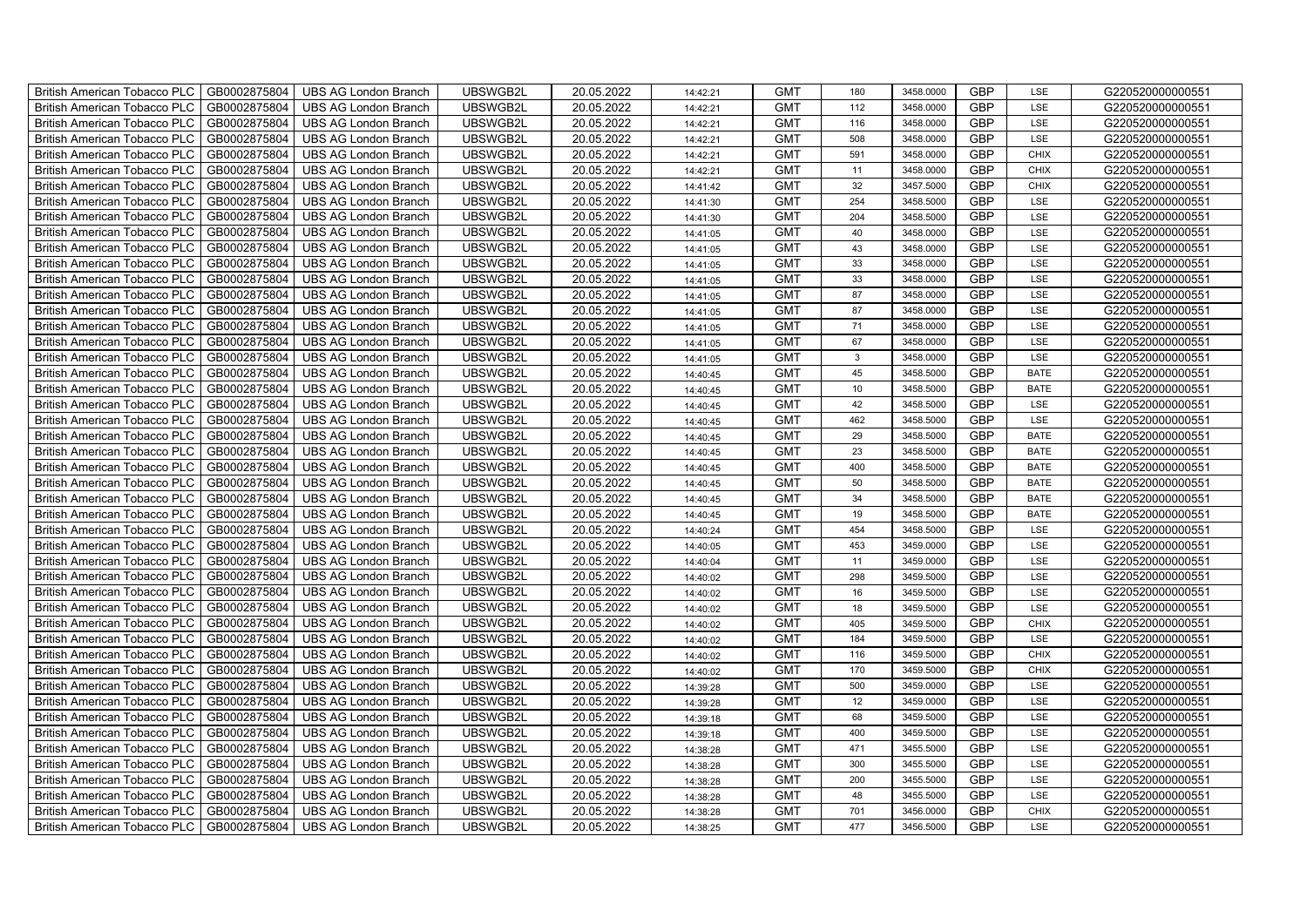| <b>British American Tobacco PLC</b><br>GB0002875804 | <b>UBS AG London Branch</b> | UBSWGB2L | 20.05.2022 | 14:37:57 | <b>GMT</b> | 520            | 3455.5000 | <b>GBP</b> | LSE         | G220520000000551 |
|-----------------------------------------------------|-----------------------------|----------|------------|----------|------------|----------------|-----------|------------|-------------|------------------|
| GB0002875804<br><b>British American Tobacco PLC</b> | <b>UBS AG London Branch</b> | UBSWGB2L | 20.05.2022 | 14:37:57 | <b>GMT</b> | $\overline{2}$ | 3455.5000 | <b>GBP</b> | LSE         | G220520000000551 |
| GB0002875804<br><b>British American Tobacco PLC</b> | <b>UBS AG London Branch</b> | UBSWGB2L | 20.05.2022 | 14:37:26 | <b>GMT</b> | 17             | 3454.0000 | <b>GBP</b> | <b>BATE</b> | G220520000000551 |
| GB0002875804<br><b>British American Tobacco PLC</b> | <b>UBS AG London Branch</b> | UBSWGB2L | 20.05.2022 | 14:37:26 | <b>GMT</b> | 12             | 3454.0000 | <b>GBP</b> | <b>BATE</b> | G220520000000551 |
| GB0002875804<br><b>British American Tobacco PLC</b> | <b>UBS AG London Branch</b> | UBSWGB2L | 20.05.2022 | 14:37:26 | <b>GMT</b> | 62             | 3454.0000 | <b>GBP</b> | <b>BATE</b> | G220520000000551 |
| GB0002875804<br><b>British American Tobacco PLC</b> | <b>UBS AG London Branch</b> | UBSWGB2L | 20.05.2022 | 14:37:26 | <b>GMT</b> | 87             | 3454.0000 | <b>GBP</b> | <b>BATE</b> | G220520000000551 |
| GB0002875804<br><b>British American Tobacco PLC</b> | <b>UBS AG London Branch</b> | UBSWGB2L | 20.05.2022 | 14:37:26 | <b>GMT</b> | 282            | 3454.0000 | <b>GBP</b> | <b>BATE</b> | G220520000000551 |
| <b>British American Tobacco PLC</b><br>GB0002875804 | <b>UBS AG London Branch</b> | UBSWGB2L | 20.05.2022 | 14:37:26 | <b>GMT</b> | 9              | 3454.0000 | <b>GBP</b> | <b>BATE</b> | G220520000000551 |
| GB0002875804<br><b>British American Tobacco PLC</b> | <b>UBS AG London Branch</b> | UBSWGB2L | 20.05.2022 | 14:37:26 | <b>GMT</b> | 10             | 3454.0000 | <b>GBP</b> | <b>BATE</b> | G220520000000551 |
| GB0002875804<br><b>British American Tobacco PLC</b> | <b>UBS AG London Branch</b> | UBSWGB2L | 20.05.2022 | 14:37:26 | <b>GMT</b> | 210            | 3454.0000 | <b>GBP</b> | <b>BATE</b> | G220520000000551 |
| GB0002875804<br><b>British American Tobacco PLC</b> | <b>UBS AG London Branch</b> | UBSWGB2L | 20.05.2022 | 14:37:26 | <b>GMT</b> | 49             | 3454.0000 | <b>GBP</b> | LSE         | G220520000000551 |
| British American Tobacco PLC<br>GB0002875804        | <b>UBS AG London Branch</b> | UBSWGB2L | 20.05.2022 | 14:37:26 | <b>GMT</b> | 300            | 3454.0000 | <b>GBP</b> | LSE         | G220520000000551 |
| GB0002875804<br><b>British American Tobacco PLC</b> | <b>UBS AG London Branch</b> | UBSWGB2L | 20.05.2022 | 14:37:25 | <b>GMT</b> | 137            | 3454.0000 | <b>GBP</b> | LSE         | G220520000000551 |
| GB0002875804<br><b>British American Tobacco PLC</b> | <b>UBS AG London Branch</b> | UBSWGB2L | 20.05.2022 | 14:37:25 | <b>GMT</b> | 213            | 3454.5000 | <b>GBP</b> | <b>CHIX</b> | G220520000000551 |
| GB0002875804<br><b>British American Tobacco PLC</b> | <b>UBS AG London Branch</b> | UBSWGB2L | 20.05.2022 | 14:37:25 | <b>GMT</b> | 375            | 3454.5000 | <b>GBP</b> | <b>CHIX</b> | G220520000000551 |
| GB0002875804<br><b>British American Tobacco PLC</b> | <b>UBS AG London Branch</b> | UBSWGB2L | 20.05.2022 | 14:37:25 | <b>GMT</b> | 14             | 3454.5000 | GBP        | <b>CHIX</b> | G220520000000551 |
| <b>British American Tobacco PLC</b><br>GB0002875804 | <b>UBS AG London Branch</b> | UBSWGB2L | 20.05.2022 | 14:36:54 | <b>GMT</b> | 111            | 3453.5000 | <b>GBP</b> | LSE         | G220520000000551 |
| GB0002875804<br><b>British American Tobacco PLC</b> | <b>UBS AG London Branch</b> | UBSWGB2L | 20.05.2022 | 14:36:54 | <b>GMT</b> | 376            | 3453.5000 | <b>GBP</b> | LSE         | G220520000000551 |
| GB0002875804<br><b>British American Tobacco PLC</b> | <b>UBS AG London Branch</b> | UBSWGB2L | 20.05.2022 | 14:36:27 | <b>GMT</b> | 522            | 3455.0000 | <b>GBP</b> | LSE         | G220520000000551 |
| <b>British American Tobacco PLC</b><br>GB0002875804 | <b>UBS AG London Branch</b> | UBSWGB2L | 20.05.2022 | 14:36:23 | <b>GMT</b> | 180            | 3455.5000 | GBP        | LSE         | G220520000000551 |
| British American Tobacco PLC<br>GB0002875804        | <b>UBS AG London Branch</b> | UBSWGB2L | 20.05.2022 | 14:36:23 | <b>GMT</b> | 485            | 3455.5000 | <b>GBP</b> | LSE         | G220520000000551 |
| GB0002875804<br><b>British American Tobacco PLC</b> | <b>UBS AG London Branch</b> | UBSWGB2L | 20.05.2022 | 14:36:23 | <b>GMT</b> | 472            | 3455.5000 | GBP        | LSE         | G220520000000551 |
| GB0002875804<br>British American Tobacco PLC        | <b>UBS AG London Branch</b> | UBSWGB2L | 20.05.2022 | 14:35:30 | <b>GMT</b> | 660            | 3453.0000 | GBP        | <b>CHIX</b> | G220520000000551 |
| British American Tobacco PLC<br>GB0002875804        | <b>UBS AG London Branch</b> | UBSWGB2L | 20.05.2022 | 14:35:30 | <b>GMT</b> | 489            | 3453.0000 | GBP        | LSE         | G220520000000551 |
| British American Tobacco PLC<br>GB0002875804        | <b>UBS AG London Branch</b> | UBSWGB2L | 20.05.2022 | 14:35:03 | <b>GMT</b> | 471            | 3454.0000 | GBP        | LSE         | G220520000000551 |
| GB0002875804<br><b>British American Tobacco PLC</b> | <b>UBS AG London Branch</b> | UBSWGB2L | 20.05.2022 | 14:35:03 | <b>GMT</b> | 114            | 3454.0000 | GBP        | LSE         | G220520000000551 |
| GB0002875804<br><b>British American Tobacco PLC</b> | <b>UBS AG London Branch</b> | UBSWGB2L | 20.05.2022 | 14:35:03 | <b>GMT</b> | 210            | 3454.0000 | GBP        | LSE         | G220520000000551 |
| GB0002875804<br><b>British American Tobacco PLC</b> | <b>UBS AG London Branch</b> | UBSWGB2L | 20.05.2022 | 14:35:03 | <b>GMT</b> | 213            | 3454.0000 | GBP        | LSE         | G220520000000551 |
| <b>British American Tobacco PLC</b><br>GB0002875804 | <b>UBS AG London Branch</b> | UBSWGB2L | 20.05.2022 | 14:35:03 | <b>GMT</b> | 461            | 3454.0000 | <b>GBP</b> | LSE         | G220520000000551 |
| British American Tobacco PLC<br>GB0002875804        | <b>UBS AG London Branch</b> | UBSWGB2L | 20.05.2022 | 14:35:03 | <b>GMT</b> | 608            | 3454.0000 | <b>GBP</b> | <b>BATE</b> | G220520000000551 |
| GB0002875804<br><b>British American Tobacco PLC</b> | <b>UBS AG London Branch</b> | UBSWGB2L | 20.05.2022 | 14:35:03 | <b>GMT</b> | 611            | 3454.0000 | GBP        | <b>CHIX</b> | G220520000000551 |
| GB0002875804<br>British American Tobacco PLC        | <b>UBS AG London Branch</b> | UBSWGB2L | 20.05.2022 | 14:35:03 | <b>GMT</b> | $\overline{7}$ | 3454.0000 | GBP        | <b>BATE</b> | G220520000000551 |
| British American Tobacco PLC<br>GB0002875804        | <b>UBS AG London Branch</b> | UBSWGB2L | 20.05.2022 | 14:34:58 | <b>GMT</b> | 457            | 3454.5000 | GBP        | LSE         | G220520000000551 |
| British American Tobacco PLC<br>GB0002875804        | <b>UBS AG London Branch</b> | UBSWGB2L | 20.05.2022 | 14:34:39 | <b>GMT</b> | 382            | 3453.5000 | GBP        | LSE         | G220520000000551 |
| GB0002875804<br><b>British American Tobacco PLC</b> | <b>UBS AG London Branch</b> | UBSWGB2L | 20.05.2022 | 14:34:39 | <b>GMT</b> | 112            | 3453.5000 | <b>GBP</b> | LSE         | G220520000000551 |
| GB0002875804<br><b>British American Tobacco PLC</b> | <b>UBS AG London Branch</b> | UBSWGB2L | 20.05.2022 | 14:34:00 | <b>GMT</b> | 505            | 3452.5000 | GBP        | LSE         | G220520000000551 |
| GB0002875804<br><b>British American Tobacco PLC</b> | <b>UBS AG London Branch</b> | UBSWGB2L | 20.05.2022 | 14:33:41 | <b>GMT</b> | 112            | 3453.0000 | <b>GBP</b> | LSE         | G220520000000551 |
| <b>British American Tobacco PLC</b><br>GB0002875804 | <b>UBS AG London Branch</b> | UBSWGB2L | 20.05.2022 | 14:33:41 | <b>GMT</b> | 212            | 3453.0000 | <b>GBP</b> | LSE         | G220520000000551 |
| British American Tobacco PLC<br>GB0002875804        | UBS AG London Branch        | UBSWGB2L | 20.05.2022 | 14:33:40 | <b>GMT</b> | 300            | 3453.0000 | <b>GBP</b> | LSE         | G220520000000551 |
| British American Tobacco PLC<br>GB0002875804        | <b>UBS AG London Branch</b> | UBSWGB2L | 20.05.2022 | 14:33:22 | <b>GMT</b> | 300            | 3453.0000 | <b>GBP</b> | <b>CHIX</b> | G220520000000551 |
| British American Tobacco PLC<br>GB0002875804        | <b>UBS AG London Branch</b> | UBSWGB2L | 20.05.2022 | 14:33:22 | <b>GMT</b> | 100            | 3453.0000 | GBP        | <b>CHIX</b> | G220520000000551 |
| <b>British American Tobacco PLC</b><br>GB0002875804 | <b>UBS AG London Branch</b> | UBSWGB2L | 20.05.2022 | 14:33:22 | <b>GMT</b> | 196            | 3453.0000 | <b>GBP</b> | <b>CHIX</b> | G220520000000551 |
| <b>British American Tobacco PLC</b><br>GB0002875804 | <b>UBS AG London Branch</b> | UBSWGB2L | 20.05.2022 | 14:33:22 | <b>GMT</b> | 36             | 3453.5000 | <b>GBP</b> | LSE         | G220520000000551 |
| GB0002875804<br><b>British American Tobacco PLC</b> | <b>UBS AG London Branch</b> | UBSWGB2L | 20.05.2022 | 14:33:22 | <b>GMT</b> | 41             | 3453.5000 | <b>GBP</b> | LSE         | G220520000000551 |
| GB0002875804<br><b>British American Tobacco PLC</b> | <b>UBS AG London Branch</b> | UBSWGB2L | 20.05.2022 | 14:33:22 | <b>GMT</b> | 400            | 3453.5000 | GBP        | LSE         | G220520000000551 |
| GB0002875804<br><b>British American Tobacco PLC</b> | <b>UBS AG London Branch</b> | UBSWGB2L | 20.05.2022 | 14:32:54 | <b>GMT</b> | 373            | 3454.5000 | <b>GBP</b> | LSE         | G220520000000551 |
| <b>British American Tobacco PLC</b><br>GB0002875804 | <b>UBS AG London Branch</b> | UBSWGB2L | 20.05.2022 | 14:32:54 | <b>GMT</b> | 100            | 3454.5000 | <b>GBP</b> | LSE         | G220520000000551 |
| GB0002875804<br><b>British American Tobacco PLC</b> | <b>UBS AG London Branch</b> | UBSWGB2L | 20.05.2022 | 14:32:54 | <b>GMT</b> | 19             | 3454.5000 | <b>GBP</b> | LSE         | G220520000000551 |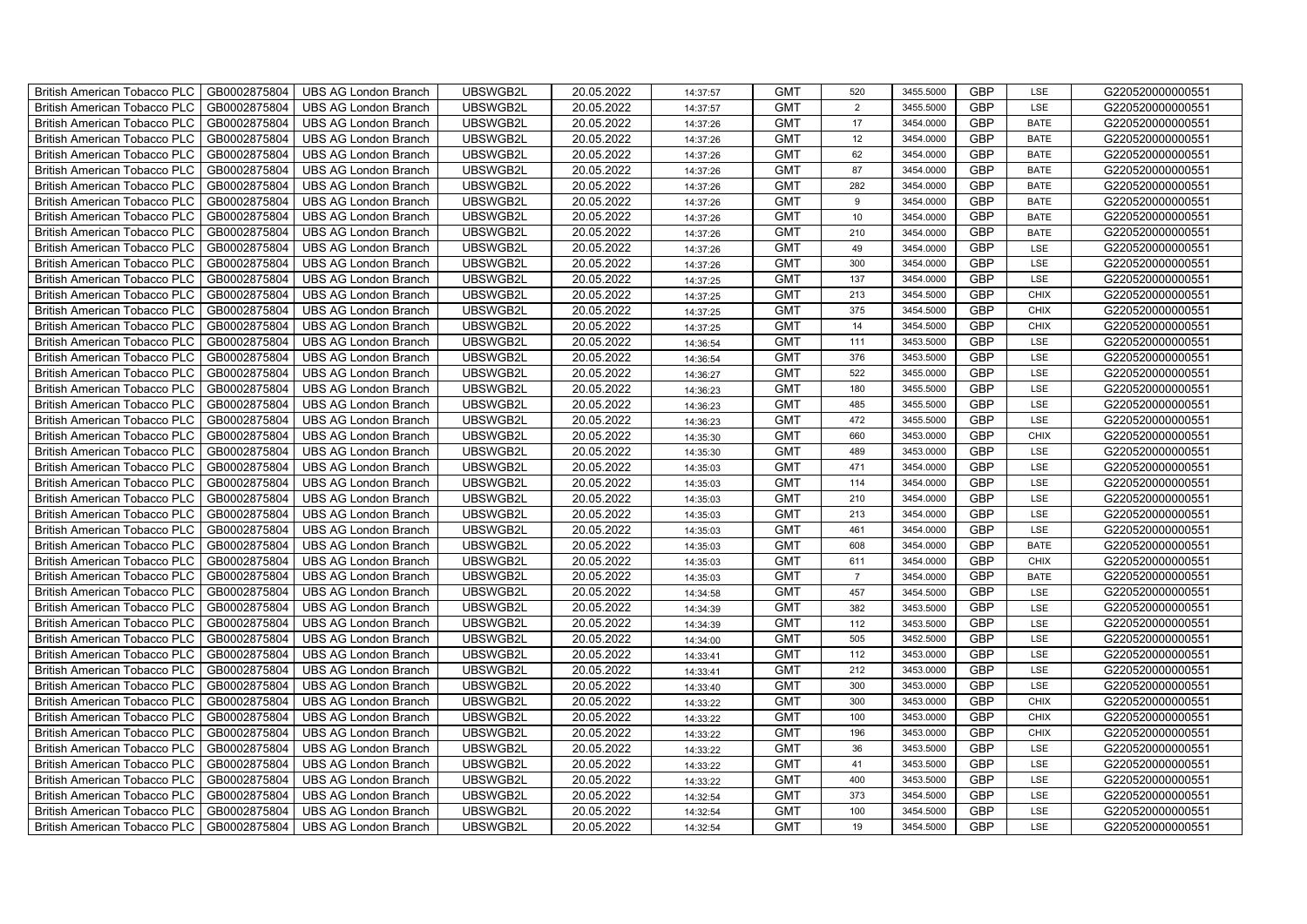| <b>British American Tobacco PLC</b><br>GB0002875804 | <b>UBS AG London Branch</b> | UBSWGB2L | 20.05.2022 | 14:32:52 | <b>GMT</b> | 689 | 3455.0000 | <b>GBP</b> | <b>BATE</b> | G220520000000551 |
|-----------------------------------------------------|-----------------------------|----------|------------|----------|------------|-----|-----------|------------|-------------|------------------|
| GB0002875804<br><b>British American Tobacco PLC</b> | <b>UBS AG London Branch</b> | UBSWGB2L | 20.05.2022 | 14:32:52 | <b>GMT</b> | 472 | 3455.0000 | <b>GBP</b> | LSE         | G220520000000551 |
| GB0002875804<br><b>British American Tobacco PLC</b> | <b>UBS AG London Branch</b> | UBSWGB2L | 20.05.2022 | 14:32:50 | <b>GMT</b> | 232 | 3455.5000 | <b>GBP</b> | <b>CHIX</b> | G220520000000551 |
| GB0002875804<br><b>British American Tobacco PLC</b> | <b>UBS AG London Branch</b> | UBSWGB2L | 20.05.2022 | 14:32:50 | <b>GMT</b> | 27  | 3455.5000 | <b>GBP</b> | <b>CHIX</b> | G220520000000551 |
| GB0002875804<br><b>British American Tobacco PLC</b> | <b>UBS AG London Branch</b> | UBSWGB2L | 20.05.2022 | 14:32:50 | <b>GMT</b> | 50  | 3455.5000 | <b>GBP</b> | <b>CHIX</b> | G220520000000551 |
| GB0002875804<br><b>British American Tobacco PLC</b> | <b>UBS AG London Branch</b> | UBSWGB2L | 20.05.2022 | 14:32:50 | <b>GMT</b> | 254 | 3455.5000 | <b>GBP</b> | LSE         | G220520000000551 |
| GB0002875804<br><b>British American Tobacco PLC</b> | <b>UBS AG London Branch</b> | UBSWGB2L | 20.05.2022 | 14:32:50 | <b>GMT</b> | 274 | 3455.5000 | <b>GBP</b> | <b>CHIX</b> | G220520000000551 |
| <b>British American Tobacco PLC</b><br>GB0002875804 | <b>UBS AG London Branch</b> | UBSWGB2L | 20.05.2022 | 14:32:49 | <b>GMT</b> | 27  | 3455.5000 | <b>GBP</b> | LSE         | G220520000000551 |
| GB0002875804<br><b>British American Tobacco PLC</b> | <b>UBS AG London Branch</b> | UBSWGB2L | 20.05.2022 | 14:32:49 | <b>GMT</b> | 273 | 3455.5000 | <b>GBP</b> | LSE         | G220520000000551 |
| GB0002875804<br><b>British American Tobacco PLC</b> | <b>UBS AG London Branch</b> | UBSWGB2L | 20.05.2022 | 14:32:49 | <b>GMT</b> | 474 | 3456.0000 | <b>GBP</b> | LSE         | G220520000000551 |
| GB0002875804<br><b>British American Tobacco PLC</b> | <b>UBS AG London Branch</b> | UBSWGB2L | 20.05.2022 | 14:32:49 | <b>GMT</b> | 564 | 3456.0000 | <b>GBP</b> | LSE         | G220520000000551 |
| British American Tobacco PLC<br>GB0002875804        | <b>UBS AG London Branch</b> | UBSWGB2L | 20.05.2022 | 14:32:47 | <b>GMT</b> | 549 | 3456.5000 | <b>GBP</b> | LSE         | G220520000000551 |
| GB0002875804<br><b>British American Tobacco PLC</b> | <b>UBS AG London Branch</b> | UBSWGB2L | 20.05.2022 | 14:32:47 | <b>GMT</b> | 673 | 3456.5000 | <b>GBP</b> | LSE         | G220520000000551 |
| GB0002875804<br><b>British American Tobacco PLC</b> | <b>UBS AG London Branch</b> | UBSWGB2L | 20.05.2022 | 14:31:40 | <b>GMT</b> | 100 | 3448.5000 | <b>GBP</b> | LSE         | G220520000000551 |
| GB0002875804<br><b>British American Tobacco PLC</b> | <b>UBS AG London Branch</b> | UBSWGB2L | 20.05.2022 | 14:31:40 | <b>GMT</b> | 25  | 3448.5000 | <b>GBP</b> | LSE         | G220520000000551 |
| GB0002875804<br><b>British American Tobacco PLC</b> | <b>UBS AG London Branch</b> | UBSWGB2L | 20.05.2022 | 14:31:32 | <b>GMT</b> | 386 | 3449.0000 | <b>GBP</b> | <b>CHIX</b> | G220520000000551 |
| <b>British American Tobacco PLC</b><br>GB0002875804 | <b>UBS AG London Branch</b> | UBSWGB2L | 20.05.2022 | 14:31:32 | <b>GMT</b> | 41  | 3449.0000 | <b>GBP</b> | <b>CHIX</b> | G220520000000551 |
| GB0002875804<br><b>British American Tobacco PLC</b> | <b>UBS AG London Branch</b> | UBSWGB2L | 20.05.2022 | 14:31:32 | <b>GMT</b> | 100 | 3449.0000 | <b>GBP</b> | <b>CHIX</b> | G220520000000551 |
| GB0002875804<br><b>British American Tobacco PLC</b> | <b>UBS AG London Branch</b> | UBSWGB2L | 20.05.2022 | 14:31:31 | <b>GMT</b> | 174 | 3449.0000 | <b>GBP</b> | <b>CHIX</b> | G220520000000551 |
| <b>British American Tobacco PLC</b><br>GB0002875804 | <b>UBS AG London Branch</b> | UBSWGB2L | 20.05.2022 | 14:31:30 | <b>GMT</b> | 496 | 3449.5000 | GBP        | LSE         | G220520000000551 |
| British American Tobacco PLC<br>GB0002875804        | <b>UBS AG London Branch</b> | UBSWGB2L | 20.05.2022 | 14:31:22 | <b>GMT</b> | 38  | 3449.5000 | <b>GBP</b> | <b>LSE</b>  | G220520000000551 |
| GB0002875804<br><b>British American Tobacco PLC</b> | <b>UBS AG London Branch</b> | UBSWGB2L | 20.05.2022 | 14:31:22 | <b>GMT</b> | 640 | 3449.5000 | GBP        | LSE         | G220520000000551 |
| GB0002875804<br>British American Tobacco PLC        | <b>UBS AG London Branch</b> | UBSWGB2L | 20.05.2022 | 14:31:11 | <b>GMT</b> | 427 | 3449.5000 | <b>GBP</b> | LSE         | G220520000000551 |
| British American Tobacco PLC<br>GB0002875804        | <b>UBS AG London Branch</b> | UBSWGB2L | 20.05.2022 | 14:31:11 | <b>GMT</b> | 63  | 3449.5000 | <b>GBP</b> | LSE         | G220520000000551 |
| British American Tobacco PLC<br>GB0002875804        | <b>UBS AG London Branch</b> | UBSWGB2L | 20.05.2022 | 14:30:44 | <b>GMT</b> | 100 | 3447.0000 | <b>GBP</b> | LSE         | G220520000000551 |
| GB0002875804<br><b>British American Tobacco PLC</b> | <b>UBS AG London Branch</b> | UBSWGB2L | 20.05.2022 | 14:30:44 | <b>GMT</b> | 90  | 3447.5000 | GBP        | <b>BATE</b> | G220520000000551 |
| GB0002875804<br><b>British American Tobacco PLC</b> | <b>UBS AG London Branch</b> | UBSWGB2L | 20.05.2022 | 14:30:44 | <b>GMT</b> | 259 | 3447.5000 | GBP        | <b>BATE</b> | G220520000000551 |
| GB0002875804<br><b>British American Tobacco PLC</b> | <b>UBS AG London Branch</b> | UBSWGB2L | 20.05.2022 | 14:30:44 | <b>GMT</b> | 471 | 3447.5000 | <b>GBP</b> | CHIX        | G220520000000551 |
| <b>British American Tobacco PLC</b><br>GB0002875804 | <b>UBS AG London Branch</b> | UBSWGB2L | 20.05.2022 | 14:30:44 | <b>GMT</b> | 335 | 3447.5000 | <b>GBP</b> | LSE         | G220520000000551 |
| British American Tobacco PLC<br>GB0002875804        | <b>UBS AG London Branch</b> | UBSWGB2L | 20.05.2022 | 14:30:44 | <b>GMT</b> | 177 | 3447.5000 | <b>GBP</b> | <b>CHIX</b> | G220520000000551 |
| GB0002875804<br><b>British American Tobacco PLC</b> | <b>UBS AG London Branch</b> | UBSWGB2L | 20.05.2022 | 14:30:44 | <b>GMT</b> | 353 | 3447.5000 | GBP        | <b>BATE</b> | G220520000000551 |
| GB0002875804<br>British American Tobacco PLC        | <b>UBS AG London Branch</b> | UBSWGB2L | 20.05.2022 | 14:30:44 | <b>GMT</b> | 10  | 3447.5000 | GBP        | <b>CHIX</b> | G220520000000551 |
| British American Tobacco PLC<br>GB0002875804        | <b>UBS AG London Branch</b> | UBSWGB2L | 20.05.2022 | 14:30:44 | <b>GMT</b> | 10  | 3447.5000 | <b>GBP</b> | <b>BATE</b> | G220520000000551 |
| British American Tobacco PLC<br>GB0002875804        | <b>UBS AG London Branch</b> | UBSWGB2L | 20.05.2022 | 14:30:42 | <b>GMT</b> | 150 | 3447.5000 | <b>GBP</b> | LSE         | G220520000000551 |
| GB0002875804<br><b>British American Tobacco PLC</b> | <b>UBS AG London Branch</b> | UBSWGB2L | 20.05.2022 | 14:30:00 | <b>GMT</b> | 455 | 3447.5000 | <b>GBP</b> | LSE         | G220520000000551 |
| GB0002875804<br><b>British American Tobacco PLC</b> | <b>UBS AG London Branch</b> | UBSWGB2L | 20.05.2022 | 14:29:43 | <b>GMT</b> | 271 | 3448.5000 | GBP        | <b>CHIX</b> | G220520000000551 |
| GB0002875804<br><b>British American Tobacco PLC</b> | <b>UBS AG London Branch</b> | UBSWGB2L | 20.05.2022 | 14:29:43 | <b>GMT</b> | 415 | 3448.5000 | <b>GBP</b> | CHIX        | G220520000000551 |
| <b>British American Tobacco PLC</b><br>GB0002875804 | <b>UBS AG London Branch</b> | UBSWGB2L | 20.05.2022 | 14:29:43 | <b>GMT</b> | 528 | 3448.0000 | <b>GBP</b> | LSE         | G220520000000551 |
| British American Tobacco PLC<br>GB0002875804        | UBS AG London Branch        | UBSWGB2L | 20.05.2022 | 14:29:03 | <b>GMT</b> | 402 | 3449.0000 | <b>GBP</b> | LSE         | G220520000000551 |
| British American Tobacco PLC<br>GB0002875804        | <b>UBS AG London Branch</b> | UBSWGB2L | 20.05.2022 | 14:29:03 | <b>GMT</b> | 106 | 3449.0000 | <b>GBP</b> | LSE         | G220520000000551 |
| British American Tobacco PLC<br>GB0002875804        | <b>UBS AG London Branch</b> | UBSWGB2L | 20.05.2022 | 14:28:51 | <b>GMT</b> | 505 | 3449.0000 | GBP        | LSE         | G220520000000551 |
| <b>British American Tobacco PLC</b><br>GB0002875804 | <b>UBS AG London Branch</b> | UBSWGB2L | 20.05.2022 | 14:28:51 | <b>GMT</b> | 596 | 3449.5000 | <b>GBP</b> | <b>BATE</b> | G220520000000551 |
| <b>British American Tobacco PLC</b><br>GB0002875804 | <b>UBS AG London Branch</b> | UBSWGB2L | 20.05.2022 | 14:28:51 | <b>GMT</b> | 6   | 3449.5000 | <b>GBP</b> | <b>BATE</b> | G220520000000551 |
| GB0002875804<br><b>British American Tobacco PLC</b> | <b>UBS AG London Branch</b> | UBSWGB2L | 20.05.2022 | 14:28:51 | <b>GMT</b> | 19  | 3449.5000 | <b>GBP</b> | <b>BATE</b> | G220520000000551 |
| GB0002875804<br><b>British American Tobacco PLC</b> | <b>UBS AG London Branch</b> | UBSWGB2L | 20.05.2022 | 14:28:51 | <b>GMT</b> | 37  | 3449.5000 | GBP        | <b>BATE</b> | G220520000000551 |
| GB0002875804<br><b>British American Tobacco PLC</b> | <b>UBS AG London Branch</b> | UBSWGB2L | 20.05.2022 | 14:28:51 | <b>GMT</b> | 31  | 3449.5000 | <b>GBP</b> | <b>BATE</b> | G220520000000551 |
| <b>British American Tobacco PLC</b><br>GB0002875804 | <b>UBS AG London Branch</b> | UBSWGB2L | 20.05.2022 | 14:28:51 | <b>GMT</b> | 498 | 3449.5000 | <b>GBP</b> | LSE         | G220520000000551 |
| GB0002875804<br><b>British American Tobacco PLC</b> | <b>UBS AG London Branch</b> | UBSWGB2L | 20.05.2022 | 14:28:51 | <b>GMT</b> | 664 | 3449.5000 | <b>GBP</b> | <b>CHIX</b> | G220520000000551 |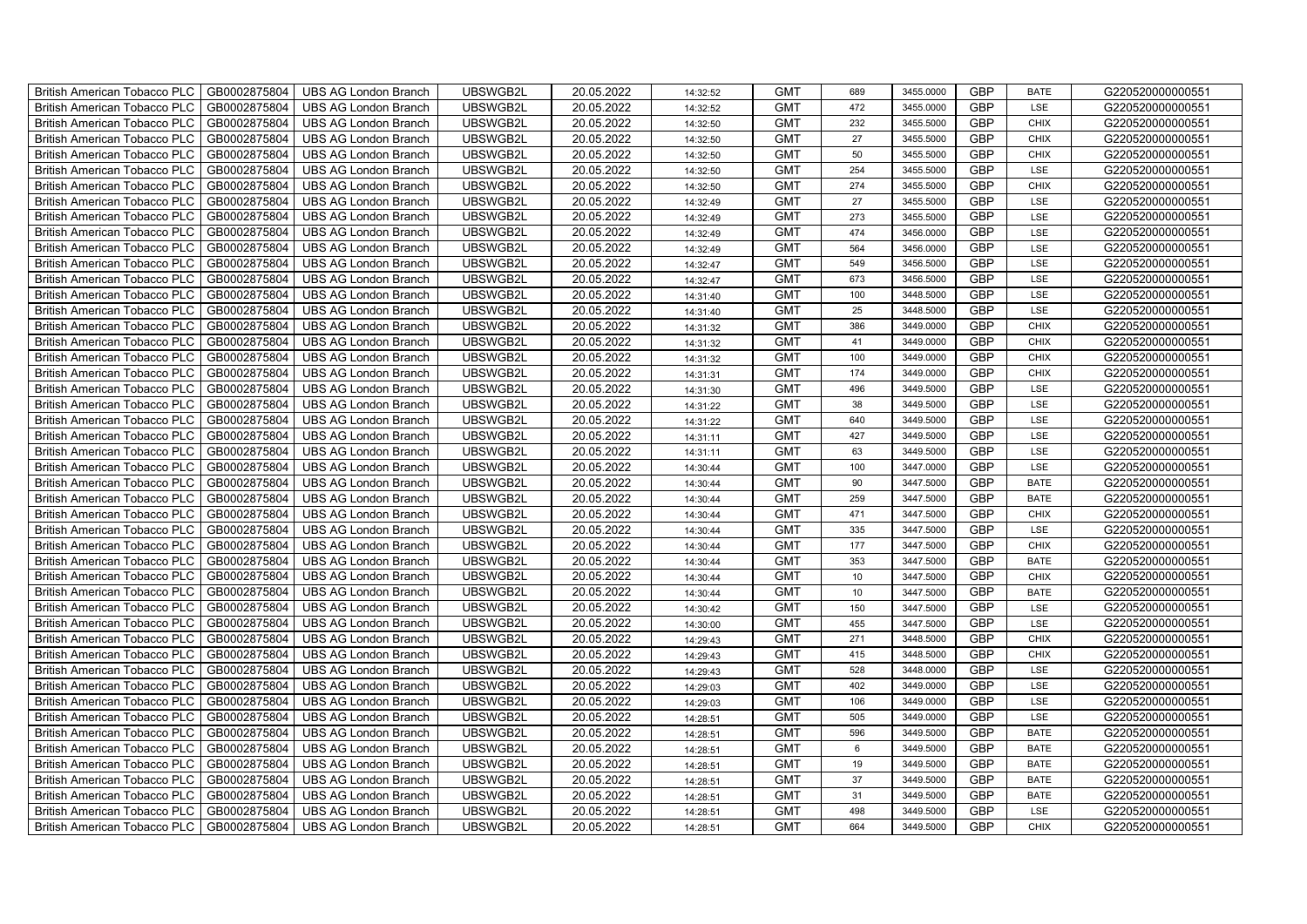| British American Tobacco PLC<br>GB0002875804        | <b>UBS AG London Branch</b> | UBSWGB2L | 20.05.2022 | 14:27:38 | <b>GMT</b> | 297             | 3449.5000 | <b>GBP</b> | LSE         | G220520000000551 |
|-----------------------------------------------------|-----------------------------|----------|------------|----------|------------|-----------------|-----------|------------|-------------|------------------|
| GB0002875804<br><b>British American Tobacco PLC</b> | <b>UBS AG London Branch</b> | UBSWGB2L | 20.05.2022 | 14:27:38 | <b>GMT</b> | 160             | 3449.5000 | <b>GBP</b> | LSE         | G220520000000551 |
| GB0002875804<br><b>British American Tobacco PLC</b> | <b>UBS AG London Branch</b> | UBSWGB2L | 20.05.2022 | 14:27:38 | <b>GMT</b> | 709             | 3449.0000 | <b>GBP</b> | LSE         | G220520000000551 |
| GB0002875804<br>British American Tobacco PLC        | <b>UBS AG London Branch</b> | UBSWGB2L | 20.05.2022 | 14:26:27 | <b>GMT</b> | $5\phantom{.0}$ | 3448.0000 | <b>GBP</b> | LSE         | G220520000000551 |
| GB0002875804<br><b>British American Tobacco PLC</b> | <b>UBS AG London Branch</b> | UBSWGB2L | 20.05.2022 | 14:26:27 | <b>GMT</b> | 528             | 3448.0000 | <b>GBP</b> | LSE         | G220520000000551 |
| GB0002875804<br>British American Tobacco PLC        | <b>UBS AG London Branch</b> | UBSWGB2L | 20.05.2022 | 14:26:27 | <b>GMT</b> | 334             | 3448.0000 | <b>GBP</b> | <b>CHIX</b> | G220520000000551 |
| GB0002875804<br><b>British American Tobacco PLC</b> | <b>UBS AG London Branch</b> | UBSWGB2L | 20.05.2022 | 14:26:27 | <b>GMT</b> | 249             | 3448.0000 | <b>GBP</b> | <b>CHIX</b> | G220520000000551 |
| British American Tobacco PLC<br>GB0002875804        | <b>UBS AG London Branch</b> | UBSWGB2L | 20.05.2022 | 14:25:51 | <b>GMT</b> | 478             | 3448.0000 | <b>GBP</b> | LSE         | G220520000000551 |
| GB0002875804<br><b>British American Tobacco PLC</b> | <b>UBS AG London Branch</b> | UBSWGB2L | 20.05.2022 | 14:24:59 | <b>GMT</b> | 54              | 3447.5000 | <b>GBP</b> | <b>CHIX</b> | G220520000000551 |
| GB0002875804<br>British American Tobacco PLC        | <b>UBS AG London Branch</b> | UBSWGB2L | 20.05.2022 | 14:23:05 | <b>GMT</b> | 495             | 3446.5000 | <b>GBP</b> | LSE         | G220520000000551 |
| <b>British American Tobacco PLC</b><br>GB0002875804 | <b>UBS AG London Branch</b> | UBSWGB2L | 20.05.2022 | 14:23:04 | <b>GMT</b> | 546             | 3447.0000 | <b>GBP</b> | LSE         | G220520000000551 |
| GB0002875804<br><b>British American Tobacco PLC</b> | <b>UBS AG London Branch</b> | UBSWGB2L | 20.05.2022 | 14:23:04 | <b>GMT</b> | 25              | 3447.0000 | <b>GBP</b> | LSE         | G220520000000551 |
| GB0002875804<br>British American Tobacco PLC        | <b>UBS AG London Branch</b> | UBSWGB2L | 20.05.2022 | 14:23:00 | <b>GMT</b> | 516             | 3447.5000 | <b>GBP</b> | LSE         | G220520000000551 |
| GB0002875804<br>British American Tobacco PLC        | <b>UBS AG London Branch</b> | UBSWGB2L | 20.05.2022 | 14:23:00 | <b>GMT</b> | 97              | 3447.5000 | <b>GBP</b> | LSE         | G220520000000551 |
| GB0002875804<br>British American Tobacco PLC        | <b>UBS AG London Branch</b> | UBSWGB2L | 20.05.2022 | 14:23:00 | <b>GMT</b> | 236             | 3447.5000 | <b>GBP</b> | LSE         | G220520000000551 |
| GB0002875804<br>British American Tobacco PLC        | <b>UBS AG London Branch</b> | UBSWGB2L | 20.05.2022 | 14:23:00 | <b>GMT</b> | 113             | 3447.5000 | <b>GBP</b> | LSE         | G220520000000551 |
| British American Tobacco PLC<br>GB0002875804        | <b>UBS AG London Branch</b> | UBSWGB2L | 20.05.2022 | 14:23:00 | <b>GMT</b> | 50              | 3447.5000 | <b>GBP</b> | LSE         | G220520000000551 |
| GB0002875804<br>British American Tobacco PLC        | <b>UBS AG London Branch</b> | UBSWGB2L | 20.05.2022 | 14:20:11 | <b>GMT</b> | 552             | 3448.0000 | <b>GBP</b> | LSE         | G220520000000551 |
| GB0002875804<br>British American Tobacco PLC        | <b>UBS AG London Branch</b> | UBSWGB2L | 20.05.2022 | 14:20:11 | <b>GMT</b> | 618             | 3448.0000 | <b>GBP</b> | <b>CHIX</b> | G220520000000551 |
| <b>British American Tobacco PLC</b><br>GB0002875804 | <b>UBS AG London Branch</b> | UBSWGB2L | 20.05.2022 | 14:20:11 | <b>GMT</b> | 425             | 3448.0000 | GBP        | <b>BATE</b> | G220520000000551 |
| GB0002875804<br><b>British American Tobacco PLC</b> | <b>UBS AG London Branch</b> | UBSWGB2L | 20.05.2022 | 14:20:11 | <b>GMT</b> | 178             | 3448.0000 | <b>GBP</b> | <b>BATE</b> | G220520000000551 |
| GB0002875804<br>British American Tobacco PLC        | <b>UBS AG London Branch</b> | UBSWGB2L | 20.05.2022 | 14:18:18 | <b>GMT</b> | 524             | 3447.0000 | GBP        | LSE         | G220520000000551 |
| GB0002875804<br>British American Tobacco PLC        | <b>UBS AG London Branch</b> | UBSWGB2L | 20.05.2022 | 14:16:50 | <b>GMT</b> | 512             | 3448.0000 | GBP        | LSE         | G220520000000551 |
| GB0002875804<br>British American Tobacco PLC        | <b>UBS AG London Branch</b> | UBSWGB2L | 20.05.2022 | 14:16:50 | <b>GMT</b> | 130             | 3448.0000 | <b>GBP</b> | LSE         | G220520000000551 |
| GB0002875804<br>British American Tobacco PLC        | <b>UBS AG London Branch</b> | UBSWGB2L | 20.05.2022 | 14:16:50 | <b>GMT</b> | 375             | 3448.0000 | <b>GBP</b> | LSE         | G220520000000551 |
| GB0002875804<br>British American Tobacco PLC        | <b>UBS AG London Branch</b> | UBSWGB2L | 20.05.2022 | 14:16:50 | <b>GMT</b> | 108             | 3448.0000 | <b>GBP</b> | LSE         | G220520000000551 |
| GB0002875804<br>British American Tobacco PLC        | <b>UBS AG London Branch</b> | UBSWGB2L | 20.05.2022 | 14:16:50 | <b>GMT</b> | 18              | 3448.0000 | GBP        | LSE         | G220520000000551 |
| GB0002875804<br>British American Tobacco PLC        | <b>UBS AG London Branch</b> | UBSWGB2L | 20.05.2022 | 14:16:50 | <b>GMT</b> | 532             | 3448.0000 | <b>GBP</b> | <b>CHIX</b> | G220520000000551 |
| <b>British American Tobacco PLC</b><br>GB0002875804 | <b>UBS AG London Branch</b> | UBSWGB2L | 20.05.2022 | 14:16:50 | <b>GMT</b> | 10 <sup>1</sup> | 3448.0000 | <b>GBP</b> | CHIX        | G220520000000551 |
| GB0002875804<br><b>British American Tobacco PLC</b> | <b>UBS AG London Branch</b> | UBSWGB2L | 20.05.2022 | 14:16:50 | <b>GMT</b> | 52              | 3448.0000 | <b>GBP</b> | <b>CHIX</b> | G220520000000551 |
| GB0002875804<br>British American Tobacco PLC        | <b>UBS AG London Branch</b> | UBSWGB2L | 20.05.2022 | 14:13:41 | <b>GMT</b> | 535             | 3448.0000 | GBP        | LSE         | G220520000000551 |
| GB0002875804<br>British American Tobacco PLC        | <b>UBS AG London Branch</b> | UBSWGB2L | 20.05.2022 | 14:13:21 | <b>GMT</b> | 353             | 3448.5000 | GBP        | LSE         | G220520000000551 |
| GB0002875804<br>British American Tobacco PLC        | <b>UBS AG London Branch</b> | UBSWGB2L | 20.05.2022 | 14:13:21 | <b>GMT</b> | 431             | 3448.5000 | GBP        | LSE         | G220520000000551 |
| British American Tobacco PLC<br>GB0002875804        | <b>UBS AG London Branch</b> | UBSWGB2L | 20.05.2022 | 14:13:21 | <b>GMT</b> | 315             | 3448.5000 | <b>GBP</b> | LSE         | G220520000000551 |
| GB0002875804<br>British American Tobacco PLC        | <b>UBS AG London Branch</b> | UBSWGB2L | 20.05.2022 | 14:13:21 | <b>GMT</b> | 437             | 3448.5000 | <b>GBP</b> | <b>CHIX</b> | G220520000000551 |
| GB0002875804<br>British American Tobacco PLC        | <b>UBS AG London Branch</b> | UBSWGB2L | 20.05.2022 | 14:13:21 | <b>GMT</b> | 137             | 3448.5000 | GBP        | CHIX        | G220520000000551 |
| GB0002875804<br>British American Tobacco PLC        | <b>UBS AG London Branch</b> | UBSWGB2L | 20.05.2022 | 14:10:04 | <b>GMT</b> | 484             | 3446.5000 | GBP        | LSE         | G220520000000551 |
| <b>British American Tobacco PLC</b><br>GB0002875804 | <b>UBS AG London Branch</b> | UBSWGB2L | 20.05.2022 | 14:10:04 | <b>GMT</b> | 334             | 3446.5000 | <b>GBP</b> | LSE         | G220520000000551 |
| GB0002875804<br><b>British American Tobacco PLC</b> | UBS AG London Branch        | UBSWGB2L | 20.05.2022 | 14:10:04 | <b>GMT</b> | 394             | 3446.5000 | <b>GBP</b> | LSE         | G220520000000551 |
| GB0002875804<br>British American Tobacco PLC        | <b>UBS AG London Branch</b> | UBSWGB2L | 20.05.2022 | 14:07:44 | <b>GMT</b> | 155             | 3447.0000 | <b>GBP</b> | <b>BATE</b> | G220520000000551 |
| British American Tobacco PLC<br>GB0002875804        | <b>UBS AG London Branch</b> | UBSWGB2L | 20.05.2022 | 14:07:29 | <b>GMT</b> | 78              | 3447.0000 | GBP        | <b>BATE</b> | G220520000000551 |
| British American Tobacco PLC<br>GB0002875804        | <b>UBS AG London Branch</b> | UBSWGB2L | 20.05.2022 | 14:07:29 | <b>GMT</b> | 476             | 3447.0000 | GBP        | <b>BATE</b> | G220520000000551 |
| British American Tobacco PLC<br>GB0002875804        | <b>UBS AG London Branch</b> | UBSWGB2L | 20.05.2022 | 14:07:13 | <b>GMT</b> | 661             | 3446.5000 | <b>GBP</b> | <b>CHIX</b> | G220520000000551 |
| GB0002875804<br>British American Tobacco PLC        | <b>UBS AG London Branch</b> | UBSWGB2L | 20.05.2022 | 14:07:13 | <b>GMT</b> | 607             | 3446.5000 | <b>GBP</b> | LSE         | G220520000000551 |
| GB0002875804<br><b>British American Tobacco PLC</b> | <b>UBS AG London Branch</b> | UBSWGB2L | 20.05.2022 | 14:07:13 | <b>GMT</b> | 14              | 3446.5000 | GBP        | LSE         | G220520000000551 |
| GB0002875804<br><b>British American Tobacco PLC</b> | <b>UBS AG London Branch</b> | UBSWGB2L | 20.05.2022 | 14:07:13 | <b>GMT</b> | 456             | 3446.5000 | GBP        | LSE         | G220520000000551 |
| <b>British American Tobacco PLC</b><br>GB0002875804 | <b>UBS AG London Branch</b> | UBSWGB2L | 20.05.2022 | 14:05:56 | <b>GMT</b> | 200             | 3447.0000 | <b>GBP</b> | LSE         | G220520000000551 |
| GB0002875804<br>British American Tobacco PLC        | <b>UBS AG London Branch</b> | UBSWGB2L | 20.05.2022 | 14:05:56 | <b>GMT</b> | 306             | 3447.0000 | <b>GBP</b> | LSE         | G220520000000551 |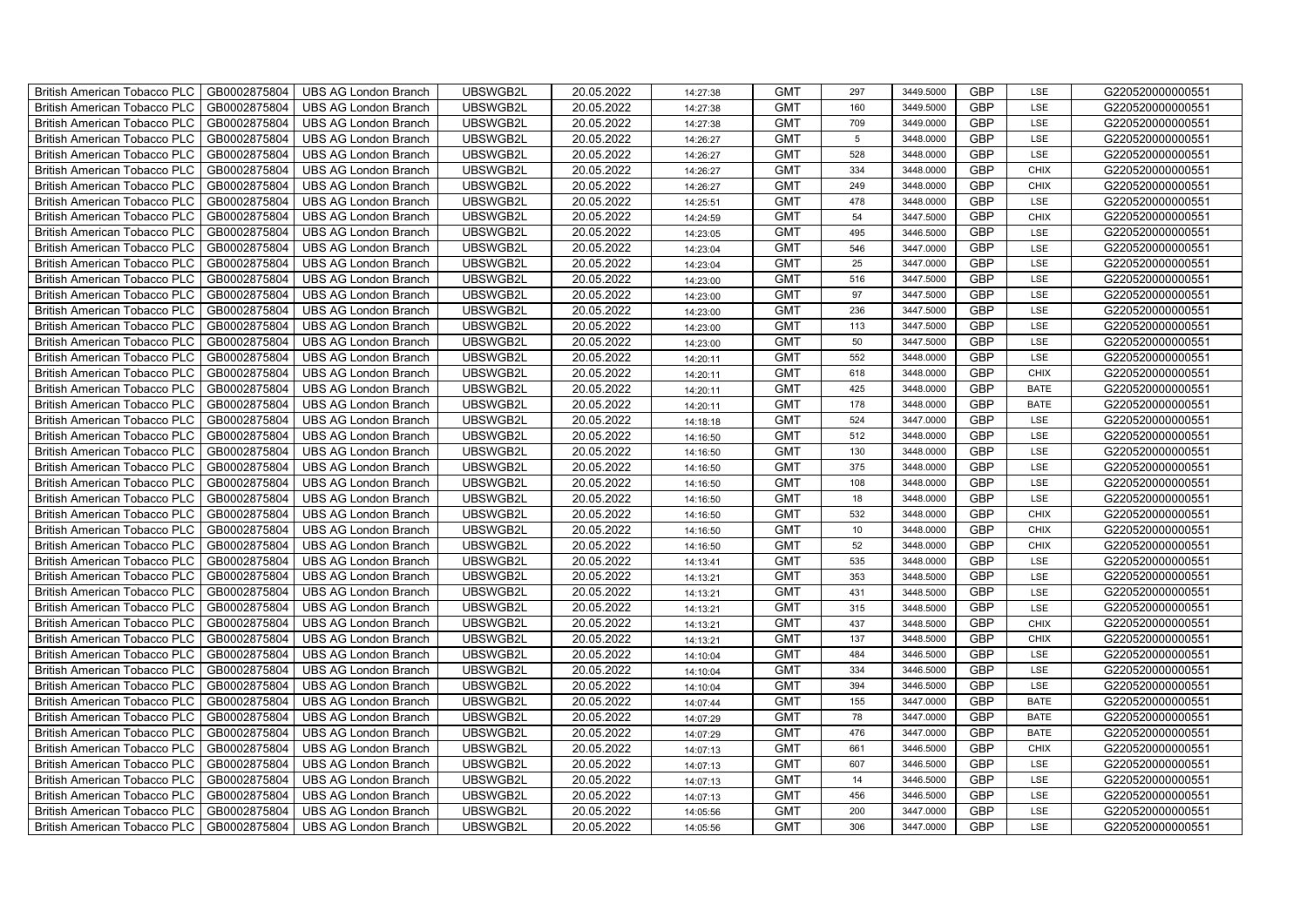| British American Tobacco PLC<br>GB0002875804        | <b>UBS AG London Branch</b> | UBSWGB2L | 20.05.2022 | 14:05:56 | <b>GMT</b> | 189             | 3447.0000 | <b>GBP</b> | LSE         | G220520000000551 |
|-----------------------------------------------------|-----------------------------|----------|------------|----------|------------|-----------------|-----------|------------|-------------|------------------|
| GB0002875804<br><b>British American Tobacco PLC</b> | <b>UBS AG London Branch</b> | UBSWGB2L | 20.05.2022 | 14:01:31 | <b>GMT</b> | 10 <sup>1</sup> | 3445.5000 | <b>GBP</b> | <b>BATE</b> | G220520000000551 |
| GB0002875804<br><b>British American Tobacco PLC</b> | <b>UBS AG London Branch</b> | UBSWGB2L | 20.05.2022 | 14:01:31 | <b>GMT</b> | 13              | 3445.5000 | <b>GBP</b> | <b>BATE</b> | G220520000000551 |
| GB0002875804<br>British American Tobacco PLC        | <b>UBS AG London Branch</b> | UBSWGB2L | 20.05.2022 | 14:01:31 | <b>GMT</b> | 857             | 3445.5000 | <b>GBP</b> | LSE         | G220520000000551 |
| GB0002875804<br><b>British American Tobacco PLC</b> | <b>UBS AG London Branch</b> | UBSWGB2L | 20.05.2022 | 14:01:31 | <b>GMT</b> | 142             | 3445.5000 | <b>GBP</b> | <b>BATE</b> | G220520000000551 |
| GB0002875804<br>British American Tobacco PLC        | <b>UBS AG London Branch</b> | UBSWGB2L | 20.05.2022 | 14:01:31 | <b>GMT</b> | 565             | 3445.5000 | <b>GBP</b> | <b>CHIX</b> | G220520000000551 |
| GB0002875804<br><b>British American Tobacco PLC</b> | <b>UBS AG London Branch</b> | UBSWGB2L | 20.05.2022 | 14:01:31 | <b>GMT</b> | 425             | 3445.5000 | <b>GBP</b> | <b>BATE</b> | G220520000000551 |
| British American Tobacco PLC<br>GB0002875804        | <b>UBS AG London Branch</b> | UBSWGB2L | 20.05.2022 | 14:01:31 | <b>GMT</b> | 56              | 3445.5000 | <b>GBP</b> | <b>CHIX</b> | G220520000000551 |
| GB0002875804<br><b>British American Tobacco PLC</b> | <b>UBS AG London Branch</b> | UBSWGB2L | 20.05.2022 | 13:57:22 | <b>GMT</b> | 479             | 3444.0000 | <b>GBP</b> | LSE         | G220520000000551 |
| GB0002875804<br>British American Tobacco PLC        | <b>UBS AG London Branch</b> | UBSWGB2L | 20.05.2022 | 13:57:07 | <b>GMT</b> | 23              | 3444.0000 | <b>GBP</b> | LSE         | G220520000000551 |
| <b>British American Tobacco PLC</b><br>GB0002875804 | <b>UBS AG London Branch</b> | UBSWGB2L | 20.05.2022 | 13:55:00 | <b>GMT</b> | 112             | 3443.0000 | <b>GBP</b> | LSE         | G220520000000551 |
| GB0002875804<br><b>British American Tobacco PLC</b> | <b>UBS AG London Branch</b> | UBSWGB2L | 20.05.2022 | 13:55:00 | <b>GMT</b> | 200             | 3443.0000 | <b>GBP</b> | LSE         | G220520000000551 |
| GB0002875804<br>British American Tobacco PLC        | <b>UBS AG London Branch</b> | UBSWGB2L | 20.05.2022 | 13:55:00 | <b>GMT</b> | 135             | 3443.0000 | <b>GBP</b> | LSE         | G220520000000551 |
| GB0002875804<br>British American Tobacco PLC        | <b>UBS AG London Branch</b> | UBSWGB2L | 20.05.2022 | 13:53:42 | <b>GMT</b> | 94              | 3445.5000 | <b>GBP</b> | LSE         | G220520000000551 |
| GB0002875804<br>British American Tobacco PLC        | <b>UBS AG London Branch</b> | UBSWGB2L | 20.05.2022 | 13:53:42 | <b>GMT</b> | 112             | 3445.5000 | <b>GBP</b> | LSE         | G220520000000551 |
| GB0002875804<br>British American Tobacco PLC        | <b>UBS AG London Branch</b> | UBSWGB2L | 20.05.2022 | 13:53:42 | <b>GMT</b> | 101             | 3445.5000 | <b>GBP</b> | LSE         | G220520000000551 |
| British American Tobacco PLC<br>GB0002875804        | <b>UBS AG London Branch</b> | UBSWGB2L | 20.05.2022 | 13:53:42 | <b>GMT</b> | 200             | 3445.5000 | <b>GBP</b> | LSE         | G220520000000551 |
| GB0002875804<br>British American Tobacco PLC        | <b>UBS AG London Branch</b> | UBSWGB2L | 20.05.2022 | 13:53:42 | <b>GMT</b> | 706             | 3445.5000 | <b>GBP</b> | <b>CHIX</b> | G220520000000551 |
| GB0002875804<br>British American Tobacco PLC        | <b>UBS AG London Branch</b> | UBSWGB2L | 20.05.2022 | 13:53:42 | <b>GMT</b> | 211             | 3446.0000 | <b>GBP</b> | LSE         | G220520000000551 |
| <b>British American Tobacco PLC</b><br>GB0002875804 | <b>UBS AG London Branch</b> | UBSWGB2L | 20.05.2022 | 13:53:42 | <b>GMT</b> | 336             | 3446.0000 | GBP        | LSE         | G220520000000551 |
| GB0002875804<br><b>British American Tobacco PLC</b> | <b>UBS AG London Branch</b> | UBSWGB2L | 20.05.2022 | 13:51:41 | <b>GMT</b> | 12              | 3444.0000 | <b>GBP</b> | LSE         | G220520000000551 |
| GB0002875804<br>British American Tobacco PLC        | <b>UBS AG London Branch</b> | UBSWGB2L | 20.05.2022 | 13:51:06 | <b>GMT</b> | 241             | 3445.5000 | GBP        | LSE         | G220520000000551 |
| GB0002875804<br>British American Tobacco PLC        | <b>UBS AG London Branch</b> | UBSWGB2L | 20.05.2022 | 13:51:06 | <b>GMT</b> | 213             | 3445.5000 | GBP        | LSE         | G220520000000551 |
| GB0002875804<br>British American Tobacco PLC        | <b>UBS AG London Branch</b> | UBSWGB2L | 20.05.2022 | 13:50:04 | <b>GMT</b> | 564             | 3446.5000 | <b>GBP</b> | LSE         | G220520000000551 |
| GB0002875804<br>British American Tobacco PLC        | <b>UBS AG London Branch</b> | UBSWGB2L | 20.05.2022 | 13:50:04 | <b>GMT</b> | 384             | 3446.5000 | <b>GBP</b> | <b>CHIX</b> | G220520000000551 |
| GB0002875804<br>British American Tobacco PLC        | <b>UBS AG London Branch</b> | UBSWGB2L | 20.05.2022 | 13:50:04 | <b>GMT</b> | 315             | 3446.5000 | <b>GBP</b> | <b>CHIX</b> | G220520000000551 |
| GB0002875804<br>British American Tobacco PLC        | <b>UBS AG London Branch</b> | UBSWGB2L | 20.05.2022 | 13:50:03 | <b>GMT</b> | 534             | 3447.0000 | GBP        | LSE         | G220520000000551 |
| GB0002875804<br>British American Tobacco PLC        | <b>UBS AG London Branch</b> | UBSWGB2L | 20.05.2022 | 13:49:25 | <b>GMT</b> | 101             | 3447.5000 | <b>GBP</b> | LSE         | G220520000000551 |
| <b>British American Tobacco PLC</b><br>GB0002875804 | <b>UBS AG London Branch</b> | UBSWGB2L | 20.05.2022 | 13:49:25 | <b>GMT</b> | 112             | 3447.5000 | <b>GBP</b> | LSE         | G220520000000551 |
| GB0002875804<br><b>British American Tobacco PLC</b> | <b>UBS AG London Branch</b> | UBSWGB2L | 20.05.2022 | 13:49:25 | <b>GMT</b> | 293             | 3447.0000 | <b>GBP</b> | <b>BATE</b> | G220520000000551 |
| GB0002875804<br>British American Tobacco PLC        | <b>UBS AG London Branch</b> | UBSWGB2L | 20.05.2022 | 13:49:25 | <b>GMT</b> | 32              | 3447.0000 | GBP        | <b>BATE</b> | G220520000000551 |
| GB0002875804<br>British American Tobacco PLC        | <b>UBS AG London Branch</b> | UBSWGB2L | 20.05.2022 | 13:49:25 | <b>GMT</b> | 760             | 3447.0000 | GBP        | LSE         | G220520000000551 |
| British American Tobacco PLC<br>GB0002875804        | <b>UBS AG London Branch</b> | UBSWGB2L | 20.05.2022 | 13:49:25 | <b>GMT</b> | 373             | 3447.0000 | <b>GBP</b> | <b>BATE</b> | G220520000000551 |
| British American Tobacco PLC<br>GB0002875804        | <b>UBS AG London Branch</b> | UBSWGB2L | 20.05.2022 | 13:44:25 | <b>GMT</b> | 12              | 3444.5000 | <b>GBP</b> | LSE         | G220520000000551 |
| GB0002875804<br>British American Tobacco PLC        | <b>UBS AG London Branch</b> | UBSWGB2L | 20.05.2022 | 13:43:00 | <b>GMT</b> | 485             | 3446.0000 | <b>GBP</b> | LSE         | G220520000000551 |
| GB0002875804<br>British American Tobacco PLC        | <b>UBS AG London Branch</b> | UBSWGB2L | 20.05.2022 | 13:41:43 | <b>GMT</b> | 407             | 3446.0000 | GBP        | CHIX        | G220520000000551 |
| GB0002875804<br>British American Tobacco PLC        | <b>UBS AG London Branch</b> | UBSWGB2L | 20.05.2022 | 13:41:43 | <b>GMT</b> | 300             | 3446.0000 | <b>GBP</b> | <b>CHIX</b> | G220520000000551 |
| <b>British American Tobacco PLC</b><br>GB0002875804 | <b>UBS AG London Branch</b> | UBSWGB2L | 20.05.2022 | 13:40:28 | <b>GMT</b> | 191             | 3446.5000 | <b>GBP</b> | LSE         | G220520000000551 |
| GB0002875804<br><b>British American Tobacco PLC</b> | <b>UBS AG London Branch</b> | UBSWGB2L | 20.05.2022 | 13:40:28 | <b>GMT</b> | 296             | 3446.5000 | <b>GBP</b> | LSE         | G220520000000551 |
| GB0002875804<br>British American Tobacco PLC        | <b>UBS AG London Branch</b> | UBSWGB2L | 20.05.2022 | 13:40:28 | <b>GMT</b> | 248             | 3446.5000 | <b>GBP</b> | LSE         | G220520000000551 |
| British American Tobacco PLC<br>GB0002875804        | <b>UBS AG London Branch</b> | UBSWGB2L | 20.05.2022 | 13:40:28 | <b>GMT</b> | 200             | 3446.5000 | GBP        | LSE         | G220520000000551 |
| British American Tobacco PLC<br>GB0002875804        | <b>UBS AG London Branch</b> | UBSWGB2L | 20.05.2022 | 13:40:28 | <b>GMT</b> | 317             | 3446.5000 | <b>GBP</b> | LSE         | G220520000000551 |
| British American Tobacco PLC<br>GB0002875804        | <b>UBS AG London Branch</b> | UBSWGB2L | 20.05.2022 | 13:39:02 | <b>GMT</b> | 200             | 3446.5000 | <b>GBP</b> | LSE         | G220520000000551 |
| GB0002875804<br>British American Tobacco PLC        | <b>UBS AG London Branch</b> | UBSWGB2L | 20.05.2022 | 13:39:02 | <b>GMT</b> | 524             | 3446.5000 | <b>GBP</b> | LSE         | G220520000000551 |
| GB0002875804<br><b>British American Tobacco PLC</b> | <b>UBS AG London Branch</b> | UBSWGB2L | 20.05.2022 | 13:36:49 | <b>GMT</b> | 622             | 3447.0000 | GBP        | <b>CHIX</b> | G220520000000551 |
| GB0002875804<br><b>British American Tobacco PLC</b> | <b>UBS AG London Branch</b> | UBSWGB2L | 20.05.2022 | 13:35:58 | <b>GMT</b> | 442             | 3447.5000 | <b>GBP</b> | LSE         | G220520000000551 |
| <b>British American Tobacco PLC</b><br>GB0002875804 | <b>UBS AG London Branch</b> | UBSWGB2L | 20.05.2022 | 13:35:58 | <b>GMT</b> | 74              | 3447.5000 | <b>GBP</b> | LSE         | G220520000000551 |
| GB0002875804<br>British American Tobacco PLC        | <b>UBS AG London Branch</b> | UBSWGB2L | 20.05.2022 | 13:34:28 | <b>GMT</b> | 475             | 3449.5000 | <b>GBP</b> | LSE         | G220520000000551 |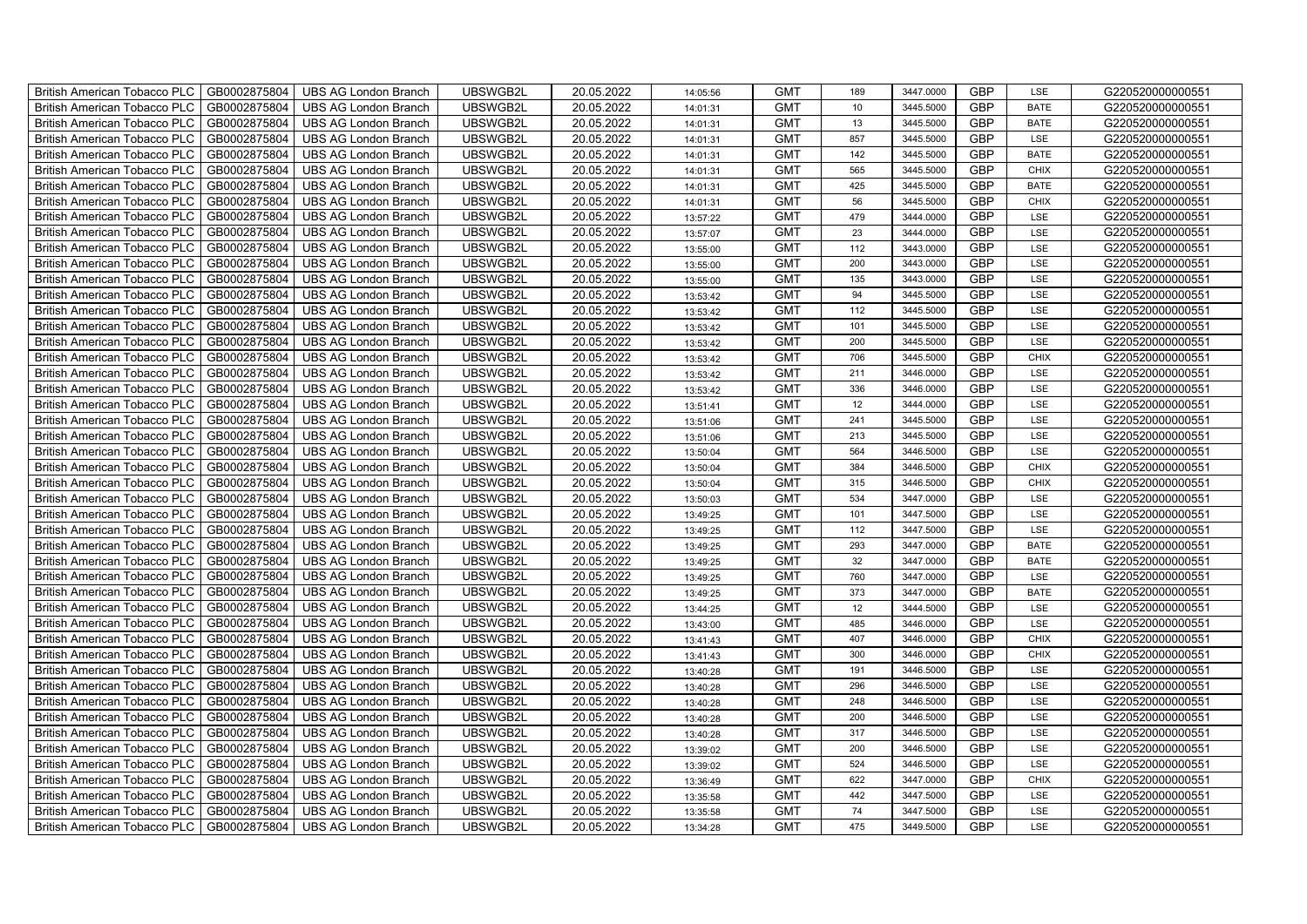| British American Tobacco PLC<br>GB0002875804        | <b>UBS AG London Branch</b> | UBSWGB2L | 20.05.2022 | 13:34:24 | <b>GMT</b> | 641 | 3450.0000 | <b>GBP</b> | <b>BATE</b> | G220520000000551 |
|-----------------------------------------------------|-----------------------------|----------|------------|----------|------------|-----|-----------|------------|-------------|------------------|
| <b>British American Tobacco PLC</b><br>GB0002875804 | <b>UBS AG London Branch</b> | UBSWGB2L | 20.05.2022 | 13:34:24 | <b>GMT</b> | 71  | 3450.0000 | <b>GBP</b> | <b>BATE</b> | G220520000000551 |
| GB0002875804<br><b>British American Tobacco PLC</b> | <b>UBS AG London Branch</b> | UBSWGB2L | 20.05.2022 | 13:34:24 | <b>GMT</b> | 490 | 3450.5000 | <b>GBP</b> | LSE         | G220520000000551 |
| GB0002875804<br><b>British American Tobacco PLC</b> | <b>UBS AG London Branch</b> | UBSWGB2L | 20.05.2022 | 13:33:54 | <b>GMT</b> | 682 | 3450.5000 | <b>GBP</b> | LSE         | G220520000000551 |
| GB0002875804<br>British American Tobacco PLC        | <b>UBS AG London Branch</b> | UBSWGB2L | 20.05.2022 | 13:33:08 | <b>GMT</b> | 542 | 3451.5000 | <b>GBP</b> | LSE         | G220520000000551 |
| GB0002875804<br>British American Tobacco PLC        | <b>UBS AG London Branch</b> | UBSWGB2L | 20.05.2022 | 13:33:08 | <b>GMT</b> | 269 | 3451.5000 | <b>GBP</b> | <b>CHIX</b> | G220520000000551 |
| GB0002875804<br>British American Tobacco PLC        | <b>UBS AG London Branch</b> | UBSWGB2L | 20.05.2022 | 13:33:08 | <b>GMT</b> | 416 | 3451.5000 | <b>GBP</b> | <b>CHIX</b> | G220520000000551 |
| <b>British American Tobacco PLC</b><br>GB0002875804 | <b>UBS AG London Branch</b> | UBSWGB2L | 20.05.2022 | 13:29:25 | <b>GMT</b> | 511 | 3451.0000 | <b>GBP</b> | LSE         | G220520000000551 |
| GB0002875804<br><b>British American Tobacco PLC</b> | <b>UBS AG London Branch</b> | UBSWGB2L | 20.05.2022 | 13:28:09 | <b>GMT</b> | 502 | 3452.0000 | <b>GBP</b> | LSE         | G220520000000551 |
| GB0002875804<br>British American Tobacco PLC        | <b>UBS AG London Branch</b> | UBSWGB2L | 20.05.2022 | 13:27:36 | <b>GMT</b> | 442 | 3452.5000 | <b>GBP</b> | LSE         | G220520000000551 |
| GB0002875804<br><b>British American Tobacco PLC</b> | <b>UBS AG London Branch</b> | UBSWGB2L | 20.05.2022 | 13:27:36 | <b>GMT</b> | 659 | 3452.5000 | <b>GBP</b> | <b>CHIX</b> | G220520000000551 |
| GB0002875804<br><b>British American Tobacco PLC</b> | <b>UBS AG London Branch</b> | UBSWGB2L | 20.05.2022 | 13:27:36 | <b>GMT</b> | 624 | 3452.5000 | <b>GBP</b> | <b>BATE</b> | G220520000000551 |
| GB0002875804<br><b>British American Tobacco PLC</b> | <b>UBS AG London Branch</b> | UBSWGB2L | 20.05.2022 | 13:26:37 | <b>GMT</b> | 475 | 3453.0000 | <b>GBP</b> | LSE         | G220520000000551 |
| British American Tobacco PLC<br>GB0002875804        | <b>UBS AG London Branch</b> | UBSWGB2L | 20.05.2022 | 13:22:15 | <b>GMT</b> | 469 | 3454.0000 | GBP        | LSE         | G220520000000551 |
| GB0002875804<br>British American Tobacco PLC        | <b>UBS AG London Branch</b> | UBSWGB2L | 20.05.2022 | 13:20:34 | <b>GMT</b> | 534 | 3454.5000 | <b>GBP</b> | LSE         | G220520000000551 |
| GB0002875804<br>British American Tobacco PLC        | <b>UBS AG London Branch</b> | UBSWGB2L | 20.05.2022 | 13:20:34 | <b>GMT</b> | 623 | 3454.5000 | <b>GBP</b> | <b>CHIX</b> | G220520000000551 |
| <b>British American Tobacco PLC</b><br>GB0002875804 | <b>UBS AG London Branch</b> | UBSWGB2L | 20.05.2022 | 13:20:34 | <b>GMT</b> | 59  | 3454.5000 | <b>GBP</b> | <b>CHIX</b> | G220520000000551 |
| <b>British American Tobacco PLC</b><br>GB0002875804 | <b>UBS AG London Branch</b> | UBSWGB2L | 20.05.2022 | 13:18:09 | <b>GMT</b> | 391 | 3454.0000 | <b>GBP</b> | LSE         | G220520000000551 |
| British American Tobacco PLC<br>GB0002875804        | <b>UBS AG London Branch</b> | UBSWGB2L | 20.05.2022 | 13:17:43 | <b>GMT</b> | 143 | 3454.0000 | <b>GBP</b> | LSE         | G220520000000551 |
| <b>British American Tobacco PLC</b><br>GB0002875804 | <b>UBS AG London Branch</b> | UBSWGB2L | 20.05.2022 | 13:17:12 | <b>GMT</b> | 94  | 3454.0000 | <b>GBP</b> | LSE         | G220520000000551 |
| GB0002875804<br><b>British American Tobacco PLC</b> | <b>UBS AG London Branch</b> | UBSWGB2L | 20.05.2022 | 13:17:12 | <b>GMT</b> | 412 | 3454.0000 | <b>GBP</b> | LSE         | G220520000000551 |
| GB0002875804<br><b>British American Tobacco PLC</b> | <b>UBS AG London Branch</b> | UBSWGB2L | 20.05.2022 | 13:13:46 | <b>GMT</b> | 164 | 3457.0000 | <b>GBP</b> | LSE         | G220520000000551 |
| <b>British American Tobacco PLC</b><br>GB0002875804 | <b>UBS AG London Branch</b> | UBSWGB2L | 20.05.2022 | 13:13:46 | <b>GMT</b> | 279 | 3457.0000 | GBP        | LSE         | G220520000000551 |
| GB0002875804<br><b>British American Tobacco PLC</b> | <b>UBS AG London Branch</b> | UBSWGB2L | 20.05.2022 | 13:13:41 | <b>GMT</b> | 518 | 3458.0000 | <b>GBP</b> | LSE         | G220520000000551 |
| GB0002875804<br>British American Tobacco PLC        | <b>UBS AG London Branch</b> | UBSWGB2L | 20.05.2022 | 13:13:41 | <b>GMT</b> | 587 | 3458.0000 | <b>GBP</b> | <b>BATE</b> | G220520000000551 |
| GB0002875804<br>British American Tobacco PLC        | <b>UBS AG London Branch</b> | UBSWGB2L | 20.05.2022 | 13:13:41 | <b>GMT</b> | 690 | 3458.0000 | <b>GBP</b> | <b>CHIX</b> | G220520000000551 |
| GB0002875804<br>British American Tobacco PLC        | <b>UBS AG London Branch</b> | UBSWGB2L | 20.05.2022 | 13:07:32 | <b>GMT</b> | 144 | 3459.0000 | <b>GBP</b> | LSE         | G220520000000551 |
| British American Tobacco PLC<br>GB0002875804        | <b>UBS AG London Branch</b> | UBSWGB2L | 20.05.2022 | 13:07:32 | <b>GMT</b> | 379 | 3459.0000 | <b>GBP</b> | LSE         | G220520000000551 |
| <b>British American Tobacco PLC</b><br>GB0002875804 | <b>UBS AG London Branch</b> | UBSWGB2L | 20.05.2022 | 13:07:06 | <b>GMT</b> | 158 | 3459.5000 | <b>GBP</b> | LSE         | G220520000000551 |
| GB0002875804<br><b>British American Tobacco PLC</b> | <b>UBS AG London Branch</b> | UBSWGB2L | 20.05.2022 | 13:07:06 | <b>GMT</b> | 300 | 3459.5000 | <b>GBP</b> | LSE         | G220520000000551 |
| GB0002875804<br><b>British American Tobacco PLC</b> | <b>UBS AG London Branch</b> | UBSWGB2L | 20.05.2022 | 13:06:44 | <b>GMT</b> | 524 | 3460.0000 | GBP        | LSE         | G220520000000551 |
| British American Tobacco PLC<br>GB0002875804        | <b>UBS AG London Branch</b> | UBSWGB2L | 20.05.2022 | 13:03:11 | <b>GMT</b> | 384 | 3459.5000 | GBP        | LSE         | G220520000000551 |
| <b>British American Tobacco PLC</b><br>GB0002875804 | <b>UBS AG London Branch</b> | UBSWGB2L | 20.05.2022 | 13:03:11 | <b>GMT</b> | 48  | 3459.5000 | <b>GBP</b> | LSE         | G220520000000551 |
| GB0002875804<br>British American Tobacco PLC        | <b>UBS AG London Branch</b> | UBSWGB2L | 20.05.2022 | 13:03:11 | <b>GMT</b> | 9   | 3459.5000 | <b>GBP</b> | LSE         | G220520000000551 |
| GB0002875804<br>British American Tobacco PLC        | <b>UBS AG London Branch</b> | UBSWGB2L | 20.05.2022 | 13:03:03 | <b>GMT</b> | 513 | 3460.5000 | <b>GBP</b> | LSE         | G220520000000551 |
| GB0002875804<br>British American Tobacco PLC        | <b>UBS AG London Branch</b> | UBSWGB2L | 20.05.2022 | 13:03:03 | <b>GMT</b> | 598 | 3460.5000 | <b>GBP</b> | <b>CHIX</b> | G220520000000551 |
| British American Tobacco PLC<br>GB0002875804        | <b>UBS AG London Branch</b> | UBSWGB2L | 20.05.2022 | 13:00:11 | <b>GMT</b> | 110 | 3458.5000 | <b>GBP</b> | LSE         | G220520000000551 |
| <b>British American Tobacco PLC</b><br>GB0002875804 | <b>UBS AG London Branch</b> | UBSWGB2L | 20.05.2022 | 13:00:11 | <b>GMT</b> | 104 | 3458.5000 | <b>GBP</b> | LSE         | G220520000000551 |
| GB0002875804<br><b>British American Tobacco PLC</b> | <b>UBS AG London Branch</b> | UBSWGB2L | 20.05.2022 | 13:00:11 | <b>GMT</b> | 276 | 3458.5000 | <b>GBP</b> | LSE         | G220520000000551 |
| GB0002875804<br><b>British American Tobacco PLC</b> | <b>UBS AG London Branch</b> | UBSWGB2L | 20.05.2022 | 13:00:11 | <b>GMT</b> | 32  | 3458.5000 | GBP        | LSE         | G220520000000551 |
| British American Tobacco PLC<br>GB0002875804        | <b>UBS AG London Branch</b> | UBSWGB2L | 20.05.2022 | 13:00:11 | <b>GMT</b> | 482 | 3458.0000 | <b>GBP</b> | <b>BATE</b> | G220520000000551 |
| <b>British American Tobacco PLC</b><br>GB0002875804 | <b>UBS AG London Branch</b> | UBSWGB2L | 20.05.2022 | 13:00:11 | <b>GMT</b> | 122 | 3458.0000 | GBP        | <b>BATE</b> | G220520000000551 |
| <b>British American Tobacco PLC</b><br>GB0002875804 | <b>UBS AG London Branch</b> | UBSWGB2L | 20.05.2022 | 13:00:11 | <b>GMT</b> | 732 | 3458.5000 | <b>GBP</b> | LSE         | G220520000000551 |
| GB0002875804<br><b>British American Tobacco PLC</b> | <b>UBS AG London Branch</b> | UBSWGB2L | 20.05.2022 | 12:55:48 | <b>GMT</b> | 187 | 3457.5000 | <b>GBP</b> | LSE         | G220520000000551 |
| GB0002875804<br><b>British American Tobacco PLC</b> | <b>UBS AG London Branch</b> | UBSWGB2L | 20.05.2022 | 12:55:48 | <b>GMT</b> | 300 | 3457.5000 | GBP        | LSE         | G220520000000551 |
| GB0002875804<br><b>British American Tobacco PLC</b> | <b>UBS AG London Branch</b> | UBSWGB2L | 20.05.2022 | 12:54:10 | <b>GMT</b> | 170 | 3458.0000 | GBP        | <b>CHIX</b> | G220520000000551 |
| <b>British American Tobacco PLC</b><br>GB0002875804 | <b>UBS AG London Branch</b> | UBSWGB2L | 20.05.2022 | 12:54:10 | <b>GMT</b> | 235 | 3458.0000 | <b>GBP</b> | <b>CHIX</b> | G220520000000551 |
| GB0002875804<br>British American Tobacco PLC        | <b>UBS AG London Branch</b> | UBSWGB2L | 20.05.2022 | 12:54:10 | <b>GMT</b> | 229 | 3458.0000 | <b>GBP</b> | <b>CHIX</b> | G220520000000551 |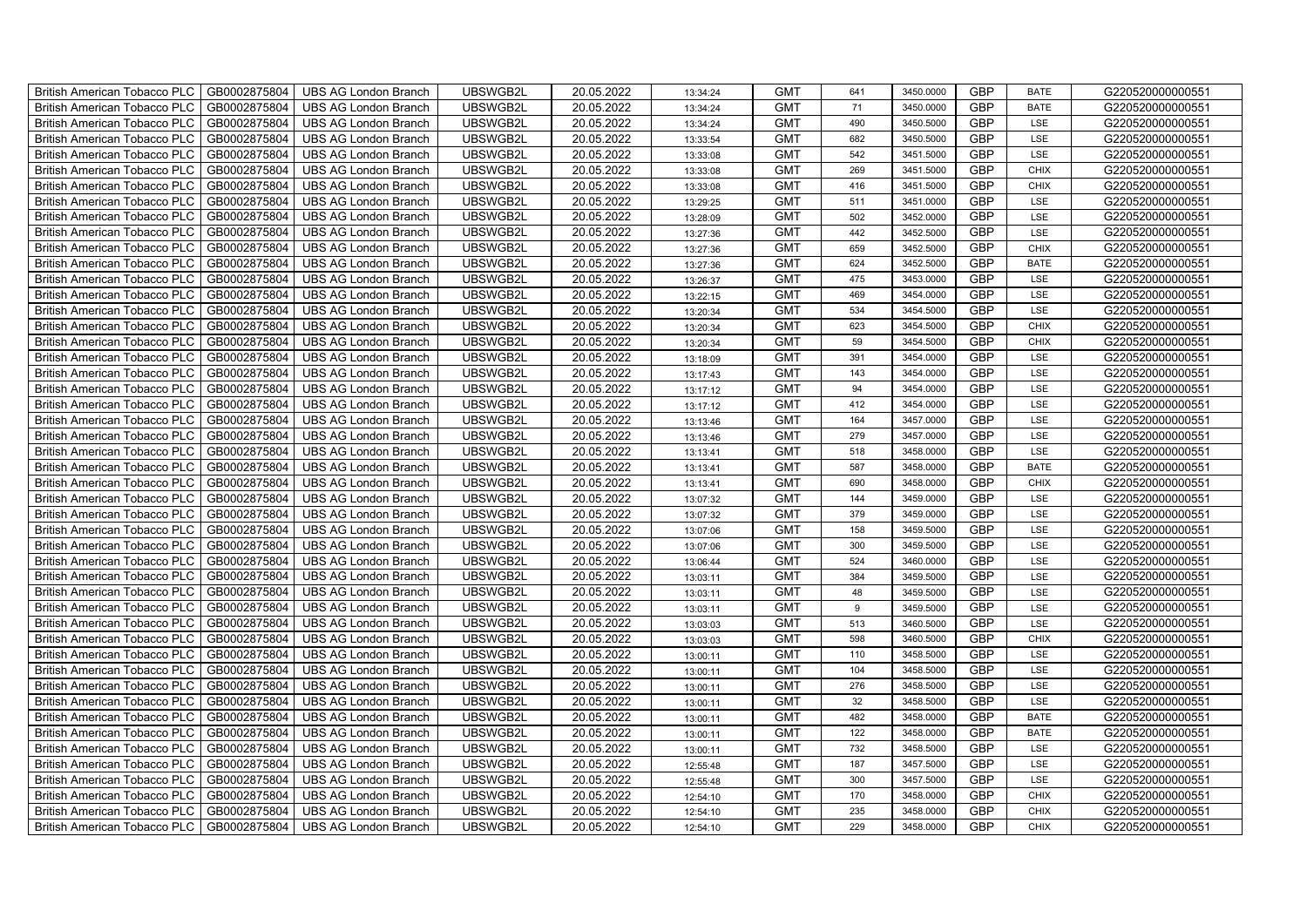| British American Tobacco PLC<br>GB0002875804        | <b>UBS AG London Branch</b> | UBSWGB2L | 20.05.2022 | 12:54:10 | <b>GMT</b> | 101 | 3458.0000 | <b>GBP</b> | LSE         | G220520000000551 |
|-----------------------------------------------------|-----------------------------|----------|------------|----------|------------|-----|-----------|------------|-------------|------------------|
| GB0002875804<br><b>British American Tobacco PLC</b> | <b>UBS AG London Branch</b> | UBSWGB2L | 20.05.2022 | 12:54:10 | <b>GMT</b> | 43  | 3458.0000 | <b>GBP</b> | LSE         | G220520000000551 |
| GB0002875804<br><b>British American Tobacco PLC</b> | <b>UBS AG London Branch</b> | UBSWGB2L | 20.05.2022 | 12:54:10 | <b>GMT</b> | 116 | 3458.0000 | <b>GBP</b> | LSE         | G220520000000551 |
| GB0002875804<br>British American Tobacco PLC        | <b>UBS AG London Branch</b> | UBSWGB2L | 20.05.2022 | 12:54:10 | <b>GMT</b> | 38  | 3458.0000 | <b>GBP</b> | LSE         | G220520000000551 |
| GB0002875804<br><b>British American Tobacco PLC</b> | <b>UBS AG London Branch</b> | UBSWGB2L | 20.05.2022 | 12:54:10 | <b>GMT</b> | 200 | 3458.0000 | <b>GBP</b> | LSE         | G220520000000551 |
| GB0002875804<br>British American Tobacco PLC        | <b>UBS AG London Branch</b> | UBSWGB2L | 20.05.2022 | 12:54:10 | <b>GMT</b> | 55  | 3457.5000 | <b>GBP</b> | <b>CHIX</b> | G220520000000551 |
| GB0002875804<br><b>British American Tobacco PLC</b> | <b>UBS AG London Branch</b> | UBSWGB2L | 20.05.2022 | 12:54:10 | <b>GMT</b> | 466 | 3458.0000 | <b>GBP</b> | LSE         | G220520000000551 |
| British American Tobacco PLC<br>GB0002875804        | <b>UBS AG London Branch</b> | UBSWGB2L | 20.05.2022 | 12:51:39 | <b>GMT</b> | 530 | 3457.5000 | <b>GBP</b> | LSE         | G220520000000551 |
| GB0002875804<br><b>British American Tobacco PLC</b> | <b>UBS AG London Branch</b> | UBSWGB2L | 20.05.2022 | 12:49:21 | <b>GMT</b> | 504 | 3456.5000 | <b>GBP</b> | LSE         | G220520000000551 |
| GB0002875804<br>British American Tobacco PLC        | <b>UBS AG London Branch</b> | UBSWGB2L | 20.05.2022 | 12:48:59 | <b>GMT</b> | 525 | 3458.5000 | <b>GBP</b> | LSE         | G220520000000551 |
| <b>British American Tobacco PLC</b><br>GB0002875804 | <b>UBS AG London Branch</b> | UBSWGB2L | 20.05.2022 | 12:48:59 | <b>GMT</b> | 622 | 3458.5000 | <b>GBP</b> | <b>CHIX</b> | G220520000000551 |
| GB0002875804<br><b>British American Tobacco PLC</b> | <b>UBS AG London Branch</b> | UBSWGB2L | 20.05.2022 | 12:45:09 | <b>GMT</b> | 430 | 3459.0000 | <b>GBP</b> | LSE         | G220520000000551 |
| GB0002875804<br>British American Tobacco PLC        | <b>UBS AG London Branch</b> | UBSWGB2L | 20.05.2022 | 12:45:09 | <b>GMT</b> | 24  | 3459.0000 | <b>GBP</b> | LSE         | G220520000000551 |
| GB0002875804<br>British American Tobacco PLC        | <b>UBS AG London Branch</b> | UBSWGB2L | 20.05.2022 | 12:45:09 | <b>GMT</b> | 464 | 3459.5000 | <b>GBP</b> | LSE         | G220520000000551 |
| GB0002875804<br>British American Tobacco PLC        | <b>UBS AG London Branch</b> | UBSWGB2L | 20.05.2022 | 12:42:10 | <b>GMT</b> | 476 | 3459.5000 | <b>GBP</b> | <b>BATE</b> | G220520000000551 |
| GB0002875804<br>British American Tobacco PLC        | <b>UBS AG London Branch</b> | UBSWGB2L | 20.05.2022 | 12:42:10 | <b>GMT</b> | 199 | 3459.5000 | <b>GBP</b> | <b>BATE</b> | G220520000000551 |
| British American Tobacco PLC<br>GB0002875804        | <b>UBS AG London Branch</b> | UBSWGB2L | 20.05.2022 | 12:42:10 | <b>GMT</b> | 550 | 3459.5000 | <b>GBP</b> | LSE         | G220520000000551 |
| GB0002875804<br>British American Tobacco PLC        | <b>UBS AG London Branch</b> | UBSWGB2L | 20.05.2022 | 12:41:41 | <b>GMT</b> | 500 | 3459.5000 | <b>GBP</b> | LSE         | G220520000000551 |
| GB0002875804<br>British American Tobacco PLC        | <b>UBS AG London Branch</b> | UBSWGB2L | 20.05.2022 | 12:38:55 | <b>GMT</b> | 704 | 3463.0000 | <b>GBP</b> | <b>CHIX</b> | G220520000000551 |
| <b>British American Tobacco PLC</b><br>GB0002875804 | <b>UBS AG London Branch</b> | UBSWGB2L | 20.05.2022 | 12:38:33 | <b>GMT</b> | 531 | 3464.0000 | GBP        | LSE         | G220520000000551 |
| GB0002875804<br><b>British American Tobacco PLC</b> | <b>UBS AG London Branch</b> | UBSWGB2L | 20.05.2022 | 12:37:48 | <b>GMT</b> | 446 | 3459.5000 | <b>GBP</b> | LSE         | G220520000000551 |
| GB0002875804<br>British American Tobacco PLC        | <b>UBS AG London Branch</b> | UBSWGB2L | 20.05.2022 | 12:37:48 | <b>GMT</b> | 706 | 3459.5000 | GBP        | <b>CHIX</b> | G220520000000551 |
| GB0002875804<br>British American Tobacco PLC        | <b>UBS AG London Branch</b> | UBSWGB2L | 20.05.2022 | 12:37:13 | <b>GMT</b> | 223 | 3460.0000 | GBP        | LSE         | G220520000000551 |
| GB0002875804<br>British American Tobacco PLC        | <b>UBS AG London Branch</b> | UBSWGB2L | 20.05.2022 | 12:37:13 | <b>GMT</b> | 234 | 3460.0000 | <b>GBP</b> | LSE         | G220520000000551 |
| GB0002875804<br>British American Tobacco PLC        | <b>UBS AG London Branch</b> | UBSWGB2L | 20.05.2022 | 12:36:34 | <b>GMT</b> | 325 | 3460.0000 | <b>GBP</b> | LSE         | G220520000000551 |
| GB0002875804<br>British American Tobacco PLC        | <b>UBS AG London Branch</b> | UBSWGB2L | 20.05.2022 | 12:36:34 | <b>GMT</b> | 167 | 3460.0000 | <b>GBP</b> | LSE         | G220520000000551 |
| GB0002875804<br>British American Tobacco PLC        | <b>UBS AG London Branch</b> | UBSWGB2L | 20.05.2022 | 12:36:33 | <b>GMT</b> | 163 | 3460.0000 | GBP        | LSE         | G220520000000551 |
| GB0002875804<br>British American Tobacco PLC        | <b>UBS AG London Branch</b> | UBSWGB2L | 20.05.2022 | 12:36:33 | <b>GMT</b> | 359 | 3460.0000 | <b>GBP</b> | LSE         | G220520000000551 |
| <b>British American Tobacco PLC</b><br>GB0002875804 | <b>UBS AG London Branch</b> | UBSWGB2L | 20.05.2022 | 12:29:33 | <b>GMT</b> | 550 | 3458.0000 | <b>GBP</b> | LSE         | G220520000000551 |
| GB0002875804<br><b>British American Tobacco PLC</b> | <b>UBS AG London Branch</b> | UBSWGB2L | 20.05.2022 | 12:29:31 | <b>GMT</b> | 506 | 3458.5000 | <b>GBP</b> | LSE         | G220520000000551 |
| GB0002875804<br>British American Tobacco PLC        | <b>UBS AG London Branch</b> | UBSWGB2L | 20.05.2022 | 12:28:29 | <b>GMT</b> | 666 | 3459.0000 | GBP        | CHIX        | G220520000000551 |
| GB0002875804<br>British American Tobacco PLC        | <b>UBS AG London Branch</b> | UBSWGB2L | 20.05.2022 | 12:28:29 | <b>GMT</b> | 467 | 3459.0000 | GBP        | <b>BATE</b> | G220520000000551 |
| GB0002875804<br>British American Tobacco PLC        | <b>UBS AG London Branch</b> | UBSWGB2L | 20.05.2022 | 12:28:29 | <b>GMT</b> | 48  | 3459.0000 | <b>GBP</b> | <b>BATE</b> | G220520000000551 |
| British American Tobacco PLC<br>GB0002875804        | <b>UBS AG London Branch</b> | UBSWGB2L | 20.05.2022 | 12:28:29 | <b>GMT</b> | 6   | 3459.0000 | <b>GBP</b> | <b>BATE</b> | G220520000000551 |
| GB0002875804<br>British American Tobacco PLC        | <b>UBS AG London Branch</b> | UBSWGB2L | 20.05.2022 | 12:28:29 | <b>GMT</b> | 46  | 3459.0000 | <b>GBP</b> | <b>BATE</b> | G220520000000551 |
| GB0002875804<br>British American Tobacco PLC        | <b>UBS AG London Branch</b> | UBSWGB2L | 20.05.2022 | 12:28:29 | <b>GMT</b> | 551 | 3459.5000 | <b>GBP</b> | LSE         | G220520000000551 |
| GB0002875804<br>British American Tobacco PLC        | <b>UBS AG London Branch</b> | UBSWGB2L | 20.05.2022 | 12:28:29 | <b>GMT</b> | 24  | 3459.0000 | <b>GBP</b> | <b>BATE</b> | G220520000000551 |
| <b>British American Tobacco PLC</b><br>GB0002875804 | <b>UBS AG London Branch</b> | UBSWGB2L | 20.05.2022 | 12:28:29 | <b>GMT</b> | 16  | 3459.0000 | <b>GBP</b> | <b>BATE</b> | G220520000000551 |
| GB0002875804<br>British American Tobacco PLC        | <b>UBS AG London Branch</b> | UBSWGB2L | 20.05.2022 | 12:26:14 | <b>GMT</b> | 289 | 3459.5000 | <b>GBP</b> | LSE         | G220520000000551 |
| GB0002875804<br><b>British American Tobacco PLC</b> | <b>UBS AG London Branch</b> | UBSWGB2L | 20.05.2022 | 12:26:14 | <b>GMT</b> | 292 | 3459.5000 | <b>GBP</b> | LSE         | G220520000000551 |
| British American Tobacco PLC<br>GB0002875804        | <b>UBS AG London Branch</b> | UBSWGB2L | 20.05.2022 | 12:26:14 | <b>GMT</b> | 45  | 3459.5000 | GBP        | LSE         | G220520000000551 |
| British American Tobacco PLC<br>GB0002875804        | <b>UBS AG London Branch</b> | UBSWGB2L | 20.05.2022 | 12:26:13 | <b>GMT</b> | 241 | 3459.5000 | <b>GBP</b> | LSE         | G220520000000551 |
| British American Tobacco PLC<br>GB0002875804        | <b>UBS AG London Branch</b> | UBSWGB2L | 20.05.2022 | 12:26:13 | <b>GMT</b> | 53  | 3459.5000 | <b>GBP</b> | LSE         | G220520000000551 |
| GB0002875804<br><b>British American Tobacco PLC</b> | <b>UBS AG London Branch</b> | UBSWGB2L | 20.05.2022 | 12:20:07 | <b>GMT</b> | 473 | 3455.5000 | <b>GBP</b> | LSE         | G220520000000551 |
| GB0002875804<br><b>British American Tobacco PLC</b> | <b>UBS AG London Branch</b> | UBSWGB2L | 20.05.2022 | 12:19:36 | <b>GMT</b> | 539 | 3456.0000 | GBP        | LSE         | G220520000000551 |
| GB0002875804<br><b>British American Tobacco PLC</b> | <b>UBS AG London Branch</b> | UBSWGB2L | 20.05.2022 | 12:18:56 | <b>GMT</b> | 62  | 3456.0000 | <b>GBP</b> | LSE         | G220520000000551 |
| <b>British American Tobacco PLC</b><br>GB0002875804 | <b>UBS AG London Branch</b> | UBSWGB2L | 20.05.2022 | 12:18:56 | <b>GMT</b> | 616 | 3456.5000 | <b>GBP</b> | <b>CHIX</b> | G220520000000551 |
| GB0002875804<br>British American Tobacco PLC        | <b>UBS AG London Branch</b> | UBSWGB2L | 20.05.2022 | 12:18:56 | <b>GMT</b> | 750 | 3456.5000 | <b>GBP</b> | LSE         | G220520000000551 |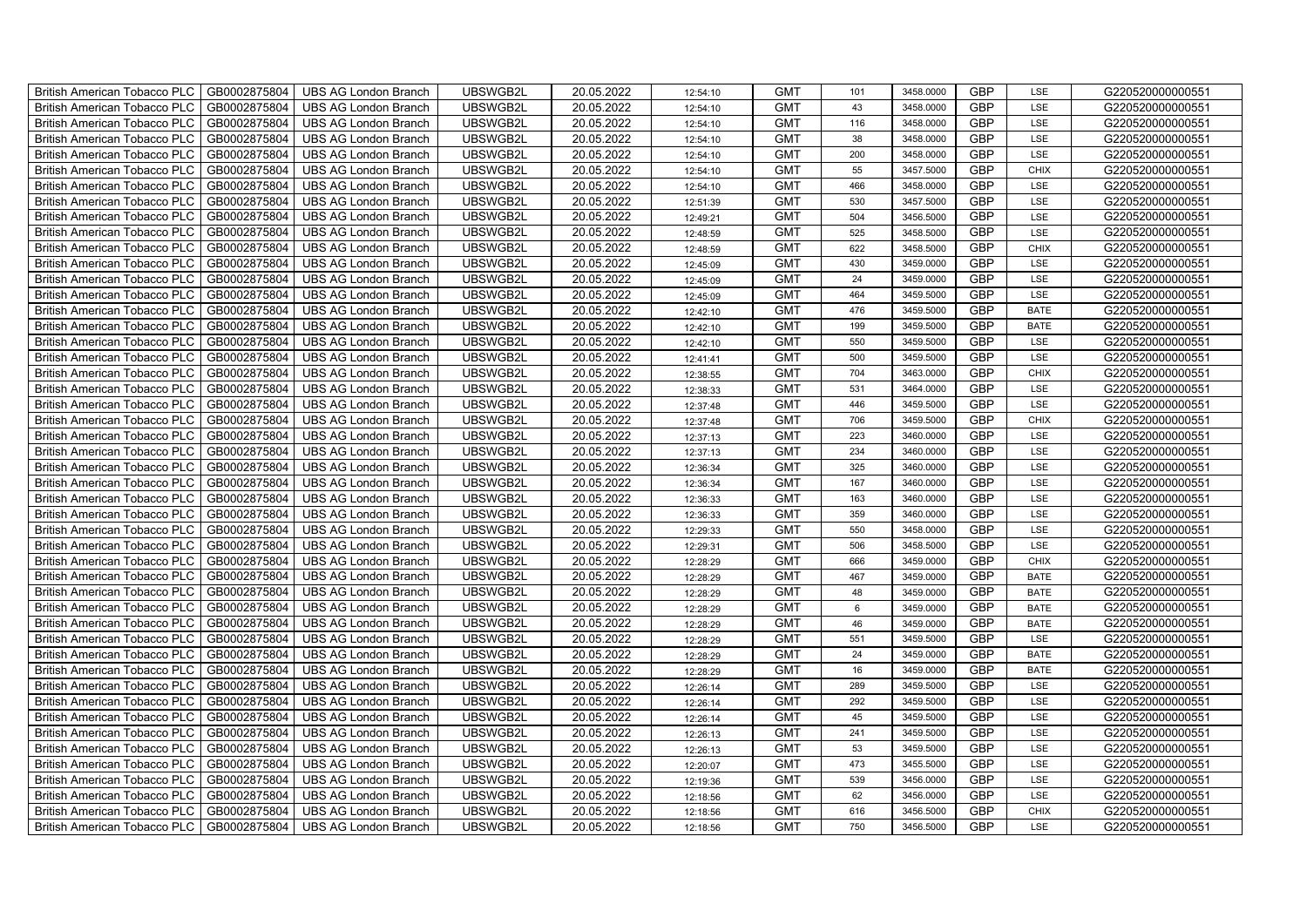| British American Tobacco PLC<br>GB0002875804        | <b>UBS AG London Branch</b> | UBSWGB2L | 20.05.2022 | 12:13:49 | <b>GMT</b> | 548 | 3456.0000 | <b>GBP</b> | LSE         | G220520000000551 |
|-----------------------------------------------------|-----------------------------|----------|------------|----------|------------|-----|-----------|------------|-------------|------------------|
| GB0002875804<br><b>British American Tobacco PLC</b> | <b>UBS AG London Branch</b> | UBSWGB2L | 20.05.2022 | 12:10:05 | <b>GMT</b> | 535 | 3458.0000 | <b>GBP</b> | LSE         | G220520000000551 |
| GB0002875804<br><b>British American Tobacco PLC</b> | UBS AG London Branch        | UBSWGB2L | 20.05.2022 | 12:08:32 | <b>GMT</b> | 691 | 3457.5000 | <b>GBP</b> | <b>BATE</b> | G220520000000551 |
| GB0002875804<br>British American Tobacco PLC        | <b>UBS AG London Branch</b> | UBSWGB2L | 20.05.2022 | 12:08:30 | <b>GMT</b> | 447 | 3458.0000 | <b>GBP</b> | LSE         | G220520000000551 |
| GB0002875804<br><b>British American Tobacco PLC</b> | <b>UBS AG London Branch</b> | UBSWGB2L | 20.05.2022 | 12:08:30 | <b>GMT</b> | 67  | 3458.0000 | <b>GBP</b> | LSE         | G220520000000551 |
| GB0002875804<br>British American Tobacco PLC        | <b>UBS AG London Branch</b> | UBSWGB2L | 20.05.2022 | 12:07:27 | <b>GMT</b> | 649 | 3457.5000 | <b>GBP</b> | <b>CHIX</b> | G220520000000551 |
| GB0002875804<br><b>British American Tobacco PLC</b> | <b>UBS AG London Branch</b> | UBSWGB2L | 20.05.2022 | 12:07:24 | <b>GMT</b> | 460 | 3458.0000 | <b>GBP</b> | LSE         | G220520000000551 |
| British American Tobacco PLC<br>GB0002875804        | <b>UBS AG London Branch</b> | UBSWGB2L | 20.05.2022 | 12:05:42 | <b>GMT</b> | 518 | 3459.0000 | <b>GBP</b> | LSE         | G220520000000551 |
| GB0002875804<br><b>British American Tobacco PLC</b> | <b>UBS AG London Branch</b> | UBSWGB2L | 20.05.2022 | 12:04:00 | <b>GMT</b> | 502 | 3459.0000 | <b>GBP</b> | LSE         | G220520000000551 |
| GB0002875804<br>British American Tobacco PLC        | <b>UBS AG London Branch</b> | UBSWGB2L | 20.05.2022 | 12:04:00 | <b>GMT</b> | 261 | 3459.0000 | <b>GBP</b> | LSE         | G220520000000551 |
| <b>British American Tobacco PLC</b><br>GB0002875804 | <b>UBS AG London Branch</b> | UBSWGB2L | 20.05.2022 | 12:04:00 | <b>GMT</b> | 200 | 3459.0000 | <b>GBP</b> | LSE         | G220520000000551 |
| GB0002875804<br><b>British American Tobacco PLC</b> | <b>UBS AG London Branch</b> | UBSWGB2L | 20.05.2022 | 12:04:00 | <b>GMT</b> | 170 | 3459.0000 | <b>GBP</b> | LSE         | G220520000000551 |
| GB0002875804<br>British American Tobacco PLC        | <b>UBS AG London Branch</b> | UBSWGB2L | 20.05.2022 | 12:04:00 | <b>GMT</b> | 181 | 3459.0000 | <b>GBP</b> | <b>CHIX</b> | G220520000000551 |
| GB0002875804<br>British American Tobacco PLC        | <b>UBS AG London Branch</b> | UBSWGB2L | 20.05.2022 | 12:04:00 | <b>GMT</b> | 100 | 3459.0000 | <b>GBP</b> | <b>CHIX</b> | G220520000000551 |
| GB0002875804<br>British American Tobacco PLC        | <b>UBS AG London Branch</b> | UBSWGB2L | 20.05.2022 | 12:04:00 | <b>GMT</b> | 100 | 3459.0000 | <b>GBP</b> | <b>CHIX</b> | G220520000000551 |
| GB0002875804<br>British American Tobacco PLC        | <b>UBS AG London Branch</b> | UBSWGB2L | 20.05.2022 | 12:04:00 | <b>GMT</b> | 200 | 3459.0000 | <b>GBP</b> | <b>CHIX</b> | G220520000000551 |
| British American Tobacco PLC<br>GB0002875804        | <b>UBS AG London Branch</b> | UBSWGB2L | 20.05.2022 | 12:04:00 | <b>GMT</b> | 676 | 3459.0000 | <b>GBP</b> | <b>BATE</b> | G220520000000551 |
| GB0002875804<br>British American Tobacco PLC        | <b>UBS AG London Branch</b> | UBSWGB2L | 20.05.2022 | 12:04:00 | <b>GMT</b> | 18  | 3459.0000 | <b>GBP</b> | <b>BATE</b> | G220520000000551 |
| GB0002875804<br>British American Tobacco PLC        | <b>UBS AG London Branch</b> | UBSWGB2L | 20.05.2022 | 12:04:00 | <b>GMT</b> | 593 | 3459.0000 | <b>GBP</b> | <b>CHIX</b> | G220520000000551 |
| <b>British American Tobacco PLC</b><br>GB0002875804 | <b>UBS AG London Branch</b> | UBSWGB2L | 20.05.2022 | 12:04:00 | <b>GMT</b> | 908 | 3459.0000 | GBP        | LSE         | G220520000000551 |
| GB0002875804<br><b>British American Tobacco PLC</b> | <b>UBS AG London Branch</b> | UBSWGB2L | 20.05.2022 | 12:04:00 | <b>GMT</b> | 11  | 3459.0000 | <b>GBP</b> | <b>BATE</b> | G220520000000551 |
| GB0002875804<br>British American Tobacco PLC        | <b>UBS AG London Branch</b> | UBSWGB2L | 20.05.2022 | 12:03:30 | <b>GMT</b> | 313 | 3459.5000 | GBP        | LSE         | G220520000000551 |
| GB0002875804<br>British American Tobacco PLC        | <b>UBS AG London Branch</b> | UBSWGB2L | 20.05.2022 | 12:03:30 | <b>GMT</b> | 179 | 3459.5000 | GBP        | LSE         | G220520000000551 |
| GB0002875804<br>British American Tobacco PLC        | <b>UBS AG London Branch</b> | UBSWGB2L | 20.05.2022 | 11:59:59 | <b>GMT</b> | 446 | 3455.0000 | GBP        | LSE         | G220520000000551 |
| British American Tobacco PLC<br>GB0002875804        | <b>UBS AG London Branch</b> | UBSWGB2L | 20.05.2022 | 11:59:59 | <b>GMT</b> | 451 | 3455.0000 | GBP        | LSE         | G220520000000551 |
| GB0002875804<br>British American Tobacco PLC        | <b>UBS AG London Branch</b> | UBSWGB2L | 20.05.2022 | 11:59:53 | <b>GMT</b> | 51  | 3455.0000 | <b>GBP</b> | LSE         | G220520000000551 |
| GB0002875804<br>British American Tobacco PLC        | <b>UBS AG London Branch</b> | UBSWGB2L | 20.05.2022 | 11:59:23 | <b>GMT</b> | 421 | 3453.5000 | GBP        | LSE         | G220520000000551 |
| GB0002875804<br>British American Tobacco PLC        | <b>UBS AG London Branch</b> | UBSWGB2L | 20.05.2022 | 11:56:21 | <b>GMT</b> | 188 | 3451.5000 | <b>GBP</b> | <b>CHIX</b> | G220520000000551 |
| <b>British American Tobacco PLC</b><br>GB0002875804 | <b>UBS AG London Branch</b> | UBSWGB2L | 20.05.2022 | 11:54:31 | <b>GMT</b> | 357 | 3452.0000 | <b>GBP</b> | LSE         | G220520000000551 |
| GB0002875804<br><b>British American Tobacco PLC</b> | <b>UBS AG London Branch</b> | UBSWGB2L | 20.05.2022 | 11:54:31 | <b>GMT</b> | 120 | 3452.0000 | <b>GBP</b> | LSE         | G220520000000551 |
| GB0002875804<br>British American Tobacco PLC        | <b>UBS AG London Branch</b> | UBSWGB2L | 20.05.2022 | 11:51:51 | <b>GMT</b> | 522 | 3450.5000 | GBP        | LSE         | G220520000000551 |
| GB0002875804<br>British American Tobacco PLC        | <b>UBS AG London Branch</b> | UBSWGB2L | 20.05.2022 | 11:50:45 | <b>GMT</b> | 513 | 3451.0000 | GBP        | LSE         | G220520000000551 |
| British American Tobacco PLC<br>GB0002875804        | <b>UBS AG London Branch</b> | UBSWGB2L | 20.05.2022 | 11:49:46 | <b>GMT</b> | 228 | 3450.5000 | GBP        | LSE         | G220520000000551 |
| British American Tobacco PLC<br>GB0002875804        | <b>UBS AG London Branch</b> | UBSWGB2L | 20.05.2022 | 11:48:57 | <b>GMT</b> | 39  | 3450.5000 | <b>GBP</b> | LSE         | G220520000000551 |
| GB0002875804<br>British American Tobacco PLC        | <b>UBS AG London Branch</b> | UBSWGB2L | 20.05.2022 | 11:48:57 | <b>GMT</b> | 247 | 3450.5000 | <b>GBP</b> | LSE         | G220520000000551 |
| GB0002875804<br>British American Tobacco PLC        | <b>UBS AG London Branch</b> | UBSWGB2L | 20.05.2022 | 11:48:14 | <b>GMT</b> | 126 | 3450.5000 | GBP        | CHIX        | G220520000000551 |
| GB0002875804<br>British American Tobacco PLC        | <b>UBS AG London Branch</b> | UBSWGB2L | 20.05.2022 | 11:48:14 | <b>GMT</b> | 21  | 3450.5000 | GBP        | <b>CHIX</b> | G220520000000551 |
| <b>British American Tobacco PLC</b><br>GB0002875804 | <b>UBS AG London Branch</b> | UBSWGB2L | 20.05.2022 | 11:48:14 | <b>GMT</b> | 62  | 3450.5000 | <b>GBP</b> | <b>CHIX</b> | G220520000000551 |
| GB0002875804<br><b>British American Tobacco PLC</b> | <b>UBS AG London Branch</b> | UBSWGB2L | 20.05.2022 | 11:48:14 | <b>GMT</b> | 85  | 3450.5000 | <b>GBP</b> | <b>CHIX</b> | G220520000000551 |
| GB0002875804<br><b>British American Tobacco PLC</b> | <b>UBS AG London Branch</b> | UBSWGB2L | 20.05.2022 | 11:48:14 | <b>GMT</b> | 578 | 3451.0000 | <b>GBP</b> | LSE         | G220520000000551 |
| British American Tobacco PLC<br>GB0002875804        | <b>UBS AG London Branch</b> | UBSWGB2L | 20.05.2022 | 11:48:14 | <b>GMT</b> | 349 | 3450.5000 | GBP        | <b>CHIX</b> | G220520000000551 |
| British American Tobacco PLC<br>GB0002875804        | <b>UBS AG London Branch</b> | UBSWGB2L | 20.05.2022 | 11:48:14 | <b>GMT</b> | 27  | 3450.5000 | GBP        | <b>CHIX</b> | G220520000000551 |
| British American Tobacco PLC<br>GB0002875804        | <b>UBS AG London Branch</b> | UBSWGB2L | 20.05.2022 | 11:44:53 | <b>GMT</b> | 560 | 3450.0000 | <b>GBP</b> | <b>BATE</b> | G220520000000551 |
| GB0002875804<br><b>British American Tobacco PLC</b> | <b>UBS AG London Branch</b> | UBSWGB2L | 20.05.2022 | 11:44:53 | <b>GMT</b> | 374 | 3450.0000 | <b>GBP</b> | LSE         | G220520000000551 |
| GB0002875804<br><b>British American Tobacco PLC</b> | <b>UBS AG London Branch</b> | UBSWGB2L | 20.05.2022 | 11:44:53 | <b>GMT</b> | 46  | 3450.0000 | GBP        | <b>BATE</b> | G220520000000551 |
| GB0002875804<br><b>British American Tobacco PLC</b> | <b>UBS AG London Branch</b> | UBSWGB2L | 20.05.2022 | 11:44:53 | <b>GMT</b> | 12  | 3450.0000 | GBP        | <b>BATE</b> | G220520000000551 |
| <b>British American Tobacco PLC</b><br>GB0002875804 | <b>UBS AG London Branch</b> | UBSWGB2L | 20.05.2022 | 11:44:53 | <b>GMT</b> | 124 | 3450.0000 | <b>GBP</b> | LSE         | G220520000000551 |
| GB0002875804<br>British American Tobacco PLC        | <b>UBS AG London Branch</b> | UBSWGB2L | 20.05.2022 | 11:44:53 | <b>GMT</b> | 22  | 3450.0000 | <b>GBP</b> | <b>BATE</b> | G220520000000551 |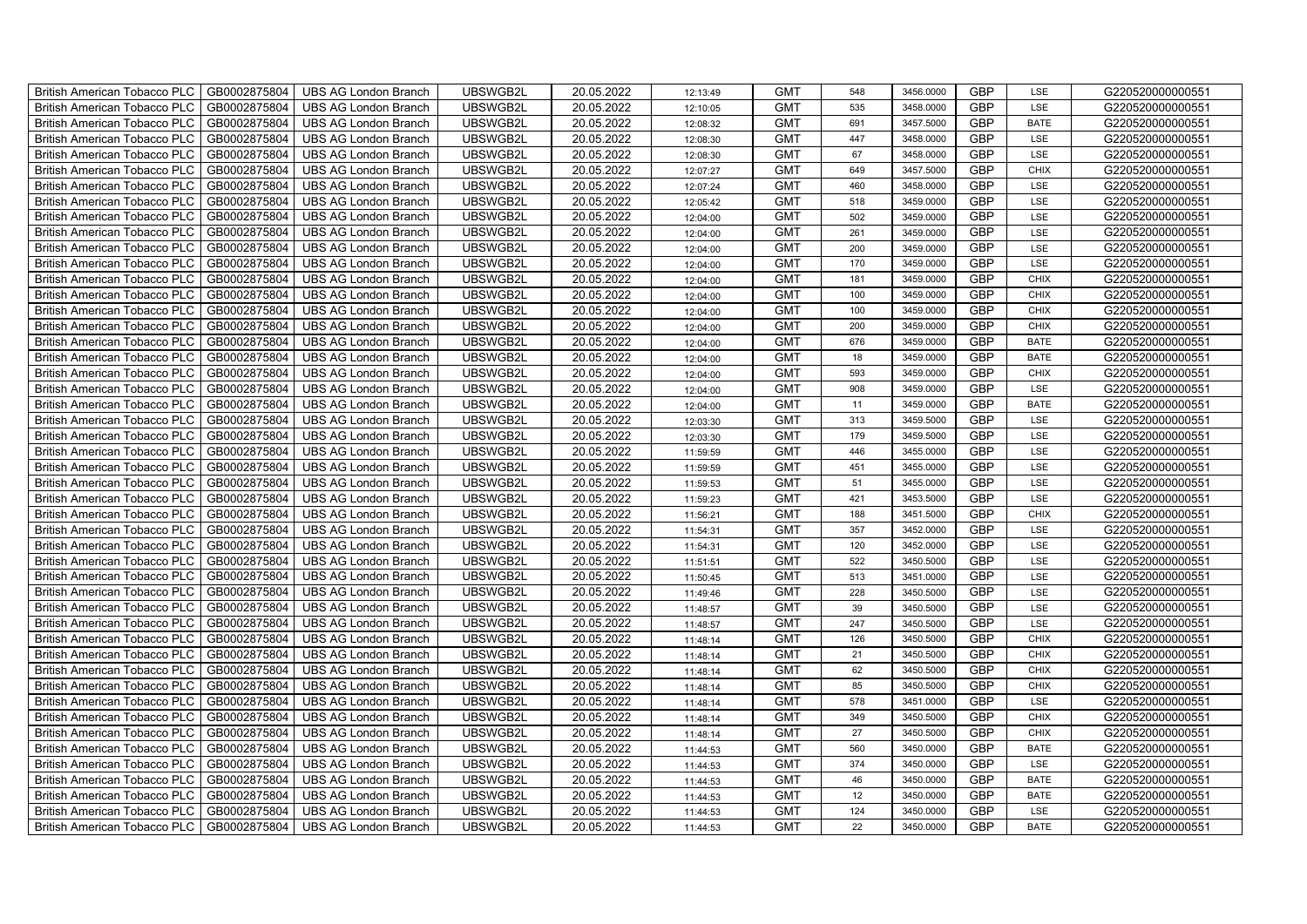| British American Tobacco PLC   GB0002875804 |              | <b>UBS AG London Branch</b> | UBSWGB2L | 20.05.2022 | 11:42:09 | <b>GMT</b> | 500 | 3449.0000 | <b>GBP</b> | LSE         | G220520000000551 |
|---------------------------------------------|--------------|-----------------------------|----------|------------|----------|------------|-----|-----------|------------|-------------|------------------|
| <b>British American Tobacco PLC</b>         | GB0002875804 | <b>UBS AG London Branch</b> | UBSWGB2L | 20.05.2022 | 11:39:53 | <b>GMT</b> | 240 | 3449.0000 | <b>GBP</b> | LSE         | G220520000000551 |
| <b>British American Tobacco PLC</b>         | GB0002875804 | UBS AG London Branch        | UBSWGB2L | 20.05.2022 | 11:39:53 | <b>GMT</b> | 258 | 3449.0000 | <b>GBP</b> | LSE         | G220520000000551 |
| <b>British American Tobacco PLC</b>         | GB0002875804 | <b>UBS AG London Branch</b> | UBSWGB2L | 20.05.2022 | 11:38:33 | <b>GMT</b> | 289 | 3448.0000 | <b>GBP</b> | LSE         | G220520000000551 |
| <b>British American Tobacco PLC</b>         | GB0002875804 | UBS AG London Branch        | UBSWGB2L | 20.05.2022 | 11:38:33 | <b>GMT</b> | 195 | 3448.0000 | <b>GBP</b> | LSE         | G220520000000551 |
| <b>British American Tobacco PLC</b>         | GB0002875804 | <b>UBS AG London Branch</b> | UBSWGB2L | 20.05.2022 | 11:38:33 | <b>GMT</b> | 377 | 3448.0000 | <b>GBP</b> | <b>CHIX</b> | G220520000000551 |
| <b>British American Tobacco PLC</b>         | GB0002875804 | <b>UBS AG London Branch</b> | UBSWGB2L | 20.05.2022 | 11:38:33 | <b>GMT</b> | 335 | 3448.0000 | <b>GBP</b> | <b>CHIX</b> | G220520000000551 |
| British American Tobacco PLC                | GB0002875804 | <b>UBS AG London Branch</b> | UBSWGB2L | 20.05.2022 | 11:37:32 | <b>GMT</b> | 512 | 3448.0000 | <b>GBP</b> | LSE         | G220520000000551 |
| <b>British American Tobacco PLC</b>         | GB0002875804 | <b>UBS AG London Branch</b> | UBSWGB2L | 20.05.2022 | 11:36:02 | <b>GMT</b> | 471 | 3448.5000 | <b>GBP</b> | LSE         | G220520000000551 |
| <b>British American Tobacco PLC</b>         | GB0002875804 | <b>UBS AG London Branch</b> | UBSWGB2L | 20.05.2022 | 11:36:02 | <b>GMT</b> | 72  | 3448.5000 | <b>GBP</b> | LSE         | G220520000000551 |
| <b>British American Tobacco PLC</b>         | GB0002875804 | <b>UBS AG London Branch</b> | UBSWGB2L | 20.05.2022 | 11:32:59 | <b>GMT</b> | 164 | 3448.0000 | <b>GBP</b> | LSE         | G220520000000551 |
| British American Tobacco PLC                | GB0002875804 | <b>UBS AG London Branch</b> | UBSWGB2L | 20.05.2022 | 11:32:59 | <b>GMT</b> | 139 | 3448.0000 | <b>GBP</b> | LSE         | G220520000000551 |
| British American Tobacco PLC                | GB0002875804 | <b>UBS AG London Branch</b> | UBSWGB2L | 20.05.2022 | 11:32:59 | <b>GMT</b> | 197 | 3448.0000 | <b>GBP</b> | LSE         | G220520000000551 |
| British American Tobacco PLC                | GB0002875804 | UBS AG London Branch        | UBSWGB2L | 20.05.2022 | 11:32:26 | <b>GMT</b> | 479 | 3448.5000 | <b>GBP</b> | LSE         | G220520000000551 |
| British American Tobacco PLC                | GB0002875804 | <b>UBS AG London Branch</b> | UBSWGB2L | 20.05.2022 | 11:31:43 | <b>GMT</b> | 521 | 3449.0000 | <b>GBP</b> | <b>CHIX</b> | G220520000000551 |
| British American Tobacco PLC                | GB0002875804 | <b>UBS AG London Branch</b> | UBSWGB2L | 20.05.2022 | 11:31:33 | <b>GMT</b> | 54  | 3449.0000 | GBP        | <b>CHIX</b> | G220520000000551 |
| British American Tobacco PLC                | GB0002875804 | <b>UBS AG London Branch</b> | UBSWGB2L | 20.05.2022 | 11:31:31 | <b>GMT</b> | 583 | 3449.0000 | <b>GBP</b> | LSE         | G220520000000551 |
| British American Tobacco PLC                | GB0002875804 | <b>UBS AG London Branch</b> | UBSWGB2L | 20.05.2022 | 11:30:00 | <b>GMT</b> | 489 | 3447.0000 | <b>GBP</b> | LSE         | G220520000000551 |
| British American Tobacco PLC                | GB0002875804 | <b>UBS AG London Branch</b> | UBSWGB2L | 20.05.2022 | 11:27:14 | <b>GMT</b> | 674 | 3447.0000 | <b>GBP</b> | <b>BATE</b> | G220520000000551 |
| <b>British American Tobacco PLC</b>         | GB0002875804 | <b>UBS AG London Branch</b> | UBSWGB2L | 20.05.2022 | 11:27:14 | <b>GMT</b> | 614 | 3447.0000 | <b>GBP</b> | <b>CHIX</b> | G220520000000551 |
| British American Tobacco PLC                | GB0002875804 | UBS AG London Branch        | UBSWGB2L | 20.05.2022 | 11:27:14 | <b>GMT</b> | 457 | 3447.0000 | <b>GBP</b> | LSE         | G220520000000551 |
| British American Tobacco PLC                | GB0002875804 | <b>UBS AG London Branch</b> | UBSWGB2L | 20.05.2022 | 11:24:18 | <b>GMT</b> | 389 | 3446.0000 | GBP        | LSE         | G220520000000551 |
| British American Tobacco PLC                | GB0002875804 | <b>UBS AG London Branch</b> | UBSWGB2L | 20.05.2022 | 11:23:55 | <b>GMT</b> | 15  | 3446.0000 | GBP        | LSE         | G220520000000551 |
| British American Tobacco PLC                | GB0002875804 | <b>UBS AG London Branch</b> | UBSWGB2L | 20.05.2022 | 11:23:55 | <b>GMT</b> | 99  | 3446.0000 | <b>GBP</b> | LSE         | G220520000000551 |
| British American Tobacco PLC                | GB0002875804 | <b>UBS AG London Branch</b> | UBSWGB2L | 20.05.2022 | 11:22:19 | <b>GMT</b> | 509 | 3446.0000 | GBP        | LSE         | G220520000000551 |
| British American Tobacco PLC                | GB0002875804 | <b>UBS AG London Branch</b> | UBSWGB2L | 20.05.2022 | 11:21:30 | <b>GMT</b> | 25  | 3446.0000 | GBP        | LSE         | G220520000000551 |
| British American Tobacco PLC                | GB0002875804 | <b>UBS AG London Branch</b> | UBSWGB2L | 20.05.2022 | 11:21:30 | <b>GMT</b> | 37  | 3446.0000 | GBP        | LSE         | G220520000000551 |
| British American Tobacco PLC                | GB0002875804 | <b>UBS AG London Branch</b> | UBSWGB2L | 20.05.2022 | 11:21:30 | <b>GMT</b> | 15  | 3446.0000 | <b>GBP</b> | LSE         | G220520000000551 |
| <b>British American Tobacco PLC</b>         | GB0002875804 | <b>UBS AG London Branch</b> | UBSWGB2L | 20.05.2022 | 11:21:30 | <b>GMT</b> | 413 | 3446.0000 | GBP        | LSE         | G220520000000551 |
| British American Tobacco PLC                | GB0002875804 | UBS AG London Branch        | UBSWGB2L | 20.05.2022 | 11:21:21 | <b>GMT</b> | 27  | 3446.0000 | <b>GBP</b> | LSE         | G220520000000551 |
| British American Tobacco PLC                | GB0002875804 | <b>UBS AG London Branch</b> | UBSWGB2L | 20.05.2022 | 11:18:55 | <b>GMT</b> | 348 | 3443.0000 | GBP        | LSE         | G220520000000551 |
| British American Tobacco PLC                | GB0002875804 | <b>UBS AG London Branch</b> | UBSWGB2L | 20.05.2022 | 11:18:55 | <b>GMT</b> | 67  | 3443.0000 | GBP        | LSE         | G220520000000551 |
| British American Tobacco PLC                | GB0002875804 | <b>UBS AG London Branch</b> | UBSWGB2L | 20.05.2022 | 11:18:55 | <b>GMT</b> | 78  | 3443.0000 | <b>GBP</b> | LSE         | G220520000000551 |
| British American Tobacco PLC                | GB0002875804 | <b>UBS AG London Branch</b> | UBSWGB2L | 20.05.2022 | 11:18:20 | <b>GMT</b> | 442 | 3444.0000 | <b>GBP</b> | LSE         | G220520000000551 |
| British American Tobacco PLC                | GB0002875804 | <b>UBS AG London Branch</b> | UBSWGB2L | 20.05.2022 | 11:18:20 | <b>GMT</b> | 609 | 3444.0000 | GBP        | <b>CHIX</b> | G220520000000551 |
| British American Tobacco PLC                | GB0002875804 | <b>UBS AG London Branch</b> | UBSWGB2L | 20.05.2022 | 11:15:38 | <b>GMT</b> | 160 | 3442.5000 | GBP        | LSE         | G220520000000551 |
| British American Tobacco PLC                | GB0002875804 | <b>UBS AG London Branch</b> | UBSWGB2L | 20.05.2022 | 11:15:38 | <b>GMT</b> | 338 | 3442.5000 | GBP        | LSE         | G220520000000551 |
| <b>British American Tobacco PLC</b>         | GB0002875804 | <b>UBS AG London Branch</b> | UBSWGB2L | 20.05.2022 | 11:15:38 | <b>GMT</b> | 9   | 3442.5000 | <b>GBP</b> | LSE         | G220520000000551 |
| <b>British American Tobacco PLC</b>         | GB0002875804 | UBS AG London Branch        | UBSWGB2L | 20.05.2022 | 11:15:38 | <b>GMT</b> | 470 | 3442.5000 | <b>GBP</b> | LSE         | G220520000000551 |
| British American Tobacco PLC                | GB0002875804 | <b>UBS AG London Branch</b> | UBSWGB2L | 20.05.2022 | 11:12:55 | <b>GMT</b> | 542 | 3443.5000 | <b>GBP</b> | LSE         | G220520000000551 |
| British American Tobacco PLC                | GB0002875804 | <b>UBS AG London Branch</b> | UBSWGB2L | 20.05.2022 | 11:12:36 | <b>GMT</b> | 561 | 3444.5000 | GBP        | LSE         | G220520000000551 |
| British American Tobacco PLC                | GB0002875804 | UBS AG London Branch        | UBSWGB2L | 20.05.2022 | 11:12:36 | <b>GMT</b> | 685 | 3444.5000 | <b>GBP</b> | <b>BATE</b> | G220520000000551 |
| British American Tobacco PLC                | GB0002875804 | <b>UBS AG London Branch</b> | UBSWGB2L | 20.05.2022 | 11:12:36 | <b>GMT</b> | 701 | 3444.5000 | <b>GBP</b> | <b>CHIX</b> | G220520000000551 |
| <b>British American Tobacco PLC</b>         | GB0002875804 | <b>UBS AG London Branch</b> | UBSWGB2L | 20.05.2022 | 11:09:38 | <b>GMT</b> | 468 | 3444.0000 | <b>GBP</b> | LSE         | G220520000000551 |
| <b>British American Tobacco PLC</b>         | GB0002875804 | <b>UBS AG London Branch</b> | UBSWGB2L | 20.05.2022 | 11:07:07 | <b>GMT</b> | 216 | 3444.5000 | GBP        | LSE         | G220520000000551 |
| <b>British American Tobacco PLC</b>         | GB0002875804 | <b>UBS AG London Branch</b> | UBSWGB2L | 20.05.2022 | 11:07:07 | <b>GMT</b> | 308 | 3444.5000 | <b>GBP</b> | LSE         | G220520000000551 |
| <b>British American Tobacco PLC</b>         | GB0002875804 | <b>UBS AG London Branch</b> | UBSWGB2L | 20.05.2022 | 11:07:07 | <b>GMT</b> | 523 | 3444.5000 | <b>GBP</b> | LSE         | G220520000000551 |
| British American Tobacco PLC                | GB0002875804 | <b>UBS AG London Branch</b> | UBSWGB2L | 20.05.2022 | 11:03:29 | <b>GMT</b> | 487 | 3442.0000 | <b>GBP</b> | LSE         | G220520000000551 |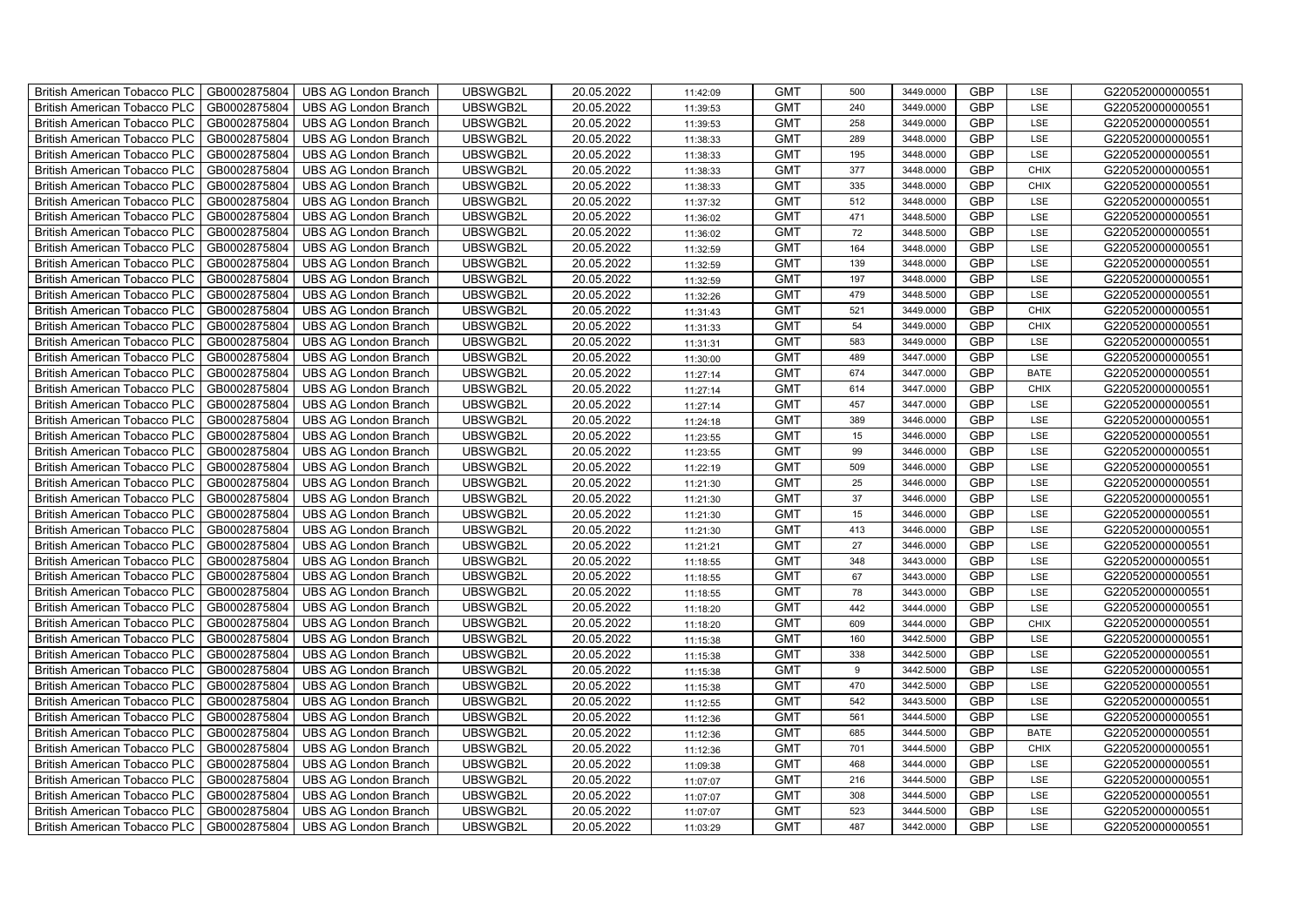| British American Tobacco PLC<br>GB0002875804        | <b>UBS AG London Branch</b> | UBSWGB2L | 20.05.2022 | 11:03:29 | <b>GMT</b> | 649 | 3442.0000 | <b>GBP</b> | <b>CHIX</b> | G220520000000551 |
|-----------------------------------------------------|-----------------------------|----------|------------|----------|------------|-----|-----------|------------|-------------|------------------|
| GB0002875804<br><b>British American Tobacco PLC</b> | <b>UBS AG London Branch</b> | UBSWGB2L | 20.05.2022 | 11:03:29 | <b>GMT</b> | 535 | 3442.0000 | <b>GBP</b> | LSE         | G220520000000551 |
| GB0002875804<br><b>British American Tobacco PLC</b> | <b>UBS AG London Branch</b> | UBSWGB2L | 20.05.2022 | 10:59:58 | <b>GMT</b> | 398 | 3443.5000 | <b>GBP</b> | LSE         | G220520000000551 |
| GB0002875804<br>British American Tobacco PLC        | <b>UBS AG London Branch</b> | UBSWGB2L | 20.05.2022 | 10:59:58 | <b>GMT</b> | 97  | 3443.5000 | <b>GBP</b> | LSE         | G220520000000551 |
| GB0002875804<br><b>British American Tobacco PLC</b> | <b>UBS AG London Branch</b> | UBSWGB2L | 20.05.2022 | 10:59:57 | <b>GMT</b> | 472 | 3444.0000 | <b>GBP</b> | LSE         | G220520000000551 |
| GB0002875804<br>British American Tobacco PLC        | <b>UBS AG London Branch</b> | UBSWGB2L | 20.05.2022 | 10:59:56 | <b>GMT</b> | 391 | 3444.5000 | <b>GBP</b> | <b>BATE</b> | G220520000000551 |
| GB0002875804<br><b>British American Tobacco PLC</b> | <b>UBS AG London Branch</b> | UBSWGB2L | 20.05.2022 | 10:59:56 | <b>GMT</b> | 23  | 3444.5000 | <b>GBP</b> | <b>BATE</b> | G220520000000551 |
| British American Tobacco PLC<br>GB0002875804        | <b>UBS AG London Branch</b> | UBSWGB2L | 20.05.2022 | 10:59:56 | <b>GMT</b> | 174 | 3444.5000 | <b>GBP</b> | <b>CHIX</b> | G220520000000551 |
| GB0002875804<br><b>British American Tobacco PLC</b> | <b>UBS AG London Branch</b> | UBSWGB2L | 20.05.2022 | 10:59:56 | <b>GMT</b> | 212 | 3444.5000 | <b>GBP</b> | <b>BATE</b> | G220520000000551 |
| GB0002875804<br>British American Tobacco PLC        | <b>UBS AG London Branch</b> | UBSWGB2L | 20.05.2022 | 10:59:56 | <b>GMT</b> | 312 | 3444.5000 | <b>GBP</b> | <b>CHIX</b> | G220520000000551 |
| <b>British American Tobacco PLC</b><br>GB0002875804 | <b>UBS AG London Branch</b> | UBSWGB2L | 20.05.2022 | 10:59:56 | <b>GMT</b> | 217 | 3444.5000 | <b>GBP</b> | LSE         | G220520000000551 |
| GB0002875804<br><b>British American Tobacco PLC</b> | <b>UBS AG London Branch</b> | UBSWGB2L | 20.05.2022 | 10:59:56 | <b>GMT</b> | 565 | 3444.5000 | <b>GBP</b> | LSE         | G220520000000551 |
| GB0002875804<br>British American Tobacco PLC        | <b>UBS AG London Branch</b> | UBSWGB2L | 20.05.2022 | 10:59:56 | <b>GMT</b> | 145 | 3445.0000 | <b>GBP</b> | LSE         | G220520000000551 |
| GB0002875804<br>British American Tobacco PLC        | <b>UBS AG London Branch</b> | UBSWGB2L | 20.05.2022 | 10:59:56 | <b>GMT</b> | 58  | 3445.0000 | <b>GBP</b> | LSE         | G220520000000551 |
| GB0002875804<br>British American Tobacco PLC        | <b>UBS AG London Branch</b> | UBSWGB2L | 20.05.2022 | 10:59:56 | <b>GMT</b> | 61  | 3444.5000 | <b>GBP</b> | LSE         | G220520000000551 |
| GB0002875804<br>British American Tobacco PLC        | <b>UBS AG London Branch</b> | UBSWGB2L | 20.05.2022 | 10:59:56 | <b>GMT</b> | 412 | 3444.5000 | GBP        | LSE         | G220520000000551 |
| British American Tobacco PLC<br>GB0002875804        | <b>UBS AG London Branch</b> | UBSWGB2L | 20.05.2022 | 10:59:56 | <b>GMT</b> | 25  | 3444.5000 | <b>GBP</b> | <b>BATE</b> | G220520000000551 |
| GB0002875804<br>British American Tobacco PLC        | <b>UBS AG London Branch</b> | UBSWGB2L | 20.05.2022 | 10:59:56 | <b>GMT</b> | 24  | 3444.5000 | <b>GBP</b> | <b>CHIX</b> | G220520000000551 |
| GB0002875804<br>British American Tobacco PLC        | <b>UBS AG London Branch</b> | UBSWGB2L | 20.05.2022 | 10:59:56 | <b>GMT</b> | 45  | 3444.5000 | <b>GBP</b> | LSE         | G220520000000551 |
| <b>British American Tobacco PLC</b><br>GB0002875804 | <b>UBS AG London Branch</b> | UBSWGB2L | 20.05.2022 | 10:59:56 | <b>GMT</b> | 674 | 3445.0000 | GBP        | LSE         | G220520000000551 |
| GB0002875804<br><b>British American Tobacco PLC</b> | <b>UBS AG London Branch</b> | UBSWGB2L | 20.05.2022 | 10:58:43 | <b>GMT</b> | 101 | 3445.0000 | <b>GBP</b> | LSE         | G220520000000551 |
| GB0002875804<br>British American Tobacco PLC        | <b>UBS AG London Branch</b> | UBSWGB2L | 20.05.2022 | 10:58:43 | <b>GMT</b> | 58  | 3445.0000 | GBP        | LSE         | G220520000000551 |
| GB0002875804<br>British American Tobacco PLC        | <b>UBS AG London Branch</b> | UBSWGB2L | 20.05.2022 | 10:58:27 | <b>GMT</b> | 104 | 3444.5000 | GBP        | CHIX        | G220520000000551 |
| GB0002875804<br>British American Tobacco PLC        | <b>UBS AG London Branch</b> | UBSWGB2L | 20.05.2022 | 10:58:08 | <b>GMT</b> | 104 | 3445.0000 | GBP        | LSE         | G220520000000551 |
| British American Tobacco PLC<br>GB0002875804        | <b>UBS AG London Branch</b> | UBSWGB2L | 20.05.2022 | 10:58:08 | <b>GMT</b> | 58  | 3445.0000 | GBP        | LSE         | G220520000000551 |
| GB0002875804<br>British American Tobacco PLC        | <b>UBS AG London Branch</b> | UBSWGB2L | 20.05.2022 | 10:58:08 | <b>GMT</b> | 101 | 3445.0000 | <b>GBP</b> | LSE         | G220520000000551 |
| GB0002875804<br>British American Tobacco PLC        | <b>UBS AG London Branch</b> | UBSWGB2L | 20.05.2022 | 10:54:18 | <b>GMT</b> | 446 | 3441.0000 | GBP        | LSE         | G220520000000551 |
| GB0002875804<br>British American Tobacco PLC        | <b>UBS AG London Branch</b> | UBSWGB2L | 20.05.2022 | 10:53:59 | <b>GMT</b> | 514 | 3441.5000 | <b>GBP</b> | LSE         | G220520000000551 |
| <b>British American Tobacco PLC</b><br>GB0002875804 | <b>UBS AG London Branch</b> | UBSWGB2L | 20.05.2022 | 10:53:25 | <b>GMT</b> | 487 | 3441.0000 | <b>GBP</b> | LSE         | G220520000000551 |
| GB0002875804<br><b>British American Tobacco PLC</b> | <b>UBS AG London Branch</b> | UBSWGB2L | 20.05.2022 | 10:53:25 | <b>GMT</b> | 17  | 3441.0000 | <b>GBP</b> | LSE         | G220520000000551 |
| GB0002875804<br>British American Tobacco PLC        | <b>UBS AG London Branch</b> | UBSWGB2L | 20.05.2022 | 10:52:15 | <b>GMT</b> | 726 | 3440.0000 | GBP        | LSE         | G220520000000551 |
| GB0002875804<br>British American Tobacco PLC        | <b>UBS AG London Branch</b> | UBSWGB2L | 20.05.2022 | 10:52:15 | <b>GMT</b> | 13  | 3440.0000 | GBP        | LSE         | G220520000000551 |
| British American Tobacco PLC<br>GB0002875804        | <b>UBS AG London Branch</b> | UBSWGB2L | 20.05.2022 | 10:51:58 | <b>GMT</b> | 289 | 3440.5000 | GBP        | LSE         | G220520000000551 |
| British American Tobacco PLC<br>GB0002875804        | <b>UBS AG London Branch</b> | UBSWGB2L | 20.05.2022 | 10:51:58 | <b>GMT</b> | 236 | 3440.5000 | <b>GBP</b> | LSE         | G220520000000551 |
| GB0002875804<br>British American Tobacco PLC        | <b>UBS AG London Branch</b> | UBSWGB2L | 20.05.2022 | 10:50:53 | <b>GMT</b> | 407 | 3440.0000 | <b>GBP</b> | LSE         | G220520000000551 |
| GB0002875804<br>British American Tobacco PLC        | <b>UBS AG London Branch</b> | UBSWGB2L | 20.05.2022 | 10:50:53 | <b>GMT</b> | 48  | 3440.0000 | GBP        | LSE         | G220520000000551 |
| GB0002875804<br>British American Tobacco PLC        | <b>UBS AG London Branch</b> | UBSWGB2L | 20.05.2022 | 10:50:53 | <b>GMT</b> | 675 | 3440.0000 | GBP        | <b>CHIX</b> | G220520000000551 |
| <b>British American Tobacco PLC</b><br>GB0002875804 | <b>UBS AG London Branch</b> | UBSWGB2L | 20.05.2022 | 10:47:28 | <b>GMT</b> | 445 | 3439.0000 | <b>GBP</b> | LSE         | G220520000000551 |
| GB0002875804<br><b>British American Tobacco PLC</b> | <b>UBS AG London Branch</b> | UBSWGB2L | 20.05.2022 | 10:47:28 | <b>GMT</b> | 11  | 3439.0000 | <b>GBP</b> | LSE         | G220520000000551 |
| GB0002875804<br>British American Tobacco PLC        | <b>UBS AG London Branch</b> | UBSWGB2L | 20.05.2022 | 10:45:55 | <b>GMT</b> | 331 | 3440.5000 | <b>GBP</b> | LSE         | G220520000000551 |
| British American Tobacco PLC<br>GB0002875804        | <b>UBS AG London Branch</b> | UBSWGB2L | 20.05.2022 | 10:45:55 | <b>GMT</b> | 119 | 3440.5000 | GBP        | LSE         | G220520000000551 |
| British American Tobacco PLC<br>GB0002875804        | <b>UBS AG London Branch</b> | UBSWGB2L | 20.05.2022 | 10:45:08 | <b>GMT</b> | 81  | 3441.0000 | GBP        | LSE         | G220520000000551 |
| British American Tobacco PLC<br>GB0002875804        | <b>UBS AG London Branch</b> | UBSWGB2L | 20.05.2022 | 10:45:08 | <b>GMT</b> | 206 | 3441.0000 | <b>GBP</b> | LSE         | G220520000000551 |
| GB0002875804<br>British American Tobacco PLC        | <b>UBS AG London Branch</b> | UBSWGB2L | 20.05.2022 | 10:45:08 | <b>GMT</b> | 255 | 3441.0000 | <b>GBP</b> | LSE         | G220520000000551 |
| GB0002875804<br><b>British American Tobacco PLC</b> | <b>UBS AG London Branch</b> | UBSWGB2L | 20.05.2022 | 10:42:45 | <b>GMT</b> | 453 | 3441.5000 | GBP        | LSE         | G220520000000551 |
| GB0002875804<br><b>British American Tobacco PLC</b> | <b>UBS AG London Branch</b> | UBSWGB2L | 20.05.2022 | 10:41:33 | <b>GMT</b> | 501 | 3440.5000 | GBP        | <b>BATE</b> | G220520000000551 |
| <b>British American Tobacco PLC</b><br>GB0002875804 | <b>UBS AG London Branch</b> | UBSWGB2L | 20.05.2022 | 10:41:33 | <b>GMT</b> | 29  | 3440.5000 | <b>GBP</b> | <b>BATE</b> | G220520000000551 |
| GB0002875804<br>British American Tobacco PLC        | <b>UBS AG London Branch</b> | UBSWGB2L | 20.05.2022 | 10:41:30 | <b>GMT</b> | 338 | 3441.5000 | <b>GBP</b> | LSE         | G220520000000551 |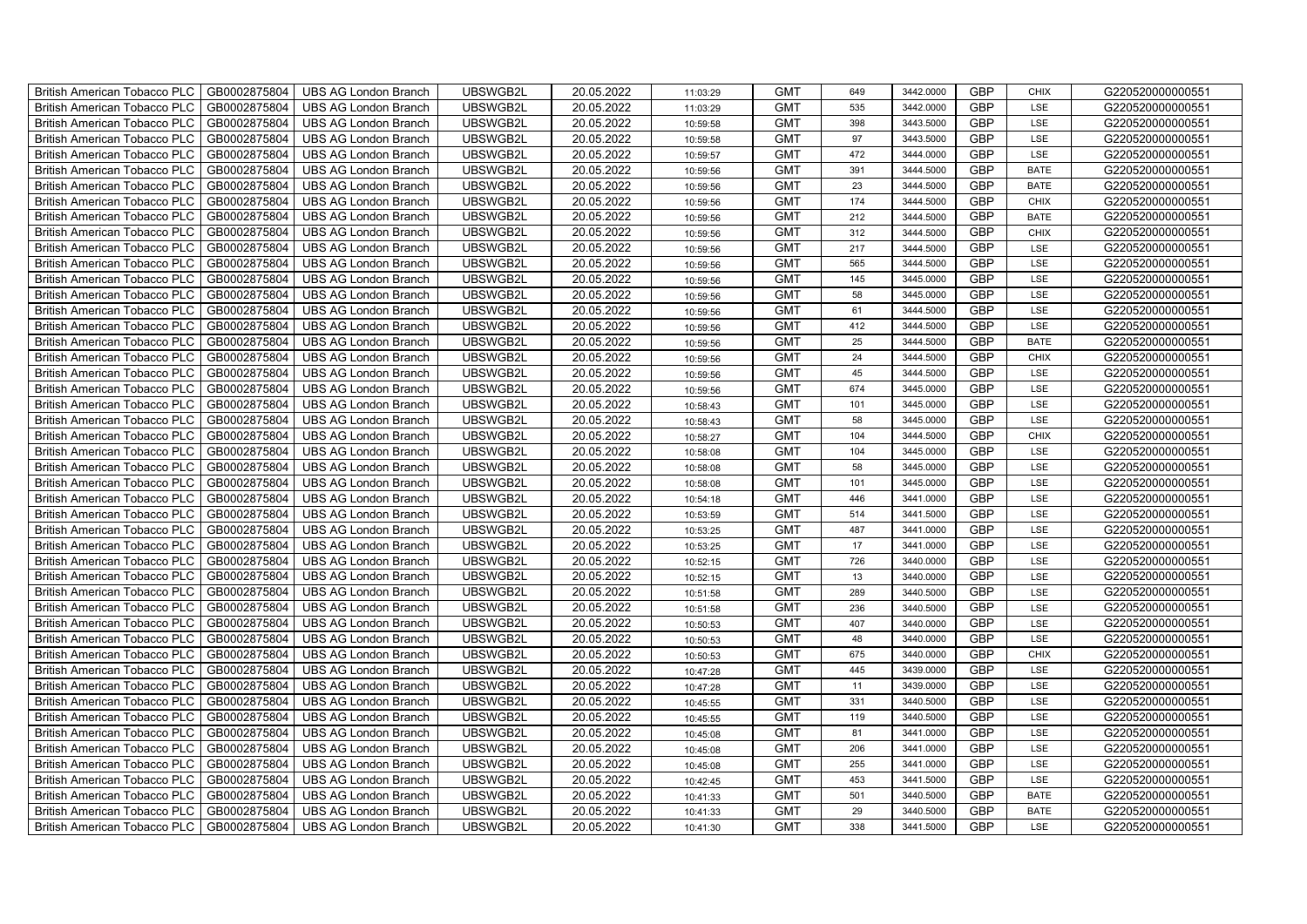| <b>British American Tobacco PLC</b><br>GB0002875804 | <b>UBS AG London Branch</b> | UBSWGB2L | 20.05.2022 | 10:41:30 | <b>GMT</b> | 122 | 3441.5000 | <b>GBP</b> | LSE         | G220520000000551 |
|-----------------------------------------------------|-----------------------------|----------|------------|----------|------------|-----|-----------|------------|-------------|------------------|
| GB0002875804<br><b>British American Tobacco PLC</b> | <b>UBS AG London Branch</b> | UBSWGB2L | 20.05.2022 | 10:41:30 | <b>GMT</b> | 637 | 3441.5000 | <b>GBP</b> | <b>CHIX</b> | G220520000000551 |
| GB0002875804<br><b>British American Tobacco PLC</b> | <b>UBS AG London Branch</b> | UBSWGB2L | 20.05.2022 | 10:40:19 | <b>GMT</b> | 134 | 3440.5000 | <b>GBP</b> | <b>BATE</b> | G220520000000551 |
| GB0002875804<br><b>British American Tobacco PLC</b> | <b>UBS AG London Branch</b> | UBSWGB2L | 20.05.2022 | 10:40:18 | <b>GMT</b> | 466 | 3441.0000 | <b>GBP</b> | LSE         | G220520000000551 |
| GB0002875804<br><b>British American Tobacco PLC</b> | <b>UBS AG London Branch</b> | UBSWGB2L | 20.05.2022 | 10:40:18 | <b>GMT</b> | 607 | 3441.5000 | <b>GBP</b> | LSE         | G220520000000551 |
| GB0002875804<br><b>British American Tobacco PLC</b> | <b>UBS AG London Branch</b> | UBSWGB2L | 20.05.2022 | 10:40:18 | <b>GMT</b> | 65  | 3441.5000 | <b>GBP</b> | LSE         | G220520000000551 |
| GB0002875804<br><b>British American Tobacco PLC</b> | <b>UBS AG London Branch</b> | UBSWGB2L | 20.05.2022 | 10:40:18 | <b>GMT</b> | 39  | 3441.5000 | <b>GBP</b> | LSE         | G220520000000551 |
| <b>British American Tobacco PLC</b><br>GB0002875804 | <b>UBS AG London Branch</b> | UBSWGB2L | 20.05.2022 | 10:36:42 | <b>GMT</b> | 41  | 3439.5000 | <b>GBP</b> | LSE         | G220520000000551 |
| GB0002875804<br><b>British American Tobacco PLC</b> | <b>UBS AG London Branch</b> | UBSWGB2L | 20.05.2022 | 10:36:41 | <b>GMT</b> | 84  | 3439.5000 | <b>GBP</b> | LSE         | G220520000000551 |
| GB0002875804<br><b>British American Tobacco PLC</b> | <b>UBS AG London Branch</b> | UBSWGB2L | 20.05.2022 | 10:36:41 | <b>GMT</b> | 28  | 3439.5000 | <b>GBP</b> | LSE         | G220520000000551 |
| GB0002875804<br><b>British American Tobacco PLC</b> | <b>UBS AG London Branch</b> | UBSWGB2L | 20.05.2022 | 10:34:49 | <b>GMT</b> | 598 | 3441.0000 | <b>GBP</b> | <b>CHIX</b> | G220520000000551 |
| British American Tobacco PLC<br>GB0002875804        | <b>UBS AG London Branch</b> | UBSWGB2L | 20.05.2022 | 10:34:31 | <b>GMT</b> | 91  | 3441.5000 | <b>GBP</b> | LSE         | G220520000000551 |
| GB0002875804<br><b>British American Tobacco PLC</b> | <b>UBS AG London Branch</b> | UBSWGB2L | 20.05.2022 | 10:34:31 | <b>GMT</b> | 121 | 3441.5000 | <b>GBP</b> | LSE         | G220520000000551 |
| GB0002875804<br><b>British American Tobacco PLC</b> | <b>UBS AG London Branch</b> | UBSWGB2L | 20.05.2022 | 10:34:31 | <b>GMT</b> | 101 | 3441.5000 | <b>GBP</b> | LSE         | G220520000000551 |
| GB0002875804<br><b>British American Tobacco PLC</b> | <b>UBS AG London Branch</b> | UBSWGB2L | 20.05.2022 | 10:34:31 | <b>GMT</b> | 220 | 3441.5000 | <b>GBP</b> | LSE         | G220520000000551 |
| GB0002875804<br><b>British American Tobacco PLC</b> | <b>UBS AG London Branch</b> | UBSWGB2L | 20.05.2022 | 10:34:31 | <b>GMT</b> | 526 | 3441.5000 | GBP        | LSE         | G220520000000551 |
| <b>British American Tobacco PLC</b><br>GB0002875804 | <b>UBS AG London Branch</b> | UBSWGB2L | 20.05.2022 | 10:31:47 | <b>GMT</b> | 547 | 3440.5000 | <b>GBP</b> | LSE         | G220520000000551 |
| GB0002875804<br><b>British American Tobacco PLC</b> | <b>UBS AG London Branch</b> | UBSWGB2L | 20.05.2022 | 10:30:01 | <b>GMT</b> | 119 | 3442.0000 | <b>GBP</b> | LSE         | G220520000000551 |
| GB0002875804<br><b>British American Tobacco PLC</b> | <b>UBS AG London Branch</b> | UBSWGB2L | 20.05.2022 | 10:30:01 | <b>GMT</b> | 340 | 3442.0000 | <b>GBP</b> | LSE         | G220520000000551 |
| <b>British American Tobacco PLC</b><br>GB0002875804 | <b>UBS AG London Branch</b> | UBSWGB2L | 20.05.2022 | 10:28:16 | <b>GMT</b> | 353 | 3441.0000 | GBP        | LSE         | G220520000000551 |
| British American Tobacco PLC<br>GB0002875804        | <b>UBS AG London Branch</b> | UBSWGB2L | 20.05.2022 | 10:28:16 | <b>GMT</b> | 110 | 3441.0000 | <b>GBP</b> | LSE         | G220520000000551 |
| GB0002875804<br><b>British American Tobacco PLC</b> | <b>UBS AG London Branch</b> | UBSWGB2L | 20.05.2022 | 10:28:12 | <b>GMT</b> | 30  | 3441.0000 | GBP        | LSE         | G220520000000551 |
| GB0002875804<br>British American Tobacco PLC        | <b>UBS AG London Branch</b> | UBSWGB2L | 20.05.2022 | 10:27:45 | <b>GMT</b> | 494 | 3441.0000 | GBP        | <b>CHIX</b> | G220520000000551 |
| British American Tobacco PLC<br>GB0002875804        | <b>UBS AG London Branch</b> | UBSWGB2L | 20.05.2022 | 10:27:45 | <b>GMT</b> | 367 | 3441.0000 | GBP        | <b>BATE</b> | G220520000000551 |
| British American Tobacco PLC<br>GB0002875804        | <b>UBS AG London Branch</b> | UBSWGB2L | 20.05.2022 | 10:27:45 | <b>GMT</b> | 47  | 3441.0000 | GBP        | <b>BATE</b> | G220520000000551 |
| GB0002875804<br><b>British American Tobacco PLC</b> | <b>UBS AG London Branch</b> | UBSWGB2L | 20.05.2022 | 10:27:45 | <b>GMT</b> | 142 | 3441.0000 | GBP        | <b>CHIX</b> | G220520000000551 |
| GB0002875804<br><b>British American Tobacco PLC</b> | <b>UBS AG London Branch</b> | UBSWGB2L | 20.05.2022 | 10:27:45 | <b>GMT</b> | 245 | 3441.0000 | GBP        | <b>BATE</b> | G220520000000551 |
| GB0002875804<br><b>British American Tobacco PLC</b> | <b>UBS AG London Branch</b> | UBSWGB2L | 20.05.2022 | 10:27:45 | <b>GMT</b> | 16  | 3441.0000 | GBP        | CHIX        | G220520000000551 |
| <b>British American Tobacco PLC</b><br>GB0002875804 | <b>UBS AG London Branch</b> | UBSWGB2L | 20.05.2022 | 10:27:37 | <b>GMT</b> | 506 | 3441.5000 | GBP        | LSE         | G220520000000551 |
| British American Tobacco PLC<br>GB0002875804        | <b>UBS AG London Branch</b> | UBSWGB2L | 20.05.2022 | 10:24:57 | <b>GMT</b> | 445 | 3440.5000 | <b>GBP</b> | LSE         | G220520000000551 |
| GB0002875804<br><b>British American Tobacco PLC</b> | <b>UBS AG London Branch</b> | UBSWGB2L | 20.05.2022 | 10:23:34 | <b>GMT</b> | 10  | 3441.5000 | GBP        | LSE         | G220520000000551 |
| GB0002875804<br>British American Tobacco PLC        | <b>UBS AG London Branch</b> | UBSWGB2L | 20.05.2022 | 10:23:34 | <b>GMT</b> | 453 | 3441.5000 | GBP        | LSE         | G220520000000551 |
| British American Tobacco PLC<br>GB0002875804        | <b>UBS AG London Branch</b> | UBSWGB2L | 20.05.2022 | 10:21:56 | <b>GMT</b> | 476 | 3443.0000 | GBP        | LSE         | G220520000000551 |
| British American Tobacco PLC<br>GB0002875804        | <b>UBS AG London Branch</b> | UBSWGB2L | 20.05.2022 | 10:21:30 | <b>GMT</b> | 437 | 3444.0000 | GBP        | <b>CHIX</b> | G220520000000551 |
| GB0002875804<br><b>British American Tobacco PLC</b> | <b>UBS AG London Branch</b> | UBSWGB2L | 20.05.2022 | 10:21:30 | <b>GMT</b> | 175 | 3444.0000 | <b>GBP</b> | <b>CHIX</b> | G220520000000551 |
| GB0002875804<br><b>British American Tobacco PLC</b> | <b>UBS AG London Branch</b> | UBSWGB2L | 20.05.2022 | 10:19:54 | <b>GMT</b> | 454 | 3445.5000 | GBP        | LSE         | G220520000000551 |
| GB0002875804<br><b>British American Tobacco PLC</b> | <b>UBS AG London Branch</b> | UBSWGB2L | 20.05.2022 | 10:18:44 | <b>GMT</b> | 506 | 3446.5000 | GBP        | LSE         | G220520000000551 |
| <b>British American Tobacco PLC</b><br>GB0002875804 | <b>UBS AG London Branch</b> | UBSWGB2L | 20.05.2022 | 10:18:38 | <b>GMT</b> | 475 | 3447.5000 | <b>GBP</b> | LSE         | G220520000000551 |
| British American Tobacco PLC<br>GB0002875804        | <b>UBS AG London Branch</b> | UBSWGB2L | 20.05.2022 | 10:16:45 | <b>GMT</b> | 653 | 3446.0000 | <b>GBP</b> | <b>CHIX</b> | G220520000000551 |
| <b>British American Tobacco PLC</b><br>GB0002875804 | <b>UBS AG London Branch</b> | UBSWGB2L | 20.05.2022 | 10:16:36 | <b>GMT</b> | 366 | 3447.0000 | GBP        | LSE         | G220520000000551 |
| British American Tobacco PLC<br>GB0002875804        | <b>UBS AG London Branch</b> | UBSWGB2L | 20.05.2022 | 10:16:36 | <b>GMT</b> | 98  | 3447.0000 | GBP        | LSE         | G220520000000551 |
| <b>British American Tobacco PLC</b><br>GB0002875804 | <b>UBS AG London Branch</b> | UBSWGB2L | 20.05.2022 | 10:16:35 | <b>GMT</b> | 446 | 3447.5000 | GBP        | <b>BATE</b> | G220520000000551 |
| <b>British American Tobacco PLC</b><br>GB0002875804 | <b>UBS AG London Branch</b> | UBSWGB2L | 20.05.2022 | 10:16:35 | <b>GMT</b> | 226 | 3447.5000 | GBP        | LSE         | G220520000000551 |
| GB0002875804<br><b>British American Tobacco PLC</b> | <b>UBS AG London Branch</b> | UBSWGB2L | 20.05.2022 | 10:16:35 | <b>GMT</b> | 180 | 3447.5000 | <b>GBP</b> | <b>BATE</b> | G220520000000551 |
| GB0002875804<br><b>British American Tobacco PLC</b> | <b>UBS AG London Branch</b> | UBSWGB2L | 20.05.2022 | 10:16:35 | <b>GMT</b> | 592 | 3447.5000 | GBP        | <b>CHIX</b> | G220520000000551 |
| GB0002875804<br><b>British American Tobacco PLC</b> | <b>UBS AG London Branch</b> | UBSWGB2L | 20.05.2022 | 10:16:35 | <b>GMT</b> | 451 | 3447.5000 | GBP        | LSE         | G220520000000551 |
| <b>British American Tobacco PLC</b><br>GB0002875804 | <b>UBS AG London Branch</b> | UBSWGB2L | 20.05.2022 | 10:16:35 | <b>GMT</b> | 469 | 3448.0000 | <b>GBP</b> | LSE         | G220520000000551 |
| GB0002875804<br><b>British American Tobacco PLC</b> | <b>UBS AG London Branch</b> | UBSWGB2L | 20.05.2022 | 10:16:35 | <b>GMT</b> | 120 | 3448.0000 | <b>GBP</b> | LSE         | G220520000000551 |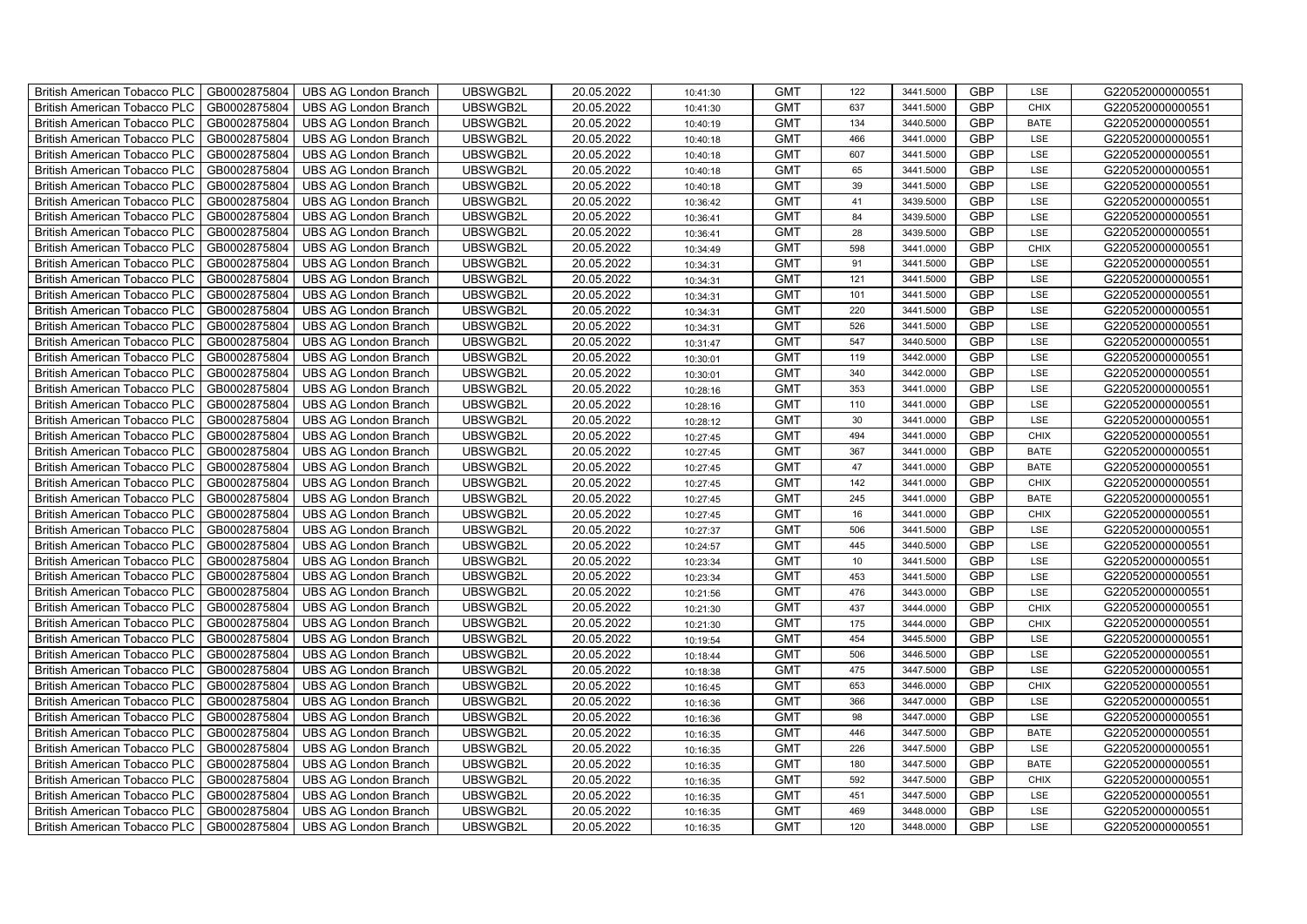| GB0002875804<br>UBSWGB2L<br>20.05.2022<br><b>GMT</b><br><b>GBP</b><br>G220520000000551<br><b>British American Tobacco PLC</b><br><b>UBS AG London Branch</b><br>669<br>3448.5000<br>LSE<br>10:16:25<br><b>GBP</b><br>GB0002875804<br><b>UBS AG London Branch</b><br>UBSWGB2L<br>20.05.2022<br><b>GMT</b><br>G220520000000551<br><b>British American Tobacco PLC</b><br>3448.5000<br>LSE<br>10:16:25<br>GB0002875804<br><b>GMT</b><br>80<br><b>GBP</b><br>G220520000000551<br>British American Tobacco PLC<br><b>UBS AG London Branch</b><br>UBSWGB2L<br>20.05.2022<br>3448.5000<br>LSE<br>10:16:23<br>GB0002875804<br>UBSWGB2L<br>20.05.2022<br><b>GMT</b><br>561<br>3444.5000<br><b>GBP</b><br>LSE<br>G220520000000551<br><b>British American Tobacco PLC</b><br><b>UBS AG London Branch</b><br>10:15:15<br><b>GBP</b><br>GB0002875804<br>UBSWGB2L<br>20.05.2022<br><b>GMT</b><br>137<br>3444.5000<br>LSE<br>G220520000000551<br>British American Tobacco PLC<br><b>UBS AG London Branch</b><br>10:15:15<br><b>GBP</b><br>GB0002875804<br>20.05.2022<br>220<br>3445.0000<br><b>British American Tobacco PLC</b><br><b>UBS AG London Branch</b><br>UBSWGB2L<br><b>GMT</b><br>LSE<br>G220520000000551<br>10:15:15<br><b>GBP</b><br>British American Tobacco PLC<br>GB0002875804<br>UBSWGB2L<br>20.05.2022<br><b>GMT</b><br>23<br>3445.0000<br>LSE<br>G220520000000551<br><b>UBS AG London Branch</b><br>10:15:15<br><b>GBP</b><br>GB0002875804<br>UBSWGB2L<br>20.05.2022<br><b>GMT</b><br>G220520000000551<br><b>British American Tobacco PLC</b><br><b>UBS AG London Branch</b><br>230<br>3445.0000<br>LSE<br>10:15:15<br>GB0002875804<br>UBSWGB2L<br>20.05.2022<br><b>GMT</b><br>543<br><b>GBP</b><br>G220520000000551<br>British American Tobacco PLC<br><b>UBS AG London Branch</b><br>3445.5000<br>LSE<br>10:15:10<br><b>British American Tobacco PLC</b><br>GB0002875804<br>UBSWGB2L<br>20.05.2022<br><b>GMT</b><br><b>GBP</b><br>G220520000000551<br><b>UBS AG London Branch</b><br>64<br>3445.5000<br>LSE<br>10:15:10<br><b>GBP</b><br>GB0002875804<br>UBSWGB2L<br>20.05.2022<br><b>GMT</b><br>G220520000000551<br><b>British American Tobacco PLC</b><br><b>UBS AG London Branch</b><br>1688<br>3445.5000<br>LSE<br>10:15:10<br>GB0002875804<br><b>GMT</b><br><b>GBP</b><br>British American Tobacco PLC<br><b>UBS AG London Branch</b><br>UBSWGB2L<br>20.05.2022<br>7274<br>3445.5000<br>LSE<br>G220520000000551<br>10:15:10<br>GB0002875804<br>UBSWGB2L<br>20.05.2022<br><b>GMT</b><br><b>GBP</b><br>G220520000000551<br>British American Tobacco PLC<br><b>UBS AG London Branch</b><br>22098<br>3445.5000<br>LSE<br>10:15:10<br><b>GBP</b><br>GB0002875804<br>UBSWGB2L<br>20.05.2022<br><b>GMT</b><br>540<br>3443.0000<br>G220520000000551<br>British American Tobacco PLC<br><b>UBS AG London Branch</b><br>LSE<br>10:09:58<br><b>GBP</b><br>GB0002875804<br>20.05.2022<br>520<br>3443.5000<br>LSE<br>British American Tobacco PLC<br><b>UBS AG London Branch</b><br>UBSWGB2L<br><b>GMT</b><br>G220520000000551<br>10:07:32<br><b>GBP</b><br><b>GMT</b><br>477<br>British American Tobacco PLC<br>GB0002875804<br>UBSWGB2L<br>20.05.2022<br>3443.0000<br>LSE<br>G220520000000551<br><b>UBS AG London Branch</b><br>10:06:24<br><b>GBP</b><br>GB0002875804<br>UBSWGB2L<br>20.05.2022<br><b>GMT</b><br>498<br>G220520000000551<br>British American Tobacco PLC<br><b>UBS AG London Branch</b><br>3442.0000<br>LSE<br>10:04:30<br>GB0002875804<br>UBSWGB2L<br>20.05.2022<br><b>GMT</b><br>659<br><b>GBP</b><br>G220520000000551<br>British American Tobacco PLC<br><b>UBS AG London Branch</b><br>3440.0000<br><b>CHIX</b><br>10:03:17<br><b>British American Tobacco PLC</b><br>GB0002875804<br><b>UBS AG London Branch</b><br>UBSWGB2L<br>20.05.2022<br><b>GMT</b><br>GBP<br>G220520000000551<br>460<br>3440.5000<br>LSE<br>10:03:17<br><b>GBP</b><br>GB0002875804<br><b>UBS AG London Branch</b><br>UBSWGB2L<br>20.05.2022<br><b>GMT</b><br>486<br><b>British American Tobacco PLC</b><br>3441.5000<br>LSE<br>G220520000000551<br>10:02:46<br>GB0002875804<br><b>GMT</b><br>GBP<br>G220520000000551<br>British American Tobacco PLC<br><b>UBS AG London Branch</b><br>UBSWGB2L<br>20.05.2022<br>695<br>3441.5000<br><b>BATE</b><br>10:02:46<br>GB0002875804<br>UBSWGB2L<br>20.05.2022<br><b>GMT</b><br>60<br>3441.0000<br>GBP<br>G220520000000551<br>British American Tobacco PLC<br><b>UBS AG London Branch</b><br><b>BATE</b><br>10:02:12<br>3441.0000<br>GBP<br>GB0002875804<br>UBSWGB2L<br>20.05.2022<br><b>GMT</b><br>49<br>G220520000000551<br>British American Tobacco PLC<br><b>UBS AG London Branch</b><br>LSE<br>10:02:12<br><b>GBP</b><br>GB0002875804<br>20.05.2022<br><b>GMT</b><br>$\overline{4}$<br>3441.0000<br>LSE<br>British American Tobacco PLC<br><b>UBS AG London Branch</b><br>UBSWGB2L<br>G220520000000551<br>10:01:54<br><b>GBP</b><br>GB0002875804<br>UBSWGB2L<br>20.05.2022<br><b>GMT</b><br>104<br>3440.5000<br>LSE<br>British American Tobacco PLC<br><b>UBS AG London Branch</b><br>G220520000000551<br>10:01:01<br>GBP<br>GB0002875804<br>UBSWGB2L<br>20.05.2022<br><b>GMT</b><br>507<br>3441.0000<br>G220520000000551<br>British American Tobacco PLC<br><b>UBS AG London Branch</b><br>LSE<br>10:01:01<br><b>GBP</b><br>GB0002875804<br>UBSWGB2L<br>20.05.2022<br><b>GMT</b><br>456<br>LSE<br>G220520000000551<br>British American Tobacco PLC<br><b>UBS AG London Branch</b><br>3439.0000<br>09:59:30<br><b>GBP</b><br><b>British American Tobacco PLC</b><br>GB0002875804<br><b>UBS AG London Branch</b><br>UBSWGB2L<br>20.05.2022<br><b>GMT</b><br>254<br>G220520000000551<br>3438.5000<br>CHIX<br>09:57:37<br><b>GBP</b><br>GB0002875804<br><b>UBS AG London Branch</b><br>UBSWGB2L<br>20.05.2022<br><b>GMT</b><br>337<br>G220520000000551<br><b>British American Tobacco PLC</b><br>3438.5000<br><b>CHIX</b><br>09:57:37 |
|----------------------------------------------------------------------------------------------------------------------------------------------------------------------------------------------------------------------------------------------------------------------------------------------------------------------------------------------------------------------------------------------------------------------------------------------------------------------------------------------------------------------------------------------------------------------------------------------------------------------------------------------------------------------------------------------------------------------------------------------------------------------------------------------------------------------------------------------------------------------------------------------------------------------------------------------------------------------------------------------------------------------------------------------------------------------------------------------------------------------------------------------------------------------------------------------------------------------------------------------------------------------------------------------------------------------------------------------------------------------------------------------------------------------------------------------------------------------------------------------------------------------------------------------------------------------------------------------------------------------------------------------------------------------------------------------------------------------------------------------------------------------------------------------------------------------------------------------------------------------------------------------------------------------------------------------------------------------------------------------------------------------------------------------------------------------------------------------------------------------------------------------------------------------------------------------------------------------------------------------------------------------------------------------------------------------------------------------------------------------------------------------------------------------------------------------------------------------------------------------------------------------------------------------------------------------------------------------------------------------------------------------------------------------------------------------------------------------------------------------------------------------------------------------------------------------------------------------------------------------------------------------------------------------------------------------------------------------------------------------------------------------------------------------------------------------------------------------------------------------------------------------------------------------------------------------------------------------------------------------------------------------------------------------------------------------------------------------------------------------------------------------------------------------------------------------------------------------------------------------------------------------------------------------------------------------------------------------------------------------------------------------------------------------------------------------------------------------------------------------------------------------------------------------------------------------------------------------------------------------------------------------------------------------------------------------------------------------------------------------------------------------------------------------------------------------------------------------------------------------------------------------------------------------------------------------------------------------------------------------------------------------------------------------------------------------------------------------------------------------------------------------------------------------------------------------------------------------------------------------------------------------------------------------------------------------------------------------------------------------------------------------------------------------------------------------------------------------------------------------------------------------------------------------------------------------------------------------------------------------------------------------------------------------------------------------------------------------------------------------------------------------------------------------------------------------------------------------------------------------------------------------------------------------------------------------------------------------------------------------------------------------------------------------------------------------------------------------------------------------------------------------------------------------------------------------------------------------------------------------------------------------------------------------------------------------------------------------------------------------------------------------------------------------------------------------------------------------------------------------------------------------------------------------------------------------------------------------------------------------------|
|                                                                                                                                                                                                                                                                                                                                                                                                                                                                                                                                                                                                                                                                                                                                                                                                                                                                                                                                                                                                                                                                                                                                                                                                                                                                                                                                                                                                                                                                                                                                                                                                                                                                                                                                                                                                                                                                                                                                                                                                                                                                                                                                                                                                                                                                                                                                                                                                                                                                                                                                                                                                                                                                                                                                                                                                                                                                                                                                                                                                                                                                                                                                                                                                                                                                                                                                                                                                                                                                                                                                                                                                                                                                                                                                                                                                                                                                                                                                                                                                                                                                                                                                                                                                                                                                                                                                                                                                                                                                                                                                                                                                                                                                                                                                                                                                                                                                                                                                                                                                                                                                                                                                                                                                                                                                                                                                                                                                                                                                                                                                                                                                                                                                                                                                                                                                                                                                            |
|                                                                                                                                                                                                                                                                                                                                                                                                                                                                                                                                                                                                                                                                                                                                                                                                                                                                                                                                                                                                                                                                                                                                                                                                                                                                                                                                                                                                                                                                                                                                                                                                                                                                                                                                                                                                                                                                                                                                                                                                                                                                                                                                                                                                                                                                                                                                                                                                                                                                                                                                                                                                                                                                                                                                                                                                                                                                                                                                                                                                                                                                                                                                                                                                                                                                                                                                                                                                                                                                                                                                                                                                                                                                                                                                                                                                                                                                                                                                                                                                                                                                                                                                                                                                                                                                                                                                                                                                                                                                                                                                                                                                                                                                                                                                                                                                                                                                                                                                                                                                                                                                                                                                                                                                                                                                                                                                                                                                                                                                                                                                                                                                                                                                                                                                                                                                                                                                            |
|                                                                                                                                                                                                                                                                                                                                                                                                                                                                                                                                                                                                                                                                                                                                                                                                                                                                                                                                                                                                                                                                                                                                                                                                                                                                                                                                                                                                                                                                                                                                                                                                                                                                                                                                                                                                                                                                                                                                                                                                                                                                                                                                                                                                                                                                                                                                                                                                                                                                                                                                                                                                                                                                                                                                                                                                                                                                                                                                                                                                                                                                                                                                                                                                                                                                                                                                                                                                                                                                                                                                                                                                                                                                                                                                                                                                                                                                                                                                                                                                                                                                                                                                                                                                                                                                                                                                                                                                                                                                                                                                                                                                                                                                                                                                                                                                                                                                                                                                                                                                                                                                                                                                                                                                                                                                                                                                                                                                                                                                                                                                                                                                                                                                                                                                                                                                                                                                            |
|                                                                                                                                                                                                                                                                                                                                                                                                                                                                                                                                                                                                                                                                                                                                                                                                                                                                                                                                                                                                                                                                                                                                                                                                                                                                                                                                                                                                                                                                                                                                                                                                                                                                                                                                                                                                                                                                                                                                                                                                                                                                                                                                                                                                                                                                                                                                                                                                                                                                                                                                                                                                                                                                                                                                                                                                                                                                                                                                                                                                                                                                                                                                                                                                                                                                                                                                                                                                                                                                                                                                                                                                                                                                                                                                                                                                                                                                                                                                                                                                                                                                                                                                                                                                                                                                                                                                                                                                                                                                                                                                                                                                                                                                                                                                                                                                                                                                                                                                                                                                                                                                                                                                                                                                                                                                                                                                                                                                                                                                                                                                                                                                                                                                                                                                                                                                                                                                            |
|                                                                                                                                                                                                                                                                                                                                                                                                                                                                                                                                                                                                                                                                                                                                                                                                                                                                                                                                                                                                                                                                                                                                                                                                                                                                                                                                                                                                                                                                                                                                                                                                                                                                                                                                                                                                                                                                                                                                                                                                                                                                                                                                                                                                                                                                                                                                                                                                                                                                                                                                                                                                                                                                                                                                                                                                                                                                                                                                                                                                                                                                                                                                                                                                                                                                                                                                                                                                                                                                                                                                                                                                                                                                                                                                                                                                                                                                                                                                                                                                                                                                                                                                                                                                                                                                                                                                                                                                                                                                                                                                                                                                                                                                                                                                                                                                                                                                                                                                                                                                                                                                                                                                                                                                                                                                                                                                                                                                                                                                                                                                                                                                                                                                                                                                                                                                                                                                            |
|                                                                                                                                                                                                                                                                                                                                                                                                                                                                                                                                                                                                                                                                                                                                                                                                                                                                                                                                                                                                                                                                                                                                                                                                                                                                                                                                                                                                                                                                                                                                                                                                                                                                                                                                                                                                                                                                                                                                                                                                                                                                                                                                                                                                                                                                                                                                                                                                                                                                                                                                                                                                                                                                                                                                                                                                                                                                                                                                                                                                                                                                                                                                                                                                                                                                                                                                                                                                                                                                                                                                                                                                                                                                                                                                                                                                                                                                                                                                                                                                                                                                                                                                                                                                                                                                                                                                                                                                                                                                                                                                                                                                                                                                                                                                                                                                                                                                                                                                                                                                                                                                                                                                                                                                                                                                                                                                                                                                                                                                                                                                                                                                                                                                                                                                                                                                                                                                            |
|                                                                                                                                                                                                                                                                                                                                                                                                                                                                                                                                                                                                                                                                                                                                                                                                                                                                                                                                                                                                                                                                                                                                                                                                                                                                                                                                                                                                                                                                                                                                                                                                                                                                                                                                                                                                                                                                                                                                                                                                                                                                                                                                                                                                                                                                                                                                                                                                                                                                                                                                                                                                                                                                                                                                                                                                                                                                                                                                                                                                                                                                                                                                                                                                                                                                                                                                                                                                                                                                                                                                                                                                                                                                                                                                                                                                                                                                                                                                                                                                                                                                                                                                                                                                                                                                                                                                                                                                                                                                                                                                                                                                                                                                                                                                                                                                                                                                                                                                                                                                                                                                                                                                                                                                                                                                                                                                                                                                                                                                                                                                                                                                                                                                                                                                                                                                                                                                            |
|                                                                                                                                                                                                                                                                                                                                                                                                                                                                                                                                                                                                                                                                                                                                                                                                                                                                                                                                                                                                                                                                                                                                                                                                                                                                                                                                                                                                                                                                                                                                                                                                                                                                                                                                                                                                                                                                                                                                                                                                                                                                                                                                                                                                                                                                                                                                                                                                                                                                                                                                                                                                                                                                                                                                                                                                                                                                                                                                                                                                                                                                                                                                                                                                                                                                                                                                                                                                                                                                                                                                                                                                                                                                                                                                                                                                                                                                                                                                                                                                                                                                                                                                                                                                                                                                                                                                                                                                                                                                                                                                                                                                                                                                                                                                                                                                                                                                                                                                                                                                                                                                                                                                                                                                                                                                                                                                                                                                                                                                                                                                                                                                                                                                                                                                                                                                                                                                            |
|                                                                                                                                                                                                                                                                                                                                                                                                                                                                                                                                                                                                                                                                                                                                                                                                                                                                                                                                                                                                                                                                                                                                                                                                                                                                                                                                                                                                                                                                                                                                                                                                                                                                                                                                                                                                                                                                                                                                                                                                                                                                                                                                                                                                                                                                                                                                                                                                                                                                                                                                                                                                                                                                                                                                                                                                                                                                                                                                                                                                                                                                                                                                                                                                                                                                                                                                                                                                                                                                                                                                                                                                                                                                                                                                                                                                                                                                                                                                                                                                                                                                                                                                                                                                                                                                                                                                                                                                                                                                                                                                                                                                                                                                                                                                                                                                                                                                                                                                                                                                                                                                                                                                                                                                                                                                                                                                                                                                                                                                                                                                                                                                                                                                                                                                                                                                                                                                            |
|                                                                                                                                                                                                                                                                                                                                                                                                                                                                                                                                                                                                                                                                                                                                                                                                                                                                                                                                                                                                                                                                                                                                                                                                                                                                                                                                                                                                                                                                                                                                                                                                                                                                                                                                                                                                                                                                                                                                                                                                                                                                                                                                                                                                                                                                                                                                                                                                                                                                                                                                                                                                                                                                                                                                                                                                                                                                                                                                                                                                                                                                                                                                                                                                                                                                                                                                                                                                                                                                                                                                                                                                                                                                                                                                                                                                                                                                                                                                                                                                                                                                                                                                                                                                                                                                                                                                                                                                                                                                                                                                                                                                                                                                                                                                                                                                                                                                                                                                                                                                                                                                                                                                                                                                                                                                                                                                                                                                                                                                                                                                                                                                                                                                                                                                                                                                                                                                            |
|                                                                                                                                                                                                                                                                                                                                                                                                                                                                                                                                                                                                                                                                                                                                                                                                                                                                                                                                                                                                                                                                                                                                                                                                                                                                                                                                                                                                                                                                                                                                                                                                                                                                                                                                                                                                                                                                                                                                                                                                                                                                                                                                                                                                                                                                                                                                                                                                                                                                                                                                                                                                                                                                                                                                                                                                                                                                                                                                                                                                                                                                                                                                                                                                                                                                                                                                                                                                                                                                                                                                                                                                                                                                                                                                                                                                                                                                                                                                                                                                                                                                                                                                                                                                                                                                                                                                                                                                                                                                                                                                                                                                                                                                                                                                                                                                                                                                                                                                                                                                                                                                                                                                                                                                                                                                                                                                                                                                                                                                                                                                                                                                                                                                                                                                                                                                                                                                            |
|                                                                                                                                                                                                                                                                                                                                                                                                                                                                                                                                                                                                                                                                                                                                                                                                                                                                                                                                                                                                                                                                                                                                                                                                                                                                                                                                                                                                                                                                                                                                                                                                                                                                                                                                                                                                                                                                                                                                                                                                                                                                                                                                                                                                                                                                                                                                                                                                                                                                                                                                                                                                                                                                                                                                                                                                                                                                                                                                                                                                                                                                                                                                                                                                                                                                                                                                                                                                                                                                                                                                                                                                                                                                                                                                                                                                                                                                                                                                                                                                                                                                                                                                                                                                                                                                                                                                                                                                                                                                                                                                                                                                                                                                                                                                                                                                                                                                                                                                                                                                                                                                                                                                                                                                                                                                                                                                                                                                                                                                                                                                                                                                                                                                                                                                                                                                                                                                            |
|                                                                                                                                                                                                                                                                                                                                                                                                                                                                                                                                                                                                                                                                                                                                                                                                                                                                                                                                                                                                                                                                                                                                                                                                                                                                                                                                                                                                                                                                                                                                                                                                                                                                                                                                                                                                                                                                                                                                                                                                                                                                                                                                                                                                                                                                                                                                                                                                                                                                                                                                                                                                                                                                                                                                                                                                                                                                                                                                                                                                                                                                                                                                                                                                                                                                                                                                                                                                                                                                                                                                                                                                                                                                                                                                                                                                                                                                                                                                                                                                                                                                                                                                                                                                                                                                                                                                                                                                                                                                                                                                                                                                                                                                                                                                                                                                                                                                                                                                                                                                                                                                                                                                                                                                                                                                                                                                                                                                                                                                                                                                                                                                                                                                                                                                                                                                                                                                            |
|                                                                                                                                                                                                                                                                                                                                                                                                                                                                                                                                                                                                                                                                                                                                                                                                                                                                                                                                                                                                                                                                                                                                                                                                                                                                                                                                                                                                                                                                                                                                                                                                                                                                                                                                                                                                                                                                                                                                                                                                                                                                                                                                                                                                                                                                                                                                                                                                                                                                                                                                                                                                                                                                                                                                                                                                                                                                                                                                                                                                                                                                                                                                                                                                                                                                                                                                                                                                                                                                                                                                                                                                                                                                                                                                                                                                                                                                                                                                                                                                                                                                                                                                                                                                                                                                                                                                                                                                                                                                                                                                                                                                                                                                                                                                                                                                                                                                                                                                                                                                                                                                                                                                                                                                                                                                                                                                                                                                                                                                                                                                                                                                                                                                                                                                                                                                                                                                            |
|                                                                                                                                                                                                                                                                                                                                                                                                                                                                                                                                                                                                                                                                                                                                                                                                                                                                                                                                                                                                                                                                                                                                                                                                                                                                                                                                                                                                                                                                                                                                                                                                                                                                                                                                                                                                                                                                                                                                                                                                                                                                                                                                                                                                                                                                                                                                                                                                                                                                                                                                                                                                                                                                                                                                                                                                                                                                                                                                                                                                                                                                                                                                                                                                                                                                                                                                                                                                                                                                                                                                                                                                                                                                                                                                                                                                                                                                                                                                                                                                                                                                                                                                                                                                                                                                                                                                                                                                                                                                                                                                                                                                                                                                                                                                                                                                                                                                                                                                                                                                                                                                                                                                                                                                                                                                                                                                                                                                                                                                                                                                                                                                                                                                                                                                                                                                                                                                            |
|                                                                                                                                                                                                                                                                                                                                                                                                                                                                                                                                                                                                                                                                                                                                                                                                                                                                                                                                                                                                                                                                                                                                                                                                                                                                                                                                                                                                                                                                                                                                                                                                                                                                                                                                                                                                                                                                                                                                                                                                                                                                                                                                                                                                                                                                                                                                                                                                                                                                                                                                                                                                                                                                                                                                                                                                                                                                                                                                                                                                                                                                                                                                                                                                                                                                                                                                                                                                                                                                                                                                                                                                                                                                                                                                                                                                                                                                                                                                                                                                                                                                                                                                                                                                                                                                                                                                                                                                                                                                                                                                                                                                                                                                                                                                                                                                                                                                                                                                                                                                                                                                                                                                                                                                                                                                                                                                                                                                                                                                                                                                                                                                                                                                                                                                                                                                                                                                            |
|                                                                                                                                                                                                                                                                                                                                                                                                                                                                                                                                                                                                                                                                                                                                                                                                                                                                                                                                                                                                                                                                                                                                                                                                                                                                                                                                                                                                                                                                                                                                                                                                                                                                                                                                                                                                                                                                                                                                                                                                                                                                                                                                                                                                                                                                                                                                                                                                                                                                                                                                                                                                                                                                                                                                                                                                                                                                                                                                                                                                                                                                                                                                                                                                                                                                                                                                                                                                                                                                                                                                                                                                                                                                                                                                                                                                                                                                                                                                                                                                                                                                                                                                                                                                                                                                                                                                                                                                                                                                                                                                                                                                                                                                                                                                                                                                                                                                                                                                                                                                                                                                                                                                                                                                                                                                                                                                                                                                                                                                                                                                                                                                                                                                                                                                                                                                                                                                            |
|                                                                                                                                                                                                                                                                                                                                                                                                                                                                                                                                                                                                                                                                                                                                                                                                                                                                                                                                                                                                                                                                                                                                                                                                                                                                                                                                                                                                                                                                                                                                                                                                                                                                                                                                                                                                                                                                                                                                                                                                                                                                                                                                                                                                                                                                                                                                                                                                                                                                                                                                                                                                                                                                                                                                                                                                                                                                                                                                                                                                                                                                                                                                                                                                                                                                                                                                                                                                                                                                                                                                                                                                                                                                                                                                                                                                                                                                                                                                                                                                                                                                                                                                                                                                                                                                                                                                                                                                                                                                                                                                                                                                                                                                                                                                                                                                                                                                                                                                                                                                                                                                                                                                                                                                                                                                                                                                                                                                                                                                                                                                                                                                                                                                                                                                                                                                                                                                            |
|                                                                                                                                                                                                                                                                                                                                                                                                                                                                                                                                                                                                                                                                                                                                                                                                                                                                                                                                                                                                                                                                                                                                                                                                                                                                                                                                                                                                                                                                                                                                                                                                                                                                                                                                                                                                                                                                                                                                                                                                                                                                                                                                                                                                                                                                                                                                                                                                                                                                                                                                                                                                                                                                                                                                                                                                                                                                                                                                                                                                                                                                                                                                                                                                                                                                                                                                                                                                                                                                                                                                                                                                                                                                                                                                                                                                                                                                                                                                                                                                                                                                                                                                                                                                                                                                                                                                                                                                                                                                                                                                                                                                                                                                                                                                                                                                                                                                                                                                                                                                                                                                                                                                                                                                                                                                                                                                                                                                                                                                                                                                                                                                                                                                                                                                                                                                                                                                            |
|                                                                                                                                                                                                                                                                                                                                                                                                                                                                                                                                                                                                                                                                                                                                                                                                                                                                                                                                                                                                                                                                                                                                                                                                                                                                                                                                                                                                                                                                                                                                                                                                                                                                                                                                                                                                                                                                                                                                                                                                                                                                                                                                                                                                                                                                                                                                                                                                                                                                                                                                                                                                                                                                                                                                                                                                                                                                                                                                                                                                                                                                                                                                                                                                                                                                                                                                                                                                                                                                                                                                                                                                                                                                                                                                                                                                                                                                                                                                                                                                                                                                                                                                                                                                                                                                                                                                                                                                                                                                                                                                                                                                                                                                                                                                                                                                                                                                                                                                                                                                                                                                                                                                                                                                                                                                                                                                                                                                                                                                                                                                                                                                                                                                                                                                                                                                                                                                            |
|                                                                                                                                                                                                                                                                                                                                                                                                                                                                                                                                                                                                                                                                                                                                                                                                                                                                                                                                                                                                                                                                                                                                                                                                                                                                                                                                                                                                                                                                                                                                                                                                                                                                                                                                                                                                                                                                                                                                                                                                                                                                                                                                                                                                                                                                                                                                                                                                                                                                                                                                                                                                                                                                                                                                                                                                                                                                                                                                                                                                                                                                                                                                                                                                                                                                                                                                                                                                                                                                                                                                                                                                                                                                                                                                                                                                                                                                                                                                                                                                                                                                                                                                                                                                                                                                                                                                                                                                                                                                                                                                                                                                                                                                                                                                                                                                                                                                                                                                                                                                                                                                                                                                                                                                                                                                                                                                                                                                                                                                                                                                                                                                                                                                                                                                                                                                                                                                            |
|                                                                                                                                                                                                                                                                                                                                                                                                                                                                                                                                                                                                                                                                                                                                                                                                                                                                                                                                                                                                                                                                                                                                                                                                                                                                                                                                                                                                                                                                                                                                                                                                                                                                                                                                                                                                                                                                                                                                                                                                                                                                                                                                                                                                                                                                                                                                                                                                                                                                                                                                                                                                                                                                                                                                                                                                                                                                                                                                                                                                                                                                                                                                                                                                                                                                                                                                                                                                                                                                                                                                                                                                                                                                                                                                                                                                                                                                                                                                                                                                                                                                                                                                                                                                                                                                                                                                                                                                                                                                                                                                                                                                                                                                                                                                                                                                                                                                                                                                                                                                                                                                                                                                                                                                                                                                                                                                                                                                                                                                                                                                                                                                                                                                                                                                                                                                                                                                            |
|                                                                                                                                                                                                                                                                                                                                                                                                                                                                                                                                                                                                                                                                                                                                                                                                                                                                                                                                                                                                                                                                                                                                                                                                                                                                                                                                                                                                                                                                                                                                                                                                                                                                                                                                                                                                                                                                                                                                                                                                                                                                                                                                                                                                                                                                                                                                                                                                                                                                                                                                                                                                                                                                                                                                                                                                                                                                                                                                                                                                                                                                                                                                                                                                                                                                                                                                                                                                                                                                                                                                                                                                                                                                                                                                                                                                                                                                                                                                                                                                                                                                                                                                                                                                                                                                                                                                                                                                                                                                                                                                                                                                                                                                                                                                                                                                                                                                                                                                                                                                                                                                                                                                                                                                                                                                                                                                                                                                                                                                                                                                                                                                                                                                                                                                                                                                                                                                            |
|                                                                                                                                                                                                                                                                                                                                                                                                                                                                                                                                                                                                                                                                                                                                                                                                                                                                                                                                                                                                                                                                                                                                                                                                                                                                                                                                                                                                                                                                                                                                                                                                                                                                                                                                                                                                                                                                                                                                                                                                                                                                                                                                                                                                                                                                                                                                                                                                                                                                                                                                                                                                                                                                                                                                                                                                                                                                                                                                                                                                                                                                                                                                                                                                                                                                                                                                                                                                                                                                                                                                                                                                                                                                                                                                                                                                                                                                                                                                                                                                                                                                                                                                                                                                                                                                                                                                                                                                                                                                                                                                                                                                                                                                                                                                                                                                                                                                                                                                                                                                                                                                                                                                                                                                                                                                                                                                                                                                                                                                                                                                                                                                                                                                                                                                                                                                                                                                            |
|                                                                                                                                                                                                                                                                                                                                                                                                                                                                                                                                                                                                                                                                                                                                                                                                                                                                                                                                                                                                                                                                                                                                                                                                                                                                                                                                                                                                                                                                                                                                                                                                                                                                                                                                                                                                                                                                                                                                                                                                                                                                                                                                                                                                                                                                                                                                                                                                                                                                                                                                                                                                                                                                                                                                                                                                                                                                                                                                                                                                                                                                                                                                                                                                                                                                                                                                                                                                                                                                                                                                                                                                                                                                                                                                                                                                                                                                                                                                                                                                                                                                                                                                                                                                                                                                                                                                                                                                                                                                                                                                                                                                                                                                                                                                                                                                                                                                                                                                                                                                                                                                                                                                                                                                                                                                                                                                                                                                                                                                                                                                                                                                                                                                                                                                                                                                                                                                            |
|                                                                                                                                                                                                                                                                                                                                                                                                                                                                                                                                                                                                                                                                                                                                                                                                                                                                                                                                                                                                                                                                                                                                                                                                                                                                                                                                                                                                                                                                                                                                                                                                                                                                                                                                                                                                                                                                                                                                                                                                                                                                                                                                                                                                                                                                                                                                                                                                                                                                                                                                                                                                                                                                                                                                                                                                                                                                                                                                                                                                                                                                                                                                                                                                                                                                                                                                                                                                                                                                                                                                                                                                                                                                                                                                                                                                                                                                                                                                                                                                                                                                                                                                                                                                                                                                                                                                                                                                                                                                                                                                                                                                                                                                                                                                                                                                                                                                                                                                                                                                                                                                                                                                                                                                                                                                                                                                                                                                                                                                                                                                                                                                                                                                                                                                                                                                                                                                            |
|                                                                                                                                                                                                                                                                                                                                                                                                                                                                                                                                                                                                                                                                                                                                                                                                                                                                                                                                                                                                                                                                                                                                                                                                                                                                                                                                                                                                                                                                                                                                                                                                                                                                                                                                                                                                                                                                                                                                                                                                                                                                                                                                                                                                                                                                                                                                                                                                                                                                                                                                                                                                                                                                                                                                                                                                                                                                                                                                                                                                                                                                                                                                                                                                                                                                                                                                                                                                                                                                                                                                                                                                                                                                                                                                                                                                                                                                                                                                                                                                                                                                                                                                                                                                                                                                                                                                                                                                                                                                                                                                                                                                                                                                                                                                                                                                                                                                                                                                                                                                                                                                                                                                                                                                                                                                                                                                                                                                                                                                                                                                                                                                                                                                                                                                                                                                                                                                            |
|                                                                                                                                                                                                                                                                                                                                                                                                                                                                                                                                                                                                                                                                                                                                                                                                                                                                                                                                                                                                                                                                                                                                                                                                                                                                                                                                                                                                                                                                                                                                                                                                                                                                                                                                                                                                                                                                                                                                                                                                                                                                                                                                                                                                                                                                                                                                                                                                                                                                                                                                                                                                                                                                                                                                                                                                                                                                                                                                                                                                                                                                                                                                                                                                                                                                                                                                                                                                                                                                                                                                                                                                                                                                                                                                                                                                                                                                                                                                                                                                                                                                                                                                                                                                                                                                                                                                                                                                                                                                                                                                                                                                                                                                                                                                                                                                                                                                                                                                                                                                                                                                                                                                                                                                                                                                                                                                                                                                                                                                                                                                                                                                                                                                                                                                                                                                                                                                            |
|                                                                                                                                                                                                                                                                                                                                                                                                                                                                                                                                                                                                                                                                                                                                                                                                                                                                                                                                                                                                                                                                                                                                                                                                                                                                                                                                                                                                                                                                                                                                                                                                                                                                                                                                                                                                                                                                                                                                                                                                                                                                                                                                                                                                                                                                                                                                                                                                                                                                                                                                                                                                                                                                                                                                                                                                                                                                                                                                                                                                                                                                                                                                                                                                                                                                                                                                                                                                                                                                                                                                                                                                                                                                                                                                                                                                                                                                                                                                                                                                                                                                                                                                                                                                                                                                                                                                                                                                                                                                                                                                                                                                                                                                                                                                                                                                                                                                                                                                                                                                                                                                                                                                                                                                                                                                                                                                                                                                                                                                                                                                                                                                                                                                                                                                                                                                                                                                            |
| GB0002875804<br>UBSWGB2L<br>20.05.2022<br><b>GMT</b><br>GBP<br>G220520000000551<br>British American Tobacco PLC<br><b>UBS AG London Branch</b><br>499<br>3439.0000<br>LSE<br>09:57:34                                                                                                                                                                                                                                                                                                                                                                                                                                                                                                                                                                                                                                                                                                                                                                                                                                                                                                                                                                                                                                                                                                                                                                                                                                                                                                                                                                                                                                                                                                                                                                                                                                                                                                                                                                                                                                                                                                                                                                                                                                                                                                                                                                                                                                                                                                                                                                                                                                                                                                                                                                                                                                                                                                                                                                                                                                                                                                                                                                                                                                                                                                                                                                                                                                                                                                                                                                                                                                                                                                                                                                                                                                                                                                                                                                                                                                                                                                                                                                                                                                                                                                                                                                                                                                                                                                                                                                                                                                                                                                                                                                                                                                                                                                                                                                                                                                                                                                                                                                                                                                                                                                                                                                                                                                                                                                                                                                                                                                                                                                                                                                                                                                                                                      |
| GB0002875804<br>UBSWGB2L<br>20.05.2022<br><b>GMT</b><br>3439.5000<br>GBP<br>G220520000000551<br>British American Tobacco PLC<br><b>UBS AG London Branch</b><br>457<br>LSE<br>09:55:15                                                                                                                                                                                                                                                                                                                                                                                                                                                                                                                                                                                                                                                                                                                                                                                                                                                                                                                                                                                                                                                                                                                                                                                                                                                                                                                                                                                                                                                                                                                                                                                                                                                                                                                                                                                                                                                                                                                                                                                                                                                                                                                                                                                                                                                                                                                                                                                                                                                                                                                                                                                                                                                                                                                                                                                                                                                                                                                                                                                                                                                                                                                                                                                                                                                                                                                                                                                                                                                                                                                                                                                                                                                                                                                                                                                                                                                                                                                                                                                                                                                                                                                                                                                                                                                                                                                                                                                                                                                                                                                                                                                                                                                                                                                                                                                                                                                                                                                                                                                                                                                                                                                                                                                                                                                                                                                                                                                                                                                                                                                                                                                                                                                                                      |
| 3440.0000<br>GBP<br>British American Tobacco PLC<br>GB0002875804<br><b>UBS AG London Branch</b><br>UBSWGB2L<br>20.05.2022<br><b>GMT</b><br>407<br>LSE<br>G220520000000551<br>09:53:57                                                                                                                                                                                                                                                                                                                                                                                                                                                                                                                                                                                                                                                                                                                                                                                                                                                                                                                                                                                                                                                                                                                                                                                                                                                                                                                                                                                                                                                                                                                                                                                                                                                                                                                                                                                                                                                                                                                                                                                                                                                                                                                                                                                                                                                                                                                                                                                                                                                                                                                                                                                                                                                                                                                                                                                                                                                                                                                                                                                                                                                                                                                                                                                                                                                                                                                                                                                                                                                                                                                                                                                                                                                                                                                                                                                                                                                                                                                                                                                                                                                                                                                                                                                                                                                                                                                                                                                                                                                                                                                                                                                                                                                                                                                                                                                                                                                                                                                                                                                                                                                                                                                                                                                                                                                                                                                                                                                                                                                                                                                                                                                                                                                                                      |
| 3440.0000<br><b>GBP</b><br>British American Tobacco PLC<br>GB0002875804<br>UBSWGB2L<br>20.05.2022<br><b>GMT</b><br>98<br>LSE<br>G220520000000551<br><b>UBS AG London Branch</b><br>09:53:57                                                                                                                                                                                                                                                                                                                                                                                                                                                                                                                                                                                                                                                                                                                                                                                                                                                                                                                                                                                                                                                                                                                                                                                                                                                                                                                                                                                                                                                                                                                                                                                                                                                                                                                                                                                                                                                                                                                                                                                                                                                                                                                                                                                                                                                                                                                                                                                                                                                                                                                                                                                                                                                                                                                                                                                                                                                                                                                                                                                                                                                                                                                                                                                                                                                                                                                                                                                                                                                                                                                                                                                                                                                                                                                                                                                                                                                                                                                                                                                                                                                                                                                                                                                                                                                                                                                                                                                                                                                                                                                                                                                                                                                                                                                                                                                                                                                                                                                                                                                                                                                                                                                                                                                                                                                                                                                                                                                                                                                                                                                                                                                                                                                                                |
| 3441.0000<br><b>GBP</b><br>GB0002875804<br>UBSWGB2L<br>20.05.2022<br><b>GMT</b><br>41<br>LSE<br>British American Tobacco PLC<br><b>UBS AG London Branch</b><br>G220520000000551<br>09:53:03                                                                                                                                                                                                                                                                                                                                                                                                                                                                                                                                                                                                                                                                                                                                                                                                                                                                                                                                                                                                                                                                                                                                                                                                                                                                                                                                                                                                                                                                                                                                                                                                                                                                                                                                                                                                                                                                                                                                                                                                                                                                                                                                                                                                                                                                                                                                                                                                                                                                                                                                                                                                                                                                                                                                                                                                                                                                                                                                                                                                                                                                                                                                                                                                                                                                                                                                                                                                                                                                                                                                                                                                                                                                                                                                                                                                                                                                                                                                                                                                                                                                                                                                                                                                                                                                                                                                                                                                                                                                                                                                                                                                                                                                                                                                                                                                                                                                                                                                                                                                                                                                                                                                                                                                                                                                                                                                                                                                                                                                                                                                                                                                                                                                                |
| GBP<br>GB0002875804<br>UBSWGB2L<br>20.05.2022<br><b>GMT</b><br>417<br>3441.0000<br>G220520000000551<br>British American Tobacco PLC<br><b>UBS AG London Branch</b><br>LSE<br>09:53:03                                                                                                                                                                                                                                                                                                                                                                                                                                                                                                                                                                                                                                                                                                                                                                                                                                                                                                                                                                                                                                                                                                                                                                                                                                                                                                                                                                                                                                                                                                                                                                                                                                                                                                                                                                                                                                                                                                                                                                                                                                                                                                                                                                                                                                                                                                                                                                                                                                                                                                                                                                                                                                                                                                                                                                                                                                                                                                                                                                                                                                                                                                                                                                                                                                                                                                                                                                                                                                                                                                                                                                                                                                                                                                                                                                                                                                                                                                                                                                                                                                                                                                                                                                                                                                                                                                                                                                                                                                                                                                                                                                                                                                                                                                                                                                                                                                                                                                                                                                                                                                                                                                                                                                                                                                                                                                                                                                                                                                                                                                                                                                                                                                                                                      |
| GBP<br>GB0002875804<br>UBSWGB2L<br>20.05.2022<br><b>GMT</b><br>272<br>3440.5000<br>LSE<br>G220520000000551<br>British American Tobacco PLC<br><b>UBS AG London Branch</b><br>09:50:49                                                                                                                                                                                                                                                                                                                                                                                                                                                                                                                                                                                                                                                                                                                                                                                                                                                                                                                                                                                                                                                                                                                                                                                                                                                                                                                                                                                                                                                                                                                                                                                                                                                                                                                                                                                                                                                                                                                                                                                                                                                                                                                                                                                                                                                                                                                                                                                                                                                                                                                                                                                                                                                                                                                                                                                                                                                                                                                                                                                                                                                                                                                                                                                                                                                                                                                                                                                                                                                                                                                                                                                                                                                                                                                                                                                                                                                                                                                                                                                                                                                                                                                                                                                                                                                                                                                                                                                                                                                                                                                                                                                                                                                                                                                                                                                                                                                                                                                                                                                                                                                                                                                                                                                                                                                                                                                                                                                                                                                                                                                                                                                                                                                                                      |
| <b>GBP</b><br><b>British American Tobacco PLC</b><br>GB0002875804<br><b>UBS AG London Branch</b><br>UBSWGB2L<br>20.05.2022<br><b>GMT</b><br>G220520000000551<br>171<br>3440.5000<br>LSE<br>09:50:49                                                                                                                                                                                                                                                                                                                                                                                                                                                                                                                                                                                                                                                                                                                                                                                                                                                                                                                                                                                                                                                                                                                                                                                                                                                                                                                                                                                                                                                                                                                                                                                                                                                                                                                                                                                                                                                                                                                                                                                                                                                                                                                                                                                                                                                                                                                                                                                                                                                                                                                                                                                                                                                                                                                                                                                                                                                                                                                                                                                                                                                                                                                                                                                                                                                                                                                                                                                                                                                                                                                                                                                                                                                                                                                                                                                                                                                                                                                                                                                                                                                                                                                                                                                                                                                                                                                                                                                                                                                                                                                                                                                                                                                                                                                                                                                                                                                                                                                                                                                                                                                                                                                                                                                                                                                                                                                                                                                                                                                                                                                                                                                                                                                                        |
| GB0002875804<br>20.05.2022<br><b>GBP</b><br>UBS AG London Branch<br>UBSWGB2L<br><b>GMT</b><br>509<br>3441.0000<br>G220520000000551<br><b>British American Tobacco PLC</b><br>LSE<br>09:50:33                                                                                                                                                                                                                                                                                                                                                                                                                                                                                                                                                                                                                                                                                                                                                                                                                                                                                                                                                                                                                                                                                                                                                                                                                                                                                                                                                                                                                                                                                                                                                                                                                                                                                                                                                                                                                                                                                                                                                                                                                                                                                                                                                                                                                                                                                                                                                                                                                                                                                                                                                                                                                                                                                                                                                                                                                                                                                                                                                                                                                                                                                                                                                                                                                                                                                                                                                                                                                                                                                                                                                                                                                                                                                                                                                                                                                                                                                                                                                                                                                                                                                                                                                                                                                                                                                                                                                                                                                                                                                                                                                                                                                                                                                                                                                                                                                                                                                                                                                                                                                                                                                                                                                                                                                                                                                                                                                                                                                                                                                                                                                                                                                                                                               |
| <b>GMT</b><br><b>GBP</b><br>GB0002875804<br>UBSWGB2L<br>20.05.2022<br>200<br>3441.0000<br>G220520000000551<br>British American Tobacco PLC<br><b>UBS AG London Branch</b><br><b>CHIX</b><br>09:50:33                                                                                                                                                                                                                                                                                                                                                                                                                                                                                                                                                                                                                                                                                                                                                                                                                                                                                                                                                                                                                                                                                                                                                                                                                                                                                                                                                                                                                                                                                                                                                                                                                                                                                                                                                                                                                                                                                                                                                                                                                                                                                                                                                                                                                                                                                                                                                                                                                                                                                                                                                                                                                                                                                                                                                                                                                                                                                                                                                                                                                                                                                                                                                                                                                                                                                                                                                                                                                                                                                                                                                                                                                                                                                                                                                                                                                                                                                                                                                                                                                                                                                                                                                                                                                                                                                                                                                                                                                                                                                                                                                                                                                                                                                                                                                                                                                                                                                                                                                                                                                                                                                                                                                                                                                                                                                                                                                                                                                                                                                                                                                                                                                                                                       |
| British American Tobacco PLC<br>GB0002875804<br>UBSWGB2L<br>20.05.2022<br><b>GMT</b><br>435<br>3441.0000<br>GBP<br>G220520000000551<br><b>UBS AG London Branch</b><br><b>CHIX</b><br>09:50:33                                                                                                                                                                                                                                                                                                                                                                                                                                                                                                                                                                                                                                                                                                                                                                                                                                                                                                                                                                                                                                                                                                                                                                                                                                                                                                                                                                                                                                                                                                                                                                                                                                                                                                                                                                                                                                                                                                                                                                                                                                                                                                                                                                                                                                                                                                                                                                                                                                                                                                                                                                                                                                                                                                                                                                                                                                                                                                                                                                                                                                                                                                                                                                                                                                                                                                                                                                                                                                                                                                                                                                                                                                                                                                                                                                                                                                                                                                                                                                                                                                                                                                                                                                                                                                                                                                                                                                                                                                                                                                                                                                                                                                                                                                                                                                                                                                                                                                                                                                                                                                                                                                                                                                                                                                                                                                                                                                                                                                                                                                                                                                                                                                                                              |
| GBP<br>British American Tobacco PLC<br>GB0002875804<br><b>UBS AG London Branch</b><br>UBSWGB2L<br>20.05.2022<br><b>GMT</b><br>502<br>3441.5000<br>G220520000000551<br>LSE<br>09:47:18                                                                                                                                                                                                                                                                                                                                                                                                                                                                                                                                                                                                                                                                                                                                                                                                                                                                                                                                                                                                                                                                                                                                                                                                                                                                                                                                                                                                                                                                                                                                                                                                                                                                                                                                                                                                                                                                                                                                                                                                                                                                                                                                                                                                                                                                                                                                                                                                                                                                                                                                                                                                                                                                                                                                                                                                                                                                                                                                                                                                                                                                                                                                                                                                                                                                                                                                                                                                                                                                                                                                                                                                                                                                                                                                                                                                                                                                                                                                                                                                                                                                                                                                                                                                                                                                                                                                                                                                                                                                                                                                                                                                                                                                                                                                                                                                                                                                                                                                                                                                                                                                                                                                                                                                                                                                                                                                                                                                                                                                                                                                                                                                                                                                                      |
| 384<br>3440.0000<br><b>GBP</b><br>British American Tobacco PLC<br>GB0002875804<br><b>UBS AG London Branch</b><br>UBSWGB2L<br>20.05.2022<br><b>GMT</b><br>LSE<br>G220520000000551<br>09:46:02                                                                                                                                                                                                                                                                                                                                                                                                                                                                                                                                                                                                                                                                                                                                                                                                                                                                                                                                                                                                                                                                                                                                                                                                                                                                                                                                                                                                                                                                                                                                                                                                                                                                                                                                                                                                                                                                                                                                                                                                                                                                                                                                                                                                                                                                                                                                                                                                                                                                                                                                                                                                                                                                                                                                                                                                                                                                                                                                                                                                                                                                                                                                                                                                                                                                                                                                                                                                                                                                                                                                                                                                                                                                                                                                                                                                                                                                                                                                                                                                                                                                                                                                                                                                                                                                                                                                                                                                                                                                                                                                                                                                                                                                                                                                                                                                                                                                                                                                                                                                                                                                                                                                                                                                                                                                                                                                                                                                                                                                                                                                                                                                                                                                               |
|                                                                                                                                                                                                                                                                                                                                                                                                                                                                                                                                                                                                                                                                                                                                                                                                                                                                                                                                                                                                                                                                                                                                                                                                                                                                                                                                                                                                                                                                                                                                                                                                                                                                                                                                                                                                                                                                                                                                                                                                                                                                                                                                                                                                                                                                                                                                                                                                                                                                                                                                                                                                                                                                                                                                                                                                                                                                                                                                                                                                                                                                                                                                                                                                                                                                                                                                                                                                                                                                                                                                                                                                                                                                                                                                                                                                                                                                                                                                                                                                                                                                                                                                                                                                                                                                                                                                                                                                                                                                                                                                                                                                                                                                                                                                                                                                                                                                                                                                                                                                                                                                                                                                                                                                                                                                                                                                                                                                                                                                                                                                                                                                                                                                                                                                                                                                                                                                            |
| 128<br>3440.0000<br><b>GBP</b><br>GB0002875804<br>UBSWGB2L<br><b>GMT</b><br>LSE<br>G220520000000551                                                                                                                                                                                                                                                                                                                                                                                                                                                                                                                                                                                                                                                                                                                                                                                                                                                                                                                                                                                                                                                                                                                                                                                                                                                                                                                                                                                                                                                                                                                                                                                                                                                                                                                                                                                                                                                                                                                                                                                                                                                                                                                                                                                                                                                                                                                                                                                                                                                                                                                                                                                                                                                                                                                                                                                                                                                                                                                                                                                                                                                                                                                                                                                                                                                                                                                                                                                                                                                                                                                                                                                                                                                                                                                                                                                                                                                                                                                                                                                                                                                                                                                                                                                                                                                                                                                                                                                                                                                                                                                                                                                                                                                                                                                                                                                                                                                                                                                                                                                                                                                                                                                                                                                                                                                                                                                                                                                                                                                                                                                                                                                                                                                                                                                                                                        |
| 20.05.2022<br>British American Tobacco PLC<br><b>UBS AG London Branch</b><br>09:46:02<br>GBP<br>UBSWGB2L<br><b>GMT</b><br>212<br>3441.5000<br><b>BATE</b>                                                                                                                                                                                                                                                                                                                                                                                                                                                                                                                                                                                                                                                                                                                                                                                                                                                                                                                                                                                                                                                                                                                                                                                                                                                                                                                                                                                                                                                                                                                                                                                                                                                                                                                                                                                                                                                                                                                                                                                                                                                                                                                                                                                                                                                                                                                                                                                                                                                                                                                                                                                                                                                                                                                                                                                                                                                                                                                                                                                                                                                                                                                                                                                                                                                                                                                                                                                                                                                                                                                                                                                                                                                                                                                                                                                                                                                                                                                                                                                                                                                                                                                                                                                                                                                                                                                                                                                                                                                                                                                                                                                                                                                                                                                                                                                                                                                                                                                                                                                                                                                                                                                                                                                                                                                                                                                                                                                                                                                                                                                                                                                                                                                                                                                  |
| GB0002875804<br>20.05.2022<br>G220520000000551<br><b>British American Tobacco PLC</b><br><b>UBS AG London Branch</b><br>09:45:02<br>GBP<br>GB0002875804<br>UBSWGB2L<br>20.05.2022<br><b>GMT</b><br>484<br>3441.5000<br>G220520000000551<br><b>British American Tobacco PLC</b><br><b>UBS AG London Branch</b><br><b>BATE</b><br>09:45:02                                                                                                                                                                                                                                                                                                                                                                                                                                                                                                                                                                                                                                                                                                                                                                                                                                                                                                                                                                                                                                                                                                                                                                                                                                                                                                                                                                                                                                                                                                                                                                                                                                                                                                                                                                                                                                                                                                                                                                                                                                                                                                                                                                                                                                                                                                                                                                                                                                                                                                                                                                                                                                                                                                                                                                                                                                                                                                                                                                                                                                                                                                                                                                                                                                                                                                                                                                                                                                                                                                                                                                                                                                                                                                                                                                                                                                                                                                                                                                                                                                                                                                                                                                                                                                                                                                                                                                                                                                                                                                                                                                                                                                                                                                                                                                                                                                                                                                                                                                                                                                                                                                                                                                                                                                                                                                                                                                                                                                                                                                                                   |
| <b>GBP</b><br><b>British American Tobacco PLC</b><br>GB0002875804<br><b>UBS AG London Branch</b><br>UBSWGB2L<br>20.05.2022<br><b>GMT</b><br>496<br>3441.5000<br>LSE<br>G220520000000551<br>09:45:02                                                                                                                                                                                                                                                                                                                                                                                                                                                                                                                                                                                                                                                                                                                                                                                                                                                                                                                                                                                                                                                                                                                                                                                                                                                                                                                                                                                                                                                                                                                                                                                                                                                                                                                                                                                                                                                                                                                                                                                                                                                                                                                                                                                                                                                                                                                                                                                                                                                                                                                                                                                                                                                                                                                                                                                                                                                                                                                                                                                                                                                                                                                                                                                                                                                                                                                                                                                                                                                                                                                                                                                                                                                                                                                                                                                                                                                                                                                                                                                                                                                                                                                                                                                                                                                                                                                                                                                                                                                                                                                                                                                                                                                                                                                                                                                                                                                                                                                                                                                                                                                                                                                                                                                                                                                                                                                                                                                                                                                                                                                                                                                                                                                                        |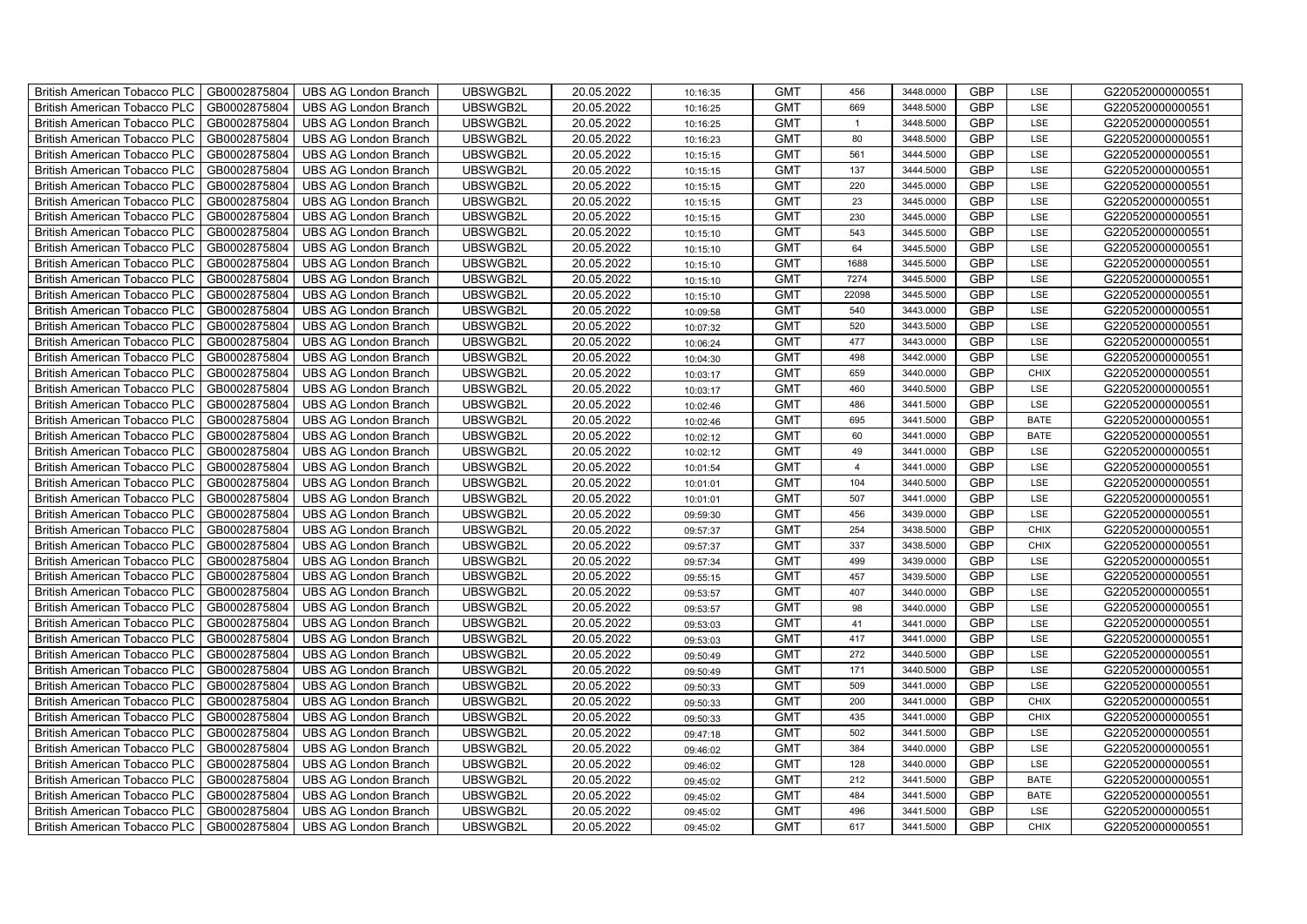| British American Tobacco PLC   GB0002875804 |              | <b>UBS AG London Branch</b> | UBSWGB2L | 20.05.2022 | 09:43:42 | <b>GMT</b> | 477 | 3441.0000 | <b>GBP</b> | LSE         | G220520000000551 |
|---------------------------------------------|--------------|-----------------------------|----------|------------|----------|------------|-----|-----------|------------|-------------|------------------|
| <b>British American Tobacco PLC</b>         | GB0002875804 | <b>UBS AG London Branch</b> | UBSWGB2L | 20.05.2022 | 09:41:51 | <b>GMT</b> | 261 | 3441.5000 | <b>GBP</b> | LSE         | G220520000000551 |
| <b>British American Tobacco PLC</b>         | GB0002875804 | <b>UBS AG London Branch</b> | UBSWGB2L | 20.05.2022 | 09:41:51 | <b>GMT</b> | 202 | 3441.5000 | <b>GBP</b> | LSE         | G220520000000551 |
| <b>British American Tobacco PLC</b>         | GB0002875804 | <b>UBS AG London Branch</b> | UBSWGB2L | 20.05.2022 | 09:40:05 | <b>GMT</b> | 396 | 3442.0000 | <b>GBP</b> | LSE         | G220520000000551 |
| <b>British American Tobacco PLC</b>         | GB0002875804 | UBS AG London Branch        | UBSWGB2L | 20.05.2022 | 09:40:05 | <b>GMT</b> | 136 | 3442.0000 | <b>GBP</b> | LSE         | G220520000000551 |
| <b>British American Tobacco PLC</b>         | GB0002875804 | <b>UBS AG London Branch</b> | UBSWGB2L | 20.05.2022 | 09:37:57 | <b>GMT</b> | 509 | 3442.5000 | <b>GBP</b> | LSE         | G220520000000551 |
| <b>British American Tobacco PLC</b>         | GB0002875804 | <b>UBS AG London Branch</b> | UBSWGB2L | 20.05.2022 | 09:37:46 | <b>GMT</b> | 239 | 3443.0000 | <b>GBP</b> | LSE         | G220520000000551 |
| <b>British American Tobacco PLC</b>         | GB0002875804 | <b>UBS AG London Branch</b> | UBSWGB2L | 20.05.2022 | 09:37:46 | <b>GMT</b> | 200 | 3443.0000 | <b>GBP</b> | LSE         | G220520000000551 |
| <b>British American Tobacco PLC</b>         | GB0002875804 | <b>UBS AG London Branch</b> | UBSWGB2L | 20.05.2022 | 09:37:46 | <b>GMT</b> | 104 | 3443.0000 | <b>GBP</b> | LSE         | G220520000000551 |
| <b>British American Tobacco PLC</b>         | GB0002875804 | <b>UBS AG London Branch</b> | UBSWGB2L | 20.05.2022 | 09:37:46 | <b>GMT</b> | 101 | 3443.0000 | <b>GBP</b> | LSE         | G220520000000551 |
| <b>British American Tobacco PLC</b>         | GB0002875804 | <b>UBS AG London Branch</b> | UBSWGB2L | 20.05.2022 | 09:37:46 | <b>GMT</b> | 598 | 3443.0000 | <b>GBP</b> | LSE         | G220520000000551 |
| British American Tobacco PLC                | GB0002875804 | <b>UBS AG London Branch</b> | UBSWGB2L | 20.05.2022 | 09:37:46 | <b>GMT</b> | 491 | 3443.0000 | <b>GBP</b> | <b>CHIX</b> | G220520000000551 |
| British American Tobacco PLC                | GB0002875804 | <b>UBS AG London Branch</b> | UBSWGB2L | 20.05.2022 | 09:37:46 | <b>GMT</b> | 387 | 3443.0000 | <b>GBP</b> | <b>BATE</b> | G220520000000551 |
| British American Tobacco PLC                | GB0002875804 | UBS AG London Branch        | UBSWGB2L | 20.05.2022 | 09:37:46 | <b>GMT</b> | 149 | 3443.0000 | <b>GBP</b> | <b>CHIX</b> | G220520000000551 |
| British American Tobacco PLC                | GB0002875804 | <b>UBS AG London Branch</b> | UBSWGB2L | 20.05.2022 | 09:37:46 | <b>GMT</b> | 111 | 3443.0000 | <b>GBP</b> | <b>BATE</b> | G220520000000551 |
| British American Tobacco PLC                | GB0002875804 | <b>UBS AG London Branch</b> | UBSWGB2L | 20.05.2022 | 09:37:46 | <b>GMT</b> | 23  | 3443.0000 | GBP        | <b>BATE</b> | G220520000000551 |
| British American Tobacco PLC                | GB0002875804 | <b>UBS AG London Branch</b> | UBSWGB2L | 20.05.2022 | 09:37:46 | <b>GMT</b> | 171 | 3443.0000 | <b>GBP</b> | <b>BATE</b> | G220520000000551 |
| British American Tobacco PLC                | GB0002875804 | <b>UBS AG London Branch</b> | UBSWGB2L | 20.05.2022 | 09:34:26 | <b>GMT</b> | 44  | 3441.0000 | <b>GBP</b> | <b>BATE</b> | G220520000000551 |
| British American Tobacco PLC                | GB0002875804 | <b>UBS AG London Branch</b> | UBSWGB2L | 20.05.2022 | 09:34:26 | <b>GMT</b> | 42  | 3441.0000 | <b>GBP</b> | LSE         | G220520000000551 |
| <b>British American Tobacco PLC</b>         | GB0002875804 | <b>UBS AG London Branch</b> | UBSWGB2L | 20.05.2022 | 09:34:23 | <b>GMT</b> | 225 | 3441.5000 | <b>GBP</b> | <b>LSE</b>  | G220520000000551 |
| British American Tobacco PLC                | GB0002875804 | UBS AG London Branch        | UBSWGB2L | 20.05.2022 | 09:34:23 | <b>GMT</b> | 194 | 3441.5000 | <b>GBP</b> | LSE         | G220520000000551 |
| British American Tobacco PLC                | GB0002875804 | <b>UBS AG London Branch</b> | UBSWGB2L | 20.05.2022 | 09:34:14 | <b>GMT</b> | 73  | 3441.5000 | GBP        | LSE         | G220520000000551 |
| British American Tobacco PLC                | GB0002875804 | <b>UBS AG London Branch</b> | UBSWGB2L | 20.05.2022 | 09:34:14 | <b>GMT</b> | 45  | 3441.5000 | GBP        | LSE         | G220520000000551 |
| British American Tobacco PLC                | GB0002875804 | UBS AG London Branch        | UBSWGB2L | 20.05.2022 | 09:33:02 | <b>GMT</b> | 402 | 3439.0000 | <b>GBP</b> | LSE         | G220520000000551 |
| British American Tobacco PLC                | GB0002875804 | <b>UBS AG London Branch</b> | UBSWGB2L | 20.05.2022 | 09:33:02 | <b>GMT</b> | 112 | 3439.0000 | GBP        | LSE         | G220520000000551 |
| British American Tobacco PLC                | GB0002875804 | <b>UBS AG London Branch</b> | UBSWGB2L | 20.05.2022 | 09:32:02 | <b>GMT</b> | 865 | 3438.5000 | GBP        | LSE         | G220520000000551 |
| British American Tobacco PLC                | GB0002875804 | <b>UBS AG London Branch</b> | UBSWGB2L | 20.05.2022 | 09:32:02 | <b>GMT</b> | 695 | 3438.5000 | GBP        | <b>CHIX</b> | G220520000000551 |
| British American Tobacco PLC                | GB0002875804 | <b>UBS AG London Branch</b> | UBSWGB2L | 20.05.2022 | 09:27:03 | <b>GMT</b> | 94  | 3437.5000 | <b>GBP</b> | LSE         | G220520000000551 |
| <b>British American Tobacco PLC</b>         | GB0002875804 | <b>UBS AG London Branch</b> | UBSWGB2L | 20.05.2022 | 09:27:03 | <b>GMT</b> | 149 | 3437.5000 | GBP        | LSE         | G220520000000551 |
| British American Tobacco PLC                | GB0002875804 | UBS AG London Branch        | UBSWGB2L | 20.05.2022 | 09:27:03 | <b>GMT</b> | 257 | 3437.5000 | <b>GBP</b> | LSE         | G220520000000551 |
| British American Tobacco PLC                | GB0002875804 | <b>UBS AG London Branch</b> | UBSWGB2L | 20.05.2022 | 09:25:53 | <b>GMT</b> | 444 | 3436.5000 | GBP        | LSE         | G220520000000551 |
| British American Tobacco PLC                | GB0002875804 | <b>UBS AG London Branch</b> | UBSWGB2L | 20.05.2022 | 09:24:21 | <b>GMT</b> | 162 | 3435.0000 | GBP        | LSE         | G220520000000551 |
| British American Tobacco PLC                | GB0002875804 | <b>UBS AG London Branch</b> | UBSWGB2L | 20.05.2022 | 09:24:21 | <b>GMT</b> | 282 | 3435.0000 | <b>GBP</b> | LSE         | G220520000000551 |
| British American Tobacco PLC                | GB0002875804 | <b>UBS AG London Branch</b> | UBSWGB2L | 20.05.2022 | 09:24:00 | <b>GMT</b> | 622 | 3438.5000 | <b>GBP</b> | <b>CHIX</b> | G220520000000551 |
| British American Tobacco PLC                | GB0002875804 | <b>UBS AG London Branch</b> | UBSWGB2L | 20.05.2022 | 09:23:31 | <b>GMT</b> | 503 | 3440.5000 | <b>GBP</b> | LSE         | G220520000000551 |
| British American Tobacco PLC                | GB0002875804 | <b>UBS AG London Branch</b> | UBSWGB2L | 20.05.2022 | 09:21:43 | <b>GMT</b> | 288 | 3442.5000 | <b>GBP</b> | LSE         | G220520000000551 |
| British American Tobacco PLC                | GB0002875804 | <b>UBS AG London Branch</b> | UBSWGB2L | 20.05.2022 | 09:21:43 | <b>GMT</b> | 167 | 3442.5000 | GBP        | LSE         | G220520000000551 |
| <b>British American Tobacco PLC</b>         | GB0002875804 | <b>UBS AG London Branch</b> | UBSWGB2L | 20.05.2022 | 09:21:24 | <b>GMT</b> | 173 | 3443.0000 | <b>GBP</b> | LSE         | G220520000000551 |
| <b>British American Tobacco PLC</b>         | GB0002875804 | UBS AG London Branch        | UBSWGB2L | 20.05.2022 | 09:21:24 | <b>GMT</b> | 147 | 3443.0000 | <b>GBP</b> | LSE         | G220520000000551 |
| British American Tobacco PLC                | GB0002875804 | <b>UBS AG London Branch</b> | UBSWGB2L | 20.05.2022 | 09:21:09 | <b>GMT</b> | 147 | 3443.0000 | <b>GBP</b> | LSE         | G220520000000551 |
| British American Tobacco PLC                | GB0002875804 | <b>UBS AG London Branch</b> | UBSWGB2L | 20.05.2022 | 09:20:02 | <b>GMT</b> | 524 | 3445.0000 | GBP        | LSE         | G220520000000551 |
| British American Tobacco PLC                | GB0002875804 | UBS AG London Branch        | UBSWGB2L | 20.05.2022 | 09:20:02 | <b>GMT</b> | 164 | 3445.0000 | <b>GBP</b> | <b>CHIX</b> | G220520000000551 |
| British American Tobacco PLC                | GB0002875804 | <b>UBS AG London Branch</b> | UBSWGB2L | 20.05.2022 | 09:20:02 | <b>GMT</b> | 500 | 3445.0000 | <b>GBP</b> | <b>BATE</b> | G220520000000551 |
| British American Tobacco PLC                | GB0002875804 | <b>UBS AG London Branch</b> | UBSWGB2L | 20.05.2022 | 09:20:02 | <b>GMT</b> | 94  | 3445.0000 | <b>GBP</b> | <b>BATE</b> | G220520000000551 |
| British American Tobacco PLC                | GB0002875804 | <b>UBS AG London Branch</b> | UBSWGB2L | 20.05.2022 | 09:20:02 | <b>GMT</b> | 472 | 3445.0000 | <b>GBP</b> | <b>CHIX</b> | G220520000000551 |
| <b>British American Tobacco PLC</b>         | GB0002875804 | <b>UBS AG London Branch</b> | UBSWGB2L | 20.05.2022 | 09:17:56 | <b>GMT</b> | 498 | 3444.0000 | <b>GBP</b> | LSE         | G220520000000551 |
| <b>British American Tobacco PLC</b>         | GB0002875804 | <b>UBS AG London Branch</b> | UBSWGB2L | 20.05.2022 | 09:17:54 | <b>GMT</b> | 68  | 3445.5000 | <b>GBP</b> | LSE         | G220520000000551 |
| British American Tobacco PLC                | GB0002875804 | <b>UBS AG London Branch</b> | UBSWGB2L | 20.05.2022 | 09:17:54 | <b>GMT</b> | 101 | 3445.5000 | <b>GBP</b> | LSE         | G220520000000551 |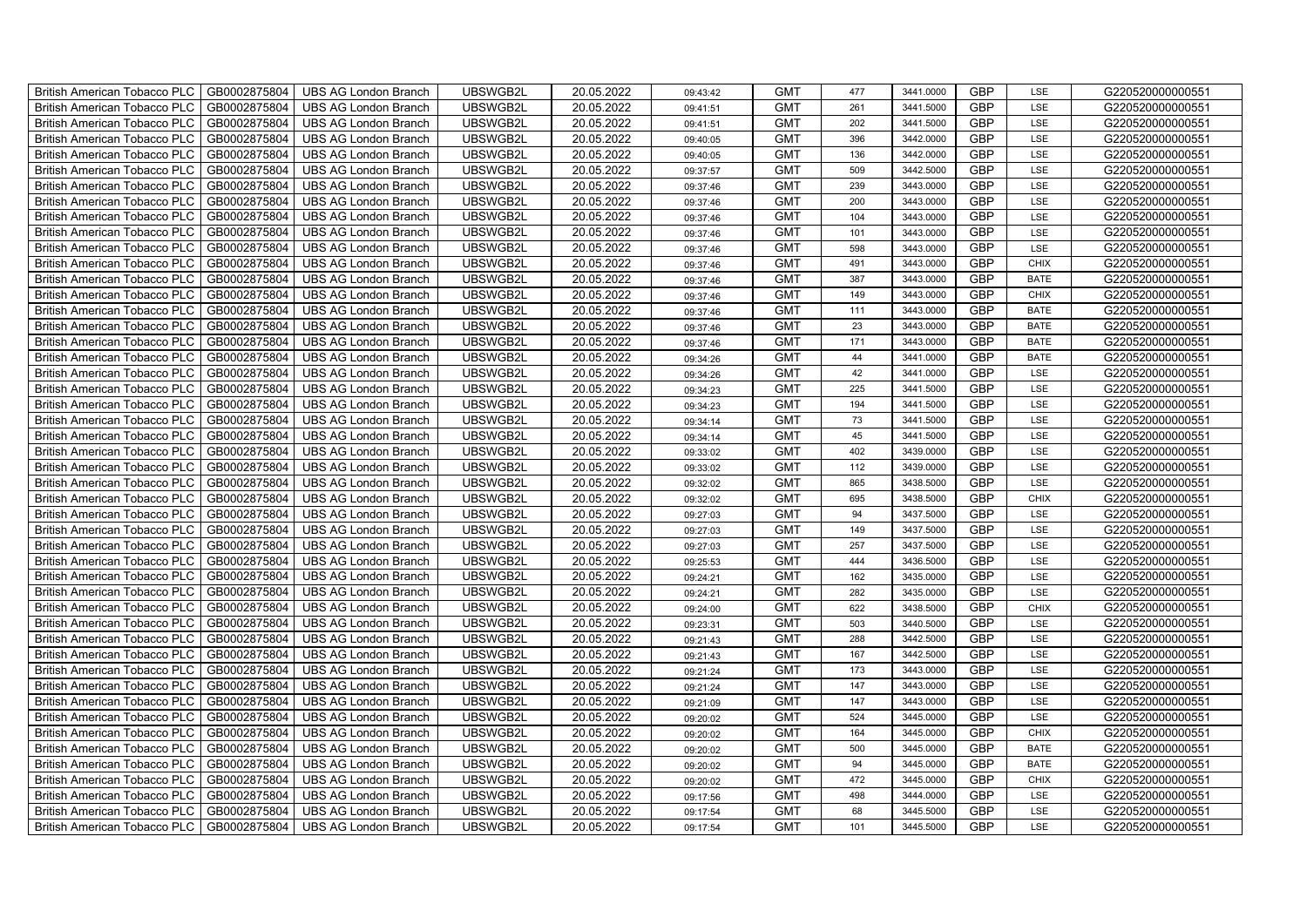| British American Tobacco PLC<br>GB0002875804        | <b>UBS AG London Branch</b> | UBSWGB2L | 20.05.2022 | 09:17:54 | <b>GMT</b> | 200     | 3445.5000 | <b>GBP</b> | LSE         | G220520000000551 |
|-----------------------------------------------------|-----------------------------|----------|------------|----------|------------|---------|-----------|------------|-------------|------------------|
| GB0002875804<br><b>British American Tobacco PLC</b> | <b>UBS AG London Branch</b> | UBSWGB2L | 20.05.2022 | 09:17:54 | <b>GMT</b> | 200     | 3445.0000 | <b>GBP</b> | LSE         | G220520000000551 |
| GB0002875804<br><b>British American Tobacco PLC</b> | UBS AG London Branch        | UBSWGB2L | 20.05.2022 | 09:17:54 | <b>GMT</b> | 205     | 3446.0000 | <b>GBP</b> | LSE         | G220520000000551 |
| GB0002875804<br>British American Tobacco PLC        | <b>UBS AG London Branch</b> | UBSWGB2L | 20.05.2022 | 09:17:54 | <b>GMT</b> | 474     | 3446.0000 | <b>GBP</b> | LSE         | G220520000000551 |
| GB0002875804<br>British American Tobacco PLC        | <b>UBS AG London Branch</b> | UBSWGB2L | 20.05.2022 | 09:17:54 | <b>GMT</b> | 434     | 3446.0000 | <b>GBP</b> | LSE         | G220520000000551 |
| GB0002875804<br>British American Tobacco PLC        | <b>UBS AG London Branch</b> | UBSWGB2L | 20.05.2022 | 09:14:48 | <b>GMT</b> | 170     | 3441.5000 | GBP        | <b>BATE</b> | G220520000000551 |
| GB0002875804<br>British American Tobacco PLC        | <b>UBS AG London Branch</b> | UBSWGB2L | 20.05.2022 | 09:14:48 | <b>GMT</b> | 482     | 3441.5000 | <b>GBP</b> | LSE         | G220520000000551 |
| British American Tobacco PLC<br>GB0002875804        | <b>UBS AG London Branch</b> | UBSWGB2L | 20.05.2022 | 09:14:48 | <b>GMT</b> | 300     | 3441.5000 | <b>GBP</b> | <b>BATE</b> | G220520000000551 |
| GB0002875804<br>British American Tobacco PLC        | <b>UBS AG London Branch</b> | UBSWGB2L | 20.05.2022 | 09:14:48 | <b>GMT</b> | 54      | 3441.5000 | GBP        | <b>BATE</b> | G220520000000551 |
| GB0002875804<br>British American Tobacco PLC        | <b>UBS AG London Branch</b> | UBSWGB2L | 20.05.2022 | 09:14:48 | <b>GMT</b> | 582     | 3441.5000 | GBP        | CHIX        | G220520000000551 |
| <b>British American Tobacco PLC</b><br>GB0002875804 | <b>UBS AG London Branch</b> | UBSWGB2L | 20.05.2022 | 09:13:38 | <b>GMT</b> | 179     | 3441.5000 | GBP        | LSE         | G220520000000551 |
| GB0002875804<br><b>British American Tobacco PLC</b> | <b>UBS AG London Branch</b> | UBSWGB2L | 20.05.2022 | 09:13:38 | <b>GMT</b> | 531     | 3441.5000 | <b>GBP</b> | LSE         | G220520000000551 |
| GB0002875804<br>British American Tobacco PLC        | <b>UBS AG London Branch</b> | UBSWGB2L | 20.05.2022 | 09:13:38 | <b>GMT</b> | 337     | 3441.5000 | GBP        | LSE         | G220520000000551 |
| GB0002875804<br>British American Tobacco PLC        | <b>UBS AG London Branch</b> | UBSWGB2L | 20.05.2022 | 09:10:33 | <b>GMT</b> | 486     | 3441.5000 | GBP        | LSE         | G220520000000551 |
| British American Tobacco PLC<br>GB0002875804        | UBS AG London Branch        | UBSWGB2L | 20.05.2022 | 09:10:33 | <b>GMT</b> | 662     | 3441.5000 | GBP        | CHIX        | G220520000000551 |
| British American Tobacco PLC<br>GB0002875804        | <b>UBS AG London Branch</b> | UBSWGB2L | 20.05.2022 | 09:07:00 | <b>GMT</b> | 530     | 3442.0000 | <b>GBP</b> | LSE         | G220520000000551 |
| GB0002875804<br>British American Tobacco PLC        | <b>UBS AG London Branch</b> | UBSWGB2L | 20.05.2022 | 09:06:19 | <b>GMT</b> | 498     | 3444.0000 | <b>GBP</b> | LSE         | G220520000000551 |
| GB0002875804<br>British American Tobacco PLC        | <b>UBS AG London Branch</b> | UBSWGB2L | 20.05.2022 | 09:06:03 | <b>GMT</b> | 132     | 3444.0000 | GBP        | LSE         | G220520000000551 |
| British American Tobacco PLC<br>GB0002875804        | <b>UBS AG London Branch</b> | UBSWGB2L | 20.05.2022 | 09:06:02 | <b>GMT</b> | 274     | 3444.0000 | GBP        | LSE         | G220520000000551 |
| <b>British American Tobacco PLC</b><br>GB0002875804 | <b>UBS AG London Branch</b> | UBSWGB2L | 20.05.2022 | 09:06:01 | <b>GMT</b> | 92      | 3444.0000 | <b>GBP</b> | LSE         | G220520000000551 |
| GB0002875804<br><b>British American Tobacco PLC</b> | <b>UBS AG London Branch</b> | UBSWGB2L | 20.05.2022 | 09:04:33 | <b>GMT</b> | 517     | 3443.0000 | <b>GBP</b> | LSE         | G220520000000551 |
| GB0002875804<br><b>British American Tobacco PLC</b> | <b>UBS AG London Branch</b> | UBSWGB2L | 20.05.2022 | 09:03:23 | <b>GMT</b> | 392     | 3442.5000 | GBP        | <b>CHIX</b> | G220520000000551 |
| British American Tobacco PLC<br>GB0002875804        | <b>UBS AG London Branch</b> | UBSWGB2L | 20.05.2022 | 09:03:22 | <b>GMT</b> | 283     | 3442.5000 | <b>GBP</b> | <b>CHIX</b> | G220520000000551 |
| <b>British American Tobacco PLC</b><br>GB0002875804 | <b>UBS AG London Branch</b> | UBSWGB2L | 20.05.2022 | 09:03:21 | <b>GMT</b> | 501     | 3443.0000 | <b>GBP</b> | LSE         | G220520000000551 |
| GB0002875804<br>British American Tobacco PLC        | <b>UBS AG London Branch</b> | UBSWGB2L | 20.05.2022 | 09:01:53 | <b>GMT</b> | 525     | 3445.0000 | <b>GBP</b> | LSE         | G220520000000551 |
| <b>British American Tobacco PLC</b><br>GB0002875804 | <b>UBS AG London Branch</b> | UBSWGB2L | 20.05.2022 | 09:01:44 | <b>GMT</b> | 104     | 3446.0000 | <b>GBP</b> | LSE         | G220520000000551 |
| GB0002875804<br><b>British American Tobacco PLC</b> | <b>UBS AG London Branch</b> | UBSWGB2L | 20.05.2022 | 09:01:44 | <b>GMT</b> | 351     | 3446.0000 | <b>GBP</b> | LSE         | G220520000000551 |
| GB0002875804<br>British American Tobacco PLC        | <b>UBS AG London Branch</b> | UBSWGB2L | 20.05.2022 | 09:01:44 | <b>GMT</b> | 342     | 3446.0000 | <b>GBP</b> | LSE         | G220520000000551 |
| GB0002875804<br><b>British American Tobacco PLC</b> | <b>UBS AG London Branch</b> | UBSWGB2L | 20.05.2022 | 09:01:44 | <b>GMT</b> | 104     | 3446.0000 | <b>GBP</b> | LSE         | G220520000000551 |
| GB0002875804<br><b>British American Tobacco PLC</b> | <b>UBS AG London Branch</b> | UBSWGB2L | 20.05.2022 | 09:01:44 | <b>GMT</b> | 210     | 3446.0000 | <b>GBP</b> | LSE         | G220520000000551 |
| GB0002875804<br><b>British American Tobacco PLC</b> | <b>UBS AG London Branch</b> | UBSWGB2L | 20.05.2022 | 09:01:30 | <b>GMT</b> | 830     | 3447.0000 | <b>GBP</b> | LSE         | G220520000000551 |
| GB0002875804<br>British American Tobacco PLC        | UBS AG London Branch        | UBSWGB2L | 20.05.2022 | 09:01:30 | <b>GMT</b> | 644     | 3447.0000 | GBP        | <b>CHIX</b> | G220520000000551 |
| GB0002875804<br>British American Tobacco PLC        | <b>UBS AG London Branch</b> | UBSWGB2L | 20.05.2022 | 09:01:30 | <b>GMT</b> | 622     | 3447.0000 | <b>GBP</b> | <b>BATE</b> | G220520000000551 |
| GB0002875804<br>British American Tobacco PLC        | <b>UBS AG London Branch</b> | UBSWGB2L | 20.05.2022 | 08:57:27 | <b>GMT</b> | 502     | 3443.0000 | <b>GBP</b> | LSE         | G220520000000551 |
| GB0002875804<br><b>British American Tobacco PLC</b> | <b>UBS AG London Branch</b> | UBSWGB2L | 20.05.2022 | 08:56:49 | <b>GMT</b> | 11      | 3443.5000 | <b>GBP</b> | LSE         | G220520000000551 |
| GB0002875804<br><b>British American Tobacco PLC</b> | <b>UBS AG London Branch</b> | UBSWGB2L | 20.05.2022 | 08:56:49 | <b>GMT</b> | 431     | 3443.5000 | <b>GBP</b> | LSE         | G220520000000551 |
| GB0002875804<br>British American Tobacco PLC        | <b>UBS AG London Branch</b> | UBSWGB2L | 20.05.2022 | 08:55:54 | <b>GMT</b> | 66      | 3442.0000 | <b>GBP</b> | LSE         | G220520000000551 |
| GB0002875804<br><b>British American Tobacco PLC</b> | <b>UBS AG London Branch</b> | UBSWGB2L | 20.05.2022 | 08:53:59 | <b>GMT</b> | 520     | 3443.0000 | <b>GBP</b> | LSE         | G220520000000551 |
| GB0002875804<br>British American Tobacco PLC        | <b>UBS AG London Branch</b> | UBSWGB2L | 20.05.2022 | 08:53:59 | <b>GMT</b> | 467     | 3443.0000 | <b>GBP</b> | LSE         | G220520000000551 |
| GB0002875804<br>British American Tobacco PLC        | <b>UBS AG London Branch</b> | UBSWGB2L | 20.05.2022 | 08:52:51 | <b>GMT</b> | 534     | 3444.0000 | GBP        | <b>BATE</b> | G220520000000551 |
| GB0002875804<br>British American Tobacco PLC        | <b>UBS AG London Branch</b> | UBSWGB2L | 20.05.2022 | 08:52:51 | <b>GMT</b> | 22      | 3444.0000 | <b>GBP</b> | <b>BATE</b> | G220520000000551 |
| GB0002875804<br>British American Tobacco PLC        | <b>UBS AG London Branch</b> | UBSWGB2L | 20.05.2022 | 08:52:51 | <b>GMT</b> | 13      | 3444.0000 | GBP        | <b>BATE</b> | G220520000000551 |
| British American Tobacco PLC<br>GB0002875804        | <b>UBS AG London Branch</b> | UBSWGB2L | 20.05.2022 | 08:52:51 | <b>GMT</b> | 684     | 3444.5000 | <b>GBP</b> | CHIX        | G220520000000551 |
| GB0002875804<br>British American Tobacco PLC        | <b>UBS AG London Branch</b> | UBSWGB2L | 20.05.2022 | 08:52:51 | <b>GMT</b> | 512     | 3444.5000 | <b>GBP</b> | LSE         | G220520000000551 |
| GB0002875804<br>British American Tobacco PLC        | <b>UBS AG London Branch</b> | UBSWGB2L | 20.05.2022 | 08:52:51 | <b>GMT</b> | 24      | 3444.0000 | <b>GBP</b> | <b>BATE</b> | G220520000000551 |
| GB0002875804<br>British American Tobacco PLC        | <b>UBS AG London Branch</b> | UBSWGB2L | 20.05.2022 | 08:52:51 | <b>GMT</b> | $\,6\,$ | 3444.0000 | <b>GBP</b> | <b>BATE</b> | G220520000000551 |
| GB0002875804<br><b>British American Tobacco PLC</b> | <b>UBS AG London Branch</b> | UBSWGB2L | 20.05.2022 | 08:52:51 | <b>GMT</b> | 9       | 3444.0000 | <b>GBP</b> | <b>BATE</b> | G220520000000551 |
| British American Tobacco PLC<br>GB0002875804        | <b>UBS AG London Branch</b> | UBSWGB2L | 20.05.2022 | 08:50:23 | <b>GMT</b> | 9       | 3443.0000 | <b>GBP</b> | LSE         | G220520000000551 |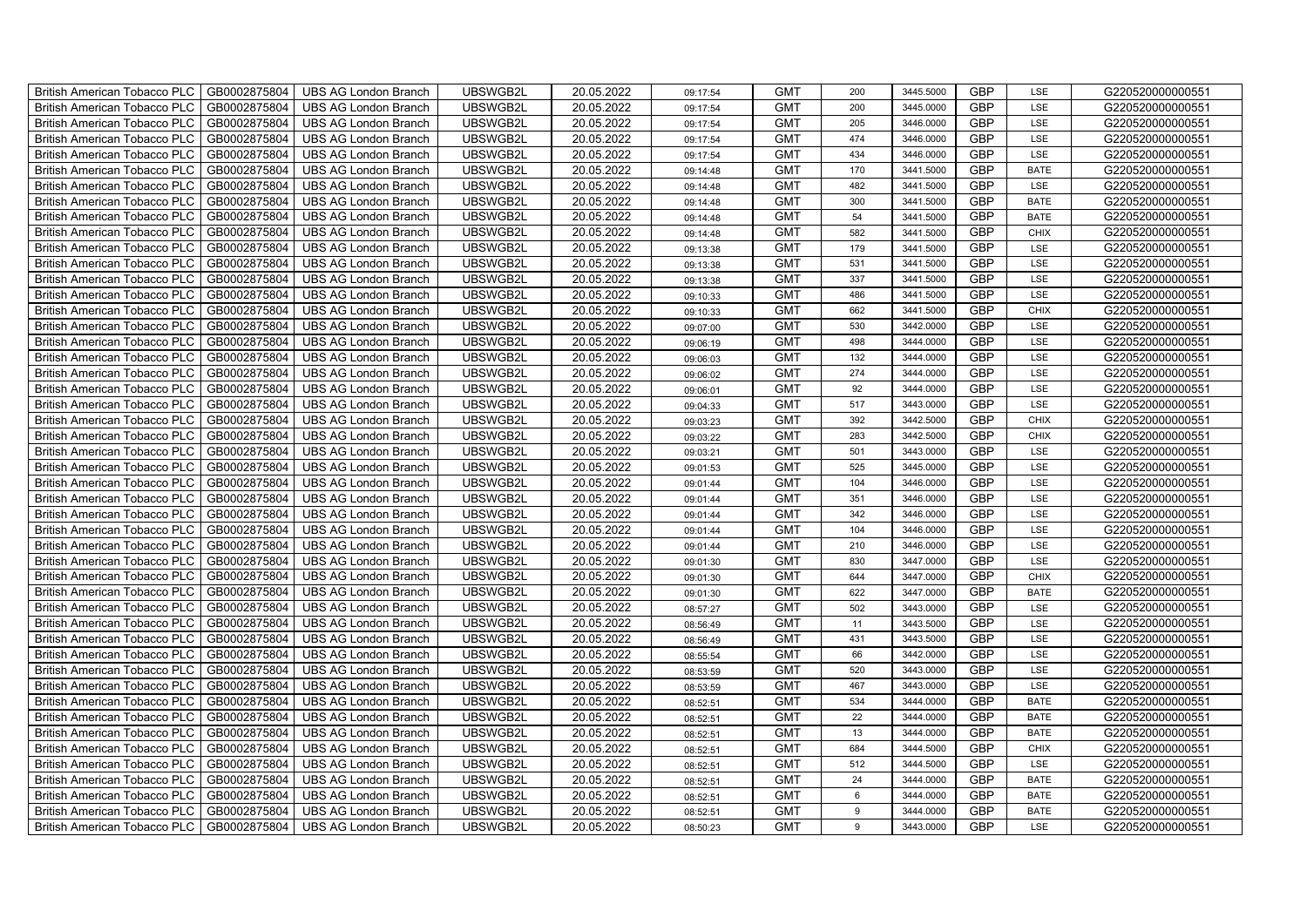| British American Tobacco PLC   GB0002875804 |              | <b>UBS AG London Branch</b> | UBSWGB2L | 20.05.2022 | 08:50:23 | <b>GMT</b> | 24  | 3443.0000 | <b>GBP</b> | LSE         | G220520000000551 |
|---------------------------------------------|--------------|-----------------------------|----------|------------|----------|------------|-----|-----------|------------|-------------|------------------|
| <b>British American Tobacco PLC</b>         | GB0002875804 | <b>UBS AG London Branch</b> | UBSWGB2L | 20.05.2022 | 08:50:23 | <b>GMT</b> | 401 | 3443.0000 | <b>GBP</b> | LSE         | G220520000000551 |
| <b>British American Tobacco PLC</b>         | GB0002875804 | <b>UBS AG London Branch</b> | UBSWGB2L | 20.05.2022 | 08:50:23 | <b>GMT</b> | 37  | 3443.0000 | <b>GBP</b> | LSE         | G220520000000551 |
| <b>British American Tobacco PLC</b>         | GB0002875804 | <b>UBS AG London Branch</b> | UBSWGB2L | 20.05.2022 | 08:50:23 | <b>GMT</b> | 33  | 3443.0000 | <b>GBP</b> | LSE         | G220520000000551 |
| <b>British American Tobacco PLC</b>         | GB0002875804 | UBS AG London Branch        | UBSWGB2L | 20.05.2022 | 08:50:03 | <b>GMT</b> | 241 | 3443.5000 | <b>GBP</b> | LSE         | G220520000000551 |
| <b>British American Tobacco PLC</b>         | GB0002875804 | <b>UBS AG London Branch</b> | UBSWGB2L | 20.05.2022 | 08:50:03 | <b>GMT</b> | 57  | 3443.5000 | <b>GBP</b> | LSE         | G220520000000551 |
| <b>British American Tobacco PLC</b>         | GB0002875804 | <b>UBS AG London Branch</b> | UBSWGB2L | 20.05.2022 | 08:50:03 | <b>GMT</b> | 207 | 3443.5000 | <b>GBP</b> | LSE         | G220520000000551 |
| <b>British American Tobacco PLC</b>         | GB0002875804 | <b>UBS AG London Branch</b> | UBSWGB2L | 20.05.2022 | 08:49:27 | <b>GMT</b> | 241 | 3444.0000 | <b>GBP</b> | <b>CHIX</b> | G220520000000551 |
| <b>British American Tobacco PLC</b>         | GB0002875804 | <b>UBS AG London Branch</b> | UBSWGB2L | 20.05.2022 | 08:49:27 | <b>GMT</b> | 193 | 3444.0000 | <b>GBP</b> | CHIX        | G220520000000551 |
| <b>British American Tobacco PLC</b>         | GB0002875804 | <b>UBS AG London Branch</b> | UBSWGB2L | 20.05.2022 | 08:49:27 | <b>GMT</b> | 148 | 3444.0000 | <b>GBP</b> | <b>CHIX</b> | G220520000000551 |
| <b>British American Tobacco PLC</b>         | GB0002875804 | <b>UBS AG London Branch</b> | UBSWGB2L | 20.05.2022 | 08:49:17 | <b>GMT</b> | 411 | 3444.0000 | <b>GBP</b> | LSE         | G220520000000551 |
| British American Tobacco PLC                | GB0002875804 | <b>UBS AG London Branch</b> | UBSWGB2L | 20.05.2022 | 08:49:17 | <b>GMT</b> | 126 | 3444.0000 | <b>GBP</b> | LSE         | G220520000000551 |
| British American Tobacco PLC                | GB0002875804 | <b>UBS AG London Branch</b> | UBSWGB2L | 20.05.2022 | 08:47:41 | <b>GMT</b> | 486 | 3442.0000 | <b>GBP</b> | LSE         | G220520000000551 |
| British American Tobacco PLC                | GB0002875804 | UBS AG London Branch        | UBSWGB2L | 20.05.2022 | 08:45:53 | <b>GMT</b> | 199 | 3442.0000 | <b>GBP</b> | LSE         | G220520000000551 |
| British American Tobacco PLC                | GB0002875804 | <b>UBS AG London Branch</b> | UBSWGB2L | 20.05.2022 | 08:45:53 | <b>GMT</b> | 283 | 3442.0000 | <b>GBP</b> | LSE         | G220520000000551 |
| British American Tobacco PLC                | GB0002875804 | <b>UBS AG London Branch</b> | UBSWGB2L | 20.05.2022 | 08:45:02 | <b>GMT</b> | 477 | 3443.5000 | GBP        | LSE         | G220520000000551 |
| British American Tobacco PLC                | GB0002875804 | <b>UBS AG London Branch</b> | UBSWGB2L | 20.05.2022 | 08:45:02 | <b>GMT</b> | 604 | 3443.0000 | <b>GBP</b> | <b>BATE</b> | G220520000000551 |
| British American Tobacco PLC                | GB0002875804 | <b>UBS AG London Branch</b> | UBSWGB2L | 20.05.2022 | 08:45:02 | <b>GMT</b> | 694 | 3443.5000 | <b>GBP</b> | <b>CHIX</b> | G220520000000551 |
| British American Tobacco PLC                | GB0002875804 | <b>UBS AG London Branch</b> | UBSWGB2L | 20.05.2022 | 08:44:49 | <b>GMT</b> | 240 | 3443.0000 | <b>GBP</b> | LSE         | G220520000000551 |
| <b>British American Tobacco PLC</b>         | GB0002875804 | <b>UBS AG London Branch</b> | UBSWGB2L | 20.05.2022 | 08:44:49 | <b>GMT</b> | 219 | 3443.0000 | <b>GBP</b> | <b>LSE</b>  | G220520000000551 |
| British American Tobacco PLC                | GB0002875804 | UBS AG London Branch        | UBSWGB2L | 20.05.2022 | 08:43:14 | <b>GMT</b> | 66  | 3442.0000 | <b>GBP</b> | <b>CHIX</b> | G220520000000551 |
| British American Tobacco PLC                | GB0002875804 | <b>UBS AG London Branch</b> | UBSWGB2L | 20.05.2022 | 08:43:14 | <b>GMT</b> | 421 | 3442.0000 | GBP        | LSE         | G220520000000551 |
| British American Tobacco PLC                | GB0002875804 | <b>UBS AG London Branch</b> | UBSWGB2L | 20.05.2022 | 08:43:14 | <b>GMT</b> | 83  | 3442.0000 | GBP        | LSE         | G220520000000551 |
| British American Tobacco PLC                | GB0002875804 | UBS AG London Branch        | UBSWGB2L | 20.05.2022 | 08:42:15 | <b>GMT</b> | 523 | 3442.0000 | <b>GBP</b> | LSE         | G220520000000551 |
| British American Tobacco PLC                | GB0002875804 | <b>UBS AG London Branch</b> | UBSWGB2L | 20.05.2022 | 08:42:03 | <b>GMT</b> | 384 | 3442.5000 | GBP        | LSE         | G220520000000551 |
| British American Tobacco PLC                | GB0002875804 | <b>UBS AG London Branch</b> | UBSWGB2L | 20.05.2022 | 08:42:02 | <b>GMT</b> | 137 | 3442.5000 | GBP        | LSE         | G220520000000551 |
| British American Tobacco PLC                | GB0002875804 | <b>UBS AG London Branch</b> | UBSWGB2L | 20.05.2022 | 08:40:12 | <b>GMT</b> | 518 | 3440.5000 | GBP        | LSE         | G220520000000551 |
| British American Tobacco PLC                | GB0002875804 | <b>UBS AG London Branch</b> | UBSWGB2L | 20.05.2022 | 08:39:39 | <b>GMT</b> | 256 | 3442.0000 | GBP        | <b>CHIX</b> | G220520000000551 |
| <b>British American Tobacco PLC</b>         | GB0002875804 | <b>UBS AG London Branch</b> | UBSWGB2L | 20.05.2022 | 08:39:39 | <b>GMT</b> | 157 | 3442.0000 | GBP        | <b>CHIX</b> | G220520000000551 |
| British American Tobacco PLC                | GB0002875804 | UBS AG London Branch        | UBSWGB2L | 20.05.2022 | 08:39:39 | <b>GMT</b> | 468 | 3442.0000 | <b>GBP</b> | LSE         | G220520000000551 |
| British American Tobacco PLC                | GB0002875804 | <b>UBS AG London Branch</b> | UBSWGB2L | 20.05.2022 | 08:39:03 | <b>GMT</b> | 194 | 3442.0000 | GBP        | <b>CHIX</b> | G220520000000551 |
| British American Tobacco PLC                | GB0002875804 | <b>UBS AG London Branch</b> | UBSWGB2L | 20.05.2022 | 08:37:46 | <b>GMT</b> | 444 | 3439.0000 | GBP        | LSE         | G220520000000551 |
| British American Tobacco PLC                | GB0002875804 | <b>UBS AG London Branch</b> | UBSWGB2L | 20.05.2022 | 08:36:42 | <b>GMT</b> | 481 | 3435.5000 | <b>GBP</b> | LSE         | G220520000000551 |
| British American Tobacco PLC                | GB0002875804 | <b>UBS AG London Branch</b> | UBSWGB2L | 20.05.2022 | 08:35:06 | <b>GMT</b> | 452 | 3435.5000 | <b>GBP</b> | LSE         | G220520000000551 |
| British American Tobacco PLC                | GB0002875804 | <b>UBS AG London Branch</b> | UBSWGB2L | 20.05.2022 | 08:34:58 | <b>GMT</b> | 535 | 3436.5000 | GBP        | LSE         | G220520000000551 |
| British American Tobacco PLC                | GB0002875804 | <b>UBS AG London Branch</b> | UBSWGB2L | 20.05.2022 | 08:33:50 | <b>GMT</b> | 533 | 3436.5000 | GBP        | LSE         | G220520000000551 |
| British American Tobacco PLC                | GB0002875804 | <b>UBS AG London Branch</b> | UBSWGB2L | 20.05.2022 | 08:33:35 | <b>GMT</b> | 142 | 3436.0000 | GBP        | LSE         | G220520000000551 |
| <b>British American Tobacco PLC</b>         | GB0002875804 | <b>UBS AG London Branch</b> | UBSWGB2L | 20.05.2022 | 08:33:35 | <b>GMT</b> | 206 | 3436.0000 | <b>GBP</b> | LSE         | G220520000000551 |
| <b>British American Tobacco PLC</b>         | GB0002875804 | UBS AG London Branch        | UBSWGB2L | 20.05.2022 | 08:33:35 | <b>GMT</b> | 23  | 3436.0000 | <b>GBP</b> | LSE         | G220520000000551 |
| British American Tobacco PLC                | GB0002875804 | <b>UBS AG London Branch</b> | UBSWGB2L | 20.05.2022 | 08:33:35 | <b>GMT</b> | 60  | 3436.0000 | <b>GBP</b> | LSE         | G220520000000551 |
| British American Tobacco PLC                | GB0002875804 | <b>UBS AG London Branch</b> | UBSWGB2L | 20.05.2022 | 08:33:35 | <b>GMT</b> | 76  | 3436.0000 | GBP        | LSE         | G220520000000551 |
| British American Tobacco PLC                | GB0002875804 | UBS AG London Branch        | UBSWGB2L | 20.05.2022 | 08:33:35 | <b>GMT</b> | 703 | 3436.5000 | <b>GBP</b> | <b>BATE</b> | G220520000000551 |
| British American Tobacco PLC                | GB0002875804 | <b>UBS AG London Branch</b> | UBSWGB2L | 20.05.2022 | 08:33:35 | <b>GMT</b> | 574 | 3436.5000 | <b>GBP</b> | <b>CHIX</b> | G220520000000551 |
| British American Tobacco PLC                | GB0002875804 | <b>UBS AG London Branch</b> | UBSWGB2L | 20.05.2022 | 08:33:11 | <b>GMT</b> | 75  | 3436.5000 | <b>GBP</b> | <b>CHIX</b> | G220520000000551 |
| British American Tobacco PLC                | GB0002875804 | <b>UBS AG London Branch</b> | UBSWGB2L | 20.05.2022 | 08:30:43 | <b>GMT</b> | 42  | 3434.5000 | GBP        | LSE         | G220520000000551 |
| <b>British American Tobacco PLC</b>         | GB0002875804 | <b>UBS AG London Branch</b> | UBSWGB2L | 20.05.2022 | 08:30:43 | <b>GMT</b> | 233 | 3434.5000 | <b>GBP</b> | LSE         | G220520000000551 |
| <b>British American Tobacco PLC</b>         | GB0002875804 | <b>UBS AG London Branch</b> | UBSWGB2L | 20.05.2022 | 08:30:43 | <b>GMT</b> | 104 | 3434.5000 | <b>GBP</b> | LSE         | G220520000000551 |
| British American Tobacco PLC                | GB0002875804 | <b>UBS AG London Branch</b> | UBSWGB2L | 20.05.2022 | 08:30:43 | <b>GMT</b> | 150 | 3434.5000 | <b>GBP</b> | LSE         | G220520000000551 |
|                                             |              |                             |          |            |          |            |     |           |            |             |                  |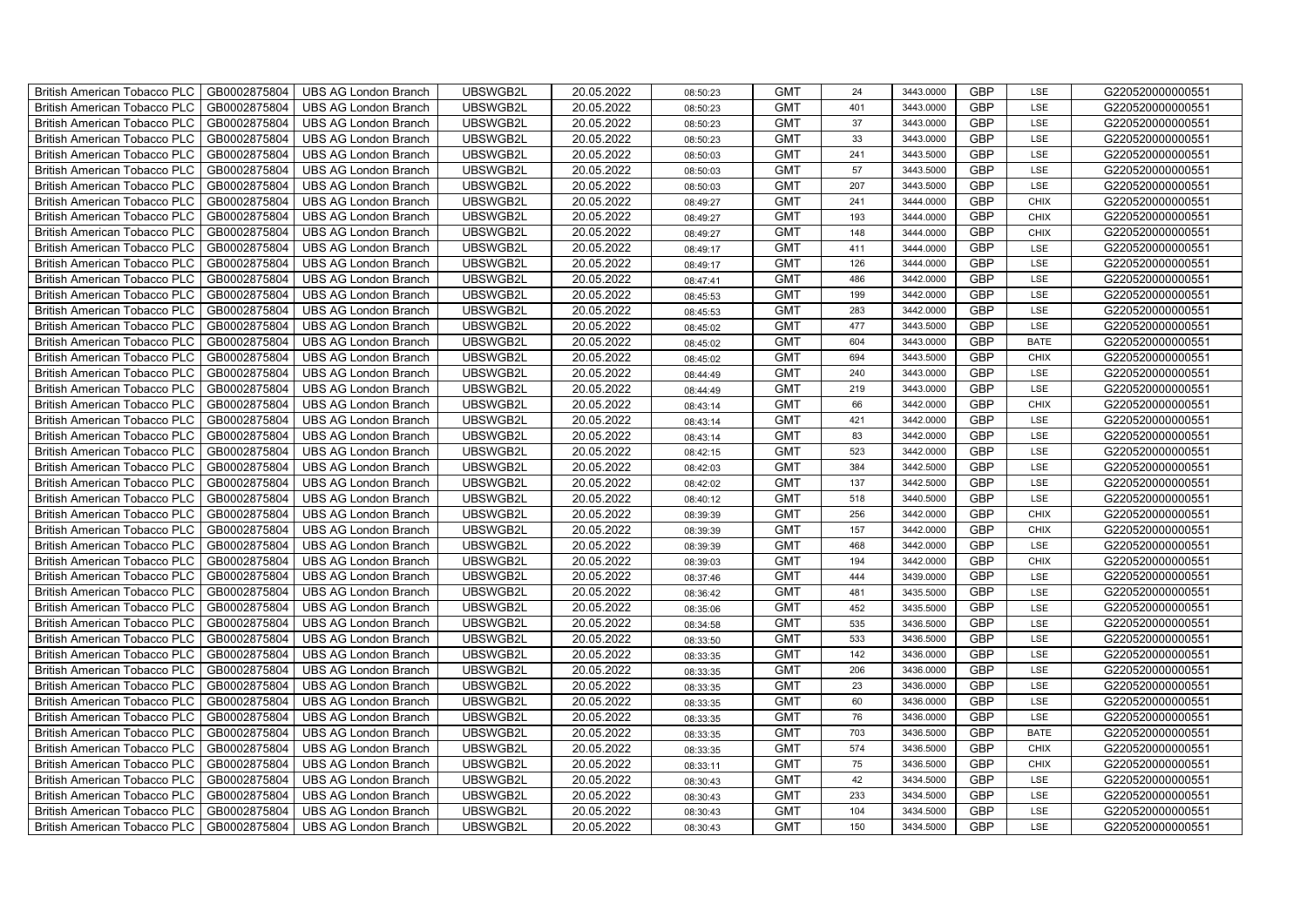| GB0002875804<br>UBSWGB2L<br>20.05.2022<br><b>GMT</b><br><b>GBP</b><br>G220520000000551<br><b>British American Tobacco PLC</b><br><b>UBS AG London Branch</b><br>224<br>3434.0000<br>LSE<br>08:30:04<br><b>GBP</b><br>GB0002875804<br><b>UBS AG London Branch</b><br>UBSWGB2L<br>20.05.2022<br><b>GMT</b><br><b>British American Tobacco PLC</b><br>28<br>3434.0000<br>LSE<br>G220520000000551<br>08:30:04<br>GB0002875804<br><b>GMT</b><br>35<br><b>GBP</b><br>G220520000000551<br>British American Tobacco PLC<br><b>UBS AG London Branch</b><br>UBSWGB2L<br>20.05.2022<br>3434.0000<br>LSE<br>08:30:04<br>GB0002875804<br>UBSWGB2L<br>20.05.2022<br><b>GMT</b><br>21<br>3434.0000<br><b>GBP</b><br>LSE<br>G220520000000551<br><b>British American Tobacco PLC</b><br><b>UBS AG London Branch</b><br>08:30:04<br><b>GBP</b><br>GB0002875804<br>UBSWGB2L<br>20.05.2022<br><b>GMT</b><br>634<br>3436.0000<br>G220520000000551<br>British American Tobacco PLC<br><b>UBS AG London Branch</b><br><b>CHIX</b><br>08:29:38<br>GB0002875804<br>20.05.2022<br>112<br>3434.5000<br><b>GBP</b><br>LSE<br><b>British American Tobacco PLC</b><br><b>UBS AG London Branch</b><br>UBSWGB2L<br><b>GMT</b><br>G220520000000551<br>08:29:10<br><b>GBP</b><br>British American Tobacco PLC<br>GB0002875804<br>UBSWGB2L<br>20.05.2022<br><b>GMT</b><br>246<br>3434.5000<br>G220520000000551<br><b>UBS AG London Branch</b><br>LSE<br>08:29:10<br><b>GBP</b><br>GB0002875804<br>UBSWGB2L<br>20.05.2022<br><b>GMT</b><br>104<br>G220520000000551<br><b>British American Tobacco PLC</b><br><b>UBS AG London Branch</b><br>3434.5000<br>LSE<br>08:29:10<br>GB0002875804<br>UBSWGB2L<br>20.05.2022<br><b>GMT</b><br>62<br><b>GBP</b><br>G220520000000551<br>British American Tobacco PLC<br><b>UBS AG London Branch</b><br>3434.5000<br>LSE<br>08:29:10<br><b>British American Tobacco PLC</b><br>GB0002875804<br>UBSWGB2L<br>20.05.2022<br><b>GMT</b><br>443<br><b>GBP</b><br>G220520000000551<br><b>UBS AG London Branch</b><br>3435.0000<br>LSE<br>08:28:17<br><b>GBP</b><br>GB0002875804<br>UBSWGB2L<br>20.05.2022<br><b>GMT</b><br>455<br>G220520000000551<br><b>British American Tobacco PLC</b><br><b>UBS AG London Branch</b><br>3434.0000<br>LSE<br>08:26:39<br>GB0002875804<br><b>GMT</b><br><b>GBP</b><br>British American Tobacco PLC<br><b>UBS AG London Branch</b><br>UBSWGB2L<br>20.05.2022<br>33<br>3434.0000<br>LSE<br>G220520000000551<br>08:26:39<br>GB0002875804<br>UBSWGB2L<br>20.05.2022<br><b>GMT</b><br><b>GBP</b><br>G220520000000551<br>British American Tobacco PLC<br><b>UBS AG London Branch</b><br>469<br>3436.0000<br>LSE<br>08:26:18<br><b>GBP</b><br>GB0002875804<br>UBSWGB2L<br>20.05.2022<br><b>GMT</b><br>668<br>3434.5000<br>G220520000000551<br>British American Tobacco PLC<br><b>UBS AG London Branch</b><br><b>CHIX</b><br>08:25:45<br><b>GBP</b><br>GB0002875804<br>20.05.2022<br>529<br>3434.5000<br>LSE<br>British American Tobacco PLC<br><b>UBS AG London Branch</b><br>UBSWGB2L<br><b>GMT</b><br>G220520000000551<br>08:25:45<br><b>GBP</b><br><b>GMT</b><br>British American Tobacco PLC<br>GB0002875804<br>UBSWGB2L<br>20.05.2022<br>454<br>3433.0000<br>LSE<br>G220520000000551<br><b>UBS AG London Branch</b><br>08:25:12<br><b>GBP</b><br>GB0002875804<br>UBSWGB2L<br>20.05.2022<br><b>GMT</b><br>444<br>G220520000000551<br>British American Tobacco PLC<br><b>UBS AG London Branch</b><br>3436.5000<br>LSE<br>08:23:15<br>GB0002875804<br>UBSWGB2L<br>20.05.2022<br><b>GMT</b><br>107<br><b>GBP</b><br>G220520000000551<br>British American Tobacco PLC<br><b>UBS AG London Branch</b><br>3436.5000<br>LSE<br>08:23:15<br><b>British American Tobacco PLC</b><br>GB0002875804<br><b>UBS AG London Branch</b><br>UBSWGB2L<br>20.05.2022<br><b>GMT</b><br>38<br>GBP<br>G220520000000551<br>3439.0000<br><b>BATE</b><br>08:22:18<br><b>GBP</b><br>GB0002875804<br><b>UBS AG London Branch</b><br>UBSWGB2L<br>20.05.2022<br><b>GMT</b><br><b>British American Tobacco PLC</b><br>613<br>3439.0000<br><b>BATE</b><br>G220520000000551<br>08:22:18<br>GB0002875804<br><b>GMT</b><br>GBP<br>G220520000000551<br>British American Tobacco PLC<br><b>UBS AG London Branch</b><br>UBSWGB2L<br>20.05.2022<br>508<br>3439.5000<br>LSE<br>08:22:17 |  |
|-------------------------------------------------------------------------------------------------------------------------------------------------------------------------------------------------------------------------------------------------------------------------------------------------------------------------------------------------------------------------------------------------------------------------------------------------------------------------------------------------------------------------------------------------------------------------------------------------------------------------------------------------------------------------------------------------------------------------------------------------------------------------------------------------------------------------------------------------------------------------------------------------------------------------------------------------------------------------------------------------------------------------------------------------------------------------------------------------------------------------------------------------------------------------------------------------------------------------------------------------------------------------------------------------------------------------------------------------------------------------------------------------------------------------------------------------------------------------------------------------------------------------------------------------------------------------------------------------------------------------------------------------------------------------------------------------------------------------------------------------------------------------------------------------------------------------------------------------------------------------------------------------------------------------------------------------------------------------------------------------------------------------------------------------------------------------------------------------------------------------------------------------------------------------------------------------------------------------------------------------------------------------------------------------------------------------------------------------------------------------------------------------------------------------------------------------------------------------------------------------------------------------------------------------------------------------------------------------------------------------------------------------------------------------------------------------------------------------------------------------------------------------------------------------------------------------------------------------------------------------------------------------------------------------------------------------------------------------------------------------------------------------------------------------------------------------------------------------------------------------------------------------------------------------------------------------------------------------------------------------------------------------------------------------------------------------------------------------------------------------------------------------------------------------------------------------------------------------------------------------------------------------------------------------------------------------------------------------------------------------------------------------------------------------------------------------------------------------------------------------------------------------------------------------------------------------------------------------------------------------------------------------------------------------------------------------------------------------------------------------------------------------------------------------------------------------------------------------------------------------------------------------------------------------------------------------------------------------------------------------------------------------|--|
|                                                                                                                                                                                                                                                                                                                                                                                                                                                                                                                                                                                                                                                                                                                                                                                                                                                                                                                                                                                                                                                                                                                                                                                                                                                                                                                                                                                                                                                                                                                                                                                                                                                                                                                                                                                                                                                                                                                                                                                                                                                                                                                                                                                                                                                                                                                                                                                                                                                                                                                                                                                                                                                                                                                                                                                                                                                                                                                                                                                                                                                                                                                                                                                                                                                                                                                                                                                                                                                                                                                                                                                                                                                                                                                                                                                                                                                                                                                                                                                                                                                                                                                                                                                                                                                                         |  |
|                                                                                                                                                                                                                                                                                                                                                                                                                                                                                                                                                                                                                                                                                                                                                                                                                                                                                                                                                                                                                                                                                                                                                                                                                                                                                                                                                                                                                                                                                                                                                                                                                                                                                                                                                                                                                                                                                                                                                                                                                                                                                                                                                                                                                                                                                                                                                                                                                                                                                                                                                                                                                                                                                                                                                                                                                                                                                                                                                                                                                                                                                                                                                                                                                                                                                                                                                                                                                                                                                                                                                                                                                                                                                                                                                                                                                                                                                                                                                                                                                                                                                                                                                                                                                                                                         |  |
|                                                                                                                                                                                                                                                                                                                                                                                                                                                                                                                                                                                                                                                                                                                                                                                                                                                                                                                                                                                                                                                                                                                                                                                                                                                                                                                                                                                                                                                                                                                                                                                                                                                                                                                                                                                                                                                                                                                                                                                                                                                                                                                                                                                                                                                                                                                                                                                                                                                                                                                                                                                                                                                                                                                                                                                                                                                                                                                                                                                                                                                                                                                                                                                                                                                                                                                                                                                                                                                                                                                                                                                                                                                                                                                                                                                                                                                                                                                                                                                                                                                                                                                                                                                                                                                                         |  |
|                                                                                                                                                                                                                                                                                                                                                                                                                                                                                                                                                                                                                                                                                                                                                                                                                                                                                                                                                                                                                                                                                                                                                                                                                                                                                                                                                                                                                                                                                                                                                                                                                                                                                                                                                                                                                                                                                                                                                                                                                                                                                                                                                                                                                                                                                                                                                                                                                                                                                                                                                                                                                                                                                                                                                                                                                                                                                                                                                                                                                                                                                                                                                                                                                                                                                                                                                                                                                                                                                                                                                                                                                                                                                                                                                                                                                                                                                                                                                                                                                                                                                                                                                                                                                                                                         |  |
|                                                                                                                                                                                                                                                                                                                                                                                                                                                                                                                                                                                                                                                                                                                                                                                                                                                                                                                                                                                                                                                                                                                                                                                                                                                                                                                                                                                                                                                                                                                                                                                                                                                                                                                                                                                                                                                                                                                                                                                                                                                                                                                                                                                                                                                                                                                                                                                                                                                                                                                                                                                                                                                                                                                                                                                                                                                                                                                                                                                                                                                                                                                                                                                                                                                                                                                                                                                                                                                                                                                                                                                                                                                                                                                                                                                                                                                                                                                                                                                                                                                                                                                                                                                                                                                                         |  |
|                                                                                                                                                                                                                                                                                                                                                                                                                                                                                                                                                                                                                                                                                                                                                                                                                                                                                                                                                                                                                                                                                                                                                                                                                                                                                                                                                                                                                                                                                                                                                                                                                                                                                                                                                                                                                                                                                                                                                                                                                                                                                                                                                                                                                                                                                                                                                                                                                                                                                                                                                                                                                                                                                                                                                                                                                                                                                                                                                                                                                                                                                                                                                                                                                                                                                                                                                                                                                                                                                                                                                                                                                                                                                                                                                                                                                                                                                                                                                                                                                                                                                                                                                                                                                                                                         |  |
|                                                                                                                                                                                                                                                                                                                                                                                                                                                                                                                                                                                                                                                                                                                                                                                                                                                                                                                                                                                                                                                                                                                                                                                                                                                                                                                                                                                                                                                                                                                                                                                                                                                                                                                                                                                                                                                                                                                                                                                                                                                                                                                                                                                                                                                                                                                                                                                                                                                                                                                                                                                                                                                                                                                                                                                                                                                                                                                                                                                                                                                                                                                                                                                                                                                                                                                                                                                                                                                                                                                                                                                                                                                                                                                                                                                                                                                                                                                                                                                                                                                                                                                                                                                                                                                                         |  |
|                                                                                                                                                                                                                                                                                                                                                                                                                                                                                                                                                                                                                                                                                                                                                                                                                                                                                                                                                                                                                                                                                                                                                                                                                                                                                                                                                                                                                                                                                                                                                                                                                                                                                                                                                                                                                                                                                                                                                                                                                                                                                                                                                                                                                                                                                                                                                                                                                                                                                                                                                                                                                                                                                                                                                                                                                                                                                                                                                                                                                                                                                                                                                                                                                                                                                                                                                                                                                                                                                                                                                                                                                                                                                                                                                                                                                                                                                                                                                                                                                                                                                                                                                                                                                                                                         |  |
|                                                                                                                                                                                                                                                                                                                                                                                                                                                                                                                                                                                                                                                                                                                                                                                                                                                                                                                                                                                                                                                                                                                                                                                                                                                                                                                                                                                                                                                                                                                                                                                                                                                                                                                                                                                                                                                                                                                                                                                                                                                                                                                                                                                                                                                                                                                                                                                                                                                                                                                                                                                                                                                                                                                                                                                                                                                                                                                                                                                                                                                                                                                                                                                                                                                                                                                                                                                                                                                                                                                                                                                                                                                                                                                                                                                                                                                                                                                                                                                                                                                                                                                                                                                                                                                                         |  |
|                                                                                                                                                                                                                                                                                                                                                                                                                                                                                                                                                                                                                                                                                                                                                                                                                                                                                                                                                                                                                                                                                                                                                                                                                                                                                                                                                                                                                                                                                                                                                                                                                                                                                                                                                                                                                                                                                                                                                                                                                                                                                                                                                                                                                                                                                                                                                                                                                                                                                                                                                                                                                                                                                                                                                                                                                                                                                                                                                                                                                                                                                                                                                                                                                                                                                                                                                                                                                                                                                                                                                                                                                                                                                                                                                                                                                                                                                                                                                                                                                                                                                                                                                                                                                                                                         |  |
|                                                                                                                                                                                                                                                                                                                                                                                                                                                                                                                                                                                                                                                                                                                                                                                                                                                                                                                                                                                                                                                                                                                                                                                                                                                                                                                                                                                                                                                                                                                                                                                                                                                                                                                                                                                                                                                                                                                                                                                                                                                                                                                                                                                                                                                                                                                                                                                                                                                                                                                                                                                                                                                                                                                                                                                                                                                                                                                                                                                                                                                                                                                                                                                                                                                                                                                                                                                                                                                                                                                                                                                                                                                                                                                                                                                                                                                                                                                                                                                                                                                                                                                                                                                                                                                                         |  |
|                                                                                                                                                                                                                                                                                                                                                                                                                                                                                                                                                                                                                                                                                                                                                                                                                                                                                                                                                                                                                                                                                                                                                                                                                                                                                                                                                                                                                                                                                                                                                                                                                                                                                                                                                                                                                                                                                                                                                                                                                                                                                                                                                                                                                                                                                                                                                                                                                                                                                                                                                                                                                                                                                                                                                                                                                                                                                                                                                                                                                                                                                                                                                                                                                                                                                                                                                                                                                                                                                                                                                                                                                                                                                                                                                                                                                                                                                                                                                                                                                                                                                                                                                                                                                                                                         |  |
|                                                                                                                                                                                                                                                                                                                                                                                                                                                                                                                                                                                                                                                                                                                                                                                                                                                                                                                                                                                                                                                                                                                                                                                                                                                                                                                                                                                                                                                                                                                                                                                                                                                                                                                                                                                                                                                                                                                                                                                                                                                                                                                                                                                                                                                                                                                                                                                                                                                                                                                                                                                                                                                                                                                                                                                                                                                                                                                                                                                                                                                                                                                                                                                                                                                                                                                                                                                                                                                                                                                                                                                                                                                                                                                                                                                                                                                                                                                                                                                                                                                                                                                                                                                                                                                                         |  |
|                                                                                                                                                                                                                                                                                                                                                                                                                                                                                                                                                                                                                                                                                                                                                                                                                                                                                                                                                                                                                                                                                                                                                                                                                                                                                                                                                                                                                                                                                                                                                                                                                                                                                                                                                                                                                                                                                                                                                                                                                                                                                                                                                                                                                                                                                                                                                                                                                                                                                                                                                                                                                                                                                                                                                                                                                                                                                                                                                                                                                                                                                                                                                                                                                                                                                                                                                                                                                                                                                                                                                                                                                                                                                                                                                                                                                                                                                                                                                                                                                                                                                                                                                                                                                                                                         |  |
|                                                                                                                                                                                                                                                                                                                                                                                                                                                                                                                                                                                                                                                                                                                                                                                                                                                                                                                                                                                                                                                                                                                                                                                                                                                                                                                                                                                                                                                                                                                                                                                                                                                                                                                                                                                                                                                                                                                                                                                                                                                                                                                                                                                                                                                                                                                                                                                                                                                                                                                                                                                                                                                                                                                                                                                                                                                                                                                                                                                                                                                                                                                                                                                                                                                                                                                                                                                                                                                                                                                                                                                                                                                                                                                                                                                                                                                                                                                                                                                                                                                                                                                                                                                                                                                                         |  |
|                                                                                                                                                                                                                                                                                                                                                                                                                                                                                                                                                                                                                                                                                                                                                                                                                                                                                                                                                                                                                                                                                                                                                                                                                                                                                                                                                                                                                                                                                                                                                                                                                                                                                                                                                                                                                                                                                                                                                                                                                                                                                                                                                                                                                                                                                                                                                                                                                                                                                                                                                                                                                                                                                                                                                                                                                                                                                                                                                                                                                                                                                                                                                                                                                                                                                                                                                                                                                                                                                                                                                                                                                                                                                                                                                                                                                                                                                                                                                                                                                                                                                                                                                                                                                                                                         |  |
|                                                                                                                                                                                                                                                                                                                                                                                                                                                                                                                                                                                                                                                                                                                                                                                                                                                                                                                                                                                                                                                                                                                                                                                                                                                                                                                                                                                                                                                                                                                                                                                                                                                                                                                                                                                                                                                                                                                                                                                                                                                                                                                                                                                                                                                                                                                                                                                                                                                                                                                                                                                                                                                                                                                                                                                                                                                                                                                                                                                                                                                                                                                                                                                                                                                                                                                                                                                                                                                                                                                                                                                                                                                                                                                                                                                                                                                                                                                                                                                                                                                                                                                                                                                                                                                                         |  |
|                                                                                                                                                                                                                                                                                                                                                                                                                                                                                                                                                                                                                                                                                                                                                                                                                                                                                                                                                                                                                                                                                                                                                                                                                                                                                                                                                                                                                                                                                                                                                                                                                                                                                                                                                                                                                                                                                                                                                                                                                                                                                                                                                                                                                                                                                                                                                                                                                                                                                                                                                                                                                                                                                                                                                                                                                                                                                                                                                                                                                                                                                                                                                                                                                                                                                                                                                                                                                                                                                                                                                                                                                                                                                                                                                                                                                                                                                                                                                                                                                                                                                                                                                                                                                                                                         |  |
|                                                                                                                                                                                                                                                                                                                                                                                                                                                                                                                                                                                                                                                                                                                                                                                                                                                                                                                                                                                                                                                                                                                                                                                                                                                                                                                                                                                                                                                                                                                                                                                                                                                                                                                                                                                                                                                                                                                                                                                                                                                                                                                                                                                                                                                                                                                                                                                                                                                                                                                                                                                                                                                                                                                                                                                                                                                                                                                                                                                                                                                                                                                                                                                                                                                                                                                                                                                                                                                                                                                                                                                                                                                                                                                                                                                                                                                                                                                                                                                                                                                                                                                                                                                                                                                                         |  |
|                                                                                                                                                                                                                                                                                                                                                                                                                                                                                                                                                                                                                                                                                                                                                                                                                                                                                                                                                                                                                                                                                                                                                                                                                                                                                                                                                                                                                                                                                                                                                                                                                                                                                                                                                                                                                                                                                                                                                                                                                                                                                                                                                                                                                                                                                                                                                                                                                                                                                                                                                                                                                                                                                                                                                                                                                                                                                                                                                                                                                                                                                                                                                                                                                                                                                                                                                                                                                                                                                                                                                                                                                                                                                                                                                                                                                                                                                                                                                                                                                                                                                                                                                                                                                                                                         |  |
|                                                                                                                                                                                                                                                                                                                                                                                                                                                                                                                                                                                                                                                                                                                                                                                                                                                                                                                                                                                                                                                                                                                                                                                                                                                                                                                                                                                                                                                                                                                                                                                                                                                                                                                                                                                                                                                                                                                                                                                                                                                                                                                                                                                                                                                                                                                                                                                                                                                                                                                                                                                                                                                                                                                                                                                                                                                                                                                                                                                                                                                                                                                                                                                                                                                                                                                                                                                                                                                                                                                                                                                                                                                                                                                                                                                                                                                                                                                                                                                                                                                                                                                                                                                                                                                                         |  |
| GB0002875804<br>UBSWGB2L<br>20.05.2022<br><b>GMT</b><br>445<br>GBP<br>G220520000000551<br>British American Tobacco PLC<br><b>UBS AG London Branch</b><br>3438.5000<br>LSE<br>08:21:03                                                                                                                                                                                                                                                                                                                                                                                                                                                                                                                                                                                                                                                                                                                                                                                                                                                                                                                                                                                                                                                                                                                                                                                                                                                                                                                                                                                                                                                                                                                                                                                                                                                                                                                                                                                                                                                                                                                                                                                                                                                                                                                                                                                                                                                                                                                                                                                                                                                                                                                                                                                                                                                                                                                                                                                                                                                                                                                                                                                                                                                                                                                                                                                                                                                                                                                                                                                                                                                                                                                                                                                                                                                                                                                                                                                                                                                                                                                                                                                                                                                                                   |  |
| GBP<br>GB0002875804<br>UBSWGB2L<br>20.05.2022<br><b>GMT</b><br>616<br>3442.0000<br>G220520000000551<br>British American Tobacco PLC<br><b>UBS AG London Branch</b><br><b>CHIX</b><br>08:20:41                                                                                                                                                                                                                                                                                                                                                                                                                                                                                                                                                                                                                                                                                                                                                                                                                                                                                                                                                                                                                                                                                                                                                                                                                                                                                                                                                                                                                                                                                                                                                                                                                                                                                                                                                                                                                                                                                                                                                                                                                                                                                                                                                                                                                                                                                                                                                                                                                                                                                                                                                                                                                                                                                                                                                                                                                                                                                                                                                                                                                                                                                                                                                                                                                                                                                                                                                                                                                                                                                                                                                                                                                                                                                                                                                                                                                                                                                                                                                                                                                                                                           |  |
| 3444.5000<br><b>GBP</b><br>GB0002875804<br>20.05.2022<br><b>GMT</b><br>449<br>LSE<br>British American Tobacco PLC<br><b>UBS AG London Branch</b><br>UBSWGB2L<br>G220520000000551<br>08:20:11                                                                                                                                                                                                                                                                                                                                                                                                                                                                                                                                                                                                                                                                                                                                                                                                                                                                                                                                                                                                                                                                                                                                                                                                                                                                                                                                                                                                                                                                                                                                                                                                                                                                                                                                                                                                                                                                                                                                                                                                                                                                                                                                                                                                                                                                                                                                                                                                                                                                                                                                                                                                                                                                                                                                                                                                                                                                                                                                                                                                                                                                                                                                                                                                                                                                                                                                                                                                                                                                                                                                                                                                                                                                                                                                                                                                                                                                                                                                                                                                                                                                            |  |
| <b>GBP</b><br>GB0002875804<br>UBSWGB2L<br>20.05.2022<br><b>GMT</b><br>518<br>3444.5000<br>LSE<br>British American Tobacco PLC<br><b>UBS AG London Branch</b><br>G220520000000551<br>08:20:11                                                                                                                                                                                                                                                                                                                                                                                                                                                                                                                                                                                                                                                                                                                                                                                                                                                                                                                                                                                                                                                                                                                                                                                                                                                                                                                                                                                                                                                                                                                                                                                                                                                                                                                                                                                                                                                                                                                                                                                                                                                                                                                                                                                                                                                                                                                                                                                                                                                                                                                                                                                                                                                                                                                                                                                                                                                                                                                                                                                                                                                                                                                                                                                                                                                                                                                                                                                                                                                                                                                                                                                                                                                                                                                                                                                                                                                                                                                                                                                                                                                                            |  |
| GBP<br>GB0002875804<br>UBSWGB2L<br>20.05.2022<br><b>GMT</b><br>443<br>G220520000000551<br>British American Tobacco PLC<br><b>UBS AG London Branch</b><br>3444.0000<br>LSE<br>08:19:15                                                                                                                                                                                                                                                                                                                                                                                                                                                                                                                                                                                                                                                                                                                                                                                                                                                                                                                                                                                                                                                                                                                                                                                                                                                                                                                                                                                                                                                                                                                                                                                                                                                                                                                                                                                                                                                                                                                                                                                                                                                                                                                                                                                                                                                                                                                                                                                                                                                                                                                                                                                                                                                                                                                                                                                                                                                                                                                                                                                                                                                                                                                                                                                                                                                                                                                                                                                                                                                                                                                                                                                                                                                                                                                                                                                                                                                                                                                                                                                                                                                                                   |  |
| <b>GBP</b><br>GB0002875804<br>UBSWGB2L<br>20.05.2022<br><b>GMT</b><br>280<br>LSE<br>G220520000000551<br>British American Tobacco PLC<br><b>UBS AG London Branch</b><br>3447.0000<br>08:18:24                                                                                                                                                                                                                                                                                                                                                                                                                                                                                                                                                                                                                                                                                                                                                                                                                                                                                                                                                                                                                                                                                                                                                                                                                                                                                                                                                                                                                                                                                                                                                                                                                                                                                                                                                                                                                                                                                                                                                                                                                                                                                                                                                                                                                                                                                                                                                                                                                                                                                                                                                                                                                                                                                                                                                                                                                                                                                                                                                                                                                                                                                                                                                                                                                                                                                                                                                                                                                                                                                                                                                                                                                                                                                                                                                                                                                                                                                                                                                                                                                                                                            |  |
| <b>GBP</b><br><b>British American Tobacco PLC</b><br>GB0002875804<br><b>UBS AG London Branch</b><br>UBSWGB2L<br>20.05.2022<br><b>GMT</b><br>G220520000000551<br>194<br>3447.0000<br>LSE<br>08:18:24                                                                                                                                                                                                                                                                                                                                                                                                                                                                                                                                                                                                                                                                                                                                                                                                                                                                                                                                                                                                                                                                                                                                                                                                                                                                                                                                                                                                                                                                                                                                                                                                                                                                                                                                                                                                                                                                                                                                                                                                                                                                                                                                                                                                                                                                                                                                                                                                                                                                                                                                                                                                                                                                                                                                                                                                                                                                                                                                                                                                                                                                                                                                                                                                                                                                                                                                                                                                                                                                                                                                                                                                                                                                                                                                                                                                                                                                                                                                                                                                                                                                     |  |
| <b>GBP</b><br>GB0002875804<br><b>UBS AG London Branch</b><br>UBSWGB2L<br>20.05.2022<br><b>GMT</b><br>632<br>G220520000000551<br><b>British American Tobacco PLC</b><br>3447.5000<br><b>CHIX</b><br>08:17:34                                                                                                                                                                                                                                                                                                                                                                                                                                                                                                                                                                                                                                                                                                                                                                                                                                                                                                                                                                                                                                                                                                                                                                                                                                                                                                                                                                                                                                                                                                                                                                                                                                                                                                                                                                                                                                                                                                                                                                                                                                                                                                                                                                                                                                                                                                                                                                                                                                                                                                                                                                                                                                                                                                                                                                                                                                                                                                                                                                                                                                                                                                                                                                                                                                                                                                                                                                                                                                                                                                                                                                                                                                                                                                                                                                                                                                                                                                                                                                                                                                                             |  |
| GB0002875804<br>UBSWGB2L<br>20.05.2022<br><b>GMT</b><br>GBP<br>G220520000000551<br>British American Tobacco PLC<br><b>UBS AG London Branch</b><br>452<br>3448.0000<br>LSE<br>08:17:29                                                                                                                                                                                                                                                                                                                                                                                                                                                                                                                                                                                                                                                                                                                                                                                                                                                                                                                                                                                                                                                                                                                                                                                                                                                                                                                                                                                                                                                                                                                                                                                                                                                                                                                                                                                                                                                                                                                                                                                                                                                                                                                                                                                                                                                                                                                                                                                                                                                                                                                                                                                                                                                                                                                                                                                                                                                                                                                                                                                                                                                                                                                                                                                                                                                                                                                                                                                                                                                                                                                                                                                                                                                                                                                                                                                                                                                                                                                                                                                                                                                                                   |  |
| GB0002875804<br>UBSWGB2L<br>20.05.2022<br><b>GMT</b><br>454<br>GBP<br>G220520000000551<br>British American Tobacco PLC<br><b>UBS AG London Branch</b><br>3445.0000<br>LSE<br>08:16:25                                                                                                                                                                                                                                                                                                                                                                                                                                                                                                                                                                                                                                                                                                                                                                                                                                                                                                                                                                                                                                                                                                                                                                                                                                                                                                                                                                                                                                                                                                                                                                                                                                                                                                                                                                                                                                                                                                                                                                                                                                                                                                                                                                                                                                                                                                                                                                                                                                                                                                                                                                                                                                                                                                                                                                                                                                                                                                                                                                                                                                                                                                                                                                                                                                                                                                                                                                                                                                                                                                                                                                                                                                                                                                                                                                                                                                                                                                                                                                                                                                                                                   |  |
| 25<br>GBP<br>British American Tobacco PLC<br>GB0002875804<br><b>UBS AG London Branch</b><br>UBSWGB2L<br>20.05.2022<br><b>GMT</b><br>3445.0000<br>LSE<br>G220520000000551<br>08:16:25                                                                                                                                                                                                                                                                                                                                                                                                                                                                                                                                                                                                                                                                                                                                                                                                                                                                                                                                                                                                                                                                                                                                                                                                                                                                                                                                                                                                                                                                                                                                                                                                                                                                                                                                                                                                                                                                                                                                                                                                                                                                                                                                                                                                                                                                                                                                                                                                                                                                                                                                                                                                                                                                                                                                                                                                                                                                                                                                                                                                                                                                                                                                                                                                                                                                                                                                                                                                                                                                                                                                                                                                                                                                                                                                                                                                                                                                                                                                                                                                                                                                                    |  |
| 3449.5000<br><b>GBP</b><br>British American Tobacco PLC<br>GB0002875804<br>UBSWGB2L<br>20.05.2022<br><b>GMT</b><br>451<br>LSE<br>G220520000000551<br><b>UBS AG London Branch</b><br>08:15:57                                                                                                                                                                                                                                                                                                                                                                                                                                                                                                                                                                                                                                                                                                                                                                                                                                                                                                                                                                                                                                                                                                                                                                                                                                                                                                                                                                                                                                                                                                                                                                                                                                                                                                                                                                                                                                                                                                                                                                                                                                                                                                                                                                                                                                                                                                                                                                                                                                                                                                                                                                                                                                                                                                                                                                                                                                                                                                                                                                                                                                                                                                                                                                                                                                                                                                                                                                                                                                                                                                                                                                                                                                                                                                                                                                                                                                                                                                                                                                                                                                                                            |  |
| 482<br>3451.5000<br><b>GBP</b><br>GB0002875804<br>UBSWGB2L<br>20.05.2022<br><b>GMT</b><br>LSE<br>British American Tobacco PLC<br><b>UBS AG London Branch</b><br>G220520000000551<br>08:15:06                                                                                                                                                                                                                                                                                                                                                                                                                                                                                                                                                                                                                                                                                                                                                                                                                                                                                                                                                                                                                                                                                                                                                                                                                                                                                                                                                                                                                                                                                                                                                                                                                                                                                                                                                                                                                                                                                                                                                                                                                                                                                                                                                                                                                                                                                                                                                                                                                                                                                                                                                                                                                                                                                                                                                                                                                                                                                                                                                                                                                                                                                                                                                                                                                                                                                                                                                                                                                                                                                                                                                                                                                                                                                                                                                                                                                                                                                                                                                                                                                                                                            |  |
| <b>GBP</b><br>GB0002875804<br>UBSWGB2L<br>20.05.2022<br><b>GMT</b><br>705<br>G220520000000551<br>British American Tobacco PLC<br><b>UBS AG London Branch</b><br>3452.0000<br><b>BATE</b><br>08:15:05                                                                                                                                                                                                                                                                                                                                                                                                                                                                                                                                                                                                                                                                                                                                                                                                                                                                                                                                                                                                                                                                                                                                                                                                                                                                                                                                                                                                                                                                                                                                                                                                                                                                                                                                                                                                                                                                                                                                                                                                                                                                                                                                                                                                                                                                                                                                                                                                                                                                                                                                                                                                                                                                                                                                                                                                                                                                                                                                                                                                                                                                                                                                                                                                                                                                                                                                                                                                                                                                                                                                                                                                                                                                                                                                                                                                                                                                                                                                                                                                                                                                    |  |
| GBP<br>GB0002875804<br>UBSWGB2L<br>20.05.2022<br><b>GMT</b><br>286<br>3452.5000<br>G220520000000551<br>British American Tobacco PLC<br><b>UBS AG London Branch</b><br><b>CHIX</b><br>08:14:52                                                                                                                                                                                                                                                                                                                                                                                                                                                                                                                                                                                                                                                                                                                                                                                                                                                                                                                                                                                                                                                                                                                                                                                                                                                                                                                                                                                                                                                                                                                                                                                                                                                                                                                                                                                                                                                                                                                                                                                                                                                                                                                                                                                                                                                                                                                                                                                                                                                                                                                                                                                                                                                                                                                                                                                                                                                                                                                                                                                                                                                                                                                                                                                                                                                                                                                                                                                                                                                                                                                                                                                                                                                                                                                                                                                                                                                                                                                                                                                                                                                                           |  |
| <b>GBP</b><br><b>British American Tobacco PLC</b><br>GB0002875804<br><b>UBS AG London Branch</b><br>UBSWGB2L<br>20.05.2022<br><b>GMT</b><br>G220520000000551<br>489<br>3452.5000<br>LSE<br>08:14:44                                                                                                                                                                                                                                                                                                                                                                                                                                                                                                                                                                                                                                                                                                                                                                                                                                                                                                                                                                                                                                                                                                                                                                                                                                                                                                                                                                                                                                                                                                                                                                                                                                                                                                                                                                                                                                                                                                                                                                                                                                                                                                                                                                                                                                                                                                                                                                                                                                                                                                                                                                                                                                                                                                                                                                                                                                                                                                                                                                                                                                                                                                                                                                                                                                                                                                                                                                                                                                                                                                                                                                                                                                                                                                                                                                                                                                                                                                                                                                                                                                                                     |  |
| GB0002875804<br>20.05.2022<br><b>GBP</b><br><b>UBS AG London Branch</b><br>UBSWGB2L<br><b>GMT</b><br>306<br>3452.5000<br>G220520000000551<br>British American Tobacco PLC<br><b>CHIX</b><br>08:14:44                                                                                                                                                                                                                                                                                                                                                                                                                                                                                                                                                                                                                                                                                                                                                                                                                                                                                                                                                                                                                                                                                                                                                                                                                                                                                                                                                                                                                                                                                                                                                                                                                                                                                                                                                                                                                                                                                                                                                                                                                                                                                                                                                                                                                                                                                                                                                                                                                                                                                                                                                                                                                                                                                                                                                                                                                                                                                                                                                                                                                                                                                                                                                                                                                                                                                                                                                                                                                                                                                                                                                                                                                                                                                                                                                                                                                                                                                                                                                                                                                                                                    |  |
| <b>GMT</b><br>522<br><b>GBP</b><br>GB0002875804<br>UBSWGB2L<br>20.05.2022<br>3453.5000<br>G220520000000551<br>British American Tobacco PLC<br><b>UBS AG London Branch</b><br>LSE<br>08:14:32                                                                                                                                                                                                                                                                                                                                                                                                                                                                                                                                                                                                                                                                                                                                                                                                                                                                                                                                                                                                                                                                                                                                                                                                                                                                                                                                                                                                                                                                                                                                                                                                                                                                                                                                                                                                                                                                                                                                                                                                                                                                                                                                                                                                                                                                                                                                                                                                                                                                                                                                                                                                                                                                                                                                                                                                                                                                                                                                                                                                                                                                                                                                                                                                                                                                                                                                                                                                                                                                                                                                                                                                                                                                                                                                                                                                                                                                                                                                                                                                                                                                            |  |
|                                                                                                                                                                                                                                                                                                                                                                                                                                                                                                                                                                                                                                                                                                                                                                                                                                                                                                                                                                                                                                                                                                                                                                                                                                                                                                                                                                                                                                                                                                                                                                                                                                                                                                                                                                                                                                                                                                                                                                                                                                                                                                                                                                                                                                                                                                                                                                                                                                                                                                                                                                                                                                                                                                                                                                                                                                                                                                                                                                                                                                                                                                                                                                                                                                                                                                                                                                                                                                                                                                                                                                                                                                                                                                                                                                                                                                                                                                                                                                                                                                                                                                                                                                                                                                                                         |  |
| British American Tobacco PLC<br>GB0002875804<br>UBSWGB2L<br>20.05.2022<br><b>GMT</b><br>308<br>3454.0000<br>GBP<br>G220520000000551<br>LSE                                                                                                                                                                                                                                                                                                                                                                                                                                                                                                                                                                                                                                                                                                                                                                                                                                                                                                                                                                                                                                                                                                                                                                                                                                                                                                                                                                                                                                                                                                                                                                                                                                                                                                                                                                                                                                                                                                                                                                                                                                                                                                                                                                                                                                                                                                                                                                                                                                                                                                                                                                                                                                                                                                                                                                                                                                                                                                                                                                                                                                                                                                                                                                                                                                                                                                                                                                                                                                                                                                                                                                                                                                                                                                                                                                                                                                                                                                                                                                                                                                                                                                                              |  |
| <b>UBS AG London Branch</b><br>08:12:48<br>GBP<br>UBSWGB2L<br>101<br>3454.0000<br>LSE                                                                                                                                                                                                                                                                                                                                                                                                                                                                                                                                                                                                                                                                                                                                                                                                                                                                                                                                                                                                                                                                                                                                                                                                                                                                                                                                                                                                                                                                                                                                                                                                                                                                                                                                                                                                                                                                                                                                                                                                                                                                                                                                                                                                                                                                                                                                                                                                                                                                                                                                                                                                                                                                                                                                                                                                                                                                                                                                                                                                                                                                                                                                                                                                                                                                                                                                                                                                                                                                                                                                                                                                                                                                                                                                                                                                                                                                                                                                                                                                                                                                                                                                                                                   |  |
| British American Tobacco PLC<br>GB0002875804<br><b>UBS AG London Branch</b><br>20.05.2022<br><b>GMT</b><br>G220520000000551<br>08:12:48<br>3454.0000<br><b>GBP</b><br>British American Tobacco PLC<br>GB0002875804<br>UBSWGB2L<br>20.05.2022<br><b>GMT</b><br>104<br>LSE<br>G220520000000551<br>08:12:48                                                                                                                                                                                                                                                                                                                                                                                                                                                                                                                                                                                                                                                                                                                                                                                                                                                                                                                                                                                                                                                                                                                                                                                                                                                                                                                                                                                                                                                                                                                                                                                                                                                                                                                                                                                                                                                                                                                                                                                                                                                                                                                                                                                                                                                                                                                                                                                                                                                                                                                                                                                                                                                                                                                                                                                                                                                                                                                                                                                                                                                                                                                                                                                                                                                                                                                                                                                                                                                                                                                                                                                                                                                                                                                                                                                                                                                                                                                                                                |  |
| <b>UBS AG London Branch</b><br>471<br>3454.0000<br><b>GBP</b><br>GB0002875804<br>UBSWGB2L<br><b>GMT</b><br>LSE<br>G220520000000551                                                                                                                                                                                                                                                                                                                                                                                                                                                                                                                                                                                                                                                                                                                                                                                                                                                                                                                                                                                                                                                                                                                                                                                                                                                                                                                                                                                                                                                                                                                                                                                                                                                                                                                                                                                                                                                                                                                                                                                                                                                                                                                                                                                                                                                                                                                                                                                                                                                                                                                                                                                                                                                                                                                                                                                                                                                                                                                                                                                                                                                                                                                                                                                                                                                                                                                                                                                                                                                                                                                                                                                                                                                                                                                                                                                                                                                                                                                                                                                                                                                                                                                                      |  |
| 20.05.2022<br>British American Tobacco PLC<br><b>UBS AG London Branch</b><br>08:12:48<br>GBP<br>GB0002875804<br>UBSWGB2L<br>20.05.2022<br><b>GMT</b><br>518<br>G220520000000551<br><b>British American Tobacco PLC</b><br><b>UBS AG London Branch</b><br>3453.0000<br>LSE                                                                                                                                                                                                                                                                                                                                                                                                                                                                                                                                                                                                                                                                                                                                                                                                                                                                                                                                                                                                                                                                                                                                                                                                                                                                                                                                                                                                                                                                                                                                                                                                                                                                                                                                                                                                                                                                                                                                                                                                                                                                                                                                                                                                                                                                                                                                                                                                                                                                                                                                                                                                                                                                                                                                                                                                                                                                                                                                                                                                                                                                                                                                                                                                                                                                                                                                                                                                                                                                                                                                                                                                                                                                                                                                                                                                                                                                                                                                                                                               |  |
| 08:12:12<br>GBP<br>GB0002875804<br>UBSWGB2L<br>20.05.2022<br><b>GMT</b><br>178<br>3453.5000<br>G220520000000551<br><b>British American Tobacco PLC</b><br><b>UBS AG London Branch</b><br><b>CHIX</b><br>08:12:12                                                                                                                                                                                                                                                                                                                                                                                                                                                                                                                                                                                                                                                                                                                                                                                                                                                                                                                                                                                                                                                                                                                                                                                                                                                                                                                                                                                                                                                                                                                                                                                                                                                                                                                                                                                                                                                                                                                                                                                                                                                                                                                                                                                                                                                                                                                                                                                                                                                                                                                                                                                                                                                                                                                                                                                                                                                                                                                                                                                                                                                                                                                                                                                                                                                                                                                                                                                                                                                                                                                                                                                                                                                                                                                                                                                                                                                                                                                                                                                                                                                        |  |
| <b>GBP</b><br><b>British American Tobacco PLC</b><br>GB0002875804<br><b>UBS AG London Branch</b><br>UBSWGB2L<br>20.05.2022<br><b>GMT</b><br>409<br>3453.5000<br>G220520000000551<br><b>CHIX</b><br>08:12:12                                                                                                                                                                                                                                                                                                                                                                                                                                                                                                                                                                                                                                                                                                                                                                                                                                                                                                                                                                                                                                                                                                                                                                                                                                                                                                                                                                                                                                                                                                                                                                                                                                                                                                                                                                                                                                                                                                                                                                                                                                                                                                                                                                                                                                                                                                                                                                                                                                                                                                                                                                                                                                                                                                                                                                                                                                                                                                                                                                                                                                                                                                                                                                                                                                                                                                                                                                                                                                                                                                                                                                                                                                                                                                                                                                                                                                                                                                                                                                                                                                                             |  |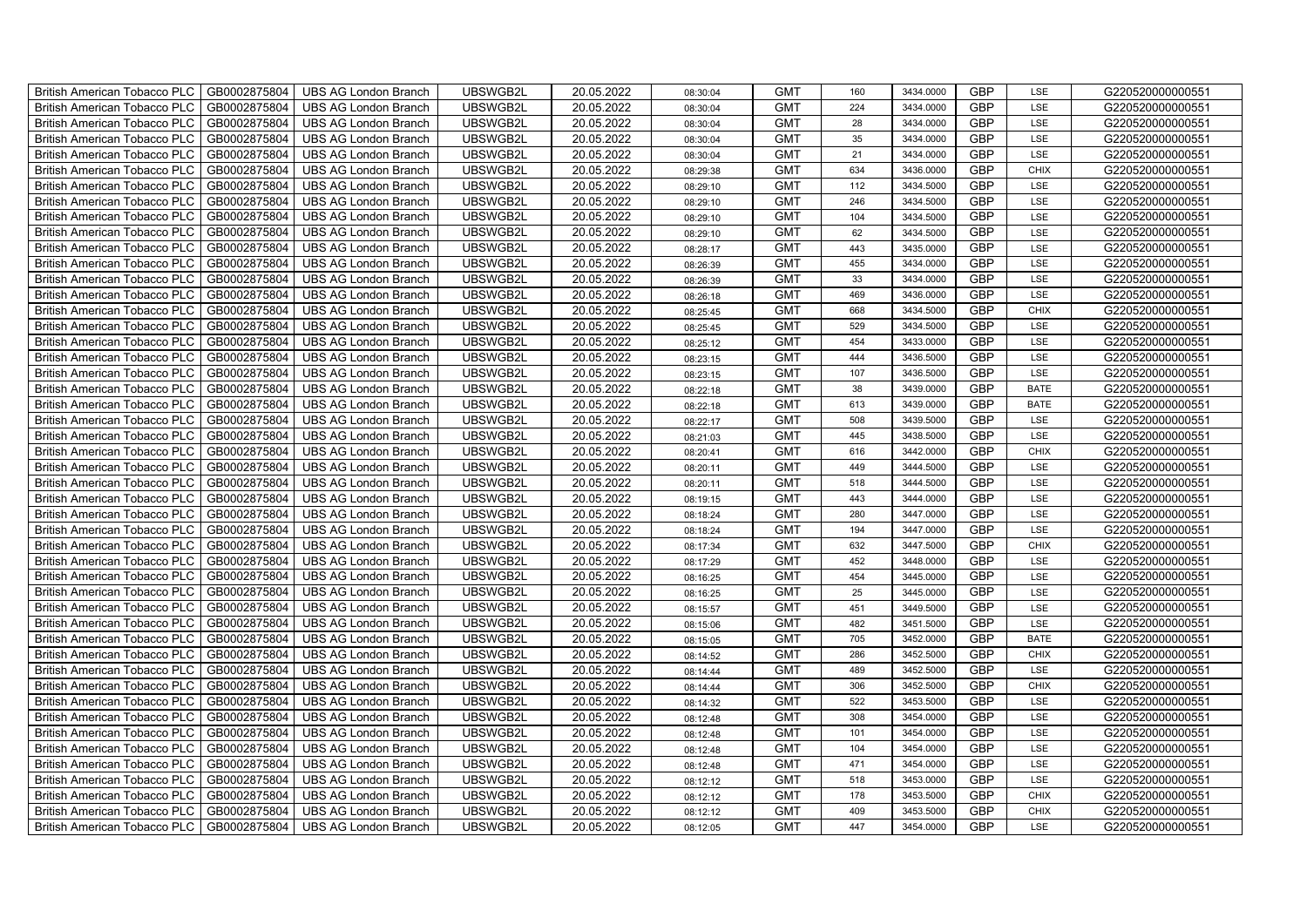| British American Tobacco PLC   GB0002875804         | <b>UBS AG London Branch</b> | UBSWGB2L | 20.05.2022 | 08:10:28 | <b>GMT</b> | 368 | 3452.0000 | <b>GBP</b> | LSE         | G220520000000551 |
|-----------------------------------------------------|-----------------------------|----------|------------|----------|------------|-----|-----------|------------|-------------|------------------|
| <b>British American Tobacco PLC</b><br>GB0002875804 | <b>UBS AG London Branch</b> | UBSWGB2L | 20.05.2022 | 08:10:27 | <b>GMT</b> | 147 | 3452.0000 | GBP        | LSE         | G220520000000551 |
| <b>British American Tobacco PLC</b><br>GB0002875804 | <b>UBS AG London Branch</b> | UBSWGB2L | 20.05.2022 | 08:10:24 | <b>GMT</b> | 459 | 3453.0000 | <b>GBP</b> | LSE         | G220520000000551 |
| <b>British American Tobacco PLC</b><br>GB0002875804 | <b>UBS AG London Branch</b> | UBSWGB2L | 20.05.2022 | 08:10:24 | <b>GMT</b> | 249 | 3453.0000 | <b>GBP</b> | <b>BATE</b> | G220520000000551 |
| GB0002875804<br><b>British American Tobacco PLC</b> | UBS AG London Branch        | UBSWGB2L | 20.05.2022 | 08:10:24 | <b>GMT</b> | 16  | 3453.0000 | <b>GBP</b> | <b>BATE</b> | G220520000000551 |
| GB0002875804<br><b>British American Tobacco PLC</b> | <b>UBS AG London Branch</b> | UBSWGB2L | 20.05.2022 | 08:10:24 | <b>GMT</b> | 150 | 3453.0000 | <b>GBP</b> | <b>BATE</b> | G220520000000551 |
| GB0002875804<br><b>British American Tobacco PLC</b> | <b>UBS AG London Branch</b> | UBSWGB2L | 20.05.2022 | 08:10:24 | <b>GMT</b> | 208 | 3453.0000 | <b>GBP</b> | <b>BATE</b> | G220520000000551 |
| GB0002875804<br><b>British American Tobacco PLC</b> | <b>UBS AG London Branch</b> | UBSWGB2L | 20.05.2022 | 08:09:15 | <b>GMT</b> | 511 | 3451.5000 | <b>GBP</b> | LSE         | G220520000000551 |
| GB0002875804<br><b>British American Tobacco PLC</b> | <b>UBS AG London Branch</b> | UBSWGB2L | 20.05.2022 | 08:08:26 | <b>GMT</b> | 703 | 3455.5000 | GBP        | <b>CHIX</b> | G220520000000551 |
| <b>British American Tobacco PLC</b><br>GB0002875804 | <b>UBS AG London Branch</b> | UBSWGB2L | 20.05.2022 | 08:08:26 | <b>GMT</b> | 373 | 3456.5000 | <b>GBP</b> | LSE         | G220520000000551 |
| GB0002875804<br><b>British American Tobacco PLC</b> | <b>UBS AG London Branch</b> | UBSWGB2L | 20.05.2022 | 08:08:25 | <b>GMT</b> | 85  | 3456.5000 | <b>GBP</b> | LSE         | G220520000000551 |
| GB0002875804<br>British American Tobacco PLC        | <b>UBS AG London Branch</b> | UBSWGB2L | 20.05.2022 | 08:08:01 | <b>GMT</b> | 256 | 3452.5000 | <b>GBP</b> | LSE         | G220520000000551 |
| <b>British American Tobacco PLC</b><br>GB0002875804 | <b>UBS AG London Branch</b> | UBSWGB2L | 20.05.2022 | 08:07:26 | <b>GMT</b> | 511 | 3455.0000 | <b>GBP</b> | LSE         | G220520000000551 |
| <b>British American Tobacco PLC</b><br>GB0002875804 | <b>UBS AG London Branch</b> | UBSWGB2L | 20.05.2022 | 08:06:33 | <b>GMT</b> | 445 | 3457.0000 | <b>GBP</b> | LSE         | G220520000000551 |
| GB0002875804<br><b>British American Tobacco PLC</b> | <b>UBS AG London Branch</b> | UBSWGB2L | 20.05.2022 | 08:06:31 | <b>GMT</b> | 31  | 3458.0000 | <b>GBP</b> | LSE         | G220520000000551 |
| GB0002875804<br><b>British American Tobacco PLC</b> | <b>UBS AG London Branch</b> | UBSWGB2L | 20.05.2022 | 08:06:31 | <b>GMT</b> | 434 | 3458.0000 | <b>GBP</b> | LSE         | G220520000000551 |
| GB0002875804<br><b>British American Tobacco PLC</b> | <b>UBS AG London Branch</b> | UBSWGB2L | 20.05.2022 | 08:06:31 | <b>GMT</b> | 122 | 3458.5000 | <b>GBP</b> | <b>CHIX</b> | G220520000000551 |
| GB0002875804<br><b>British American Tobacco PLC</b> | <b>UBS AG London Branch</b> | UBSWGB2L | 20.05.2022 | 08:06:31 | <b>GMT</b> | 513 | 3458.5000 | GBP        | <b>CHIX</b> | G220520000000551 |
| British American Tobacco PLC<br>GB0002875804        | <b>UBS AG London Branch</b> | UBSWGB2L | 20.05.2022 | 08:06:31 | <b>GMT</b> | 53  | 3458.5000 | <b>GBP</b> | <b>CHIX</b> | G220520000000551 |
| GB0002875804<br><b>British American Tobacco PLC</b> | <b>UBS AG London Branch</b> | UBSWGB2L | 20.05.2022 | 08:06:30 | <b>GMT</b> | 456 | 3459.0000 | <b>GBP</b> | LSE         | G220520000000551 |
| GB0002875804<br>British American Tobacco PLC        | <b>UBS AG London Branch</b> | UBSWGB2L | 20.05.2022 | 08:05:07 | <b>GMT</b> | 206 | 3453.0000 | <b>GBP</b> | <b>BATE</b> | G220520000000551 |
| <b>British American Tobacco PLC</b><br>GB0002875804 | <b>UBS AG London Branch</b> | UBSWGB2L | 20.05.2022 | 08:04:44 | <b>GMT</b> | 514 | 3453.5000 | <b>GBP</b> | LSE         | G220520000000551 |
| <b>British American Tobacco PLC</b><br>GB0002875804 | UBS AG London Branch        | UBSWGB2L | 20.05.2022 | 08:04:44 | <b>GMT</b> | 388 | 3453.0000 | <b>GBP</b> | BATE        | G220520000000551 |
| GB0002875804<br><b>British American Tobacco PLC</b> | <b>UBS AG London Branch</b> | UBSWGB2L | 20.05.2022 | 08:04:44 | <b>GMT</b> | 507 | 3453.5000 | <b>GBP</b> | <b>CHIX</b> | G220520000000551 |
| GB0002875804<br><b>British American Tobacco PLC</b> | <b>UBS AG London Branch</b> | UBSWGB2L | 20.05.2022 | 08:04:44 | <b>GMT</b> | 147 | 3453.5000 | <b>GBP</b> | CHIX        | G220520000000551 |
| <b>British American Tobacco PLC</b><br>GB0002875804 | <b>UBS AG London Branch</b> | UBSWGB2L | 20.05.2022 | 08:04:41 | <b>GMT</b> | 503 | 3454.0000 | <b>GBP</b> | LSE         | G220520000000551 |
| GB0002875804<br><b>British American Tobacco PLC</b> | <b>UBS AG London Branch</b> | UBSWGB2L | 20.05.2022 | 08:04:41 | <b>GMT</b> | 656 | 3454.0000 | <b>GBP</b> | LSE         | G220520000000551 |
| British American Tobacco PLC<br>GB0002875804        | UBS AG London Branch        | UBSWGB2L | 20.05.2022 | 08:04:15 | <b>GMT</b> | 459 | 3454.5000 | GBP        | LSE         | G220520000000551 |
| GB0002875804<br><b>British American Tobacco PLC</b> | <b>UBS AG London Branch</b> | UBSWGB2L | 20.05.2022 | 08:03:53 | <b>GMT</b> | 296 | 3454.0000 | <b>GBP</b> | <b>CHIX</b> | G220520000000551 |
| GB0002875804<br><b>British American Tobacco PLC</b> | <b>UBS AG London Branch</b> | UBSWGB2L | 20.05.2022 | 08:03:53 | <b>GMT</b> | 315 | 3454.0000 | <b>GBP</b> | <b>CHIX</b> | G220520000000551 |
| <b>British American Tobacco PLC</b><br>GB0002875804 | <b>UBS AG London Branch</b> | UBSWGB2L | 20.05.2022 | 08:03:52 | <b>GMT</b> | 478 | 3454.0000 | <b>GBP</b> | LSE         | G220520000000551 |
| <b>British American Tobacco PLC</b><br>GB0002875804 | <b>UBS AG London Branch</b> | UBSWGB2L | 20.05.2022 | 08:03:52 | <b>GMT</b> | 448 | 3454.0000 | <b>GBP</b> | LSE         | G220520000000551 |
| <b>British American Tobacco PLC</b><br>GB0002875804 | <b>UBS AG London Branch</b> | UBSWGB2L | 20.05.2022 | 08:03:52 | <b>GMT</b> | 97  | 3454.0000 | <b>GBP</b> | LSE         | G220520000000551 |
| GB0002875804<br><b>British American Tobacco PLC</b> | UBS AG London Branch        | UBSWGB2L | 20.05.2022 | 08:03:04 | <b>GMT</b> | 642 | 3451.0000 | <b>GBP</b> | <b>BATE</b> | G220520000000551 |
| GB0002875804<br><b>British American Tobacco PLC</b> | <b>UBS AG London Branch</b> | UBSWGB2L | 20.05.2022 | 08:03:04 | <b>GMT</b> | 581 | 3451.0000 | <b>GBP</b> | LSE         | G220520000000551 |
| GB0002875804<br><b>British American Tobacco PLC</b> | <b>UBS AG London Branch</b> | UBSWGB2L | 20.05.2022 | 08:02:09 | <b>GMT</b> | 498 | 3447.0000 | <b>GBP</b> | LSE         | G220520000000551 |
| British American Tobacco PLC<br>GB0002875804        | UBS AG London Branch        | UBSWGB2L | 20.05.2022 | 08:01:55 | <b>GMT</b> | 455 | 3445.5000 | GBP        | LSE         | G220520000000551 |
| <b>British American Tobacco PLC</b><br>GB0002875804 | <b>UBS AG London Branch</b> | UBSWGB2L | 20.05.2022 | 08:01:55 | <b>GMT</b> | 486 | 3445.5000 | <b>GBP</b> | LSE         | G220520000000551 |
| <b>British American Tobacco PLC</b><br>GB0002875804 | UBS AG London Branch        | UBSWGB2L | 20.05.2022 | 08:01:55 | <b>GMT</b> | 582 | 3445.5000 | <b>GBP</b> | <b>CHIX</b> | G220520000000551 |
| <b>British American Tobacco PLC</b><br>GB0002875804 | <b>UBS AG London Branch</b> | UBSWGB2L | 20.05.2022 | 08:01:49 | <b>GMT</b> | 159 | 3446.0000 | <b>GBP</b> | LSE         | G220520000000551 |
| <b>British American Tobacco PLC</b><br>GB0002875804 | <b>UBS AG London Branch</b> | UBSWGB2L | 20.05.2022 | 08:01:49 | <b>GMT</b> | 375 | 3446.0000 | <b>GBP</b> | LSE         | G220520000000551 |
| <b>British American Tobacco PLC</b><br>GB0002875804 | <b>UBS AG London Branch</b> | UBSWGB2L | 20.05.2022 | 08:00:17 | <b>GMT</b> | 519 | 3430.0000 | <b>GBP</b> | <b>LSE</b>  | G220520000000551 |